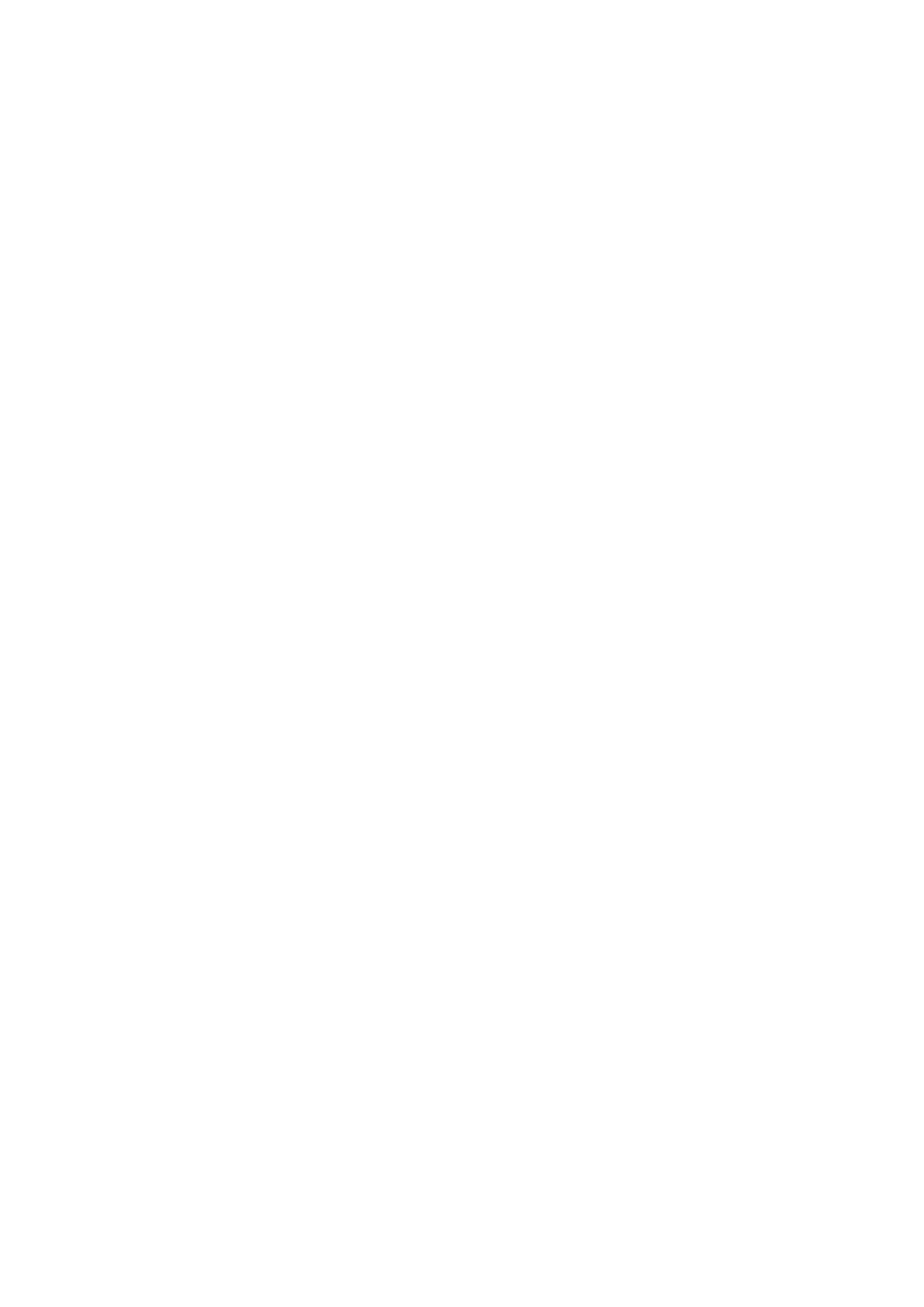#### **Chapter: Proposed Regional Policy Statement Variation 1 (Co**

#### **Section: Proposed Regional Policy Statement Variation 1 (Co**

#### **Council Decision**

That prior to being made operative numbering be standardised and aligned with the relevant parts of the Proposed RPS.

Amend the third sentence in paragraph six of Section 2.2 by replacing 'major urban centres' with 'existing and future urban areas…'.

Amend the definition of "Natural Character" and text in 2.2.2 to include reference to a spectrum of values as follows (definition): 'Natural character: The qualities of the environment that give New Zealand recognisable character. .... Natural character exists on a spectrum of values from low to outstanding with areas of high, very high and outstanding natural character being mapped and shown in Appendix I.'

Amend the reference to attributes in 2.2.2 to include reference "natural patterns and processes".

Exclude Astrolabe Reef from areas mapped as having "outstanding" natural character.

#### **Reasons for Council Decision**

Submissions 4-2: In the course of responding to submissions new provisions have been inserted and existing provisions (including the Appendix I natural character areas) amended or removed entirely. Each insertion and deletion has potentially wide-ranging impacts requiring consequential renumbering to affected provisions . In turn, each renumbering has a ripple-on effect requiring the updating of many cross-references. Instead of renumbering successive versions of Variation 1 an interim scheme was developed and will need to be replaced with regular numbering when Variation 1 provisions are merged back into the Proposed RPS and made operative.

Submissions 40-1, 52-1, 23-8(f): Variation 1 includes provisions to ensure the Proposed RPS gives effects to the NZCPS 2010. In particular, the variation addresses requirements for greater spatial direction in respect of natural character and the coastal environment. "Prohibitive" and "avoidance" type terms are appropriate in some situations - particularly where more ambiguous or "leading" language may frustrate the achievement of the RMA's purpose.

Submissions 8-1, 25-1(f), 8-10, 25-10(f), 8-16, 25-16(f), A policy linkage to the court-directed whole of (Matakana) island planning exercise (i.e. Operative RPS method 17A.4(iv)) is not required. These matters are better addressed in the Urban and Rural Growth Management provisions of the Proposed RPS. Including a link to an as yet unresolved court-directed process will not advance integrated management in the Bay of Plenty region.

Submissions 29-4, 10-1(f), "High", "very high" and "outstanding" natural character will not affect people's ability to protect against debris or remediate damaged property. Developed properties have lower natural character and are generally not included in areas delineated as having high (and above) natural character. If the submitter is genuinely concerned for their safety then this matter should be taken up with the District Council and other landowners, recognising that any solution should respect the environment in which it proceeds. It is not the role of an RPS to provide "rules" permitting particular works (that is the function of a District Plan)

Submissions 38-1, 52-1, 23-8(f), 53-1: The decision to prepare a variation was not taken lightly. Council delayed notifying the Proposed RPS pending release of the NZCPS. Unfortunately the NZCPS itself was delayed until Council had no choice but release the Proposed RPS and, upon legal advice, progress the variation. Lines (including the coastal environment) are all extremely conservative, in many instances having been determined after site visits and landowner discussions. Specific property "lines" are discussed elsewhere in this report.

Submissions 36-1, 38-1, 10-5(f), 18-1(f), 40-1, 29-4, 10-1(f), 30-1, 9-3(f), 19-1(f), 24-1(f), 52-1, 23-8(f), 53-1: The variation provides spatial certainty around natural character and the extent of the coastal environment. Within these extents the NZCPS provides detailed policy including direction on what constitutes "inappropriate" activities. The variation accurately reflects these policy requirements. The purpose of natural character lines is not to prevent use or development or even "protect" land - rather it is to describe, precisely, the areas within which the NZCPS2010 applies. The only material impact of Variation 1 maps is that features that were previously generally known to exist are now formally recognised and specifically identified, and the attributes that make them special are recorded. Existing farmed and horticultural land can have high natural character - though more frequently has lesser ranked values. Most rural land noted as having natural character is likely to remain in rural use for some time (and probably in perpetuity). A "natural character" "designation" does not hinder rural activities.

Submissions 38-1, 10-5(f), 18-1(f): The Proposed RPS includes a range of non-regulatory methods and has no rules (a Regional Policy Statement may not contain rules).

Submissions 41-1, 30-1, 9-3(f), 19-1(f), 24-1(f): To the extent practicable, consultation was undertaken in preparing Variation 1 and there was considerable media exposure.

Submissions 47-6, 5-12(f), 6-1(f), 7-1(f), 8-1(f), 10-9(f), 12-1(f), 18-2(f), 21-1(f), 22-1(f): A new appendix for applying the phrase "significant adverse effects" is unlikely to assist with decision-making because the proposed criteria lack thresholds and replace one well litigated term "significant" with several uncertain and un-litigated terms or phrases. The policy framework is considered sufficiently clear and, as submitters have highlighted, it would be difficult and risky to prepare an exhaustive list defining significant.

Submissions 24-1, 25-1, 26-1, 27-1: The coastal environment includes existing and proposed urban areas. It is appropriate to recognise the legitimacy of future development in these planned growth areas.

Submissions 30-1, 9-3(f), 19-1(f), 24-1(f), 35-10: "Natural Character" is an objective, technical term reflecting "naturalness" and including "experiential" considerations such as noise of the sea and the smell of salt-air. Case law and best practice has determined that section 6(a) RMA natural character assessments do not include cultural considerations (refer Appendix F set 1 criteria). Assessments involving other matters of national importance (e.g. section 6(b) natural features and landscapes and section 6(f) historic heritage) do involve cultural considerations (refer RPS Appendix

448

 $748$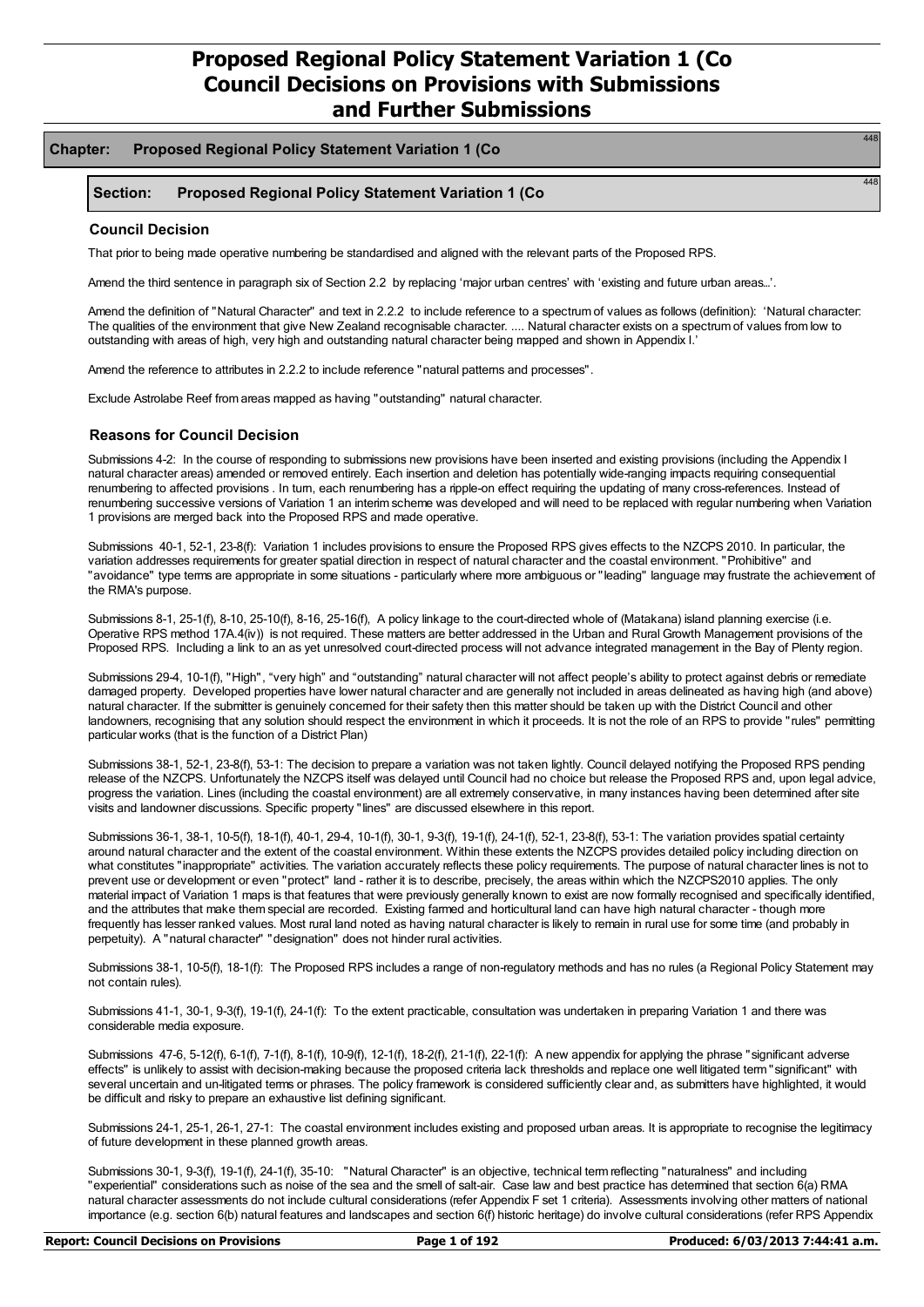F sets 2 and 5 criteria). In cases where assessments involve Maori cultural considerations/ criteria then Proposed RPS Policy IW 2B(b) recognises that only tangata whenua can identify and evidentially substantiate their relationship and that of their culture and traditions with their ancestral lands, water, sites and waahi tapu and other taonga.

The proposed amendments to the 'Natural character' definition reinforces how the Appendix I maps and the "spectrum" concept apply.

Motiti Island has been assessed as having unremarkable natural character (high around the fringes, but less than high elsewhere). This is not to say that the coastal area is devoid of natural character or has no other values. In preparing Variation 1 it was evident that coastal waters around Motiti are considered exceptionally important by Tangata whenua. However, when considered against the evidence-based yardstick used for Natural Character determinations, and removing "cultural" considerations (as these are not part of "natural character" the "high" ranking is supported. Generally, below MHWS, there is insufficient information to distinguish coastal features and the entire open coastal CMA has a high ranking.

It would be inappropriate for the BOPRC to anticipate determination of the Trust's application for Coastal Marine Title which must follow due process (including that prescribed in the RMA should the application be successful). Details particular to the management of Motiti Coastal Waters may be addressed in the RCEP.

While it is recognised that restoration can be facilitated through development funding it is not appropriate to include/ state the solution (of which there are potentially many others also) in an issue statement.

Submissions 8-17, 25-17(f), 40-1: The section 32 evaluation report for Variation 1 fulfils the requirements of the RMA.

Submissions 4-1, 9-1, 12-1, 24-1, 25-1, 26-1, 27-1: Support noted. A number of amendments have been recommended with the aim of better aligning to the intent of the NZCPS 2010 and in response to matters raised in submissions.

The character of Astrolabe reef, as found when the natural character assessment was undertaken, included a ship wreck (noted in the supporting technical report). The report also noted that an assessment should be undertaken following removal/ resolution of the wreck issue. A review of Coastal Marine natural character in response to submissions resulted in previously large and general polygons being "pulled back" to their immediate environment. Consequently, the "outstanding" natural character previously attributed to Motiti (derived from neighbouring Islands) has been removed and restricted to those outstanding features.

#### **Submissions**

| Submission Number:                                               | 4:1                                                                                                                                                                                                              | Submission Type: | Support in Part |  |
|------------------------------------------------------------------|------------------------------------------------------------------------------------------------------------------------------------------------------------------------------------------------------------------|------------------|-----------------|--|
| Submitter:                                                       | Department of Conservation                                                                                                                                                                                       |                  |                 |  |
| <b>Submission Summary:</b>                                       | Support giving effect to the New Zealand Coastal Policy Statement 2012 (NZCPS 2010).                                                                                                                             |                  |                 |  |
| Decision Sought:                                                 | Retain variation provisions except for changes sought.                                                                                                                                                           |                  |                 |  |
| <b>Council Decision:</b>                                         | Accept in Part                                                                                                                                                                                                   |                  |                 |  |
|                                                                  |                                                                                                                                                                                                                  |                  |                 |  |
| <b>Submission Number:</b>                                        | 4:2                                                                                                                                                                                                              | Submission Type: | Seek Amendment  |  |
| Submitter:                                                       | Department of Conservation                                                                                                                                                                                       |                  |                 |  |
| <b>Submission Summary:</b>                                       | Give a unique and distinct identifying number to each provision in the final operative RPS.                                                                                                                      |                  |                 |  |
| Decision Sought:                                                 | Renumber policies and methods so as to allow clear and distinct identification of these provisions.<br>Renumber new policy CE6A; policy CE 10XB.                                                                 |                  |                 |  |
| <b>Council Decision:</b>                                         | Accept                                                                                                                                                                                                           |                  |                 |  |
| Submission Number:                                               | 8:1                                                                                                                                                                                                              | Submission Type: | Oppose          |  |
| Submitter:                                                       | Blakely Pacific Limited, Scorpians Limited & TKC Holdings Limited                                                                                                                                                |                  |                 |  |
| Submission Summary:                                              | The submitters seek to restore the Court approved policy direction for the Island (Matakana) and also<br>create an enabling framework for Coastal and Rural areas such as Matakana.                              |                  |                 |  |
|                                                                  | In general the submitiers do not support the Coastal Environment provisions of variation 1. The provisions<br>lack the necessary balance to promote sustainable management of the coastal environment resources. |                  |                 |  |
| Decision Sought:                                                 | No specific remedy sought                                                                                                                                                                                        |                  |                 |  |
| <b>Council Decision:</b>                                         | Reject                                                                                                                                                                                                           |                  |                 |  |
| <b>Further Submission(s)</b>                                     |                                                                                                                                                                                                                  |                  |                 |  |
| Further Submission No:<br>$25 - 1$<br>Submission Type:<br>Oppose |                                                                                                                                                                                                                  |                  |                 |  |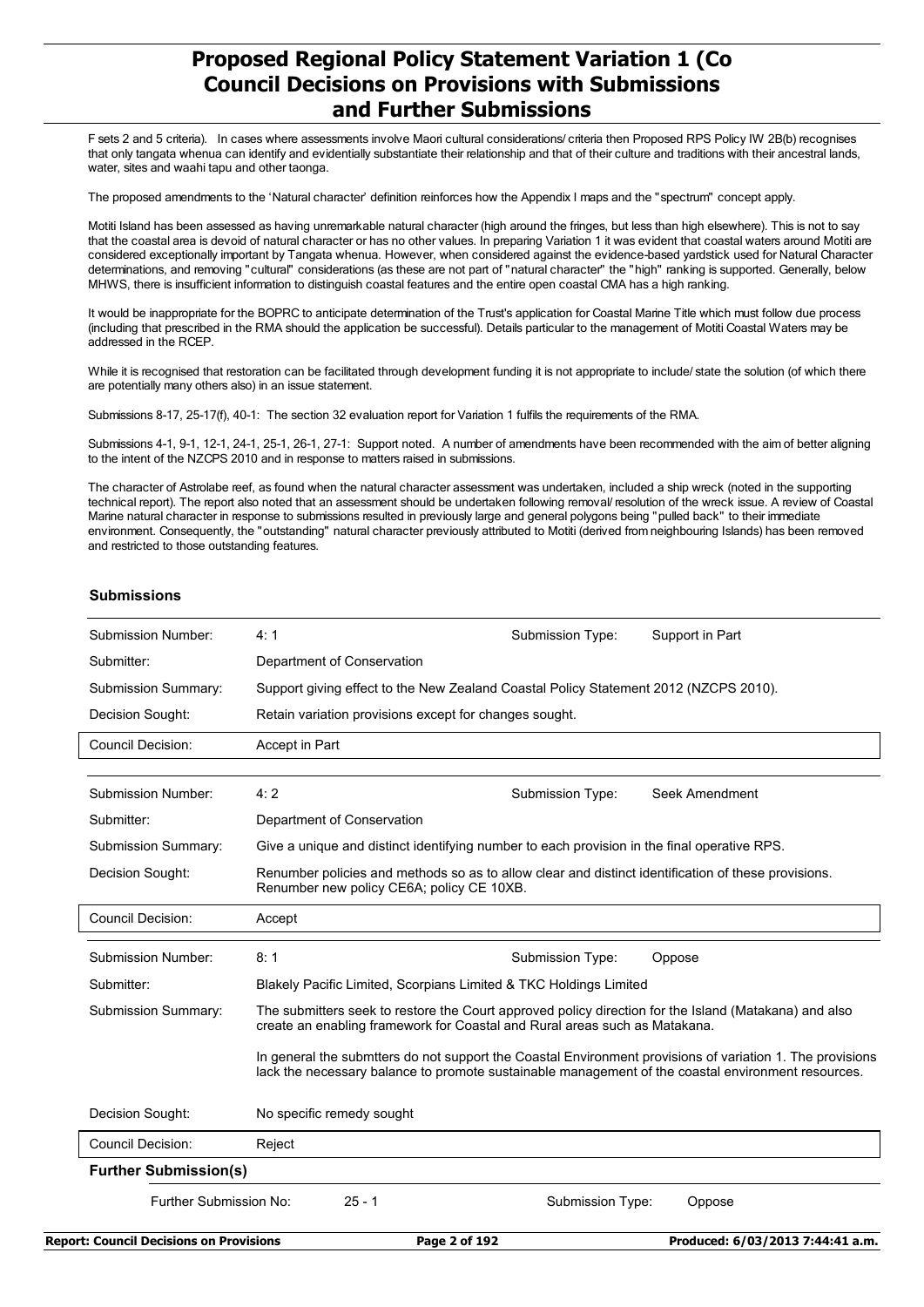|                                                  | Further Submitter:           |        | Nessie Kuka                                                                                                                                                                                                                                                                                                                                                                                                                                                                                                 |  |  |
|--------------------------------------------------|------------------------------|--------|-------------------------------------------------------------------------------------------------------------------------------------------------------------------------------------------------------------------------------------------------------------------------------------------------------------------------------------------------------------------------------------------------------------------------------------------------------------------------------------------------------------|--|--|
|                                                  | Submission Summary:          |        | Oppose this submission due to the aggressive developmental context that is being sought<br>by developers upon what's known as a nationally recognised coastal landscape of<br>Matakana Island.                                                                                                                                                                                                                                                                                                              |  |  |
|                                                  | Decision Sought:             |        |                                                                                                                                                                                                                                                                                                                                                                                                                                                                                                             |  |  |
|                                                  | <b>Council Decision:</b>     |        | To Be Advised                                                                                                                                                                                                                                                                                                                                                                                                                                                                                               |  |  |
|                                                  | Submission Number:           | 8:10   | Submission Type:<br>Oppose in Part                                                                                                                                                                                                                                                                                                                                                                                                                                                                          |  |  |
| Submitter:                                       |                              |        | Blakely Pacific Limited, Scorpians Limited & TKC Holdings Limited                                                                                                                                                                                                                                                                                                                                                                                                                                           |  |  |
|                                                  | Submission Summary:          |        | Link the amended policy direction to the plan to be prepared for Matakana Island.                                                                                                                                                                                                                                                                                                                                                                                                                           |  |  |
| Decision Sought:                                 |                              |        | A reference to the Operative method (17A.4(iv)) is inserted under each relevant policy.                                                                                                                                                                                                                                                                                                                                                                                                                     |  |  |
|                                                  | <b>Council Decision:</b>     | Reject |                                                                                                                                                                                                                                                                                                                                                                                                                                                                                                             |  |  |
|                                                  | <b>Further Submission(s)</b> |        |                                                                                                                                                                                                                                                                                                                                                                                                                                                                                                             |  |  |
|                                                  | Further Submission No:       |        | $25 - 10$<br>Submission Type:<br>Oppose                                                                                                                                                                                                                                                                                                                                                                                                                                                                     |  |  |
|                                                  | Further Submitter:           |        | Nessie Kuka                                                                                                                                                                                                                                                                                                                                                                                                                                                                                                 |  |  |
| Submission Summary:                              |                              |        | Oppose this submission due to the aggressive developmental context that is being sought<br>by developers upon what's known as a nationally recognised coastal landscape of<br>Matakana Island.                                                                                                                                                                                                                                                                                                              |  |  |
| Decision Sought:                                 |                              |        |                                                                                                                                                                                                                                                                                                                                                                                                                                                                                                             |  |  |
|                                                  | <b>Council Decision:</b>     |        | To Be Advised                                                                                                                                                                                                                                                                                                                                                                                                                                                                                               |  |  |
|                                                  | Submission Number:           | 8:16   | Submission Type:<br>Oppose in Part                                                                                                                                                                                                                                                                                                                                                                                                                                                                          |  |  |
| Submitter:                                       |                              |        | Blakely Pacific Limited, Scorpians Limited & TKC Holdings Limited                                                                                                                                                                                                                                                                                                                                                                                                                                           |  |  |
| Submission Summary:<br>Review, and these are not |                              |        | The Coastal Environment provisions potentially conflict with work WBOPDC is undertaking for an Island<br>consistent with the NZCPS (2010); and it fails to provide the focused and directive methods approved by<br>the Environment Court for the Island;                                                                                                                                                                                                                                                   |  |  |
| Decision Sought:                                 |                              |        | The provisions need to be amended to enable the sustainable management of resources in a more<br>balanced way than simply using avoidance and prohibitive terms. The submitters seek Consistency with<br>the enabling purpose of the RMA and recognition of its legal relationship with BOPRC and in accordance<br>with the Chairpersons direction in the NRPS. This should at the very least include policy direction<br>consistent with 17A.3.1(b)(xiv)(e) and<br>method 17 A.4(iv) of the Operative RPS. |  |  |
|                                                  | <b>Council Decision:</b>     | Reject |                                                                                                                                                                                                                                                                                                                                                                                                                                                                                                             |  |  |
|                                                  | <b>Further Submission(s)</b> |        |                                                                                                                                                                                                                                                                                                                                                                                                                                                                                                             |  |  |
| Further Submission No:                           |                              |        | $25 - 16$<br>Submission Type:<br>Oppose                                                                                                                                                                                                                                                                                                                                                                                                                                                                     |  |  |
| Further Submitter:                               |                              |        | Nessie Kuka                                                                                                                                                                                                                                                                                                                                                                                                                                                                                                 |  |  |
| Submission Summary:                              |                              |        | Oppose this submission due to the aggressive developmental context that is being sought<br>by developers upon what's known as a nationally recognised coastal landscape of<br>Matakana Island.                                                                                                                                                                                                                                                                                                              |  |  |
|                                                  | Decision Sought:             |        |                                                                                                                                                                                                                                                                                                                                                                                                                                                                                                             |  |  |
| <b>Council Decision:</b>                         |                              |        | Accept                                                                                                                                                                                                                                                                                                                                                                                                                                                                                                      |  |  |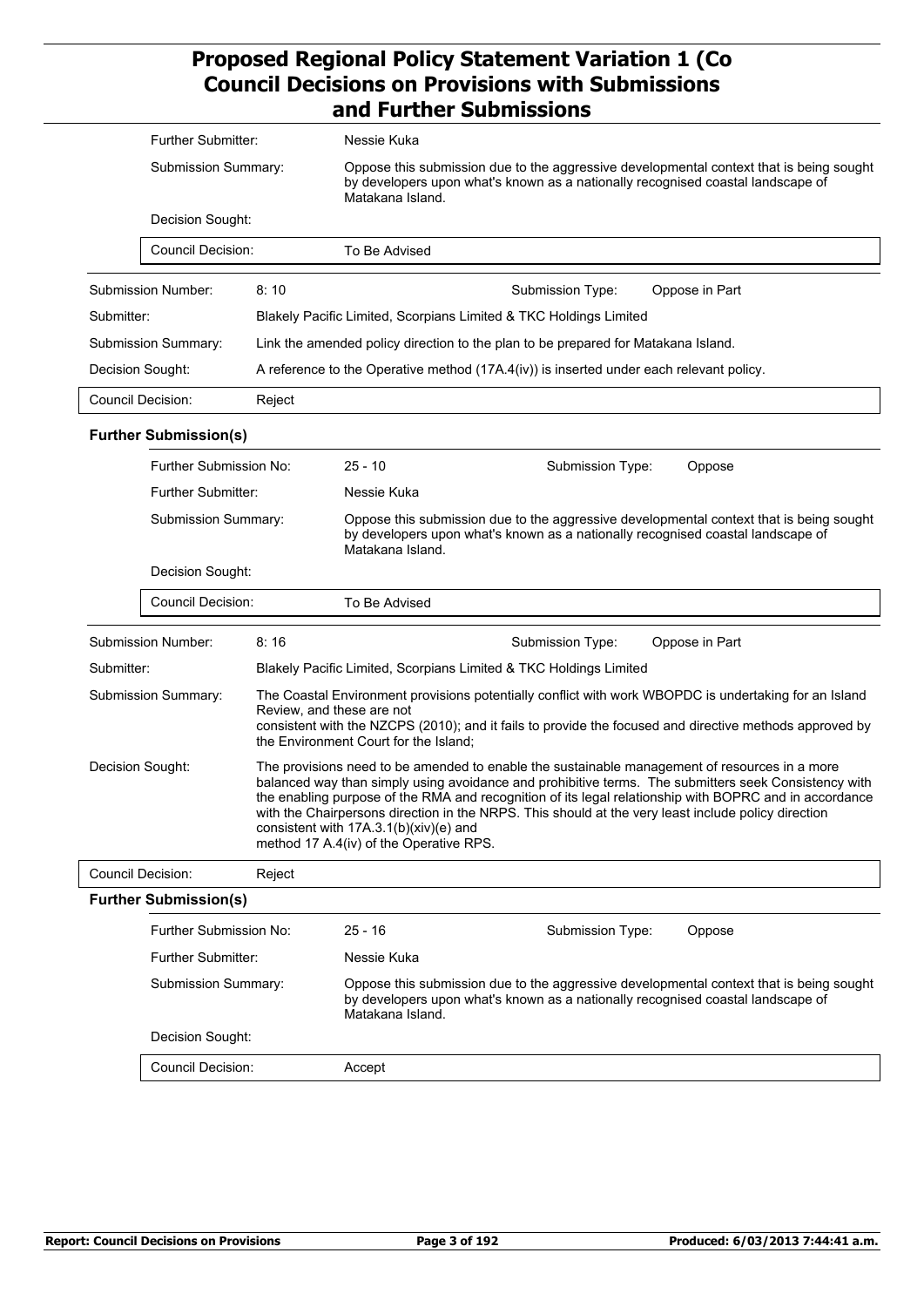| Submission Number:           | 8:17                                                                                                                                                                                                                                                                 | Submission Type:<br>Oppose                                                                                                                                                                                                                                           |  |
|------------------------------|----------------------------------------------------------------------------------------------------------------------------------------------------------------------------------------------------------------------------------------------------------------------|----------------------------------------------------------------------------------------------------------------------------------------------------------------------------------------------------------------------------------------------------------------------|--|
| Submitter:                   |                                                                                                                                                                                                                                                                      | Blakely Pacific Limited, Scorpians Limited & TKC Holdings Limited                                                                                                                                                                                                    |  |
| Submission Summary:          |                                                                                                                                                                                                                                                                      | In terms of section 32 the NRPS is not efficient or effective; and the Section 32 Reports are deficient in<br>the analysis of the costs and benefits of the new provisions, and the analysis is deficient.                                                           |  |
| Decision Sought:             | No remedy stated.                                                                                                                                                                                                                                                    |                                                                                                                                                                                                                                                                      |  |
| Council Decision:            | Reject                                                                                                                                                                                                                                                               |                                                                                                                                                                                                                                                                      |  |
| <b>Further Submission(s)</b> |                                                                                                                                                                                                                                                                      |                                                                                                                                                                                                                                                                      |  |
| Further Submission No:       |                                                                                                                                                                                                                                                                      | $25 - 17$<br>Submission Type:<br>Oppose                                                                                                                                                                                                                              |  |
| <b>Further Submitter:</b>    |                                                                                                                                                                                                                                                                      | Nessie Kuka                                                                                                                                                                                                                                                          |  |
| Submission Summary:          |                                                                                                                                                                                                                                                                      | Oppose this submission due to the aggressive developmental context that is being sought<br>by developers upon what's known as a nationally recognised coastal landscape of<br>Matakana Island.                                                                       |  |
| Decision Sought:             |                                                                                                                                                                                                                                                                      |                                                                                                                                                                                                                                                                      |  |
| <b>Council Decision:</b>     |                                                                                                                                                                                                                                                                      | Accept in Part                                                                                                                                                                                                                                                       |  |
| Submission Number:           | 9:1                                                                                                                                                                                                                                                                  | Submission Type:<br>Support                                                                                                                                                                                                                                          |  |
| Submitter:                   |                                                                                                                                                                                                                                                                      | Fonterra Co-operative Group Ltd                                                                                                                                                                                                                                      |  |
| Submission Summary:          |                                                                                                                                                                                                                                                                      | The Variation provides an appropriate framework for managing the Coastal Environment while ensuring<br>that it will not place an unreasonable burden on lawfully established activities including farming.                                                           |  |
| Decision Sought:             |                                                                                                                                                                                                                                                                      | Retain the provisions of RPS Variation 1 subject to the amendments identified through the following<br>submissions in relation to Policy CE 2A, CE 6A and CE 7B.                                                                                                     |  |
| <b>Council Decision:</b>     | Accept in Part                                                                                                                                                                                                                                                       |                                                                                                                                                                                                                                                                      |  |
| Submission Number:           | 12:1                                                                                                                                                                                                                                                                 | Submission Type:<br>Support                                                                                                                                                                                                                                          |  |
| Submitter:                   | NZ Transport Agency                                                                                                                                                                                                                                                  |                                                                                                                                                                                                                                                                      |  |
| Submission Summary:          |                                                                                                                                                                                                                                                                      | NZTA supports Variation 1.                                                                                                                                                                                                                                           |  |
| Decision Sought:             | Retain as notified.                                                                                                                                                                                                                                                  |                                                                                                                                                                                                                                                                      |  |
| <b>Council Decision:</b>     | Accept in Part                                                                                                                                                                                                                                                       |                                                                                                                                                                                                                                                                      |  |
| Submission Number:           | 24:1                                                                                                                                                                                                                                                                 | Seek Amendment<br>Submission Type:                                                                                                                                                                                                                                   |  |
| Submitter:                   |                                                                                                                                                                                                                                                                      | Te Tumu Landowners Group                                                                                                                                                                                                                                             |  |
| Submission Summary:          | Make any further, other or consequential changes to any RPS-Var1 objective, policy, method or<br>appendices that may be necessary or desirable to give effect to the amendments requested or to address<br>issues of concern raised by the Te Tumu Landowners Group. |                                                                                                                                                                                                                                                                      |  |
| Decision Sought:             |                                                                                                                                                                                                                                                                      | Make any further, other or consequential changes to any RPS-Var1 objective, policy, method or<br>appendices that may be necessary or desirable to give effect to the amendments requested or to address<br>issues of concern raised by the Te Tumu Landowners Group. |  |
| <b>Council Decision:</b>     | Accept in Part                                                                                                                                                                                                                                                       |                                                                                                                                                                                                                                                                      |  |
| Submission Number:           | 25:1                                                                                                                                                                                                                                                                 | Submission Type:<br>Seek Amendment                                                                                                                                                                                                                                   |  |
| Submitter:                   | Te Tumu Kaituna 14 Trust                                                                                                                                                                                                                                             |                                                                                                                                                                                                                                                                      |  |
| Submission Summary:          |                                                                                                                                                                                                                                                                      | Make any further, other or consequential changes to any RPS-Var1 objective, policy, method or<br>appendices that may be necessary or desirable to give effect to the amendments requested or to address<br>issues of concern raised by the Te Tumu Landowners Group. |  |
| Decision Sought:             |                                                                                                                                                                                                                                                                      | Make any further, other or consequential changes to any RPS-Var1 objective, policy, method or<br>appendices that may be necessary or desirable to give effect to the amendments requested or to address<br>issues of concern raised by the Te Tumu Landowners Group. |  |
|                              |                                                                                                                                                                                                                                                                      |                                                                                                                                                                                                                                                                      |  |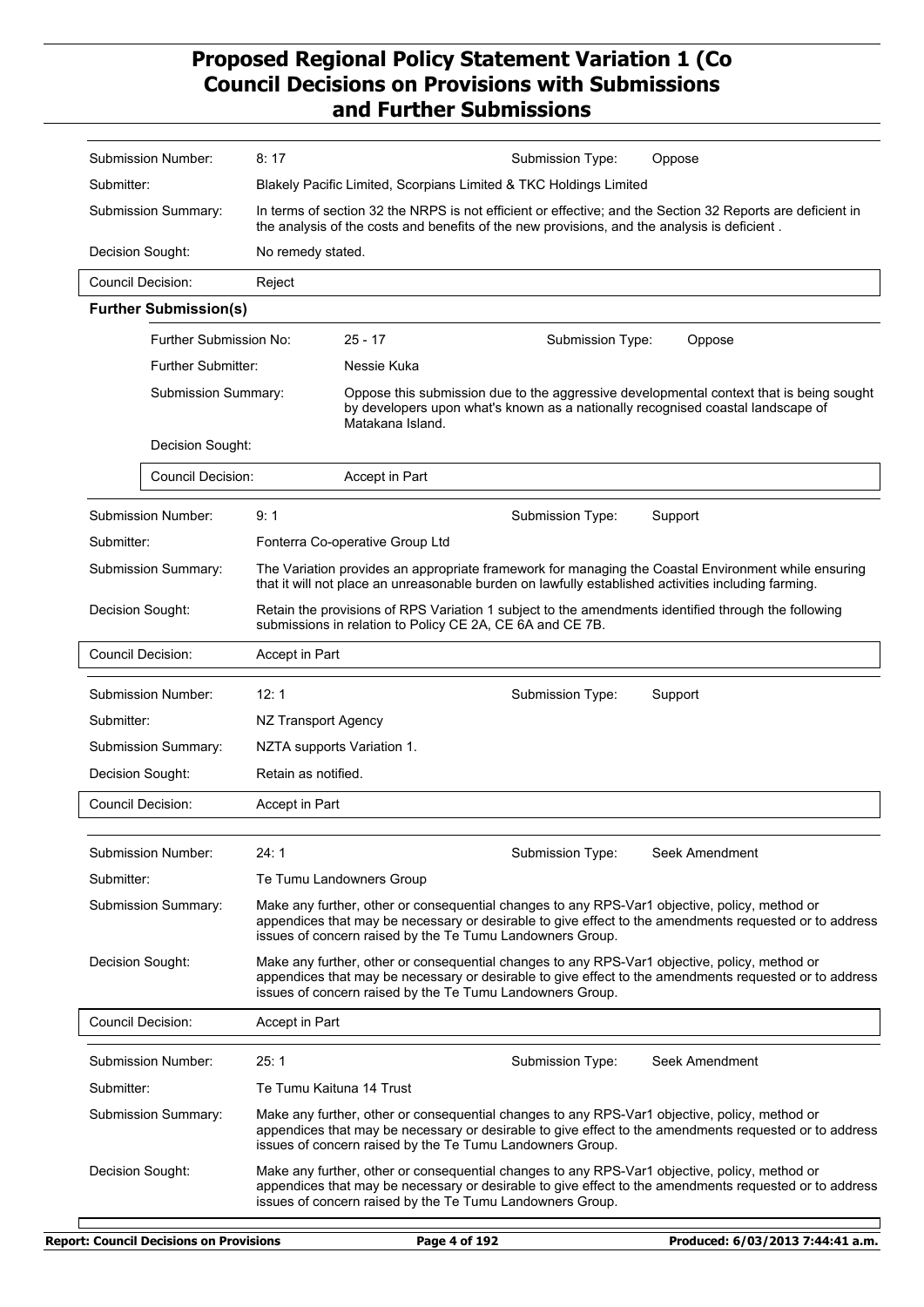| <b>Council Decision:</b>                                                                                                                                                                                                                                                                                                                                                                                                                                                                                                                                                                                                                                                                                                                                                                                                                                                                                                                                                                                                                                                                                                                                                                                                | Accept in Part                                                                                                                                                                                                                                                                                        |  |  |
|-------------------------------------------------------------------------------------------------------------------------------------------------------------------------------------------------------------------------------------------------------------------------------------------------------------------------------------------------------------------------------------------------------------------------------------------------------------------------------------------------------------------------------------------------------------------------------------------------------------------------------------------------------------------------------------------------------------------------------------------------------------------------------------------------------------------------------------------------------------------------------------------------------------------------------------------------------------------------------------------------------------------------------------------------------------------------------------------------------------------------------------------------------------------------------------------------------------------------|-------------------------------------------------------------------------------------------------------------------------------------------------------------------------------------------------------------------------------------------------------------------------------------------------------|--|--|
| Submission Number:                                                                                                                                                                                                                                                                                                                                                                                                                                                                                                                                                                                                                                                                                                                                                                                                                                                                                                                                                                                                                                                                                                                                                                                                      | 26:1<br>Seek Amendment<br>Submission Type:                                                                                                                                                                                                                                                            |  |  |
| Submitter:                                                                                                                                                                                                                                                                                                                                                                                                                                                                                                                                                                                                                                                                                                                                                                                                                                                                                                                                                                                                                                                                                                                                                                                                              | Te Tumu Kaituna 11B2 Trust                                                                                                                                                                                                                                                                            |  |  |
| <b>Submission Summary:</b>                                                                                                                                                                                                                                                                                                                                                                                                                                                                                                                                                                                                                                                                                                                                                                                                                                                                                                                                                                                                                                                                                                                                                                                              | Make any further, other or consequential changes to any RPS-Var1 objective, policy, method or<br>appendices that may be necessary or desirable to give effect to the amendments requested or to address<br>issues of concern raised by the Te Tumu Landowners Group.                                  |  |  |
| Decision Sought:                                                                                                                                                                                                                                                                                                                                                                                                                                                                                                                                                                                                                                                                                                                                                                                                                                                                                                                                                                                                                                                                                                                                                                                                        | Make any further, other or consequential changes to any RPS-Var1 objective, policy, method or<br>appendices that may be necessary or desirable to give effect to the amendments requested or to address<br>issues of concern raised by the Te Tumu Landowners Group.                                  |  |  |
| <b>Council Decision:</b>                                                                                                                                                                                                                                                                                                                                                                                                                                                                                                                                                                                                                                                                                                                                                                                                                                                                                                                                                                                                                                                                                                                                                                                                | Accept in Part                                                                                                                                                                                                                                                                                        |  |  |
| Submission Number:                                                                                                                                                                                                                                                                                                                                                                                                                                                                                                                                                                                                                                                                                                                                                                                                                                                                                                                                                                                                                                                                                                                                                                                                      | 27:1<br>Seek Amendment<br>Submission Type:                                                                                                                                                                                                                                                            |  |  |
| Submitter:                                                                                                                                                                                                                                                                                                                                                                                                                                                                                                                                                                                                                                                                                                                                                                                                                                                                                                                                                                                                                                                                                                                                                                                                              | Ford Land Holdings Pty Ltd                                                                                                                                                                                                                                                                            |  |  |
| Submission Summary:                                                                                                                                                                                                                                                                                                                                                                                                                                                                                                                                                                                                                                                                                                                                                                                                                                                                                                                                                                                                                                                                                                                                                                                                     | Make any further, other or consequential changes to any RPS-Var1 objective, policy, method or<br>appendices that may be necessary or desirable to give effect to the amendments requested or to address<br>issues of concern raised by the Te Tumu Landowners Group.                                  |  |  |
| Decision Sought:                                                                                                                                                                                                                                                                                                                                                                                                                                                                                                                                                                                                                                                                                                                                                                                                                                                                                                                                                                                                                                                                                                                                                                                                        | Make any further, other or consequential changes to any RPS-Var1 objective, policy, method or<br>appendices that may be necessary or desirable to give effect to the amendments requested or to address<br>issues of concern raised by the Te Tumu Landowners Group.                                  |  |  |
| <b>Council Decision:</b>                                                                                                                                                                                                                                                                                                                                                                                                                                                                                                                                                                                                                                                                                                                                                                                                                                                                                                                                                                                                                                                                                                                                                                                                | Accept in Part                                                                                                                                                                                                                                                                                        |  |  |
| Submission Number:                                                                                                                                                                                                                                                                                                                                                                                                                                                                                                                                                                                                                                                                                                                                                                                                                                                                                                                                                                                                                                                                                                                                                                                                      | 29:4<br>Submission Type:<br>Oppose in Part                                                                                                                                                                                                                                                            |  |  |
| Submitter:                                                                                                                                                                                                                                                                                                                                                                                                                                                                                                                                                                                                                                                                                                                                                                                                                                                                                                                                                                                                                                                                                                                                                                                                              | The Sterling Trust                                                                                                                                                                                                                                                                                    |  |  |
| <b>Submission Summary:</b>                                                                                                                                                                                                                                                                                                                                                                                                                                                                                                                                                                                                                                                                                                                                                                                                                                                                                                                                                                                                                                                                                                                                                                                              | Landscape reports for some claimed community benefit are subjective and prohibitively expensive.                                                                                                                                                                                                      |  |  |
| Decision Sought:                                                                                                                                                                                                                                                                                                                                                                                                                                                                                                                                                                                                                                                                                                                                                                                                                                                                                                                                                                                                                                                                                                                                                                                                        | Make provision in the RPS for permitted protection of other forms of natural hazards that are not coastal<br>defences e.g. falling debris within the areas of High Natural Character and to make provision in the RPS<br>for fencing with areas of High Natural Character to be a permitted activity. |  |  |
| Council Decision:                                                                                                                                                                                                                                                                                                                                                                                                                                                                                                                                                                                                                                                                                                                                                                                                                                                                                                                                                                                                                                                                                                                                                                                                       | Reject                                                                                                                                                                                                                                                                                                |  |  |
| <b>Further Submission(s)</b>                                                                                                                                                                                                                                                                                                                                                                                                                                                                                                                                                                                                                                                                                                                                                                                                                                                                                                                                                                                                                                                                                                                                                                                            |                                                                                                                                                                                                                                                                                                       |  |  |
| Further Submission No:                                                                                                                                                                                                                                                                                                                                                                                                                                                                                                                                                                                                                                                                                                                                                                                                                                                                                                                                                                                                                                                                                                                                                                                                  | $10 - 1$<br>Submission Type:<br>Oppose                                                                                                                                                                                                                                                                |  |  |
| Further Submitter:                                                                                                                                                                                                                                                                                                                                                                                                                                                                                                                                                                                                                                                                                                                                                                                                                                                                                                                                                                                                                                                                                                                                                                                                      | Royal Forest and Bird Protection Society NZ Inc                                                                                                                                                                                                                                                       |  |  |
| Submission Summary:                                                                                                                                                                                                                                                                                                                                                                                                                                                                                                                                                                                                                                                                                                                                                                                                                                                                                                                                                                                                                                                                                                                                                                                                     | The submission is incorrect. It is inappropriate for the RPS to address specific issues<br>relating to individual properties.                                                                                                                                                                         |  |  |
| Decision Sought:                                                                                                                                                                                                                                                                                                                                                                                                                                                                                                                                                                                                                                                                                                                                                                                                                                                                                                                                                                                                                                                                                                                                                                                                        |                                                                                                                                                                                                                                                                                                       |  |  |
| <b>Council Decision:</b>                                                                                                                                                                                                                                                                                                                                                                                                                                                                                                                                                                                                                                                                                                                                                                                                                                                                                                                                                                                                                                                                                                                                                                                                | Accept in Part                                                                                                                                                                                                                                                                                        |  |  |
| Submission Number:                                                                                                                                                                                                                                                                                                                                                                                                                                                                                                                                                                                                                                                                                                                                                                                                                                                                                                                                                                                                                                                                                                                                                                                                      | 30:1<br>Submission Type:<br>Oppose in Part                                                                                                                                                                                                                                                            |  |  |
| Submitter:                                                                                                                                                                                                                                                                                                                                                                                                                                                                                                                                                                                                                                                                                                                                                                                                                                                                                                                                                                                                                                                                                                                                                                                                              | Motiti Rohe Moana Trust                                                                                                                                                                                                                                                                               |  |  |
| Submission Summary:<br>The Motiti Rohe Moana Trust ("the Trust") is particularly concerned with sustainable management of the<br>coastal marine area to the extent of the territorial sea (12 nm). It is essential that the BOPRC Regional<br>Policy Statement (RPS) and Regional Coastal Environment Plan (RCEP) are robust and reflect<br>international best practices to manage the coastal marine area (CMA) and provide for the marine coastal<br>area (MCA) to give effect to kaupapa Maori perspectives and aspirations, in particular providing for<br>recognition of customary marine title (CMT) management plans. The Trust has made repeated<br>endeavours to engage with BOPRC and has been rebuffed, disregarded and dismissed. Because of the<br>refusal of BOPRC to facilitate preparation of a professional brief it has not been possible for the Trust to<br>prepare comprehensive detailed submissions.<br>The submitter raises a number of issues:<br>- conflicts and issues between CMA (RMA) and MCA (MACA Act)<br>- principles of environmental sustainability<br>- preparation of marine spatial plans, identification of sensitive areas and clarity about 'jurisdiction' over<br>the seabed. |                                                                                                                                                                                                                                                                                                       |  |  |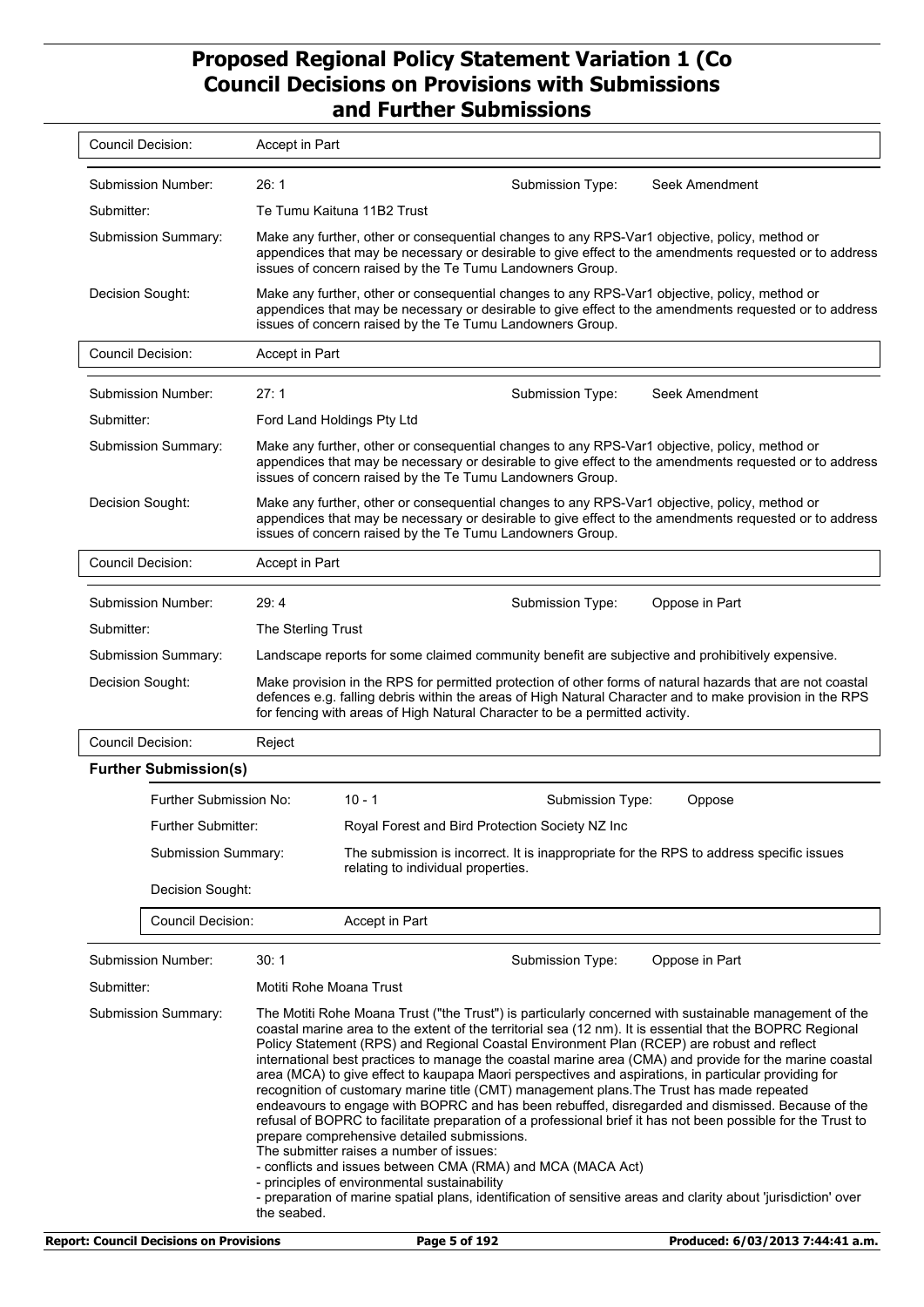| <b>Council Decision:</b> | Reject                                                                                                                                                                                                          |
|--------------------------|-----------------------------------------------------------------------------------------------------------------------------------------------------------------------------------------------------------------|
|                          | The Trust requests good faith collaboration from BOPRC to resolve issues identified in this submission,<br>including commission of a professional brief.                                                        |
|                          | - Ensure that BOPRC does not adversely affect the guiding purposes of the MACA Act or the customary<br>rights and interests of Motiti tangata whenua and lawful purposes of the Trust.                          |
|                          | - Provide for recognition of CMT management plans                                                                                                                                                               |
|                          | - Provide for co-management of the Motiti Rohemoana.<br>- Provide for exercise of customary interests in the marine and coastal area                                                                            |
|                          | - Provide for the protection of indigenous biological diversity of the land and waters of Motiti                                                                                                                |
|                          | Wairanaki<br>- Identify coastal resources and values of the Motiti Rohemoana and provide protections                                                                                                            |
|                          | - Provide for open space and walking access around the coastal margins of the island<br>- Direct landing areas for sea access to Motiti to two locations - Paterson's Inlet/Breakwater and                      |
|                          | - Direct development not associated with cultural and historic heritage away from Motiti.                                                                                                                       |
|                          | - Recognise and provide for Motiti Island as an island of historic and cultural heritage to be protected from<br>subdivision that is not carried out in accordance with tikanga maori                           |
|                          | - Identify outstanding natural features and landscapes and views on Motiti                                                                                                                                      |
|                          | - Identify Motiti and its rocks and reefs as outstanding natural feature and land and seascape.<br>- Identify Motiti Island and its rocks and reefs as an area of significant indigenous habitat.               |
|                          | outstanding natural character in the RPS and provide<br>relevant provisions within the RCEP to preserve the 'natural character' of Motiti                                                                       |
|                          | - Identify Motiti Island and its surrounds including island and rocks, toka and reefs as an area of                                                                                                             |
|                          | overriding consideration to ensure alignment and conformity with the NZCPS, RPS variation, and the<br>RCEP review.                                                                                              |
|                          | MHWS. The Trust requests that BOPRC amend its appeal ENV-2010-339-006 to give effect to this                                                                                                                    |
|                          | - Recognition that the whole of Motiti Island and surrounds is within the coastal environment. The Motiti<br>Proposed District Plan (MPDP) presently provides for only 40 metres 'coastal zone' inland from the |
|                          | The submitter further seeks:                                                                                                                                                                                    |
|                          | Convention on Biodiversity and recognise the environmental limits which must not be breached.                                                                                                                   |
|                          | consents within the Motiti Rohemoana CMT area. The overriding considerations in granting consents<br>should be to preserve biodiversity and tikanga. The BOPRC RCEP must also give effect to the                |
|                          | An application for Marine Consent must be thorough. The Trust expects to be notified of all marine                                                                                                              |
|                          | - Information and Disclosure. Open and transparent processes.                                                                                                                                                   |
|                          | - Provision of a marine policy statement.<br>- Precautionary principle to be applied in favour of the environment                                                                                               |
|                          | - Article 192 of the UN Convention on the Law of the Sea (UNCLOS)                                                                                                                                               |
| Decision Sought:         | The submitter seeks full and effective engagement with tangata whenua and seeks to include the<br>following over-riding environmental principles in the RPS and RCEP:                                           |
|                          | - provide for co-management arrangements with tangata whenua                                                                                                                                                    |
|                          | - provisions for aquculture                                                                                                                                                                                     |
|                          | - availability of records for audit<br>- review of conditions and duration of consents                                                                                                                          |
|                          | - provision of bonds and public liability insurance<br>- provision for Observers to monitor activity                                                                                                            |
|                          | - baseline monitoring                                                                                                                                                                                           |
|                          | - prescribed standards, methods or requirements.<br>- monitoring and reporting on the implementation and effectiveness of the RCEP                                                                              |
|                          | unplanned events                                                                                                                                                                                                |
|                          | - protection of biological diversity<br>- assessment of the activities causing adverse environmental effects through accidents and other                                                                        |
|                          | - protection of threatened or endangered species and ecosystems<br>- prevention of degradation of the natural environment                                                                                       |
|                          | - identification of risks of causing irreversible environmental damage                                                                                                                                          |
|                          | - definition of maximum sustainable yield (MSY)<br>- assessment of environmental effects of activities                                                                                                          |
|                          | - clarity around use rights in the coastal marine area                                                                                                                                                          |
|                          | - clarification of navigation routes and access rights                                                                                                                                                          |

| <b>Submission Summary:</b> |                              |                  |                                                                                                                      |
|----------------------------|------------------------------|------------------|----------------------------------------------------------------------------------------------------------------------|
| Further Submitter:         | Lowndes Associates           |                  |                                                                                                                      |
| Further Submission No:     | $9 - 3$                      | Submission Type: | Oppose                                                                                                               |
|                            | <b>Further Submission(s)</b> |                  | The provisions and maps in variation 1 should adopt good practice by considering<br>character and habitats as found. |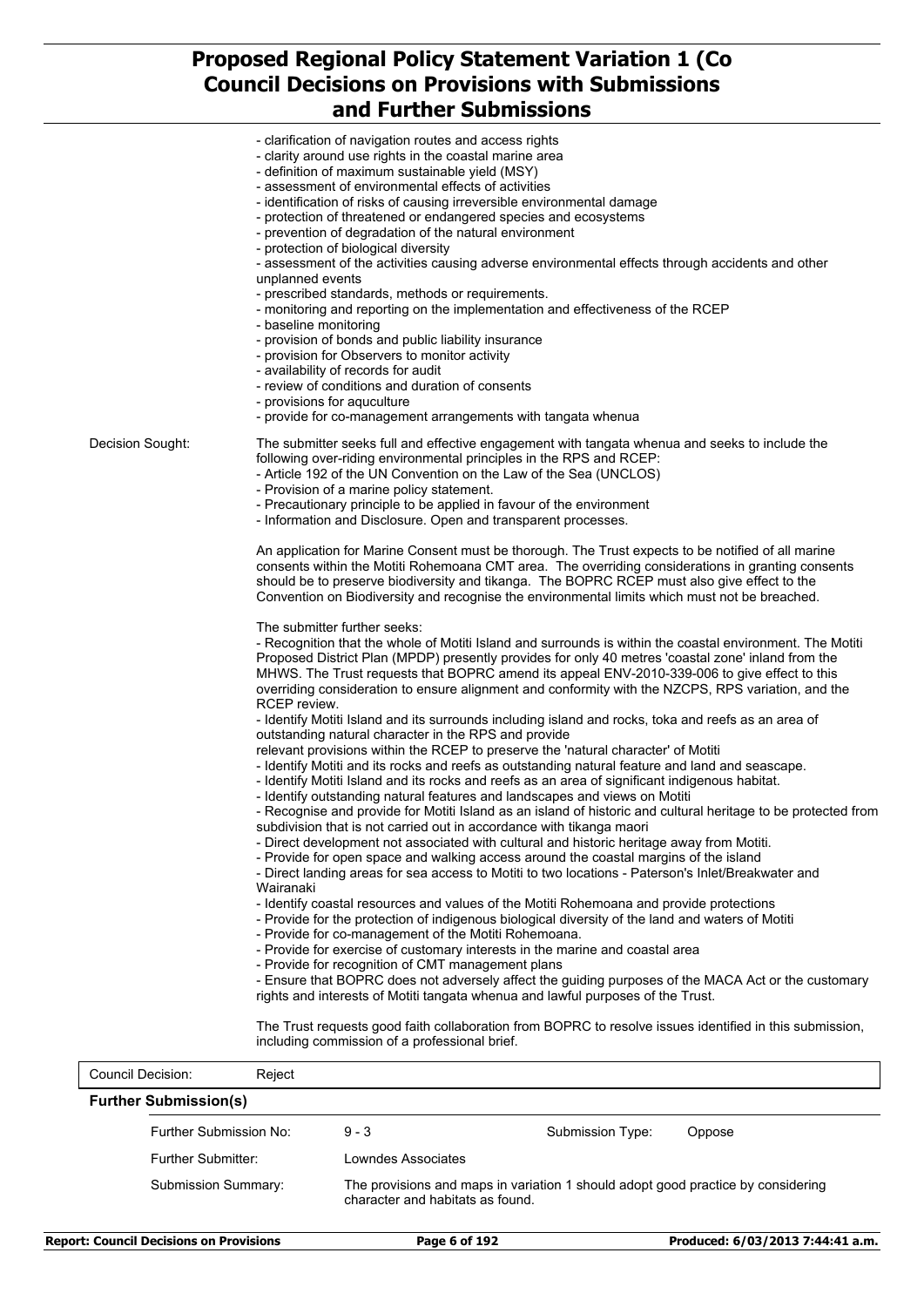|                                                | Decision Sought:                                                                                                                                                                                                                                                                                                                                         |                                                                                                                                                                                                                                                                                                                                                                                                                                                                                                                                                                                                                                                                                                                                                                                                                                                                                                                                   |                                                                                                                                                                                                                                                                                                                                      |                                                                                                                                                                                                                                                                                                                                                                                                                                                                                                                                             |
|------------------------------------------------|----------------------------------------------------------------------------------------------------------------------------------------------------------------------------------------------------------------------------------------------------------------------------------------------------------------------------------------------------------|-----------------------------------------------------------------------------------------------------------------------------------------------------------------------------------------------------------------------------------------------------------------------------------------------------------------------------------------------------------------------------------------------------------------------------------------------------------------------------------------------------------------------------------------------------------------------------------------------------------------------------------------------------------------------------------------------------------------------------------------------------------------------------------------------------------------------------------------------------------------------------------------------------------------------------------|--------------------------------------------------------------------------------------------------------------------------------------------------------------------------------------------------------------------------------------------------------------------------------------------------------------------------------------|---------------------------------------------------------------------------------------------------------------------------------------------------------------------------------------------------------------------------------------------------------------------------------------------------------------------------------------------------------------------------------------------------------------------------------------------------------------------------------------------------------------------------------------------|
|                                                | <b>Council Decision:</b>                                                                                                                                                                                                                                                                                                                                 | Accept in Part                                                                                                                                                                                                                                                                                                                                                                                                                                                                                                                                                                                                                                                                                                                                                                                                                                                                                                                    |                                                                                                                                                                                                                                                                                                                                      |                                                                                                                                                                                                                                                                                                                                                                                                                                                                                                                                             |
|                                                | Further Submission No:                                                                                                                                                                                                                                                                                                                                   | $19 - 1$                                                                                                                                                                                                                                                                                                                                                                                                                                                                                                                                                                                                                                                                                                                                                                                                                                                                                                                          | Submission Type:                                                                                                                                                                                                                                                                                                                     | Oppose                                                                                                                                                                                                                                                                                                                                                                                                                                                                                                                                      |
| <b>Further Submitter:</b>                      |                                                                                                                                                                                                                                                                                                                                                          | Motiti Avocados Limited                                                                                                                                                                                                                                                                                                                                                                                                                                                                                                                                                                                                                                                                                                                                                                                                                                                                                                           |                                                                                                                                                                                                                                                                                                                                      |                                                                                                                                                                                                                                                                                                                                                                                                                                                                                                                                             |
|                                                | Submission Summary:                                                                                                                                                                                                                                                                                                                                      |                                                                                                                                                                                                                                                                                                                                                                                                                                                                                                                                                                                                                                                                                                                                                                                                                                                                                                                                   | It is not clear that the Motiti Rohe Moana Trust has submitted on the PRPS Variation 1.<br>The letter/submission covers a number of matters not within the jurisdictionof the Bay of<br>Plenty Regional Council. MAL either opposes or is uncertain of what is sought for a<br>number of the comments/assertions made in the letter. |                                                                                                                                                                                                                                                                                                                                                                                                                                                                                                                                             |
|                                                | Decision Sought:                                                                                                                                                                                                                                                                                                                                         |                                                                                                                                                                                                                                                                                                                                                                                                                                                                                                                                                                                                                                                                                                                                                                                                                                                                                                                                   |                                                                                                                                                                                                                                                                                                                                      |                                                                                                                                                                                                                                                                                                                                                                                                                                                                                                                                             |
|                                                | <b>Council Decision:</b>                                                                                                                                                                                                                                                                                                                                 | To Be Advised                                                                                                                                                                                                                                                                                                                                                                                                                                                                                                                                                                                                                                                                                                                                                                                                                                                                                                                     |                                                                                                                                                                                                                                                                                                                                      |                                                                                                                                                                                                                                                                                                                                                                                                                                                                                                                                             |
|                                                | Further Submission No:                                                                                                                                                                                                                                                                                                                                   | $24 - 1$                                                                                                                                                                                                                                                                                                                                                                                                                                                                                                                                                                                                                                                                                                                                                                                                                                                                                                                          | Submission Type:                                                                                                                                                                                                                                                                                                                     | Support                                                                                                                                                                                                                                                                                                                                                                                                                                                                                                                                     |
|                                                | Further Submitter:                                                                                                                                                                                                                                                                                                                                       | Motiti Rohe Moana Trust (MRMT)                                                                                                                                                                                                                                                                                                                                                                                                                                                                                                                                                                                                                                                                                                                                                                                                                                                                                                    |                                                                                                                                                                                                                                                                                                                                      |                                                                                                                                                                                                                                                                                                                                                                                                                                                                                                                                             |
|                                                | Submission Summary:                                                                                                                                                                                                                                                                                                                                      |                                                                                                                                                                                                                                                                                                                                                                                                                                                                                                                                                                                                                                                                                                                                                                                                                                                                                                                                   | and Policy 17 particularly relating to Motiti Island and Rohemoana.                                                                                                                                                                                                                                                                  | Seek consultation with BOPRC officers to incorporate, and give effect to NZCPS Policy 2                                                                                                                                                                                                                                                                                                                                                                                                                                                     |
|                                                | Decision Sought:                                                                                                                                                                                                                                                                                                                                         |                                                                                                                                                                                                                                                                                                                                                                                                                                                                                                                                                                                                                                                                                                                                                                                                                                                                                                                                   |                                                                                                                                                                                                                                                                                                                                      |                                                                                                                                                                                                                                                                                                                                                                                                                                                                                                                                             |
|                                                | <b>Council Decision:</b>                                                                                                                                                                                                                                                                                                                                 | To Be Advised                                                                                                                                                                                                                                                                                                                                                                                                                                                                                                                                                                                                                                                                                                                                                                                                                                                                                                                     |                                                                                                                                                                                                                                                                                                                                      |                                                                                                                                                                                                                                                                                                                                                                                                                                                                                                                                             |
| Submission Number:                             | 35:10                                                                                                                                                                                                                                                                                                                                                    |                                                                                                                                                                                                                                                                                                                                                                                                                                                                                                                                                                                                                                                                                                                                                                                                                                                                                                                                   | Submission Type:                                                                                                                                                                                                                                                                                                                     | Oppose                                                                                                                                                                                                                                                                                                                                                                                                                                                                                                                                      |
| Submitter:                                     |                                                                                                                                                                                                                                                                                                                                                          |                                                                                                                                                                                                                                                                                                                                                                                                                                                                                                                                                                                                                                                                                                                                                                                                                                                                                                                                   | Ngati Tuwharetoa (BOP) Settlement Trust - Anthony Olsen                                                                                                                                                                                                                                                                              |                                                                                                                                                                                                                                                                                                                                                                                                                                                                                                                                             |
|                                                | variation as was undertaken previously.                                                                                                                                                                                                                                                                                                                  |                                                                                                                                                                                                                                                                                                                                                                                                                                                                                                                                                                                                                                                                                                                                                                                                                                                                                                                                   |                                                                                                                                                                                                                                                                                                                                      | assessment of natural character and the associated priorities for restoration and rehabilitation. The<br>restoration prerogatives for indigenous habitats are also flawed given a perceived lack of understanding<br>of how the principles of various kawa, tikanga, kaitiakitanga and matauranga should be applied. No<br>account has been taken account of a number of methodologies relating to interpreting cultural landscape<br>that all follow a common theme. Ngati Tuwharetoa had little or no pro-active consultation during this |
| Decision Sought:                               |                                                                                                                                                                                                                                                                                                                                                          | No specific remedy sought.                                                                                                                                                                                                                                                                                                                                                                                                                                                                                                                                                                                                                                                                                                                                                                                                                                                                                                        |                                                                                                                                                                                                                                                                                                                                      |                                                                                                                                                                                                                                                                                                                                                                                                                                                                                                                                             |
| <b>Council Decision:</b>                       | Reject                                                                                                                                                                                                                                                                                                                                                   |                                                                                                                                                                                                                                                                                                                                                                                                                                                                                                                                                                                                                                                                                                                                                                                                                                                                                                                                   |                                                                                                                                                                                                                                                                                                                                      |                                                                                                                                                                                                                                                                                                                                                                                                                                                                                                                                             |
| Submission Number:                             | 36: 1                                                                                                                                                                                                                                                                                                                                                    |                                                                                                                                                                                                                                                                                                                                                                                                                                                                                                                                                                                                                                                                                                                                                                                                                                                                                                                                   | Submission Type:                                                                                                                                                                                                                                                                                                                     | Support                                                                                                                                                                                                                                                                                                                                                                                                                                                                                                                                     |
| Submitter:                                     |                                                                                                                                                                                                                                                                                                                                                          | Horticulture NZ and NZ Kiwifruit Growers Incorporated                                                                                                                                                                                                                                                                                                                                                                                                                                                                                                                                                                                                                                                                                                                                                                                                                                                                             |                                                                                                                                                                                                                                                                                                                                      |                                                                                                                                                                                                                                                                                                                                                                                                                                                                                                                                             |
| Submission Summary:                            |                                                                                                                                                                                                                                                                                                                                                          | The parties support the mapping of the Coastal Environment to provide clarity for landowners. However<br>there are changes that the parties seek to ensure that existing land use and infrastructure investment that<br>exists in the coastal environment is able to continue. Given that the coastal environment has now been<br>mapped it is apparent that there are areas of horticultural activity that are located within the coastal<br>environment. Therefore the parties seek to ensure that such activities can continue to operate within that<br>environment without additional constraints. Horticulture requires a range of conditions in terms of<br>location, and so is therefore constrained as to where it can be undertaken. Where such conditions exist<br>within the coastal environment there needs to be provision to ensure that the land resource can be<br>optimised and used to its greatest potential. |                                                                                                                                                                                                                                                                                                                                      |                                                                                                                                                                                                                                                                                                                                                                                                                                                                                                                                             |
| Decision Sought:                               |                                                                                                                                                                                                                                                                                                                                                          | No specific remedy sought.                                                                                                                                                                                                                                                                                                                                                                                                                                                                                                                                                                                                                                                                                                                                                                                                                                                                                                        |                                                                                                                                                                                                                                                                                                                                      |                                                                                                                                                                                                                                                                                                                                                                                                                                                                                                                                             |
| <b>Council Decision:</b>                       |                                                                                                                                                                                                                                                                                                                                                          | Accept in Part                                                                                                                                                                                                                                                                                                                                                                                                                                                                                                                                                                                                                                                                                                                                                                                                                                                                                                                    |                                                                                                                                                                                                                                                                                                                                      |                                                                                                                                                                                                                                                                                                                                                                                                                                                                                                                                             |
| Submission Number:                             | 38:1                                                                                                                                                                                                                                                                                                                                                     |                                                                                                                                                                                                                                                                                                                                                                                                                                                                                                                                                                                                                                                                                                                                                                                                                                                                                                                                   | Submission Type:                                                                                                                                                                                                                                                                                                                     | Oppose in Part                                                                                                                                                                                                                                                                                                                                                                                                                                                                                                                              |
| Submitter:                                     |                                                                                                                                                                                                                                                                                                                                                          | Federated Farmers of New Zealand                                                                                                                                                                                                                                                                                                                                                                                                                                                                                                                                                                                                                                                                                                                                                                                                                                                                                                  |                                                                                                                                                                                                                                                                                                                                      |                                                                                                                                                                                                                                                                                                                                                                                                                                                                                                                                             |
| Submission Summary:                            | Federated Farmers questions why the New Zealand Coastal Policy Statement 2010 (NZCPS) was not<br>incorporated sufficiently in the notified version of the Regional Policy Statement. The result is now a<br>second round of amendments that has drawn out this process, lengthened proceedings and cost all<br>submitters more in time and appeal costs. |                                                                                                                                                                                                                                                                                                                                                                                                                                                                                                                                                                                                                                                                                                                                                                                                                                                                                                                                   |                                                                                                                                                                                                                                                                                                                                      |                                                                                                                                                                                                                                                                                                                                                                                                                                                                                                                                             |
|                                                |                                                                                                                                                                                                                                                                                                                                                          |                                                                                                                                                                                                                                                                                                                                                                                                                                                                                                                                                                                                                                                                                                                                                                                                                                                                                                                                   | A great portion of the landward extent of the coastal environment is held in private ownership and                                                                                                                                                                                                                                   |                                                                                                                                                                                                                                                                                                                                                                                                                                                                                                                                             |
| <b>Report: Council Decisions on Provisions</b> |                                                                                                                                                                                                                                                                                                                                                          | Page 7 of 192                                                                                                                                                                                                                                                                                                                                                                                                                                                                                                                                                                                                                                                                                                                                                                                                                                                                                                                     |                                                                                                                                                                                                                                                                                                                                      | Produced: 6/03/2013 7:44:41 a.m.                                                                                                                                                                                                                                                                                                                                                                                                                                                                                                            |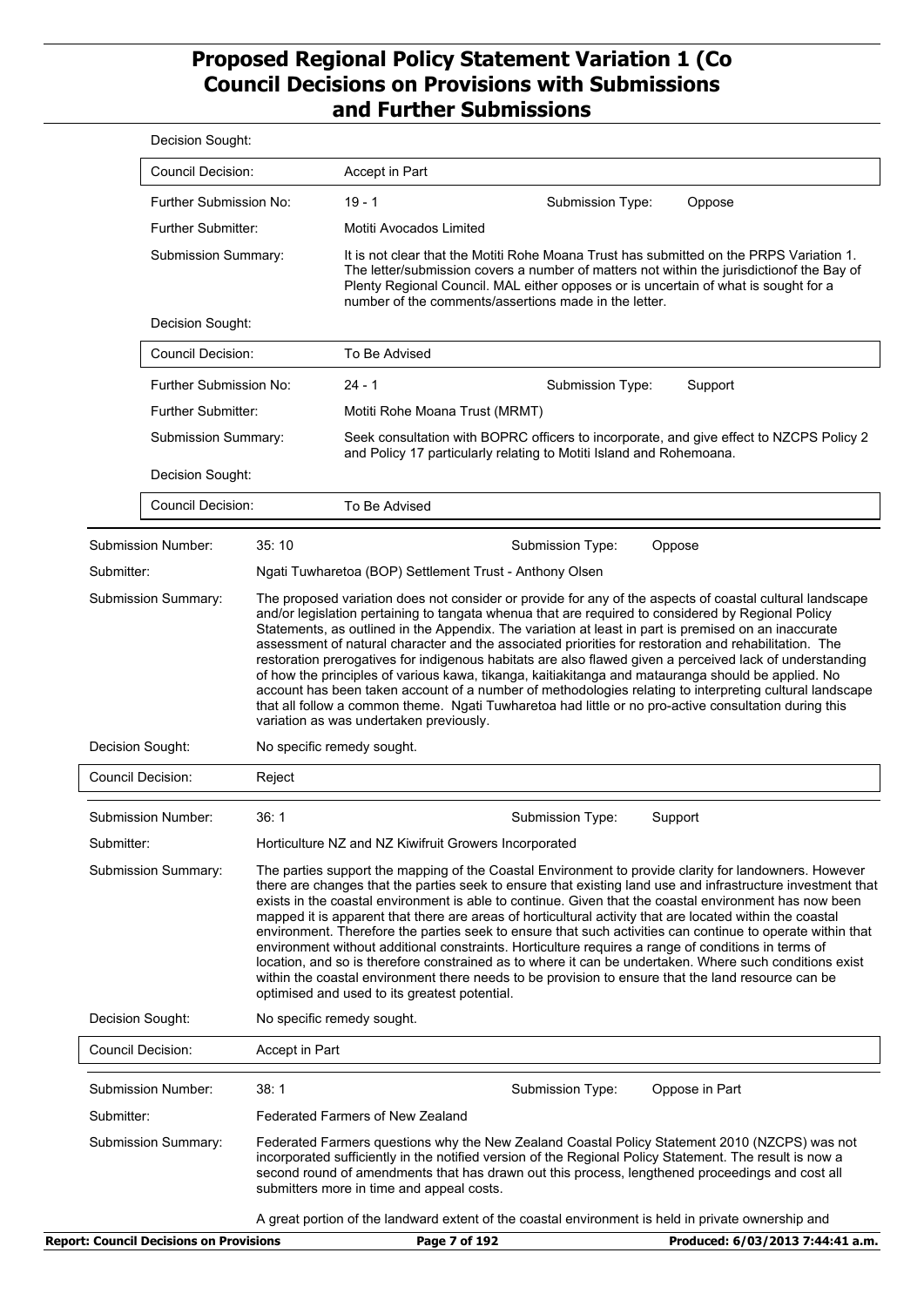|                                            |                           | ang Furtner Supmissions                                                                                                                                                                                                                                             |  |  |  |
|--------------------------------------------|---------------------------|---------------------------------------------------------------------------------------------------------------------------------------------------------------------------------------------------------------------------------------------------------------------|--|--|--|
|                                            | that way.                 | contains rural activities. People highly value the pastoral landscape and view it as "natural", however it is<br>a highly man modified environment and requires constant intervention from man to keep it                                                           |  |  |  |
|                                            |                           | More consideration needs to be given to The NZCPS 2010 Objectives 2 and 6 only inappropriate<br>subdivision, land use and development should<br>not be allowed and Council needs to enable the social, economic and cultural wellbeing's of farming<br>communities. |  |  |  |
|                                            |                           | Councils have a role in monitoring outcomes, but only in respect of the environmental effects that arise,<br>not the adherence to any particular selfregulation mechanism or code.                                                                                  |  |  |  |
| Decision Sought:                           |                           | Allow communities to decide their levels of appropriate subdivision, land use and development consistent<br>with the New Zealand Coastal Policy Statement Objective 2.                                                                                              |  |  |  |
|                                            |                           | Ensure the Regional Policy Statement enables communities to provide for the social, economic and<br>cultural wellbeing's through the NZCPS 2010 consistent with Objective 6 bullet point 2.                                                                         |  |  |  |
| approach.                                  |                           | Retain the use of non regulatory policies and methods and investigate ways to make wider use of the                                                                                                                                                                 |  |  |  |
|                                            |                           | If rules are needed to modify behaviour, they must be clearly articulated, be understood by those to<br>whom they apply and be fair to all.                                                                                                                         |  |  |  |
| <b>Council Decision:</b><br>Accept in Part |                           |                                                                                                                                                                                                                                                                     |  |  |  |
| <b>Further Submission(s)</b>               |                           |                                                                                                                                                                                                                                                                     |  |  |  |
|                                            | Further Submission No:    | $10 - 5$<br>Submission Type:<br>Oppose                                                                                                                                                                                                                              |  |  |  |
|                                            | <b>Further Submitter:</b> | Royal Forest and Bird Protection Society NZ Inc                                                                                                                                                                                                                     |  |  |  |
|                                            | Submission Summary:       | NZCPS policies direct the application of Objectives 2 and 6 therefore the council does not<br>have the mandate to accepte the submission.                                                                                                                           |  |  |  |
|                                            | Decision Sought:          |                                                                                                                                                                                                                                                                     |  |  |  |
|                                            | <b>Council Decision:</b>  | Accept in Part                                                                                                                                                                                                                                                      |  |  |  |
|                                            | Further Submission No:    | $18 - 1$<br>Support in Part<br>Submission Type:                                                                                                                                                                                                                     |  |  |  |
|                                            | Further Submitter:        | Horticulture NZ and NZ Kiwifruit Growers Inc                                                                                                                                                                                                                        |  |  |  |
|                                            | Submission Summary:       | Ensuring provision for social economic and cultural wellbeing must be provided for.                                                                                                                                                                                 |  |  |  |
|                                            | Decision Sought:          |                                                                                                                                                                                                                                                                     |  |  |  |
|                                            | Council Decision:         | To Be Advised                                                                                                                                                                                                                                                       |  |  |  |
|                                            |                           |                                                                                                                                                                                                                                                                     |  |  |  |
| Submission Number:                         | 40: 1                     | Submission Type:<br>Oppose                                                                                                                                                                                                                                          |  |  |  |

| Submitter:                                     | Lowndes Associates                                                                                                                                                                                                                                                                                                                                                                                                                                                                                                                                                                                                                                                                                                |                                  |
|------------------------------------------------|-------------------------------------------------------------------------------------------------------------------------------------------------------------------------------------------------------------------------------------------------------------------------------------------------------------------------------------------------------------------------------------------------------------------------------------------------------------------------------------------------------------------------------------------------------------------------------------------------------------------------------------------------------------------------------------------------------------------|----------------------------------|
| <b>Submission Summary:</b>                     | The submitter wishes to ensure:<br>(a) Variation 1 (Coastal Policy) to the Proposed Regional Policy Statement (RPS) (variation 1) properly<br>reflects the purpose and intentions of the Resource Management Act, and the New Zealand Coastal<br>Policy Statement 2010 (NZCPS);<br>(b) The provisions and maps in variation 1 relating to preservation of natural character adopt good<br>practice by considering the character as found;<br>(c) There is recognition of a practicable approach to policies relating to restoration of natural character;<br>and<br>(d) Amendment (or withdrawal) of the appendices and maps in variation 1 identifying areas of natural<br>character to reflect this submission. |                                  |
|                                                | Variation 1:<br>(a) Will not promote the sustainable management of resources and will not achieve the purpose of the<br>Resource Management Act 1991 (Act);<br>(b) Will not enable social, economic and cultural wellbeing;<br>(c) Is otherwise contrary to the purposes and provisions of the Act, the NZCPS, and other relevant<br>planning documents;<br>(d) Is inappropriate, and inconsistent with the purpose and principles in Part II and other provisions of the<br>Act.<br>(e) Is not necessary to assist the regional council to carry out its functions;                                                                                                                                              |                                  |
| <b>Report: Council Decisions on Provisions</b> | Page 8 of 192                                                                                                                                                                                                                                                                                                                                                                                                                                                                                                                                                                                                                                                                                                     | Produced: 6/03/2013 7:44:41 a.m. |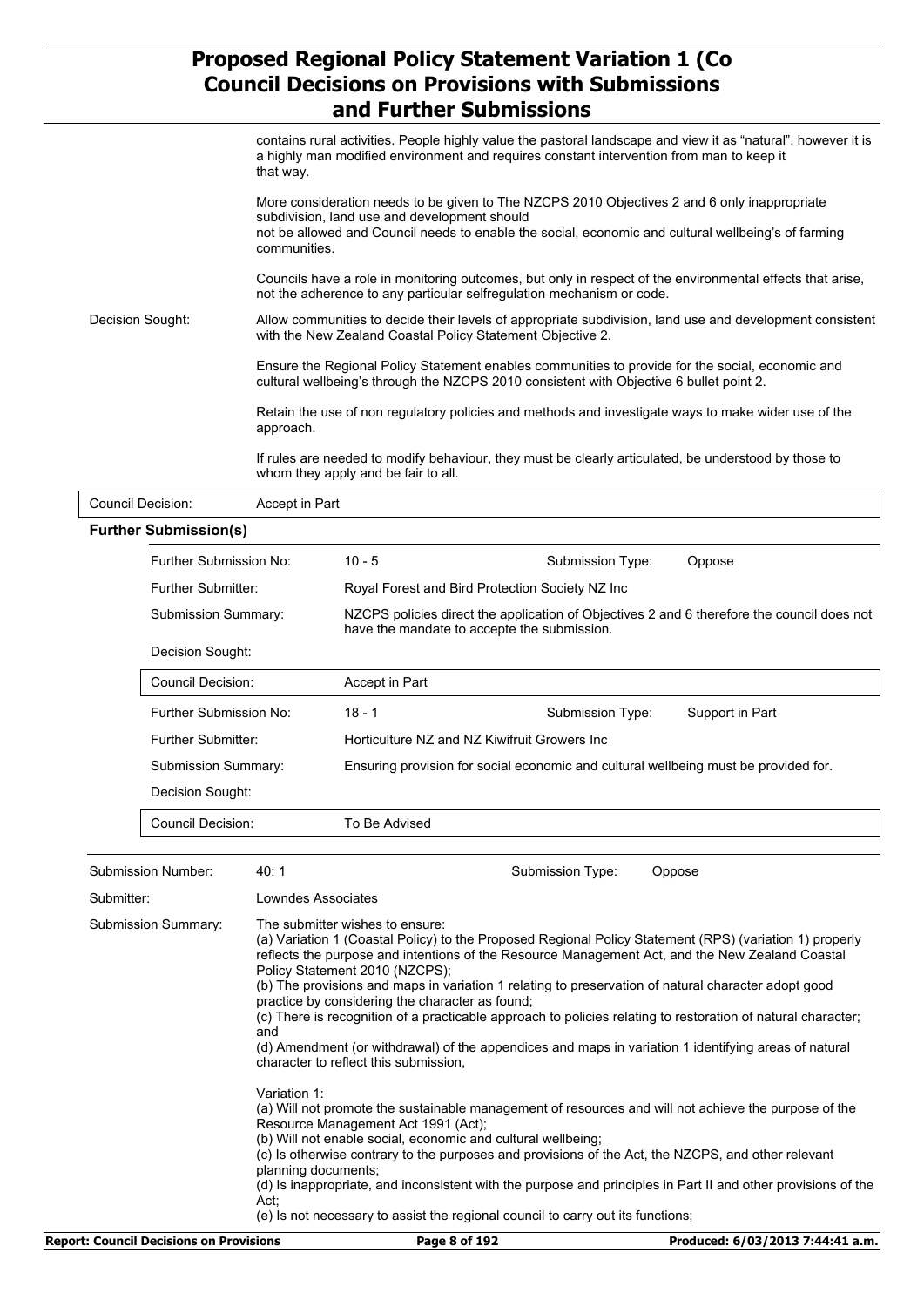(f) Wrongly prioritises avoidance of adverse effects on the environment, whereas the statutory formula in section 5 of the Act for sustainable management of people and the communities' social, economic and cultural well-being does not prioritise avoidance alone but "avoiding, remedying, 01' mitigating" adverse effects of activities in section 5(2) of the Act; and (g) Does not meet section 32 of the Act.

| Decision Sought:             | Withdraw variation as a whole                                                                                                                                                                                                                                                                                                                                                                                                                                                                                                                                                                                                                                                                                                                                                                                                                                                                                                                                                                                                                                                                                                                                                                                                                                                                                                                                                                                                                                                                                                                                                                                                                                                                                        |                  |         |
|------------------------------|----------------------------------------------------------------------------------------------------------------------------------------------------------------------------------------------------------------------------------------------------------------------------------------------------------------------------------------------------------------------------------------------------------------------------------------------------------------------------------------------------------------------------------------------------------------------------------------------------------------------------------------------------------------------------------------------------------------------------------------------------------------------------------------------------------------------------------------------------------------------------------------------------------------------------------------------------------------------------------------------------------------------------------------------------------------------------------------------------------------------------------------------------------------------------------------------------------------------------------------------------------------------------------------------------------------------------------------------------------------------------------------------------------------------------------------------------------------------------------------------------------------------------------------------------------------------------------------------------------------------------------------------------------------------------------------------------------------------|------------------|---------|
| <b>Council Decision:</b>     | Reject                                                                                                                                                                                                                                                                                                                                                                                                                                                                                                                                                                                                                                                                                                                                                                                                                                                                                                                                                                                                                                                                                                                                                                                                                                                                                                                                                                                                                                                                                                                                                                                                                                                                                                               |                  |         |
| Submission Number:           | 41:1                                                                                                                                                                                                                                                                                                                                                                                                                                                                                                                                                                                                                                                                                                                                                                                                                                                                                                                                                                                                                                                                                                                                                                                                                                                                                                                                                                                                                                                                                                                                                                                                                                                                                                                 | Submission Type: | Support |
| Submitter:                   | Bayway Initiatives                                                                                                                                                                                                                                                                                                                                                                                                                                                                                                                                                                                                                                                                                                                                                                                                                                                                                                                                                                                                                                                                                                                                                                                                                                                                                                                                                                                                                                                                                                                                                                                                                                                                                                   |                  |         |
| <b>Submission Summary:</b>   | Meetings needed to speed up variation process.                                                                                                                                                                                                                                                                                                                                                                                                                                                                                                                                                                                                                                                                                                                                                                                                                                                                                                                                                                                                                                                                                                                                                                                                                                                                                                                                                                                                                                                                                                                                                                                                                                                                       |                  |         |
| Decision Sought:             | Requests initial meetings to discuss any variations with iwi and hapu.                                                                                                                                                                                                                                                                                                                                                                                                                                                                                                                                                                                                                                                                                                                                                                                                                                                                                                                                                                                                                                                                                                                                                                                                                                                                                                                                                                                                                                                                                                                                                                                                                                               |                  |         |
| Council Decision:            | Reject                                                                                                                                                                                                                                                                                                                                                                                                                                                                                                                                                                                                                                                                                                                                                                                                                                                                                                                                                                                                                                                                                                                                                                                                                                                                                                                                                                                                                                                                                                                                                                                                                                                                                                               |                  |         |
|                              |                                                                                                                                                                                                                                                                                                                                                                                                                                                                                                                                                                                                                                                                                                                                                                                                                                                                                                                                                                                                                                                                                                                                                                                                                                                                                                                                                                                                                                                                                                                                                                                                                                                                                                                      |                  |         |
| Submission Number:           | 47:6                                                                                                                                                                                                                                                                                                                                                                                                                                                                                                                                                                                                                                                                                                                                                                                                                                                                                                                                                                                                                                                                                                                                                                                                                                                                                                                                                                                                                                                                                                                                                                                                                                                                                                                 | Submission Type: | Oppose  |
| Submitter:                   | Tauranga City Council                                                                                                                                                                                                                                                                                                                                                                                                                                                                                                                                                                                                                                                                                                                                                                                                                                                                                                                                                                                                                                                                                                                                                                                                                                                                                                                                                                                                                                                                                                                                                                                                                                                                                                |                  |         |
| Submission Summary:          | As has been developed for the term 'inappropriate subdivision, use and development', a new assessment<br>criteria should be developed for 'significant adverse effect'.                                                                                                                                                                                                                                                                                                                                                                                                                                                                                                                                                                                                                                                                                                                                                                                                                                                                                                                                                                                                                                                                                                                                                                                                                                                                                                                                                                                                                                                                                                                                              |                  |         |
| Decision Sought:             | Create a new Appendix within the RPS that provides for a set of assessment criteria for applying the<br>phrase 'significant adverse effects' the same or similar to that set out below:<br>Status of Resources: The importance of the area (locally and regionally) (Effects to rare or limited<br>resources are usually considered more significant than impacts to common or abundant resources).<br>Percentage of Resource Affected/Area of Influence: The nature and extent of the area and the loss of<br>area that will result from the activity (Impact significance is often directly related to the size of the area<br>affected. An example would be the m2 of ecological area disturbed).<br>Persistence of Effect: The duration and frequency of effect (for example long-term or recurring effects as<br>permanent or long-term changes are usually more significant than temporary ones. The ability of the<br>resource to recover after the activities are complete is related to this effect).<br>Sensitivity of Resources: The effect on the area and its sensitivity to change (Impacts to sensitive<br>resources are usually more significant than impacts to those that are relatively resilient to impacts).<br>Irreversibility: (loss of flora or fauna and more specifically rare or threatened flora and fauna).<br>Probability: (likelihood of unforeseen effects, ability to take a precautionary approach);<br>Cumulative Effects: (of multiple features or values);<br>Degree of Change: The character and degree of modification, damage, loss or destruction that will result<br>from the activity:<br>Magnitude of Effect: (Number of sites affected, spatial distribution, context). |                  |         |
| <b>Council Decision:</b>     | Reject                                                                                                                                                                                                                                                                                                                                                                                                                                                                                                                                                                                                                                                                                                                                                                                                                                                                                                                                                                                                                                                                                                                                                                                                                                                                                                                                                                                                                                                                                                                                                                                                                                                                                                               |                  |         |
| <b>Further Submission(s)</b> |                                                                                                                                                                                                                                                                                                                                                                                                                                                                                                                                                                                                                                                                                                                                                                                                                                                                                                                                                                                                                                                                                                                                                                                                                                                                                                                                                                                                                                                                                                                                                                                                                                                                                                                      |                  |         |
|                              |                                                                                                                                                                                                                                                                                                                                                                                                                                                                                                                                                                                                                                                                                                                                                                                                                                                                                                                                                                                                                                                                                                                                                                                                                                                                                                                                                                                                                                                                                                                                                                                                                                                                                                                      |                  |         |

| Further Submission No:   | $5 - 12$              | Submission Type:                                                                           | Oppose                                                                                                                                                                                                                                                                                  |
|--------------------------|-----------------------|--------------------------------------------------------------------------------------------|-----------------------------------------------------------------------------------------------------------------------------------------------------------------------------------------------------------------------------------------------------------------------------------------|
| Further Submitter:       | NZ Transport Agency   |                                                                                            |                                                                                                                                                                                                                                                                                         |
| Submission Summary:      | criteria to consider. | likely to be of limited value an may be misleading if interpreted as an exhaustive list of | An assessment to determine the degree of respective effects should be undertaken on the<br>merits of a proposal. Any list of assessment criteria is unlikely to be exhaustive or provide<br>a sound basis for objective assessment as to significance. Inserting assessment criteria is |
| Decision Sought:         |                       |                                                                                            |                                                                                                                                                                                                                                                                                         |
| <b>Council Decision:</b> | Accept                |                                                                                            |                                                                                                                                                                                                                                                                                         |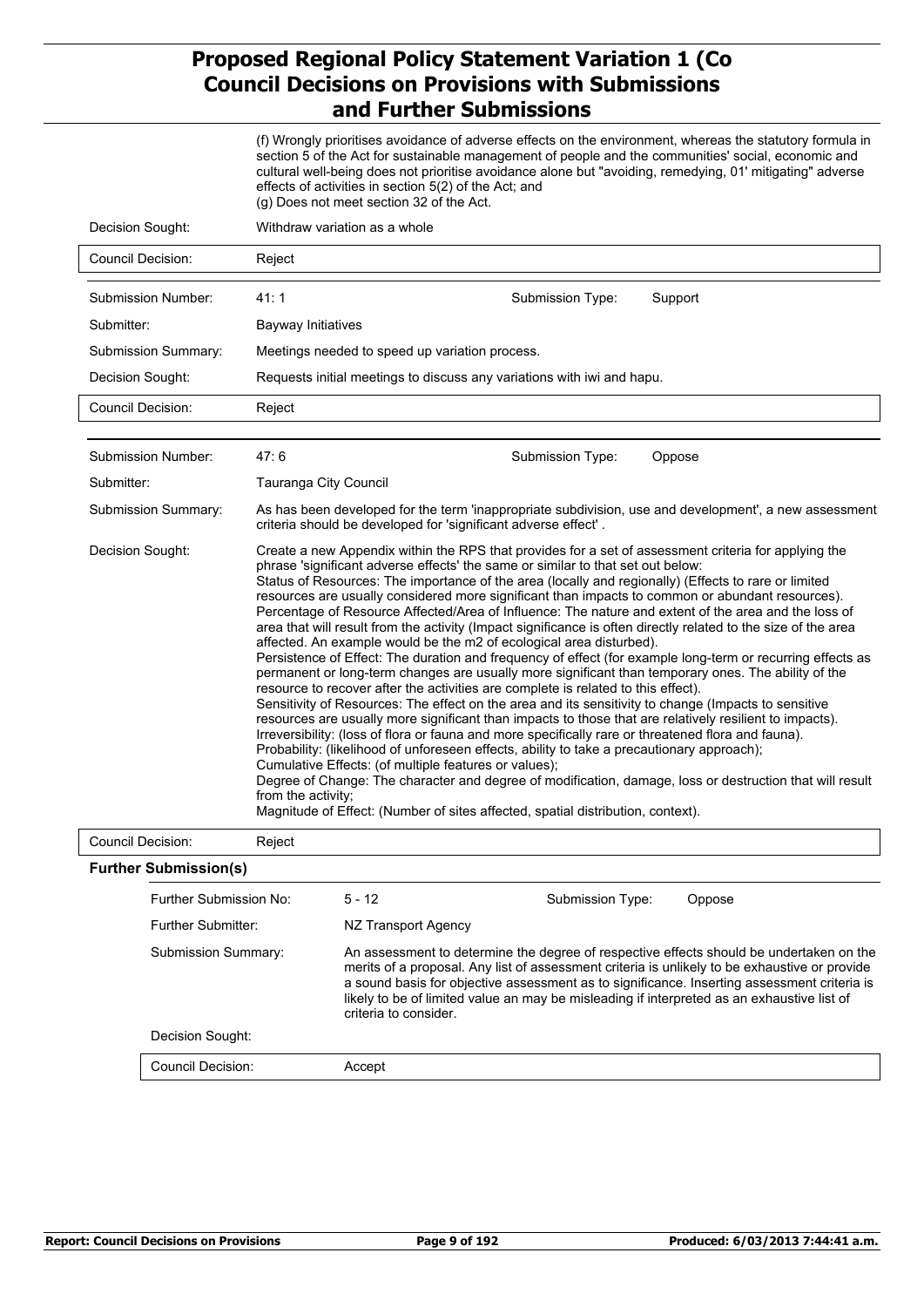| Further Submission No:        | $6 - 1$                                                                              | Submission Type: | Oppose                                                                                       |
|-------------------------------|--------------------------------------------------------------------------------------|------------------|----------------------------------------------------------------------------------------------|
| Further Submitter:            | <b>Transpower New Zealand Limited</b>                                                |                  |                                                                                              |
| <b>Submission Summary:</b>    | Appendix F and Appendix G. An additional appendix is not necessary.                  |                  | These matters are already addressed by policies CE 2A and CE 4A together with Set 1 of       |
| Decision Sought:              |                                                                                      |                  |                                                                                              |
| <b>Council Decision:</b>      | Accept                                                                               |                  |                                                                                              |
| Further Submission No:        | $7 - 1$                                                                              | Submission Type: | Support                                                                                      |
| <b>Further Submitter:</b>     | Fonterra Co-operative Group Ltd                                                      |                  |                                                                                              |
| Submission Summary:           | adverse effects that should assist plan preparation and resource consent processing. |                  | Criteria would establish a rational and consistent basis for determining the significance of |
| Decision Sought:              |                                                                                      |                  |                                                                                              |
| Council Decision:             | Reject                                                                               |                  |                                                                                              |
| <b>Further Submission No:</b> | $8 - 1$                                                                              | Submission Type: | Oppose                                                                                       |
| Further Submitter:            | Powerco Limited                                                                      |                  |                                                                                              |
| Submission Summary:           | Appendix F adn Appendix G. An additional appendix is not necessary.                  |                  | These matters are already addressed by policies CE 2A and CE 4A together with Set 1 of       |
| Decision Sought:              |                                                                                      |                  |                                                                                              |
| <b>Council Decision:</b>      | Accept                                                                               |                  |                                                                                              |
| Further Submission No:        | $10 - 9$                                                                             | Submission Type: | Oppose                                                                                       |
| <b>Further Submitter:</b>     | Royal Forest and Bird Protection Society NZ Inc                                      |                  |                                                                                              |
| Submission Summary:           | Appendix G reflects the intent of the submission and is not part of the variation.   |                  |                                                                                              |
| Decision Sought:              |                                                                                      |                  |                                                                                              |
| <b>Council Decision:</b>      | Accept                                                                               |                  |                                                                                              |
| <b>Further Submission No:</b> | $12 - 1$                                                                             | Submission Type: | Oppose                                                                                       |
| <b>Further Submitter:</b>     | Z Energy Ltd, Mobil Oil NZ Ltd and BP NZ Ltd                                         |                  |                                                                                              |
| Submission Summary:           | Appendix F and Appendix G.                                                           |                  | These matters are already addressed by policies CE 2A and CE 4A together with Set 1 of       |
| Decision Sought:              |                                                                                      |                  |                                                                                              |
| Council Decision:             | Accept                                                                               |                  |                                                                                              |
| <b>Further Submission No:</b> | $18 - 2$                                                                             | Submission Type: | Oppose                                                                                       |
| Further Submitter:            | Horticulture NZ and NZ Kiwifruit Growers Inc                                         |                  |                                                                                              |
| Submission Summary:           | to how the proposed new appendix would be used as an assessment tool.                |                  | While clarity around significant adverse effects is supported there need to be guidance as   |
| Decision Sought:              |                                                                                      |                  |                                                                                              |
| Council Decision:             | Accept in Part                                                                       |                  |                                                                                              |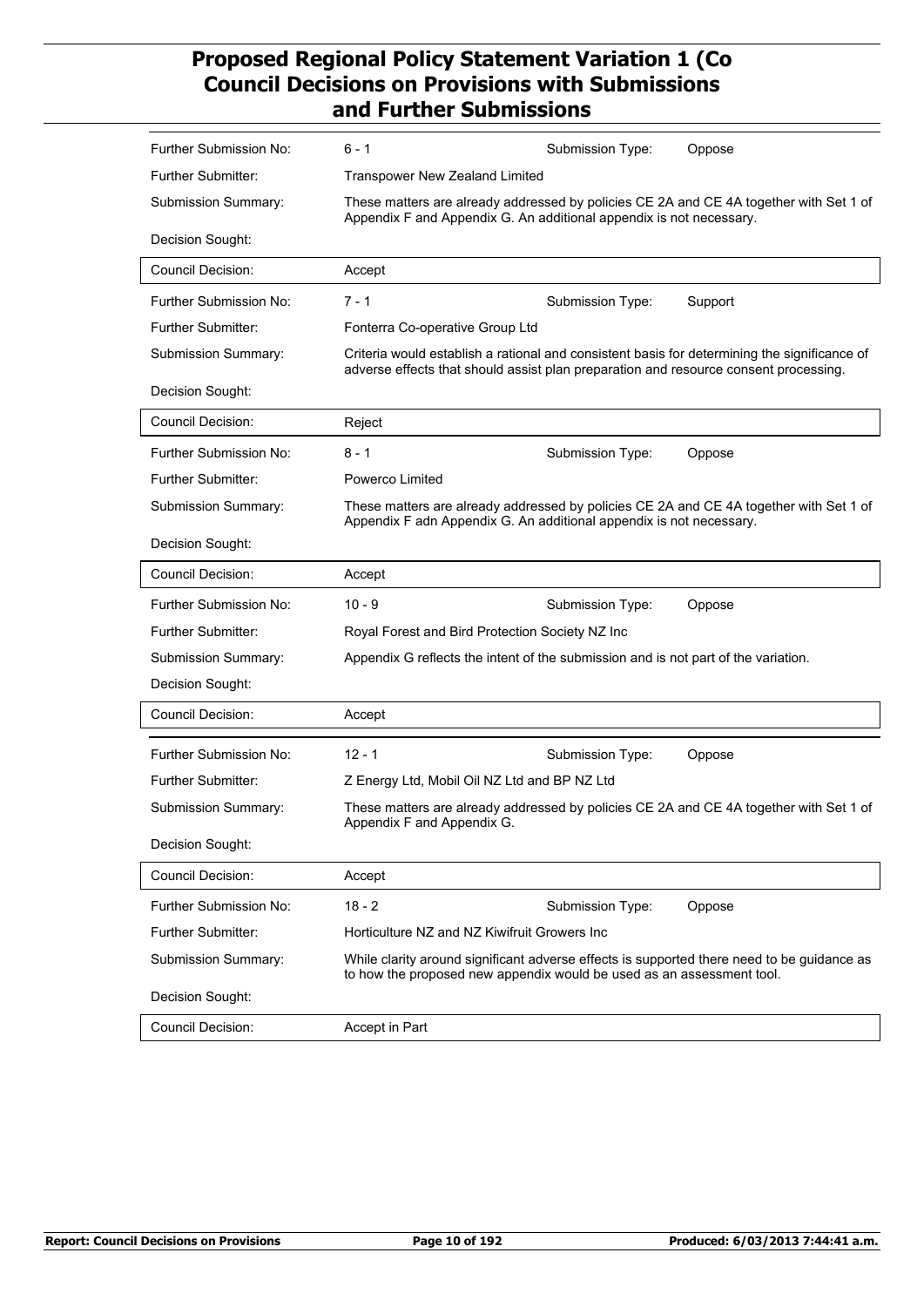|                                         | Further Submission No:<br><b>Further Submitter:</b><br>Submission Summary: |                           | $21 - 1$                                  | Submission Type:                                                                                                                                                                                                                                                                                           | Support in Part                                                                                                                                                                                                |  |
|-----------------------------------------|----------------------------------------------------------------------------|---------------------------|-------------------------------------------|------------------------------------------------------------------------------------------------------------------------------------------------------------------------------------------------------------------------------------------------------------------------------------------------------------|----------------------------------------------------------------------------------------------------------------------------------------------------------------------------------------------------------------|--|
|                                         |                                                                            |                           | Federated Farmers of New Zealand          |                                                                                                                                                                                                                                                                                                            |                                                                                                                                                                                                                |  |
|                                         |                                                                            |                           |                                           | for 'significant adverse effect' is used as a guide only.                                                                                                                                                                                                                                                  | Federated Farmers supports the relief sought as long as the proposed assessment criteria                                                                                                                       |  |
|                                         | Decision Sought:                                                           |                           |                                           |                                                                                                                                                                                                                                                                                                            |                                                                                                                                                                                                                |  |
|                                         | Council Decision:                                                          |                           | Accept in Part                            |                                                                                                                                                                                                                                                                                                            |                                                                                                                                                                                                                |  |
|                                         | Further Submission No:                                                     |                           | $22 - 1$                                  | Submission Type:                                                                                                                                                                                                                                                                                           | Oppose                                                                                                                                                                                                         |  |
|                                         | Further Submitter:                                                         |                           | <b>TrustPower Limited</b>                 |                                                                                                                                                                                                                                                                                                            |                                                                                                                                                                                                                |  |
|                                         | Submission Summary:                                                        |                           |                                           |                                                                                                                                                                                                                                                                                                            | The criteria do not accord with the purpose of the Resource Management Act 1991.                                                                                                                               |  |
|                                         | Decision Sought:                                                           |                           |                                           |                                                                                                                                                                                                                                                                                                            |                                                                                                                                                                                                                |  |
|                                         | <b>Council Decision:</b>                                                   |                           | Accept in Part                            |                                                                                                                                                                                                                                                                                                            |                                                                                                                                                                                                                |  |
|                                         |                                                                            |                           |                                           |                                                                                                                                                                                                                                                                                                            |                                                                                                                                                                                                                |  |
| Submission Number:<br>Submitter:        |                                                                            | 52:1<br>JB & HA Brosnahan |                                           | Submission Type:                                                                                                                                                                                                                                                                                           | Oppose                                                                                                                                                                                                         |  |
|                                         |                                                                            | such lines.               |                                           | matters relating to their land which are causing the BoP Regional Council to contemplate taking<br>regulatory powers. we do not therefore consider that the proposed BoP Regional Council 'Coastal<br>Environment' lines over our property that purport to delineate what Council claims is 'the' 'Coastal | by simply making subjective lines on a map. Owners of land are not able to understand what are the<br>Environment' are either lawful or appropriate and further that no reasonable case can be made to justify |  |
| Decision Sought:                        |                                                                            |                           |                                           |                                                                                                                                                                                                                                                                                                            |                                                                                                                                                                                                                |  |
|                                         |                                                                            |                           | No explicit change requested.             |                                                                                                                                                                                                                                                                                                            |                                                                                                                                                                                                                |  |
|                                         |                                                                            | Accept in Part            |                                           |                                                                                                                                                                                                                                                                                                            |                                                                                                                                                                                                                |  |
|                                         |                                                                            |                           |                                           |                                                                                                                                                                                                                                                                                                            |                                                                                                                                                                                                                |  |
| <b>Further Submission(s)</b>            | Further Submission No:                                                     |                           | $23 - 8$                                  | Submission Type:                                                                                                                                                                                                                                                                                           | Support                                                                                                                                                                                                        |  |
| <b>Council Decision:</b>                | Further Submitter:<br>Submission Summary:                                  |                           |                                           | Andrew Buttle, Peter Buttle and James Buttle                                                                                                                                                                                                                                                               | Existing uses and structures on Whakaari/White Island are not acknowledged in the                                                                                                                              |  |
|                                         | Decision Sought:                                                           |                           |                                           | proposed classification as "Outstanding Natural Landscape."                                                                                                                                                                                                                                                |                                                                                                                                                                                                                |  |
|                                         | <b>Council Decision:</b>                                                   |                           | Accept in Part                            |                                                                                                                                                                                                                                                                                                            |                                                                                                                                                                                                                |  |
|                                         |                                                                            | 53:1                      |                                           | Submission Type:                                                                                                                                                                                                                                                                                           | Oppose                                                                                                                                                                                                         |  |
| Submission Number:<br>Submitter:        |                                                                            |                           | H Hei Junior Trust & Hamiora Hei (Estate) |                                                                                                                                                                                                                                                                                                            |                                                                                                                                                                                                                |  |
|                                         |                                                                            |                           |                                           | lands, rivers and seas that lie within its traditional boundaries. The Resource Management Act                                                                                                                                                                                                             | Refute any government legislative (BOPRC) review and/or changes of authority over all Maraehako<br>recognises and provides for the special relationship of Tangata Whenua (Pt2, Section 7) with their land.    |  |
| Submission Summary:<br>Decision Sought: |                                                                            | zoning plan.              |                                           |                                                                                                                                                                                                                                                                                                            | That BOPRC remove our Taonga (8563B SH35, RD 3, Opotiki) from the "High Natural Character"                                                                                                                     |  |

#### **Section: 2.2.1 Integrated management of the coastal environment**

#### **Council Decision**

Retain section 2.2.1 as notified.

491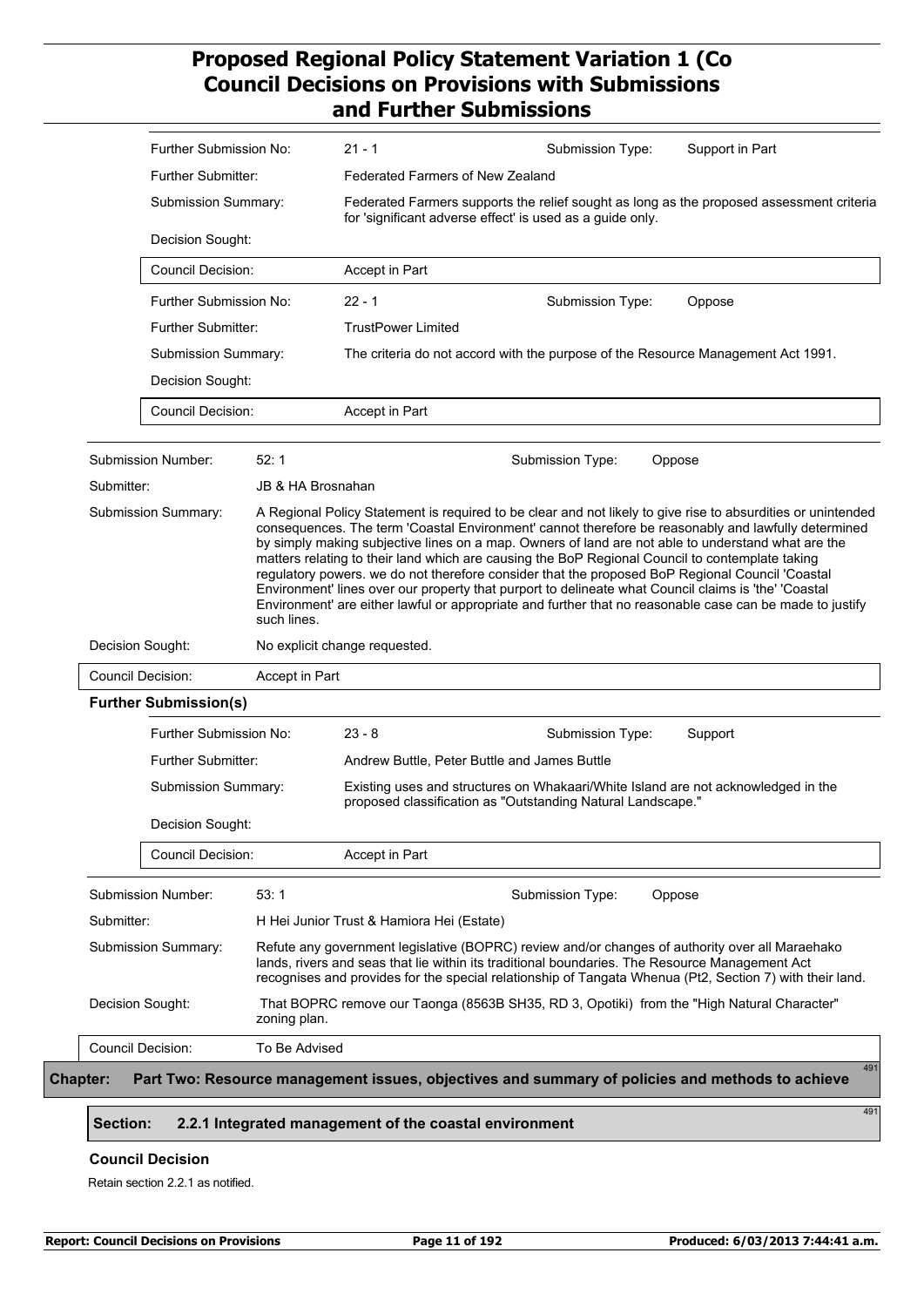#### **Reasons for Council Decision**

Submissions 24.4, 10-11(f), 24.3, 25.3, 26.3: Section 2.2.1 was not changed by Variation 1 and the submissions are therefore out of scope.

#### **Submissions**

| Submission Number:                             | 24:3                       | Submission Type:                                                                                                                                                                                                | Seek Amendment                   |
|------------------------------------------------|----------------------------|-----------------------------------------------------------------------------------------------------------------------------------------------------------------------------------------------------------------|----------------------------------|
| Submitter:                                     | Te Tumu Landowners Group   |                                                                                                                                                                                                                 |                                  |
| Submission Summary:                            |                            | This section overview does not provide adequate recognition that the Coastal Environment (as detailed in<br>section 2.2.1) will meet a significant portion of both current and future housing demand.           |                                  |
| Decision Sought:                               |                            | Amend the fourth sentence of section 2.2.1 to read as follows: (add the words "both current and future                                                                                                          |                                  |
|                                                | housing")<br>the region."  | "The coastal environment meets a significant portion of both current and future housing demand within                                                                                                           |                                  |
| <b>Council Decision:</b>                       | Reject                     |                                                                                                                                                                                                                 |                                  |
| <b>Further Submission(s)</b>                   |                            |                                                                                                                                                                                                                 |                                  |
|                                                | Further Submission No:     | $10 - 11$<br>Submission Type:                                                                                                                                                                                   | Oppose                           |
| Further Submitter:                             |                            | Royal Forest and Bird Protection Society NZ Inc                                                                                                                                                                 |                                  |
| Submission Summary:                            |                            | This is not part of the variation.                                                                                                                                                                              |                                  |
| Decision Sought:                               |                            |                                                                                                                                                                                                                 |                                  |
| Council Decision:                              |                            | Accept                                                                                                                                                                                                          |                                  |
|                                                |                            |                                                                                                                                                                                                                 |                                  |
| <b>Submission Number:</b>                      | 25:3                       | Submission Type:                                                                                                                                                                                                | Seek Amendment                   |
| Submitter:                                     | Te Tumu Kaituna 14 Trust   |                                                                                                                                                                                                                 |                                  |
| Submission Summary:                            |                            | This section overview does not provide adequate recognition that the Coastal Environment (as detailed in<br>section 2.2.1) will meet a significant portion of both current and future housing demand.           |                                  |
| Decision Sought:                               | housing")<br>the region."  | Amend the fourth sentence of section 2.2.1 to read as follows: (add the words "both current and future<br>"The coastal environment meets a significant portion of both current and future housing demand within |                                  |
| <b>Council Decision:</b>                       | Reject                     |                                                                                                                                                                                                                 |                                  |
| Submission Number:                             | 26:3                       | Submission Type:                                                                                                                                                                                                | Seek Amendment                   |
| Submitter:                                     |                            | Te Tumu Kaituna 11B2 Trust                                                                                                                                                                                      |                                  |
| <b>Submission Summary:</b>                     |                            | This section overview does not provide adequate recognition that the Coastal Environment (as detailed in<br>section 2.2.1) will meet a significant portion of both current and future housing demand.           |                                  |
| Decision Sought:                               | housing")<br>the region."  | Amend the fourth sentence of section 2.2.1 to read as follows: (add the words "both current and future<br>"The coastal environment meets a significant portion of both current and future housing demand within |                                  |
| <b>Council Decision:</b>                       | Reject                     |                                                                                                                                                                                                                 |                                  |
| Submission Number:                             | 27:3                       | Submission Type:                                                                                                                                                                                                | Seek Amendment                   |
| Submitter:                                     | Ford Land Holdings Pty Ltd |                                                                                                                                                                                                                 |                                  |
| Submission Summary:                            |                            | This section overview does not provide adequate recognition that the Coastal Environment (as detailed in<br>section 2.2.1) will meet a significant portion of both current and future housing demand.           |                                  |
| Decision Sought:                               | the region."               | Amend the fourth sentence of section 2.2.1 to read as follows:<br>"The coastal environment meets a significant portion of both current and future housing demand within                                         |                                  |
| Council Decision:                              | Reject                     |                                                                                                                                                                                                                 |                                  |
| <b>Report: Council Decisions on Provisions</b> |                            | Page 12 of 192                                                                                                                                                                                                  | Produced: 6/03/2013 7:44:41 a.m. |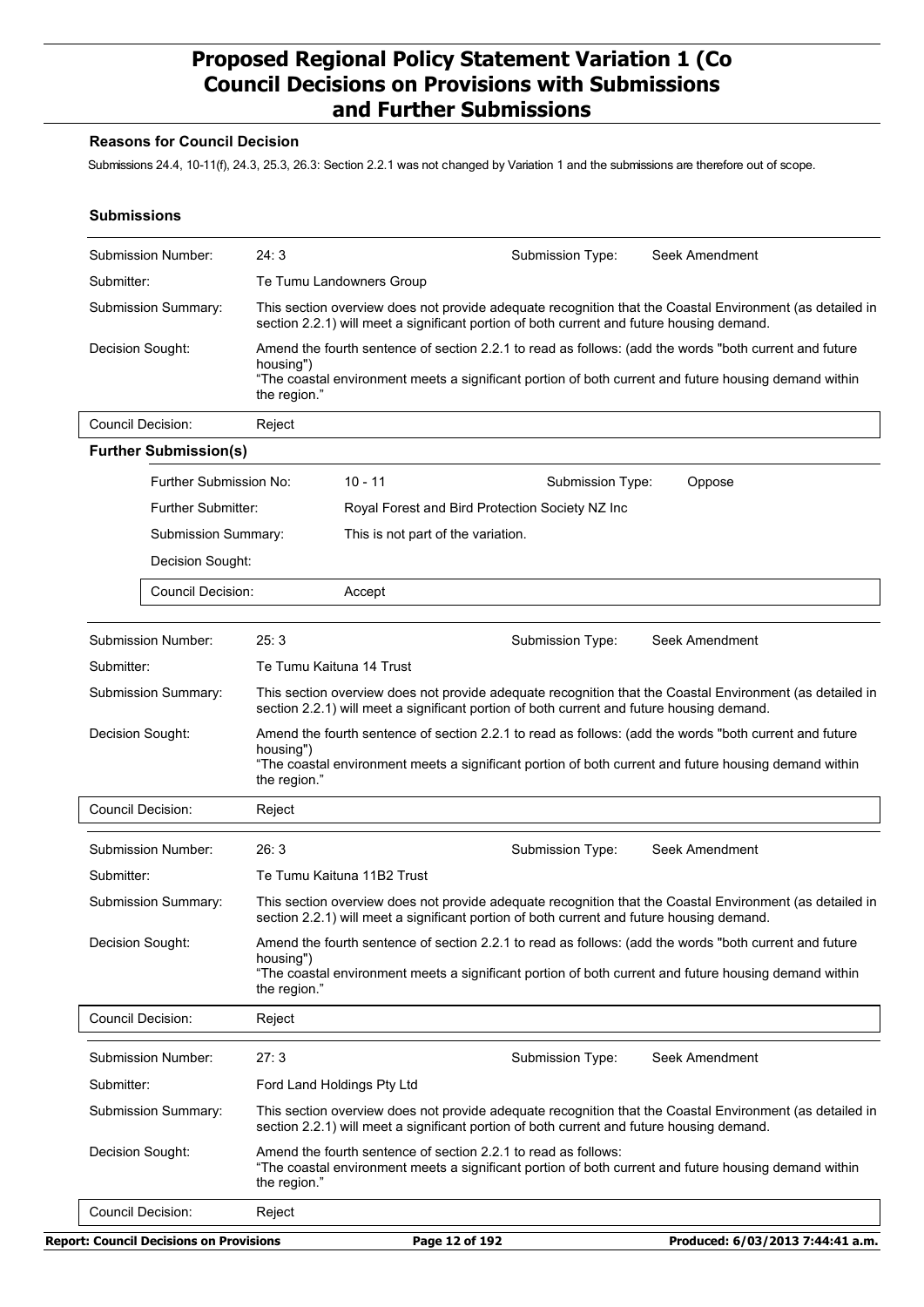#### **Section: 2.2.2 Natural character and the ecological functioning of the coastal environment**

#### **Council Decision**

Amend 2.2.2 to refer to Ohiwa Harbour as follows:

..."low" natural character such as as would be experienced in some coastal settlements to pristine "outstanding" natural character remaining in some offshore islands and Ohiwa Harbour.

Restructure the listing of example natural character "attributes" to match attributes used in the attributes table.

#### **Reasons for Council Decision**

Submissions 4-3, 6-2(f), 8-2(f), 12-2(f), 4-4, 10-15(f), 18-3(f): Amendment is required to recognise the identified significance of Ohiwa Harbour. Support is noted.

Submissions 8-2, 13-3(f), 25-2(f): Opportunities to enhance natural character are accepted, however the section is focussed on preserving natural character consistent with NZCPS Policy. Specific mention of the whole of Island process would be inappropriate in this general section.

Submission 42-1, 18-4(f), 24-2(f): Amendments elsewhere make it clear that modified environments have lower natural character than unmodified, the changes requested are considered unnecessary. Motiti Island is not "outstanding".

Submission 44-1: The term "dynamic" is not opposed, though in drafting was considered unnecessary because it was implied in terms like "processes", "natural movement of water and sediment", "surf breaks".

Submission 48-1, 22-1, 24-4, 25-4, 26-4, 27-4: Support is noted.

Submission 36-2, 21-2(f): The request is supported and elsewhere in this report it is recommended to include the "spectrum" concept in the definition.

#### **Submissions**

|                             | Submission Number:                       | 4:3                                                                                                                                                                                                                                                                         |                                                                                                                                              | Submission Type: | Support |
|-----------------------------|------------------------------------------|-----------------------------------------------------------------------------------------------------------------------------------------------------------------------------------------------------------------------------------------------------------------------------|----------------------------------------------------------------------------------------------------------------------------------------------|------------------|---------|
|                             | Submitter:<br>Department of Conservation |                                                                                                                                                                                                                                                                             |                                                                                                                                              |                  |         |
| <b>Submission Summary:</b>  |                                          |                                                                                                                                                                                                                                                                             | The description of natural character components in the first sentence, first paragraph recognises matters<br>consistent with the NZCPS 2010. |                  |         |
| Decision Sought:            |                                          | Retain as notified.                                                                                                                                                                                                                                                         |                                                                                                                                              |                  |         |
| Council Decision:<br>Accept |                                          |                                                                                                                                                                                                                                                                             |                                                                                                                                              |                  |         |
|                             | <b>Further Submission(s)</b>             |                                                                                                                                                                                                                                                                             |                                                                                                                                              |                  |         |
|                             | Further Submission No:                   |                                                                                                                                                                                                                                                                             | $6 - 2$                                                                                                                                      | Submission Type: | Support |
| Further Submitter:          |                                          |                                                                                                                                                                                                                                                                             | Transpower New Zealand Limited                                                                                                               |                  |         |
| Submission Summary:         |                                          | Transpower supports the description to the extent that it recognises that natural character<br>existis on a spectrum from heavily modified 'low' natural character such as would be<br>experienced in some coastal settlements to pristing 'outstanding' natural character. |                                                                                                                                              |                  |         |
| Decision Sought:            |                                          |                                                                                                                                                                                                                                                                             |                                                                                                                                              |                  |         |
|                             | Council Decision:                        |                                                                                                                                                                                                                                                                             | Accept                                                                                                                                       |                  |         |
|                             |                                          |                                                                                                                                                                                                                                                                             |                                                                                                                                              |                  |         |

49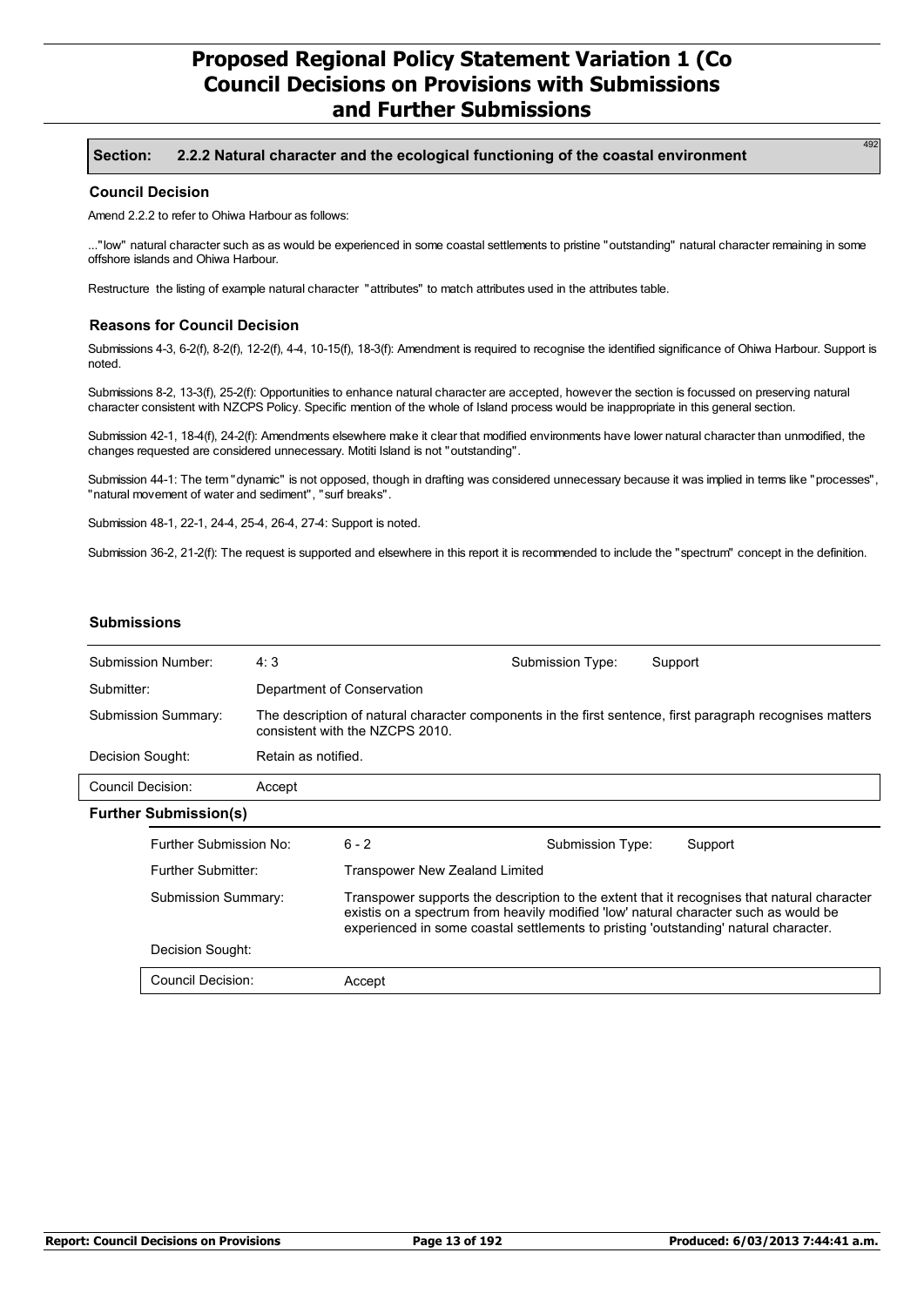|                     | Further Submission No:                                                                          |                                                                                                        | $8 - 2$                                                                                                                                                    | Submission Type:                                                                                                                                                | Support                                                                                                                                                                                                       |  |  |
|---------------------|-------------------------------------------------------------------------------------------------|--------------------------------------------------------------------------------------------------------|------------------------------------------------------------------------------------------------------------------------------------------------------------|-----------------------------------------------------------------------------------------------------------------------------------------------------------------|---------------------------------------------------------------------------------------------------------------------------------------------------------------------------------------------------------------|--|--|
|                     | Further Submitter:                                                                              |                                                                                                        | Powerco Limited                                                                                                                                            |                                                                                                                                                                 |                                                                                                                                                                                                               |  |  |
|                     | Submission Summary:                                                                             |                                                                                                        |                                                                                                                                                            | Powerco supports the description to the extent that it recognises taht natural character<br>exists on a spectrum from heavily modified 'low' natural character. |                                                                                                                                                                                                               |  |  |
|                     | Decision Sought:                                                                                |                                                                                                        |                                                                                                                                                            |                                                                                                                                                                 |                                                                                                                                                                                                               |  |  |
|                     | <b>Council Decision:</b><br>Further Submission No:<br>Further Submitter:<br>Submission Summary: |                                                                                                        | Accept                                                                                                                                                     |                                                                                                                                                                 |                                                                                                                                                                                                               |  |  |
|                     |                                                                                                 |                                                                                                        | $12 - 2$                                                                                                                                                   | Submission Type:                                                                                                                                                | Support                                                                                                                                                                                                       |  |  |
|                     |                                                                                                 |                                                                                                        | Z Energy Ltd, Mobil Oil NZ Ltd and BP NZ Ltd                                                                                                               |                                                                                                                                                                 |                                                                                                                                                                                                               |  |  |
|                     |                                                                                                 |                                                                                                        | character exists on a spectrum.                                                                                                                            | The Oil Companies suppor the description to the extent that it recognises that natural                                                                          |                                                                                                                                                                                                               |  |  |
|                     | Decision Sought:                                                                                |                                                                                                        |                                                                                                                                                            |                                                                                                                                                                 |                                                                                                                                                                                                               |  |  |
|                     | <b>Council Decision:</b>                                                                        |                                                                                                        | Accept                                                                                                                                                     |                                                                                                                                                                 |                                                                                                                                                                                                               |  |  |
|                     | Submission Number:                                                                              | 4:4                                                                                                    |                                                                                                                                                            | Submission Type:                                                                                                                                                | Seek Amendment                                                                                                                                                                                                |  |  |
| Submitter:          |                                                                                                 |                                                                                                        | Department of Conservation                                                                                                                                 |                                                                                                                                                                 |                                                                                                                                                                                                               |  |  |
|                     | Submission Summary:                                                                             |                                                                                                        |                                                                                                                                                            | offshore islands. Amendment is required to recognise the identified significance of Ohiwa Harbour.                                                              | The last sentence of the first paragraph infers that "outstanding" natural character only occurs on some                                                                                                      |  |  |
|                     | Decision Sought:                                                                                |                                                                                                        | Amend text of first paragraph to recognise the significance of Ohiwa Harbour.                                                                              |                                                                                                                                                                 |                                                                                                                                                                                                               |  |  |
|                     | Council Decision:                                                                               | Accept                                                                                                 |                                                                                                                                                            |                                                                                                                                                                 |                                                                                                                                                                                                               |  |  |
|                     | <b>Further Submission(s)</b>                                                                    |                                                                                                        |                                                                                                                                                            |                                                                                                                                                                 |                                                                                                                                                                                                               |  |  |
|                     | <b>Further Submission No:</b>                                                                   |                                                                                                        | $10 - 15$                                                                                                                                                  | Submission Type:                                                                                                                                                | Support                                                                                                                                                                                                       |  |  |
|                     | Further Submitter:<br>Submission Summary:<br>Decision Sought:                                   |                                                                                                        | Royal Forest and Bird Protection Society NZ Inc                                                                                                            |                                                                                                                                                                 |                                                                                                                                                                                                               |  |  |
|                     |                                                                                                 |                                                                                                        | Implies only off-shore islands are outstanding.                                                                                                            |                                                                                                                                                                 |                                                                                                                                                                                                               |  |  |
|                     |                                                                                                 |                                                                                                        |                                                                                                                                                            |                                                                                                                                                                 |                                                                                                                                                                                                               |  |  |
|                     | <b>Council Decision:</b>                                                                        |                                                                                                        | Accept                                                                                                                                                     |                                                                                                                                                                 |                                                                                                                                                                                                               |  |  |
|                     | Further Submission No:                                                                          |                                                                                                        | $18 - 3$                                                                                                                                                   | Submission Type:                                                                                                                                                | Oppose                                                                                                                                                                                                        |  |  |
|                     | <b>Further Submitter:</b>                                                                       |                                                                                                        | Horticulture NZ and NZ Kiwifruit Growers Inc                                                                                                               |                                                                                                                                                                 |                                                                                                                                                                                                               |  |  |
|                     | <b>Submission Summary:</b>                                                                      |                                                                                                        | The relevant paragraph refers to the 'spectrum' but the submitter does not indicate where<br>on the spectrum that it is considered Ohiwa Harbour would be. |                                                                                                                                                                 |                                                                                                                                                                                                               |  |  |
|                     | Decision Sought:                                                                                |                                                                                                        |                                                                                                                                                            |                                                                                                                                                                 |                                                                                                                                                                                                               |  |  |
|                     | <b>Council Decision:</b>                                                                        |                                                                                                        | Reject                                                                                                                                                     |                                                                                                                                                                 |                                                                                                                                                                                                               |  |  |
|                     | Submission Number:                                                                              | 8:2                                                                                                    |                                                                                                                                                            | Submission Type:                                                                                                                                                | Oppose                                                                                                                                                                                                        |  |  |
| Submitter:          |                                                                                                 |                                                                                                        | Blakely Pacific Limited, Scorpians Limited & TKC Holdings Limited                                                                                          |                                                                                                                                                                 |                                                                                                                                                                                                               |  |  |
| Submission Summary: |                                                                                                 | Does not recognise fully the opportunities to provide for enhanced coastal values in particular areas. |                                                                                                                                                            |                                                                                                                                                                 |                                                                                                                                                                                                               |  |  |
|                     |                                                                                                 | Adding the following to the end of the discussion under the issue:                                     |                                                                                                                                                            |                                                                                                                                                                 |                                                                                                                                                                                                               |  |  |
|                     | Decision Sought:                                                                                |                                                                                                        |                                                                                                                                                            |                                                                                                                                                                 |                                                                                                                                                                                                               |  |  |
|                     |                                                                                                 | for example).                                                                                          |                                                                                                                                                            |                                                                                                                                                                 |                                                                                                                                                                                                               |  |  |
|                     | Council Decision:                                                                               | Reject                                                                                                 |                                                                                                                                                            |                                                                                                                                                                 |                                                                                                                                                                                                               |  |  |
|                     | <b>Further Submission(s)</b>                                                                    |                                                                                                        |                                                                                                                                                            |                                                                                                                                                                 | In some cases there is an opportunity to make provision for enhancement of coastal character through<br>integrating land use change with those values (through the Whole of Island Review for Matakana Island |  |  |
|                     | Further Submission No:                                                                          |                                                                                                        | $13 - 3$                                                                                                                                                   | Submission Type:                                                                                                                                                | Oppose                                                                                                                                                                                                        |  |  |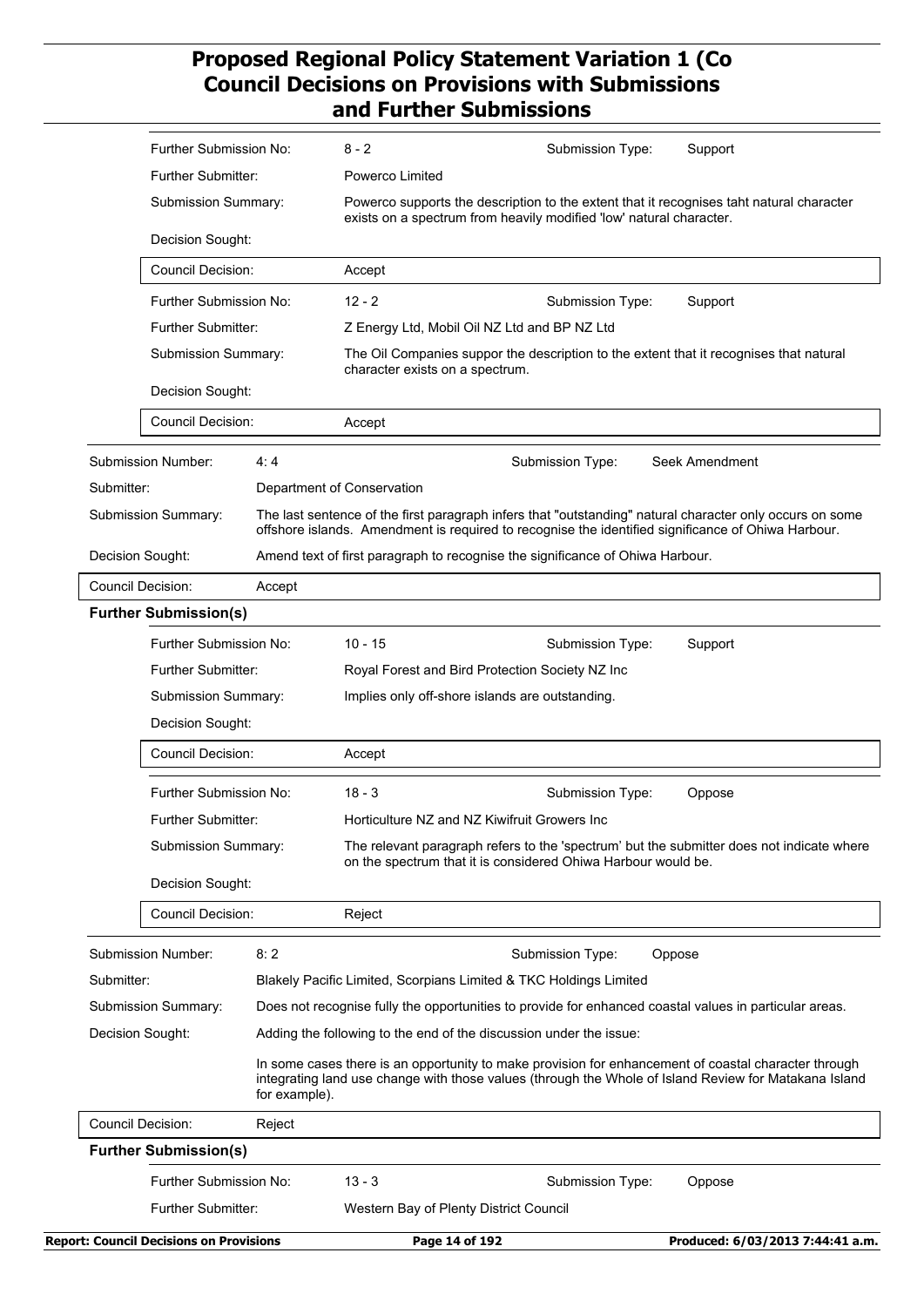|            | Submission Summary:       |                                                                                                                                                | Island Plan.                                                                       |                  | The suggested wording from the submitter is pre-empting the outcomes of the Whole of                                                                                       |  |
|------------|---------------------------|------------------------------------------------------------------------------------------------------------------------------------------------|------------------------------------------------------------------------------------|------------------|----------------------------------------------------------------------------------------------------------------------------------------------------------------------------|--|
|            | Decision Sought:          |                                                                                                                                                |                                                                                    |                  |                                                                                                                                                                            |  |
|            | <b>Council Decision:</b>  |                                                                                                                                                | Accept                                                                             |                  |                                                                                                                                                                            |  |
|            | Further Submission No:    |                                                                                                                                                | $25 - 2$                                                                           | Submission Type: | Oppose                                                                                                                                                                     |  |
|            | <b>Further Submitter:</b> |                                                                                                                                                | Nessie Kuka                                                                        |                  |                                                                                                                                                                            |  |
|            | Submission Summary:       |                                                                                                                                                | Matakana Island.                                                                   |                  | Oppose this submission due to the aggressive developmental context that is being sought<br>by developers upon what's known as a nationally recognised coastal landscape of |  |
|            | Decision Sought:          |                                                                                                                                                |                                                                                    |                  |                                                                                                                                                                            |  |
|            | <b>Council Decision:</b>  |                                                                                                                                                | Accept                                                                             |                  |                                                                                                                                                                            |  |
|            | Submission Number:        | 22:1                                                                                                                                           |                                                                                    | Submission Type: | Support                                                                                                                                                                    |  |
| Submitter: |                           |                                                                                                                                                | <b>Environmental Defence Society Incorporated</b>                                  |                  |                                                                                                                                                                            |  |
|            | Submission Summary:       |                                                                                                                                                | The definition of natural character is in line with policy 13.2 of the NZCPS 2010. |                  |                                                                                                                                                                            |  |
|            | Decision Sought:          | No change requested.                                                                                                                           |                                                                                    |                  |                                                                                                                                                                            |  |
|            | <b>Council Decision:</b>  | Accept                                                                                                                                         |                                                                                    |                  |                                                                                                                                                                            |  |
|            |                           |                                                                                                                                                |                                                                                    |                  |                                                                                                                                                                            |  |
|            | Submission Number:        | 24:4                                                                                                                                           |                                                                                    | Submission Type: | Support                                                                                                                                                                    |  |
| Submitter: |                           |                                                                                                                                                | Te Tumu Landowners Group                                                           |                  |                                                                                                                                                                            |  |
|            | Submission Summary:       | The proposed amendments to Section 2.2.2 adequately reflect the requirements of the New Zealand<br>Coastal Policy Statement 2010 (NZCPS 2010). |                                                                                    |                  |                                                                                                                                                                            |  |
|            | Decision Sought:          | Adopt section 2.2.2 as notified.                                                                                                               |                                                                                    |                  |                                                                                                                                                                            |  |
|            | <b>Council Decision:</b>  | Accept in Part                                                                                                                                 |                                                                                    |                  |                                                                                                                                                                            |  |
|            | <b>Submission Number:</b> | 25:4                                                                                                                                           |                                                                                    | Submission Type: | Support                                                                                                                                                                    |  |
| Submitter: |                           | Te Tumu Kaituna 14 Trust                                                                                                                       |                                                                                    |                  |                                                                                                                                                                            |  |
|            | Submission Summary:       | The proposed amendments to Section 2.2.2 adequately reflect the requirements of the New Zealand<br>Coastal Policy Statement 2010 (NZCPS 2010). |                                                                                    |                  |                                                                                                                                                                            |  |
|            | Decision Sought:          |                                                                                                                                                | Adopt section 2.2.2 as notified.                                                   |                  |                                                                                                                                                                            |  |
|            | <b>Council Decision:</b>  | Accept in Part                                                                                                                                 |                                                                                    |                  |                                                                                                                                                                            |  |
|            | Submission Number:        | 26:4                                                                                                                                           |                                                                                    | Submission Type: | Support                                                                                                                                                                    |  |
| Submitter: |                           |                                                                                                                                                | Te Tumu Kaituna 11B2 Trust                                                         |                  |                                                                                                                                                                            |  |
|            | Submission Summary:       | The proposed amendments to Section 2.2.2 adequately reflect the requirements of the New Zealand<br>Coastal Policy Statement 2010 (NZCPS 2010). |                                                                                    |                  |                                                                                                                                                                            |  |
|            | Decision Sought:          |                                                                                                                                                | Adopt section 2.2.2 as notified.                                                   |                  |                                                                                                                                                                            |  |
|            | <b>Council Decision:</b>  | Accept in Part                                                                                                                                 |                                                                                    |                  |                                                                                                                                                                            |  |
|            | <b>Submission Number:</b> | 27:4                                                                                                                                           |                                                                                    | Submission Type: | Support                                                                                                                                                                    |  |
| Submitter: |                           |                                                                                                                                                | Ford Land Holdings Pty Ltd                                                         |                  |                                                                                                                                                                            |  |
|            | Submission Summary:       |                                                                                                                                                | Coastal Policy Statement 2010 (NZCPS 2010).                                        |                  | The proposed amendments to Section 2.2.2 adequately reflect the requirements of the New Zealand                                                                            |  |
|            | Decision Sought:          |                                                                                                                                                | Adopt section 2.2.2 as notified.                                                   |                  |                                                                                                                                                                            |  |
|            | <b>Council Decision:</b>  | Accept in Part                                                                                                                                 |                                                                                    |                  |                                                                                                                                                                            |  |
|            |                           |                                                                                                                                                |                                                                                    |                  |                                                                                                                                                                            |  |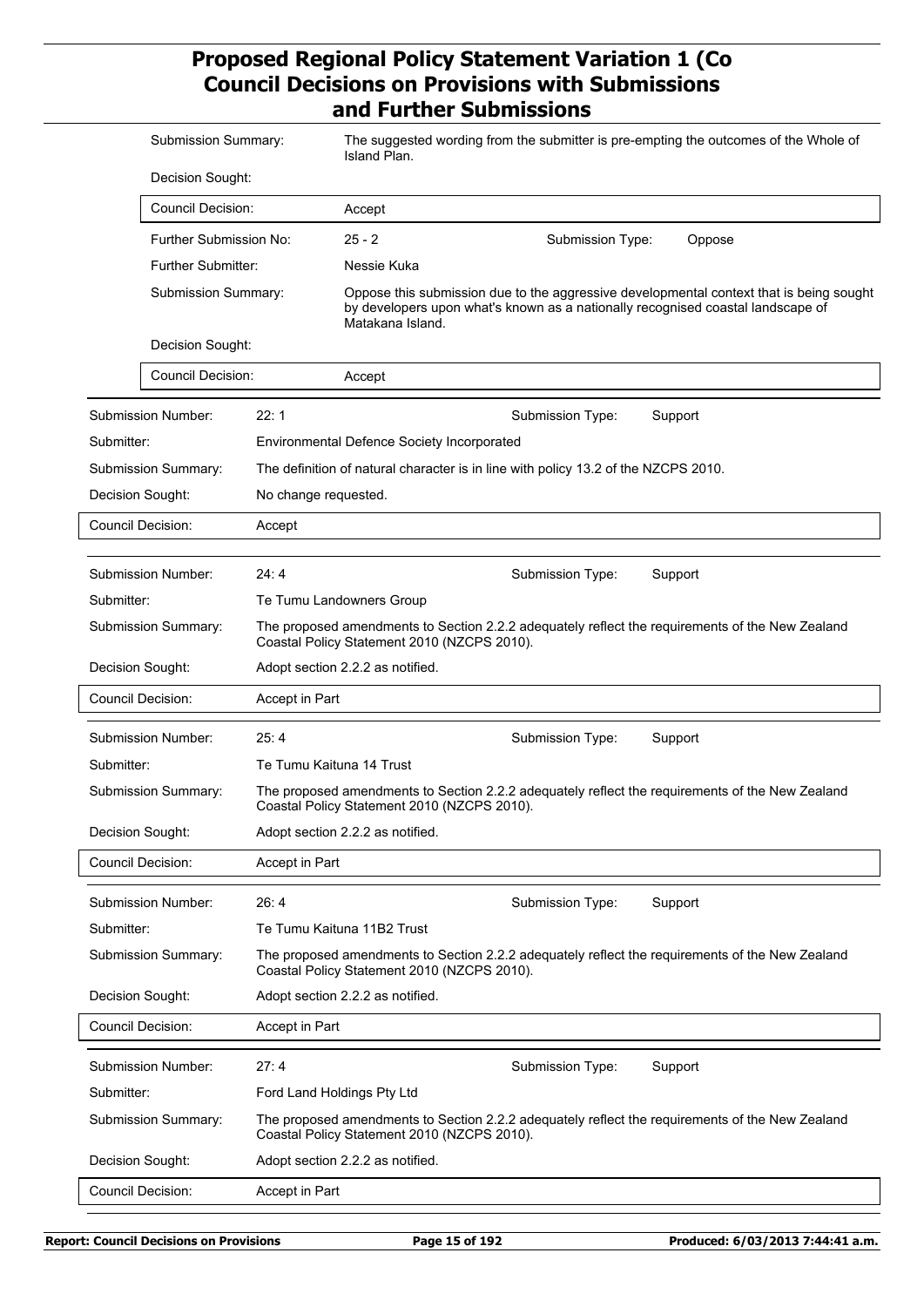|                  |                                         |                         | 9114   41 LHCL JUDIHISSIVIIS                                                                                                                                                                                                                                                                                                                                                                                                                                                             |  |  |  |
|------------------|-----------------------------------------|-------------------------|------------------------------------------------------------------------------------------------------------------------------------------------------------------------------------------------------------------------------------------------------------------------------------------------------------------------------------------------------------------------------------------------------------------------------------------------------------------------------------------|--|--|--|
|                  | <b>Submission Number:</b>               | 36:2                    | Submission Type:<br>Support in Part                                                                                                                                                                                                                                                                                                                                                                                                                                                      |  |  |  |
| Submitter:       |                                         |                         | Horticulture NZ and NZ Kiwifruit Growers Incorporated                                                                                                                                                                                                                                                                                                                                                                                                                                    |  |  |  |
|                  | Submission Summary:                     |                         | The addition of the descriptor of natural character in paragraph 1 is supported. The definition of natural<br>character in the PRPS should be amended to better reflect this descriptor, including the spectrum from<br>low to high natural character. There should be reference to the NIWA study of sedimentation in Tauranga<br>Harbour which provides context for the sedimentation issue.                                                                                           |  |  |  |
|                  | Decision Sought:                        |                         | Amend the definition of natural character by adding:<br>Natural character exists on a spectrum from heavily modified "low" natural character to pristine<br>"outstanding" natural character.                                                                                                                                                                                                                                                                                             |  |  |  |
|                  |                                         |                         | Amend Paragraph 2.2.2. by adding:<br>Analysis of studies on Tauranga harbour (2009) by NIWA show that pastoral farming contributed 64% of<br>sediment loads. Urban earthworks contributed more than all orchard and cropland.                                                                                                                                                                                                                                                            |  |  |  |
|                  | <b>Council Decision:</b>                | Accept in Part          |                                                                                                                                                                                                                                                                                                                                                                                                                                                                                          |  |  |  |
|                  | <b>Further Submission(s)</b>            |                         |                                                                                                                                                                                                                                                                                                                                                                                                                                                                                          |  |  |  |
|                  | Further Submission No:                  |                         | $21 - 2$<br>Submission Type:<br>Oppose                                                                                                                                                                                                                                                                                                                                                                                                                                                   |  |  |  |
|                  | <b>Further Submitter:</b>               |                         | <b>Federated Farmers of New Zealand</b>                                                                                                                                                                                                                                                                                                                                                                                                                                                  |  |  |  |
|                  | Submission Summary:<br>Decision Sought: |                         | All sources of sediment into the harbour should be listed if agriculture is going to be<br>singled out.                                                                                                                                                                                                                                                                                                                                                                                  |  |  |  |
|                  |                                         |                         |                                                                                                                                                                                                                                                                                                                                                                                                                                                                                          |  |  |  |
|                  | Council Decision:                       |                         | Reject                                                                                                                                                                                                                                                                                                                                                                                                                                                                                   |  |  |  |
|                  | Submission Number:                      | 42:1                    | Submission Type:<br>Oppose in Part                                                                                                                                                                                                                                                                                                                                                                                                                                                       |  |  |  |
| Submitter:       |                                         | Motiti Avocados Limited |                                                                                                                                                                                                                                                                                                                                                                                                                                                                                          |  |  |  |
|                  | Submission Summary:                     |                         | Coastal Environment chapter (set out in the relief column) could be read as inappropriately elevating off<br>shore islands to the highest example of natural character and implies they warrant special attention.<br>Framing natural character as a spectrum and then naming a single area will pre-empt a balanced<br>assessment and is potentially inconsistent with the protection of physical resources provided for in Part 2<br>of the Resource Management Act 1991 (RMA or Act). |  |  |  |
| Decision Sought: |                                         |                         | The following changes are sought:<br>"Natural character exists on a spectrum from heavily modified "low" natural character such as would be<br>experienced in some coastal settlements to "outstanding" natural character. With respect to offshore<br>islands, a range of landscape values also exist, the assessment of which needs to take into account the<br>topographic profile, location and the degree of human landuse modification."                                           |  |  |  |
|                  | <b>Council Decision:</b><br>Reject      |                         |                                                                                                                                                                                                                                                                                                                                                                                                                                                                                          |  |  |  |
|                  | <b>Further Submission(s)</b>            |                         |                                                                                                                                                                                                                                                                                                                                                                                                                                                                                          |  |  |  |
|                  | Further Submission No:                  |                         | $18 - 4$<br>Support<br>Submission Type:                                                                                                                                                                                                                                                                                                                                                                                                                                                  |  |  |  |
|                  | Further Submitter:                      |                         | Horticulture NZ and NZ Kiwifruit Growers Inc                                                                                                                                                                                                                                                                                                                                                                                                                                             |  |  |  |
|                  | Submission Summary:                     |                         | The change sought provides clarification.                                                                                                                                                                                                                                                                                                                                                                                                                                                |  |  |  |
|                  | Decision Sought:                        |                         |                                                                                                                                                                                                                                                                                                                                                                                                                                                                                          |  |  |  |
|                  | Council Decision:                       |                         | Reject                                                                                                                                                                                                                                                                                                                                                                                                                                                                                   |  |  |  |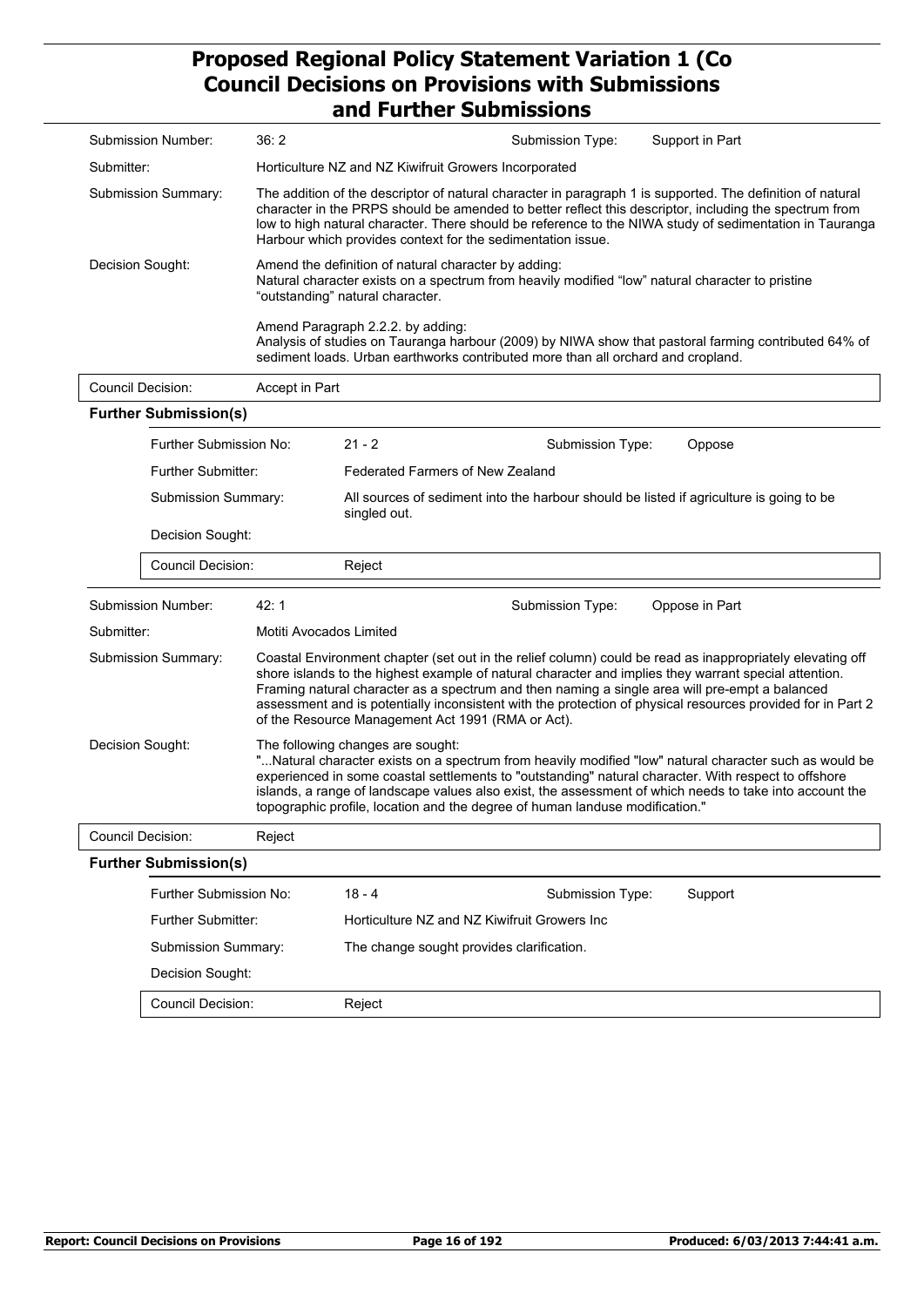|                     | Further Submission No:    |                        | $24 - 2$                                                                                                                                     | Submission Type:                                                                                                                                                                                                                                                                                                                                                                                                                                                                                                                                                                                                                                                                                                            | Oppose         |     |  |
|---------------------|---------------------------|------------------------|----------------------------------------------------------------------------------------------------------------------------------------------|-----------------------------------------------------------------------------------------------------------------------------------------------------------------------------------------------------------------------------------------------------------------------------------------------------------------------------------------------------------------------------------------------------------------------------------------------------------------------------------------------------------------------------------------------------------------------------------------------------------------------------------------------------------------------------------------------------------------------------|----------------|-----|--|
|                     | <b>Further Submitter:</b> |                        | Motiti Rohe Moana Trust (MRMT)                                                                                                               |                                                                                                                                                                                                                                                                                                                                                                                                                                                                                                                                                                                                                                                                                                                             |                |     |  |
|                     | Submission Summary:       |                        | Intent and extent of NZCPS should be given full effect, especially Policies 2 & 17.                                                          |                                                                                                                                                                                                                                                                                                                                                                                                                                                                                                                                                                                                                                                                                                                             |                |     |  |
|                     | Decision Sought:          |                        |                                                                                                                                              |                                                                                                                                                                                                                                                                                                                                                                                                                                                                                                                                                                                                                                                                                                                             |                |     |  |
|                     | <b>Council Decision:</b>  |                        | Accept                                                                                                                                       |                                                                                                                                                                                                                                                                                                                                                                                                                                                                                                                                                                                                                                                                                                                             |                |     |  |
|                     | <b>Submission Number:</b> | 44:1                   |                                                                                                                                              | Submission Type:                                                                                                                                                                                                                                                                                                                                                                                                                                                                                                                                                                                                                                                                                                            | Oppose in Part |     |  |
| Submitter:          |                           | <b>Basil Graeme</b>    |                                                                                                                                              |                                                                                                                                                                                                                                                                                                                                                                                                                                                                                                                                                                                                                                                                                                                             |                |     |  |
|                     | Submission Summary:       |                        |                                                                                                                                              | Reference to the "dynamic coastal processes" has been removed.                                                                                                                                                                                                                                                                                                                                                                                                                                                                                                                                                                                                                                                              |                |     |  |
|                     | Decision Sought:          |                        | Insert "dynamic" before processes in the first paragraph.                                                                                    |                                                                                                                                                                                                                                                                                                                                                                                                                                                                                                                                                                                                                                                                                                                             |                |     |  |
|                     | <b>Council Decision:</b>  | Reject                 |                                                                                                                                              |                                                                                                                                                                                                                                                                                                                                                                                                                                                                                                                                                                                                                                                                                                                             |                |     |  |
|                     |                           |                        |                                                                                                                                              |                                                                                                                                                                                                                                                                                                                                                                                                                                                                                                                                                                                                                                                                                                                             |                |     |  |
|                     | <b>Submission Number:</b> | 48:1                   |                                                                                                                                              | Submission Type:                                                                                                                                                                                                                                                                                                                                                                                                                                                                                                                                                                                                                                                                                                            | Support        |     |  |
| Submitter:          |                           | Te Runanga O Ngati Awa |                                                                                                                                              |                                                                                                                                                                                                                                                                                                                                                                                                                                                                                                                                                                                                                                                                                                                             |                |     |  |
| Submission Summary: |                           | planning context,      | associated with natural landforms.<br>her family, because it is the place that her<br>young partner, the father of their daughter, now lies. | Te Runanga 0 Ngati Awa supports, in its entirety, the proposed addition of the narrative in section 2.2.2<br>of the proposed Variation. In particular Ngati Awa supports provisions for 'experiential attributes' that are<br>The attached 'Letter to the Editor' of the Whakatane Beacon prepared by one of our affiliates,<br>demonstrates some of the important experiential attributes that make manifest a cultural linkage to<br>landforms of traditional and cultural significance to Ngati Awa.<br>Piripai Spit and the Opihiwhanaungakore Urupa are important landforms to her and future generations of<br>There are many other examples of experiential attributes that must be recognised and provided for in a |                |     |  |
|                     | Decision Sought:          |                        |                                                                                                                                              | A body of work to be undertaken by Council in the identification of important experiential attributes that<br>should be attributed to places of significance to Maori                                                                                                                                                                                                                                                                                                                                                                                                                                                                                                                                                       |                |     |  |
|                     | <b>Council Decision:</b>  | Accept                 |                                                                                                                                              |                                                                                                                                                                                                                                                                                                                                                                                                                                                                                                                                                                                                                                                                                                                             |                |     |  |
| Section:            |                           |                        | 2.2.3 Use and allocation of coastal resources                                                                                                |                                                                                                                                                                                                                                                                                                                                                                                                                                                                                                                                                                                                                                                                                                                             |                | 449 |  |

#### **Council Decision**

Retain section 2.2.3 unchanged.

#### **Reasons for Council Decision**

Submissions 8-3, 25-3(f)): The submissions relate to urban development matters which are not directly addressed by Variation 1. The Whole of Island review will benefit from information available via the Variation 1 process including the delineation of the relatively discrete High and Very High natural character areas.

The Whole of Island review is required to address matters in the NZCPS2010 including opportunities to mitigate, and offset any adverse effects of development. Integrated management will be advanced by including the results of a Whole of Island review in consideration of the appropriateness of urban limits (potentially via the current SmartGrowth review). Prioritising development as proposed by the submitter is simplistic and inappropriate, particularly given the strong policy direction already contained elsewhere in the pRPS.

#### **Submissions**

| Submission Number:  | 8:3                                                                                               | Submission Type: | Seek Amendment |  |  |
|---------------------|---------------------------------------------------------------------------------------------------|------------------|----------------|--|--|
| Submitter:          | Blakely Pacific Limited, Scorpians Limited & TKC Holdings Limited                                 |                  |                |  |  |
| Submission Summary: | The whole of island review for Matakana Island should be mentioned in this part of the variation. |                  |                |  |  |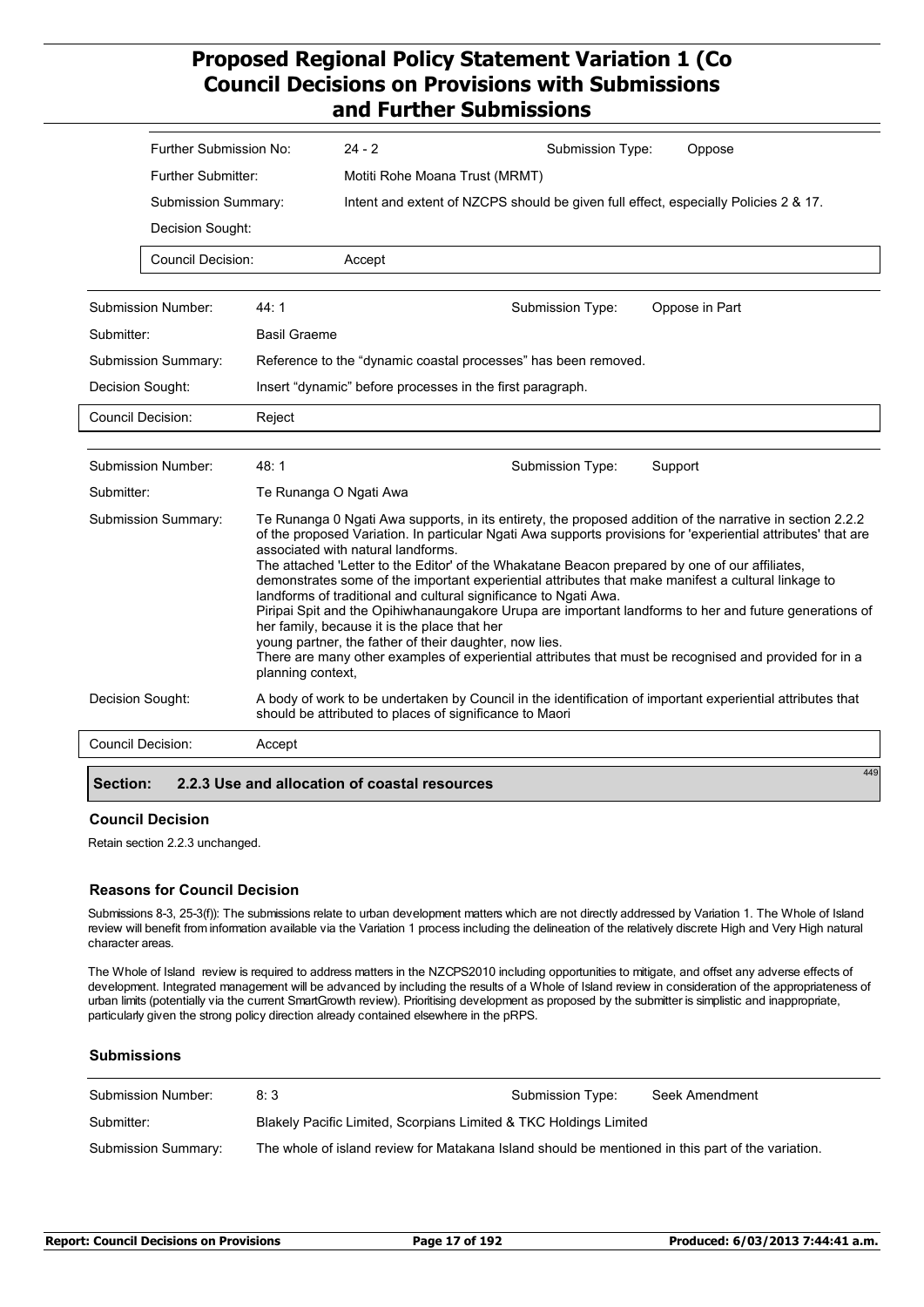| Decision Sought:             | Amend to read:        |                  |                                                                                                                                                                                                                                                                                                                                                                                                                       |        |
|------------------------------|-----------------------|------------------|-----------------------------------------------------------------------------------------------------------------------------------------------------------------------------------------------------------------------------------------------------------------------------------------------------------------------------------------------------------------------------------------------------------------------|--------|
|                              |                       |                  | "This can be achieved by providing direction on the appropriate location and form of development within<br>the coastal environment, encouraging development in areas where the natural character has already<br>been highly compromised (except where areas and opportunities for restoration and rehabilitation have<br>been identified particularly as a result of the Review of Matakana Island in mentod 17A(iv)" |        |
| Council Decision:            | Reject                |                  |                                                                                                                                                                                                                                                                                                                                                                                                                       |        |
| <b>Further Submission(s)</b> |                       |                  |                                                                                                                                                                                                                                                                                                                                                                                                                       |        |
| Further Submission No:       |                       | $25 - 3$         | Submission Type:                                                                                                                                                                                                                                                                                                                                                                                                      | Oppose |
|                              | Further Submitter:    |                  |                                                                                                                                                                                                                                                                                                                                                                                                                       |        |
| Submission Summary:          |                       | Matakana Island. | Oppose this submission due to the aggressive developmental context that is being sought<br>by developers upon what's known as a nationally recognised coastal landscape of                                                                                                                                                                                                                                            |        |
| Decision Sought:             |                       |                  |                                                                                                                                                                                                                                                                                                                                                                                                                       |        |
| <b>Council Decision:</b>     |                       | Accept in Part   |                                                                                                                                                                                                                                                                                                                                                                                                                       |        |
| <b>Section:</b>              | 2.2.4 Coastal hazards |                  |                                                                                                                                                                                                                                                                                                                                                                                                                       | 450    |

#### **Council Decision**

Retain 2.2.4 unchanged.

#### **Reasons for Council Decision**

Submissions 24-5, 25-5, 26-5, 27-5: Note the submissions relate to matters outside the scope of Variation 1. Notwithstanding this, support is noted. No changes are requested.

#### **Submissions**

| <b>Report: Council Decisions on Provisions</b> | Page 18 of 192                                                                               |                  | Produced: 6/03/2013 7:44:41 a.m. |
|------------------------------------------------|----------------------------------------------------------------------------------------------|------------------|----------------------------------|
| Submitter:                                     | Ford Land Holdings Pty Ltd                                                                   |                  |                                  |
| Submission Number:                             | 27:5                                                                                         | Submission Type: | Support                          |
| <b>Council Decision:</b>                       | Accept                                                                                       |                  |                                  |
| Decision Sought:                               | Adopt section 2.2.4 as notified.                                                             |                  |                                  |
| <b>Submission Summary:</b>                     | Section 2.2.4 as notified adequately recognises the coastal hazard provisions of NZCPS 2010. |                  |                                  |
| Submitter:                                     | Te Tumu Kaituna 11B2 Trust                                                                   |                  |                                  |
| Submission Number:                             | 26:5                                                                                         | Submission Type: | Support                          |
| <b>Council Decision:</b>                       | Accept                                                                                       |                  |                                  |
| Decision Sought:                               | Adopt section 2.2.4 as notified.                                                             |                  |                                  |
| Submission Summary:                            | Section 2.2.4 as notified adequately recognises the coastal hazard provisions of NZCPS 2010. |                  |                                  |
| Submitter:                                     | Te Tumu Kaituna 14 Trust                                                                     |                  |                                  |
| Submission Number:                             | 25:5                                                                                         | Submission Type: | Support                          |
| <b>Council Decision:</b>                       | Accept                                                                                       |                  |                                  |
| Decision Sought:                               | Adopt section 2.2.4 as notified.                                                             |                  |                                  |
| Submission Summary:                            | Section 2.2.4 as notified adequately recognises the coastal hazard provisions of NZCPS 2010. |                  |                                  |
| Submitter:                                     | Te Tumu Landowners Group                                                                     |                  |                                  |
| Submission Number:                             | 24:5                                                                                         | Submission Type: | Support                          |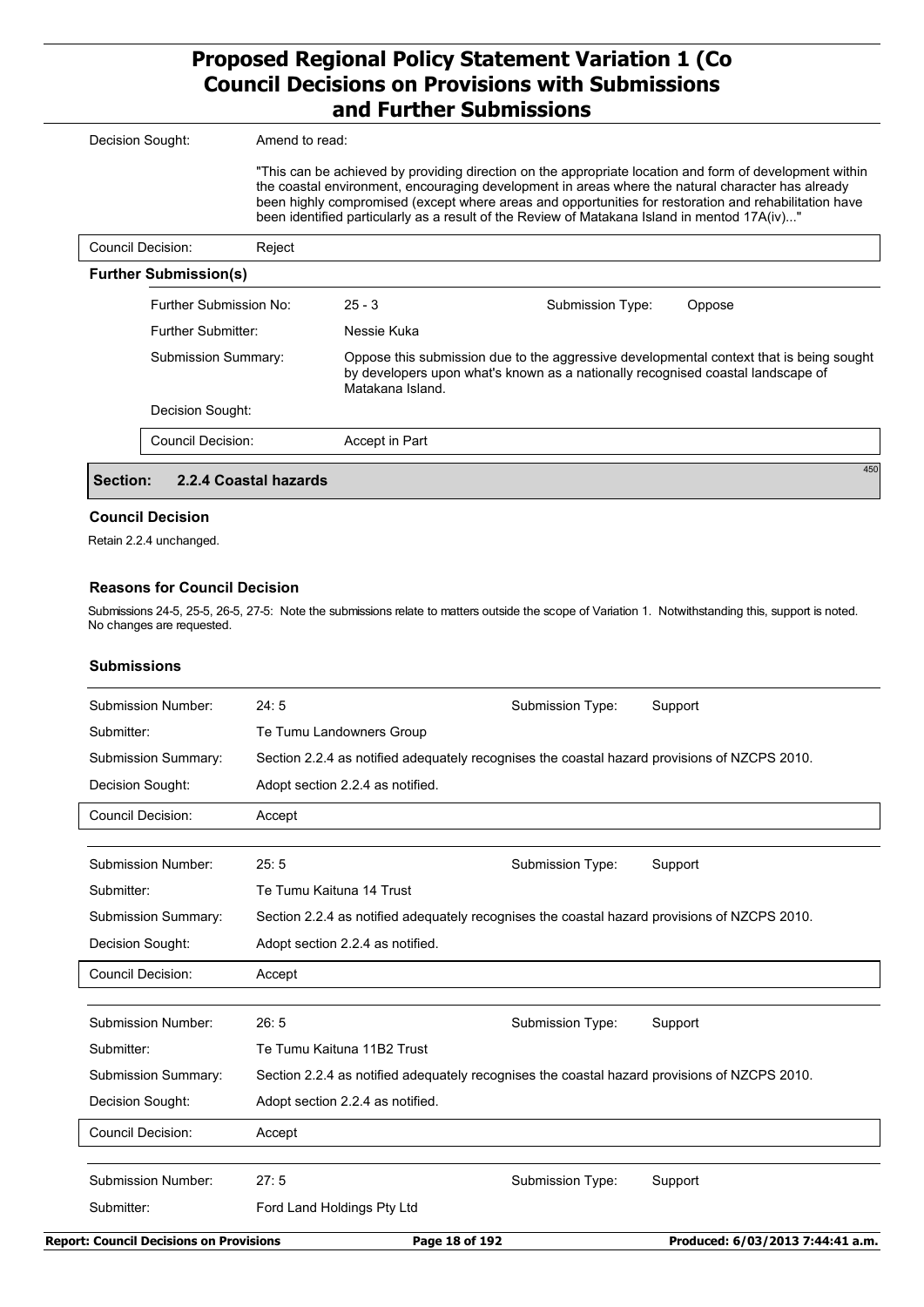Submission Summary: Section 2.2.4 as notified adequately recognises the coastal hazard provisions of NZCPS 2010.

Decision Sought: Adopt section 2.2.4 as notified.

#### **Section: 2.2.5 Regionally significant coastal environment issues**

#### **Council Decision**

Retain Section 2.2.5 unchanged.

#### **Reasons for Council Decision**

Submissions 8-4, 10-14(f), 25-4(f), 24-6, 10-12(f), 21-3(f), 25-6, 26-6, 27-6, 36-3, 21-4(f): The regionally significant coastal environment issues in Section 2.2.5 were unchanged by Variation 1 because the issues, themselves, have not changed. Submissions on this part of the Proposed RPS are therefore largely beyond the scope of Variation 1. Furthermore, it is noted that the:

a) term " development" is qualified by the term " appropriate". "Inappropriate" development is so classified because it is not suitable in the location and has adverse effects.

b) NZCPS has a tiered approach to effects on natural character. An unqualified reference as included in the issue statement does not mean Objectives and Policies should ignore legislative detail.

c) cost of sedimentation to the Port of Tauranga is one of a large number of considerations relevant to issue 2.

#### **Submissions**

| Submission Number:  | 8:4                                                                                                         | Submission Type: | Oppose |  |  |
|---------------------|-------------------------------------------------------------------------------------------------------------|------------------|--------|--|--|
| Submitter:          | Blakely Pacific Limited, Scorpians Limited & TKC Holdings Limited                                           |                  |        |  |  |
| Submission Summary: | Issue 2.2.5.1 gives no scale to what effects the regional council is concerned about.                       |                  |        |  |  |
| Decision Sought:    | Amend 2.2.5 to refer to significant adverse effects as follows:                                             |                  |        |  |  |
|                     | Significant adverse effects on the natural character and ecological functioning of the coastal environment. |                  |        |  |  |

| Reject                                            |                                                                                                                                                                                                                                     |                  |                                                                                                                                                                                                                               |
|---------------------------------------------------|-------------------------------------------------------------------------------------------------------------------------------------------------------------------------------------------------------------------------------------|------------------|-------------------------------------------------------------------------------------------------------------------------------------------------------------------------------------------------------------------------------|
|                                                   |                                                                                                                                                                                                                                     |                  |                                                                                                                                                                                                                               |
|                                                   | $10 - 14$                                                                                                                                                                                                                           | Submission Type: | Oppose                                                                                                                                                                                                                        |
|                                                   |                                                                                                                                                                                                                                     |                  |                                                                                                                                                                                                                               |
|                                                   | This is not part of the variation.                                                                                                                                                                                                  |                  |                                                                                                                                                                                                                               |
|                                                   |                                                                                                                                                                                                                                     |                  |                                                                                                                                                                                                                               |
|                                                   | Accept                                                                                                                                                                                                                              |                  |                                                                                                                                                                                                                               |
|                                                   | $25 - 4$                                                                                                                                                                                                                            | Submission Type: | Oppose                                                                                                                                                                                                                        |
|                                                   | Nessie Kuka                                                                                                                                                                                                                         |                  |                                                                                                                                                                                                                               |
|                                                   | Matakana Island.                                                                                                                                                                                                                    |                  |                                                                                                                                                                                                                               |
|                                                   |                                                                                                                                                                                                                                     |                  |                                                                                                                                                                                                                               |
|                                                   | To Be Advised                                                                                                                                                                                                                       |                  |                                                                                                                                                                                                                               |
| Council Decision:<br><b>Further Submission(s)</b> | Further Submission No:<br>Further Submitter:<br>Submission Summary:<br>Decision Sought:<br>Council Decision:<br>Further Submission No:<br>Further Submitter:<br><b>Submission Summary:</b><br>Decision Sought:<br>Council Decision: |                  | Royal Forest and Bird Protection Society NZ Inc<br>Oppose this submission due to the aggressive developmental context that is being sought<br>by developers upon what's known as a nationally recognised coastal landscape of |

451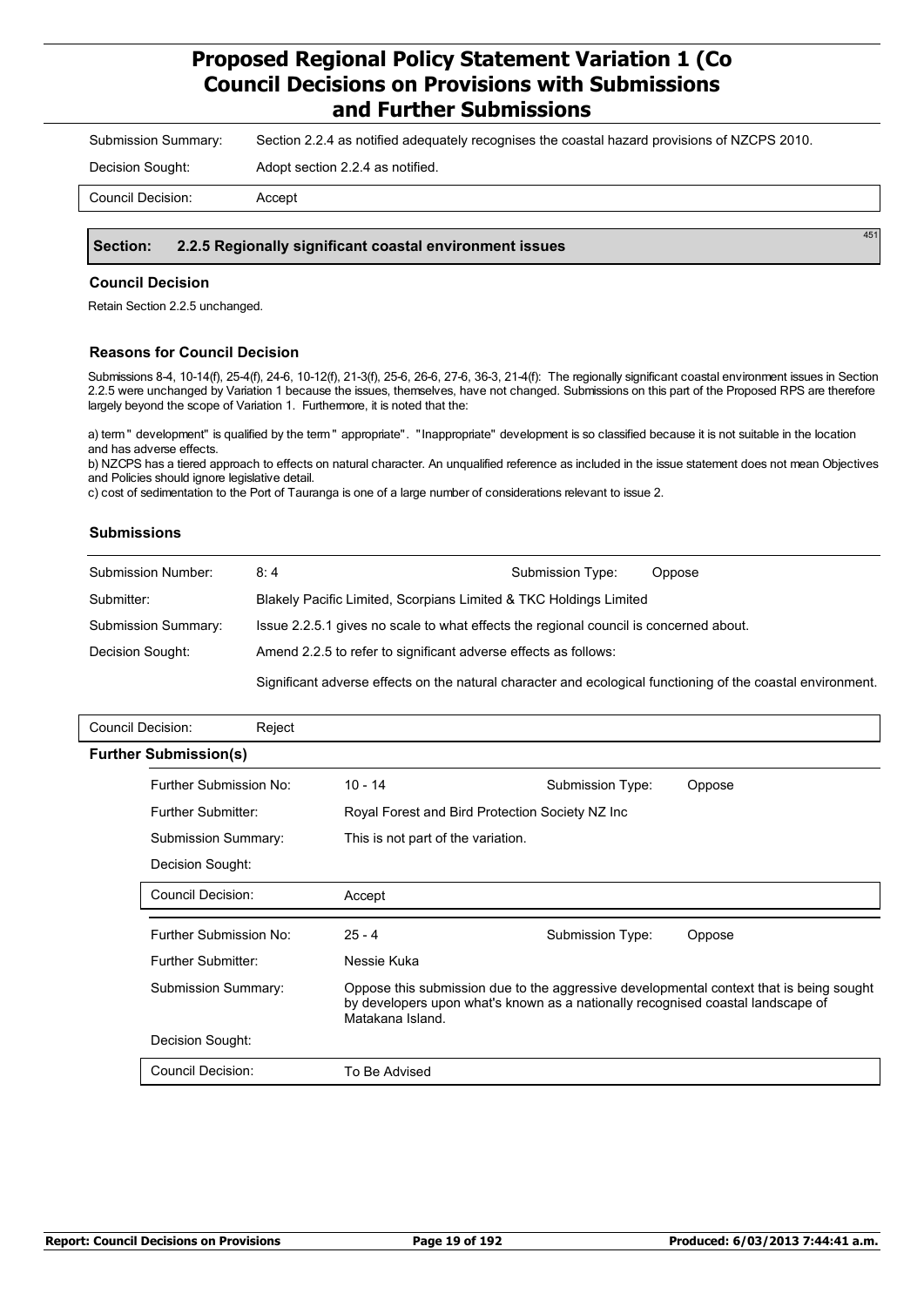|                  | <b>Submission Number:</b>                      | 24:6                                                                                                                                                                                                                                                                                                                                                                      |                                                                                            | Submission Type: | Seek Amendment                                                                                                                                                                                                                                                                                                                 |  |  |
|------------------|------------------------------------------------|---------------------------------------------------------------------------------------------------------------------------------------------------------------------------------------------------------------------------------------------------------------------------------------------------------------------------------------------------------------------------|--------------------------------------------------------------------------------------------|------------------|--------------------------------------------------------------------------------------------------------------------------------------------------------------------------------------------------------------------------------------------------------------------------------------------------------------------------------|--|--|
| Submitter:       |                                                |                                                                                                                                                                                                                                                                                                                                                                           | Te Tumu Landowners Group                                                                   |                  |                                                                                                                                                                                                                                                                                                                                |  |  |
|                  | Submission Summary:                            | Item 1 of section 2.2.5 makes the assumption / statement that all land use and development adversely<br>affects the natural character and ecological functioning of the natural character of the coastal<br>environment. The level of effect on the natural character of the coastal environment is determined by the<br>appropriateness of the land use and development. |                                                                                            |                  |                                                                                                                                                                                                                                                                                                                                |  |  |
| Decision Sought: |                                                | animals."                                                                                                                                                                                                                                                                                                                                                                 | Amend Item 1 of section 2.2.5 to read as follows: (delete "is" and replace with "may be"): |                  | "The natural character and ecological functioning of the region's coastal environment may be adversely<br>affected by inappropriate land use and development, hazard mitigation works, earthworks, inappropriate<br>recreational activities, encroachment, grazing, changes in land use and the presence of pest plants and    |  |  |
|                  | <b>Council Decision:</b>                       | Reject                                                                                                                                                                                                                                                                                                                                                                    |                                                                                            |                  |                                                                                                                                                                                                                                                                                                                                |  |  |
|                  | <b>Further Submission(s)</b>                   |                                                                                                                                                                                                                                                                                                                                                                           |                                                                                            |                  |                                                                                                                                                                                                                                                                                                                                |  |  |
|                  | Further Submission No:                         |                                                                                                                                                                                                                                                                                                                                                                           | $10 - 12$                                                                                  | Submission Type: | Oppose                                                                                                                                                                                                                                                                                                                         |  |  |
|                  | <b>Further Submitter:</b>                      |                                                                                                                                                                                                                                                                                                                                                                           | Royal Forest and Bird Protection Society NZ Inc                                            |                  |                                                                                                                                                                                                                                                                                                                                |  |  |
|                  | <b>Submission Summary:</b>                     |                                                                                                                                                                                                                                                                                                                                                                           | This is not part of the variation.                                                         |                  |                                                                                                                                                                                                                                                                                                                                |  |  |
|                  | Decision Sought:                               |                                                                                                                                                                                                                                                                                                                                                                           |                                                                                            |                  |                                                                                                                                                                                                                                                                                                                                |  |  |
|                  | <b>Council Decision:</b>                       |                                                                                                                                                                                                                                                                                                                                                                           | Accept                                                                                     |                  |                                                                                                                                                                                                                                                                                                                                |  |  |
|                  | Further Submission No:                         |                                                                                                                                                                                                                                                                                                                                                                           | $21 - 3$                                                                                   | Submission Type: | Support                                                                                                                                                                                                                                                                                                                        |  |  |
|                  | Further Submitter:                             |                                                                                                                                                                                                                                                                                                                                                                           | Federated Farmers of New Zealand                                                           |                  |                                                                                                                                                                                                                                                                                                                                |  |  |
|                  | Submission Summary:                            |                                                                                                                                                                                                                                                                                                                                                                           | For reasons stated by the submitter                                                        |                  |                                                                                                                                                                                                                                                                                                                                |  |  |
|                  | Decision Sought:                               |                                                                                                                                                                                                                                                                                                                                                                           |                                                                                            |                  |                                                                                                                                                                                                                                                                                                                                |  |  |
|                  | Council Decision:                              |                                                                                                                                                                                                                                                                                                                                                                           | To Be Advised                                                                              |                  |                                                                                                                                                                                                                                                                                                                                |  |  |
|                  |                                                |                                                                                                                                                                                                                                                                                                                                                                           |                                                                                            |                  |                                                                                                                                                                                                                                                                                                                                |  |  |
|                  | Submission Number:                             | 25:6                                                                                                                                                                                                                                                                                                                                                                      |                                                                                            | Submission Type: | Seek Amendment                                                                                                                                                                                                                                                                                                                 |  |  |
| Submitter:       |                                                |                                                                                                                                                                                                                                                                                                                                                                           | Te Tumu Kaituna 14 Trust                                                                   |                  |                                                                                                                                                                                                                                                                                                                                |  |  |
|                  | Submission Summary:                            |                                                                                                                                                                                                                                                                                                                                                                           | appropriateness of the land use and development.                                           |                  | Item 1 of section 2.2.5 makes the assumption / statement that all land use and development adversely<br>affects the natural character and ecological functioning of the natural character of the coastal<br>environment. The level of effect on the natural character of the coastal environment is determined by the          |  |  |
|                  | Decision Sought:                               | animals."                                                                                                                                                                                                                                                                                                                                                                 | Amend Item 1 of section 2.2.5 to read as follows:                                          |                  | "The natural character and ecological functioning of the region's coastal environment is may be adversely<br>affected by inappropriate land use and development, hazard mitigation works, earthworks, inappropriate<br>recreational activities, encroachment, grazing, changes in land use and the presence of pest plants and |  |  |
|                  | Council Decision:                              | Reject                                                                                                                                                                                                                                                                                                                                                                    |                                                                                            |                  |                                                                                                                                                                                                                                                                                                                                |  |  |
|                  | Submission Number:                             | 26:6                                                                                                                                                                                                                                                                                                                                                                      |                                                                                            | Submission Type: | Seek Amendment                                                                                                                                                                                                                                                                                                                 |  |  |
| Submitter:       |                                                |                                                                                                                                                                                                                                                                                                                                                                           | Te Tumu Kaituna 11B2 Trust                                                                 |                  |                                                                                                                                                                                                                                                                                                                                |  |  |
|                  | Submission Summary:                            |                                                                                                                                                                                                                                                                                                                                                                           | appropriateness of the land use and development.                                           |                  | Item 1 of section 2.2.5 makes the assumption / statement that all land use and development adversely<br>affects the natural character and ecological functioning of the natural character of the coastal<br>environment. The level of effect on the natural character of the coastal environment is determined by the          |  |  |
|                  | Decision Sought:                               | animals."                                                                                                                                                                                                                                                                                                                                                                 | Amend Item 1 of section 2.2.5 to read as follows: (delete "is" and replace with "may be"): |                  | "The natural character and ecological functioning of the region's coastal environment is may be adversely<br>affected by inappropriate land use and development, hazard mitigation works, earthworks, inappropriate<br>recreational activities, encroachment, grazing, changes in land use and the presence of pest plants and |  |  |
|                  | <b>Council Decision:</b>                       | Reject                                                                                                                                                                                                                                                                                                                                                                    |                                                                                            |                  |                                                                                                                                                                                                                                                                                                                                |  |  |
|                  | <b>Report: Council Decisions on Provisions</b> |                                                                                                                                                                                                                                                                                                                                                                           | Page 20 of 192                                                                             |                  | Produced: 6/03/2013 7:44:41 a.m.                                                                                                                                                                                                                                                                                               |  |  |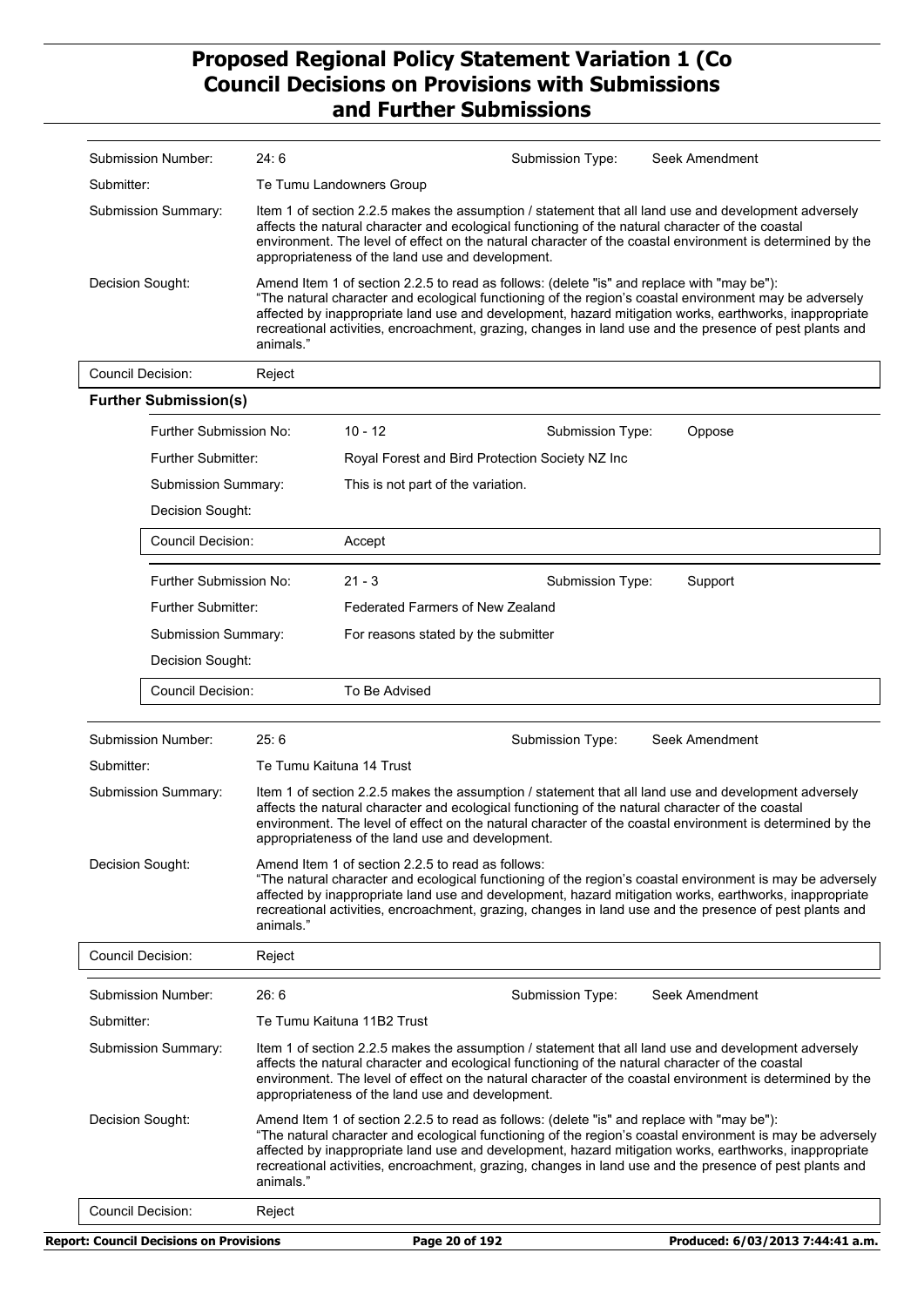| Submission Number:           | 27:6                                                                                                                                                                                                                                                                                                                                                                                                                                                                                                                                                                                                                                                                                                                                                                                                                                                                                                                                                                                                                                                                                                                                                                                                                                                                                                                                                                                                                                                                                                                                                                                                                                                                                                                                                                                                                                                                                                                                                                                                                                                                                                                                                                                                                                                                                                | Submission Type: | Seek Amendment  |
|------------------------------|-----------------------------------------------------------------------------------------------------------------------------------------------------------------------------------------------------------------------------------------------------------------------------------------------------------------------------------------------------------------------------------------------------------------------------------------------------------------------------------------------------------------------------------------------------------------------------------------------------------------------------------------------------------------------------------------------------------------------------------------------------------------------------------------------------------------------------------------------------------------------------------------------------------------------------------------------------------------------------------------------------------------------------------------------------------------------------------------------------------------------------------------------------------------------------------------------------------------------------------------------------------------------------------------------------------------------------------------------------------------------------------------------------------------------------------------------------------------------------------------------------------------------------------------------------------------------------------------------------------------------------------------------------------------------------------------------------------------------------------------------------------------------------------------------------------------------------------------------------------------------------------------------------------------------------------------------------------------------------------------------------------------------------------------------------------------------------------------------------------------------------------------------------------------------------------------------------------------------------------------------------------------------------------------------------|------------------|-----------------|
|                              |                                                                                                                                                                                                                                                                                                                                                                                                                                                                                                                                                                                                                                                                                                                                                                                                                                                                                                                                                                                                                                                                                                                                                                                                                                                                                                                                                                                                                                                                                                                                                                                                                                                                                                                                                                                                                                                                                                                                                                                                                                                                                                                                                                                                                                                                                                     |                  |                 |
| Submitter:                   | Ford Land Holdings Pty Ltd                                                                                                                                                                                                                                                                                                                                                                                                                                                                                                                                                                                                                                                                                                                                                                                                                                                                                                                                                                                                                                                                                                                                                                                                                                                                                                                                                                                                                                                                                                                                                                                                                                                                                                                                                                                                                                                                                                                                                                                                                                                                                                                                                                                                                                                                          |                  |                 |
| Submission Summary:          | Item 1 of section 2.2.5 makes the assumption / statement that all land use and development adversely<br>affects the natural character and ecological functioning of the natural character of the coastal<br>environment. The level of effect on the natural character of the coastal environment is determined by the<br>appropriateness of the land use and development.                                                                                                                                                                                                                                                                                                                                                                                                                                                                                                                                                                                                                                                                                                                                                                                                                                                                                                                                                                                                                                                                                                                                                                                                                                                                                                                                                                                                                                                                                                                                                                                                                                                                                                                                                                                                                                                                                                                           |                  |                 |
| Decision Sought:             | Amend Item 1 of section 2.2.5 to read as follows:<br>"The natural character and ecological functioning of the region's coastal environment is may be adversely<br>affected by inappropriate land use and development, hazard mitigation works, earthworks, inappropriate<br>recreational activities, encroachment, grazing, changes in land use and the presence of pest plants and<br>animals."                                                                                                                                                                                                                                                                                                                                                                                                                                                                                                                                                                                                                                                                                                                                                                                                                                                                                                                                                                                                                                                                                                                                                                                                                                                                                                                                                                                                                                                                                                                                                                                                                                                                                                                                                                                                                                                                                                    |                  |                 |
| <b>Council Decision:</b>     | Reject                                                                                                                                                                                                                                                                                                                                                                                                                                                                                                                                                                                                                                                                                                                                                                                                                                                                                                                                                                                                                                                                                                                                                                                                                                                                                                                                                                                                                                                                                                                                                                                                                                                                                                                                                                                                                                                                                                                                                                                                                                                                                                                                                                                                                                                                                              |                  |                 |
| Submission Number:           | 36:3                                                                                                                                                                                                                                                                                                                                                                                                                                                                                                                                                                                                                                                                                                                                                                                                                                                                                                                                                                                                                                                                                                                                                                                                                                                                                                                                                                                                                                                                                                                                                                                                                                                                                                                                                                                                                                                                                                                                                                                                                                                                                                                                                                                                                                                                                                | Submission Type: | Support in Part |
| Submitter:                   | Horticulture NZ and NZ Kiwifruit Growers Incorporated                                                                                                                                                                                                                                                                                                                                                                                                                                                                                                                                                                                                                                                                                                                                                                                                                                                                                                                                                                                                                                                                                                                                                                                                                                                                                                                                                                                                                                                                                                                                                                                                                                                                                                                                                                                                                                                                                                                                                                                                                                                                                                                                                                                                                                               |                  |                 |
| Submission Summary:          | Issue 1 is very broad and implies that natural character is adversely affected by land use and<br>development. Issue 2 is also broad. Issue 3 does not recognise the competing uses within the coastal<br>environment.                                                                                                                                                                                                                                                                                                                                                                                                                                                                                                                                                                                                                                                                                                                                                                                                                                                                                                                                                                                                                                                                                                                                                                                                                                                                                                                                                                                                                                                                                                                                                                                                                                                                                                                                                                                                                                                                                                                                                                                                                                                                              |                  |                 |
| Decision Sought:             | Amend 2.2.5 Regional significant coastal environment issues as follows:<br>1 Adverse effects on the natural character** and ecological functioning of the coastal environment**<br>The natural character**, and ecological functioning of the region's coastal environment** is adversely<br>affected by some land use change and evelopment, hazard mitigation works, earthworks, inappropriate<br>recreational activities, encroachment, grazing, change from rural to urban land use and the presence of<br>pest plants and animals.<br>2 Effects of land use on Tauranga Harbour and Ohiwa Harbour<br>Some land uses (pastoral landuse and natural processes are significant contributors) surrounding<br>Tauranga and Ohiwa Harbours have resulted in ncreased rates of sedimentation. Sedimentation can<br>affect a harbour by making navigation channels shallower, degrading habitats, such as sea grass,<br>shellfish beds and spawning sites, and changing the environment to favour mangrove growth.<br>Sedimentation of Tauranga Harbour will also increase<br>the cost of maintaining access to the port.<br>3 Managing the allocation of space for a range of competing uses within the coastal marine area and<br>coastal environment<br>Providing for aquaculture**, recreation, wild catch fishing, Maori customary activities, Regionally<br>significant infrastructure**, maintenance and enhancement of existing investment and land uses, and<br>marine access ways in a manner that avoids conflict and considers the cumulative impacts of these<br>activities on both public and private land of the coastal marine area and coastal environment the adjacent<br>shore is challenging.<br>3 Managing the allocation of space for a range of competing uses within the coastal marine area and<br>coastal environment Providing for aquaculture**, recreation, wild catch fishing, Maori customary activities,<br>Regionally significant infrastructure**, maintenance and enhancement of existing investment<br>and land uses, and marine access ways in a manner that avoids conflict and considers the cumulative<br>impacts of these activities on both public and private land of the coastal marine area and coastal<br>environment the adjacent shore is challenging. |                  |                 |
| <b>Council Decision:</b>     | Reject                                                                                                                                                                                                                                                                                                                                                                                                                                                                                                                                                                                                                                                                                                                                                                                                                                                                                                                                                                                                                                                                                                                                                                                                                                                                                                                                                                                                                                                                                                                                                                                                                                                                                                                                                                                                                                                                                                                                                                                                                                                                                                                                                                                                                                                                                              |                  |                 |
| <b>Further Submission(s)</b> |                                                                                                                                                                                                                                                                                                                                                                                                                                                                                                                                                                                                                                                                                                                                                                                                                                                                                                                                                                                                                                                                                                                                                                                                                                                                                                                                                                                                                                                                                                                                                                                                                                                                                                                                                                                                                                                                                                                                                                                                                                                                                                                                                                                                                                                                                                     |                  |                 |

| uivi vuviiliooluitoj       |                                                                 |                  |         |
|----------------------------|-----------------------------------------------------------------|------------------|---------|
| Further Submission No:     | $21 - 4$                                                        | Submission Type: | Support |
| Further Submitter:         | Federated Farmers of New Zealand                                |                  |         |
| <b>Submission Summary:</b> | Proposed wording is appropriate for the purpose of the section. |                  |         |
| Decision Sought:           |                                                                 |                  |         |
| Council Decision:          | To Be Advised                                                   |                  |         |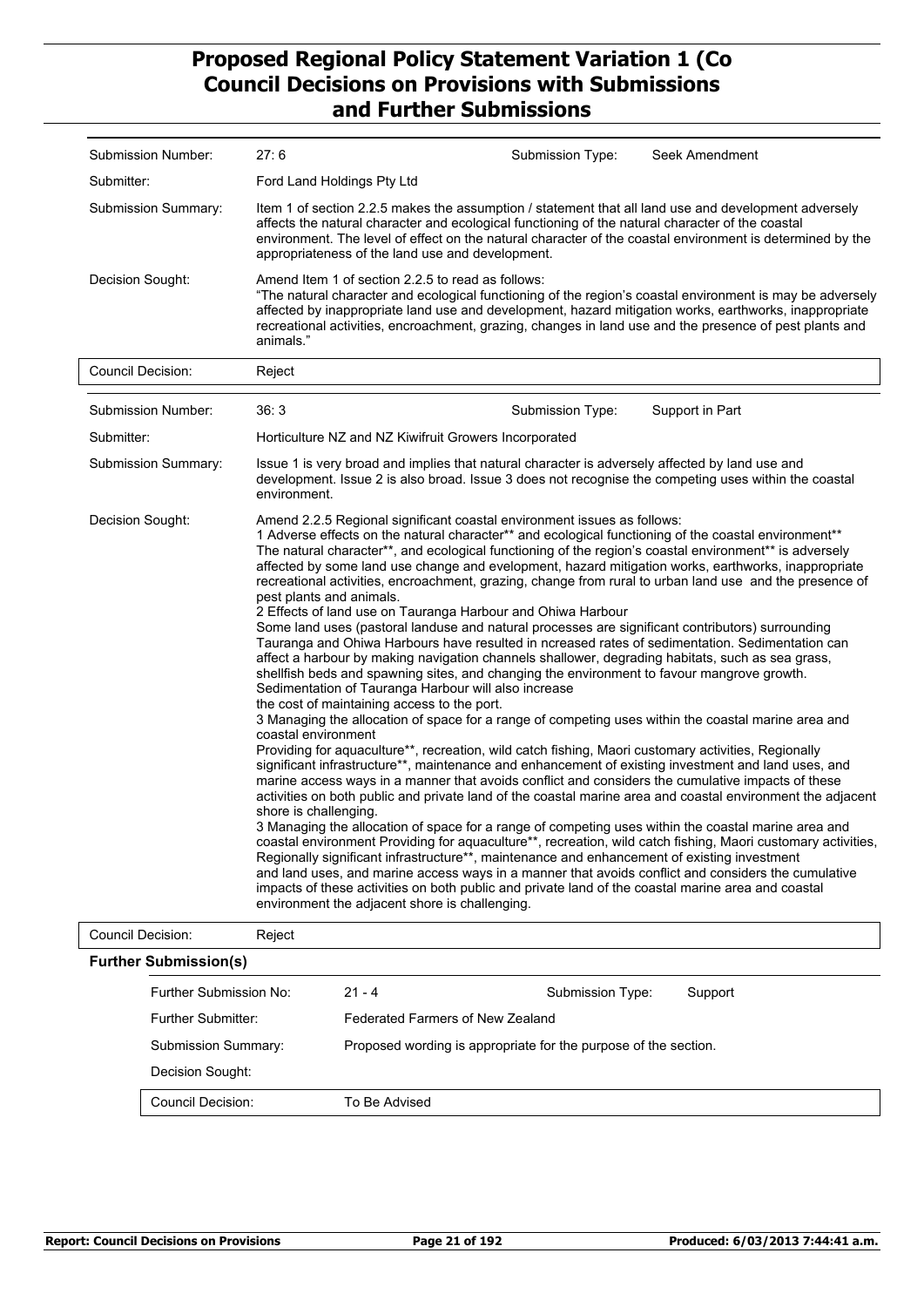#### **Section: Table 2 Coastal environment objectives and titles of policiesand methods to achieve the objectives.**

#### **Council Decision**

Amend the 'Implementation' column as per "reasons" for recommendations on Policies CE 1A and CE 2A below.

Amend Objective 2 to insert "where appropriate" before "enhancement" to read: 'Preservation, restoration, and where appropriate, enhancement of the natural character and ecological functioning of the coastal environment.

Amend the first Objective 2 anticipated environmental result and monitoring indicator to better reflect the requirements of the RMA/ and NZCPS to read:

AER: 'Areas of outstanding, very high and high natural character in the coastal environment are identified and enhanced and/ or preserved.'

Monitoring indicator: 'Regional and district council consent database shows no further consents issued for inappropriate subdivision, use and development within areas of outstanding natural character that would cause adverse effects or very high or high natural character that would cause significant adverse effects.'

Amend the responsibility for method 2 to "Regional Council".

Amend Objective 4 to include "subdivision" to read: 'Enable subdivision, use and development of the coastal environment in appropriate locations.'

#### **Reasons for Council Decision**

Submissions 7-2, 3-12(f): Errors in relation to the responsibility for implementation of district plan and regional plan Methods 1 and 2 require correction (where these occur in Table 2). Method 2: Regional plan implementation is a Regional Council responsibility (see links to Policies CE 1A and CE 2B). Method 1: District Plan implementation is a territorial authority responsibility (see links to Policies CE 2B and CE 4A).

Submissions 22-14, 18-5(f), 21-5(f), 22-3(f), 24-7(f): The proposed amendments to the monitoring indicator better reflect requirements of the NZCPS.

Submission 24-25, 25-25, 26-25, 27-25: Policy CE 7B is relevant to appropriate use and development in the coastal environment and therefore should be linked to Objective 4 in Table 2.

Submissions 22-2, 24-6(f): Although the main "effects" on the environment arise from use and development, subdivision enables many of these to occur.

Submissions 36-4, 7-2(f), 21-6(f): Enhancement of the natural character and ecological functioning of the coastal environment is not always appropriate and Objective 2 should not suggest it is.

Submission 24-24, 25-24, 26-24, 27-24: A link to Policy UF 5A under either Objective 2 or Objective 4 is not necessary. The Proposed RPS is to be read as a whole with urban limits related to most parts. A particular reference via natural character is not warranted and may mislead as to the relative importance of urban form issues over coastal matters (and vice versa).

Submissions 24-8, 6-3(f), 8-3(f), 12-3(f), 25-7, 26-7, 27-7: It is not necessary to preface Objective 2 with the term "integrated management" or similar. The Proposed RPS (at large) through objectives, policies and methods seeks to achieve this function through balance and the holistic approach demonstrated throughout.

Submissions 47-1, 5-9(f), 6-7(f), 8-7(f), 12-10(f), 14-20(f), 15-20(f), 16-20(f), 17-20(f), 18-6(f), 20-13(f), 22-2(f): Policy CE 1B simply states that the Coastal Environment is the area defined in maps. There is a huge body of caselaw and detailed methodology supporting locating the extent of the Coastal Environment. Links to the policy origin of these maps will serve no purpose and undermines the intent that this line be fixed and not be re-litigated.

Submission 44-2: Policy CE 10B is unchanged by Variation 1 and should not link to terrestrial considerations.

Submissions 36-4, 7-2(f), 21-6(f): There is no need to include a new policy to enable rural production activities in the coastal environment, as the coastal environment clearly includes existing rural production activities. Provisions providing for rural production activities are provided for in the Urban and Rural Growth Management section (e.g. Policies UF 18B and UF 20B). The variation provides spatial certainty around natural character and the extent of the coastal environment. Within these extents the NZCPS provides detailed policy including that "inappropriate" activities should be suitably managed. The variation accurately reflects these policy requirements. The purpose of natural character lines is not to prevent use or development or even "protect" land. The boundary denotes an area within which NZCPS policy applies to varying degrees. The only impact is that features that were generally known are now specifically identified, providing greater certainty to landowners and decision-makers alike. Existing farmed and horticultural land can have high natural character and has not been excluded by virtue of this land use. However, most rural land noted as having natural character is likely to remain in rural use for some time - if not in perpetuity.

Submissions 23-3, 24-7, 24-9, 6-4(f), 8-4(f), 12-4(f), 25-8, 25-9, 26-8, 26-9, 27-8, 27-9, 36-5, 7-3(f): Support noted. A number of amendments have been recommended with the aim of better aligning to the intent of the NZCPS 2010 and in response to matters raised in submissions.

#### **Submissions**

| Submission Number: | 7: 2                                   | Submission Type: | Oppose |
|--------------------|----------------------------------------|------------------|--------|
| Submitter:         | Western Bay of Plenty District Council |                  |        |

452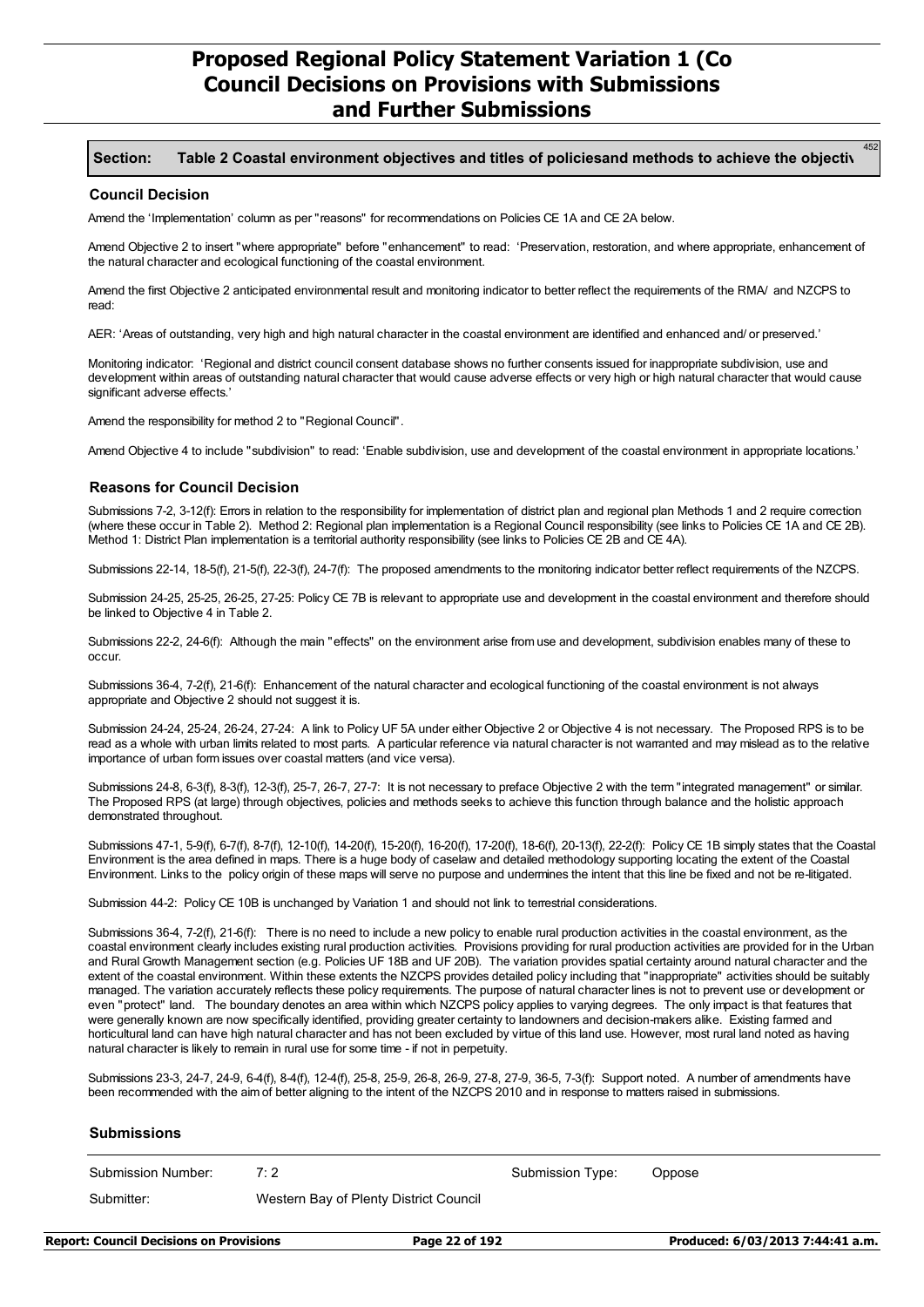| Typographical error. Not a district or city council responsibility.<br>Submission Summary: |                |                                                                                                                                             |                                                                                                                                                                                                                    |  |
|--------------------------------------------------------------------------------------------|----------------|---------------------------------------------------------------------------------------------------------------------------------------------|--------------------------------------------------------------------------------------------------------------------------------------------------------------------------------------------------------------------|--|
| Decision Sought:                                                                           |                | Under implementation delete the words "city and district councils".                                                                         |                                                                                                                                                                                                                    |  |
| <b>Council Decision:</b>                                                                   | Accept         |                                                                                                                                             |                                                                                                                                                                                                                    |  |
| <b>Further Submission(s)</b>                                                               |                |                                                                                                                                             |                                                                                                                                                                                                                    |  |
| Further Submission No:                                                                     |                | $3 - 12$                                                                                                                                    | Support<br>Submission Type:                                                                                                                                                                                        |  |
| Further Submitter:                                                                         |                | Department of Conservation                                                                                                                  |                                                                                                                                                                                                                    |  |
| Submission Summary:                                                                        |                | ?                                                                                                                                           |                                                                                                                                                                                                                    |  |
| Decision Sought:                                                                           |                |                                                                                                                                             |                                                                                                                                                                                                                    |  |
| <b>Council Decision:</b>                                                                   |                | Accept                                                                                                                                      |                                                                                                                                                                                                                    |  |
| Submission Number:                                                                         | 22:2           |                                                                                                                                             | Oppose in Part<br>Submission Type:                                                                                                                                                                                 |  |
| Submitter:                                                                                 |                | <b>Environmental Defence Society Incorporated</b>                                                                                           |                                                                                                                                                                                                                    |  |
| Submission Summary:                                                                        |                |                                                                                                                                             | The proposed RPS should be consistent with the NZCPS.                                                                                                                                                              |  |
| Decision Sought:                                                                           |                |                                                                                                                                             | Change the objective to refer to "subdivision, use and development" rather than "use and development".                                                                                                             |  |
| <b>Council Decision:</b>                                                                   | Accept         |                                                                                                                                             |                                                                                                                                                                                                                    |  |
| <b>Further Submission(s)</b>                                                               |                |                                                                                                                                             |                                                                                                                                                                                                                    |  |
| Further Submission No:                                                                     |                | $24 - 6$                                                                                                                                    | Submission Type:<br>Support                                                                                                                                                                                        |  |
| Further Submitter:                                                                         |                | Motiti Rohe Moana Trust (MRMT)                                                                                                              |                                                                                                                                                                                                                    |  |
| Submission Summary:                                                                        |                |                                                                                                                                             | Refer to "subdivision" as well as use and development.                                                                                                                                                             |  |
| Decision Sought:                                                                           |                |                                                                                                                                             |                                                                                                                                                                                                                    |  |
| <b>Council Decision:</b>                                                                   |                | Accept                                                                                                                                      |                                                                                                                                                                                                                    |  |
| Submission Number:                                                                         | 22:14          |                                                                                                                                             | Submission Type:<br>Oppose                                                                                                                                                                                         |  |
| Submitter:                                                                                 |                | Environmental Defence Society Incorporated                                                                                                  |                                                                                                                                                                                                                    |  |
| Submission Summary:                                                                        |                | outstanding natural character".                                                                                                             | Monitoring indicators for Objective 2 - This is inconsistent with policy 13.1(a) of the NZCPS which<br>provides "avoid adverse effects of activities on natural character in areas of the coastal environment with |  |
| Decision Sought:                                                                           |                | Delete the word "significant" from "that would cause significant adverse effects", in respect of areas of<br>outstanding natural character. |                                                                                                                                                                                                                    |  |
| <b>Council Decision:</b>                                                                   | Accept in Part |                                                                                                                                             |                                                                                                                                                                                                                    |  |
| <b>Further Submission(s)</b>                                                               |                |                                                                                                                                             |                                                                                                                                                                                                                    |  |
| Further Submission No:                                                                     |                | $18 - 5$                                                                                                                                    | Submission Type:<br>Oppose                                                                                                                                                                                         |  |
| Further Submitter:                                                                         |                |                                                                                                                                             | Horticulture NZ and NZ Kiwifruit Growers Inc                                                                                                                                                                       |  |
| Submission Summary:                                                                        |                |                                                                                                                                             | The word 'significant' is consistent with the spectrum approach in 2.2.2.                                                                                                                                          |  |
| Decision Sought:                                                                           |                |                                                                                                                                             |                                                                                                                                                                                                                    |  |
| <b>Council Decision:</b>                                                                   |                | Accept                                                                                                                                      |                                                                                                                                                                                                                    |  |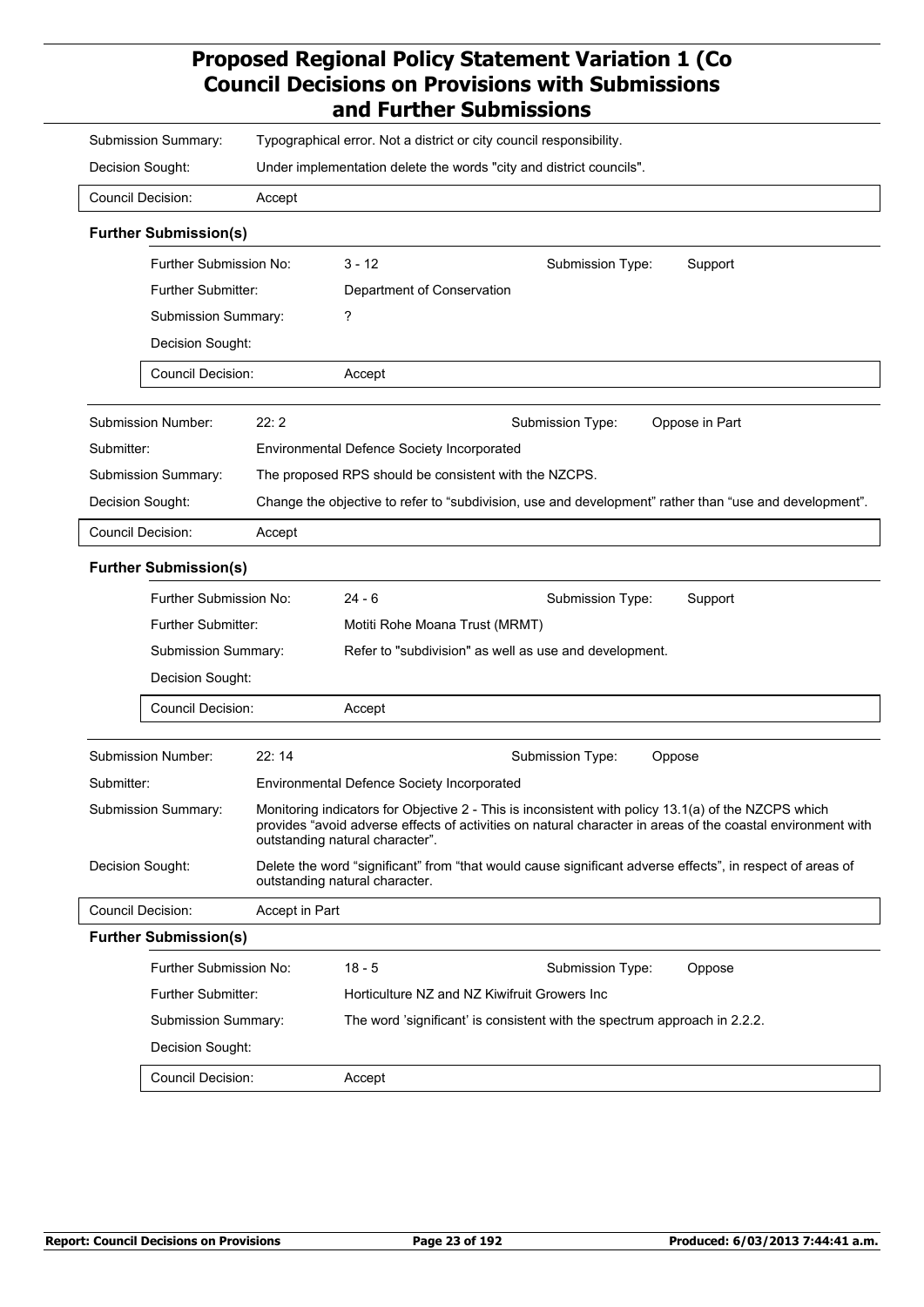|            | Further Submission No:                                                                                                                                                                                                     |                   | 21 - 5                                                                                                                                                                                                                    | Submission Type:                                                            | Oppose                                                                                                                                                                                                            |  |  |
|------------|----------------------------------------------------------------------------------------------------------------------------------------------------------------------------------------------------------------------------|-------------------|---------------------------------------------------------------------------------------------------------------------------------------------------------------------------------------------------------------------------|-----------------------------------------------------------------------------|-------------------------------------------------------------------------------------------------------------------------------------------------------------------------------------------------------------------|--|--|
|            | Further Submitter:                                                                                                                                                                                                         |                   | Federated Farmers of New Zealand                                                                                                                                                                                          |                                                                             |                                                                                                                                                                                                                   |  |  |
|            | Submission Summary:                                                                                                                                                                                                        |                   | The monitoring indicator applies to all spectrums of natural character not just those areas<br>deemed to be outstanding and as such the relief sought is inappropriate and inconsistent<br>with Policy 13.1 of the NZCPS. |                                                                             |                                                                                                                                                                                                                   |  |  |
|            | Decision Sought:                                                                                                                                                                                                           |                   |                                                                                                                                                                                                                           |                                                                             |                                                                                                                                                                                                                   |  |  |
|            | <b>Council Decision:</b>                                                                                                                                                                                                   |                   | Accept                                                                                                                                                                                                                    |                                                                             |                                                                                                                                                                                                                   |  |  |
|            | Further Submission No:                                                                                                                                                                                                     |                   | $22 - 3$                                                                                                                                                                                                                  | Submission Type:<br>Support                                                 |                                                                                                                                                                                                                   |  |  |
|            | Further Submitter:                                                                                                                                                                                                         |                   | <b>TrustPower Limited</b>                                                                                                                                                                                                 |                                                                             |                                                                                                                                                                                                                   |  |  |
|            | Submission Summary:                                                                                                                                                                                                        |                   | Statement 2010 (the 'NZCPS').                                                                                                                                                                                             |                                                                             | Accords with the direction advanced by Policy 13(1)(a) of the New Zealand Coastal Policy                                                                                                                          |  |  |
|            | Decision Sought:                                                                                                                                                                                                           |                   |                                                                                                                                                                                                                           |                                                                             |                                                                                                                                                                                                                   |  |  |
|            | <b>Council Decision:</b>                                                                                                                                                                                                   |                   | Accept in Part                                                                                                                                                                                                            |                                                                             |                                                                                                                                                                                                                   |  |  |
|            | Further Submission No:<br>Further Submitter:<br>Submission Summary:                                                                                                                                                        |                   | $24 - 7$                                                                                                                                                                                                                  | Submission Type:                                                            | Support                                                                                                                                                                                                           |  |  |
|            |                                                                                                                                                                                                                            |                   | Motiti Rohe Moana Trust (MRMT)                                                                                                                                                                                            |                                                                             |                                                                                                                                                                                                                   |  |  |
|            |                                                                                                                                                                                                                            |                   | Delete "significant".                                                                                                                                                                                                     |                                                                             |                                                                                                                                                                                                                   |  |  |
|            | Decision Sought:                                                                                                                                                                                                           |                   |                                                                                                                                                                                                                           |                                                                             |                                                                                                                                                                                                                   |  |  |
|            | Council Decision:                                                                                                                                                                                                          |                   | Reject                                                                                                                                                                                                                    |                                                                             |                                                                                                                                                                                                                   |  |  |
|            | <b>Submission Number:</b>                                                                                                                                                                                                  | 23:3              |                                                                                                                                                                                                                           | Submission Type:                                                            | Support                                                                                                                                                                                                           |  |  |
| Submitter: |                                                                                                                                                                                                                            |                   | Royal Forest and Bird Protection Society NZ Inc                                                                                                                                                                           |                                                                             |                                                                                                                                                                                                                   |  |  |
|            | Submission Summary:                                                                                                                                                                                                        |                   |                                                                                                                                                                                                                           |                                                                             | Objective 2 Preservation of natural character is consistent with the RMA and NZCPS and is supported.                                                                                                              |  |  |
|            | Decision Sought:                                                                                                                                                                                                           | Retain objective. |                                                                                                                                                                                                                           |                                                                             |                                                                                                                                                                                                                   |  |  |
|            | Council Decision:                                                                                                                                                                                                          | Accept            |                                                                                                                                                                                                                           |                                                                             |                                                                                                                                                                                                                   |  |  |
|            | Submission Number:                                                                                                                                                                                                         | 24:7              |                                                                                                                                                                                                                           | Submission Type:                                                            | Seek Amendment                                                                                                                                                                                                    |  |  |
| Submitter: |                                                                                                                                                                                                                            |                   | Te Tumu Landowners Group                                                                                                                                                                                                  |                                                                             |                                                                                                                                                                                                                   |  |  |
|            | Submission Summary:                                                                                                                                                                                                        |                   |                                                                                                                                                                                                                           | Objective 3 as notified adequately recognises the provisions of NZCPS 2010. |                                                                                                                                                                                                                   |  |  |
|            | Decision Sought:                                                                                                                                                                                                           |                   | Adopt Objective 3 as notified.                                                                                                                                                                                            |                                                                             |                                                                                                                                                                                                                   |  |  |
|            | Council Decision:                                                                                                                                                                                                          | Accept            |                                                                                                                                                                                                                           |                                                                             |                                                                                                                                                                                                                   |  |  |
|            | <b>Submission Number:</b>                                                                                                                                                                                                  | 24:8              |                                                                                                                                                                                                                           | Submission Type:                                                            | Support                                                                                                                                                                                                           |  |  |
| Submitter: |                                                                                                                                                                                                                            |                   | Te Tumu Landowners Group                                                                                                                                                                                                  |                                                                             |                                                                                                                                                                                                                   |  |  |
|            | Submission Summary:                                                                                                                                                                                                        |                   | various competing interests in the Coastal Environment.<br>Objective 2 does not recognise this.                                                                                                                           |                                                                             | The regionally significant resource management issues with regard to the natural character of the coastal<br>environment require an integrated management approach in order to effectively manage and balance the |  |  |
|            | Decision Sought:<br>Amend Objective 2 as follows (add text):<br>"Integrated management, preservation and where appropriate enhancement of the natural character and<br>ecological functioning of the coastal environment." |                   |                                                                                                                                                                                                                           |                                                                             |                                                                                                                                                                                                                   |  |  |
|            | <b>Council Decision:</b>                                                                                                                                                                                                   | Accept in Part    |                                                                                                                                                                                                                           |                                                                             |                                                                                                                                                                                                                   |  |  |
|            | <b>Further Submission(s)</b>                                                                                                                                                                                               |                   |                                                                                                                                                                                                                           |                                                                             |                                                                                                                                                                                                                   |  |  |
|            | Further Submission No:                                                                                                                                                                                                     |                   | $6 - 3$                                                                                                                                                                                                                   | Submission Type:                                                            | Support                                                                                                                                                                                                           |  |  |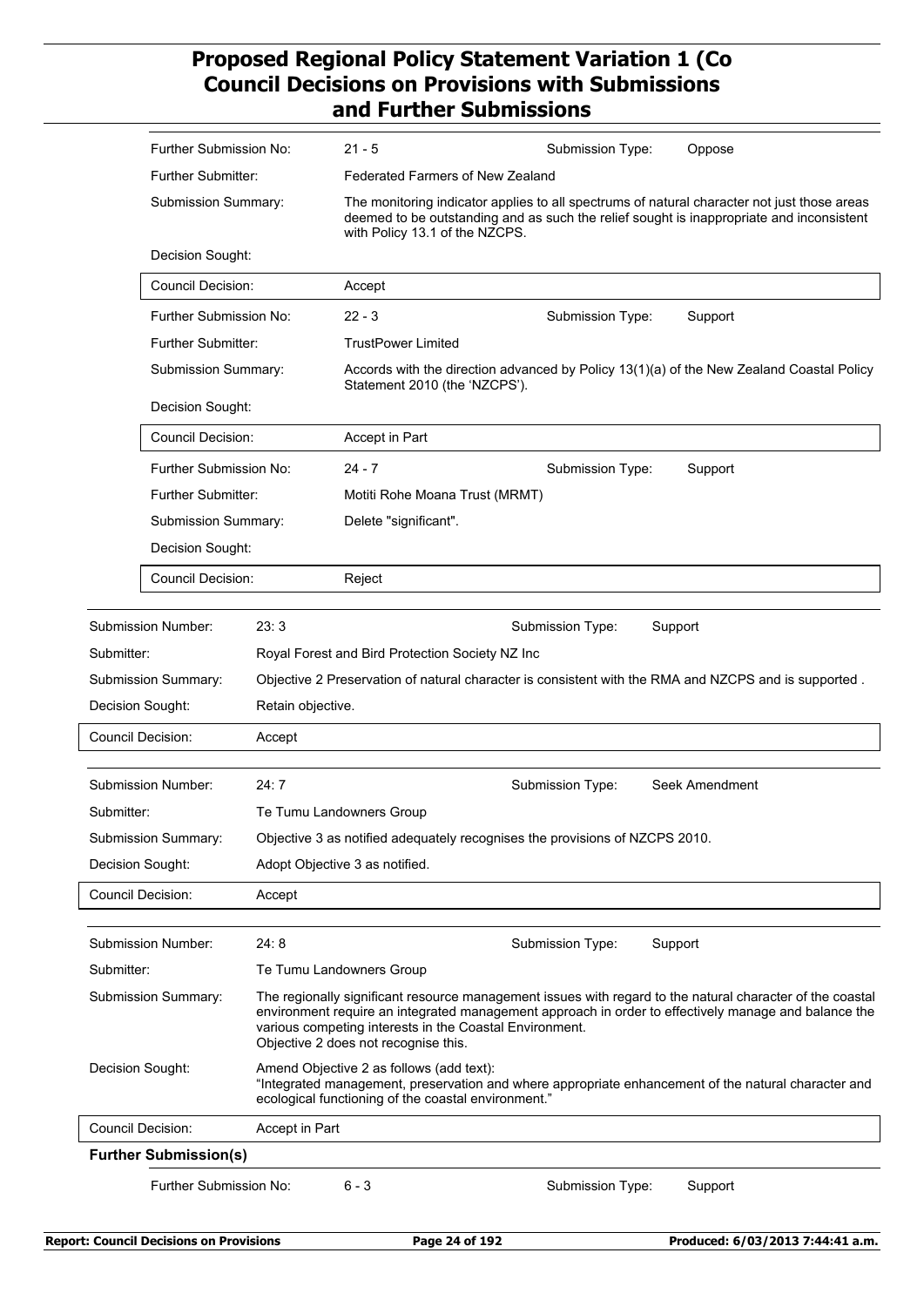|                   | <b>Further Submitter:</b>                                            |                | <b>Transpower New Zealand Limited</b>                                                                                                                                                                                                                             |                                                                                                                                                    |         |
|-------------------|----------------------------------------------------------------------|----------------|-------------------------------------------------------------------------------------------------------------------------------------------------------------------------------------------------------------------------------------------------------------------|----------------------------------------------------------------------------------------------------------------------------------------------------|---------|
|                   | Submission Summary:                                                  |                | Integrated management is essential to the effective and efficient management of the<br>coastal environment and there are parts of the coastal environment (e.g., the Port) where<br>enhancement of natural character and ecological functioning is not necessary. |                                                                                                                                                    |         |
|                   | Decision Sought:                                                     |                |                                                                                                                                                                                                                                                                   |                                                                                                                                                    |         |
|                   | <b>Council Decision:</b>                                             |                | Accept in Part                                                                                                                                                                                                                                                    |                                                                                                                                                    |         |
|                   | Further Submission No:                                               |                | $8 - 3$                                                                                                                                                                                                                                                           | Submission Type:                                                                                                                                   | Support |
|                   | Further Submitter:                                                   |                | Powerco Limited                                                                                                                                                                                                                                                   |                                                                                                                                                    |         |
|                   | Submission Summary:                                                  |                |                                                                                                                                                                                                                                                                   | Powerco supports the requested wording Integrated management is essential to the<br>effective and efficient management of the coastal environment. |         |
|                   | Decision Sought:                                                     |                |                                                                                                                                                                                                                                                                   |                                                                                                                                                    |         |
|                   | <b>Council Decision:</b>                                             |                | Accept in Part                                                                                                                                                                                                                                                    |                                                                                                                                                    |         |
|                   | Further Submission No:                                               |                | $12 - 3$                                                                                                                                                                                                                                                          | Submission Type:                                                                                                                                   | Support |
|                   | Further Submitter:<br>Submission Summary:<br>Decision Sought:        |                | Z Energy Ltd, Mobil Oil NZ Ltd and BP NZ Ltd<br>Integrated management is essential to the effective and efficient management of the<br>coastal environment.                                                                                                       |                                                                                                                                                    |         |
|                   |                                                                      |                |                                                                                                                                                                                                                                                                   |                                                                                                                                                    |         |
|                   |                                                                      |                |                                                                                                                                                                                                                                                                   |                                                                                                                                                    |         |
|                   | Council Decision:                                                    |                | Accept in Part                                                                                                                                                                                                                                                    |                                                                                                                                                    |         |
|                   | Submission Number:                                                   | 24:9           |                                                                                                                                                                                                                                                                   | Submission Type:                                                                                                                                   | Support |
| Submitter:        |                                                                      |                | Te Tumu Landowners Group                                                                                                                                                                                                                                          |                                                                                                                                                    |         |
|                   | Submission Summary:                                                  |                |                                                                                                                                                                                                                                                                   | Objective 4 as notified adequately recognises the provisions of NZCPS 2010.                                                                        |         |
| Decision Sought:  |                                                                      |                | Adopt Objective 4 as notified.                                                                                                                                                                                                                                    |                                                                                                                                                    |         |
| Council Decision: |                                                                      | Accept in Part |                                                                                                                                                                                                                                                                   |                                                                                                                                                    |         |
|                   | <b>Further Submission(s)</b>                                         |                |                                                                                                                                                                                                                                                                   |                                                                                                                                                    |         |
|                   | Further Submission No:                                               |                | 6 - 4                                                                                                                                                                                                                                                             | Submission Type:                                                                                                                                   | Support |
|                   | <b>Further Submitter:</b><br>Submission Summary:<br>Decision Sought: |                | <b>Transpower New Zealand Limited</b><br>Transpower supports the objective.                                                                                                                                                                                       |                                                                                                                                                    |         |
|                   |                                                                      |                |                                                                                                                                                                                                                                                                   |                                                                                                                                                    |         |
|                   |                                                                      |                |                                                                                                                                                                                                                                                                   |                                                                                                                                                    |         |
|                   | Council Decision:                                                    |                | Accept in Part                                                                                                                                                                                                                                                    |                                                                                                                                                    |         |
|                   | Further Submission No:                                               |                | $8 - 4$                                                                                                                                                                                                                                                           | Submission Type:                                                                                                                                   | Support |
|                   | Further Submitter:                                                   |                | Powerco Limited                                                                                                                                                                                                                                                   |                                                                                                                                                    |         |
|                   | Submission Summary:                                                  |                | Powerco supports objective 4.                                                                                                                                                                                                                                     |                                                                                                                                                    |         |

Decision Sought: Council Decision: Accept in Part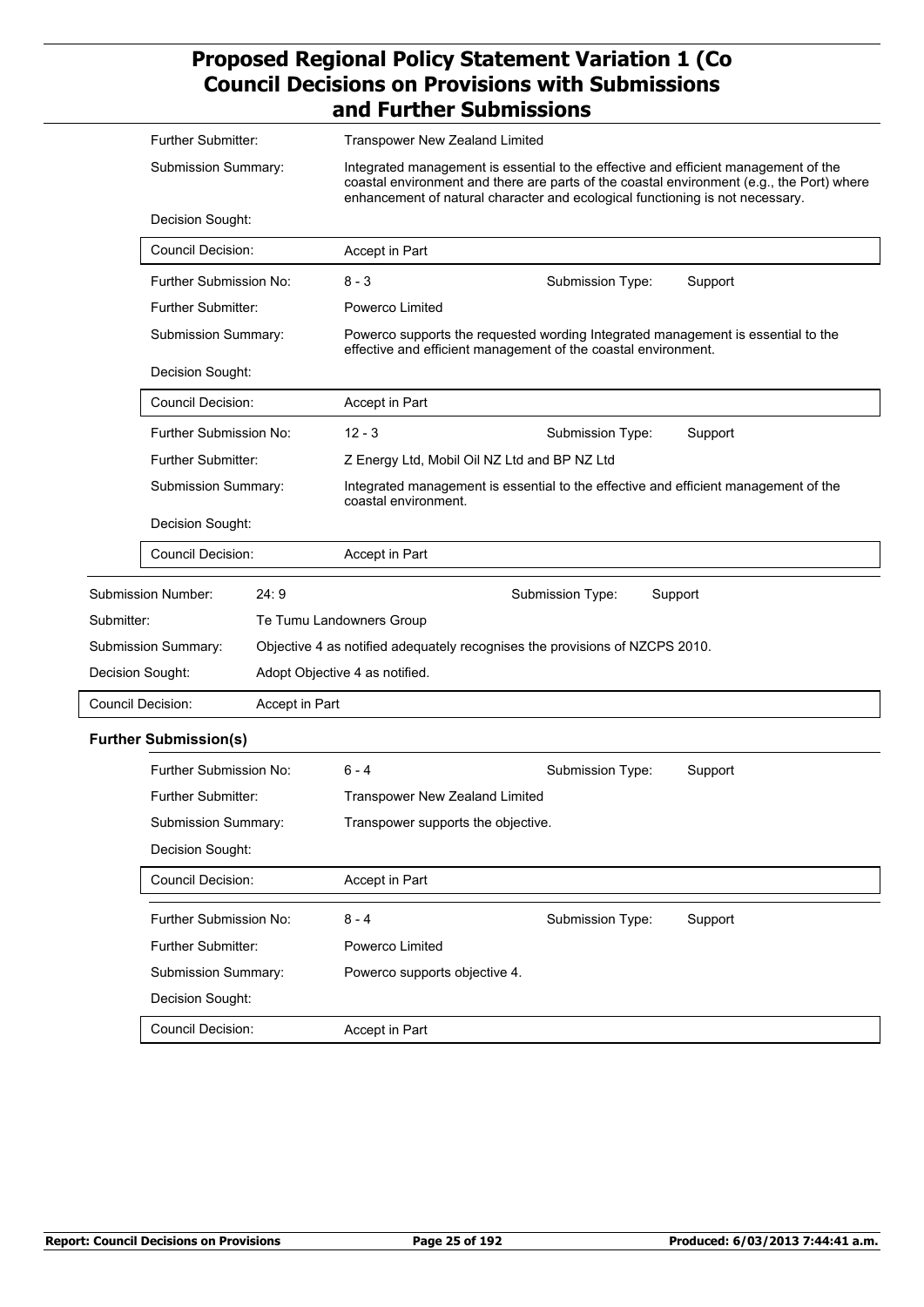|                                                                                                                                                                                                                        | Further Submission No:             |                                                                                                                                                                                                                                              | $12 - 4$                                                                                        | Submission Type: | Support                                                                                                                                                                                                           |  |
|------------------------------------------------------------------------------------------------------------------------------------------------------------------------------------------------------------------------|------------------------------------|----------------------------------------------------------------------------------------------------------------------------------------------------------------------------------------------------------------------------------------------|-------------------------------------------------------------------------------------------------|------------------|-------------------------------------------------------------------------------------------------------------------------------------------------------------------------------------------------------------------|--|
|                                                                                                                                                                                                                        | <b>Further Submitter:</b>          |                                                                                                                                                                                                                                              | Z Energy Ltd, Mobil Oil NZ Ltd and BP NZ Ltd                                                    |                  |                                                                                                                                                                                                                   |  |
|                                                                                                                                                                                                                        | Submission Summary:                |                                                                                                                                                                                                                                              | The Oil Companies support the objective.                                                        |                  |                                                                                                                                                                                                                   |  |
| Decision Sought:                                                                                                                                                                                                       |                                    |                                                                                                                                                                                                                                              |                                                                                                 |                  |                                                                                                                                                                                                                   |  |
|                                                                                                                                                                                                                        | <b>Council Decision:</b>           |                                                                                                                                                                                                                                              | Accept in Part                                                                                  |                  |                                                                                                                                                                                                                   |  |
|                                                                                                                                                                                                                        |                                    |                                                                                                                                                                                                                                              |                                                                                                 |                  |                                                                                                                                                                                                                   |  |
|                                                                                                                                                                                                                        | Submission Number:                 | 24:24                                                                                                                                                                                                                                        |                                                                                                 | Submission Type: | Seek Amendment                                                                                                                                                                                                    |  |
| Submitter:                                                                                                                                                                                                             |                                    |                                                                                                                                                                                                                                              | Te Tumu Landowners Group                                                                        |                  |                                                                                                                                                                                                                   |  |
| Submission Summary:<br>To provide for an integrated resource management approach, include within Table 2 "Policy UF 5A -<br>Establishing Urban Limits Western Bay of Plenty sub-region" under both Objectives 2 and 4. |                                    |                                                                                                                                                                                                                                              |                                                                                                 |                  |                                                                                                                                                                                                                   |  |
|                                                                                                                                                                                                                        | Decision Sought:                   | Add:<br>"Policy UF 5A Establishing Urban Limits western Bay of Plenty sub-region" under both Objective 2 and<br>Objective 4.                                                                                                                 |                                                                                                 |                  |                                                                                                                                                                                                                   |  |
|                                                                                                                                                                                                                        | <b>Council Decision:</b><br>Reject |                                                                                                                                                                                                                                              |                                                                                                 |                  |                                                                                                                                                                                                                   |  |
|                                                                                                                                                                                                                        | Submission Number:                 | 24:25                                                                                                                                                                                                                                        |                                                                                                 | Submission Type: | Seek Amendment                                                                                                                                                                                                    |  |
| Submitter:                                                                                                                                                                                                             |                                    |                                                                                                                                                                                                                                              | Te Tumu Landowners Group                                                                        |                  |                                                                                                                                                                                                                   |  |
|                                                                                                                                                                                                                        | <b>Submission Summary:</b>         | To provide for an integrated resource management approach, include within Table 2 "Policy CE 7B -<br>Ensuring subdivision, use and development is appropriate to the natural character of the coastal<br>environment" and under Objective 4. |                                                                                                 |                  |                                                                                                                                                                                                                   |  |
|                                                                                                                                                                                                                        | Decision Sought:                   | Amend Table 2 by adding:<br>"Policy CE 7B - Ensuring subdivision, use and development is appropriate to the natural character of the<br>coastal environment" under Objective 4.                                                              |                                                                                                 |                  |                                                                                                                                                                                                                   |  |
|                                                                                                                                                                                                                        | <b>Council Decision:</b>           | Accept                                                                                                                                                                                                                                       |                                                                                                 |                  |                                                                                                                                                                                                                   |  |
|                                                                                                                                                                                                                        | Submission Number:                 | 25:7                                                                                                                                                                                                                                         |                                                                                                 | Submission Type: | Seek Amendment                                                                                                                                                                                                    |  |
| Submitter:                                                                                                                                                                                                             |                                    | Te Tumu Kaituna 14 Trust                                                                                                                                                                                                                     |                                                                                                 |                  |                                                                                                                                                                                                                   |  |
|                                                                                                                                                                                                                        | Submission Summary:                |                                                                                                                                                                                                                                              | various competing interests in the Coastal Environment.<br>Objective 2 does not recognise this. |                  | The regionally significant resource management issues with regard to the natural character of the coastal<br>environment require an integrated management approach in order to effectively manage and balance the |  |
|                                                                                                                                                                                                                        | Decision Sought:                   | Amend Objective 2 as follows:<br>"Integrated management, preservation and where appropriate enhancement of the natural character and<br>ecological functioning of the coastal environment."                                                  |                                                                                                 |                  |                                                                                                                                                                                                                   |  |
|                                                                                                                                                                                                                        | Council Decision:                  | Accept in Part                                                                                                                                                                                                                               |                                                                                                 |                  |                                                                                                                                                                                                                   |  |
|                                                                                                                                                                                                                        | <b>Submission Number:</b>          | 25:8                                                                                                                                                                                                                                         |                                                                                                 | Submission Type: | Support                                                                                                                                                                                                           |  |
| Submitter:                                                                                                                                                                                                             |                                    | Te Tumu Kaituna 14 Trust                                                                                                                                                                                                                     |                                                                                                 |                  |                                                                                                                                                                                                                   |  |
|                                                                                                                                                                                                                        | Submission Summary:                |                                                                                                                                                                                                                                              | Objective 3 as notified adequately recognises the provisions of NZCPS 2010.                     |                  |                                                                                                                                                                                                                   |  |
|                                                                                                                                                                                                                        | Decision Sought:                   |                                                                                                                                                                                                                                              | Adopt Objective 3 as notified.                                                                  |                  |                                                                                                                                                                                                                   |  |
|                                                                                                                                                                                                                        | <b>Council Decision:</b>           | Accept                                                                                                                                                                                                                                       |                                                                                                 |                  |                                                                                                                                                                                                                   |  |
|                                                                                                                                                                                                                        |                                    |                                                                                                                                                                                                                                              |                                                                                                 |                  |                                                                                                                                                                                                                   |  |
|                                                                                                                                                                                                                        | <b>Submission Number:</b>          | 25:9                                                                                                                                                                                                                                         |                                                                                                 | Submission Type: | Support                                                                                                                                                                                                           |  |
| Submitter:                                                                                                                                                                                                             |                                    | Te Tumu Kaituna 14 Trust                                                                                                                                                                                                                     |                                                                                                 |                  |                                                                                                                                                                                                                   |  |
|                                                                                                                                                                                                                        | Submission Summary:                |                                                                                                                                                                                                                                              | Objective 4 as notified adequately recognises the provisions of NZCPS 2010.                     |                  |                                                                                                                                                                                                                   |  |
|                                                                                                                                                                                                                        | Decision Sought:                   |                                                                                                                                                                                                                                              | Adopt Objective 4 as notified.                                                                  |                  |                                                                                                                                                                                                                   |  |
|                                                                                                                                                                                                                        | Council Decision:                  | Accept in Part                                                                                                                                                                                                                               |                                                                                                 |                  |                                                                                                                                                                                                                   |  |
|                                                                                                                                                                                                                        |                                    |                                                                                                                                                                                                                                              |                                                                                                 |                  |                                                                                                                                                                                                                   |  |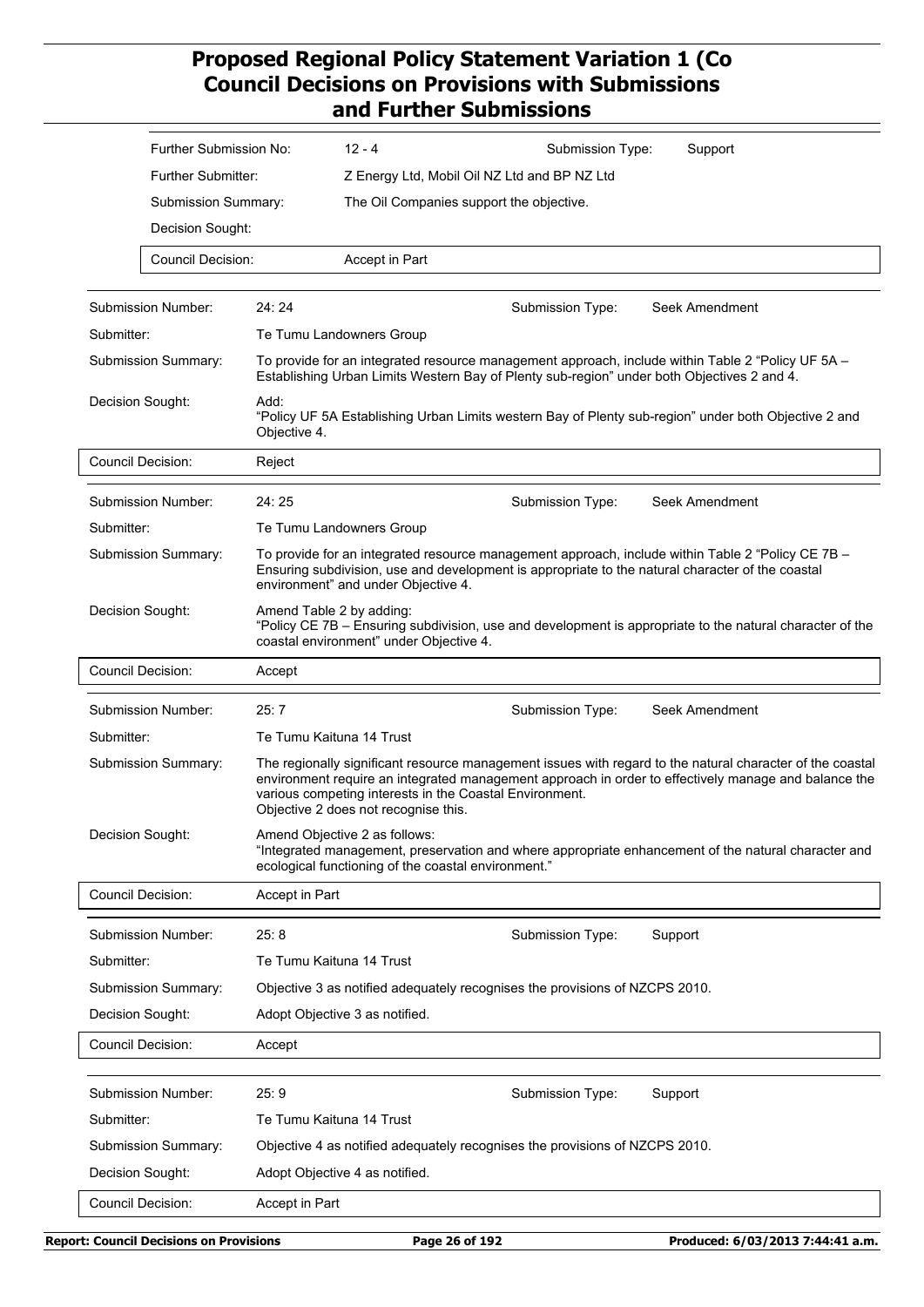| Submission Number:        | 25:24                                                                                                                                                                                                                                        | Submission Type: | Seek Amendment                                                                                                                                                                                                    |
|---------------------------|----------------------------------------------------------------------------------------------------------------------------------------------------------------------------------------------------------------------------------------------|------------------|-------------------------------------------------------------------------------------------------------------------------------------------------------------------------------------------------------------------|
| Submitter:                | Te Tumu Kaituna 14 Trust                                                                                                                                                                                                                     |                  |                                                                                                                                                                                                                   |
| Submission Summary:       | To provide for an integrated resource management approach, include within Table 2 "Policy UF 5A -<br>Establishing Urban Limits western Bay of Plenty sub-region" under both Objectives 2 and 4.                                              |                  |                                                                                                                                                                                                                   |
| Decision Sought:          | Add:<br>"Policy UF 5A Establishing Urban Limits western Bay of Plenty sub-region" under both Objective 2 and<br>Objective 4.                                                                                                                 |                  |                                                                                                                                                                                                                   |
| <b>Council Decision:</b>  | Reject                                                                                                                                                                                                                                       |                  |                                                                                                                                                                                                                   |
| Submission Number:        | 25:25                                                                                                                                                                                                                                        | Submission Type: | Seek Amendment                                                                                                                                                                                                    |
| Submitter:                | Te Tumu Kaituna 14 Trust                                                                                                                                                                                                                     |                  |                                                                                                                                                                                                                   |
| Submission Summary:       | To provide for an integrated resource management approach, include within Table 2 "Policy CE 7B -<br>Ensuring subdivision, use and development is appropriate to the natural character of the coastal<br>environment" and under Objective 4. |                  |                                                                                                                                                                                                                   |
| Decision Sought:          | Amend Table 2 by adding:<br>coastal environment" under Objective 4.                                                                                                                                                                          |                  | "Policy CE 7B - Ensuring subdivision, use and development is appropriate to the natural character of the                                                                                                          |
| Council Decision:         | Accept                                                                                                                                                                                                                                       |                  |                                                                                                                                                                                                                   |
| Submission Number:        | 26:7                                                                                                                                                                                                                                         | Submission Type: | Seek Amendment                                                                                                                                                                                                    |
| Submitter:                | Te Tumu Kaituna 11B2 Trust                                                                                                                                                                                                                   |                  |                                                                                                                                                                                                                   |
| Submission Summary:       | various competing interests in the Coastal Environment.<br>Objective 2 does not recognise this.                                                                                                                                              |                  | The regionally significant resource management issues with regard to the natural character of the coastal<br>environment require an integrated management approach in order to effectively manage and balance the |
| Decision Sought:          | Amend Objective 2 as follows (add text):<br>ecological functioning of the coastal environment."                                                                                                                                              |                  | "Integrated management, preservation and where appropriate enhancement of the natural character and                                                                                                               |
| <b>Council Decision:</b>  | Accept in Part                                                                                                                                                                                                                               |                  |                                                                                                                                                                                                                   |
| <b>Submission Number:</b> | 26:8                                                                                                                                                                                                                                         | Submission Type: | Support                                                                                                                                                                                                           |
| Submitter:                | Te Tumu Kaituna 11B2 Trust                                                                                                                                                                                                                   |                  |                                                                                                                                                                                                                   |
| Submission Summary:       | Objective 3 as notified adequately recognises the provisions of NZCPS 2010.                                                                                                                                                                  |                  |                                                                                                                                                                                                                   |
| Decision Sought:          | Adopt Objective 3 as notified.                                                                                                                                                                                                               |                  |                                                                                                                                                                                                                   |
| <b>Council Decision:</b>  | Accept                                                                                                                                                                                                                                       |                  |                                                                                                                                                                                                                   |
|                           |                                                                                                                                                                                                                                              |                  |                                                                                                                                                                                                                   |
| Submission Number:        | 26:9                                                                                                                                                                                                                                         | Submission Type: | Support                                                                                                                                                                                                           |
| Submitter:                | Te Tumu Kaituna 11B2 Trust                                                                                                                                                                                                                   |                  |                                                                                                                                                                                                                   |
| Submission Summary:       | Objective 4 as notified adequately recognises the provisions of NZCPS 2010.                                                                                                                                                                  |                  |                                                                                                                                                                                                                   |
| Decision Sought:          | Adopt Objective 4 as notified.                                                                                                                                                                                                               |                  |                                                                                                                                                                                                                   |
| Council Decision:         | Accept in Part                                                                                                                                                                                                                               |                  |                                                                                                                                                                                                                   |
| <b>Submission Number:</b> | 26:24                                                                                                                                                                                                                                        | Submission Type: | Seek Amendment                                                                                                                                                                                                    |
| Submitter:                | Te Tumu Kaituna 11B2 Trust                                                                                                                                                                                                                   |                  |                                                                                                                                                                                                                   |
| Submission Summary:       | To provide for an integrated resource management approach, include within Table 2 "Policy UF 5A -<br>Establishing Urban Limits western Bay of Plenty sub-region" under both Objectives 2 and 4.                                              |                  |                                                                                                                                                                                                                   |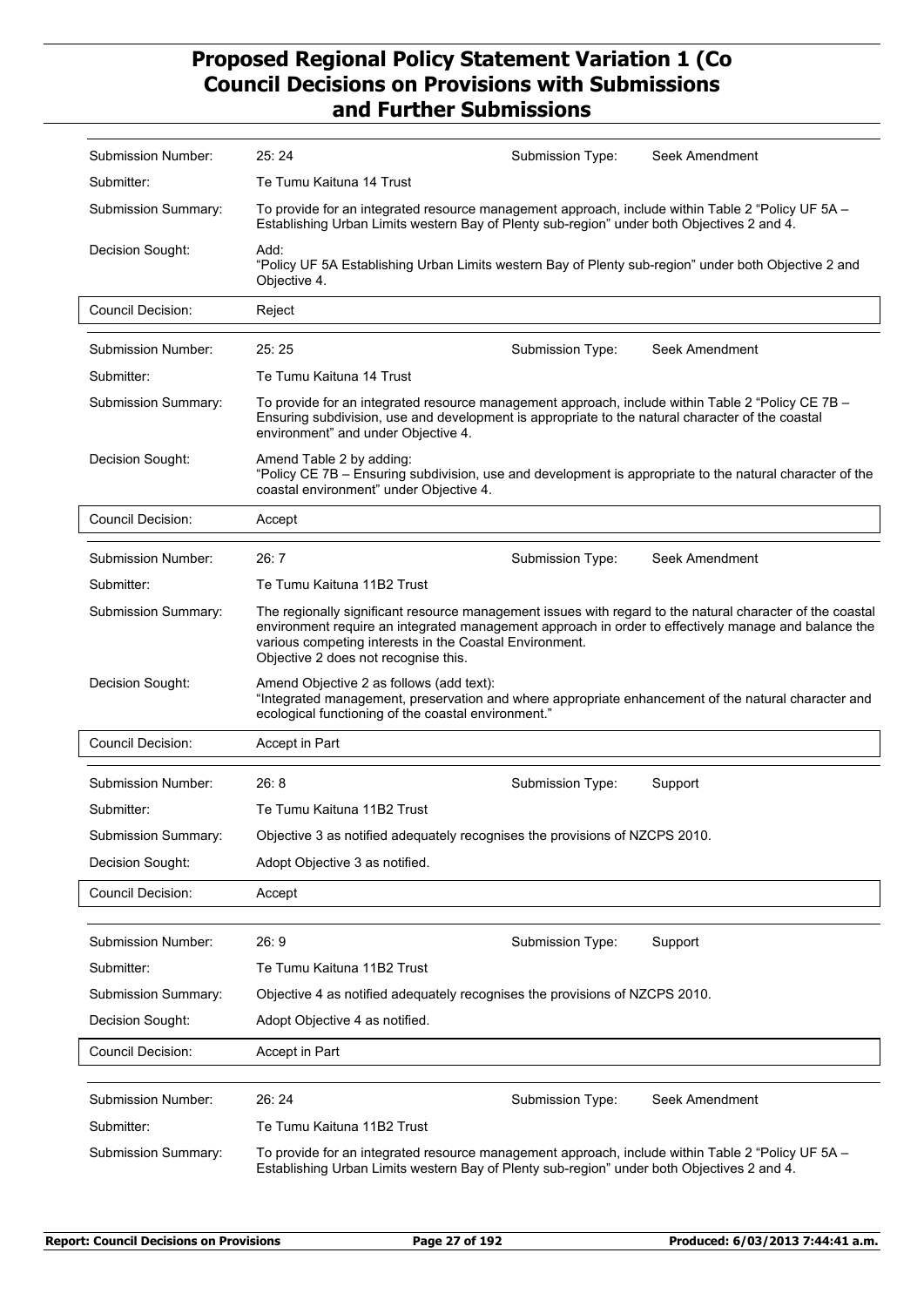| Decision Sought:          | Add:<br>"Policy UF 5A Establishing Urban Limits western Bay of Plenty sub-region" under both Objective 2 and<br>Objective 4.                                                                                                                 |                  |                                                                                                                                                                                                                   |  |
|---------------------------|----------------------------------------------------------------------------------------------------------------------------------------------------------------------------------------------------------------------------------------------|------------------|-------------------------------------------------------------------------------------------------------------------------------------------------------------------------------------------------------------------|--|
| <b>Council Decision:</b>  | Reject                                                                                                                                                                                                                                       |                  |                                                                                                                                                                                                                   |  |
| Submission Number:        | 26:25                                                                                                                                                                                                                                        | Submission Type: | Seek Amendment                                                                                                                                                                                                    |  |
| Submitter:                | Te Tumu Kaituna 11B2 Trust                                                                                                                                                                                                                   |                  |                                                                                                                                                                                                                   |  |
| Submission Summary:       | To provide for an integrated resource management approach, include within Table 2 "Policy CE 7B -<br>Ensuring subdivision, use and development is appropriate to the natural character of the coastal<br>environment" and under Objective 4. |                  |                                                                                                                                                                                                                   |  |
| Decision Sought:          | Amend Table 2 by adding:<br>"Policy CE 7B - Ensuring subdivision, use and development is appropriate to the natural character of the<br>coastal environment" under Objective 4.                                                              |                  |                                                                                                                                                                                                                   |  |
| <b>Council Decision:</b>  | Accept                                                                                                                                                                                                                                       |                  |                                                                                                                                                                                                                   |  |
| Submission Number:        | 27:7                                                                                                                                                                                                                                         | Submission Type: | Seek Amendment                                                                                                                                                                                                    |  |
| Submitter:                | Ford Land Holdings Pty Ltd                                                                                                                                                                                                                   |                  |                                                                                                                                                                                                                   |  |
| Submission Summary:       | various competing interests in the Coastal Environment.<br>Objective 2 does not recognise this.                                                                                                                                              |                  | The regionally significant resource management issues with regard to the natural character of the coastal<br>environment require an integrated management approach in order to effectively manage and balance the |  |
| Decision Sought:          | Amend Objective 2 as follows:<br>"Integrated management, preservation and where appropriate enhancement of the natural character and<br>ecological functioning of the coastal environment."                                                  |                  |                                                                                                                                                                                                                   |  |
| Council Decision:         | Accept in Part                                                                                                                                                                                                                               |                  |                                                                                                                                                                                                                   |  |
| Submission Number:        | 27:8                                                                                                                                                                                                                                         | Submission Type: | Support                                                                                                                                                                                                           |  |
| Submitter:                | Ford Land Holdings Pty Ltd                                                                                                                                                                                                                   |                  |                                                                                                                                                                                                                   |  |
| Submission Summary:       | Objective 3 as notified adequately recognises the provisions of NZCPS 2010.                                                                                                                                                                  |                  |                                                                                                                                                                                                                   |  |
| Decision Sought:          | Adopt Objective 3 as notified.                                                                                                                                                                                                               |                  |                                                                                                                                                                                                                   |  |
| <b>Council Decision:</b>  | Accept                                                                                                                                                                                                                                       |                  |                                                                                                                                                                                                                   |  |
| <b>Submission Number:</b> | 27:9                                                                                                                                                                                                                                         | Submission Type: | Support                                                                                                                                                                                                           |  |
| Submitter:                | Ford Land Holdings Pty Ltd                                                                                                                                                                                                                   |                  |                                                                                                                                                                                                                   |  |
| Submission Summary:       | Objective 4 as notified adequately recognises the provisions of NZCPS 2010.                                                                                                                                                                  |                  |                                                                                                                                                                                                                   |  |
| Decision Sought:          | Adopt Objective 4 as notified.                                                                                                                                                                                                               |                  |                                                                                                                                                                                                                   |  |
| Council Decision:         | Accept in Part                                                                                                                                                                                                                               |                  |                                                                                                                                                                                                                   |  |
|                           |                                                                                                                                                                                                                                              |                  |                                                                                                                                                                                                                   |  |
| <b>Submission Number:</b> | 27:24                                                                                                                                                                                                                                        | Submission Type: | Seek Amendment                                                                                                                                                                                                    |  |
| Submitter:                | Ford Land Holdings Pty Ltd                                                                                                                                                                                                                   |                  |                                                                                                                                                                                                                   |  |
|                           |                                                                                                                                                                                                                                              |                  |                                                                                                                                                                                                                   |  |
| Submission Summary:       | To provide for an integrated resource management approach, include within Table 2 "Policy UF 5A -<br>Establishing Urban Limits western Bay of Plenty sub-region" under both Objectives 2 and 4.                                              |                  |                                                                                                                                                                                                                   |  |
| Decision Sought:          | Add:<br>"Policy UF 5A Establishing Urban Limits western Bay of Plenty sub-region" under both Objective 2 and<br>Objective 4.                                                                                                                 |                  |                                                                                                                                                                                                                   |  |
| <b>Council Decision:</b>  | Reject                                                                                                                                                                                                                                       |                  |                                                                                                                                                                                                                   |  |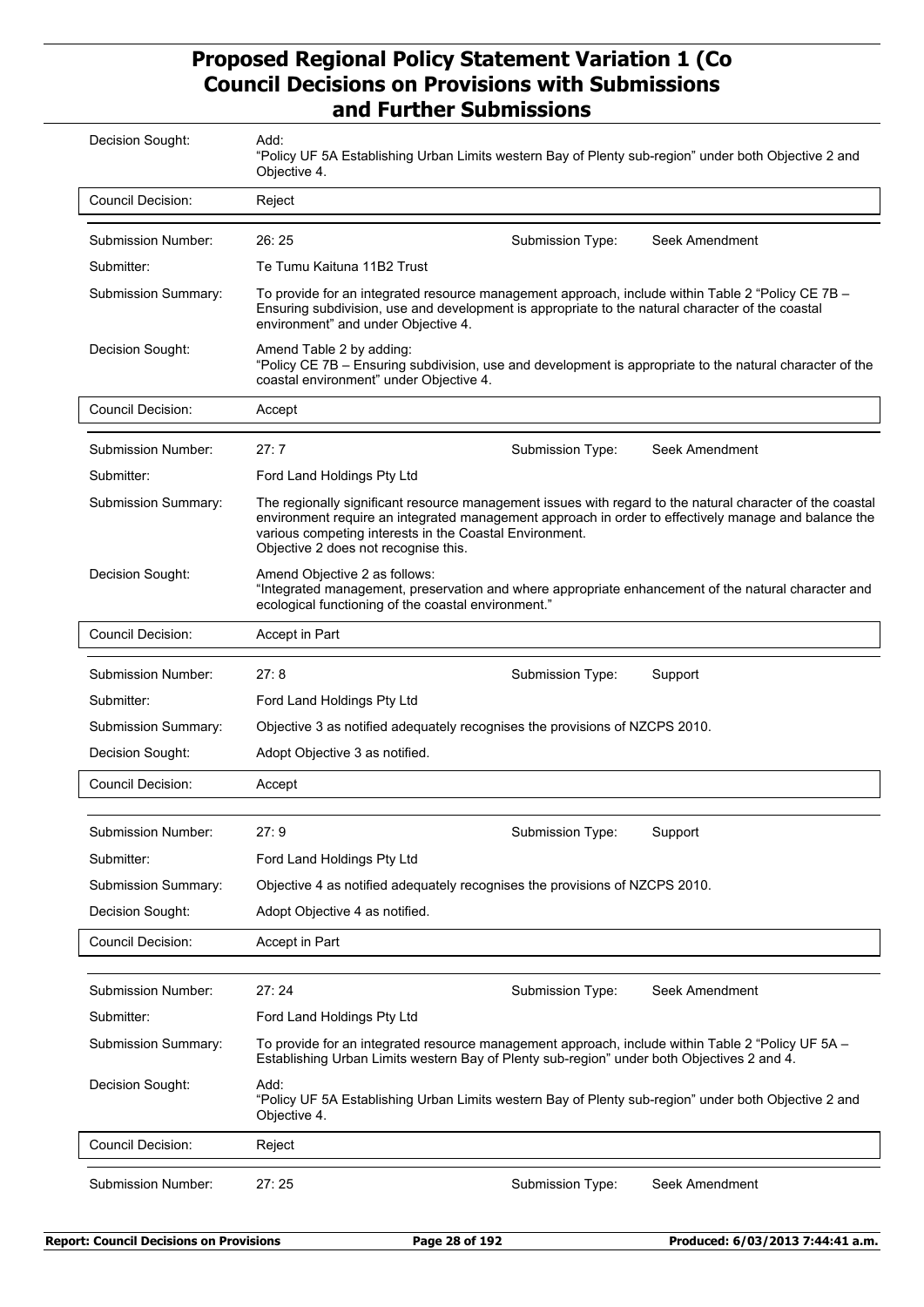| Submitter: |                                                                                                                                                                                                                                                                                 | Ford Land Holdings Pty Ltd                                                                                                                                                                                                                                                                                                                                                                                                                                   |  |  |  |  |
|------------|---------------------------------------------------------------------------------------------------------------------------------------------------------------------------------------------------------------------------------------------------------------------------------|--------------------------------------------------------------------------------------------------------------------------------------------------------------------------------------------------------------------------------------------------------------------------------------------------------------------------------------------------------------------------------------------------------------------------------------------------------------|--|--|--|--|
|            | Submission Summary:                                                                                                                                                                                                                                                             | To provide for an integrated resource management approach, include within Table 2 "Policy CE 7B -<br>Ensuring subdivision, use and development is appropriate to the natural character of the coastal<br>environment" and under Objective 4.                                                                                                                                                                                                                 |  |  |  |  |
|            | Decision Sought:                                                                                                                                                                                                                                                                | Amend Table 2 by adding:<br>"Policy CE 7B - Ensuring subdivision, use and development is appropriate to the natural character of the<br>coastal environment" under Objective 4.                                                                                                                                                                                                                                                                              |  |  |  |  |
|            | Council Decision:                                                                                                                                                                                                                                                               | Reject                                                                                                                                                                                                                                                                                                                                                                                                                                                       |  |  |  |  |
|            | <b>Submission Number:</b>                                                                                                                                                                                                                                                       | 36:4<br>Support in Part<br>Submission Type:                                                                                                                                                                                                                                                                                                                                                                                                                  |  |  |  |  |
| Submitter: |                                                                                                                                                                                                                                                                                 | Horticulture NZ and NZ Kiwifruit Growers Incorporated                                                                                                                                                                                                                                                                                                                                                                                                        |  |  |  |  |
|            | Submission Summary:                                                                                                                                                                                                                                                             | Objective 2<br>The Objective seeks "Preservation, restoration and enhancement of the natural character and ecological<br>functioning of the coastal environment.<br>Section 6 a) of the RMA requires 'preservation' of the natural character of the coastal environment but<br>does not include 'restoration and enhancement'. Any objective for restoration and enhancement should<br>be more targeted than applied in the generic sense as in Variation 1. |  |  |  |  |
|            | Decision Sought:<br>Amend Objective 2 as follows: (delete " restoration and enhancement" and add new text)<br>"Preservation of the natural character and ecological functioning of the coastal environment and<br>restoration and enhancement where identified as appropriate". |                                                                                                                                                                                                                                                                                                                                                                                                                                                              |  |  |  |  |
|            | <b>Council Decision:</b>                                                                                                                                                                                                                                                        | Accept in Part                                                                                                                                                                                                                                                                                                                                                                                                                                               |  |  |  |  |
|            | <b>Further Submission(s)</b>                                                                                                                                                                                                                                                    |                                                                                                                                                                                                                                                                                                                                                                                                                                                              |  |  |  |  |
|            | Further Submission No:                                                                                                                                                                                                                                                          | $7 - 2$<br>Submission Type:<br>Support                                                                                                                                                                                                                                                                                                                                                                                                                       |  |  |  |  |
|            | Further Submitter:                                                                                                                                                                                                                                                              | Fonterra Co-operative Group Ltd                                                                                                                                                                                                                                                                                                                                                                                                                              |  |  |  |  |
|            | Submission Summary:                                                                                                                                                                                                                                                             | The current wording goes further than s6a) of the RMA. The objective applies throughout<br>the defined Coastal Area which includes land that has limited natural character value. The<br>wording could have the effect of imposing unnecessary requirements for restoration and<br>enhancement.                                                                                                                                                              |  |  |  |  |
|            | Decision Sought:                                                                                                                                                                                                                                                                |                                                                                                                                                                                                                                                                                                                                                                                                                                                              |  |  |  |  |
|            | <b>Council Decision:</b>                                                                                                                                                                                                                                                        | Accept in Part                                                                                                                                                                                                                                                                                                                                                                                                                                               |  |  |  |  |
|            | Further Submission No:                                                                                                                                                                                                                                                          | $21 - 6$<br>Submission Type:<br>Support                                                                                                                                                                                                                                                                                                                                                                                                                      |  |  |  |  |
|            | Further Submitter:                                                                                                                                                                                                                                                              | <b>Federated Farmers of New Zealand</b>                                                                                                                                                                                                                                                                                                                                                                                                                      |  |  |  |  |
|            | Submission Summary:                                                                                                                                                                                                                                                             | For reasons stated by the submitter.                                                                                                                                                                                                                                                                                                                                                                                                                         |  |  |  |  |
|            | Decision Sought:                                                                                                                                                                                                                                                                |                                                                                                                                                                                                                                                                                                                                                                                                                                                              |  |  |  |  |
|            | <b>Council Decision:</b>                                                                                                                                                                                                                                                        | Accept in Part                                                                                                                                                                                                                                                                                                                                                                                                                                               |  |  |  |  |
|            | Submission Number:                                                                                                                                                                                                                                                              | 36:5<br>Submission Type:<br>Support                                                                                                                                                                                                                                                                                                                                                                                                                          |  |  |  |  |
| Submitter: |                                                                                                                                                                                                                                                                                 | Horticulture NZ and NZ Kiwifruit Growers Incorporated                                                                                                                                                                                                                                                                                                                                                                                                        |  |  |  |  |
|            | Submission Summary:                                                                                                                                                                                                                                                             | Objective 4. The parties support this objective and seek a policy that specifically provides for rural<br>production in the coastal environment to give effect to this objective.                                                                                                                                                                                                                                                                            |  |  |  |  |
|            | Decision Sought:                                                                                                                                                                                                                                                                | No change requested                                                                                                                                                                                                                                                                                                                                                                                                                                          |  |  |  |  |
|            | <b>Council Decision:</b>                                                                                                                                                                                                                                                        | Accept                                                                                                                                                                                                                                                                                                                                                                                                                                                       |  |  |  |  |
|            | <b>Further Submission(s)</b>                                                                                                                                                                                                                                                    |                                                                                                                                                                                                                                                                                                                                                                                                                                                              |  |  |  |  |
|            |                                                                                                                                                                                                                                                                                 |                                                                                                                                                                                                                                                                                                                                                                                                                                                              |  |  |  |  |
|            | Further Submission No:                                                                                                                                                                                                                                                          | $7 - 3$<br>Support<br>Submission Type:                                                                                                                                                                                                                                                                                                                                                                                                                       |  |  |  |  |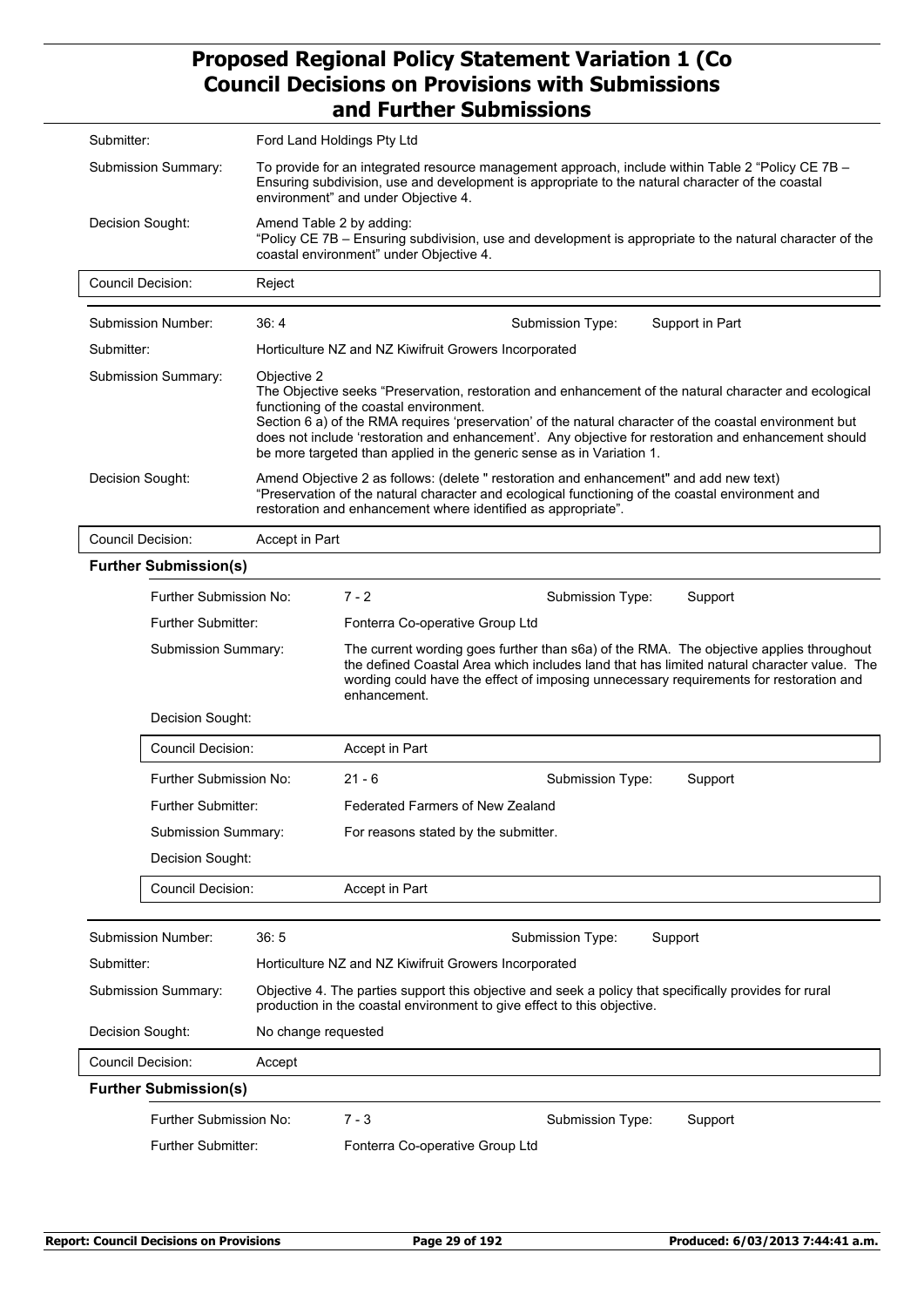|                            | Submission Summary:                       |                                                                                                                                                                                                                                                                                | Objective 4 aims to "enable use and development of the coastal environment in<br>appropriate locations." The change sought through the submission would help to achieve<br>that Objective and would ensure that primary production activities are properly recognised<br>and provided for in the coastal environment.                                                                                            |  |  |  |
|----------------------------|-------------------------------------------|--------------------------------------------------------------------------------------------------------------------------------------------------------------------------------------------------------------------------------------------------------------------------------|------------------------------------------------------------------------------------------------------------------------------------------------------------------------------------------------------------------------------------------------------------------------------------------------------------------------------------------------------------------------------------------------------------------|--|--|--|
|                            | Decision Sought:                          |                                                                                                                                                                                                                                                                                |                                                                                                                                                                                                                                                                                                                                                                                                                  |  |  |  |
|                            | Council Decision:                         |                                                                                                                                                                                                                                                                                | Accept                                                                                                                                                                                                                                                                                                                                                                                                           |  |  |  |
| Submission Number:<br>36:8 |                                           |                                                                                                                                                                                                                                                                                | Submission Type:<br>Support                                                                                                                                                                                                                                                                                                                                                                                      |  |  |  |
|                            | Submitter:                                |                                                                                                                                                                                                                                                                                | Horticulture NZ and NZ Kiwifruit Growers Incorporated                                                                                                                                                                                                                                                                                                                                                            |  |  |  |
| Submission Summary:        |                                           | There is no specific policy under Objective 4 that considers land use activities in the coastal environment.<br>The coastal environment includes areas of rural production land and it is important that there is a policy<br>that provides direction in respect of such land. |                                                                                                                                                                                                                                                                                                                                                                                                                  |  |  |  |
|                            | Decision Sought:                          |                                                                                                                                                                                                                                                                                | Add a new policy under Objective 4 as follow:<br>Enable rural production activities within the coastal environment.                                                                                                                                                                                                                                                                                              |  |  |  |
|                            | Council Decision:                         | Reject                                                                                                                                                                                                                                                                         |                                                                                                                                                                                                                                                                                                                                                                                                                  |  |  |  |
|                            | <b>Further Submission(s)</b>              |                                                                                                                                                                                                                                                                                |                                                                                                                                                                                                                                                                                                                                                                                                                  |  |  |  |
|                            | Further Submission No:                    |                                                                                                                                                                                                                                                                                | $7 - 6$<br>Submission Type:<br>Support                                                                                                                                                                                                                                                                                                                                                                           |  |  |  |
|                            | <b>Further Submitter:</b>                 |                                                                                                                                                                                                                                                                                | Fonterra Co-operative Group Ltd                                                                                                                                                                                                                                                                                                                                                                                  |  |  |  |
|                            | Submission Summary:                       |                                                                                                                                                                                                                                                                                | Objective 4 aims to "enable use and development of the coastal environment in<br>appropriate locations." The change sought through the submission would help to achieve<br>that Objective and would ensure that primary production activities are properly recognised<br>and provided for in the coastal environment.                                                                                            |  |  |  |
|                            | Decision Sought:                          |                                                                                                                                                                                                                                                                                |                                                                                                                                                                                                                                                                                                                                                                                                                  |  |  |  |
|                            | Council Decision:                         |                                                                                                                                                                                                                                                                                | Reject                                                                                                                                                                                                                                                                                                                                                                                                           |  |  |  |
|                            | Further Submission No:                    |                                                                                                                                                                                                                                                                                | $10 - 16$<br>Submission Type:<br>Support in Part                                                                                                                                                                                                                                                                                                                                                                 |  |  |  |
|                            | Further Submitter:<br>Submission Summary: |                                                                                                                                                                                                                                                                                | Royal Forest and Bird Protection Society NZ Inc                                                                                                                                                                                                                                                                                                                                                                  |  |  |  |
|                            |                                           |                                                                                                                                                                                                                                                                                | This submission is correct. However there are several policies in the NZCPS which apply<br>to land use in the coastal environment. The exact wording requested by the submitter<br>would not be consistent with those policies.                                                                                                                                                                                  |  |  |  |
|                            | Decision Sought:                          |                                                                                                                                                                                                                                                                                |                                                                                                                                                                                                                                                                                                                                                                                                                  |  |  |  |
|                            | Council Decision:                         |                                                                                                                                                                                                                                                                                | Reject                                                                                                                                                                                                                                                                                                                                                                                                           |  |  |  |
|                            | Further Submission No:                    |                                                                                                                                                                                                                                                                                | $21 - 7$<br>Submission Type:<br>Support                                                                                                                                                                                                                                                                                                                                                                          |  |  |  |
|                            | Further Submitter:                        |                                                                                                                                                                                                                                                                                | Federated Farmers of New Zealand                                                                                                                                                                                                                                                                                                                                                                                 |  |  |  |
|                            | Submission Summary:                       |                                                                                                                                                                                                                                                                                | For reasons stated by the submitter.                                                                                                                                                                                                                                                                                                                                                                             |  |  |  |
|                            | Decision Sought:                          |                                                                                                                                                                                                                                                                                |                                                                                                                                                                                                                                                                                                                                                                                                                  |  |  |  |
|                            | Council Decision:                         |                                                                                                                                                                                                                                                                                | Reject                                                                                                                                                                                                                                                                                                                                                                                                           |  |  |  |
|                            |                                           |                                                                                                                                                                                                                                                                                |                                                                                                                                                                                                                                                                                                                                                                                                                  |  |  |  |
|                            | Submission Number:                        | 44:2<br><b>Basil Graeme</b>                                                                                                                                                                                                                                                    | Support<br>Submission Type:                                                                                                                                                                                                                                                                                                                                                                                      |  |  |  |
|                            | Submitter:                                |                                                                                                                                                                                                                                                                                |                                                                                                                                                                                                                                                                                                                                                                                                                  |  |  |  |
| Submission Summary:        |                                           |                                                                                                                                                                                                                                                                                | Objective 2 is supported<br>Policy CE 2A Should be consistent with the RMA<br>Support methods 49,49A53,53A for policy CE 2A<br>Support methods 35,35A,49A, 61 for policy CE 4A<br>Support methods 53, 53B for policy CE 8B<br>Policy 10B methods should also include reference to buffer zones, corridors, indigenous biodiversity and<br>natural character.<br>Request add methods 49,49A and 53 for policy 10B |  |  |  |
| Decision Sought:           |                                           |                                                                                                                                                                                                                                                                                | lnsert "adverse" before "effects"<br>Request add methods 49,49A and 53 for policy 10B                                                                                                                                                                                                                                                                                                                            |  |  |  |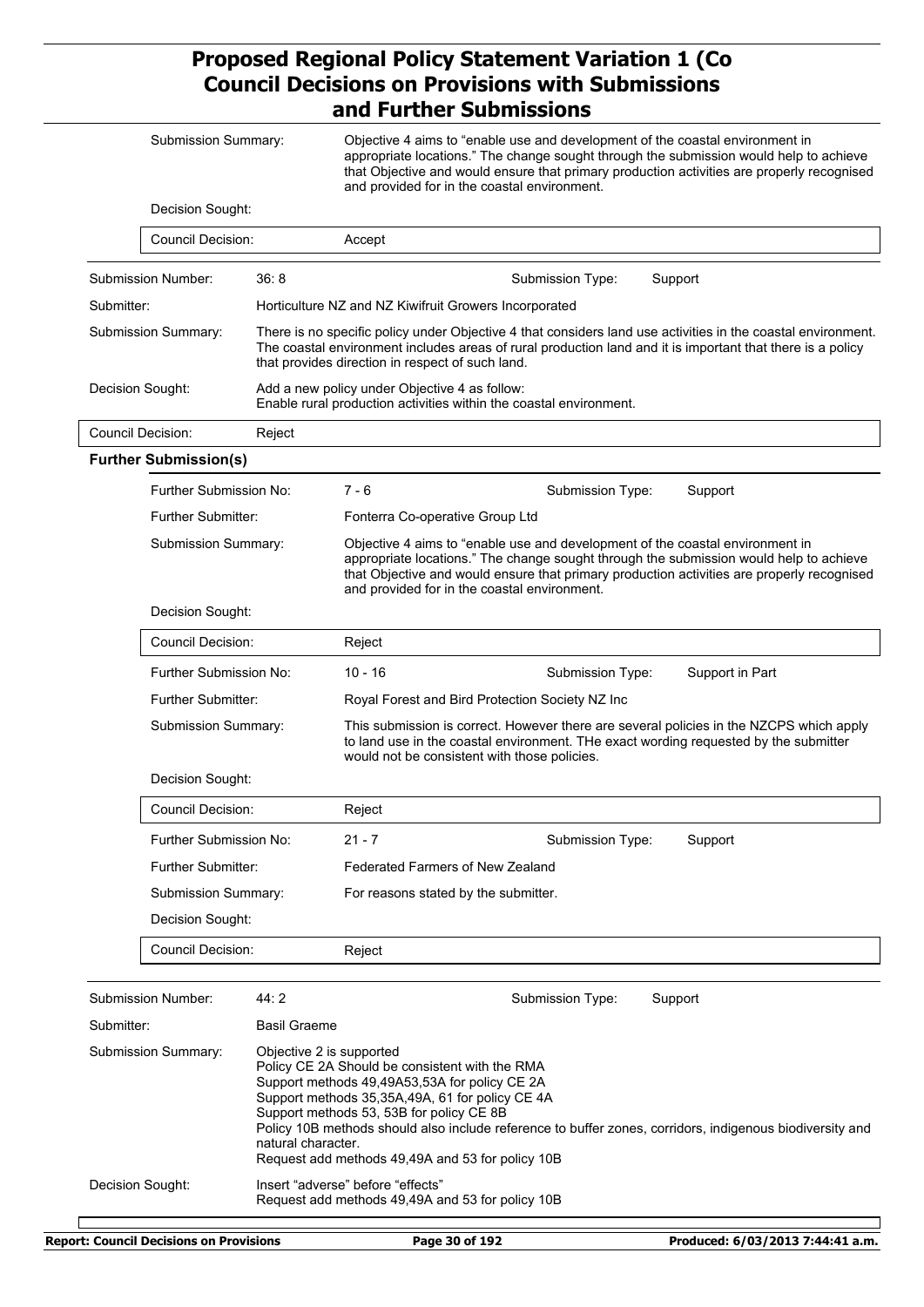| Council Decision:   | Reject                                                                                                                                                                                                                                                                                                                                                                                                                                                                                                                                                                                                                                                                                                                                                                                                                                                                                                                                                                                                                                                                                                                              |                  |        |
|---------------------|-------------------------------------------------------------------------------------------------------------------------------------------------------------------------------------------------------------------------------------------------------------------------------------------------------------------------------------------------------------------------------------------------------------------------------------------------------------------------------------------------------------------------------------------------------------------------------------------------------------------------------------------------------------------------------------------------------------------------------------------------------------------------------------------------------------------------------------------------------------------------------------------------------------------------------------------------------------------------------------------------------------------------------------------------------------------------------------------------------------------------------------|------------------|--------|
| Submission Number:  | 47:1                                                                                                                                                                                                                                                                                                                                                                                                                                                                                                                                                                                                                                                                                                                                                                                                                                                                                                                                                                                                                                                                                                                                | Submission Type: | Oppose |
| Submitter:          | Tauranga City Council                                                                                                                                                                                                                                                                                                                                                                                                                                                                                                                                                                                                                                                                                                                                                                                                                                                                                                                                                                                                                                                                                                               |                  |        |
| Submission Summary: | There is no Policy approach that directly relates to Method 1 and how the coastal environment maps<br>were developed/designed based upon technical analysis. There is a clear requirement for such a Policy<br>to link the Objective through to the methods.                                                                                                                                                                                                                                                                                                                                                                                                                                                                                                                                                                                                                                                                                                                                                                                                                                                                        |                  |        |
| Decision Sought:    | Include a new Policy within the RPS, the same or similar to that outlined below:<br>Identifying the Coastal Environment<br>By identifying the coastal environment by the degree to which an area is located within or exhibits the<br>following attributes:<br>(a) the coastal marine area;<br>(b) islands within the coastal marine area;<br>(c) areas where coastal processes, influences or qualities are significant, including coastal lakes,<br>lagoons, tidal estuaries, saltmarshes, coastal wetlands, and the margins of these;<br>(d) areas at risk from coastal hazards;<br>(e) coastal vegetation and the habitat of indigenous coastal species including migratory birds;<br>(f) elements and features that contribute to the natural character, landscape, visual qualities or amenity<br>values:<br>(g) items of cultural and historic heritage in the coastal marine area or on the coast;<br>(h) inter-related coastal marine and terrestrial systems, including the intertidal zone; and<br>(i) Physical resources and built facilities, including infrastructure, that have modified the coastal<br>environment. |                  |        |

| <b>Council Decision:</b> | Reject                                                                                                                                                          |                                                                                                                                                     |                  |         |  |  |
|--------------------------|-----------------------------------------------------------------------------------------------------------------------------------------------------------------|-----------------------------------------------------------------------------------------------------------------------------------------------------|------------------|---------|--|--|
|                          | <b>Further Submission(s)</b>                                                                                                                                    |                                                                                                                                                     |                  |         |  |  |
|                          | Further Submission No:                                                                                                                                          | $5 - 9$                                                                                                                                             | Submission Type: | Support |  |  |
|                          | Further Submitter:                                                                                                                                              | NZ Transport Agency                                                                                                                                 |                  |         |  |  |
|                          | <b>Submission Summary:</b>                                                                                                                                      | The NZTA supports recognition of physical resources and built facilities, including<br>infrastructure, that are within the existing environment.    |                  |         |  |  |
|                          | Decision Sought:                                                                                                                                                |                                                                                                                                                     |                  |         |  |  |
|                          | Council Decision:                                                                                                                                               | Reject                                                                                                                                              |                  |         |  |  |
|                          | Further Submission No:                                                                                                                                          | $6 - 7$                                                                                                                                             | Submission Type: | Oppose  |  |  |
|                          | <b>Further Submitter:</b>                                                                                                                                       | <b>Transpower New Zealand Limited</b>                                                                                                               |                  |         |  |  |
|                          | <b>Submission Summary:</b>                                                                                                                                      | The suggested policy does not provide any useful policy guidance. It merely and<br>unnecessarily repeats the requirements of Policy 1 of the NZCPS. |                  |         |  |  |
|                          | Decision Sought:                                                                                                                                                |                                                                                                                                                     |                  |         |  |  |
|                          | Council Decision:                                                                                                                                               | Accept                                                                                                                                              |                  |         |  |  |
|                          | Further Submission No:                                                                                                                                          | $8 - 7$                                                                                                                                             | Submission Type: | Oppose  |  |  |
|                          | <b>Further Submitter:</b>                                                                                                                                       | Powerco Limited                                                                                                                                     |                  |         |  |  |
|                          | Submission Summary:<br>The suggested policy does not provide any useful policy guidance and unnecessarily<br>repeats the requirements of policy 1 of the NZCPS. |                                                                                                                                                     |                  |         |  |  |
|                          | Decision Sought:                                                                                                                                                |                                                                                                                                                     |                  |         |  |  |
|                          | Council Decision:                                                                                                                                               | Accept                                                                                                                                              |                  |         |  |  |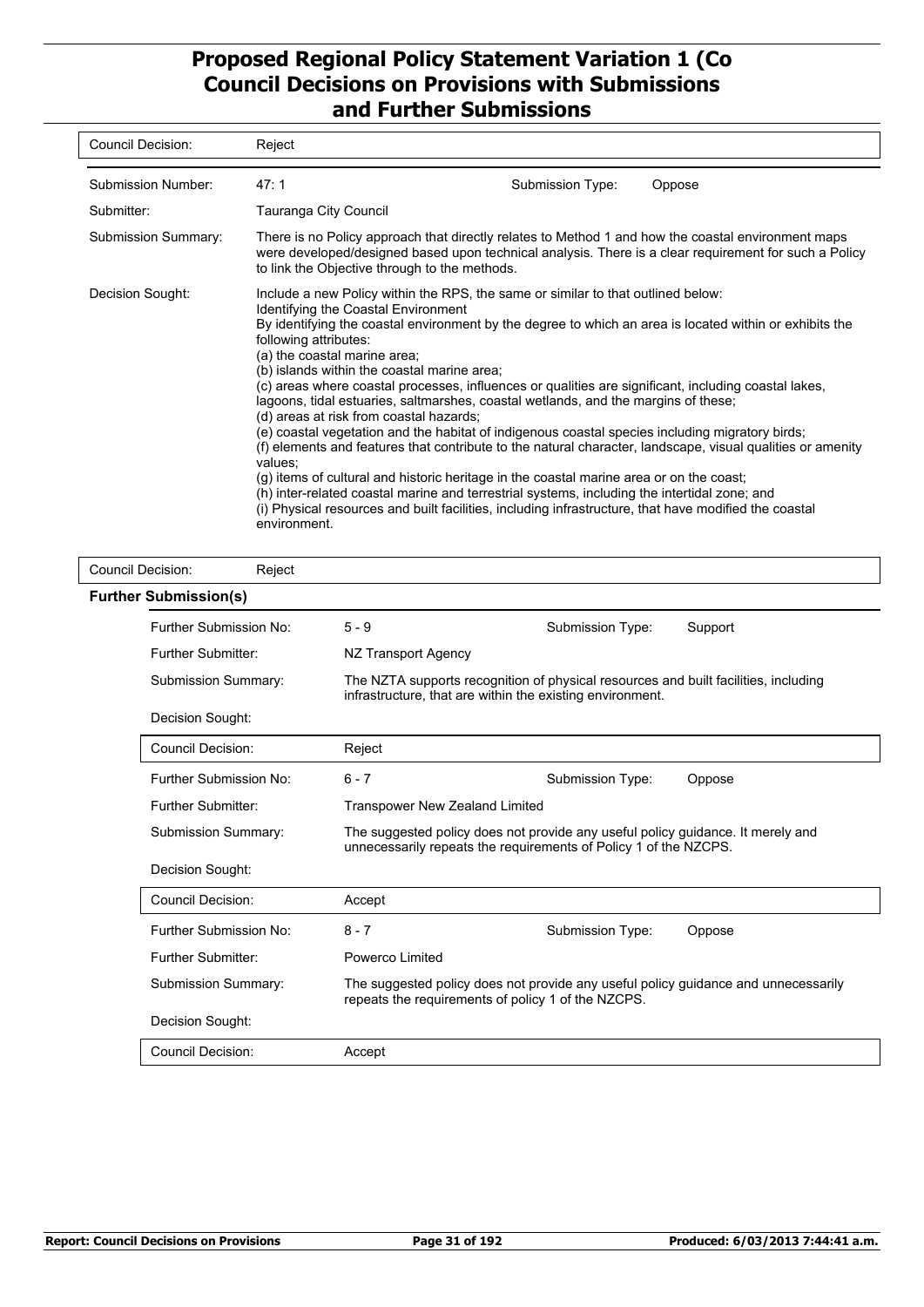| Further Submission No:    | $12 - 10$                                                                                                                             | Submission Type:                                                                       | Oppose |  |  |  |
|---------------------------|---------------------------------------------------------------------------------------------------------------------------------------|----------------------------------------------------------------------------------------|--------|--|--|--|
| <b>Further Submitter:</b> |                                                                                                                                       | Z Energy Ltd, Mobil Oil NZ Ltd and BP NZ Ltd                                           |        |  |  |  |
| Submission Summary:       | The suggested policy does not provide any useful policy guidance.                                                                     |                                                                                        |        |  |  |  |
| Decision Sought:          |                                                                                                                                       |                                                                                        |        |  |  |  |
| <b>Council Decision:</b>  | Accept                                                                                                                                |                                                                                        |        |  |  |  |
| Further Submission No:    | 14 - 20                                                                                                                               | Submission Type:                                                                       | Oppose |  |  |  |
| <b>Further Submitter:</b> | Te Tumu Landowners Group                                                                                                              |                                                                                        |        |  |  |  |
| Submission Summary:       | explanation to Policy CE 1A.                                                                                                          | Appendix I maps give effect to Policy 1 of the NZCPS and this is clearly stated in the |        |  |  |  |
| Decision Sought:          |                                                                                                                                       |                                                                                        |        |  |  |  |
| <b>Council Decision:</b>  | Accept                                                                                                                                |                                                                                        |        |  |  |  |
| Further Submission No:    | $15 - 20$                                                                                                                             | Submission Type:                                                                       | Oppose |  |  |  |
| <b>Further Submitter:</b> | Te Tumu Kaituna 14 Trust                                                                                                              |                                                                                        |        |  |  |  |
| Submission Summary:       | Appendix I maps give effect to Policy 1 of the NZCPS and this is clearly stated in the<br>explanation to Policy CE 1A.                |                                                                                        |        |  |  |  |
| Decision Sought:          |                                                                                                                                       |                                                                                        |        |  |  |  |
| <b>Council Decision:</b>  | Accept                                                                                                                                |                                                                                        |        |  |  |  |
| Further Submission No:    | $16 - 20$                                                                                                                             | Submission Type:                                                                       | Oppose |  |  |  |
| <b>Further Submitter:</b> | Te Tumu Kaituna 11B2 Trust                                                                                                            |                                                                                        |        |  |  |  |
| Submission Summary:       | Appendix I maps give effect to Policy 1 of the NZCPS and this is clearly stated in the<br>explanation to Policy CE 1A.                |                                                                                        |        |  |  |  |
| Decision Sought:          |                                                                                                                                       |                                                                                        |        |  |  |  |
| <b>Council Decision:</b>  | Accept                                                                                                                                |                                                                                        |        |  |  |  |
| Further Submission No:    | $17 - 20$                                                                                                                             | Submission Type:                                                                       | Oppose |  |  |  |
| Further Submitter:        | Ford Land Holdings Pty Ltd                                                                                                            |                                                                                        |        |  |  |  |
| Submission Summary:       | Appendix I maps give effect to Policy 1 of the NZCPS and this is clearly stated in the<br>explanation to Policy CE 1A.                |                                                                                        |        |  |  |  |
| Decision Sought:          |                                                                                                                                       |                                                                                        |        |  |  |  |
| <b>Council Decision:</b>  | Accept                                                                                                                                |                                                                                        |        |  |  |  |
| Further Submission No:    | $18 - 6$                                                                                                                              | Submission Type:                                                                       | Oppose |  |  |  |
| Further Submitter:        | Horticulture NZ and NZ Kiwifruit Growers Inc                                                                                          |                                                                                        |        |  |  |  |
| Submission Summary:       | While clarification as to how the coastal environment was identified is useful a policy may<br>not be the most appropriate mechanism. |                                                                                        |        |  |  |  |
| Decision Sought:          |                                                                                                                                       |                                                                                        |        |  |  |  |
| Council Decision:         | Accept                                                                                                                                |                                                                                        |        |  |  |  |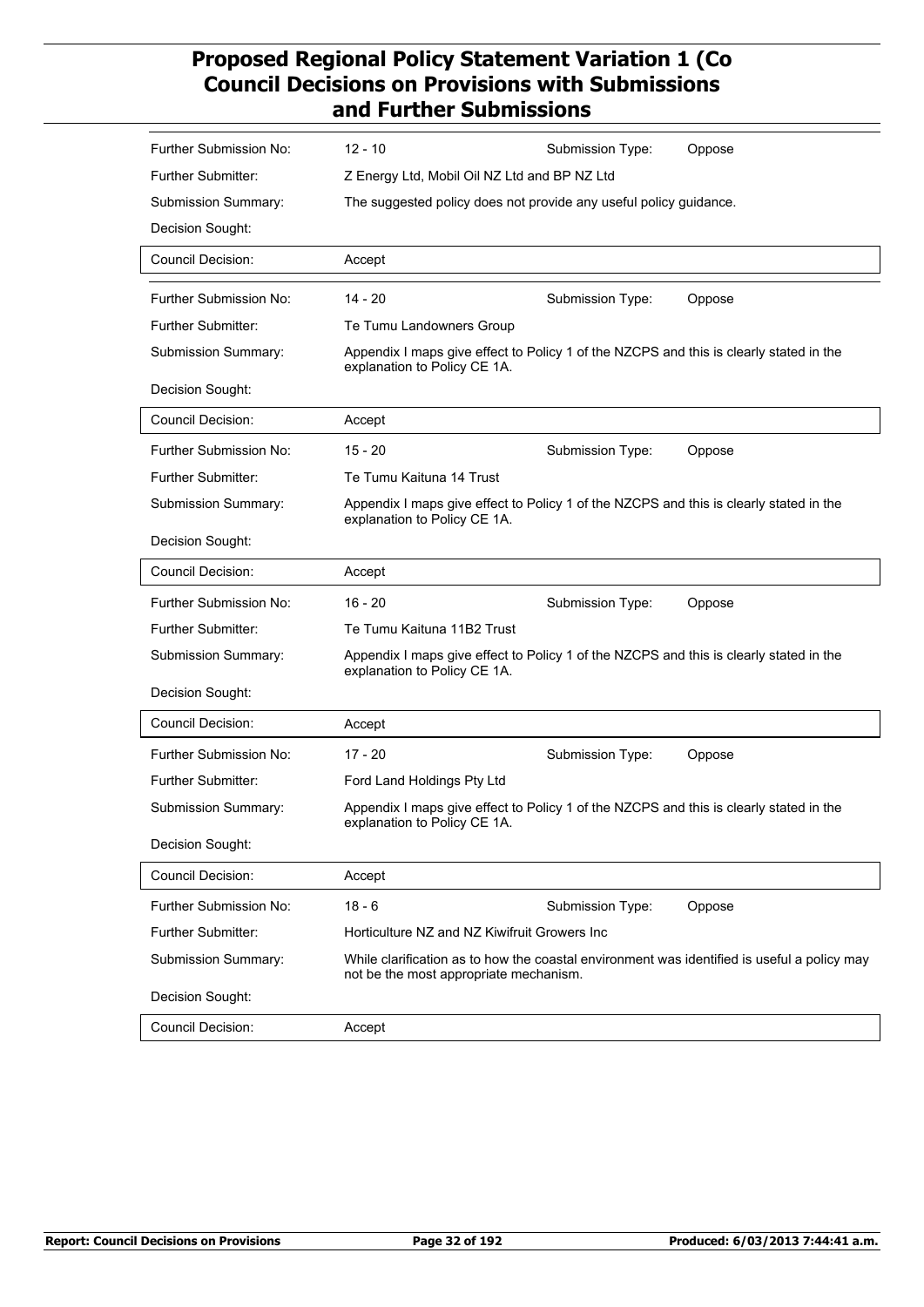| Further Submission No:                         | $20 - 13$                                                                                                                                                                   | Submission Type: | Other  |
|------------------------------------------------|-----------------------------------------------------------------------------------------------------------------------------------------------------------------------------|------------------|--------|
| Further Submitter:                             | Port of Tauranga Limited                                                                                                                                                    |                  |        |
| Submission Summary:                            | The Port agrees that clarification of what is meant by this explanation is needed and<br>submitted on the point.                                                            |                  |        |
| Decision Sought:                               |                                                                                                                                                                             |                  |        |
| Council Decision:                              | Reject                                                                                                                                                                      |                  |        |
| Further Submission No:                         | $22 - 2$                                                                                                                                                                    | Submission Type: | Oppose |
| Further Submitter:                             | <b>TrustPower Limited</b>                                                                                                                                                   |                  |        |
| Submission Summary:                            | Should this work be undertaken now and incorporated into the pRPS via Variation 1, a<br>number of potentially affected parties and stakeholders would be unable to comment. |                  |        |
| Decision Sought:                               |                                                                                                                                                                             |                  |        |
| <b>Council Decision:</b>                       | Accept                                                                                                                                                                      |                  |        |
| 456<br><b>Part Three: Policies and methods</b> |                                                                                                                                                                             |                  |        |

#### **Section: Coastal Environment Policies**

#### **Council Decision**

**Chapter:** 

Make no changes to Coastal Environment Policies in relation to dredging navigation channels in Tauranga Harbour.

Include areas of very high natural character in the first Objective 2 anticipated environmental result to read: 'Areas of outstanding, very high and high natural character in the coastal environment are identified and enhanced and/ or preserved.'

#### **Reasons for Council Decision**

Submissions 7-14, 10-17(f), 14-21(f), 15-21(f), 16-21(f), 17-21(f), 20-1(f), 20-4(f): This submission point does not relate to matters or topics addressed in Variation 1. While Policy 9 of the NZCPS2010 addresses ports, it is a stretch to extend this or any other NZCPS policy to a requirement to "enable" maintenance dredging. This topic is better addressed in the current RCEP review process.

Submissions 7-23, 22-6(f): Mapping relates to areas of outstanding, very high and high natural character. The proposed amendment is consistent with their purpose and will aid the evaluation of whether Objective 2 is being achieved.

#### **Submissions**

| Submission Number:           | 7:14                                                                                                                                                                                                                                                                                                                                                                                                                                                                                                                                                                                                                        |                                                                                                                                                                                                                                                                                                | Submission Type: | Seek Amendment  |  |
|------------------------------|-----------------------------------------------------------------------------------------------------------------------------------------------------------------------------------------------------------------------------------------------------------------------------------------------------------------------------------------------------------------------------------------------------------------------------------------------------------------------------------------------------------------------------------------------------------------------------------------------------------------------------|------------------------------------------------------------------------------------------------------------------------------------------------------------------------------------------------------------------------------------------------------------------------------------------------|------------------|-----------------|--|
| Submitter:                   |                                                                                                                                                                                                                                                                                                                                                                                                                                                                                                                                                                                                                             | Western Bay of Plenty District Council                                                                                                                                                                                                                                                         |                  |                 |  |
| <b>Submission Summary:</b>   |                                                                                                                                                                                                                                                                                                                                                                                                                                                                                                                                                                                                                             | It is costly to obtain resource consent for the dredging channels and the cost of this exceeds the actual<br>costs of the works involved. Adding a policy will recognise that these local navigational channels<br>contribute to the wellbeing of coastal communities such as Matakana Island. |                  |                 |  |
| Decision Sought:             |                                                                                                                                                                                                                                                                                                                                                                                                                                                                                                                                                                                                                             | Add the following new policy:                                                                                                                                                                                                                                                                  |                  |                 |  |
|                              | <b>Providing for Navigation Channels</b><br>Recognise and provide for the functional need of existing harbour navigation and access channels so as<br>to provide for;<br>(i) Their efficient and safe operation, including the need for dredging to maintain navigation and access<br>channels and to renew/replace structures as part of on-going maintenance;<br>(ii) The servicing of local shipping;<br>(iii) Efficient connections with other transport modes, and<br>(iv) The future capacity for local shipping by avoiding activities in areas that may compromise navigation<br>and access channels in the future. |                                                                                                                                                                                                                                                                                                |                  |                 |  |
| Council Decision:            | Reject                                                                                                                                                                                                                                                                                                                                                                                                                                                                                                                                                                                                                      |                                                                                                                                                                                                                                                                                                |                  |                 |  |
| <b>Further Submission(s)</b> |                                                                                                                                                                                                                                                                                                                                                                                                                                                                                                                                                                                                                             |                                                                                                                                                                                                                                                                                                |                  |                 |  |
| Further Submission No:       |                                                                                                                                                                                                                                                                                                                                                                                                                                                                                                                                                                                                                             | $10 - 17$                                                                                                                                                                                                                                                                                      | Submission Type: | Support in Part |  |
| <b>Further Submitter:</b>    |                                                                                                                                                                                                                                                                                                                                                                                                                                                                                                                                                                                                                             | Royal Forest and Bird Protection Society NZ Inc                                                                                                                                                                                                                                                |                  |                 |  |

456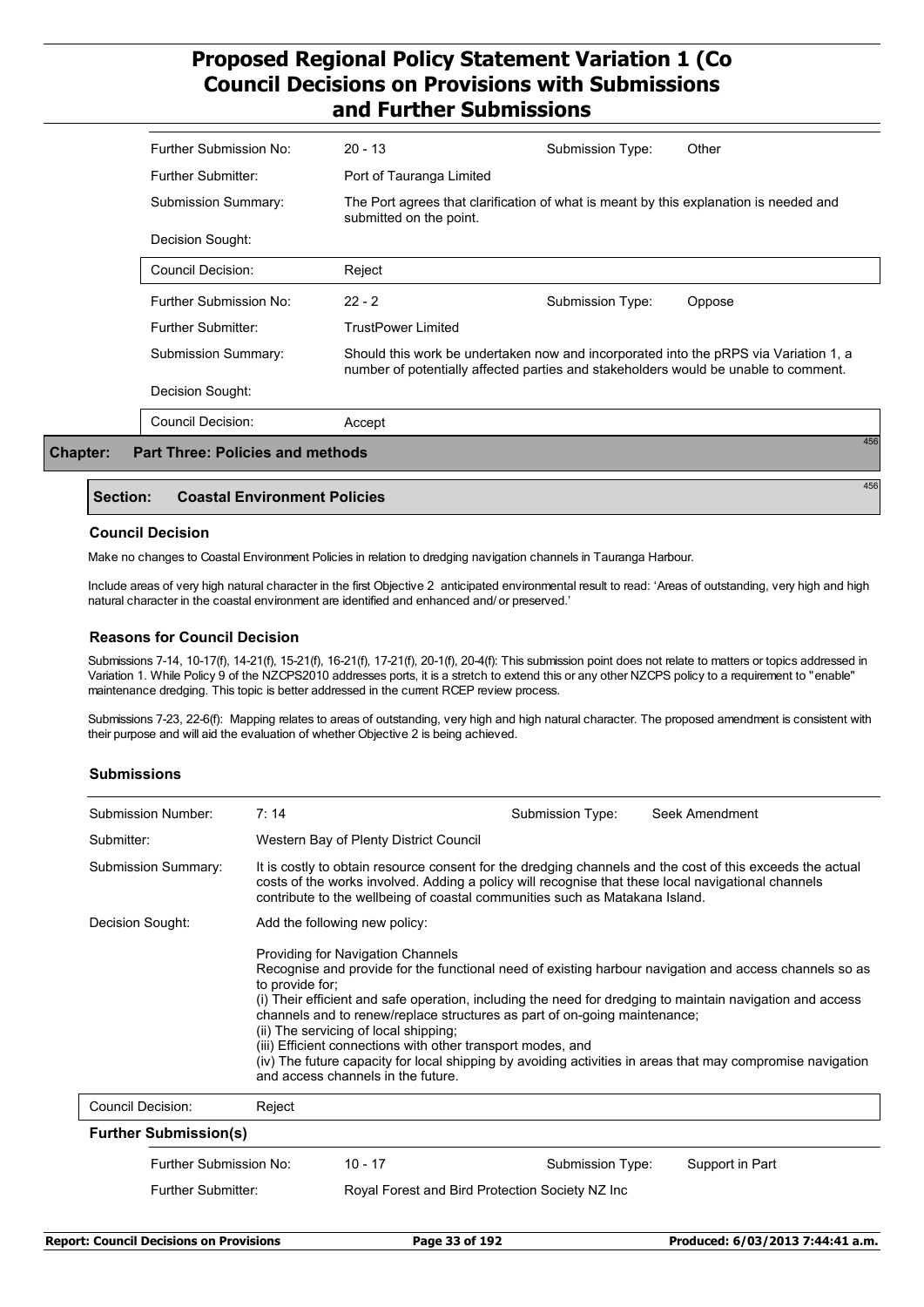| Submission Summary:       | It is important that maintenance and upgrade of existing facilities is done in a sustainable<br>manner using best practice. The society's experience is that councils do not always fully<br>consider the environmental effects of activities such as dredging.<br>The wording of any new provision needs to acknowledge this. |                  |                 |  |
|---------------------------|--------------------------------------------------------------------------------------------------------------------------------------------------------------------------------------------------------------------------------------------------------------------------------------------------------------------------------|------------------|-----------------|--|
| Decision Sought:          |                                                                                                                                                                                                                                                                                                                                |                  |                 |  |
| Council Decision:         | Reject                                                                                                                                                                                                                                                                                                                         |                  |                 |  |
| Further Submission No:    | $14 - 21$                                                                                                                                                                                                                                                                                                                      | Submission Type: | Support         |  |
| <b>Further Submitter:</b> | Te Tumu Landowners Group                                                                                                                                                                                                                                                                                                       |                  |                 |  |
| Submission Summary:       | Existing navigation channels are essential for regional and local shipping.                                                                                                                                                                                                                                                    |                  |                 |  |
| Decision Sought:          |                                                                                                                                                                                                                                                                                                                                |                  |                 |  |
| <b>Council Decision:</b>  | Reject                                                                                                                                                                                                                                                                                                                         |                  |                 |  |
| Further Submission No:    | $15 - 21$                                                                                                                                                                                                                                                                                                                      | Submission Type: | Support         |  |
| <b>Further Submitter:</b> | Te Tumu Kaituna 14 Trust                                                                                                                                                                                                                                                                                                       |                  |                 |  |
| Submission Summary:       | Existing navigation channels are essential for regional and local shipping.                                                                                                                                                                                                                                                    |                  |                 |  |
| Decision Sought:          |                                                                                                                                                                                                                                                                                                                                |                  |                 |  |
| Council Decision:         | Reject                                                                                                                                                                                                                                                                                                                         |                  |                 |  |
| Further Submission No:    | $16 - 21$                                                                                                                                                                                                                                                                                                                      | Submission Type: | Support         |  |
| Further Submitter:        | Te Tumu Kaituna 11B2 Trust                                                                                                                                                                                                                                                                                                     |                  |                 |  |
| Submission Summary:       | Existing navigation channels are essential for regional and local shipping.                                                                                                                                                                                                                                                    |                  |                 |  |
| Decision Sought:          |                                                                                                                                                                                                                                                                                                                                |                  |                 |  |
| Council Decision:         | Reject                                                                                                                                                                                                                                                                                                                         |                  |                 |  |
| Further Submission No:    | $17 - 21$                                                                                                                                                                                                                                                                                                                      | Submission Type: | Support         |  |
| Further Submitter:        | Ford Land Holdings Pty Ltd                                                                                                                                                                                                                                                                                                     |                  |                 |  |
| Submission Summary:       | Existing navigation channels are essential for regional and local shipping.                                                                                                                                                                                                                                                    |                  |                 |  |
| Decision Sought:          |                                                                                                                                                                                                                                                                                                                                |                  |                 |  |
| <b>Council Decision:</b>  | Reject                                                                                                                                                                                                                                                                                                                         |                  |                 |  |
| Further Submission No:    | $20 - 1$                                                                                                                                                                                                                                                                                                                       | Submission Type: | Support in Part |  |
| <b>Further Submitter:</b> | Port of Tauranga Limited                                                                                                                                                                                                                                                                                                       |                  |                 |  |
| Submission Summary:       | Seek the relief be accepted subject to the need to ensure appropriate integration with<br>similar provisions such as Policy CE 13B Providing for ports.                                                                                                                                                                        |                  |                 |  |
| Decision Sought:          |                                                                                                                                                                                                                                                                                                                                |                  |                 |  |
| Council Decision:         | Reject                                                                                                                                                                                                                                                                                                                         |                  |                 |  |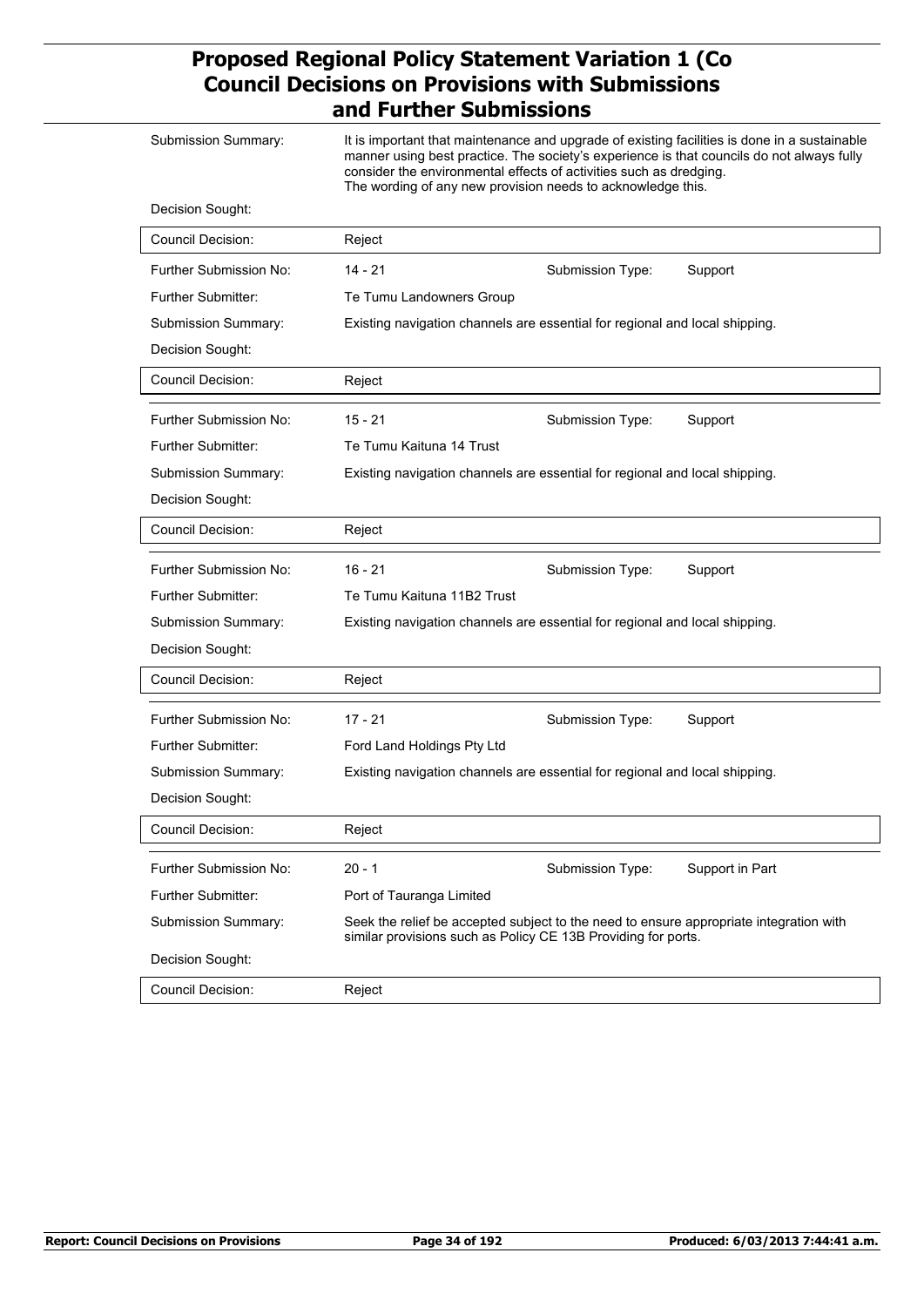|                                  | Further Submission No:                           |                                                                                                                                                                                                                                                                      | $20 - 4$                                                                                                                                               | Submission Type:                                                                                                                                                                                                  | Support in Part                                                                |
|----------------------------------|--------------------------------------------------|----------------------------------------------------------------------------------------------------------------------------------------------------------------------------------------------------------------------------------------------------------------------|--------------------------------------------------------------------------------------------------------------------------------------------------------|-------------------------------------------------------------------------------------------------------------------------------------------------------------------------------------------------------------------|--------------------------------------------------------------------------------|
|                                  |                                                  |                                                                                                                                                                                                                                                                      |                                                                                                                                                        |                                                                                                                                                                                                                   |                                                                                |
|                                  | <b>Further Submitter:</b>                        |                                                                                                                                                                                                                                                                      | Port of Tauranga Limited                                                                                                                               |                                                                                                                                                                                                                   |                                                                                |
|                                  | Submission Summary:<br>Decision Sought:          |                                                                                                                                                                                                                                                                      | The Port seeks that this relief be assessed and provided through a separate policy and<br>that it be declined so far as it leads to changes to CE 13B. |                                                                                                                                                                                                                   |                                                                                |
|                                  |                                                  |                                                                                                                                                                                                                                                                      |                                                                                                                                                        |                                                                                                                                                                                                                   |                                                                                |
|                                  | <b>Council Decision:</b>                         |                                                                                                                                                                                                                                                                      | Reject                                                                                                                                                 |                                                                                                                                                                                                                   |                                                                                |
|                                  | Submission Number:                               | 7:23                                                                                                                                                                                                                                                                 |                                                                                                                                                        | Submission Type:                                                                                                                                                                                                  | Support in Part                                                                |
|                                  | Submitter:                                       |                                                                                                                                                                                                                                                                      | Western Bay of Plenty District Council                                                                                                                 |                                                                                                                                                                                                                   |                                                                                |
| Submission Summary:<br>document. |                                                  | Not currently consistent with Policy 13 of the NZCPS 2010.<br>Support is given to the addition of the words "that would cause significant adverse effects".<br>The AER also fails to refer to 'very high'. This omission also occurs in other places in the notified |                                                                                                                                                        |                                                                                                                                                                                                                   |                                                                                |
| Decision Sought:                 |                                                  | Reword the first monitoring indicator as follows;<br>areas of very high or high natural character that would cause significant adverse effects.                                                                                                                      |                                                                                                                                                        | Regional and district council consent database shows no further consents issued for subdivision, use and<br>development within areas of outstanding natural character that would cause adverse effects, or within |                                                                                |
|                                  | <b>Council Decision:</b>                         | Accept                                                                                                                                                                                                                                                               |                                                                                                                                                        |                                                                                                                                                                                                                   |                                                                                |
|                                  | <b>Further Submission(s)</b>                     |                                                                                                                                                                                                                                                                      |                                                                                                                                                        |                                                                                                                                                                                                                   |                                                                                |
|                                  | <b>Further Submission No:</b>                    |                                                                                                                                                                                                                                                                      | $22 - 6$                                                                                                                                               | Submission Type:                                                                                                                                                                                                  | Support                                                                        |
|                                  | <b>Further Submitter:</b><br>Submission Summary: |                                                                                                                                                                                                                                                                      | <b>TrustPower Limited</b>                                                                                                                              |                                                                                                                                                                                                                   |                                                                                |
|                                  |                                                  |                                                                                                                                                                                                                                                                      | Policy 13 of the NZCPS.                                                                                                                                |                                                                                                                                                                                                                   | The amendment suggested by the Submitter accords with the approach advanced by |
|                                  | Decision Sought:                                 |                                                                                                                                                                                                                                                                      |                                                                                                                                                        |                                                                                                                                                                                                                   |                                                                                |
|                                  | <b>Council Decision:</b>                         |                                                                                                                                                                                                                                                                      | Accept                                                                                                                                                 |                                                                                                                                                                                                                   |                                                                                |
|                                  | <b>Section:</b>                                  |                                                                                                                                                                                                                                                                      | Policy CE 1A: Implementing management of the coastal environment                                                                                       |                                                                                                                                                                                                                   | 474                                                                            |

#### **Council Decision**

Change policy CE1A to a "B" type policy.

Amend Policy CE 1B title, policy and explanation to read:

"Policy CE 1B: Extent of the coastal environment The extent of the coastal environment shall be determined by giving effect to the maps in Appendix I.

Explanation

Policy CE 1B refers to the maps of the coastal environment contained in Appendix I based on the direction given in the NZCPS 2010. District and regional plans must manage activities in the coastal environment as delineated in Appendix I."

#### **Reasons for Council Decision**

Submissions 7-3, 2-7(f), 3-1(f), 18-12(f), 20-11(f), 21-16(f), 23-2, 1-5(f), 2-8(f), 20-12(f), 21-17(f), 47-3, 2-9(f), 14-2(f), 15-2(f), 16-2(f), 17-2(f), 20-14(f): Submitters (including TAs) were of the view that discretion to amend the coastal environment line is unhelpful. The policy has been simplified and is now worded to remove any discretion. It was considered unnecessary to include details of how the Coastal Environment is derived as its extent is a matter that is well litigated and intended to be beyond doubt through inclusion on maps.

Submissions 8-5, 25-5(f), 24-10, 25-10, 26-10, 27-10: The purpose of Policy CE 1B is to define the extent of the Coastal Environment. The title and its type classification should reflect this purpose.

Submissions 31-1, 19-2(f), 32-1, 19-3(f), 38-3: Natural character is addressed in Policy CE 2B (previously Policy CE 2A) which explains the role of the attributes table. Submission points on this topic are discussed under Policy CE 2A also.

Submissions 22-3, 47-2, 6-6(f), 8-6(f), 12-8(f), 12-9(f), 14-1(f), 15-1(f), 16-1(f), 17-1(f): Support is noted.

#### **Submissions**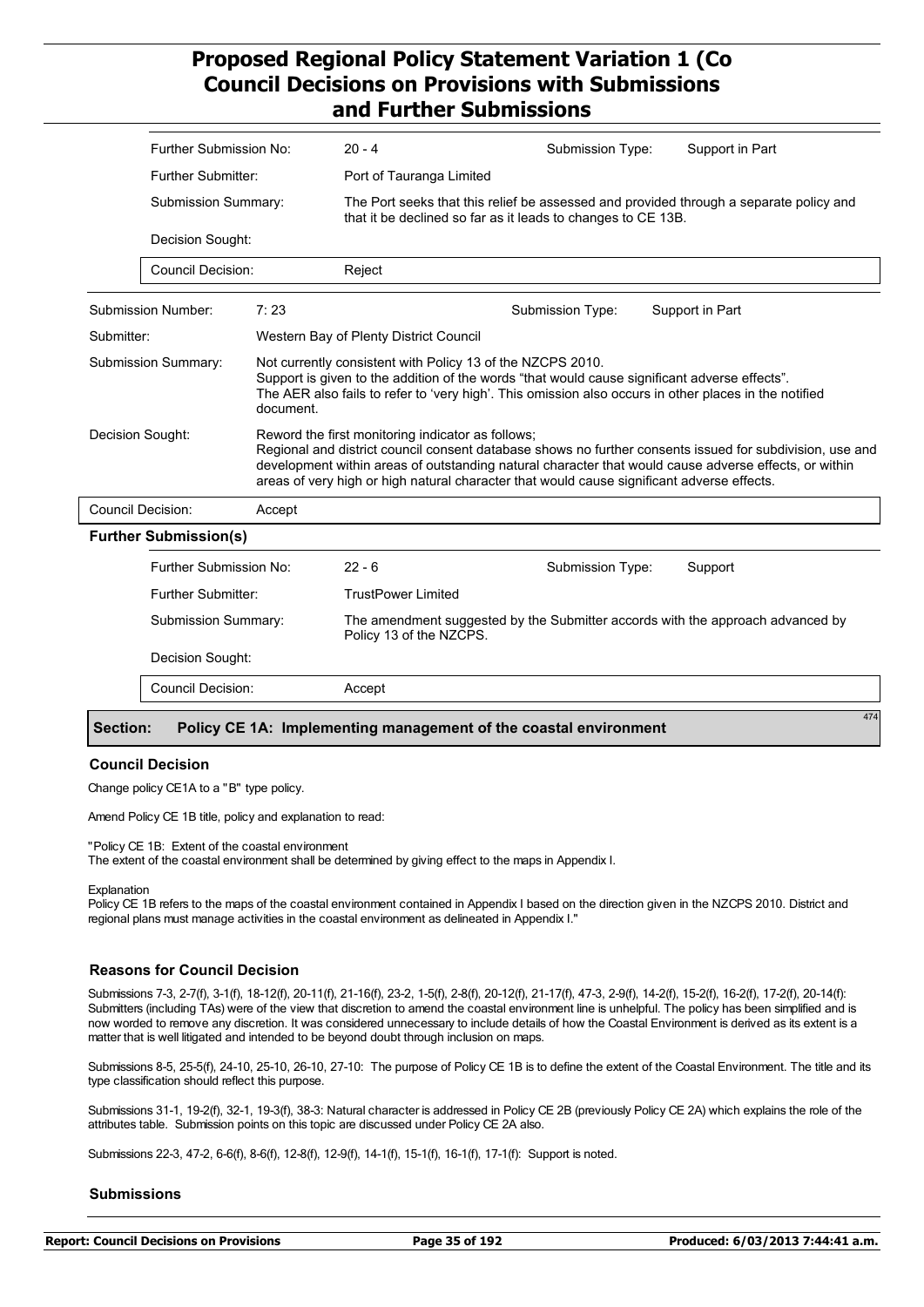| Submission Number:  | 7:3                                                                                                                                                                                                                                                                                                                                | Submission Type: | Support in Part |
|---------------------|------------------------------------------------------------------------------------------------------------------------------------------------------------------------------------------------------------------------------------------------------------------------------------------------------------------------------------|------------------|-----------------|
| Submitter:          | Western Bay of Plenty District Council                                                                                                                                                                                                                                                                                             |                  |                 |
| Submission Summary: | It is not clear why district council "may" be required to re-define and re-litigate the extents. If the Regional<br>Council has defined the coastal environment is this not the area that should be protected? Council is<br>concerned at the possibility of a mapping and consultation process and plan change a s a consequence. |                  |                 |
| Decision Sought:    | Either delete the sentence that reads:<br>"district plans may define the coastal environment with respect to their purpose but will use the maps in<br>Appendix 1 as the basis."                                                                                                                                                   |                  |                 |
|                     | or reword it so that it is clear to district councils what their responsibilities are.                                                                                                                                                                                                                                             |                  |                 |

| <b>Council Decision:</b> | Accept in Part                                                                                                                                                                                                                    |                                                                                                                              |                  |                                                                                              |
|--------------------------|-----------------------------------------------------------------------------------------------------------------------------------------------------------------------------------------------------------------------------------|------------------------------------------------------------------------------------------------------------------------------|------------------|----------------------------------------------------------------------------------------------|
|                          | <b>Further Submission(s)</b>                                                                                                                                                                                                      |                                                                                                                              |                  |                                                                                              |
|                          | Further Submission No:                                                                                                                                                                                                            | $2 - 7$                                                                                                                      | Submission Type: | Support                                                                                      |
|                          | <b>Further Submitter:</b>                                                                                                                                                                                                         | <b>Environmental Defence Society Incorporated</b>                                                                            |                  |                                                                                              |
|                          | Submission Summary:                                                                                                                                                                                                               | councils and should not be redefined in regional and/or district plans.                                                      |                  | The maps contained in Variation 1 should be applied by the regional council and all district |
|                          | Decision Sought:                                                                                                                                                                                                                  |                                                                                                                              |                  |                                                                                              |
|                          | <b>Council Decision:</b>                                                                                                                                                                                                          | Accept in Part                                                                                                               |                  |                                                                                              |
|                          | Further Submission No:                                                                                                                                                                                                            | $3 - 1$                                                                                                                      | Submission Type: | Support                                                                                      |
|                          | Further Submitter:                                                                                                                                                                                                                | Department of Conservation                                                                                                   |                  |                                                                                              |
|                          | Support ammendment to the explanation to clarify district council roles in further defining<br>Submission Summary:<br>the coastal environment.<br>Support clarification of the meaning of the phrase "in respect to their purpose |                                                                                                                              |                  |                                                                                              |
|                          | Decision Sought:                                                                                                                                                                                                                  |                                                                                                                              |                  |                                                                                              |
|                          | <b>Council Decision:</b>                                                                                                                                                                                                          | Accept in Part                                                                                                               |                  |                                                                                              |
|                          | Further Submission No:                                                                                                                                                                                                            | $18 - 12$                                                                                                                    | Submission Type: | Support in Part                                                                              |
|                          | <b>Further Submitter:</b>                                                                                                                                                                                                         | Horticulture NZ and NZ Kiwifruit Growers Inc                                                                                 |                  |                                                                                              |
|                          | <b>Submission Summary:</b>                                                                                                                                                                                                        | The change sought provides clarity as the coastal environment should not be re defined<br>through a range of plan processes. |                  |                                                                                              |
|                          | Decision Sought:                                                                                                                                                                                                                  |                                                                                                                              |                  |                                                                                              |
|                          | <b>Council Decision:</b>                                                                                                                                                                                                          | Accept in Part                                                                                                               |                  |                                                                                              |
|                          | Further Submission No:                                                                                                                                                                                                            | $20 - 11$                                                                                                                    | Submission Type: | Other                                                                                        |
|                          | <b>Further Submitter:</b>                                                                                                                                                                                                         | Port of Tauranga Limited                                                                                                     |                  |                                                                                              |
|                          | The Port neither supports or opposes the relief sought as it is unclear what re-definition is<br>Submission Summary:<br>entailed through the Policy (both at a regional and district level).                                      |                                                                                                                              |                  |                                                                                              |
|                          | Decision Sought:                                                                                                                                                                                                                  |                                                                                                                              |                  |                                                                                              |
|                          | <b>Council Decision:</b>                                                                                                                                                                                                          | Reject                                                                                                                       |                  |                                                                                              |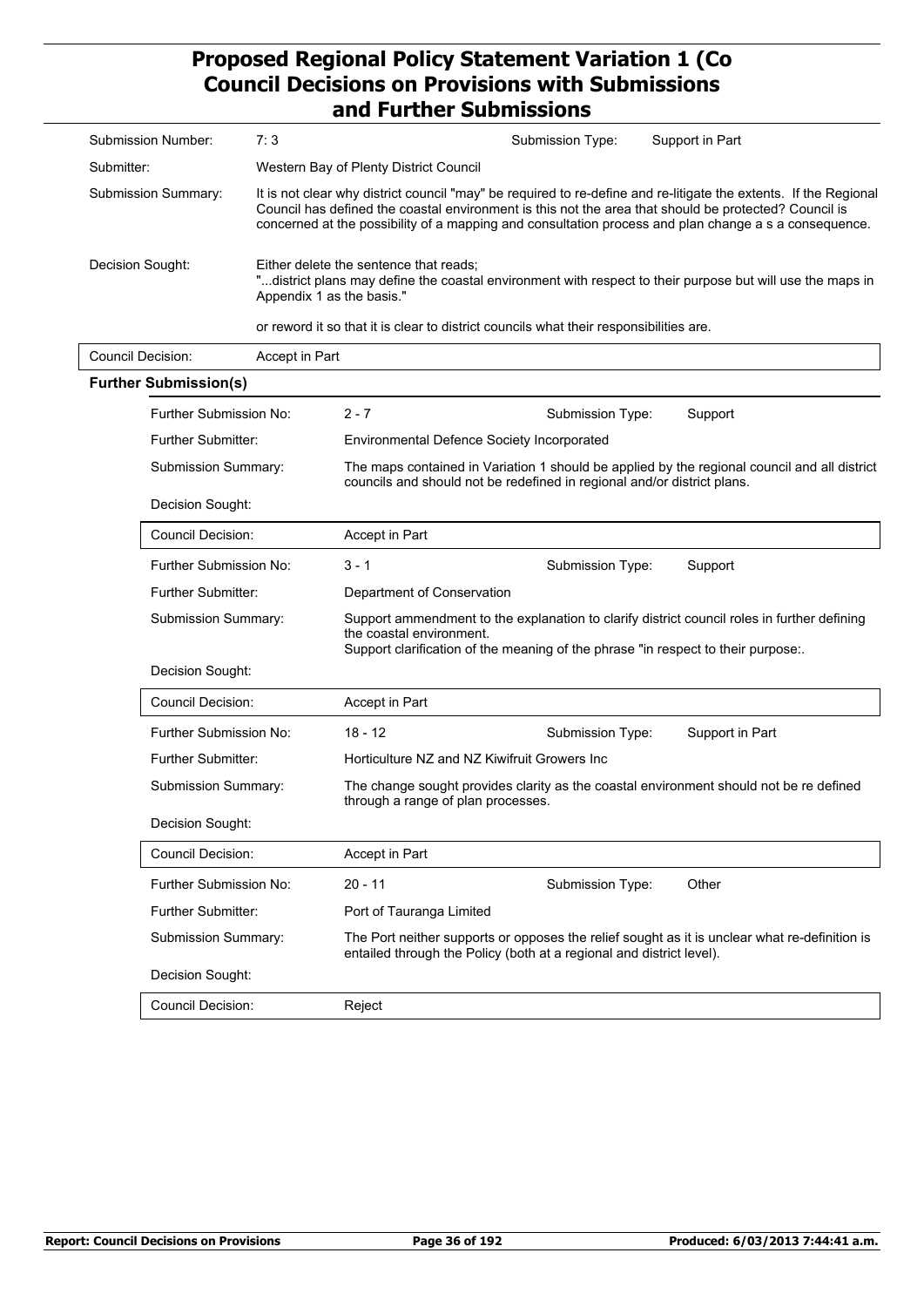| Further Submission No:              |                      | $21 - 16$<br>Submission Type:<br>Oppose                                                                                                                                                                                                                                              |  |  |
|-------------------------------------|----------------------|--------------------------------------------------------------------------------------------------------------------------------------------------------------------------------------------------------------------------------------------------------------------------------------|--|--|
| Further Submitter:                  |                      | <b>Federated Farmers of New Zealand</b>                                                                                                                                                                                                                                              |  |  |
| Submission Summary:                 |                      | Federated Farmers supports the regional council building some flexibility into Policy<br>CE1A.                                                                                                                                                                                       |  |  |
| Decision Sought:                    |                      |                                                                                                                                                                                                                                                                                      |  |  |
| <b>Council Decision:</b>            |                      | Accept                                                                                                                                                                                                                                                                               |  |  |
| Submission Number:                  | 8:5                  | Seek Amendment<br>Submission Type:                                                                                                                                                                                                                                                   |  |  |
| Submitter:                          |                      | Blakely Pacific Limited, Scorpians Limited & TKC Holdings Limited                                                                                                                                                                                                                    |  |  |
| Submission Summary:                 |                      | Policy CE 1A has not been written in positive terms.                                                                                                                                                                                                                                 |  |  |
| Decision Sought:                    |                      | Amend to policy CE 1A to read: (replace Implementing with Provide for)                                                                                                                                                                                                               |  |  |
|                                     |                      | Provide for management of the coastal environment.                                                                                                                                                                                                                                   |  |  |
| <b>Council Decision:</b>            | Reject               |                                                                                                                                                                                                                                                                                      |  |  |
| <b>Further Submission(s)</b>        |                      |                                                                                                                                                                                                                                                                                      |  |  |
| Further Submission No:              |                      | $25 - 5$<br>Submission Type:<br>Oppose                                                                                                                                                                                                                                               |  |  |
| Further Submitter:                  |                      | Nessie Kuka                                                                                                                                                                                                                                                                          |  |  |
| Submission Summary:                 |                      | Oppose this submission due to the aggressive developmental context that is being sought<br>by developers upon what's known as a nationally recognised coastal landscape of<br>Matakana Island.                                                                                       |  |  |
| Decision Sought:                    |                      |                                                                                                                                                                                                                                                                                      |  |  |
| <b>Council Decision:</b>            |                      | Accept                                                                                                                                                                                                                                                                               |  |  |
| Submission Number:                  | 22:3                 | Support<br>Submission Type:                                                                                                                                                                                                                                                          |  |  |
| Submitter:                          |                      | <b>Environmental Defence Society Incorporated</b>                                                                                                                                                                                                                                    |  |  |
| Submission Summary:                 | No change requested. |                                                                                                                                                                                                                                                                                      |  |  |
| Decision Sought:                    |                      | Delineation of the coastal environment is an essential precursor for a regional council to deliver a RPS<br>which meets the statutory requirements of the RMA (specifically section $6(a)$ ) and gives effect to the<br>NZCPS 2010 (specifically policies 7 and 13).                 |  |  |
| Council Decision:                   | Accept               |                                                                                                                                                                                                                                                                                      |  |  |
| Submission Number:                  | 23:2                 | Submission Type:<br>Oppose                                                                                                                                                                                                                                                           |  |  |
| Submitter:                          |                      | Royal Forest and Bird Protection Society NZ Inc                                                                                                                                                                                                                                      |  |  |
| <b>Submission Summary:</b>          | identified areas.    | The explanation is ambiguous and seems to imply that regional and district plans can divert from the                                                                                                                                                                                 |  |  |
| Decision Sought:                    |                      | Reword the explanation to state that regional and district plans are to define the coastal environment as<br>identified in Appendix I, the management of which will be dictated by the respective functions of district<br>and regional councils as set out in the RMA and this RPS. |  |  |
| Council Decision:<br>Accept in Part |                      |                                                                                                                                                                                                                                                                                      |  |  |
| <b>Further Submission(s)</b>        |                      |                                                                                                                                                                                                                                                                                      |  |  |
| Further Submission No:              |                      | $1 - 5$<br>Submission Type:<br>Support                                                                                                                                                                                                                                               |  |  |
| <b>Further Submitter:</b>           |                      | <b>Basil Graeme</b>                                                                                                                                                                                                                                                                  |  |  |
| Submission Summary:                 |                      | Avoids confusion.                                                                                                                                                                                                                                                                    |  |  |
| Decision Sought:                    |                      |                                                                                                                                                                                                                                                                                      |  |  |
| <b>Council Decision:</b>            |                      | Accept in Part                                                                                                                                                                                                                                                                       |  |  |
|                                     |                      |                                                                                                                                                                                                                                                                                      |  |  |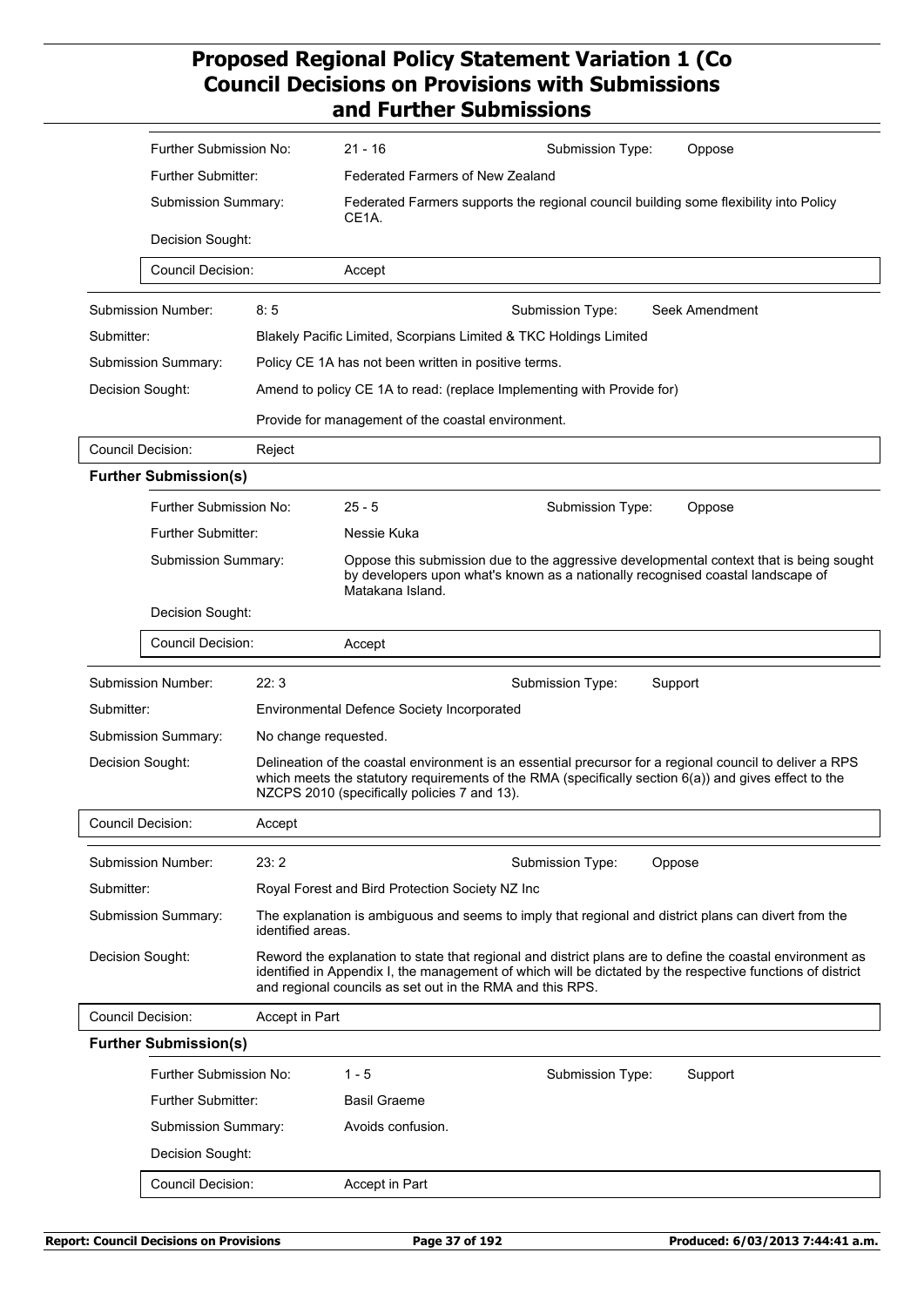|                          | Further Submission No:                              |           | $2 - 8$                                                                                                                           | Submission Type:                                                           | Support                                                                                                                                                                              |
|--------------------------|-----------------------------------------------------|-----------|-----------------------------------------------------------------------------------------------------------------------------------|----------------------------------------------------------------------------|--------------------------------------------------------------------------------------------------------------------------------------------------------------------------------------|
|                          | Further Submitter:                                  |           | Environmental Defence Society Incorporated                                                                                        |                                                                            |                                                                                                                                                                                      |
|                          | Submission Summary:                                 |           |                                                                                                                                   | councils and should not be redefined in regional and/or district plans.    | The maps contained in Variation 1 should be applied by the regional concil and all district                                                                                          |
|                          | Decision Sought:                                    |           |                                                                                                                                   |                                                                            |                                                                                                                                                                                      |
|                          | <b>Council Decision:</b>                            |           | Accept in Part                                                                                                                    |                                                                            |                                                                                                                                                                                      |
|                          | Further Submission No:<br><b>Further Submitter:</b> |           | $20 - 12$                                                                                                                         | Submission Type:                                                           | Other                                                                                                                                                                                |
|                          |                                                     |           | Port of Tauranga Limited                                                                                                          |                                                                            |                                                                                                                                                                                      |
|                          | Submission Summary:                                 |           |                                                                                                                                   |                                                                            | The Port conditionally opposes the relief. The Port wishes to first understand what was<br>meant by allowing further definition before discussing how and whether this should occur. |
|                          | Decision Sought:                                    |           |                                                                                                                                   |                                                                            |                                                                                                                                                                                      |
|                          | Council Decision:                                   |           | Reject                                                                                                                            |                                                                            |                                                                                                                                                                                      |
|                          | Further Submission No:                              |           | $21 - 17$                                                                                                                         | Submission Type:                                                           | Oppose                                                                                                                                                                               |
|                          | Further Submitter:                                  |           | <b>Federated Farmers of New Zealand</b>                                                                                           |                                                                            |                                                                                                                                                                                      |
|                          | Submission Summary:                                 |           | CE1A.                                                                                                                             |                                                                            | Federated Farmers supports the regional council building some flexibility into Policy                                                                                                |
|                          | Decision Sought:                                    |           |                                                                                                                                   |                                                                            |                                                                                                                                                                                      |
|                          | Council Decision:                                   |           | Accept in Part                                                                                                                    |                                                                            |                                                                                                                                                                                      |
|                          | Submission Number:                                  | 24:10     |                                                                                                                                   | Submission Type:                                                           | Seek Amendment                                                                                                                                                                       |
| Submitter:               |                                                     |           | Te Tumu Landowners Group                                                                                                          |                                                                            |                                                                                                                                                                                      |
|                          | Submission Summary:                                 |           | The 'implementation' function of the Proposed Regional Policy Statement is managed through the<br>'Methods'                       |                                                                            |                                                                                                                                                                                      |
|                          | Decision Sought:                                    |           | Amend Policy CE 1A as follows (replace "Implementing" with "Provide for"):<br>"Provide for management of the coastal environment" |                                                                            |                                                                                                                                                                                      |
| <b>Council Decision:</b> |                                                     | Reject    |                                                                                                                                   |                                                                            |                                                                                                                                                                                      |
|                          | Submission Number:                                  | 25:10     |                                                                                                                                   | Submission Type:                                                           | Seek Amendment                                                                                                                                                                       |
| Submitter:               |                                                     |           | Te Tumu Kaituna 14 Trust                                                                                                          |                                                                            |                                                                                                                                                                                      |
|                          | Submission Summary:                                 | 'Methods' |                                                                                                                                   |                                                                            | The 'implementation' function of the Proposed Regional Policy Statement is managed through the                                                                                       |
| Decision Sought:         |                                                     |           | "Provide for management of the coastal environment"                                                                               | Amend Policy CE 1A as follows (replace "Implementing" with "Provide for"): |                                                                                                                                                                                      |
| Council Decision:        |                                                     | Reject    |                                                                                                                                   |                                                                            |                                                                                                                                                                                      |
|                          | Submission Number:                                  | 26:10     |                                                                                                                                   | Submission Type:                                                           | Support                                                                                                                                                                              |
| Submitter:               |                                                     |           | Te Tumu Kaituna 11B2 Trust                                                                                                        |                                                                            |                                                                                                                                                                                      |
|                          | Submission Summary:                                 | 'Methods' |                                                                                                                                   |                                                                            | The 'implementation' function of the Proposed Regional Policy Statement is managed through the                                                                                       |
| Decision Sought:         |                                                     |           | Amend Policy CE 1A as follows:<br>"Provide for management of the coastal environment"                                             |                                                                            |                                                                                                                                                                                      |
| <b>Council Decision:</b> |                                                     | Reject    |                                                                                                                                   |                                                                            |                                                                                                                                                                                      |
|                          | Submission Number:                                  | 27:10     |                                                                                                                                   | Submission Type:                                                           | Seek Amendment                                                                                                                                                                       |
| Submitter:               |                                                     |           | Ford Land Holdings Pty Ltd                                                                                                        |                                                                            |                                                                                                                                                                                      |
|                          | Submission Summary:                                 | 'Methods' |                                                                                                                                   |                                                                            | The 'implementation' function of the Proposed Regional Policy Statement is managed through the                                                                                       |
|                          | <b>Report: Council Decisions on Provisions</b>      |           | Page 38 of 192                                                                                                                    |                                                                            | Produced: 6/03/2013 7:44:41 a.m.                                                                                                                                                     |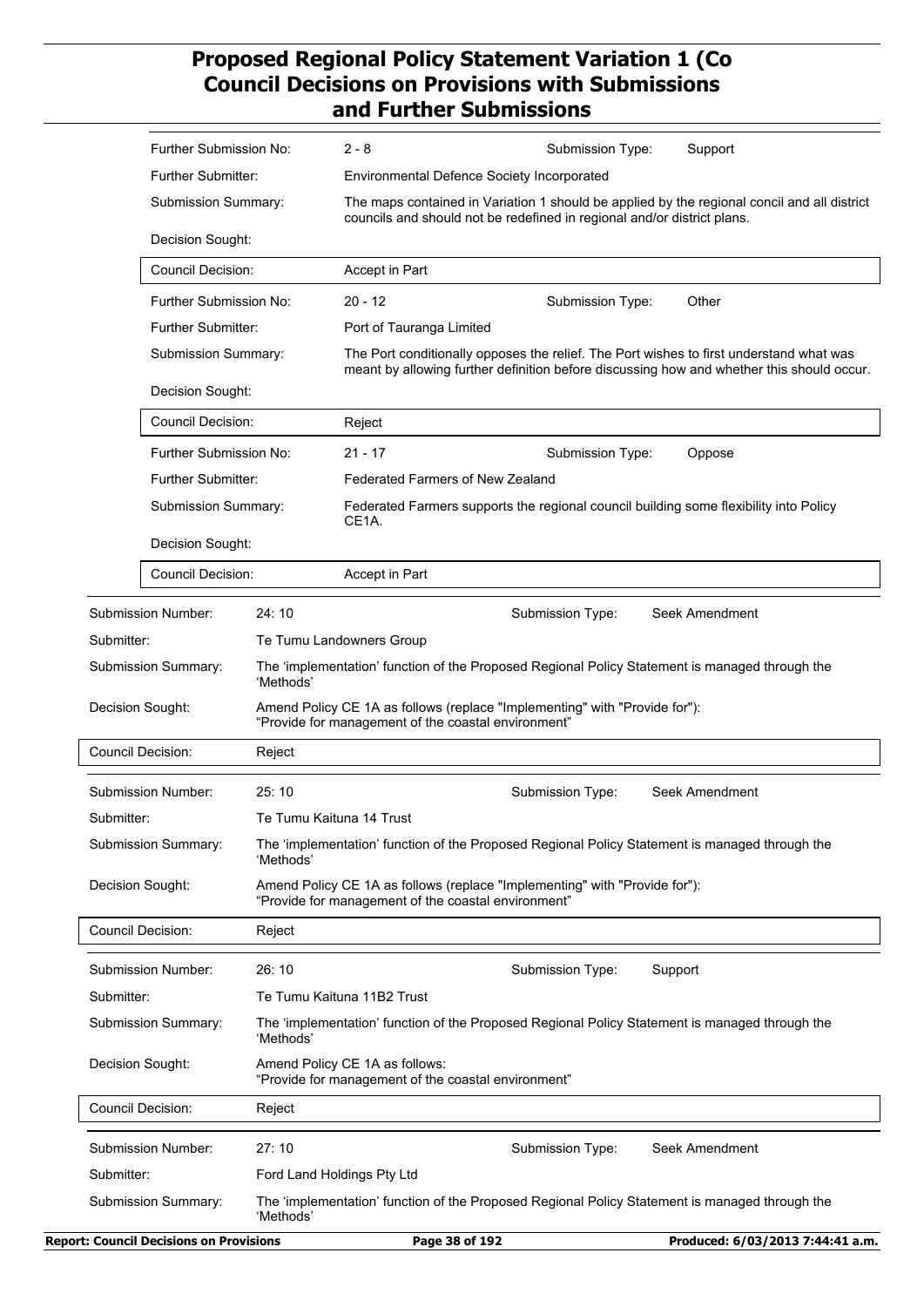| Decision Sought:                   |                                                                                                                                                                                                                                                                                                                                                                                                | Amend Policy CE 1A as follows (replace "Implementing" with "Provide for"):<br>"Provide for management of the coastal environment" |                                                                                                                                                                                                                                                                                                         |  |  |  |  |
|------------------------------------|------------------------------------------------------------------------------------------------------------------------------------------------------------------------------------------------------------------------------------------------------------------------------------------------------------------------------------------------------------------------------------------------|-----------------------------------------------------------------------------------------------------------------------------------|---------------------------------------------------------------------------------------------------------------------------------------------------------------------------------------------------------------------------------------------------------------------------------------------------------|--|--|--|--|
| <b>Council Decision:</b>           |                                                                                                                                                                                                                                                                                                                                                                                                | Reject                                                                                                                            |                                                                                                                                                                                                                                                                                                         |  |  |  |  |
|                                    | Submission Number:                                                                                                                                                                                                                                                                                                                                                                             | 28:1                                                                                                                              | Submission Type:<br>Oppose                                                                                                                                                                                                                                                                              |  |  |  |  |
| Submitter:                         |                                                                                                                                                                                                                                                                                                                                                                                                | Port of Tauranga Limited                                                                                                          |                                                                                                                                                                                                                                                                                                         |  |  |  |  |
|                                    | Submission Summary:                                                                                                                                                                                                                                                                                                                                                                            |                                                                                                                                   | The role of regional or district councils to further define the coastal environment is unclear.                                                                                                                                                                                                         |  |  |  |  |
| Decision Sought:                   |                                                                                                                                                                                                                                                                                                                                                                                                |                                                                                                                                   | No specific remedy stated.                                                                                                                                                                                                                                                                              |  |  |  |  |
| <b>Council Decision:</b>           |                                                                                                                                                                                                                                                                                                                                                                                                | Accept                                                                                                                            |                                                                                                                                                                                                                                                                                                         |  |  |  |  |
|                                    |                                                                                                                                                                                                                                                                                                                                                                                                |                                                                                                                                   |                                                                                                                                                                                                                                                                                                         |  |  |  |  |
|                                    | Submission Number:                                                                                                                                                                                                                                                                                                                                                                             | 31:1                                                                                                                              | Submission Type:<br>Support in Part                                                                                                                                                                                                                                                                     |  |  |  |  |
| Submitter:                         |                                                                                                                                                                                                                                                                                                                                                                                                |                                                                                                                                   | Z-Energy Ltd, BP Oil NZ Ltd, Mobil Oil NZ Ltd                                                                                                                                                                                                                                                           |  |  |  |  |
|                                    | Submission Summary:                                                                                                                                                                                                                                                                                                                                                                            |                                                                                                                                   | Coastal Environment Policies would benefit from a clearer statement regarding the role of the 'Natural<br>Character Attributes' set out in Appendix J                                                                                                                                                   |  |  |  |  |
|                                    | Decision Sought:<br>Expand Policy CE 1A to clarify the role of the attributes table in the policy framework as follows or to the<br>same effect: (additional text added)<br>"Manage activities in the coastal environment using the maps in Appendix I to define the extent of the<br>coastal environment and the attributes tables in Appendix J to define the natural character of an area." |                                                                                                                                   |                                                                                                                                                                                                                                                                                                         |  |  |  |  |
|                                    | <b>Council Decision:</b><br>Reject                                                                                                                                                                                                                                                                                                                                                             |                                                                                                                                   |                                                                                                                                                                                                                                                                                                         |  |  |  |  |
| <b>Further Submission(s)</b>       |                                                                                                                                                                                                                                                                                                                                                                                                |                                                                                                                                   |                                                                                                                                                                                                                                                                                                         |  |  |  |  |
|                                    | Further Submission No:                                                                                                                                                                                                                                                                                                                                                                         |                                                                                                                                   | 19 - 2<br>Submission Type:<br>Support in Part                                                                                                                                                                                                                                                           |  |  |  |  |
|                                    | <b>Further Submitter:</b>                                                                                                                                                                                                                                                                                                                                                                      |                                                                                                                                   | Motiti Avocados Limited                                                                                                                                                                                                                                                                                 |  |  |  |  |
|                                    | Submission Summary:                                                                                                                                                                                                                                                                                                                                                                            |                                                                                                                                   | There is a need to have clear guidance on the role of Appendix J.                                                                                                                                                                                                                                       |  |  |  |  |
|                                    | Decision Sought:                                                                                                                                                                                                                                                                                                                                                                               |                                                                                                                                   |                                                                                                                                                                                                                                                                                                         |  |  |  |  |
|                                    | <b>Council Decision:</b>                                                                                                                                                                                                                                                                                                                                                                       |                                                                                                                                   | Reject                                                                                                                                                                                                                                                                                                  |  |  |  |  |
|                                    | Submission Number:                                                                                                                                                                                                                                                                                                                                                                             | 32:1                                                                                                                              | Submission Type:<br>Support                                                                                                                                                                                                                                                                             |  |  |  |  |
| Submitter:                         |                                                                                                                                                                                                                                                                                                                                                                                                | Powerco Limited                                                                                                                   |                                                                                                                                                                                                                                                                                                         |  |  |  |  |
|                                    | Submission Summary:                                                                                                                                                                                                                                                                                                                                                                            |                                                                                                                                   | The Coastal Environment Policies would benefit from a clearer statement regarding the role of the<br>'Natural Character Attributes' set out in Appendix J of the Variation.                                                                                                                             |  |  |  |  |
| Decision Sought:                   |                                                                                                                                                                                                                                                                                                                                                                                                |                                                                                                                                   | Expand Policy CE 1A to clarify as follows or to the same effect: (new text added)<br>"Manage activities in the coastal environment using the maps in Appendix I to define the extent of the<br>coastal environment and the attributes tables in Appendix J to define the natural character of an area." |  |  |  |  |
| <b>Council Decision:</b><br>Reject |                                                                                                                                                                                                                                                                                                                                                                                                |                                                                                                                                   |                                                                                                                                                                                                                                                                                                         |  |  |  |  |
| <b>Further Submission(s)</b>       |                                                                                                                                                                                                                                                                                                                                                                                                |                                                                                                                                   |                                                                                                                                                                                                                                                                                                         |  |  |  |  |
| Further Submission No:             |                                                                                                                                                                                                                                                                                                                                                                                                |                                                                                                                                   | $19 - 3$<br>Submission Type:<br>Support in Part                                                                                                                                                                                                                                                         |  |  |  |  |
|                                    | <b>Further Submitter:</b>                                                                                                                                                                                                                                                                                                                                                                      |                                                                                                                                   | Motiti Avocados Limited                                                                                                                                                                                                                                                                                 |  |  |  |  |
|                                    | Submission Summary:                                                                                                                                                                                                                                                                                                                                                                            |                                                                                                                                   | There is a need to have clear guidance on the role of Appendix J.                                                                                                                                                                                                                                       |  |  |  |  |
|                                    | Decision Sought:                                                                                                                                                                                                                                                                                                                                                                               |                                                                                                                                   |                                                                                                                                                                                                                                                                                                         |  |  |  |  |
|                                    | <b>Council Decision:</b>                                                                                                                                                                                                                                                                                                                                                                       |                                                                                                                                   | Reject                                                                                                                                                                                                                                                                                                  |  |  |  |  |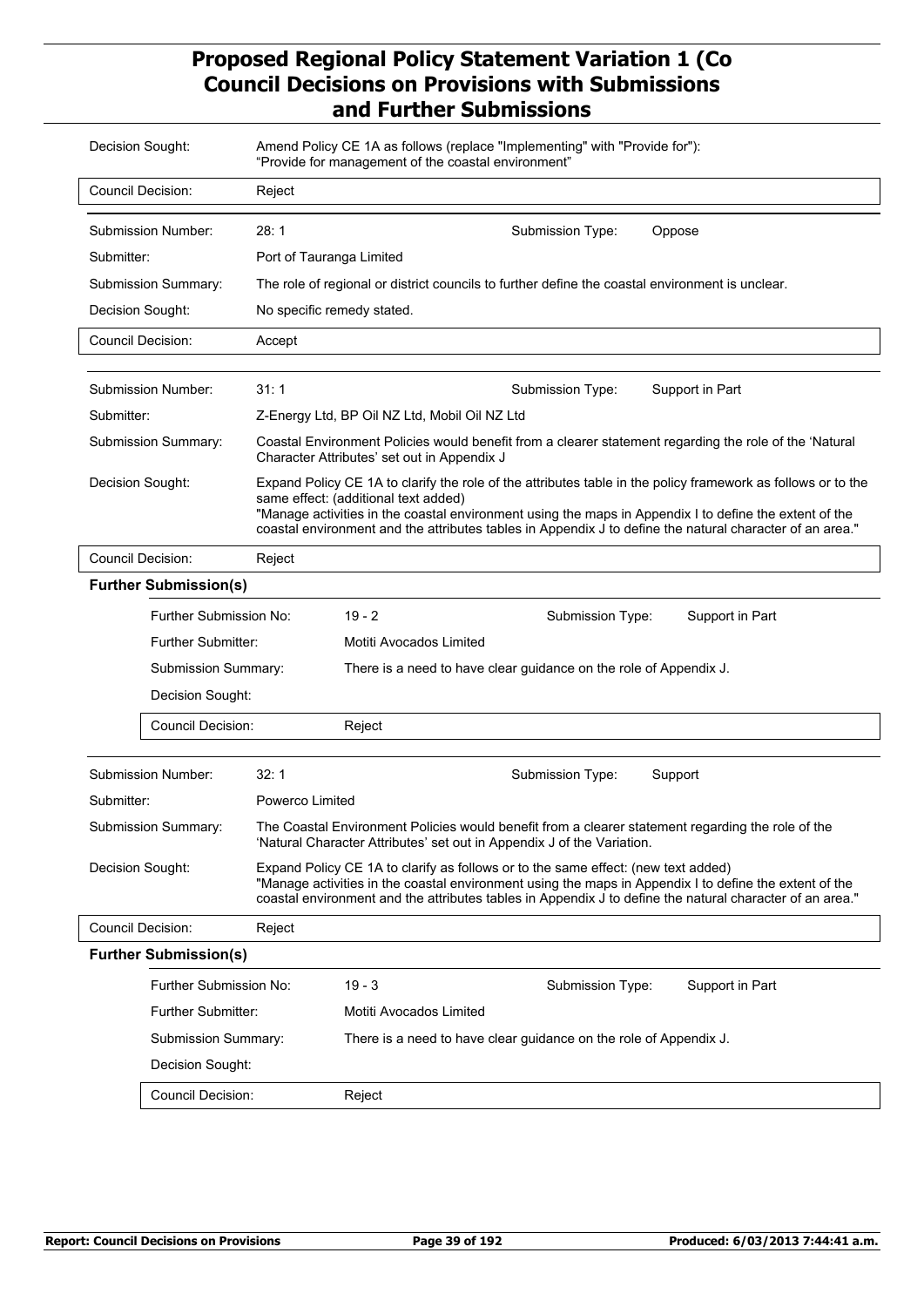|                                                             | Submission Number:                 | 33:1                                                                                                                                                                                                                                                                                         |                                                                                                                                                                                                                                                                                                                                                                                                                                                                                                    | Submission Type: | Support                                                                                                                                                                                                                                                                                                                                                                                                                                                                                                                                                                                                                                                                                                                              |  |  |
|-------------------------------------------------------------|------------------------------------|----------------------------------------------------------------------------------------------------------------------------------------------------------------------------------------------------------------------------------------------------------------------------------------------|----------------------------------------------------------------------------------------------------------------------------------------------------------------------------------------------------------------------------------------------------------------------------------------------------------------------------------------------------------------------------------------------------------------------------------------------------------------------------------------------------|------------------|--------------------------------------------------------------------------------------------------------------------------------------------------------------------------------------------------------------------------------------------------------------------------------------------------------------------------------------------------------------------------------------------------------------------------------------------------------------------------------------------------------------------------------------------------------------------------------------------------------------------------------------------------------------------------------------------------------------------------------------|--|--|
| Submitter:                                                  |                                    | <b>Transpower New Zealand Limited</b>                                                                                                                                                                                                                                                        |                                                                                                                                                                                                                                                                                                                                                                                                                                                                                                    |                  |                                                                                                                                                                                                                                                                                                                                                                                                                                                                                                                                                                                                                                                                                                                                      |  |  |
| Submission Summary:                                         |                                    | Supports the general intent of Policy CE 1A, which draws the coastal environment maps in Appendix I<br>into the policy framework. The Coastal Environment Policies would benefit from a clearer statement<br>regarding the role of the 'Natural Character Attributes' set out in Appendix J. |                                                                                                                                                                                                                                                                                                                                                                                                                                                                                                    |                  |                                                                                                                                                                                                                                                                                                                                                                                                                                                                                                                                                                                                                                                                                                                                      |  |  |
| Decision Sought:                                            |                                    | Expand Policy CE 1A as follows: (additional text added)<br>Manage activities in the coastal environment using the maps in Appendix I to define the extent of the<br>coastal environment and the attributes tables in Appendix J to define the natural character of an area.                  |                                                                                                                                                                                                                                                                                                                                                                                                                                                                                                    |                  |                                                                                                                                                                                                                                                                                                                                                                                                                                                                                                                                                                                                                                                                                                                                      |  |  |
| <b>Council Decision:</b>                                    |                                    | Reject                                                                                                                                                                                                                                                                                       |                                                                                                                                                                                                                                                                                                                                                                                                                                                                                                    |                  |                                                                                                                                                                                                                                                                                                                                                                                                                                                                                                                                                                                                                                                                                                                                      |  |  |
|                                                             | <b>Further Submission(s)</b>       |                                                                                                                                                                                                                                                                                              |                                                                                                                                                                                                                                                                                                                                                                                                                                                                                                    |                  |                                                                                                                                                                                                                                                                                                                                                                                                                                                                                                                                                                                                                                                                                                                                      |  |  |
|                                                             | Further Submission No:             |                                                                                                                                                                                                                                                                                              | $19 - 4$                                                                                                                                                                                                                                                                                                                                                                                                                                                                                           | Submission Type: | Support in Part                                                                                                                                                                                                                                                                                                                                                                                                                                                                                                                                                                                                                                                                                                                      |  |  |
|                                                             | Further Submitter:                 |                                                                                                                                                                                                                                                                                              | Motiti Avocados Limited                                                                                                                                                                                                                                                                                                                                                                                                                                                                            |                  |                                                                                                                                                                                                                                                                                                                                                                                                                                                                                                                                                                                                                                                                                                                                      |  |  |
|                                                             | Submission Summary:                |                                                                                                                                                                                                                                                                                              | There is a need to have clear guidance on the role of Appendix J.                                                                                                                                                                                                                                                                                                                                                                                                                                  |                  |                                                                                                                                                                                                                                                                                                                                                                                                                                                                                                                                                                                                                                                                                                                                      |  |  |
|                                                             | Decision Sought:                   |                                                                                                                                                                                                                                                                                              |                                                                                                                                                                                                                                                                                                                                                                                                                                                                                                    |                  |                                                                                                                                                                                                                                                                                                                                                                                                                                                                                                                                                                                                                                                                                                                                      |  |  |
|                                                             | Council Decision:                  |                                                                                                                                                                                                                                                                                              | Reject                                                                                                                                                                                                                                                                                                                                                                                                                                                                                             |                  |                                                                                                                                                                                                                                                                                                                                                                                                                                                                                                                                                                                                                                                                                                                                      |  |  |
|                                                             | Submission Number:                 | 35:1                                                                                                                                                                                                                                                                                         |                                                                                                                                                                                                                                                                                                                                                                                                                                                                                                    | Submission Type: | Oppose                                                                                                                                                                                                                                                                                                                                                                                                                                                                                                                                                                                                                                                                                                                               |  |  |
| Submitter:                                                  |                                    |                                                                                                                                                                                                                                                                                              | Ngati Tuwharetoa (BOP) Settlement Trust - Anthony Olsen                                                                                                                                                                                                                                                                                                                                                                                                                                            |                  |                                                                                                                                                                                                                                                                                                                                                                                                                                                                                                                                                                                                                                                                                                                                      |  |  |
| Submission Summary:                                         |                                    | However NTST does support Alternative 2 of new Policy CE1A: Implement management of the Coastal<br>Environment; as identified as being most appropriate for achieving Objectives 2, 3 and 4 of the PRPS<br>and Policy 13 of the NZCPS 2010.                                                  |                                                                                                                                                                                                                                                                                                                                                                                                                                                                                                    |                  |                                                                                                                                                                                                                                                                                                                                                                                                                                                                                                                                                                                                                                                                                                                                      |  |  |
| Decision Sought:                                            |                                    |                                                                                                                                                                                                                                                                                              | No specific relief stated                                                                                                                                                                                                                                                                                                                                                                                                                                                                          |                  |                                                                                                                                                                                                                                                                                                                                                                                                                                                                                                                                                                                                                                                                                                                                      |  |  |
|                                                             | <b>Council Decision:</b><br>Accept |                                                                                                                                                                                                                                                                                              |                                                                                                                                                                                                                                                                                                                                                                                                                                                                                                    |                  |                                                                                                                                                                                                                                                                                                                                                                                                                                                                                                                                                                                                                                                                                                                                      |  |  |
|                                                             | Submission Number:                 | 36:6                                                                                                                                                                                                                                                                                         |                                                                                                                                                                                                                                                                                                                                                                                                                                                                                                    | Submission Type: | Support                                                                                                                                                                                                                                                                                                                                                                                                                                                                                                                                                                                                                                                                                                                              |  |  |
| Submitter:                                                  |                                    | Horticulture NZ and NZ Kiwifruit Growers Incorporated                                                                                                                                                                                                                                        |                                                                                                                                                                                                                                                                                                                                                                                                                                                                                                    |                  |                                                                                                                                                                                                                                                                                                                                                                                                                                                                                                                                                                                                                                                                                                                                      |  |  |
|                                                             | Submission Summary:                | The parties support Policy CE1A and the inclusion of maps in Appendix 1.                                                                                                                                                                                                                     |                                                                                                                                                                                                                                                                                                                                                                                                                                                                                                    |                  |                                                                                                                                                                                                                                                                                                                                                                                                                                                                                                                                                                                                                                                                                                                                      |  |  |
| Decision Sought:                                            |                                    | No change requested.                                                                                                                                                                                                                                                                         |                                                                                                                                                                                                                                                                                                                                                                                                                                                                                                    |                  |                                                                                                                                                                                                                                                                                                                                                                                                                                                                                                                                                                                                                                                                                                                                      |  |  |
| Council Decision:                                           |                                    | Accept                                                                                                                                                                                                                                                                                       |                                                                                                                                                                                                                                                                                                                                                                                                                                                                                                    |                  |                                                                                                                                                                                                                                                                                                                                                                                                                                                                                                                                                                                                                                                                                                                                      |  |  |
|                                                             | Submission Number:                 | 38:3                                                                                                                                                                                                                                                                                         |                                                                                                                                                                                                                                                                                                                                                                                                                                                                                                    | Submission Type: | Support in Part                                                                                                                                                                                                                                                                                                                                                                                                                                                                                                                                                                                                                                                                                                                      |  |  |
| Submitter:                                                  |                                    |                                                                                                                                                                                                                                                                                              | <b>Federated Farmers of New Zealand</b>                                                                                                                                                                                                                                                                                                                                                                                                                                                            |                  |                                                                                                                                                                                                                                                                                                                                                                                                                                                                                                                                                                                                                                                                                                                                      |  |  |
| Submission Summary:                                         |                                    |                                                                                                                                                                                                                                                                                              | Federated Farmers is generally supportive of the rationale of this policy. However we have concerns over<br>some of the areas that have been identified as "very high natural character" and "high natural character"<br>in Appendix J as this does include land that is farmed. These are: Ohiwa Harbour (High), Opotiki to<br>Opape (High), Opape to Pokohinu Point Very High), Whanarua Bay to Waihau Bay (High), Waihau Bay<br>to Cape Runaway (High), Cape Runaway to Pokikirua Point (High). |                  |                                                                                                                                                                                                                                                                                                                                                                                                                                                                                                                                                                                                                                                                                                                                      |  |  |
| Decision Sought:<br>properties.<br><b>Council Decision:</b> |                                    |                                                                                                                                                                                                                                                                                              | Cape Runaway to Pokikirua Point (Run).<br>b) Add this paragraph to the Explanation section:                                                                                                                                                                                                                                                                                                                                                                                                        |                  | a) Remove and Delete the following land areas from the Natural Character Attribute table in Appendix J<br>and all associated maps in Appendix I: Ohiwa Harbour (OH), Opotiki to Opape (OOp), Opape to<br>Pokohinu Point (Opo), Whanarua Bay to Waihau Bay (Whan), Waihau Bay to Cape Runaway (WC),<br>Where there is a change in landscape category as a result of the reclassification or identification of the<br>coastal environment, affected landowners will be identified, contacted and informed of exactly what the<br>proposed changes will mean to them prior to the notification of the plan change or variation. That if<br>requested these landowners are given an opportunity to discuss landscape boundaries on their |  |  |
|                                                             |                                    | Reject                                                                                                                                                                                                                                                                                       |                                                                                                                                                                                                                                                                                                                                                                                                                                                                                                    |                  |                                                                                                                                                                                                                                                                                                                                                                                                                                                                                                                                                                                                                                                                                                                                      |  |  |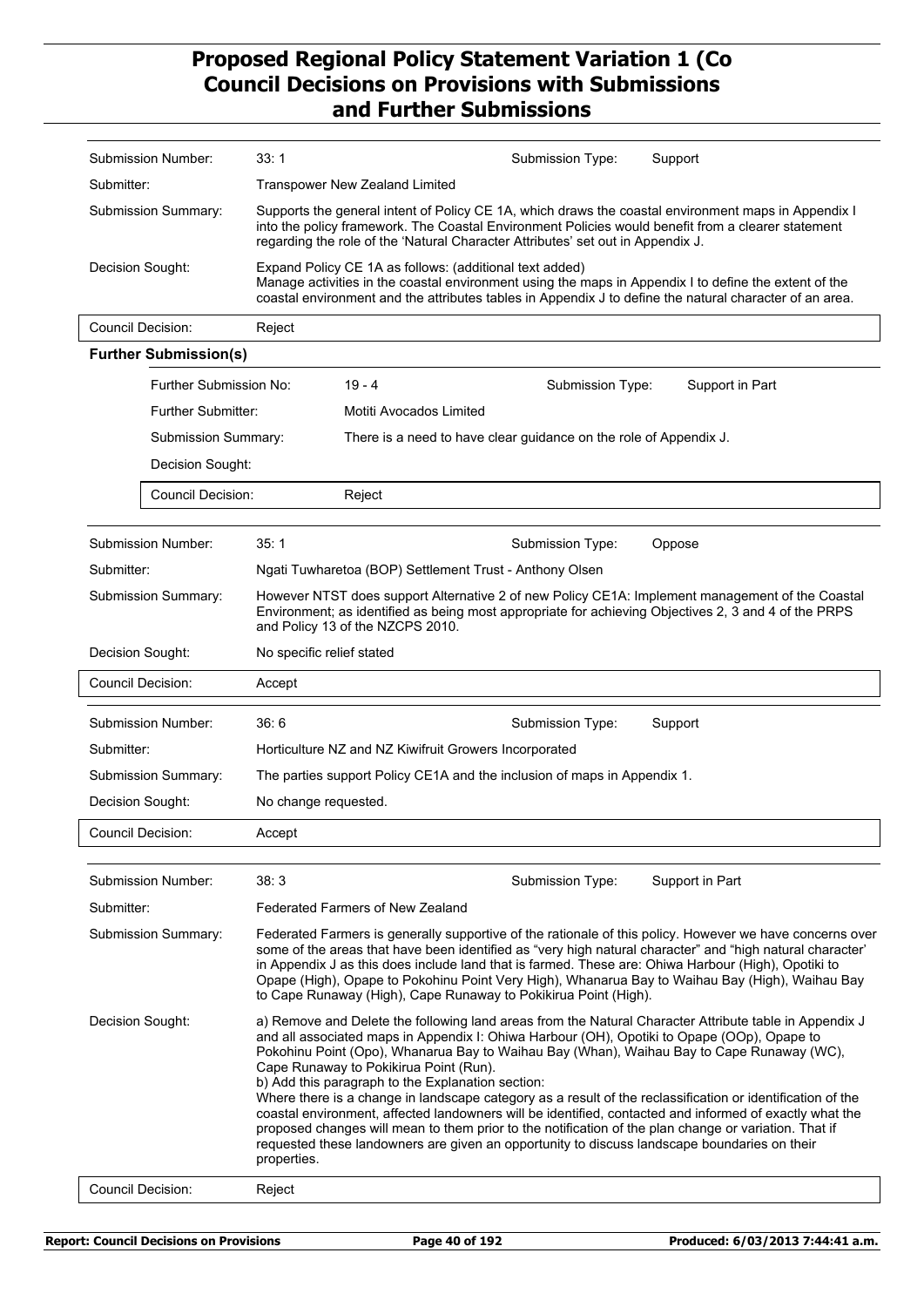|                                              | <b>Further Submission(s)</b>            |                                                                                                                        |                                                                                                                                                                                                            |                                                                                                                                                                                                                  |                                                                                                                                                                                                                              |
|----------------------------------------------|-----------------------------------------|------------------------------------------------------------------------------------------------------------------------|------------------------------------------------------------------------------------------------------------------------------------------------------------------------------------------------------------|------------------------------------------------------------------------------------------------------------------------------------------------------------------------------------------------------------------|------------------------------------------------------------------------------------------------------------------------------------------------------------------------------------------------------------------------------|
|                                              | Further Submission No:                  |                                                                                                                        | $10 - 6$                                                                                                                                                                                                   | Submission Type:                                                                                                                                                                                                 | Oppose                                                                                                                                                                                                                       |
|                                              | Further Submitter:                      |                                                                                                                        | Royal Forest and Bird Protection Society NZ Inc                                                                                                                                                            |                                                                                                                                                                                                                  |                                                                                                                                                                                                                              |
|                                              | Submission Summary:<br>Decision Sought: |                                                                                                                        | character.                                                                                                                                                                                                 | Land should not be excluded from natural character classification simply because it is farm<br>land. There is substantial case law reflecting that some farm land has high natural                               |                                                                                                                                                                                                                              |
|                                              |                                         |                                                                                                                        |                                                                                                                                                                                                            |                                                                                                                                                                                                                  |                                                                                                                                                                                                                              |
|                                              | <b>Council Decision:</b>                |                                                                                                                        | Accept                                                                                                                                                                                                     |                                                                                                                                                                                                                  |                                                                                                                                                                                                                              |
|                                              | Submission Number:                      | 47:2                                                                                                                   |                                                                                                                                                                                                            | Submission Type:                                                                                                                                                                                                 | Oppose                                                                                                                                                                                                                       |
| Submitter:                                   |                                         | Tauranga City Council                                                                                                  |                                                                                                                                                                                                            |                                                                                                                                                                                                                  |                                                                                                                                                                                                                              |
|                                              | <b>Submission Summary:</b>              |                                                                                                                        | level, but rather is fixed at the overarching Policy level.                                                                                                                                                |                                                                                                                                                                                                                  | Given that local authorities must give effect to the RPS it would be more appropriate that the explanatory<br>statement be more explicit. This will ensure that the coastal environment line is not relitigated at the local |
| Decision Sought:<br>proposed new Policy; and |                                         | a) Including it as the explanatory statement for the above<br>b) Amending the Explanatory Statement as outlined below: | Amend the Explanatory Statement Associated with Policy CE 1A, by:<br>Policy CE 1A refers to the maps of the coastal environment contained in Appendix I based on the                                       | direction given in the NZCPS 2010. Regional and district plans must recognise the coastal environment<br>and shall define the extent of the coastal environment in accordance with the Maps provided in Appendix |                                                                                                                                                                                                                              |
|                                              | <b>Council Decision:</b>                | Accept in Part                                                                                                         |                                                                                                                                                                                                            |                                                                                                                                                                                                                  |                                                                                                                                                                                                                              |
|                                              | <b>Further Submission(s)</b>            |                                                                                                                        |                                                                                                                                                                                                            |                                                                                                                                                                                                                  |                                                                                                                                                                                                                              |
|                                              | Further Submission No:                  |                                                                                                                        | $6 - 6$                                                                                                                                                                                                    | Submission Type:                                                                                                                                                                                                 | Oppose                                                                                                                                                                                                                       |
|                                              | <b>Further Submitter:</b>               |                                                                                                                        | Transpower New Zealand Limited                                                                                                                                                                             |                                                                                                                                                                                                                  |                                                                                                                                                                                                                              |
|                                              | Submission Summary:                     |                                                                                                                        | these matters should be achieved.                                                                                                                                                                          | of the NZCPS and that adverse effects should be avoided, remedied or mitigated, as                                                                                                                               | The suggested policy merely reiterates that there is a need to comply with Policies 6 and 7<br>required by Section 5 of the Act. It does not provide any useful policy guidance as to how                                    |
|                                              | Decision Sought:                        |                                                                                                                        |                                                                                                                                                                                                            |                                                                                                                                                                                                                  |                                                                                                                                                                                                                              |
|                                              | Council Decision:                       |                                                                                                                        | Reject                                                                                                                                                                                                     |                                                                                                                                                                                                                  |                                                                                                                                                                                                                              |
|                                              | Further Submission No:                  |                                                                                                                        | 8 - 6                                                                                                                                                                                                      | Submission Type:                                                                                                                                                                                                 | Oppose                                                                                                                                                                                                                       |
|                                              | Further Submitter:                      |                                                                                                                        | Powerco Limited                                                                                                                                                                                            |                                                                                                                                                                                                                  |                                                                                                                                                                                                                              |
|                                              | Submission Summary:                     |                                                                                                                        | The suggested policy merely reiterates that there is a need to comply with policies 6 and 7<br>of the NZCPS and does not provide any useful policy guidance as to how these matters<br>should be achieved. |                                                                                                                                                                                                                  |                                                                                                                                                                                                                              |
|                                              | Decision Sought:                        |                                                                                                                        |                                                                                                                                                                                                            |                                                                                                                                                                                                                  |                                                                                                                                                                                                                              |
|                                              | <b>Council Decision:</b>                |                                                                                                                        | Reject                                                                                                                                                                                                     |                                                                                                                                                                                                                  |                                                                                                                                                                                                                              |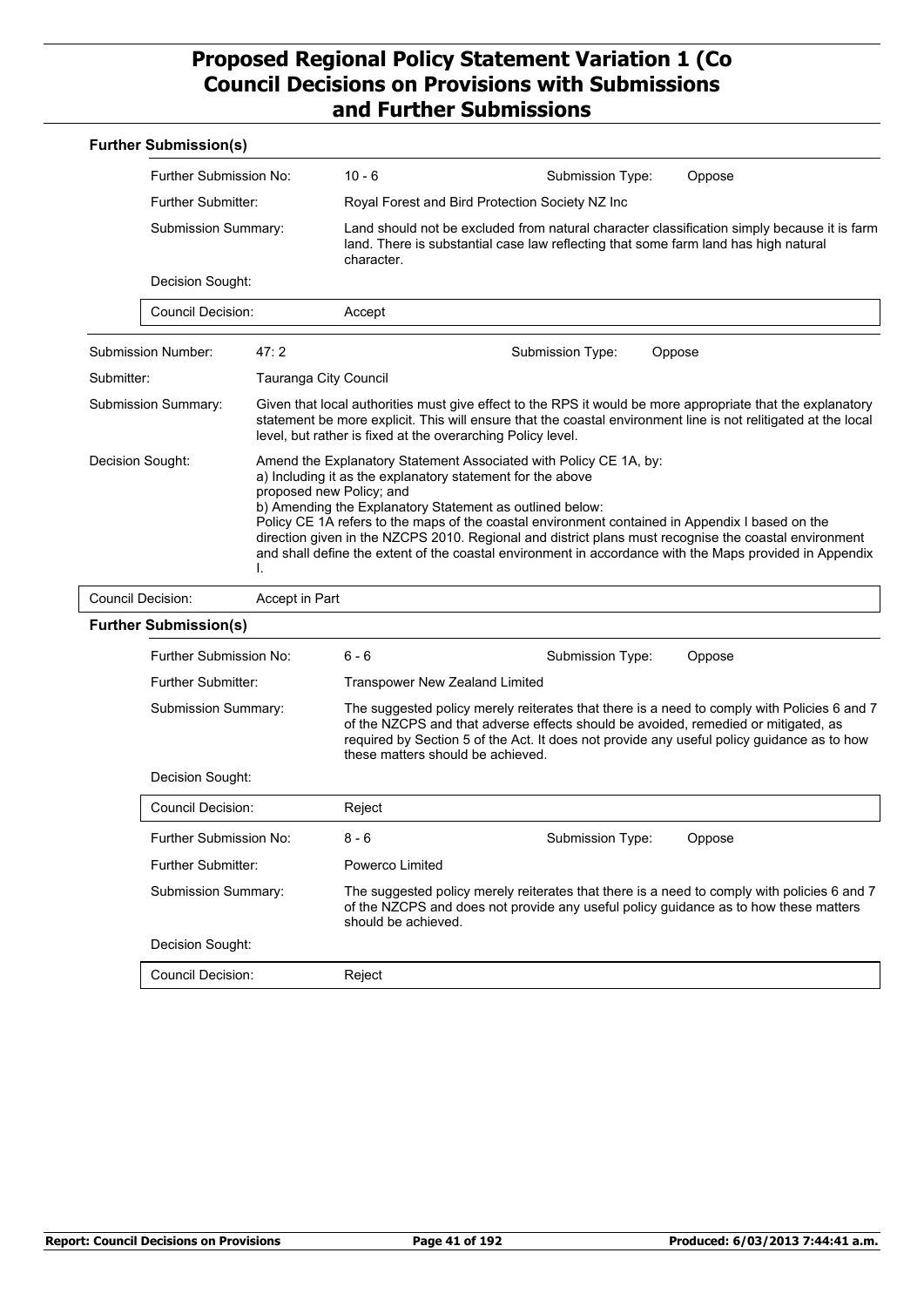| Further Submission No:    | $12 - 8$<br>Submission Type:<br>Oppose                                                                                                                                                                                                                                              |  |  |  |  |
|---------------------------|-------------------------------------------------------------------------------------------------------------------------------------------------------------------------------------------------------------------------------------------------------------------------------------|--|--|--|--|
| Further Submitter:        | Z Energy Ltd, Mobil Oil NZ Ltd and BP NZ Ltd                                                                                                                                                                                                                                        |  |  |  |  |
| Submission Summary:       | The Oil Companies are opposed to the additon of the text 'must recognise' particularly in<br>the context that it may not be appropriate for a regional plan that deals with air quality or<br>land and fresh water matters, for example, to recognise the coastal environment maps. |  |  |  |  |
| Decision Sought:          |                                                                                                                                                                                                                                                                                     |  |  |  |  |
| <b>Council Decision:</b>  | Reject                                                                                                                                                                                                                                                                              |  |  |  |  |
| Further Submission No:    | $12 - 9$<br>Submission Type:<br>Oppose                                                                                                                                                                                                                                              |  |  |  |  |
| Further Submitter:        | Z Energy Ltd, Mobil Oil NZ Ltd and BP NZ Ltd                                                                                                                                                                                                                                        |  |  |  |  |
| Submission Summary:       | The suggested policy merely reiterates that there is a need to comply with Policies 6 and 7<br>of the NZCPS.                                                                                                                                                                        |  |  |  |  |
| Decision Sought:          |                                                                                                                                                                                                                                                                                     |  |  |  |  |
| <b>Council Decision:</b>  | Reject                                                                                                                                                                                                                                                                              |  |  |  |  |
| Further Submission No:    | $14 - 1$<br>Support in Part<br>Submission Type:                                                                                                                                                                                                                                     |  |  |  |  |
| Further Submitter:        | Te Tumu Landowners Group                                                                                                                                                                                                                                                            |  |  |  |  |
| Submission Summary:       | We support the proposed amendments to Policy CE 1A to the extent that it provides<br>greater clarity with regard to the extent of the coastal environment.                                                                                                                          |  |  |  |  |
| Decision Sought:          |                                                                                                                                                                                                                                                                                     |  |  |  |  |
| <b>Council Decision:</b>  | Accept in Part                                                                                                                                                                                                                                                                      |  |  |  |  |
| Further Submission No:    | $15 - 1$<br>Submission Type:<br>Support in Part                                                                                                                                                                                                                                     |  |  |  |  |
| <b>Further Submitter:</b> | Te Tumu Kaituna 14 Trust                                                                                                                                                                                                                                                            |  |  |  |  |
| Submission Summary:       | We support the proposed amendments to Policy CE 1A to the extent that it provides<br>greater clarity with regard to the extent of the coastal environment.                                                                                                                          |  |  |  |  |
| Decision Sought:          |                                                                                                                                                                                                                                                                                     |  |  |  |  |
| <b>Council Decision:</b>  | Accept in Part                                                                                                                                                                                                                                                                      |  |  |  |  |
| Further Submission No:    | $16 - 1$<br>Submission Type:<br>Support in Part                                                                                                                                                                                                                                     |  |  |  |  |
| Further Submitter:        | Te Tumu Kaituna 11B2 Trust                                                                                                                                                                                                                                                          |  |  |  |  |
| Submission Summary:       | We support the proposed amendments to Policy CE 1A to the extent that it provides<br>greater clarity with regard to the extent of the coastal environment.                                                                                                                          |  |  |  |  |
| Decision Sought:          |                                                                                                                                                                                                                                                                                     |  |  |  |  |
| Council Decision:         | Accept in Part                                                                                                                                                                                                                                                                      |  |  |  |  |
| Further Submission No:    | $17 - 1$<br>Submission Type:<br>Support in Part                                                                                                                                                                                                                                     |  |  |  |  |
| <b>Further Submitter:</b> | Ford Land Holdings Pty Ltd                                                                                                                                                                                                                                                          |  |  |  |  |
| Submission Summary:       | We support the proposed amendments to Policy CE 1A to the extent that it provides<br>greater clarity with regard to the extent of the coastal environment.                                                                                                                          |  |  |  |  |
| Decision Sought:          |                                                                                                                                                                                                                                                                                     |  |  |  |  |
| Council Decision:         | Accept in Part                                                                                                                                                                                                                                                                      |  |  |  |  |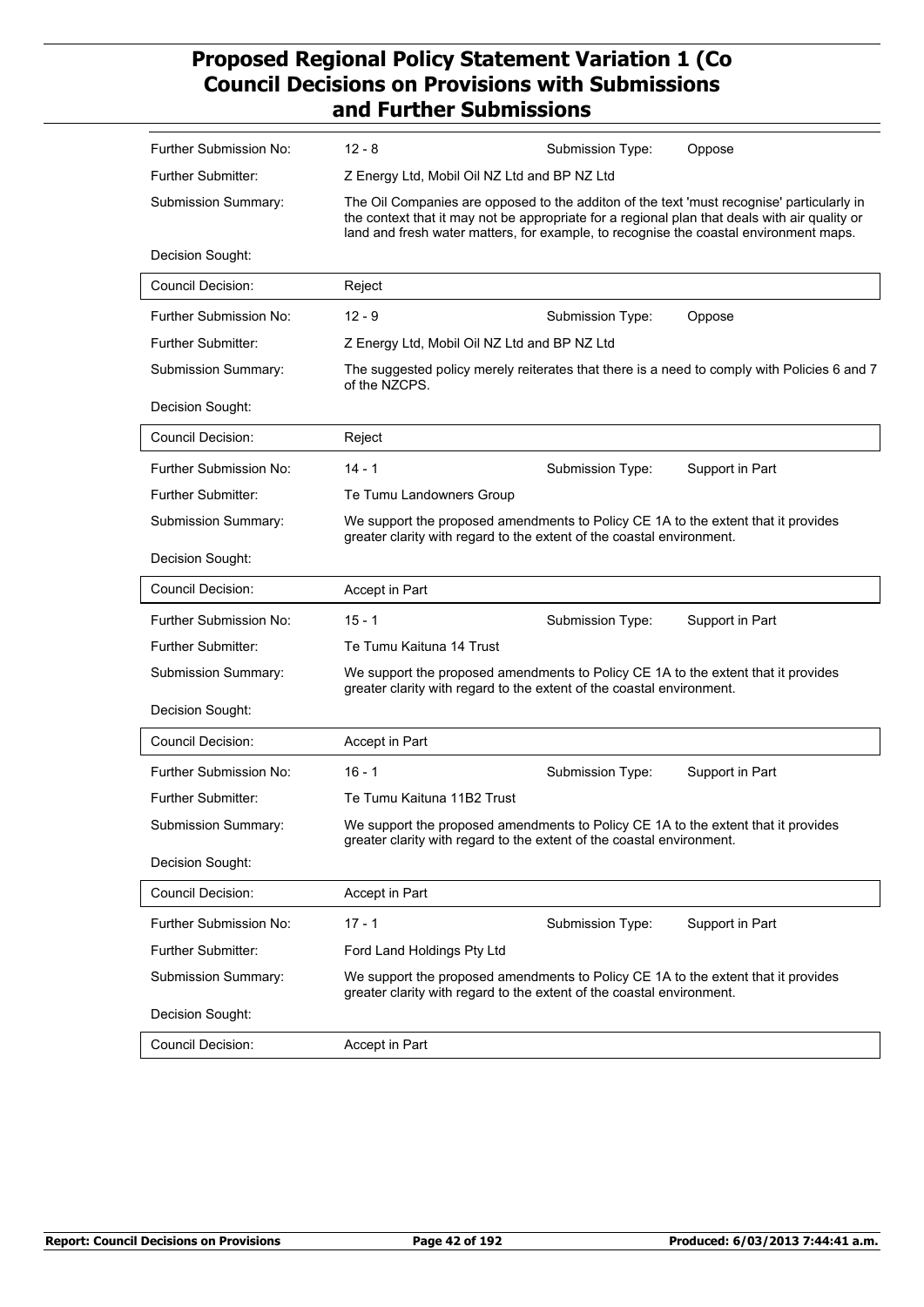| Submission Number:                      |                                       | 47:3                  |                                                                                                                                                                                                                                                                                                 | Submission Type: | Oppose                                                                                                                                                                                                                                                                                                                |  |
|-----------------------------------------|---------------------------------------|-----------------------|-------------------------------------------------------------------------------------------------------------------------------------------------------------------------------------------------------------------------------------------------------------------------------------------------|------------------|-----------------------------------------------------------------------------------------------------------------------------------------------------------------------------------------------------------------------------------------------------------------------------------------------------------------------|--|
| Submitter:                              |                                       | Tauranga City Council |                                                                                                                                                                                                                                                                                                 |                  |                                                                                                                                                                                                                                                                                                                       |  |
| Submission Summary:<br>Decision Sought: |                                       |                       | Policy CE 1A, as drafted now appears to not be required, based upon the above TCC submission to<br>include a new policy. Further, Policy CE 1 A focus was on the management of activities. This covered all<br>activities, and in reality as written was too wide in scope to be really useful. |                  |                                                                                                                                                                                                                                                                                                                       |  |
|                                         |                                       | environment           | Amend Policy CE 1 A as below:<br>Policy CE 1A: Managing Subdivision, use and Development within the Coastal Environment                                                                                                                                                                         |                  | a) Manage subdivision, use and development in accordance with and to the extent required under Policy:<br>6: Activities in the coastal environment of the and Policy: 7: Strategic Planning NZCPS (2010); and<br>b) Avoid, remedy: or mitigate the adverse effects of subdivision, use and development in the coastal |  |
| <b>Council Decision:</b>                |                                       | Reject                |                                                                                                                                                                                                                                                                                                 |                  |                                                                                                                                                                                                                                                                                                                       |  |
| <b>Further Submission(s)</b>            |                                       |                       |                                                                                                                                                                                                                                                                                                 |                  |                                                                                                                                                                                                                                                                                                                       |  |
|                                         | Further Submission No:                |                       | $2 - 9$                                                                                                                                                                                                                                                                                         | Submission Type: | Oppose                                                                                                                                                                                                                                                                                                                |  |
|                                         | <b>Further Submitter:</b>             |                       | <b>Environmental Defence Society Incorporated</b>                                                                                                                                                                                                                                               |                  |                                                                                                                                                                                                                                                                                                                       |  |
|                                         | Submission Summary:                   |                       | Policy CE 1A is required to give effect to the maps in Appendix 1.                                                                                                                                                                                                                              |                  |                                                                                                                                                                                                                                                                                                                       |  |
|                                         | Decision Sought:                      |                       |                                                                                                                                                                                                                                                                                                 |                  |                                                                                                                                                                                                                                                                                                                       |  |
|                                         | <b>Council Decision:</b>              |                       | Accept                                                                                                                                                                                                                                                                                          |                  |                                                                                                                                                                                                                                                                                                                       |  |
|                                         | Further Submission No:                |                       | $14 - 2$                                                                                                                                                                                                                                                                                        | Submission Type: | Support in Part                                                                                                                                                                                                                                                                                                       |  |
|                                         | Further Submitter:                    |                       | Te Tumu Landowners Group                                                                                                                                                                                                                                                                        |                  |                                                                                                                                                                                                                                                                                                                       |  |
|                                         | Submission Summary:                   |                       | We support the proposed amendments to Policy CE 1A to the extent that the Policy<br>should be focussed on the management of the coastal environment.                                                                                                                                            |                  |                                                                                                                                                                                                                                                                                                                       |  |
|                                         | Decision Sought:                      |                       |                                                                                                                                                                                                                                                                                                 |                  |                                                                                                                                                                                                                                                                                                                       |  |
|                                         | <b>Council Decision:</b>              |                       | Accept                                                                                                                                                                                                                                                                                          |                  |                                                                                                                                                                                                                                                                                                                       |  |
|                                         | Further Submission No:                |                       | $15 - 2$                                                                                                                                                                                                                                                                                        | Submission Type: | Support in Part                                                                                                                                                                                                                                                                                                       |  |
|                                         | Further Submitter:                    |                       | Te Tumu Kaituna 14 Trust                                                                                                                                                                                                                                                                        |                  |                                                                                                                                                                                                                                                                                                                       |  |
|                                         | Submission Summary:                   |                       | We support the proposed amendments to Policy CE 1A to the extent that the Policy<br>should be focussed on the management of the coastal environment.                                                                                                                                            |                  |                                                                                                                                                                                                                                                                                                                       |  |
|                                         | Decision Sought:<br>Council Decision: |                       |                                                                                                                                                                                                                                                                                                 |                  |                                                                                                                                                                                                                                                                                                                       |  |
|                                         |                                       |                       | Accept                                                                                                                                                                                                                                                                                          |                  |                                                                                                                                                                                                                                                                                                                       |  |
|                                         | Further Submission No:                |                       | $16 - 2$                                                                                                                                                                                                                                                                                        | Submission Type: | Support in Part                                                                                                                                                                                                                                                                                                       |  |
|                                         | <b>Further Submitter:</b>             |                       | Te Tumu Kaituna 11B2 Trust                                                                                                                                                                                                                                                                      |                  |                                                                                                                                                                                                                                                                                                                       |  |
|                                         | Submission Summary:                   |                       | should be focussed on the management of the coastal environment.                                                                                                                                                                                                                                |                  | We support the proposed amendments to Policy CE 1A to the extent that the Policy                                                                                                                                                                                                                                      |  |
|                                         | Decision Sought:                      |                       |                                                                                                                                                                                                                                                                                                 |                  |                                                                                                                                                                                                                                                                                                                       |  |
|                                         | Council Decision:                     |                       | Accept                                                                                                                                                                                                                                                                                          |                  |                                                                                                                                                                                                                                                                                                                       |  |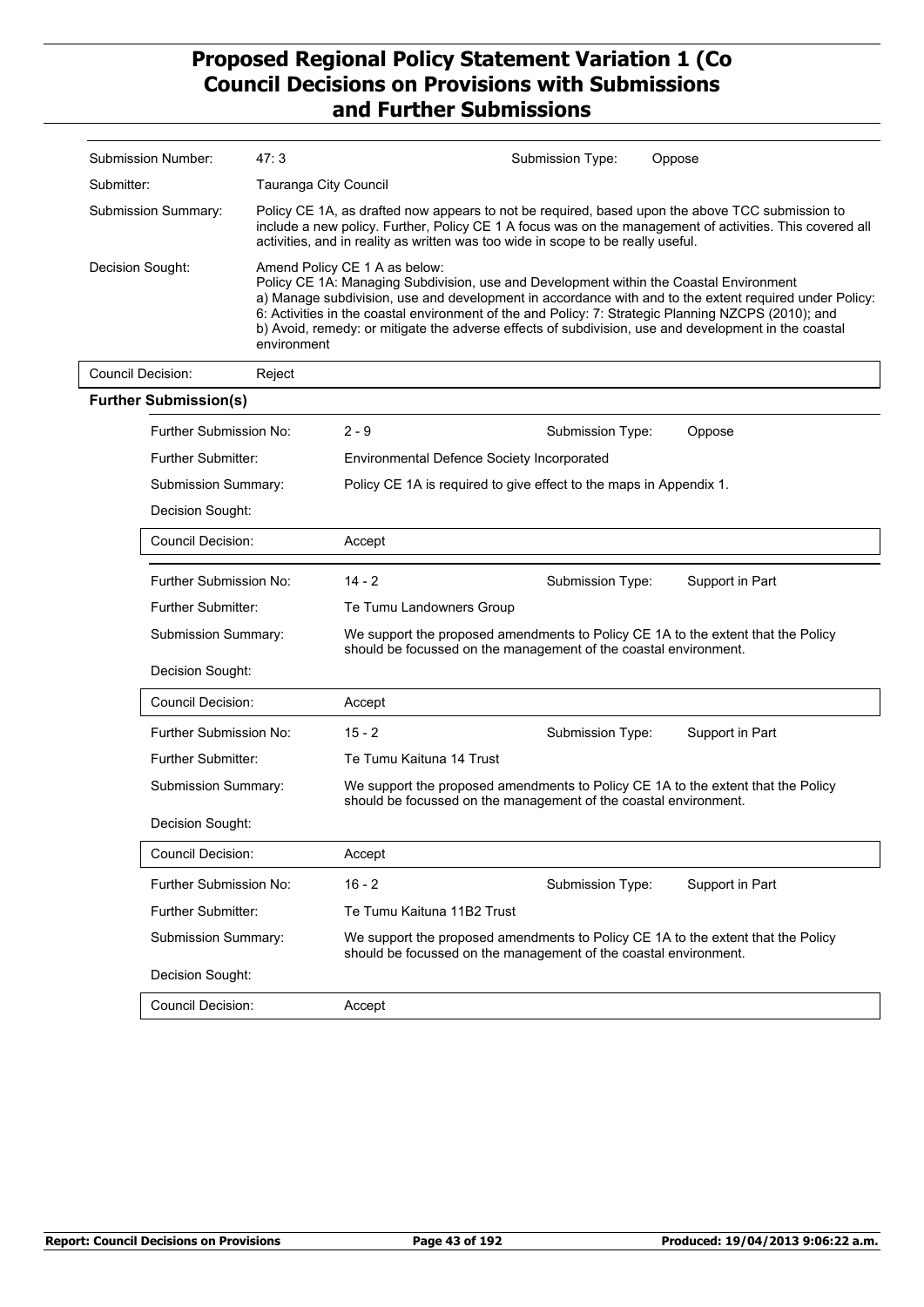| Further Submission No: | $17 - 2$                                                                                                         | Submission Type:                                                                                                                                     | Support in Part |  |
|------------------------|------------------------------------------------------------------------------------------------------------------|------------------------------------------------------------------------------------------------------------------------------------------------------|-----------------|--|
| Further Submitter:     | Ford Land Holdings Pty Ltd                                                                                       |                                                                                                                                                      |                 |  |
| Submission Summary:    |                                                                                                                  | We support the proposed amendments to Policy CE 1A to the extent that the Policy<br>should be focussed on the management of the coastal environment. |                 |  |
| Decision Sought:       |                                                                                                                  |                                                                                                                                                      |                 |  |
| Council Decision:      | Accept                                                                                                           |                                                                                                                                                      |                 |  |
| Further Submission No: | $20 - 14$                                                                                                        | Submission Type:                                                                                                                                     | Other           |  |
| Further Submitter:     | Port of Tauranga Limited                                                                                         |                                                                                                                                                      |                 |  |
| Submission Summary:    | The Port agrees that clarification of what is meant by this explanation is needed and<br>submitted on the point. |                                                                                                                                                      |                 |  |
| Decision Sought:       |                                                                                                                  |                                                                                                                                                      |                 |  |
| Council Decision:      | Accept                                                                                                           |                                                                                                                                                      |                 |  |
|                        |                                                                                                                  |                                                                                                                                                      | 475             |  |

#### **Section:** Policy CE 2A: Avoiding effects onPreservinghigh natural character within the coastal environme

#### **Council Decision**

Change type of policy to a specific directive (i.e. from '2A' to '2B') policy for resource consents regional and district plans, and notices of requirement.

Amend Policy CE 2B title, policy and explanation to read:

"Policy CE 2B: Managing adverse effects on natural character within the coastal environment

Preserve the natural character of the coastal environment and protect it from inappropriate subdivision, use and development by including provisions in regional and district plans, and when making decisions on resource consents to:

(a) Avoid adverse effects of activities on the attributes that comprise natural character in areas of the coastal environment with outstanding natural character as identified in the maps and tables in Appendix I and J ;

(b) Avoid significant adverse effects and avoid, remedy or mitigate other adverse effects of activities on the attributes comprising the natural character in all other areas of the coastal environment, recognising that areas identified in maps in Appendix I as having high or very high natural character can be especially sensitive to the adverse effects of inappropriate subdivision, use and development: and

(c) Recognise that open coastal water in the region is of at least high natural character.

#### Explanation

Policy CE 2B comprises three parts Part (a) requires the complete avoidance of adverse effects of inappropriate activities on the attributes of areas of the coastal environment with "outstanding" natural character. These areas are mapped in Appendix I. Part (b) requires avoidance of significant adverse effects on attributes comprising natural character in all other areas and that activities avoid, remedy or mitigate adverse effects on the natural character attributes of all areas of the coastal environment. Part (c) clarifies the natural character status of open coastal water.

This policy confirms that the effects of some activities may not be adverse in light of an areas' natural character attributes and a consideration of whether the activity itself is appropriate in this location.

For example, the attributes for Tauranga Harbour include channel markers (scattered throughout the harbour and visible during the night time) and commercial areas. These features diminish natural character but comprise the harbour at the time it was assessed.

Suitable provisions in regional and district plans may include policies, rules and zones to direct inappropriate activities away from areas susceptible to the loss of natural character. Measures should provide for the existing lawfully established activities, subdivisions, designations and zonings and their continuance and development in a way that maintains or enhances the natural character values of the area."

#### **Reasons for Council Decision**

Submissions 4-5, 18-13(f), 9-2, 2-14(f), 18-14(f), 20-17(f), 23-4, 1-7(f), 1-8(f), 2-16(f), 20-19(f), 22-8(f), 31-2, 2-18(f), 32-2, 33-2, 3-4(f), 4-6, 1-6(f), 2-10(f), 6-8(f), 8-8(f), 9-2(f), 12-11(f), 20-15(f), 7-4, 2-11(f), 7-5, 2-12(f), 21-18(f), 12-2, 13-1, 2-15(f), 6-10(f), 8-10(f), 12-13(f), 13-6(f), 20-18(f), 22-4, 14-5(f), 15-5(f), 15-5(f), 16-5(f), 17-5(f), 20-16(f), 24-9(f), 24-11, 2-17(f), 25-11, 26-11, 27-11, 28-2, 29-1, 10-3(f), 35-6, 36-7, 7-4(f), 21-19(f), 38-4, 40-5, 2-19(f), 24-14(f), 44-3, 45- 3, 1-9(f), 2-20(f), 3-3(f), 6-11(f), 8-11(f), 10-38(f), 12-14(f), 13-12(f), 14-4(f), 15-4(f), 16-4(f), 17-4(f), 20-20(f), 47-4, 2-21, 3-2(f), 5-10(f), 6-12(f), 8-12(f), 12- 15(f), 14-3(f), 15-3(f), 16-3(f), 17-3(f): The NZCPS has a hierarchy of treatments for different levels of natural character and effect. Changes to Policy CE 2A reflects the priority as applicable to the Bay of Plenty region. The policy title is amended to better reflect its intent and that it is applicable in the coastal environment. B type classification is applicable to plans and resource consents to which this policy applies.

The NZCPS requires that all adverse effects on natural character be avoided, remedied or mitigated. The BOPRC has mapped "high, very high and outstanding" natural character but cannot have policy imply that unmapped areas are to be ignored.

Council has not assessed the attributes comprising natural character in less significant areas but, consistent with the approach applied to the higher ranked areas, considers these "elements" of natural character to be an important policy focus.

Submission 38-4: The purpose of natural character lines is not to prevent use or development. The boundary denotes an area within which features that were previously generally known are now specifically identified. Existing farmed and horticultural land can have high natural character and has not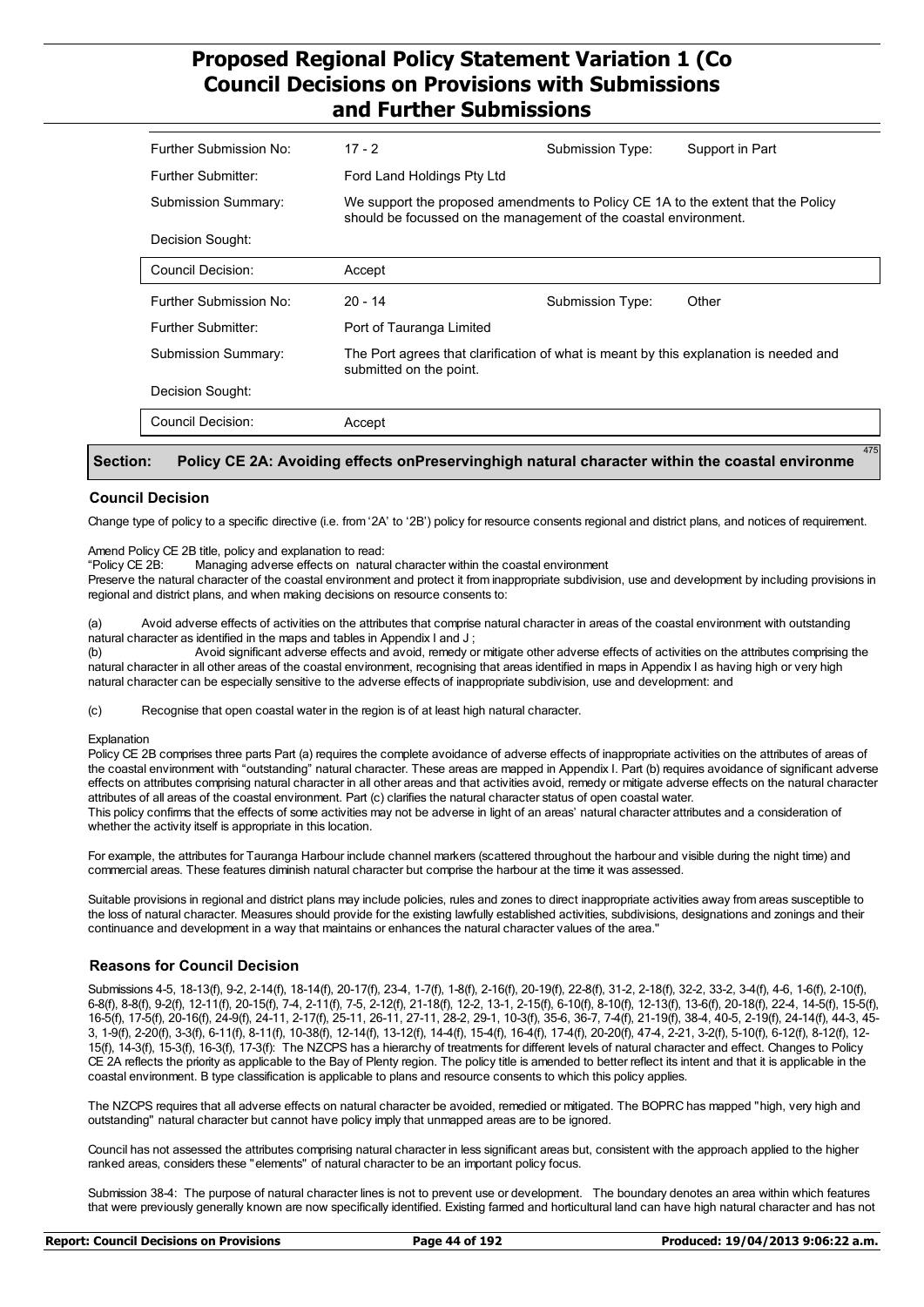been excluded by virtue of this land use. Most rural land noted as having natural character is likely to remain in rural use for some time - if not in perpetity. The "designation" does not hinder rural activities and provides considerable certainty as to where natural values exist.

Submissions 1-1, 21-3, 50-2: Support is noted.

#### **Submissions**

| Submission Number:  | 1:1                                                                                                                                                                                                                                                                              | Submission Type: | Support        |
|---------------------|----------------------------------------------------------------------------------------------------------------------------------------------------------------------------------------------------------------------------------------------------------------------------------|------------------|----------------|
| Submitter:          | KiwiRail                                                                                                                                                                                                                                                                         |                  |                |
| Submission Summary: | Much of the railway corridor avoids areas of outstanding natural character. The explanation notes that<br>the effects of some activities may not be adverse in light of areas' attributes and a consideration of<br>whether the activity itself is appropriate in this location. |                  |                |
| Decision Sought:    | Retain changes to Policy CE 2A as proposed.                                                                                                                                                                                                                                      |                  |                |
| Council Decision:   | Reject                                                                                                                                                                                                                                                                           |                  |                |
|                     |                                                                                                                                                                                                                                                                                  |                  |                |
| Submission Number:  | 4:5                                                                                                                                                                                                                                                                              | Submission Type: | Seek Amendment |
| Submitter:          | Department of Conservation                                                                                                                                                                                                                                                       |                  |                |
| Submission Summary: | Policy title is opposed as it is considered too general.                                                                                                                                                                                                                         |                  |                |
| Decision Sought:    | Amend title to "Avoiding [adverse] effects on natural character [within the coastal environment]".                                                                                                                                                                               |                  |                |
| Council Decision:   | Accept                                                                                                                                                                                                                                                                           |                  |                |

#### **Further Submission(s)**

| Further Submission No: | $18 - 13$                                                                      | Submission Type: | Support |
|------------------------|--------------------------------------------------------------------------------|------------------|---------|
| Further Submitter:     | Horticulture NZ and NZ Kiwifruit Growers Incorporated                          |                  |         |
| Submission Summary:    | The submitter seeks the same change to the title as Horticulture NZ and NZKGI. |                  |         |
| Decision Sought:       |                                                                                |                  |         |
| Council Decision:      | Accept                                                                         |                  |         |

| Submission Number:         | 4:6                                                                                                                                                                                                                                                                                                          | Submission Type: | Oppose in Part |
|----------------------------|--------------------------------------------------------------------------------------------------------------------------------------------------------------------------------------------------------------------------------------------------------------------------------------------------------------|------------------|----------------|
| Submitter:                 | Department of Conservation                                                                                                                                                                                                                                                                                   |                  |                |
| <b>Submission Summary:</b> | NZCPS 2010 Policy 13 requires that adverse effects on activities on natural character in areas of the<br>coastal environment with outstanding natural character are avoided. Policy CE 2A(a) recognises this and<br>is supported.                                                                            |                  |                |
|                            | Policy CE 2A(b) is not consistent with Policy 13(1)(b)NZCPS which requires that in all other areas of the<br>coastal environment significant adverse effects onnatural character are to be avoided and other adverse<br>effects of activities on natural character are to be avoided, remedied or mitigated. |                  |                |
| Decision Sought:           | Retain subsection (a).                                                                                                                                                                                                                                                                                       |                  |                |
|                            | Replace subsection (b) with policy direction that gives effect to Policy 13(1)(b) NZCPS by requiring the<br>avoidance of all significant adverse effects on natural character of the coastal environment and<br>avoidance, remediation or mitigation of all other effects.                                   |                  |                |
|                            | The first paragraph of the explanation may need amendment to reflect the requested relief.                                                                                                                                                                                                                   |                  |                |

| Council Decision: | Accept in Part<br><b>Further Submission(s)</b> |                     |                  |         |
|-------------------|------------------------------------------------|---------------------|------------------|---------|
|                   | Further Submission No:                         | 1 - 6               | Submission Type: | Support |
|                   | Further Submitter:                             | <b>Basil Graeme</b> |                  |         |
|                   | Submission Summary:                            | Clarification       |                  |         |
|                   | Decision Sought:                               |                     |                  |         |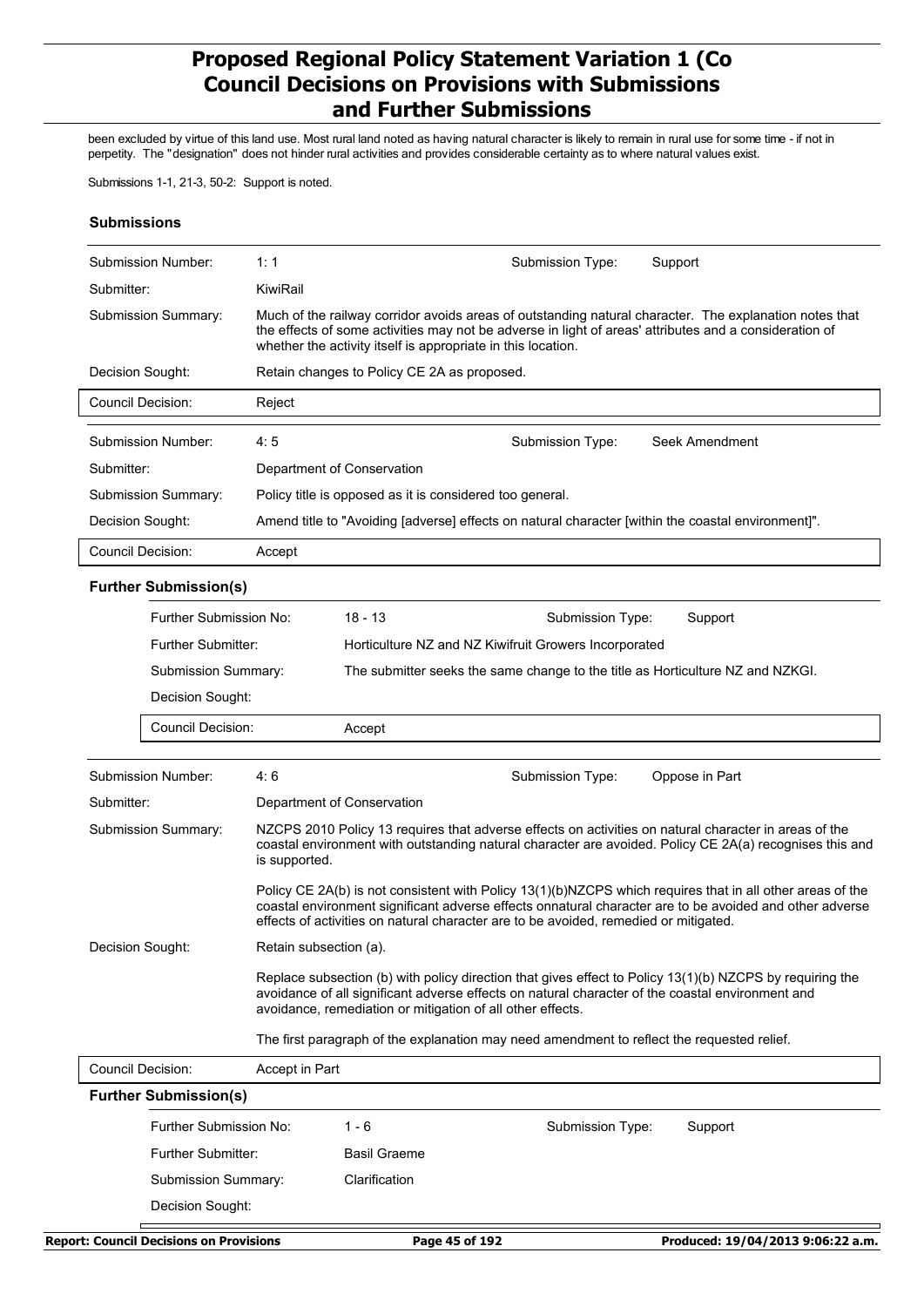| Council Decision:         | Accept in Part                                                                                                                                                                                                                                                                                                               |
|---------------------------|------------------------------------------------------------------------------------------------------------------------------------------------------------------------------------------------------------------------------------------------------------------------------------------------------------------------------|
| Further Submission No:    | $2 - 10$<br>Support<br>Submission Type:                                                                                                                                                                                                                                                                                      |
| Further Submitter:        | Environmental Defence Society Incorporated                                                                                                                                                                                                                                                                                   |
| Submission Summary:       | This will give effect to policy 12 of the NZCPS.                                                                                                                                                                                                                                                                             |
| Decision Sought:          |                                                                                                                                                                                                                                                                                                                              |
| <b>Council Decision:</b>  | Accept in Part                                                                                                                                                                                                                                                                                                               |
| Further Submission No:    | $6 - 8$<br>Submission Type:<br>Oppose                                                                                                                                                                                                                                                                                        |
| <b>Further Submitter:</b> | <b>Transpower New Zealand Limited</b>                                                                                                                                                                                                                                                                                        |
| Submission Summary:       | Clarification of this policy is required. However Transpower prefers the current policy<br>approach (and the amendments in the Bay of Plenty Regional Council submission 45-3)<br>to the extent that it focuses on effects on teh 'attributes that comprise natural character'<br>rather than on 'natural character' per se. |
| Decision Sought:          |                                                                                                                                                                                                                                                                                                                              |
| <b>Council Decision:</b>  | Accept                                                                                                                                                                                                                                                                                                                       |
| Further Submission No:    | $8 - 8$<br>Submission Type:<br>Oppose                                                                                                                                                                                                                                                                                        |
| <b>Further Submitter:</b> | Powerco Limited                                                                                                                                                                                                                                                                                                              |
| Submission Summary:       | Poweco agrees that clarification of this policy is required but prefers the current policy<br>approach to the extent that it focuses on effects on 'the attributes that compromise natural<br>character'.                                                                                                                    |
| Decision Sought:          |                                                                                                                                                                                                                                                                                                                              |
| <b>Council Decision:</b>  | Accept                                                                                                                                                                                                                                                                                                                       |
| Further Submission No:    | $9 - 2$<br>Submission Type:<br>Oppose                                                                                                                                                                                                                                                                                        |
| <b>Further Submitter:</b> | Lowndes Associates                                                                                                                                                                                                                                                                                                           |
| Submission Summary:       | The NZCPS and its policies 13 and 14 should properly be read in the light and context of<br>the purpose and principles of the RMA as a whole.                                                                                                                                                                                |
| Decision Sought:          |                                                                                                                                                                                                                                                                                                                              |
| <b>Council Decision:</b>  | Accept                                                                                                                                                                                                                                                                                                                       |
| Further Submission No:    | $12 - 11$<br>Submission Type:<br>Oppose                                                                                                                                                                                                                                                                                      |
| <b>Further Submitter:</b> | Z-Energy Ltd, BP Oil NZ Ltd, Mobil Oil NZ Ltd                                                                                                                                                                                                                                                                                |
| Submission Summary:       | Agree that clarification of this policy is required, as set out in their own submission.<br>However, the Oil Companies prefer the current policy approach to the extent that it<br>properly focuses on effects on 'the attributes that comprise natural character'.                                                          |
| Decision Sought:          |                                                                                                                                                                                                                                                                                                                              |
| <b>Council Decision:</b>  | Accept                                                                                                                                                                                                                                                                                                                       |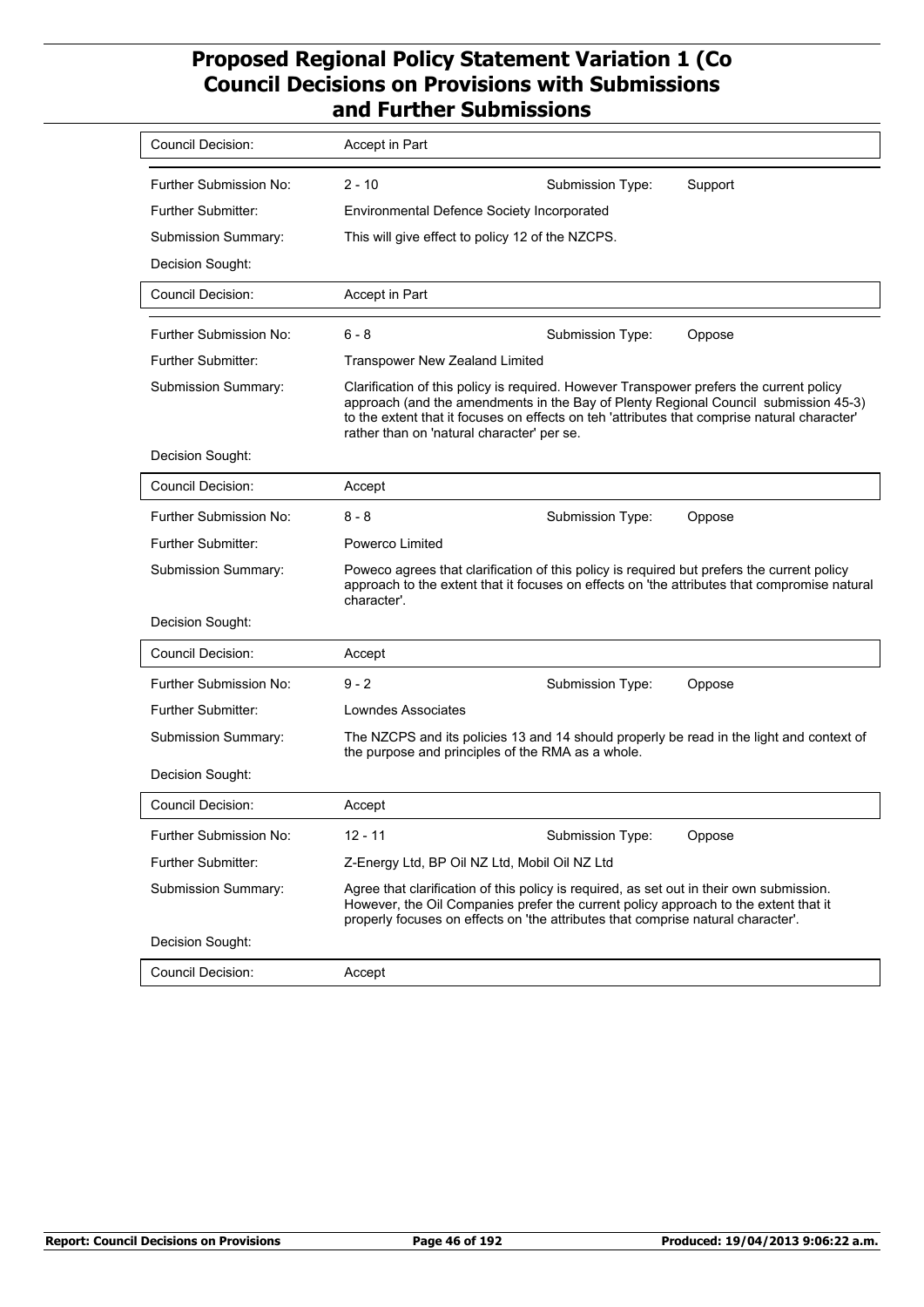|            | Further Submission No:       |                    | $20 - 15$                                   | Submission Type:                                                                                                                                                                                                       | Other                                                                                                        |  |
|------------|------------------------------|--------------------|---------------------------------------------|------------------------------------------------------------------------------------------------------------------------------------------------------------------------------------------------------------------------|--------------------------------------------------------------------------------------------------------------|--|
|            | <b>Further Submitter:</b>    |                    |                                             | Port of Tauranga Limited                                                                                                                                                                                               |                                                                                                              |  |
|            | Submission Summary:          |                    |                                             | The Port conditionally opposes the relief to give effect to Policy 13 of the NZCPS 2010 as<br>it is not clear how the relief will affect the overall application of Policy CE 2A.                                      |                                                                                                              |  |
|            | Decision Sought:             |                    |                                             |                                                                                                                                                                                                                        |                                                                                                              |  |
|            | <b>Council Decision:</b>     |                    | Accept in Part                              |                                                                                                                                                                                                                        |                                                                                                              |  |
|            | Submission Number:           | 7:4                |                                             | Submission Type:                                                                                                                                                                                                       | Support in Part                                                                                              |  |
| Submitter: |                              |                    | Western Bay of Plenty District Council      |                                                                                                                                                                                                                        |                                                                                                              |  |
|            | Submission Summary:          |                    |                                             | The policy does not seek to preserve "high" natural character.                                                                                                                                                         |                                                                                                              |  |
|            | Decision Sought:             | Reword as follows: | "Preserve the natural character"            |                                                                                                                                                                                                                        |                                                                                                              |  |
|            | <b>Council Decision:</b>     | Accept             |                                             |                                                                                                                                                                                                                        |                                                                                                              |  |
|            | <b>Further Submission(s)</b> |                    |                                             |                                                                                                                                                                                                                        |                                                                                                              |  |
|            | Further Submission No:       |                    | $2 - 11$                                    | Submission Type:                                                                                                                                                                                                       | Support                                                                                                      |  |
|            | Further Submitter:           |                    | Environmental Defence Society Incorporated  |                                                                                                                                                                                                                        |                                                                                                              |  |
|            | Submission Summary:          |                    |                                             | This will give effect to policy 12 of the NZCPS.                                                                                                                                                                       |                                                                                                              |  |
|            | Decision Sought:             |                    |                                             |                                                                                                                                                                                                                        |                                                                                                              |  |
|            | Council Decision:            |                    | Accept                                      |                                                                                                                                                                                                                        |                                                                                                              |  |
|            |                              |                    |                                             |                                                                                                                                                                                                                        |                                                                                                              |  |
|            | Submission Number:           | 7:5                |                                             | Submission Type:                                                                                                                                                                                                       | Support in Part                                                                                              |  |
| Submitter: |                              |                    | Western Bay of Plenty District Council      |                                                                                                                                                                                                                        |                                                                                                              |  |
|            | Submission Summary:          |                    | not the balance of the coastal environment. | It appears that the policy may be intending to capture "very high" and "high" as well as the remainder of<br>the coastal environment which is not identified as having natural character. To be consistent with Policy | 13 of the NZCPS, Policy CE 2A (b) should only apply to areas identified as having natural character and      |  |
|            | Decision Sought:             |                    |                                             | also include areas of moderate/low natural character that haven't been identified on maps.                                                                                                                             | Clarify that "all other areas" refers only to areas of "high" and "very high" natural character and does not |  |
|            | Council Decision:            | Reject             |                                             |                                                                                                                                                                                                                        |                                                                                                              |  |
|            | <b>Further Submission(s)</b> |                    |                                             |                                                                                                                                                                                                                        |                                                                                                              |  |
|            | Further Submission No:       |                    | $2 - 12$                                    | Submission Type:                                                                                                                                                                                                       | Oppose                                                                                                       |  |
|            | Further Submitter:           |                    | Environmental Defence Society Incorporated  |                                                                                                                                                                                                                        |                                                                                                              |  |
|            | Submission Summary:          |                    |                                             | Policy 13 NZCPS is not restricted to areas of very high and high natural character.                                                                                                                                    |                                                                                                              |  |
|            | Decision Sought:             |                    |                                             |                                                                                                                                                                                                                        |                                                                                                              |  |
|            | Council Decision:            |                    | Accept                                      |                                                                                                                                                                                                                        |                                                                                                              |  |
|            |                              |                    |                                             |                                                                                                                                                                                                                        |                                                                                                              |  |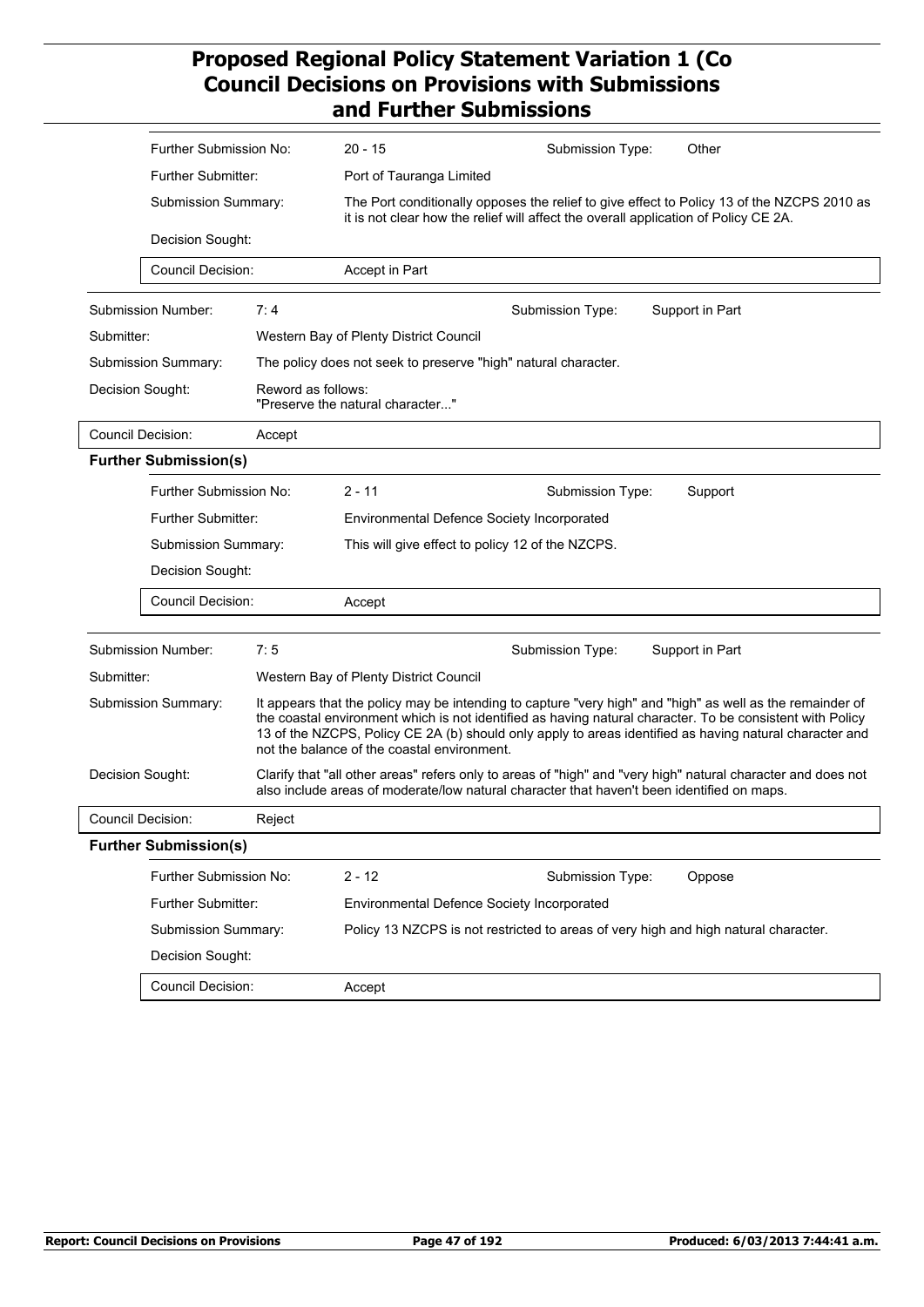| Further Submission No:     | $21 - 18$                            | Submission Type: | Support |
|----------------------------|--------------------------------------|------------------|---------|
| Further Submitter:         | Federated Farmers of New Zealand     |                  |         |
| <b>Submission Summary:</b> | For reasons stated by the submitter. |                  |         |
| Decision Sought:           |                                      |                  |         |
| Council Decision:          | Reject                               |                  |         |

| Submission Number:  | 8:6                                                                                                                                                                                                                                                                                                                                                                                                                                                                                                      | Submission Type: | Seek Amendment |  |
|---------------------|----------------------------------------------------------------------------------------------------------------------------------------------------------------------------------------------------------------------------------------------------------------------------------------------------------------------------------------------------------------------------------------------------------------------------------------------------------------------------------------------------------|------------------|----------------|--|
| Submitter:          | Blakely Pacific Limited, Scorpians Limited & TKC Holdings Limited                                                                                                                                                                                                                                                                                                                                                                                                                                        |                  |                |  |
| Submission Summary: | Policy CE 2A gives the perception of avoidance of all effects on natural character without clear reference<br>to the scale.                                                                                                                                                                                                                                                                                                                                                                              |                  |                |  |
| Decision Sought:    | Amend Policy CE 2A to read:                                                                                                                                                                                                                                                                                                                                                                                                                                                                              |                  |                |  |
|                     | "Avoiding significant effects on areas of natural character and depending on the degree of natural value<br>consistent with those areas.                                                                                                                                                                                                                                                                                                                                                                 |                  |                |  |
|                     | Manage areas of high natural character of the coastal environment and allow appropriate subdivision,<br>use and development by including provisions in regional and district plans, and when making decisions<br>on resource consents to:<br>(a) Assess adverse effects of activities on<br>(b) Avoiding remedy or mitigate significant<br>(c) Allow appropriate subdivision, use and development where there is provision to better manage and<br>enhance areas of high or very high natural character. |                  |                |  |

Council Decision: Reject

| <b>Further Submission(s)</b> |  |  |
|------------------------------|--|--|
|------------------------------|--|--|

| $2 - 13$                                                                                                                                                                                                                                                                                                                     | Submission Type: | Oppose                                                                                                                                                                                                                             |  |
|------------------------------------------------------------------------------------------------------------------------------------------------------------------------------------------------------------------------------------------------------------------------------------------------------------------------------|------------------|------------------------------------------------------------------------------------------------------------------------------------------------------------------------------------------------------------------------------------|--|
|                                                                                                                                                                                                                                                                                                                              |                  |                                                                                                                                                                                                                                    |  |
|                                                                                                                                                                                                                                                                                                                              |                  |                                                                                                                                                                                                                                    |  |
|                                                                                                                                                                                                                                                                                                                              |                  |                                                                                                                                                                                                                                    |  |
| Accept                                                                                                                                                                                                                                                                                                                       |                  |                                                                                                                                                                                                                                    |  |
| $6 - 9$                                                                                                                                                                                                                                                                                                                      | Submission Type: | Oppose                                                                                                                                                                                                                             |  |
| <b>Transpower New Zealand Limited</b>                                                                                                                                                                                                                                                                                        |                  |                                                                                                                                                                                                                                    |  |
| Clarification of this policy is required. However Transpower prefers the current policy<br>approach (and the amendments in the Bay of Plenty Regional Council submission 45-3)<br>to the extent that it focuses on effects on teh 'attributes that comprise natural character'<br>rather than on 'natural character' per se. |                  |                                                                                                                                                                                                                                    |  |
|                                                                                                                                                                                                                                                                                                                              |                  |                                                                                                                                                                                                                                    |  |
| Accept                                                                                                                                                                                                                                                                                                                       |                  |                                                                                                                                                                                                                                    |  |
| $8 - 9$                                                                                                                                                                                                                                                                                                                      | Submission Type: | Oppose                                                                                                                                                                                                                             |  |
| Powerco Limited                                                                                                                                                                                                                                                                                                              |                  |                                                                                                                                                                                                                                    |  |
| Powerco agrees that clarification of this policy is required but prefers the current policy<br>approach to teh extent that it focuses on effects on 'the attributes that comprise natural<br>character'.                                                                                                                     |                  |                                                                                                                                                                                                                                    |  |
|                                                                                                                                                                                                                                                                                                                              |                  |                                                                                                                                                                                                                                    |  |
| Accept                                                                                                                                                                                                                                                                                                                       |                  |                                                                                                                                                                                                                                    |  |
|                                                                                                                                                                                                                                                                                                                              |                  | Environmental Defence Society Incorporated<br>The policy has clear reference to the scale of natural character as paragraph (a) applies to<br>areas of outstanding natural character and paragraph (b) applied to all other areas. |  |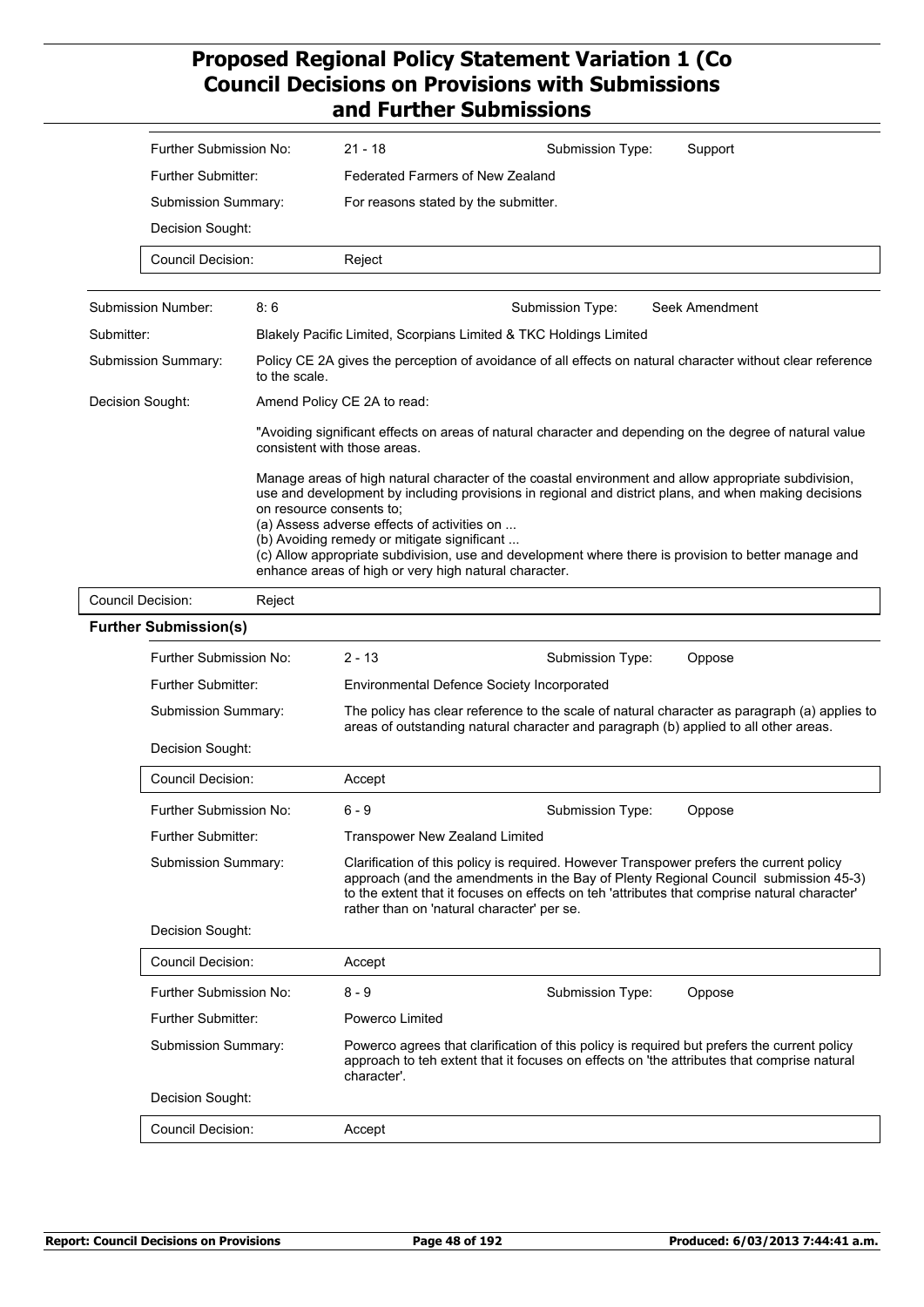| Further Submission No:       |     | $12 - 12$                                                                                                                                                                                                                                                              | Submission Type:                                  | Oppose                                                                                                                                                                                                                                                                                                                                              |  |
|------------------------------|-----|------------------------------------------------------------------------------------------------------------------------------------------------------------------------------------------------------------------------------------------------------------------------|---------------------------------------------------|-----------------------------------------------------------------------------------------------------------------------------------------------------------------------------------------------------------------------------------------------------------------------------------------------------------------------------------------------------|--|
|                              |     |                                                                                                                                                                                                                                                                        |                                                   |                                                                                                                                                                                                                                                                                                                                                     |  |
| Further Submitter:           |     | Z Energy Ltd, Mobil Oil NZ Ltd and BP NZ Ltd                                                                                                                                                                                                                           |                                                   |                                                                                                                                                                                                                                                                                                                                                     |  |
| Submission Summary:          |     | Agree that clarification of this policy is required, as set out in their own submission.<br>However, the Oil Companies prefer the current policy approach to the extent that it<br>properly focuses on effects on 'the attributes that comprise natural character'.    |                                                   |                                                                                                                                                                                                                                                                                                                                                     |  |
| Decision Sought:             |     |                                                                                                                                                                                                                                                                        |                                                   |                                                                                                                                                                                                                                                                                                                                                     |  |
|                              |     | Accept                                                                                                                                                                                                                                                                 |                                                   |                                                                                                                                                                                                                                                                                                                                                     |  |
|                              |     | $22 - 9$                                                                                                                                                                                                                                                               | Submission Type:                                  | Oppose                                                                                                                                                                                                                                                                                                                                              |  |
|                              |     | <b>TrustPower Limited</b>                                                                                                                                                                                                                                              |                                                   |                                                                                                                                                                                                                                                                                                                                                     |  |
|                              |     | 13 of the NZCPS.                                                                                                                                                                                                                                                       |                                                   |                                                                                                                                                                                                                                                                                                                                                     |  |
|                              |     |                                                                                                                                                                                                                                                                        |                                                   |                                                                                                                                                                                                                                                                                                                                                     |  |
|                              |     | Accept                                                                                                                                                                                                                                                                 |                                                   |                                                                                                                                                                                                                                                                                                                                                     |  |
|                              |     | $25 - 6$                                                                                                                                                                                                                                                               | Submission Type:                                  | Oppose                                                                                                                                                                                                                                                                                                                                              |  |
|                              |     | Nessie Kuka                                                                                                                                                                                                                                                            |                                                   |                                                                                                                                                                                                                                                                                                                                                     |  |
|                              |     | Oppose this submission due to the aggressive developmental context that is being sought<br>by developers upon what's known as a nationally recognised coastal landscape of<br>Matakana Island.                                                                         |                                                   |                                                                                                                                                                                                                                                                                                                                                     |  |
|                              |     |                                                                                                                                                                                                                                                                        |                                                   |                                                                                                                                                                                                                                                                                                                                                     |  |
|                              |     | Accept                                                                                                                                                                                                                                                                 |                                                   |                                                                                                                                                                                                                                                                                                                                                     |  |
| Submission Number:           | 9:2 |                                                                                                                                                                                                                                                                        |                                                   | Oppose                                                                                                                                                                                                                                                                                                                                              |  |
| Submitter:                   |     |                                                                                                                                                                                                                                                                        |                                                   |                                                                                                                                                                                                                                                                                                                                                     |  |
| Submission Summary:          |     | The proposed wording creates the impression that all effects on natural character are to be avoided,                                                                                                                                                                   |                                                   |                                                                                                                                                                                                                                                                                                                                                     |  |
|                              |     | The inclusion of the proposed word "and" in Policy CE 2A (b) makes the policy unworkable.                                                                                                                                                                              |                                                   |                                                                                                                                                                                                                                                                                                                                                     |  |
| Decision Sought:             |     |                                                                                                                                                                                                                                                                        |                                                   |                                                                                                                                                                                                                                                                                                                                                     |  |
| Council Decision:            |     |                                                                                                                                                                                                                                                                        |                                                   |                                                                                                                                                                                                                                                                                                                                                     |  |
| <b>Further Submission(s)</b> |     |                                                                                                                                                                                                                                                                        |                                                   |                                                                                                                                                                                                                                                                                                                                                     |  |
| Further Submission No:       |     | $2 - 14$                                                                                                                                                                                                                                                               | Submission Type:                                  | Support in Part                                                                                                                                                                                                                                                                                                                                     |  |
| <b>Further Submitter:</b>    |     | <b>Environmental Defence Society Incorporated</b>                                                                                                                                                                                                                      |                                                   |                                                                                                                                                                                                                                                                                                                                                     |  |
| Submission Summary:          |     | To be consistent with policy 13 NZCPS the phrase must read "avoid significant adverse<br>effects and avoid, remedy or mitigate other adverse effects".                                                                                                                 |                                                   |                                                                                                                                                                                                                                                                                                                                                     |  |
| Decision Sought:             |     |                                                                                                                                                                                                                                                                        |                                                   |                                                                                                                                                                                                                                                                                                                                                     |  |
| <b>Council Decision:</b>     |     | Accept in Part                                                                                                                                                                                                                                                         |                                                   |                                                                                                                                                                                                                                                                                                                                                     |  |
|                              |     | <b>Council Decision:</b><br>Further Submission No:<br>Further Submitter:<br>Submission Summary:<br>Decision Sought:<br>Council Decision:<br>Further Submission No:<br><b>Further Submitter:</b><br>Submission Summary:<br>Decision Sought:<br><b>Council Decision:</b> | Fonterra Co-operative Group Ltd<br>Accept in Part | A preferable approach is for Policy CE 2A to closely follow the response set out in Policy<br>Submission Type:<br>regardless of the natural character attributes of a locality.<br>Amend the title of the Policy to read "Managing effects on natural character<br>Amend clause (b) to read "Avoid, remedy or mitigate significant adverse effects" |  |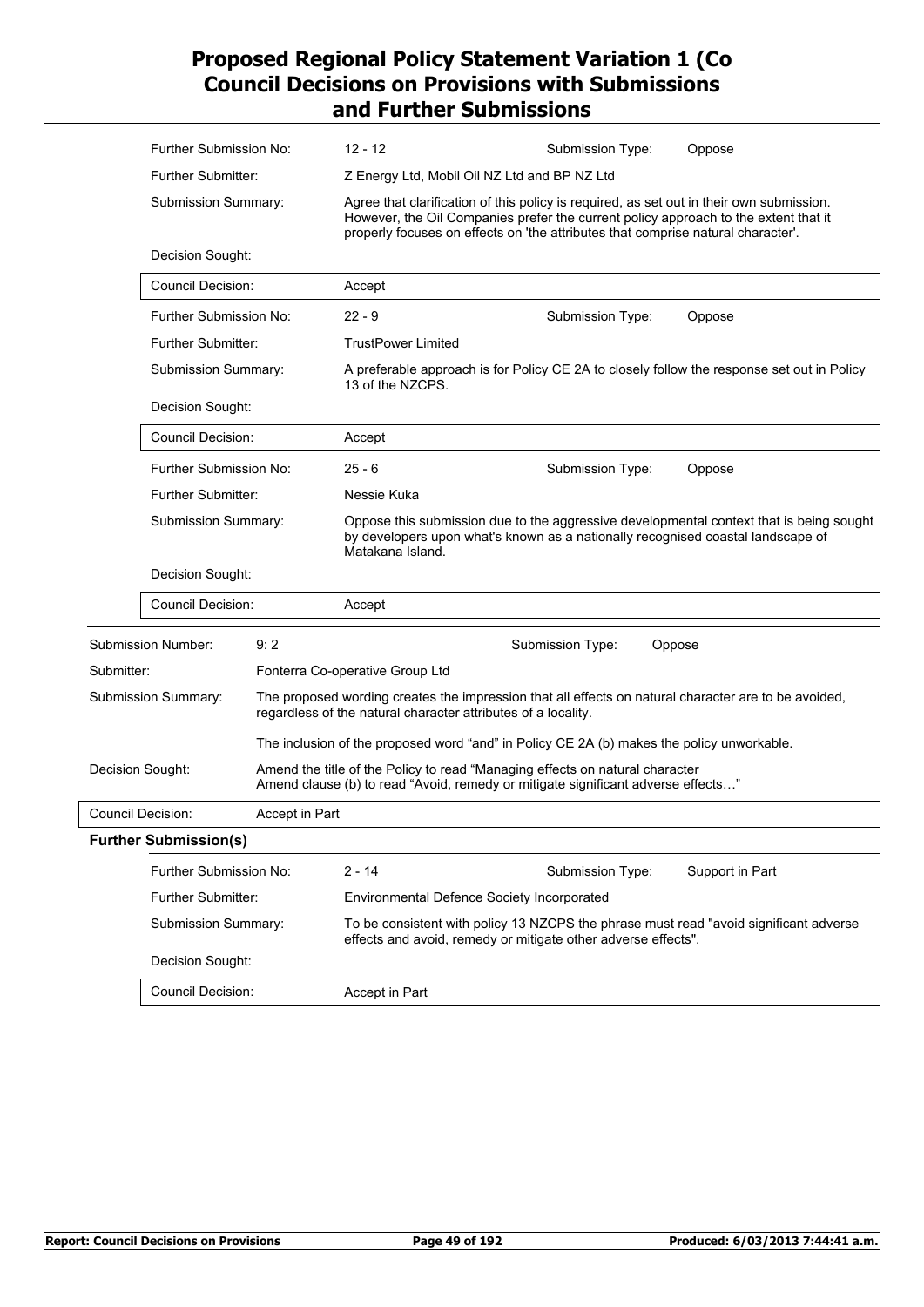|                        | Further Submission No:              |                                                                                                                                                                                                                                                                                                                                                                  | 18 - 14                                                                                                                                                                                       | Submission Type: | Support in Part |  |
|------------------------|-------------------------------------|------------------------------------------------------------------------------------------------------------------------------------------------------------------------------------------------------------------------------------------------------------------------------------------------------------------------------------------------------------------|-----------------------------------------------------------------------------------------------------------------------------------------------------------------------------------------------|------------------|-----------------|--|
|                        | Further Submitter:                  |                                                                                                                                                                                                                                                                                                                                                                  | Horticulture NZ and NZ Kiwifruit Growers Inc                                                                                                                                                  |                  |                 |  |
|                        | Submission Summary:                 |                                                                                                                                                                                                                                                                                                                                                                  | The submitter identifies that the title needs to be changed but seeks different wording to<br>that sought by Horticulture NZ                                                                  |                  |                 |  |
|                        | Decision Sought:                    |                                                                                                                                                                                                                                                                                                                                                                  |                                                                                                                                                                                               |                  |                 |  |
|                        | <b>Council Decision:</b>            |                                                                                                                                                                                                                                                                                                                                                                  | Accept in Part                                                                                                                                                                                |                  |                 |  |
|                        | Further Submission No:              |                                                                                                                                                                                                                                                                                                                                                                  | $20 - 17$                                                                                                                                                                                     | Submission Type: | Support         |  |
|                        | Further Submitter:                  |                                                                                                                                                                                                                                                                                                                                                                  | Port of Tauranga Limited                                                                                                                                                                      |                  |                 |  |
|                        | Submission Summary:                 |                                                                                                                                                                                                                                                                                                                                                                  | The Port seeks the relief be granted, in addition to the relief in its submission on the<br>Policy, for the reasons given by the submitter.                                                   |                  |                 |  |
|                        | Decision Sought:                    |                                                                                                                                                                                                                                                                                                                                                                  |                                                                                                                                                                                               |                  |                 |  |
|                        | Council Decision:                   |                                                                                                                                                                                                                                                                                                                                                                  | Accept in Part                                                                                                                                                                                |                  |                 |  |
|                        | Submission Number:                  | 12:2                                                                                                                                                                                                                                                                                                                                                             |                                                                                                                                                                                               | Submission Type: | Seek Amendment  |  |
| Submitter:             |                                     | NZ Transport Agency                                                                                                                                                                                                                                                                                                                                              |                                                                                                                                                                                               |                  |                 |  |
| Submission Summary:    |                                     | The NZTA requests that CE2A(b) also state that the high or very high natural character  " "attributes" to<br>be preserved/protected as they relate to high or very high Natural Character Areas are those as<br>described in AppendixJ. N.B. Attributes have not yet been identified in Appendix J for all of the high and<br>very high Natural Character Areas. |                                                                                                                                                                                               |                  |                 |  |
| Decision Sought:       |                                     |                                                                                                                                                                                                                                                                                                                                                                  | Amend policy CE 2A to read:<br>Policy CE 2A(b) ': recognising that areas identified in the maps and attributes tables in Appendix I and I<br>as having high or very high natural character  " |                  |                 |  |
|                        | Council Decision:                   | Accept in Part                                                                                                                                                                                                                                                                                                                                                   |                                                                                                                                                                                               |                  |                 |  |
|                        | Submission Number:                  | 13:1                                                                                                                                                                                                                                                                                                                                                             |                                                                                                                                                                                               | Submission Type: | Oppose in Part  |  |
| Submitter:             |                                     | <b>TrustPower Limited</b>                                                                                                                                                                                                                                                                                                                                        |                                                                                                                                                                                               |                  |                 |  |
|                        | Submission Summary:                 |                                                                                                                                                                                                                                                                                                                                                                  | Section 5(2)(c) of the Act is very clear that adverse effects need only be avoided, remedied or mitigated<br>to be consistent with the Act's purpose.                                         |                  |                 |  |
| Decision Sought:       |                                     |                                                                                                                                                                                                                                                                                                                                                                  | That the first line in paragraph (b) of Policy CE 2A be amended as follows: (replace 'and' with 'or')<br>"(b) Avoid, remedy or mitigate                                                       |                  |                 |  |
|                        | Council Decision:<br>Accept in Part |                                                                                                                                                                                                                                                                                                                                                                  |                                                                                                                                                                                               |                  |                 |  |
|                        | <b>Further Submission(s)</b>        |                                                                                                                                                                                                                                                                                                                                                                  |                                                                                                                                                                                               |                  |                 |  |
| Further Submission No: |                                     | $2 - 15$                                                                                                                                                                                                                                                                                                                                                         | Submission Type:                                                                                                                                                                              | Support in Part  |                 |  |
| Further Submitter:     |                                     | <b>Environmental Defence Society Incorporated</b>                                                                                                                                                                                                                                                                                                                |                                                                                                                                                                                               |                  |                 |  |
|                        | Submission Summary:                 |                                                                                                                                                                                                                                                                                                                                                                  | To be consistent with policy 13 NZCPS the phrase must read "avoid significant adverse<br>effects and avoid, remedy or mitigate other adverse effects".                                        |                  |                 |  |
|                        | Decision Sought:                    |                                                                                                                                                                                                                                                                                                                                                                  |                                                                                                                                                                                               |                  |                 |  |
| Council Decision:      |                                     | Accept                                                                                                                                                                                                                                                                                                                                                           |                                                                                                                                                                                               |                  |                 |  |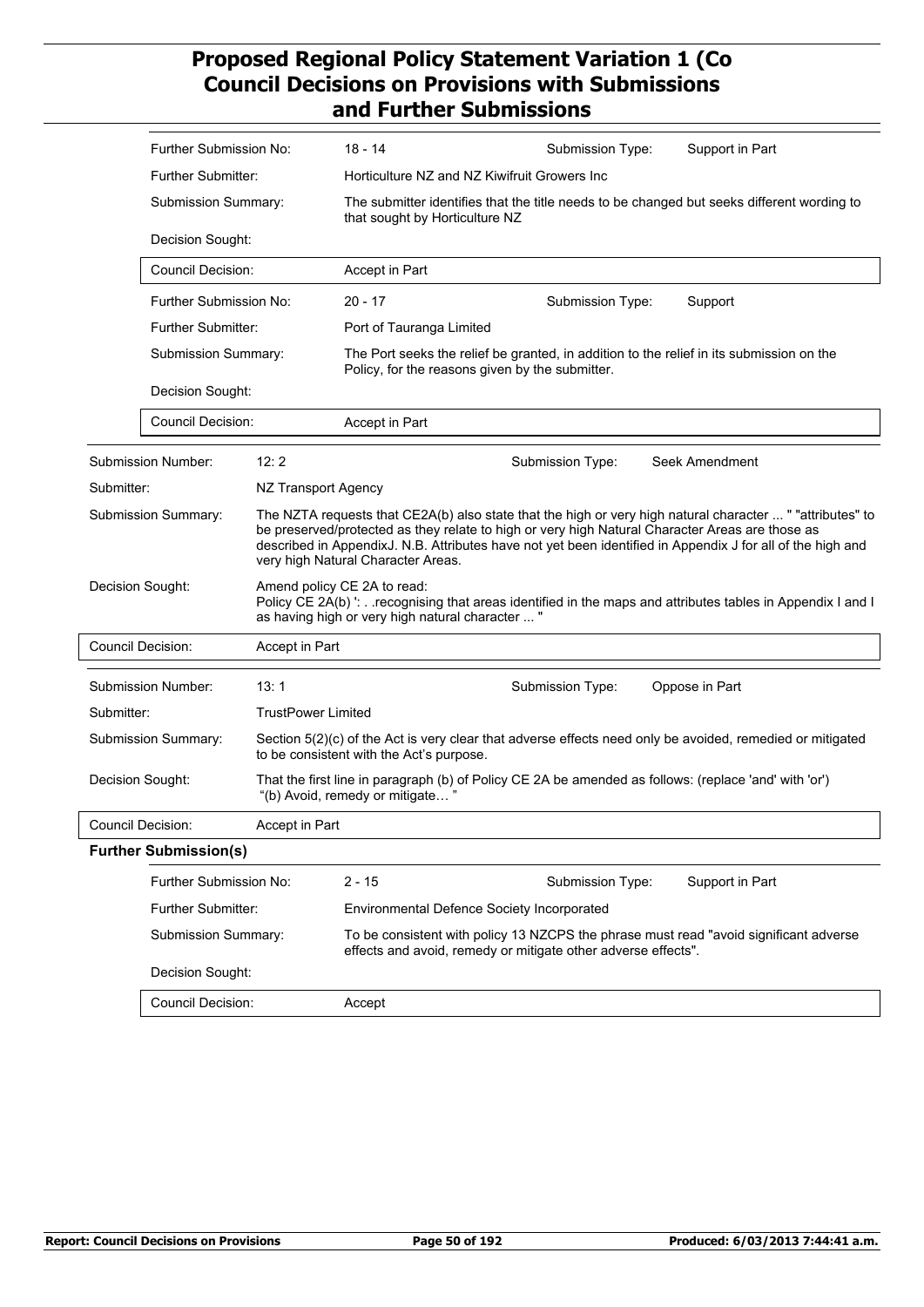| Further Submission No:     |                           | 6 - 10                                                                                                                                                                                                                                                                                                                                                                            | Submission Type: | Support        |
|----------------------------|---------------------------|-----------------------------------------------------------------------------------------------------------------------------------------------------------------------------------------------------------------------------------------------------------------------------------------------------------------------------------------------------------------------------------|------------------|----------------|
| Further Submitter:         |                           | <b>Transpower New Zealand Limited</b>                                                                                                                                                                                                                                                                                                                                             |                  |                |
| Submission Summary:        |                           | Transpower supports the submission and the reason given.                                                                                                                                                                                                                                                                                                                          |                  |                |
| Decision Sought:           |                           |                                                                                                                                                                                                                                                                                                                                                                                   |                  |                |
| <b>Council Decision:</b>   |                           | Accept in Part                                                                                                                                                                                                                                                                                                                                                                    |                  |                |
| Further Submission No:     |                           | $8 - 10$                                                                                                                                                                                                                                                                                                                                                                          | Submission Type: | Support        |
| Further Submitter:         |                           | Powerco Limited                                                                                                                                                                                                                                                                                                                                                                   |                  |                |
| Submission Summary:        |                           | Powerco supports the submission and the reason given.                                                                                                                                                                                                                                                                                                                             |                  |                |
| Decision Sought:           |                           |                                                                                                                                                                                                                                                                                                                                                                                   |                  |                |
| <b>Council Decision:</b>   |                           | Accept in Part                                                                                                                                                                                                                                                                                                                                                                    |                  |                |
| Further Submission No:     |                           | $12 - 13$                                                                                                                                                                                                                                                                                                                                                                         | Submission Type: | Support        |
| Further Submitter:         |                           | Z Energy Ltd, Mobil Oil NZ Ltd and BP NZ Ltd                                                                                                                                                                                                                                                                                                                                      |                  |                |
| Submission Summary:        |                           | The oil companies support the submission and the reason given.                                                                                                                                                                                                                                                                                                                    |                  |                |
| Decision Sought:           |                           |                                                                                                                                                                                                                                                                                                                                                                                   |                  |                |
| <b>Council Decision:</b>   |                           | Accept in Part                                                                                                                                                                                                                                                                                                                                                                    |                  |                |
| Further Submission No:     |                           | $13 - 6$                                                                                                                                                                                                                                                                                                                                                                          | Submission Type: | Support        |
| Further Submitter:         |                           | Western Bay of Plenty District Council                                                                                                                                                                                                                                                                                                                                            |                  |                |
| Submission Summary:        |                           | Wording should read "avoid, remedy or mitigate".                                                                                                                                                                                                                                                                                                                                  |                  |                |
| Decision Sought:           |                           |                                                                                                                                                                                                                                                                                                                                                                                   |                  |                |
| Council Decision:          |                           | Accept in Part                                                                                                                                                                                                                                                                                                                                                                    |                  |                |
| Further Submission No:     |                           | $20 - 18$                                                                                                                                                                                                                                                                                                                                                                         | Submission Type: | Support        |
| Further Submitter:         |                           | Port of Tauranga Limited                                                                                                                                                                                                                                                                                                                                                          |                  |                |
| Submission Summary:        |                           | The Port seeks the relief be granted, in addition to the relief in its submission on the<br>Policy, for the reasons given by the submitter.                                                                                                                                                                                                                                       |                  |                |
| Decision Sought:           |                           |                                                                                                                                                                                                                                                                                                                                                                                   |                  |                |
| Council Decision:          |                           | Accept in Part                                                                                                                                                                                                                                                                                                                                                                    |                  |                |
| Submission Number:         | 21:3                      |                                                                                                                                                                                                                                                                                                                                                                                   | Submission Type: | Support        |
| Submitter:                 |                           | L A Sisam Holdings Limited                                                                                                                                                                                                                                                                                                                                                        |                  |                |
| <b>Submission Summary:</b> |                           | Support the amendment of this Policy by "including provisions in regional and district plans and when<br>making decisions on resource consents to (a) and (b)" particularly "recognising that areas identified in<br>maps in Appendix I as having high or very high natural character can be especially sensitive to the<br>adverse effects of subdivision, use and development". |                  |                |
| Decision Sought:           |                           | No decision requested.                                                                                                                                                                                                                                                                                                                                                            |                  |                |
| <b>Council Decision:</b>   | Accept                    |                                                                                                                                                                                                                                                                                                                                                                                   |                  |                |
| Submission Number:         | 22:4                      |                                                                                                                                                                                                                                                                                                                                                                                   | Submission Type: | Oppose in Part |
| Submitter:                 |                           | <b>Environmental Defence Society Incorporated</b>                                                                                                                                                                                                                                                                                                                                 |                  |                |
| Submission Summary:        | The policy:<br>character. | - does not state the actions councils should undertake to protect natural character in the coastal<br>environment from inappropriate subdivision, use and development following a finding of high natural                                                                                                                                                                         |                  |                |
|                            |                           | - does not identify that subdivision use and development may be inappropriate in some areas                                                                                                                                                                                                                                                                                       |                  |                |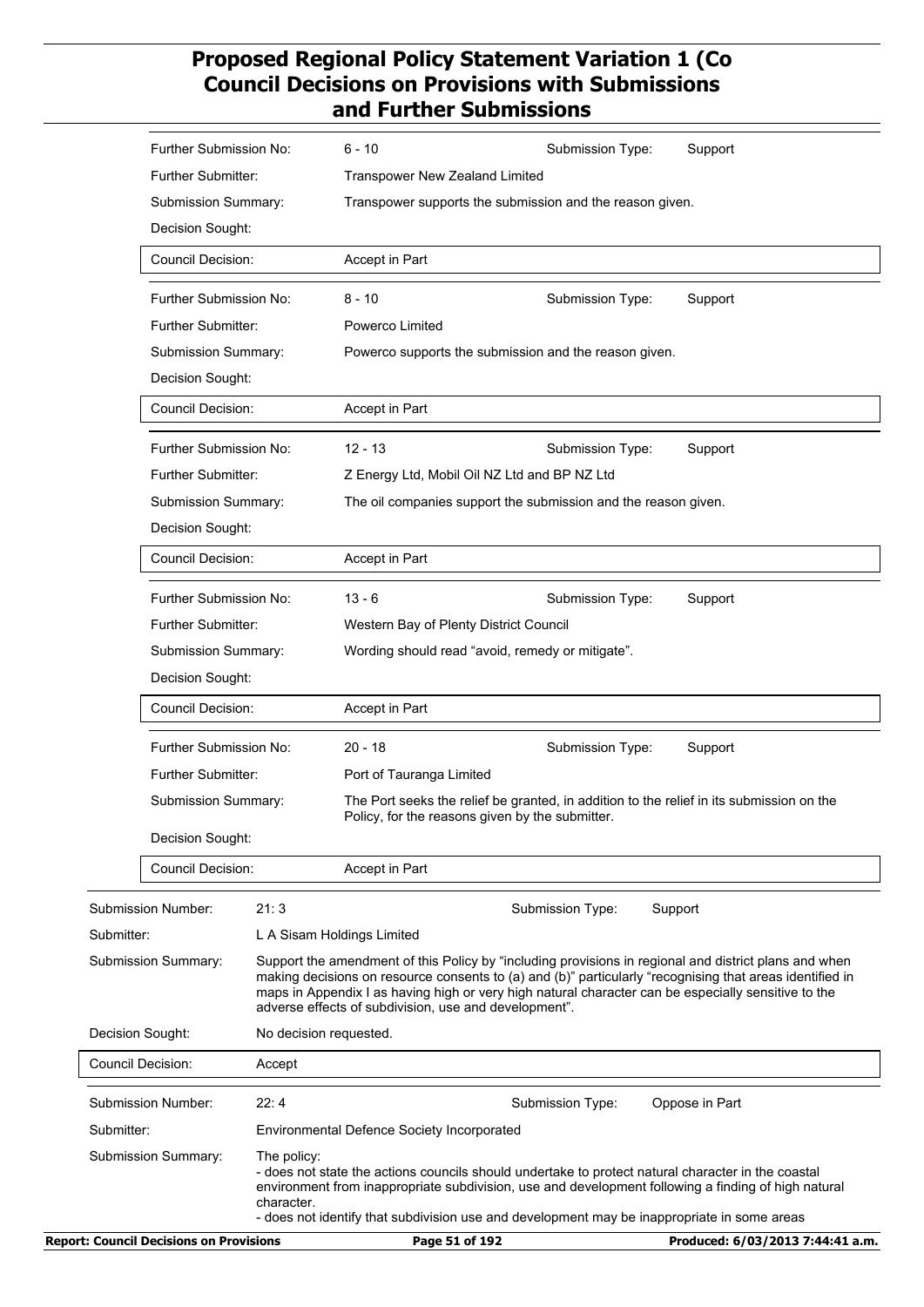| Decision Sought:         |                                                  |                | require areas where no development should take place.                                                                                                                                     | Amend to state the actions the councils should undertake to protect natural character in the coastal                                                                             | environment from inappropriate subdivision, use and development and reflect the fact that protection may |  |
|--------------------------|--------------------------------------------------|----------------|-------------------------------------------------------------------------------------------------------------------------------------------------------------------------------------------|----------------------------------------------------------------------------------------------------------------------------------------------------------------------------------|----------------------------------------------------------------------------------------------------------|--|
| <b>Council Decision:</b> |                                                  | Accept in Part |                                                                                                                                                                                           |                                                                                                                                                                                  |                                                                                                          |  |
|                          | <b>Further Submission(s)</b>                     |                |                                                                                                                                                                                           |                                                                                                                                                                                  |                                                                                                          |  |
|                          | Further Submission No:                           |                | $14 - 5$                                                                                                                                                                                  | Submission Type:                                                                                                                                                                 | Oppose                                                                                                   |  |
|                          | <b>Further Submitter:</b><br>Submission Summary: |                | Te Tumu Landowners Group                                                                                                                                                                  |                                                                                                                                                                                  |                                                                                                          |  |
|                          |                                                  |                | CE7B.                                                                                                                                                                                     | We oppose this submission point seeking (with regard to Policy CE 2A) that the Policy<br>identify that subdivision may be nappropriate in some areas. This is covered in Policy  |                                                                                                          |  |
|                          | Decision Sought:                                 |                |                                                                                                                                                                                           |                                                                                                                                                                                  |                                                                                                          |  |
|                          | <b>Council Decision:</b>                         |                | Reject                                                                                                                                                                                    |                                                                                                                                                                                  |                                                                                                          |  |
|                          | Further Submission No:                           |                | $15 - 5$                                                                                                                                                                                  | Submission Type:                                                                                                                                                                 | Oppose                                                                                                   |  |
|                          | Further Submitter:                               |                | Te Tumu Kaituna 14 Trust                                                                                                                                                                  |                                                                                                                                                                                  |                                                                                                          |  |
|                          | Submission Summary:                              |                | CE78.                                                                                                                                                                                     | We oppose this submission point seeking (with regard to Policy CE 2A) that the Policy<br>identify that subdivision may be inappropriate in some areas. This is covered in Policy |                                                                                                          |  |
|                          | Decision Sought:                                 |                |                                                                                                                                                                                           |                                                                                                                                                                                  |                                                                                                          |  |
|                          | Council Decision:                                |                | Reject                                                                                                                                                                                    |                                                                                                                                                                                  |                                                                                                          |  |
|                          | Further Submission No:                           |                | $16 - 5$                                                                                                                                                                                  | Submission Type:                                                                                                                                                                 | Oppose                                                                                                   |  |
|                          | Further Submitter:                               |                | Te Tumu Kaituna 11B2 Trust                                                                                                                                                                |                                                                                                                                                                                  |                                                                                                          |  |
|                          | Submission Summary:                              |                | We oppose this submission point seeking (with regard to Policy CE 2A) that the Policy<br>identify that subdivision may be inappropriate in some areas. This is covered in Policy<br>CE78. |                                                                                                                                                                                  |                                                                                                          |  |
|                          | Decision Sought:                                 |                |                                                                                                                                                                                           |                                                                                                                                                                                  |                                                                                                          |  |
|                          | Council Decision:                                |                | Reject                                                                                                                                                                                    |                                                                                                                                                                                  |                                                                                                          |  |
|                          | Further Submission No:                           |                | $17 - 5$                                                                                                                                                                                  | Submission Type:                                                                                                                                                                 | Oppose                                                                                                   |  |
|                          | Further Submitter:                               |                | Ford Land Holdings Pty Ltd                                                                                                                                                                |                                                                                                                                                                                  |                                                                                                          |  |
|                          | Submission Summary:                              |                | CE78.                                                                                                                                                                                     | We oppose this submission point seeking (with regard to Policy CE 2A) that the Policy<br>identify that subdivision may be inappropriate in some areas. This is covered in Policy |                                                                                                          |  |
|                          | Decision Sought:                                 |                |                                                                                                                                                                                           |                                                                                                                                                                                  |                                                                                                          |  |
|                          | <b>Council Decision:</b>                         |                | Reject                                                                                                                                                                                    |                                                                                                                                                                                  |                                                                                                          |  |
|                          | Further Submission No:                           |                | $20 - 16$                                                                                                                                                                                 | Submission Type:                                                                                                                                                                 | Other                                                                                                    |  |
|                          | Further Submitter:                               |                | Port of Tauranga Limited                                                                                                                                                                  |                                                                                                                                                                                  |                                                                                                          |  |
|                          | Submission Summary:                              |                |                                                                                                                                                                                           | it is not clear how the relief will affect the overall application of Policy CE 2A.                                                                                              | The Port conditionally opposes the relief to give effect to Policy 13 of the NZCPS 2010 as               |  |
|                          | Decision Sought:                                 |                |                                                                                                                                                                                           |                                                                                                                                                                                  |                                                                                                          |  |
|                          | Council Decision:                                |                | Reject                                                                                                                                                                                    |                                                                                                                                                                                  |                                                                                                          |  |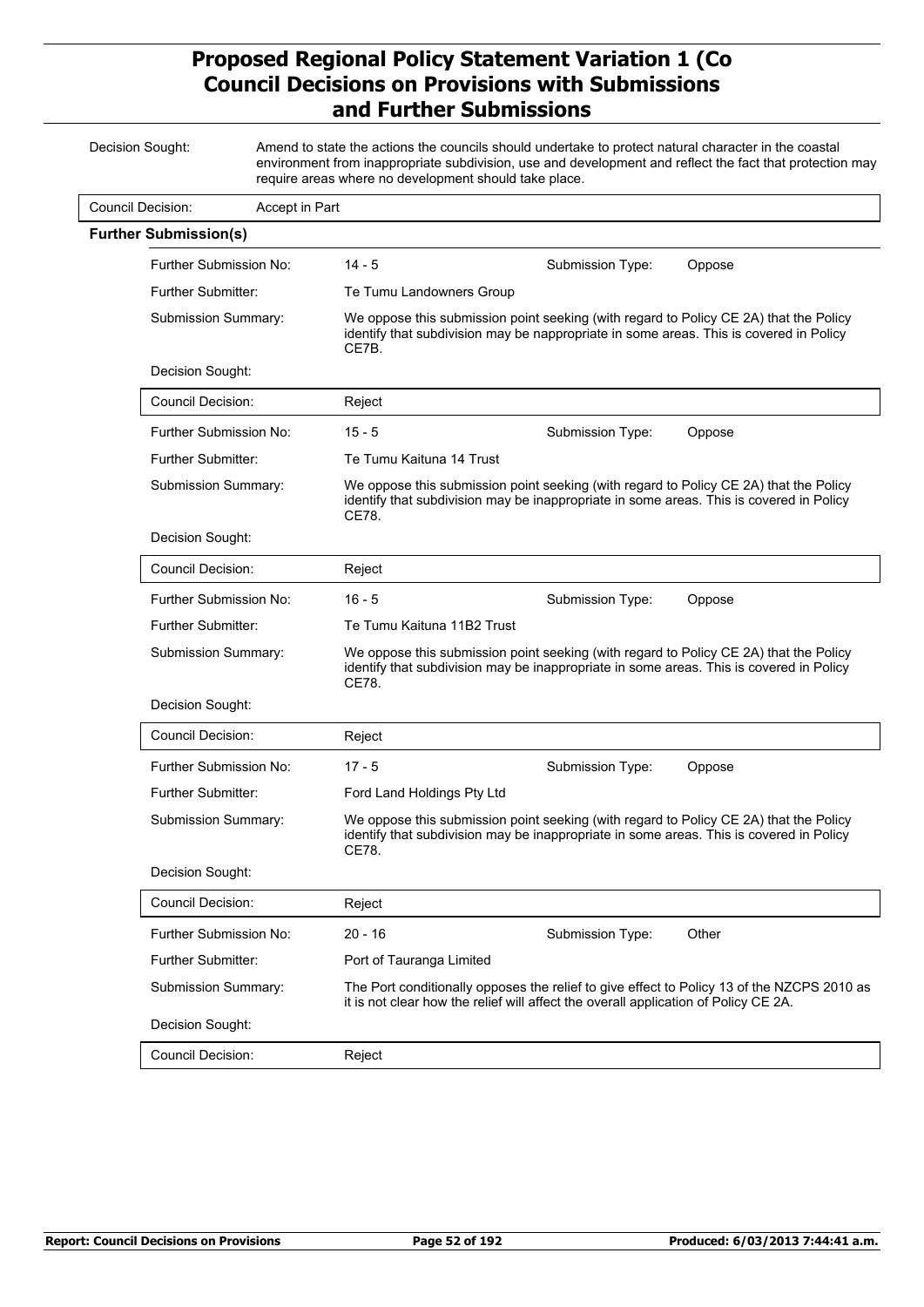| Further Submission No:<br>$24 - 9$                                  | Support<br>Submission Type:                                                                                                                                                                                                                                                                                                                                                                            |  |  |  |
|---------------------------------------------------------------------|--------------------------------------------------------------------------------------------------------------------------------------------------------------------------------------------------------------------------------------------------------------------------------------------------------------------------------------------------------------------------------------------------------|--|--|--|
| <b>Further Submitter:</b>                                           | Motiti Rohe Moana Trust (MRMT)<br>Councils should undertake to protect natural character in the coastal environment from<br>subdivision, use and development, as has happened on Motiti in recent years; and identify<br>areas where no development should take place.                                                                                                                                 |  |  |  |
| Submission Summary:                                                 |                                                                                                                                                                                                                                                                                                                                                                                                        |  |  |  |
| Decision Sought:                                                    |                                                                                                                                                                                                                                                                                                                                                                                                        |  |  |  |
| <b>Council Decision:</b><br>Accept                                  |                                                                                                                                                                                                                                                                                                                                                                                                        |  |  |  |
| Submission Number:<br>23:4                                          | Submission Type:<br>Oppose in Part                                                                                                                                                                                                                                                                                                                                                                     |  |  |  |
| Submitter:<br>Royal Forest and Bird Protection Society NZ Inc       |                                                                                                                                                                                                                                                                                                                                                                                                        |  |  |  |
| Submission Summary:<br>overlooks.                                   | The title of the policy should include the word 'adverse' to qualify 'effects' for consistency with the RMA.<br>Paragraph (b) is not consistent with the NZCPS Policy 13<br>(1) (b). The latter requires avoidance of significant effects, and avoidance, remediation or (not and)<br>mitigation of other effects on natural character in all other areas. This is an important distinction the policy |  |  |  |
|                                                                     | The second paragraph of the Explanation is vague and unnecessary.                                                                                                                                                                                                                                                                                                                                      |  |  |  |
| Decision Sought:<br>Include the word 'adverse' in the policy title. |                                                                                                                                                                                                                                                                                                                                                                                                        |  |  |  |
|                                                                     | Re phrase the policy with wording parallel to that in Policy CE 6A.                                                                                                                                                                                                                                                                                                                                    |  |  |  |
|                                                                     | Delete the 2nd sentence in the Explanation.                                                                                                                                                                                                                                                                                                                                                            |  |  |  |
| <b>Council Decision:</b><br>Accept in Part                          |                                                                                                                                                                                                                                                                                                                                                                                                        |  |  |  |
| <b>Further Submission(s)</b>                                        |                                                                                                                                                                                                                                                                                                                                                                                                        |  |  |  |
| $1 - 7$<br>Further Submission No:                                   | Submission Type:<br>Support                                                                                                                                                                                                                                                                                                                                                                            |  |  |  |
| <b>Further Submitter:</b><br><b>Basil Graeme</b>                    |                                                                                                                                                                                                                                                                                                                                                                                                        |  |  |  |
| Submission Summary:                                                 | If councils introduce zoning in their plans, it is important to include areas where<br>subdivision, use and development may be inappropriate eg hazard zones, areas of high<br>natural character.                                                                                                                                                                                                      |  |  |  |
| Decision Sought:                                                    |                                                                                                                                                                                                                                                                                                                                                                                                        |  |  |  |
| <b>Council Decision:</b><br>Accept in Part                          |                                                                                                                                                                                                                                                                                                                                                                                                        |  |  |  |
| $1 - 8$<br>Further Submission No:                                   | Submission Type:<br>Oppose                                                                                                                                                                                                                                                                                                                                                                             |  |  |  |
| <b>Further Submitter:</b><br><b>Basil Graeme</b>                    |                                                                                                                                                                                                                                                                                                                                                                                                        |  |  |  |
| Submission Summary:<br>Consistency with NZCPS.                      |                                                                                                                                                                                                                                                                                                                                                                                                        |  |  |  |
| Decision Sought:                                                    |                                                                                                                                                                                                                                                                                                                                                                                                        |  |  |  |
| <b>Council Decision:</b><br>Reject                                  |                                                                                                                                                                                                                                                                                                                                                                                                        |  |  |  |
| $2 - 16$<br>Further Submission No:                                  | Submission Type:<br>Support                                                                                                                                                                                                                                                                                                                                                                            |  |  |  |
| <b>Further Submitter:</b>                                           | Environmental Defence Society Incorporated                                                                                                                                                                                                                                                                                                                                                             |  |  |  |
| Submission Summary:                                                 | To be consistent with policy 13 NZCPS the phrase must read "avoid significant adverse<br>effects and avoid, remedy or mitigate other adverse effects".                                                                                                                                                                                                                                                 |  |  |  |
| Decision Sought:                                                    |                                                                                                                                                                                                                                                                                                                                                                                                        |  |  |  |
| <b>Council Decision:</b><br>Accept                                  |                                                                                                                                                                                                                                                                                                                                                                                                        |  |  |  |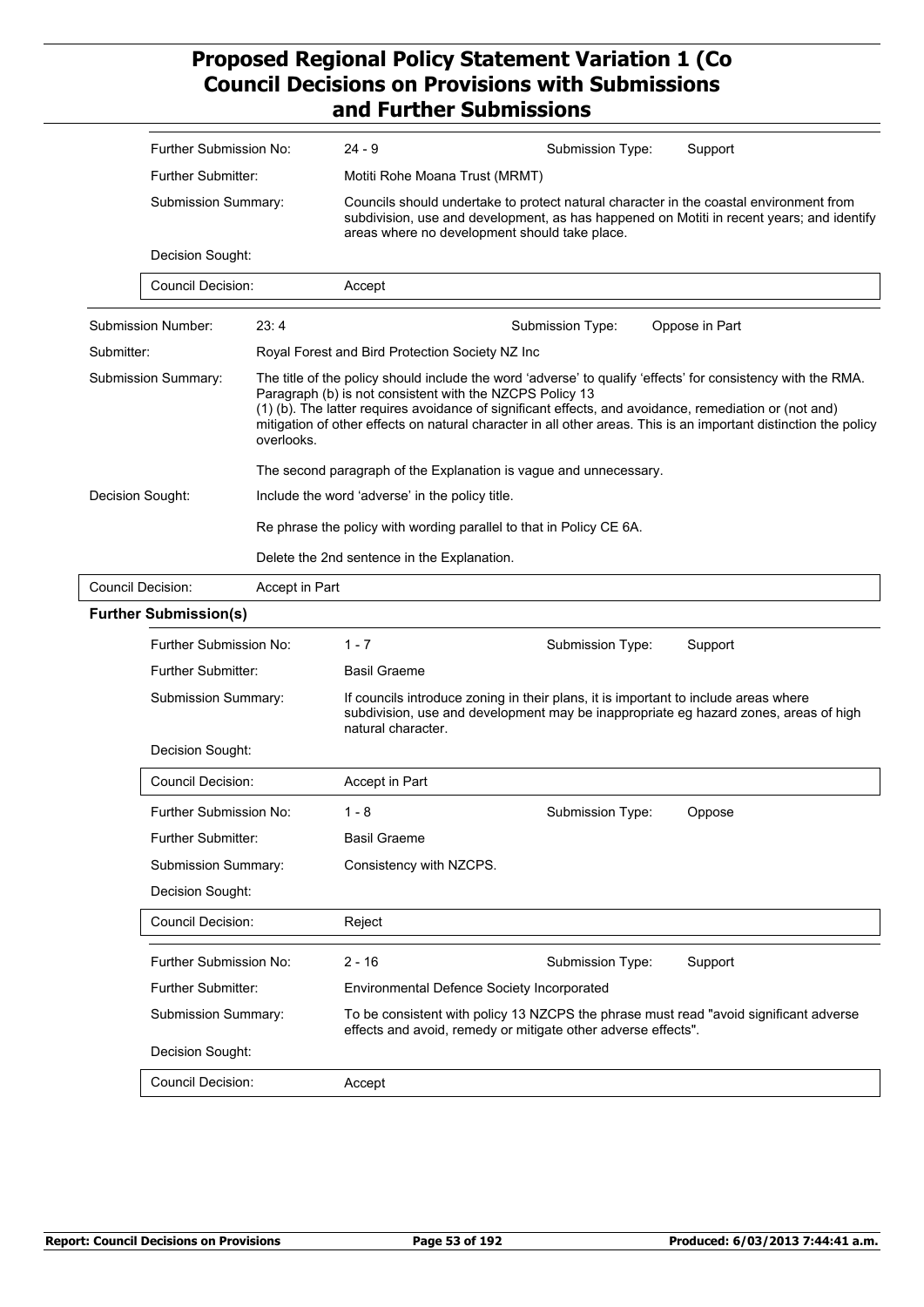|                                       | Further Submission No:                      |                                    | $20 - 19$                                                                                                                                                                                                                                                                                                                                                                                                                                                                                                                                                                                                                                                                                                                                                                                                       | Submission Type:                                                                                                                                                                                                                                                                                                                                                                                                                    | Oppose         |  |
|---------------------------------------|---------------------------------------------|------------------------------------|-----------------------------------------------------------------------------------------------------------------------------------------------------------------------------------------------------------------------------------------------------------------------------------------------------------------------------------------------------------------------------------------------------------------------------------------------------------------------------------------------------------------------------------------------------------------------------------------------------------------------------------------------------------------------------------------------------------------------------------------------------------------------------------------------------------------|-------------------------------------------------------------------------------------------------------------------------------------------------------------------------------------------------------------------------------------------------------------------------------------------------------------------------------------------------------------------------------------------------------------------------------------|----------------|--|
|                                       | Further Submitter:                          |                                    | Port of Tauranga Limited                                                                                                                                                                                                                                                                                                                                                                                                                                                                                                                                                                                                                                                                                                                                                                                        |                                                                                                                                                                                                                                                                                                                                                                                                                                     |                |  |
|                                       | <b>Submission Summary:</b>                  |                                    |                                                                                                                                                                                                                                                                                                                                                                                                                                                                                                                                                                                                                                                                                                                                                                                                                 | The Port seeks the relief sought on the explanatory text be declined as this plays an<br>important role in understanding how the PRPS and Policy CE 2A recognises natural<br>character. The Port conditionally opposes the relief to use wording parallel to CE 6A as it<br>is not clear how the relief will affect the overall application of Policy CE 2A and its<br>interactions with the natural character maps and Appendices. |                |  |
|                                       | Decision Sought:                            |                                    |                                                                                                                                                                                                                                                                                                                                                                                                                                                                                                                                                                                                                                                                                                                                                                                                                 |                                                                                                                                                                                                                                                                                                                                                                                                                                     |                |  |
|                                       | Council Decision:<br>Further Submission No: |                                    | Accept                                                                                                                                                                                                                                                                                                                                                                                                                                                                                                                                                                                                                                                                                                                                                                                                          |                                                                                                                                                                                                                                                                                                                                                                                                                                     |                |  |
|                                       |                                             |                                    | $22 - 8$                                                                                                                                                                                                                                                                                                                                                                                                                                                                                                                                                                                                                                                                                                                                                                                                        | Submission Type:                                                                                                                                                                                                                                                                                                                                                                                                                    | Oppose         |  |
|                                       | Further Submitter:                          |                                    | <b>TrustPower Limited</b>                                                                                                                                                                                                                                                                                                                                                                                                                                                                                                                                                                                                                                                                                                                                                                                       |                                                                                                                                                                                                                                                                                                                                                                                                                                     |                |  |
|                                       | Submission Summary:                         |                                    |                                                                                                                                                                                                                                                                                                                                                                                                                                                                                                                                                                                                                                                                                                                                                                                                                 | The outcome sought by the Submitter should be clarified as a matter of priority.                                                                                                                                                                                                                                                                                                                                                    |                |  |
|                                       | Decision Sought:                            |                                    | The second paragraph of the explanation to Policy CE 2A be amended to read:<br>"The adverse natural character effects of an activity may be acceptable when all relevant<br>considerations applying to it (the activity) are weighed. This will include an assessment of<br>whether the activity is appropriate in the proposed location."                                                                                                                                                                                                                                                                                                                                                                                                                                                                      |                                                                                                                                                                                                                                                                                                                                                                                                                                     |                |  |
|                                       | <b>Council Decision:</b>                    |                                    | Accept                                                                                                                                                                                                                                                                                                                                                                                                                                                                                                                                                                                                                                                                                                                                                                                                          |                                                                                                                                                                                                                                                                                                                                                                                                                                     |                |  |
|                                       | Submission Number:                          | 24:11                              |                                                                                                                                                                                                                                                                                                                                                                                                                                                                                                                                                                                                                                                                                                                                                                                                                 | Submission Type:                                                                                                                                                                                                                                                                                                                                                                                                                    | Seek Amendment |  |
| Submitter:                            |                                             |                                    | Te Tumu Landowners Group                                                                                                                                                                                                                                                                                                                                                                                                                                                                                                                                                                                                                                                                                                                                                                                        |                                                                                                                                                                                                                                                                                                                                                                                                                                     |                |  |
|                                       | Submission Summary:                         |                                    | 1. The Policy title doesn't adequately link with the text in that the Policy is centred on adverse effects and<br>only applies to the identified Coastal Environment<br>2. Part (b) of the Policy is worded to apply to "all other areas of the coastal environment", opposed to just<br>being for areas of "high" and "very high" natural character.                                                                                                                                                                                                                                                                                                                                                                                                                                                           |                                                                                                                                                                                                                                                                                                                                                                                                                                     |                |  |
| Decision Sought:<br>natural character |                                             | decisions on resource consents to: | Amend Policy CE 2A as follows (text added and deleted):<br>"Policy CE 2A: Avoiding adverse effects on natural character within the coastal environment<br>Manage the high natural character of the coastal environment and protect it from inappropriate<br>subdivision, use and development by including provisions in regional and district plans, and when making<br>(a) Avoid adverse effects of activities on the attributes that comprise natural character of areas identified<br>in the maps and attributes tables in Appendix I and J as having outstanding natural character;<br>(b) Avoid, remedy or mitigate significant adverse effects on the attributes that comprise natural character<br>of areas identified in the maps and attributes tables in Appendix I and J as having high or very high |                                                                                                                                                                                                                                                                                                                                                                                                                                     |                |  |
| Council Decision:                     |                                             | Reject                             |                                                                                                                                                                                                                                                                                                                                                                                                                                                                                                                                                                                                                                                                                                                                                                                                                 |                                                                                                                                                                                                                                                                                                                                                                                                                                     |                |  |
|                                       | <b>Further Submission(s)</b>                |                                    |                                                                                                                                                                                                                                                                                                                                                                                                                                                                                                                                                                                                                                                                                                                                                                                                                 |                                                                                                                                                                                                                                                                                                                                                                                                                                     |                |  |
|                                       | Further Submission No:                      |                                    | $2 - 17$                                                                                                                                                                                                                                                                                                                                                                                                                                                                                                                                                                                                                                                                                                                                                                                                        | Submission Type:                                                                                                                                                                                                                                                                                                                                                                                                                    | Oppose         |  |
|                                       | Further Submitter:                          |                                    |                                                                                                                                                                                                                                                                                                                                                                                                                                                                                                                                                                                                                                                                                                                                                                                                                 | <b>Environmental Defence Society Incorporated</b>                                                                                                                                                                                                                                                                                                                                                                                   |                |  |
|                                       | Submission Summary:                         |                                    | character) of the coastal environment.                                                                                                                                                                                                                                                                                                                                                                                                                                                                                                                                                                                                                                                                                                                                                                          | Policy 13 NZCPS requires the preservation of the natural character (not just high natural                                                                                                                                                                                                                                                                                                                                           |                |  |
|                                       | Decision Sought:                            |                                    |                                                                                                                                                                                                                                                                                                                                                                                                                                                                                                                                                                                                                                                                                                                                                                                                                 |                                                                                                                                                                                                                                                                                                                                                                                                                                     |                |  |
|                                       | Council Decision:                           |                                    | Accept                                                                                                                                                                                                                                                                                                                                                                                                                                                                                                                                                                                                                                                                                                                                                                                                          |                                                                                                                                                                                                                                                                                                                                                                                                                                     |                |  |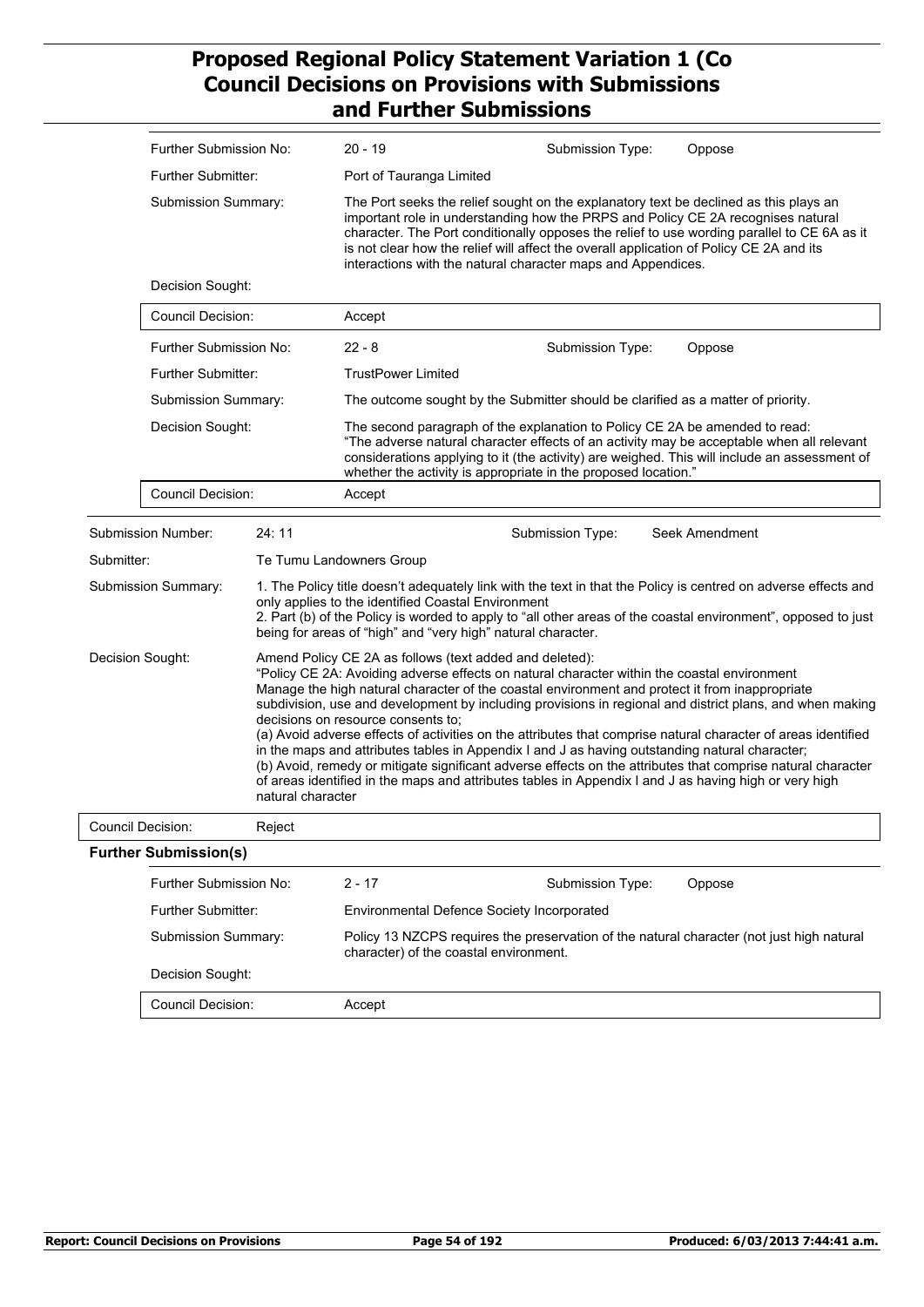| Submission Number:       | 25:11<br>Seek Amendment<br>Submission Type:                                                                                                                                                                                                                                                                                                                                                                                                                                                                                                                                                                                                                                                                                                                                                                                                                                |
|--------------------------|----------------------------------------------------------------------------------------------------------------------------------------------------------------------------------------------------------------------------------------------------------------------------------------------------------------------------------------------------------------------------------------------------------------------------------------------------------------------------------------------------------------------------------------------------------------------------------------------------------------------------------------------------------------------------------------------------------------------------------------------------------------------------------------------------------------------------------------------------------------------------|
| Submitter:               | Te Tumu Kaituna 14 Trust                                                                                                                                                                                                                                                                                                                                                                                                                                                                                                                                                                                                                                                                                                                                                                                                                                                   |
| Submission Summary:      | 1. The Policy title doesn't adequately link with the text in that the Policy is centred on adverse effects and<br>only applies to the identified Coastal Environment<br>2. Part (b) of the Policy is worded to apply to "all other areas of the coastal environment", opposed to just<br>being for areas of "high" and "very high" natural character.                                                                                                                                                                                                                                                                                                                                                                                                                                                                                                                      |
| Decision Sought:         | Amend Policy CE 2A as follows (text added and deleted):<br>"Policy CE 2A: Avoiding adverse effects on natural character within the coastal environment<br>Manage the high natural character of the coastal environment and protect it from inappropriate<br>subdivision, use and development by including provisions in regional and district plans, and when making<br>decisions on resource consents to;<br>(a) Avoid adverse effects of activities on the attributes that comprise natural character of areas identified<br>in the maps and attributes tables in Appendix I and J as having outstanding natural character;<br>(b) Avoid, remedy or mitigate significant adverse effects on the attributes that comprise natural character<br>of areas identified in the maps and attributes tables in Appendix I and J as having high or very high<br>natural character |
| <b>Council Decision:</b> | Reject                                                                                                                                                                                                                                                                                                                                                                                                                                                                                                                                                                                                                                                                                                                                                                                                                                                                     |
| Submission Number:       | 26:11<br>Seek Amendment<br>Submission Type:                                                                                                                                                                                                                                                                                                                                                                                                                                                                                                                                                                                                                                                                                                                                                                                                                                |
| Submitter:               | Te Tumu Kaituna 11B2 Trust                                                                                                                                                                                                                                                                                                                                                                                                                                                                                                                                                                                                                                                                                                                                                                                                                                                 |
| Submission Summary:      | 1. The Policy title doesn't adequately link with the text in that the Policy is centred on adverse effects and<br>only applies to the identified Coastal Environment<br>2. Part (b) of the Policy is worded to apply to "all other areas of the coastal environment", opposed to just<br>being for areas of "high" and "very high" natural character.                                                                                                                                                                                                                                                                                                                                                                                                                                                                                                                      |
| Decision Sought:         | Amend Policy CE 2A as follows<br>"Policy CE 2A: Avoiding adverse effects on natural character within the coastal environment<br>Manage the high natural character of the coastal environment and protect it from inappropriate<br>subdivision, use and development by including provisions in regional and district plans, and when making<br>decisions on resource consents to;<br>(a) Avoid adverse effects of activities on the attributes that comprise natural character of areas identified<br>in the maps and attributes tables in Appendix I and J as having outstanding natural character;<br>(b) Avoid, remedy or mitigate significant adverse effects on the attributes that comprise natural character<br>of areas identified in the maps and attributes tables in Appendix I and J as having high or very high<br>natural character                           |
| Council Decision:        | Reject                                                                                                                                                                                                                                                                                                                                                                                                                                                                                                                                                                                                                                                                                                                                                                                                                                                                     |
| Submission Number:       | 27: 11<br>Submission Type:<br>Seek Amendment                                                                                                                                                                                                                                                                                                                                                                                                                                                                                                                                                                                                                                                                                                                                                                                                                               |
| Submitter:               | Ford Land Holdings Pty Ltd                                                                                                                                                                                                                                                                                                                                                                                                                                                                                                                                                                                                                                                                                                                                                                                                                                                 |
| Submission Summary:      | 1. The Policy title doesn't adequately link with the text in that the Policy is centred on adverse effects and<br>only applies to the identified Coastal Environment<br>2. Part (b) of the Policy is worded to apply to "all other areas of the coastal environment", opposed to just<br>being for areas of "high" and "very high" natural character.                                                                                                                                                                                                                                                                                                                                                                                                                                                                                                                      |
| Decision Sought:         | Amend Policy CE 2A as follows (text added and deleted):<br>"Policy CE 2A: Avoiding adverse effects on natural character within the coastal environment<br>Manage the high natural character of the coastal environment and protect it from inappropriate<br>subdivision, use and development by including provisions in regional and district plans, and when making<br>decisions on resource consents to:<br>(a) Avoid adverse effects of activities on the attributes that comprise natural character of areas identified<br>in the maps and attributes tables in Appendix I and J as having outstanding natural character;<br>(b) Avoid, remedy or mitigate significant adverse effects on the attributes that comprise natural character<br>of areas identified in the maps and attributes tables in Appendix I and J as having high or very high<br>natural character |
| <b>Council Decision:</b> | Reject                                                                                                                                                                                                                                                                                                                                                                                                                                                                                                                                                                                                                                                                                                                                                                                                                                                                     |
| Submission Number:       | 28:2<br>Submission Type:<br>Oppose in Part                                                                                                                                                                                                                                                                                                                                                                                                                                                                                                                                                                                                                                                                                                                                                                                                                                 |
| Submitter:               | Port of Tauranga Limited                                                                                                                                                                                                                                                                                                                                                                                                                                                                                                                                                                                                                                                                                                                                                                                                                                                   |

Submission Summary: The additional wording in paragraph (b) of the Policy on the sensitivity of areas of high or very high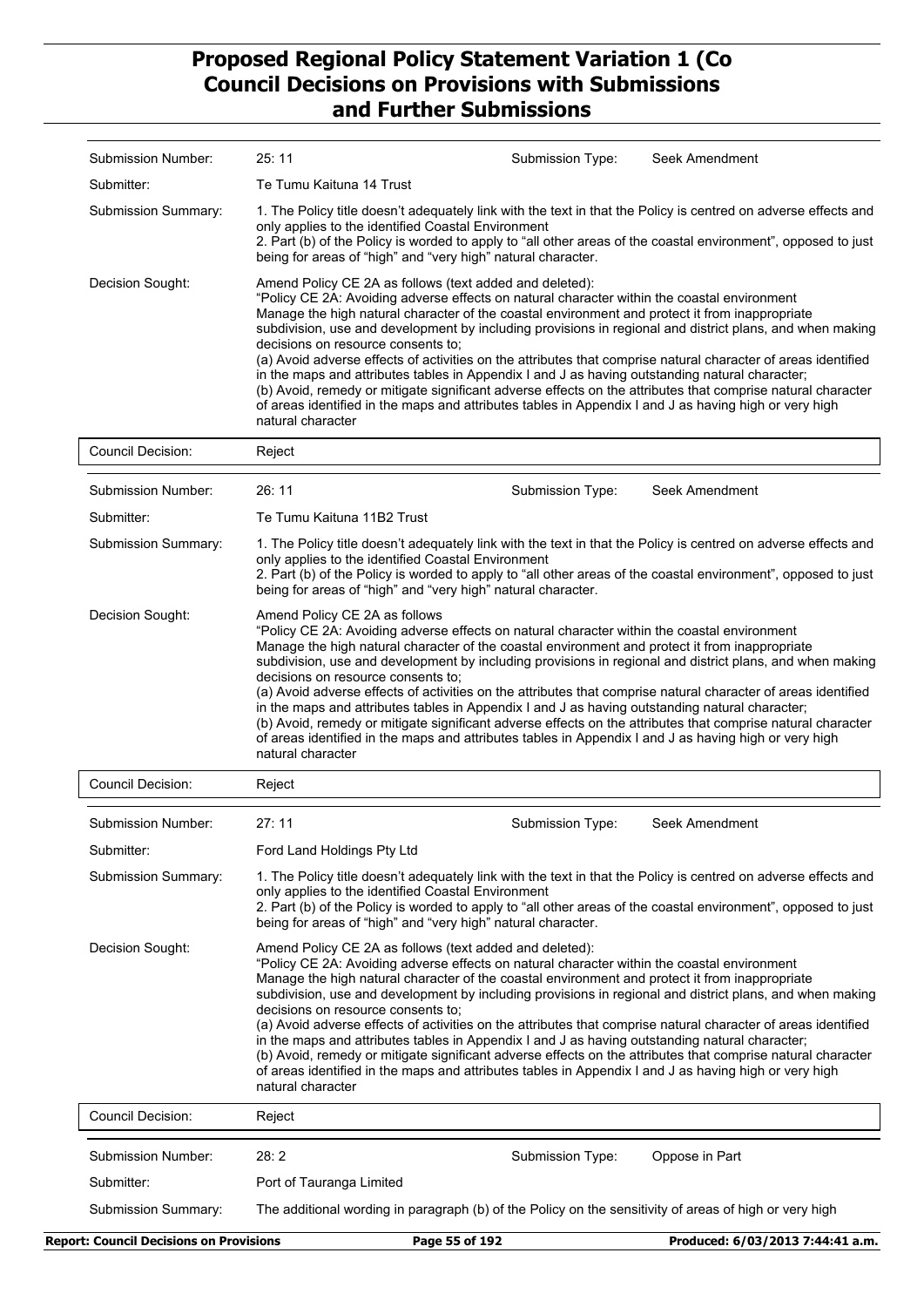|                                                                                                                                                                                                                                                                     |                              | natural character is uncertain in its application and undermines the previous wording in that paragraph by<br>suggesting a different assessment of adverse effects should apply.                                                                                                                                                                                                                                                                                                                                                                                                                                                                                  |                                                                                                                                                                                                                                                                                                                                                                                                                                                                                                                                                                                                                                                                                                                                                                                                                                                                                                                                        |  |  |  |  |
|---------------------------------------------------------------------------------------------------------------------------------------------------------------------------------------------------------------------------------------------------------------------|------------------------------|-------------------------------------------------------------------------------------------------------------------------------------------------------------------------------------------------------------------------------------------------------------------------------------------------------------------------------------------------------------------------------------------------------------------------------------------------------------------------------------------------------------------------------------------------------------------------------------------------------------------------------------------------------------------|----------------------------------------------------------------------------------------------------------------------------------------------------------------------------------------------------------------------------------------------------------------------------------------------------------------------------------------------------------------------------------------------------------------------------------------------------------------------------------------------------------------------------------------------------------------------------------------------------------------------------------------------------------------------------------------------------------------------------------------------------------------------------------------------------------------------------------------------------------------------------------------------------------------------------------------|--|--|--|--|
| Decision Sought:<br>Seek the policy be amended as follows:<br>"Preserve the high natural character<br>(b) Avoid remedy and mitigate significant adverse effects on the attributes comprising the natural<br>character in all other areas of the coastal environment |                              |                                                                                                                                                                                                                                                                                                                                                                                                                                                                                                                                                                                                                                                                   |                                                                                                                                                                                                                                                                                                                                                                                                                                                                                                                                                                                                                                                                                                                                                                                                                                                                                                                                        |  |  |  |  |
|                                                                                                                                                                                                                                                                     | <b>Council Decision:</b>     | Reject                                                                                                                                                                                                                                                                                                                                                                                                                                                                                                                                                                                                                                                            |                                                                                                                                                                                                                                                                                                                                                                                                                                                                                                                                                                                                                                                                                                                                                                                                                                                                                                                                        |  |  |  |  |
|                                                                                                                                                                                                                                                                     | Submission Number:           | 29:1                                                                                                                                                                                                                                                                                                                                                                                                                                                                                                                                                                                                                                                              | Submission Type:<br>Oppose                                                                                                                                                                                                                                                                                                                                                                                                                                                                                                                                                                                                                                                                                                                                                                                                                                                                                                             |  |  |  |  |
| Submitter:                                                                                                                                                                                                                                                          |                              | The Sterling Trust                                                                                                                                                                                                                                                                                                                                                                                                                                                                                                                                                                                                                                                |                                                                                                                                                                                                                                                                                                                                                                                                                                                                                                                                                                                                                                                                                                                                                                                                                                                                                                                                        |  |  |  |  |
|                                                                                                                                                                                                                                                                     | Submission Summary:          |                                                                                                                                                                                                                                                                                                                                                                                                                                                                                                                                                                                                                                                                   | The change in emphasis from preserving high natural character to avoiding effects on natural character<br>places an unreasonable burden on all properties captured by natural character and those properties<br>adjoining the natural character area.                                                                                                                                                                                                                                                                                                                                                                                                                                                                                                                                                                                                                                                                                  |  |  |  |  |
|                                                                                                                                                                                                                                                                     | Decision Sought:             |                                                                                                                                                                                                                                                                                                                                                                                                                                                                                                                                                                                                                                                                   | Retain CE2A as per proposed RPS                                                                                                                                                                                                                                                                                                                                                                                                                                                                                                                                                                                                                                                                                                                                                                                                                                                                                                        |  |  |  |  |
|                                                                                                                                                                                                                                                                     | <b>Council Decision:</b>     | Reject                                                                                                                                                                                                                                                                                                                                                                                                                                                                                                                                                                                                                                                            |                                                                                                                                                                                                                                                                                                                                                                                                                                                                                                                                                                                                                                                                                                                                                                                                                                                                                                                                        |  |  |  |  |
|                                                                                                                                                                                                                                                                     | <b>Further Submission(s)</b> |                                                                                                                                                                                                                                                                                                                                                                                                                                                                                                                                                                                                                                                                   |                                                                                                                                                                                                                                                                                                                                                                                                                                                                                                                                                                                                                                                                                                                                                                                                                                                                                                                                        |  |  |  |  |
|                                                                                                                                                                                                                                                                     | Further Submission No:       |                                                                                                                                                                                                                                                                                                                                                                                                                                                                                                                                                                                                                                                                   | $10 - 3$<br>Submission Type:<br>Oppose                                                                                                                                                                                                                                                                                                                                                                                                                                                                                                                                                                                                                                                                                                                                                                                                                                                                                                 |  |  |  |  |
|                                                                                                                                                                                                                                                                     | Further Submitter:           |                                                                                                                                                                                                                                                                                                                                                                                                                                                                                                                                                                                                                                                                   | Royal Forest and Bird Protection Society NZ Inc                                                                                                                                                                                                                                                                                                                                                                                                                                                                                                                                                                                                                                                                                                                                                                                                                                                                                        |  |  |  |  |
|                                                                                                                                                                                                                                                                     | Submission Summary:          |                                                                                                                                                                                                                                                                                                                                                                                                                                                                                                                                                                                                                                                                   | The relief sought is not consistent with Policy 13 of the NZCPS 2010.                                                                                                                                                                                                                                                                                                                                                                                                                                                                                                                                                                                                                                                                                                                                                                                                                                                                  |  |  |  |  |
|                                                                                                                                                                                                                                                                     | Decision Sought:             |                                                                                                                                                                                                                                                                                                                                                                                                                                                                                                                                                                                                                                                                   |                                                                                                                                                                                                                                                                                                                                                                                                                                                                                                                                                                                                                                                                                                                                                                                                                                                                                                                                        |  |  |  |  |
|                                                                                                                                                                                                                                                                     | <b>Council Decision:</b>     |                                                                                                                                                                                                                                                                                                                                                                                                                                                                                                                                                                                                                                                                   | Accept                                                                                                                                                                                                                                                                                                                                                                                                                                                                                                                                                                                                                                                                                                                                                                                                                                                                                                                                 |  |  |  |  |
|                                                                                                                                                                                                                                                                     | Submission Number:           | 31:2                                                                                                                                                                                                                                                                                                                                                                                                                                                                                                                                                                                                                                                              | Submission Type:<br>Oppose                                                                                                                                                                                                                                                                                                                                                                                                                                                                                                                                                                                                                                                                                                                                                                                                                                                                                                             |  |  |  |  |
| Submitter:                                                                                                                                                                                                                                                          |                              | Z-Energy Ltd, BP Oil NZ Ltd, Mobil Oil NZ Ltd                                                                                                                                                                                                                                                                                                                                                                                                                                                                                                                                                                                                                     |                                                                                                                                                                                                                                                                                                                                                                                                                                                                                                                                                                                                                                                                                                                                                                                                                                                                                                                                        |  |  |  |  |
| Submission Summary:                                                                                                                                                                                                                                                 |                              | CE 2A is confusing. The policy heading would benefit from the inclusion of the word 'adverse' in relation<br>to avoiding effects on natural character. Either the policy and/or the explanation need to be reworked to<br>clarify the intent and to assist with interpretation. The explanation states that 'part a requires the complete<br>avoidance of adverse effects of inappropriate activities on areas of the coastal environment with<br>'outstanding' natural character'. However, part 'a' makes no reference to 'inappropriate activities.' Nor is<br>there any guidance on what might be considered to be an inappropriate activity in this context. |                                                                                                                                                                                                                                                                                                                                                                                                                                                                                                                                                                                                                                                                                                                                                                                                                                                                                                                                        |  |  |  |  |
|                                                                                                                                                                                                                                                                     |                              |                                                                                                                                                                                                                                                                                                                                                                                                                                                                                                                                                                                                                                                                   | The explanation suggests that the second part of the policy only relates to the areas specifically identified<br>on the maps in Appendix J as having high or very high natural character. In contrast, part 'b' of the policy<br>refers to 'all other areas of the coastal environment' suggesting that the policy does in fact extend to<br>those areas within the coastal environment. Part 'b' provides no guidance on what attributes comprising<br>natural character. A reference to the attributes table in Appendix J would assist in this respect.                                                                                                                                                                                                                                                                                                                                                                             |  |  |  |  |
| Decision Sought:                                                                                                                                                                                                                                                    |                              |                                                                                                                                                                                                                                                                                                                                                                                                                                                                                                                                                                                                                                                                   | Amend the wording of Policy CE 2A to include reference to 'adverse' effects in the heading and to ensure<br>that the policy focuses on the avoidance of adverse effects, rather than the preservation of natural<br>character as set out in the heading. In addition, amend the wording of part (a) of the policy to ensure it is<br>grammatically correct as follows or to the same effect:<br>Policy CE 2A: Avoiding adverse effects on natural character<br>"Avoid adverse effects on the natural character of the coastal environment and protect it from<br>inappropriate subdivision, use and development by including provisions in regional and district plans, and<br>when making decisions on resources consents to:<br>(a) Avoid adverse effects of activities on the natural character attributes identified in Appendix J of areas<br>identified in the maps in Appendix I and J as having outstanding natural character; |  |  |  |  |
|                                                                                                                                                                                                                                                                     |                              |                                                                                                                                                                                                                                                                                                                                                                                                                                                                                                                                                                                                                                                                   | Amend the wording of Policy CE 2A and / or the supporting explanation to ensure consistency between<br>the policy and its explanation and to assist with interpretation of the policy.                                                                                                                                                                                                                                                                                                                                                                                                                                                                                                                                                                                                                                                                                                                                                 |  |  |  |  |
|                                                                                                                                                                                                                                                                     |                              |                                                                                                                                                                                                                                                                                                                                                                                                                                                                                                                                                                                                                                                                   | Retain the final paragraph of the explanation to Policy CE 2A as follows:<br>"The effects of some activities may not be adverse in light of an areas' attributes and a consideration of<br>whether the activity itself is appropriate in this location."                                                                                                                                                                                                                                                                                                                                                                                                                                                                                                                                                                                                                                                                               |  |  |  |  |
|                                                                                                                                                                                                                                                                     | <b>Council Decision:</b>     | Accept in Part                                                                                                                                                                                                                                                                                                                                                                                                                                                                                                                                                                                                                                                    |                                                                                                                                                                                                                                                                                                                                                                                                                                                                                                                                                                                                                                                                                                                                                                                                                                                                                                                                        |  |  |  |  |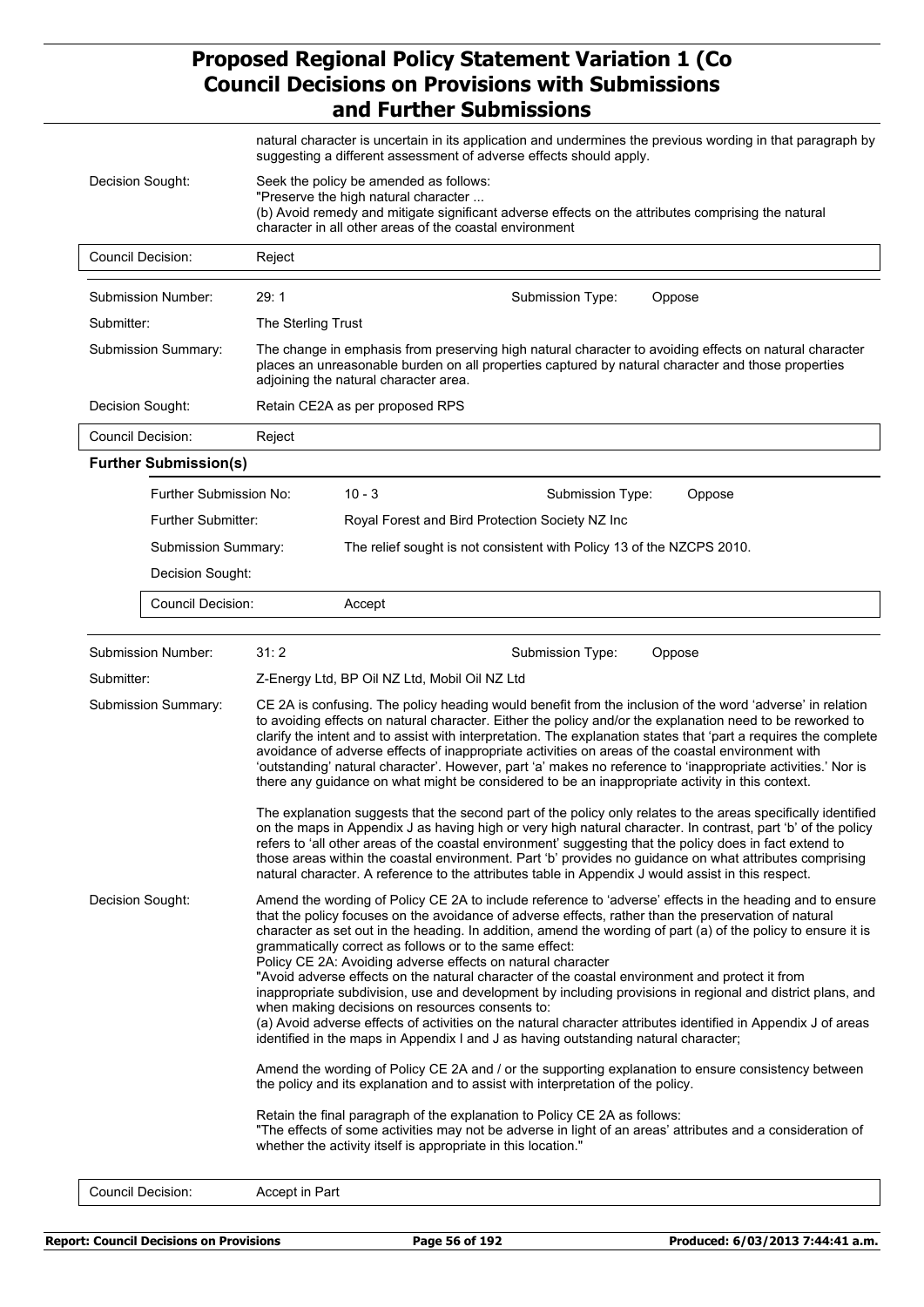| <b>Further Submission(s)</b> |                          |                                                                                                                                                                                                                                                                                                                                                                                                                                                                                                                                                                                                                                                                   |                                                                                                                                                                                                                                                                                                                                                                                                              |                                                                                                                                                                                                                                                                                                                                                                                                                                                                                                                                                                     |  |  |
|------------------------------|--------------------------|-------------------------------------------------------------------------------------------------------------------------------------------------------------------------------------------------------------------------------------------------------------------------------------------------------------------------------------------------------------------------------------------------------------------------------------------------------------------------------------------------------------------------------------------------------------------------------------------------------------------------------------------------------------------|--------------------------------------------------------------------------------------------------------------------------------------------------------------------------------------------------------------------------------------------------------------------------------------------------------------------------------------------------------------------------------------------------------------|---------------------------------------------------------------------------------------------------------------------------------------------------------------------------------------------------------------------------------------------------------------------------------------------------------------------------------------------------------------------------------------------------------------------------------------------------------------------------------------------------------------------------------------------------------------------|--|--|
|                              | Further Submission No:   | $2 - 18$                                                                                                                                                                                                                                                                                                                                                                                                                                                                                                                                                                                                                                                          | Submission Type:                                                                                                                                                                                                                                                                                                                                                                                             | Support in Part                                                                                                                                                                                                                                                                                                                                                                                                                                                                                                                                                     |  |  |
|                              | Further Submitter:       | Environmental Defence Society Incorporated                                                                                                                                                                                                                                                                                                                                                                                                                                                                                                                                                                                                                        |                                                                                                                                                                                                                                                                                                                                                                                                              |                                                                                                                                                                                                                                                                                                                                                                                                                                                                                                                                                                     |  |  |
|                              | Submission Summary:      |                                                                                                                                                                                                                                                                                                                                                                                                                                                                                                                                                                                                                                                                   | The explanation should be amended for consistency.                                                                                                                                                                                                                                                                                                                                                           |                                                                                                                                                                                                                                                                                                                                                                                                                                                                                                                                                                     |  |  |
|                              | Decision Sought:         |                                                                                                                                                                                                                                                                                                                                                                                                                                                                                                                                                                                                                                                                   |                                                                                                                                                                                                                                                                                                                                                                                                              |                                                                                                                                                                                                                                                                                                                                                                                                                                                                                                                                                                     |  |  |
|                              | <b>Council Decision:</b> | Accept                                                                                                                                                                                                                                                                                                                                                                                                                                                                                                                                                                                                                                                            |                                                                                                                                                                                                                                                                                                                                                                                                              |                                                                                                                                                                                                                                                                                                                                                                                                                                                                                                                                                                     |  |  |
| Submission Number:           | 32:2                     |                                                                                                                                                                                                                                                                                                                                                                                                                                                                                                                                                                                                                                                                   | Submission Type:                                                                                                                                                                                                                                                                                                                                                                                             | Support in Part                                                                                                                                                                                                                                                                                                                                                                                                                                                                                                                                                     |  |  |
| Submitter:                   | Powerco Limited          |                                                                                                                                                                                                                                                                                                                                                                                                                                                                                                                                                                                                                                                                   |                                                                                                                                                                                                                                                                                                                                                                                                              |                                                                                                                                                                                                                                                                                                                                                                                                                                                                                                                                                                     |  |  |
| Submission Summary:          | natural character.       |                                                                                                                                                                                                                                                                                                                                                                                                                                                                                                                                                                                                                                                                   |                                                                                                                                                                                                                                                                                                                                                                                                              | The policy heading would benefit from the inclusion of the word 'adverse' in relation to avoiding effects on                                                                                                                                                                                                                                                                                                                                                                                                                                                        |  |  |
|                              |                          |                                                                                                                                                                                                                                                                                                                                                                                                                                                                                                                                                                                                                                                                   | Either the policy and/or the explanation need to be reworked to clarify the intent and to assist with<br>inappropriate activities on areas of the coastal environment with 'outstanding' natural character'.<br>However, the wording of part 'a' makes no reference to 'inappropriate activities.' Nor is there any<br>guidance on what might be considered to be an inappropriate activity in this context. | interpretation. The explanation states that 'part a requires the complete avoidance of adverse effects of                                                                                                                                                                                                                                                                                                                                                                                                                                                           |  |  |
|                              | this location'.          | Powerco supports the final part of the explanation which states 'the effects of some activities may not be<br>adverse in light of an areas' attributes and a consideration of whether the activity itself is appropriate in                                                                                                                                                                                                                                                                                                                                                                                                                                       |                                                                                                                                                                                                                                                                                                                                                                                                              |                                                                                                                                                                                                                                                                                                                                                                                                                                                                                                                                                                     |  |  |
| Decision Sought:             |                          | Policy CE 2A to include reference to 'adverse' effects in the heading and to ensure that the policy<br>focuses on the avoidance of adverse effects, rather than the preservation of natural character.                                                                                                                                                                                                                                                                                                                                                                                                                                                            |                                                                                                                                                                                                                                                                                                                                                                                                              |                                                                                                                                                                                                                                                                                                                                                                                                                                                                                                                                                                     |  |  |
|                              |                          | Amend the wording of part (a) of the policy as follows or to the same effect: (text added and deleted)<br>Policy CE 2A: Avoiding adverse effects on natural character<br>"Avoid adverse effects on the natural character of the coastal environment and protect it from<br>inappropriate subdivision, use and development by including provisions in regional and district plans, and<br>when making decisions on resources consents to:<br>(a) Avoid adverse effects of activities on the natural character attributes identified in Appendix J of areas<br>identified in the maps and attributes tables in Appendix I as having outstanding natural character;" |                                                                                                                                                                                                                                                                                                                                                                                                              |                                                                                                                                                                                                                                                                                                                                                                                                                                                                                                                                                                     |  |  |
|                              |                          | Amend the wording of Policy CE 2A and / or the supporting explanation to ensure consistency between<br>the policy and its explanation and to assist with interpretation of the policy.                                                                                                                                                                                                                                                                                                                                                                                                                                                                            |                                                                                                                                                                                                                                                                                                                                                                                                              |                                                                                                                                                                                                                                                                                                                                                                                                                                                                                                                                                                     |  |  |
|                              |                          | Retain the final paragraph of the explanation to Policy CE 2A as follows:<br>"The effects of some activities may not be adverse in light of an areas' attributes and a consideration of<br>whether the activity itself is appropriate in this location."                                                                                                                                                                                                                                                                                                                                                                                                          |                                                                                                                                                                                                                                                                                                                                                                                                              |                                                                                                                                                                                                                                                                                                                                                                                                                                                                                                                                                                     |  |  |
| <b>Council Decision:</b>     | Accept in Part           |                                                                                                                                                                                                                                                                                                                                                                                                                                                                                                                                                                                                                                                                   |                                                                                                                                                                                                                                                                                                                                                                                                              |                                                                                                                                                                                                                                                                                                                                                                                                                                                                                                                                                                     |  |  |
| Submission Number:           | 33:2                     |                                                                                                                                                                                                                                                                                                                                                                                                                                                                                                                                                                                                                                                                   | Submission Type:                                                                                                                                                                                                                                                                                                                                                                                             | Support in Part                                                                                                                                                                                                                                                                                                                                                                                                                                                                                                                                                     |  |  |
| Submitter:                   |                          | <b>Transpower New Zealand Limited</b>                                                                                                                                                                                                                                                                                                                                                                                                                                                                                                                                                                                                                             |                                                                                                                                                                                                                                                                                                                                                                                                              |                                                                                                                                                                                                                                                                                                                                                                                                                                                                                                                                                                     |  |  |
| Submission Summary:          |                          | be adverse in light of an areas' attributes and"                                                                                                                                                                                                                                                                                                                                                                                                                                                                                                                                                                                                                  | adverse effects'. This statement suggests that the second part of the policy only relates to the areas<br>specifically identified on the maps in Appendix J as having high or very high natural character.                                                                                                                                                                                                   | The policy heading would benefit from the inclusion of the word 'adverse' in relation to avoiding effects on<br>natural character to clarify the nature of effects that must be avoided. The wording of part a makes no<br>reference to 'inappropriate activities.' The explanation goes on to state that 'the second part notes that<br>areas of lesser, but still high, natural character should be considered on the basis of their sensitivity to<br>Transpower supports the final part of the explanation which states "the effects of some activities may not |  |  |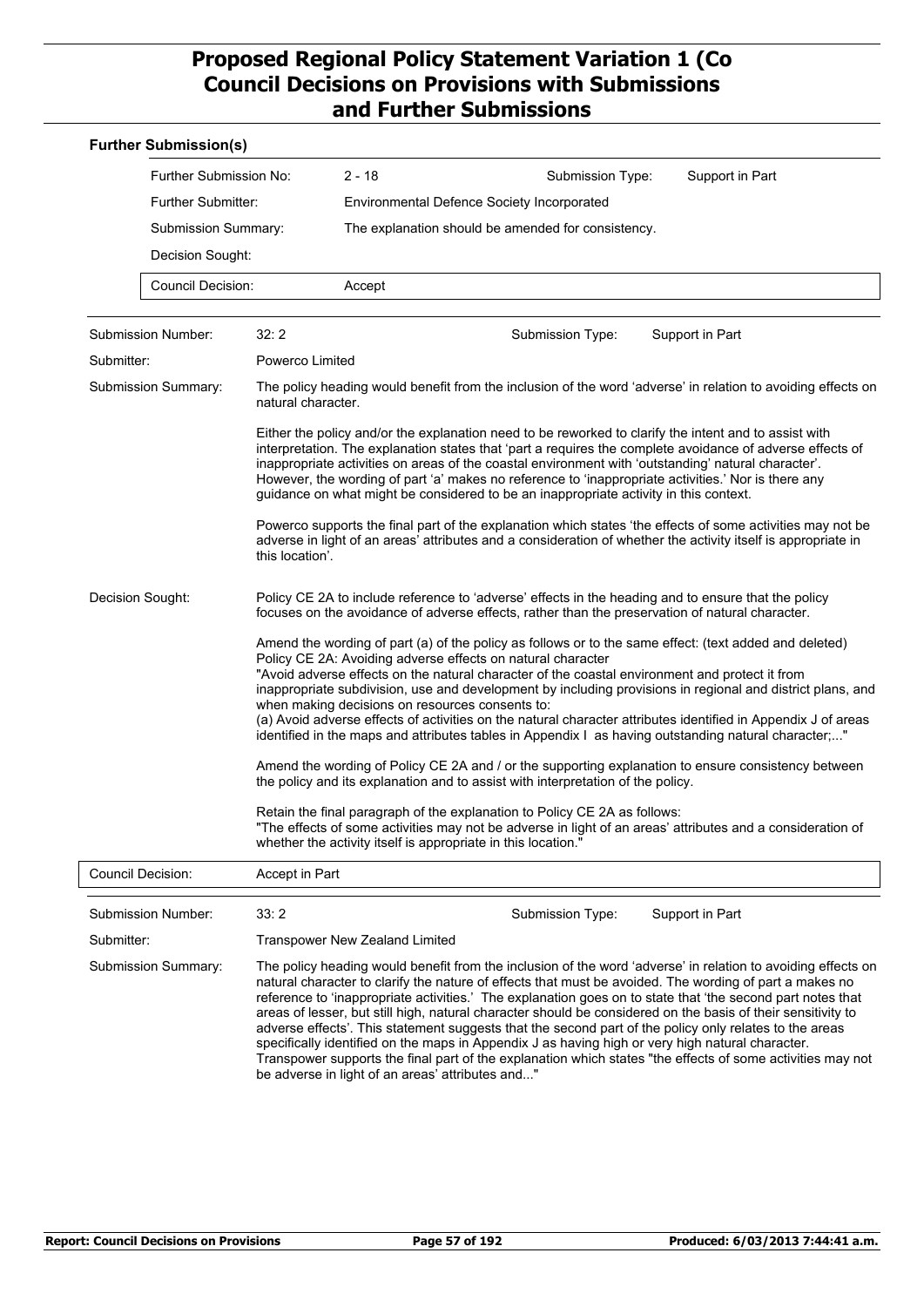# **Proposed Regional Policy Statement Variation 1 (Co Council Decisions on Provisions with Submissions**

|                  |                                                                                                                                                                                                                                                                                                                                                                                                                                                                                                                                                                                                                                                                                                                                                                                                                                                                                                                                                                                                                                                     |                | and Further Submissions                                                                                                                                                                                                                                                                                                                              |  |  |
|------------------|-----------------------------------------------------------------------------------------------------------------------------------------------------------------------------------------------------------------------------------------------------------------------------------------------------------------------------------------------------------------------------------------------------------------------------------------------------------------------------------------------------------------------------------------------------------------------------------------------------------------------------------------------------------------------------------------------------------------------------------------------------------------------------------------------------------------------------------------------------------------------------------------------------------------------------------------------------------------------------------------------------------------------------------------------------|----------------|------------------------------------------------------------------------------------------------------------------------------------------------------------------------------------------------------------------------------------------------------------------------------------------------------------------------------------------------------|--|--|
|                  | Decision Sought:<br>Amend the wording of Policy CE 2A as follows:<br>Policy CE 2A: Avoiding adverse effects on natural character<br>Preserve the high natural character of the coastal environment and protect it from inappropriate<br>subdivision, use and development by including provisions in regional and district plans, and when making<br>decisions on resources consents to:<br>(a) Avoid adverse effects of activities on the natural character attributes identified in Appendix J of areas<br>identified in the maps in Appendix I and J as having outstanding natural character;<br>Amend the wording of Policy CE 2A and / or the supporting explanation to ensure consistency between<br>the policy and its explanation and to assist with interpretation of the policy.<br>Retain the final paragraph of the explanation to Policy CE 2A as follows:<br>The effects of some activities may not be adverse in light of an areas' attributes and a consideration of<br>whether the activity itself is appropriate in this location. |                |                                                                                                                                                                                                                                                                                                                                                      |  |  |
|                  | <b>Council Decision:</b>                                                                                                                                                                                                                                                                                                                                                                                                                                                                                                                                                                                                                                                                                                                                                                                                                                                                                                                                                                                                                            | Accept in Part |                                                                                                                                                                                                                                                                                                                                                      |  |  |
|                  | <b>Further Submission(s)</b>                                                                                                                                                                                                                                                                                                                                                                                                                                                                                                                                                                                                                                                                                                                                                                                                                                                                                                                                                                                                                        |                |                                                                                                                                                                                                                                                                                                                                                      |  |  |
|                  | Further Submission No:                                                                                                                                                                                                                                                                                                                                                                                                                                                                                                                                                                                                                                                                                                                                                                                                                                                                                                                                                                                                                              |                | $3 - 4$<br>Submission Type:<br>Support                                                                                                                                                                                                                                                                                                               |  |  |
|                  | <b>Further Submitter:</b>                                                                                                                                                                                                                                                                                                                                                                                                                                                                                                                                                                                                                                                                                                                                                                                                                                                                                                                                                                                                                           |                | Department of Conservation                                                                                                                                                                                                                                                                                                                           |  |  |
|                  | Submission Summary:                                                                                                                                                                                                                                                                                                                                                                                                                                                                                                                                                                                                                                                                                                                                                                                                                                                                                                                                                                                                                                 |                | Support submission point 2.4 suggesting inclusion of "adverse" into policy prior to<br>"effects".                                                                                                                                                                                                                                                    |  |  |
|                  | Decision Sought:                                                                                                                                                                                                                                                                                                                                                                                                                                                                                                                                                                                                                                                                                                                                                                                                                                                                                                                                                                                                                                    |                | Support suggested better alignment of explanation with policy as suggested insub. pt 2.5,<br>2.7 to extent compatible with DOC submission.                                                                                                                                                                                                           |  |  |
|                  |                                                                                                                                                                                                                                                                                                                                                                                                                                                                                                                                                                                                                                                                                                                                                                                                                                                                                                                                                                                                                                                     |                |                                                                                                                                                                                                                                                                                                                                                      |  |  |
|                  | Council Decision:                                                                                                                                                                                                                                                                                                                                                                                                                                                                                                                                                                                                                                                                                                                                                                                                                                                                                                                                                                                                                                   |                | Accept                                                                                                                                                                                                                                                                                                                                               |  |  |
|                  | Submission Number:                                                                                                                                                                                                                                                                                                                                                                                                                                                                                                                                                                                                                                                                                                                                                                                                                                                                                                                                                                                                                                  | 35:6           | Submission Type:<br>Oppose                                                                                                                                                                                                                                                                                                                           |  |  |
| Submitter:       |                                                                                                                                                                                                                                                                                                                                                                                                                                                                                                                                                                                                                                                                                                                                                                                                                                                                                                                                                                                                                                                     |                | Ngati Tuwharetoa (BOP) Settlement Trust - Anthony Olsen                                                                                                                                                                                                                                                                                              |  |  |
|                  | Submission Summary:                                                                                                                                                                                                                                                                                                                                                                                                                                                                                                                                                                                                                                                                                                                                                                                                                                                                                                                                                                                                                                 |                | NTST does not support Amended Policy CE2A : Avoiding effects on natural character NTST does<br>however support Alternative 1 of the S32 report.                                                                                                                                                                                                      |  |  |
|                  | Decision Sought:                                                                                                                                                                                                                                                                                                                                                                                                                                                                                                                                                                                                                                                                                                                                                                                                                                                                                                                                                                                                                                    |                | No specific remedy stated.                                                                                                                                                                                                                                                                                                                           |  |  |
|                  | Council Decision:                                                                                                                                                                                                                                                                                                                                                                                                                                                                                                                                                                                                                                                                                                                                                                                                                                                                                                                                                                                                                                   | Reject         |                                                                                                                                                                                                                                                                                                                                                      |  |  |
|                  | Submission Number:                                                                                                                                                                                                                                                                                                                                                                                                                                                                                                                                                                                                                                                                                                                                                                                                                                                                                                                                                                                                                                  | 36: 7          | Submission Type:<br>Support in Part                                                                                                                                                                                                                                                                                                                  |  |  |
| Submitter:       |                                                                                                                                                                                                                                                                                                                                                                                                                                                                                                                                                                                                                                                                                                                                                                                                                                                                                                                                                                                                                                                     |                | Horticulture NZ and NZ Kiwifruit Growers Incorporated                                                                                                                                                                                                                                                                                                |  |  |
|                  | Submission Summary:                                                                                                                                                                                                                                                                                                                                                                                                                                                                                                                                                                                                                                                                                                                                                                                                                                                                                                                                                                                                                                 |                | The policy should be focused on 'adverse' effects. A tiered structure to the policy is supported. However<br>there should be recognition that there are existing land use activities that should be recognised as part of<br>the coastal environment.                                                                                                |  |  |
| Decision Sought: |                                                                                                                                                                                                                                                                                                                                                                                                                                                                                                                                                                                                                                                                                                                                                                                                                                                                                                                                                                                                                                                     |                | Rename Policy CE 2A as Avoiding adverse effects on natural character in the coastal environment.<br>Add to the explanation: Existing land use activities in the coastal environment are part of the existing<br>character of that environment. This policy is to be implemented where there is a land use change which<br>may change that character. |  |  |
|                  | Council Decision:                                                                                                                                                                                                                                                                                                                                                                                                                                                                                                                                                                                                                                                                                                                                                                                                                                                                                                                                                                                                                                   | Reject         |                                                                                                                                                                                                                                                                                                                                                      |  |  |
|                  | <b>Further Submission(s)</b>                                                                                                                                                                                                                                                                                                                                                                                                                                                                                                                                                                                                                                                                                                                                                                                                                                                                                                                                                                                                                        |                |                                                                                                                                                                                                                                                                                                                                                      |  |  |
|                  | Further Submission No:                                                                                                                                                                                                                                                                                                                                                                                                                                                                                                                                                                                                                                                                                                                                                                                                                                                                                                                                                                                                                              |                | Submission Type:<br>$7 - 4$<br>Support                                                                                                                                                                                                                                                                                                               |  |  |
|                  | <b>Further Submitter:</b>                                                                                                                                                                                                                                                                                                                                                                                                                                                                                                                                                                                                                                                                                                                                                                                                                                                                                                                                                                                                                           |                | Fonterra Co-operative Group Ltd                                                                                                                                                                                                                                                                                                                      |  |  |
|                  | Submission Summary:                                                                                                                                                                                                                                                                                                                                                                                                                                                                                                                                                                                                                                                                                                                                                                                                                                                                                                                                                                                                                                 |                | The changes reflect but expand upon concerns set out in Fonterra's own primary<br>submission which proposed a more pragmatic and flexible approach.                                                                                                                                                                                                  |  |  |
|                  | Decision Sought:                                                                                                                                                                                                                                                                                                                                                                                                                                                                                                                                                                                                                                                                                                                                                                                                                                                                                                                                                                                                                                    |                |                                                                                                                                                                                                                                                                                                                                                      |  |  |
|                  | Council Decision:                                                                                                                                                                                                                                                                                                                                                                                                                                                                                                                                                                                                                                                                                                                                                                                                                                                                                                                                                                                                                                   |                | Reject                                                                                                                                                                                                                                                                                                                                               |  |  |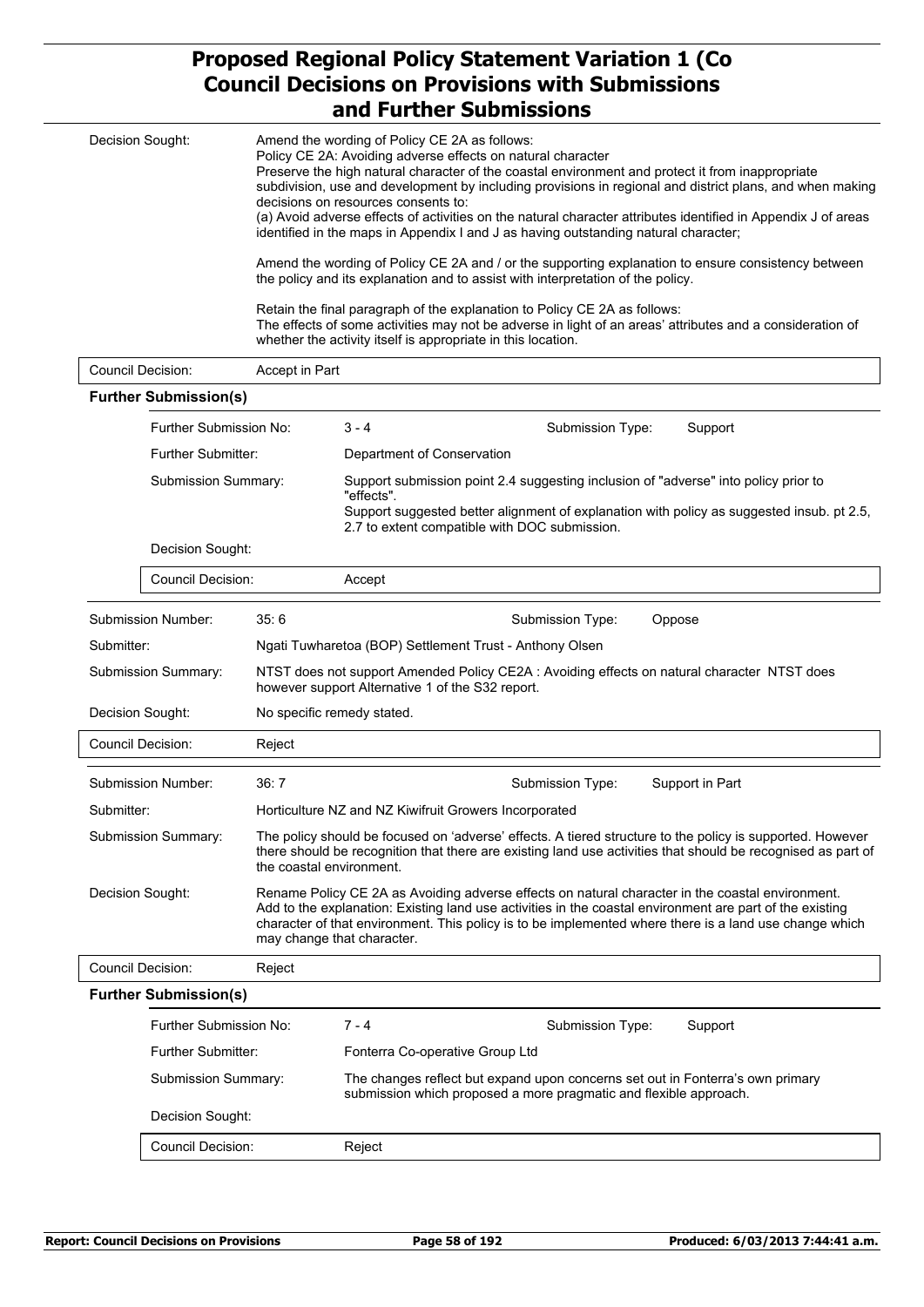|                     | Further Submission No:                                        |                                                              | $21 - 19$                                                                                         | Submission Type:                                                                               | Support                                                                                                                                                                                                              |  |
|---------------------|---------------------------------------------------------------|--------------------------------------------------------------|---------------------------------------------------------------------------------------------------|------------------------------------------------------------------------------------------------|----------------------------------------------------------------------------------------------------------------------------------------------------------------------------------------------------------------------|--|
|                     | Further Submitter:<br>Submission Summary:<br>Decision Sought: |                                                              | <b>Federated Farmers of New Zealand</b>                                                           |                                                                                                |                                                                                                                                                                                                                      |  |
|                     |                                                               |                                                              | For reasons stated by the submitter.                                                              |                                                                                                |                                                                                                                                                                                                                      |  |
|                     |                                                               |                                                              |                                                                                                   |                                                                                                |                                                                                                                                                                                                                      |  |
|                     | <b>Council Decision:</b>                                      |                                                              | Reject                                                                                            |                                                                                                |                                                                                                                                                                                                                      |  |
|                     |                                                               |                                                              |                                                                                                   |                                                                                                |                                                                                                                                                                                                                      |  |
|                     | Submission Number:                                            | 38:4                                                         |                                                                                                   | Submission Type:                                                                               | Oppose in Part                                                                                                                                                                                                       |  |
| Submitter:          |                                                               |                                                              | <b>Federated Farmers of New Zealand</b>                                                           |                                                                                                |                                                                                                                                                                                                                      |  |
|                     | <b>Submission Summary:</b>                                    |                                                              |                                                                                                   | not become the basis of restrictions to primary production activities in coastal environments. | Federated Farmers seek to ensure that policies CE1A and CE2A and the associated methods do                                                                                                                           |  |
|                     | Decision Sought:                                              |                                                              | Retain the two tiered policy approach                                                             |                                                                                                |                                                                                                                                                                                                                      |  |
|                     | <b>Council Decision:</b>                                      | Accept                                                       |                                                                                                   |                                                                                                |                                                                                                                                                                                                                      |  |
|                     | Submission Number:                                            | 40:5                                                         |                                                                                                   | Submission Type:                                                                               | Oppose                                                                                                                                                                                                               |  |
| Submitter:          |                                                               | Lowndes Associates                                           |                                                                                                   |                                                                                                |                                                                                                                                                                                                                      |  |
|                     | Submission Summary:                                           |                                                              | of "avoid, remedy or mitigate"                                                                    |                                                                                                | CE 2A provides solely for avoidance of effects on the environment, contrary to the statutory prescription                                                                                                            |  |
| Decision Sought:    |                                                               |                                                              | Cancel, delete or withdraw Variation 1 as a whole.<br>01' mitigate" (section 5(2)(c) of the Act.) |                                                                                                | Amend policy CE 2A (avoiding effects on natural character)) and elsewhere where the drafting provides<br>only for avoidance of effects on the environment, contrary to the statutory prescription of tlavoid, remedy |  |
|                     | <b>Council Decision:</b>                                      | Reject                                                       |                                                                                                   |                                                                                                |                                                                                                                                                                                                                      |  |
|                     | <b>Further Submission(s)</b>                                  |                                                              |                                                                                                   |                                                                                                |                                                                                                                                                                                                                      |  |
|                     | Further Submission No:                                        |                                                              | $2 - 19$                                                                                          | Submission Type:                                                                               | Oppose                                                                                                                                                                                                               |  |
|                     | Further Submitter:                                            |                                                              | Environmental Defence Society Incorporated                                                        |                                                                                                |                                                                                                                                                                                                                      |  |
|                     | Submission Summary:                                           | This submission is inconsistent with Policy 13 of the NZCPS. |                                                                                                   |                                                                                                |                                                                                                                                                                                                                      |  |
|                     | Decision Sought:                                              |                                                              |                                                                                                   |                                                                                                |                                                                                                                                                                                                                      |  |
|                     | Council Decision:                                             |                                                              | Accept                                                                                            |                                                                                                |                                                                                                                                                                                                                      |  |
|                     | Further Submission No:                                        |                                                              | $24 - 14$                                                                                         | Submission Type:                                                                               | Oppose                                                                                                                                                                                                               |  |
|                     | Further Submitter:                                            |                                                              | Motiti Rohe Moana Trust (MRMT)                                                                    |                                                                                                |                                                                                                                                                                                                                      |  |
|                     | Submission Summary:                                           |                                                              |                                                                                                   | MRMT supports intent of Variation 1 to give effect to NZCPS.                                   |                                                                                                                                                                                                                      |  |
|                     | Decision Sought:                                              |                                                              |                                                                                                   |                                                                                                |                                                                                                                                                                                                                      |  |
|                     | Council Decision:                                             |                                                              | Accept                                                                                            |                                                                                                |                                                                                                                                                                                                                      |  |
|                     | Submission Number:                                            | 44:3                                                         |                                                                                                   | Submission Type:                                                                               | Support in Part                                                                                                                                                                                                      |  |
| Submitter:          |                                                               | <b>Basil Graeme</b>                                          |                                                                                                   |                                                                                                |                                                                                                                                                                                                                      |  |
| Submission Summary: |                                                               |                                                              | change to "avoid, remedy or mitigate"                                                             |                                                                                                |                                                                                                                                                                                                                      |  |
| Decision Sought:    |                                                               | Support part a                                               |                                                                                                   |                                                                                                |                                                                                                                                                                                                                      |  |
|                     | Council Decision:                                             | Accept                                                       |                                                                                                   |                                                                                                |                                                                                                                                                                                                                      |  |
|                     | Submission Number:                                            | 45:3                                                         |                                                                                                   | Submission Type:                                                                               | Seek Amendment                                                                                                                                                                                                       |  |
| Submitter:          |                                                               |                                                              | Bay of Plenty Regional Council                                                                    |                                                                                                |                                                                                                                                                                                                                      |  |
|                     |                                                               |                                                              |                                                                                                   |                                                                                                |                                                                                                                                                                                                                      |  |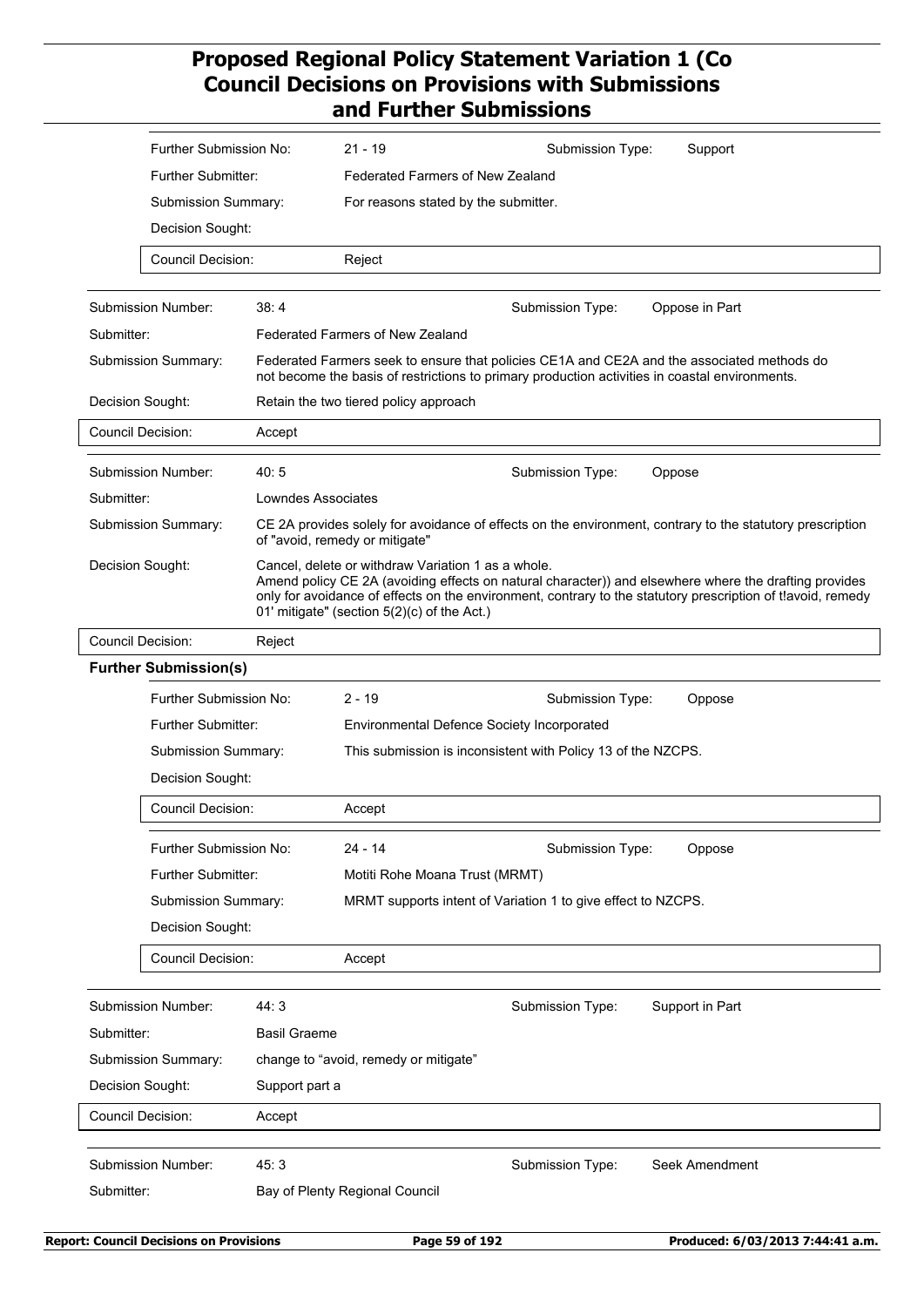| Submission Summary: | The letter following the policy number should be changed from an "A" type policy to a "B" type policy.<br>The policy places a requirement on the preservation of all natural character values, not just those noted<br>as being "high" in Appendix I maps.<br>Inserting additional explanatory text to the policy defines a range of appropriate activities in terms of<br>policy 13 of the NZCPS/6a of the RMA 1991.                                                                                                                   |
|---------------------|-----------------------------------------------------------------------------------------------------------------------------------------------------------------------------------------------------------------------------------------------------------------------------------------------------------------------------------------------------------------------------------------------------------------------------------------------------------------------------------------------------------------------------------------|
| Decision Sought:    | Amend Policy CE2A as follows:<br>1) Amend to refer to "CE2B".<br>2) Delete the word "High" from the first part of policy CE 2A to read: "Preserve the ~ natural character of<br>.<br>Amend policy CE 2A by inserting additional text in the explanation to read:<br>"Existing, lawfully established, land-use activities, subdivisions or designations that exist prior to the<br>policy statement becoming operative may continue to operate or be developed in accordance with the<br>terms of their resource consents/designations." |

| Council Decision: | Accept                        |                                                                                                                                                                                                    |                  |                 |
|-------------------|-------------------------------|----------------------------------------------------------------------------------------------------------------------------------------------------------------------------------------------------|------------------|-----------------|
|                   | <b>Further Submission(s)</b>  |                                                                                                                                                                                                    |                  |                 |
|                   | Further Submission No:        | $1 - 9$                                                                                                                                                                                            | Submission Type: | Support         |
|                   | Further Submitter:            | <b>Basil Graeme</b>                                                                                                                                                                                |                  |                 |
|                   | <b>Submission Summary:</b>    | Support change to type "B" policy and removal of "high" in the explanation.                                                                                                                        |                  |                 |
|                   | Decision Sought:              |                                                                                                                                                                                                    |                  |                 |
|                   | <b>Council Decision:</b>      | Accept                                                                                                                                                                                             |                  |                 |
|                   | Further Submission No:        | $2 - 20$                                                                                                                                                                                           | Submission Type: | Support in Part |
|                   | <b>Further Submitter:</b>     | <b>Environmental Defence Society Incorporated</b>                                                                                                                                                  |                  |                 |
|                   | Submission Summary:           | This submission is consistent with Policy 13 of the NZCPS.                                                                                                                                         |                  |                 |
|                   | Decision Sought:              |                                                                                                                                                                                                    |                  |                 |
|                   | Council Decision:             | Accept                                                                                                                                                                                             |                  |                 |
|                   | <b>Further Submission No:</b> | $3 - 3$                                                                                                                                                                                            | Submission Type: | Support         |
|                   | <b>Further Submitter:</b>     | Department of Conservation                                                                                                                                                                         |                  |                 |
|                   | Submission Summary:           | Policy should relate to natural character in general, not just that which is rated as "high".<br>Support expansion of explanation in regard to existing, lawfully established activities.          |                  |                 |
|                   | Decision Sought:              |                                                                                                                                                                                                    |                  |                 |
|                   | <b>Council Decision:</b>      | Accept                                                                                                                                                                                             |                  |                 |
|                   | Further Submission No:        | $6 - 11$                                                                                                                                                                                           | Submission Type: | Support in Part |
|                   | <b>Further Submitter:</b>     | <b>Transpower New Zealand Limited</b>                                                                                                                                                              |                  |                 |
|                   | Submission Summary:           | Transpower supports part 2 of this submission.<br>Transpower supports the intent of the additional text however the statement should also<br>address activities that may have existing use rights. |                  |                 |
|                   | Decision Sought:              |                                                                                                                                                                                                    |                  |                 |
|                   | <b>Council Decision:</b>      | Accept                                                                                                                                                                                             |                  |                 |

٦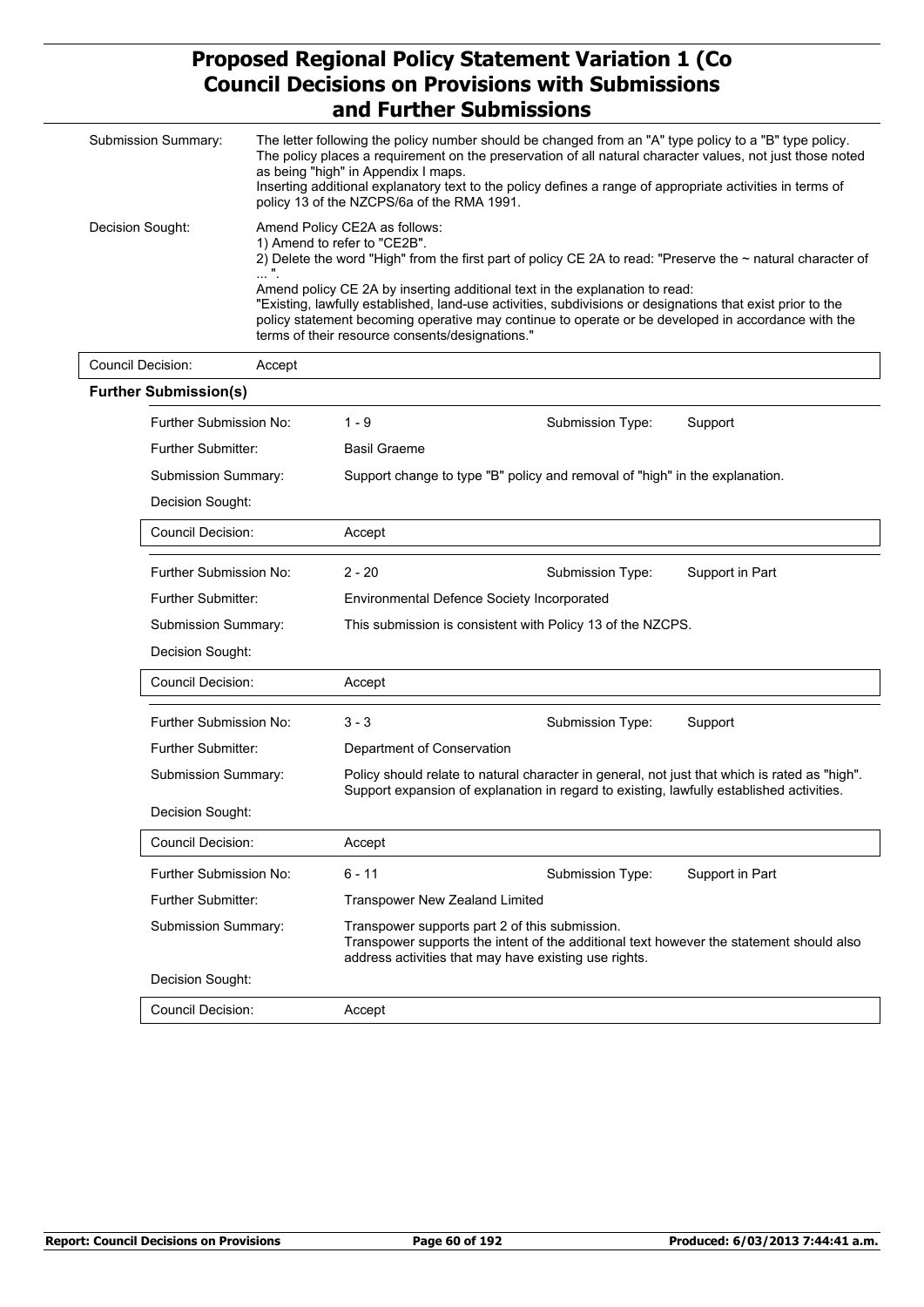| Further Submission No:    | 8 - 11                                                                                                                                                                                                                                                                                                                                                                                                                                                                                                                                                         | Submission Type: | Support in Part                                                                                                                                                                                                                                                                                                                                                                    |  |  |
|---------------------------|----------------------------------------------------------------------------------------------------------------------------------------------------------------------------------------------------------------------------------------------------------------------------------------------------------------------------------------------------------------------------------------------------------------------------------------------------------------------------------------------------------------------------------------------------------------|------------------|------------------------------------------------------------------------------------------------------------------------------------------------------------------------------------------------------------------------------------------------------------------------------------------------------------------------------------------------------------------------------------|--|--|
| <b>Further Submitter:</b> | Powerco Limited                                                                                                                                                                                                                                                                                                                                                                                                                                                                                                                                                |                  |                                                                                                                                                                                                                                                                                                                                                                                    |  |  |
| Submission Summary:       | Powerco supports part 2 of the submission to the extent that it is consistent with changes<br>sought in its own submission (i.e., deletion of the word 'high'.<br>Powerco supports the intent of tehadditional text to clarify that existing lasfully established<br>activities will be able to continue as they were prior to the policy statement becoming<br>operative. However the statement should also address activities that may existing use<br>rights as not all activities will have been established by way of resource consent or<br>designation. |                  |                                                                                                                                                                                                                                                                                                                                                                                    |  |  |
| Decision Sought:          |                                                                                                                                                                                                                                                                                                                                                                                                                                                                                                                                                                |                  |                                                                                                                                                                                                                                                                                                                                                                                    |  |  |
| <b>Council Decision:</b>  | Accept                                                                                                                                                                                                                                                                                                                                                                                                                                                                                                                                                         |                  |                                                                                                                                                                                                                                                                                                                                                                                    |  |  |
| Further Submission No:    | $10 - 38$                                                                                                                                                                                                                                                                                                                                                                                                                                                                                                                                                      | Submission Type: | Support                                                                                                                                                                                                                                                                                                                                                                            |  |  |
| <b>Further Submitter:</b> | Royal Forest and Bird Protection Society NZ Inc                                                                                                                                                                                                                                                                                                                                                                                                                                                                                                                |                  |                                                                                                                                                                                                                                                                                                                                                                                    |  |  |
| Submission Summary:       | Clarifies and improves the policy.                                                                                                                                                                                                                                                                                                                                                                                                                                                                                                                             |                  |                                                                                                                                                                                                                                                                                                                                                                                    |  |  |
| Decision Sought:          |                                                                                                                                                                                                                                                                                                                                                                                                                                                                                                                                                                |                  |                                                                                                                                                                                                                                                                                                                                                                                    |  |  |
| <b>Council Decision:</b>  | Accept                                                                                                                                                                                                                                                                                                                                                                                                                                                                                                                                                         |                  |                                                                                                                                                                                                                                                                                                                                                                                    |  |  |
| Further Submission No:    | $12 - 14$                                                                                                                                                                                                                                                                                                                                                                                                                                                                                                                                                      | Submission Type: | Support in Part                                                                                                                                                                                                                                                                                                                                                                    |  |  |
| <b>Further Submitter:</b> | Z Energy Ltd, Mobil Oil NZ Ltd and BP NZ Ltd                                                                                                                                                                                                                                                                                                                                                                                                                                                                                                                   |                  |                                                                                                                                                                                                                                                                                                                                                                                    |  |  |
| Submission Summary:       | The Oil Companies support part 2 of the submission to the extent that it is consistent with<br>changes sought in their own submission (i.e., deletion of the word 'high').<br>The Oil Companies support the intent of the additional text to clarify that existing lawfully<br>established activities will be able to continue. The statement should also address activities<br>that may have existing use rights.                                                                                                                                             |                  |                                                                                                                                                                                                                                                                                                                                                                                    |  |  |
| Decision Sought:          |                                                                                                                                                                                                                                                                                                                                                                                                                                                                                                                                                                |                  |                                                                                                                                                                                                                                                                                                                                                                                    |  |  |
| <b>Council Decision:</b>  | Accept                                                                                                                                                                                                                                                                                                                                                                                                                                                                                                                                                         |                  |                                                                                                                                                                                                                                                                                                                                                                                    |  |  |
| Further Submission No:    | $13 - 12$                                                                                                                                                                                                                                                                                                                                                                                                                                                                                                                                                      | Submission Type: | Support in Part                                                                                                                                                                                                                                                                                                                                                                    |  |  |
| <b>Further Submitter:</b> | Western Bay of Plenty District Council                                                                                                                                                                                                                                                                                                                                                                                                                                                                                                                         |                  |                                                                                                                                                                                                                                                                                                                                                                                    |  |  |
| Submission Summary:       | Support the intention of the additional text to clarify the status of existing activities but<br>there are further clarifications that need to be made.                                                                                                                                                                                                                                                                                                                                                                                                        |                  |                                                                                                                                                                                                                                                                                                                                                                                    |  |  |
| Decision Sought:          | Amend the additional wording so that it reads as follows;                                                                                                                                                                                                                                                                                                                                                                                                                                                                                                      |                  |                                                                                                                                                                                                                                                                                                                                                                                    |  |  |
|                           | becoming operative) may continue to operate or be developed in accordance with the                                                                                                                                                                                                                                                                                                                                                                                                                                                                             |                  | "Land-use activities and subdivisions granted resource consent, and designations granted,<br>(for which applications/notices of requirements were lodged prior to the policy statement<br>terms of their resource consents/designations. Activities lawfully established as permitted<br>activities may continue to operate under existing use rights in accordance with the RMA." |  |  |
| <b>Council Decision:</b>  | Accept in Part                                                                                                                                                                                                                                                                                                                                                                                                                                                                                                                                                 |                  |                                                                                                                                                                                                                                                                                                                                                                                    |  |  |
| Further Submission No:    | $14 - 4$                                                                                                                                                                                                                                                                                                                                                                                                                                                                                                                                                       | Submission Type: | Support in Part                                                                                                                                                                                                                                                                                                                                                                    |  |  |
| Further Submitter:        | Te Tumu Landowners Group                                                                                                                                                                                                                                                                                                                                                                                                                                                                                                                                       |                  |                                                                                                                                                                                                                                                                                                                                                                                    |  |  |
| Submission Summary:       | Policy closer to the Policy amendments sought in the Te Tumu submissions.                                                                                                                                                                                                                                                                                                                                                                                                                                                                                      |                  | We support the proposed amendments to Policy CE 2A to the extent that they bring the                                                                                                                                                                                                                                                                                               |  |  |
| Decision Sought:          |                                                                                                                                                                                                                                                                                                                                                                                                                                                                                                                                                                |                  |                                                                                                                                                                                                                                                                                                                                                                                    |  |  |
| <b>Council Decision:</b>  | Accept in Part                                                                                                                                                                                                                                                                                                                                                                                                                                                                                                                                                 |                  |                                                                                                                                                                                                                                                                                                                                                                                    |  |  |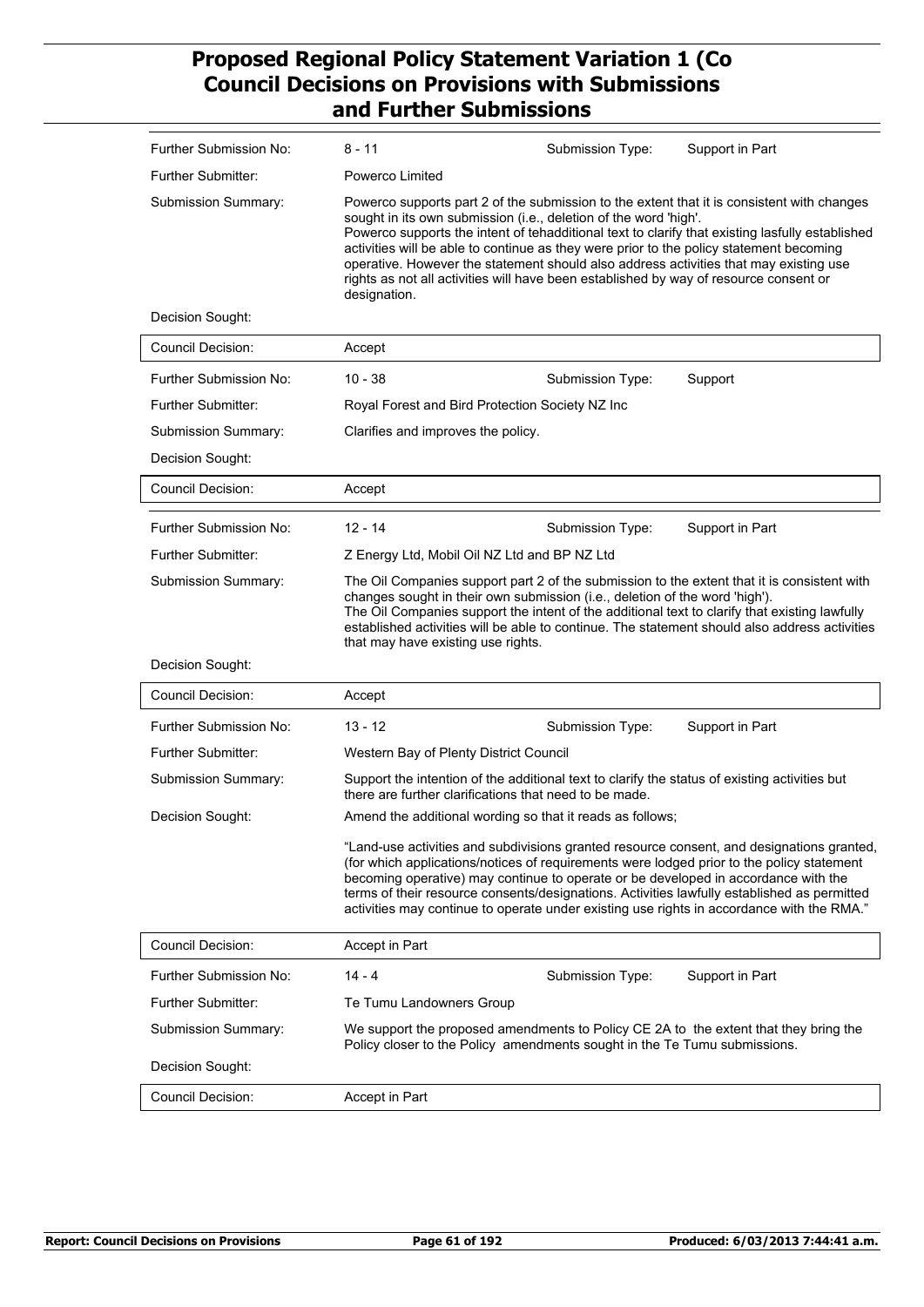|                                           | Further Submission No:                  |                                                                                                                                                                                                                                                                                                                                                                                                                                                                                                                                 | 15 - 4                                                                                                                                                                                                                                                             | Submission Type:                                                                                                                                                                                                                                                                                                                                                                                                                                   | Support in Part                                                                                                                                                                                                              |  |  |
|-------------------------------------------|-----------------------------------------|---------------------------------------------------------------------------------------------------------------------------------------------------------------------------------------------------------------------------------------------------------------------------------------------------------------------------------------------------------------------------------------------------------------------------------------------------------------------------------------------------------------------------------|--------------------------------------------------------------------------------------------------------------------------------------------------------------------------------------------------------------------------------------------------------------------|----------------------------------------------------------------------------------------------------------------------------------------------------------------------------------------------------------------------------------------------------------------------------------------------------------------------------------------------------------------------------------------------------------------------------------------------------|------------------------------------------------------------------------------------------------------------------------------------------------------------------------------------------------------------------------------|--|--|
|                                           | Further Submitter:                      |                                                                                                                                                                                                                                                                                                                                                                                                                                                                                                                                 | Te Tumu Kaituna 14 Trust                                                                                                                                                                                                                                           |                                                                                                                                                                                                                                                                                                                                                                                                                                                    |                                                                                                                                                                                                                              |  |  |
|                                           | Submission Summary:                     |                                                                                                                                                                                                                                                                                                                                                                                                                                                                                                                                 | We support the proposed amendments to Policy CE 2A to the extent that they bring the<br>Policy closer to the Policy amendments sought in the Te Tumu submissions.                                                                                                  |                                                                                                                                                                                                                                                                                                                                                                                                                                                    |                                                                                                                                                                                                                              |  |  |
|                                           | Decision Sought:                        |                                                                                                                                                                                                                                                                                                                                                                                                                                                                                                                                 |                                                                                                                                                                                                                                                                    |                                                                                                                                                                                                                                                                                                                                                                                                                                                    |                                                                                                                                                                                                                              |  |  |
|                                           | <b>Council Decision:</b>                |                                                                                                                                                                                                                                                                                                                                                                                                                                                                                                                                 | Accept in Part                                                                                                                                                                                                                                                     |                                                                                                                                                                                                                                                                                                                                                                                                                                                    |                                                                                                                                                                                                                              |  |  |
|                                           | Further Submission No:                  |                                                                                                                                                                                                                                                                                                                                                                                                                                                                                                                                 | $16 - 4$                                                                                                                                                                                                                                                           | Submission Type:                                                                                                                                                                                                                                                                                                                                                                                                                                   | Support in Part                                                                                                                                                                                                              |  |  |
|                                           | Further Submitter:                      |                                                                                                                                                                                                                                                                                                                                                                                                                                                                                                                                 | Te Tumu Kaituna 11B2 Trust                                                                                                                                                                                                                                         |                                                                                                                                                                                                                                                                                                                                                                                                                                                    |                                                                                                                                                                                                                              |  |  |
|                                           | Submission Summary:<br>Decision Sought: |                                                                                                                                                                                                                                                                                                                                                                                                                                                                                                                                 | We support the proposed amendments to Policy CE 2A to the extent that they bring the<br>Policy closer to the Policy amendments sought in the Te Tumu submissions.                                                                                                  |                                                                                                                                                                                                                                                                                                                                                                                                                                                    |                                                                                                                                                                                                                              |  |  |
|                                           |                                         |                                                                                                                                                                                                                                                                                                                                                                                                                                                                                                                                 |                                                                                                                                                                                                                                                                    |                                                                                                                                                                                                                                                                                                                                                                                                                                                    |                                                                                                                                                                                                                              |  |  |
|                                           | <b>Council Decision:</b>                |                                                                                                                                                                                                                                                                                                                                                                                                                                                                                                                                 | Accept in Part                                                                                                                                                                                                                                                     |                                                                                                                                                                                                                                                                                                                                                                                                                                                    |                                                                                                                                                                                                                              |  |  |
|                                           | Further Submission No:                  |                                                                                                                                                                                                                                                                                                                                                                                                                                                                                                                                 | $17 - 4$                                                                                                                                                                                                                                                           | Submission Type:                                                                                                                                                                                                                                                                                                                                                                                                                                   | Support in Part                                                                                                                                                                                                              |  |  |
|                                           | Further Submitter:                      |                                                                                                                                                                                                                                                                                                                                                                                                                                                                                                                                 | Ford Land Holdings Pty Ltd                                                                                                                                                                                                                                         |                                                                                                                                                                                                                                                                                                                                                                                                                                                    |                                                                                                                                                                                                                              |  |  |
|                                           | Submission Summary:                     |                                                                                                                                                                                                                                                                                                                                                                                                                                                                                                                                 | We support the proposed amendments to Policy CE 2A to the extent that they bring the<br>Policy closer to the Policy amendments sought in the Te Tumu submissions.                                                                                                  |                                                                                                                                                                                                                                                                                                                                                                                                                                                    |                                                                                                                                                                                                                              |  |  |
|                                           | Decision Sought:                        |                                                                                                                                                                                                                                                                                                                                                                                                                                                                                                                                 |                                                                                                                                                                                                                                                                    |                                                                                                                                                                                                                                                                                                                                                                                                                                                    |                                                                                                                                                                                                                              |  |  |
|                                           | <b>Council Decision:</b>                |                                                                                                                                                                                                                                                                                                                                                                                                                                                                                                                                 | Accept in Part                                                                                                                                                                                                                                                     |                                                                                                                                                                                                                                                                                                                                                                                                                                                    |                                                                                                                                                                                                                              |  |  |
|                                           | Further Submission No:                  |                                                                                                                                                                                                                                                                                                                                                                                                                                                                                                                                 | $20 - 20$                                                                                                                                                                                                                                                          | Submission Type:                                                                                                                                                                                                                                                                                                                                                                                                                                   | Oppose                                                                                                                                                                                                                       |  |  |
|                                           | Further Submitter:                      |                                                                                                                                                                                                                                                                                                                                                                                                                                                                                                                                 | Port of Tauranga Limited                                                                                                                                                                                                                                           |                                                                                                                                                                                                                                                                                                                                                                                                                                                    |                                                                                                                                                                                                                              |  |  |
|                                           | Submission Summary:                     |                                                                                                                                                                                                                                                                                                                                                                                                                                                                                                                                 | Additional text in the explanation is superfluous and implies that the only appropriate use<br>is existing/consented activities.                                                                                                                                   |                                                                                                                                                                                                                                                                                                                                                                                                                                                    |                                                                                                                                                                                                                              |  |  |
|                                           | Decision Sought:                        |                                                                                                                                                                                                                                                                                                                                                                                                                                                                                                                                 |                                                                                                                                                                                                                                                                    |                                                                                                                                                                                                                                                                                                                                                                                                                                                    |                                                                                                                                                                                                                              |  |  |
|                                           | <b>Council Decision:</b>                |                                                                                                                                                                                                                                                                                                                                                                                                                                                                                                                                 | Reject                                                                                                                                                                                                                                                             |                                                                                                                                                                                                                                                                                                                                                                                                                                                    |                                                                                                                                                                                                                              |  |  |
|                                           | Submission Number:                      | 47:4                                                                                                                                                                                                                                                                                                                                                                                                                                                                                                                            |                                                                                                                                                                                                                                                                    | Submission Type:                                                                                                                                                                                                                                                                                                                                                                                                                                   | Oppose                                                                                                                                                                                                                       |  |  |
| Submitter:                                |                                         | Tauranga City Council                                                                                                                                                                                                                                                                                                                                                                                                                                                                                                           |                                                                                                                                                                                                                                                                    |                                                                                                                                                                                                                                                                                                                                                                                                                                                    |                                                                                                                                                                                                                              |  |  |
|                                           | Submission Summary:                     |                                                                                                                                                                                                                                                                                                                                                                                                                                                                                                                                 | and development' (first paragraph of Policy).<br>Policy 13 of the NZCPS requires that the preservation of natural character of the coastal environment<br>outright, and it is not qualified as to whether that is identified as having 'high' values or otherwise. |                                                                                                                                                                                                                                                                                                                                                                                                                                                    | Policy CE 2A is titled 'Avoiding effects on natural character' however the policy itself is about 'preserving<br>the high natural character of the coastal environment and protecting it from inappropriate subdivision, use |  |  |
| Decision Sought:<br>resource consents to: |                                         | Re-write Policy CE 2A - Avoiding effects on natural character' as outlined below:<br>Preserving the Natural Character of the Coastal Environment<br>(a) avoid adverse effects of activities on natural character in areas of the coastal environment with<br>outstanding natural character as identified in the maps and tables in Appendix I and J; and<br>in Appendix I as having high or very high natural character can be especially sensitive to the adverse<br>effects of inappropriate subdivision use and development. |                                                                                                                                                                                                                                                                    | Preserve the natural character of the coastal environment and to protect it from inappropriate subdivision,<br>use an development by including provisions in regional and district plans, and when making decisions on<br>(b) avoid significant adverse effects and avoid, remedy or mitigate other adverse effects of activities on<br>natural character in all other areas of the coastal environment, recognising that areas identified in maps |                                                                                                                                                                                                                              |  |  |
| <b>Council Decision:</b>                  |                                         | Accept in Part                                                                                                                                                                                                                                                                                                                                                                                                                                                                                                                  |                                                                                                                                                                                                                                                                    |                                                                                                                                                                                                                                                                                                                                                                                                                                                    |                                                                                                                                                                                                                              |  |  |
|                                           | <b>Further Submission(s)</b>            |                                                                                                                                                                                                                                                                                                                                                                                                                                                                                                                                 |                                                                                                                                                                                                                                                                    |                                                                                                                                                                                                                                                                                                                                                                                                                                                    |                                                                                                                                                                                                                              |  |  |
|                                           | Further Submission No:                  |                                                                                                                                                                                                                                                                                                                                                                                                                                                                                                                                 | $2 - 21$                                                                                                                                                                                                                                                           | Submission Type:                                                                                                                                                                                                                                                                                                                                                                                                                                   | Support                                                                                                                                                                                                                      |  |  |
|                                           | Further Submitter:                      |                                                                                                                                                                                                                                                                                                                                                                                                                                                                                                                                 | <b>Environmental Defence Society Incorporated</b>                                                                                                                                                                                                                  |                                                                                                                                                                                                                                                                                                                                                                                                                                                    |                                                                                                                                                                                                                              |  |  |
| Submission Summary:                       |                                         | This submission is consistent with Policy 13 of the NZCPS.                                                                                                                                                                                                                                                                                                                                                                                                                                                                      |                                                                                                                                                                                                                                                                    |                                                                                                                                                                                                                                                                                                                                                                                                                                                    |                                                                                                                                                                                                                              |  |  |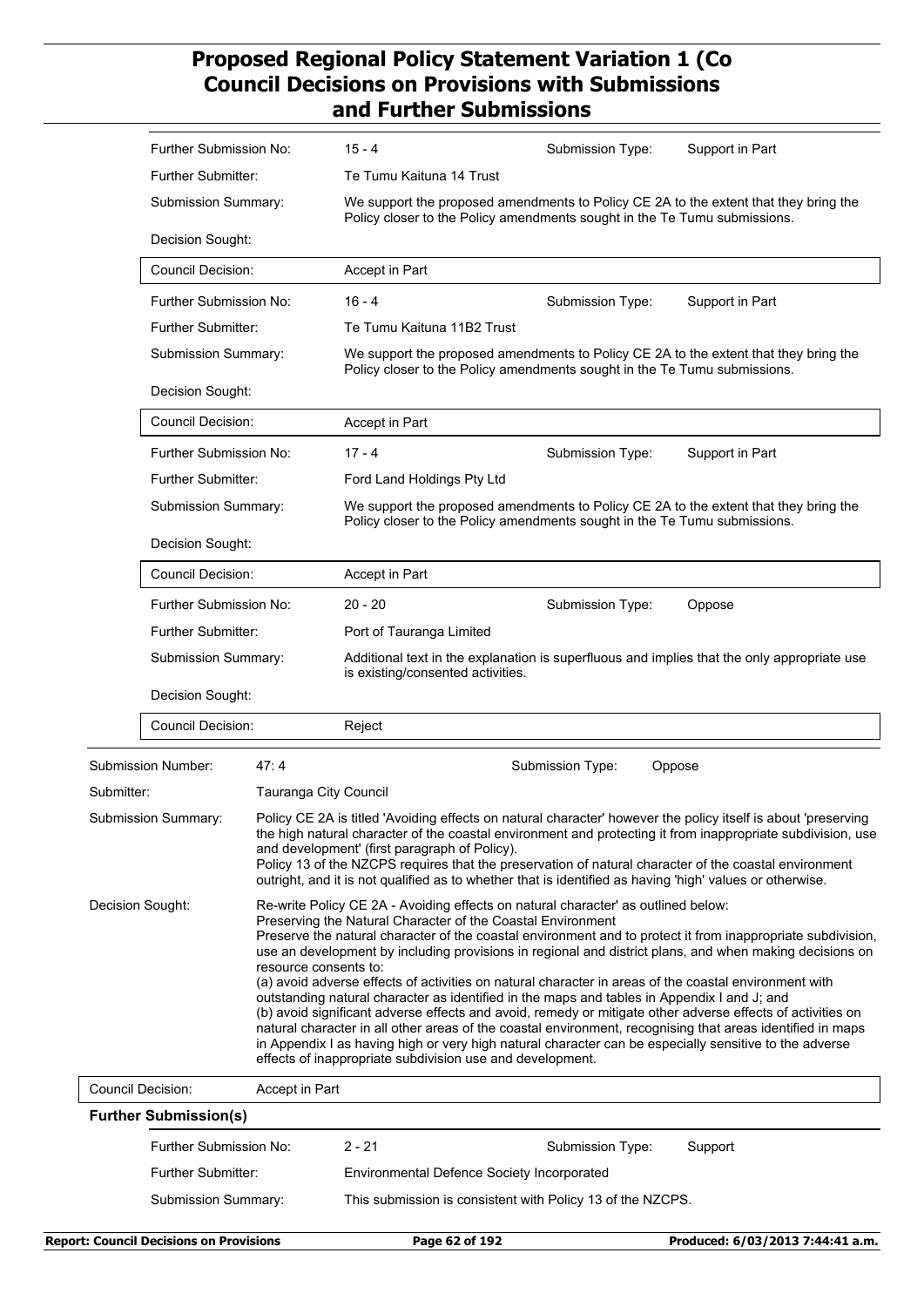| Decision Sought:          |                                                                                                                                                                                                                                                                                                                                                         |  |  |
|---------------------------|---------------------------------------------------------------------------------------------------------------------------------------------------------------------------------------------------------------------------------------------------------------------------------------------------------------------------------------------------------|--|--|
| <b>Council Decision:</b>  | Accept in Part                                                                                                                                                                                                                                                                                                                                          |  |  |
| Further Submission No:    | $3 - 2$<br>Submission Type:<br>Support                                                                                                                                                                                                                                                                                                                  |  |  |
| <b>Further Submitter:</b> | Department of Conservation                                                                                                                                                                                                                                                                                                                              |  |  |
| Submission Summary:       | CE 2A(b) conflicts with NZCPS Policy 13 where it refers to "remedy or mitigate".                                                                                                                                                                                                                                                                        |  |  |
| Decision Sought:          |                                                                                                                                                                                                                                                                                                                                                         |  |  |
| <b>Council Decision:</b>  | Accept in Part                                                                                                                                                                                                                                                                                                                                          |  |  |
| Further Submission No:    | $5 - 10$<br>Submission Type:<br>Support                                                                                                                                                                                                                                                                                                                 |  |  |
| <b>Further Submitter:</b> | NZ Transport Agency                                                                                                                                                                                                                                                                                                                                     |  |  |
| Submission Summary:       | The requested change to the title better reflects policy 13 of the NZCPS in that preserving<br>natural character will not in all cases require "avoiding" adverse effects entirely. The<br>proposed wording of the sub paragraphs better reflects the framework of the NZCPS in<br>that all significant effects on natural character are to be avoided. |  |  |
| Decision Sought:          |                                                                                                                                                                                                                                                                                                                                                         |  |  |
| Council Decision:         | Accept in Part                                                                                                                                                                                                                                                                                                                                          |  |  |
| Further Submission No:    | $6 - 12$<br>Other<br>Submission Type:                                                                                                                                                                                                                                                                                                                   |  |  |
| <b>Further Submitter:</b> | <b>Transpower New Zealand Limited</b>                                                                                                                                                                                                                                                                                                                   |  |  |
| Submission Summary:       | Clarification of this policy is required. However Transpower prefers the current policy<br>approach (and the amendments in the Bay of Plenty Regional Council submission 45-3)<br>to the extent that it focuses on effects on teh 'attributes that comprise natural character'<br>rather than on 'natural character' per se.                            |  |  |
| Decision Sought:          |                                                                                                                                                                                                                                                                                                                                                         |  |  |
| <b>Council Decision:</b>  | Accept in Part                                                                                                                                                                                                                                                                                                                                          |  |  |
| Further Submission No:    | 8 - 12<br>Submission Type:<br>Oppose                                                                                                                                                                                                                                                                                                                    |  |  |
| <b>Further Submitter:</b> | Powerco Limited                                                                                                                                                                                                                                                                                                                                         |  |  |
| Submission Summary:       | Powerco agrees that clarification of this policy is required but prefers the current policy<br>approach to teh extent that it focuses on effects on 'the attributes that comprise natural<br>character'.                                                                                                                                                |  |  |
| Decision Sought:          |                                                                                                                                                                                                                                                                                                                                                         |  |  |
| <b>Council Decision:</b>  | Accept in Part                                                                                                                                                                                                                                                                                                                                          |  |  |
| Further Submission No:    | $12 - 15$<br>Other<br>Submission Type:                                                                                                                                                                                                                                                                                                                  |  |  |
| Further Submitter:        | Z Energy Ltd, Mobil Oil NZ Ltd and BP NZ Ltd                                                                                                                                                                                                                                                                                                            |  |  |
| Submission Summary:       | Agree that clarification of this policy is required, as set out in their own submission.<br>However, the Oil Companies prefer the current policy approach to the extent that it<br>properly focuses on effects on 'the attributes that comprise natural character'.                                                                                     |  |  |
| Decision Sought:          |                                                                                                                                                                                                                                                                                                                                                         |  |  |
| <b>Council Decision:</b>  | Accept in Part                                                                                                                                                                                                                                                                                                                                          |  |  |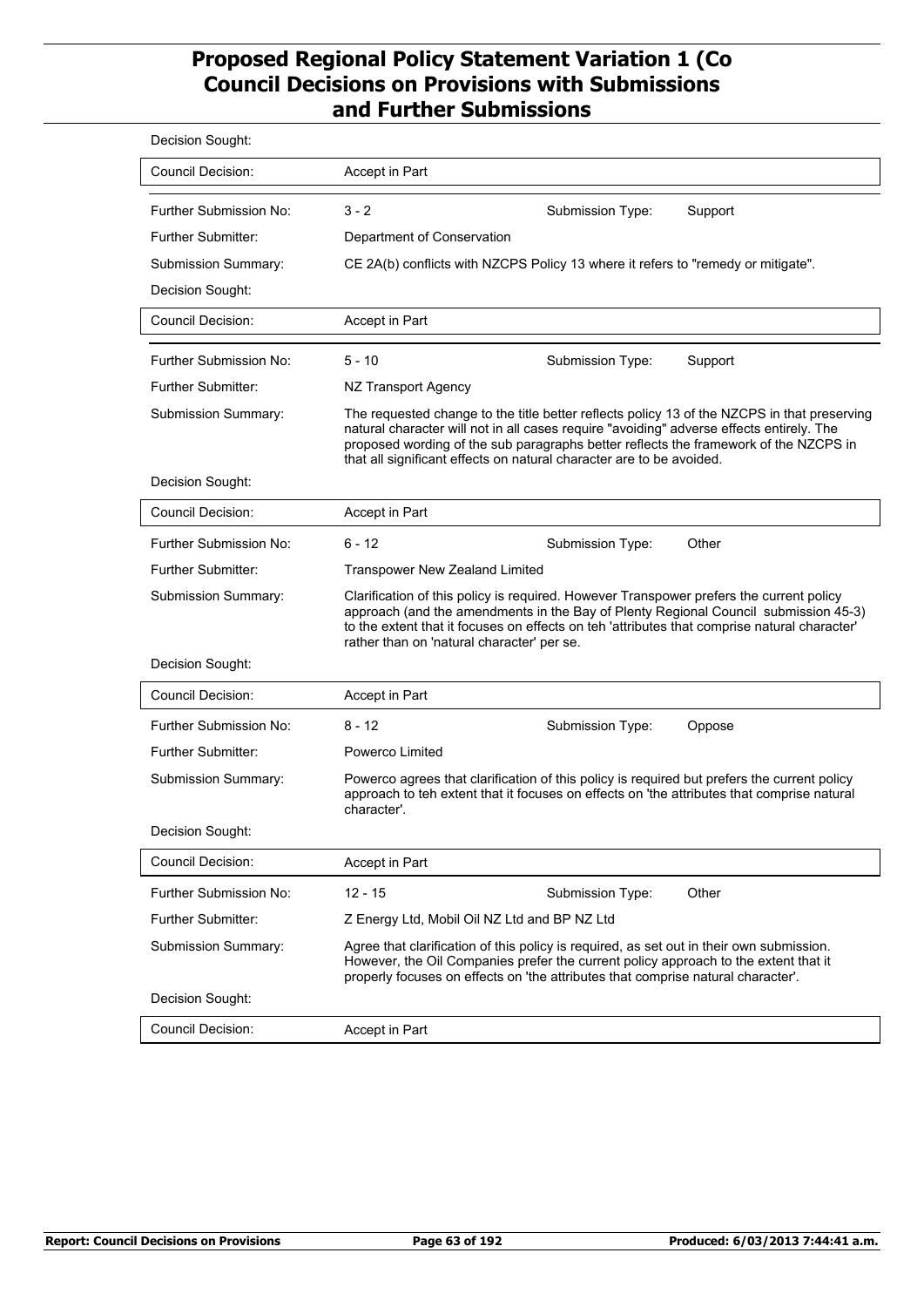|                   | <b>Further Submission No:</b>                    |                            | $14 - 3$                                                                                                                                                                                                                                                                                                   | Submission Type: | Support in Part                                                                      |
|-------------------|--------------------------------------------------|----------------------------|------------------------------------------------------------------------------------------------------------------------------------------------------------------------------------------------------------------------------------------------------------------------------------------------------------|------------------|--------------------------------------------------------------------------------------|
|                   | <b>Further Submitter:</b>                        |                            | Te Tumu Landowners Group                                                                                                                                                                                                                                                                                   |                  |                                                                                      |
|                   | <b>Submission Summary:</b><br>Decision Sought:   |                            | We support the proposed amendments to Policy CE 2A to the extent that they bring the<br>Policy closer to the Policy amendments sought in the Te Tumu submissions (Te Tumu<br>Landowners Group, Te Tumu Kaituna 14 Trust, Te Tumu Kaituna 1182 Trust and Ford<br>Land Holdings Pty Ltd) on the same Policy. |                  |                                                                                      |
|                   |                                                  |                            |                                                                                                                                                                                                                                                                                                            |                  |                                                                                      |
|                   | Council Decision:                                |                            | Accept in Part                                                                                                                                                                                                                                                                                             |                  |                                                                                      |
|                   | <b>Further Submission No:</b>                    |                            | $15 - 3$                                                                                                                                                                                                                                                                                                   | Submission Type: | Support in Part                                                                      |
|                   | <b>Further Submitter:</b>                        |                            | Te Tumu Kaituna 14 Trust                                                                                                                                                                                                                                                                                   |                  |                                                                                      |
|                   | Submission Summary:                              |                            | Policy closer to the Policy amendments sought in the Te Tumu submissions.                                                                                                                                                                                                                                  |                  | We support the proposed amendments to Policy CE 2A to the extent that they bring the |
|                   | Decision Sought:                                 |                            |                                                                                                                                                                                                                                                                                                            |                  |                                                                                      |
|                   | Council Decision:                                |                            | Accept in Part                                                                                                                                                                                                                                                                                             |                  |                                                                                      |
|                   | Further Submission No:                           |                            | $16 - 3$                                                                                                                                                                                                                                                                                                   | Submission Type: | Support in Part                                                                      |
|                   | <b>Further Submitter:</b><br>Submission Summary: |                            | Te Tumu Kaituna 11B2 Trust                                                                                                                                                                                                                                                                                 |                  |                                                                                      |
|                   |                                                  |                            | We support the proposed amendments to Policy CE 2A to the extent that they bring the<br>Policy closer to the Policy amendments sought in the Te Tumu submissions.                                                                                                                                          |                  |                                                                                      |
|                   | Decision Sought:                                 |                            |                                                                                                                                                                                                                                                                                                            |                  |                                                                                      |
|                   | Council Decision:                                |                            | Accept in Part                                                                                                                                                                                                                                                                                             |                  |                                                                                      |
|                   | Further Submission No:                           |                            | $17 - 3$                                                                                                                                                                                                                                                                                                   | Submission Type: | Support in Part                                                                      |
|                   | Further Submitter:                               |                            | Ford Land Holdings Pty Ltd                                                                                                                                                                                                                                                                                 |                  |                                                                                      |
|                   | Submission Summary:                              |                            | Policy closer to the Policy amendments sought in the Te Tumu submissions.                                                                                                                                                                                                                                  |                  | We support the proposed amendments to Policy CE 2A to the extent that they bring the |
|                   | Decision Sought:                                 |                            |                                                                                                                                                                                                                                                                                                            |                  |                                                                                      |
|                   | Council Decision:                                |                            | <b>Accept in Part</b>                                                                                                                                                                                                                                                                                      |                  |                                                                                      |
|                   | Submission Number:                               | 50:2                       |                                                                                                                                                                                                                                                                                                            | Submission Type: | Support                                                                              |
| Submitter:        |                                                  | Ngati Makino Iwi Authority |                                                                                                                                                                                                                                                                                                            |                  |                                                                                      |
|                   | Submission Summary:                              |                            | We support the clear message in Policy CE2A and wish it to be retained as is.                                                                                                                                                                                                                              |                  |                                                                                      |
| Decision Sought:  |                                                  | Retain as is               |                                                                                                                                                                                                                                                                                                            |                  |                                                                                      |
| Council Decision: |                                                  | Reject                     |                                                                                                                                                                                                                                                                                                            |                  |                                                                                      |
|                   |                                                  |                            |                                                                                                                                                                                                                                                                                                            |                  |                                                                                      |

#### **Section: Policy CE 3A: Identifying the key constraints to use and development of the coastal marine area**

476

#### **Council Decision**

Retain Policy CE 3A unchanged.

#### **Reasons for Council Decision**

Submissions 24-12, 25-12, 26-12, 27-12: Policy CE 3A was not changed by Variation 1 and submissions on this part of the Proposed RPS are beyond scope. Submitters sought no changes to Policy CE 3A.

| Submission Number:                             | 24:12                    | Submission Type: | Support                          |
|------------------------------------------------|--------------------------|------------------|----------------------------------|
| Submitter:                                     | Te Tumu Landowners Group |                  |                                  |
| <b>Report: Council Decisions on Provisions</b> |                          | Page 64 of 192   | Produced: 6/03/2013 7:44:41 a.m. |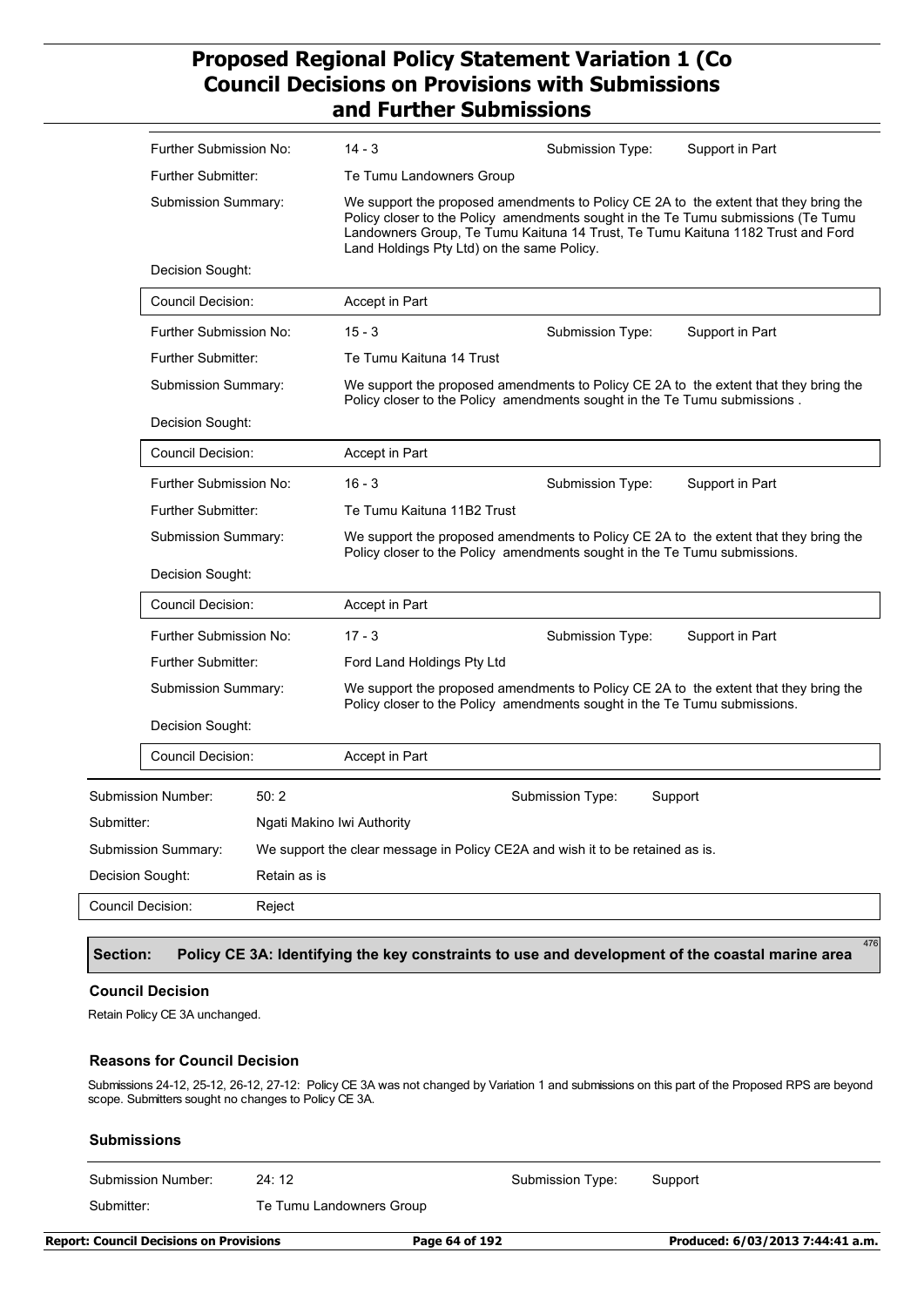| <b>Submission Summary:</b> | Policy CE 3A adequately recognises the provisions of the NZCPS 2010. |                  |         |  |
|----------------------------|----------------------------------------------------------------------|------------------|---------|--|
| Decision Sought:           | Adopt Policy CE 3A as notified.                                      |                  |         |  |
| Council Decision:          | Accept                                                               |                  |         |  |
|                            |                                                                      |                  |         |  |
| <b>Submission Number:</b>  | 25:12                                                                | Submission Type: | Support |  |
| Submitter:                 | Te Tumu Kaituna 14 Trust                                             |                  |         |  |
| <b>Submission Summary:</b> | Policy CE 3A adequately recognises the provisions of the NZCPS 2010. |                  |         |  |
| Decision Sought:           | Adopt Policy CE 3A as notified.                                      |                  |         |  |
| <b>Council Decision:</b>   | Accept                                                               |                  |         |  |
|                            |                                                                      |                  |         |  |
| <b>Submission Number:</b>  | 26:12                                                                | Submission Type: | Support |  |
| Submitter:                 | Te Tumu Kaituna 11B2 Trust                                           |                  |         |  |
| <b>Submission Summary:</b> | Policy CE 3A adequately recognises the provisions of the NZCPS 2010. |                  |         |  |
| Decision Sought:           | Adopt Policy CE 3A as notified.                                      |                  |         |  |
| <b>Council Decision:</b>   | Accept                                                               |                  |         |  |
|                            |                                                                      |                  |         |  |
| <b>Submission Number:</b>  | 27:12                                                                | Submission Type: | Support |  |
| Submitter:                 | Ford Land Holdings Pty Ltd                                           |                  |         |  |
| <b>Submission Summary:</b> | Policy CE 3A adequately recognises the provisions of the NZCPS 2010. |                  |         |  |
| Decision Sought:           | Adopt Policy CE 3A as notified.                                      |                  |         |  |
| <b>Council Decision:</b>   | Accept                                                               |                  |         |  |
|                            |                                                                      |                  | 477     |  |

#### **Section: Policy CE 4A: Protecting and restoring natural coastal margins**

#### **Council Decision**

Retain Policy CE 4A unchanged.

#### **Reasons for Council Decision**

Submissions 8-7, 14-6(f), 15-6(f), 16-6(f), 17-6(f), 21-20(f), 25-7(f), 12-10, 24-13, 25-13, 26-13, 27-13: Policy CE 4A concerns protecting and restoring natural coastal margins. Policy CE 4A was not changed by Variation 1 and submissions seeking its change are beyond the scope of Variation 1.

#### **Submissions**

| Submission Number:  | 8:7                                                                                                                                                                                                                                                                                      | Submission Type: | Oppose |  |  |
|---------------------|------------------------------------------------------------------------------------------------------------------------------------------------------------------------------------------------------------------------------------------------------------------------------------------|------------------|--------|--|--|
| Submitter:          | Blakely Pacific Limited, Scorpians Limited & TKC Holdings Limited                                                                                                                                                                                                                        |                  |        |  |  |
| Submission Summary: | On one hand the policy aspires for restoration, but on the other requires protection. These two parts of<br>the policy should work together.<br>The explanation under policy CE 4A needs amendment to reflect the intent of the changes and reference<br>the method for Matakana Island. |                  |        |  |  |
| Decision Sought:    | Amend as follows:                                                                                                                                                                                                                                                                        |                  |        |  |  |
|                     | "Policy CE4A Enhance natural coastal margins                                                                                                                                                                                                                                             |                  |        |  |  |
|                     | Enhance the natural functioning of coastal margins through identifying opportunities to restore and<br>enhance natural functioning by integrating management in subdivision, use and development (where<br>appropriate) to allow for "                                                   |                  |        |  |  |
|                     | Amend the explanation to reflect these changes.                                                                                                                                                                                                                                          |                  |        |  |  |
|                     |                                                                                                                                                                                                                                                                                          |                  |        |  |  |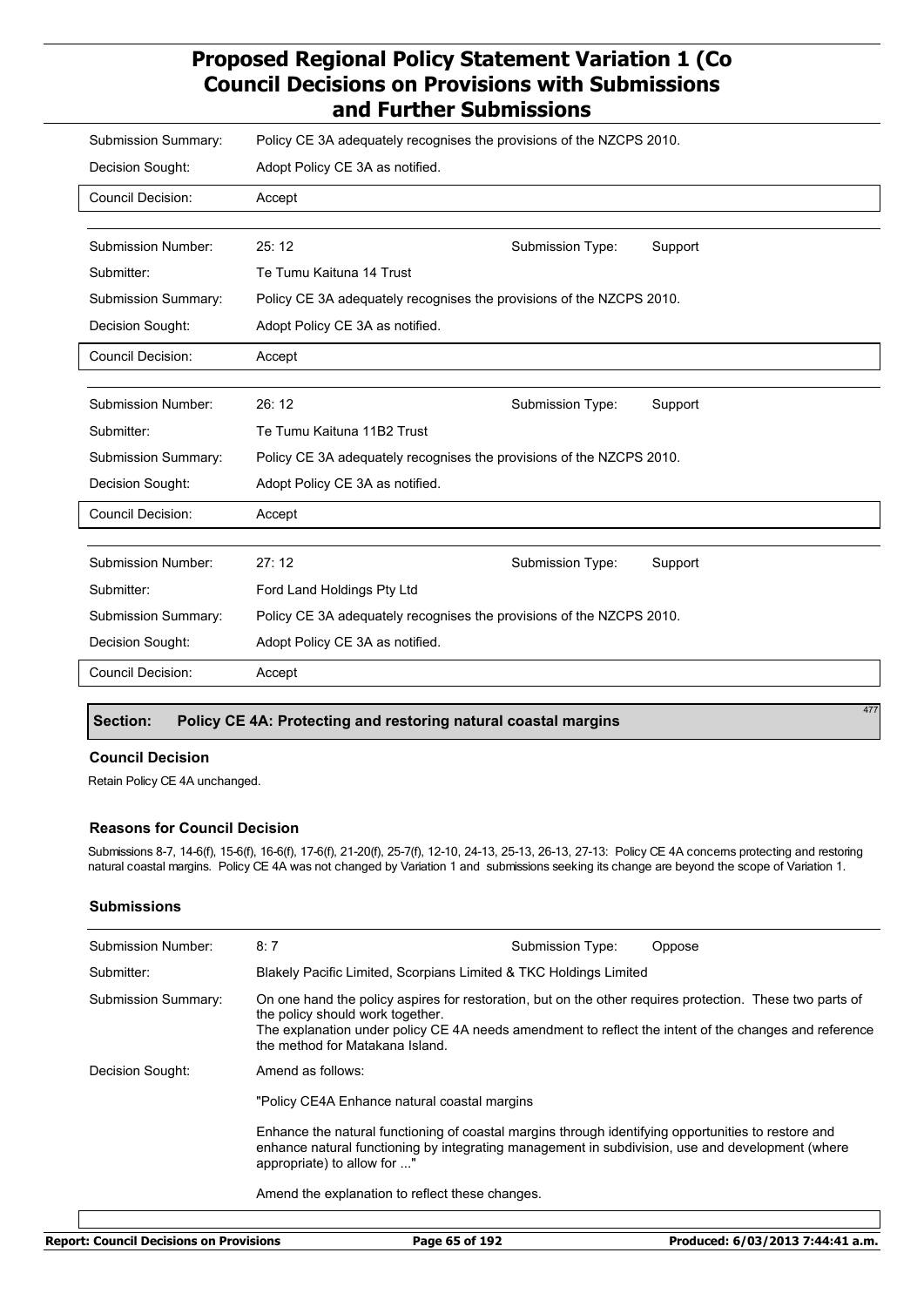| <b>Council Decision:</b><br>Reject |                                                                                                                                                                           |                  |                                                                                         |
|------------------------------------|---------------------------------------------------------------------------------------------------------------------------------------------------------------------------|------------------|-----------------------------------------------------------------------------------------|
| <b>Further Submission(s)</b>       |                                                                                                                                                                           |                  |                                                                                         |
| Further Submission No:             | 14 - 6                                                                                                                                                                    | Submission Type: | Support                                                                                 |
| Further Submitter:                 | Te Tumu Landowners Group                                                                                                                                                  |                  |                                                                                         |
| Submission Summary:                | Support that the Policy identify that enhancement opportunities for coastal margins<br>through the integrated management of the subdivision, use and development process. |                  |                                                                                         |
| Decision Sought:                   |                                                                                                                                                                           |                  |                                                                                         |
| <b>Council Decision:</b>           | Reject                                                                                                                                                                    |                  |                                                                                         |
| Further Submission No:             | $15 - 6$                                                                                                                                                                  | Submission Type: | Support                                                                                 |
| Further Submitter:                 | Te Tumu Kaituna 14 Trust                                                                                                                                                  |                  |                                                                                         |
| Submission Summary:                | Support that the Policy identify that enhancement opportunities for coastal margins<br>through the integrated management of the subdivision, use and development process. |                  |                                                                                         |
| Decision Sought:                   |                                                                                                                                                                           |                  |                                                                                         |
| <b>Council Decision:</b>           | Reject                                                                                                                                                                    |                  |                                                                                         |
| <b>Further Submission No:</b>      | $16 - 6$                                                                                                                                                                  | Submission Type: | Support                                                                                 |
| Further Submitter:                 | Te Tumu Kaituna 11B2 Trust                                                                                                                                                |                  |                                                                                         |
| Submission Summary:                | Support that the Policy identify that enhancement opportunities for coastal margins<br>through the integrated management of the subdivision, use and development process. |                  |                                                                                         |
| Decision Sought:                   |                                                                                                                                                                           |                  |                                                                                         |
| Council Decision:                  | Reject                                                                                                                                                                    |                  |                                                                                         |
| Further Submission No:             | $17 - 6$                                                                                                                                                                  | Submission Type: | Support                                                                                 |
| <b>Further Submitter:</b>          | Ford Land Holdings Pty Ltd                                                                                                                                                |                  |                                                                                         |
| Submission Summary:                | Support that the Policy identify that enhancement opportunities for coastal margins<br>through the integrated management of the subdivision, use and development process. |                  |                                                                                         |
| Decision Sought:                   |                                                                                                                                                                           |                  |                                                                                         |
| Council Decision:                  | Reject                                                                                                                                                                    |                  |                                                                                         |
| Further Submission No:             | $21 - 20$                                                                                                                                                                 | Submission Type: | Support                                                                                 |
| Further Submitter:                 | <b>Federated Farmers of New Zealand</b>                                                                                                                                   |                  |                                                                                         |
| Submission Summary:                | For reasons stated by the submitter.                                                                                                                                      |                  |                                                                                         |
| Decision Sought:                   |                                                                                                                                                                           |                  |                                                                                         |
| <b>Council Decision:</b>           | Reject                                                                                                                                                                    |                  |                                                                                         |
| Further Submission No:             | $25 - 7$                                                                                                                                                                  | Submission Type: | Oppose                                                                                  |
| Further Submitter:                 | Nessie Kuka                                                                                                                                                               |                  |                                                                                         |
| Submission Summary:                | by developers upon what's known as a nationally recognised coastal landscape of<br>Matakana Island.                                                                       |                  | Oppose this submission due to the aggressive developmental context that is being sought |
| Decision Sought:                   |                                                                                                                                                                           |                  |                                                                                         |
| Council Decision:                  | Accept                                                                                                                                                                    |                  |                                                                                         |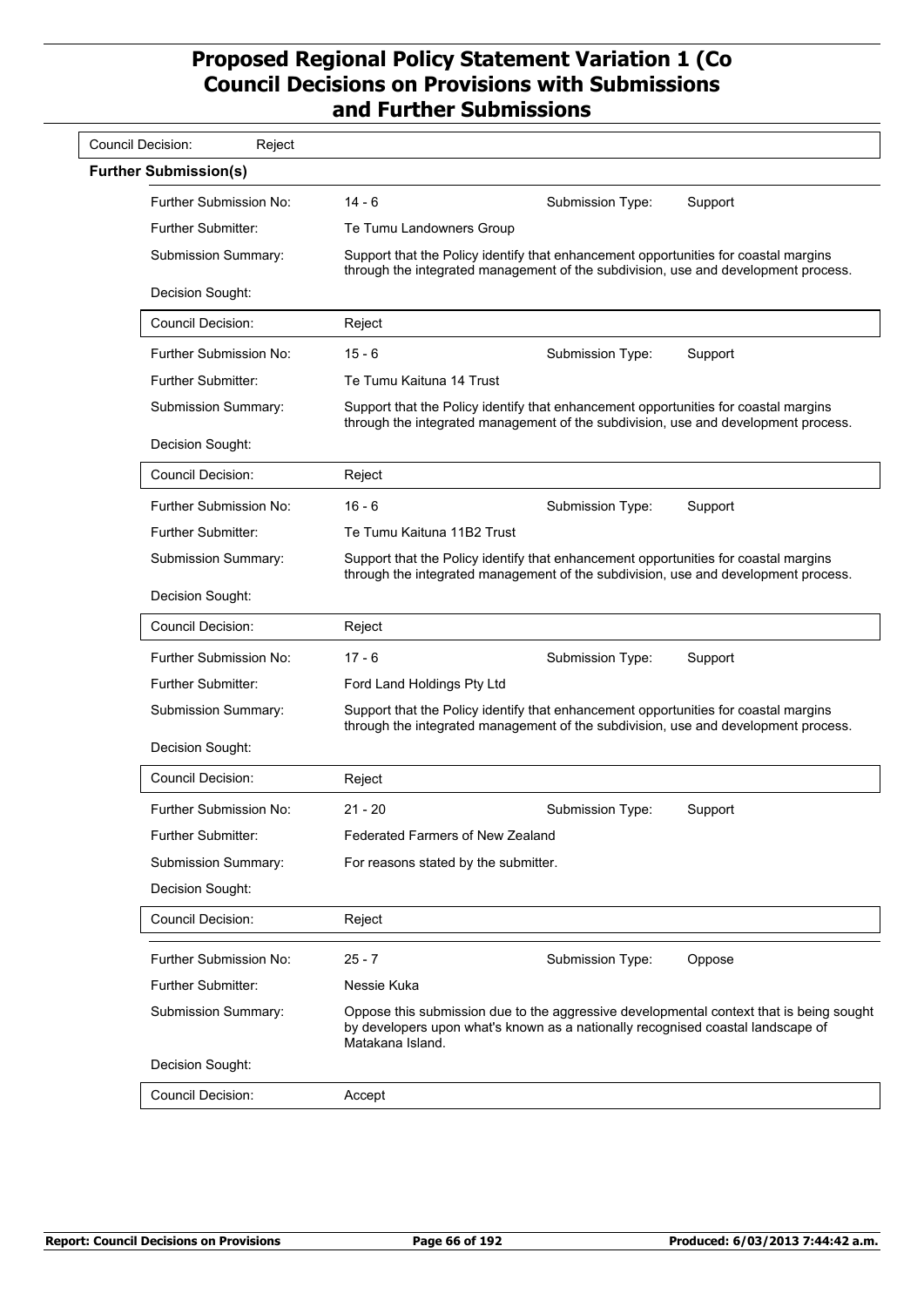| Submission Number:                                                                                     | 12:10                                                                                   | Submission Type: | Oppose  |  |
|--------------------------------------------------------------------------------------------------------|-----------------------------------------------------------------------------------------|------------------|---------|--|
| Submitter:                                                                                             | NZ Transport Agency                                                                     |                  |         |  |
| Submission Summary:                                                                                    | The policy's full impact is not understood as these areas have not yet been identified. |                  |         |  |
| Decision Sought:                                                                                       | No specific decision requested.                                                         |                  |         |  |
| <b>Council Decision:</b>                                                                               | Accept                                                                                  |                  |         |  |
|                                                                                                        |                                                                                         |                  |         |  |
| Submission Number:                                                                                     | 24:13                                                                                   | Submission Type: | Support |  |
| Submitter:                                                                                             | Te Tumu Landowners Group                                                                |                  |         |  |
| <b>Submission Summary:</b>                                                                             | Policy CE 4A adequately recognises the provisions of the NZCPS 2010.                    |                  |         |  |
| Decision Sought:                                                                                       | Adopt Policy CE 4A as notified.                                                         |                  |         |  |
| Council Decision:                                                                                      | Accept                                                                                  |                  |         |  |
|                                                                                                        |                                                                                         |                  |         |  |
| Submission Number:                                                                                     | 25:13                                                                                   | Submission Type: | Support |  |
| Submitter:                                                                                             | Te Tumu Kaituna 14 Trust                                                                |                  |         |  |
| Submission Summary:                                                                                    | Policy CE 4A adequately recognises the provisions of the NZCPS 2010.                    |                  |         |  |
| Decision Sought:                                                                                       | Adopt Policy CE 4A as notified.                                                         |                  |         |  |
| Council Decision:                                                                                      | Accept                                                                                  |                  |         |  |
|                                                                                                        |                                                                                         |                  |         |  |
| Submission Number:                                                                                     | 26:13                                                                                   | Submission Type: | Support |  |
| Submitter:                                                                                             | Te Tumu Kaituna 11B2 Trust                                                              |                  |         |  |
| Submission Summary:                                                                                    | Policy CE 4A adequately recognises the provisions of the NZCPS 2010.                    |                  |         |  |
| Decision Sought:                                                                                       | Adopt Policy CE 4A as notified.                                                         |                  |         |  |
| Council Decision:                                                                                      | Accept                                                                                  |                  |         |  |
| Submission Number:                                                                                     | 27:13                                                                                   | Submission Type: | Support |  |
| Submitter:                                                                                             | Ford Land Holdings Pty Ltd                                                              |                  |         |  |
| Submission Summary:                                                                                    | Policy CE 4A adequately recognises the provisions of the NZCPS 2010.                    |                  |         |  |
| Decision Sought:                                                                                       | Adopt Policy CE 4A as notified.                                                         |                  |         |  |
|                                                                                                        |                                                                                         |                  |         |  |
| <b>Council Decision:</b>                                                                               | Accept                                                                                  |                  |         |  |
| 478<br>Policy CE 5A: Provide for sustainable use and developmentof the coastal marine area<br>Section: |                                                                                         |                  |         |  |
| <b>Council Decision</b>                                                                                |                                                                                         |                  |         |  |
| Retain Policy CE 5A unchanged.                                                                         |                                                                                         |                  |         |  |
|                                                                                                        |                                                                                         |                  |         |  |
| <b>Reasons for Council Decision</b>                                                                    |                                                                                         |                  |         |  |

Submissions 24-14, 25-14, 26-14, 27-14: Policy CE 5A is unchanged by Variation 1. There are no submissions seeking its amendment.

| <b>Submissions</b> |                          |                  |         |  |  |
|--------------------|--------------------------|------------------|---------|--|--|
| Submission Number: | 24:14                    | Submission Type: | Support |  |  |
| Submitter:         | Te Tumu Landowners Group |                  |         |  |  |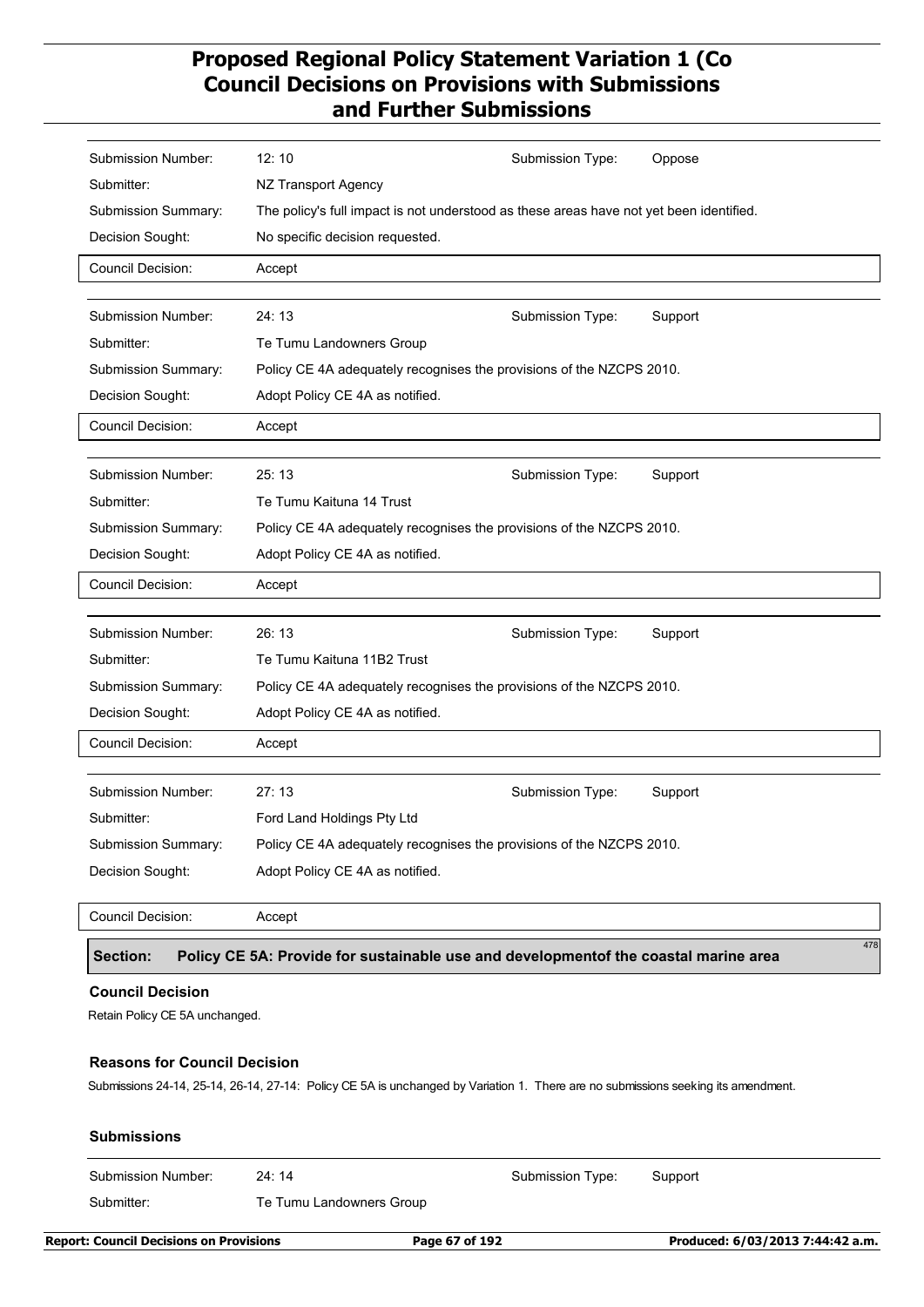| Submission Summary:       | Policy CE 5A adequately recognises the provisions of the NZCPS 2010. |                  |         |
|---------------------------|----------------------------------------------------------------------|------------------|---------|
| Decision Sought:          | Adopt Policy CE 5A as notified.                                      |                  |         |
| <b>Council Decision:</b>  | Accept                                                               |                  |         |
|                           |                                                                      |                  |         |
| <b>Submission Number:</b> | 25:14                                                                | Submission Type: | Support |
| Submitter:                | Te Tumu Kaituna 14 Trust                                             |                  |         |
| Submission Summary:       | Policy CE 5A adequately recognises the provisions of the NZCPS 2010. |                  |         |
| Decision Sought:          | Adopt Policy CE 5A as notified.                                      |                  |         |
| <b>Council Decision:</b>  | Accept                                                               |                  |         |
|                           |                                                                      |                  |         |
| <b>Submission Number:</b> | 26:14                                                                | Submission Type: | Support |
| Submitter:                | Te Tumu Kaituna 11B2 Trust                                           |                  |         |
| Submission Summary:       | Policy CE 5A adequately recognises the provisions of the NZCPS 2010. |                  |         |
| Decision Sought:          | Policy CE 5A adequately recognises the provisions of the NZCPS 2010. |                  |         |
| <b>Council Decision:</b>  | Accept                                                               |                  |         |
|                           |                                                                      |                  |         |
| <b>Submission Number:</b> | 27:14                                                                | Submission Type: | Support |
| Submitter:                | Ford Land Holdings Pty Ltd                                           |                  |         |
| Submission Summary:       | Policy CE 5A adequately recognises the provisions of the NZCPS 2010. |                  |         |
| Decision Sought:          | Adopt Policy CE 5A as notified.                                      |                  |         |
| <b>Council Decision:</b>  | Accept                                                               |                  |         |
|                           |                                                                      |                  | 479     |

#### **Section: Policy CE 6A: Protect Indigenous biodiversity**

#### **Council Decision**

Amend Policy CE 6A policy and explanation to read:

'Policy CE 6A: Protect Indigenous biodiversity

Use the criteria in Policy 11 of the New Zealand Coastal Policy Statement 2010 to identify and protect areas of indigenous biological diversity in the coastal environment requiring protection under that policy.

Explanation

Policy CE 6A protects indigenous biological diversity of the coastal environment, on land and in the water in accordance with NZCPS 2010 Policy 11 parts (a) and (b). Policy CE 6A links to Method 53A which requires the identification of outlined areas.'

#### **Reasons for Council Decision**

Submissions 8-8, 2-22(f), 25-8(f), 9-4, 2-23(f), 10-39(f), 21-21(f): Neither Criteria set 1 (Appendix F) nor Policy MN 2B provide protection for indigenous vegetation in the coastal environment as required by Policy 11 of the NZCPS 2010. Interim protection (if any) exists through relevant District Plan rules which will have been formulated to give effect to requirements of the NZCPS 2010 or its predecessor (via s75 RMA).

Submissions 22-5, 21-22(f), 21-27(f), 24-10(f): Mapping significant features is necessary and is being undertaken in parallel with this variation. Policy will support and guide work currently underway in the Regional Coastal Environment Plan and ensures the Proposed RPS is consistent with the NZCPS 2010.

Submissions 24-15, 25-15, 26-15, 27-15: The revised wording reads less like a rule and uses simpler language than its predecessor.

Submissions 31-3, 32-3, 33-3, 38-5: Policy CE 6A relates directly to Method 53A which should acknowledge the considerable private interest in coastal biodiversity. Unless landowners are engaged and understand the reasons for and outcomes of assessments ongoing protection of these sites will be a challenge.

Submissions 13-2, 23-7: Support is noted.

#### **Submissions**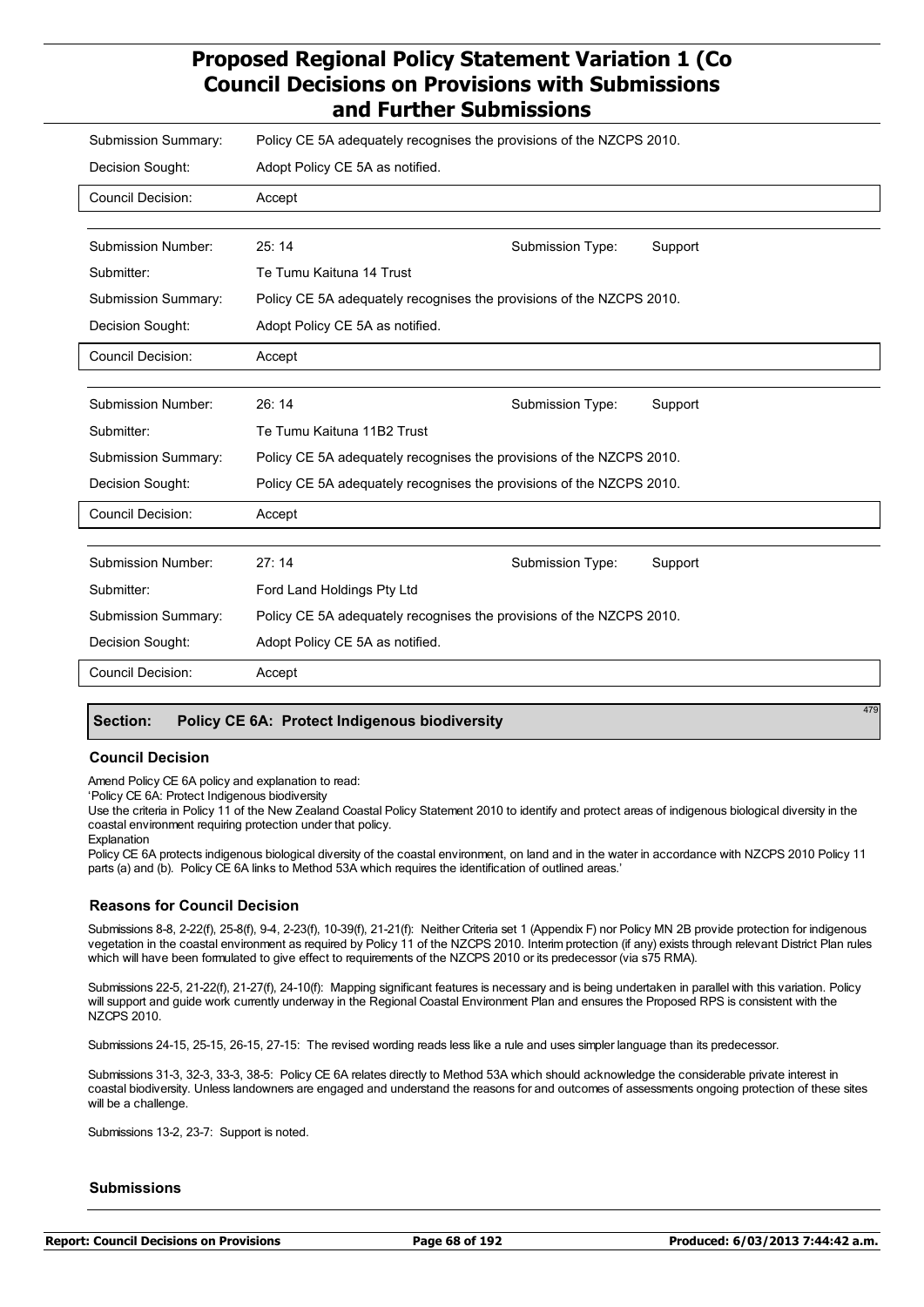| 8:8<br>Submission Number:          |                              |                      | Submission Type:<br>Oppose                                                                                                                                                                                                                                              |  |
|------------------------------------|------------------------------|----------------------|-------------------------------------------------------------------------------------------------------------------------------------------------------------------------------------------------------------------------------------------------------------------------|--|
| Submitter:                         |                              |                      | Blakely Pacific Limited, Scorpians Limited & TKC Holdings Limited                                                                                                                                                                                                       |  |
| Submission Summary:                |                              |                      | Policy CE 6A relies on an assessment to be completed by the regional council in accordance with<br>method 53A. Until such an assessment it is premature to provide policy direction.                                                                                    |  |
|                                    | Decision Sought:             | Delete policy CE 6A. |                                                                                                                                                                                                                                                                         |  |
|                                    | <b>Council Decision:</b>     | Reject               |                                                                                                                                                                                                                                                                         |  |
|                                    | <b>Further Submission(s)</b> |                      |                                                                                                                                                                                                                                                                         |  |
|                                    | Further Submission No:       |                      | $2 - 22$<br>Submission Type:<br>Oppose                                                                                                                                                                                                                                  |  |
|                                    | <b>Further Submitter:</b>    |                      | <b>Environmental Defence Society Incorporated</b>                                                                                                                                                                                                                       |  |
|                                    | Submission Summary:          |                      | The RPS should require the implementation of method 53A as soon as reasonably<br>practicable.                                                                                                                                                                           |  |
|                                    | Decision Sought:             |                      |                                                                                                                                                                                                                                                                         |  |
|                                    | <b>Council Decision:</b>     |                      | Accept                                                                                                                                                                                                                                                                  |  |
|                                    | Further Submission No:       |                      | $25 - 8$<br>Submission Type:<br>Oppose                                                                                                                                                                                                                                  |  |
|                                    | <b>Further Submitter:</b>    |                      | Nessie Kuka                                                                                                                                                                                                                                                             |  |
|                                    | Submission Summary:          |                      | Oppose this submission due to the aggressive developmental context that is being sought<br>by developers upon what's known as a nationally recognised coastal landscape of<br>Matakana Island.                                                                          |  |
|                                    | Decision Sought:             |                      |                                                                                                                                                                                                                                                                         |  |
|                                    | <b>Council Decision:</b>     |                      | Accept                                                                                                                                                                                                                                                                  |  |
|                                    | Submission Number:           | 9:4                  | Submission Type:<br>Oppose                                                                                                                                                                                                                                              |  |
| Submitter:                         |                              |                      | Fonterra Co-operative Group Ltd                                                                                                                                                                                                                                         |  |
| Submission Summary:                |                              |                      | Appendix F is phrased as an extensive list of considerations that are not qualified in terms of thresholds<br>or other objective criteria. Consequently they are confusing and will not assist the consistent<br>understanding or implementation of the RPS provisions. |  |
| Decision Sought:<br>inclusive.     |                              |                      | Delete reference to Appendix F, or in the alternative, re-write Appendix F so as not to be so over-                                                                                                                                                                     |  |
| <b>Council Decision:</b><br>Accept |                              |                      |                                                                                                                                                                                                                                                                         |  |
|                                    | <b>Further Submission(s)</b> |                      |                                                                                                                                                                                                                                                                         |  |
| Further Submission No:             |                              |                      | $2 - 23$<br>Submission Type:<br>Oppose                                                                                                                                                                                                                                  |  |
|                                    | Further Submitter:           |                      | Environmental Defence Society Incorporated                                                                                                                                                                                                                              |  |
|                                    | Submission Summary:          |                      | The list of considerations in Appendix F is appropriate as an interim measure.                                                                                                                                                                                          |  |
|                                    | Decision Sought:             |                      |                                                                                                                                                                                                                                                                         |  |
| Council Decision:                  |                              |                      | Reject                                                                                                                                                                                                                                                                  |  |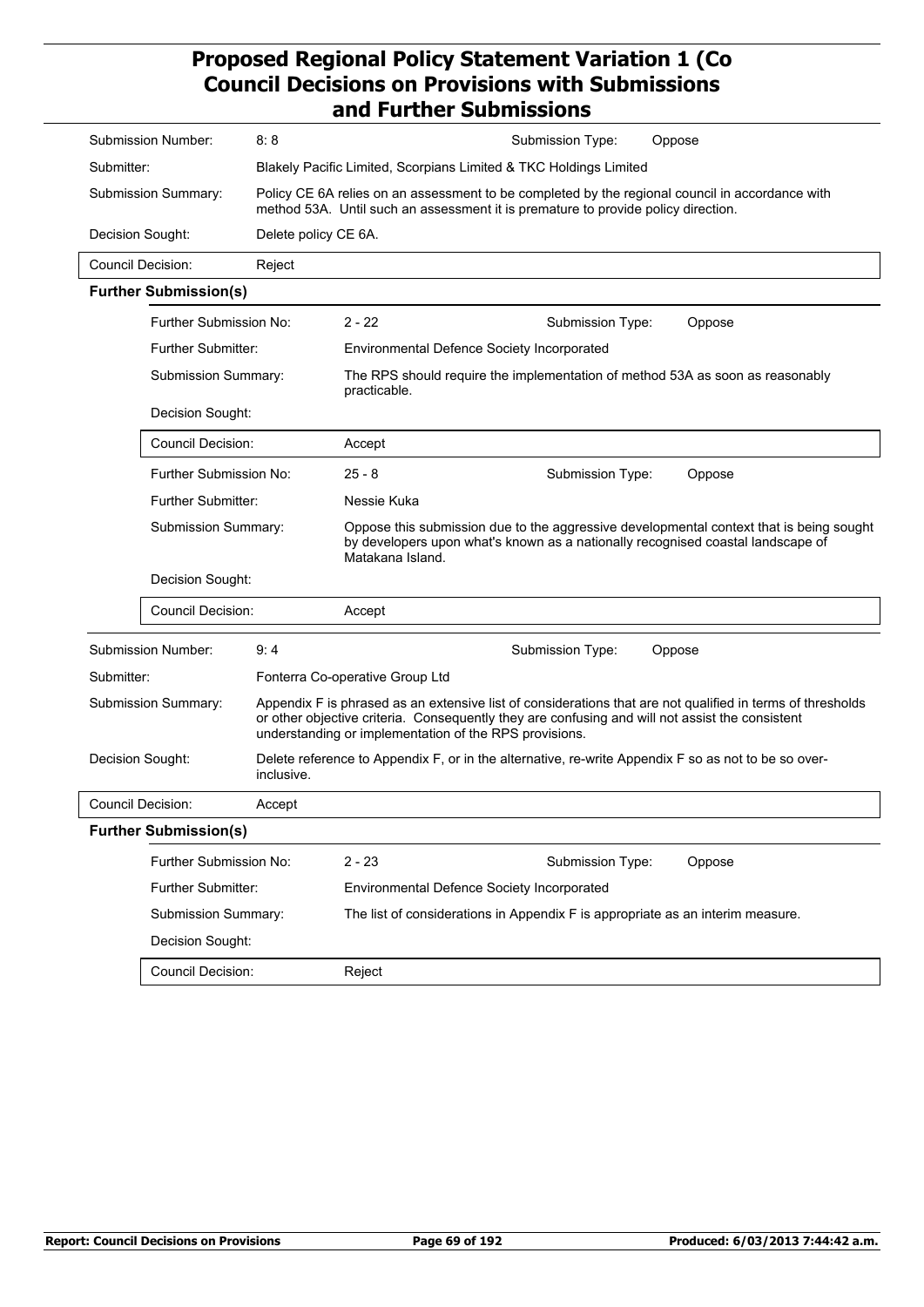|                  | Further Submission No:                                                                                                                                                                                                                 |                           | 10 - 39                                                                                                                              | Submission Type:                                                                                                                                                     | Oppose                                                                                                     |
|------------------|----------------------------------------------------------------------------------------------------------------------------------------------------------------------------------------------------------------------------------------|---------------------------|--------------------------------------------------------------------------------------------------------------------------------------|----------------------------------------------------------------------------------------------------------------------------------------------------------------------|------------------------------------------------------------------------------------------------------------|
|                  | <b>Further Submitter:</b>                                                                                                                                                                                                              |                           | Royal Forest and Bird Protection Society NZ Inc                                                                                      |                                                                                                                                                                      |                                                                                                            |
|                  | Submission Summary:                                                                                                                                                                                                                    |                           | Appendix F has already been through a plan change process including an appeal to the<br>Environment Court. It should not be altered. |                                                                                                                                                                      |                                                                                                            |
|                  | Decision Sought:                                                                                                                                                                                                                       |                           |                                                                                                                                      |                                                                                                                                                                      |                                                                                                            |
|                  | <b>Council Decision:</b>                                                                                                                                                                                                               |                           | Accept                                                                                                                               |                                                                                                                                                                      |                                                                                                            |
|                  | Further Submission No:                                                                                                                                                                                                                 |                           | $21 - 21$                                                                                                                            | Submission Type:                                                                                                                                                     | Support                                                                                                    |
|                  | Further Submitter:<br><b>Submission Summary:</b>                                                                                                                                                                                       |                           | <b>Federated Farmers of New Zealand</b>                                                                                              |                                                                                                                                                                      |                                                                                                            |
|                  |                                                                                                                                                                                                                                        |                           | For reasons stated by the submitter.                                                                                                 |                                                                                                                                                                      |                                                                                                            |
|                  | Decision Sought:                                                                                                                                                                                                                       |                           |                                                                                                                                      |                                                                                                                                                                      |                                                                                                            |
|                  | <b>Council Decision:</b>                                                                                                                                                                                                               |                           | Accept                                                                                                                               |                                                                                                                                                                      |                                                                                                            |
|                  | Submission Number:                                                                                                                                                                                                                     | 13:2                      |                                                                                                                                      | Submission Type:                                                                                                                                                     | Support                                                                                                    |
| Submitter:       |                                                                                                                                                                                                                                        | <b>TrustPower Limited</b> |                                                                                                                                      |                                                                                                                                                                      |                                                                                                            |
|                  | Submission Summary:<br>Policy CE 6A is aligned with Policy 11 of the New Zealand Coastal Policy Statement. It is also<br>appropriate that Policy CE 6A does not apply until the investigations set out in Method 53A are<br>completed. |                           |                                                                                                                                      |                                                                                                                                                                      |                                                                                                            |
| Decision Sought: |                                                                                                                                                                                                                                        |                           |                                                                                                                                      | That Policy CE 6A remains unchanged in its intent and wording.                                                                                                       |                                                                                                            |
|                  | Council Decision:                                                                                                                                                                                                                      | Reject                    |                                                                                                                                      |                                                                                                                                                                      |                                                                                                            |
|                  | Submission Number:                                                                                                                                                                                                                     | 22:5                      |                                                                                                                                      | Submission Type:                                                                                                                                                     | Oppose in Part                                                                                             |
| Submitter:       |                                                                                                                                                                                                                                        |                           | <b>Environmental Defence Society Incorporated</b>                                                                                    |                                                                                                                                                                      |                                                                                                            |
|                  | Submission Summary:                                                                                                                                                                                                                    |                           |                                                                                                                                      | Method 53A areas should be mapped and included in the RPS.                                                                                                           | This policy simply incorporates the wording of policy 11 and does not identify how this is to be achieved. |
| Decision Sought: |                                                                                                                                                                                                                                        |                           |                                                                                                                                      | Identify the location of indigenous species, ecosystems and vegetation types within the coastal<br>environment which require protection to give effect to the NZCPS. |                                                                                                            |
|                  | <b>Council Decision:</b>                                                                                                                                                                                                               | Reject                    |                                                                                                                                      |                                                                                                                                                                      |                                                                                                            |
|                  | <b>Further Submission(s)</b>                                                                                                                                                                                                           |                           |                                                                                                                                      |                                                                                                                                                                      |                                                                                                            |
|                  | Further Submission No:                                                                                                                                                                                                                 |                           | 21 - 22                                                                                                                              | Submission Type:                                                                                                                                                     | Oppose                                                                                                     |
|                  | Further Submitter:                                                                                                                                                                                                                     |                           | <b>Federated Farmers of New Zealand</b>                                                                                              |                                                                                                                                                                      |                                                                                                            |
|                  | Submission Summary:                                                                                                                                                                                                                    |                           | appropriate to include the actual maps.                                                                                              |                                                                                                                                                                      | Whilst it may be appropriate to include the assessment criteria within the RPS it is not                   |
|                  | Decision Sought:                                                                                                                                                                                                                       |                           |                                                                                                                                      |                                                                                                                                                                      |                                                                                                            |
|                  | <b>Council Decision:</b>                                                                                                                                                                                                               |                           | Accept                                                                                                                               |                                                                                                                                                                      |                                                                                                            |
|                  | Further Submission No:                                                                                                                                                                                                                 |                           | $21 - 27$                                                                                                                            | Submission Type:                                                                                                                                                     | Oppose                                                                                                     |
|                  | Further Submitter:                                                                                                                                                                                                                     |                           | <b>Federated Farmers of New Zealand</b>                                                                                              |                                                                                                                                                                      |                                                                                                            |
|                  | Submission Summary:                                                                                                                                                                                                                    |                           |                                                                                                                                      | inappropriate and inconsistent with both the RMA and NZCPS.                                                                                                          | Policy MN8B is broader than policy 13 of the NZCPS and as such the relief sought is                        |
|                  | Decision Sought:                                                                                                                                                                                                                       |                           |                                                                                                                                      |                                                                                                                                                                      |                                                                                                            |
|                  | <b>Council Decision:</b>                                                                                                                                                                                                               |                           | Accept                                                                                                                               |                                                                                                                                                                      |                                                                                                            |
|                  |                                                                                                                                                                                                                                        |                           |                                                                                                                                      |                                                                                                                                                                      |                                                                                                            |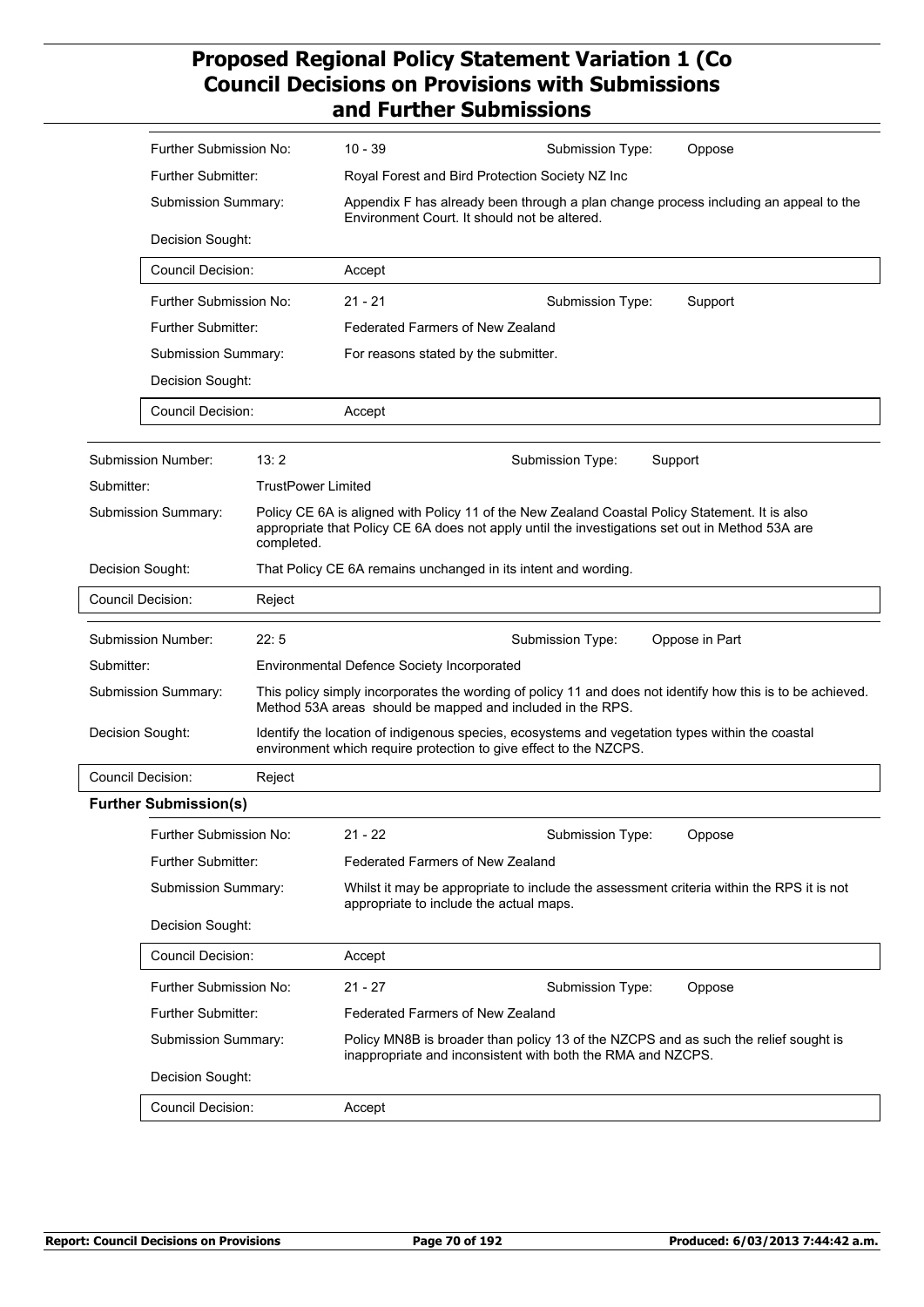|                     | Further Submission No:     |                                        | $24 - 10$                                                                                                                                                   | Submission Type: | Support                                                                                                                                                                                                        |  |  |  |
|---------------------|----------------------------|----------------------------------------|-------------------------------------------------------------------------------------------------------------------------------------------------------------|------------------|----------------------------------------------------------------------------------------------------------------------------------------------------------------------------------------------------------------|--|--|--|
|                     | <b>Further Submitter:</b>  |                                        | Motiti Rohe Moana Trust (MRMT)                                                                                                                              |                  |                                                                                                                                                                                                                |  |  |  |
|                     | Submission Summary:        |                                        | environment.                                                                                                                                                |                  | Need to identify location of indigenous species andecosystems, particularly in the marine                                                                                                                      |  |  |  |
|                     | Decision Sought:           |                                        |                                                                                                                                                             |                  |                                                                                                                                                                                                                |  |  |  |
|                     | <b>Council Decision:</b>   |                                        | Reject                                                                                                                                                      |                  |                                                                                                                                                                                                                |  |  |  |
|                     | <b>Submission Number:</b>  | 23:7                                   |                                                                                                                                                             | Submission Type: | Support                                                                                                                                                                                                        |  |  |  |
| Submitter:          |                            |                                        | Royal Forest and Bird Protection Society NZ Inc                                                                                                             |                  |                                                                                                                                                                                                                |  |  |  |
|                     | Submission Summary:        |                                        | This policy is supported to implement NZCPS Policy 11                                                                                                       |                  |                                                                                                                                                                                                                |  |  |  |
|                     | Decision Sought:           | Retain policy as written               |                                                                                                                                                             |                  |                                                                                                                                                                                                                |  |  |  |
|                     | <b>Council Decision:</b>   |                                        |                                                                                                                                                             |                  |                                                                                                                                                                                                                |  |  |  |
|                     |                            |                                        | Reject                                                                                                                                                      |                  |                                                                                                                                                                                                                |  |  |  |
|                     | <b>Submission Number:</b>  | 24:15                                  |                                                                                                                                                             | Submission Type: | Seek Amendment                                                                                                                                                                                                 |  |  |  |
| Submitter:          |                            |                                        | Te Tumu Landowners Group                                                                                                                                    |                  |                                                                                                                                                                                                                |  |  |  |
|                     | <b>Submission Summary:</b> |                                        | Policy CE 6A reads as a rule / method.                                                                                                                      |                  |                                                                                                                                                                                                                |  |  |  |
| Decision Sought:    |                            |                                        | Amend Policy CE 6A as follows: (reword and delete (a) and (b)):<br>"Policy CE 6A: Protect Indigenous biodiversity<br>protection required under that Policy. |                  | Identify and provide for the protection of indigenous biodiversity of the coastal environment by using the<br>criteria in Policy 11 of the New Zealand Coastal Policy Statement 2010 to determine the level of |  |  |  |
|                     | <b>Council Decision:</b>   | Accept in Part                         |                                                                                                                                                             |                  |                                                                                                                                                                                                                |  |  |  |
|                     | Submission Number:         | 25:15                                  |                                                                                                                                                             | Submission Type: | Seek Amendment                                                                                                                                                                                                 |  |  |  |
| Submitter:          |                            | Te Tumu Kaituna 14 Trust               |                                                                                                                                                             |                  |                                                                                                                                                                                                                |  |  |  |
|                     | <b>Submission Summary:</b> | Policy CE 6A reads as a rule / method. |                                                                                                                                                             |                  |                                                                                                                                                                                                                |  |  |  |
| Decision Sought:    |                            |                                        | Amend Policy CE 6A as follows: (reword and delete (a) and (b)):<br>"Policy CE 6A: Protect Indigenous biodiversity<br>protection required under that Policy. |                  | Identify and provide for the protection of indigenous biodiversity of the coastal environment by using the<br>criteria in Policy 11 of the New Zealand Coastal Policy Statement 2010 to determine the level of |  |  |  |
|                     | <b>Council Decision:</b>   | Accept in Part                         |                                                                                                                                                             |                  |                                                                                                                                                                                                                |  |  |  |
|                     | Submission Number:         | 26:15                                  |                                                                                                                                                             | Submission Type: | Seek Amendment                                                                                                                                                                                                 |  |  |  |
| Submitter:          |                            |                                        | Te Tumu Kaituna 11B2 Trust                                                                                                                                  |                  |                                                                                                                                                                                                                |  |  |  |
|                     | <b>Submission Summary:</b> | Policy CE 6A reads as a rule / method. |                                                                                                                                                             |                  |                                                                                                                                                                                                                |  |  |  |
| Decision Sought:    |                            |                                        | Amend Policy CE 6A as follows:<br>"Policy CE 6A: Protect Indigenous biodiversity<br>protection required under that Policy.                                  |                  | Identify and provide for the protection of indigenous biodiversity of the coastal environment by using the<br>criteria in Policy 11 of the New Zealand Coastal Policy Statement 2010 to determine the level of |  |  |  |
|                     | <b>Council Decision:</b>   | Accept in Part                         |                                                                                                                                                             |                  |                                                                                                                                                                                                                |  |  |  |
|                     | Submission Number:         | 27:15                                  |                                                                                                                                                             | Submission Type: | Seek Amendment                                                                                                                                                                                                 |  |  |  |
| Submitter:          |                            |                                        | Ford Land Holdings Pty Ltd                                                                                                                                  |                  |                                                                                                                                                                                                                |  |  |  |
| Submission Summary: |                            |                                        | Policy CE 6A reads as a rule / method.                                                                                                                      |                  |                                                                                                                                                                                                                |  |  |  |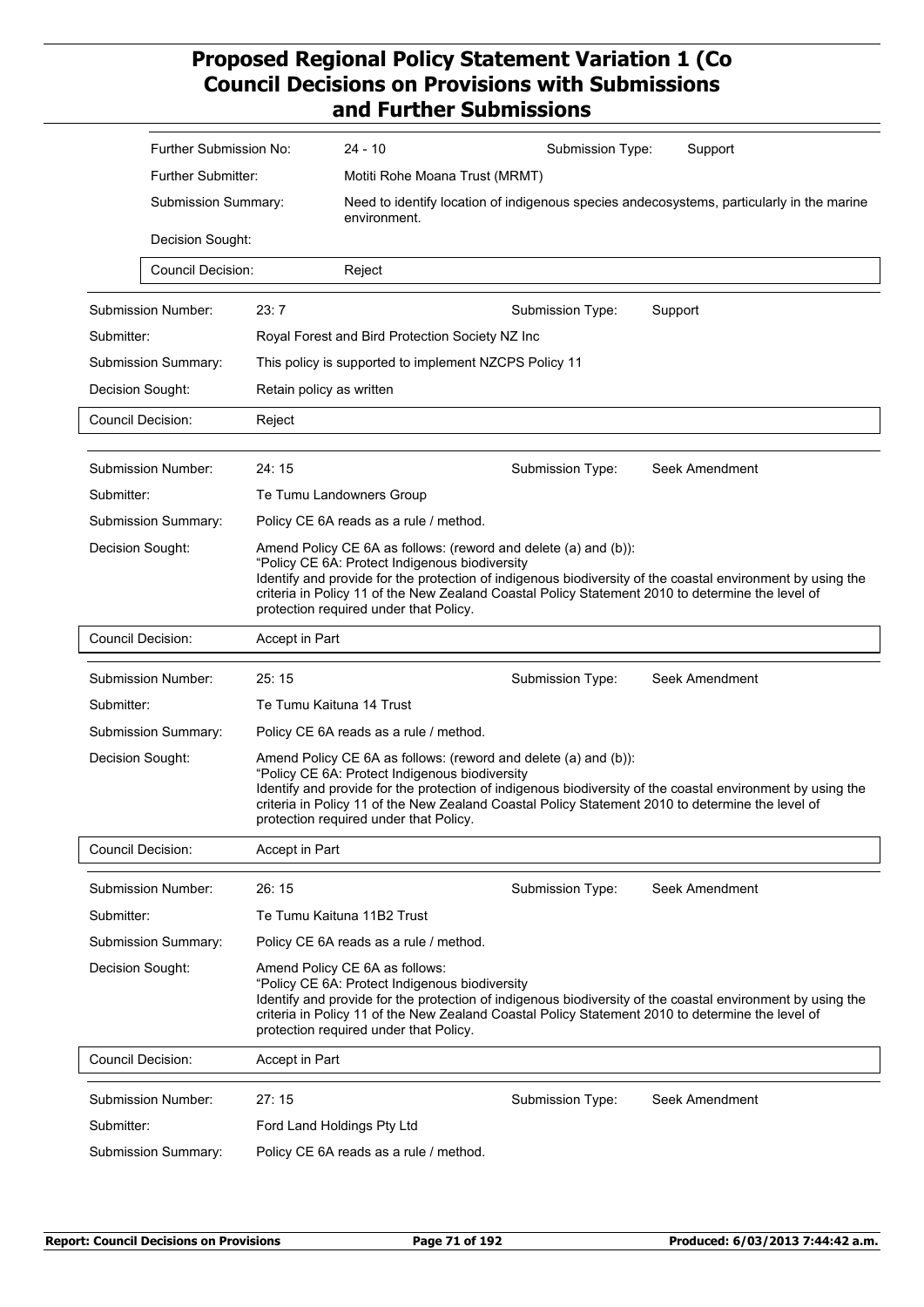| Decision Sought:         | Amend Policy CE 6A as follows:<br>"Policy CE 6A: Protect Indigenous biodiversity<br>Identify and provide for the protection of indigenous biodiversity of the coastal environment by using the<br>criteria in Policy 11 of the New Zealand Coastal Policy Statement 2010 to determine the level of<br>protection required under that Policy.                                                                                                                                             |
|--------------------------|------------------------------------------------------------------------------------------------------------------------------------------------------------------------------------------------------------------------------------------------------------------------------------------------------------------------------------------------------------------------------------------------------------------------------------------------------------------------------------------|
| <b>Council Decision:</b> | Accept in Part                                                                                                                                                                                                                                                                                                                                                                                                                                                                           |
| Submission Number:       | 31:3                                                                                                                                                                                                                                                                                                                                                                                                                                                                                     |
| Submitter:               | Submission Type:<br>Oppose<br>Z-Energy Ltd, BP Oil NZ Ltd, Mobil Oil NZ Ltd                                                                                                                                                                                                                                                                                                                                                                                                              |
| Submission Summary:      | The explanation to the policy notes that until such time as Method 53A is complete, interim protection is                                                                                                                                                                                                                                                                                                                                                                                |
|                          | provided to areas of indigenous biodiversity by using the criteria provided in Appendix F. The statement<br>does not form part of the policy itself, leaving a policy gap around the interim protection of indigenous<br>biodiversity.                                                                                                                                                                                                                                                   |
| Decision Sought:         | Amend the explanation to Policy CE 6A in order to clarify that Policy MN 2B provides an interim policy<br>framework for the protection of indigenous biodiversity based on the criteria provided in Appendix F as<br>follows or with alternative wording to the same effect: (Policy MN2B added)<br>"Until such time as Method 53A is complete, interim protection is provided to areas of indigenous<br>biodiversity by Policy MN 2B and by using the criteria provided in Appendix F". |
| <b>Council Decision:</b> | Reject                                                                                                                                                                                                                                                                                                                                                                                                                                                                                   |
| Submission Number:       | 32:3<br>Support in Part<br>Submission Type:                                                                                                                                                                                                                                                                                                                                                                                                                                              |
| Submitter:               | Powerco Limited                                                                                                                                                                                                                                                                                                                                                                                                                                                                          |
| Submission Summary:      | The explanation to the policy notes that until such time as Method 53A is complete, interim protection is<br>provided to areas of indigenous biodiversity by using the criteria provided in Appendix F. The statement<br>does not form part of the policy itself leaving a policy gap around the interim protection of indigenous<br>biodiversity.                                                                                                                                       |
| Decision Sought:         | Amend the explanation to Policy CE 6A as follows or with alternative wording to the same effect: ("Policy<br>MN 2B" added)<br>"Until such time as Method 53A is complete, interim protection is provided to areas of indigenous<br>biodiversity by Policy MN 2B and by using the criteria provided in Appendix F.                                                                                                                                                                        |
| Council Decision:        | Reject                                                                                                                                                                                                                                                                                                                                                                                                                                                                                   |
|                          |                                                                                                                                                                                                                                                                                                                                                                                                                                                                                          |
| Submission Number:       | 33:3<br>Support in Part<br>Submission Type:                                                                                                                                                                                                                                                                                                                                                                                                                                              |
| Submitter:               | <b>Transpower New Zealand Limited</b>                                                                                                                                                                                                                                                                                                                                                                                                                                                    |
| Submission Summary:      | Policy CE 6A has a policy gap around the interim protection of indigenous biodiversity.                                                                                                                                                                                                                                                                                                                                                                                                  |
| Decision Sought:         | Amend the explanation to Policy CE 6A in order to clarify that Policy MN 2B provides an interim policy<br>framework for the protection of indigenous biodiversity based on the criteria provided in Appendix F as<br>follows or with alternative wording to the same effect:<br>"Until such time as Method 53A is complete, interim protection is provided to areas of indigenous<br>biodiversity by Policy MN 2B and by using the criteria provided in Appendix F."                     |
| <b>Council Decision:</b> | Reject                                                                                                                                                                                                                                                                                                                                                                                                                                                                                   |
| Submission Number:       | 38:5<br>Oppose in Part<br>Submission Type:                                                                                                                                                                                                                                                                                                                                                                                                                                               |
| Submitter:               | Federated Farmers of New Zealand                                                                                                                                                                                                                                                                                                                                                                                                                                                         |
| Submission Summary:      | Federated Farmers seek to ensure that Policy CE6 and Method 53A do not become the basis of<br>restrictions to primary production activities in coastal environments. Federated Farmers accepts this<br>Method 53A process as it progresses.                                                                                                                                                                                                                                              |
| Decision Sought:         | policy reflects the two tiered approach of NZCPS Policy 11 and we would like to remain involved with the<br>Ensure Federated Farmers and affected landowners are involved with the Method 53A process.                                                                                                                                                                                                                                                                                   |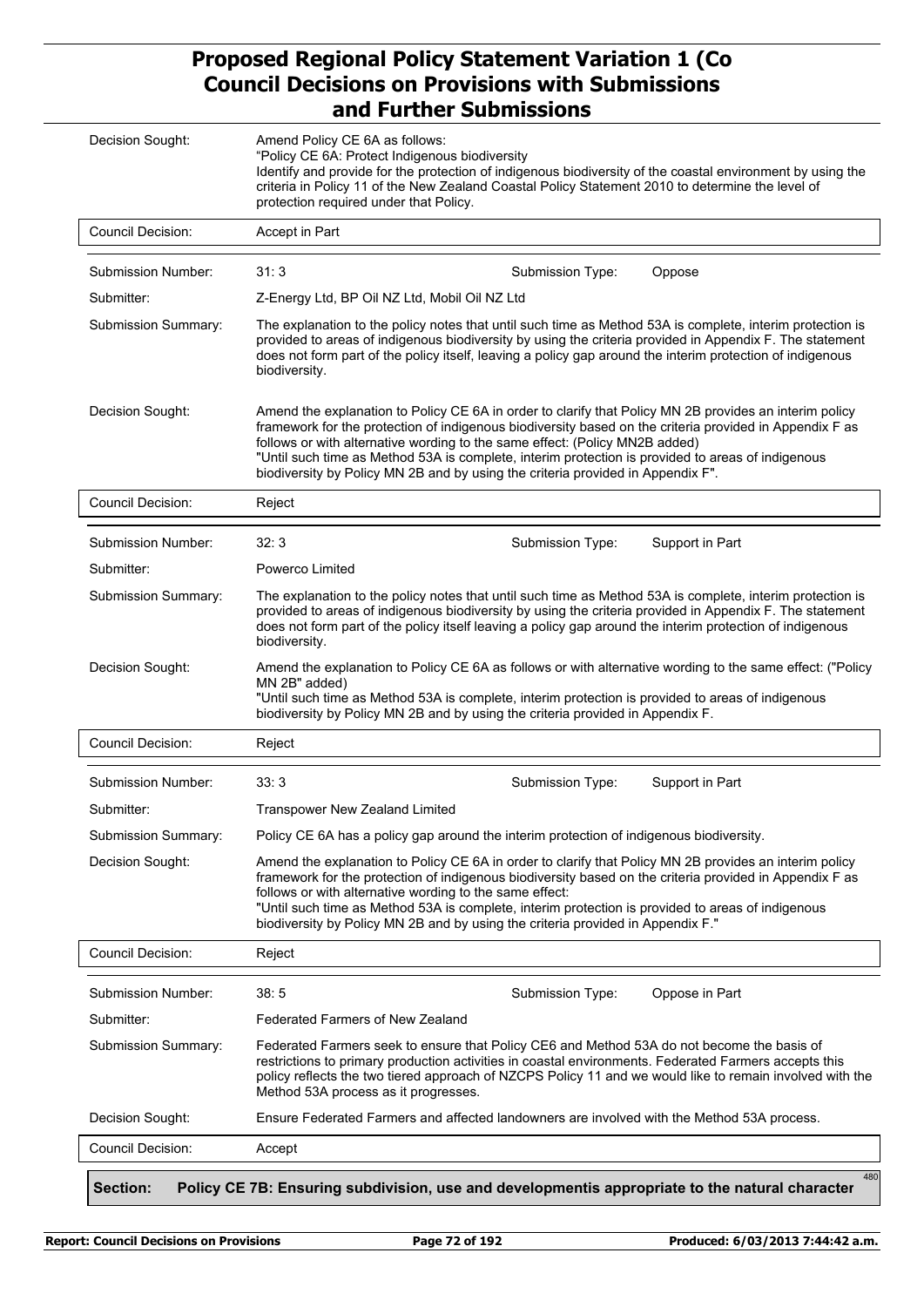#### **Council Decision**

Amend policy CE 7B to read:

"Policy CE 7B: Ensuring subdivision, use and development is appropriate to the natural character of the coastal environment When assessing the effect of subdivision, use and development on the natural character of the coastal environment, particular regard shall be given to:

(a) The level of natural character as shown in Maps in Appendix J, and the level of protection to be afforded by Policy CE 2B;

(b) The criteria contained in Set 1 of Appendix F to further refine natural character for resource consents or site-specific mapping;

(c) Maintaining coastal margins in a natural state and protecting the natural values of beaches and dune systems, including their ability to reduce the impacts of coastal hazards such as tsunami and storm surge;

(d) Avoiding the introduction or accumulation of inappropriate man-made elements where none are planned (consented, zoned or designated) or were previously present or obvious; and;

(e) Subject to Policy CE2B avoiding significant adverse effects and avoiding, remedying or mitigating (including, where appropriate, through provision of buffers) other adverse effects on:

(i) Visually, ecologically or culturally sensitive landforms, including ridgelines, coastal cliffs, beaches, headlands, and peninsulas and visually prominent public open space;

(ii) Estuaries, lagoons, wetlands and their margins (saline and freshwater), dune lands, rocky reef systems and areas of eelgrass and salt marsh;<br>(iii) Terrestrial and marine ecosystems; Terrestrial and marine ecosystems;

(iv) Natural patterns of indigenous and exotic vegetation and processes that contribute to the landscape and seascape value of the area; and

(v) Regionally significant surf breaks and their swell corridors, including those at Matakana Island and the Whakatane Heads. (f) Encouraging efficient use of occupied space through intensification and clustering of developments, rather than sprawling, sporadic or unplanned

patterns of settlement and urban growth;

(g) Setting buildings and structures back from the coastal marine area and other waterbodies where necessary, practicable and reasonable to protect natural character, open space, public access and amenity values of the coastal environment, while recognising marine structures may have a functional need to be located in the coastal environment, for which a setback would be inappropriate;

#### Explanation

"

Policy CE 7B recognises that in some areas natural character has been mapped and directs decision-makers to consider the appropriateness of development having regard to Policy CE 2B and local-scale considerations. Part (a) applies only to the mapped areas.

The policy identifies particular elements, features and patterns which, if present, in the coastal environment require a higher level of protection from development in terms of avoidance, remediation or mitigation of adverse effects. This policy will ensure that subdivision, use and development are appropriate for the characteristics of the area and will not result in significant adverse effects on the natural character of the coastal environment. The extent to which particular activities are appropriate within the coastal environment is a matter for the Regional Coastal Environment Plan to define. That plan will recognise the rights conferred to owners of consents, provided for in existing operative plans or proposed by way of details in Appendices C and D (growth area timing and sequencing and business land provisions) of this RPS. Special "classes" of development, including that of Tangata whenua and minor works consistent with Reserve Management Plans will be considered in the Regional Coastal Environment Plan. Surfing is an economically and socially important activity in parts of the Bay of Plenty. Breaks such as Matakana (i.e. Puni's Farm) have featured in the international media and together with Whakatane Heads are considered to be of regional significance. It is therefore appropriate that particular regard is had to avoiding, remedying of mitigating potential adverse effects on regionally significant surf breaks and their swell corridors.

#### **Reasons for Council Decision**

Submissions 32-4, 1-13(f), 45-2, 1-15(f), 14-8(f), 15-8(f), 16-8(f), 17-8(f), 24-15(f), 31-4, 1-12(f), 2-26(f), 13-11(f), 28-3, 2-25(f), 13-10(f), 14-10(f), 15-10(f), 16-10(f), 17-10(f), 21-24(f), 33-4, 1-14(f): The intention of "where mapped" was to restrict application of (a) to those areas shown in the maps. However, this is implicit and these words appear to cause more confusion than clarity.

Submissions 24-16, 25-16, 26-16, 27-16, 28-3, 2-25(f), 13-10(f), 14-10(f), 15-10(f), 16-10(f), 17-10(f), 21-24(f): Para (b) is unclear (i.e. "appropriate localised scale" is undefined). The revised wording is much simpler.

Submissions 24-16, 25-16, 26-16, 27-16, 7-7, 14-11(f), 15-11(f), 16-11(f), 17-11(f), 23-1(f): Several submitters noted (d) was unclear. No amendments are proposed as the policy is considered clear and specific. Its retention ensures that development is not relitigated when consent decisions (or designations etc) have been made. Referencing land zoned for future development (such as at Te Tumu) in the policy is not supported because that land is required to go through further (i.e. structure plan) processes. It is clear from policy elsewhere in the RPS that development in future growth areas is anticipated and it serves no purpose to restate that policy here (the RPS is to be read as a whole). It is not considered necessary to restrict application of the policy to structures (etc) present at a particular time because to be lawful, structures must be consented (or otherwise permitted).

Submissions 24-16, 25-16, 26-16, 27-16, 7-9, 7-10, 1-18(f), 5-3(f), 10-19(f), 14-14(f), 15-14(f), 16-14(f), 17-14(f), 23-3(f), 35-7, 36-9, 21-25(f): While the NZCPS seeks to avoid a proliferation of new coastal structures those that exist now can support a range of important land-based services. There is nothing in policy CE 7B to suggest existing uses of an area are not to be had regard of, however the matters listed are those that need to be given particular regard - considering the Act otherwise enables land use and development.

The law surrounding activities unable to mitigate significant adverse effects does not require restating in the Proposed RPS.

Submission 21-2: It would be inappropriate for the Proposed RPS to direct that neighbours be notified on all subdivisions. The RMA has a limited set of requirements around notification and has undergone review to remove perceived process delays associated with unnecessary notification.

Submissions 7-11, 10-20(f), 14-15(f), 15-15(f), 16-15(f), 17-15(f), 7-12, 10-21(f), 14-16(f), 15-16(f), 16-16(f), 17-16(f), 23-4(f), 8-9, 25-9(f), 11-3, 12-4, 22-6, 1-11(f), 19-5(f), 20-21(f), 22-4(f), 24-11(f), 23-8, 2-24(f), 13-7(f), 14-17(f), 15-17(f), 16-17(f), 17-17(f), 19-6(f), 20-22(f), 21-23(f), 38-6, 2-27(f), 7-5(f), 14-9(f), 15-9(f), 16-9(f), 17-9(f), 42-2, 24-3(f), : The NZCPS seeks to preserve the natural character of the coastal environment. "Appropriate" development is anticipated - being development that does not exceed the effects thresholds stipulated elsewhere in policy.

Submissions 47-5, 3-5(f), 5-11(f), 6-13(f), 8-13(f), 12-17(f), 14-7(f), 15-7(f), 16-7(f), 17-7(f): Policy MN 7B provides considerations for assessing whether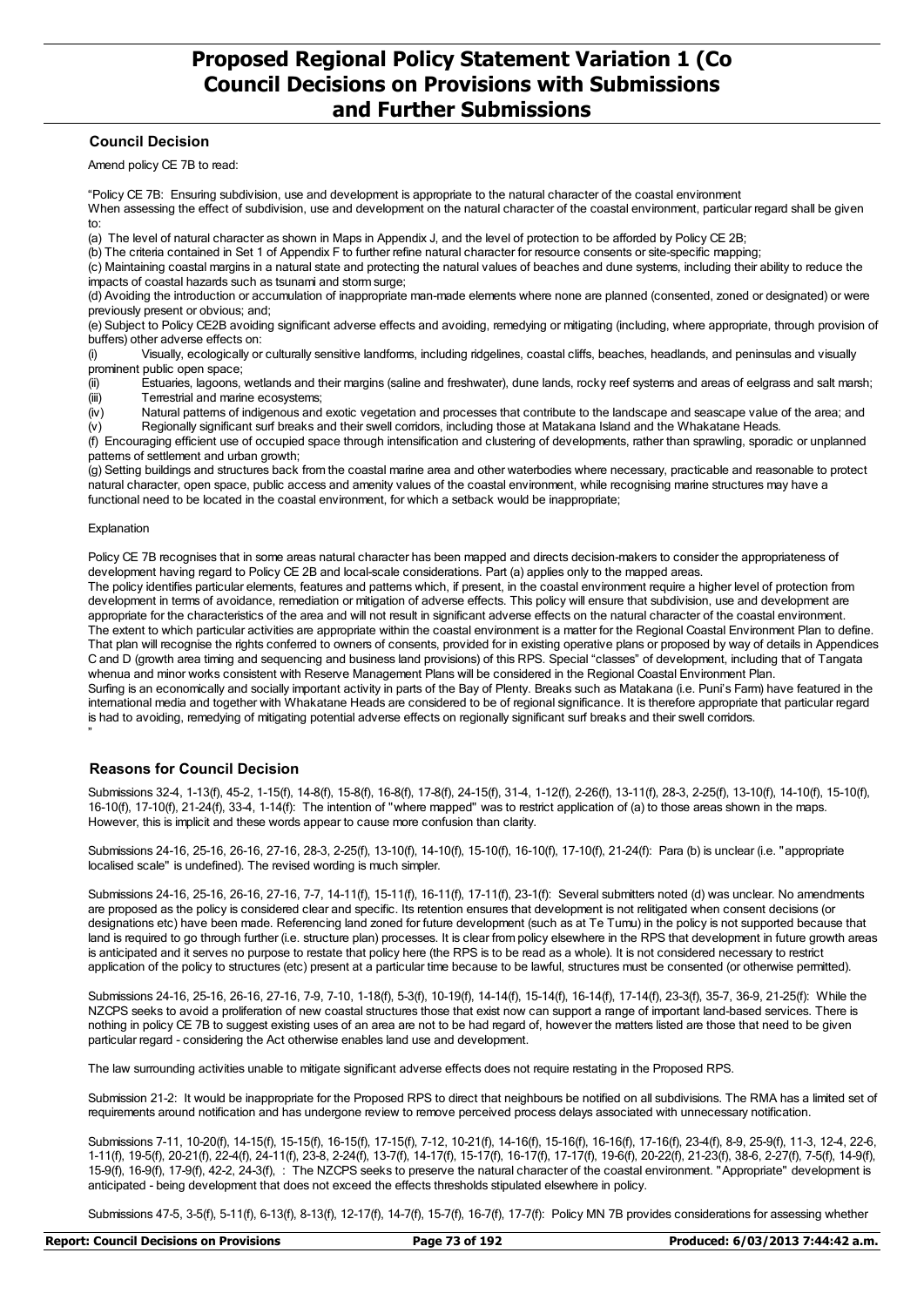an activity is "inappropriate" with regards to the requirements of Part 2 of the RMA. A linkage to Policy CE2B ensures "significance" is appropriately scaled.

Submissions 7-8, 5-1(f), 12-16(f), 14-12(f), 15-12(f), 16-12(f), 17-12(f), 23-2(f), 43-1: Setbacks are not always appropriate. For example, sometimes the provision of a setback creates a waste area that has worse adverse effect than if one is not created and the interface between areas is more actively managed.

Submission 50-7: Newdicks beach is not a regionally significant surf break.

Submission 23-1(f): White Island (and other special places) may need specialist facilities. The Proposed RPS does not preclude this.

Submissions 5-1, 44-4: Support is noted. Further amendments are recommended to better achieve the intent of Policy CE 7B.

#### **Submissions**

|                           | Submission Number:           | 5:1                                                                                                                                                                                                                                                                                                                                                                                                                   |                                                                                                                              | Submission Type: | Support                                                                                          |  |  |
|---------------------------|------------------------------|-----------------------------------------------------------------------------------------------------------------------------------------------------------------------------------------------------------------------------------------------------------------------------------------------------------------------------------------------------------------------------------------------------------------------|------------------------------------------------------------------------------------------------------------------------------|------------------|--------------------------------------------------------------------------------------------------|--|--|
| Submitter:                |                              | Opotiki District Council                                                                                                                                                                                                                                                                                                                                                                                              |                                                                                                                              |                  |                                                                                                  |  |  |
| Submission Summary:       |                              |                                                                                                                                                                                                                                                                                                                                                                                                                       | This policy correctly provides for previously zoned or consented proposal. This is supported by Opotiki<br>District Council. |                  |                                                                                                  |  |  |
|                           | Decision Sought:             |                                                                                                                                                                                                                                                                                                                                                                                                                       | Retain Policy CE 7B as notfied.                                                                                              |                  |                                                                                                  |  |  |
|                           | Council Decision:            | Reject                                                                                                                                                                                                                                                                                                                                                                                                                |                                                                                                                              |                  |                                                                                                  |  |  |
|                           | Submission Number:           | 7:6                                                                                                                                                                                                                                                                                                                                                                                                                   |                                                                                                                              | Submission Type: | Support in Part                                                                                  |  |  |
| Submitter:                |                              |                                                                                                                                                                                                                                                                                                                                                                                                                       | Western Bay of Plenty District Council                                                                                       |                  |                                                                                                  |  |  |
| Submission Summary:       |                              |                                                                                                                                                                                                                                                                                                                                                                                                                       | localised scale" again provides little direction on how to map natural character.                                            |                  | The mapping of natural character is already covered in Policy CE 2A. The wording "appropriately" |  |  |
| Decision Sought:          |                              |                                                                                                                                                                                                                                                                                                                                                                                                                       | Delete the words "or mapping natural character at a district level".                                                         |                  |                                                                                                  |  |  |
|                           | Council Decision:            | Accept                                                                                                                                                                                                                                                                                                                                                                                                                |                                                                                                                              |                  |                                                                                                  |  |  |
| Submission Number:        |                              | 7:7                                                                                                                                                                                                                                                                                                                                                                                                                   |                                                                                                                              | Submission Type: | Support in Part                                                                                  |  |  |
| Submitter:                |                              | Western Bay of Plenty District Council                                                                                                                                                                                                                                                                                                                                                                                |                                                                                                                              |                  |                                                                                                  |  |  |
| Submission Summary:       |                              | Reserve management plans should also be recognised as planned development as they are a statutory<br>requirement under the Reserves Act 1977 and set out how councils will use, develop and protect<br>reserves. If not recognised under this policy, planned development such as bins, picnic tables and<br>walkways may have to be 'avoided'. Such activities are part of the character of the coastal environment. |                                                                                                                              |                  |                                                                                                  |  |  |
|                           | Decision Sought:             | Amend wording as follows:<br>"Avoiding the introduction or accumulation of man-made elements where none are planned (consented,<br>zoned, designated or provided for in a reserve management plan or other local authority strategies such<br>as the Tauranga Harbour Recreation Strategy) or were previously present or obvious".                                                                                    |                                                                                                                              |                  |                                                                                                  |  |  |
|                           | Council Decision:            | Accept in Part                                                                                                                                                                                                                                                                                                                                                                                                        |                                                                                                                              |                  |                                                                                                  |  |  |
|                           | <b>Further Submission(s)</b> |                                                                                                                                                                                                                                                                                                                                                                                                                       |                                                                                                                              |                  |                                                                                                  |  |  |
|                           | Further Submission No:       |                                                                                                                                                                                                                                                                                                                                                                                                                       | $14 - 11$                                                                                                                    | Submission Type: | Support in Part                                                                                  |  |  |
| <b>Further Submitter:</b> |                              | Te Tumu Landowners Group                                                                                                                                                                                                                                                                                                                                                                                              |                                                                                                                              |                  |                                                                                                  |  |  |
|                           | Submission Summary:          |                                                                                                                                                                                                                                                                                                                                                                                                                       | We support this submission to the extent that it aligns with the Te Tumu submissions.                                        |                  |                                                                                                  |  |  |
|                           | Decision Sought:             |                                                                                                                                                                                                                                                                                                                                                                                                                       |                                                                                                                              |                  |                                                                                                  |  |  |
|                           | Council Decision:            | Accept in Part                                                                                                                                                                                                                                                                                                                                                                                                        |                                                                                                                              |                  |                                                                                                  |  |  |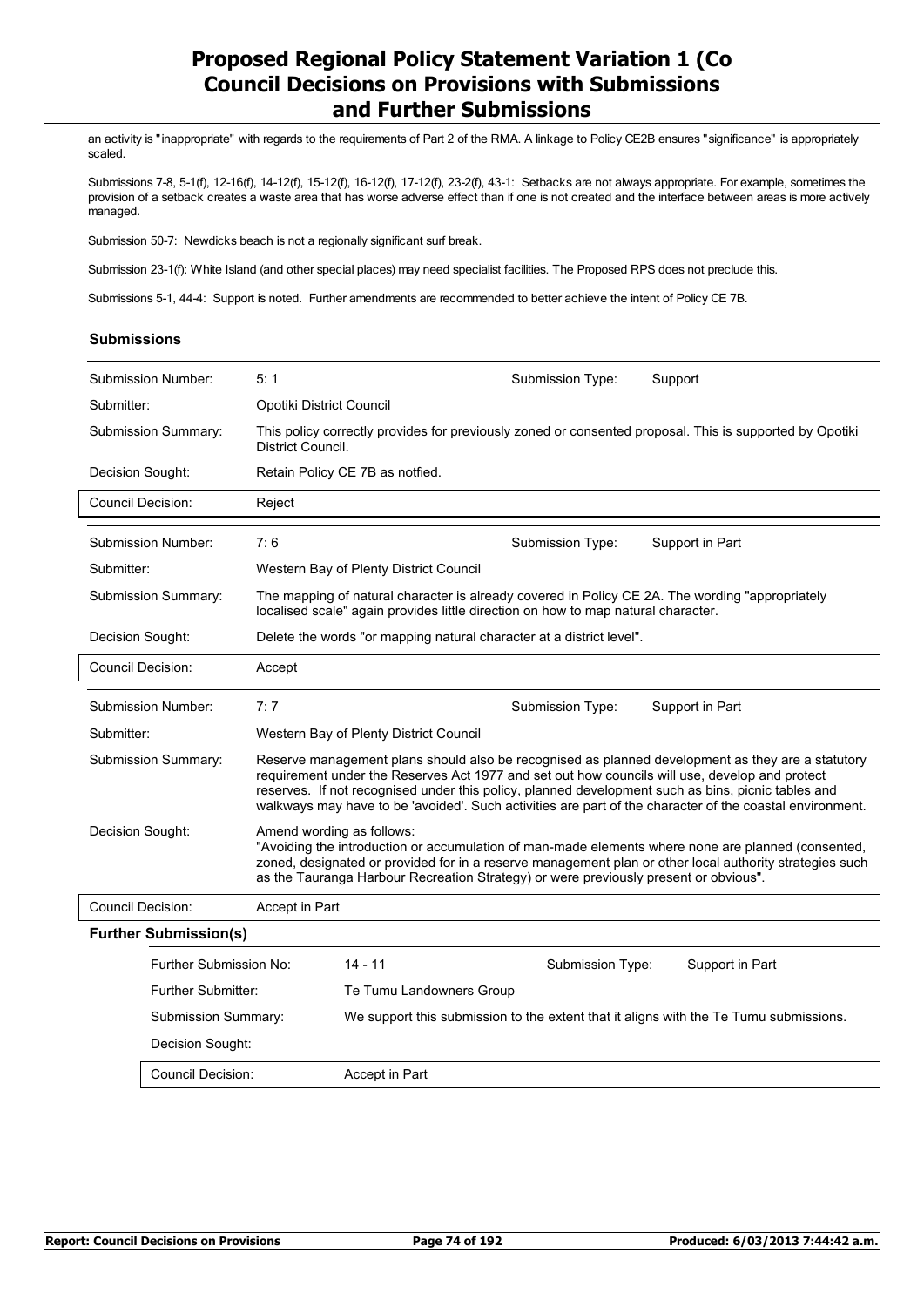|                          | Further Submission No:                                                                                                                                                                                        |                    | $15 - 11$                                                                                                                                                                                                                                                                                           | Submission Type:                                                                                                                                                                                                                                                                                                                                                                                                                                      | Support in Part                                                                                                                                                                                                        |  |  |
|--------------------------|---------------------------------------------------------------------------------------------------------------------------------------------------------------------------------------------------------------|--------------------|-----------------------------------------------------------------------------------------------------------------------------------------------------------------------------------------------------------------------------------------------------------------------------------------------------|-------------------------------------------------------------------------------------------------------------------------------------------------------------------------------------------------------------------------------------------------------------------------------------------------------------------------------------------------------------------------------------------------------------------------------------------------------|------------------------------------------------------------------------------------------------------------------------------------------------------------------------------------------------------------------------|--|--|
|                          | <b>Further Submitter:</b>                                                                                                                                                                                     |                    | Te Tumu Kaituna 14 Trust                                                                                                                                                                                                                                                                            |                                                                                                                                                                                                                                                                                                                                                                                                                                                       |                                                                                                                                                                                                                        |  |  |
|                          | Submission Summary:                                                                                                                                                                                           |                    |                                                                                                                                                                                                                                                                                                     | We support this submission to the extent that it aligns with the Te Tumu submissions.                                                                                                                                                                                                                                                                                                                                                                 |                                                                                                                                                                                                                        |  |  |
|                          | Decision Sought:<br><b>Council Decision:</b>                                                                                                                                                                  |                    |                                                                                                                                                                                                                                                                                                     |                                                                                                                                                                                                                                                                                                                                                                                                                                                       |                                                                                                                                                                                                                        |  |  |
|                          |                                                                                                                                                                                                               |                    | Accept in Part                                                                                                                                                                                                                                                                                      |                                                                                                                                                                                                                                                                                                                                                                                                                                                       |                                                                                                                                                                                                                        |  |  |
|                          | Further Submission No:                                                                                                                                                                                        |                    | $16 - 11$                                                                                                                                                                                                                                                                                           | Submission Type:                                                                                                                                                                                                                                                                                                                                                                                                                                      | Support in Part                                                                                                                                                                                                        |  |  |
|                          | Further Submitter:<br>Submission Summary:                                                                                                                                                                     |                    | Te Tumu Kaituna 11B2 Trust                                                                                                                                                                                                                                                                          |                                                                                                                                                                                                                                                                                                                                                                                                                                                       |                                                                                                                                                                                                                        |  |  |
|                          |                                                                                                                                                                                                               |                    |                                                                                                                                                                                                                                                                                                     | We support this submission to the extent that it aligns with the Te Tumu submissions.                                                                                                                                                                                                                                                                                                                                                                 |                                                                                                                                                                                                                        |  |  |
|                          | Decision Sought:                                                                                                                                                                                              |                    |                                                                                                                                                                                                                                                                                                     |                                                                                                                                                                                                                                                                                                                                                                                                                                                       |                                                                                                                                                                                                                        |  |  |
|                          | <b>Council Decision:</b><br>Further Submission No:<br><b>Further Submitter:</b><br>Submission Summary:<br>Decision Sought:<br><b>Council Decision:</b><br>Further Submission No:<br><b>Further Submitter:</b> |                    | Accept in Part                                                                                                                                                                                                                                                                                      |                                                                                                                                                                                                                                                                                                                                                                                                                                                       |                                                                                                                                                                                                                        |  |  |
|                          |                                                                                                                                                                                                               |                    | $17 - 11$                                                                                                                                                                                                                                                                                           | Submission Type:                                                                                                                                                                                                                                                                                                                                                                                                                                      | Support in Part                                                                                                                                                                                                        |  |  |
|                          |                                                                                                                                                                                                               |                    | Ford Land Holdings Pty Ltd                                                                                                                                                                                                                                                                          |                                                                                                                                                                                                                                                                                                                                                                                                                                                       |                                                                                                                                                                                                                        |  |  |
|                          |                                                                                                                                                                                                               |                    |                                                                                                                                                                                                                                                                                                     | We support this submission to the extent that it aligns with the Te Tumu submissions.                                                                                                                                                                                                                                                                                                                                                                 |                                                                                                                                                                                                                        |  |  |
|                          |                                                                                                                                                                                                               |                    |                                                                                                                                                                                                                                                                                                     |                                                                                                                                                                                                                                                                                                                                                                                                                                                       |                                                                                                                                                                                                                        |  |  |
|                          |                                                                                                                                                                                                               |                    | Accept in Part                                                                                                                                                                                                                                                                                      |                                                                                                                                                                                                                                                                                                                                                                                                                                                       |                                                                                                                                                                                                                        |  |  |
|                          |                                                                                                                                                                                                               |                    | $23 - 1$                                                                                                                                                                                                                                                                                            | Submission Type:                                                                                                                                                                                                                                                                                                                                                                                                                                      | Support in Part                                                                                                                                                                                                        |  |  |
|                          |                                                                                                                                                                                                               |                    | Andrew Buttle, Peter Buttle and James Buttle                                                                                                                                                                                                                                                        |                                                                                                                                                                                                                                                                                                                                                                                                                                                       |                                                                                                                                                                                                                        |  |  |
|                          | Submission Summary:                                                                                                                                                                                           |                    | Whakaari/White Island, as a private scenic reserve encompassing tourist and monitoring<br>activities, requires man-made items both inside the crater and outside. Allowance needs<br>to be made for man-made structures that will be required to support the reserve's activities<br>in the future. |                                                                                                                                                                                                                                                                                                                                                                                                                                                       |                                                                                                                                                                                                                        |  |  |
|                          | Decision Sought:                                                                                                                                                                                              |                    |                                                                                                                                                                                                                                                                                                     |                                                                                                                                                                                                                                                                                                                                                                                                                                                       |                                                                                                                                                                                                                        |  |  |
|                          | <b>Council Decision:</b>                                                                                                                                                                                      |                    | Accept in Part                                                                                                                                                                                                                                                                                      |                                                                                                                                                                                                                                                                                                                                                                                                                                                       |                                                                                                                                                                                                                        |  |  |
|                          | Submission Number:                                                                                                                                                                                            | 7:8                |                                                                                                                                                                                                                                                                                                     | Submission Type:                                                                                                                                                                                                                                                                                                                                                                                                                                      | Support in Part                                                                                                                                                                                                        |  |  |
| Submitter:               |                                                                                                                                                                                                               |                    | Western Bay of Plenty District Council                                                                                                                                                                                                                                                              |                                                                                                                                                                                                                                                                                                                                                                                                                                                       |                                                                                                                                                                                                                        |  |  |
|                          | Submission Summary:                                                                                                                                                                                           |                    |                                                                                                                                                                                                                                                                                                     | Marine structures provided for the public good are appropriate activities within the coastal marine area.                                                                                                                                                                                                                                                                                                                                             |                                                                                                                                                                                                                        |  |  |
| Decision Sought:         |                                                                                                                                                                                                               | Reword as follows: | Particular regard shall be given to:                                                                                                                                                                                                                                                                |                                                                                                                                                                                                                                                                                                                                                                                                                                                       |                                                                                                                                                                                                                        |  |  |
|                          | their intended purpose.                                                                                                                                                                                       |                    |                                                                                                                                                                                                                                                                                                     | Setting buildings and structures back from the coastal marine area and other waterbodies where<br>the coastal environment, while recognising that marine structures for the public good have a functional                                                                                                                                                                                                                                             | practicable and reasonable to protect natural character, open space, public access and amenity values of<br>need to be located in the coastal marine area and setbacks from the coastal marine area will not allow for |  |  |
| <b>Council Decision:</b> |                                                                                                                                                                                                               | Reject             |                                                                                                                                                                                                                                                                                                     |                                                                                                                                                                                                                                                                                                                                                                                                                                                       |                                                                                                                                                                                                                        |  |  |
|                          | <b>Further Submission(s)</b>                                                                                                                                                                                  |                    |                                                                                                                                                                                                                                                                                                     |                                                                                                                                                                                                                                                                                                                                                                                                                                                       |                                                                                                                                                                                                                        |  |  |
|                          | Further Submission No:                                                                                                                                                                                        |                    | $5 - 1$                                                                                                                                                                                                                                                                                             | Submission Type:                                                                                                                                                                                                                                                                                                                                                                                                                                      | Support                                                                                                                                                                                                                |  |  |
|                          | Further Submitter:                                                                                                                                                                                            |                    | NZ Transport Agency                                                                                                                                                                                                                                                                                 |                                                                                                                                                                                                                                                                                                                                                                                                                                                       |                                                                                                                                                                                                                        |  |  |
|                          | Submission Summary:                                                                                                                                                                                           |                    | the RPS making it open to interpretation.                                                                                                                                                                                                                                                           | Requested additional wording acknowledges that there is a functional need for some<br>structures that provide for the public good to be located within the coastal marine<br>environment. However, the suggested wording should not just provide for "marine<br>structure" as some public infrastructure in the coastal marine area serves a non-marine<br>purpose, such as bridges. Additionally, the term "marine structures" is not defined within |                                                                                                                                                                                                                        |  |  |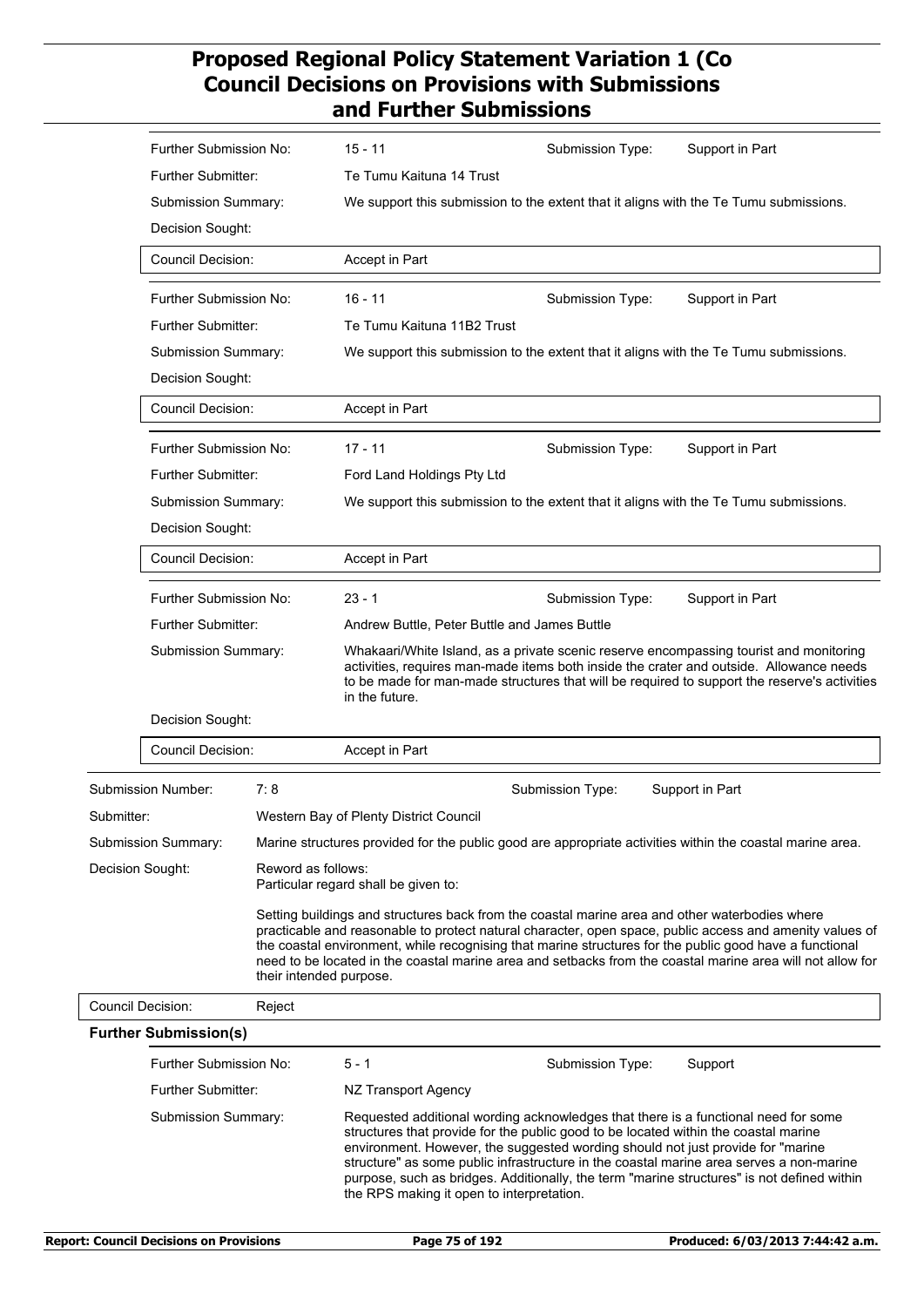| Decision Sought:          |                                                                                                                                                                                                                                                                                                                                                                                                                                                                                                                                                         |
|---------------------------|---------------------------------------------------------------------------------------------------------------------------------------------------------------------------------------------------------------------------------------------------------------------------------------------------------------------------------------------------------------------------------------------------------------------------------------------------------------------------------------------------------------------------------------------------------|
| Council Decision:         | Reject                                                                                                                                                                                                                                                                                                                                                                                                                                                                                                                                                  |
| Further Submission No:    | $12 - 16$<br>Submission Type:<br>Support in Part                                                                                                                                                                                                                                                                                                                                                                                                                                                                                                        |
| <b>Further Submitter:</b> | Z Energy Ltd, Mobil Oil NZ Ltd and BP NZ Ltd                                                                                                                                                                                                                                                                                                                                                                                                                                                                                                            |
| Submission Summary:       | The Oil Companies support the submission to the extent that it seeks to recognise that<br>some structures have afunctional purpose to be located in the coastal marine area and<br>that setbacks will not allow for their intended purpose but do not support inclusion of the<br>reference to 'public good structures'. The Oil Companies note that structures such as<br>wharflines and bunkerlines also have a functional need to be located within the coastal<br>marine area and seeks that any amendment to the policy recognises this situation. |
| Decision Sought:          |                                                                                                                                                                                                                                                                                                                                                                                                                                                                                                                                                         |
| <b>Council Decision:</b>  | Reject                                                                                                                                                                                                                                                                                                                                                                                                                                                                                                                                                  |
| Further Submission No:    | $14 - 12$<br>Submission Type:<br>Support                                                                                                                                                                                                                                                                                                                                                                                                                                                                                                                |
| <b>Further Submitter:</b> | Te Tumu Landowners Group                                                                                                                                                                                                                                                                                                                                                                                                                                                                                                                                |
| Submission Summary:       | We support this submission as it provides clarity with regard to the functional need for<br>marine structures within or adjacent to the Coastal Marine Area.                                                                                                                                                                                                                                                                                                                                                                                            |
| Decision Sought:          |                                                                                                                                                                                                                                                                                                                                                                                                                                                                                                                                                         |
| <b>Council Decision:</b>  | Reject                                                                                                                                                                                                                                                                                                                                                                                                                                                                                                                                                  |
| Further Submission No:    | $15 - 12$<br>Submission Type:<br>Support                                                                                                                                                                                                                                                                                                                                                                                                                                                                                                                |
| <b>Further Submitter:</b> | Te Tumu Kaituna 14 Trust                                                                                                                                                                                                                                                                                                                                                                                                                                                                                                                                |
| Submission Summary:       | We support this submission as it provides clarity with regard to the functional need for<br>marine structures within or adjacent to the Coastal Marine Area.                                                                                                                                                                                                                                                                                                                                                                                            |
| Decision Sought:          |                                                                                                                                                                                                                                                                                                                                                                                                                                                                                                                                                         |
| Council Decision:         | Reject                                                                                                                                                                                                                                                                                                                                                                                                                                                                                                                                                  |
| Further Submission No:    | $16 - 12$<br>Submission Type:<br>Support                                                                                                                                                                                                                                                                                                                                                                                                                                                                                                                |
| <b>Further Submitter:</b> | Te Tumu Kaituna 11B2 Trust                                                                                                                                                                                                                                                                                                                                                                                                                                                                                                                              |
| Submission Summary:       | We support this submission as it provides clarity with regard to the functional need for<br>marine structures within or adjacent to the Coastal Marine Area.                                                                                                                                                                                                                                                                                                                                                                                            |
| Decision Sought:          |                                                                                                                                                                                                                                                                                                                                                                                                                                                                                                                                                         |
| <b>Council Decision:</b>  | Reject                                                                                                                                                                                                                                                                                                                                                                                                                                                                                                                                                  |
| Further Submission No:    | $17 - 12$<br>Submission Type:<br>Support                                                                                                                                                                                                                                                                                                                                                                                                                                                                                                                |
| Further Submitter:        | Ford Land Holdings Pty Ltd                                                                                                                                                                                                                                                                                                                                                                                                                                                                                                                              |
| Submission Summary:       | We support this submission as it provides clarity with regard to the functional need for<br>marine structures within or adjacent to the Coastal Marine Area.                                                                                                                                                                                                                                                                                                                                                                                            |
| Decision Sought:          |                                                                                                                                                                                                                                                                                                                                                                                                                                                                                                                                                         |
| <b>Council Decision:</b>  | Reject                                                                                                                                                                                                                                                                                                                                                                                                                                                                                                                                                  |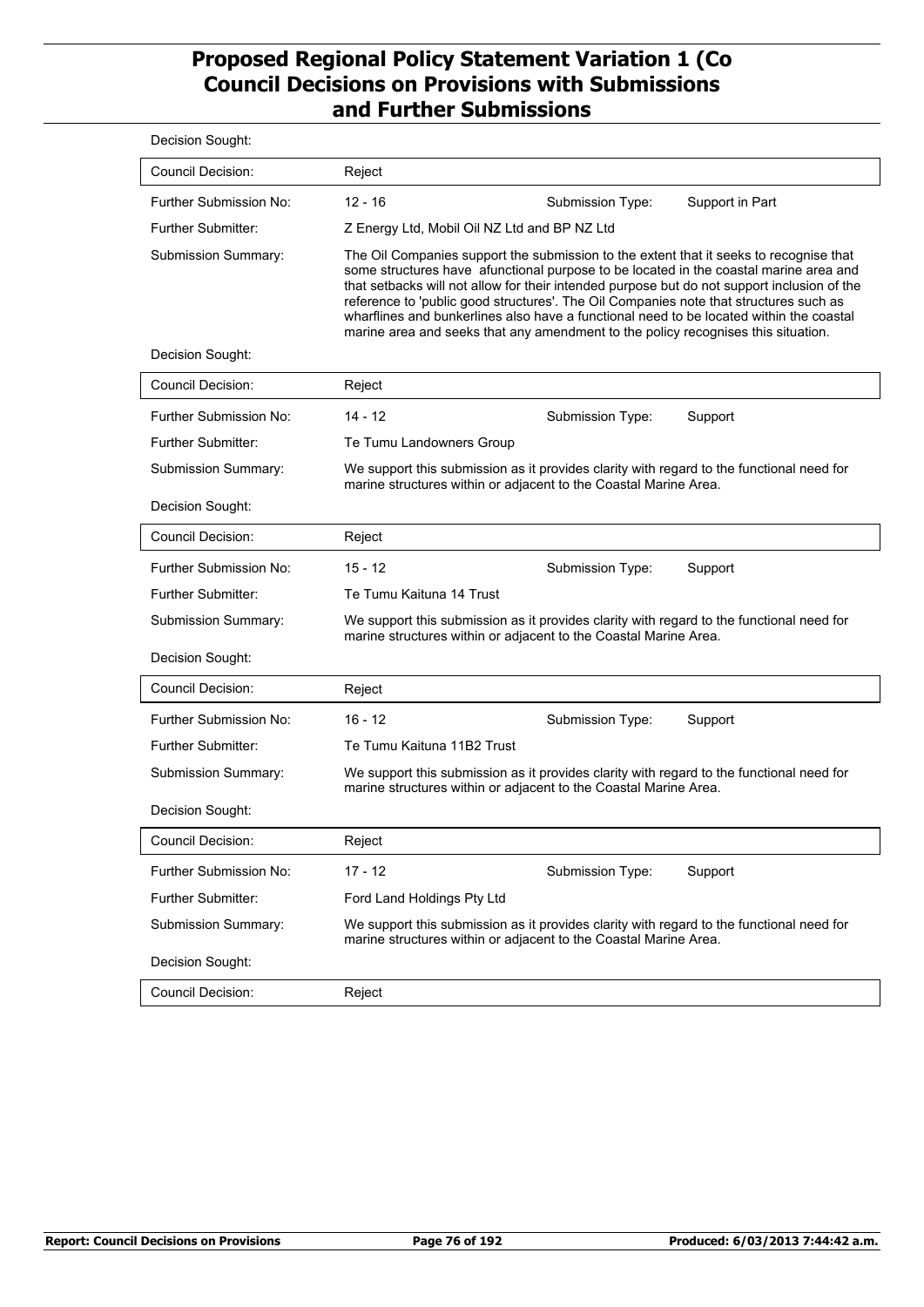|                          | Further Submission No:       |                | $23 - 2$                                                                                                                                                                                                                                                                                                                                                                                                                                                                                                                                                                               | Submission Type:                                | Support                                                                                                                                                                        |  |  |
|--------------------------|------------------------------|----------------|----------------------------------------------------------------------------------------------------------------------------------------------------------------------------------------------------------------------------------------------------------------------------------------------------------------------------------------------------------------------------------------------------------------------------------------------------------------------------------------------------------------------------------------------------------------------------------------|-------------------------------------------------|--------------------------------------------------------------------------------------------------------------------------------------------------------------------------------|--|--|
|                          | <b>Further Submitter:</b>    |                | Andrew Buttle, Peter Buttle and James Buttle                                                                                                                                                                                                                                                                                                                                                                                                                                                                                                                                           |                                                 |                                                                                                                                                                                |  |  |
|                          | Submission Summary:          |                | Certain structures are required for the public good and effective use, development and<br>enhancement of reserves. There is a functional connection between their purpose and<br>their placement and they can contribute to the character of the coastal area.                                                                                                                                                                                                                                                                                                                         |                                                 |                                                                                                                                                                                |  |  |
|                          | Decision Sought:             |                |                                                                                                                                                                                                                                                                                                                                                                                                                                                                                                                                                                                        |                                                 |                                                                                                                                                                                |  |  |
|                          | <b>Council Decision:</b>     |                | Reject                                                                                                                                                                                                                                                                                                                                                                                                                                                                                                                                                                                 |                                                 |                                                                                                                                                                                |  |  |
|                          | Submission Number:           | 7:9            |                                                                                                                                                                                                                                                                                                                                                                                                                                                                                                                                                                                        | Submission Type:                                | Support in Part                                                                                                                                                                |  |  |
| Submitter:               |                              |                | Western Bay of Plenty District Council                                                                                                                                                                                                                                                                                                                                                                                                                                                                                                                                                 |                                                 |                                                                                                                                                                                |  |  |
|                          | Submission Summary:          |                | Hard protection structures may be necessary for the protection of land in some cases and to enable<br>people and their communities to provide for their wellbeing and health and safety. Flora and fauna<br>contribute to the natural character of the coastal environment and man-made elements to protect these<br>contribute to the maintenance of tha natural character. Additionally, built structures that provide access<br>to the marine environment can be seen as having a public good. Built structures are not necessarily out<br>of place within the coastal environment. |                                                 |                                                                                                                                                                                |  |  |
| Decision Sought:         |                              |                | Add the following new matter to be given particular regard to:                                                                                                                                                                                                                                                                                                                                                                                                                                                                                                                         |                                                 |                                                                                                                                                                                |  |  |
|                          |                              |                | Allowing man-made elements in the coastal environment where these are needed to protect land, flora,<br>fauna and public access particularly in urban and built communities.                                                                                                                                                                                                                                                                                                                                                                                                           |                                                 |                                                                                                                                                                                |  |  |
| <b>Council Decision:</b> |                              | Accept in Part |                                                                                                                                                                                                                                                                                                                                                                                                                                                                                                                                                                                        |                                                 |                                                                                                                                                                                |  |  |
|                          | <b>Further Submission(s)</b> |                |                                                                                                                                                                                                                                                                                                                                                                                                                                                                                                                                                                                        |                                                 |                                                                                                                                                                                |  |  |
|                          | Further Submission No:       |                | $1 - 10$                                                                                                                                                                                                                                                                                                                                                                                                                                                                                                                                                                               | Submission Type:                                | Oppose                                                                                                                                                                         |  |  |
|                          | <b>Further Submitter:</b>    |                | <b>Basil Graeme</b>                                                                                                                                                                                                                                                                                                                                                                                                                                                                                                                                                                    |                                                 |                                                                                                                                                                                |  |  |
|                          | Submission Summary:          |                | Oppose "allow" but would support "consider".                                                                                                                                                                                                                                                                                                                                                                                                                                                                                                                                           |                                                 |                                                                                                                                                                                |  |  |
|                          | Decision Sought:             |                |                                                                                                                                                                                                                                                                                                                                                                                                                                                                                                                                                                                        |                                                 |                                                                                                                                                                                |  |  |
|                          | <b>Council Decision:</b>     |                | Accept                                                                                                                                                                                                                                                                                                                                                                                                                                                                                                                                                                                 |                                                 |                                                                                                                                                                                |  |  |
|                          | Further Submission No:       |                | $5 - 2$                                                                                                                                                                                                                                                                                                                                                                                                                                                                                                                                                                                | Submission Type:                                | Support                                                                                                                                                                        |  |  |
|                          | Further Submitter:           |                | NZ Transport Agency                                                                                                                                                                                                                                                                                                                                                                                                                                                                                                                                                                    |                                                 |                                                                                                                                                                                |  |  |
|                          | Submission Summary:          |                | netowork.                                                                                                                                                                                                                                                                                                                                                                                                                                                                                                                                                                              |                                                 | Proposed addition to the policy acknowledges that man-made elements are sometimes<br>requried to protect public access provision, including that provided by the state highway |  |  |
|                          | Decision Sought:             |                |                                                                                                                                                                                                                                                                                                                                                                                                                                                                                                                                                                                        |                                                 |                                                                                                                                                                                |  |  |
|                          | <b>Council Decision:</b>     |                | Accept in Part                                                                                                                                                                                                                                                                                                                                                                                                                                                                                                                                                                         |                                                 |                                                                                                                                                                                |  |  |
|                          | Further Submission No:       |                | $10 - 18$                                                                                                                                                                                                                                                                                                                                                                                                                                                                                                                                                                              | Submission Type:                                | Other                                                                                                                                                                          |  |  |
|                          | Further Submitter:           |                |                                                                                                                                                                                                                                                                                                                                                                                                                                                                                                                                                                                        | Royal Forest and Bird Protection Society NZ Inc |                                                                                                                                                                                |  |  |
|                          | Submission Summary:          |                | The policy is primarily about setbacks, which would obviously not apply to access ramps<br>to the beach for example (not practicable or reasonable). However specifically providing<br>for structures solely to meet demand cannot be justified as a blanket provision.                                                                                                                                                                                                                                                                                                                |                                                 |                                                                                                                                                                                |  |  |
|                          | Decision Sought:             |                |                                                                                                                                                                                                                                                                                                                                                                                                                                                                                                                                                                                        |                                                 |                                                                                                                                                                                |  |  |
|                          | Council Decision:            |                | Accept                                                                                                                                                                                                                                                                                                                                                                                                                                                                                                                                                                                 |                                                 |                                                                                                                                                                                |  |  |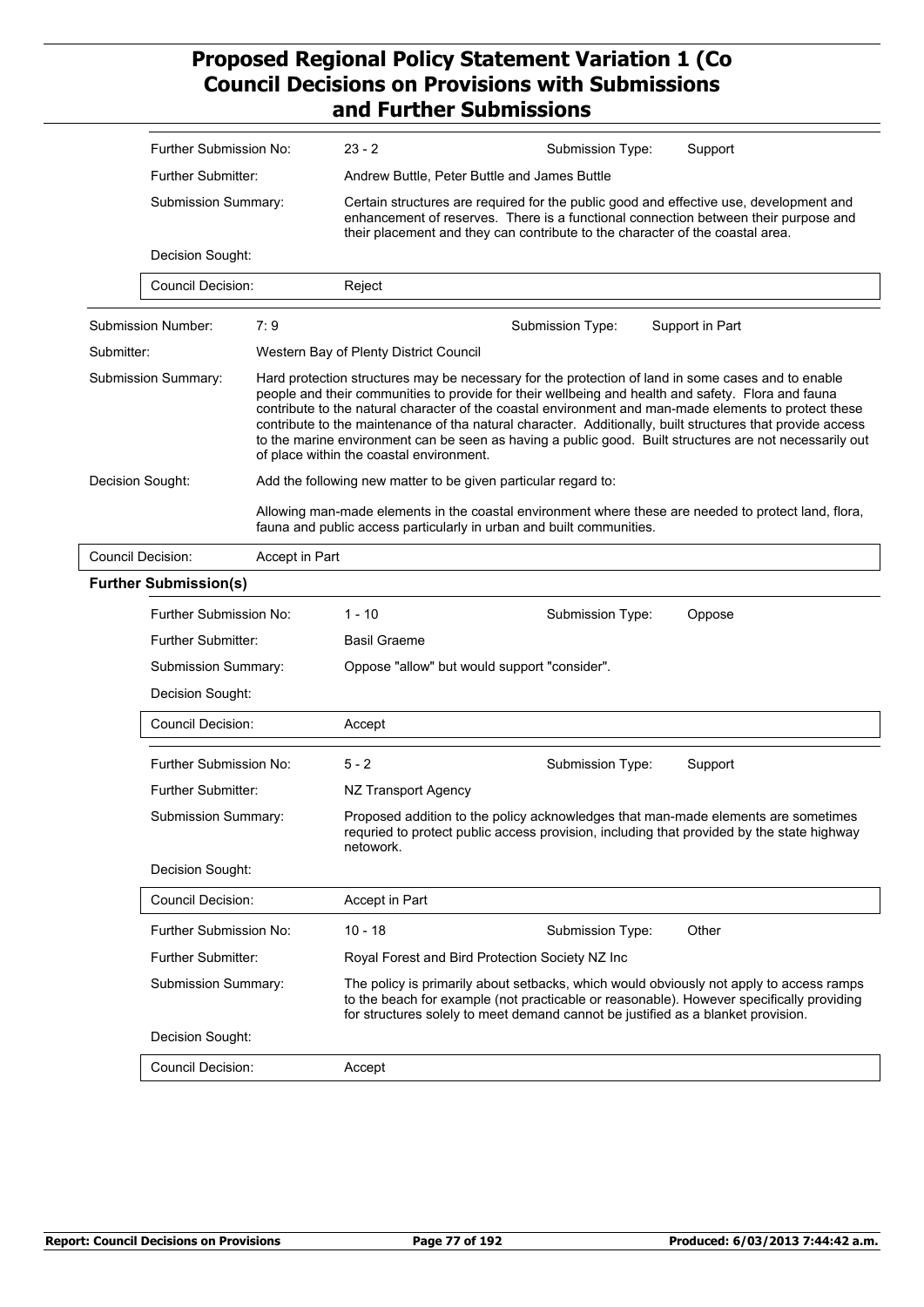|                  | Further Submission No:                             |                | 14 - 13                                                                                                                                                  | Submission Type:                                                                                                                                                                                                                                                                                                          | Support                                                                                                       |  |  |
|------------------|----------------------------------------------------|----------------|----------------------------------------------------------------------------------------------------------------------------------------------------------|---------------------------------------------------------------------------------------------------------------------------------------------------------------------------------------------------------------------------------------------------------------------------------------------------------------------------|---------------------------------------------------------------------------------------------------------------|--|--|
|                  | <b>Further Submitter:</b>                          |                | Te Tumu Landowners Group                                                                                                                                 |                                                                                                                                                                                                                                                                                                                           |                                                                                                               |  |  |
|                  | Submission Summary:                                |                | Support recognition of the need for hard protection structures in the coastal environment<br>and the coastal marine area in particular<br>circumstances. |                                                                                                                                                                                                                                                                                                                           |                                                                                                               |  |  |
|                  | Decision Sought:                                   |                |                                                                                                                                                          |                                                                                                                                                                                                                                                                                                                           |                                                                                                               |  |  |
|                  | <b>Council Decision:</b>                           |                | Accept in Part                                                                                                                                           |                                                                                                                                                                                                                                                                                                                           |                                                                                                               |  |  |
|                  | Further Submission No:                             |                | $15 - 13$                                                                                                                                                | Submission Type:                                                                                                                                                                                                                                                                                                          | Support                                                                                                       |  |  |
|                  | <b>Further Submitter:</b>                          |                | Te Tumu Kaituna 14 Trust                                                                                                                                 |                                                                                                                                                                                                                                                                                                                           |                                                                                                               |  |  |
|                  | Submission Summary:                                |                |                                                                                                                                                          | Support recognition of the need for hard protection structures in the coastal environment<br>and the coastal marine area in particular circumstances.                                                                                                                                                                     |                                                                                                               |  |  |
|                  | Decision Sought:                                   |                |                                                                                                                                                          |                                                                                                                                                                                                                                                                                                                           |                                                                                                               |  |  |
|                  | <b>Council Decision:</b>                           |                | Accept in Part                                                                                                                                           |                                                                                                                                                                                                                                                                                                                           |                                                                                                               |  |  |
|                  | Further Submission No:                             |                | $16 - 13$                                                                                                                                                | Submission Type:                                                                                                                                                                                                                                                                                                          | Support                                                                                                       |  |  |
|                  | <b>Further Submitter:</b>                          |                | Te Tumu Kaituna 11B2 Trust                                                                                                                               |                                                                                                                                                                                                                                                                                                                           |                                                                                                               |  |  |
|                  | Submission Summary:                                |                | Support recognition of the need for hard protection structures in the coastal environment<br>and the coastal marine area in particular circumstances.    |                                                                                                                                                                                                                                                                                                                           |                                                                                                               |  |  |
|                  | Decision Sought:                                   |                |                                                                                                                                                          |                                                                                                                                                                                                                                                                                                                           |                                                                                                               |  |  |
|                  | <b>Council Decision:</b><br>Further Submission No: |                | Accept in Part                                                                                                                                           |                                                                                                                                                                                                                                                                                                                           |                                                                                                               |  |  |
|                  |                                                    |                | $17 - 13$                                                                                                                                                | Submission Type:                                                                                                                                                                                                                                                                                                          | Support                                                                                                       |  |  |
|                  | <b>Further Submitter:</b>                          |                | Ford Land Holdings Pty Ltd                                                                                                                               |                                                                                                                                                                                                                                                                                                                           |                                                                                                               |  |  |
|                  | Submission Summary:                                |                | Support recognition of the need for hard protection structures in the coastal environment<br>and the coastal marine area in particular circumstances.    |                                                                                                                                                                                                                                                                                                                           |                                                                                                               |  |  |
|                  | Decision Sought:                                   |                |                                                                                                                                                          |                                                                                                                                                                                                                                                                                                                           |                                                                                                               |  |  |
|                  | <b>Council Decision:</b>                           |                | Accept in Part                                                                                                                                           |                                                                                                                                                                                                                                                                                                                           |                                                                                                               |  |  |
|                  | Submission Number:                                 | 7:10           |                                                                                                                                                          | Submission Type:                                                                                                                                                                                                                                                                                                          | Support in Part                                                                                               |  |  |
| Submitter:       |                                                    |                | Western Bay of Plenty District Council                                                                                                                   |                                                                                                                                                                                                                                                                                                                           |                                                                                                               |  |  |
|                  | Submission Summary:                                | area.          |                                                                                                                                                          | Western Bay of Plenty District Council has a number of marine structures such as jetties established<br>within the coastal marine area which may require extending, altering or replacing in the future for the<br>purposes outlined in the suggested wording. These are appropriate activities within the coastal marine |                                                                                                               |  |  |
| Decision Sought: |                                                    |                | Add the following new matter to be given particular regard to:                                                                                           |                                                                                                                                                                                                                                                                                                                           |                                                                                                               |  |  |
|                  |                                                    | demand.        |                                                                                                                                                          | Allowing the extension, alteration or replacement of existing marine structures that have been provided                                                                                                                                                                                                                   | for the public good when this is required to improve safety or the level of service or to meet an increase in |  |  |
|                  | Council Decision:                                  | Accept in Part |                                                                                                                                                          |                                                                                                                                                                                                                                                                                                                           |                                                                                                               |  |  |
|                  | <b>Further Submission(s)</b>                       |                |                                                                                                                                                          |                                                                                                                                                                                                                                                                                                                           |                                                                                                               |  |  |
|                  | Further Submission No:                             |                | 1 - 18                                                                                                                                                   | Submission Type:                                                                                                                                                                                                                                                                                                          | Oppose                                                                                                        |  |  |
|                  | Further Submitter:                                 |                | Basil Graeme                                                                                                                                             |                                                                                                                                                                                                                                                                                                                           |                                                                                                               |  |  |
|                  | Submission Summary:                                |                |                                                                                                                                                          | Oppose "allow" but would support "consider".                                                                                                                                                                                                                                                                              |                                                                                                               |  |  |
|                  | Decision Sought:                                   |                |                                                                                                                                                          |                                                                                                                                                                                                                                                                                                                           |                                                                                                               |  |  |
|                  | <b>Council Decision:</b>                           |                | Accept                                                                                                                                                   |                                                                                                                                                                                                                                                                                                                           |                                                                                                               |  |  |
|                  |                                                    |                |                                                                                                                                                          |                                                                                                                                                                                                                                                                                                                           |                                                                                                               |  |  |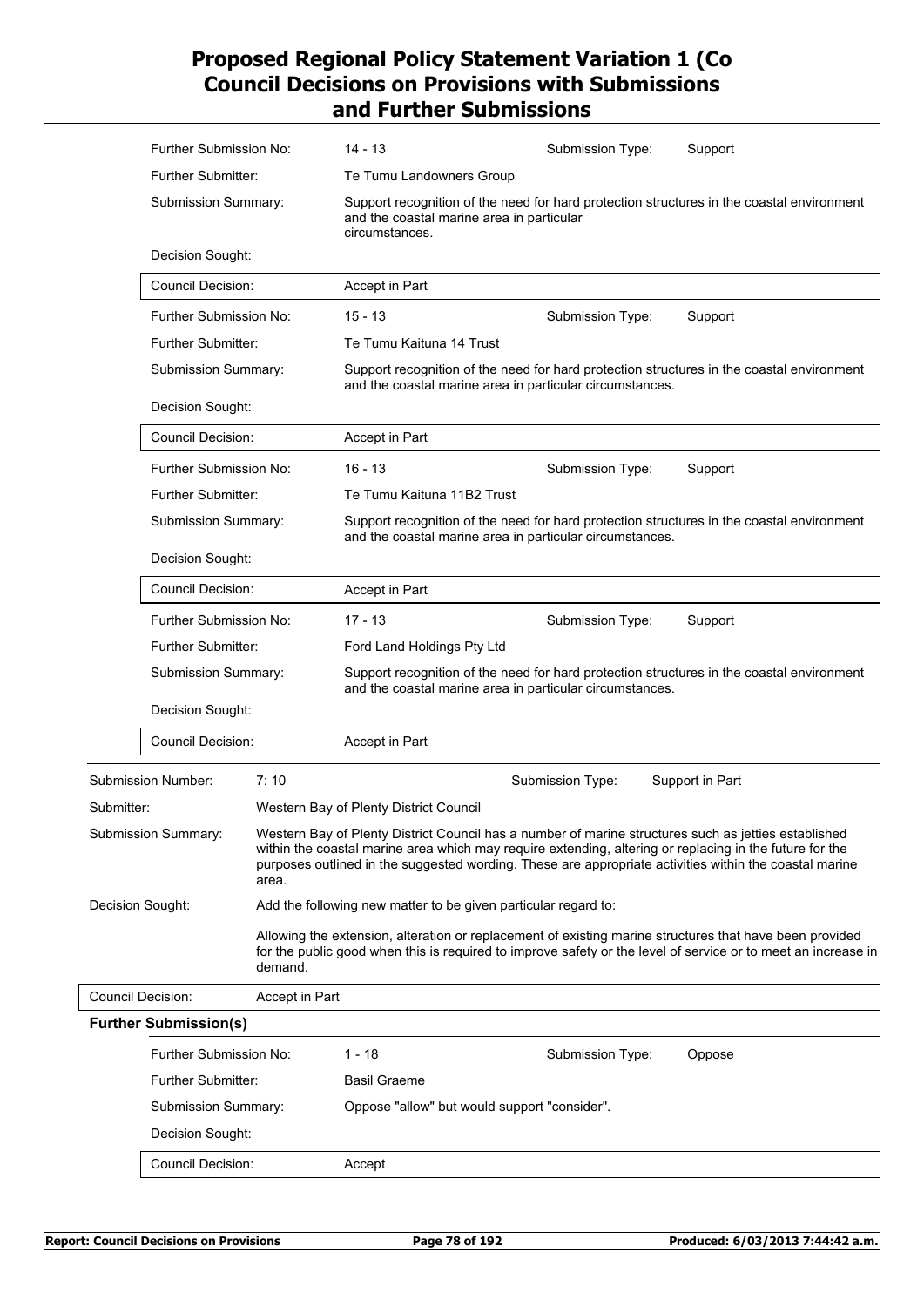| Further Submission No:     | $5 - 3$<br>Submission Type:<br>Support                                                                                                                                                                                                                                                                                                                                                                                                                                                                                                                                                            |
|----------------------------|---------------------------------------------------------------------------------------------------------------------------------------------------------------------------------------------------------------------------------------------------------------------------------------------------------------------------------------------------------------------------------------------------------------------------------------------------------------------------------------------------------------------------------------------------------------------------------------------------|
| <b>Further Submitter:</b>  | NZ Transport Agency                                                                                                                                                                                                                                                                                                                                                                                                                                                                                                                                                                               |
| <b>Submission Summary:</b> | Requested addition acknowledges that improvements to structures in the coastal marine<br>area may be requried over time. The NZTA requires the ability to undertake such a<br>function iwthin the coastal marine area to provide safe and effective infrastructure for the<br>community. However, the suggested wording should not just provide for "marine structure"<br>as some public infrastructure in the coastal marine area serves a non-marine purpose,<br>such as bridges. Additionally, the term "marine structures" is not defined within the RPS<br>making it open to interpretation. |
| Decision Sought:           |                                                                                                                                                                                                                                                                                                                                                                                                                                                                                                                                                                                                   |
| <b>Council Decision:</b>   | Accept in Part                                                                                                                                                                                                                                                                                                                                                                                                                                                                                                                                                                                    |
| Further Submission No:     | $10 - 19$<br>Other<br>Submission Type:                                                                                                                                                                                                                                                                                                                                                                                                                                                                                                                                                            |
| Further Submitter:         | Royal Forest and Bird Protection Society NZ Inc                                                                                                                                                                                                                                                                                                                                                                                                                                                                                                                                                   |
| Submission Summary:        | The policy is primarily about setbacks, which would obviously not apply to access ramps<br>to the beach for example (not practicable or reasonable). However specifically providing<br>for structures solely to meet demand cannot be justified as a blanket provision.                                                                                                                                                                                                                                                                                                                           |
| Decision Sought:           |                                                                                                                                                                                                                                                                                                                                                                                                                                                                                                                                                                                                   |
| Council Decision:          | Accept in Part                                                                                                                                                                                                                                                                                                                                                                                                                                                                                                                                                                                    |
| Further Submission No:     | $14 - 14$<br>Support<br>Submission Type:                                                                                                                                                                                                                                                                                                                                                                                                                                                                                                                                                          |
| <b>Further Submitter:</b>  | Te Tumu Landowners Group                                                                                                                                                                                                                                                                                                                                                                                                                                                                                                                                                                          |
| Submission Summary:        | Support recognition of the need to allow for the extension, alteration or replacement of<br>existing marine structures.                                                                                                                                                                                                                                                                                                                                                                                                                                                                           |
| Decision Sought:           |                                                                                                                                                                                                                                                                                                                                                                                                                                                                                                                                                                                                   |
| <b>Council Decision:</b>   | Accept                                                                                                                                                                                                                                                                                                                                                                                                                                                                                                                                                                                            |
| Further Submission No:     | $15 - 14$<br>Submission Type:<br>Support                                                                                                                                                                                                                                                                                                                                                                                                                                                                                                                                                          |
| <b>Further Submitter:</b>  | Te Tumu Kaituna 14 Trust                                                                                                                                                                                                                                                                                                                                                                                                                                                                                                                                                                          |
| Submission Summary:        | Support recognition of the need to allow for the extension, alteration or replacement of<br>existing marine structures.                                                                                                                                                                                                                                                                                                                                                                                                                                                                           |
| Decision Sought:           |                                                                                                                                                                                                                                                                                                                                                                                                                                                                                                                                                                                                   |
| Council Decision:          | Accept                                                                                                                                                                                                                                                                                                                                                                                                                                                                                                                                                                                            |
| Further Submission No:     | $16 - 14$<br>Submission Type:<br>Support                                                                                                                                                                                                                                                                                                                                                                                                                                                                                                                                                          |
| Further Submitter:         | Te Tumu Kaituna 11B2 Trust                                                                                                                                                                                                                                                                                                                                                                                                                                                                                                                                                                        |
| Submission Summary:        | Support recognition of the need to allow for the extension, alteration or replacement of<br>existing marine structures.                                                                                                                                                                                                                                                                                                                                                                                                                                                                           |
| Decision Sought:           |                                                                                                                                                                                                                                                                                                                                                                                                                                                                                                                                                                                                   |
| <b>Council Decision:</b>   | Accept                                                                                                                                                                                                                                                                                                                                                                                                                                                                                                                                                                                            |
| Further Submission No:     | $17 - 14$<br>Submission Type:<br>Support                                                                                                                                                                                                                                                                                                                                                                                                                                                                                                                                                          |
| Further Submitter:         | Ford Land Holdings Pty Ltd                                                                                                                                                                                                                                                                                                                                                                                                                                                                                                                                                                        |
| Submission Summary:        | Support recognition of the need to allow for the extension, alteration or replacement of<br>existing marine structures.                                                                                                                                                                                                                                                                                                                                                                                                                                                                           |
| Decision Sought:           |                                                                                                                                                                                                                                                                                                                                                                                                                                                                                                                                                                                                   |
| Council Decision:          | Accept                                                                                                                                                                                                                                                                                                                                                                                                                                                                                                                                                                                            |
|                            |                                                                                                                                                                                                                                                                                                                                                                                                                                                                                                                                                                                                   |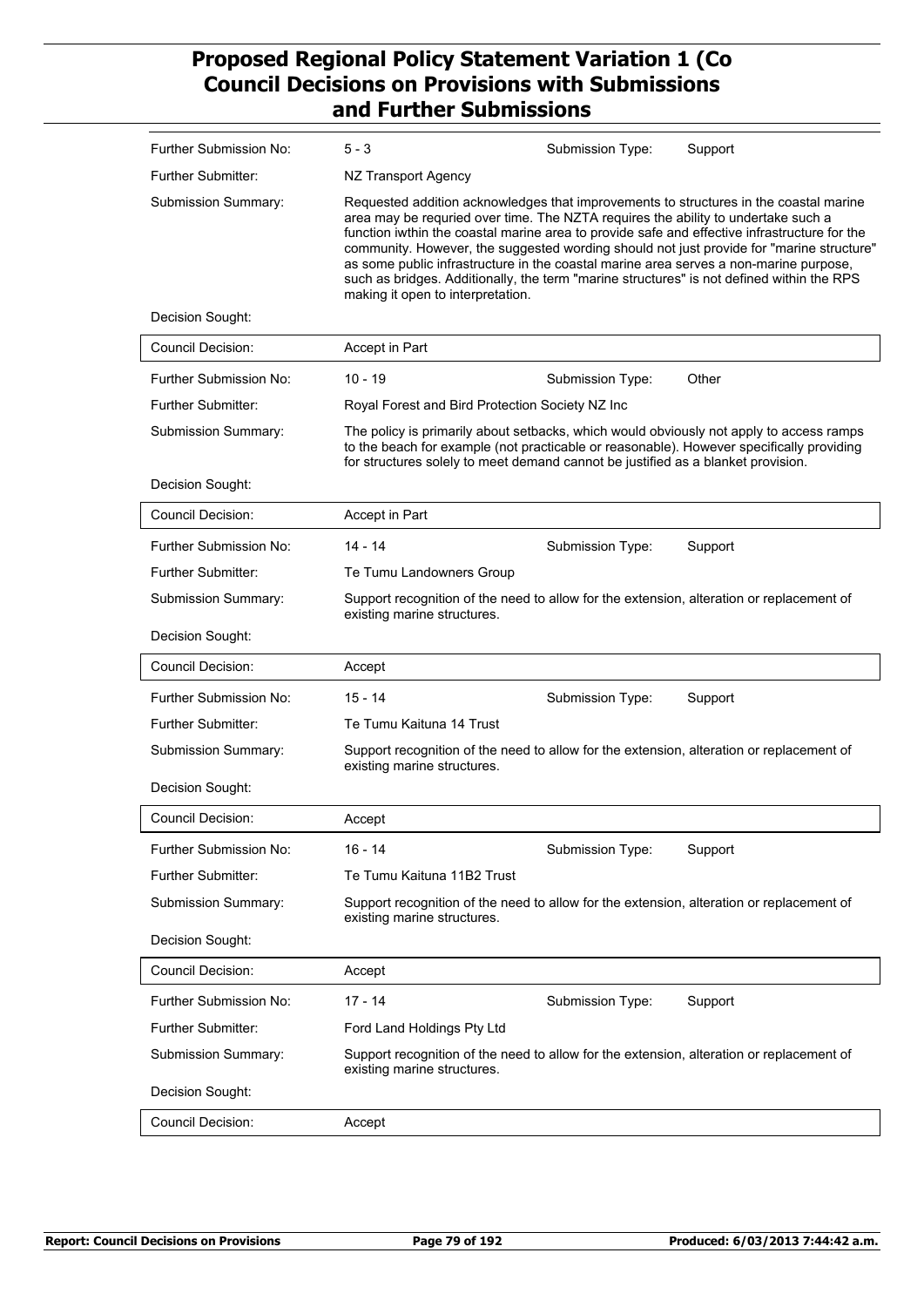|                          | Further Submission No:                  |        | $23 - 3$                                                                                                                                                                                                                                                                | Submission Type:                                                                                    | Support                                                                                                                                                                                                           |
|--------------------------|-----------------------------------------|--------|-------------------------------------------------------------------------------------------------------------------------------------------------------------------------------------------------------------------------------------------------------------------------|-----------------------------------------------------------------------------------------------------|-------------------------------------------------------------------------------------------------------------------------------------------------------------------------------------------------------------------|
|                          | Further Submitter:                      |        | Andrew Buttle, Peter Buttle and James Buttle                                                                                                                                                                                                                            |                                                                                                     |                                                                                                                                                                                                                   |
|                          | Submission Summary:<br>Decision Sought: |        | Marine structures are a feature of the natural character of the coastline and it is<br>appropriate that provision is made for their replacement and enhancement.                                                                                                        |                                                                                                     |                                                                                                                                                                                                                   |
|                          |                                         |        |                                                                                                                                                                                                                                                                         |                                                                                                     |                                                                                                                                                                                                                   |
|                          | <b>Council Decision:</b>                |        | Accept                                                                                                                                                                                                                                                                  |                                                                                                     |                                                                                                                                                                                                                   |
|                          | <b>Submission Number:</b>               | 7:11   |                                                                                                                                                                                                                                                                         | Submission Type:                                                                                    | Support in Part                                                                                                                                                                                                   |
| Submitter:               |                                         |        | Western Bay of Plenty District Council                                                                                                                                                                                                                                  |                                                                                                     |                                                                                                                                                                                                                   |
|                          | Submission Summary:                     |        | restoration or enhancement of natural character.                                                                                                                                                                                                                        | The taking of esplanade reserves at the time of subdivision allows council the ability to undertake |                                                                                                                                                                                                                   |
| Decision Sought:         |                                         |        |                                                                                                                                                                                                                                                                         | Add the following new matter to be given particular regard to:                                      |                                                                                                                                                                                                                   |
|                          |                                         |        | planting of indigenous vegetation.                                                                                                                                                                                                                                      |                                                                                                     | The potential to preserve and enhance natural character through the taking of esplanade reserves at the<br>time of subdivision in particular through measures such as riparian planting, removal of weeds and the |
| <b>Council Decision:</b> |                                         | Reject |                                                                                                                                                                                                                                                                         |                                                                                                     |                                                                                                                                                                                                                   |
|                          | <b>Further Submission(s)</b>            |        |                                                                                                                                                                                                                                                                         |                                                                                                     |                                                                                                                                                                                                                   |
|                          | Further Submission No:                  |        | $10 - 20$                                                                                                                                                                                                                                                               | Submission Type:                                                                                    | Other                                                                                                                                                                                                             |
|                          | <b>Further Submitter:</b>               |        |                                                                                                                                                                                                                                                                         | Royal Forest and Bird Protection Society NZ Inc                                                     |                                                                                                                                                                                                                   |
|                          | Submission Summary:                     |        | The policy is primarily about setbacks, which would obviously not apply to access ramps<br>to the beach for example (not practicable or reasonable). However specifically providing<br>for structures solely to meet demand cannot be justified as a blanket provision. |                                                                                                     |                                                                                                                                                                                                                   |
|                          | Decision Sought:                        |        |                                                                                                                                                                                                                                                                         |                                                                                                     |                                                                                                                                                                                                                   |
|                          | Council Decision:                       |        | Accept                                                                                                                                                                                                                                                                  |                                                                                                     |                                                                                                                                                                                                                   |
|                          | Further Submission No:                  |        | 14 - 15                                                                                                                                                                                                                                                                 | Submission Type:                                                                                    | Oppose                                                                                                                                                                                                            |
|                          | Further Submitter:                      |        | Te Tumu Landowners Group                                                                                                                                                                                                                                                |                                                                                                     |                                                                                                                                                                                                                   |
|                          | Submission Summary:                     |        | It is more appropriate to address the taking of esplanade reserves at a district level.                                                                                                                                                                                 |                                                                                                     |                                                                                                                                                                                                                   |
|                          | Decision Sought:                        |        |                                                                                                                                                                                                                                                                         |                                                                                                     |                                                                                                                                                                                                                   |
|                          | <b>Council Decision:</b>                |        | Accept                                                                                                                                                                                                                                                                  |                                                                                                     |                                                                                                                                                                                                                   |
|                          | Further Submission No:                  |        | $15 - 15$                                                                                                                                                                                                                                                               | Submission Type:                                                                                    | Oppose                                                                                                                                                                                                            |
|                          | Further Submitter:                      |        | Te Tumu Kaituna 14 Trust                                                                                                                                                                                                                                                |                                                                                                     |                                                                                                                                                                                                                   |
|                          | Submission Summary:                     |        |                                                                                                                                                                                                                                                                         | It is more appropriate to address the taking of esplanade reserves at a district level.             |                                                                                                                                                                                                                   |
|                          | Decision Sought:                        |        |                                                                                                                                                                                                                                                                         |                                                                                                     |                                                                                                                                                                                                                   |
|                          | Council Decision:                       |        | Accept                                                                                                                                                                                                                                                                  |                                                                                                     |                                                                                                                                                                                                                   |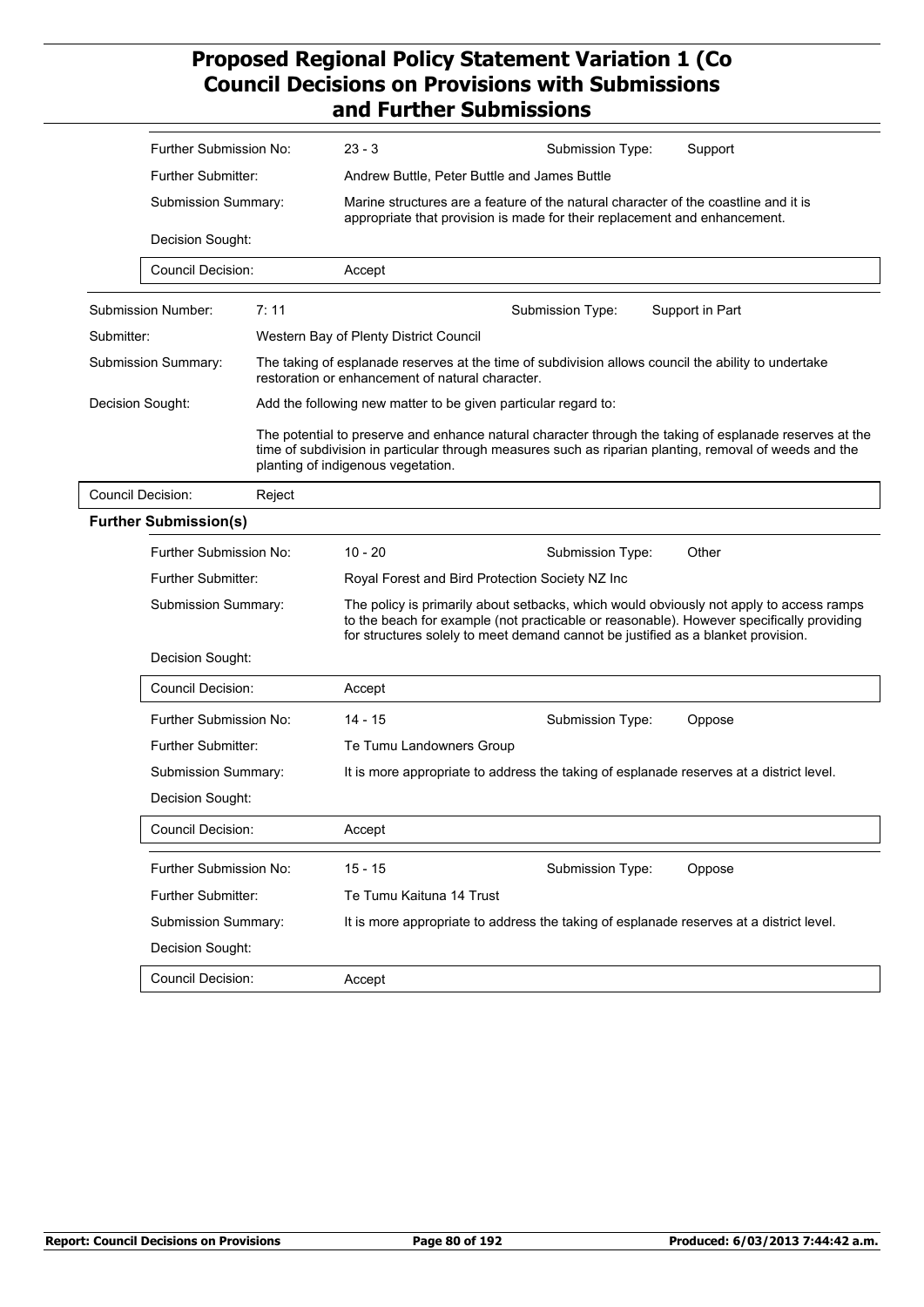|            | Further Submission No:                                                                       |                | 16 - 15                                                                                                                                                    | Submission Type:                                                                          | Oppose                                                                                                                                                                              |  |  |
|------------|----------------------------------------------------------------------------------------------|----------------|------------------------------------------------------------------------------------------------------------------------------------------------------------|-------------------------------------------------------------------------------------------|-------------------------------------------------------------------------------------------------------------------------------------------------------------------------------------|--|--|
|            | <b>Further Submitter:</b>                                                                    |                | Te Tumu Kaituna 11B2 Trust                                                                                                                                 |                                                                                           |                                                                                                                                                                                     |  |  |
|            | Submission Summary:                                                                          |                |                                                                                                                                                            | It is more appropriate to address the taking of esplanade reserves at a district level.   |                                                                                                                                                                                     |  |  |
|            | Decision Sought:<br><b>Council Decision:</b>                                                 |                |                                                                                                                                                            |                                                                                           |                                                                                                                                                                                     |  |  |
|            |                                                                                              |                | Accept                                                                                                                                                     |                                                                                           |                                                                                                                                                                                     |  |  |
|            | Further Submission No:                                                                       |                | $17 - 15$                                                                                                                                                  | Submission Type:                                                                          | Oppose                                                                                                                                                                              |  |  |
|            | Further Submitter:                                                                           |                | Ford Land Holdings Pty Ltd                                                                                                                                 |                                                                                           |                                                                                                                                                                                     |  |  |
|            | Submission Summary:                                                                          |                | It is more appropriate to address the taking of esplanade reserves at a district level.                                                                    |                                                                                           |                                                                                                                                                                                     |  |  |
|            | Decision Sought:                                                                             |                |                                                                                                                                                            |                                                                                           |                                                                                                                                                                                     |  |  |
|            | <b>Council Decision:</b>                                                                     |                | Accept                                                                                                                                                     |                                                                                           |                                                                                                                                                                                     |  |  |
|            | Submission Number:                                                                           | 7:12           |                                                                                                                                                            | Submission Type:                                                                          | Support in Part                                                                                                                                                                     |  |  |
| Submitter: |                                                                                              |                | Western Bay of Plenty District Council                                                                                                                     |                                                                                           |                                                                                                                                                                                     |  |  |
|            | Submission Summary:                                                                          |                | Giving consent to these existing structures recognises that they are an appropriate use of the coastal<br>environment. For example jetties and boat ramps. |                                                                                           |                                                                                                                                                                                     |  |  |
|            | Decision Sought:                                                                             |                | Add the following new matter to be given particular regard to:                                                                                             |                                                                                           |                                                                                                                                                                                     |  |  |
|            |                                                                                              |                | Facilitating the consenting of existing un-consented man-made structures that are necessary and<br>appropriate within the coastal environment.             |                                                                                           |                                                                                                                                                                                     |  |  |
|            | <b>Council Decision:</b>                                                                     | Accept in Part |                                                                                                                                                            |                                                                                           |                                                                                                                                                                                     |  |  |
|            | <b>Further Submission(s)</b>                                                                 |                |                                                                                                                                                            |                                                                                           |                                                                                                                                                                                     |  |  |
|            | Further Submission No:                                                                       |                | $10 - 21$                                                                                                                                                  | Submission Type:                                                                          | Other                                                                                                                                                                               |  |  |
|            | Further Submitter:                                                                           |                | Royal Forest and Bird Protection Society NZ Inc                                                                                                            |                                                                                           |                                                                                                                                                                                     |  |  |
|            | Submission Summary:                                                                          |                | for structures solely to meet demand cannot be justified as a blanket provision.                                                                           |                                                                                           | The policy is primarily about setbacks, which would obviously not apply to access ramps<br>to the beach for example (not practicable or reasonable). However specifically providing |  |  |
|            | Decision Sought:<br>Council Decision:<br>Further Submission No:<br><b>Further Submitter:</b> |                |                                                                                                                                                            |                                                                                           |                                                                                                                                                                                     |  |  |
|            |                                                                                              |                | Accept in Part                                                                                                                                             |                                                                                           |                                                                                                                                                                                     |  |  |
|            |                                                                                              |                | $14 - 16$                                                                                                                                                  | Submission Type:                                                                          | Support                                                                                                                                                                             |  |  |
|            |                                                                                              |                | Te Tumu Landowners Group                                                                                                                                   |                                                                                           |                                                                                                                                                                                     |  |  |
|            | Submission Summary:                                                                          |                | are considered necessary.                                                                                                                                  | Support recognition to provide for the consenting of existing jetties and boat ramps that |                                                                                                                                                                                     |  |  |
|            | Decision Sought:                                                                             |                |                                                                                                                                                            |                                                                                           |                                                                                                                                                                                     |  |  |
|            | Council Decision:                                                                            |                | Accept in Part                                                                                                                                             |                                                                                           |                                                                                                                                                                                     |  |  |
|            |                                                                                              |                |                                                                                                                                                            |                                                                                           |                                                                                                                                                                                     |  |  |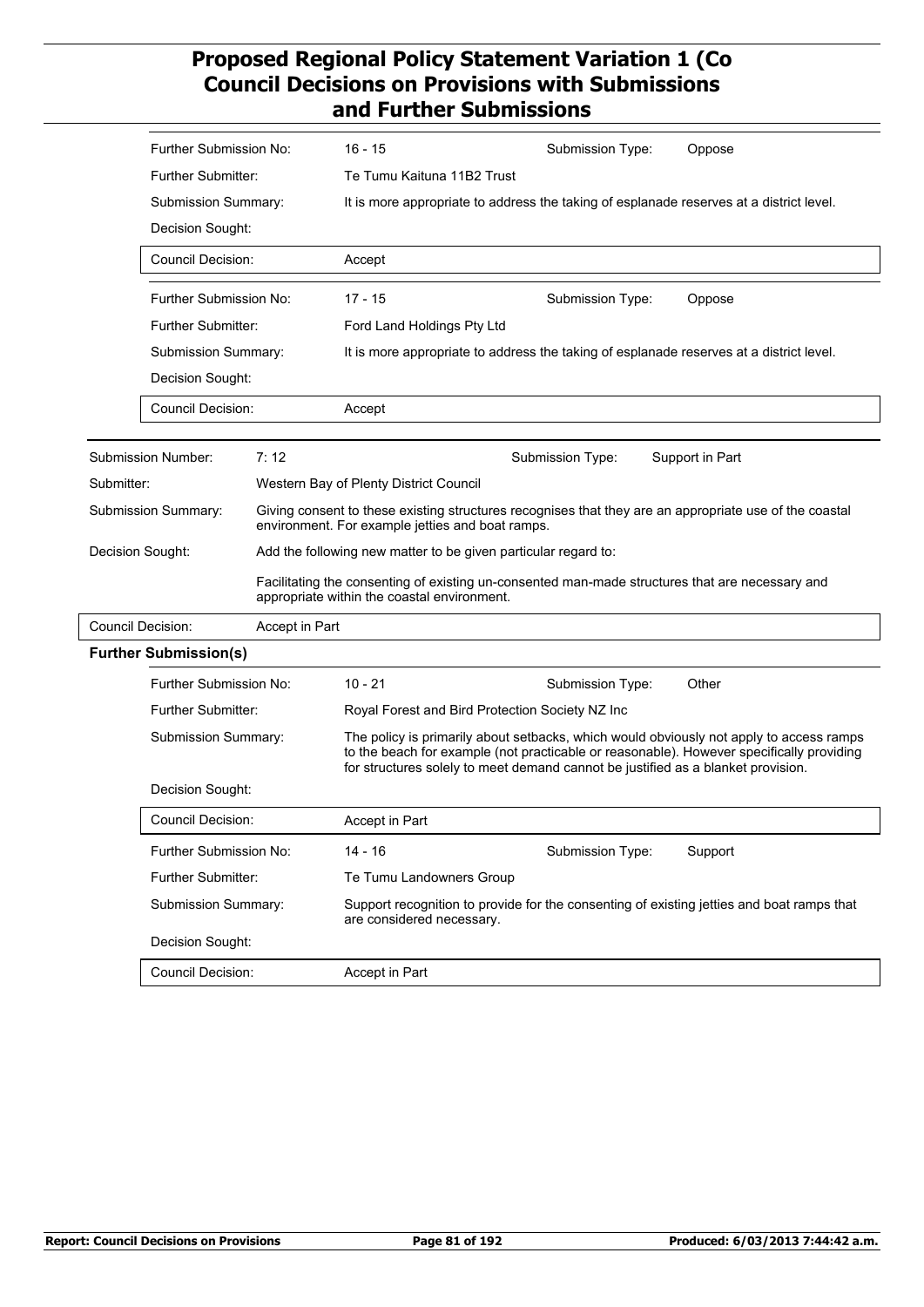|                  | Further Submission No:                                              |                                                                                                                                                                                | 15 - 16                                                                                                                                                                                                                            | Submission Type:                                                                                                       | Support                                                                                                    |  |  |
|------------------|---------------------------------------------------------------------|--------------------------------------------------------------------------------------------------------------------------------------------------------------------------------|------------------------------------------------------------------------------------------------------------------------------------------------------------------------------------------------------------------------------------|------------------------------------------------------------------------------------------------------------------------|------------------------------------------------------------------------------------------------------------|--|--|
|                  | Further Submitter:                                                  |                                                                                                                                                                                | Te Tumu Kaituna 14 Trust                                                                                                                                                                                                           |                                                                                                                        |                                                                                                            |  |  |
|                  | Submission Summary:                                                 |                                                                                                                                                                                |                                                                                                                                                                                                                                    | Support recognition to provide for the consenting of existing jetties and boat ramps that<br>are considered necessary. |                                                                                                            |  |  |
|                  | Decision Sought:                                                    |                                                                                                                                                                                |                                                                                                                                                                                                                                    |                                                                                                                        |                                                                                                            |  |  |
|                  | <b>Council Decision:</b>                                            |                                                                                                                                                                                | Accept in Part                                                                                                                                                                                                                     |                                                                                                                        |                                                                                                            |  |  |
|                  | Further Submission No:                                              |                                                                                                                                                                                | $16 - 16$                                                                                                                                                                                                                          | Submission Type:                                                                                                       | Support                                                                                                    |  |  |
|                  | Further Submitter:                                                  |                                                                                                                                                                                | Te Tumu Kaituna 11B2 Trust                                                                                                                                                                                                         |                                                                                                                        |                                                                                                            |  |  |
|                  | Submission Summary:<br>Decision Sought:                             |                                                                                                                                                                                | are considered necessary.                                                                                                                                                                                                          | Support recognition to provide for the consenting of existing jetties and boat ramps that                              |                                                                                                            |  |  |
|                  |                                                                     |                                                                                                                                                                                |                                                                                                                                                                                                                                    |                                                                                                                        |                                                                                                            |  |  |
|                  | <b>Council Decision:</b>                                            |                                                                                                                                                                                | Accept in Part                                                                                                                                                                                                                     |                                                                                                                        |                                                                                                            |  |  |
|                  | Further Submission No:                                              |                                                                                                                                                                                | $17 - 16$                                                                                                                                                                                                                          | Submission Type:                                                                                                       | Support                                                                                                    |  |  |
|                  | Further Submitter:<br>Submission Summary:<br>Decision Sought:       |                                                                                                                                                                                | Ford Land Holdings Pty Ltd                                                                                                                                                                                                         |                                                                                                                        |                                                                                                            |  |  |
|                  |                                                                     |                                                                                                                                                                                | are considered necessary.                                                                                                                                                                                                          |                                                                                                                        | Support recognition to provide for the consenting of existing jetties and boat ramps that                  |  |  |
|                  |                                                                     |                                                                                                                                                                                |                                                                                                                                                                                                                                    |                                                                                                                        |                                                                                                            |  |  |
|                  | <b>Council Decision:</b>                                            |                                                                                                                                                                                | Accept in Part                                                                                                                                                                                                                     |                                                                                                                        |                                                                                                            |  |  |
|                  | Further Submission No:<br>Further Submitter:<br>Submission Summary: |                                                                                                                                                                                | $23 - 4$                                                                                                                                                                                                                           | Submission Type:                                                                                                       | Support                                                                                                    |  |  |
|                  |                                                                     |                                                                                                                                                                                | Andrew Buttle, Peter Buttle and James Buttle<br>The policy should provide for maintaining, improving or expanding existing marine<br>structures. Future development requirements may be informed by public safety<br>requirements. |                                                                                                                        |                                                                                                            |  |  |
|                  |                                                                     |                                                                                                                                                                                |                                                                                                                                                                                                                                    |                                                                                                                        |                                                                                                            |  |  |
|                  | Decision Sought:                                                    |                                                                                                                                                                                |                                                                                                                                                                                                                                    |                                                                                                                        |                                                                                                            |  |  |
|                  | <b>Council Decision:</b>                                            |                                                                                                                                                                                | Accept in Part                                                                                                                                                                                                                     |                                                                                                                        |                                                                                                            |  |  |
|                  | <b>Submission Number:</b>                                           | 8:9                                                                                                                                                                            |                                                                                                                                                                                                                                    | Submission Type:                                                                                                       | Oppose                                                                                                     |  |  |
| Submitter:       |                                                                     |                                                                                                                                                                                | Blakely Pacific Limited, Scorpians Limited & TKC Holdings Limited                                                                                                                                                                  |                                                                                                                        |                                                                                                            |  |  |
|                  | Submission Summary:                                                 | prohibitive terms.                                                                                                                                                             |                                                                                                                                                                                                                                    | CE 2A. Linking the assessment to that policy is problematic because it appears to read in almost                       | Part (a) of the policy links the assessment of applications for subdivision, use and development to Policy |  |  |
|                  |                                                                     |                                                                                                                                                                                | Part (b) relies on Appendices F for determining what matters to have regard to for the purpose of<br>assessment, and some matters in the Appendices are subjective.                                                                |                                                                                                                        |                                                                                                            |  |  |
|                  |                                                                     |                                                                                                                                                                                | Method 17A.4(iv) of the Operative RPS needs to bbe referenced under the policy to address natural<br>character of Matakana Island along with subdivision, use and development.                                                     |                                                                                                                        |                                                                                                            |  |  |
| Decision Sought: |                                                                     |                                                                                                                                                                                | Request it is reworded to provide for a balanced approach. The starting point should be to delete<br>reference to "Avoid" throughout the policy and replace it with a more positive term like "manage".                            |                                                                                                                        |                                                                                                            |  |  |
|                  |                                                                     |                                                                                                                                                                                | Policy CE 7B and Appendix F need to be amended to provide for a balanced approach to managing the<br>coastal environment more consistently with policy 6(b) and 7 of the NZCPS (2010).                                             |                                                                                                                        |                                                                                                            |  |  |
|                  |                                                                     | Method 17A.4(iv) of the Operative RPS needs to bbe referenced under the policy to address natural<br>character of Matakana Island along with subdivision, use and development. |                                                                                                                                                                                                                                    |                                                                                                                        |                                                                                                            |  |  |
|                  | Council Decision:                                                   | Reject                                                                                                                                                                         |                                                                                                                                                                                                                                    |                                                                                                                        |                                                                                                            |  |  |
|                  | <b>Further Submission(s)</b>                                        |                                                                                                                                                                                |                                                                                                                                                                                                                                    |                                                                                                                        |                                                                                                            |  |  |
|                  | Further Submission No:                                              |                                                                                                                                                                                | $25 - 9$                                                                                                                                                                                                                           | Submission Type:                                                                                                       | Oppose                                                                                                     |  |  |
|                  |                                                                     |                                                                                                                                                                                |                                                                                                                                                                                                                                    |                                                                                                                        |                                                                                                            |  |  |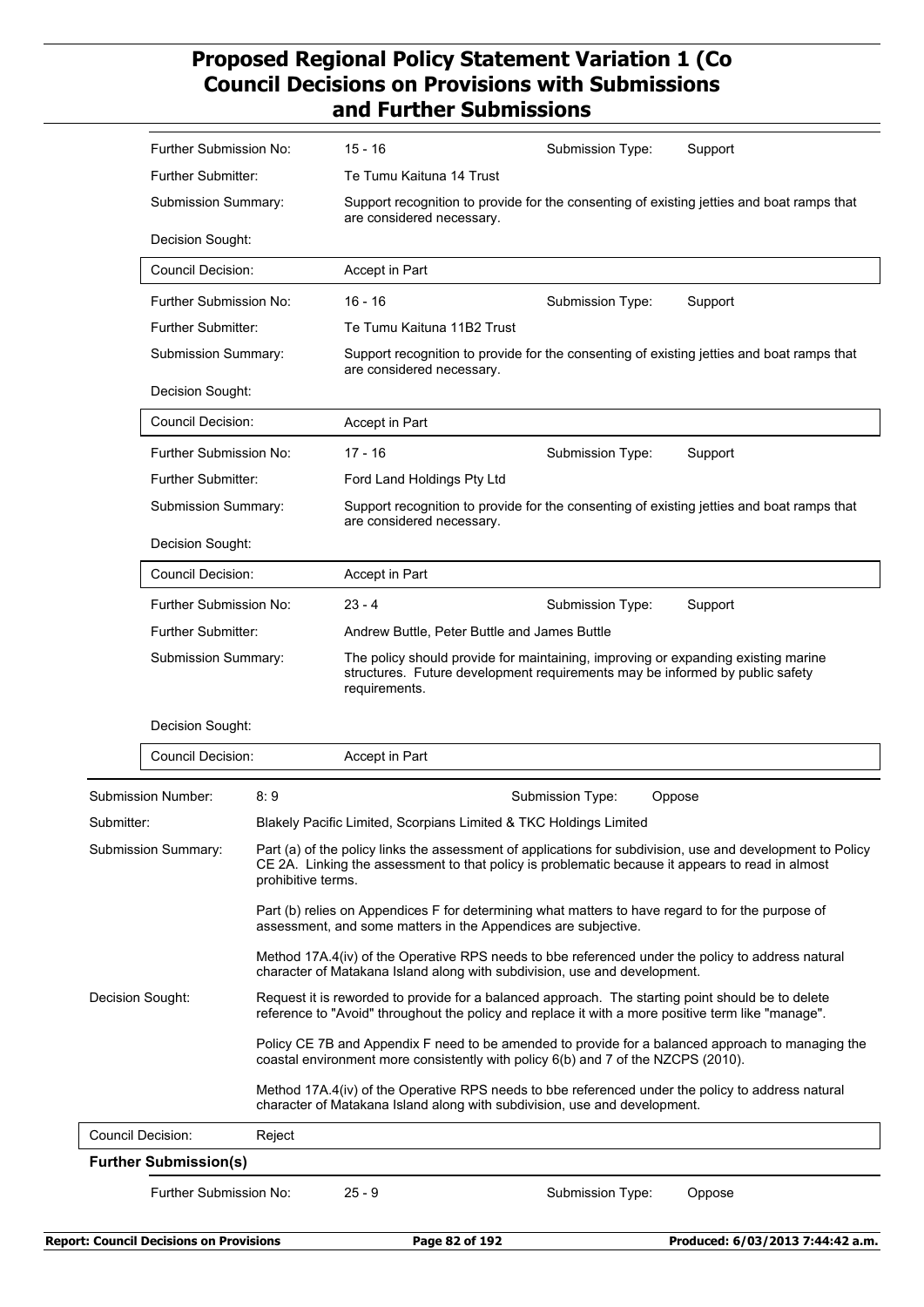|                     | Further Submitter:<br><b>Submission Summary:</b> |                                                                                                                                                                                                                                                                                                                                                               | Nessie Kuka                                                                                                                                                                                                        |  |  |  |  |
|---------------------|--------------------------------------------------|---------------------------------------------------------------------------------------------------------------------------------------------------------------------------------------------------------------------------------------------------------------------------------------------------------------------------------------------------------------|--------------------------------------------------------------------------------------------------------------------------------------------------------------------------------------------------------------------|--|--|--|--|
|                     |                                                  |                                                                                                                                                                                                                                                                                                                                                               | Oppose this submission due to the aggressive developmental context that is being sought<br>by developers upon what's known as a nationally recognised coastal landscape of<br>Matakana Island.                     |  |  |  |  |
|                     | Decision Sought:                                 |                                                                                                                                                                                                                                                                                                                                                               |                                                                                                                                                                                                                    |  |  |  |  |
|                     | <b>Council Decision:</b>                         |                                                                                                                                                                                                                                                                                                                                                               | Accept                                                                                                                                                                                                             |  |  |  |  |
|                     | Submission Number:                               | 11:3                                                                                                                                                                                                                                                                                                                                                          | Submission Type:<br>Oppose in Part                                                                                                                                                                                 |  |  |  |  |
| Submitter:          |                                                  |                                                                                                                                                                                                                                                                                                                                                               | <b>Whakatane District Council</b>                                                                                                                                                                                  |  |  |  |  |
|                     | Submission Summary:                              |                                                                                                                                                                                                                                                                                                                                                               | CE7B(d) focuses on "avoiding man made elements where none are planned", rather than<br>confirming that previously zoned subdivision is appropriate development, as per the explanation.                            |  |  |  |  |
|                     | Decision Sought:                                 |                                                                                                                                                                                                                                                                                                                                                               | Amend policy CE7B to include the words 'existing residentially zoned land and consented subdivision is<br>considered appropriate development'.                                                                     |  |  |  |  |
|                     | <b>Council Decision:</b>                         | Accept in Part                                                                                                                                                                                                                                                                                                                                                |                                                                                                                                                                                                                    |  |  |  |  |
|                     | Submission Number:                               | 12:4                                                                                                                                                                                                                                                                                                                                                          | Submission Type:<br>Oppose in Part                                                                                                                                                                                 |  |  |  |  |
| Submitter:          |                                                  | NZ Transport Agency                                                                                                                                                                                                                                                                                                                                           |                                                                                                                                                                                                                    |  |  |  |  |
|                     | Submission Summary:                              |                                                                                                                                                                                                                                                                                                                                                               | The explanation to Policy CE 7B only considers the appropriateness of "previously zoned or consented<br>subdivision". This explanation is inconsistent with the intention and wording of Policy CE 7B (d).         |  |  |  |  |
|                     | Decision Sought:                                 |                                                                                                                                                                                                                                                                                                                                                               | Amend the explanation to the last sentence of the first paragraph:                                                                                                                                                 |  |  |  |  |
|                     |                                                  | "appropriate".                                                                                                                                                                                                                                                                                                                                                | Previously consented, zoned or designated subdivision, use and development should be considered                                                                                                                    |  |  |  |  |
|                     | <b>Council Decision:</b>                         | Accept in Part                                                                                                                                                                                                                                                                                                                                                |                                                                                                                                                                                                                    |  |  |  |  |
| Submission Number:  |                                                  | 21:2                                                                                                                                                                                                                                                                                                                                                          | Submission Type:<br>Support                                                                                                                                                                                        |  |  |  |  |
| Submitter:          |                                                  | L A Sisam Holdings Limited                                                                                                                                                                                                                                                                                                                                    |                                                                                                                                                                                                                    |  |  |  |  |
| Submission Summary: |                                                  | Include provisions in regional and district plans to include a requirement for neighbours to be notified of<br>any proposed subdivision, use or development that may be inappropriate to the nature of the coastal<br>environment.                                                                                                                            |                                                                                                                                                                                                                    |  |  |  |  |
| Decision Sought:    |                                                  | environment.                                                                                                                                                                                                                                                                                                                                                  | Include provisions in regional and district plans to include a requirement for neighbours to be notified of<br>any proposed subdivision, use or development that may be inappropriate to the nature of the coastal |  |  |  |  |
|                     | <b>Council Decision:</b>                         | Reject                                                                                                                                                                                                                                                                                                                                                        |                                                                                                                                                                                                                    |  |  |  |  |
|                     | Submission Number:                               | 22:6                                                                                                                                                                                                                                                                                                                                                          | Submission Type:<br>Oppose in Part                                                                                                                                                                                 |  |  |  |  |
| Submitter:          |                                                  |                                                                                                                                                                                                                                                                                                                                                               | Environmental Defence Society Incorporated                                                                                                                                                                         |  |  |  |  |
| Submission Summary: |                                                  | EDS supports paragraph (a) of Policy CE 7B which incorporates the maps identifying areas of high<br>natural character.<br>We also support paragraph (g) as this is consistent with NZCPS policy 6.1(i) however this variation<br>focuses entirely on effects and does not acknowledge there are likely to be areas where no development<br>should take place. |                                                                                                                                                                                                                    |  |  |  |  |
| Decision Sought:    |                                                  |                                                                                                                                                                                                                                                                                                                                                               | Insert a new paragraph (h): "where the adverse effects of subdivision, use and development cannot be<br>avoided or mitigated, those activities should be avoided."                                                 |  |  |  |  |
|                     |                                                  |                                                                                                                                                                                                                                                                                                                                                               | Alternatively, spatially identify locations where the adverse effects of subdivision, use and development<br>cannot be avoided or mitigated and should be avoided.                                                 |  |  |  |  |
|                     | <b>Council Decision:</b>                         | Reject                                                                                                                                                                                                                                                                                                                                                        |                                                                                                                                                                                                                    |  |  |  |  |
|                     | <b>Further Submission(s)</b>                     |                                                                                                                                                                                                                                                                                                                                                               |                                                                                                                                                                                                                    |  |  |  |  |
|                     | Further Submission No:                           |                                                                                                                                                                                                                                                                                                                                                               | $1 - 11$<br>Submission Type:<br>Support                                                                                                                                                                            |  |  |  |  |
|                     | Further Submitter:                               |                                                                                                                                                                                                                                                                                                                                                               | <b>Basil Graeme</b>                                                                                                                                                                                                |  |  |  |  |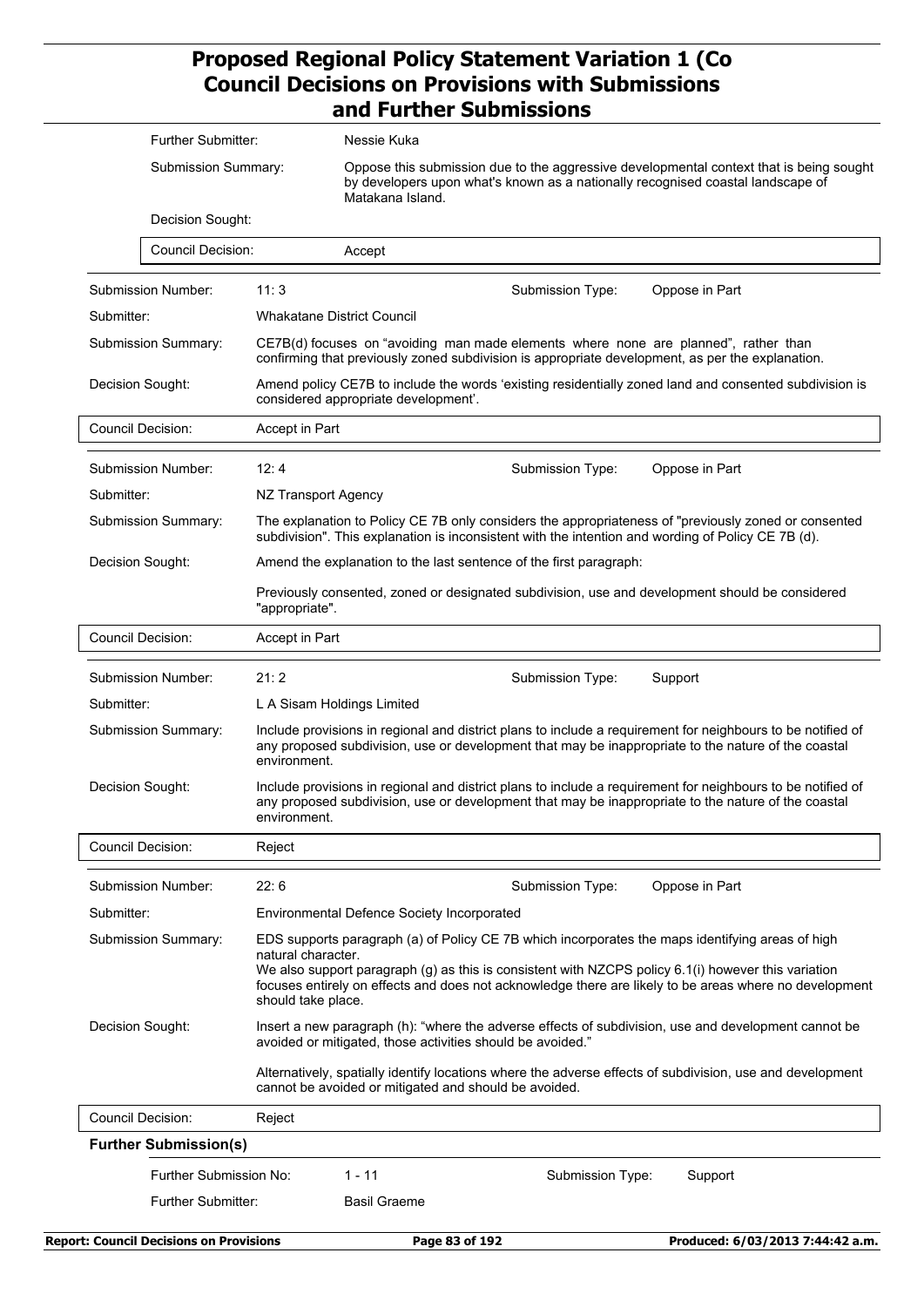|                          | Submission Summary:                                                                                                                                                        |        | Support new (h).                                                                                                                                                                                                                                                                                      |                                                                           |                                                                                                                                                                                                              |  |  |
|--------------------------|----------------------------------------------------------------------------------------------------------------------------------------------------------------------------|--------|-------------------------------------------------------------------------------------------------------------------------------------------------------------------------------------------------------------------------------------------------------------------------------------------------------|---------------------------------------------------------------------------|--------------------------------------------------------------------------------------------------------------------------------------------------------------------------------------------------------------|--|--|
|                          | Decision Sought:                                                                                                                                                           |        |                                                                                                                                                                                                                                                                                                       |                                                                           |                                                                                                                                                                                                              |  |  |
|                          | <b>Council Decision:</b>                                                                                                                                                   |        | Reject                                                                                                                                                                                                                                                                                                |                                                                           |                                                                                                                                                                                                              |  |  |
|                          | Further Submission No:                                                                                                                                                     |        | $19 - 5$                                                                                                                                                                                                                                                                                              | Submission Type:                                                          | Oppose                                                                                                                                                                                                       |  |  |
|                          | <b>Further Submitter:</b>                                                                                                                                                  |        | Motiti Avocados Limited                                                                                                                                                                                                                                                                               |                                                                           |                                                                                                                                                                                                              |  |  |
|                          | Submission Summary:                                                                                                                                                        |        | the Act.                                                                                                                                                                                                                                                                                              |                                                                           | MAL seeks that the relief be rejected as being contrary to the purpose and principles of                                                                                                                     |  |  |
|                          | Decision Sought:                                                                                                                                                           |        |                                                                                                                                                                                                                                                                                                       |                                                                           |                                                                                                                                                                                                              |  |  |
|                          | <b>Council Decision:</b><br>Further Submission No:                                                                                                                         |        | Accept                                                                                                                                                                                                                                                                                                |                                                                           |                                                                                                                                                                                                              |  |  |
|                          |                                                                                                                                                                            |        | $20 - 21$                                                                                                                                                                                                                                                                                             | Submission Type:                                                          | Oppose                                                                                                                                                                                                       |  |  |
|                          | <b>Further Submitter:</b>                                                                                                                                                  |        | Port of Tauranga Limited                                                                                                                                                                                                                                                                              |                                                                           |                                                                                                                                                                                                              |  |  |
|                          | Submission Summary:                                                                                                                                                        |        | The Port seeks that the relief be rejected as being contrary to the purpose and principles<br>of the Act.                                                                                                                                                                                             |                                                                           |                                                                                                                                                                                                              |  |  |
|                          | Decision Sought:<br><b>Council Decision:</b><br>Further Submission No:<br><b>Further Submitter:</b><br>Submission Summary:<br>Decision Sought:<br><b>Council Decision:</b> |        |                                                                                                                                                                                                                                                                                                       |                                                                           |                                                                                                                                                                                                              |  |  |
|                          |                                                                                                                                                                            |        | Accept                                                                                                                                                                                                                                                                                                |                                                                           |                                                                                                                                                                                                              |  |  |
|                          |                                                                                                                                                                            |        | 22 - 4                                                                                                                                                                                                                                                                                                | Submission Type:                                                          | Oppose                                                                                                                                                                                                       |  |  |
|                          |                                                                                                                                                                            |        | <b>TrustPower Limited</b>                                                                                                                                                                                                                                                                             |                                                                           |                                                                                                                                                                                                              |  |  |
|                          |                                                                                                                                                                            |        | New 'Clause (h)' would effectively establish a veto as it suggests that a Proposal that<br>cannot avoid or mitigate effects on the natural character of the coastal environment cannot<br>proceed. This elevates natural character considerations to a level that they do not enjoy<br>under the Act. |                                                                           |                                                                                                                                                                                                              |  |  |
|                          |                                                                                                                                                                            |        |                                                                                                                                                                                                                                                                                                       |                                                                           |                                                                                                                                                                                                              |  |  |
|                          |                                                                                                                                                                            |        | Accept                                                                                                                                                                                                                                                                                                |                                                                           |                                                                                                                                                                                                              |  |  |
|                          | Further Submission No:                                                                                                                                                     |        | $24 - 11$                                                                                                                                                                                                                                                                                             | Submission Type:                                                          | Support                                                                                                                                                                                                      |  |  |
|                          | <b>Further Submitter:</b>                                                                                                                                                  |        | Motiti Rohe Moana Trust (MRMT)                                                                                                                                                                                                                                                                        |                                                                           |                                                                                                                                                                                                              |  |  |
|                          | Submission Summary:                                                                                                                                                        |        | Motiti Rohe Moan Trust supports this submission.                                                                                                                                                                                                                                                      |                                                                           |                                                                                                                                                                                                              |  |  |
|                          | Decision Sought:                                                                                                                                                           |        |                                                                                                                                                                                                                                                                                                       |                                                                           |                                                                                                                                                                                                              |  |  |
|                          | <b>Council Decision:</b>                                                                                                                                                   |        | Reject                                                                                                                                                                                                                                                                                                |                                                                           |                                                                                                                                                                                                              |  |  |
|                          | Submission Number:                                                                                                                                                         | 23:8   |                                                                                                                                                                                                                                                                                                       | Submission Type:                                                          | Support in Part                                                                                                                                                                                              |  |  |
| Submitter:               |                                                                                                                                                                            |        | Royal Forest and Bird Protection Society NZ Inc                                                                                                                                                                                                                                                       |                                                                           |                                                                                                                                                                                                              |  |  |
|                          | Submission Summary:                                                                                                                                                        |        | The amendments in (a) and (b) are supported as necessary to clarify Policy CE2A.                                                                                                                                                                                                                      |                                                                           |                                                                                                                                                                                                              |  |  |
|                          | Decision Sought:                                                                                                                                                           |        | to notification of this variation".<br>Add NZCPS Policy 6(j) to the Policy.                                                                                                                                                                                                                           |                                                                           | Reword (d) to read "avoiding the introduction or accumulation of man-made elements where none were<br>previously present or obvious, with the exception of developments consented, zoned or designated prior |  |  |
| <b>Council Decision:</b> |                                                                                                                                                                            | Reject |                                                                                                                                                                                                                                                                                                       |                                                                           |                                                                                                                                                                                                              |  |  |
|                          | <b>Further Submission(s)</b>                                                                                                                                               |        |                                                                                                                                                                                                                                                                                                       |                                                                           |                                                                                                                                                                                                              |  |  |
|                          | Further Submission No:                                                                                                                                                     |        | $2 - 24$                                                                                                                                                                                                                                                                                              | Submission Type:                                                          | Support                                                                                                                                                                                                      |  |  |
|                          | Further Submitter:                                                                                                                                                         |        | <b>Environmental Defence Society Incorporated</b>                                                                                                                                                                                                                                                     |                                                                           |                                                                                                                                                                                                              |  |  |
|                          | Submission Summary:                                                                                                                                                        |        | The suggested wording of (d) provides greater clarity.                                                                                                                                                                                                                                                | The suggested addition of NZCPS Policy 6(j) is consistent with the NZCPS. |                                                                                                                                                                                                              |  |  |
|                          | Decision Sought:                                                                                                                                                           |        |                                                                                                                                                                                                                                                                                                       |                                                                           |                                                                                                                                                                                                              |  |  |
|                          |                                                                                                                                                                            |        |                                                                                                                                                                                                                                                                                                       |                                                                           |                                                                                                                                                                                                              |  |  |
|                          |                                                                                                                                                                            |        |                                                                                                                                                                                                                                                                                                       |                                                                           |                                                                                                                                                                                                              |  |  |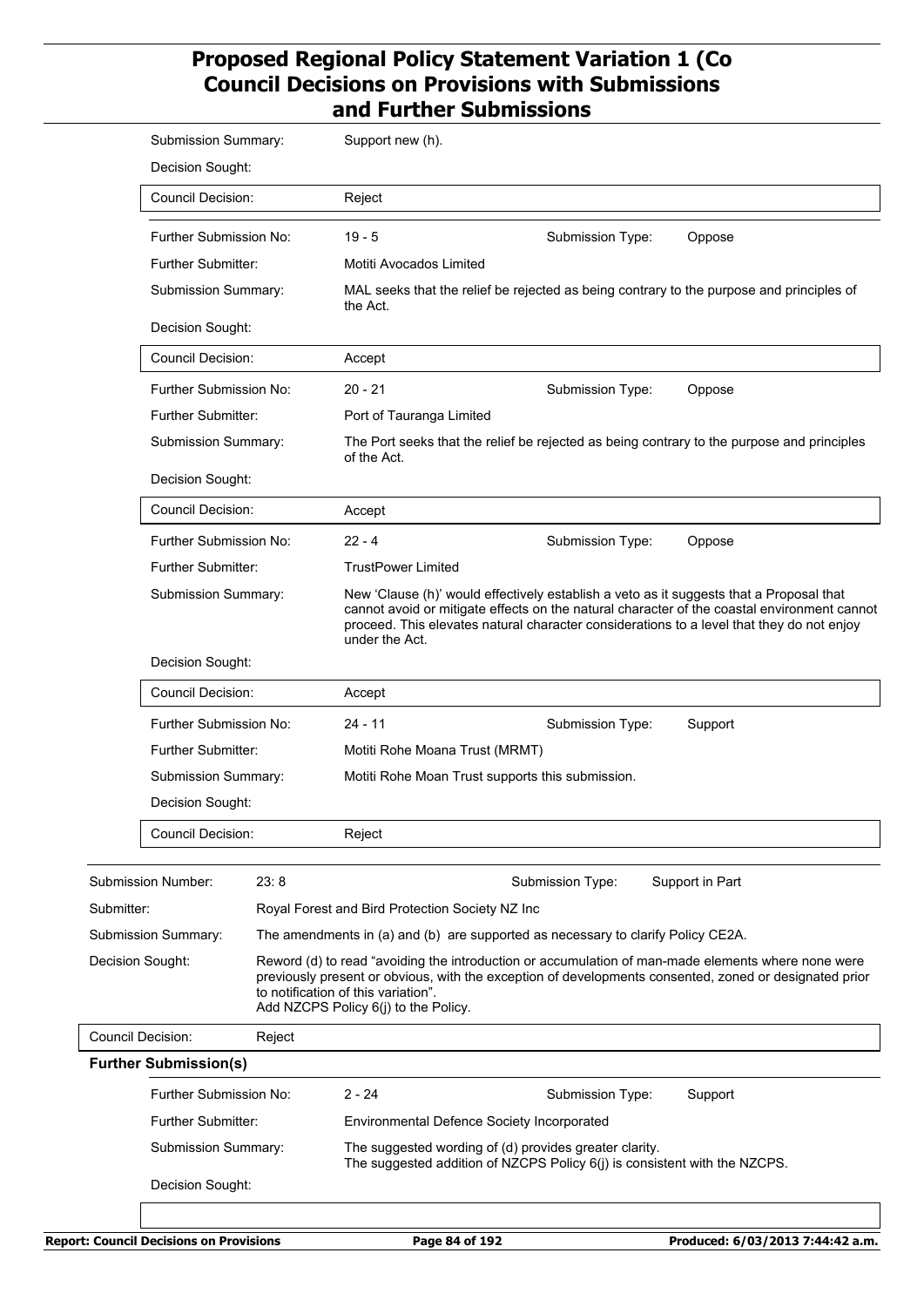| <b>Council Decision:</b>                                                                | Reject                                                                                                                                                                                                                                                                                                                                                                                                                                                                                                                                                                                                                |  |  |  |  |
|-----------------------------------------------------------------------------------------|-----------------------------------------------------------------------------------------------------------------------------------------------------------------------------------------------------------------------------------------------------------------------------------------------------------------------------------------------------------------------------------------------------------------------------------------------------------------------------------------------------------------------------------------------------------------------------------------------------------------------|--|--|--|--|
| Further Submission No:                                                                  | $13 - 7$<br>Submission Type:<br>Oppose                                                                                                                                                                                                                                                                                                                                                                                                                                                                                                                                                                                |  |  |  |  |
| Further Submitter:                                                                      | Western Bay of Plenty District Council                                                                                                                                                                                                                                                                                                                                                                                                                                                                                                                                                                                |  |  |  |  |
| Submission Summary:                                                                     | The wording change suggested may almost prohibit any further planning for man-made<br>elements, which is not the intention of the Variation or the NZCPS which both focus on<br>avoiding, remedying or mitigating effects.<br>WBOPDC also submitted for reserve management plans to be considered as 'planned'<br>development.<br>Will all proposed future developments after May 2012 be considered as inappropriate as<br>they all involve man-made elements?<br>Another point that needs to be considered is how rezoning within the urban limits will be<br>affected by the suggested wording from the submitter. |  |  |  |  |
| Decision Sought:                                                                        | Either:<br>Accept the proposed wording for Policy CE7B (d) suggested in the Western Bay of Plenty<br>District Council submission, or;<br>Reword Policy CE7B (d) to allow for the introduction of man-made elements except where<br>these will lead to adverse effects on natural character in line with those described in the<br>NZCPS. There is no justification otherwise for avoiding man-made elements.                                                                                                                                                                                                          |  |  |  |  |
| <b>Council Decision:</b>                                                                | Accept                                                                                                                                                                                                                                                                                                                                                                                                                                                                                                                                                                                                                |  |  |  |  |
| Further Submission No:                                                                  | $14 - 17$<br>Submission Type:<br>Oppose                                                                                                                                                                                                                                                                                                                                                                                                                                                                                                                                                                               |  |  |  |  |
| Further Submitter:                                                                      | Te Tumu Landowners Group                                                                                                                                                                                                                                                                                                                                                                                                                                                                                                                                                                                              |  |  |  |  |
| Submission Summary:                                                                     | This is better managed at a City Plan or District Plan level.                                                                                                                                                                                                                                                                                                                                                                                                                                                                                                                                                         |  |  |  |  |
| Decision Sought:                                                                        |                                                                                                                                                                                                                                                                                                                                                                                                                                                                                                                                                                                                                       |  |  |  |  |
| <b>Council Decision:</b>                                                                | Accept                                                                                                                                                                                                                                                                                                                                                                                                                                                                                                                                                                                                                |  |  |  |  |
| Further Submission No:                                                                  | 15 - 17<br>Submission Type:<br>Oppose                                                                                                                                                                                                                                                                                                                                                                                                                                                                                                                                                                                 |  |  |  |  |
| <b>Further Submitter:</b>                                                               | Te Tumu Kaituna 14 Trust                                                                                                                                                                                                                                                                                                                                                                                                                                                                                                                                                                                              |  |  |  |  |
| Submission Summary:                                                                     | This is better managed at a City Plan or District Plan level.                                                                                                                                                                                                                                                                                                                                                                                                                                                                                                                                                         |  |  |  |  |
| Decision Sought:                                                                        |                                                                                                                                                                                                                                                                                                                                                                                                                                                                                                                                                                                                                       |  |  |  |  |
| <b>Council Decision:</b>                                                                | Accept                                                                                                                                                                                                                                                                                                                                                                                                                                                                                                                                                                                                                |  |  |  |  |
| Further Submission No:<br>Further Submitter:<br>Submission Summary:<br>Decision Sought: | 16 - 17<br>Submission Type:<br>Oppose<br>Te Tumu Kaituna 11B2 Trust<br>This is better managed at a City Plan or District Plan level.                                                                                                                                                                                                                                                                                                                                                                                                                                                                                  |  |  |  |  |
| <b>Council Decision:</b>                                                                | Accept                                                                                                                                                                                                                                                                                                                                                                                                                                                                                                                                                                                                                |  |  |  |  |
| Further Submission No:<br>Further Submitter:<br>Submission Summary:<br>Decision Sought: | $17 - 17$<br>Submission Type:<br>Oppose<br>Ford Land Holdings Pty Ltd<br>This is better managed at a City Plan or District Plan level.                                                                                                                                                                                                                                                                                                                                                                                                                                                                                |  |  |  |  |
| Council Decision:                                                                       | Accept                                                                                                                                                                                                                                                                                                                                                                                                                                                                                                                                                                                                                |  |  |  |  |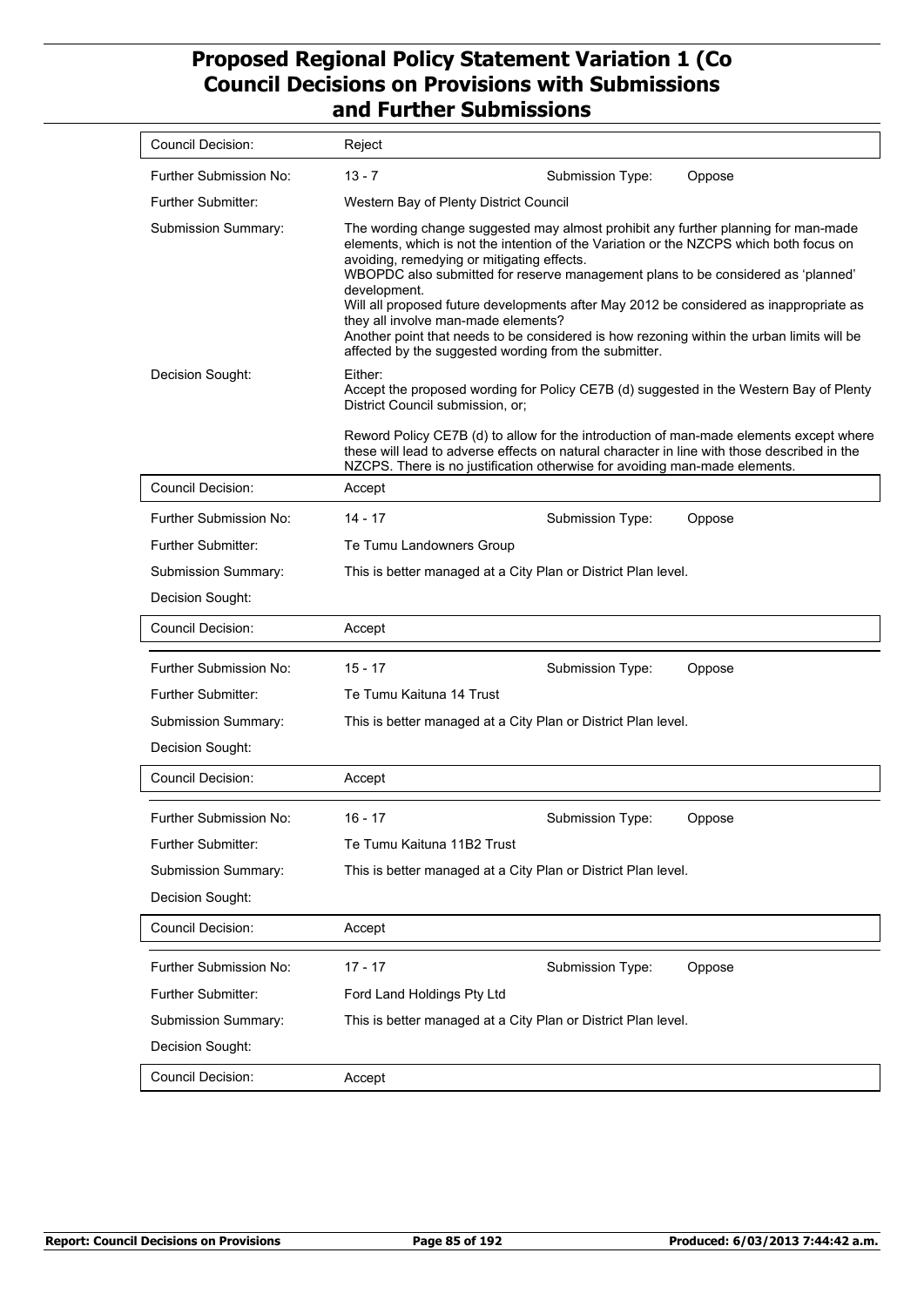|                     | Further Submission No:                                                                                                                     |                          | $19 - 6$                                                                                                                                                                                                                                                                                                                              | Submission Type: | Oppose                                                                                                                                                                                                                                                                                                                                                                                                                                                                                                                                                                                                                                                          |  |  |  |
|---------------------|--------------------------------------------------------------------------------------------------------------------------------------------|--------------------------|---------------------------------------------------------------------------------------------------------------------------------------------------------------------------------------------------------------------------------------------------------------------------------------------------------------------------------------|------------------|-----------------------------------------------------------------------------------------------------------------------------------------------------------------------------------------------------------------------------------------------------------------------------------------------------------------------------------------------------------------------------------------------------------------------------------------------------------------------------------------------------------------------------------------------------------------------------------------------------------------------------------------------------------------|--|--|--|
|                     | Further Submitter:                                                                                                                         |                          | Motiti Avocados Limited                                                                                                                                                                                                                                                                                                               |                  |                                                                                                                                                                                                                                                                                                                                                                                                                                                                                                                                                                                                                                                                 |  |  |  |
|                     | Submission Summary:<br>Decision Sought:<br>Council Decision:<br>Further Submission No:<br><b>Further Submitter:</b><br>Submission Summary: |                          | MAL seeks that the relief be rejected as the relief would operate as a bar to the use of the<br>coastal environment and would be contrary to the purpose and principles of the Act.                                                                                                                                                   |                  |                                                                                                                                                                                                                                                                                                                                                                                                                                                                                                                                                                                                                                                                 |  |  |  |
|                     |                                                                                                                                            |                          |                                                                                                                                                                                                                                                                                                                                       |                  |                                                                                                                                                                                                                                                                                                                                                                                                                                                                                                                                                                                                                                                                 |  |  |  |
|                     |                                                                                                                                            |                          | Accept                                                                                                                                                                                                                                                                                                                                |                  |                                                                                                                                                                                                                                                                                                                                                                                                                                                                                                                                                                                                                                                                 |  |  |  |
|                     |                                                                                                                                            |                          | $20 - 22$                                                                                                                                                                                                                                                                                                                             | Submission Type: | Oppose                                                                                                                                                                                                                                                                                                                                                                                                                                                                                                                                                                                                                                                          |  |  |  |
|                     |                                                                                                                                            |                          | Port of Tauranga Limited                                                                                                                                                                                                                                                                                                              |                  |                                                                                                                                                                                                                                                                                                                                                                                                                                                                                                                                                                                                                                                                 |  |  |  |
|                     |                                                                                                                                            |                          | The Port seeks that the relief be rejected as the relief would operate as a bar to the use of<br>the coastal environment and is contrary to the purpose and principles of the Act.                                                                                                                                                    |                  |                                                                                                                                                                                                                                                                                                                                                                                                                                                                                                                                                                                                                                                                 |  |  |  |
|                     | Decision Sought:                                                                                                                           |                          |                                                                                                                                                                                                                                                                                                                                       |                  |                                                                                                                                                                                                                                                                                                                                                                                                                                                                                                                                                                                                                                                                 |  |  |  |
|                     | Council Decision:                                                                                                                          |                          | Accept                                                                                                                                                                                                                                                                                                                                |                  |                                                                                                                                                                                                                                                                                                                                                                                                                                                                                                                                                                                                                                                                 |  |  |  |
|                     | Further Submission No:                                                                                                                     |                          | $21 - 23$                                                                                                                                                                                                                                                                                                                             | Submission Type: | Oppose                                                                                                                                                                                                                                                                                                                                                                                                                                                                                                                                                                                                                                                          |  |  |  |
|                     | <b>Further Submitter:</b><br>Submission Summary:                                                                                           |                          | <b>Federated Farmers of New Zealand</b>                                                                                                                                                                                                                                                                                               |                  |                                                                                                                                                                                                                                                                                                                                                                                                                                                                                                                                                                                                                                                                 |  |  |  |
|                     |                                                                                                                                            |                          | The relief sought has the potential to incur significant compliance cost on affected<br>landowners and undermine existing lawful ctivities the likes of which were not<br>contemplated by the council nor subject to a section 32 analysis.                                                                                           |                  |                                                                                                                                                                                                                                                                                                                                                                                                                                                                                                                                                                                                                                                                 |  |  |  |
|                     | Decision Sought:                                                                                                                           |                          |                                                                                                                                                                                                                                                                                                                                       |                  |                                                                                                                                                                                                                                                                                                                                                                                                                                                                                                                                                                                                                                                                 |  |  |  |
|                     | Council Decision:                                                                                                                          |                          | Accept                                                                                                                                                                                                                                                                                                                                |                  |                                                                                                                                                                                                                                                                                                                                                                                                                                                                                                                                                                                                                                                                 |  |  |  |
|                     | <b>Submission Number:</b>                                                                                                                  | 24:16                    |                                                                                                                                                                                                                                                                                                                                       | Submission Type: | Seek Amendment                                                                                                                                                                                                                                                                                                                                                                                                                                                                                                                                                                                                                                                  |  |  |  |
| Submitter:          |                                                                                                                                            |                          | Te Tumu Landowners Group                                                                                                                                                                                                                                                                                                              |                  |                                                                                                                                                                                                                                                                                                                                                                                                                                                                                                                                                                                                                                                                 |  |  |  |
|                     | <b>Submission Summary:</b>                                                                                                                 |                          | 1. Part (b) seeks that natural character be further assessed beyond what is required by NZCPS 2010.<br>2. Part (d) requires further clarity to identify the Growth Management Areas for the Western Bay of Plenty<br>as detailed in Appendix E.<br>3. Part (g) requires clarity and context around what is covered by "water bodies". |                  |                                                                                                                                                                                                                                                                                                                                                                                                                                                                                                                                                                                                                                                                 |  |  |  |
| Decision Sought:    |                                                                                                                                            | and                      | Amend Policy CE 7B as follows (text added and deleted):<br>environment, particular regard shall be given to:<br>(d) Avoiding the introduction or accumulation of man-made elements where none are planned<br>and amenity values of the coastal environment."                                                                          |                  | "When assessing the effect of subdivision, use and development on the natural character of the coastal<br>(b) The criteria contained in Set 1 of Appendix F in order to confirm or refine the extent of high, very high<br>or outstanding natural character at an appropriately localised scale for resource consent considerations;<br>(consented, zoned, designated or identified in Appendix D and E) or were previously present or obvious;<br>(g) Setting buildings and structures back from the coastal marine area and other significant natural<br>waterbodies where practicable and reasonable to protect natural character, open space, public access |  |  |  |
|                     | <b>Council Decision:</b>                                                                                                                   | Reject                   |                                                                                                                                                                                                                                                                                                                                       |                  |                                                                                                                                                                                                                                                                                                                                                                                                                                                                                                                                                                                                                                                                 |  |  |  |
|                     |                                                                                                                                            |                          |                                                                                                                                                                                                                                                                                                                                       |                  |                                                                                                                                                                                                                                                                                                                                                                                                                                                                                                                                                                                                                                                                 |  |  |  |
|                     | Submission Number:                                                                                                                         | 25:16                    |                                                                                                                                                                                                                                                                                                                                       | Submission Type: | Seek Amendment                                                                                                                                                                                                                                                                                                                                                                                                                                                                                                                                                                                                                                                  |  |  |  |
| Submitter:          |                                                                                                                                            | Te Tumu Kaituna 14 Trust |                                                                                                                                                                                                                                                                                                                                       |                  | 1. Part (b) seeks that natural character be further assessed beyond what is required by NZCPS 2010.                                                                                                                                                                                                                                                                                                                                                                                                                                                                                                                                                             |  |  |  |
| Submission Summary: |                                                                                                                                            |                          |                                                                                                                                                                                                                                                                                                                                       |                  |                                                                                                                                                                                                                                                                                                                                                                                                                                                                                                                                                                                                                                                                 |  |  |  |

2. Part (d) requires further clarity to identify the Growth Management Areas for the Western Bay of Plenty as detailed in Appendix E.

3. Part (g) requires clarity and context around what is covered by "water bodies".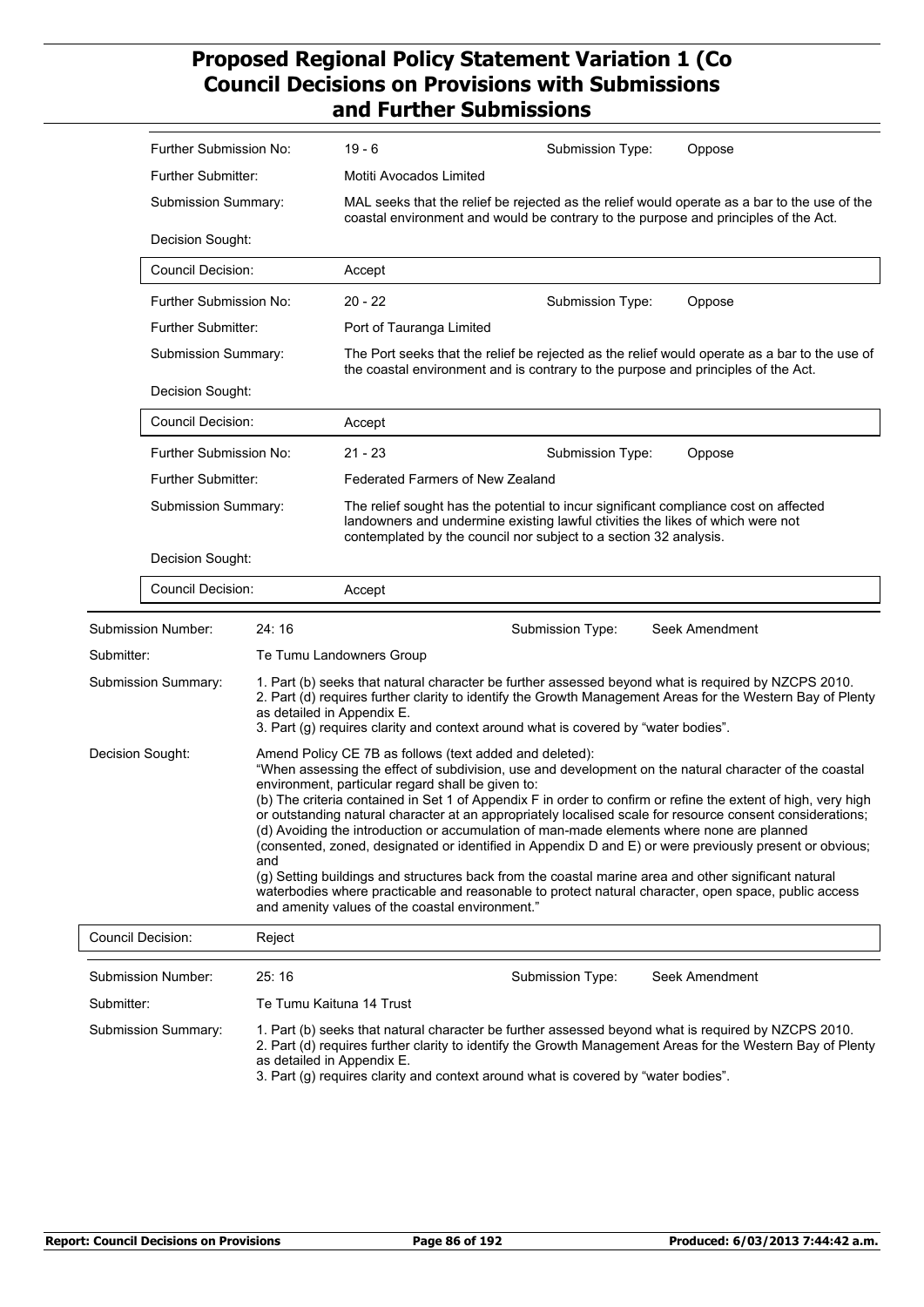| Decision Sought: | Amend Policy CE 7B as follows:<br>"When assessing the effect of subdivision, use and development on the natural character of the coastal<br>environment, particular regard shall be given to:<br>(b) The criteria contained in Set 1 of Appendix F in order to confirm or refine the extent of high, very high<br>or outstanding natural character at an appropriately localised scale for resource consent considerations;<br>(d) Avoiding the introduction or accumulation of man-made elements where none are planned<br>(consented, zoned, designated or identified in Appendix D and E) or were previously present or obvious;<br>and<br>(g) Setting buildings and structures back from the coastal marine area and other significant natural<br>waterbodies where practicable and reasonable to protect natural character, open space, public access<br>and amenity values of the coastal environment." |
|------------------|---------------------------------------------------------------------------------------------------------------------------------------------------------------------------------------------------------------------------------------------------------------------------------------------------------------------------------------------------------------------------------------------------------------------------------------------------------------------------------------------------------------------------------------------------------------------------------------------------------------------------------------------------------------------------------------------------------------------------------------------------------------------------------------------------------------------------------------------------------------------------------------------------------------|
|------------------|---------------------------------------------------------------------------------------------------------------------------------------------------------------------------------------------------------------------------------------------------------------------------------------------------------------------------------------------------------------------------------------------------------------------------------------------------------------------------------------------------------------------------------------------------------------------------------------------------------------------------------------------------------------------------------------------------------------------------------------------------------------------------------------------------------------------------------------------------------------------------------------------------------------|

| Submission Number:  | 26:16                                                                                                                                                                                                                                                                                                                                                                                                                                                                                                                                                                                                                                                                                                                                                                                                                                                                                                         | Submission Type: | Seek Amendment |  |  |
|---------------------|---------------------------------------------------------------------------------------------------------------------------------------------------------------------------------------------------------------------------------------------------------------------------------------------------------------------------------------------------------------------------------------------------------------------------------------------------------------------------------------------------------------------------------------------------------------------------------------------------------------------------------------------------------------------------------------------------------------------------------------------------------------------------------------------------------------------------------------------------------------------------------------------------------------|------------------|----------------|--|--|
| Submitter:          | Te Tumu Kaituna 11B2 Trust                                                                                                                                                                                                                                                                                                                                                                                                                                                                                                                                                                                                                                                                                                                                                                                                                                                                                    |                  |                |  |  |
| Submission Summary: | 1. Part (b) seeks that natural character be further assessed beyond what is required by NZCPS 2010.<br>2. Part (d) requires further clarity to identify the Growth Management Areas for the Western Bay of Plenty<br>as detailed in Appendix E.<br>3. Part (q) requires clarity and context around what is covered by "water bodies".                                                                                                                                                                                                                                                                                                                                                                                                                                                                                                                                                                         |                  |                |  |  |
| Decision Sought:    | Amend Policy CE 7B as follows:<br>"When assessing the effect of subdivision, use and development on the natural character of the coastal<br>environment, particular regard shall be given to:<br>(b) The criteria contained in Set 1 of Appendix F in order to confirm or refine the extent of high, very high<br>or outstanding natural character at an appropriately localised scale for resource consent considerations;<br>(d) Avoiding the introduction or accumulation of man-made elements where none are planned<br>(consented, zoned, designated or identified in Appendix D and E) or were previously present or obvious;<br>and<br>(g) Setting buildings and structures back from the coastal marine area and other significant natural<br>waterbodies where practicable and reasonable to protect natural character, open space, public access<br>and amenity values of the coastal environment." |                  |                |  |  |

| Council Decision:          | Reject                                                                                                                                                                                                                                                                                                                                                                                                                                                                                                                                                                                                                                                                                                                                                                                                                                                                                                        |                                                                                                                                                                                                                                                                                                         |                                                                                                            |  |  |  |  |
|----------------------------|---------------------------------------------------------------------------------------------------------------------------------------------------------------------------------------------------------------------------------------------------------------------------------------------------------------------------------------------------------------------------------------------------------------------------------------------------------------------------------------------------------------------------------------------------------------------------------------------------------------------------------------------------------------------------------------------------------------------------------------------------------------------------------------------------------------------------------------------------------------------------------------------------------------|---------------------------------------------------------------------------------------------------------------------------------------------------------------------------------------------------------------------------------------------------------------------------------------------------------|------------------------------------------------------------------------------------------------------------|--|--|--|--|
| Submission Number:         | 27:16                                                                                                                                                                                                                                                                                                                                                                                                                                                                                                                                                                                                                                                                                                                                                                                                                                                                                                         | Submission Type:                                                                                                                                                                                                                                                                                        | Seek Amendment                                                                                             |  |  |  |  |
| Submitter:                 | Ford Land Holdings Pty Ltd                                                                                                                                                                                                                                                                                                                                                                                                                                                                                                                                                                                                                                                                                                                                                                                                                                                                                    |                                                                                                                                                                                                                                                                                                         |                                                                                                            |  |  |  |  |
| <b>Submission Summary:</b> | as detailed in Appendix E.                                                                                                                                                                                                                                                                                                                                                                                                                                                                                                                                                                                                                                                                                                                                                                                                                                                                                    | 1. Part (b) seeks that natural character be further assessed beyond what is required by NZCPS 2010.<br>2. Part (d) requires further clarity to identify the Growth Management Areas for the Western Bay of Plenty<br>3. Part (g) requires clarity and context around what is covered by "water bodies". |                                                                                                            |  |  |  |  |
| Decision Sought:           | Amend Policy CE 7B as follows:<br>"When assessing the effect of subdivision, use and development on the natural character of the coastal<br>environment, particular regard shall be given to:<br>(b) The criteria contained in Set 1 of Appendix F in order to confirm or refine the extent of high, very high<br>or outstanding natural character at an appropriately localised scale for resource consent considerations;<br>(d) Avoiding the introduction or accumulation of man-made elements where none are planned<br>(consented, zoned, designated or identified in Appendix D and E) or were previously present or obvious;<br>and<br>(g) Setting buildings and structures back from the coastal marine area and other significant natural<br>waterbodies where practicable and reasonable to protect natural character, open space, public access<br>and amenity values of the coastal environment." |                                                                                                                                                                                                                                                                                                         |                                                                                                            |  |  |  |  |
| <b>Council Decision:</b>   | Reject                                                                                                                                                                                                                                                                                                                                                                                                                                                                                                                                                                                                                                                                                                                                                                                                                                                                                                        |                                                                                                                                                                                                                                                                                                         |                                                                                                            |  |  |  |  |
| Submission Number:         | 28:3                                                                                                                                                                                                                                                                                                                                                                                                                                                                                                                                                                                                                                                                                                                                                                                                                                                                                                          | Submission Type:                                                                                                                                                                                                                                                                                        | Support in Part                                                                                            |  |  |  |  |
| Submitter:                 | Port of Tauranga Limited                                                                                                                                                                                                                                                                                                                                                                                                                                                                                                                                                                                                                                                                                                                                                                                                                                                                                      |                                                                                                                                                                                                                                                                                                         |                                                                                                            |  |  |  |  |
| Submission Summary:        |                                                                                                                                                                                                                                                                                                                                                                                                                                                                                                                                                                                                                                                                                                                                                                                                                                                                                                               |                                                                                                                                                                                                                                                                                                         | The Port supports the explanation recognising that "zoned" activities are appropriate. However, this point |  |  |  |  |

Council Decision: Reject

does not come through sufficiently in the Policy.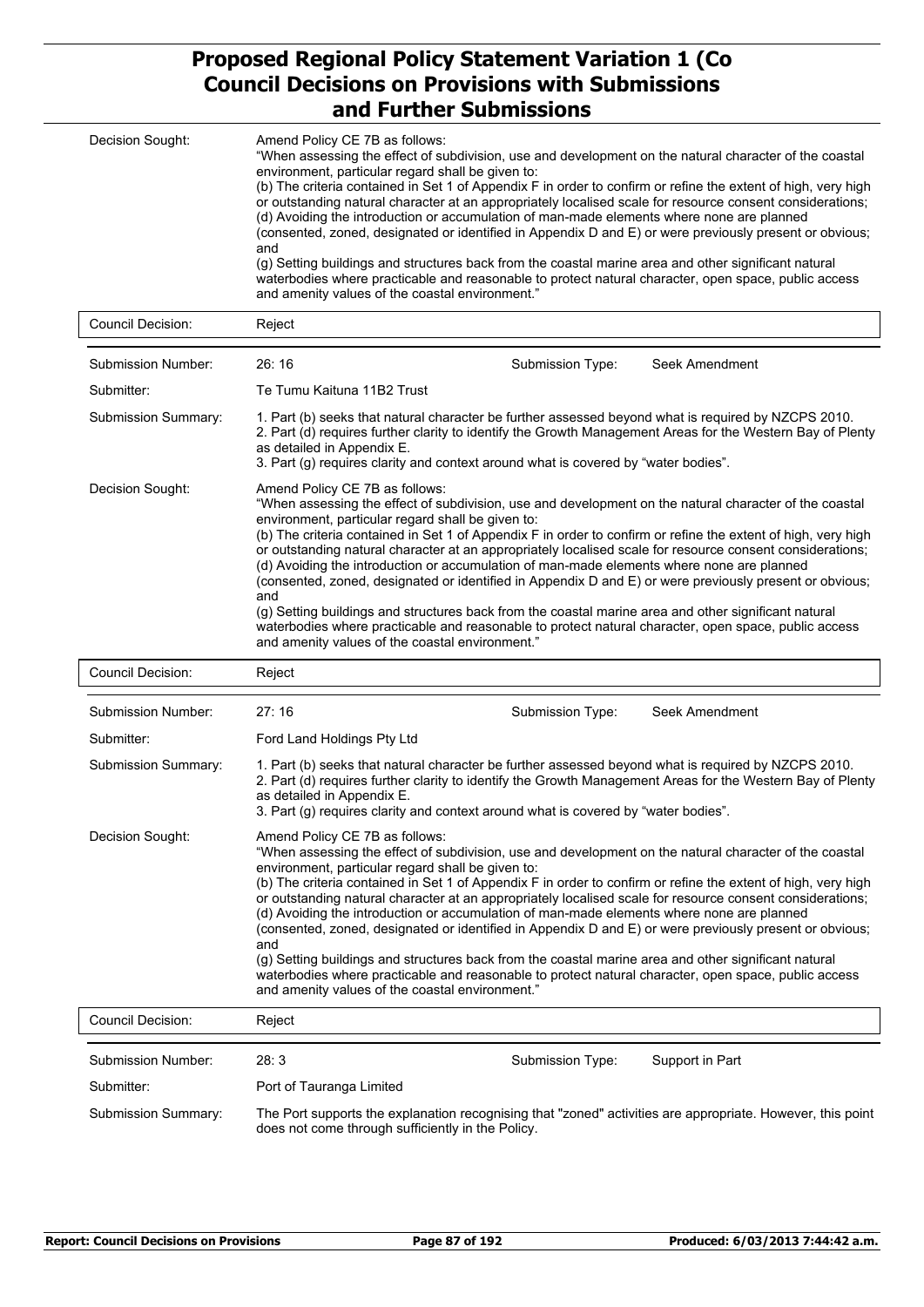| Decision Sought:             |                                                                                                                                                                                                                                                                                                                                                                                                                                                                                                                                                                                                                                                                                                                                            | Seek the policy be amended as follows:<br>Policy CE 78: Ensuring subdivision, use and development is appropriate to the natural character of the<br>coastal environment |                                                                                                                                                                                                                                                                                                                   |        |  |
|------------------------------|--------------------------------------------------------------------------------------------------------------------------------------------------------------------------------------------------------------------------------------------------------------------------------------------------------------------------------------------------------------------------------------------------------------------------------------------------------------------------------------------------------------------------------------------------------------------------------------------------------------------------------------------------------------------------------------------------------------------------------------------|-------------------------------------------------------------------------------------------------------------------------------------------------------------------------|-------------------------------------------------------------------------------------------------------------------------------------------------------------------------------------------------------------------------------------------------------------------------------------------------------------------|--------|--|
|                              | When assessing the effect of subdivision, use and development on the natural character of the coastal<br>environment, particular regard shall be<br>given to:<br>(a) Where mapped, the level of natural character as shown in Maps in Appendix I and the level of<br>protection to be afforded by Policy CE 2A;<br>(b) The criteria contained in Set 1 of Appendix F in order to ascertain the existence of natural character at<br>an appropriately localised scale for<br>resource consent considerations<br>(ba) The role of the coastal environment in providing for social and economic wellbeing of communities;<br>(bb) recognising that previously zoned, anticipated or consented activities should be considered<br>appropriate; |                                                                                                                                                                         |                                                                                                                                                                                                                                                                                                                   |        |  |
|                              |                                                                                                                                                                                                                                                                                                                                                                                                                                                                                                                                                                                                                                                                                                                                            |                                                                                                                                                                         |                                                                                                                                                                                                                                                                                                                   |        |  |
| Council Decision:            | Accept in Part                                                                                                                                                                                                                                                                                                                                                                                                                                                                                                                                                                                                                                                                                                                             |                                                                                                                                                                         |                                                                                                                                                                                                                                                                                                                   |        |  |
| <b>Further Submission(s)</b> |                                                                                                                                                                                                                                                                                                                                                                                                                                                                                                                                                                                                                                                                                                                                            |                                                                                                                                                                         |                                                                                                                                                                                                                                                                                                                   |        |  |
| Further Submission No:       |                                                                                                                                                                                                                                                                                                                                                                                                                                                                                                                                                                                                                                                                                                                                            | $2 - 25$                                                                                                                                                                | Submission Type:                                                                                                                                                                                                                                                                                                  | Oppose |  |
| <b>Further Submitter:</b>    |                                                                                                                                                                                                                                                                                                                                                                                                                                                                                                                                                                                                                                                                                                                                            |                                                                                                                                                                         | <b>Environmental Defence Society Incorporated</b>                                                                                                                                                                                                                                                                 |        |  |
| <b>Submission Summary:</b>   |                                                                                                                                                                                                                                                                                                                                                                                                                                                                                                                                                                                                                                                                                                                                            | environment.                                                                                                                                                            | The suggested paragraph (ba) is not an appropriate consideration when determining the<br>effect of subdivision, use and development on the natural character of teh coastal<br>Suggested paragraph (bb) is unnecessary due to reference in (d) to planned and<br>previously present or obvious man-made elements. |        |  |
| Decision Sought:             |                                                                                                                                                                                                                                                                                                                                                                                                                                                                                                                                                                                                                                                                                                                                            |                                                                                                                                                                         |                                                                                                                                                                                                                                                                                                                   |        |  |

| Council Decision:          | Reject                                                                                                         |                  |                                                                                              |
|----------------------------|----------------------------------------------------------------------------------------------------------------|------------------|----------------------------------------------------------------------------------------------|
| Further Submission No:     | $13 - 10$                                                                                                      | Submission Type: | Oppose                                                                                       |
| Further Submitter:         | Western Bay of Plenty District Council                                                                         |                  |                                                                                              |
| <b>Submission Summary:</b> | The suggested wording limits appropriateness to only those "zoned, anticipated or<br>as submission point 23.8. |                  | consented activities" that exist before a certain date. This is opposed for the same reasons |
| Decision Sought:           |                                                                                                                |                  |                                                                                              |
| Council Decision:          | Reject                                                                                                         |                  |                                                                                              |
| Further Submission No:     | $14 - 10$                                                                                                      | Submission Type: | Not Applicable                                                                               |
| Further Submitter:         | Te Tumu Landowners Group                                                                                       |                  |                                                                                              |
| <b>Submission Summary:</b> |                                                                                                                |                  | We support this submission to the extent that it aligns with the Te Tumu submissions.        |
| Decision Sought:           |                                                                                                                |                  |                                                                                              |
| Council Decision:          | Accept in Part                                                                                                 |                  |                                                                                              |
| Further Submission No:     | $15 - 10$                                                                                                      | Submission Type: | Support                                                                                      |
| <b>Further Submitter:</b>  | Te Tumu Kaituna 14 Trust                                                                                       |                  |                                                                                              |

Submission Summary: We support this submission to the extent that it aligns with the Te Tumu submissions.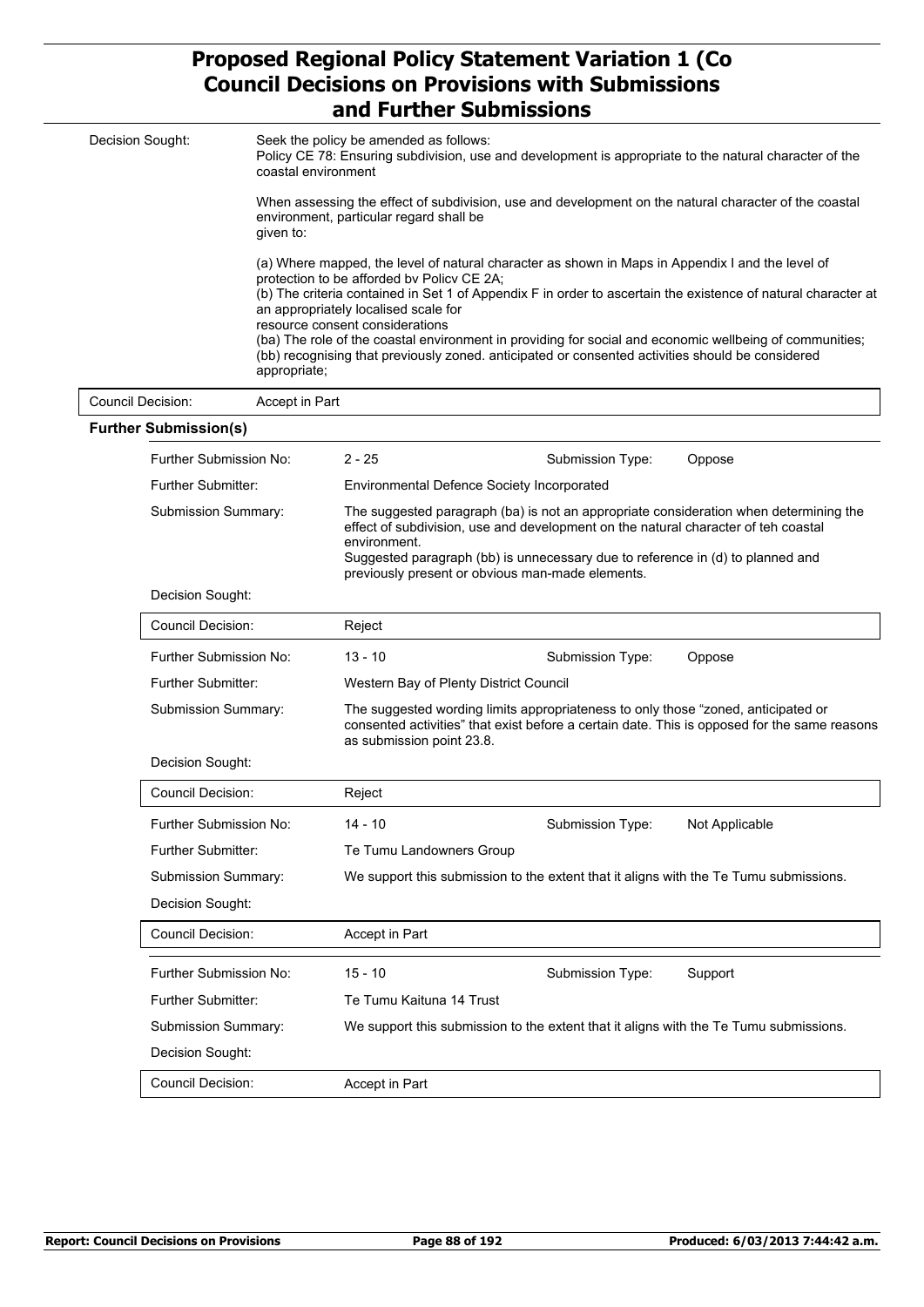|                     | Further Submission No:                    |                                                                                                                                                                                                               | $16 - 10$                                                                                                                                                                                                                                                                                                                                                                                                                                                                                                                                                                               | Submission Type:                           |  | Support                                                                                                                                                                           |  |
|---------------------|-------------------------------------------|---------------------------------------------------------------------------------------------------------------------------------------------------------------------------------------------------------------|-----------------------------------------------------------------------------------------------------------------------------------------------------------------------------------------------------------------------------------------------------------------------------------------------------------------------------------------------------------------------------------------------------------------------------------------------------------------------------------------------------------------------------------------------------------------------------------------|--------------------------------------------|--|-----------------------------------------------------------------------------------------------------------------------------------------------------------------------------------|--|
|                     | Further Submitter:                        |                                                                                                                                                                                                               | Te Tumu Kaituna 11B2 Trust                                                                                                                                                                                                                                                                                                                                                                                                                                                                                                                                                              |                                            |  |                                                                                                                                                                                   |  |
|                     | Submission Summary:                       |                                                                                                                                                                                                               | We support this submission to the extent that it aligns with the Te Tumu submissions.                                                                                                                                                                                                                                                                                                                                                                                                                                                                                                   |                                            |  |                                                                                                                                                                                   |  |
|                     | Decision Sought:                          |                                                                                                                                                                                                               |                                                                                                                                                                                                                                                                                                                                                                                                                                                                                                                                                                                         |                                            |  |                                                                                                                                                                                   |  |
|                     | Council Decision:                         |                                                                                                                                                                                                               | Accept in Part                                                                                                                                                                                                                                                                                                                                                                                                                                                                                                                                                                          |                                            |  |                                                                                                                                                                                   |  |
|                     | Further Submission No:                    |                                                                                                                                                                                                               | $17 - 10$                                                                                                                                                                                                                                                                                                                                                                                                                                                                                                                                                                               | Submission Type:                           |  | Support                                                                                                                                                                           |  |
|                     | Further Submitter:                        |                                                                                                                                                                                                               | Ford Land Holdings Pty Ltd                                                                                                                                                                                                                                                                                                                                                                                                                                                                                                                                                              |                                            |  |                                                                                                                                                                                   |  |
|                     | Submission Summary:<br>Decision Sought:   |                                                                                                                                                                                                               |                                                                                                                                                                                                                                                                                                                                                                                                                                                                                                                                                                                         |                                            |  | We support this submission to the extent that it aligns with the Te Tumu submissions.                                                                                             |  |
|                     |                                           |                                                                                                                                                                                                               |                                                                                                                                                                                                                                                                                                                                                                                                                                                                                                                                                                                         |                                            |  |                                                                                                                                                                                   |  |
|                     | <b>Council Decision:</b>                  |                                                                                                                                                                                                               | Accept in Part                                                                                                                                                                                                                                                                                                                                                                                                                                                                                                                                                                          |                                            |  |                                                                                                                                                                                   |  |
|                     | Further Submission No:                    |                                                                                                                                                                                                               | $21 - 24$                                                                                                                                                                                                                                                                                                                                                                                                                                                                                                                                                                               | Submission Type:                           |  | Support                                                                                                                                                                           |  |
|                     | <b>Further Submitter:</b>                 |                                                                                                                                                                                                               | <b>Federated Farmers of New Zealand</b>                                                                                                                                                                                                                                                                                                                                                                                                                                                                                                                                                 |                                            |  |                                                                                                                                                                                   |  |
|                     | Submission Summary:                       |                                                                                                                                                                                                               | For reasons stated by the submitter.                                                                                                                                                                                                                                                                                                                                                                                                                                                                                                                                                    |                                            |  |                                                                                                                                                                                   |  |
|                     | Decision Sought:                          |                                                                                                                                                                                                               |                                                                                                                                                                                                                                                                                                                                                                                                                                                                                                                                                                                         |                                            |  |                                                                                                                                                                                   |  |
|                     | Council Decision:                         |                                                                                                                                                                                                               | Accept in Part                                                                                                                                                                                                                                                                                                                                                                                                                                                                                                                                                                          |                                            |  |                                                                                                                                                                                   |  |
|                     | Submission Number:                        | 31:4                                                                                                                                                                                                          |                                                                                                                                                                                                                                                                                                                                                                                                                                                                                                                                                                                         | Submission Type:                           |  | Support in Part                                                                                                                                                                   |  |
| Submitter:          |                                           |                                                                                                                                                                                                               | Z-Energy Ltd, BP Oil NZ Ltd, Mobil Oil NZ Ltd                                                                                                                                                                                                                                                                                                                                                                                                                                                                                                                                           |                                            |  |                                                                                                                                                                                   |  |
| Submission Summary: |                                           |                                                                                                                                                                                                               | Request the removal of the words 'where mapped' from part 'a' of the policy. This reference is not<br>required as the areas have now been mapped. In the first paragraph of the explanation the Oil<br>Companies request the removal of the word 'previously' from the beginning of the sentence. The word<br>'previously' could suggest that land that was previously zoned for a certain type of development, but has<br>now been rezoned, or land that was previously consented for subdivision, but where the consent has<br>subsequently lapsed, is also suitable for development. |                                            |  |                                                                                                                                                                                   |  |
|                     | Decision Sought:                          | by Policy CE 2A;                                                                                                                                                                                              | Amend the wording of Policy CE 7B as follows: (delete "where mapped")<br>a) The level of natural character as shown in Maps in Appendix I and the level of protection to be afforded                                                                                                                                                                                                                                                                                                                                                                                                    |                                            |  |                                                                                                                                                                                   |  |
| areas.              |                                           | Amend the wording of paragraph 1 of the explanation to Policy CE 7B as follows: (delete "Previously"<br>"Zoned or consented subdivision should be considered appropriate. Part (a) applies only to the mapped |                                                                                                                                                                                                                                                                                                                                                                                                                                                                                                                                                                                         |                                            |  |                                                                                                                                                                                   |  |
|                     | Council Decision:<br>Accept               |                                                                                                                                                                                                               |                                                                                                                                                                                                                                                                                                                                                                                                                                                                                                                                                                                         |                                            |  |                                                                                                                                                                                   |  |
|                     | <b>Further Submission(s)</b>              |                                                                                                                                                                                                               |                                                                                                                                                                                                                                                                                                                                                                                                                                                                                                                                                                                         |                                            |  |                                                                                                                                                                                   |  |
|                     | Further Submission No:                    |                                                                                                                                                                                                               | 1 - 12                                                                                                                                                                                                                                                                                                                                                                                                                                                                                                                                                                                  | Submission Type:                           |  | Support                                                                                                                                                                           |  |
|                     | Further Submitter:<br>Submission Summary: |                                                                                                                                                                                                               | <b>Basil Graeme</b>                                                                                                                                                                                                                                                                                                                                                                                                                                                                                                                                                                     |                                            |  |                                                                                                                                                                                   |  |
|                     |                                           |                                                                                                                                                                                                               |                                                                                                                                                                                                                                                                                                                                                                                                                                                                                                                                                                                         | included in past or future hazard mapping. |  | Support deleting "previously". Areas of high natural character or other areas of natural<br>character may also hae been included in previous "residential" zoning and also may be |  |
|                     | Decision Sought:                          |                                                                                                                                                                                                               |                                                                                                                                                                                                                                                                                                                                                                                                                                                                                                                                                                                         |                                            |  |                                                                                                                                                                                   |  |
|                     | <b>Council Decision:</b>                  |                                                                                                                                                                                                               | Accept                                                                                                                                                                                                                                                                                                                                                                                                                                                                                                                                                                                  |                                            |  |                                                                                                                                                                                   |  |
|                     |                                           |                                                                                                                                                                                                               |                                                                                                                                                                                                                                                                                                                                                                                                                                                                                                                                                                                         |                                            |  |                                                                                                                                                                                   |  |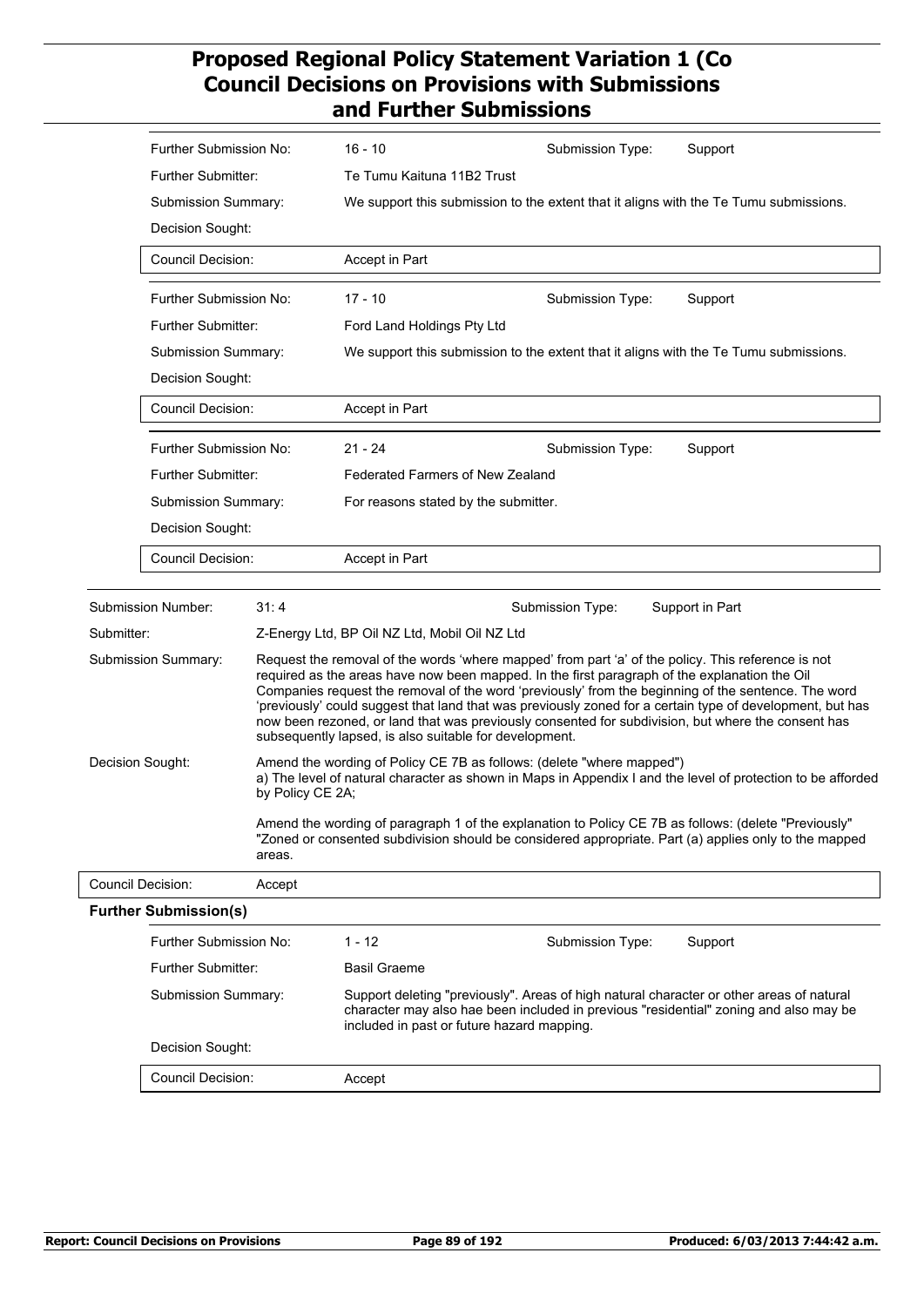|                  | Further Submission No:                       |                                                                                                                                                                                                                                                                                    | $2 - 26$                                                                                                                                                                                                                                                                           | Submission Type:                                                                                    | Support in Part                                                                                         |  |  |
|------------------|----------------------------------------------|------------------------------------------------------------------------------------------------------------------------------------------------------------------------------------------------------------------------------------------------------------------------------------|------------------------------------------------------------------------------------------------------------------------------------------------------------------------------------------------------------------------------------------------------------------------------------|-----------------------------------------------------------------------------------------------------|---------------------------------------------------------------------------------------------------------|--|--|
|                  | <b>Further Submitter:</b>                    |                                                                                                                                                                                                                                                                                    |                                                                                                                                                                                                                                                                                    | <b>Environmental Defence Society Incorporated</b>                                                   |                                                                                                         |  |  |
|                  | Submission Summary:                          |                                                                                                                                                                                                                                                                                    | The wording previously should be removed.                                                                                                                                                                                                                                          |                                                                                                     |                                                                                                         |  |  |
|                  | Decision Sought:                             |                                                                                                                                                                                                                                                                                    | The sentence should be amended to read "subdivision zoned or consented prior to the<br>RPS entering into force should be considered "appropriate".                                                                                                                                 |                                                                                                     |                                                                                                         |  |  |
|                  | <b>Council Decision:</b>                     |                                                                                                                                                                                                                                                                                    | Accept                                                                                                                                                                                                                                                                             |                                                                                                     |                                                                                                         |  |  |
|                  | Further Submission No:<br>Further Submitter: |                                                                                                                                                                                                                                                                                    | $13 - 11$                                                                                                                                                                                                                                                                          | Submission Type:                                                                                    | Support                                                                                                 |  |  |
|                  |                                              |                                                                                                                                                                                                                                                                                    | Western Bay of Plenty District Council                                                                                                                                                                                                                                             |                                                                                                     |                                                                                                         |  |  |
|                  | Submission Summary:                          |                                                                                                                                                                                                                                                                                    | still provided for.                                                                                                                                                                                                                                                                | Support the removal of the word "previously" (or wording of a similar effect) to avoid              | implying that a previous zoning or subdivision consent, which may have since lapsed, is                 |  |  |
|                  | Decision Sought:                             |                                                                                                                                                                                                                                                                                    |                                                                                                                                                                                                                                                                                    |                                                                                                     |                                                                                                         |  |  |
|                  | <b>Council Decision:</b>                     |                                                                                                                                                                                                                                                                                    | Accept                                                                                                                                                                                                                                                                             |                                                                                                     |                                                                                                         |  |  |
|                  | <b>Submission Number:</b>                    | 32:4                                                                                                                                                                                                                                                                               |                                                                                                                                                                                                                                                                                    | Submission Type:                                                                                    | Support in Part                                                                                         |  |  |
| Submitter:       |                                              | Powerco Limited                                                                                                                                                                                                                                                                    |                                                                                                                                                                                                                                                                                    |                                                                                                     |                                                                                                         |  |  |
|                  | <b>Submission Summary:</b>                   |                                                                                                                                                                                                                                                                                    | required as the areas have now been mapped.                                                                                                                                                                                                                                        | Request the removal of the words 'where mapped' from part 'a' of the policy. This reference is not  |                                                                                                         |  |  |
|                  |                                              |                                                                                                                                                                                                                                                                                    | The word 'previously' could suggest that land that was previously zoned for a certain type of<br>development, but has now been rezoned, or land that was previously consented for subdivision, but<br>where the consent has subsequently lapsed, is also suitable for development. |                                                                                                     |                                                                                                         |  |  |
| Decision Sought: |                                              | afforded by Policy CE 2A;                                                                                                                                                                                                                                                          | Amend the wording of Policy CE 7B as follows:                                                                                                                                                                                                                                      | "a) The level of natural character as shown in Maps in Appendix I and the level of protection to be |                                                                                                         |  |  |
|                  |                                              | areas."                                                                                                                                                                                                                                                                            |                                                                                                                                                                                                                                                                                    | Amend the wording of paragraph 1 of the explanation to Policy CE 7B as follows:                     | "Zoned or consented subdivision should be considered appropriate. Part (a) applies only to the mapped   |  |  |
|                  | Council Decision:                            | Accept                                                                                                                                                                                                                                                                             |                                                                                                                                                                                                                                                                                    |                                                                                                     |                                                                                                         |  |  |
|                  | <b>Further Submission(s)</b>                 |                                                                                                                                                                                                                                                                                    |                                                                                                                                                                                                                                                                                    |                                                                                                     |                                                                                                         |  |  |
|                  | Further Submission No:                       |                                                                                                                                                                                                                                                                                    | $1 - 13$                                                                                                                                                                                                                                                                           | Submission Type:                                                                                    | Support                                                                                                 |  |  |
|                  | <b>Further Submitter:</b>                    |                                                                                                                                                                                                                                                                                    | <b>Basil Graeme</b>                                                                                                                                                                                                                                                                |                                                                                                     |                                                                                                         |  |  |
|                  | Submission Summary:<br>Decision Sought:      |                                                                                                                                                                                                                                                                                    | Support deleting "previously". Areas of high natural character or other areas of natural<br>character may also hae been included in previous "residential" zoning and also may be<br>included in past or future hazard mapping.                                                    |                                                                                                     |                                                                                                         |  |  |
|                  |                                              |                                                                                                                                                                                                                                                                                    |                                                                                                                                                                                                                                                                                    |                                                                                                     |                                                                                                         |  |  |
|                  | <b>Council Decision:</b>                     |                                                                                                                                                                                                                                                                                    | Accept                                                                                                                                                                                                                                                                             |                                                                                                     |                                                                                                         |  |  |
|                  | 33:4<br>Submission Number:                   |                                                                                                                                                                                                                                                                                    |                                                                                                                                                                                                                                                                                    | Submission Type:                                                                                    | Support in Part                                                                                         |  |  |
|                  | Submitter:                                   |                                                                                                                                                                                                                                                                                    | Transpower New Zealand Limited                                                                                                                                                                                                                                                     |                                                                                                     |                                                                                                         |  |  |
|                  | <b>Submission Summary:</b>                   |                                                                                                                                                                                                                                                                                    | is not required as the areas have now been mapped.                                                                                                                                                                                                                                 |                                                                                                     | Transpower requests the removal of the words 'where mapped' from part 'a' of the policy. This reference |  |  |
|                  |                                              | The word 'previously' could suggest that land that was previously zoned for a certain type of<br>development, but has now been rezoned, or land that was previously consented for subdivision, but<br>where the consent has subsequently lapsed, is also suitable for development. |                                                                                                                                                                                                                                                                                    |                                                                                                     |                                                                                                         |  |  |
|                  |                                              |                                                                                                                                                                                                                                                                                    |                                                                                                                                                                                                                                                                                    |                                                                                                     |                                                                                                         |  |  |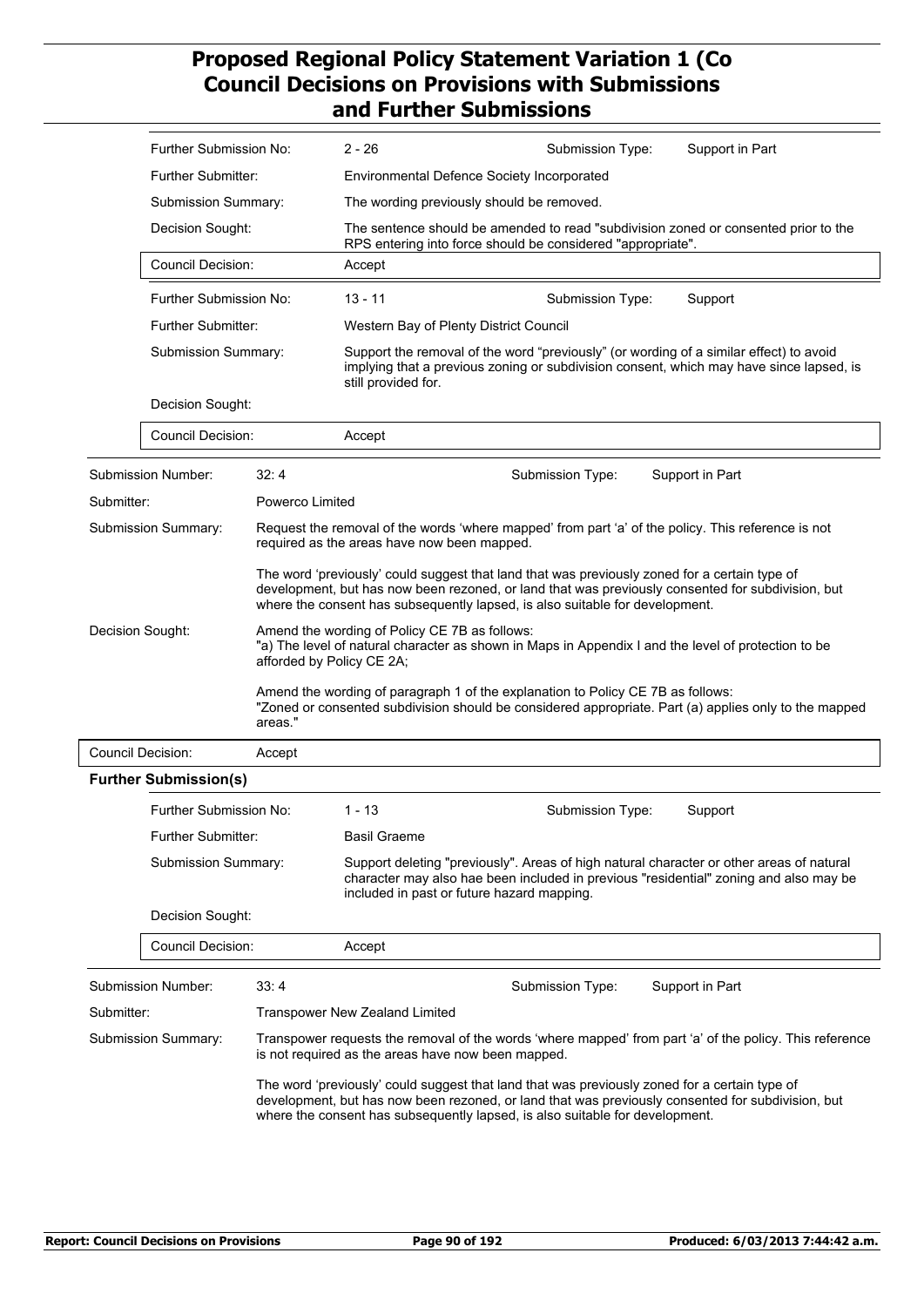| Decision Sought:                    |                              |                      | Amend the wording of Policy CE 7B as follows: ("Where mapped" has been deleted)<br>"a) The level of natural character as shown in Maps in Appendix I and the level of protection to be<br>afforded by Policy CE 2A;"            |  |  |
|-------------------------------------|------------------------------|----------------------|---------------------------------------------------------------------------------------------------------------------------------------------------------------------------------------------------------------------------------|--|--|
|                                     |                              |                      | Amend the wording of paragraph 1 of the explanation to Policy CE 7B as follows: ("Previously" has been                                                                                                                          |  |  |
|                                     |                              | deleted)<br>areas."  | "Zoned or consented subdivision should be considered appropriate. Part (a) applies only to the mapped                                                                                                                           |  |  |
|                                     | <b>Council Decision:</b>     | Accept               |                                                                                                                                                                                                                                 |  |  |
|                                     | <b>Further Submission(s)</b> |                      |                                                                                                                                                                                                                                 |  |  |
|                                     | Further Submission No:       |                      | $1 - 14$<br>Submission Type:<br>Support                                                                                                                                                                                         |  |  |
|                                     | <b>Further Submitter:</b>    |                      | <b>Basil Graeme</b>                                                                                                                                                                                                             |  |  |
|                                     | Submission Summary:          |                      | Support deleting "previously". Areas of high natural character or other areas of natural<br>character may also hae been included in previous "residential" zoning and also may be<br>included in past or future hazard mapping. |  |  |
|                                     | Decision Sought:             |                      |                                                                                                                                                                                                                                 |  |  |
|                                     | Council Decision:            |                      | Accept                                                                                                                                                                                                                          |  |  |
|                                     | Submission Number:<br>35:7   |                      | Submission Type:<br>Oppose                                                                                                                                                                                                      |  |  |
|                                     | Submitter:                   |                      | Ngati Tuwharetoa (BOP) Settlement Trust - Anthony Olsen                                                                                                                                                                         |  |  |
| Submission Summary:                 |                              | 1 of the S32 Report. | NTST does not support Amended Policy CE7B : Ensuring subdivision, use and development is<br>appropriate to the natural character of the coastal environment. NTST does however support Alternative                              |  |  |
|                                     | Decision Sought:             |                      | No specific remedy stated                                                                                                                                                                                                       |  |  |
|                                     | <b>Council Decision:</b>     | Reject               |                                                                                                                                                                                                                                 |  |  |
|                                     | Submission Number:           | 36:9                 | Support in Part<br>Submission Type:                                                                                                                                                                                             |  |  |
| Submitter:                          |                              |                      | Horticulture NZ and NZ Kiwifruit Growers Incorporated                                                                                                                                                                           |  |  |
|                                     | Submission Summary:          |                      | Existing land use activities should be taken into account in any such assessment as they provide the<br>context of the environment.                                                                                             |  |  |
| Decision Sought:                    |                              |                      | Add an additional point in Policy CE 7B as follows:<br>h) The existing land use activities including associated man made elements.                                                                                              |  |  |
| Council Decision:<br>Accept in Part |                              |                      |                                                                                                                                                                                                                                 |  |  |
|                                     | <b>Further Submission(s)</b> |                      |                                                                                                                                                                                                                                 |  |  |
|                                     | Further Submission No:       |                      | $21 - 25$<br>Submission Type:<br>Support                                                                                                                                                                                        |  |  |
|                                     | Further Submitter:           |                      | Federated Farmers of New Zealand                                                                                                                                                                                                |  |  |
|                                     | Submission Summary:          |                      | For reasons stated by the submitter.                                                                                                                                                                                            |  |  |
|                                     | Decision Sought:             |                      |                                                                                                                                                                                                                                 |  |  |
|                                     | Council Decision:            |                      | Accept in Part                                                                                                                                                                                                                  |  |  |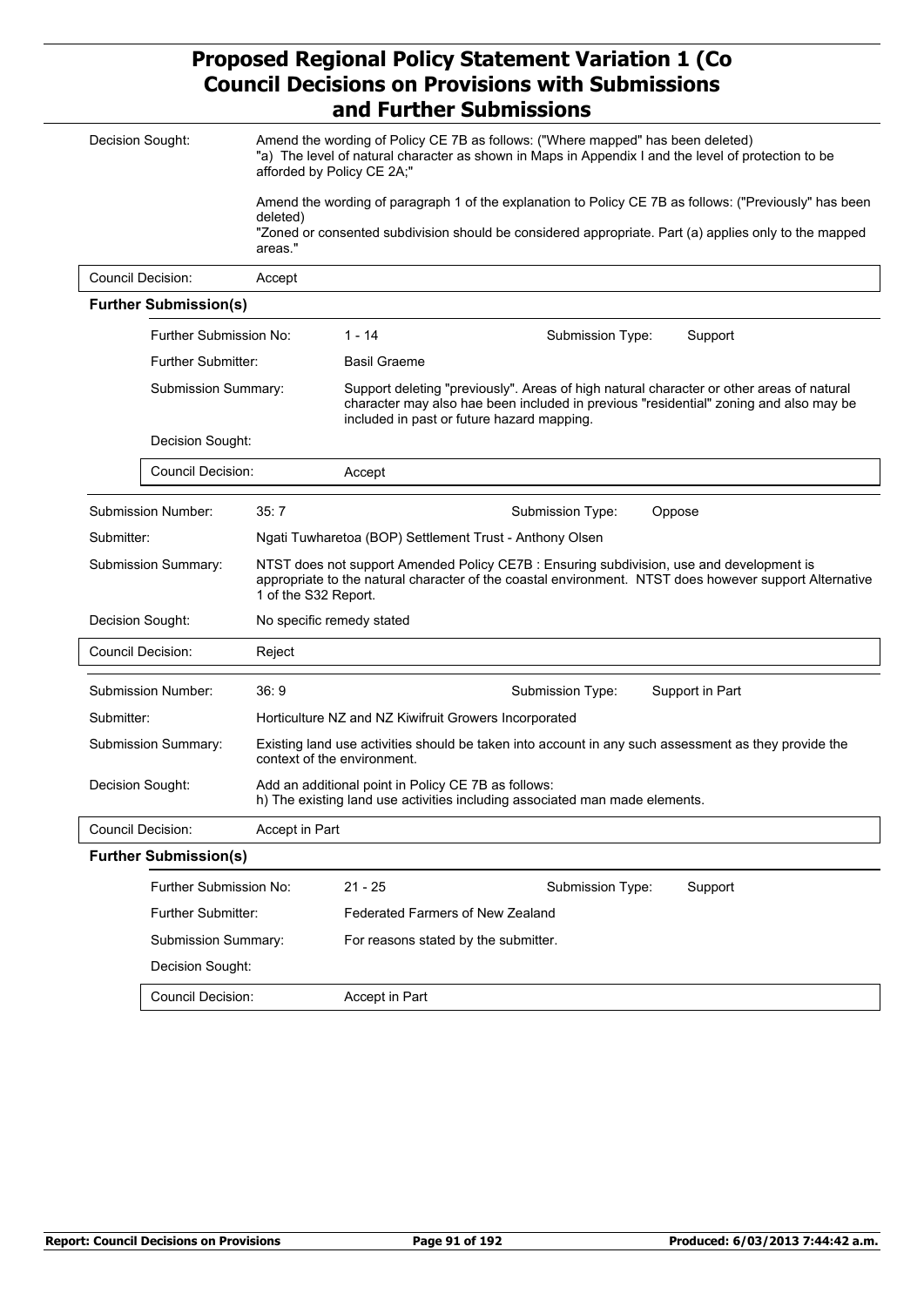| Submission Number:  |                              | 38:6   |                                                                                                                                                                                                                                                                                                                                                                                                                         | Submission Type: | Support in Part                                                                      |  |  |  |
|---------------------|------------------------------|--------|-------------------------------------------------------------------------------------------------------------------------------------------------------------------------------------------------------------------------------------------------------------------------------------------------------------------------------------------------------------------------------------------------------------------------|------------------|--------------------------------------------------------------------------------------|--|--|--|
| Submitter:          |                              |        | <b>Federated Farmers of New Zealand</b>                                                                                                                                                                                                                                                                                                                                                                                 |                  |                                                                                      |  |  |  |
|                     | Submission Summary:          |        | Lawfully established activities such as pastoral farming are appropriate and Federated Farmers seek to<br>ensure that Policy CE7B does not become the basis of restricting normal farming practices in coastal<br>areas. Further, the uncertainty which surrounds existing use rights and the absence of any mention of<br>compensation options makes it difficult to understand the full ramifications of this policy. |                  |                                                                                      |  |  |  |
| Decision Sought:    |                              |        | Amend Policy CE7B to ensure it does not become the basis of restrictions to primary production activities<br>in the coastal environment. Norming farming practices should be acknowledged as being appropriate<br>within the coastal environment.                                                                                                                                                                       |                  |                                                                                      |  |  |  |
|                     | Council Decision:            | Reject |                                                                                                                                                                                                                                                                                                                                                                                                                         |                  |                                                                                      |  |  |  |
|                     | <b>Further Submission(s)</b> |        |                                                                                                                                                                                                                                                                                                                                                                                                                         |                  |                                                                                      |  |  |  |
|                     | Further Submission No:       |        | $2 - 27$                                                                                                                                                                                                                                                                                                                                                                                                                | Submission Type: | Oppose                                                                               |  |  |  |
|                     | <b>Further Submitter:</b>    |        | <b>Environmental Defence Society Incorporated</b>                                                                                                                                                                                                                                                                                                                                                                       |                  |                                                                                      |  |  |  |
|                     | Submission Summary:          |        | The policy is sufficient as paragraph (d) already protects existing and planned man-made<br>elements.                                                                                                                                                                                                                                                                                                                   |                  |                                                                                      |  |  |  |
|                     | Decision Sought:             |        |                                                                                                                                                                                                                                                                                                                                                                                                                         |                  |                                                                                      |  |  |  |
|                     | <b>Council Decision:</b>     |        | Accept                                                                                                                                                                                                                                                                                                                                                                                                                  |                  |                                                                                      |  |  |  |
|                     | Further Submission No:       |        | $7 - 5$                                                                                                                                                                                                                                                                                                                                                                                                                 | Submission Type: | Support                                                                              |  |  |  |
|                     | Further Submitter:           |        | Fonterra Co-operative Group Ltd                                                                                                                                                                                                                                                                                                                                                                                         |                  |                                                                                      |  |  |  |
|                     | Submission Summary:          |        | The changes reflect but expand upon the concerns set out in Fonterra's primary<br>submission which was concerned that the Policy and Appendix F would unnecessarily<br>constrain primary production activities in the Coastal Environment.                                                                                                                                                                              |                  |                                                                                      |  |  |  |
|                     | Decision Sought:             |        |                                                                                                                                                                                                                                                                                                                                                                                                                         |                  |                                                                                      |  |  |  |
|                     | <b>Council Decision:</b>     |        | Reject                                                                                                                                                                                                                                                                                                                                                                                                                  |                  |                                                                                      |  |  |  |
|                     | Further Submission No:       |        | $14 - 9$                                                                                                                                                                                                                                                                                                                                                                                                                | Submission Type: | Support                                                                              |  |  |  |
|                     | Further Submitter:           |        | Te Tumu Landowners Group                                                                                                                                                                                                                                                                                                                                                                                                |                  |                                                                                      |  |  |  |
|                     | Submission Summary:          |        | environment.                                                                                                                                                                                                                                                                                                                                                                                                            |                  | Support acknowledgement that normal farming practices are appropriate in the coastal |  |  |  |
|                     | Decision Sought:             |        |                                                                                                                                                                                                                                                                                                                                                                                                                         |                  |                                                                                      |  |  |  |
|                     | Council Decision:            |        | Reject                                                                                                                                                                                                                                                                                                                                                                                                                  |                  |                                                                                      |  |  |  |
|                     | Further Submission No:       |        | $15 - 9$                                                                                                                                                                                                                                                                                                                                                                                                                | Submission Type: | Support                                                                              |  |  |  |
|                     | Further Submitter:           |        | Te Tumu Kaituna 14 Trust                                                                                                                                                                                                                                                                                                                                                                                                |                  |                                                                                      |  |  |  |
| Submission Summary: |                              |        | environment.                                                                                                                                                                                                                                                                                                                                                                                                            |                  | Support acknowledgement that normal farming practices are appropriate in the coastal |  |  |  |
|                     | Decision Sought:             |        |                                                                                                                                                                                                                                                                                                                                                                                                                         |                  |                                                                                      |  |  |  |
|                     | <b>Council Decision:</b>     |        | Reject                                                                                                                                                                                                                                                                                                                                                                                                                  |                  |                                                                                      |  |  |  |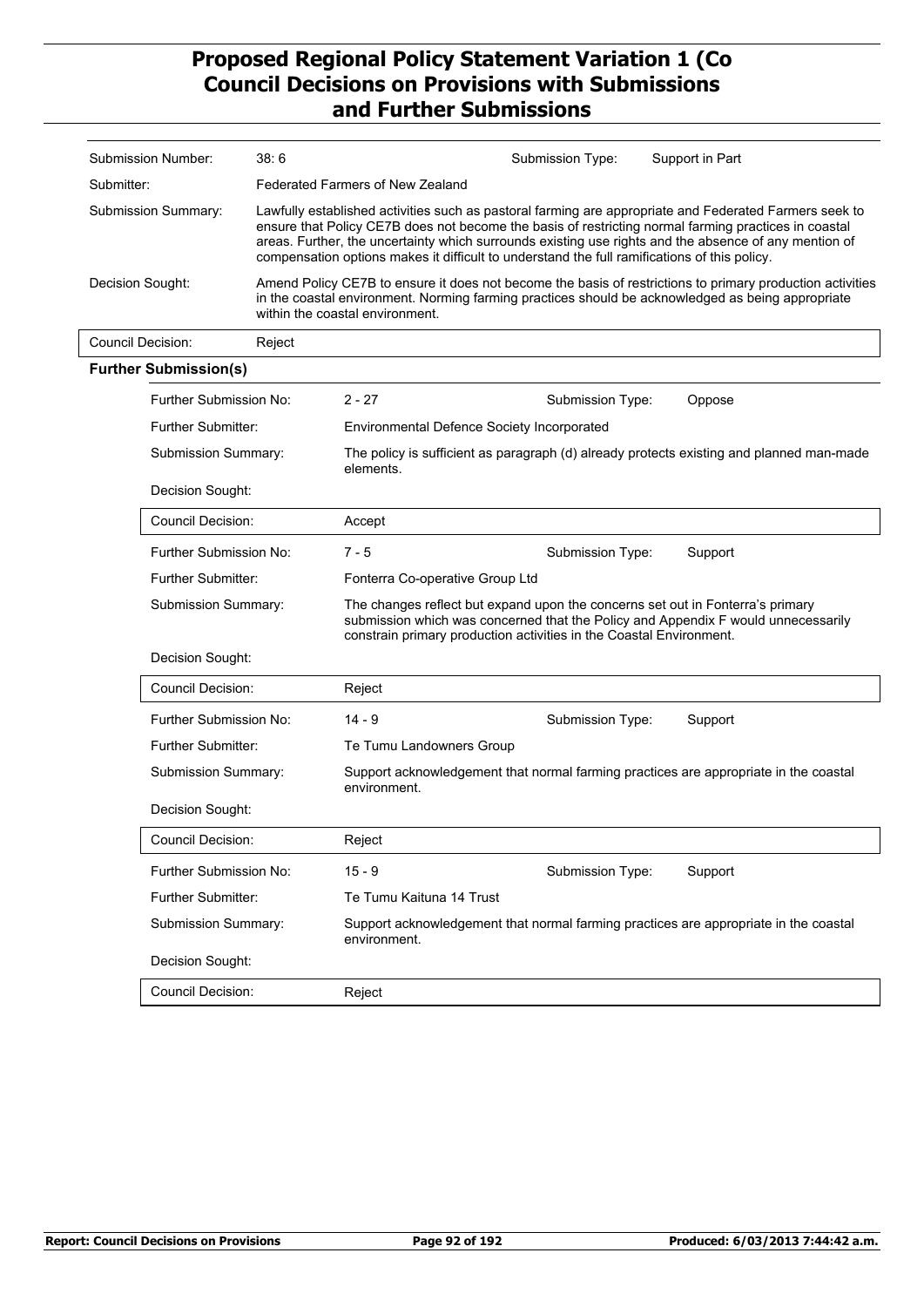|                  | Further Submission No:                                       |                                                                                                                                                                                                                                                                                                                                                                                                                                                                                                                                                                                                                               | $16 - 9$                                                                                                                                                                                                                                                                                                                | Submission Type: | Support                                                                              |  |
|------------------|--------------------------------------------------------------|-------------------------------------------------------------------------------------------------------------------------------------------------------------------------------------------------------------------------------------------------------------------------------------------------------------------------------------------------------------------------------------------------------------------------------------------------------------------------------------------------------------------------------------------------------------------------------------------------------------------------------|-------------------------------------------------------------------------------------------------------------------------------------------------------------------------------------------------------------------------------------------------------------------------------------------------------------------------|------------------|--------------------------------------------------------------------------------------|--|
|                  | Further Submitter:                                           |                                                                                                                                                                                                                                                                                                                                                                                                                                                                                                                                                                                                                               | Te Tumu Kaituna 11B2 Trust                                                                                                                                                                                                                                                                                              |                  |                                                                                      |  |
|                  | Submission Summary:<br>Decision Sought:<br>Council Decision: |                                                                                                                                                                                                                                                                                                                                                                                                                                                                                                                                                                                                                               | Support acknowledgement that normal farming practices are appropriate in the coastal<br>environment.                                                                                                                                                                                                                    |                  |                                                                                      |  |
|                  |                                                              |                                                                                                                                                                                                                                                                                                                                                                                                                                                                                                                                                                                                                               |                                                                                                                                                                                                                                                                                                                         |                  |                                                                                      |  |
|                  |                                                              |                                                                                                                                                                                                                                                                                                                                                                                                                                                                                                                                                                                                                               | Reject                                                                                                                                                                                                                                                                                                                  |                  |                                                                                      |  |
|                  | Further Submission No:                                       |                                                                                                                                                                                                                                                                                                                                                                                                                                                                                                                                                                                                                               | $17 - 9$                                                                                                                                                                                                                                                                                                                | Submission Type: | Support                                                                              |  |
|                  | <b>Further Submitter:</b>                                    |                                                                                                                                                                                                                                                                                                                                                                                                                                                                                                                                                                                                                               | Ford Land Holdings Pty Ltd                                                                                                                                                                                                                                                                                              |                  |                                                                                      |  |
|                  | Submission Summary:                                          |                                                                                                                                                                                                                                                                                                                                                                                                                                                                                                                                                                                                                               | environment.                                                                                                                                                                                                                                                                                                            |                  | Support acknowledgement that normal farming practices are appropriate in the coastal |  |
|                  | Decision Sought:                                             |                                                                                                                                                                                                                                                                                                                                                                                                                                                                                                                                                                                                                               |                                                                                                                                                                                                                                                                                                                         |                  |                                                                                      |  |
|                  | <b>Council Decision:</b>                                     |                                                                                                                                                                                                                                                                                                                                                                                                                                                                                                                                                                                                                               | Reject                                                                                                                                                                                                                                                                                                                  |                  |                                                                                      |  |
|                  | Submission Number:                                           | 42:2                                                                                                                                                                                                                                                                                                                                                                                                                                                                                                                                                                                                                          |                                                                                                                                                                                                                                                                                                                         | Submission Type: | Support in Part                                                                      |  |
| Submitter:       |                                                              | Motiti Avocados Limited                                                                                                                                                                                                                                                                                                                                                                                                                                                                                                                                                                                                       |                                                                                                                                                                                                                                                                                                                         |                  |                                                                                      |  |
|                  | Submission Summary:                                          |                                                                                                                                                                                                                                                                                                                                                                                                                                                                                                                                                                                                                               | The submitter does not consider the policy sufficiently recognises the importance of the benefits of<br>activities conducted in the coastal environment which are beneficial to social and economic wellbeing (a<br>point recognised in the New Zealand Coastal Policy Statement 2010 (see Policy 6(2) in particular)). |                  |                                                                                      |  |
|                  |                                                              | The explanation recognises that "previously zoned or consented subdivision" activities are appropriate,<br>which reflects the NZCPS. THis point should be a part of the policy itself. The ability for lower plans to<br>assess natural character at at local level is also potentially problematic as it undermines the present<br>assessment.                                                                                                                                                                                                                                                                               |                                                                                                                                                                                                                                                                                                                         |                  |                                                                                      |  |
|                  |                                                              | Motiti Avocados Limited supports the addition of the word "zoned" in subparagraph (d) of the Policy but<br>considers that the bracketed words should not be a closed list so as not to rule out other planning<br>mechanisms such as existing use rights.                                                                                                                                                                                                                                                                                                                                                                     |                                                                                                                                                                                                                                                                                                                         |                  |                                                                                      |  |
| Decision Sought: |                                                              | Amend the policy as follows:<br>(b) The criteria contained in Set 1 of Appendix F in order to ascertain the existence of natural character at<br>an appropriately localised scale for resource consent considerations;<br>(ba) The role of the coastal environment in providing for social and economic wellbeing of communities;<br>(bb) recognising that previously zoned or consented activities should be considered appropriate;<br>(d) Avoiding the introduction or accumulation of man-made elements where none are planned (including<br>where consented, zoned or designated) or were previously present or obvious" |                                                                                                                                                                                                                                                                                                                         |                  |                                                                                      |  |
|                  |                                                              | Explanation<br>to the mapped areas.                                                                                                                                                                                                                                                                                                                                                                                                                                                                                                                                                                                           | Policy CE 78 recognises that in some areas natural character has been mapped and directs decision<br>makers to consider the appropriateness of development having regard of policy CE2A and local scale<br>considerations. Previously zoned or consented should be considered "::appropriate". Part (a) applies only    |                  |                                                                                      |  |
|                  | <b>Council Decision:</b>                                     | Accept in Part                                                                                                                                                                                                                                                                                                                                                                                                                                                                                                                                                                                                                |                                                                                                                                                                                                                                                                                                                         |                  |                                                                                      |  |
|                  | <b>Further Submission(s)</b>                                 |                                                                                                                                                                                                                                                                                                                                                                                                                                                                                                                                                                                                                               |                                                                                                                                                                                                                                                                                                                         |                  |                                                                                      |  |
|                  | Further Submission No:                                       |                                                                                                                                                                                                                                                                                                                                                                                                                                                                                                                                                                                                                               | $24 - 3$                                                                                                                                                                                                                                                                                                                | Submission Type: | Oppose                                                                               |  |
|                  | Further Submitter:                                           |                                                                                                                                                                                                                                                                                                                                                                                                                                                                                                                                                                                                                               | Motiti Rohe Moana Trust (MRMT)                                                                                                                                                                                                                                                                                          |                  |                                                                                      |  |
|                  | Submission Summary:                                          |                                                                                                                                                                                                                                                                                                                                                                                                                                                                                                                                                                                                                               | Purported economic benefits should not over-ride cultural and heritage protections.                                                                                                                                                                                                                                     |                  |                                                                                      |  |
|                  | Decision Sought:                                             |                                                                                                                                                                                                                                                                                                                                                                                                                                                                                                                                                                                                                               |                                                                                                                                                                                                                                                                                                                         |                  |                                                                                      |  |
|                  | Council Decision:                                            |                                                                                                                                                                                                                                                                                                                                                                                                                                                                                                                                                                                                                               | Reject                                                                                                                                                                                                                                                                                                                  |                  |                                                                                      |  |

 $\overline{\phantom{a}}$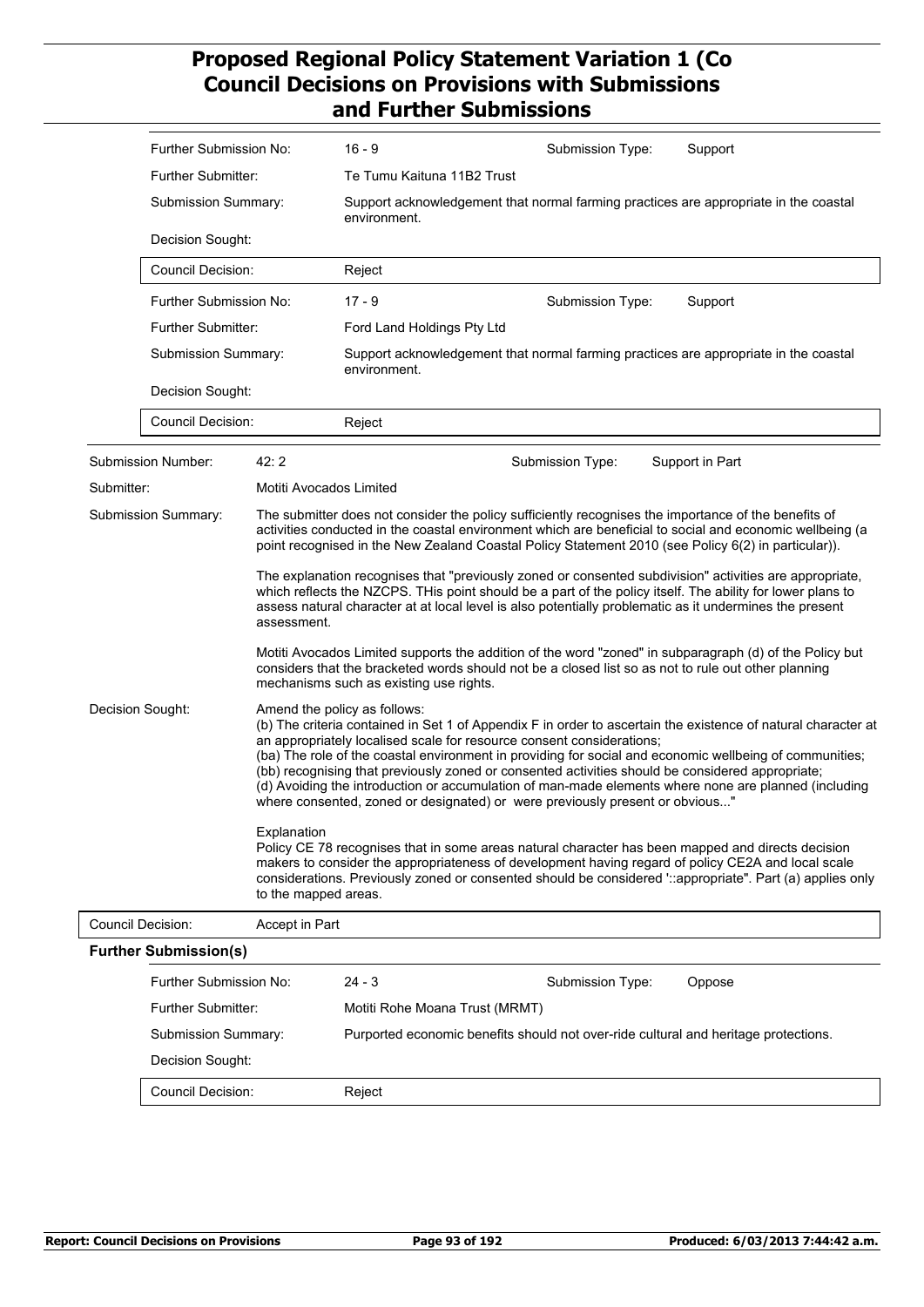|                            | Submission Number:           | 43: 1                                                                                                                                                                                                                                                                                                                                                                                                  |                                                                                                                                                                                                                                                                                                                                                                                                                                                                                                                                                                                                                                                           | Submission Type: | Oppose                                                                                               |  |  |
|----------------------------|------------------------------|--------------------------------------------------------------------------------------------------------------------------------------------------------------------------------------------------------------------------------------------------------------------------------------------------------------------------------------------------------------------------------------------------------|-----------------------------------------------------------------------------------------------------------------------------------------------------------------------------------------------------------------------------------------------------------------------------------------------------------------------------------------------------------------------------------------------------------------------------------------------------------------------------------------------------------------------------------------------------------------------------------------------------------------------------------------------------------|------------------|------------------------------------------------------------------------------------------------------|--|--|
| Submitter:                 |                              | W Ruha                                                                                                                                                                                                                                                                                                                                                                                                 |                                                                                                                                                                                                                                                                                                                                                                                                                                                                                                                                                                                                                                                           |                  |                                                                                                      |  |  |
| <b>Submission Summary:</b> |                              | included in this proposal.                                                                                                                                                                                                                                                                                                                                                                             | The land in question has been cropped for many years and is no different to many farmed blocks in the<br>area. -Will severely restrict the ability for our whanau and future generations to live and enjoy their<br>cultural and historic whenua. Many land owners may not be able to afford to build on their land and have<br>to live in sub-standard housing such as caravan's, buses, garages or sheds. Why are some areas not<br>e.g. the subdivision and the "doctors land". Land owners are being asked to provide the" amenity" and<br>"enjoyment" of the coastal environment for the<br>people of this country to enjoy but this is at our cost. |                  |                                                                                                      |  |  |
| Decision Sought:           |                              | chain" area.                                                                                                                                                                                                                                                                                                                                                                                           |                                                                                                                                                                                                                                                                                                                                                                                                                                                                                                                                                                                                                                                           |                  | Move High natural character line to within 5m of edge of bank or restrict zone to within "the Queens |  |  |
| <b>Council Decision:</b>   |                              | Reject                                                                                                                                                                                                                                                                                                                                                                                                 |                                                                                                                                                                                                                                                                                                                                                                                                                                                                                                                                                                                                                                                           |                  |                                                                                                      |  |  |
|                            | Submission Number:           | 44:4                                                                                                                                                                                                                                                                                                                                                                                                   |                                                                                                                                                                                                                                                                                                                                                                                                                                                                                                                                                                                                                                                           | Submission Type: | Support                                                                                              |  |  |
| Submitter:                 |                              | <b>Basil Graeme</b>                                                                                                                                                                                                                                                                                                                                                                                    |                                                                                                                                                                                                                                                                                                                                                                                                                                                                                                                                                                                                                                                           |                  |                                                                                                      |  |  |
|                            | <b>Submission Summary:</b>   | Support changes.                                                                                                                                                                                                                                                                                                                                                                                       |                                                                                                                                                                                                                                                                                                                                                                                                                                                                                                                                                                                                                                                           |                  |                                                                                                      |  |  |
| Decision Sought:           |                              |                                                                                                                                                                                                                                                                                                                                                                                                        | Retain Policy CE 7B as notified.                                                                                                                                                                                                                                                                                                                                                                                                                                                                                                                                                                                                                          |                  |                                                                                                      |  |  |
| Council Decision:          |                              | Reject                                                                                                                                                                                                                                                                                                                                                                                                 |                                                                                                                                                                                                                                                                                                                                                                                                                                                                                                                                                                                                                                                           |                  |                                                                                                      |  |  |
|                            |                              |                                                                                                                                                                                                                                                                                                                                                                                                        |                                                                                                                                                                                                                                                                                                                                                                                                                                                                                                                                                                                                                                                           |                  |                                                                                                      |  |  |
|                            | Submission Number:           | 45:2                                                                                                                                                                                                                                                                                                                                                                                                   | Seek Amendment<br>Submission Type:                                                                                                                                                                                                                                                                                                                                                                                                                                                                                                                                                                                                                        |                  |                                                                                                      |  |  |
| Submitter:                 |                              |                                                                                                                                                                                                                                                                                                                                                                                                        | Bay of Plenty Regional Council                                                                                                                                                                                                                                                                                                                                                                                                                                                                                                                                                                                                                            |                  |                                                                                                      |  |  |
|                            | Submission Summary:          |                                                                                                                                                                                                                                                                                                                                                                                                        | The proposed amendment improves readability without changing policy meaning.                                                                                                                                                                                                                                                                                                                                                                                                                                                                                                                                                                              |                  |                                                                                                      |  |  |
| Decision Sought:           |                              | Delete "Where mapped" from the beginning of paragraph (a) and make subsequent amendments to<br>paragraph (a) to read:<br>(a) The level of natural character as shown in Appendix I maps and the level of protection to be afforded<br>by policy CE2A.<br>Amend the first sentence of the explanation to read:<br>Policy CE 78 recognises that in some areas of natural character -has have been mapped |                                                                                                                                                                                                                                                                                                                                                                                                                                                                                                                                                                                                                                                           |                  |                                                                                                      |  |  |
| <b>Council Decision:</b>   |                              | Accept                                                                                                                                                                                                                                                                                                                                                                                                 |                                                                                                                                                                                                                                                                                                                                                                                                                                                                                                                                                                                                                                                           |                  |                                                                                                      |  |  |
|                            | <b>Further Submission(s)</b> |                                                                                                                                                                                                                                                                                                                                                                                                        |                                                                                                                                                                                                                                                                                                                                                                                                                                                                                                                                                                                                                                                           |                  |                                                                                                      |  |  |
|                            | Further Submission No:       |                                                                                                                                                                                                                                                                                                                                                                                                        | 1 - 15                                                                                                                                                                                                                                                                                                                                                                                                                                                                                                                                                                                                                                                    | Submission Type: | Support                                                                                              |  |  |
|                            | Further Submitter:           |                                                                                                                                                                                                                                                                                                                                                                                                        | <b>Basil Graeme</b>                                                                                                                                                                                                                                                                                                                                                                                                                                                                                                                                                                                                                                       |                  |                                                                                                      |  |  |
|                            | Submission Summary:          |                                                                                                                                                                                                                                                                                                                                                                                                        | Support deleting "previously". Areas of high natural character or other areas of natural<br>character may also hae been included in previous "residential" zoning and also may be<br>included in past or future hazard mapping.                                                                                                                                                                                                                                                                                                                                                                                                                           |                  |                                                                                                      |  |  |
|                            | Decision Sought:             |                                                                                                                                                                                                                                                                                                                                                                                                        |                                                                                                                                                                                                                                                                                                                                                                                                                                                                                                                                                                                                                                                           |                  |                                                                                                      |  |  |
|                            | <b>Council Decision:</b>     |                                                                                                                                                                                                                                                                                                                                                                                                        | Accept                                                                                                                                                                                                                                                                                                                                                                                                                                                                                                                                                                                                                                                    |                  |                                                                                                      |  |  |
|                            | Further Submission No:       |                                                                                                                                                                                                                                                                                                                                                                                                        | $14 - 8$                                                                                                                                                                                                                                                                                                                                                                                                                                                                                                                                                                                                                                                  | Submission Type: | Support in Part                                                                                      |  |  |
|                            | Further Submitter:           |                                                                                                                                                                                                                                                                                                                                                                                                        | Te Tumu Landowners Group                                                                                                                                                                                                                                                                                                                                                                                                                                                                                                                                                                                                                                  |                  |                                                                                                      |  |  |
|                            | Submission Summary:          |                                                                                                                                                                                                                                                                                                                                                                                                        | We support the proposed amendments to Policy CE 7B to the extent that they bring the<br>Policy closer to the Policy amendments sought in the Te Tumu submissions.                                                                                                                                                                                                                                                                                                                                                                                                                                                                                         |                  |                                                                                                      |  |  |
|                            | Decision Sought:             |                                                                                                                                                                                                                                                                                                                                                                                                        |                                                                                                                                                                                                                                                                                                                                                                                                                                                                                                                                                                                                                                                           |                  |                                                                                                      |  |  |
|                            | Council Decision:            |                                                                                                                                                                                                                                                                                                                                                                                                        | Accept in Part                                                                                                                                                                                                                                                                                                                                                                                                                                                                                                                                                                                                                                            |                  |                                                                                                      |  |  |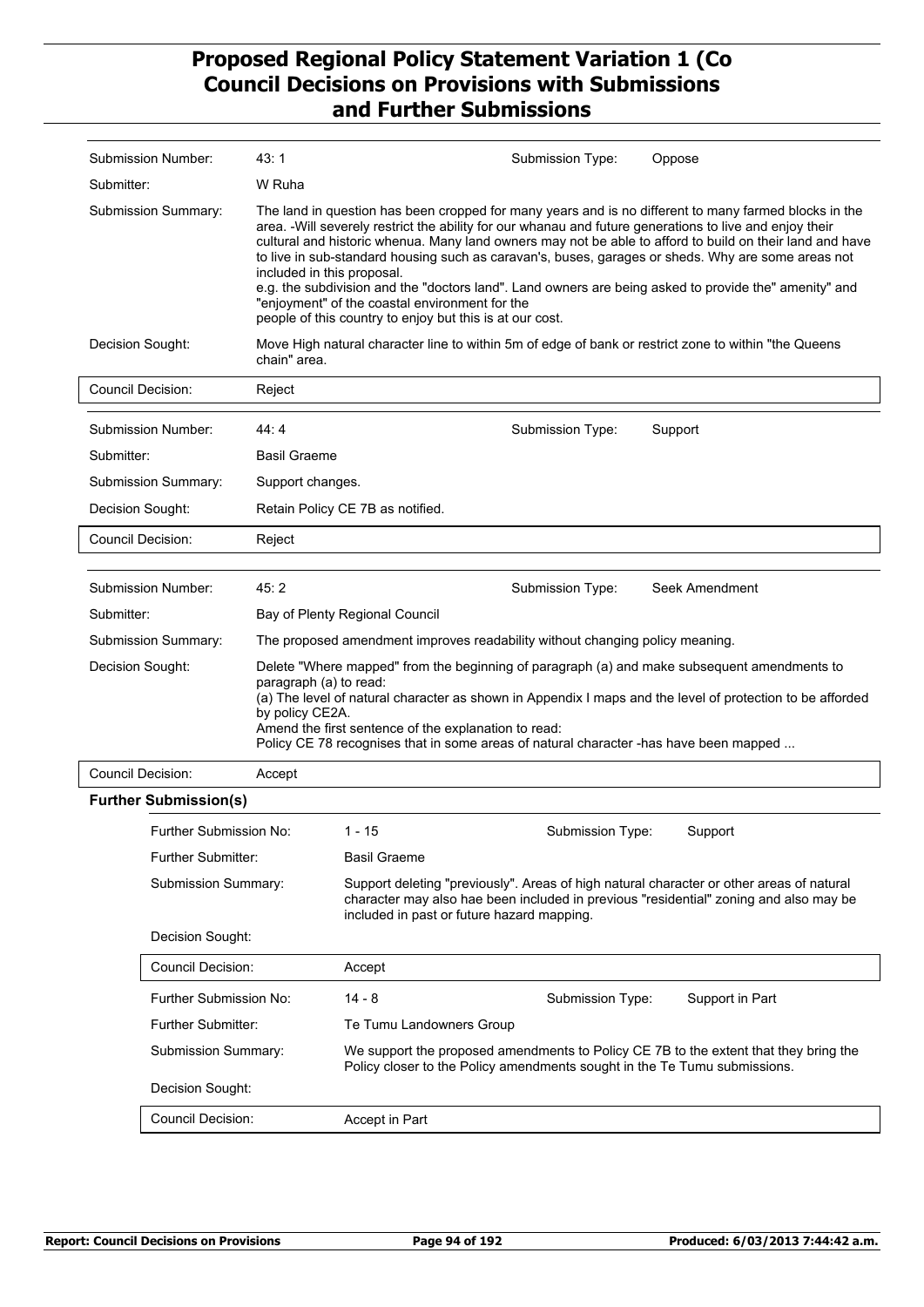|                          | Further Submission No:                  |                                                                                                                                                                                              | $15 - 8$                                                                                                                                                                                                                                                                                                                                                                            | Submission Type:                                                                                                                                                                                                 | Support in Part                                                                                                                                                                                                                                                                                                                   |  |
|--------------------------|-----------------------------------------|----------------------------------------------------------------------------------------------------------------------------------------------------------------------------------------------|-------------------------------------------------------------------------------------------------------------------------------------------------------------------------------------------------------------------------------------------------------------------------------------------------------------------------------------------------------------------------------------|------------------------------------------------------------------------------------------------------------------------------------------------------------------------------------------------------------------|-----------------------------------------------------------------------------------------------------------------------------------------------------------------------------------------------------------------------------------------------------------------------------------------------------------------------------------|--|
|                          | <b>Further Submitter:</b>               |                                                                                                                                                                                              | Te Tumu Kaituna 14 Trust                                                                                                                                                                                                                                                                                                                                                            |                                                                                                                                                                                                                  |                                                                                                                                                                                                                                                                                                                                   |  |
|                          | Submission Summary:<br>Decision Sought: |                                                                                                                                                                                              | We support the proposed amendments to Policy CE 7B to the extent that they bring the<br>Policy closer to the Policy amendments sought in the Te Tumu submissions.                                                                                                                                                                                                                   |                                                                                                                                                                                                                  |                                                                                                                                                                                                                                                                                                                                   |  |
|                          |                                         |                                                                                                                                                                                              |                                                                                                                                                                                                                                                                                                                                                                                     |                                                                                                                                                                                                                  |                                                                                                                                                                                                                                                                                                                                   |  |
|                          | <b>Council Decision:</b>                |                                                                                                                                                                                              | Accept in Part                                                                                                                                                                                                                                                                                                                                                                      |                                                                                                                                                                                                                  |                                                                                                                                                                                                                                                                                                                                   |  |
|                          | Further Submission No:                  |                                                                                                                                                                                              | $16 - 8$                                                                                                                                                                                                                                                                                                                                                                            | Submission Type:                                                                                                                                                                                                 | Support in Part                                                                                                                                                                                                                                                                                                                   |  |
|                          | <b>Further Submitter:</b>               |                                                                                                                                                                                              | Te Tumu Kaituna 11B2 Trust                                                                                                                                                                                                                                                                                                                                                          |                                                                                                                                                                                                                  |                                                                                                                                                                                                                                                                                                                                   |  |
|                          | Submission Summary:                     |                                                                                                                                                                                              |                                                                                                                                                                                                                                                                                                                                                                                     | Policy closer to the Policy amendments sought in the Te Tumu submissions.                                                                                                                                        | We support the proposed amendments to Policy CE 7B to the extent that they bring the                                                                                                                                                                                                                                              |  |
|                          | Decision Sought:                        |                                                                                                                                                                                              |                                                                                                                                                                                                                                                                                                                                                                                     |                                                                                                                                                                                                                  |                                                                                                                                                                                                                                                                                                                                   |  |
|                          | Council Decision:                       |                                                                                                                                                                                              | Accept in Part                                                                                                                                                                                                                                                                                                                                                                      |                                                                                                                                                                                                                  |                                                                                                                                                                                                                                                                                                                                   |  |
|                          | Further Submission No:                  |                                                                                                                                                                                              | $17 - 8$                                                                                                                                                                                                                                                                                                                                                                            | Submission Type:                                                                                                                                                                                                 | Support in Part                                                                                                                                                                                                                                                                                                                   |  |
|                          | Further Submitter:                      |                                                                                                                                                                                              | Ford Land Holdings Pty Ltd                                                                                                                                                                                                                                                                                                                                                          |                                                                                                                                                                                                                  |                                                                                                                                                                                                                                                                                                                                   |  |
|                          | Submission Summary:                     |                                                                                                                                                                                              |                                                                                                                                                                                                                                                                                                                                                                                     | We support the proposed amendments to Policy CE 7B to the extent that they bring the<br>Policy closer to the Policy amendments sought in the Te Tumu submissions.                                                |                                                                                                                                                                                                                                                                                                                                   |  |
|                          | Decision Sought:                        |                                                                                                                                                                                              |                                                                                                                                                                                                                                                                                                                                                                                     |                                                                                                                                                                                                                  |                                                                                                                                                                                                                                                                                                                                   |  |
|                          | <b>Council Decision:</b>                |                                                                                                                                                                                              | Accept in Part                                                                                                                                                                                                                                                                                                                                                                      |                                                                                                                                                                                                                  |                                                                                                                                                                                                                                                                                                                                   |  |
|                          | Further Submission No:                  |                                                                                                                                                                                              | 24 - 15                                                                                                                                                                                                                                                                                                                                                                             | Submission Type:                                                                                                                                                                                                 | Support                                                                                                                                                                                                                                                                                                                           |  |
|                          | Further Submitter:                      |                                                                                                                                                                                              | Motiti Rohe Moana Trust (MRMT)                                                                                                                                                                                                                                                                                                                                                      |                                                                                                                                                                                                                  |                                                                                                                                                                                                                                                                                                                                   |  |
|                          | Submission Summary:                     |                                                                                                                                                                                              | Support proposed amendments.                                                                                                                                                                                                                                                                                                                                                        |                                                                                                                                                                                                                  |                                                                                                                                                                                                                                                                                                                                   |  |
|                          | Decision Sought:                        |                                                                                                                                                                                              |                                                                                                                                                                                                                                                                                                                                                                                     |                                                                                                                                                                                                                  |                                                                                                                                                                                                                                                                                                                                   |  |
|                          | <b>Council Decision:</b>                |                                                                                                                                                                                              | Accept                                                                                                                                                                                                                                                                                                                                                                              |                                                                                                                                                                                                                  |                                                                                                                                                                                                                                                                                                                                   |  |
|                          |                                         |                                                                                                                                                                                              |                                                                                                                                                                                                                                                                                                                                                                                     |                                                                                                                                                                                                                  |                                                                                                                                                                                                                                                                                                                                   |  |
|                          | Submission Number:                      | 47:5                                                                                                                                                                                         |                                                                                                                                                                                                                                                                                                                                                                                     | Submission Type:                                                                                                                                                                                                 | Oppose                                                                                                                                                                                                                                                                                                                            |  |
| Submitter:               |                                         | Tauranga City Council                                                                                                                                                                        |                                                                                                                                                                                                                                                                                                                                                                                     |                                                                                                                                                                                                                  |                                                                                                                                                                                                                                                                                                                                   |  |
| Submission Summary:      |                                         |                                                                                                                                                                                              | also reference adopted Reserve Management Plans.<br>The Explanatory Statement reads (second sentence):<br>clarity is required in the wording.                                                                                                                                                                                                                                       | 'Previously zoned or consented subdivision should be considered 'appropriate.' TCC supports that<br>principle particularly in relation to urban growth areas identified by the RPS, but submits that greater     | This policy should relate back to Appendix G of the RPS, given the Regional Council has already adopted<br>appropriate assessment criteria to determine whether subdivision, use and development is appropriate or<br>inappropriate. Policy CE 7B (d) should not just refer to 'consented, zoned or 'designated' areas. If should |  |
| Decision Sought:         |                                         | Amend Policy CE 7B by adding a new c) as outlined below:<br>development is appropriate or inappropriate.<br>Amend Policy CE 7B (d) as outlined below<br>previously present or obvious; and " | (c) The criteria contained in Appendix G in order to determine whether the subdivision, use or<br>(consented, zoned, designated or contained within an adopted reserve management plan) or were<br>Amend the Explanatory Statement that supports Policy CE 7B as outlined below:<br>accordance with the criteria contained in Set 1 of Appendix F for the purposes of Policy CE 7B. | (d) avoiding the introduction or accumulation of appropriate man-made elements where none are planned<br>'Previously zoned or consented subdivision should only be provided for where it is not inappropriate in |                                                                                                                                                                                                                                                                                                                                   |  |
| <b>Council Decision:</b> |                                         | Accept in Part                                                                                                                                                                               |                                                                                                                                                                                                                                                                                                                                                                                     |                                                                                                                                                                                                                  |                                                                                                                                                                                                                                                                                                                                   |  |
|                          | <b>Further Submission(s)</b>            |                                                                                                                                                                                              |                                                                                                                                                                                                                                                                                                                                                                                     |                                                                                                                                                                                                                  |                                                                                                                                                                                                                                                                                                                                   |  |
|                          | Further Submission No:                  |                                                                                                                                                                                              | $3 - 5$                                                                                                                                                                                                                                                                                                                                                                             | Submission Type:                                                                                                                                                                                                 | Support                                                                                                                                                                                                                                                                                                                           |  |
| Further Submitter:       |                                         |                                                                                                                                                                                              | Department of Conservation                                                                                                                                                                                                                                                                                                                                                          |                                                                                                                                                                                                                  |                                                                                                                                                                                                                                                                                                                                   |  |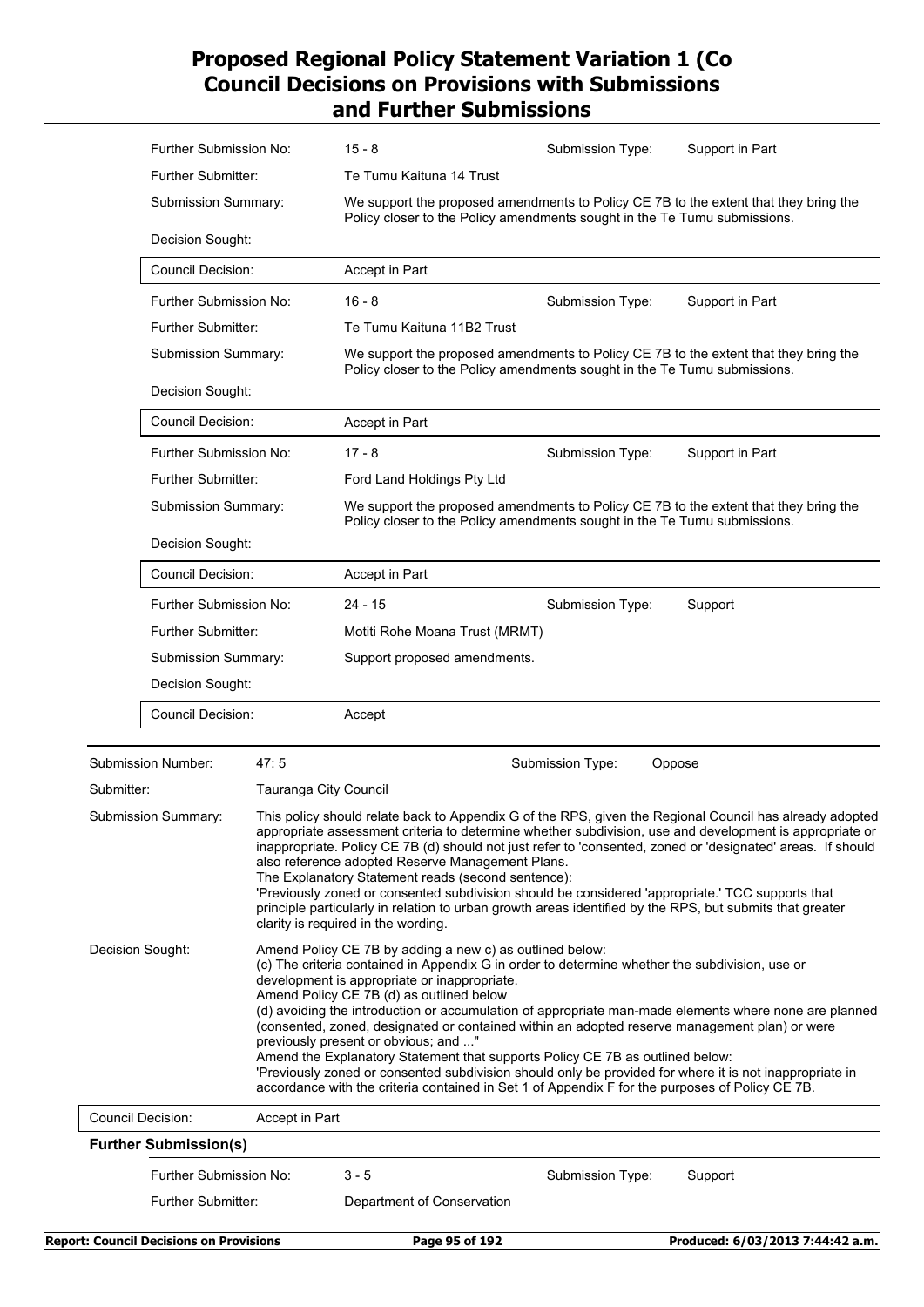| <b>Submission Summary:</b> | Support that CE 7B (d) also excludes such elements where they are provided for ina n<br>adopted reserve management plan.                                                                                                                                            |  |  |  |  |
|----------------------------|---------------------------------------------------------------------------------------------------------------------------------------------------------------------------------------------------------------------------------------------------------------------|--|--|--|--|
| Decision Sought:           |                                                                                                                                                                                                                                                                     |  |  |  |  |
| <b>Council Decision:</b>   | Accept in Part                                                                                                                                                                                                                                                      |  |  |  |  |
| Further Submission No:     | $5 - 11$<br>Submission Type:<br>Oppose                                                                                                                                                                                                                              |  |  |  |  |
| Further Submitter:         | NZ Transport Agency                                                                                                                                                                                                                                                 |  |  |  |  |
| Submission Summary:        | These planned i.e., consented, zoned or designated activities are already within part of the<br>existing environment and have been each considered on their individual merits and<br>therefore should not be subject to a further 'appropriate/inappropriate test'. |  |  |  |  |
| Decision Sought:           |                                                                                                                                                                                                                                                                     |  |  |  |  |
| <b>Council Decision:</b>   | Reject                                                                                                                                                                                                                                                              |  |  |  |  |
| Further Submission No:     | $6 - 13$<br>Submission Type:<br>Support in Part                                                                                                                                                                                                                     |  |  |  |  |
| Further Submitter:         | <b>Transpower New Zealand Limited</b>                                                                                                                                                                                                                               |  |  |  |  |
| Submission Summary:        | The inclusion of a reference to the criteria in Appendix G would be useful.                                                                                                                                                                                         |  |  |  |  |
| Decision Sought:           |                                                                                                                                                                                                                                                                     |  |  |  |  |
| <b>Council Decision:</b>   | Accept in Part                                                                                                                                                                                                                                                      |  |  |  |  |
| Further Submission No:     | $8 - 13$<br>Support in Part<br>Submission Type:                                                                                                                                                                                                                     |  |  |  |  |
| Further Submitter:         | Powerco Limited                                                                                                                                                                                                                                                     |  |  |  |  |
| Submission Summary:        | Powerco agrees that the inclusion of a reference to the criteria in Appendix G would be<br>useful.                                                                                                                                                                  |  |  |  |  |
| Decision Sought:           |                                                                                                                                                                                                                                                                     |  |  |  |  |
| <b>Council Decision:</b>   | Accept in Part                                                                                                                                                                                                                                                      |  |  |  |  |
| Further Submission No:     | $12 - 17$<br>Submission Type:<br>Support in Part                                                                                                                                                                                                                    |  |  |  |  |
| Further Submitter:         | Z Energy Ltd, Mobil Oil NZ Ltd and BP NZ Ltd                                                                                                                                                                                                                        |  |  |  |  |
| Submission Summary:        | The Oil Companies agree that the inclusion of a reference to the criteria in Appendix G<br>would be useful.                                                                                                                                                         |  |  |  |  |
| Decision Sought:           |                                                                                                                                                                                                                                                                     |  |  |  |  |
| Council Decision:          | Accept in Part                                                                                                                                                                                                                                                      |  |  |  |  |
| Further Submission No:     | $14 - 7$<br>Submission Type:<br>Oppose                                                                                                                                                                                                                              |  |  |  |  |
| Further Submitter:         | Te Tumu Landowners Group                                                                                                                                                                                                                                            |  |  |  |  |
| Submission Summary:        | Oppose the proposed amendments to Policy CE 7B as they question the appropriateness<br>of the identified Growth Management Areas in the Western Bay of Plenty that are within<br>the coastal environment.                                                           |  |  |  |  |
| Decision Sought:           |                                                                                                                                                                                                                                                                     |  |  |  |  |
| Council Decision:          | Reject                                                                                                                                                                                                                                                              |  |  |  |  |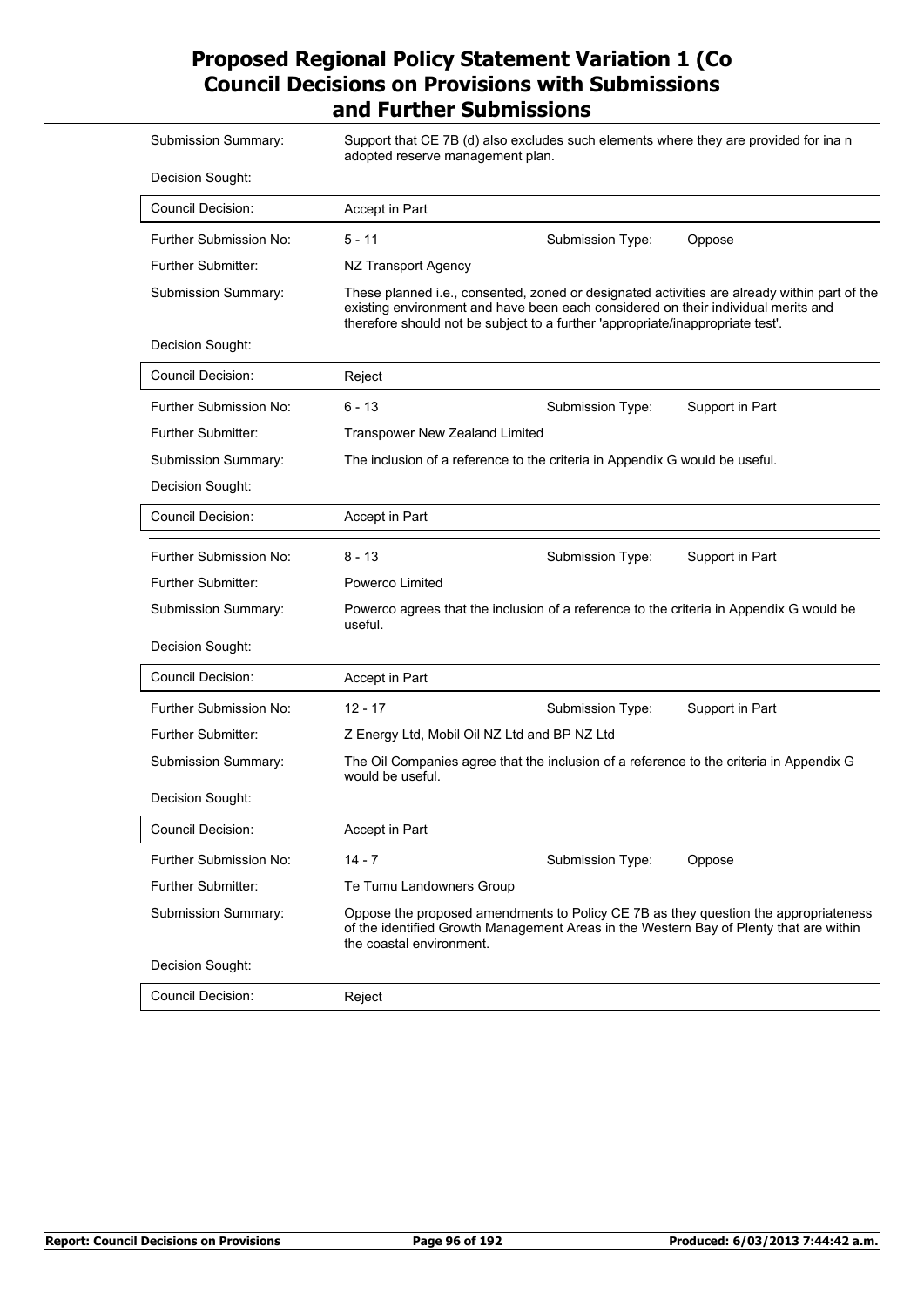|            | Further Submission No:                                                            |        | $15 - 7$                                                                                                                                                                                         | Submission Type:                                                                                                                                                                                          | Oppose                                                                                                                                                                        |  |
|------------|-----------------------------------------------------------------------------------|--------|--------------------------------------------------------------------------------------------------------------------------------------------------------------------------------------------------|-----------------------------------------------------------------------------------------------------------------------------------------------------------------------------------------------------------|-------------------------------------------------------------------------------------------------------------------------------------------------------------------------------|--|
|            | <b>Further Submitter:</b>                                                         |        | Te Tumu Kaituna 14 Trust                                                                                                                                                                         |                                                                                                                                                                                                           |                                                                                                                                                                               |  |
|            | Submission Summary:<br>Decision Sought:                                           |        |                                                                                                                                                                                                  | Oppose the proposed amendments to Policy CE 7B as they question the appropriateness<br>of the identified Growth Management Areas in the Western Bay of Plenty that are within<br>the coastal environment. |                                                                                                                                                                               |  |
|            |                                                                                   |        |                                                                                                                                                                                                  |                                                                                                                                                                                                           |                                                                                                                                                                               |  |
|            | Council Decision:                                                                 |        | Reject                                                                                                                                                                                           |                                                                                                                                                                                                           |                                                                                                                                                                               |  |
|            | <b>Further Submission No:</b>                                                     |        | $16 - 7$                                                                                                                                                                                         | Submission Type:                                                                                                                                                                                          | Oppose                                                                                                                                                                        |  |
|            | <b>Further Submitter:</b>                                                         |        | Te Tumu Kaituna 11B2 Trust                                                                                                                                                                       |                                                                                                                                                                                                           |                                                                                                                                                                               |  |
|            | Submission Summary:                                                               |        |                                                                                                                                                                                                  | Oppose the proposed amendments to Policy CE 7B as they question the appropriateness<br>of the identified Growth Management Areas in the Western Bay of Plenty that are within<br>the coastal environment. |                                                                                                                                                                               |  |
|            | Decision Sought:                                                                  |        |                                                                                                                                                                                                  |                                                                                                                                                                                                           |                                                                                                                                                                               |  |
|            | <b>Council Decision:</b>                                                          |        | Reject                                                                                                                                                                                           |                                                                                                                                                                                                           |                                                                                                                                                                               |  |
|            | <b>Further Submission No:</b><br><b>Further Submitter:</b><br>Submission Summary: |        | $17 - 7$                                                                                                                                                                                         | Submission Type:                                                                                                                                                                                          | Oppose                                                                                                                                                                        |  |
|            |                                                                                   |        | Ford Land Holdings Pty Ltd                                                                                                                                                                       |                                                                                                                                                                                                           |                                                                                                                                                                               |  |
|            |                                                                                   |        | the coastal environment.                                                                                                                                                                         |                                                                                                                                                                                                           | Oppose the proposed amendments to Policy CE 7B as they question the appropriateness<br>of the identified Growth Management Areas in the Western Bay of Plenty that are within |  |
|            | Decision Sought:                                                                  |        |                                                                                                                                                                                                  |                                                                                                                                                                                                           |                                                                                                                                                                               |  |
|            | Council Decision:                                                                 |        | Reject                                                                                                                                                                                           |                                                                                                                                                                                                           |                                                                                                                                                                               |  |
|            | <b>Submission Number:</b>                                                         | 50:7   |                                                                                                                                                                                                  | Submission Type:                                                                                                                                                                                          | Oppose in Part                                                                                                                                                                |  |
| Submitter: |                                                                                   |        | Ngati Makino Iwi Authority                                                                                                                                                                       |                                                                                                                                                                                                           |                                                                                                                                                                               |  |
|            | Submission Summary:<br>beach" added.                                              |        |                                                                                                                                                                                                  | with Regionally significant surf breaks separated out and with surf breaks at "Maketu and Newdicks"                                                                                                       | The wording complicates and conflicts. We would rather see paragraph (e) split into two separate paras                                                                        |  |
|            | Decision Sought:                                                                  |        | (e) Avoiding significant adverse effects on:<br>those at Matakana Island the Whakatane<br>Heads and Maketu including Newdicks Beach"<br>(g) Encouraging efficient use of occupied space through" | Split (e) into an (e) and (f) and and renumerate the present (f) as (g) viz:                                                                                                                              | "(f) Avoiding adverse effects "on Regionally significant surf breaks and their swell corridors, including                                                                     |  |
|            | Council Decision:                                                                 | Reject |                                                                                                                                                                                                  |                                                                                                                                                                                                           |                                                                                                                                                                               |  |
|            |                                                                                   |        |                                                                                                                                                                                                  |                                                                                                                                                                                                           | 481                                                                                                                                                                           |  |
| Section:   |                                                                                   |        |                                                                                                                                                                                                  |                                                                                                                                                                                                           | Policy CE 9B: Managing adverse effects of land-based activities in the coastal environmenton m                                                                                |  |

#### **Council Decision**

Retain Policy CE 9B unchanged.

#### **Reasons for Council Decision**

Submissions 24-18, 6-14(f), 8-14(f), 10-13(f), 12-18(f), 21-26(f), 25-18, 6-15(f), 8-15(f), 12-19(f), 26-18, 6-16(f), 8-16(f), 12-20(f), 12-21(f), 27-18, 6-17(f), 8- 17(f), 12-22(f): Policy CE 9B was not changed by Variation 1. Submissions on this policy are therefore out of scope. Requiring that subdivision not result in a significant contribution to sedimentation may result in cumulative, individually sub-significant, adverse effects.

#### **Submissions**

| Submission Number:  | 24:18                                                                           | Submission Type: | Seek Amendment |  |
|---------------------|---------------------------------------------------------------------------------|------------------|----------------|--|
| Submitter:          | Te Tumu Landowners Group                                                        |                  |                |  |
| Submission Summary: | Part (a) requires clarity and context around what is covered by "water bodies". |                  |                |  |

**Report: Council Decisions on Provisions Page 97 of 192 Produced: 6/03/2013 7:44:42 a.m.**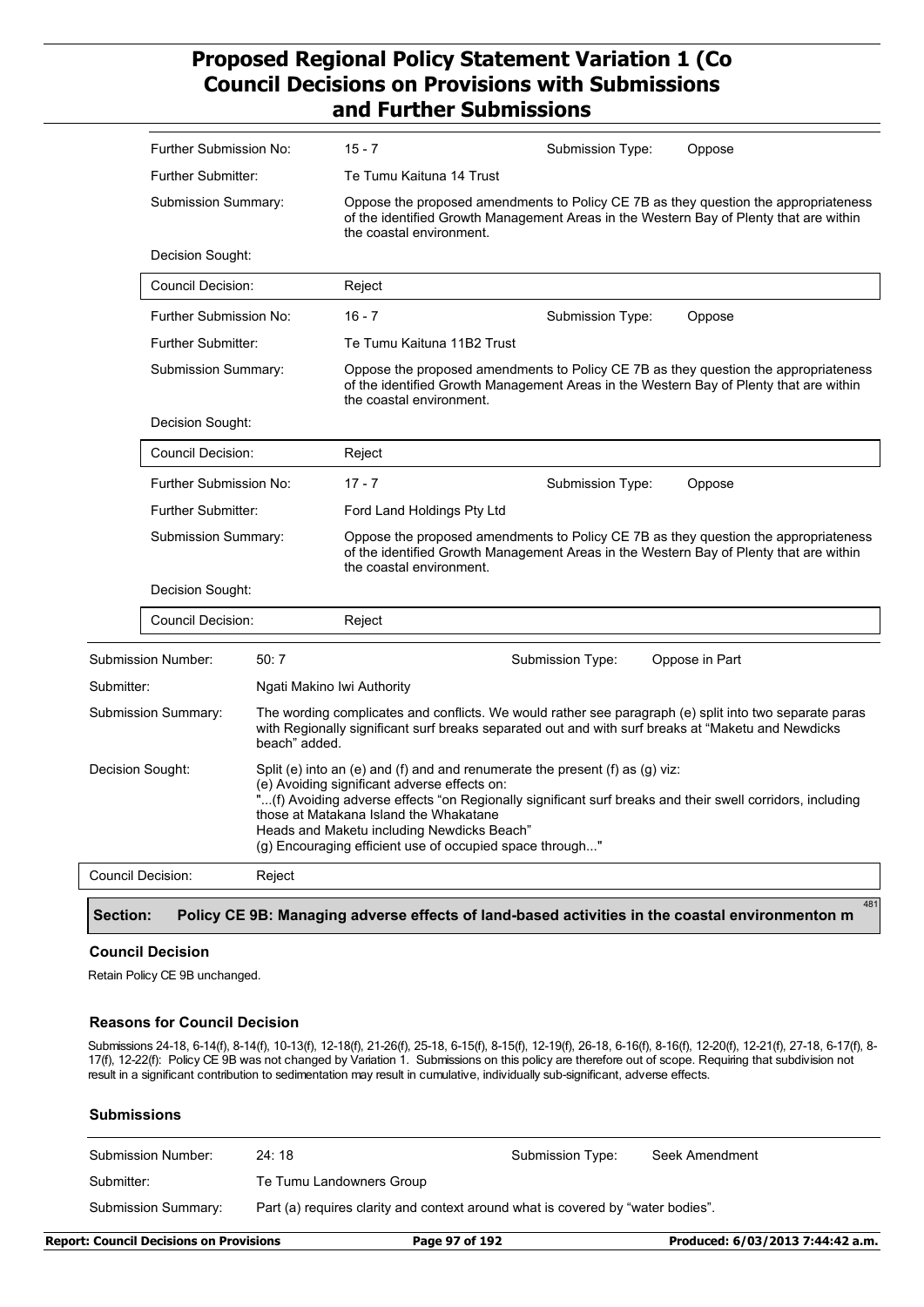|  | Decision Sought:<br>environment;"       |        | environment on marine water quality by:                   | Amend Policy CE 9B as follows (the words 'significant natural' added):<br>"Manage adverse effects, including cumulative effects, from land based activities in the coastal<br>(a) Requiring that subdivision, use and development does not result in a significant contribution to<br>sedimentation in the coastal marine area or other significant natural water bodies within the coastal |         |  |  |
|--|-----------------------------------------|--------|-----------------------------------------------------------|---------------------------------------------------------------------------------------------------------------------------------------------------------------------------------------------------------------------------------------------------------------------------------------------------------------------------------------------------------------------------------------------|---------|--|--|
|  | Council Decision:                       | Reject |                                                           |                                                                                                                                                                                                                                                                                                                                                                                             |         |  |  |
|  | <b>Further Submission(s)</b>            |        |                                                           |                                                                                                                                                                                                                                                                                                                                                                                             |         |  |  |
|  | Further Submission No:                  |        | 6 - 14                                                    | Submission Type:                                                                                                                                                                                                                                                                                                                                                                            | Oppose  |  |  |
|  | <b>Further Submitter:</b>               |        | <b>Transpower New Zealand Limited</b>                     |                                                                                                                                                                                                                                                                                                                                                                                             |         |  |  |
|  | Submission Summary:<br>Decision Sought: |        |                                                           | Transpower understands these submissions to be outside the scope of the variation.                                                                                                                                                                                                                                                                                                          |         |  |  |
|  |                                         |        |                                                           | Retain policy as notified.                                                                                                                                                                                                                                                                                                                                                                  |         |  |  |
|  | Council Decision:                       |        | Accept                                                    |                                                                                                                                                                                                                                                                                                                                                                                             |         |  |  |
|  | Further Submission No:                  |        | 8 - 14                                                    | Submission Type:                                                                                                                                                                                                                                                                                                                                                                            | Oppose  |  |  |
|  | <b>Further Submitter:</b>               |        | Powerco Limited                                           |                                                                                                                                                                                                                                                                                                                                                                                             |         |  |  |
|  | Submission Summary:                     |        | These submissions are outside the scope of the variation. |                                                                                                                                                                                                                                                                                                                                                                                             |         |  |  |
|  | Decision Sought:                        |        |                                                           |                                                                                                                                                                                                                                                                                                                                                                                             |         |  |  |
|  | Council Decision:                       |        | Accept                                                    |                                                                                                                                                                                                                                                                                                                                                                                             |         |  |  |
|  | Further Submission No:                  |        | $10 - 13$                                                 | Submission Type:                                                                                                                                                                                                                                                                                                                                                                            | Oppose  |  |  |
|  | Further Submitter:                      |        | Royal Forest and Bird Protection Society NZ Inc           |                                                                                                                                                                                                                                                                                                                                                                                             |         |  |  |
|  | Submission Summary:                     |        | This is not part of the variation.                        |                                                                                                                                                                                                                                                                                                                                                                                             |         |  |  |
|  | Decision Sought:                        |        |                                                           |                                                                                                                                                                                                                                                                                                                                                                                             |         |  |  |
|  | <b>Council Decision:</b>                |        | Accept                                                    |                                                                                                                                                                                                                                                                                                                                                                                             |         |  |  |
|  | Further Submission No:                  |        | $12 - 18$                                                 | Submission Type:                                                                                                                                                                                                                                                                                                                                                                            | Oppose  |  |  |
|  | Further Submitter:                      |        |                                                           | Z Energy Ltd, Mobil Oil NZ Ltd and BP NZ Ltd                                                                                                                                                                                                                                                                                                                                                |         |  |  |
|  | Submission Summary:                     |        |                                                           | This submission is outside the scope of the variation.                                                                                                                                                                                                                                                                                                                                      |         |  |  |
|  | Decision Sought:                        |        |                                                           |                                                                                                                                                                                                                                                                                                                                                                                             |         |  |  |
|  | Council Decision:                       |        | Accept                                                    |                                                                                                                                                                                                                                                                                                                                                                                             |         |  |  |
|  | Further Submission No:                  |        | $21 - 26$                                                 | Submission Type:                                                                                                                                                                                                                                                                                                                                                                            | Support |  |  |
|  | Further Submitter:                      |        | <b>Federated Farmers of New Zealand</b>                   |                                                                                                                                                                                                                                                                                                                                                                                             |         |  |  |
|  | Submission Summary:                     |        | For reasons stated by the submitter.                      |                                                                                                                                                                                                                                                                                                                                                                                             |         |  |  |
|  | Decision Sought:                        |        |                                                           |                                                                                                                                                                                                                                                                                                                                                                                             |         |  |  |
|  | Council Decision:                       |        | Reject                                                    |                                                                                                                                                                                                                                                                                                                                                                                             |         |  |  |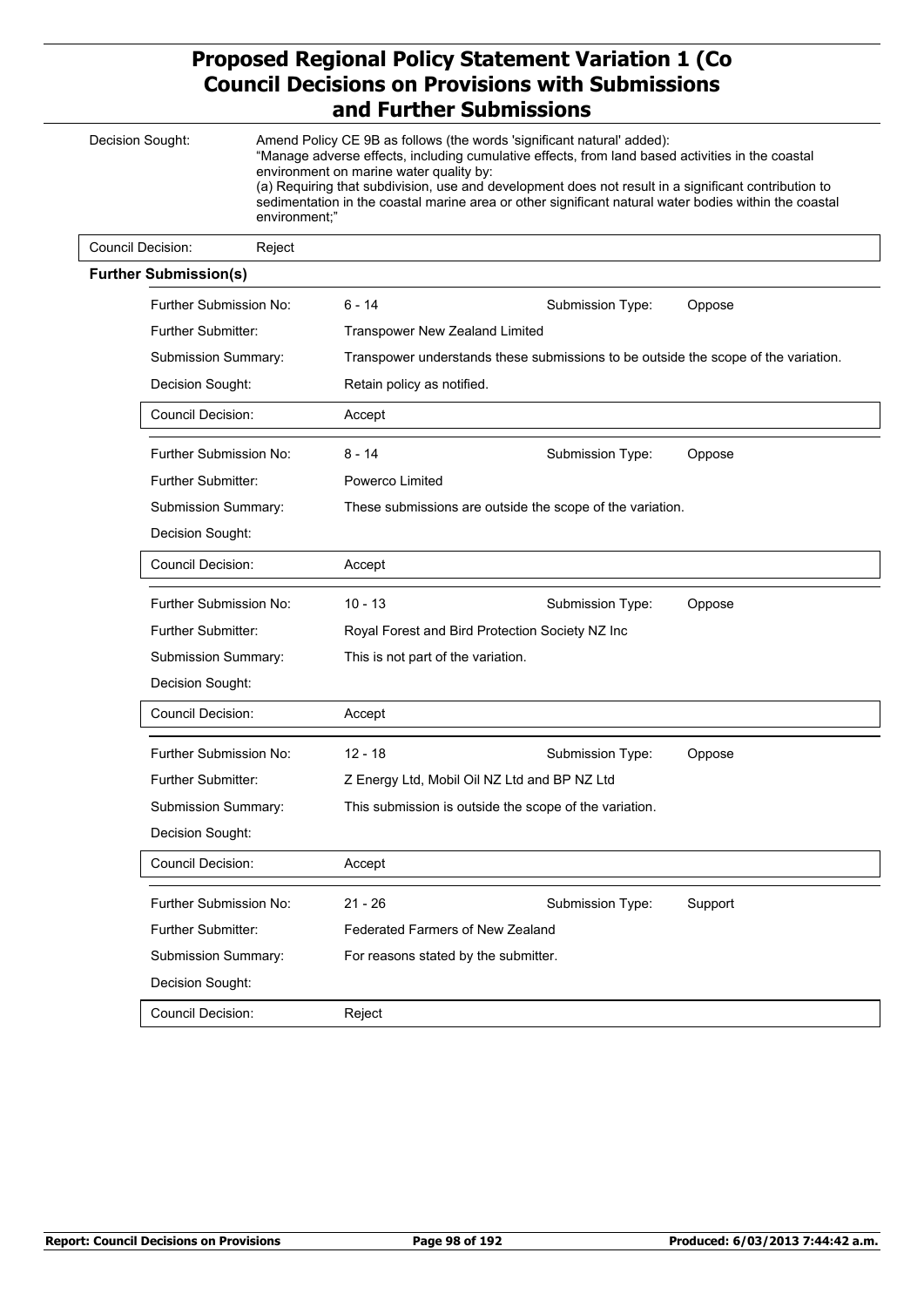| Submission Number:           | 25:18                                                                           |                                                                                                                                                                                                                                                                                                                                                                                                                 | Submission Type:                                       | Seek Amendment                                                                                                                                                                                                                                                                                                    |  |  |
|------------------------------|---------------------------------------------------------------------------------|-----------------------------------------------------------------------------------------------------------------------------------------------------------------------------------------------------------------------------------------------------------------------------------------------------------------------------------------------------------------------------------------------------------------|--------------------------------------------------------|-------------------------------------------------------------------------------------------------------------------------------------------------------------------------------------------------------------------------------------------------------------------------------------------------------------------|--|--|
| Submitter:                   |                                                                                 | Te Tumu Kaituna 14 Trust                                                                                                                                                                                                                                                                                                                                                                                        |                                                        |                                                                                                                                                                                                                                                                                                                   |  |  |
| Submission Summary:          | Part (a) requires clarity and context around what is covered by "water bodies". |                                                                                                                                                                                                                                                                                                                                                                                                                 |                                                        |                                                                                                                                                                                                                                                                                                                   |  |  |
| Decision Sought:             |                                                                                 | Amend Policy CE 9B as follows:<br>"Manage adverse effects, including cumulative effects, from land based activities in the coastal<br>environment on marine water quality by:<br>(a) Requiring that subdivision, use and development does not result in a significant contribution to<br>sedimentation in the coastal marine area or other significant natural water bodies within the coastal<br>environment;" |                                                        |                                                                                                                                                                                                                                                                                                                   |  |  |
| <b>Council Decision:</b>     | Reject                                                                          |                                                                                                                                                                                                                                                                                                                                                                                                                 |                                                        |                                                                                                                                                                                                                                                                                                                   |  |  |
| <b>Further Submission(s)</b> |                                                                                 |                                                                                                                                                                                                                                                                                                                                                                                                                 |                                                        |                                                                                                                                                                                                                                                                                                                   |  |  |
| Further Submission No:       |                                                                                 | 6 - 15                                                                                                                                                                                                                                                                                                                                                                                                          | Submission Type:                                       | Oppose                                                                                                                                                                                                                                                                                                            |  |  |
| Further Submitter:           |                                                                                 | <b>Transpower New Zealand Limited</b>                                                                                                                                                                                                                                                                                                                                                                           |                                                        |                                                                                                                                                                                                                                                                                                                   |  |  |
| Submission Summary:          |                                                                                 |                                                                                                                                                                                                                                                                                                                                                                                                                 |                                                        | Transpower understands these submissions to be outside the scope of the variation.                                                                                                                                                                                                                                |  |  |
| Decision Sought:             |                                                                                 | Retain policy as notfied.                                                                                                                                                                                                                                                                                                                                                                                       |                                                        |                                                                                                                                                                                                                                                                                                                   |  |  |
| <b>Council Decision:</b>     |                                                                                 | Accept                                                                                                                                                                                                                                                                                                                                                                                                          |                                                        |                                                                                                                                                                                                                                                                                                                   |  |  |
| Further Submission No:       |                                                                                 | $8 - 15$                                                                                                                                                                                                                                                                                                                                                                                                        | Submission Type:                                       | Oppose                                                                                                                                                                                                                                                                                                            |  |  |
| Further Submitter:           |                                                                                 | Powerco Limited                                                                                                                                                                                                                                                                                                                                                                                                 |                                                        |                                                                                                                                                                                                                                                                                                                   |  |  |
| Submission Summary:          |                                                                                 | These submissions are outside the scope of the variation.                                                                                                                                                                                                                                                                                                                                                       |                                                        |                                                                                                                                                                                                                                                                                                                   |  |  |
| Decision Sought:             |                                                                                 |                                                                                                                                                                                                                                                                                                                                                                                                                 |                                                        |                                                                                                                                                                                                                                                                                                                   |  |  |
| <b>Council Decision:</b>     |                                                                                 | Accept                                                                                                                                                                                                                                                                                                                                                                                                          |                                                        |                                                                                                                                                                                                                                                                                                                   |  |  |
| Further Submission No:       |                                                                                 | $12 - 19$                                                                                                                                                                                                                                                                                                                                                                                                       | Submission Type:                                       | Oppose                                                                                                                                                                                                                                                                                                            |  |  |
| <b>Further Submitter:</b>    |                                                                                 |                                                                                                                                                                                                                                                                                                                                                                                                                 | Z Energy Ltd, Mobil Oil NZ Ltd and BP NZ Ltd           |                                                                                                                                                                                                                                                                                                                   |  |  |
| Submission Summary:          |                                                                                 |                                                                                                                                                                                                                                                                                                                                                                                                                 | This submission is outside the scope of the variation. |                                                                                                                                                                                                                                                                                                                   |  |  |
| Decision Sought:             |                                                                                 |                                                                                                                                                                                                                                                                                                                                                                                                                 |                                                        |                                                                                                                                                                                                                                                                                                                   |  |  |
| Council Decision:            |                                                                                 | Accept                                                                                                                                                                                                                                                                                                                                                                                                          |                                                        |                                                                                                                                                                                                                                                                                                                   |  |  |
| Submission Number:           | 26:18                                                                           |                                                                                                                                                                                                                                                                                                                                                                                                                 | Submission Type:                                       | Seek Amendment                                                                                                                                                                                                                                                                                                    |  |  |
| Submitter:                   |                                                                                 | Te Tumu Kaituna 11B2 Trust                                                                                                                                                                                                                                                                                                                                                                                      |                                                        |                                                                                                                                                                                                                                                                                                                   |  |  |
| Submission Summary:          | Part (a) requires clarity and context around what is covered by "water bodies". |                                                                                                                                                                                                                                                                                                                                                                                                                 |                                                        |                                                                                                                                                                                                                                                                                                                   |  |  |
| Decision Sought:             |                                                                                 | Amend Policy CE 9B as follows:                                                                                                                                                                                                                                                                                                                                                                                  |                                                        |                                                                                                                                                                                                                                                                                                                   |  |  |
|                              | environment;"                                                                   | environment on marine water quality by:                                                                                                                                                                                                                                                                                                                                                                         |                                                        | "Manage adverse effects, including cumulative effects, from land based activities in the coastal<br>(a) Requiring that subdivision, use and development does not result in a significant contribution to<br>sedimentation in the coastal marine area or other significant natural water bodies within the coastal |  |  |
| <b>Council Decision:</b>     | Reject                                                                          |                                                                                                                                                                                                                                                                                                                                                                                                                 |                                                        |                                                                                                                                                                                                                                                                                                                   |  |  |
| <b>Further Submission(s)</b> |                                                                                 |                                                                                                                                                                                                                                                                                                                                                                                                                 |                                                        |                                                                                                                                                                                                                                                                                                                   |  |  |
| Further Submission No:       |                                                                                 | $6 - 16$                                                                                                                                                                                                                                                                                                                                                                                                        | Submission Type:                                       | Oppose                                                                                                                                                                                                                                                                                                            |  |  |
| Further Submitter:           |                                                                                 | <b>Transpower New Zealand Limited</b>                                                                                                                                                                                                                                                                                                                                                                           |                                                        |                                                                                                                                                                                                                                                                                                                   |  |  |
| Submission Summary:          |                                                                                 |                                                                                                                                                                                                                                                                                                                                                                                                                 |                                                        | Transpower understands these submissions to be outside the scope of the variation.                                                                                                                                                                                                                                |  |  |
| Decision Sought:             |                                                                                 | Retain policy as notfied.                                                                                                                                                                                                                                                                                                                                                                                       |                                                        |                                                                                                                                                                                                                                                                                                                   |  |  |
|                              |                                                                                 |                                                                                                                                                                                                                                                                                                                                                                                                                 |                                                        |                                                                                                                                                                                                                                                                                                                   |  |  |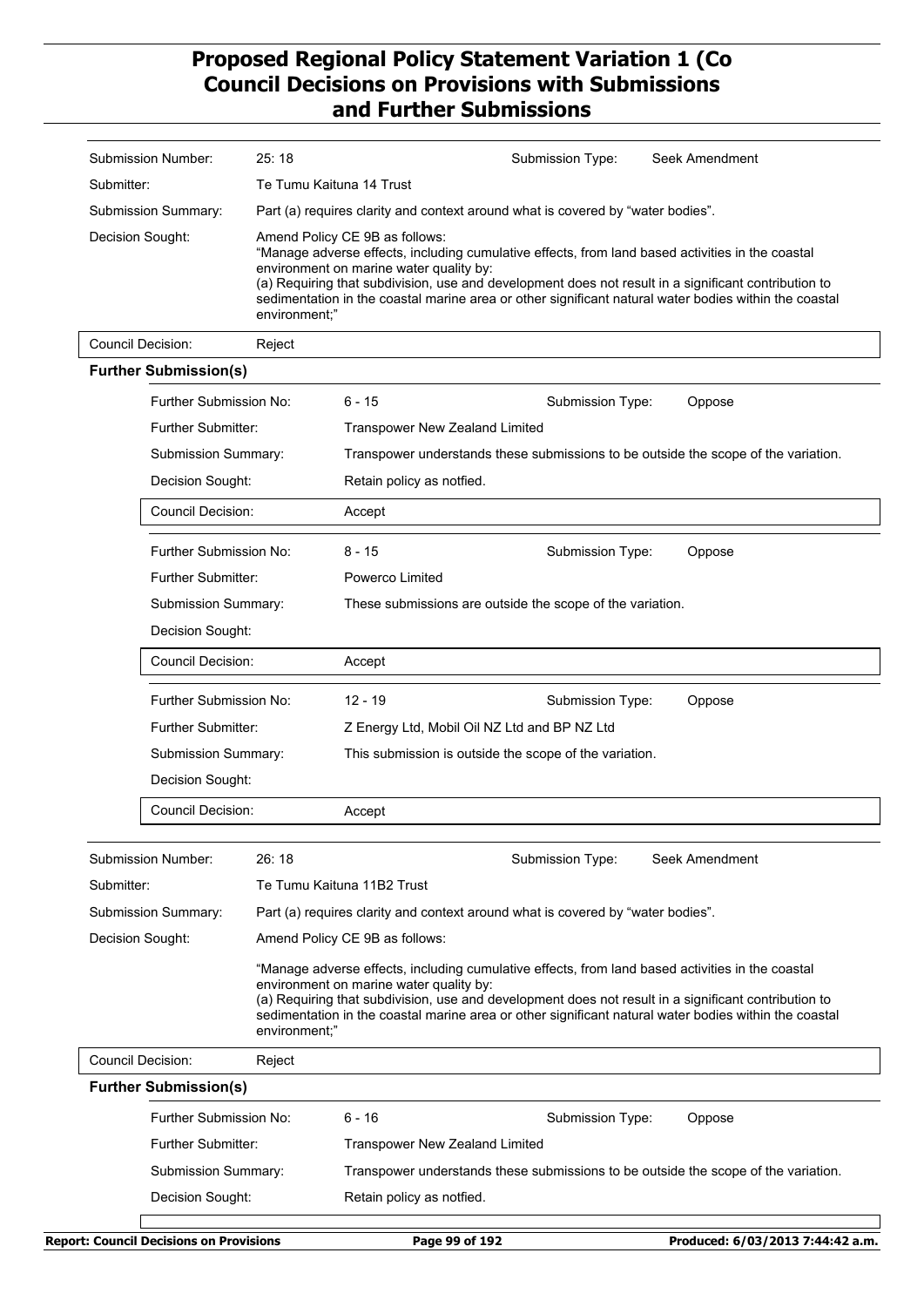|            | <b>Council Decision:</b>                                             |        | Accept                                                 |                                                                                                                                                                            |                                                                                                                                                                                                               |  |
|------------|----------------------------------------------------------------------|--------|--------------------------------------------------------|----------------------------------------------------------------------------------------------------------------------------------------------------------------------------|---------------------------------------------------------------------------------------------------------------------------------------------------------------------------------------------------------------|--|
|            | Further Submission No:                                               |        | $8 - 16$                                               | Submission Type:                                                                                                                                                           | Oppose                                                                                                                                                                                                        |  |
|            | <b>Further Submitter:</b><br>Submission Summary:<br>Decision Sought: |        | Powerco Limited                                        |                                                                                                                                                                            |                                                                                                                                                                                                               |  |
|            |                                                                      |        |                                                        | These submissions are outside the scope of the variation.                                                                                                                  |                                                                                                                                                                                                               |  |
|            |                                                                      |        |                                                        |                                                                                                                                                                            |                                                                                                                                                                                                               |  |
|            | <b>Council Decision:</b>                                             |        | Accept                                                 |                                                                                                                                                                            |                                                                                                                                                                                                               |  |
|            | Further Submission No:                                               |        | $12 - 20$                                              | Submission Type:                                                                                                                                                           | Oppose                                                                                                                                                                                                        |  |
|            | <b>Further Submitter:</b>                                            |        |                                                        | Z Energy Ltd, Mobil Oil NZ Ltd and BP NZ Ltd                                                                                                                               |                                                                                                                                                                                                               |  |
|            | Submission Summary:                                                  |        | This submission is outside the scope of the variation. |                                                                                                                                                                            |                                                                                                                                                                                                               |  |
|            | Decision Sought:                                                     |        |                                                        |                                                                                                                                                                            |                                                                                                                                                                                                               |  |
|            | Council Decision:                                                    |        | Accept                                                 |                                                                                                                                                                            |                                                                                                                                                                                                               |  |
|            | Further Submission No:                                               |        | $12 - 21$                                              | Submission Type:                                                                                                                                                           | Oppose                                                                                                                                                                                                        |  |
|            | Further Submitter:                                                   |        | Z Energy Ltd, Mobil Oil NZ Ltd and BP NZ Ltd           |                                                                                                                                                                            |                                                                                                                                                                                                               |  |
|            | Submission Summary:                                                  |        | This submission is outside the scope of the variation. |                                                                                                                                                                            |                                                                                                                                                                                                               |  |
|            | Decision Sought:                                                     |        |                                                        |                                                                                                                                                                            |                                                                                                                                                                                                               |  |
|            | <b>Council Decision:</b>                                             |        | Accept                                                 |                                                                                                                                                                            |                                                                                                                                                                                                               |  |
|            | <b>Submission Number:</b>                                            | 27:18  |                                                        | Submission Type:                                                                                                                                                           | Seek Amendment                                                                                                                                                                                                |  |
| Submitter: |                                                                      |        | Ford Land Holdings Pty Ltd                             |                                                                                                                                                                            |                                                                                                                                                                                                               |  |
|            | Submission Summary:                                                  |        |                                                        | Part (a) requires clarity and context around what is covered by "water bodies".                                                                                            |                                                                                                                                                                                                               |  |
|            | Decision Sought:<br>environment;"                                    |        | environment on marine water quality by:                | Amend Policy CE 9B as follows (the words 'significant natural' added):<br>"Manage adverse effects, including cumulative effects, from land based activities in the coastal | (a) Requiring that subdivision, use and development does not result in a significant contribution to<br>sedimentation in the coastal marine area or other significant natural water bodies within the coastal |  |
|            | Council Decision:                                                    | Reject |                                                        |                                                                                                                                                                            |                                                                                                                                                                                                               |  |
|            | <b>Further Submission(s)</b>                                         |        |                                                        |                                                                                                                                                                            |                                                                                                                                                                                                               |  |
|            | Further Submission No:                                               |        | $6 - 17$                                               | Submission Type:                                                                                                                                                           | Oppose                                                                                                                                                                                                        |  |
|            | Further Submitter:                                                   |        | <b>Transpower New Zealand Limited</b>                  |                                                                                                                                                                            |                                                                                                                                                                                                               |  |
|            | Submission Summary:                                                  |        |                                                        |                                                                                                                                                                            | Transpower understands these submissions to be outside the scope of the variation.                                                                                                                            |  |
|            | Decision Sought:                                                     |        | Retain policy as notified.                             |                                                                                                                                                                            |                                                                                                                                                                                                               |  |
|            | Council Decision:                                                    |        | Accept                                                 |                                                                                                                                                                            |                                                                                                                                                                                                               |  |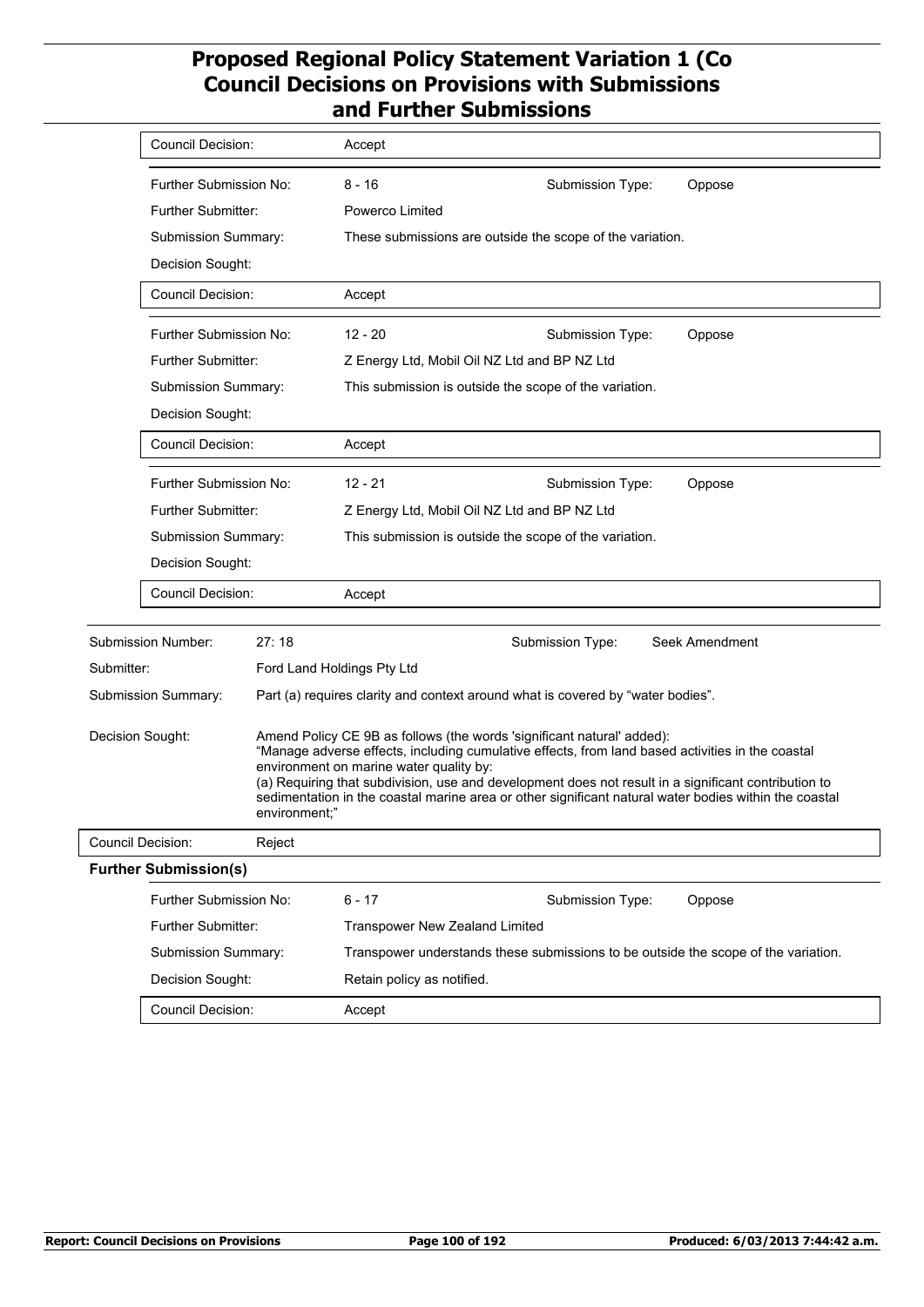| Further Submission No:     | $8 - 17$                                                  | Submission Type: | Oppose |  |  |  |
|----------------------------|-----------------------------------------------------------|------------------|--------|--|--|--|
| Further Submitter:         | Powerco Limited                                           |                  |        |  |  |  |
| <b>Submission Summary:</b> | These submissions are outside the scope of the variation. |                  |        |  |  |  |
| Decision Sought:           |                                                           |                  |        |  |  |  |
| <b>Council Decision:</b>   | Accept                                                    |                  |        |  |  |  |
|                            |                                                           |                  |        |  |  |  |
|                            |                                                           |                  |        |  |  |  |
| Further Submission No:     | $12 - 22$                                                 | Submission Type: | Oppose |  |  |  |
| <b>Further Submitter:</b>  | Z Energy Ltd, Mobil Oil NZ Ltd and BP NZ Ltd              |                  |        |  |  |  |
| <b>Submission Summary:</b> | This submission is outside the scope of the variation.    |                  |        |  |  |  |
| Decision Sought:           |                                                           |                  |        |  |  |  |
|                            |                                                           |                  |        |  |  |  |

#### **Section: Policy CE 10B: Allocating public space within the coastal marine area**

#### **Council Decision**

Retain Policy CE 10B unchanged.

#### **Reasons for Council Decision**

Submissions 24-19, 25-19, 26-19, 27-19, 38-2, 10-25(f), 14-18(f), 15-18(f), 16-18(f), 17-18(f), 38-7, 2-4(f), 10-24(f), 14-19(f), 15-19(f), 16-19(f), 17-19(f): Policy CE 10B is unchanged by Variation 1. Submissions on this policy are therefore out of scope. Additional qualifiers concerning legal rights to access and perceived demand are not required as the policy concerns the allocation of the coastal marine area rather than access across private land.

#### **Submissions**

| Submission Number:                                                                           | 24:19                                                                 | Submission Type: | Support |  |  |  |
|----------------------------------------------------------------------------------------------|-----------------------------------------------------------------------|------------------|---------|--|--|--|
| Submitter:                                                                                   | Te Tumu Landowners Group                                              |                  |         |  |  |  |
| Submission Summary:<br>Policy CE 10B adequately recognises the provisions of the NZCPS 2010. |                                                                       |                  |         |  |  |  |
| Decision Sought:                                                                             | Adopt Policy CE 10B as notified.                                      |                  |         |  |  |  |
| <b>Council Decision:</b>                                                                     | Accept                                                                |                  |         |  |  |  |
|                                                                                              |                                                                       |                  |         |  |  |  |
| Submission Number:                                                                           | 25:19                                                                 | Submission Type: | Support |  |  |  |
| Submitter:                                                                                   | Te Tumu Kaituna 14 Trust                                              |                  |         |  |  |  |
| <b>Submission Summary:</b>                                                                   | Policy CE 10B adequately recognises the provisions of the NZCPS 2010. |                  |         |  |  |  |
| Decision Sought:                                                                             | Adopt Policy CE 10B as notified.                                      |                  |         |  |  |  |
| <b>Council Decision:</b>                                                                     | Accept                                                                |                  |         |  |  |  |
| Submission Number:                                                                           | 26:19                                                                 | Submission Type: | Support |  |  |  |
| Submitter:                                                                                   | Te Tumu Kaituna 11B2 Trust                                            |                  |         |  |  |  |
| <b>Submission Summary:</b>                                                                   | Policy CE 10B adequately recognises the provisions of the NZCPS 2010. |                  |         |  |  |  |
| Decision Sought:                                                                             | Adopt Policy CE 10B as notified.                                      |                  |         |  |  |  |
| <b>Council Decision:</b>                                                                     | Accept                                                                |                  |         |  |  |  |
| Submission Number:                                                                           | 27:19                                                                 | Submission Type: | Support |  |  |  |
|                                                                                              |                                                                       |                  |         |  |  |  |

469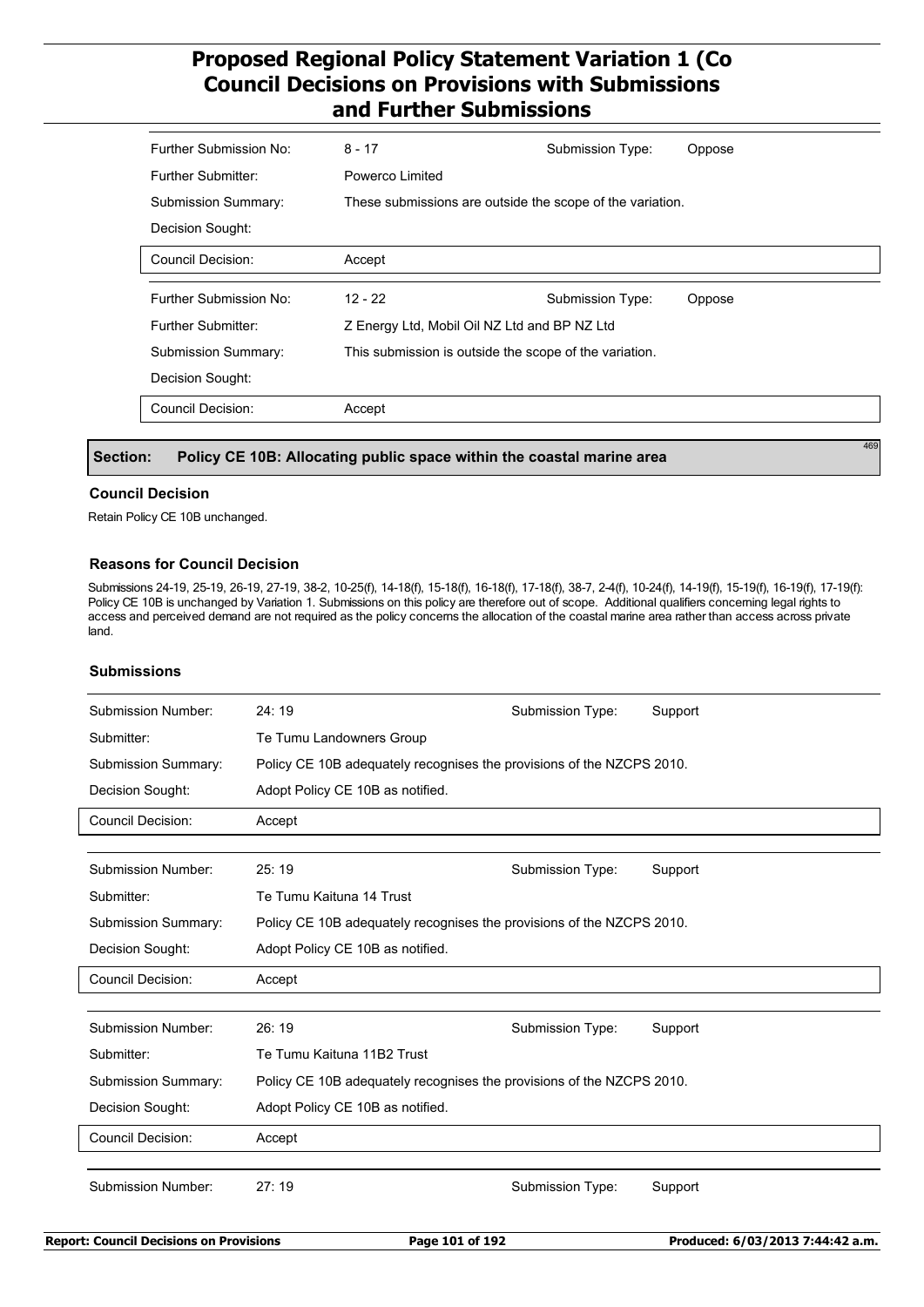| Submitter:                    | Ford Land Holdings Pty Ltd                                            |                                                                                                                                                                                                                                                                                                                                                                                                                                                   |                  |                                                                                          |  |  |  |
|-------------------------------|-----------------------------------------------------------------------|---------------------------------------------------------------------------------------------------------------------------------------------------------------------------------------------------------------------------------------------------------------------------------------------------------------------------------------------------------------------------------------------------------------------------------------------------|------------------|------------------------------------------------------------------------------------------|--|--|--|
| Submission Summary:           | Policy CE 10B adequately recognises the provisions of the NZCPS 2010. |                                                                                                                                                                                                                                                                                                                                                                                                                                                   |                  |                                                                                          |  |  |  |
| Decision Sought:              |                                                                       | Adopt Policy CE 10B as notified.                                                                                                                                                                                                                                                                                                                                                                                                                  |                  |                                                                                          |  |  |  |
| Council Decision:             | Accept                                                                |                                                                                                                                                                                                                                                                                                                                                                                                                                                   |                  |                                                                                          |  |  |  |
|                               |                                                                       |                                                                                                                                                                                                                                                                                                                                                                                                                                                   |                  |                                                                                          |  |  |  |
| Submission Number:            | 38:2                                                                  |                                                                                                                                                                                                                                                                                                                                                                                                                                                   | Submission Type: | Oppose in Part                                                                           |  |  |  |
| Submitter:                    |                                                                       | Federated Farmers of New Zealand                                                                                                                                                                                                                                                                                                                                                                                                                  |                  |                                                                                          |  |  |  |
| Submission Summary:           |                                                                       | Two important factors relating to access have been overlooked in the identification of the issue. First<br>there is no legal requirement for public access. Secondly it is inappropriate to facilitate public access to<br>the entire region's coastal marine areas.                                                                                                                                                                              |                  |                                                                                          |  |  |  |
| Decision Sought:              |                                                                       | Add to the explanation of Policy CE10B:<br>a) State there is no legal requirement for public access to areas of privately owned land.<br>b) Considering the significant costs associated with maintenance it is inappropriate to facilitate public<br>access to the entire region's coastal marine areas. Public access should be determined based on<br>demand in which the public have identified a desire to have access amongst other things. |                  |                                                                                          |  |  |  |
| <b>Council Decision:</b>      | Reject                                                                |                                                                                                                                                                                                                                                                                                                                                                                                                                                   |                  |                                                                                          |  |  |  |
| <b>Further Submission(s)</b>  |                                                                       |                                                                                                                                                                                                                                                                                                                                                                                                                                                   |                  |                                                                                          |  |  |  |
| <b>Further Submission No:</b> |                                                                       | $10 - 25$                                                                                                                                                                                                                                                                                                                                                                                                                                         | Submission Type: | Oppose                                                                                   |  |  |  |
| <b>Further Submitter:</b>     |                                                                       | Royal Forest and Bird Protection Society NZ Inc                                                                                                                                                                                                                                                                                                                                                                                                   |                  |                                                                                          |  |  |  |
| Submission Summary:           |                                                                       | This policy is not part of the variation.                                                                                                                                                                                                                                                                                                                                                                                                         |                  |                                                                                          |  |  |  |
| Decision Sought:              |                                                                       |                                                                                                                                                                                                                                                                                                                                                                                                                                                   |                  |                                                                                          |  |  |  |
| Council Decision:             |                                                                       | Accept                                                                                                                                                                                                                                                                                                                                                                                                                                            |                  |                                                                                          |  |  |  |
| <b>Further Submission No:</b> |                                                                       | $14 - 18$                                                                                                                                                                                                                                                                                                                                                                                                                                         | Submission Type: | Support                                                                                  |  |  |  |
| Further Submitter:            |                                                                       | Te Tumu Landowners Group                                                                                                                                                                                                                                                                                                                                                                                                                          |                  |                                                                                          |  |  |  |
| Submission Summary:           |                                                                       | Support explanation to this Policy that there is no legal requirement with regard to the<br>provision of public access across private land or to private land.                                                                                                                                                                                                                                                                                    |                  |                                                                                          |  |  |  |
| Decision Sought:              |                                                                       |                                                                                                                                                                                                                                                                                                                                                                                                                                                   |                  |                                                                                          |  |  |  |
| <b>Council Decision:</b>      |                                                                       | Reject                                                                                                                                                                                                                                                                                                                                                                                                                                            |                  |                                                                                          |  |  |  |
| Further Submission No:        |                                                                       | 15 - 18                                                                                                                                                                                                                                                                                                                                                                                                                                           | Submission Type: | Support                                                                                  |  |  |  |
| Further Submitter:            |                                                                       | Te Tumu Kaituna 14 Trust                                                                                                                                                                                                                                                                                                                                                                                                                          |                  |                                                                                          |  |  |  |
| Submission Summary:           |                                                                       | Support explanation to this Policy that there is no legal requirement with regard to the<br>provision of public access across private land or to private land.                                                                                                                                                                                                                                                                                    |                  |                                                                                          |  |  |  |
| Decision Sought:              |                                                                       |                                                                                                                                                                                                                                                                                                                                                                                                                                                   |                  |                                                                                          |  |  |  |
| <b>Council Decision:</b>      |                                                                       | Reject                                                                                                                                                                                                                                                                                                                                                                                                                                            |                  |                                                                                          |  |  |  |
| Further Submission No:        |                                                                       | $16 - 18$                                                                                                                                                                                                                                                                                                                                                                                                                                         | Submission Type: | Support                                                                                  |  |  |  |
| Further Submitter:            |                                                                       | Te Tumu Kaituna 11B2 Trust                                                                                                                                                                                                                                                                                                                                                                                                                        |                  |                                                                                          |  |  |  |
| Submission Summary:           |                                                                       | provision of public access across private land or to private land.                                                                                                                                                                                                                                                                                                                                                                                |                  | Support explanation to this Policy that there is no legal requirement with regard to the |  |  |  |
| Decision Sought:              |                                                                       |                                                                                                                                                                                                                                                                                                                                                                                                                                                   |                  |                                                                                          |  |  |  |
| Council Decision:             |                                                                       | Reject                                                                                                                                                                                                                                                                                                                                                                                                                                            |                  |                                                                                          |  |  |  |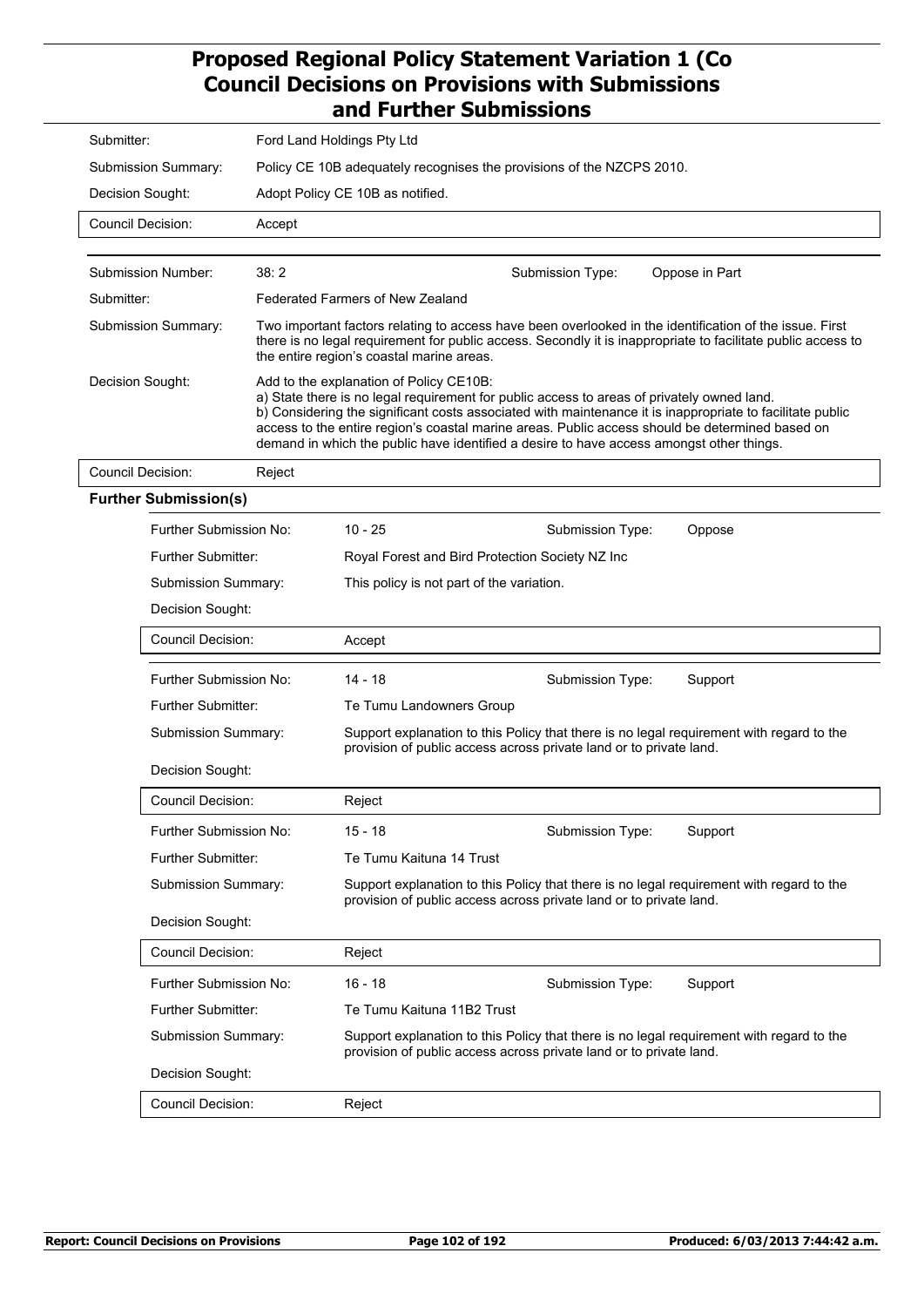|                            | Further Submission No:<br>Further Submitter:<br>Submission Summary:<br>Decision Sought:<br><b>Council Decision:</b>                                                                                                                                                                                                                                                              |        |                                                                                                                                                                |                                    |  |
|----------------------------|----------------------------------------------------------------------------------------------------------------------------------------------------------------------------------------------------------------------------------------------------------------------------------------------------------------------------------------------------------------------------------|--------|----------------------------------------------------------------------------------------------------------------------------------------------------------------|------------------------------------|--|
|                            |                                                                                                                                                                                                                                                                                                                                                                                  |        | 17 - 18                                                                                                                                                        | Submission Type:<br>Support        |  |
|                            |                                                                                                                                                                                                                                                                                                                                                                                  |        | Ford Land Holdings Pty Ltd                                                                                                                                     |                                    |  |
|                            |                                                                                                                                                                                                                                                                                                                                                                                  |        | Support explanation to this Policy that there is no legal requirement with regard to the<br>provision of public access across private land or to private land. |                                    |  |
|                            |                                                                                                                                                                                                                                                                                                                                                                                  |        |                                                                                                                                                                |                                    |  |
|                            |                                                                                                                                                                                                                                                                                                                                                                                  |        | Reject                                                                                                                                                         |                                    |  |
| Submission Number:<br>38:7 |                                                                                                                                                                                                                                                                                                                                                                                  |        |                                                                                                                                                                | Submission Type:<br>Oppose in Part |  |
| Submitter:                 |                                                                                                                                                                                                                                                                                                                                                                                  |        | <b>Federated Farmers of New Zealand</b>                                                                                                                        |                                    |  |
| Submission Summary:        |                                                                                                                                                                                                                                                                                                                                                                                  |        | Landowners should not be unreasonably impacted or controlled in their farming activities simply because<br>they neighbour a coastal marine area.               |                                    |  |
| Decision Sought:           |                                                                                                                                                                                                                                                                                                                                                                                  |        | Add the following consideration.<br>(i) Respect for the rights and wishes of private property owners                                                           |                                    |  |
| <b>Council Decision:</b>   |                                                                                                                                                                                                                                                                                                                                                                                  | Reject |                                                                                                                                                                |                                    |  |
|                            | <b>Further Submission(s)</b>                                                                                                                                                                                                                                                                                                                                                     |        |                                                                                                                                                                |                                    |  |
|                            | Further Submission No:                                                                                                                                                                                                                                                                                                                                                           |        | $2 - 4$                                                                                                                                                        | Submission Type:<br>Oppose         |  |
|                            | Further Submitter:<br>Submission Summary:<br>Decision Sought:<br><b>Council Decision:</b><br>Further Submission No:<br>Further Submitter:<br>Submission Summary:<br>Decision Sought:<br><b>Council Decision:</b><br>Further Submission No:<br>Further Submitter:<br>Submission Summary:<br>Decision Sought:<br>Council Decision:<br>Further Submission No:<br>Further Submitter: |        | Environmental Defence Society Incorporated                                                                                                                     |                                    |  |
|                            |                                                                                                                                                                                                                                                                                                                                                                                  |        | Not required as (h) requires consideration to be given to existing uses.                                                                                       |                                    |  |
|                            |                                                                                                                                                                                                                                                                                                                                                                                  |        |                                                                                                                                                                |                                    |  |
|                            |                                                                                                                                                                                                                                                                                                                                                                                  |        | Accept                                                                                                                                                         |                                    |  |
|                            |                                                                                                                                                                                                                                                                                                                                                                                  |        | $10 - 24$                                                                                                                                                      | Submission Type:<br>Oppose         |  |
|                            |                                                                                                                                                                                                                                                                                                                                                                                  |        | Royal Forest and Bird Protection Society NZ Inc<br>This policy is not part of the variation.                                                                   |                                    |  |
|                            |                                                                                                                                                                                                                                                                                                                                                                                  |        |                                                                                                                                                                |                                    |  |
|                            |                                                                                                                                                                                                                                                                                                                                                                                  |        |                                                                                                                                                                |                                    |  |
|                            |                                                                                                                                                                                                                                                                                                                                                                                  |        | Accept                                                                                                                                                         |                                    |  |
|                            |                                                                                                                                                                                                                                                                                                                                                                                  |        | 14 - 19                                                                                                                                                        | Submission Type:<br>Support        |  |
|                            |                                                                                                                                                                                                                                                                                                                                                                                  |        | Te Tumu Landowners Group                                                                                                                                       |                                    |  |
|                            |                                                                                                                                                                                                                                                                                                                                                                                  |        | Support acknowledgement of private property rights in this Policy.                                                                                             |                                    |  |
|                            |                                                                                                                                                                                                                                                                                                                                                                                  |        |                                                                                                                                                                |                                    |  |
|                            |                                                                                                                                                                                                                                                                                                                                                                                  |        | Reject                                                                                                                                                         |                                    |  |
|                            |                                                                                                                                                                                                                                                                                                                                                                                  |        | $15 - 19$                                                                                                                                                      | Submission Type:<br>Support        |  |
|                            |                                                                                                                                                                                                                                                                                                                                                                                  |        | Te Tumu Kaituna 14 Trust                                                                                                                                       |                                    |  |
|                            | Submission Summary:                                                                                                                                                                                                                                                                                                                                                              |        | Support acknowledgement of private property rights in this Policy.                                                                                             |                                    |  |
|                            | Decision Sought:                                                                                                                                                                                                                                                                                                                                                                 |        |                                                                                                                                                                |                                    |  |
|                            | Council Decision:                                                                                                                                                                                                                                                                                                                                                                |        | Reject                                                                                                                                                         |                                    |  |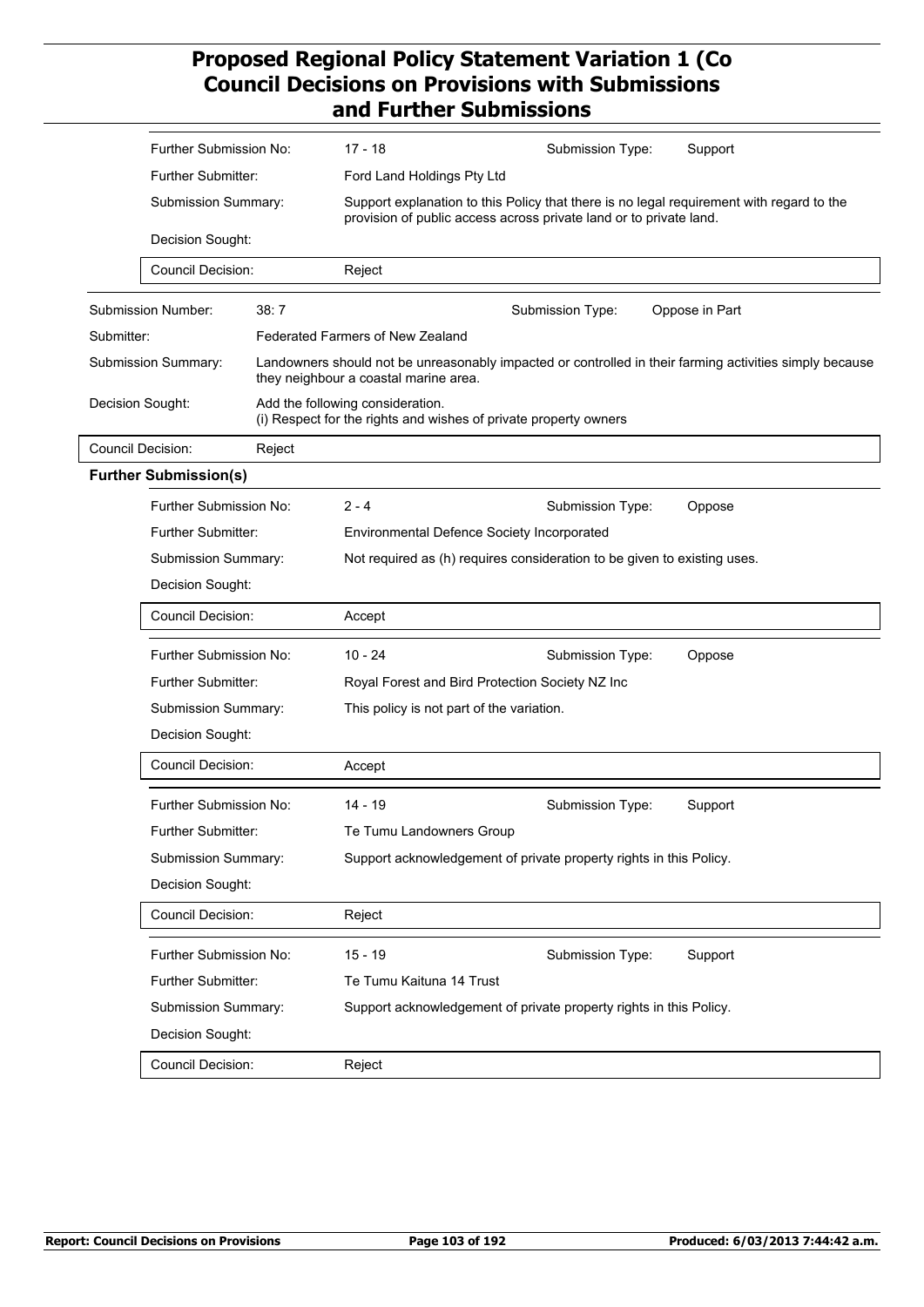| Further Submission No:     | $16 - 19$                                                          | Submission Type: | Support |  |  |
|----------------------------|--------------------------------------------------------------------|------------------|---------|--|--|
| Further Submitter:         | Te Tumu Kaituna 11B2 Trust                                         |                  |         |  |  |
| <b>Submission Summary:</b> | Support acknowledgement of private property rights in this Policy. |                  |         |  |  |
| Decision Sought:           |                                                                    |                  |         |  |  |
| <b>Council Decision:</b>   | Reject                                                             |                  |         |  |  |
|                            |                                                                    |                  |         |  |  |
|                            |                                                                    |                  |         |  |  |
| Further Submission No:     | $17 - 19$                                                          | Submission Type: | Support |  |  |
| Further Submitter:         | Ford Land Holdings Pty Ltd                                         |                  |         |  |  |
| Submission Summary:        | Support acknowledgement of private property rights in this Policy. |                  |         |  |  |
| Decision Sought:           |                                                                    |                  |         |  |  |
| <b>Council Decision:</b>   | Reject                                                             |                  |         |  |  |

 **Section: Policy CE 10XB:Discouraging hard protection structures**

#### **Council Decision**

Retain Policy CE10 XB unchanged

#### **Reasons for Council Decision**

Submissions 5-2, 13-1(f), 12-5, 2-5(f), 24-20, 10-29(f), 25-20, 26-20, 27-20: Policy CE 10XB is unchanged by Variation 1 and is currently under appeal. Submissions on this policy are therefore out of scope.

#### **Submissions**

| <b>Submission Number:</b>    |                     | 5:2                                                                                                                                                                                                                               |                                                                                                                                                                                                | Submission Type: | Support |  |
|------------------------------|---------------------|-----------------------------------------------------------------------------------------------------------------------------------------------------------------------------------------------------------------------------------|------------------------------------------------------------------------------------------------------------------------------------------------------------------------------------------------|------------------|---------|--|
| Submitter:                   |                     | Opotiki District Council                                                                                                                                                                                                          |                                                                                                                                                                                                |                  |         |  |
| Submission Summary:          |                     | Council agrees that soft protection is the most appropriate outcome however it is considered important to<br>ensure established communities and infrastructure can be protected and at times this may require hard<br>protection. |                                                                                                                                                                                                |                  |         |  |
| Decision Sought:             |                     |                                                                                                                                                                                                                                   | Retain Policy CE 7B as not fied.                                                                                                                                                               |                  |         |  |
| Council Decision:            |                     | Accept                                                                                                                                                                                                                            |                                                                                                                                                                                                |                  |         |  |
| <b>Further Submission(s)</b> |                     |                                                                                                                                                                                                                                   |                                                                                                                                                                                                |                  |         |  |
| Further Submission No:       |                     |                                                                                                                                                                                                                                   | $13 - 1$                                                                                                                                                                                       | Submission Type: | Support |  |
|                              | Further Submitter:  |                                                                                                                                                                                                                                   | Western Bay of Plenty District Council                                                                                                                                                         |                  |         |  |
|                              | Submission Summary: |                                                                                                                                                                                                                                   | Western Bay of Plenty District Council has an outstanding appeal against decisions made<br>on this policy. It is unclear whether or not Policy CE11B is within the scope of this<br>Variation. |                  |         |  |
|                              | Decision Sought:    |                                                                                                                                                                                                                                   |                                                                                                                                                                                                |                  |         |  |
|                              | Council Decision:   |                                                                                                                                                                                                                                   | Accept                                                                                                                                                                                         |                  |         |  |

470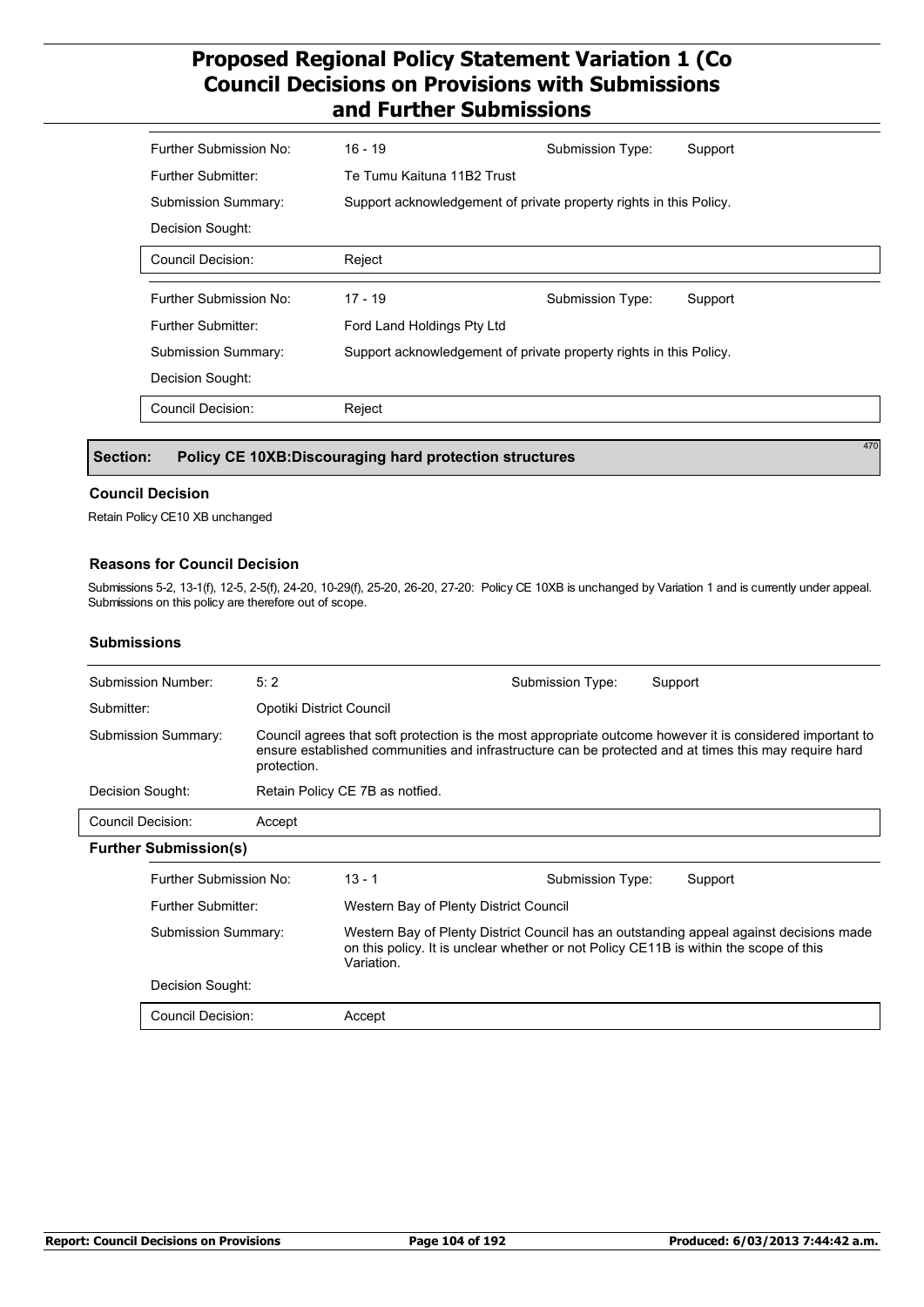| Submission Number:                                                                      | 12:5<br>Submission Type:<br>Oppose                                                                                                      |  |  |  |  |
|-----------------------------------------------------------------------------------------|-----------------------------------------------------------------------------------------------------------------------------------------|--|--|--|--|
| Submitter:                                                                              | NZ Transport Agency                                                                                                                     |  |  |  |  |
| Submission Summary:                                                                     | NZTA has appealed these provisions.                                                                                                     |  |  |  |  |
| Decision Sought:                                                                        | Amendments to these provisions consistent with the relief sought by the NZTA in a current appeal to the<br><b>Environment Court.</b>    |  |  |  |  |
| <b>Council Decision:</b>                                                                | Reject                                                                                                                                  |  |  |  |  |
| <b>Further Submission(s)</b>                                                            |                                                                                                                                         |  |  |  |  |
| Further Submission No:                                                                  | $2 - 5$<br>Other<br>Submission Type:                                                                                                    |  |  |  |  |
| Further Submitter:                                                                      | Environmental Defence Society Incorporated                                                                                              |  |  |  |  |
| Submission Summary:                                                                     | Support discouraging hard protection structures                                                                                         |  |  |  |  |
| Decision Sought:                                                                        |                                                                                                                                         |  |  |  |  |
| <b>Council Decision:</b>                                                                | Accept                                                                                                                                  |  |  |  |  |
| Submission Number:                                                                      | 24:20<br>Submission Type:<br>Support                                                                                                    |  |  |  |  |
| Submitter:                                                                              | Te Tumu Landowners Group                                                                                                                |  |  |  |  |
| Submission Summary:                                                                     | Policy CE 10XB adequately recognises the provisions of the NZCPS 2010.                                                                  |  |  |  |  |
| Decision Sought:                                                                        | Adopt Policy CE 10XB as notified.                                                                                                       |  |  |  |  |
| <b>Council Decision:</b>                                                                | Accept                                                                                                                                  |  |  |  |  |
| Further Submission No:<br>Further Submitter:<br>Submission Summary:<br>Decision Sought: | $10 - 29$<br>Submission Type:<br>Oppose<br>Royal Forest and Bird Protection Society NZ Inc<br>This policy is not part of the variation. |  |  |  |  |
| <b>Council Decision:</b>                                                                | Accept                                                                                                                                  |  |  |  |  |
| Submission Number:                                                                      | 25:20<br>Submission Type:<br>Support                                                                                                    |  |  |  |  |
| Submitter:                                                                              | Te Tumu Kaituna 14 Trust                                                                                                                |  |  |  |  |
| Submission Summary:                                                                     | Policy CE 10XB adequately recognises the provisions of the NZCPS 2010.                                                                  |  |  |  |  |
| Decision Sought:                                                                        | Adopt Policy CE 10XB as notified.                                                                                                       |  |  |  |  |
| <b>Council Decision:</b>                                                                | Accept                                                                                                                                  |  |  |  |  |
| Submission Number:                                                                      | 26:20<br>Support<br>Submission Type:                                                                                                    |  |  |  |  |
| Submitter:                                                                              | Te Tumu Kaituna 11B2 Trust                                                                                                              |  |  |  |  |
| Submission Summary:                                                                     | Policy CE 10XB adequately recognises the provisions of the NZCPS 2010.                                                                  |  |  |  |  |
| Decision Sought:                                                                        | Adopt Policy CE 10XB as notified.                                                                                                       |  |  |  |  |
| <b>Council Decision:</b>                                                                | Accept                                                                                                                                  |  |  |  |  |
| <b>Submission Number:</b>                                                               | 27:20<br>Submission Type:<br>Support                                                                                                    |  |  |  |  |
| Submitter:                                                                              | Ford Land Holdings Pty Ltd                                                                                                              |  |  |  |  |
| Submission Summary:                                                                     | Policy CE 10XB adequately recognises the provisions of the NZCPS 2010.                                                                  |  |  |  |  |
| <b>Report: Council Decisions on Provisions</b>                                          | Page 105 of 192<br>Produced: 6/03/2013 7:44:42 a.m.                                                                                     |  |  |  |  |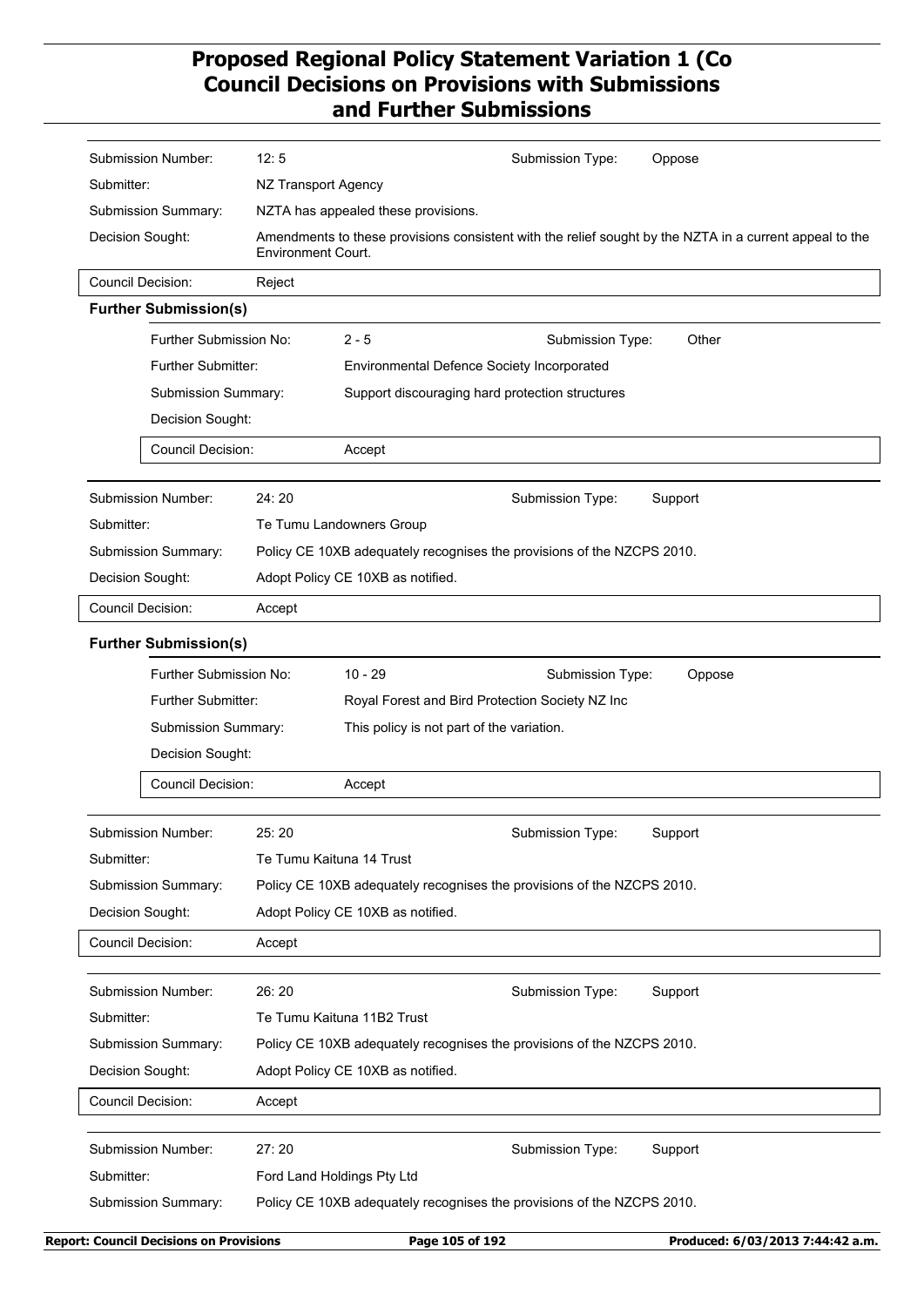Decision Sought: Adopt Policy CE 10XB as notified.

Council Decision: Accept

 **Section: Policy CE 11B: Avoiding inappropriatehard protection structures in the coastal environment**

#### **Council Decision**

Retain Policy CE 11B unchanged.

#### **Reasons for Council Decision**

Submissions 24-21, 10-30(f), 13-9(f), 25-21, 26-21, 27-21: Policy CE 11B is unchanged by Variation 1 and is currently under appeal. Submissions on this policy are therefore out of scope.

#### **Submissions**

| Submission Number:            |                                                                     | 24:21                                                                                                                                                                                       |                                                                                                                                             | Submission Type: | Seek Amendment                                                                                         |  |  |
|-------------------------------|---------------------------------------------------------------------|---------------------------------------------------------------------------------------------------------------------------------------------------------------------------------------------|---------------------------------------------------------------------------------------------------------------------------------------------|------------------|--------------------------------------------------------------------------------------------------------|--|--|
| Submitter:                    |                                                                     |                                                                                                                                                                                             | Te Tumu Landowners Group                                                                                                                    |                  |                                                                                                        |  |  |
| Submission Summary:           |                                                                     |                                                                                                                                                                                             |                                                                                                                                             |                  | The title text for Policy CE 11B does not adequately reflect the text or provisions of the NZCPS 2010. |  |  |
| Decision Sought:              |                                                                     | Amend Policy CE 11B as follows (replace 'Avoiding' with 'Managing' and delete the word 'inappropriate'):<br>"Policy CE 11B: Managing hard protection structures in the coastal environment" |                                                                                                                                             |                  |                                                                                                        |  |  |
| Council Decision:             |                                                                     | Reject                                                                                                                                                                                      |                                                                                                                                             |                  |                                                                                                        |  |  |
| <b>Further Submission(s)</b>  |                                                                     |                                                                                                                                                                                             |                                                                                                                                             |                  |                                                                                                        |  |  |
| <b>Further Submission No:</b> |                                                                     |                                                                                                                                                                                             | $10 - 30$                                                                                                                                   | Submission Type: | Oppose                                                                                                 |  |  |
| <b>Further Submitter:</b>     |                                                                     |                                                                                                                                                                                             | Royal Forest and Bird Protection Society NZ Inc                                                                                             |                  |                                                                                                        |  |  |
| Submission Summary:           |                                                                     | This policy is not part of the variation.                                                                                                                                                   |                                                                                                                                             |                  |                                                                                                        |  |  |
|                               | Decision Sought:                                                    |                                                                                                                                                                                             |                                                                                                                                             |                  |                                                                                                        |  |  |
|                               | Council Decision:                                                   |                                                                                                                                                                                             | Accept                                                                                                                                      |                  |                                                                                                        |  |  |
|                               | Further Submission No:                                              |                                                                                                                                                                                             | $13 - 9$                                                                                                                                    | Submission Type: | Oppose                                                                                                 |  |  |
| <b>Further Submitter:</b>     |                                                                     |                                                                                                                                                                                             | Western Bay of Plenty District Council                                                                                                      |                  |                                                                                                        |  |  |
|                               | <b>Submission Summary:</b><br>Decision Sought:<br>Council Decision: |                                                                                                                                                                                             | Any changes through this Variation process are opposed. It is unclear whether or not<br>Policy CE11B is within the scope of this Variation. |                  |                                                                                                        |  |  |
|                               |                                                                     |                                                                                                                                                                                             |                                                                                                                                             |                  |                                                                                                        |  |  |
|                               |                                                                     |                                                                                                                                                                                             | Accept                                                                                                                                      |                  |                                                                                                        |  |  |
| <b>Submission Number:</b>     |                                                                     | 25:21                                                                                                                                                                                       |                                                                                                                                             | Submission Type: | Seek Amendment                                                                                         |  |  |
| Submitter:                    |                                                                     | Te Tumu Kaituna 14 Trust                                                                                                                                                                    |                                                                                                                                             |                  |                                                                                                        |  |  |
| <b>Submission Summary:</b>    |                                                                     | The title text for Policy CE 11B does not adequately reflect the text or provisions of the NZCPS 2010.                                                                                      |                                                                                                                                             |                  |                                                                                                        |  |  |
| Decision Sought:              |                                                                     | Amend Policy CE 11B as follows (replace 'Avoiding' with 'Managing' and delete the word 'inappropriate'):<br>"Policy CE 11B: Managing hard protection structures in the coastal environment" |                                                                                                                                             |                  |                                                                                                        |  |  |
| <b>Council Decision:</b>      |                                                                     | Reject                                                                                                                                                                                      |                                                                                                                                             |                  |                                                                                                        |  |  |
| <b>Submission Number:</b>     |                                                                     | 26:21                                                                                                                                                                                       |                                                                                                                                             | Submission Type: | Seek Amendment                                                                                         |  |  |
| Submitter:                    |                                                                     | Te Tumu Kaituna 11B2 Trust                                                                                                                                                                  |                                                                                                                                             |                  |                                                                                                        |  |  |
| Submission Summary:           |                                                                     | The title text for Policy CE 11B does not adequately reflect the text or provisions of the NZCPS 2010.                                                                                      |                                                                                                                                             |                  |                                                                                                        |  |  |
| Decision Sought:              |                                                                     | Amend Policy CE 11B as follows (replace 'Avoiding' with 'Managing' and delete the word 'inappropriate'):<br>"Policy CE 11B: Managing hard protection structures in the coastal environment" |                                                                                                                                             |                  |                                                                                                        |  |  |
|                               |                                                                     |                                                                                                                                                                                             |                                                                                                                                             |                  |                                                                                                        |  |  |

471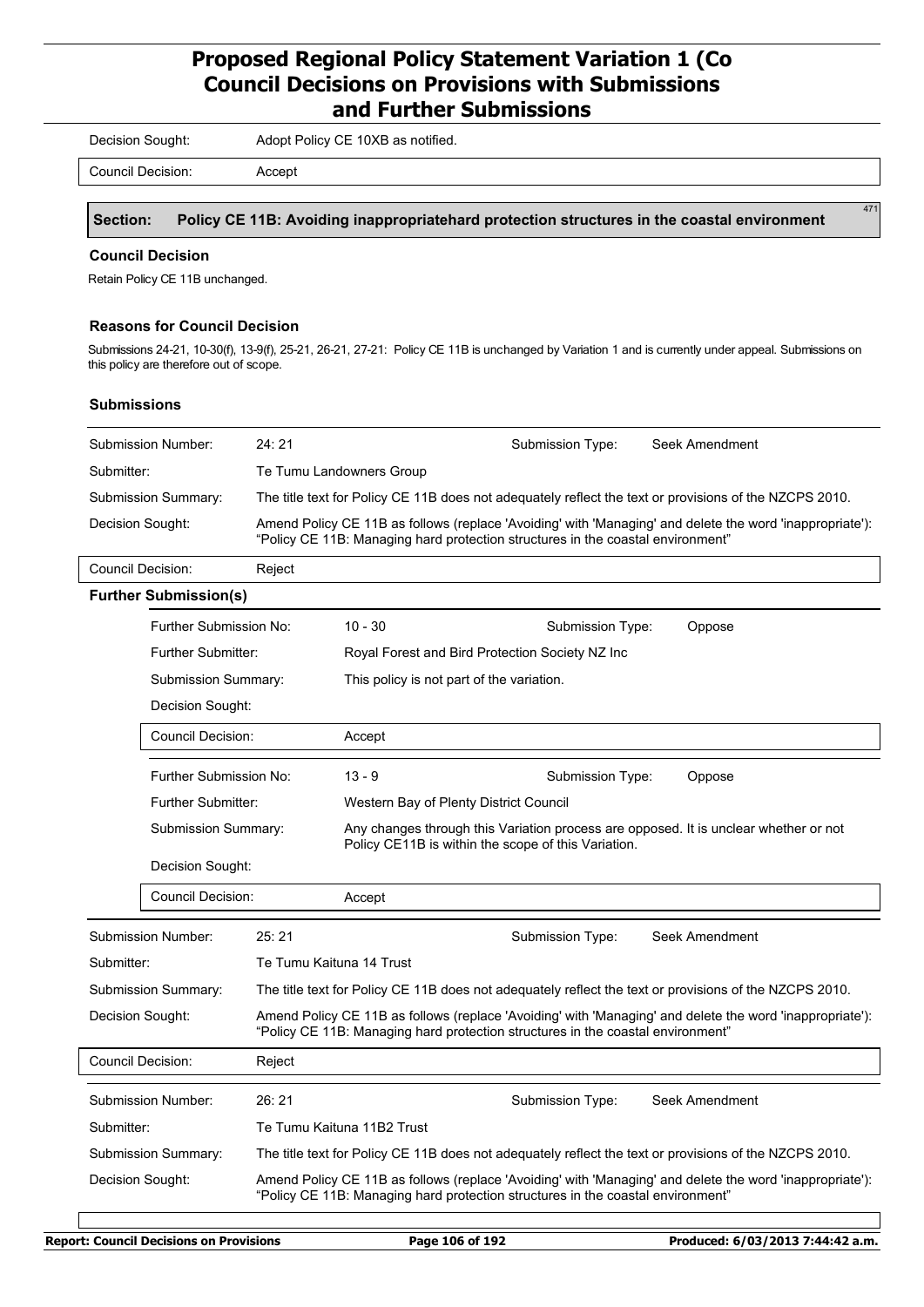| Council Decision:   | Reject                                                                                                                                                                                      |                  |                |
|---------------------|---------------------------------------------------------------------------------------------------------------------------------------------------------------------------------------------|------------------|----------------|
| Submission Number:  | 27:21                                                                                                                                                                                       | Submission Type: | Seek Amendment |
| Submitter:          | Ford Land Holdings Pty Ltd                                                                                                                                                                  |                  |                |
| Submission Summary: | The title text for Policy CE 11B does not adequately reflect the text or provisions of the NZCPS 2010.                                                                                      |                  |                |
| Decision Sought:    | Amend Policy CE 11B as follows (replace 'Avoiding' with 'Managing' and delete the word 'inappropriate'):<br>"Policy CE 11B: Managing hard protection structures in the coastal environment" |                  |                |
| Council Decision:   | Reject                                                                                                                                                                                      |                  |                |
|                     |                                                                                                                                                                                             |                  | 472            |

## **Section: Policy CE 12B: Enabling sustainable aquaculture**

### **Council Decision**

Retain Policy CE 12B unchanged.

### **Reasons for Council Decision**

Submissions 5-3, 10-32(f), 24-22, 10-31(f), 25-22, 26-22, 27-22, 39-1, 10-36(f): Policy CE 12B is unchanged by Variation 1 and is currently under appeal. Submissions on this policy are therefore out of scope.

### **Submissions**

|                                                                                                                                                                 | Submission Number:            | 5:3                      |                                                                                             | Submission Type: | Support in Part |
|-----------------------------------------------------------------------------------------------------------------------------------------------------------------|-------------------------------|--------------------------|---------------------------------------------------------------------------------------------|------------------|-----------------|
| Submitter:                                                                                                                                                      |                               | Opotiki District Council |                                                                                             |                  |                 |
|                                                                                                                                                                 | <b>Submission Summary:</b>    |                          | Support the enabling of sustainable aquaculture and the need to service these developments. |                  |                 |
| Decision Sought:<br>Amend the explanation to make reference to the consented marine farm at Opotiki along with the oyster<br>farm located within Ohiwa Harbour. |                               |                          |                                                                                             |                  |                 |
|                                                                                                                                                                 | <b>Council Decision:</b>      | Reject                   |                                                                                             |                  |                 |
|                                                                                                                                                                 | <b>Further Submission(s)</b>  |                          |                                                                                             |                  |                 |
|                                                                                                                                                                 | <b>Further Submission No:</b> |                          | $10 - 32$                                                                                   | Submission Type: | Oppose          |
|                                                                                                                                                                 | <b>Further Submitter:</b>     |                          | Royal Forest and Bird Protection Society NZ Inc                                             |                  |                 |
|                                                                                                                                                                 | Submission Summary:           |                          | This policy is not part of the variation.                                                   |                  |                 |
|                                                                                                                                                                 | Decision Sought:              |                          |                                                                                             |                  |                 |
|                                                                                                                                                                 | Council Decision:             |                          | To Be Advised                                                                               |                  |                 |
|                                                                                                                                                                 | <b>Submission Number:</b>     | 24:22                    |                                                                                             | Submission Type: | Support         |
| Submitter:                                                                                                                                                      |                               |                          | Te Tumu Landowners Group                                                                    |                  |                 |
|                                                                                                                                                                 | <b>Submission Summary:</b>    |                          | Policy CE 12B adequately recognises the provisions of the NZCPS 2010.                       |                  |                 |
|                                                                                                                                                                 | Decision Sought:              |                          | Adopt Policy CE 12B as notified.                                                            |                  |                 |
|                                                                                                                                                                 | <b>Council Decision:</b>      | Accept                   |                                                                                             |                  |                 |
|                                                                                                                                                                 | <b>Further Submission(s)</b>  |                          |                                                                                             |                  |                 |
|                                                                                                                                                                 | Further Submission No:        |                          | $10 - 31$                                                                                   | Submission Type: | Oppose          |
|                                                                                                                                                                 | Further Submitter:            |                          | Royal Forest and Bird Protection Society NZ Inc                                             |                  |                 |
|                                                                                                                                                                 | Submission Summary:           |                          | This policy is not part of the variation.                                                   |                  |                 |
|                                                                                                                                                                 |                               |                          |                                                                                             |                  |                 |

Council Decision: Accept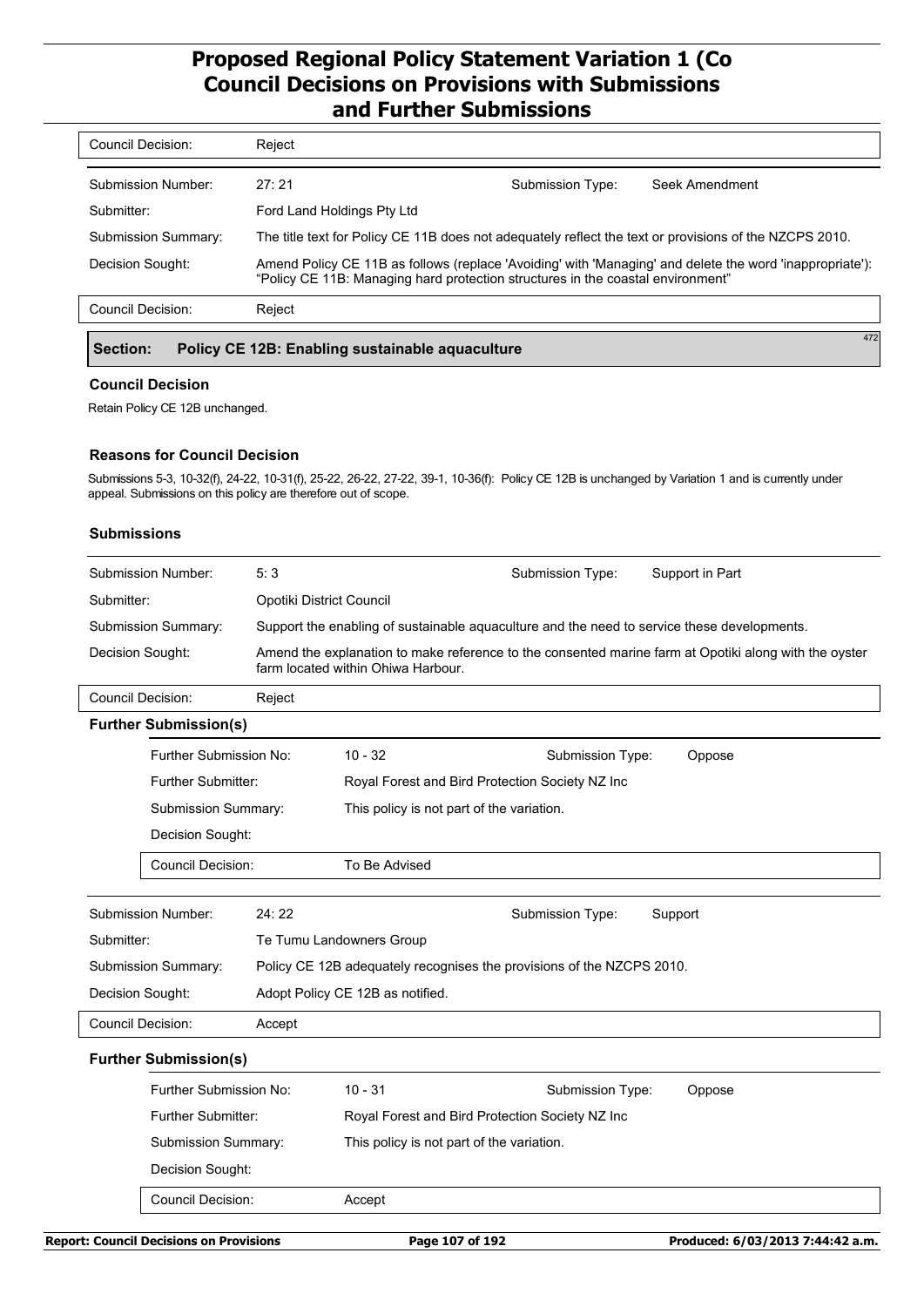| Submission Number:       |                              |                                                                       |                                                                                                                                                                                                                                                                      |                                                                                        |                                                                                                                                                                                                                          |  |
|--------------------------|------------------------------|-----------------------------------------------------------------------|----------------------------------------------------------------------------------------------------------------------------------------------------------------------------------------------------------------------------------------------------------------------|----------------------------------------------------------------------------------------|--------------------------------------------------------------------------------------------------------------------------------------------------------------------------------------------------------------------------|--|
|                          |                              | 25:22                                                                 |                                                                                                                                                                                                                                                                      | Submission Type:                                                                       | Support                                                                                                                                                                                                                  |  |
| Submitter:               |                              | Te Tumu Kaituna 14 Trust                                              |                                                                                                                                                                                                                                                                      |                                                                                        |                                                                                                                                                                                                                          |  |
| Submission Summary:      |                              |                                                                       |                                                                                                                                                                                                                                                                      | Policy CE 12B adequately recognises the provisions of the NZCPS 2010.                  |                                                                                                                                                                                                                          |  |
| Decision Sought:         |                              |                                                                       | Adopt Policy CE 12B as notified.                                                                                                                                                                                                                                     |                                                                                        |                                                                                                                                                                                                                          |  |
| <b>Council Decision:</b> |                              | Accept                                                                |                                                                                                                                                                                                                                                                      |                                                                                        |                                                                                                                                                                                                                          |  |
|                          |                              |                                                                       |                                                                                                                                                                                                                                                                      |                                                                                        |                                                                                                                                                                                                                          |  |
| Submission Number:       |                              | 26:22                                                                 |                                                                                                                                                                                                                                                                      | Submission Type:                                                                       | Support                                                                                                                                                                                                                  |  |
| Submitter:               |                              |                                                                       | Te Tumu Kaituna 11B2 Trust                                                                                                                                                                                                                                           |                                                                                        |                                                                                                                                                                                                                          |  |
| Submission Summary:      |                              | Policy CE 12B adequately recognises the provisions of the NZCPS 2010. |                                                                                                                                                                                                                                                                      |                                                                                        |                                                                                                                                                                                                                          |  |
| Decision Sought:         |                              |                                                                       | Adopt Policy CE 12B as notified.                                                                                                                                                                                                                                     |                                                                                        |                                                                                                                                                                                                                          |  |
| Council Decision:        |                              | Accept                                                                |                                                                                                                                                                                                                                                                      |                                                                                        |                                                                                                                                                                                                                          |  |
|                          |                              |                                                                       |                                                                                                                                                                                                                                                                      |                                                                                        |                                                                                                                                                                                                                          |  |
| Submission Number:       |                              | 27:22                                                                 |                                                                                                                                                                                                                                                                      | Submission Type:                                                                       | Support                                                                                                                                                                                                                  |  |
| Submitter:               |                              |                                                                       | Ford Land Holdings Pty Ltd                                                                                                                                                                                                                                           |                                                                                        |                                                                                                                                                                                                                          |  |
| Submission Summary:      |                              |                                                                       |                                                                                                                                                                                                                                                                      | Policy CE 12B adequately recognises the provisions of the NZCPS 2010.                  |                                                                                                                                                                                                                          |  |
| Decision Sought:         |                              |                                                                       | Adopt Policy CE 12B as notified.                                                                                                                                                                                                                                     |                                                                                        |                                                                                                                                                                                                                          |  |
| Council Decision:        |                              | Accept                                                                |                                                                                                                                                                                                                                                                      |                                                                                        |                                                                                                                                                                                                                          |  |
|                          |                              | 39:1                                                                  |                                                                                                                                                                                                                                                                      |                                                                                        | Seek Amendment                                                                                                                                                                                                           |  |
| Submission Number:       |                              |                                                                       | Eastern Sea Farms Limited                                                                                                                                                                                                                                            | Submission Type:                                                                       |                                                                                                                                                                                                                          |  |
| Submitter:               |                              |                                                                       |                                                                                                                                                                                                                                                                      |                                                                                        |                                                                                                                                                                                                                          |  |
|                          |                              |                                                                       | The policy should take into account the land uses and values on the coastal margin beside where the<br>coastal aquaculture activities are taking place.<br>Uses definition words in RMA of aquaculture activities, ensures land based activities are associated with |                                                                                        |                                                                                                                                                                                                                          |  |
| Submission Summary:      |                              |                                                                       |                                                                                                                                                                                                                                                                      |                                                                                        |                                                                                                                                                                                                                          |  |
|                          |                              |                                                                       |                                                                                                                                                                                                                                                                      |                                                                                        | support to coastal based aquaculture approved through Coastal Plan AMA area. Ensures that the policy                                                                                                                     |  |
|                          |                              |                                                                       | relates to matters as already identified in Policy of plans.                                                                                                                                                                                                         |                                                                                        |                                                                                                                                                                                                                          |  |
| Decision Sought:         |                              |                                                                       |                                                                                                                                                                                                                                                                      |                                                                                        | Amend (a)" existing uses and values within the coastal marine area or within the coastal landward area"<br>Amend (d) to state "ancillary land based facilities and infrastructure associated with aquaculture activities |  |
|                          |                              |                                                                       | undertaken in identified AMA areas."                                                                                                                                                                                                                                 |                                                                                        | Amend (e) to state "  Adverse effects on marine mammal or identified areas of significant landscape,                                                                                                                     |  |
|                          |                              |                                                                       |                                                                                                                                                                                                                                                                      | heritage, cultural and ecological value within any relevant regional or district plan. |                                                                                                                                                                                                                          |  |
| Council Decision:        |                              | Reject                                                                |                                                                                                                                                                                                                                                                      |                                                                                        |                                                                                                                                                                                                                          |  |
|                          | <b>Further Submission(s)</b> |                                                                       |                                                                                                                                                                                                                                                                      |                                                                                        |                                                                                                                                                                                                                          |  |
|                          | Further Submission No:       |                                                                       | $10 - 36$                                                                                                                                                                                                                                                            | Submission Type:                                                                       | Oppose                                                                                                                                                                                                                   |  |
|                          | Further Submitter:           |                                                                       |                                                                                                                                                                                                                                                                      | Royal Forest and Bird Protection Society NZ Inc                                        |                                                                                                                                                                                                                          |  |
|                          | Submission Summary:          |                                                                       | This policy is not part of the variation.                                                                                                                                                                                                                            |                                                                                        |                                                                                                                                                                                                                          |  |
|                          | Decision Sought:             |                                                                       |                                                                                                                                                                                                                                                                      |                                                                                        |                                                                                                                                                                                                                          |  |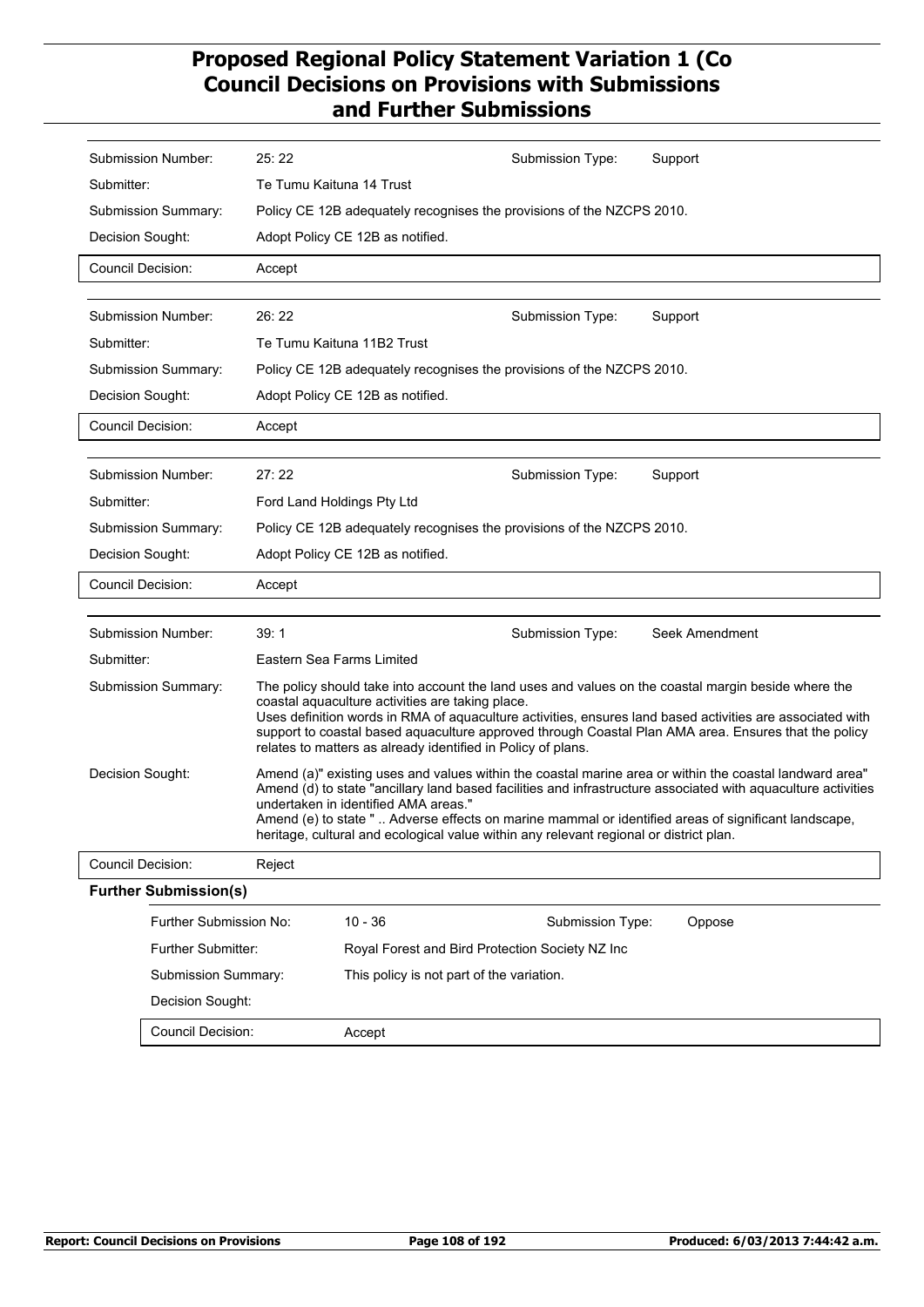#### **Section: Policy CE 13B: Providing for ports**

#### **Council Decision**

Amend Policy CE13B by reformatting and including the safeguarding of "activities that have a functional need to be located in and around the port and ..." to read:

'Policy CE 13B: Providing for ports

Recognise the national and regional significance of the Port of Tauranga and the need for it to be located within the coastal environment by:

- (a) Safeguarding the capacity and efficiency of:
- i. Current port operations;<br>ii derivities that have a full
- Activities that have a functional need to be located in and around the port:
- iii. The strategic road, rail and sea routes to the port; and<br>(b) Providing, as appropriate, in the regional coastal plan,
- Providing, as appropriate, in the regional coastal plan, for future port operations and capacity; and

(c) Having regard to potential adverse effects on the environment, providing for the need to maintain shipping channels and to renew/ replace structures as part of ongoing maintenance; and

(d) Avoiding activities in areas that may compromise port operations.'

Insert a new ports Policy CE 13XB under Policy CE 13B with reference to the functional need for ports at Whakatane and Opotiki to locate in the coastal marine area to read:

'Policy CE 13XB: Recognising secondary ports

Recognise the local and regional significance of ports at Whakatane and Opotiki and take into account their social and economic benefits, including the need to maintain navigation channels.

Explanation

The region's secondary ports contribute to the wellbeing of their communities Policy CE 13XB requires recognition of their existing and potential benefits in decision-making.

Opotiki and Whakatane Ports are located in river estuaries and require ongoing dredging in order to maintain safe vessel access.'

### **Reasons for Council Decision**

Submissions 28-4, 5-4, 7-13, 5-5, 10-34(f), 20-3(f), 7-13, 11-2, 10-35(f), 20-5(f), 23-9, 1-3(f), 20-6(f), 28-4, 1-4(f), 10-37(f), 12-7(f), 18-11(f), 44-5, 20-10(f), 31-5, 20-8(f), 35-9, 20-9(f), 29-2, 2-6(f), 10-2(f), 12-6(f): NZCPS Policy 9 targets major ports. However, there is considerable community interest in providing for lesser ports. The ports of Whakatane and Opotiki either currently contribute significantly to their local communities or are likely to do so in the future. The proposed amendments recognise this but will not eliminate the need for these facilities to undertake detailed assessments prior to their development or expansion. It should be noted that policy 9(b) of the NZCPS requires consideration of where, when and how to provide for port development. Amendments provide that this be a matter for consideration under the RCEP which is currently under development and is better able to address potential development/ protection tensions within its regulatory toolkit.

Submissions 1-2, 12-6, 24-23, 25-23, 26-23, 27-23: Support is noted. Further amendments are recommended to better achieve the intent of Policy 9 of the NZCPS 2010.

### **Submissions**

| Submission Number:           | 1:2                                                                                                                                                                                                                     | Submission Type: | Support         |  |  |
|------------------------------|-------------------------------------------------------------------------------------------------------------------------------------------------------------------------------------------------------------------------|------------------|-----------------|--|--|
| Submitter:                   | KiwiRail                                                                                                                                                                                                                |                  |                 |  |  |
| Submission Summary:          | The proposed change to this policy provides better direction about the importance of the Port of<br>Tauranga to the region and better provides for the strategic transport connections to the Port (including<br>rail). |                  |                 |  |  |
| Decision Sought:             | Retain proposed changes to Policy CE 13B.                                                                                                                                                                               |                  |                 |  |  |
| Council Decision:            | Accept in Part                                                                                                                                                                                                          |                  |                 |  |  |
| Submission Number:           | 5:4                                                                                                                                                                                                                     | Submission Type: | Support in Part |  |  |
| Submitter:                   | Opotiki District Council                                                                                                                                                                                                |                  |                 |  |  |
| <b>Submission Summary:</b>   | The development of the port of Opotiki will also provide a significant economic benefit to the region,<br>particularly the eastern part of the region.                                                                  |                  |                 |  |  |
| Decision Sought:             | That this policy be expanded to include provision for secondary ports such as Opotiki and Whakatane.                                                                                                                    |                  |                 |  |  |
| Council Decision:            | Accept                                                                                                                                                                                                                  |                  |                 |  |  |
| <b>Further Submission(s)</b> |                                                                                                                                                                                                                         |                  |                 |  |  |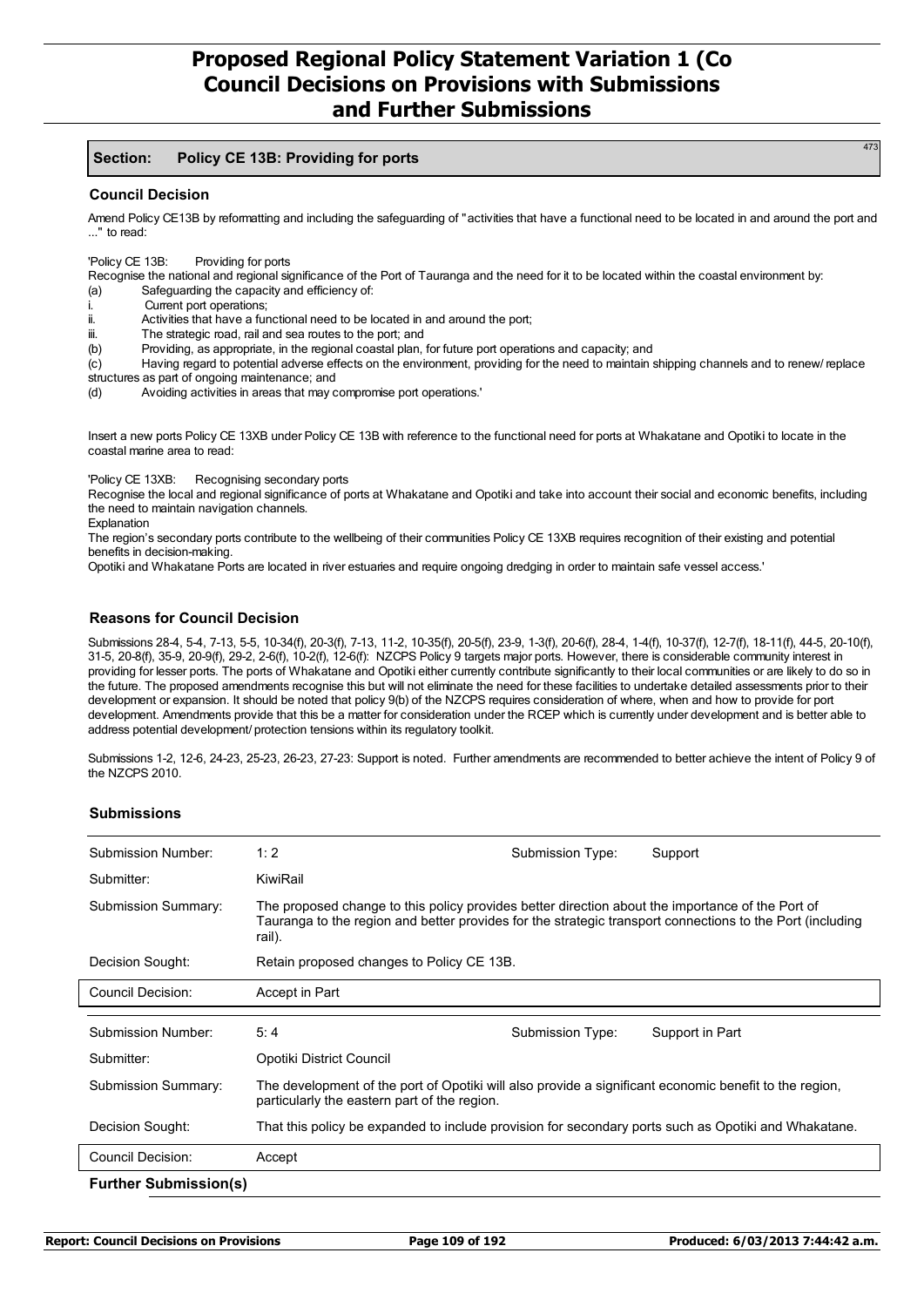|                     | Further Submission No:                         |                                                                                                                                        | $10 - 33$                                                                                                                              | Submission Type:                                                                                                                                                                                                                                           | Support in Part                  |
|---------------------|------------------------------------------------|----------------------------------------------------------------------------------------------------------------------------------------|----------------------------------------------------------------------------------------------------------------------------------------|------------------------------------------------------------------------------------------------------------------------------------------------------------------------------------------------------------------------------------------------------------|----------------------------------|
|                     | Further Submitter:                             |                                                                                                                                        |                                                                                                                                        | Royal Forest and Bird Protection Society NZ Inc                                                                                                                                                                                                            |                                  |
| Submission Summary: |                                                |                                                                                                                                        | It would be advisable for the RPS to give some guidance for regional plans e.g. avoiding<br>uses that would compromise port functions. |                                                                                                                                                                                                                                                            |                                  |
|                     | Decision Sought:                               |                                                                                                                                        |                                                                                                                                        |                                                                                                                                                                                                                                                            |                                  |
|                     | <b>Council Decision:</b>                       |                                                                                                                                        | Accept                                                                                                                                 |                                                                                                                                                                                                                                                            |                                  |
|                     | Further Submission No:                         |                                                                                                                                        | $20 - 2$                                                                                                                               | Submission Type:                                                                                                                                                                                                                                           | Support in Part                  |
|                     | Further Submitter:                             |                                                                                                                                        | Port of Tauranga Limited                                                                                                               |                                                                                                                                                                                                                                                            |                                  |
|                     | Submission Summary:                            |                                                                                                                                        |                                                                                                                                        | The Port seeks that this relief be assessed and provided through a separate policy and<br>that it be declined so far as it leads to changes to CE 138 as this is framed around<br>recognition of the Port specifically as a port of national significance. |                                  |
|                     | Decision Sought:                               |                                                                                                                                        |                                                                                                                                        |                                                                                                                                                                                                                                                            |                                  |
|                     | Council Decision:                              |                                                                                                                                        | Accept                                                                                                                                 |                                                                                                                                                                                                                                                            |                                  |
|                     | <b>Submission Number:</b>                      | 5:5                                                                                                                                    |                                                                                                                                        | Submission Type:                                                                                                                                                                                                                                           | Support in Part                  |
| Submitter:          |                                                |                                                                                                                                        | Opotiki District Council                                                                                                               |                                                                                                                                                                                                                                                            |                                  |
|                     | Submission Summary:                            |                                                                                                                                        | appropriate and practical location.                                                                                                    | Servicing of ports should be allowed for in planning documents to manage the development in the most                                                                                                                                                       |                                  |
|                     | Decision Sought:                               |                                                                                                                                        | Add to the policy as follows:                                                                                                          | (d) requiring zones within regional and district plans to support appropriate industries adjacent to ports.                                                                                                                                                |                                  |
|                     | <b>Council Decision:</b>                       | Accept in Part                                                                                                                         |                                                                                                                                        |                                                                                                                                                                                                                                                            |                                  |
|                     | <b>Further Submission(s)</b>                   |                                                                                                                                        |                                                                                                                                        |                                                                                                                                                                                                                                                            |                                  |
|                     | Further Submission No:                         |                                                                                                                                        | $10 - 34$                                                                                                                              | Submission Type:                                                                                                                                                                                                                                           | Support in Part                  |
| Further Submitter:  |                                                |                                                                                                                                        | Royal Forest and Bird Protection Society NZ Inc                                                                                        |                                                                                                                                                                                                                                                            |                                  |
| Submission Summary: |                                                | It would be advisable for the RPS to give some guidance for regional plans e.g. avoiding<br>uses that would compromise port functions. |                                                                                                                                        |                                                                                                                                                                                                                                                            |                                  |
|                     | Decision Sought:                               |                                                                                                                                        |                                                                                                                                        |                                                                                                                                                                                                                                                            |                                  |
|                     | Council Decision:                              |                                                                                                                                        | Accept                                                                                                                                 |                                                                                                                                                                                                                                                            |                                  |
|                     | Further Submission No:                         |                                                                                                                                        | $20 - 3$                                                                                                                               | Submission Type:                                                                                                                                                                                                                                           | Other                            |
|                     | Further Submitter:                             |                                                                                                                                        | Port of Tauranga Limited                                                                                                               |                                                                                                                                                                                                                                                            |                                  |
|                     | Submission Summary:                            |                                                                                                                                        | as a separate policy provision in light of                                                                                             | The Port neither supports nor opposes this relief but considers that it should be assessed<br>the specific application of Policy CE 13B to the Port.                                                                                                       |                                  |
|                     | Decision Sought:                               |                                                                                                                                        |                                                                                                                                        |                                                                                                                                                                                                                                                            |                                  |
|                     | Council Decision:                              |                                                                                                                                        | Reject                                                                                                                                 |                                                                                                                                                                                                                                                            |                                  |
|                     | <b>Submission Number:</b>                      | 7:13                                                                                                                                   |                                                                                                                                        | Submission Type:                                                                                                                                                                                                                                           | Oppose                           |
| Submitter:          |                                                |                                                                                                                                        | Western Bay of Plenty District Council                                                                                                 |                                                                                                                                                                                                                                                            |                                  |
|                     | Submission Summary:                            |                                                                                                                                        | aquaculture in these areas.                                                                                                            | This policy needs to consider the future of the ports of Whakatane and Opotiki given the potential for                                                                                                                                                     |                                  |
|                     | Decision Sought:                               | Reword as follows:                                                                                                                     |                                                                                                                                        |                                                                                                                                                                                                                                                            |                                  |
|                     |                                                |                                                                                                                                        | need of other ports by;"                                                                                                               | "Recognise the national and regional significance of the port of Tauranga and provide for the functional                                                                                                                                                   |                                  |
|                     | <b>Council Decision:</b>                       | Accept in Part                                                                                                                         |                                                                                                                                        |                                                                                                                                                                                                                                                            |                                  |
|                     | <b>Submission Number:</b>                      | 11:2                                                                                                                                   |                                                                                                                                        | Submission Type:                                                                                                                                                                                                                                           | Support in Part                  |
|                     | <b>Report: Council Decisions on Provisions</b> |                                                                                                                                        | Page 110 of 192                                                                                                                        |                                                                                                                                                                                                                                                            | Produced: 6/03/2013 7:44:42 a.m. |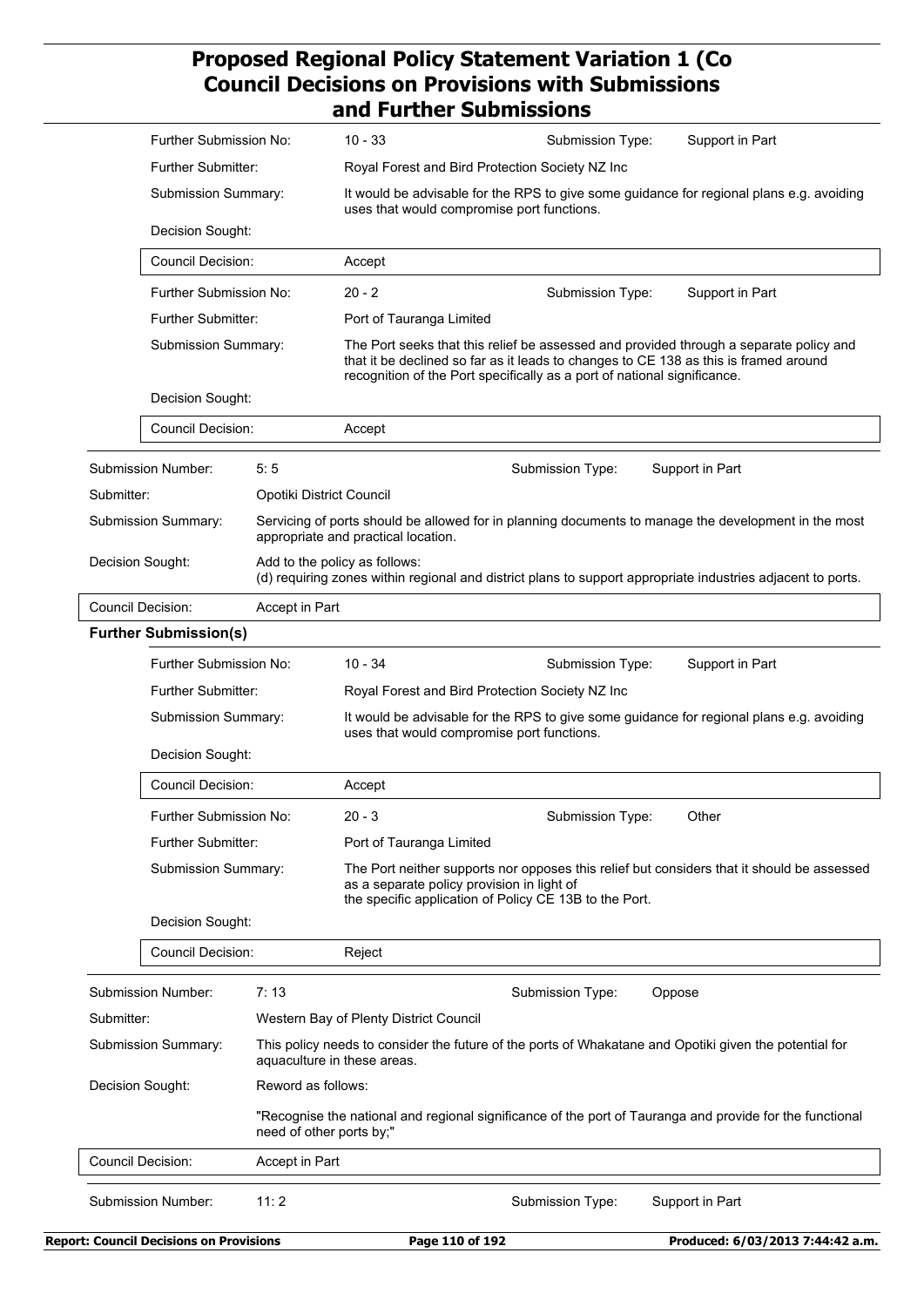| Submitter: |                          |                              | <b>Whakatane District Council</b> |                                                                                                                                                                                                                                                            |  |  |
|------------|--------------------------|------------------------------|-----------------------------------|------------------------------------------------------------------------------------------------------------------------------------------------------------------------------------------------------------------------------------------------------------|--|--|
|            |                          | Submission Summary:          |                                   | The contribution that the Port of Whakatane makes to the economic wellbeing of the community, and the<br>need to safeguard the capacity of this could be acknowledged.                                                                                     |  |  |
|            | Decision Sought:         |                              |                                   | Amend policy and explanation to provide reference to the Port of Whakatane.                                                                                                                                                                                |  |  |
|            | Council Decision:        |                              | Accept                            |                                                                                                                                                                                                                                                            |  |  |
|            |                          | <b>Further Submission(s)</b> |                                   |                                                                                                                                                                                                                                                            |  |  |
|            |                          | Further Submission No:       |                                   | $10 - 35$<br>Support in Part<br>Submission Type:                                                                                                                                                                                                           |  |  |
|            |                          | <b>Further Submitter:</b>    |                                   | Royal Forest and Bird Protection Society NZ Inc                                                                                                                                                                                                            |  |  |
|            |                          | Submission Summary:          |                                   | It would be advisable for the RPS to give some guidance for regional plans e.g. avoiding<br>uses that would compromise port functions.                                                                                                                     |  |  |
|            |                          | Decision Sought:             |                                   |                                                                                                                                                                                                                                                            |  |  |
|            |                          | Council Decision:            |                                   | Accept                                                                                                                                                                                                                                                     |  |  |
|            |                          | Further Submission No:       |                                   | $20 - 5$<br>Submission Type:<br>Support in Part                                                                                                                                                                                                            |  |  |
|            |                          | Further Submitter:           |                                   | Port of Tauranga Limited                                                                                                                                                                                                                                   |  |  |
|            |                          | Submission Summary:          |                                   | The Port seeks that this relief be assessed and provided through a separate policy and<br>that it be declined so far as it leads to changes to CE 13B as this is framed around<br>recognition of the Port specifically as a port of national significance. |  |  |
|            |                          | Decision Sought:             |                                   |                                                                                                                                                                                                                                                            |  |  |
|            |                          | <b>Council Decision:</b>     |                                   | Accept                                                                                                                                                                                                                                                     |  |  |
|            |                          | Submission Number:           | 12:6                              | Submission Type:<br>Support                                                                                                                                                                                                                                |  |  |
|            | Submitter:               |                              | NZ Transport Agency               |                                                                                                                                                                                                                                                            |  |  |
|            |                          | Submission Summary:          |                                   | The NZTA supports this policy as it acknowledges the importance of multi modal transport connections.                                                                                                                                                      |  |  |
|            | Decision Sought:         |                              | Retain as notified.               |                                                                                                                                                                                                                                                            |  |  |
|            | Council Decision:        |                              | Accept                            |                                                                                                                                                                                                                                                            |  |  |
|            |                          |                              |                                   |                                                                                                                                                                                                                                                            |  |  |
|            |                          | Submission Number:           | 23:9                              | Submission Type:<br>Oppose in Part                                                                                                                                                                                                                         |  |  |
|            | Submitter:               |                              |                                   | Royal Forest and Bird Protection Society NZ Inc                                                                                                                                                                                                            |  |  |
|            |                          | Submission Summary:          | problematical.                    | A lack of information about what "future port operations" might entail makes support for this wording                                                                                                                                                      |  |  |
|            | Decision Sought:         |                              |                                   | Delete the words "current and future" from (a).                                                                                                                                                                                                            |  |  |
|            | <b>Council Decision:</b> |                              | Reject                            |                                                                                                                                                                                                                                                            |  |  |
|            |                          | <b>Further Submission(s)</b> |                                   |                                                                                                                                                                                                                                                            |  |  |
|            |                          | Further Submission No:       |                                   | $1 - 3$<br>Support<br>Submission Type:                                                                                                                                                                                                                     |  |  |
|            |                          | <b>Further Submitter:</b>    |                                   | <b>Basil Graeme</b>                                                                                                                                                                                                                                        |  |  |
|            |                          | Submission Summary:          |                                   | The port is not a deep water port and further artificial deepening is not sustainable.<br>Maintenance is sufficient provision.                                                                                                                             |  |  |
|            |                          | Decision Sought:             |                                   |                                                                                                                                                                                                                                                            |  |  |
|            |                          | Council Decision:            |                                   | Reject                                                                                                                                                                                                                                                     |  |  |
|            |                          |                              |                                   |                                                                                                                                                                                                                                                            |  |  |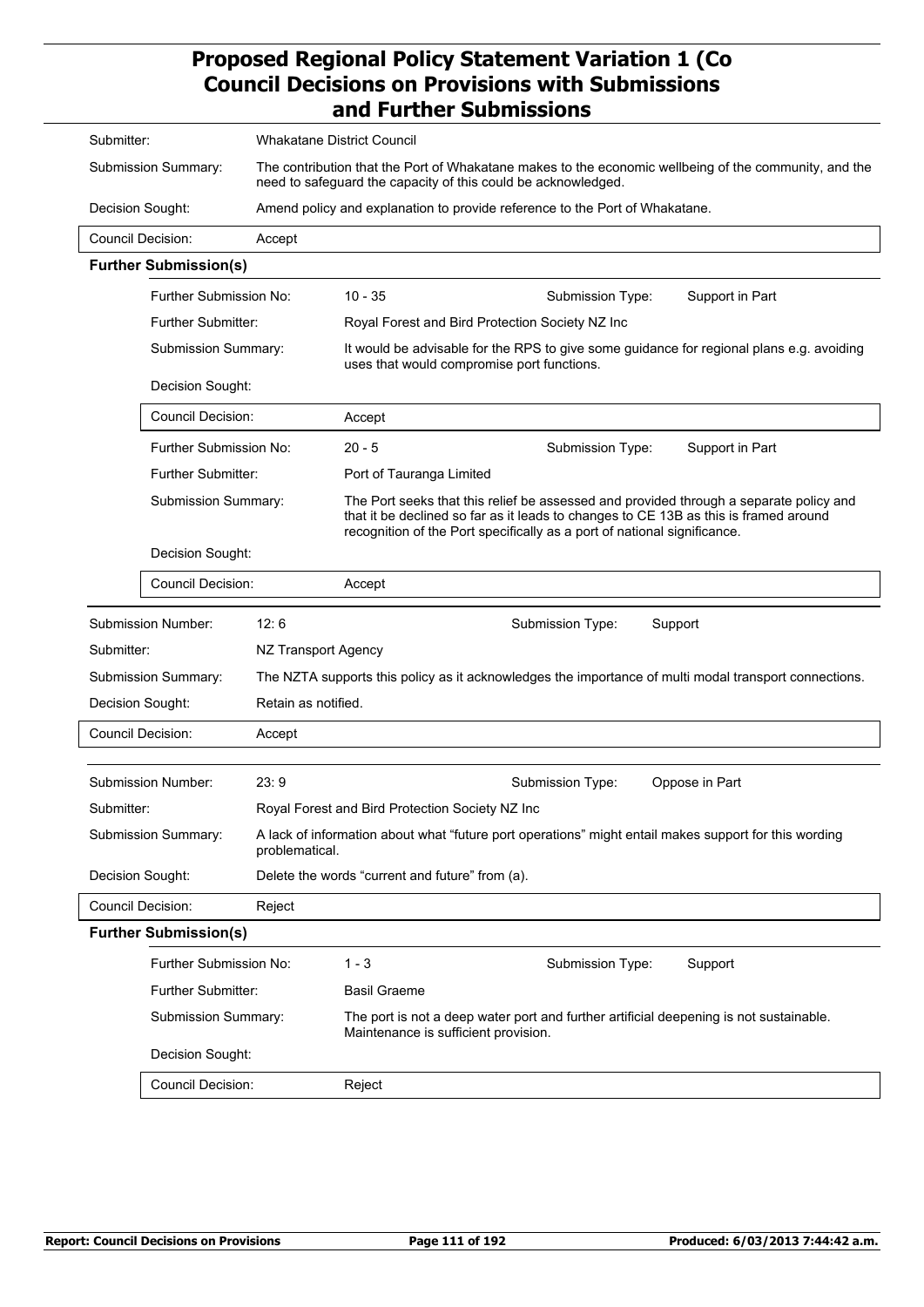|                  | Further Submission No:       |                          | $20 - 6$                                                                                                                                                                                                                                                                                                                                                                                                                                                                                                                       | Submission Type:                                                                   | Oppose                                                                                                   |  |
|------------------|------------------------------|--------------------------|--------------------------------------------------------------------------------------------------------------------------------------------------------------------------------------------------------------------------------------------------------------------------------------------------------------------------------------------------------------------------------------------------------------------------------------------------------------------------------------------------------------------------------|------------------------------------------------------------------------------------|----------------------------------------------------------------------------------------------------------|--|
|                  | Further Submitter:           |                          | Port of Tauranga Limited                                                                                                                                                                                                                                                                                                                                                                                                                                                                                                       |                                                                                    |                                                                                                          |  |
|                  | Submission Summary:          |                          | looking.                                                                                                                                                                                                                                                                                                                                                                                                                                                                                                                       | Policy 9 of the New Zealand Coastal Policy Statement 2010 (NZCPS 201 0) is forward |                                                                                                          |  |
|                  | Decision Sought:             |                          |                                                                                                                                                                                                                                                                                                                                                                                                                                                                                                                                |                                                                                    |                                                                                                          |  |
|                  | <b>Council Decision:</b>     |                          | Accept                                                                                                                                                                                                                                                                                                                                                                                                                                                                                                                         |                                                                                    |                                                                                                          |  |
|                  |                              |                          |                                                                                                                                                                                                                                                                                                                                                                                                                                                                                                                                |                                                                                    |                                                                                                          |  |
|                  | Submission Number:           | 24:23                    |                                                                                                                                                                                                                                                                                                                                                                                                                                                                                                                                | Submission Type:                                                                   | Support                                                                                                  |  |
| Submitter:       |                              |                          | Te Tumu Landowners Group                                                                                                                                                                                                                                                                                                                                                                                                                                                                                                       |                                                                                    |                                                                                                          |  |
|                  | Submission Summary:          |                          | Policy CE 13B adequately recognises the provisions of the NZCPS 2010.                                                                                                                                                                                                                                                                                                                                                                                                                                                          |                                                                                    |                                                                                                          |  |
| Decision Sought: |                              |                          | Adopt Policy CE 13B as notified.                                                                                                                                                                                                                                                                                                                                                                                                                                                                                               |                                                                                    |                                                                                                          |  |
|                  | Council Decision:            | Reject                   |                                                                                                                                                                                                                                                                                                                                                                                                                                                                                                                                |                                                                                    |                                                                                                          |  |
|                  |                              |                          |                                                                                                                                                                                                                                                                                                                                                                                                                                                                                                                                |                                                                                    |                                                                                                          |  |
|                  | Submission Number:           | 25:23                    |                                                                                                                                                                                                                                                                                                                                                                                                                                                                                                                                | Submission Type:                                                                   | Support                                                                                                  |  |
| Submitter:       |                              |                          | Te Tumu Kaituna 14 Trust                                                                                                                                                                                                                                                                                                                                                                                                                                                                                                       |                                                                                    |                                                                                                          |  |
|                  | Submission Summary:          |                          | Policy CE 13B adequately recognises the provisions of the NZCPS 2010.                                                                                                                                                                                                                                                                                                                                                                                                                                                          |                                                                                    |                                                                                                          |  |
| Decision Sought: |                              |                          | Adopt Policy CE 13B as notified.                                                                                                                                                                                                                                                                                                                                                                                                                                                                                               |                                                                                    |                                                                                                          |  |
|                  | Council Decision:            | Reject                   |                                                                                                                                                                                                                                                                                                                                                                                                                                                                                                                                |                                                                                    |                                                                                                          |  |
|                  |                              |                          |                                                                                                                                                                                                                                                                                                                                                                                                                                                                                                                                |                                                                                    |                                                                                                          |  |
|                  | <b>Submission Number:</b>    | 26:23                    |                                                                                                                                                                                                                                                                                                                                                                                                                                                                                                                                | Submission Type:                                                                   | Support                                                                                                  |  |
| Submitter:       |                              |                          | Te Tumu Kaituna 11B2 Trust                                                                                                                                                                                                                                                                                                                                                                                                                                                                                                     |                                                                                    |                                                                                                          |  |
|                  | Submission Summary:          |                          | Policy CE 13B adequately recognises the provisions of the NZCPS 2010.                                                                                                                                                                                                                                                                                                                                                                                                                                                          |                                                                                    |                                                                                                          |  |
| Decision Sought: |                              |                          | Adopt Policy CE 13B as notified.                                                                                                                                                                                                                                                                                                                                                                                                                                                                                               |                                                                                    |                                                                                                          |  |
|                  | <b>Council Decision:</b>     | Reject                   |                                                                                                                                                                                                                                                                                                                                                                                                                                                                                                                                |                                                                                    |                                                                                                          |  |
|                  |                              |                          |                                                                                                                                                                                                                                                                                                                                                                                                                                                                                                                                |                                                                                    |                                                                                                          |  |
|                  | <b>Submission Number:</b>    | 27:23                    |                                                                                                                                                                                                                                                                                                                                                                                                                                                                                                                                | Submission Type:                                                                   | Support                                                                                                  |  |
| Submitter:       |                              |                          | Ford Land Holdings Pty Ltd                                                                                                                                                                                                                                                                                                                                                                                                                                                                                                     |                                                                                    |                                                                                                          |  |
|                  | Submission Summary:          |                          | Policy CE 13B adequately recognises the provisions of the NZCPS 2010.                                                                                                                                                                                                                                                                                                                                                                                                                                                          |                                                                                    |                                                                                                          |  |
| Decision Sought: |                              |                          | Adopt Policy CE 13B as notified.                                                                                                                                                                                                                                                                                                                                                                                                                                                                                               |                                                                                    |                                                                                                          |  |
|                  | Council Decision:            | Reject                   |                                                                                                                                                                                                                                                                                                                                                                                                                                                                                                                                |                                                                                    |                                                                                                          |  |
|                  |                              |                          |                                                                                                                                                                                                                                                                                                                                                                                                                                                                                                                                |                                                                                    |                                                                                                          |  |
|                  | Submission Number:           | 28:4                     |                                                                                                                                                                                                                                                                                                                                                                                                                                                                                                                                | Submission Type:                                                                   | Oppose in Part                                                                                           |  |
| Submitter:       |                              | Port of Tauranga Limited |                                                                                                                                                                                                                                                                                                                                                                                                                                                                                                                                |                                                                                    |                                                                                                          |  |
|                  | Submission Summary:          |                          | increased capacity for shipping as required by the NZCPS.                                                                                                                                                                                                                                                                                                                                                                                                                                                                      |                                                                                    | Variation Policy still fails to capture the enabling components of the NZCPS. There is a need to promote |  |
| Decision Sought: |                              | environment",,;and       | Seek the policy be amended as follows: (add text to $(c)$ and add $(d)$ )<br>(b) Having regard to potential adverse effects on the environment, providing for the need to maintain<br>shipping channels and to renew/replace<br>structures as part of ongoing maintenance; and<br>(c) avoiding activities in areas that may compromise port operations and providing for the functional need<br>of ports to locate in the coastal<br>(d) Providing for the development of the Port's infrastructure and capacity for shipping' |                                                                                    |                                                                                                          |  |
|                  | Council Decision:            | Reject                   |                                                                                                                                                                                                                                                                                                                                                                                                                                                                                                                                |                                                                                    |                                                                                                          |  |
|                  | <b>Further Submission(s)</b> |                          |                                                                                                                                                                                                                                                                                                                                                                                                                                                                                                                                |                                                                                    |                                                                                                          |  |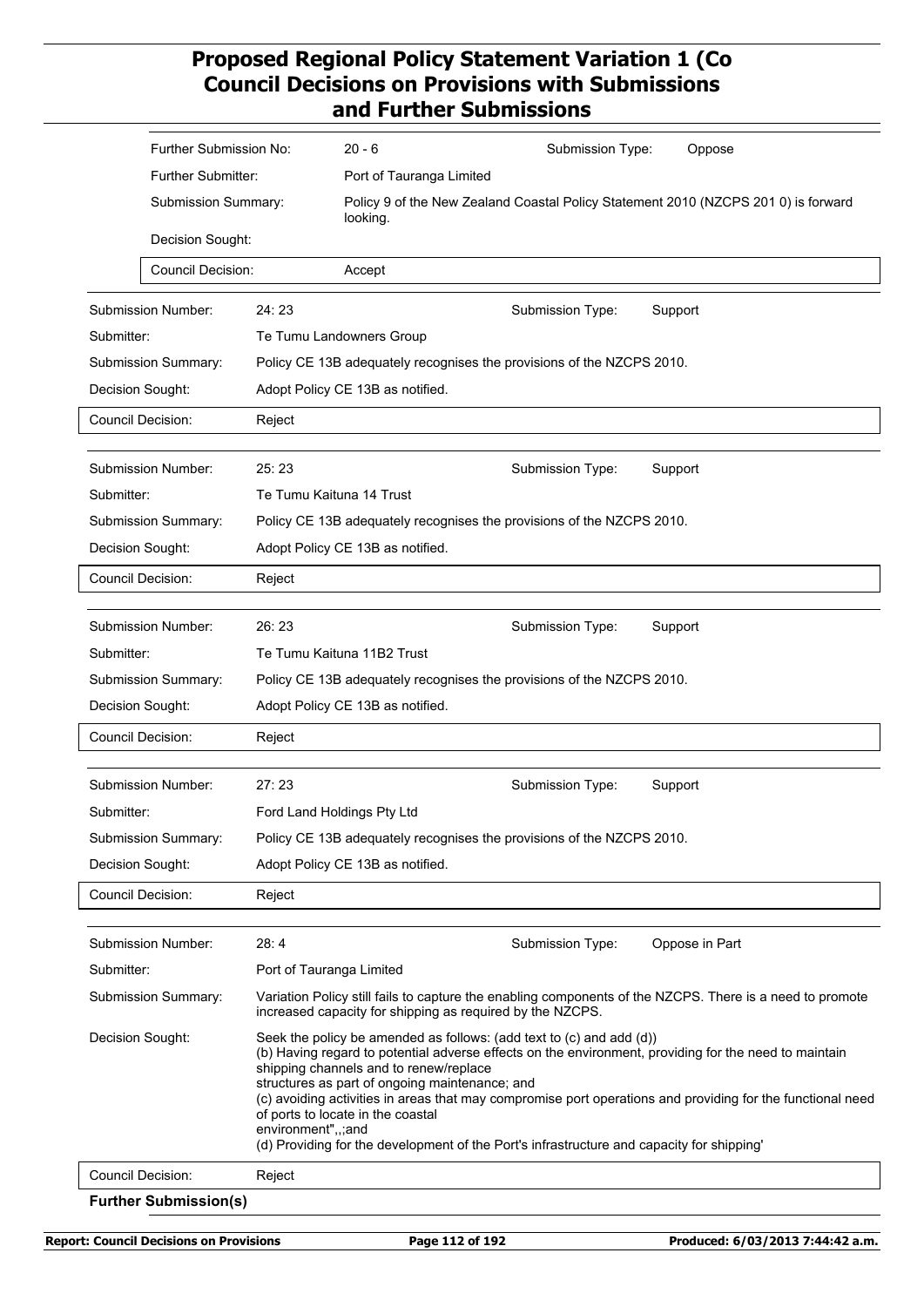|                          | Further Submission No:                             |                    | $1 - 4$                                                                                                                                                               | Submission Type: | Oppose                                                                                                  |
|--------------------------|----------------------------------------------------|--------------------|-----------------------------------------------------------------------------------------------------------------------------------------------------------------------|------------------|---------------------------------------------------------------------------------------------------------|
|                          | Further Submitter:                                 |                    | <b>Basil Graeme</b>                                                                                                                                                   |                  |                                                                                                         |
|                          | Submission Summary:                                |                    | The port is not a deep water port and further artificial deepening is not sustainable.<br>Maintenance is sufficient provision.                                        |                  |                                                                                                         |
|                          | Decision Sought:                                   |                    |                                                                                                                                                                       |                  |                                                                                                         |
|                          | <b>Council Decision:</b>                           |                    | Reject                                                                                                                                                                |                  |                                                                                                         |
|                          | Further Submission No:                             |                    | $10 - 37$                                                                                                                                                             | Submission Type: | Oppose                                                                                                  |
|                          | Further Submitter:                                 |                    | Royal Forest and Bird Protection Society NZ Inc                                                                                                                       |                  |                                                                                                         |
|                          | Submission Summary:                                |                    | The additional wording simply repeats what is already in (a).                                                                                                         |                  |                                                                                                         |
|                          | Decision Sought:                                   |                    |                                                                                                                                                                       |                  |                                                                                                         |
|                          | <b>Council Decision:</b>                           |                    | Accept                                                                                                                                                                |                  |                                                                                                         |
|                          | Further Submission No:                             |                    | $12 - 7$                                                                                                                                                              | Submission Type: | Support in Part                                                                                         |
|                          | Further Submitter:                                 |                    | Z Energy Ltd, Mobil Oil NZ Ltd and BP NZ Ltd                                                                                                                          |                  |                                                                                                         |
|                          | Submission Summary:                                |                    | The Oil Companies support the submission to the extent that it seeks to recognise the<br>function need of port activities to locate in the coastal environment.       |                  |                                                                                                         |
|                          | Decision Sought:                                   |                    |                                                                                                                                                                       |                  |                                                                                                         |
|                          | <b>Council Decision:</b><br>Further Submission No: |                    | Accept in Part                                                                                                                                                        |                  |                                                                                                         |
|                          |                                                    |                    | $18 - 11$                                                                                                                                                             | Submission Type: | Support                                                                                                 |
|                          | <b>Further Submitter:</b>                          |                    | Horticulture NZ and NZ Kiwifruit Growers Inc                                                                                                                          |                  |                                                                                                         |
|                          | Submission Summary:                                |                    | The port is important infrastructure that needs to be adequately provided for.                                                                                        |                  |                                                                                                         |
|                          | Decision Sought:                                   |                    |                                                                                                                                                                       |                  |                                                                                                         |
|                          | Council Decision:                                  |                    | <b>Accept in Part</b>                                                                                                                                                 |                  |                                                                                                         |
|                          | Submission Number:                                 | 29:2               |                                                                                                                                                                       | Submission Type: | Support in Part                                                                                         |
| Submitter:               |                                                    | The Sterling Trust |                                                                                                                                                                       |                  |                                                                                                         |
|                          | Submission Summary:                                |                    | The Regional Council is protecting its own business interests, the Ports of Tauranga. It would be<br>develop where located in or adjacent to Natural Character areas. |                  | reasonable and equitable that all business/industrial zoned sites were afforded the same protection to  |
| Decision Sought:         |                                                    | Character areas.   |                                                                                                                                                                       |                  | Amend policy to include all existing business/industrial zoned sites located in and adjacent to Natural |
| <b>Council Decision:</b> |                                                    | Reject             |                                                                                                                                                                       |                  |                                                                                                         |
|                          | <b>Further Submission(s)</b>                       |                    |                                                                                                                                                                       |                  |                                                                                                         |
|                          | Further Submission No:                             |                    | $2 - 6$                                                                                                                                                               | Submission Type: | Oppose                                                                                                  |
|                          | Further Submitter:                                 |                    | Environmental Defence Society Incorporated                                                                                                                            |                  |                                                                                                         |
|                          | Submission Summary:                                |                    |                                                                                                                                                                       |                  | Port of Tauranga has national and regional significance and must be located in CMA.                     |
|                          | Decision Sought:                                   |                    |                                                                                                                                                                       |                  |                                                                                                         |
|                          | <b>Council Decision:</b>                           |                    | Accept                                                                                                                                                                |                  |                                                                                                         |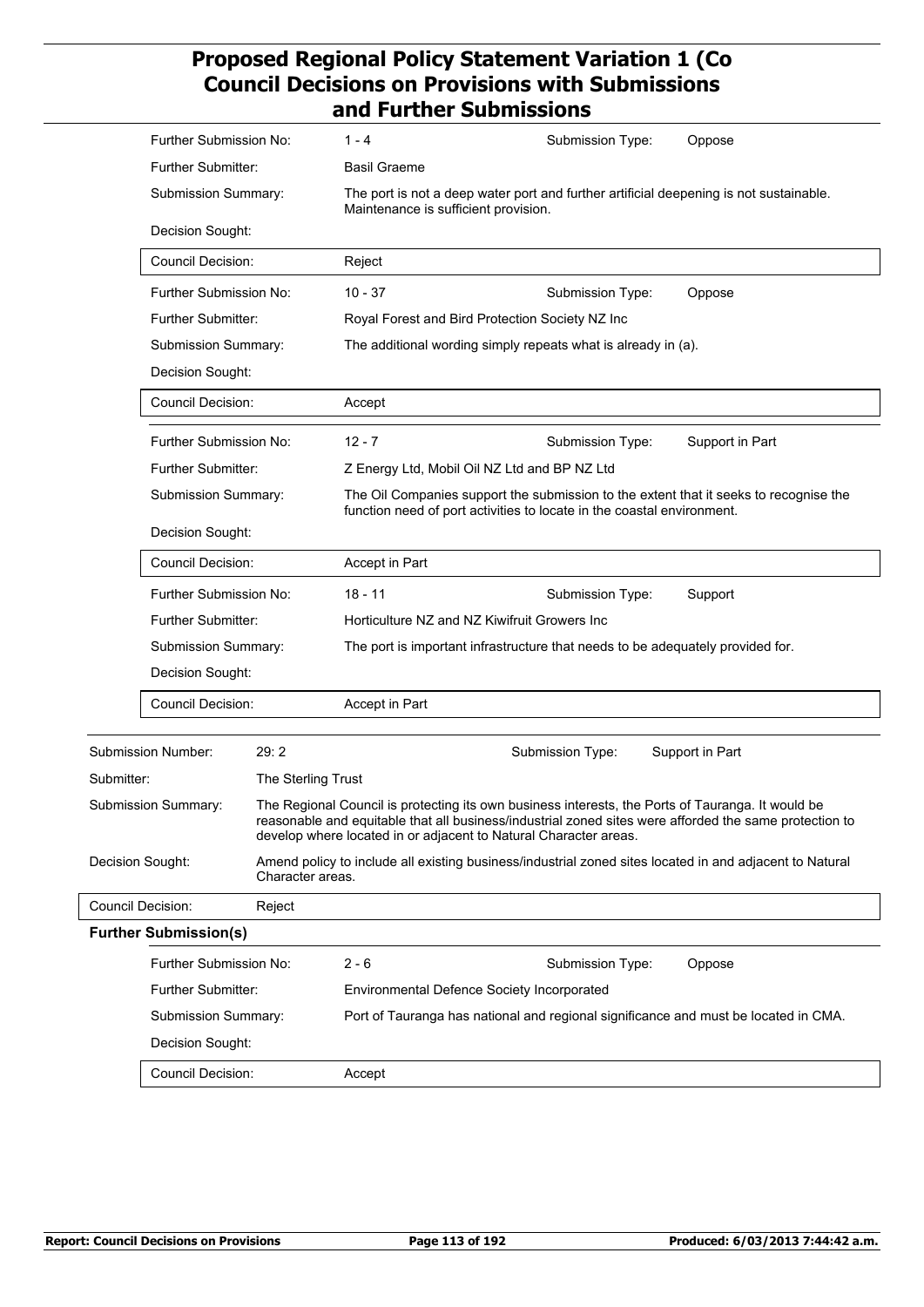|            | Further Submission No:                  |                | $10 - 2$                                                                                                                                                                                                                                                                                                                                                                      | Submission Type: | Oppose                                                                                                                                                                                   |
|------------|-----------------------------------------|----------------|-------------------------------------------------------------------------------------------------------------------------------------------------------------------------------------------------------------------------------------------------------------------------------------------------------------------------------------------------------------------------------|------------------|------------------------------------------------------------------------------------------------------------------------------------------------------------------------------------------|
|            | Further Submitter:                      |                | Royal Forest and Bird Protection Society NZ Inc                                                                                                                                                                                                                                                                                                                               |                  |                                                                                                                                                                                          |
|            | Submission Summary:<br>Decision Sought: |                | This policy is implementing NZCPS Policy 9. It is intended to promote business interests<br>per se over matters of national importance.                                                                                                                                                                                                                                       |                  |                                                                                                                                                                                          |
|            |                                         |                |                                                                                                                                                                                                                                                                                                                                                                               |                  |                                                                                                                                                                                          |
|            | <b>Council Decision:</b>                |                | Accept                                                                                                                                                                                                                                                                                                                                                                        |                  |                                                                                                                                                                                          |
|            | Further Submission No:                  |                | $12 - 6$                                                                                                                                                                                                                                                                                                                                                                      | Submission Type: | Support in Part                                                                                                                                                                          |
|            | <b>Further Submitter:</b>               |                | Z Energy Ltd, Mobil Oil NZ Ltd and BP NZ Ltd                                                                                                                                                                                                                                                                                                                                  |                  |                                                                                                                                                                                          |
|            | Submission Summary:                     |                | Port of Tauranga, that have a functional need to be located in and around the port.                                                                                                                                                                                                                                                                                           |                  | The submission is supported to the extent that the Oil Companies' own submission seeks<br>to extend the scope of the policy to include activities, such as the bulk storage tanks at the |
|            | Decision Sought:                        |                |                                                                                                                                                                                                                                                                                                                                                                               |                  |                                                                                                                                                                                          |
|            | <b>Council Decision:</b>                |                | Reject                                                                                                                                                                                                                                                                                                                                                                        |                  |                                                                                                                                                                                          |
|            | Further Submission No:                  |                | $20 - 7$                                                                                                                                                                                                                                                                                                                                                                      | Submission Type: | Oppose                                                                                                                                                                                   |
|            | <b>Further Submitter:</b>               |                | Port of Tauranga Limited                                                                                                                                                                                                                                                                                                                                                      |                  |                                                                                                                                                                                          |
|            | Submission Summary:                     |                | Policy CE 13B recognises the national significance of the Port and reflects Policy 9 of the<br><b>NZCPS 2010.</b>                                                                                                                                                                                                                                                             |                  |                                                                                                                                                                                          |
|            | Decision Sought:                        |                |                                                                                                                                                                                                                                                                                                                                                                               |                  |                                                                                                                                                                                          |
|            | <b>Council Decision:</b>                |                | Accept                                                                                                                                                                                                                                                                                                                                                                        |                  |                                                                                                                                                                                          |
|            | Submission Number:                      | 31:5           |                                                                                                                                                                                                                                                                                                                                                                               | Submission Type: | Support                                                                                                                                                                                  |
| Submitter: |                                         |                | Z-Energy Ltd, BP Oil NZ Ltd, Mobil Oil NZ Ltd                                                                                                                                                                                                                                                                                                                                 |                  |                                                                                                                                                                                          |
|            | Submission Summary:                     |                | Bulk storage tanks at the Port of Tauranga, for example, are not necessarily a port activity per se but<br>products to the Bay of Plenty region.                                                                                                                                                                                                                              |                  | have a functional need to be located at the port in order to receive, store and distribute refined petroleum                                                                             |
|            | Decision Sought:<br>Port; and"          |                | Expand Policy CE13B as set out below or with wording to the same effect:<br>"Recognise the national and regional significance of the Port of Tauranga by:<br>(a) Safeguarding the capacity and efficiency of current and future port operations, activities with a<br>functional need to be located in and around the Port and the strategic road, rail and sea routes to the |                  |                                                                                                                                                                                          |
|            | Council Decision:                       | Accept in Part |                                                                                                                                                                                                                                                                                                                                                                               |                  |                                                                                                                                                                                          |
|            | <b>Further Submission(s)</b>            |                |                                                                                                                                                                                                                                                                                                                                                                               |                  |                                                                                                                                                                                          |
|            | Further Submission No:                  |                | $20 - 8$                                                                                                                                                                                                                                                                                                                                                                      | Submission Type: | Other                                                                                                                                                                                    |
|            | Further Submitter:                      |                | Port of Tauranga Limited                                                                                                                                                                                                                                                                                                                                                      |                  |                                                                                                                                                                                          |
|            | Submission Summary:                     |                | 2010, in light of the matters raised in the Port's appeal and submission on the Policy.                                                                                                                                                                                                                                                                                       |                  | The Port supports the intent of the changes sought, but wishes to ensure that the Policy in<br>its final form accommodates the relief in a manner that gives proper effect to the NZCPS  |
|            | Decision Sought:                        |                |                                                                                                                                                                                                                                                                                                                                                                               |                  |                                                                                                                                                                                          |
|            | <b>Council Decision:</b>                |                | Accept in Part                                                                                                                                                                                                                                                                                                                                                                |                  |                                                                                                                                                                                          |
|            |                                         |                |                                                                                                                                                                                                                                                                                                                                                                               |                  |                                                                                                                                                                                          |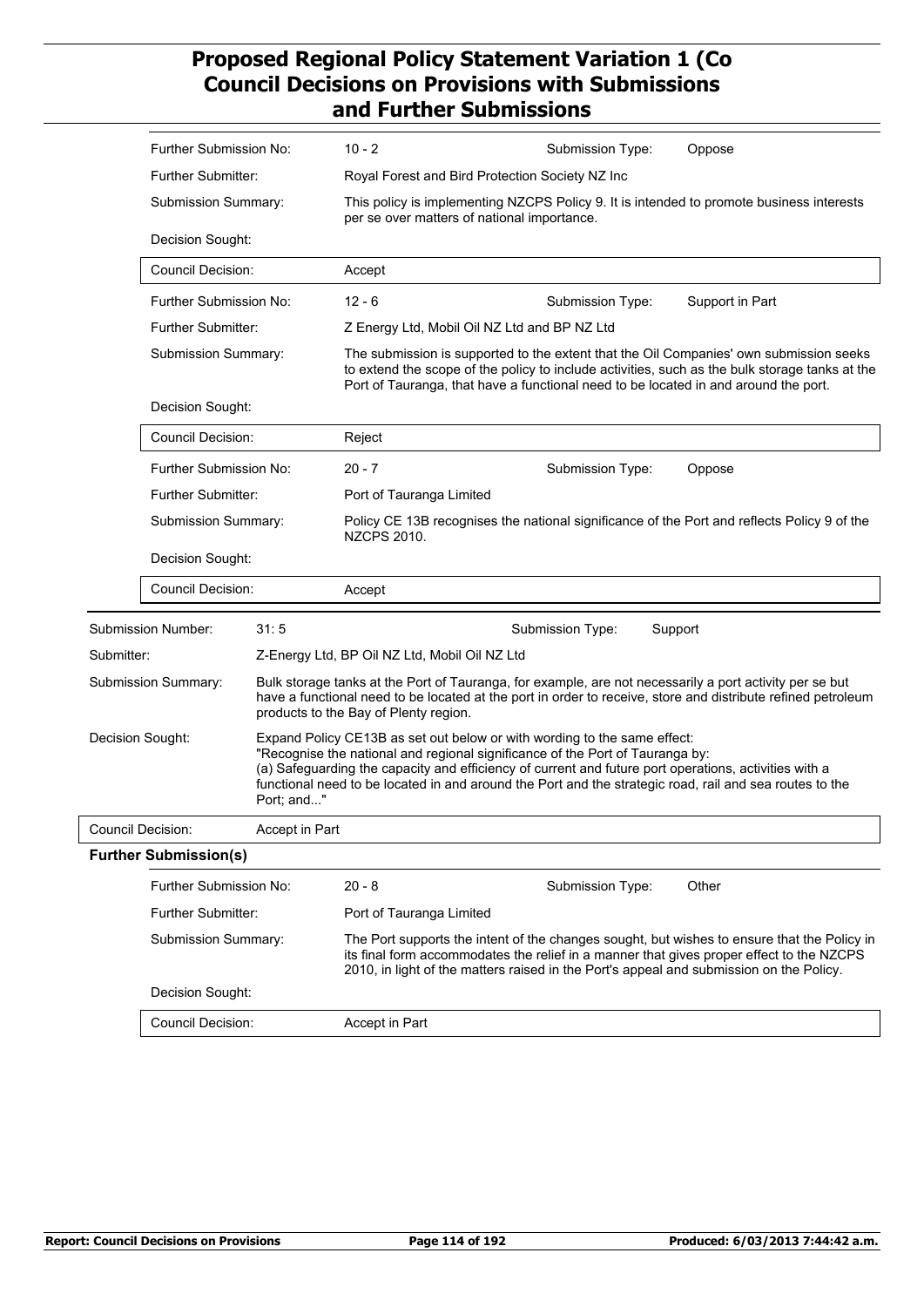| Submission Number:           | 35:9                      |                                                                          | Submission Type: | Oppose                                                                                      |
|------------------------------|---------------------------|--------------------------------------------------------------------------|------------------|---------------------------------------------------------------------------------------------|
| Submitter:                   |                           | Ngati Tuwharetoa (BOP) Settlement Trust - Anthony Olsen                  |                  |                                                                                             |
| Submission Summary:          |                           | Alternative 1 of the S32 report.                                         |                  | NTST does not support Amended Policy CE13B : Providing for Ports. NTST does however support |
| Decision Sought:             |                           | No specific remedy sought.                                               |                  |                                                                                             |
| <b>Council Decision:</b>     | Reject                    |                                                                          |                  |                                                                                             |
| <b>Further Submission(s)</b> |                           |                                                                          |                  |                                                                                             |
| Further Submission No:       |                           | $20 - 9$                                                                 | Submission Type: | Oppose                                                                                      |
| <b>Further Submitter:</b>    |                           | Port of Tauranga Limited                                                 |                  |                                                                                             |
| <b>Submission Summary:</b>   |                           | that the NZCPS 2010 is given effect to.                                  |                  | The Port had, and has, concerns with the s32 report in general, including because it states |
| Decision Sought:             |                           |                                                                          |                  |                                                                                             |
| <b>Council Decision:</b>     |                           | Accept                                                                   |                  |                                                                                             |
| Submission Number:           | 44:5                      |                                                                          | Submission Type: | Support in Part                                                                             |
| Submitter:                   | <b>Basil Graeme</b>       |                                                                          |                  |                                                                                             |
| Submission Summary:          |                           | The capacity of future port operations may be unsustainable. Support (b) |                  |                                                                                             |
| Decision Sought:             | Request delete "capacity" |                                                                          |                  |                                                                                             |
| <b>Council Decision:</b>     | Reject                    |                                                                          |                  |                                                                                             |
| <b>Further Submission(s)</b> |                           |                                                                          |                  |                                                                                             |
| Further Submission No:       |                           | $20 - 10$                                                                | Submission Type: | Oppose                                                                                      |
| <b>Further Submitter:</b>    |                           | Port of Tauranga Limited                                                 |                  |                                                                                             |
| Submission Summary:          |                           | shipping is provided for in the NZCPS 2010.                              |                  | The Port seeks that this relief be declined as the development of ports' capacity for       |
| Decision Sought:             |                           |                                                                          |                  |                                                                                             |
| Council Decision:            |                           | Accept                                                                   |                  |                                                                                             |
|                              |                           |                                                                          |                  | 482                                                                                         |

### **Section: Policy MN 4B: Encouraging ecological restoration**

### **Council Decision**

Retain Policy MN 4B unchanged.

## **Reasons for Council Decision**

Submissions 24-26, 25-26, 26-26, 27-26: Policy MN 4B was not changed by Variation 1 and is outside scope. Submitters sought no change.

### **Submissions**

| <b>Submission Number:</b> | 24:26                           | Submission Type: | Support |
|---------------------------|---------------------------------|------------------|---------|
| Submitter:                | Te Tumu Landowners Group        |                  |         |
| Submission Summary:       | Policy MN 4B is supported.      |                  |         |
| Decision Sought:          | Adopt Policy MN 4B as notified. |                  |         |
| Council Decision:         | Accept                          |                  |         |
|                           |                                 |                  |         |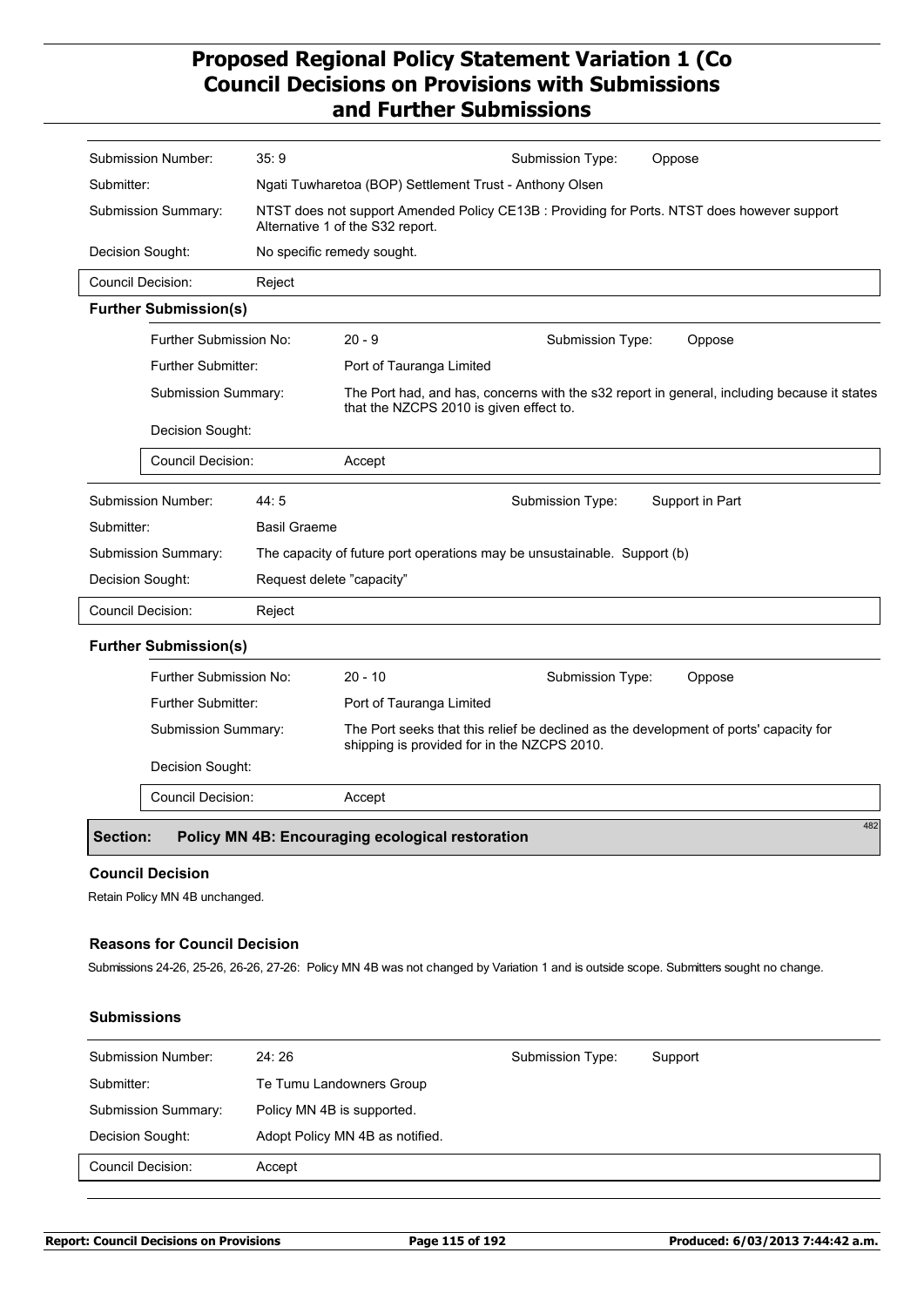| Submission Number:       | 25:26                           | Submission Type: | Support |
|--------------------------|---------------------------------|------------------|---------|
| Submitter:               | Te Tumu Kaituna 14 Trust        |                  |         |
| Submission Summary:      | Policy MN 4B is supported.      |                  |         |
| Decision Sought:         | Adopt Policy MN 4B as notified. |                  |         |
| <b>Council Decision:</b> | Accept                          |                  |         |
|                          |                                 |                  |         |
| Submission Number:       | 26:26                           | Submission Type: | Support |
| Submitter:               | Te Tumu Kaituna 11B2 Trust      |                  |         |
| Submission Summary:      | Policy MN 4B is supported.      |                  |         |
| Decision Sought:         | Adopt Policy MN 4B as notified. |                  |         |
| Council Decision:        | Accept                          |                  |         |
|                          |                                 |                  |         |
| Submission Number:       | 27:26                           | Submission Type: | Support |
| Submitter:               | Ford Land Holdings Pty Ltd      |                  |         |
| Submission Summary:      | Policy MN 4B is supported.      |                  |         |
| Decision Sought:         | Adopt Policy MN 4B as notified. |                  |         |
| <b>Council Decision:</b> | Accept                          |                  |         |

#### **Section: Policy MN 6B: Restricting public access to and along the coast, lakes and rivers**

#### **Council Decision**

Amend Policy MN 6B to read:

'Policy MN 6B: Restricting public access to and along the coast, lakes and rivers

Restrict public access to and along the coast, lakes and rivers only where necessary to:

- (a) Protect public health or safety, including a consideration of existing or reasonably forseeable conflict between uses; or
- (b) Protect dunes, estuaries, areas of sensitive indigenous vegetation and/ or habitats of indigenous fauna; or
- (c) Protect threatened indigenous species in the coastal environment; or
- (d) Protect historic heritage and Maori cultural values and activities; or
- (e) Provide for temporary activities, activities for defence purposes or special events within the coastal environment; or (f) Provide a level of security consistent with the purpose of a resource consent; or
- Provide a level of security consistent with the purpose of a resource consent; or
- (g) Achieve one or more of the objectives of this Policy Statement; or
- (h) Recognise other exceptional circumstances that are sufficient to justify a restriction.

Before imposing a restriction on public access consider and, where practicable, provide alternative access that is available to the public free of charge at all times.

#### Explanation

In limited situations there are sensitive areas of the coast which would be compromised by unrestricted public access. These need to be recognised and provided for, as do other areas where public access is inappropriate for safety or security reasons. A requirement for an esplanade reserve or strip that would provide public access to or along these areas shall not be waived unless there are exceptional circumstances that mean provision of an esplanade reserve or strip would not be in the public interest. It is recognised that in some parts of the region access to the coast, lakes and rivers requires passage over land that is in private ownership. Public access over such land requires the permission of the landowner.'

#### **Reasons for Council Decision**

Submissions 7-15, 22-7, 1-1(f), 38-8, 44-6: Council's decisions on the Proposed RPS (notified on 14 August 2012) made amendments to Policy MN 6B not reflected in Variation 1 at the time of notification in May 2012. Staff recommendations are made in response to submissions received as well as promoting alignment with Council's decisions from August. The policy is sufficiently clear in that it relates to public access to and along the coast, lakes and rivers in order to give effect to section 6(d) of the RMA. The words "access to and along" naturally extend to and from the surface of the adjoining water body whether it's is a lake, river or the coastal marine area. Support for the amendments including the addition of paragraph (c) and 'estuaries' in paragraph (b) is noted.

Submissions 23-10, 1-2(f), 1-16(f), 3-7(f), 14-24(f), 15-24(f), 16-24(f), 17-24(f): The reference to "exceptional circumstances" mirrors requirements of the NZCPS2010 (19.3). Paragraph (b) has been amended to replace 'significant' with 'sensitive'. Decision makers must still exercise judgement on the extent to which public access should be restricted. Particularly when considering whether a restriction is justified and necessary to avoid compromising any RPS objectives as well as the appropriateness of any alternative free public access that may be offered as potential mitigation.

Submissions 24-27, 3-6(f), 25-27, 26-27, 27-27: The NZCPS sets limits on public access restrictions in Policy 19.3. Restricting public access only when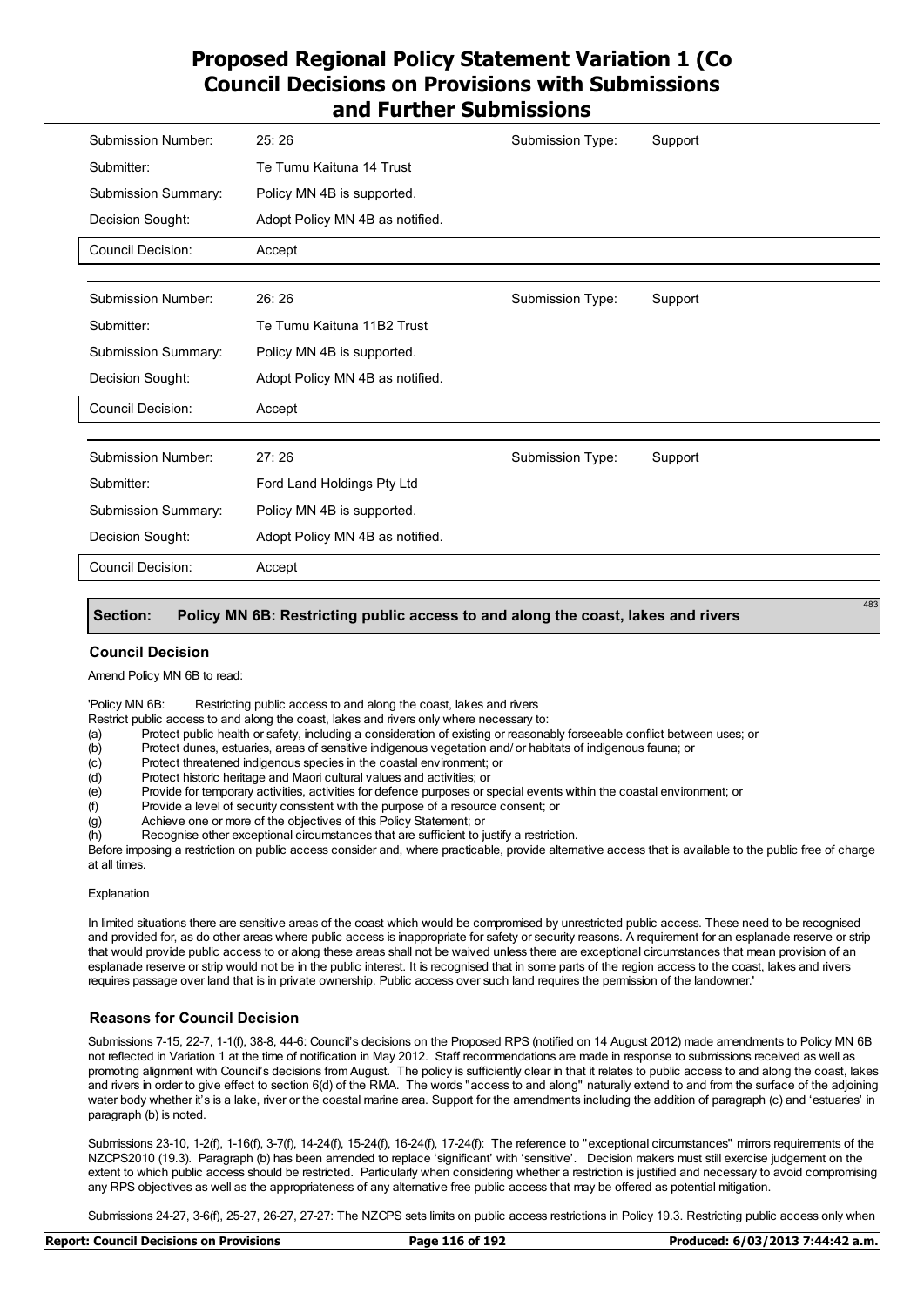"nationally" threatened species are present is a much "tougher" test than that in the NZCPS.

Submission 38-8, 10-28(f), 14-23(f), 15-23(f), 16-23(f), 17-23(f): Issues of landowner rights are acknowledged. Land ownership issues are provided for by the RMA when considering acquisition for public access. It is not possible for Councils to acquire land without going through either a resource consent (i.e. subdivision which may result in an esplanade reserves) or a public works process. The RMA also forbids rules preventing reasonable use of land.

Most District Plans in the BOP Region provide for public access as prescribed in the RMA. This means that if a lot less than 4 Ha is formed adjacent the coast/ river an esplanade reserve will be required. Some extend this to larger allotments - but this requires compensation - which discourages many Councils. This means reserves (or strips) are only ever established upon subdivision in particular locations, according to specific rules and below certain thresholds. If there is no subdivision there is no acquisition - meaning that for most rural operations the issue never comes up.

It is appropriate that the explanation to policy MN 6B confirm that landowner approval is required where public access is proposed across private land though this is a matter of law that Council has no influence over.

### **Submissions**

| Submission Number:                                                                                                                                                                                                                                                                                                                                                                                            | 7:15                                              |                                                                                             | Submission Type: | Support in Part                                                                                           |  |  |
|---------------------------------------------------------------------------------------------------------------------------------------------------------------------------------------------------------------------------------------------------------------------------------------------------------------------------------------------------------------------------------------------------------------|---------------------------------------------------|---------------------------------------------------------------------------------------------|------------------|-----------------------------------------------------------------------------------------------------------|--|--|
| Submitter:                                                                                                                                                                                                                                                                                                                                                                                                    |                                                   | Western Bay of Plenty District Council                                                      |                  |                                                                                                           |  |  |
| <b>Submission Summary:</b>                                                                                                                                                                                                                                                                                                                                                                                    |                                                   | The intention of this policy is unclear.                                                    |                  |                                                                                                           |  |  |
| Decision Sought:                                                                                                                                                                                                                                                                                                                                                                                              |                                                   | margins), or between public uses in the coastal marine area and public uses on its margins. |                  | Clarify whether the conflict is between different public uses with the coastal marine area (including its |  |  |
| <b>Council Decision:</b>                                                                                                                                                                                                                                                                                                                                                                                      | Reject                                            |                                                                                             |                  |                                                                                                           |  |  |
| Submission Number:                                                                                                                                                                                                                                                                                                                                                                                            | 22:7                                              | Submission Type:<br>Support                                                                 |                  |                                                                                                           |  |  |
| Submitter:                                                                                                                                                                                                                                                                                                                                                                                                    | <b>Environmental Defence Society Incorporated</b> |                                                                                             |                  |                                                                                                           |  |  |
| Submission Summary:                                                                                                                                                                                                                                                                                                                                                                                           |                                                   | compromise indigenous vegetation and/or habitats.                                           |                  | Paragraphs (b) and (c) make an appropriate balance by restricting public access only where it will        |  |  |
|                                                                                                                                                                                                                                                                                                                                                                                                               |                                                   |                                                                                             |                  | Paragraph [(h)] promotes public access by ensuring any practicable alternative access is considered.      |  |  |
| Decision Sought:                                                                                                                                                                                                                                                                                                                                                                                              | No change requested.                              |                                                                                             |                  |                                                                                                           |  |  |
| <b>Council Decision:</b>                                                                                                                                                                                                                                                                                                                                                                                      | Accept                                            |                                                                                             |                  |                                                                                                           |  |  |
| <b>Further Submission(s)</b>                                                                                                                                                                                                                                                                                                                                                                                  |                                                   |                                                                                             |                  |                                                                                                           |  |  |
| Further Submission No:                                                                                                                                                                                                                                                                                                                                                                                        |                                                   | $1 - 1$                                                                                     | Submission Type: | Support                                                                                                   |  |  |
| Further Submitter:                                                                                                                                                                                                                                                                                                                                                                                            |                                                   | <b>Basil Graeme</b>                                                                         |                  |                                                                                                           |  |  |
| Submission Summary:                                                                                                                                                                                                                                                                                                                                                                                           |                                                   | Support reasons given.                                                                      |                  |                                                                                                           |  |  |
| Decision Sought:                                                                                                                                                                                                                                                                                                                                                                                              |                                                   |                                                                                             |                  |                                                                                                           |  |  |
| <b>Council Decision:</b>                                                                                                                                                                                                                                                                                                                                                                                      |                                                   | Accept                                                                                      |                  |                                                                                                           |  |  |
| Submission Number:                                                                                                                                                                                                                                                                                                                                                                                            | 23:10                                             |                                                                                             | Submission Type: | Oppose in Part                                                                                            |  |  |
| Submitter:                                                                                                                                                                                                                                                                                                                                                                                                    |                                                   | Royal Forest and Bird Protection Society NZ Inc                                             |                  |                                                                                                           |  |  |
| (b) should substitute the word "significant" for "sensitive", the latter being used in the NZCPS,<br>Submission Summary:<br>(g) potentially is cast more broadly than intended by the NZCPS Policy 19 (3) (j), which refers to<br>"exceptional circumstances".<br>The reference to mitigation is also misleading as it implies the effect can be mitigated when that might not<br>be possible or appropriate. |                                                   |                                                                                             |                  |                                                                                                           |  |  |
| Decision Sought:<br>Amend wording for consistency with NZCPS Policy 19 (3).<br>Delete the words "as mitigation"                                                                                                                                                                                                                                                                                               |                                                   |                                                                                             |                  |                                                                                                           |  |  |
| <b>Council Decision:</b><br>Accept in Part                                                                                                                                                                                                                                                                                                                                                                    |                                                   |                                                                                             |                  |                                                                                                           |  |  |
| <b>Further Submission(s)</b>                                                                                                                                                                                                                                                                                                                                                                                  |                                                   |                                                                                             |                  |                                                                                                           |  |  |
| Further Submission No:<br>$1 - 2$<br>Submission Type:<br>Support                                                                                                                                                                                                                                                                                                                                              |                                                   |                                                                                             |                  |                                                                                                           |  |  |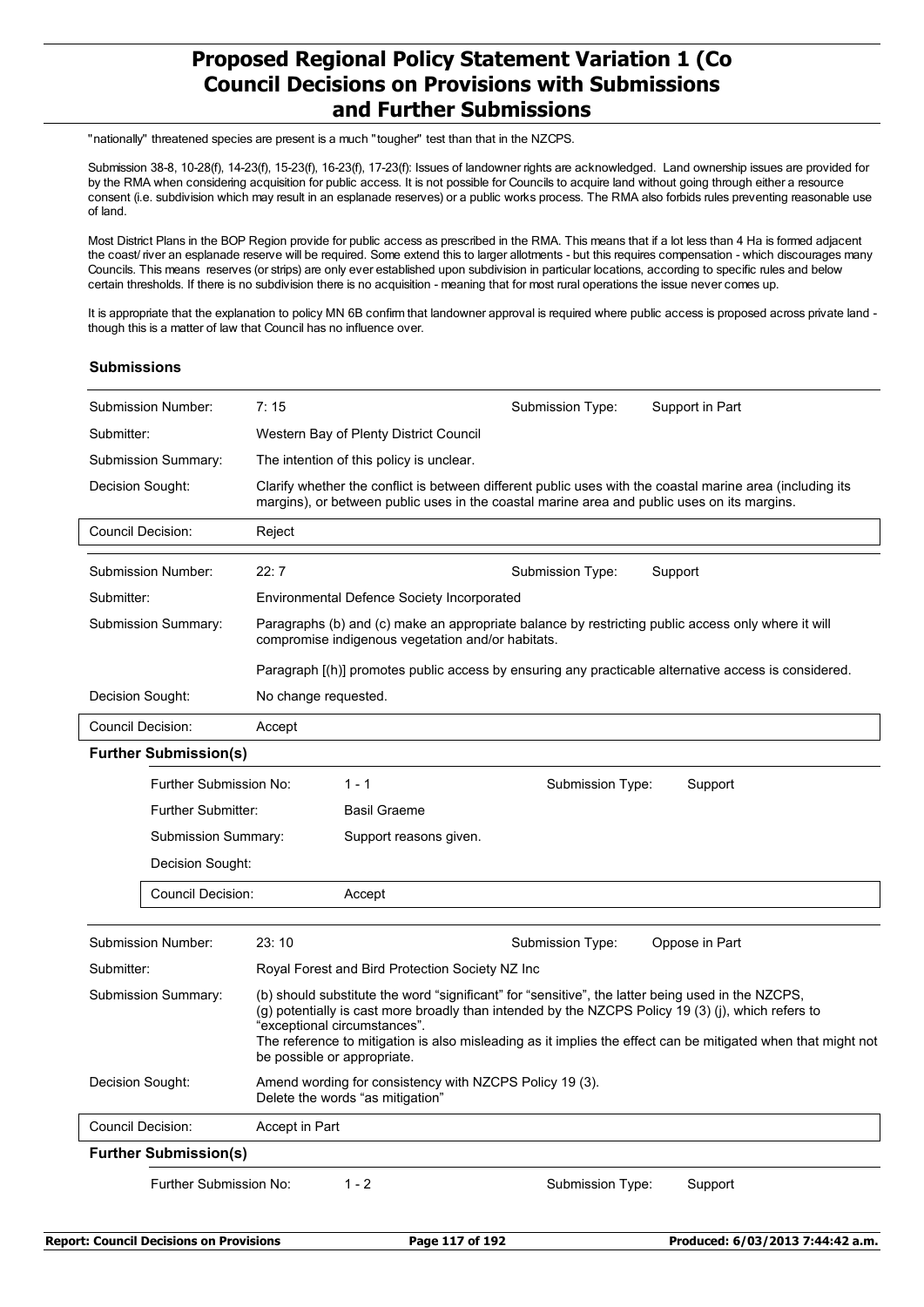| Further Submitter:        | <b>Basil Graeme</b>                                                      |                  |                                                                                             |
|---------------------------|--------------------------------------------------------------------------|------------------|---------------------------------------------------------------------------------------------|
| Submission Summary:       | Mitigation not always appropriate.                                       |                  |                                                                                             |
| Decision Sought:          |                                                                          |                  |                                                                                             |
|                           |                                                                          |                  |                                                                                             |
| Council Decision:         | Accept in Part                                                           |                  |                                                                                             |
| Further Submission No:    | $1 - 16$                                                                 | Submission Type: | Support                                                                                     |
| <b>Further Submitter:</b> | <b>Basil Graeme</b>                                                      |                  |                                                                                             |
| Submission Summary:       | Mitigation not always appropriate.                                       |                  |                                                                                             |
| Decision Sought:          |                                                                          |                  |                                                                                             |
| <b>Council Decision:</b>  | Accept in Part                                                           |                  |                                                                                             |
| Further Submission No:    | $3 - 7$                                                                  | Submission Type: | Support                                                                                     |
| Further Submitter:        | Department of Conservation                                               |                  |                                                                                             |
| Submission Summary:       | (3).                                                                     |                  | Support use of term "sensiteive" instead of "significant" to better reflect NZCPS Policy 19 |
| Decision Sought:          |                                                                          |                  |                                                                                             |
| Council Decision:         | Accept                                                                   |                  |                                                                                             |
| Further Submission No:    | $14 - 24$                                                                | Submission Type: | Oppose                                                                                      |
| Further Submitter:        | Te Tumu Landowners Group                                                 |                  |                                                                                             |
| Submission Summary:       | The changes proposed alters the intent and interpretation of the policy. |                  |                                                                                             |
| Decision Sought:          |                                                                          |                  |                                                                                             |
| Council Decision:         | Reject                                                                   |                  |                                                                                             |
| Further Submission No:    | $15 - 24$                                                                | Submission Type: | Oppose                                                                                      |
| <b>Further Submitter:</b> | Te Tumu Kaituna 14 Trust                                                 |                  |                                                                                             |
| Submission Summary:       | The changes proposed alters the intent and interpretation of the policy. |                  |                                                                                             |
| Decision Sought:          |                                                                          |                  |                                                                                             |
| Council Decision:         | Reject                                                                   |                  |                                                                                             |
|                           |                                                                          |                  |                                                                                             |
| Further Submission No:    | $16 - 24$                                                                | Submission Type: | Oppose                                                                                      |
| Further Submitter:        | Te Tumu Kaituna 11B2 Trust                                               |                  |                                                                                             |
| Submission Summary:       | The changes proposed alters the intent and interpretation of the policy. |                  |                                                                                             |
| Decision Sought:          |                                                                          |                  |                                                                                             |
| Council Decision:         | Reject                                                                   |                  |                                                                                             |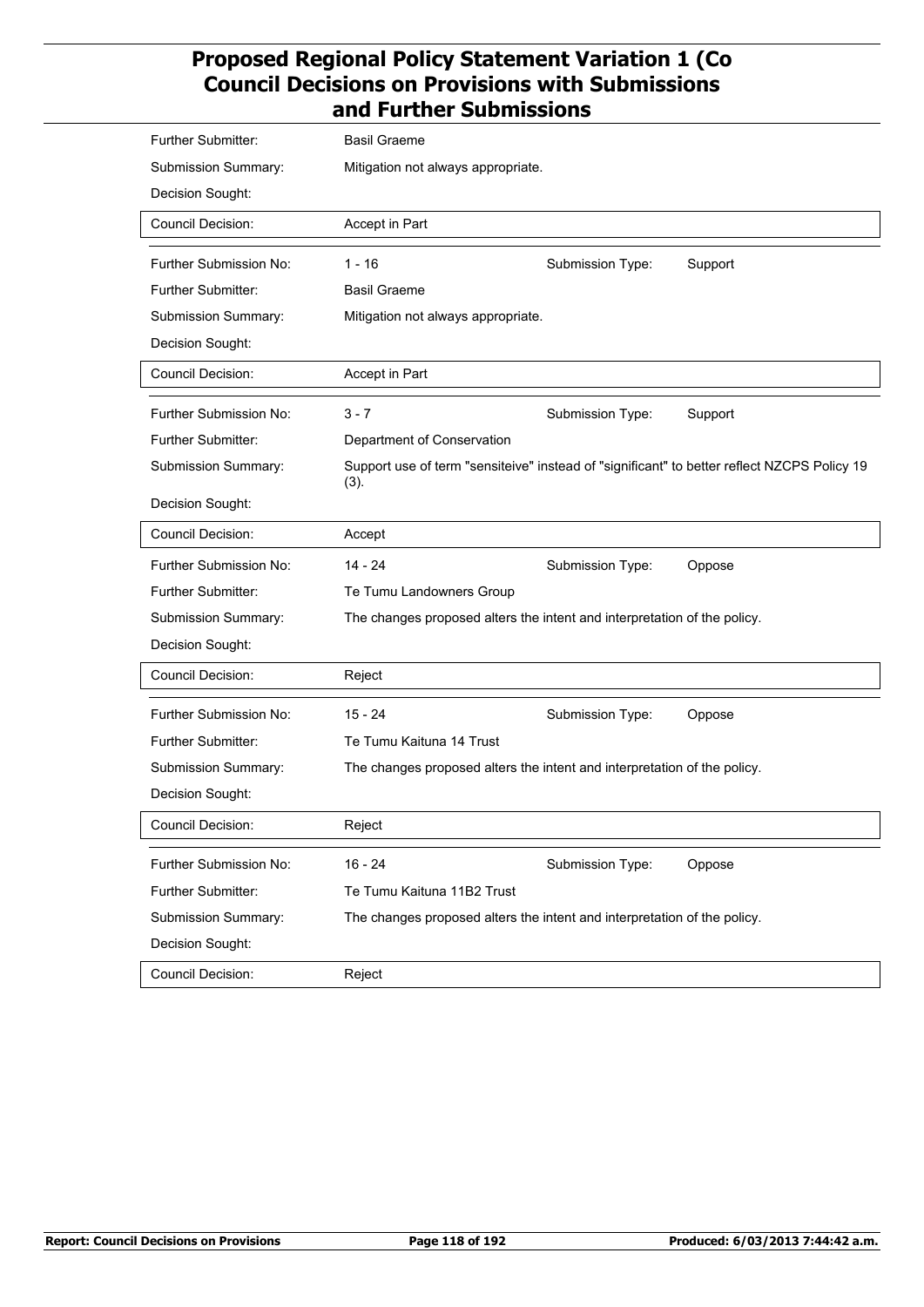| Further Submission No:       |                                                                                                                                                                                                       | $17 - 24$                                                                | Submission Type:<br>Oppose                                                                                                                                                                                                        |  |
|------------------------------|-------------------------------------------------------------------------------------------------------------------------------------------------------------------------------------------------------|--------------------------------------------------------------------------|-----------------------------------------------------------------------------------------------------------------------------------------------------------------------------------------------------------------------------------|--|
| Further Submitter:           |                                                                                                                                                                                                       | Ford Land Holdings Pty Ltd                                               |                                                                                                                                                                                                                                   |  |
| Submission Summary:          |                                                                                                                                                                                                       | The changes proposed alters the intent and interpretation of the policy. |                                                                                                                                                                                                                                   |  |
| Decision Sought:             |                                                                                                                                                                                                       |                                                                          |                                                                                                                                                                                                                                   |  |
| Council Decision:            |                                                                                                                                                                                                       | Reject                                                                   |                                                                                                                                                                                                                                   |  |
| Submission Number:           | 24:27                                                                                                                                                                                                 |                                                                          | Seek Amendment<br>Submission Type:                                                                                                                                                                                                |  |
| Submitter:                   |                                                                                                                                                                                                       | Te Tumu Landowners Group                                                 |                                                                                                                                                                                                                                   |  |
| Submission Summary:          | requires clarity.                                                                                                                                                                                     |                                                                          | In the context of restricting access the level of threatened indigenous species in the coastal environment                                                                                                                        |  |
| Decision Sought:             | Amend Policy MN 6B as follows:<br>"Restrict public access only where public access will compromise:<br>(c) The protection of nationally threatened indigenous species in the coastal environment; or" |                                                                          |                                                                                                                                                                                                                                   |  |
| <b>Council Decision:</b>     | Reject                                                                                                                                                                                                |                                                                          |                                                                                                                                                                                                                                   |  |
| <b>Further Submission(s)</b> |                                                                                                                                                                                                       |                                                                          |                                                                                                                                                                                                                                   |  |
| Further Submission No:       |                                                                                                                                                                                                       | $3 - 6$                                                                  | Submission Type:<br>Oppose                                                                                                                                                                                                        |  |
| Further Submitter:           |                                                                                                                                                                                                       | Department of Conservation                                               |                                                                                                                                                                                                                                   |  |
| Submission Summary:          |                                                                                                                                                                                                       | species",                                                                | Limiting (c) to only nationally threatened species conflicts with NZCPS Policy 19(3)(a)<br>which refers to "threatened indigenous species" rather than "nationally threatened                                                     |  |
| Decision Sought:             |                                                                                                                                                                                                       |                                                                          |                                                                                                                                                                                                                                   |  |
| Council Decision:            |                                                                                                                                                                                                       | Accept                                                                   |                                                                                                                                                                                                                                   |  |
| Submission Number:           | 25:27                                                                                                                                                                                                 |                                                                          | Seek Amendment<br>Submission Type:                                                                                                                                                                                                |  |
| Submitter:                   |                                                                                                                                                                                                       | Te Tumu Kaituna 14 Trust                                                 |                                                                                                                                                                                                                                   |  |
| Submission Summary:          | requires clarity.                                                                                                                                                                                     |                                                                          | In the context of restricting access the level of threatened indigenous species in the coastal environment                                                                                                                        |  |
| Decision Sought:             |                                                                                                                                                                                                       | Amend Policy MN 6B as follows:                                           | "Restrict public access only where public access will compromise:<br>(c) The protection of nationally threatened indigenous species in the coastal environment; or                                                                |  |
| <b>Council Decision:</b>     | Reject                                                                                                                                                                                                |                                                                          |                                                                                                                                                                                                                                   |  |
| Submission Number:           | 26:27                                                                                                                                                                                                 |                                                                          | Seek Amendment<br>Submission Type:                                                                                                                                                                                                |  |
| Submitter:                   |                                                                                                                                                                                                       | Te Tumu Kaituna 11B2 Trust                                               |                                                                                                                                                                                                                                   |  |
| Submission Summary:          | requires clarity.                                                                                                                                                                                     |                                                                          | In the context of restricting access the level of threatened indigenous species in the coastal environment                                                                                                                        |  |
| Decision Sought:             |                                                                                                                                                                                                       |                                                                          | Amend Policy MN 6B as follows (add the word "nationally"):<br>"Restrict public access only where public access will compromise:<br>(c) The protection of nationally threatened indigenous species in the coastal environment; or" |  |
| Council Decision:            | Reject                                                                                                                                                                                                |                                                                          |                                                                                                                                                                                                                                   |  |
| Submission Number:           | 27:27                                                                                                                                                                                                 |                                                                          | Seek Amendment<br>Submission Type:                                                                                                                                                                                                |  |
| Submitter:                   |                                                                                                                                                                                                       | Ford Land Holdings Pty Ltd                                               |                                                                                                                                                                                                                                   |  |
| Submission Summary:          | requires clarity.                                                                                                                                                                                     |                                                                          | In the context of restricting access the level of threatened indigenous species in the coastal environment                                                                                                                        |  |
| Decision Sought:             |                                                                                                                                                                                                       |                                                                          | Amend Policy MN 6B as follows (add the word "nationally"):<br>"Restrict public access only where public access will compromise:<br>(c) The protection of nationally threatened indigenous species in the coastal environment; or" |  |
|                              |                                                                                                                                                                                                       |                                                                          |                                                                                                                                                                                                                                   |  |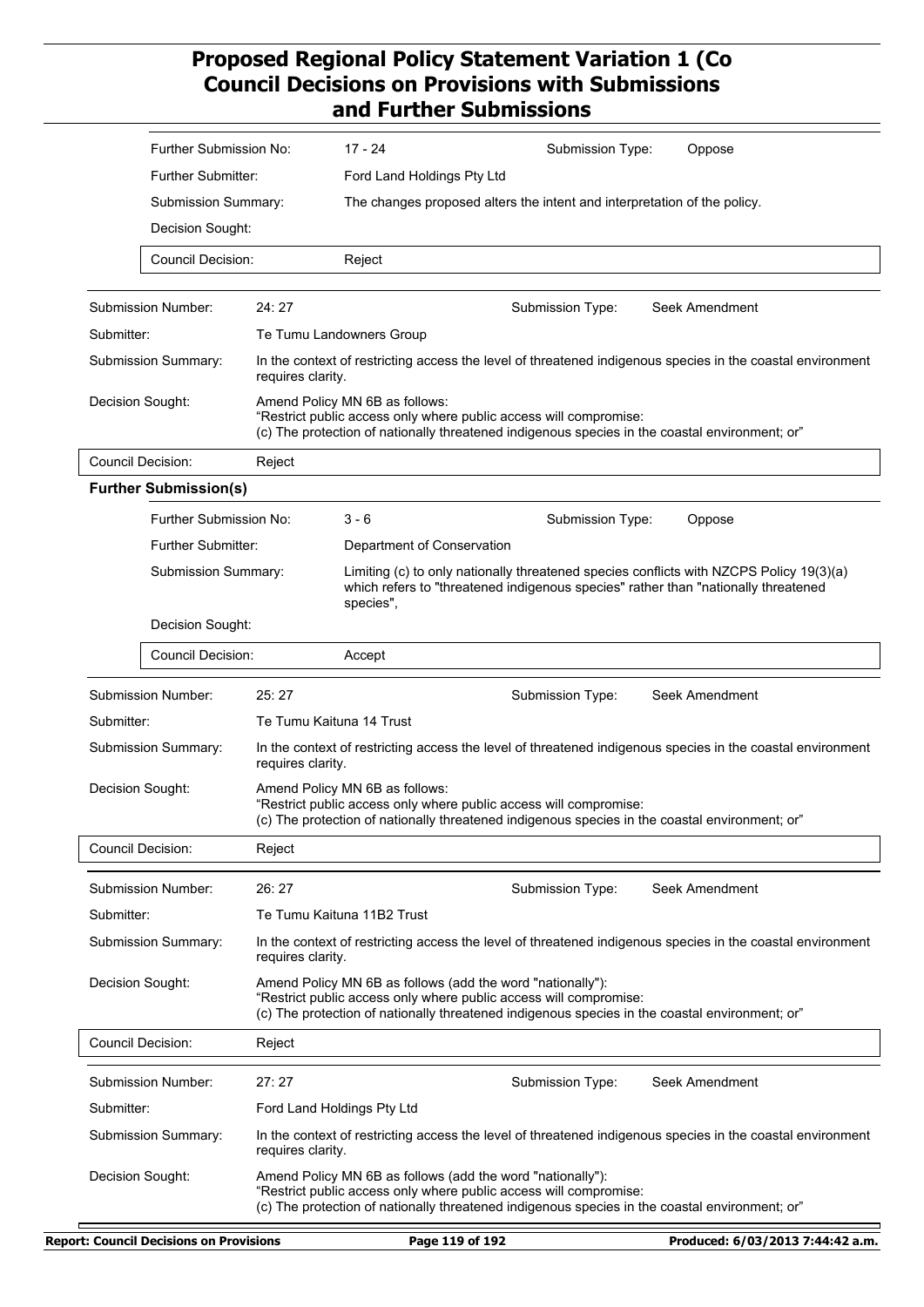| Council Decision:   | Reject                                                                                                                                                                                                          |                  |                |  |
|---------------------|-----------------------------------------------------------------------------------------------------------------------------------------------------------------------------------------------------------------|------------------|----------------|--|
| Submission Number:  | 38:8                                                                                                                                                                                                            | Submission Type: | Oppose in Part |  |
| Submitter:          | Federated Farmers of New Zealand                                                                                                                                                                                |                  |                |  |
| Submission Summary: | Without anything to quantify the access onto privately owned land there is an assumption that this policy<br>covers all land. It does not cover privately owned land.                                           |                  |                |  |
| Decision Sought:    | Add the following to Policy MN6B:<br>(h) There is no legal requirement for public access to areas of privately owned land. The public needs to<br>respect for the rights and wishes of private property owners. |                  |                |  |

| Council Decision: | Accept in Part               |                                                                                                                                                                                         |                  |                 |  |
|-------------------|------------------------------|-----------------------------------------------------------------------------------------------------------------------------------------------------------------------------------------|------------------|-----------------|--|
|                   | <b>Further Submission(s)</b> |                                                                                                                                                                                         |                  |                 |  |
|                   | Further Submission No:       | $10 - 28$                                                                                                                                                                               | Submission Type: | Support in Part |  |
|                   | <b>Further Submitter:</b>    | Royal Forest and Bird Protection Society NZ Inc                                                                                                                                         |                  |                 |  |
|                   | Submission Summary:          | The explanation should clarify that there is no automatic right of access over private land<br>and that this policy may apply to private land only where resource consent was required. |                  |                 |  |
|                   | Decision Sought:             |                                                                                                                                                                                         |                  |                 |  |
|                   | Council Decision:            | Accept                                                                                                                                                                                  |                  |                 |  |
|                   | Further Submission No:       | $14 - 23$                                                                                                                                                                               | Submission Type: | Support         |  |
|                   | <b>Further Submitter:</b>    | Te Tumu Landowners Group                                                                                                                                                                |                  |                 |  |
|                   | Submission Summary:          | We support this submission seeking acknowledgement of private property rights in this<br>Policy.                                                                                        |                  |                 |  |
|                   | Decision Sought:             |                                                                                                                                                                                         |                  |                 |  |
|                   | Council Decision:            | Accept                                                                                                                                                                                  |                  |                 |  |
|                   | Further Submission No:       | $15 - 23$                                                                                                                                                                               | Submission Type: | Support         |  |
|                   | <b>Further Submitter:</b>    | Te Tumu Kaituna 14 Trust                                                                                                                                                                |                  |                 |  |
|                   | Submission Summary:          | We support this submission seeking acknowledgement of private property rights in this<br>Policy.                                                                                        |                  |                 |  |
|                   | Decision Sought:             |                                                                                                                                                                                         |                  |                 |  |
|                   | <b>Council Decision:</b>     | Accept                                                                                                                                                                                  |                  |                 |  |
|                   | Further Submission No:       | $16 - 23$                                                                                                                                                                               | Submission Type: | Support         |  |
|                   | <b>Further Submitter:</b>    | Te Tumu Kaituna 11B2 Trust                                                                                                                                                              |                  |                 |  |
|                   | Submission Summary:          | We support this submission seeking acknowledgement of private property rights in this<br>Policy.                                                                                        |                  |                 |  |
|                   | Decision Sought:             |                                                                                                                                                                                         |                  |                 |  |
|                   | <b>Council Decision:</b>     | Accept                                                                                                                                                                                  |                  |                 |  |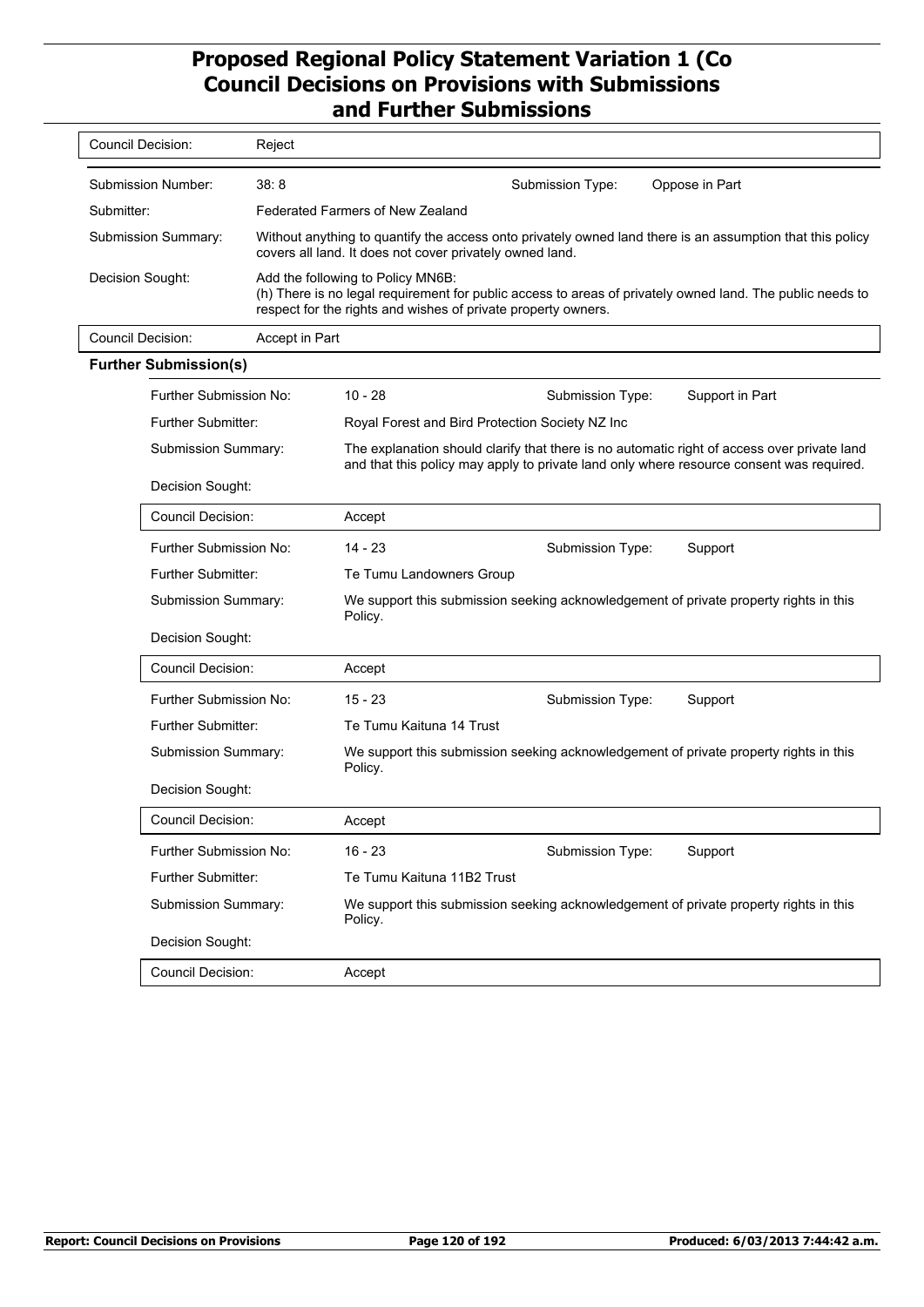|                          | Further Submission No:<br>Further Submitter:<br><b>Submission Summary:</b><br>Decision Sought: |                     | $17 - 23$                                                                                                                      | Submission Type: | Support |
|--------------------------|------------------------------------------------------------------------------------------------|---------------------|--------------------------------------------------------------------------------------------------------------------------------|------------------|---------|
|                          |                                                                                                |                     | Ford Land Holdings Pty Ltd<br>We support this submission seeking acknowledgement of private property rights in this<br>Policy. |                  |         |
|                          |                                                                                                |                     |                                                                                                                                |                  |         |
|                          |                                                                                                |                     |                                                                                                                                |                  |         |
|                          | Council Decision:                                                                              |                     | Accept                                                                                                                         |                  |         |
|                          | Submission Number:                                                                             | 44:6                |                                                                                                                                | Submission Type: | Support |
| Submitter:               |                                                                                                | <b>Basil Graeme</b> |                                                                                                                                |                  |         |
|                          | Submission Summary:                                                                            |                     | Support addition of "estuaries" in (b)                                                                                         |                  |         |
|                          | Decision Sought:<br>No change requested                                                        |                     |                                                                                                                                |                  |         |
| <b>Council Decision:</b> |                                                                                                | Accept              |                                                                                                                                |                  |         |
|                          |                                                                                                |                     |                                                                                                                                |                  |         |

#### **Section: Policy MN 7B: Using criteria to assess appropriateness of development**

#### **Council Decision**

Retain policy MN7B unchanged.

#### **Reasons for Council Decision**

Submissions 24-28, 25-28, 26-28, 27-28: Policy MN7B was not amended by Variation 1 and therefore submissions on this policy are out of scope. Furthermore, policy MN7B only provides criteria for where subdivision, use and development is "appropriate" and does not absolve decision-makers from responsibilities under Pt 2 of the RMA.

### **Submissions**

| Submission Number:       | 24:28                                                                                                                                                                                                                                                                                                                                                                                                                               | Submission Type: | Oppose |  |
|--------------------------|-------------------------------------------------------------------------------------------------------------------------------------------------------------------------------------------------------------------------------------------------------------------------------------------------------------------------------------------------------------------------------------------------------------------------------------|------------------|--------|--|
| Submitter:               | Te Tumu Landowners Group                                                                                                                                                                                                                                                                                                                                                                                                            |                  |        |  |
| Submission Summary:      | 1. It reads as a rule.<br>2. Re-states that Act and<br>3. It does not allow full consideration of Part 2 of the Act.                                                                                                                                                                                                                                                                                                                |                  |        |  |
| Decision Sought:         | Delete Policy MN 7B<br>OR in the alternative:<br>Amend Policy MN 7B as follows: (delete (a)-(f) and amend text)<br>"Policy MN 7B: Using criteria to assess appropriateness of development<br>An assessment with regard to whether subdivision, use and development is inappropriate shall include<br>using criteria consistent with those in Appendix G, for areas to be recognised and provided for under<br>section 6 of the Act. |                  |        |  |
| <b>Council Decision:</b> | Reject                                                                                                                                                                                                                                                                                                                                                                                                                              |                  |        |  |
|                          |                                                                                                                                                                                                                                                                                                                                                                                                                                     |                  |        |  |

### **Further Submission(s)**

| Further Submission No:     | $6 - 18$                                                                           | Submission Type: | Oppose |
|----------------------------|------------------------------------------------------------------------------------|------------------|--------|
| Further Submitter:         | Transpower New Zealand Limited                                                     |                  |        |
| <b>Submission Summary:</b> | Transpower understands these submissions to be outside the scope of the variation. |                  |        |
| Decision Sought:           | Retain policy as notified.                                                         |                  |        |
| Council Decision:          | Accept                                                                             |                  |        |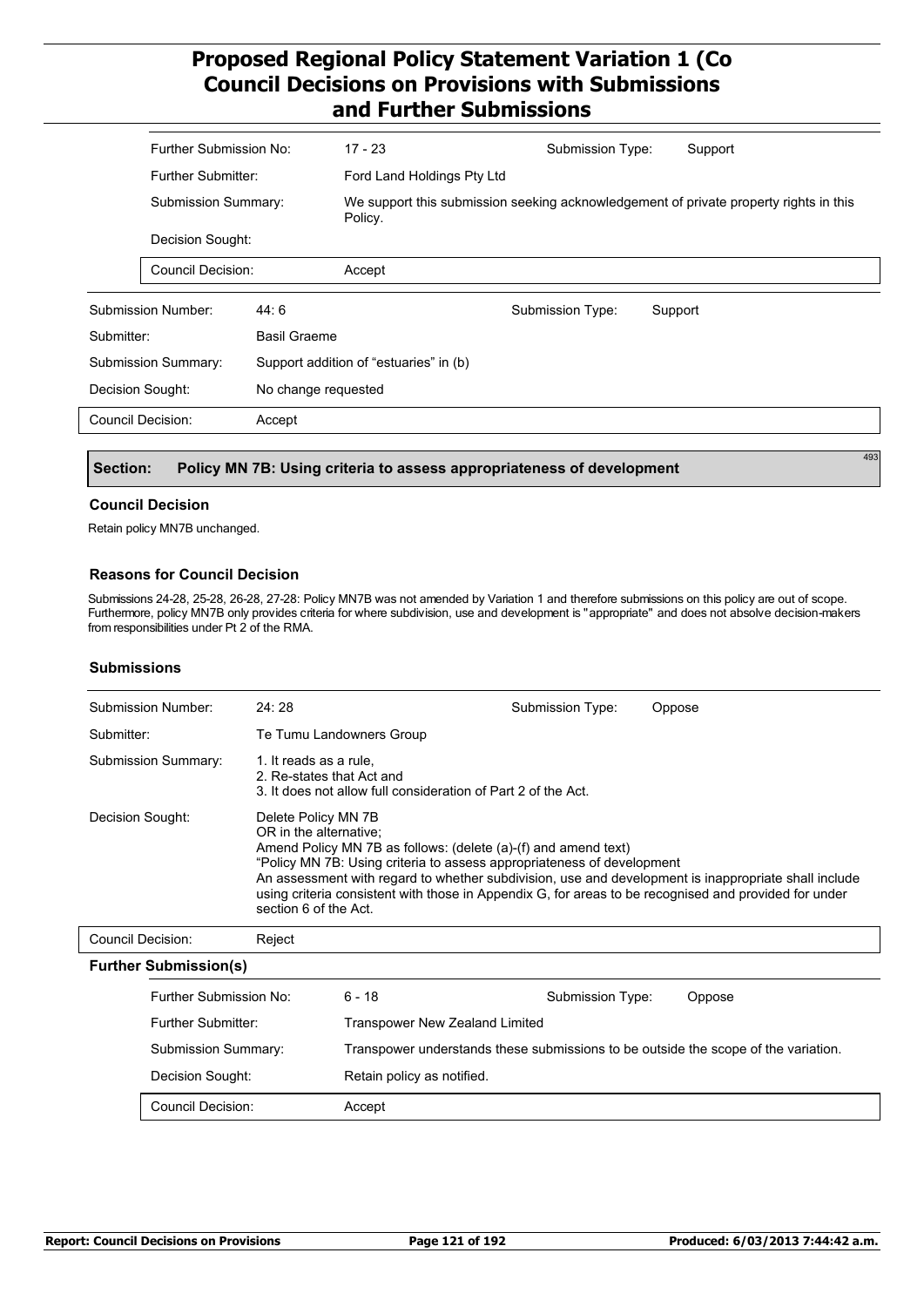|            | Further Submission No:                                                                     |                                                     | $8 - 18$                                                      | Submission Type:                                                                                                                                                                | Oppose                                                                                               |  |
|------------|--------------------------------------------------------------------------------------------|-----------------------------------------------------|---------------------------------------------------------------|---------------------------------------------------------------------------------------------------------------------------------------------------------------------------------|------------------------------------------------------------------------------------------------------|--|
|            | <b>Further Submitter:</b>                                                                  |                                                     | Powerco Limited                                               |                                                                                                                                                                                 |                                                                                                      |  |
|            | Submission Summary:                                                                        |                                                     | These submissions are outside the scope of the variation.     |                                                                                                                                                                                 |                                                                                                      |  |
|            | Decision Sought:<br><b>Council Decision:</b>                                               |                                                     |                                                               |                                                                                                                                                                                 |                                                                                                      |  |
|            |                                                                                            |                                                     | Accept                                                        |                                                                                                                                                                                 |                                                                                                      |  |
|            | Further Submission No:                                                                     |                                                     | $12 - 23$                                                     | Submission Type:                                                                                                                                                                | Oppose                                                                                               |  |
|            | Further Submitter:                                                                         |                                                     | Z Energy Ltd, Mobil Oil NZ Ltd and BP NZ Ltd                  |                                                                                                                                                                                 |                                                                                                      |  |
|            | Submission Summary:                                                                        |                                                     |                                                               | This submission is outside the scope of the variation.                                                                                                                          |                                                                                                      |  |
|            | Decision Sought:                                                                           |                                                     |                                                               |                                                                                                                                                                                 |                                                                                                      |  |
|            | <b>Council Decision:</b>                                                                   |                                                     | Accept                                                        |                                                                                                                                                                                 |                                                                                                      |  |
|            | Submission Number:                                                                         | 25:28                                               |                                                               | Submission Type:<br>Oppose                                                                                                                                                      |                                                                                                      |  |
| Submitter: |                                                                                            |                                                     | Te Tumu Kaituna 14 Trust                                      |                                                                                                                                                                                 |                                                                                                      |  |
|            | Submission Summary:                                                                        | 1. It reads as a rule,<br>2. Re-states that Act and | 3. It does not allow full consideration of Part 2 of the Act. |                                                                                                                                                                                 |                                                                                                      |  |
|            | Decision Sought:<br>Delete Policy MN 7B<br>OR in the alternative;<br>section 6 of the Act. |                                                     | Amend Policy MN 7B as follows:                                | "Policy MN 7B: Using criteria to assess appropriateness of development<br>using criteria consistent with those in Appendix G, for areas to be recognised and provided for under | An assessment with regard to whether subdivision, use and development is inappropriate shall include |  |
|            | <b>Council Decision:</b>                                                                   | Reject                                              |                                                               |                                                                                                                                                                                 |                                                                                                      |  |
|            | <b>Further Submission(s)</b>                                                               |                                                     |                                                               |                                                                                                                                                                                 |                                                                                                      |  |
|            | Further Submission No:                                                                     |                                                     | $6 - 19$                                                      | Submission Type:                                                                                                                                                                | Oppose                                                                                               |  |
|            | Further Submitter:                                                                         |                                                     | Transpower New Zealand Limited                                |                                                                                                                                                                                 |                                                                                                      |  |
|            | Submission Summary:                                                                        |                                                     |                                                               | Transpower understands these submissions to be outside the scope of the variation.                                                                                              |                                                                                                      |  |
|            | Decision Sought:                                                                           |                                                     | Retain policy as notified.                                    |                                                                                                                                                                                 |                                                                                                      |  |
|            | Council Decision:                                                                          |                                                     | Accept                                                        |                                                                                                                                                                                 |                                                                                                      |  |
|            | Further Submission No:                                                                     |                                                     | $8 - 19$                                                      | Submission Type:                                                                                                                                                                | Oppose                                                                                               |  |
|            | Further Submitter:                                                                         |                                                     | Powerco Limited                                               |                                                                                                                                                                                 |                                                                                                      |  |
|            | Submission Summary:                                                                        |                                                     |                                                               | These submissions are outside the scope of the variation.                                                                                                                       |                                                                                                      |  |
|            | Decision Sought:                                                                           |                                                     |                                                               |                                                                                                                                                                                 |                                                                                                      |  |
|            | Council Decision:                                                                          |                                                     | Accept                                                        |                                                                                                                                                                                 |                                                                                                      |  |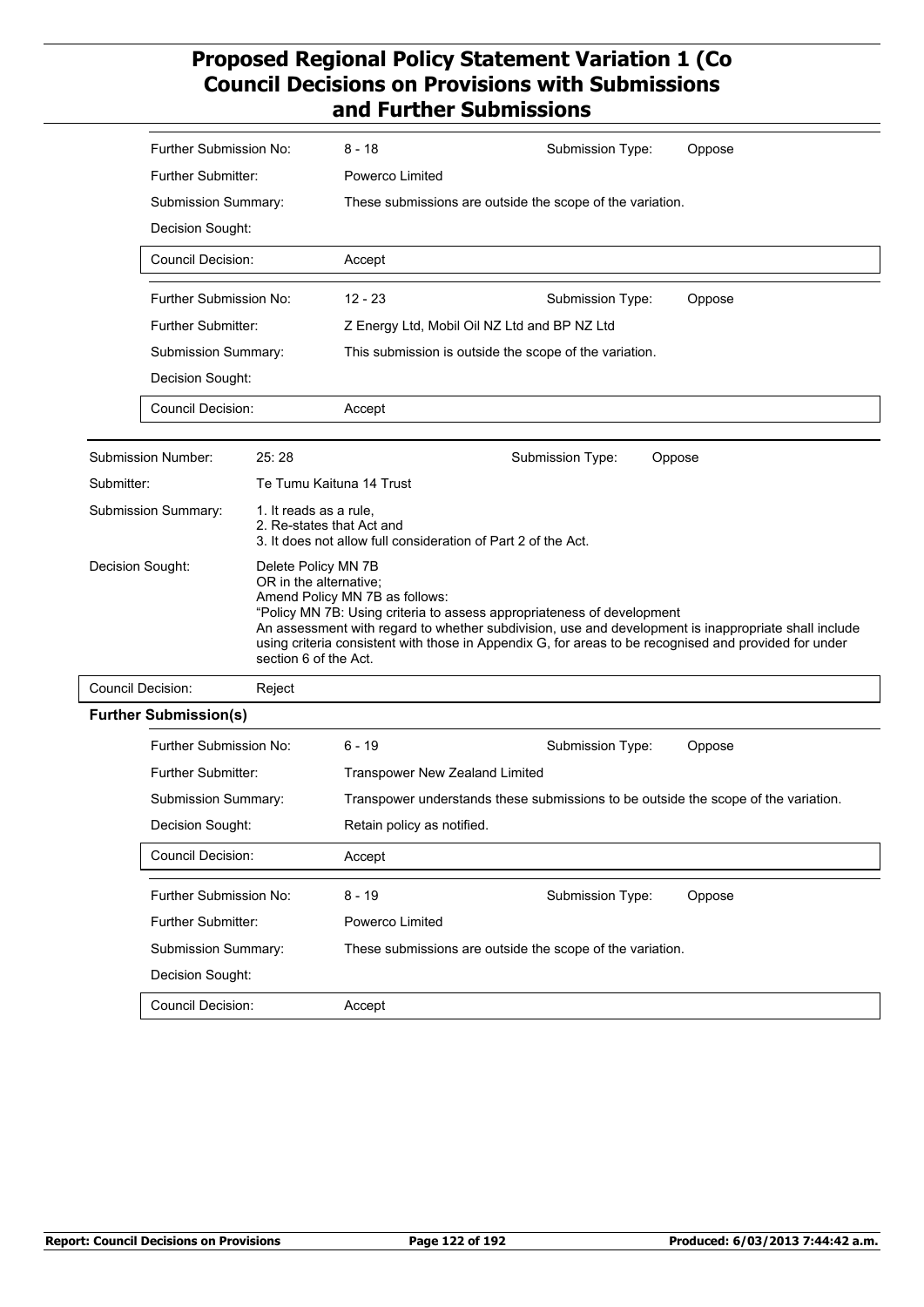|            | Further Submission No:                                                                     |                        | $12 - 24$                                                                                                                   | Submission Type:                                                                                                                         | Oppose                                                                                                                                                                                                        |  |
|------------|--------------------------------------------------------------------------------------------|------------------------|-----------------------------------------------------------------------------------------------------------------------------|------------------------------------------------------------------------------------------------------------------------------------------|---------------------------------------------------------------------------------------------------------------------------------------------------------------------------------------------------------------|--|
|            | Further Submitter:                                                                         |                        |                                                                                                                             | Z Energy Ltd, Mobil Oil NZ Ltd and BP NZ Ltd                                                                                             |                                                                                                                                                                                                               |  |
|            | Submission Summary:                                                                        |                        |                                                                                                                             | This submission is outside the scope of the variation.                                                                                   |                                                                                                                                                                                                               |  |
|            | Decision Sought:                                                                           |                        |                                                                                                                             |                                                                                                                                          |                                                                                                                                                                                                               |  |
|            | <b>Council Decision:</b>                                                                   |                        | Accept                                                                                                                      |                                                                                                                                          |                                                                                                                                                                                                               |  |
|            | Submission Number:                                                                         | 26:28                  |                                                                                                                             | Submission Type:                                                                                                                         | Seek Amendment                                                                                                                                                                                                |  |
| Submitter: |                                                                                            |                        | Te Tumu Kaituna 11B2 Trust                                                                                                  |                                                                                                                                          |                                                                                                                                                                                                               |  |
|            | Submission Summary:                                                                        | 1. It reads as a rule, | 2. Re-states that Act and                                                                                                   | 3. It does not allow full consideration of Part 2 of the Act.                                                                            |                                                                                                                                                                                                               |  |
|            | Decision Sought:<br>Delete Policy MN 7B<br>OR in the alternative;<br>section 6 of the Act. |                        |                                                                                                                             | Amend Policy MN 7B as follows: (delete (a)-(f) and amend text)<br>"Policy MN 7B: Using criteria to assess appropriateness of development | An assessment with regard to whether subdivision, use and development is inappropriate shall include<br>using criteria consistent with those in Appendix G, for areas to be recognised and provided for under |  |
|            | <b>Council Decision:</b><br>Reject                                                         |                        |                                                                                                                             |                                                                                                                                          |                                                                                                                                                                                                               |  |
|            | <b>Further Submission(s)</b>                                                               |                        |                                                                                                                             |                                                                                                                                          |                                                                                                                                                                                                               |  |
|            | Further Submission No:                                                                     |                        | $6 - 20$                                                                                                                    | Submission Type:                                                                                                                         | Not Applicable                                                                                                                                                                                                |  |
|            | Further Submitter:                                                                         |                        | <b>Transpower New Zealand Limited</b><br>Transpower understands these submissions to be outside the scope of the variation. |                                                                                                                                          |                                                                                                                                                                                                               |  |
|            | Submission Summary:                                                                        |                        |                                                                                                                             |                                                                                                                                          |                                                                                                                                                                                                               |  |
|            | Decision Sought:                                                                           |                        |                                                                                                                             | Retain policy as notified.                                                                                                               |                                                                                                                                                                                                               |  |
|            | <b>Council Decision:</b>                                                                   |                        | Accept                                                                                                                      |                                                                                                                                          |                                                                                                                                                                                                               |  |
|            | Further Submission No:                                                                     |                        | $8 - 20$                                                                                                                    | Submission Type:                                                                                                                         | Oppose                                                                                                                                                                                                        |  |
|            | <b>Further Submitter:</b>                                                                  |                        | Powerco Limited                                                                                                             |                                                                                                                                          |                                                                                                                                                                                                               |  |
|            | Submission Summary:                                                                        |                        |                                                                                                                             | These submissions are outside the scope of the variation.                                                                                |                                                                                                                                                                                                               |  |
|            | Decision Sought:                                                                           |                        |                                                                                                                             |                                                                                                                                          |                                                                                                                                                                                                               |  |
|            | Council Decision:                                                                          |                        | Accept                                                                                                                      |                                                                                                                                          |                                                                                                                                                                                                               |  |
|            | Further Submission No:                                                                     |                        | $12 - 25$                                                                                                                   | Submission Type:                                                                                                                         | Oppose                                                                                                                                                                                                        |  |
|            | Further Submitter:                                                                         |                        |                                                                                                                             | Z Energy Ltd, Mobil Oil NZ Ltd and BP NZ Ltd                                                                                             |                                                                                                                                                                                                               |  |
|            | Submission Summary:                                                                        |                        |                                                                                                                             | This submission is outside the scope of the variation.                                                                                   |                                                                                                                                                                                                               |  |
|            | Decision Sought:                                                                           |                        |                                                                                                                             |                                                                                                                                          |                                                                                                                                                                                                               |  |
|            | Council Decision:                                                                          |                        | Accept                                                                                                                      |                                                                                                                                          |                                                                                                                                                                                                               |  |
|            |                                                                                            |                        |                                                                                                                             |                                                                                                                                          |                                                                                                                                                                                                               |  |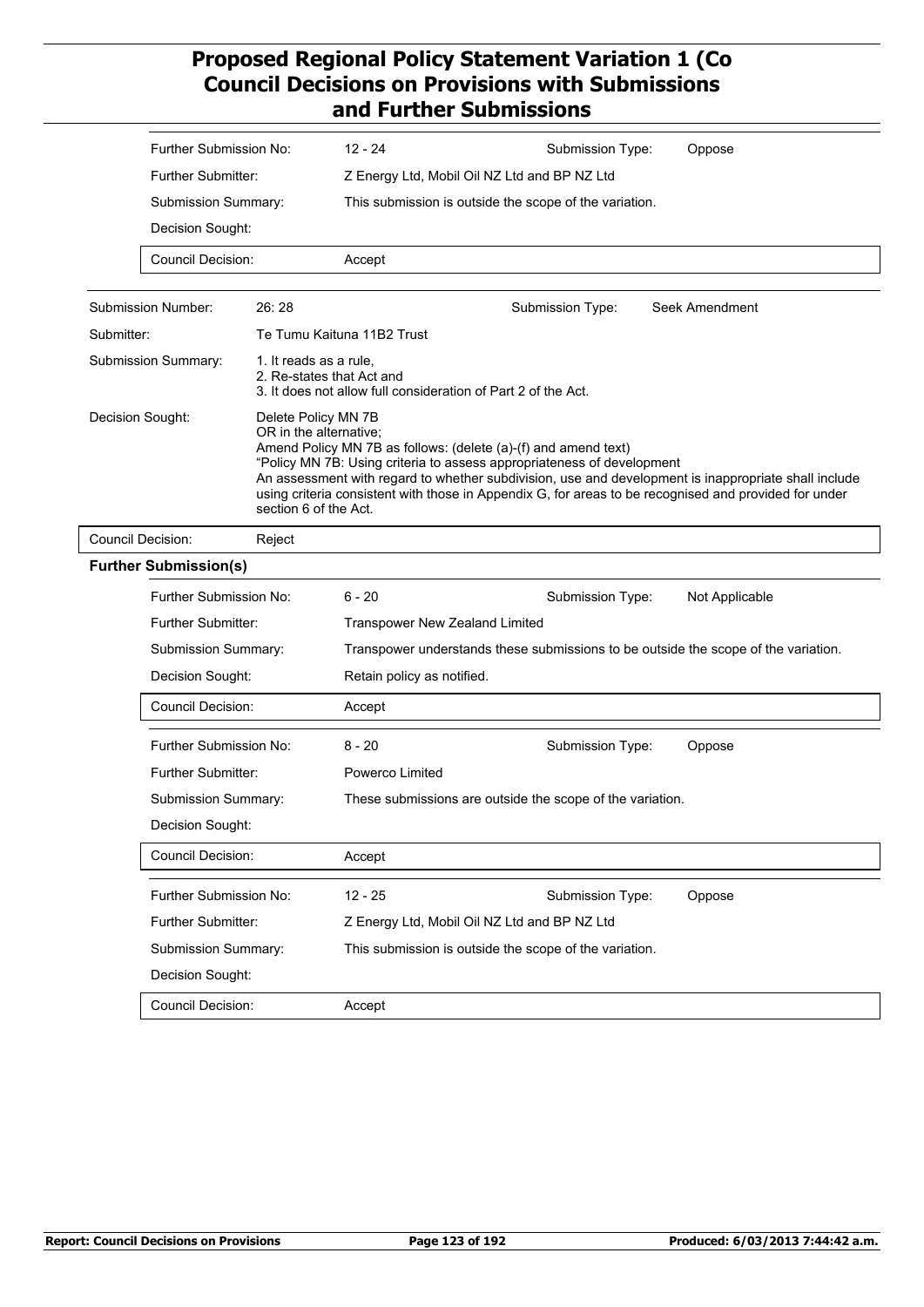| Submission Number:  | 27:28                                                                                                                                                                                                                                                                                                                                                                                                                               | Submission Type: | Seek Amendment |  |
|---------------------|-------------------------------------------------------------------------------------------------------------------------------------------------------------------------------------------------------------------------------------------------------------------------------------------------------------------------------------------------------------------------------------------------------------------------------------|------------------|----------------|--|
| Submitter:          | Ford Land Holdings Pty Ltd                                                                                                                                                                                                                                                                                                                                                                                                          |                  |                |  |
| Submission Summary: | 1. It reads as a rule.<br>2. Re-states that Act and<br>3. It does not allow full consideration of Part 2 of the Act.                                                                                                                                                                                                                                                                                                                |                  |                |  |
| Decision Sought:    | Delete Policy MN 7B<br>OR in the alternative:<br>Amend Policy MN 7B as follows: (delete (a)-(f) and amend text)<br>"Policy MN 7B: Using criteria to assess appropriateness of development<br>An assessment with regard to whether subdivision, use and development is inappropriate shall include<br>using criteria consistent with those in Appendix G, for areas to be recognised and provided for under<br>section 6 of the Act. |                  |                |  |

**Further Submission(s)** 6 - 21 Transpower New Zealand Limited Further Submission No: Further Submitter: Submission Summary: Transpower understands these submissions to be outside the scope of the variation. Decision Sought: Retain policy as notified. Council Decision: Accept Submission Type: Oppose 8 - 21 Powerco Limited Further Submission No: Further Submitter: Submission Summary: These submissions are outside the scope of the variation. Decision Sought: Council Decision: Accept Submission Type: Not Applicable 12 - 26 Z Energy Ltd, Mobil Oil NZ Ltd and BP NZ Ltd Further Submission No: Further Submitter: Submission Summary: This submission is outside the scope of the variation. Decision Sought: Council Decision: Accept Submission Type: Oppose

### **Section: Policy MN 8B: Managing effects of subdivision, use and development**

#### **Council Decision**

Amend Policy MN 8B explanation to read:

Council Decision: Reject

#### 'Explanation

"Values and places assessed as warranting recognition and provision for as matters of national importance, apart from natural character which is addressed in Policy CE 2B, using criteria consistent with those in the Appendix F shall be prioritised. If avoidance of potential adverse effects isn't achievable as the highest priority than effects should be remedied or mitigated. Nevertheless, any adverse effect of an activity on such values and places needs to be addressed. Schedule 4 to the Act requires an applicant for resource consent to include with their application an assessment of environmental effects that the activity may have. The criteria in Appendix F assist in identifying elements of the environment that may be so affected. An assessment is to be in such detail as corresponds with the scale and significance of the effects. Not all activities will affect matters of national importance, and applicants and decision makers will accordingly have to exercise judgement about what is necessary to include in the assessment of environmental effects."

### **Reasons for Council Decision**

Submissions 22-8, 6-22(f), 8-22(f), 9-1(f), 12-27(f), 14-25(f), 15-25(f), 16-25(f), 17-25(f), 22-5(f), 24-12(f), 24-29, 25-29, 26-29, 27-29: Policy MN 8B "Managing effects of subdivision, use and development" was not changed by Proposed RPS Variation 1. However, the subject matter -natural character (being a matter of national importance) was explicitly dealt with in Variation 1.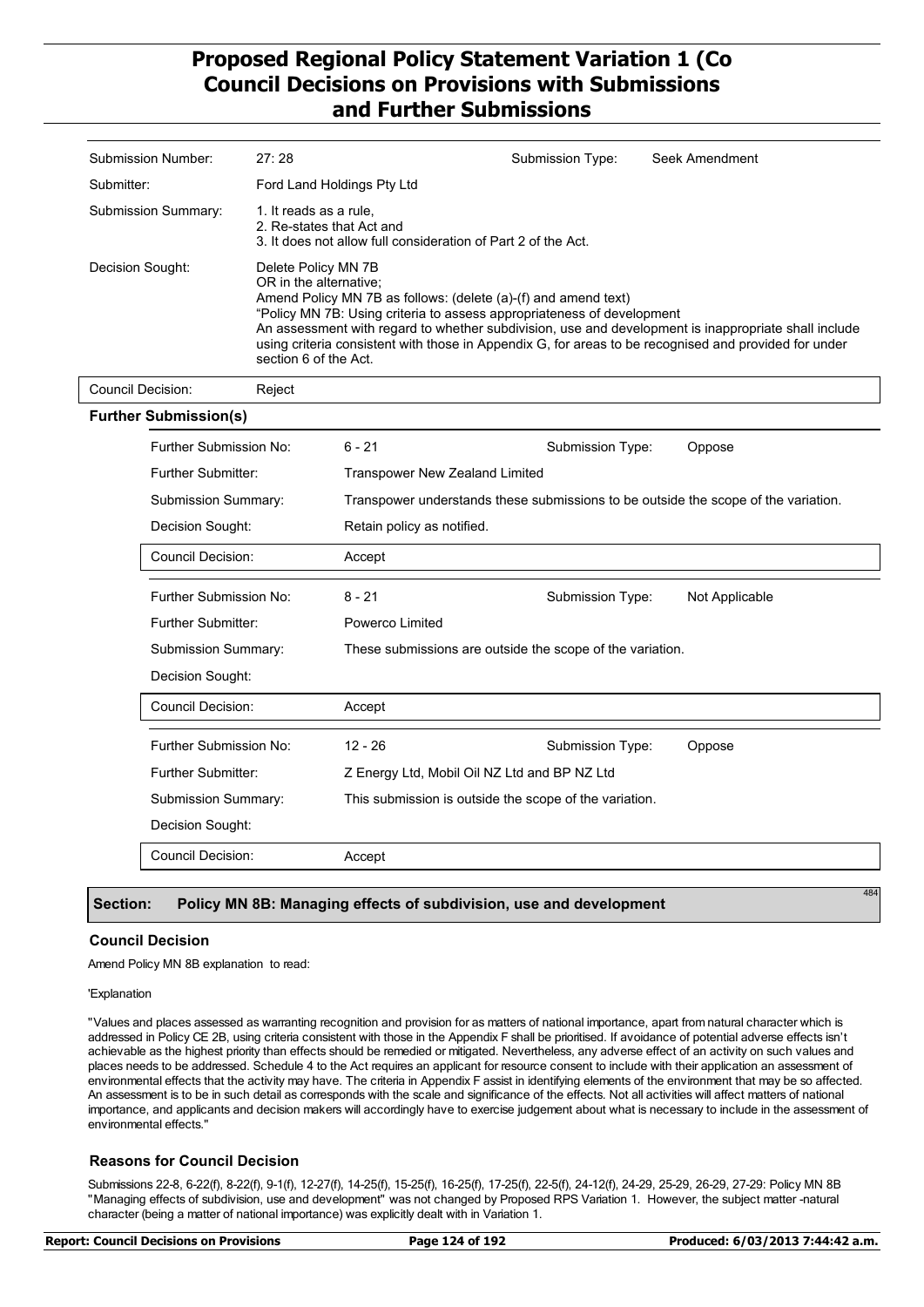Policy CE 2B (previously Policy CE 2A) more specifically addresses "Natural Character". The proposed amendment to the explanation ensures the more specific "natural character" policy is properly considered.

| <b>Submissions</b>  |                                              |                    |                                                                                                                                                                                                                   |                                       |                                                                                                                                                                                                                         |  |  |
|---------------------|----------------------------------------------|--------------------|-------------------------------------------------------------------------------------------------------------------------------------------------------------------------------------------------------------------|---------------------------------------|-------------------------------------------------------------------------------------------------------------------------------------------------------------------------------------------------------------------------|--|--|
|                     | <b>Submission Number:</b>                    | 22:8               |                                                                                                                                                                                                                   | Submission Type:                      | Oppose                                                                                                                                                                                                                  |  |  |
| Submitter:          |                                              |                    | <b>Environmental Defence Society Incorporated</b>                                                                                                                                                                 |                                       |                                                                                                                                                                                                                         |  |  |
| Submission Summary: |                                              | natural character. |                                                                                                                                                                                                                   |                                       | This policy is inconsistent with policy 13 of the NZCPS 2010, which requires all adverse effects on natural<br>character to be avoided (not remedied or mitigated) in areas of the coastal environment with outstanding |  |  |
|                     | Decision Sought:                             |                    | Amend as follows:<br>Avoid adverse effects of subdivision, use and development on matters of national importance assessed<br>in accordance with Policy MN 1B as warranting protection under section 6 of the Act. |                                       |                                                                                                                                                                                                                         |  |  |
|                     |                                              | Explanation        | "If avoidance of potential adverse effects isn't achievable subdivision use and development should be<br>avoided. Schedule 4 to the Act requires an application for resource consent to"                          |                                       |                                                                                                                                                                                                                         |  |  |
|                     | <b>Council Decision:</b>                     | Reject             |                                                                                                                                                                                                                   |                                       |                                                                                                                                                                                                                         |  |  |
|                     | <b>Further Submission(s)</b>                 |                    |                                                                                                                                                                                                                   |                                       |                                                                                                                                                                                                                         |  |  |
|                     | Further Submission No:                       |                    | $6 - 22$                                                                                                                                                                                                          | Submission Type:                      | Oppose                                                                                                                                                                                                                  |  |  |
|                     | Further Submitter:                           |                    |                                                                                                                                                                                                                   | <b>Transpower New Zealand Limited</b> |                                                                                                                                                                                                                         |  |  |
|                     | Submission Summary:                          |                    | Transpower understands these submissions to be outside the scope of the variation.                                                                                                                                |                                       |                                                                                                                                                                                                                         |  |  |
|                     | Decision Sought:<br><b>Council Decision:</b> |                    | Retain policy as notfied.                                                                                                                                                                                         |                                       |                                                                                                                                                                                                                         |  |  |
|                     |                                              |                    | Accept in Part                                                                                                                                                                                                    |                                       |                                                                                                                                                                                                                         |  |  |
|                     | Further Submission No:                       |                    | $8 - 22$                                                                                                                                                                                                          | Submission Type:                      | Oppose                                                                                                                                                                                                                  |  |  |
|                     | Further Submitter:                           |                    | Powerco Limited                                                                                                                                                                                                   |                                       |                                                                                                                                                                                                                         |  |  |
|                     | Submission Summary:                          |                    | Powerco understands this submission is outside the scope of the variation.                                                                                                                                        |                                       |                                                                                                                                                                                                                         |  |  |
|                     | Decision Sought:                             |                    |                                                                                                                                                                                                                   |                                       |                                                                                                                                                                                                                         |  |  |
|                     | Council Decision:                            |                    | Accept in Part                                                                                                                                                                                                    |                                       |                                                                                                                                                                                                                         |  |  |
|                     | Further Submission No:                       |                    | $9 - 1$                                                                                                                                                                                                           | Submission Type:                      | Oppose                                                                                                                                                                                                                  |  |  |
|                     | <b>Further Submitter:</b>                    |                    | Lowndes Associates                                                                                                                                                                                                |                                       |                                                                                                                                                                                                                         |  |  |
|                     | Submission Summary:                          |                    | The EDS submission is not 'on' the variation (outside scope).                                                                                                                                                     |                                       |                                                                                                                                                                                                                         |  |  |
|                     | Decision Sought:                             |                    |                                                                                                                                                                                                                   |                                       |                                                                                                                                                                                                                         |  |  |
|                     | Council Decision:                            |                    | Accept in Part                                                                                                                                                                                                    |                                       |                                                                                                                                                                                                                         |  |  |
|                     | Further Submission No:                       |                    | $12 - 27$                                                                                                                                                                                                         | Submission Type:                      | Oppose                                                                                                                                                                                                                  |  |  |
|                     | Further Submitter:                           |                    | Z Energy Ltd, Mobil Oil NZ Ltd and BP NZ Ltd                                                                                                                                                                      |                                       |                                                                                                                                                                                                                         |  |  |
|                     | Submission Summary:                          |                    | This submission is outside the scope of the variation.                                                                                                                                                            |                                       |                                                                                                                                                                                                                         |  |  |
|                     | Decision Sought:                             |                    |                                                                                                                                                                                                                   |                                       |                                                                                                                                                                                                                         |  |  |
|                     | Council Decision:                            |                    | Accept in Part                                                                                                                                                                                                    |                                       |                                                                                                                                                                                                                         |  |  |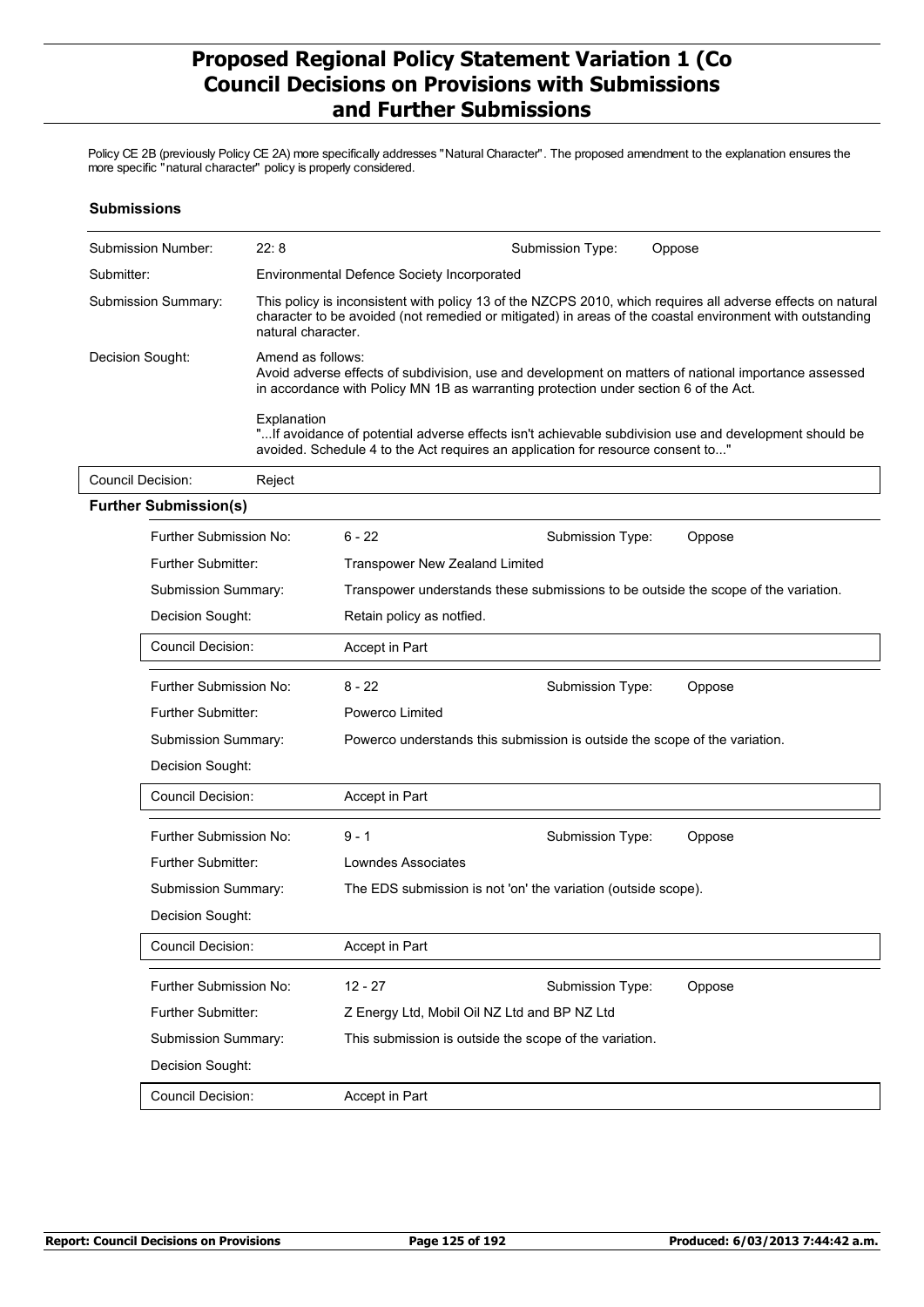| Further Submission No:    | 14 - 25                                                                                                                                                                                                    | Submission Type: | Oppose                                                                                        |
|---------------------------|------------------------------------------------------------------------------------------------------------------------------------------------------------------------------------------------------------|------------------|-----------------------------------------------------------------------------------------------|
| <b>Further Submitter:</b> | Te Tumu Landowners Group                                                                                                                                                                                   |                  |                                                                                               |
| Submission Summary:       | The avoidance (only) of the adverse effects only applies to areas of outstanding natural<br>character.                                                                                                     |                  |                                                                                               |
| Decision Sought:          |                                                                                                                                                                                                            |                  |                                                                                               |
| <b>Council Decision:</b>  | Accept                                                                                                                                                                                                     |                  |                                                                                               |
| Further Submission No:    | $15 - 25$                                                                                                                                                                                                  | Submission Type: | Oppose                                                                                        |
| Further Submitter:        | Te Tumu Kaituna 14 Trust                                                                                                                                                                                   |                  |                                                                                               |
| Submission Summary:       | The avoidance (only) of the adverse effects only applies to areas of outstanding natural<br>character.                                                                                                     |                  |                                                                                               |
| Decision Sought:          |                                                                                                                                                                                                            |                  |                                                                                               |
| <b>Council Decision:</b>  | Accept                                                                                                                                                                                                     |                  |                                                                                               |
| Further Submission No:    | $16 - 25$                                                                                                                                                                                                  | Submission Type: | Oppose                                                                                        |
| Further Submitter:        | Te Tumu Kaituna 11B2 Trust                                                                                                                                                                                 |                  |                                                                                               |
| Submission Summary:       | The avoidance (only) of the adverse effects only applies to areas of outstanding natural<br>character.                                                                                                     |                  |                                                                                               |
| Decision Sought:          |                                                                                                                                                                                                            |                  |                                                                                               |
| <b>Council Decision:</b>  | Accept                                                                                                                                                                                                     |                  |                                                                                               |
| Further Submission No:    | $17 - 25$                                                                                                                                                                                                  | Submission Type: | Oppose                                                                                        |
| Further Submitter:        | Ford Land Holdings Pty Ltd                                                                                                                                                                                 |                  |                                                                                               |
| Submission Summary:       | The avoidance (only) of the adverse effects only applies to areas of outstanding natural<br>character.                                                                                                     |                  |                                                                                               |
| Decision Sought:          |                                                                                                                                                                                                            |                  |                                                                                               |
| <b>Council Decision:</b>  | Accept                                                                                                                                                                                                     |                  |                                                                                               |
| Further Submission No:    | $22 - 5$                                                                                                                                                                                                   | Submission Type: | Oppose                                                                                        |
| <b>Further Submitter:</b> | <b>TrustPower Limited</b>                                                                                                                                                                                  |                  |                                                                                               |
| Submission Summary:       | The Submitter's requested amendment will effectively create a series of veto's, where<br>be triggered. This would elevate the section 6 considerations to a level that they do not<br>enjoy under the Act. |                  | avoidance is the only option available to an applicant should a section 6 (of the Act) matter |
|                           | avoidance, remediation and mitigation strategies is a legitimate part of resource<br>management (even in response to section 6 matters).                                                                   |                  | The occurrence of residual adverse effects following the implementation of the practicable    |
| Decision Sought:          |                                                                                                                                                                                                            |                  |                                                                                               |
| <b>Council Decision:</b>  | Accept in Part                                                                                                                                                                                             |                  |                                                                                               |
| Further Submission No:    | $24 - 12$                                                                                                                                                                                                  | Submission Type: | Support                                                                                       |
| <b>Further Submitter:</b> | Motiti Rohe Moana Trust (MRMT)                                                                                                                                                                             |                  |                                                                                               |
| Submission Summary:       | importance, particularly heritage sites on Motiti.                                                                                                                                                         |                  | Need to avoid adverse effects of subdivision use and development on matters of national       |
| Decision Sought:          |                                                                                                                                                                                                            |                  |                                                                                               |
| <b>Council Decision:</b>  | Accept in Part                                                                                                                                                                                             |                  |                                                                                               |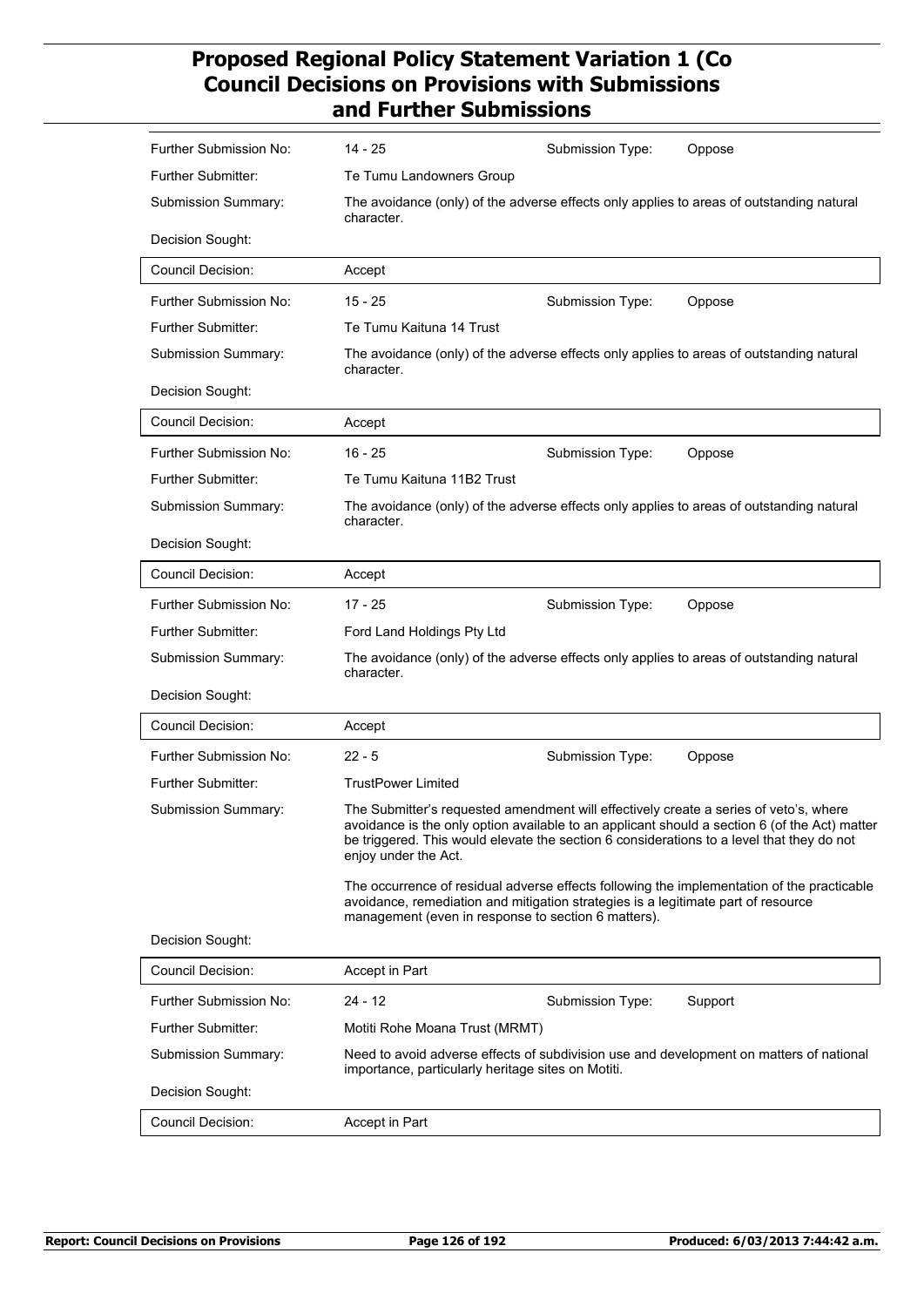| <b>Submission Number:</b> | 24:29                           | Submission Type: | Support |
|---------------------------|---------------------------------|------------------|---------|
| Submitter:                | Te Tumu Landowners Group        |                  |         |
| Submission Summary:       | Policy MN 8B is supported.      |                  |         |
| Decision Sought:          | Adopt Policy MN 8B as notified. |                  |         |
| Council Decision:         | Reject                          |                  |         |
|                           |                                 |                  |         |
| <b>Submission Number:</b> | 25:29                           | Submission Type: | Support |
| Submitter:                | Te Tumu Kaituna 14 Trust        |                  |         |
| Submission Summary:       | Policy MN 8B is supported.      |                  |         |
| Decision Sought:          | Adopt Policy MN 8B as notified. |                  |         |
| <b>Council Decision:</b>  | Reject                          |                  |         |
|                           |                                 |                  |         |
| <b>Submission Number:</b> | 26:29                           | Submission Type: | Support |
| Submitter:                | Te Tumu Kaituna 11B2 Trust      |                  |         |
| Submission Summary:       | Policy MN 8B is supported.      |                  |         |
| Decision Sought:          | Adopt Policy MN 8B as notified. |                  |         |
| Council Decision:         | Reject                          |                  |         |
|                           |                                 |                  |         |
| Submission Number:        | 27:29                           | Submission Type: | Support |
| Submitter:                | Ford Land Holdings Pty Ltd      |                  |         |
| Submission Summary:       | Policy MN 8B is supported.      |                  |         |
| Decision Sought:          | Adopt Policy MN 8B as notified. |                  |         |
| <b>Council Decision:</b>  | Reject                          |                  |         |
|                           |                                 |                  | 486     |
|                           |                                 |                  |         |

## **Section: Policy WL 2B: Defining catchments at risk**

### **Council Decision**

Retain Policy WL 2B as notified.

### **Reasons for Council Decision**

Submissions 7-16, 22-9, 18-15(f), 20-23(f), 21-28(f), 23-11, 20-24(f), 21-29(f), 24-30, 25-30, 26-30, 27-30: The Water and Land Plan manages catchments at risk. The inclusion of new catchments of risk via the Regional Coastal Environment Plan will require further analysis and public input through the submissions process. This policy ensures marine areas are not overlooked in the catchment priority setting process.

### **Submissions**

| <b>Report: Council Decisions on Provisions</b> |                                                             | Page 127 of 192                                                                 | Produced: 6/03/2013 7:44:42 a.m.                                                                  |
|------------------------------------------------|-------------------------------------------------------------|---------------------------------------------------------------------------------|---------------------------------------------------------------------------------------------------|
| Submission Number:                             | 22.9                                                        | Submission Type:                                                                | Support in Part                                                                                   |
| Council Decision:                              | Reject                                                      |                                                                                 |                                                                                                   |
| Decision Sought:                               | Remove the words<br>"or Regional Coastal Environment Plan." |                                                                                 |                                                                                                   |
| Submission Summary:                            |                                                             | risk will be identified in the review of the Regional Coastal Environment Plan. | The proposed amendment to this method is not supported because it is not known what catchments at |
| Submitter:                                     | Western Bay of Plenty District Council                      |                                                                                 |                                                                                                   |
| Submission Number:                             | 7:16                                                        | Submission Type:                                                                | Oppose                                                                                            |
|                                                |                                                             |                                                                                 |                                                                                                   |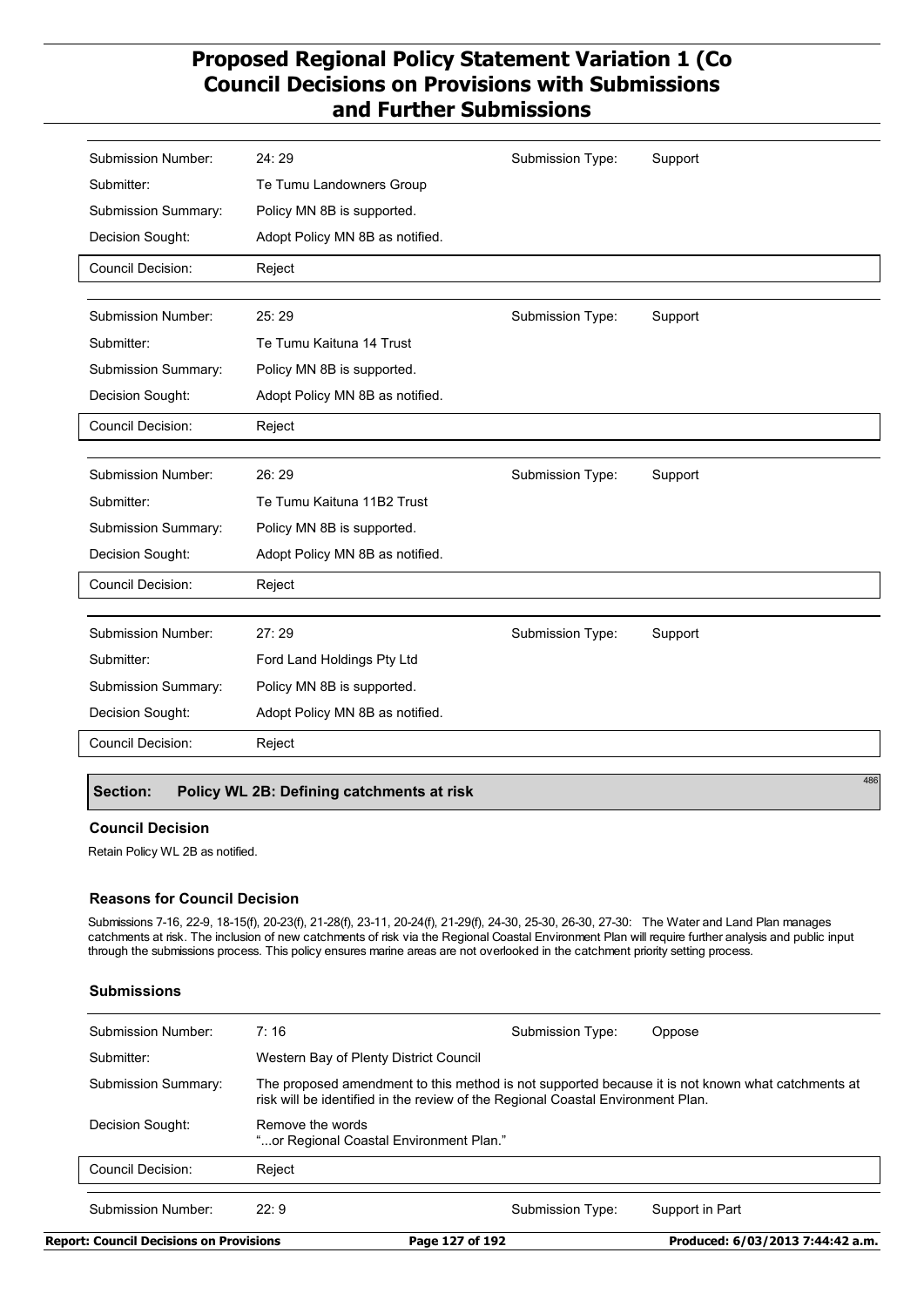|                          |                                                                   |                | ang Furtner Supmissions                                                                                                                                                                                                                                                                                                                                                                                                                                                                                                                                                                                                                                                                                                       |  |  |  |  |
|--------------------------|-------------------------------------------------------------------|----------------|-------------------------------------------------------------------------------------------------------------------------------------------------------------------------------------------------------------------------------------------------------------------------------------------------------------------------------------------------------------------------------------------------------------------------------------------------------------------------------------------------------------------------------------------------------------------------------------------------------------------------------------------------------------------------------------------------------------------------------|--|--|--|--|
| Submitter:               |                                                                   |                | Environmental Defence Society Incorporated                                                                                                                                                                                                                                                                                                                                                                                                                                                                                                                                                                                                                                                                                    |  |  |  |  |
|                          | Submission Summary:                                               |                | The explanation makes reference to areas of coastal waters that are having a significant adverse effect<br>on ecosystems, natural habitats, recreational activities and other matters. These catchments should be<br>identified in the RPS, otherwise if they are identified in the Regional Water and Land Plan or Regional<br>Coastal Environment Plan there will be no mandatory direction for territorial authorities to control<br>contaminants in certain catchments in district plans.                                                                                                                                                                                                                                 |  |  |  |  |
|                          |                                                                   |                | We support the variation endeavouring to give effect to the NZCPS 2010 and the addition of maps<br>identifying the coastal environment and areas of high natural character. We note that objective 2 of the<br>NZCPS requires the RPS to preserve the natural character of the coastal environment and protect natural<br>features and landscape values through "identifying those areas where various forms of subdivision, use,<br>and development would be inappropriate and protecting them from such activities". EDS is of the opinion<br>that this variation focuses on effects and does not acknowledge there are likely to be areas where no<br>development should take place. We suggest specific amendments above. |  |  |  |  |
| Decision Sought:         |                                                                   |                | Identify areas of degraded coastal water in the RPS                                                                                                                                                                                                                                                                                                                                                                                                                                                                                                                                                                                                                                                                           |  |  |  |  |
| <b>Council Decision:</b> |                                                                   | Reject         |                                                                                                                                                                                                                                                                                                                                                                                                                                                                                                                                                                                                                                                                                                                               |  |  |  |  |
|                          | <b>Further Submission(s)</b>                                      |                |                                                                                                                                                                                                                                                                                                                                                                                                                                                                                                                                                                                                                                                                                                                               |  |  |  |  |
|                          | Further Submission No:                                            |                | $18 - 15$<br>Submission Type:<br>Oppose                                                                                                                                                                                                                                                                                                                                                                                                                                                                                                                                                                                                                                                                                       |  |  |  |  |
|                          | Further Submitter:                                                |                | Horticulture NZ and NZ Kiwifruit Growers Inc                                                                                                                                                                                                                                                                                                                                                                                                                                                                                                                                                                                                                                                                                  |  |  |  |  |
|                          | Submission Summary:                                               |                | Any identification of areas of degraded coastal water should be done via a Plan Change<br>process to enable public participation.                                                                                                                                                                                                                                                                                                                                                                                                                                                                                                                                                                                             |  |  |  |  |
|                          | Decision Sought:                                                  |                |                                                                                                                                                                                                                                                                                                                                                                                                                                                                                                                                                                                                                                                                                                                               |  |  |  |  |
|                          | <b>Council Decision:</b>                                          |                | Accept                                                                                                                                                                                                                                                                                                                                                                                                                                                                                                                                                                                                                                                                                                                        |  |  |  |  |
|                          | Further Submission No:                                            |                | $20 - 23$<br>Submission Type:<br>Oppose                                                                                                                                                                                                                                                                                                                                                                                                                                                                                                                                                                                                                                                                                       |  |  |  |  |
|                          | <b>Further Submitter:</b>                                         |                | Port of Tauranga Limited                                                                                                                                                                                                                                                                                                                                                                                                                                                                                                                                                                                                                                                                                                      |  |  |  |  |
|                          | Submission Summary:                                               |                | The matter is a technical consideration that should be undertaken through planning<br>documents rather the PRPS.                                                                                                                                                                                                                                                                                                                                                                                                                                                                                                                                                                                                              |  |  |  |  |
|                          | Decision Sought:                                                  |                |                                                                                                                                                                                                                                                                                                                                                                                                                                                                                                                                                                                                                                                                                                                               |  |  |  |  |
|                          | Council Decision:                                                 |                | Accept                                                                                                                                                                                                                                                                                                                                                                                                                                                                                                                                                                                                                                                                                                                        |  |  |  |  |
|                          | Further Submission No:                                            |                | $21 - 28$<br>Submission Type:<br>Oppose                                                                                                                                                                                                                                                                                                                                                                                                                                                                                                                                                                                                                                                                                       |  |  |  |  |
|                          | Further Submitter:                                                |                | <b>Federated Farmers of New Zealand</b>                                                                                                                                                                                                                                                                                                                                                                                                                                                                                                                                                                                                                                                                                       |  |  |  |  |
|                          | Submission Summary:                                               |                | The explanation section states that at risk catchments are to be identified through the<br>formal plan change process and this is appropriate.                                                                                                                                                                                                                                                                                                                                                                                                                                                                                                                                                                                |  |  |  |  |
|                          | Decision Sought:                                                  |                |                                                                                                                                                                                                                                                                                                                                                                                                                                                                                                                                                                                                                                                                                                                               |  |  |  |  |
|                          | <b>Council Decision:</b>                                          |                | Accept                                                                                                                                                                                                                                                                                                                                                                                                                                                                                                                                                                                                                                                                                                                        |  |  |  |  |
|                          | Submission Number:                                                | 23:11          | Submission Type:<br>Oppose in Part                                                                                                                                                                                                                                                                                                                                                                                                                                                                                                                                                                                                                                                                                            |  |  |  |  |
| Submitter:               |                                                                   |                | Royal Forest and Bird Protection Society NZ Inc                                                                                                                                                                                                                                                                                                                                                                                                                                                                                                                                                                                                                                                                               |  |  |  |  |
|                          | Submission Summary:                                               |                | The amendment to include reference to the Regional Coastal Environment Plan is supported in terms of<br>parity with the Regional Water and Land Plan.                                                                                                                                                                                                                                                                                                                                                                                                                                                                                                                                                                         |  |  |  |  |
|                          | Include coastal waters in Catchments At Risk.<br>Decision Sought: |                |                                                                                                                                                                                                                                                                                                                                                                                                                                                                                                                                                                                                                                                                                                                               |  |  |  |  |
| <b>Council Decision:</b> |                                                                   | Accept in Part |                                                                                                                                                                                                                                                                                                                                                                                                                                                                                                                                                                                                                                                                                                                               |  |  |  |  |
|                          | <b>Further Submission(s)</b>                                      |                |                                                                                                                                                                                                                                                                                                                                                                                                                                                                                                                                                                                                                                                                                                                               |  |  |  |  |
|                          | Further Submission No:                                            |                | $20 - 24$<br>Submission Type:<br>Oppose                                                                                                                                                                                                                                                                                                                                                                                                                                                                                                                                                                                                                                                                                       |  |  |  |  |
|                          | Further Submitter:                                                |                | Port of Tauranga Limited                                                                                                                                                                                                                                                                                                                                                                                                                                                                                                                                                                                                                                                                                                      |  |  |  |  |
|                          | Submission Summary:                                               |                | The identification of open coastal water as High Natural Character is conditionally<br>opposed as it is a matter that would require specific investigation on a case by case basis.                                                                                                                                                                                                                                                                                                                                                                                                                                                                                                                                           |  |  |  |  |
|                          | Decision Sought:                                                  |                |                                                                                                                                                                                                                                                                                                                                                                                                                                                                                                                                                                                                                                                                                                                               |  |  |  |  |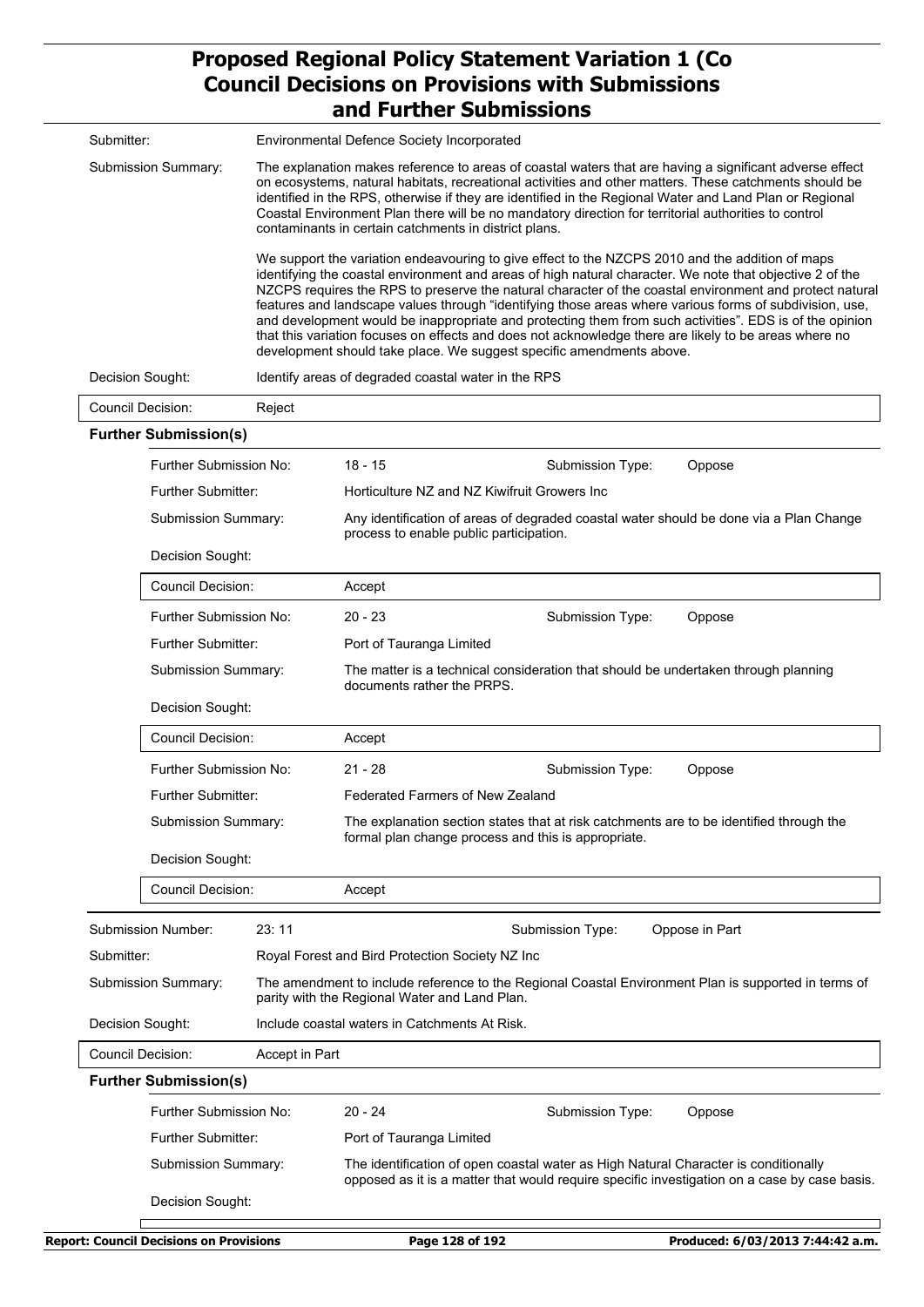|                            | <b>Council Decision:</b>  | Accept in Part                  |                                                                                                                                                                    |
|----------------------------|---------------------------|---------------------------------|--------------------------------------------------------------------------------------------------------------------------------------------------------------------|
|                            | Further Submission No:    | $21 - 29$                       | Submission Type:<br>Oppose                                                                                                                                         |
|                            | <b>Further Submitter:</b> |                                 | <b>Federated Farmers of New Zealand</b>                                                                                                                            |
|                            | Submission Summary:       |                                 | There are processes in place to define catchments at risk and it is appropriate for that<br>process to be undertaken before any additional water bodies are added. |
|                            | Decision Sought:          |                                 |                                                                                                                                                                    |
|                            | <b>Council Decision:</b>  | Accept in Part                  |                                                                                                                                                                    |
| <b>Submission Number:</b>  | 24:30                     |                                 | Submission Type:<br>Support                                                                                                                                        |
| Submitter:                 |                           | Te Tumu Landowners Group        |                                                                                                                                                                    |
| Submission Summary:        |                           | Policy WL 2B is supported.      |                                                                                                                                                                    |
| Decision Sought:           |                           | Adopt Policy WL 2B as notified. |                                                                                                                                                                    |
| <b>Council Decision:</b>   | Accept                    |                                 |                                                                                                                                                                    |
| Submission Number:         | 25:30                     |                                 | Submission Type:<br>Support                                                                                                                                        |
| Submitter:                 |                           | Te Tumu Kaituna 14 Trust        |                                                                                                                                                                    |
| Submission Summary:        |                           | Policy WL 2B is supported.      |                                                                                                                                                                    |
|                            |                           |                                 |                                                                                                                                                                    |
| Decision Sought:           |                           | Adopt Policy WL 2B as notified. |                                                                                                                                                                    |
| <b>Council Decision:</b>   | Accept                    |                                 |                                                                                                                                                                    |
| <b>Submission Number:</b>  | 26:30                     |                                 | Submission Type:<br>Support                                                                                                                                        |
| Submitter:                 |                           | Te Tumu Kaituna 11B2 Trust      |                                                                                                                                                                    |
| <b>Submission Summary:</b> |                           | Policy WL 2B is supported.      |                                                                                                                                                                    |
| Decision Sought:           |                           | Adopt Policy WL 2B as notified. |                                                                                                                                                                    |
| Council Decision:          | Accept                    |                                 |                                                                                                                                                                    |
| Submission Number:         | 27:30                     |                                 | Submission Type:<br>Support                                                                                                                                        |
| Submitter:                 |                           | Ford Land Holdings Pty Ltd      |                                                                                                                                                                    |
| Submission Summary:        |                           | Policy WL 2B is supported.      |                                                                                                                                                                    |
| Decision Sought:           |                           | Adopt Policy WL 2B as notified. |                                                                                                                                                                    |
| Council Decision:          | Accept                    |                                 |                                                                                                                                                                    |
|                            |                           |                                 | 453                                                                                                                                                                |

### **Section: 3.2 Methods to implement policies**

#### **Council Decision**

Retain Section 3.2 'Methods to implement policies' subject to amendments recommended in the following sections.

### **Reasons for Council Decision**

Submissions 50-3, 50-5: The submissions relates to matters outside the scope of Variation 1 (i.e natural hazards are not the subject of this variation). This change to the RPS does not promote the establishment of marine reserves which are comprehensively administered by DoC (according to relatively rigid criteria (with nothing to do with the RPS) for inclusion of new areas).

#### **Submissions**

Submission Number: 50: 3 Submission Type: Support

**Report: Council Decisions on Provisions Page 129 of 192 Produced: 6/03/2013 7:44:42 a.m.**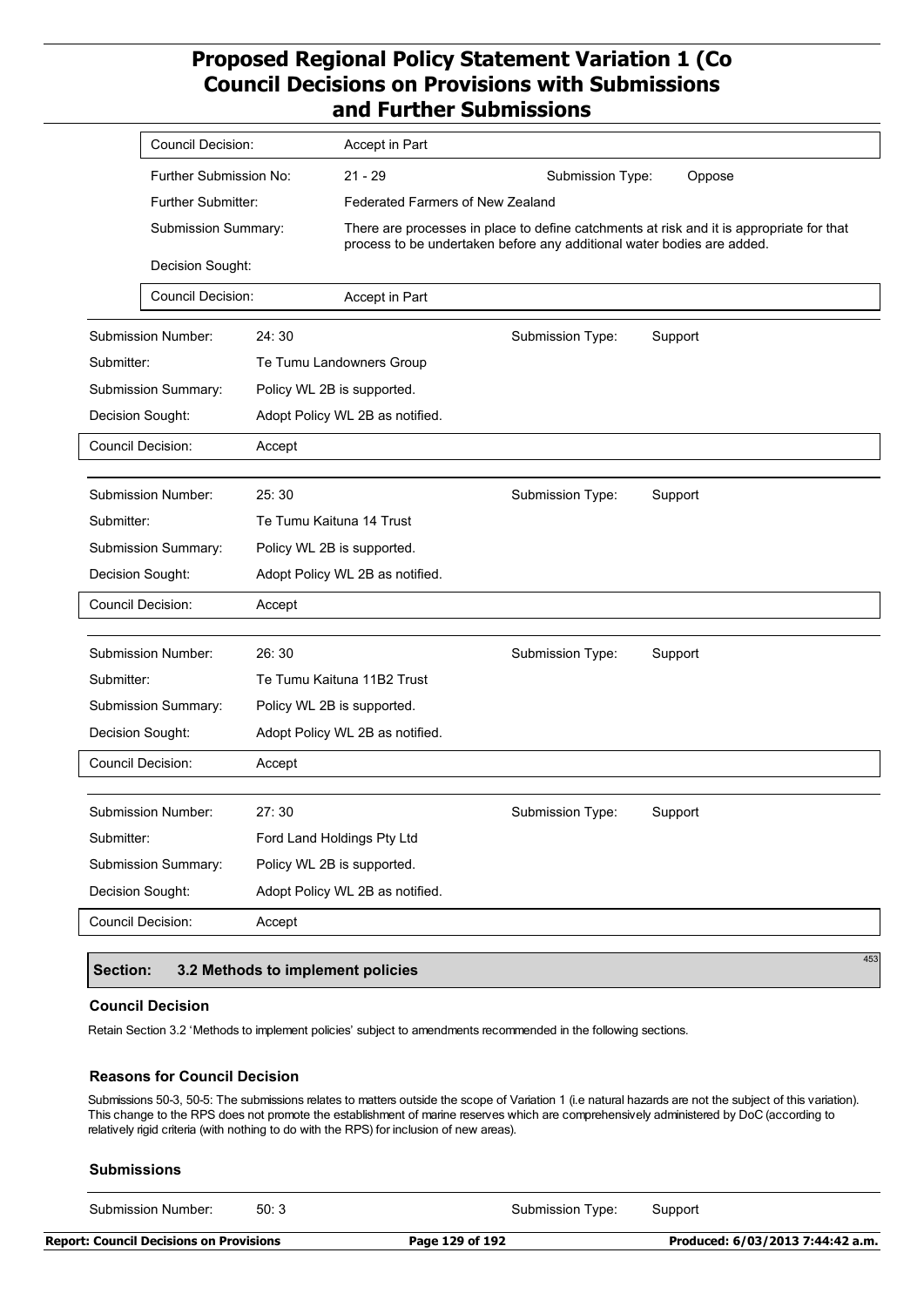| Submitter:                 | Ngati Makino Iwi Authority                                                                                                                                                                                                                                                                                                                                                                                                                                                                                                                                                                                                                                                                               |                                                     |         |  |
|----------------------------|----------------------------------------------------------------------------------------------------------------------------------------------------------------------------------------------------------------------------------------------------------------------------------------------------------------------------------------------------------------------------------------------------------------------------------------------------------------------------------------------------------------------------------------------------------------------------------------------------------------------------------------------------------------------------------------------------------|-----------------------------------------------------|---------|--|
| <b>Submission Summary:</b> | Wonder why there is no ref to identification of potential hazards like liquefaction as occurred in<br>Christchurch earthquakes.<br>Unsure of where working with MinFish and DOC should be mentioned as part of integrated management<br>especially in estuaries and other coastal locations.<br>We are concerned that establishing marine reserves will be alongside Maori owned coastal lands as<br>being the largest single owners of undeveloped lands in the Bay of Plenty.<br>We do not support marine reserves as the answer to declining fish stocks. Resources would be better<br>applied to restoring estuaries and wetlands for the contribution they make to support the ocean<br>foodchains. |                                                     |         |  |
| Decision Sought:           | Add new method; identify areas in Coastal zones which is unsuitable for developments which might be<br>affected by earthquake hazards. E.g. liquefaction.<br>Consider involving DOC and MINFISH in integrated coastal planning.<br>Change method 56 to "Advocate to establish marine reserves, whilst avoiding establishing them<br>alongside Maori land or Maori customary fishing locations"                                                                                                                                                                                                                                                                                                           |                                                     |         |  |
| Council Decision:          | Reject                                                                                                                                                                                                                                                                                                                                                                                                                                                                                                                                                                                                                                                                                                   |                                                     |         |  |
| Submission Number:         | 50:5                                                                                                                                                                                                                                                                                                                                                                                                                                                                                                                                                                                                                                                                                                     | Submission Type:                                    | Support |  |
| Submitter:                 | Ngati Makino Iwi Authority                                                                                                                                                                                                                                                                                                                                                                                                                                                                                                                                                                                                                                                                               |                                                     |         |  |
| <b>Submission Summary:</b> |                                                                                                                                                                                                                                                                                                                                                                                                                                                                                                                                                                                                                                                                                                          | All methods except for 56, are supported as is.     |         |  |
| Decision Sought:           |                                                                                                                                                                                                                                                                                                                                                                                                                                                                                                                                                                                                                                                                                                          | Retain all methods (except 56 as above) – no change |         |  |
| Council Decision:          | Reject                                                                                                                                                                                                                                                                                                                                                                                                                                                                                                                                                                                                                                                                                                   |                                                     |         |  |

## **Section: 3.2.1 Directive methods**

### **Council Decision**

Retain Section 3.2.1 'Directive methods' unchanged.

### **Reasons for Council Decision**

Submissions 8-11, 25-11(f): The submissions relate to a matter outside the scope of Variation 1.

### **Submissions**

| Submission Number:  | 8:11                                                                                                       | Submission Type: | Seek Amendment |  |  |
|---------------------|------------------------------------------------------------------------------------------------------------|------------------|----------------|--|--|
| Submitter:          | Blakely Pacific Limited, Scorpians Limited & TKC Holdings Limited                                          |                  |                |  |  |
| Submission Summary: | The submitters suggest that the Operative method for the Matakana Island plan is inserted as Method<br>3A. |                  |                |  |  |
| Decision Sought:    | The submitters suggest that the Operative method for the Matakana Island plan is inserted as Method<br>ЗΑ. |                  |                |  |  |
| Council Decision:   | Reject                                                                                                     |                  |                |  |  |

| <b>Further Submission(s)</b> |  |
|------------------------------|--|
|                              |  |

| r Submission(s)        |                  |                                                                                 |                                                                                         |
|------------------------|------------------|---------------------------------------------------------------------------------|-----------------------------------------------------------------------------------------|
| Further Submission No: | $25 - 11$        | Submission Type:                                                                | Oppose                                                                                  |
| Further Submitter:     | Nessie Kuka      |                                                                                 |                                                                                         |
| Submission Summary:    | Matakana Island. | by developers upon what's known as a nationally recognised coastal landscape of | Oppose this submission due to the aggressive developmental context that is being sought |
| Decision Sought:       |                  |                                                                                 |                                                                                         |
| Council Decision:      | Accept           |                                                                                 |                                                                                         |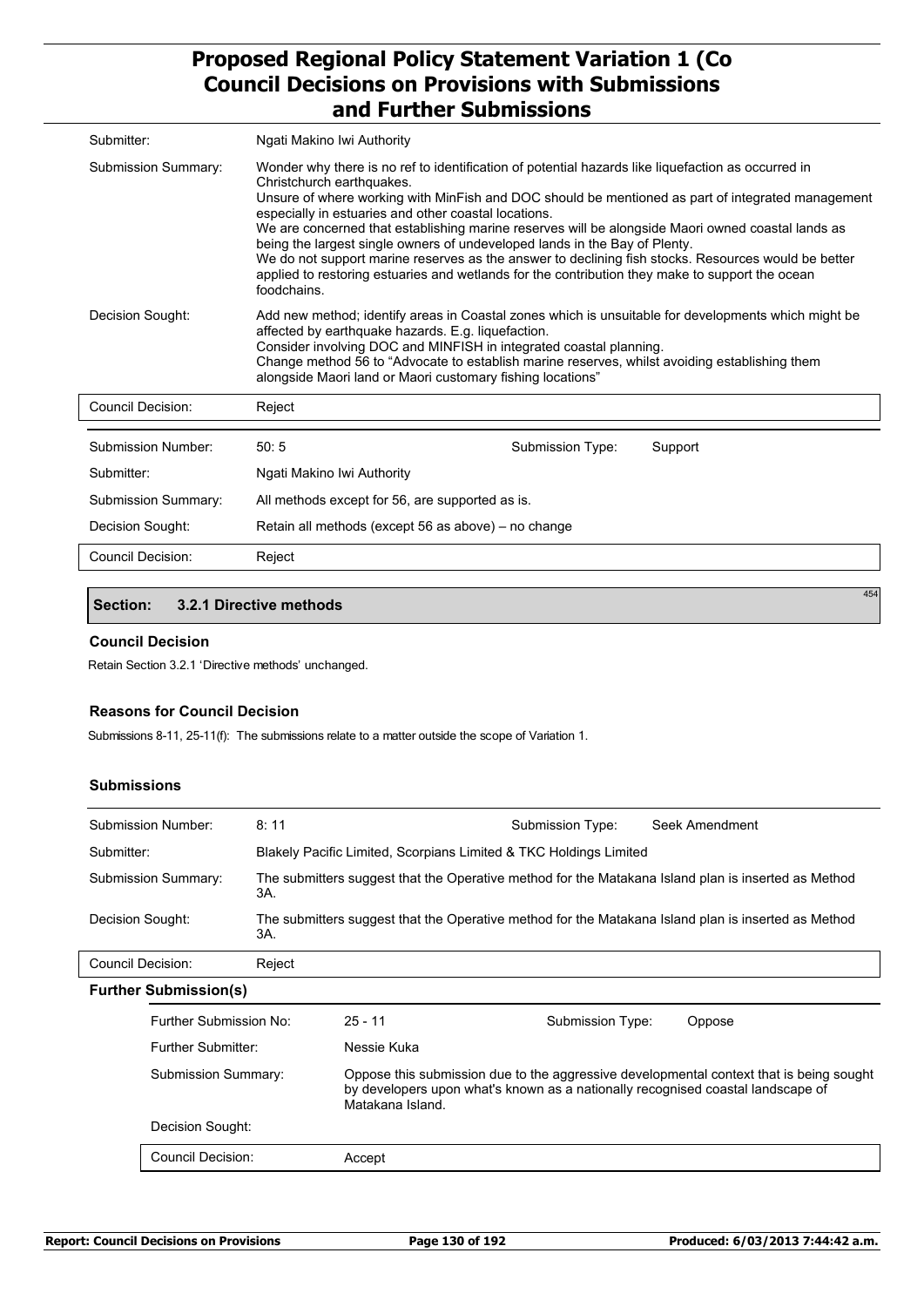**Section: Method 1: District plan implementation**

### **Council Decision**

Retain method as notified.

### **Reasons for Council Decision**

Submissions 24-31, 25-31, 26-31, 27-31: Support is noted.

## **Submissions**

| <b>Submission Number:</b>  | 24:31                                                            | Submission Type: | Support |  |  |
|----------------------------|------------------------------------------------------------------|------------------|---------|--|--|
| Submitter:                 | Te Tumu Landowners Group                                         |                  |         |  |  |
| <b>Submission Summary:</b> | Method 1 adequately recognises the provisions of the NZCPS 2010. |                  |         |  |  |
| Decision Sought:           | Adopt Method 1 as notified.                                      |                  |         |  |  |
| <b>Council Decision:</b>   | Accept                                                           |                  |         |  |  |
|                            |                                                                  |                  |         |  |  |
| <b>Submission Number:</b>  | 25:31                                                            | Submission Type: | Support |  |  |
| Submitter:                 | Te Tumu Kaituna 14 Trust                                         |                  |         |  |  |
| Submission Summary:        | Method 1 adequately recognises the provisions of the NZCPS 2010. |                  |         |  |  |
| Decision Sought:           | Adopt Method 1 as notified.                                      |                  |         |  |  |
| <b>Council Decision:</b>   | Accept                                                           |                  |         |  |  |
|                            |                                                                  |                  |         |  |  |
| <b>Submission Number:</b>  | 26:31                                                            | Submission Type: | Support |  |  |
| Submitter:                 | Te Tumu Kaituna 11B2 Trust                                       |                  |         |  |  |
| Submission Summary:        | Method 1 adequately recognises the provisions of the NZCPS 2010. |                  |         |  |  |
| Decision Sought:           | Adopt Method 1 as notified.                                      |                  |         |  |  |
| <b>Council Decision:</b>   | Accept                                                           |                  |         |  |  |
|                            |                                                                  |                  |         |  |  |
| <b>Submission Number:</b>  | 27:31                                                            | Submission Type: | Support |  |  |
| Submitter:                 | Ford Land Holdings Pty Ltd                                       |                  |         |  |  |
| Submission Summary:        | Method 1 adequately recognises the provisions of the NZCPS 2010. |                  |         |  |  |
| Decision Sought:           | Adopt Method 1 as notified.                                      |                  |         |  |  |
| <b>Council Decision:</b>   |                                                                  |                  |         |  |  |

## **Section: Method 2: Regional plan implementation**

#### **Council Decision**

Retain Method 2 unchanged.

### **Reasons for Council Decision**

Submissions 24-32, 25-32, 26-32, 27-32: Support is noted.

#### **Submissions**

458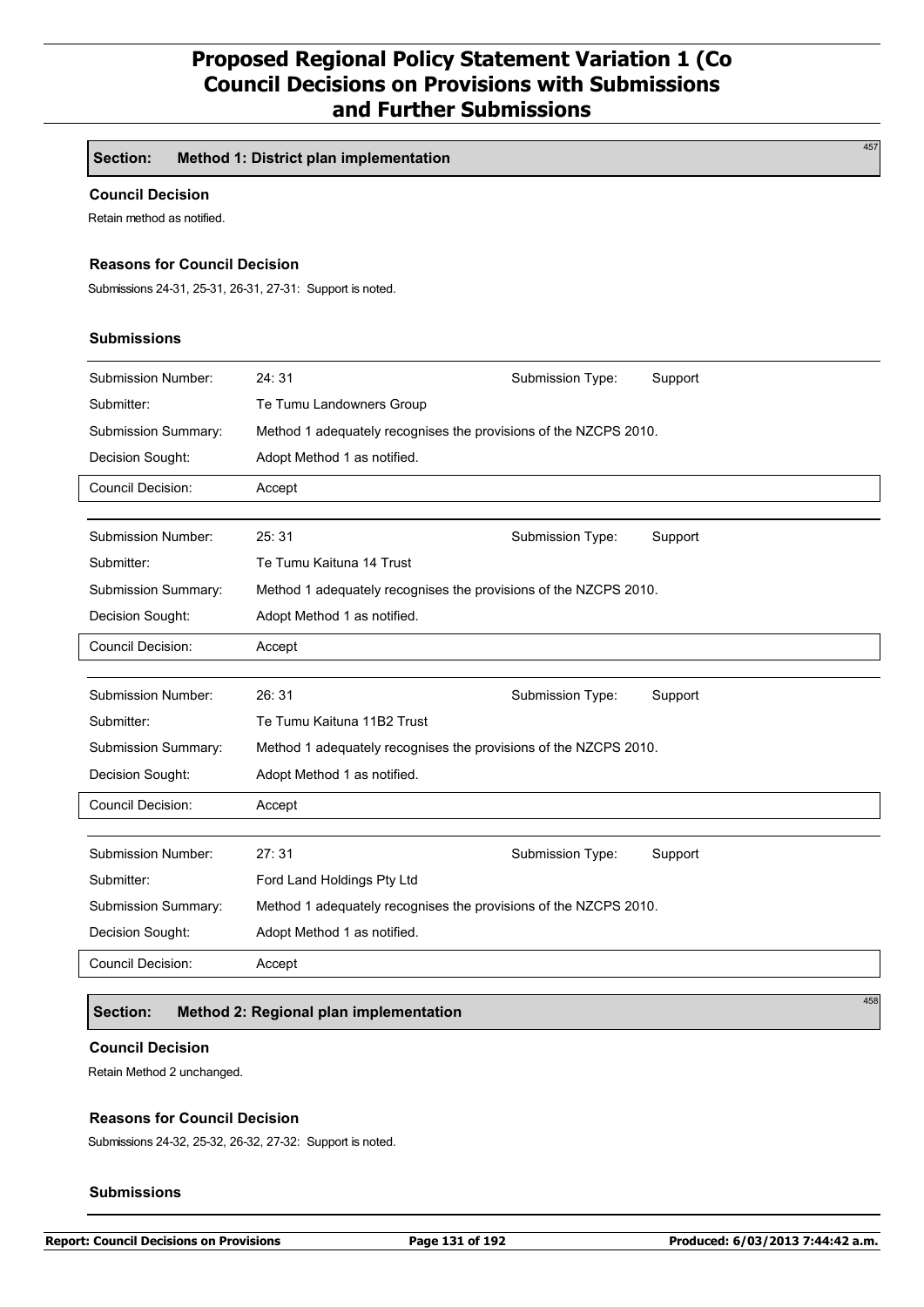| Submission Number:        | 24:32                                                            | Submission Type: | Support |  |  |
|---------------------------|------------------------------------------------------------------|------------------|---------|--|--|
| Submitter:                | Te Tumu Landowners Group                                         |                  |         |  |  |
| Submission Summary:       | Method 2 adequately recognises the provisions of the NZCPS 2010. |                  |         |  |  |
| Decision Sought:          | Adopt Method 2 as notified.                                      |                  |         |  |  |
| <b>Council Decision:</b>  | Accept                                                           |                  |         |  |  |
|                           |                                                                  |                  |         |  |  |
| <b>Submission Number:</b> | 25:32                                                            | Submission Type: | Support |  |  |
| Submitter:                | Te Tumu Kaituna 14 Trust                                         |                  |         |  |  |
| Submission Summary:       | Method 2 adequately recognises the provisions of the NZCPS 2010. |                  |         |  |  |
| Decision Sought:          | Adopt Method 2 as notified.                                      |                  |         |  |  |
| <b>Council Decision:</b>  | Accept                                                           |                  |         |  |  |
|                           |                                                                  |                  |         |  |  |
| Submission Number:        | 26:32                                                            | Submission Type: | Support |  |  |
| Submitter:                | Te Tumu Kaituna 11B2 Trust                                       |                  |         |  |  |
| Submission Summary:       | Method 2 adequately recognises the provisions of the NZCPS 2010. |                  |         |  |  |
| Decision Sought:          | Adopt Method 2 as notified.                                      |                  |         |  |  |
| <b>Council Decision:</b>  | Accept                                                           |                  |         |  |  |
|                           |                                                                  |                  |         |  |  |
| <b>Submission Number:</b> | 27:32                                                            | Submission Type: | Support |  |  |
| Submitter:                | Ford Land Holdings Pty Ltd                                       |                  |         |  |  |
| Submission Summary:       | Method 2 adequately recognises the provisions of the NZCPS 2010. |                  |         |  |  |
| Decision Sought:          | Adopt Method 2 as notified.                                      |                  |         |  |  |
| <b>Council Decision:</b>  | Accept                                                           |                  |         |  |  |

Section: Method 3: Resource consents, notices of requirement and when changing, varying or replacing

#### **Council Decision**

Retain method 3 as notified.

### **Reasons for Council Decision**

Submissions 24-33, 25-33, 26-33, 27-33: Support is noted.

### **Submissions**

| Submission Number:  | 24:33                                                            | Submission Type: | Support |
|---------------------|------------------------------------------------------------------|------------------|---------|
| Submitter:          | Te Tumu Landowners Group                                         |                  |         |
| Submission Summary: | Method 3 adequately recognises the provisions of the NZCPS 2010. |                  |         |
| Decision Sought:    | Adopt Method 3 as notified.                                      |                  |         |
| Council Decision:   | Accept                                                           |                  |         |
|                     |                                                                  |                  |         |
| Submission Number:  | 25:33                                                            | Submission Type: | Support |
| Submitter:          | Te Tumu Kaituna 14 Trust                                         |                  |         |
| Submission Summary: | Method 3 adequately recognises the provisions of the NZCPS 2010. |                  |         |
|                     |                                                                  |                  |         |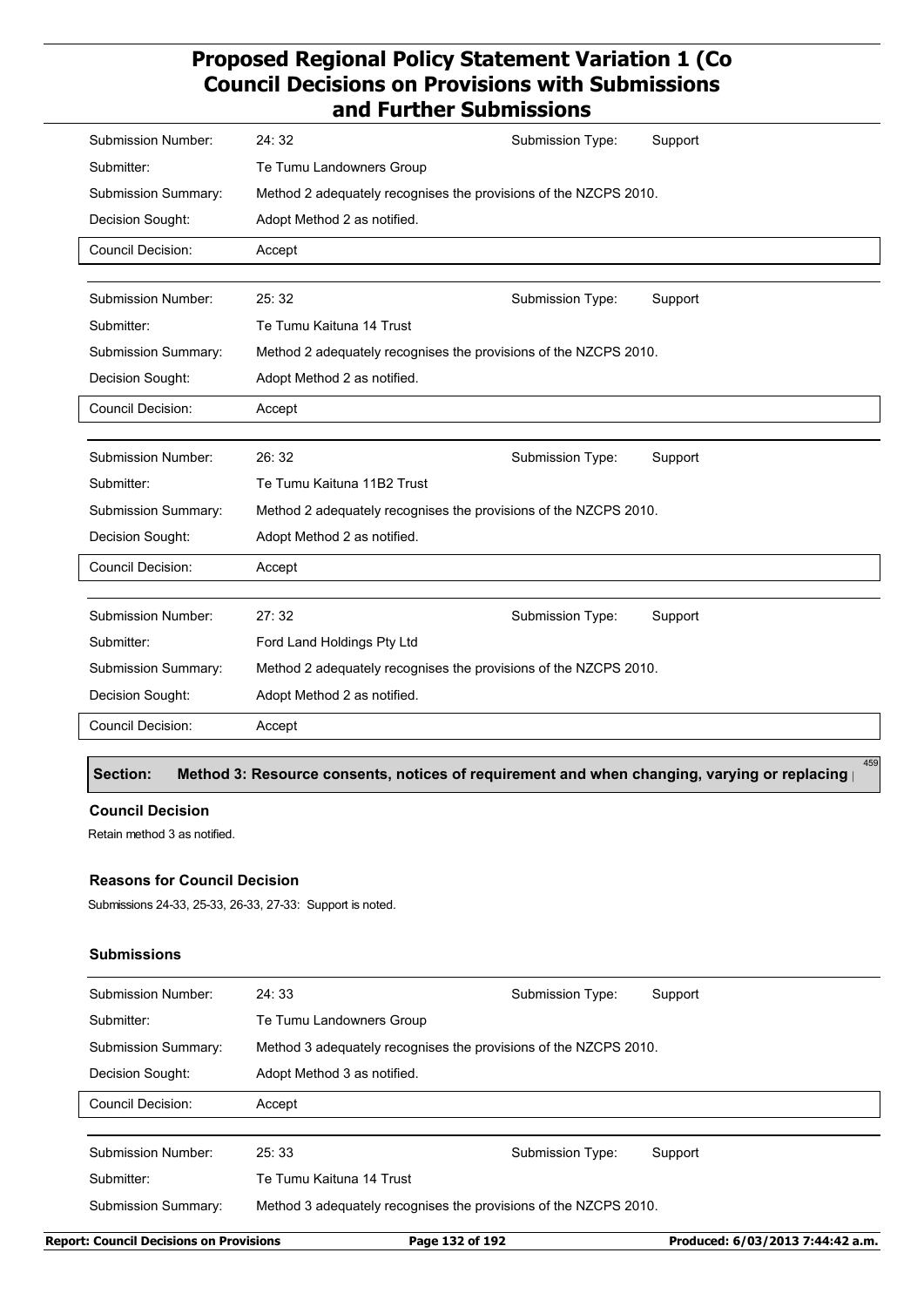| Decision Sought:           | Adopt Method 3 as notified.                                      |                  |         |
|----------------------------|------------------------------------------------------------------|------------------|---------|
| Council Decision:          | Accept                                                           |                  |         |
|                            |                                                                  |                  |         |
| Submission Number:         | 26:33                                                            | Submission Type: | Support |
| Submitter:                 | Te Tumu Kaituna 11B2 Trust                                       |                  |         |
| <b>Submission Summary:</b> | Method 3 adequately recognises the provisions of the NZCPS 2010. |                  |         |
| Decision Sought:           | Adopt Method 3 as notified.                                      |                  |         |
| <b>Council Decision:</b>   | Accept                                                           |                  |         |
|                            |                                                                  |                  |         |
| <b>Submission Number:</b>  | 27:33                                                            | Submission Type: | Support |
| Submitter:                 | Ford Land Holdings Pty Ltd                                       |                  |         |
| <b>Submission Summary:</b> | Method 3 adequately recognises the provisions of the NZCPS 2010. |                  |         |
| Decision Sought:           | Adopt Method 3 as notified.                                      |                  |         |
| <b>Council Decision:</b>   | Accept                                                           |                  |         |

### **Section: 3.2.2 Guiding methods**

### **Council Decision**

Retain 3.2.2 as notified.

### **Reasons for Council Decision**

Submission 44-10: The suggested amendment to Method 53 conflicts with the method's intent of taking into account lawful uses and activities. Natural processes underpin natural character and are reflected in vegetation patterns and change. Natural processes are addressed in Method 53(b).

### **Submissions**

| Submission Number:  | 44: 10                                                                                              | Submission Type: | Support in Part |
|---------------------|-----------------------------------------------------------------------------------------------------|------------------|-----------------|
| Submitter:          | Basil Graeme                                                                                        |                  |                 |
| Submission Summary: | Method 53 (a) to (h) is supported, but the method explanation does not recognise natural processes. |                  |                 |
| Decision Sought:    | Request the insertion of "natural processes" between "account" and "the existing".                  |                  |                 |
| Council Decision:   | Reject                                                                                              |                  |                 |
|                     |                                                                                                     |                  |                 |

#### Section: Method 35: Take a whole of catchment approach to the management of natural and physical reso

### **Council Decision**

Retain Method 35 unchanged.

### **Reasons for Council Decision**

Submissions 36-10, 7-8(f), 38-9, 10-26(f), 14-26(f), 15-26(f), 16-26(f), 17-26(f): Method 35 was not changed by Variation 1. Submissions on this method are therefore not within the scope of matters considered affected by the variation. The Proposed RPS methods are divided into two main groups as either 'guiding' or 'directive' methods to implement the policies. They are not divided according to defined "topics".

| <b>Submissions</b> |                                                       |                  |        |
|--------------------|-------------------------------------------------------|------------------|--------|
| Submission Number: | 36:10                                                 | Submission Type: | Oppose |
| Submitter:         | Horticulture NZ and NZ Kiwifruit Growers Incorporated |                  |        |
|                    |                                                       |                  |        |

455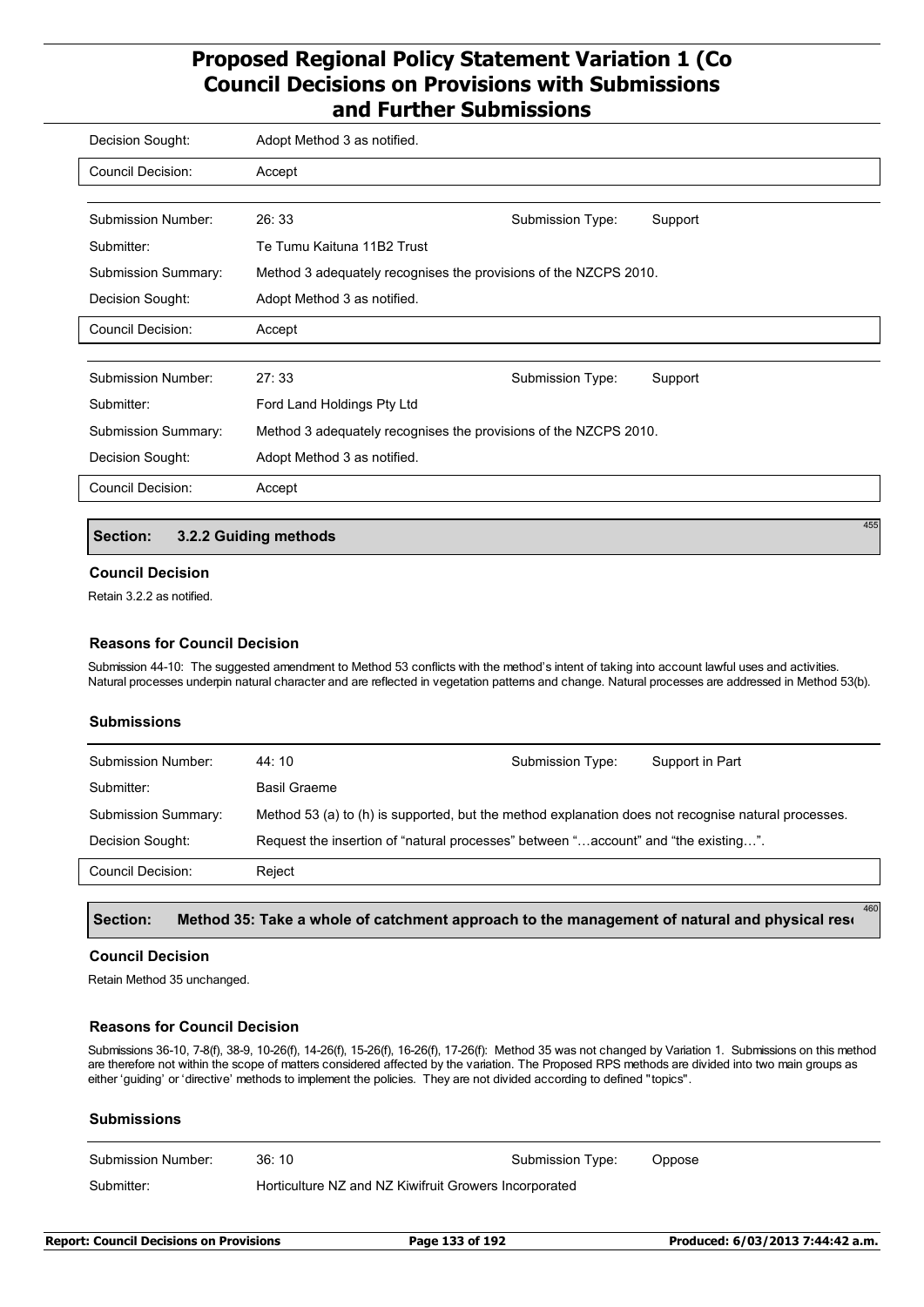| Submission Summary:                                                                                     |                                      |                                                    | While a whole of catchment approach has merit it is not clear how such an approach could be                                                                                                                                                                               |  |  |
|---------------------------------------------------------------------------------------------------------|--------------------------------------|----------------------------------------------------|---------------------------------------------------------------------------------------------------------------------------------------------------------------------------------------------------------------------------------------------------------------------------|--|--|
|                                                                                                         |                                      | implemented through the land use part of the PRPS. | implemented when not all the catchment is located in the coastal environment. Such a method is better                                                                                                                                                                     |  |  |
| Decision Sought:                                                                                        |                                      |                                                    | Delete Method 35 from the coastal environment and include in land use chapter.                                                                                                                                                                                            |  |  |
| <b>Council Decision:</b>                                                                                | Reject                               |                                                    |                                                                                                                                                                                                                                                                           |  |  |
| <b>Further Submission(s)</b>                                                                            |                                      |                                                    |                                                                                                                                                                                                                                                                           |  |  |
| Further Submission No:                                                                                  |                                      | $7 - 8$                                            | Submission Type:<br>Support                                                                                                                                                                                                                                               |  |  |
| <b>Further Submitter:</b>                                                                               |                                      | Fonterra Co-operative Group Ltd                    |                                                                                                                                                                                                                                                                           |  |  |
| Submission Summary:                                                                                     |                                      | land use chapter.                                  | The Method proposes a "whole of catchment approach" to the management of resources.<br>However, the extent of the Coastal Environment does not include entire catchments.<br>Therefore it is more practical and appropriate that the Method is set out in relation to the |  |  |
| Decision Sought:                                                                                        |                                      |                                                    |                                                                                                                                                                                                                                                                           |  |  |
| Council Decision:                                                                                       |                                      | Reject                                             |                                                                                                                                                                                                                                                                           |  |  |
| Submission Number:                                                                                      | 38:9                                 |                                                    | Submission Type:<br>Oppose in Part                                                                                                                                                                                                                                        |  |  |
| Submitter:                                                                                              |                                      | <b>Federated Farmers of New Zealand</b>            |                                                                                                                                                                                                                                                                           |  |  |
|                                                                                                         | Submission Summary:<br>in method 35. |                                                    | This has to be done in partnership with land owners from the very early stages. This needs to be included                                                                                                                                                                 |  |  |
| Decision Sought:<br>a) Amend to Method 35 as follows: (text added)<br>owners who are effected parties." |                                      |                                                    | "higher in the catchment and the downstream effects that these activities generate lower in the<br>catchment and ultimately in the coastal environment. This needs to be done in partnership with land                                                                    |  |  |
| <b>Council Decision:</b>                                                                                | Reject                               |                                                    |                                                                                                                                                                                                                                                                           |  |  |
| <b>Further Submission(s)</b>                                                                            |                                      |                                                    |                                                                                                                                                                                                                                                                           |  |  |
| Further Submission No:                                                                                  |                                      | $10 - 26$                                          | Support in Part<br>Submission Type:                                                                                                                                                                                                                                       |  |  |
| <b>Further Submitter:</b>                                                                               |                                      |                                                    | Royal Forest and Bird Protection Society NZ Inc                                                                                                                                                                                                                           |  |  |
| Submission Summary:                                                                                     |                                      |                                                    | The intent of the word "partnership" is not clear and should be changed to "collaboration".                                                                                                                                                                               |  |  |
| Decision Sought:                                                                                        |                                      |                                                    |                                                                                                                                                                                                                                                                           |  |  |
| Council Decision:                                                                                       |                                      | Reject                                             |                                                                                                                                                                                                                                                                           |  |  |
| Further Submission No:                                                                                  |                                      | $14 - 26$                                          | Support<br>Submission Type:                                                                                                                                                                                                                                               |  |  |
| Further Submitter:                                                                                      |                                      | Te Tumu Landowners Group                           |                                                                                                                                                                                                                                                                           |  |  |
| Submission Summary:                                                                                     |                                      |                                                    | Catchment based approaches need to be done in partnership with affected land owners.                                                                                                                                                                                      |  |  |
| Decision Sought:                                                                                        |                                      |                                                    |                                                                                                                                                                                                                                                                           |  |  |
| Council Decision:                                                                                       |                                      | Reject                                             |                                                                                                                                                                                                                                                                           |  |  |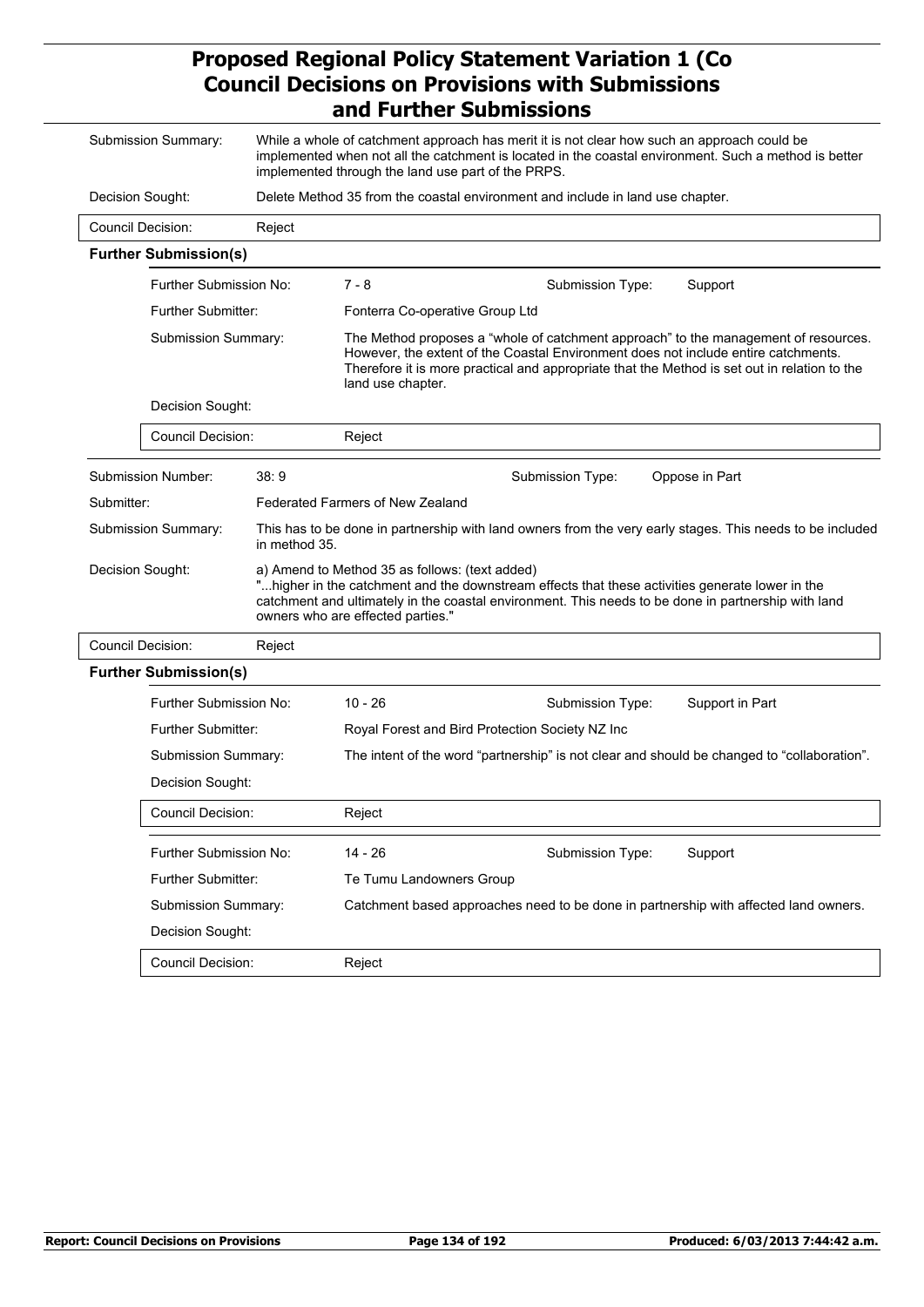| Further Submission No:     | $15 - 26$                                                                            | Submission Type: | Support                                                                              |
|----------------------------|--------------------------------------------------------------------------------------|------------------|--------------------------------------------------------------------------------------|
| Further Submitter:         | Te Tumu Kaituna 14 Trust                                                             |                  |                                                                                      |
| <b>Submission Summary:</b> |                                                                                      |                  | Catchment based approaches need to be done in partnership with affected land owners. |
| Decision Sought:           |                                                                                      |                  |                                                                                      |
| Council Decision:          | Reject                                                                               |                  |                                                                                      |
| Further Submission No:     | $16 - 26$                                                                            | Submission Type: | Support                                                                              |
| Further Submitter:         | Te Tumu Kaituna 11B2 Trust                                                           |                  |                                                                                      |
| <b>Submission Summary:</b> |                                                                                      |                  | Catchment based approaches need to be done in partnership with affected land owners. |
| Decision Sought:           |                                                                                      |                  |                                                                                      |
| <b>Council Decision:</b>   | Reject                                                                               |                  |                                                                                      |
| Further Submission No:     | $17 - 26$                                                                            | Submission Type: | Support                                                                              |
| Further Submitter:         | Ford Land Holdings Pty Ltd                                                           |                  |                                                                                      |
| <b>Submission Summary:</b> | Catchment based approaches need to be done in partnership with affected land owners. |                  |                                                                                      |
| Decision Sought:           |                                                                                      |                  |                                                                                      |
| <b>Council Decision:</b>   | Reject                                                                               |                  |                                                                                      |

### **Section: Method 35A: Integrated Catchment Management Plans**

### **Council Decision**

Retain method 35A as notified.

#### **Reasons for Council Decision**

Submissions 38-10, 10-27(f), 14-27(f), 15-27(f), 16-27(f), 17-27(f), 18-7(f): Method 35A was not changed by Variation 1.

### **Submissions**

|                     | Submission Number:           | 38:10                                                                                                                                                                                           |                                                                                                                                 | Submission Type: | Support in Part |  |  |
|---------------------|------------------------------|-------------------------------------------------------------------------------------------------------------------------------------------------------------------------------------------------|---------------------------------------------------------------------------------------------------------------------------------|------------------|-----------------|--|--|
| Submitter:          |                              | Federated Farmers of New Zealand                                                                                                                                                                |                                                                                                                                 |                  |                 |  |  |
|                     | Submission Summary:          |                                                                                                                                                                                                 | Catchment Management Plans have to be developed in partnership with land owners and this needs to<br>be included in method 35A. |                  |                 |  |  |
| Decision Sought:    |                              | a) Amend Method 35A as follows:<br>discharging into harbours at risk including Tauranga and Ohiwa Harbours. This needs to be done in<br>partnership with land owners who are effected parties." |                                                                                                                                 |                  |                 |  |  |
| Council Decision:   |                              | Reject                                                                                                                                                                                          |                                                                                                                                 |                  |                 |  |  |
|                     | <b>Further Submission(s)</b> |                                                                                                                                                                                                 |                                                                                                                                 |                  |                 |  |  |
|                     | Further Submission No:       |                                                                                                                                                                                                 | $10 - 27$                                                                                                                       | Submission Type: | Support in Part |  |  |
|                     | <b>Further Submitter:</b>    |                                                                                                                                                                                                 | Royal Forest and Bird Protection Society NZ Inc                                                                                 |                  |                 |  |  |
| Submission Summary: |                              |                                                                                                                                                                                                 | The intent of the word "partnership" is not clear and should be changed to "collaboration".                                     |                  |                 |  |  |
|                     | Decision Sought:             |                                                                                                                                                                                                 |                                                                                                                                 |                  |                 |  |  |
|                     | Council Decision:            |                                                                                                                                                                                                 | Reject                                                                                                                          |                  |                 |  |  |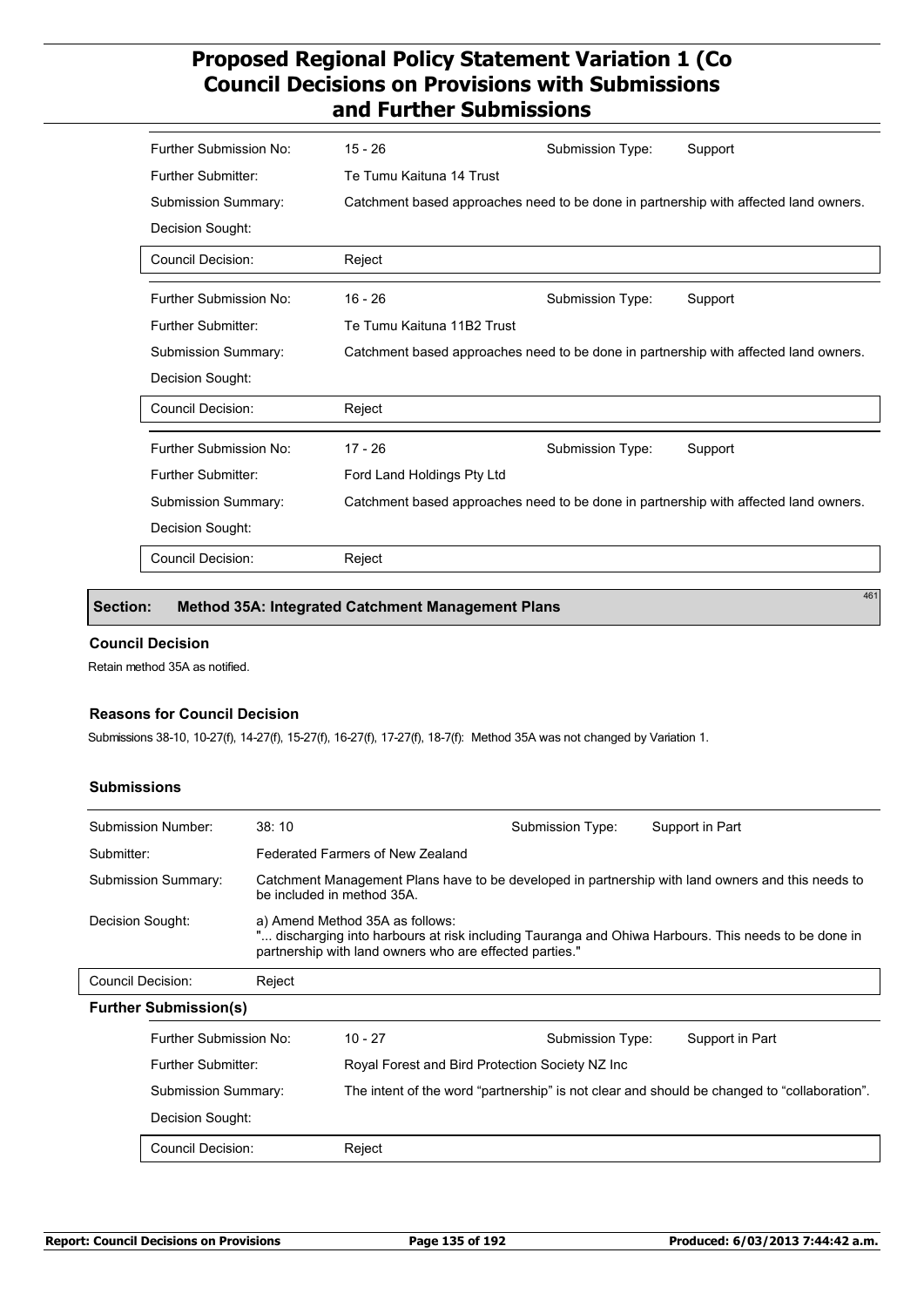| Further Submission No:        | $14 - 27$                                     | Submission Type: | Support                                                                              |
|-------------------------------|-----------------------------------------------|------------------|--------------------------------------------------------------------------------------|
| <b>Further Submitter:</b>     | Te Tumu Landowners Group                      |                  |                                                                                      |
| Submission Summary:           |                                               |                  | Catchment management plans need to be done in partnership with affected land owners. |
| Decision Sought:              |                                               |                  |                                                                                      |
| Council Decision:             | Reject                                        |                  |                                                                                      |
| Further Submission No:        | $15 - 27$                                     | Submission Type: | Support                                                                              |
| <b>Further Submitter:</b>     | Te Tumu Kaituna 14 Trust                      |                  |                                                                                      |
| Submission Summary:           |                                               |                  | Catchment management plans need to be done in partnership with affected land owners. |
| Decision Sought:              |                                               |                  |                                                                                      |
| Council Decision:             | Reject                                        |                  |                                                                                      |
| Further Submission No:        | $16 - 27$                                     | Submission Type: | Support                                                                              |
| <b>Further Submitter:</b>     | Te Tumu Kaituna 11B2 Trust                    |                  |                                                                                      |
| Submission Summary:           |                                               |                  | Catchment management plans need to be done in partnership with affected land owners. |
| Decision Sought:              |                                               |                  |                                                                                      |
| Council Decision:             | Reject                                        |                  |                                                                                      |
| Further Submission No:        | $17 - 27$                                     | Submission Type: | Support                                                                              |
| <b>Further Submitter:</b>     | Ford Land Holdings Pty Ltd                    |                  |                                                                                      |
| Submission Summary:           |                                               |                  | Catchment management plans need to be done in partnership with affected land owners. |
| Decision Sought:              |                                               |                  |                                                                                      |
| Council Decision:             | Reject                                        |                  |                                                                                      |
| <b>Further Submission No:</b> | $18 - 7$                                      | Submission Type: | Support in Part                                                                      |
| Further Submitter:            | Horticulture NZ and NZ Kiwifruit Growers Inc  |                  |                                                                                      |
| Submission Summary:           | Inclusion of affected landowners is critical. |                  |                                                                                      |
| Decision Sought:              |                                               |                  |                                                                                      |
| <b>Council Decision:</b>      | Reject                                        |                  |                                                                                      |

### **Section: Method 36: Provide protocols for managingland and soil disturbance**

## **Council Decision**

Retain method 36 as notified

## **Reasons for Council Decision**

Submissions 38-11, 18-8(f): Method 36 was not changed by Variation 1.

## **Submissions**

| Submission Number:  | 38:11                                                                                                                    | Submission Type: | Support in Part |
|---------------------|--------------------------------------------------------------------------------------------------------------------------|------------------|-----------------|
| Submitter:          | Federated Farmers of New Zealand                                                                                         |                  |                 |
| Submission Summary: | Protocols are non statutory documents and as such will not be open for consultation and submission from<br>stakeholders. |                  |                 |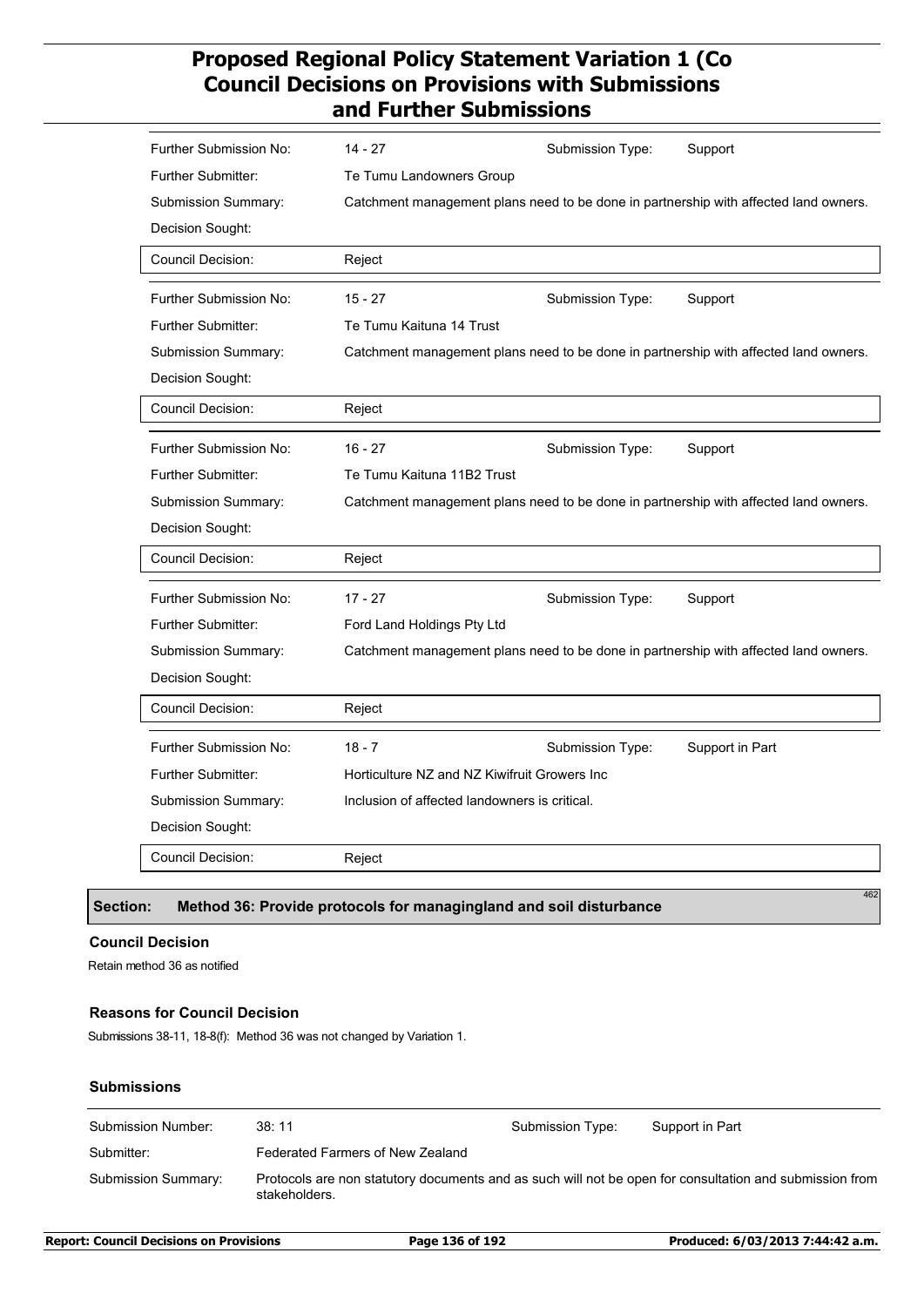| Decision Sought:  |                              |        | a) Amend Method 36 as follows:<br>and regional plans to " | "Prepare protocols in consultation with stakeholder groups and land owners to guide changes to district |                 |
|-------------------|------------------------------|--------|-----------------------------------------------------------|---------------------------------------------------------------------------------------------------------|-----------------|
| Council Decision: |                              | Reject |                                                           |                                                                                                         |                 |
|                   | <b>Further Submission(s)</b> |        |                                                           |                                                                                                         |                 |
|                   | Further Submission No:       |        | $18 - 8$                                                  | Submission Type:                                                                                        | Support in Part |
|                   | Further Submitter:           |        | Horticulture NZ and NZ Kiwifruit Growers Inc.             |                                                                                                         |                 |
|                   | <b>Submission Summary:</b>   |        | Inclusion of affected landowners is critical.             |                                                                                                         |                 |
|                   | Decision Sought:             |        |                                                           |                                                                                                         |                 |
|                   | <b>Council Decision:</b>     |        | Reject                                                    |                                                                                                         |                 |
| Section:          |                              |        | Method 48: Research and monitor the effects of discharges |                                                                                                         |                 |

### **Council Decision**

Retain method 48 as notified.

### **Reasons for Council Decision**

Submissions 50-6, 21-8(f): Method 48 was not changed by Variation 1.

### **Submissions**

|                                                        | Submission Number:                                                                                                                                                                                                             | 50:6                       |                                                                                   | Submission Type: | Oppose in Part                                                                                     |
|--------------------------------------------------------|--------------------------------------------------------------------------------------------------------------------------------------------------------------------------------------------------------------------------------|----------------------------|-----------------------------------------------------------------------------------|------------------|----------------------------------------------------------------------------------------------------|
| Submitter:                                             |                                                                                                                                                                                                                                | Ngati Makino Iwi Authority |                                                                                   |                  |                                                                                                    |
|                                                        | <b>Submission Summary:</b>                                                                                                                                                                                                     |                            | Researching and monitoring is not enough.                                         |                  | Method 48 does not go far enough. Sedimentation arising from anthropogenic causes are problematic. |
| Decision Sought:                                       |                                                                                                                                                                                                                                |                            | Method 48 Change to "Research, monitor and manage runoffs and sedimentation"      |                  |                                                                                                    |
| Council Decision:                                      |                                                                                                                                                                                                                                | Reject                     |                                                                                   |                  |                                                                                                    |
|                                                        | <b>Further Submission(s)</b>                                                                                                                                                                                                   |                            |                                                                                   |                  |                                                                                                    |
|                                                        | Further Submission No:                                                                                                                                                                                                         |                            | $21 - 8$                                                                          | Submission Type: | Oppose                                                                                             |
| Further Submitter:<br>Federated Farmers of New Zealand |                                                                                                                                                                                                                                |                            |                                                                                   |                  |                                                                                                    |
|                                                        | It is inappropriate to define specific courses of action before the research and monitoring<br><b>Submission Summary:</b><br>has either been conducted and/or identified the best and most cost effective remedial<br>methods. |                            |                                                                                   |                  |                                                                                                    |
|                                                        | Decision Sought:                                                                                                                                                                                                               |                            |                                                                                   |                  |                                                                                                    |
|                                                        | <b>Council Decision:</b>                                                                                                                                                                                                       |                            | Accept                                                                            |                  |                                                                                                    |
| Section:                                               |                                                                                                                                                                                                                                |                            | Method 49A: Identify areas for restoration or rehabilitation of natural character |                  | 464                                                                                                |

#### **Council Decision**

Amend method 49A to include consideration of a range of other matters including cost, impacts on landowners and future plans for an area as follows:

'Method 49A: Identify areas for restoration or rehabilitation of natural character

Identify areas of the coastal environment where restoration or rehabilitation of natural character should be undertaken as a priority. Identification of restoration or rehabilitation areas should acknowledge the current contribution of man-made habitats, such as wetlands, that would not otherwise naturally exist in an area and should consider whether restoration or rehabilitation of the natural character is practicable and can be sustained given lawfully established use, permitted (including existing, consented and designated infrastructure) and activities of the area, relevant planning considerations and, where land is in private ownership, concerns of and impacts on landowners. Priority restoration or rehabilitation areas include:

(a) where natural character has been compromised; or<br>(b) where the natural character of the area has been id

where the natural character of the area has been identified as important in iwi or hapu management plans; or

(c) where the restoration of an area has been planned for enhancement through biodiversity strategies; or,

**Report: Council Decisions on Provisions Page 137 of 192 Produced: 6/03/2013 7:44:42 a.m.**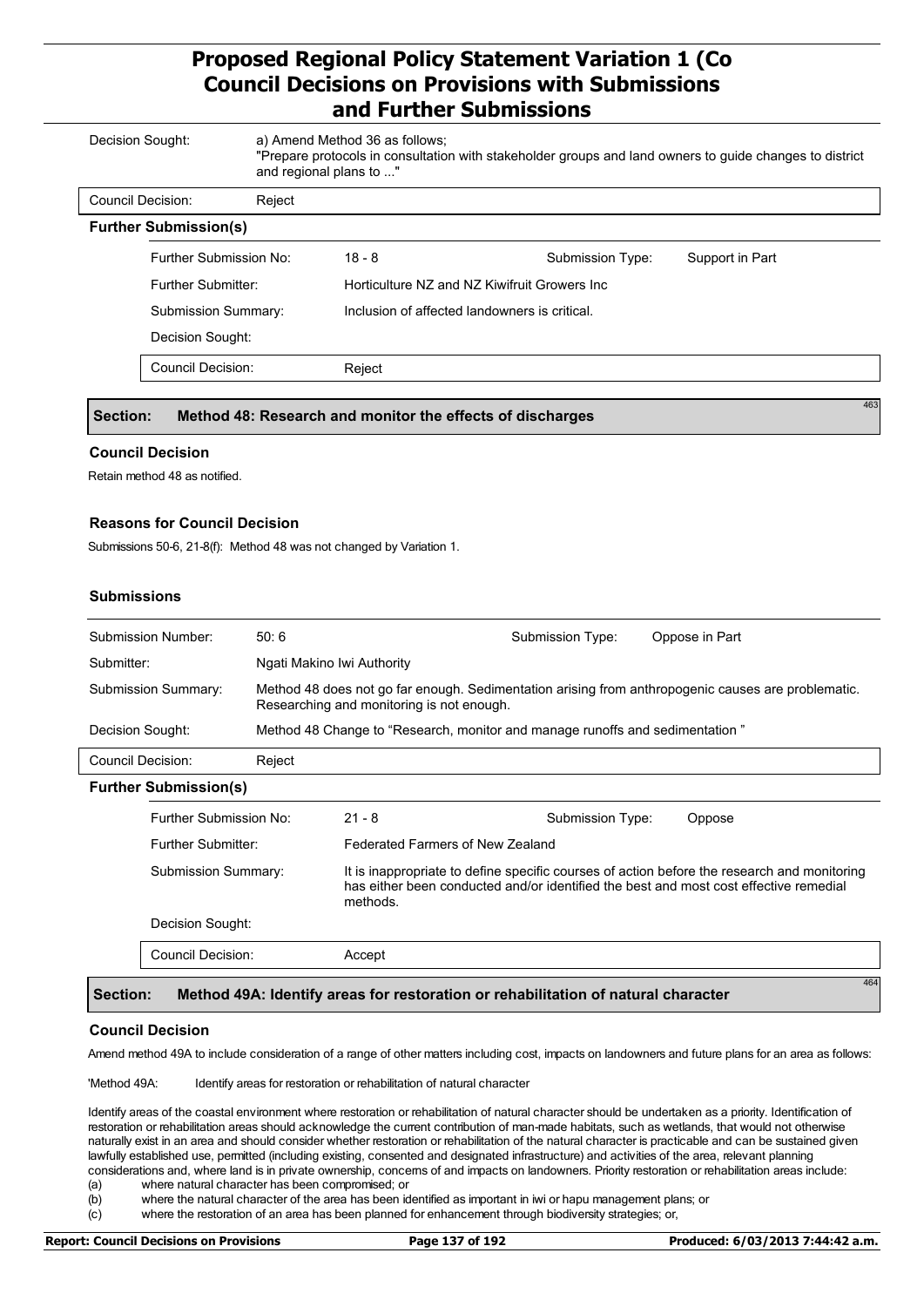(d) where the restoration of natural character is integral to the restoration of the entire area; or

(e) where restoration or rehabilitation is likely to proceed with the agreement of landowners, unless the restoration or rehabilitation is the requirement of a resource consent.

Implementation responsibility: Regional council.'

### **Reasons for Council Decision**

Submissions 8-12, 13-4(f), 14-29(f), 15-29(f), 16-29(f), 17-29(f), 25-12(f), 9-6, 21-9(f), 12-3, 4-1(f), 6-5(f), 8-5(f), 12-5(f), 14-30(f), 15-30(f), 16-30(f), 17-30 (f), 7-17, 8-12, 13-4(f), 15-29, 16-29, 17-29, 25-12, 35-2, 36-11, 38-13, 14-28(f), 15-28(f), 16-28(f), 17-28(f), 40-3, 23-12, 13-8(f), 22-7(f), 24-34, 3-8(f), 21-10(f), 25-34, 26-34, 27-34: Changes are recommended in response to matters raised in the submissions to acknowledge that future restoration prospects may be affected by project cost, landowner concerns, zoning, designations and other formal planning mechanisms. Reserve management plans may also have a bearing on how feasible restoration is.

The priorities listed in Method 49A relate to community concerns and environmental considerations. Developer aspirations are not included because the RMA is enabling and the interests of landowners can only be taken into account after land has been identified (and landowners are therefore known). Designated infrastructure is provided for in its designation and shown on planning maps. It is not lawful to affect a designation which prevails over other planning considerations.

Submissions 44-7, 31-6, 32-5, 33-5, 22-10: Support is noted. While amendments are recommended, these are considered to be in line with and enhance the effectiveness in achieving the original intent of Method 49A.

### **Submissions**

| Submission Number:  | 7:17                                                                                                                                                                                                                                                                                                                                                                                                                                                                                                                                                                                                                                                                                                                                                                                            | Submission Type: | Support in Part |  |  |
|---------------------|-------------------------------------------------------------------------------------------------------------------------------------------------------------------------------------------------------------------------------------------------------------------------------------------------------------------------------------------------------------------------------------------------------------------------------------------------------------------------------------------------------------------------------------------------------------------------------------------------------------------------------------------------------------------------------------------------------------------------------------------------------------------------------------------------|------------------|-----------------|--|--|
| Submitter:          | Western Bay of Plenty District Council                                                                                                                                                                                                                                                                                                                                                                                                                                                                                                                                                                                                                                                                                                                                                          |                  |                 |  |  |
| Submission Summary: | Consistent with the approach taken in Policy CE 7B (d) which takes into account planned development.                                                                                                                                                                                                                                                                                                                                                                                                                                                                                                                                                                                                                                                                                            |                  |                 |  |  |
| Decision Sought:    | Reword as follows:                                                                                                                                                                                                                                                                                                                                                                                                                                                                                                                                                                                                                                                                                                                                                                              |                  |                 |  |  |
|                     | Identify areas of the coastal environment where restoration or rehabilitation of natural character should be<br>undertaken as a priority. Identification of restoration or rehabilitation areas should acknowledge the<br>current contribution of man-made habitats, such as wetlands, that would not otherwise naturally exist in<br>an area and whether restoration or rehabilitation of the natural character is practicable and can be<br>sustained given lawfully established use and activities of the area and planned use and activities for the<br>area (consented, zoned, designated, or provided for in a reserve management plan or other local<br>authority strategies such as the Tauranga Harbour Recreation Strategy). Priority restoration or<br>rehabilitation areas include: |                  |                 |  |  |

| Council Decision:   | Accept                                                                                                                                                                                                                                                                                                                                                                                                                                                       |                  |        |  |
|---------------------|--------------------------------------------------------------------------------------------------------------------------------------------------------------------------------------------------------------------------------------------------------------------------------------------------------------------------------------------------------------------------------------------------------------------------------------------------------------|------------------|--------|--|
| Submission Number:  | 8:12                                                                                                                                                                                                                                                                                                                                                                                                                                                         | Submission Type: | Oppose |  |
| Submitter:          | Blakely Pacific Limited, Scorpians Limited & TKC Holdings Limited                                                                                                                                                                                                                                                                                                                                                                                            |                  |        |  |
| Submission Summary: | Method 49A does not specifically include the potential 'drivers' or triggers that may lock in or assist<br>rehabilitation.                                                                                                                                                                                                                                                                                                                                   |                  |        |  |
| Decision Sought:    | Amend method 49A to read: (delete (b) and add (e))<br>Priority restoration and rehabilitation areas include:<br>(a) where natural character has been compromised; or<br>(b) (Deleted)<br>(c) where the restoration of an area<br>(d) where the restoration of natural character<br>(e) where subdivision and development contain enhanced management methods or plans to assist in the<br>natural restoration of an area and in particular through method 3A |                  |        |  |
| Council Decision:   | Accept in Part                                                                                                                                                                                                                                                                                                                                                                                                                                               |                  |        |  |

**Further Submission(s)** 13 - 4 Western Bay of Plenty District Council Further Submission No: Further Submitter: Submission Summary: Support the deletion of (b) "where the natural character of the area has been identified as important in iwi or hapu management plans". Natural character should be identified by those qualified to do so. Decision Sought: Submission Type: Support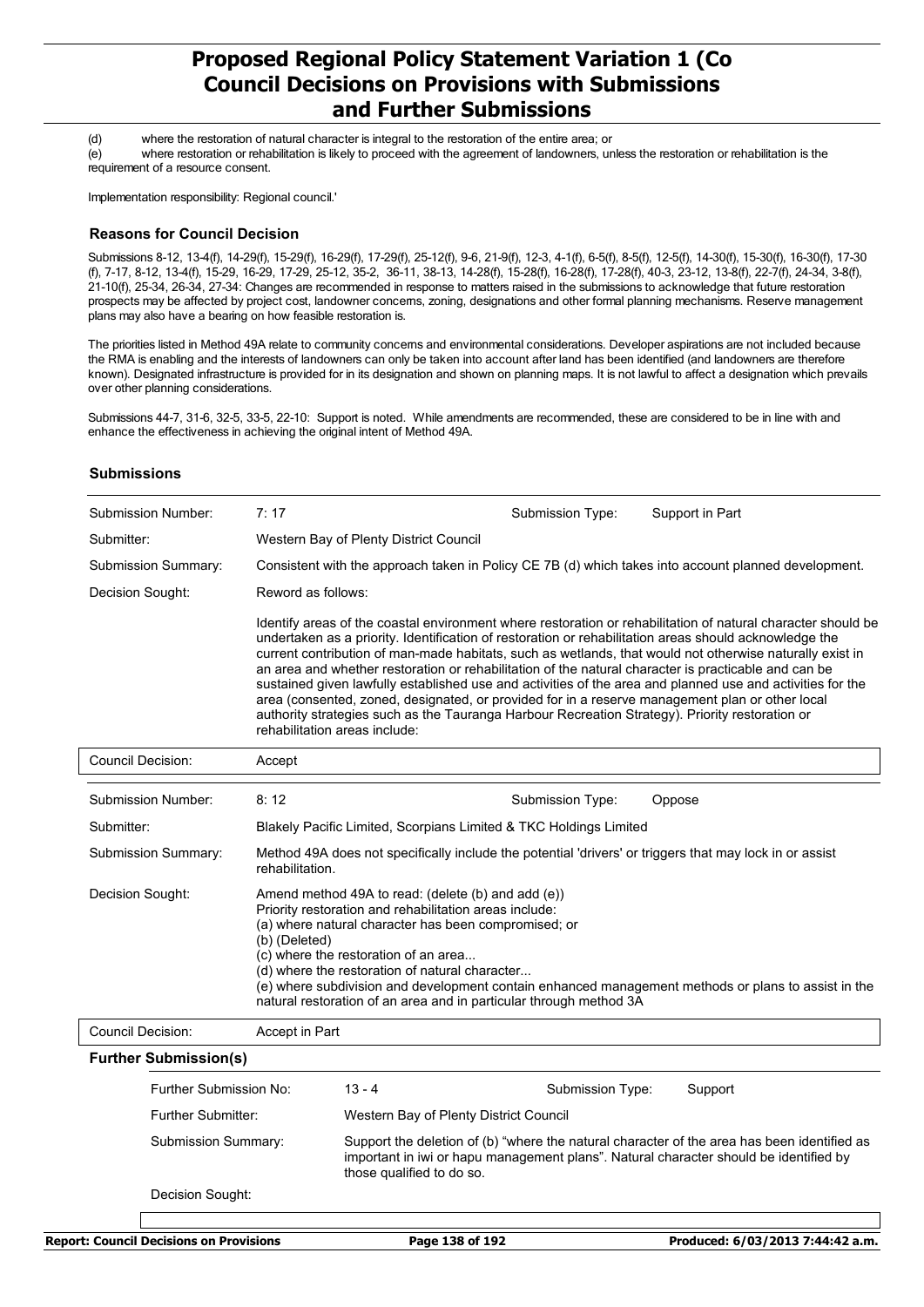| Council Decision:         | Reject                                                                                                                                                                                                              |                  |                                                                                         |
|---------------------------|---------------------------------------------------------------------------------------------------------------------------------------------------------------------------------------------------------------------|------------------|-----------------------------------------------------------------------------------------|
| Further Submission No:    | $14 - 29$                                                                                                                                                                                                           | Submission Type: | Support                                                                                 |
| <b>Further Submitter:</b> | Te Tumu Landowners Group                                                                                                                                                                                            |                  |                                                                                         |
| Submission Summary:       | Prioritising areas for restoration and rehabilitation should be based on an appropriate<br>detailed assessment of natural character values and with the approval of and in<br>conjunction with affected landowners. |                  |                                                                                         |
| Decision Sought:          |                                                                                                                                                                                                                     |                  |                                                                                         |
| <b>Council Decision:</b>  | Accept                                                                                                                                                                                                              |                  |                                                                                         |
| Further Submission No:    | $15 - 29$                                                                                                                                                                                                           | Submission Type: | Support                                                                                 |
| Further Submitter:        | Te Tumu Kaituna 14 Trust                                                                                                                                                                                            |                  |                                                                                         |
| Submission Summary:       | Prioritising areas for restoration and rehabilitation should be based on an appropriate<br>detailed assessment of natural character values and with the approval of and in<br>conjunction with affected landowners. |                  |                                                                                         |
| Decision Sought:          |                                                                                                                                                                                                                     |                  |                                                                                         |
| <b>Council Decision:</b>  | Accept                                                                                                                                                                                                              |                  |                                                                                         |
| Further Submission No:    | $16 - 29$                                                                                                                                                                                                           | Submission Type: | Support                                                                                 |
| <b>Further Submitter:</b> | Te Tumu Kaituna 11B2 Trust                                                                                                                                                                                          |                  |                                                                                         |
| Submission Summary:       | Prioritising areas for restoration and rehabilitation should be based on an appropriate<br>detailed assessment of natural character values and with the approval of and in<br>conjunction with affected landowners. |                  |                                                                                         |
| Decision Sought:          |                                                                                                                                                                                                                     |                  |                                                                                         |
| <b>Council Decision:</b>  | Accept                                                                                                                                                                                                              |                  |                                                                                         |
| Further Submission No:    | $17 - 29$                                                                                                                                                                                                           | Submission Type: | Support                                                                                 |
| Further Submitter:        | Ford Land Holdings Pty Ltd                                                                                                                                                                                          |                  |                                                                                         |
| Submission Summary:       | Prioritising areas for restoration and rehabilitation should be based on an appropriate<br>detailed assessment of natural character values and with the approval of and in<br>conjunction with affected landowners. |                  |                                                                                         |
| Decision Sought:          |                                                                                                                                                                                                                     |                  |                                                                                         |
| Council Decision:         | Accept                                                                                                                                                                                                              |                  |                                                                                         |
| Further Submission No:    | $25 - 12$                                                                                                                                                                                                           | Submission Type: | Oppose                                                                                  |
| Further Submitter:        | Nessie Kuka                                                                                                                                                                                                         |                  |                                                                                         |
| Submission Summary:       | by developers upon what's known as a nationally recognised coastal landscape of<br>Matakana Island.                                                                                                                 |                  | Oppose this submission due to the aggressive developmental context that is being sought |
| Decision Sought:          |                                                                                                                                                                                                                     |                  |                                                                                         |
| <b>Council Decision:</b>  | Reject                                                                                                                                                                                                              |                  |                                                                                         |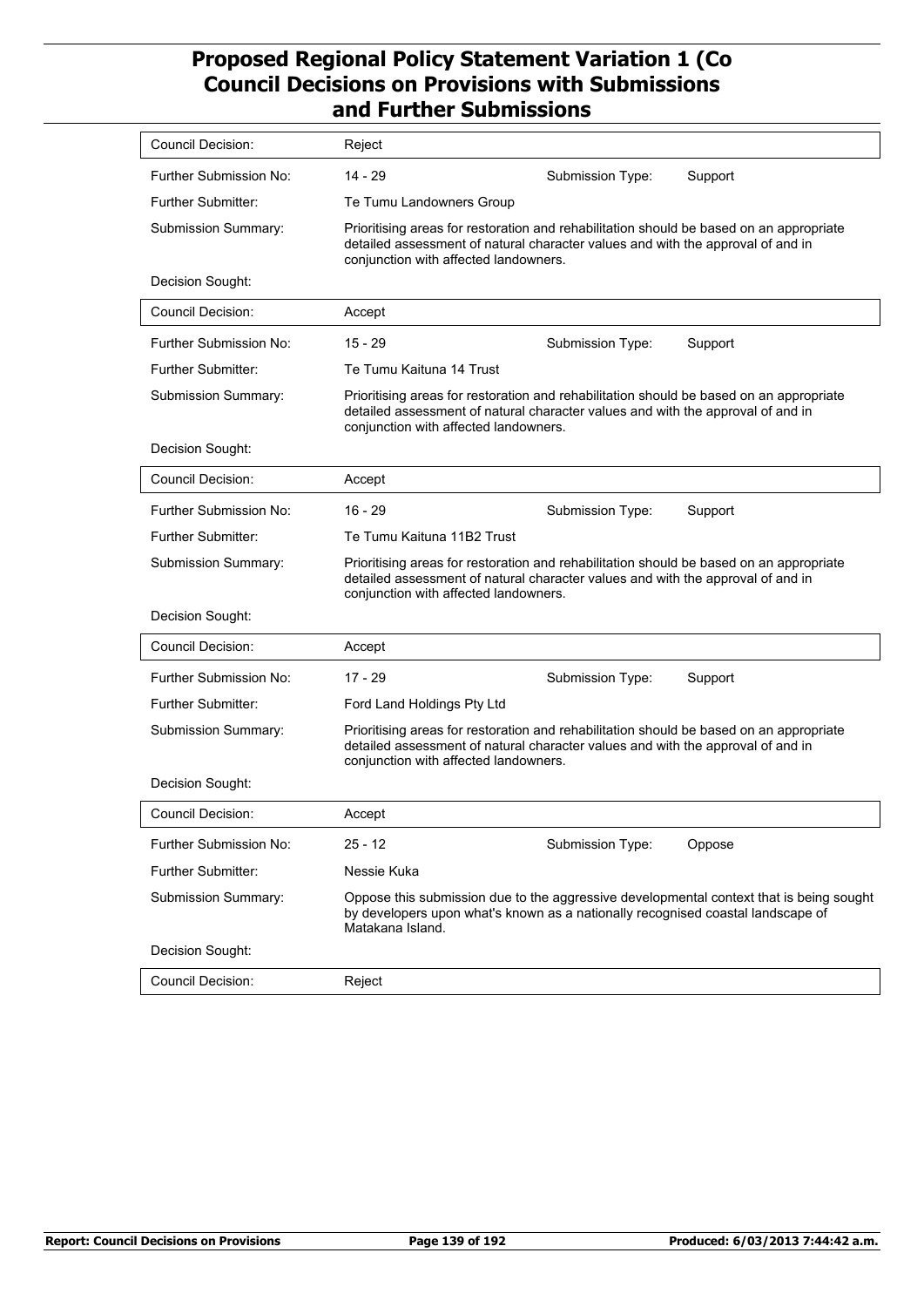|                          | Submission Number:           | 9:6                 | Submission Type:<br>Support                                                                                                                                                                                                                                                                                                                                  |
|--------------------------|------------------------------|---------------------|--------------------------------------------------------------------------------------------------------------------------------------------------------------------------------------------------------------------------------------------------------------------------------------------------------------------------------------------------------------|
| Submitter:               |                              |                     | Fonterra Co-operative Group Ltd                                                                                                                                                                                                                                                                                                                              |
|                          | Submission Summary:          |                     | The inclusion of recognition that restoration and rehabilitation needs to be practicable having regard to<br>lawfully established uses and activities is important.                                                                                                                                                                                          |
| Decision Sought:         |                              |                     | No specific remedy stated.                                                                                                                                                                                                                                                                                                                                   |
|                          | <b>Council Decision:</b>     | Accept              |                                                                                                                                                                                                                                                                                                                                                              |
|                          | <b>Further Submission(s)</b> |                     |                                                                                                                                                                                                                                                                                                                                                              |
|                          | Further Submission No:       |                     | $21 - 9$<br>Submission Type:<br>Support                                                                                                                                                                                                                                                                                                                      |
|                          | Further Submitter:           |                     | Federated Farmers of New Zealand                                                                                                                                                                                                                                                                                                                             |
|                          | <b>Submission Summary:</b>   |                     | For reasons stated by the submitter.                                                                                                                                                                                                                                                                                                                         |
|                          | Decision Sought:             |                     |                                                                                                                                                                                                                                                                                                                                                              |
|                          | <b>Council Decision:</b>     |                     | Accept                                                                                                                                                                                                                                                                                                                                                       |
|                          |                              |                     |                                                                                                                                                                                                                                                                                                                                                              |
|                          | Submission Number:           | 12:3                | Seek Amendment<br>Submission Type:                                                                                                                                                                                                                                                                                                                           |
| Submitter:               |                              | NZ Transport Agency |                                                                                                                                                                                                                                                                                                                                                              |
|                          | Submission Summary:          |                     | The Method should acknowledge the contribution of infrastructure to man made habitats and identify that<br>infrastructure providers will be consulted when identifying areas to be restored/enhanced. This will ensure<br>that existing, consented or designated infrastructure is recognised, managed and protected.                                        |
| Decision Sought:         |                              |                     | That Method 49A is amended to state that existing, consented and designated infrastructure will be<br>recognised and provided for when identifying areas to restore and enhance.                                                                                                                                                                             |
|                          |                              |                     | That Method 49A also state that infrastructure providers will be consulted in the process of identifying<br>areas to be restored and enhanced.                                                                                                                                                                                                               |
| <b>Council Decision:</b> |                              | Accept              |                                                                                                                                                                                                                                                                                                                                                              |
|                          | <b>Further Submission(s)</b> |                     |                                                                                                                                                                                                                                                                                                                                                              |
|                          | Further Submission No:       |                     | $4 - 1$<br>Submission Type:<br>Support                                                                                                                                                                                                                                                                                                                       |
|                          | Further Submitter:           |                     | <b>G Parry Trust</b>                                                                                                                                                                                                                                                                                                                                         |
|                          | Submission Summary:          |                     | The presence of built (or planned) infrastructure innately alters (or will alter) the natural<br>character of the environment in which it is located or near, but is often a critical part of the<br>region's build and social environment. The managment and protection of this infrastructure<br>is as important to achieve the broad purposes of the RMA. |
|                          | Decision Sought:             |                     |                                                                                                                                                                                                                                                                                                                                                              |
|                          | <b>Council Decision:</b>     |                     | Accept                                                                                                                                                                                                                                                                                                                                                       |
|                          | Further Submission No:       |                     | 6 - 5<br>Support in Part<br>Submission Type:                                                                                                                                                                                                                                                                                                                 |
|                          | Further Submitter:           |                     | <b>Transpower New Zealand Limited</b>                                                                                                                                                                                                                                                                                                                        |
|                          | Submission Summary:          |                     | The intent of the submissionis is supported to recognise the presence of existing<br>infrastructure when identifying areas to restore and enhance.                                                                                                                                                                                                           |
|                          | Decision Sought:             |                     |                                                                                                                                                                                                                                                                                                                                                              |
|                          | Council Decision:            |                     | Accept                                                                                                                                                                                                                                                                                                                                                       |
|                          |                              |                     |                                                                                                                                                                                                                                                                                                                                                              |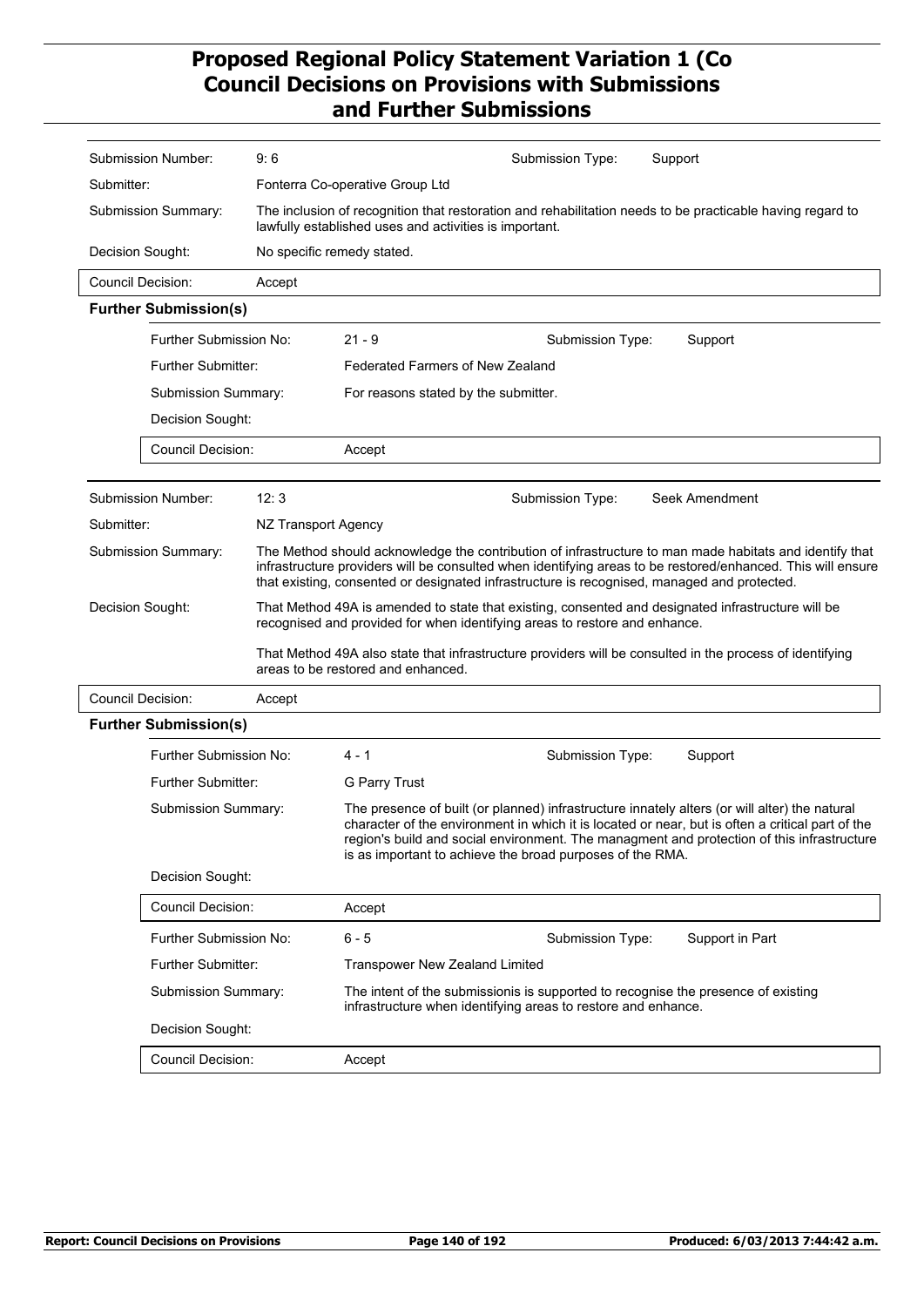| Further Submission No:    | 8 - 5                                                                                                                                            | Submission Type: | Support in Part                                                                          |
|---------------------------|--------------------------------------------------------------------------------------------------------------------------------------------------|------------------|------------------------------------------------------------------------------------------|
| <b>Further Submitter:</b> | Powerco Limited                                                                                                                                  |                  |                                                                                          |
| Submission Summary:       | The intent of the submission is supported to recognise the presence of existing<br>infrastructure.                                               |                  |                                                                                          |
| Decision Sought:          |                                                                                                                                                  |                  |                                                                                          |
| <b>Council Decision:</b>  | Accept                                                                                                                                           |                  |                                                                                          |
| Further Submission No:    | $12 - 5$                                                                                                                                         | Submission Type: | Support in Part                                                                          |
| <b>Further Submitter:</b> | Z Energy Ltd, Mobil Oil NZ Ltd and BP NZ Ltd                                                                                                     |                  |                                                                                          |
| Submission Summary:       | The intent of the submission is supported to recognise the presence of existing<br>infrastructure when identifying areas to restore and enhance. |                  |                                                                                          |
| Decision Sought:          |                                                                                                                                                  |                  |                                                                                          |
| <b>Council Decision:</b>  | Accept                                                                                                                                           |                  |                                                                                          |
| Further Submission No:    | $14 - 30$                                                                                                                                        | Submission Type: | Support                                                                                  |
| <b>Further Submitter:</b> | Te Tumu Landowners Group                                                                                                                         |                  |                                                                                          |
| Submission Summary:       | provided for.                                                                                                                                    |                  | Support seeking that existing, consented and designated infrastructure is recognised and |
| Decision Sought:          |                                                                                                                                                  |                  |                                                                                          |
| <b>Council Decision:</b>  | Accept                                                                                                                                           |                  |                                                                                          |
| Further Submission No:    | $15 - 30$                                                                                                                                        | Submission Type: | Support                                                                                  |
| Further Submitter:        | Te Tumu Kaituna 14 Trust                                                                                                                         |                  |                                                                                          |
| Submission Summary:       | provided for.                                                                                                                                    |                  | Support seeking that existing, consented and designated infrastructure is recognised and |
| Decision Sought:          |                                                                                                                                                  |                  |                                                                                          |
| Council Decision:         | Accept                                                                                                                                           |                  |                                                                                          |
| Further Submission No:    | $16 - 30$                                                                                                                                        | Submission Type: | Support                                                                                  |
| Further Submitter:        | Te Tumu Kaituna 11B2 Trust                                                                                                                       |                  |                                                                                          |
| Submission Summary:       | provided for.                                                                                                                                    |                  | Support seeking that existing, consented and designated infrastructure is recognised and |
| Decision Sought:          |                                                                                                                                                  |                  |                                                                                          |
| <b>Council Decision:</b>  | Accept                                                                                                                                           |                  |                                                                                          |
| Further Submission No:    | $17 - 30$                                                                                                                                        | Submission Type: | Support                                                                                  |
| Further Submitter:        | Ford Land Holdings Pty Ltd                                                                                                                       |                  |                                                                                          |
| Submission Summary:       | provided for.                                                                                                                                    |                  | Support seeking that existing, consented and designated infrastructure is recognised and |
| Decision Sought:          |                                                                                                                                                  |                  |                                                                                          |
| Council Decision:         | Accept                                                                                                                                           |                  |                                                                                          |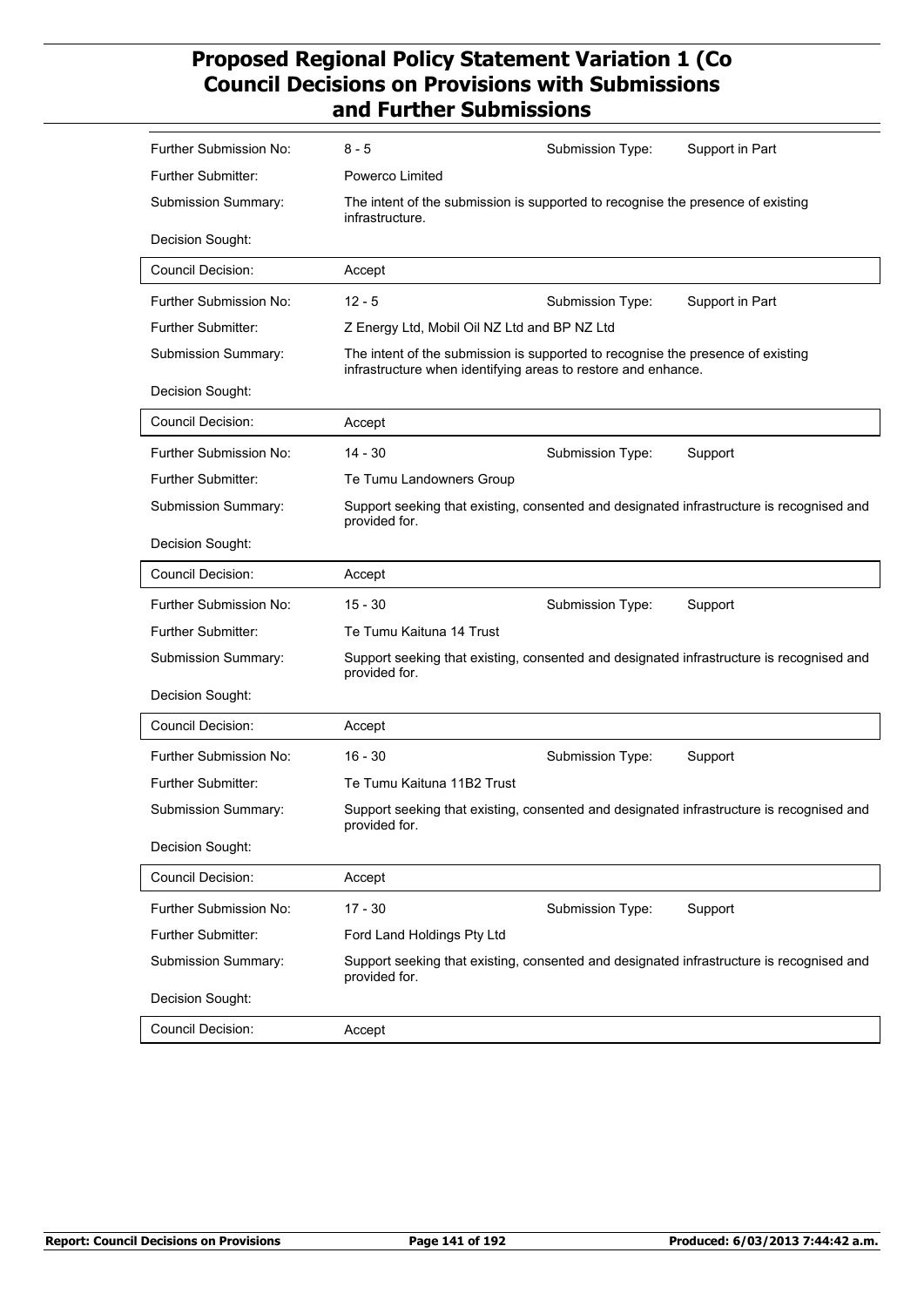|            |                                                  | <b>Report: Council Decisions on Provisions</b> | Page 142 of 192                                                                                                                                                                  |                  |                                                                                                                                                                                                                                                                                                                                                                                                                                                     |
|------------|--------------------------------------------------|------------------------------------------------|----------------------------------------------------------------------------------------------------------------------------------------------------------------------------------|------------------|-----------------------------------------------------------------------------------------------------------------------------------------------------------------------------------------------------------------------------------------------------------------------------------------------------------------------------------------------------------------------------------------------------------------------------------------------------|
|            | Council Decision:                                |                                                | Accept                                                                                                                                                                           |                  |                                                                                                                                                                                                                                                                                                                                                                                                                                                     |
|            | Decision Sought:                                 |                                                |                                                                                                                                                                                  |                  |                                                                                                                                                                                                                                                                                                                                                                                                                                                     |
|            | <b>Further Submitter:</b><br>Submission Summary: |                                                | of natural character" is not provided for in NZCPS Policy 14.                                                                                                                    |                  | Suggested reference to "financial assistance for landowners affected by the enhancement                                                                                                                                                                                                                                                                                                                                                             |
|            |                                                  |                                                | Department of Conservation                                                                                                                                                       |                  |                                                                                                                                                                                                                                                                                                                                                                                                                                                     |
|            | Further Submission No:                           |                                                | $3 - 8$                                                                                                                                                                          | Submission Type: | Oppose                                                                                                                                                                                                                                                                                                                                                                                                                                              |
|            | <b>Further Submission(s)</b>                     |                                                |                                                                                                                                                                                  |                  |                                                                                                                                                                                                                                                                                                                                                                                                                                                     |
|            | <b>Council Decision:</b>                         | Reject                                         |                                                                                                                                                                                  |                  |                                                                                                                                                                                                                                                                                                                                                                                                                                                     |
|            | Decision Sought:                                 |                                                | Amend Method 49A as follows (text added):<br>"Method 49A: Identify areas for restoration or rehabilitation of natural character<br>restoration or rehabilitation areas include:" |                  | "and can be sustained given lawfully established use, the activities of the area and where in private<br>ownership recognition of the impact on landowners and the need for financial assistance. Priority                                                                                                                                                                                                                                          |
|            | Submission Summary:                              |                                                | The potential impact on land in private ownership requires recognition in Method 49A.                                                                                            |                  |                                                                                                                                                                                                                                                                                                                                                                                                                                                     |
| Submitter: |                                                  |                                                | Te Tumu Landowners Group                                                                                                                                                         |                  |                                                                                                                                                                                                                                                                                                                                                                                                                                                     |
|            | Submission Number:                               | 24:34                                          |                                                                                                                                                                                  | Submission Type: | Seek Amendment                                                                                                                                                                                                                                                                                                                                                                                                                                      |
|            | Council Decision:                                |                                                | Reject                                                                                                                                                                           |                  |                                                                                                                                                                                                                                                                                                                                                                                                                                                     |
|            | Decision Sought:                                 |                                                |                                                                                                                                                                                  |                  |                                                                                                                                                                                                                                                                                                                                                                                                                                                     |
|            | Submission Summary:                              |                                                | management purpose.                                                                                                                                                              |                  | The suggested deletion of the passage from Method 49A serves no resource                                                                                                                                                                                                                                                                                                                                                                            |
|            | <b>Further Submitter:</b>                        |                                                | <b>TrustPower Limited</b>                                                                                                                                                        |                  |                                                                                                                                                                                                                                                                                                                                                                                                                                                     |
|            | Further Submission No:                           |                                                | $22 - 7$                                                                                                                                                                         | Submission Type: | Oppose                                                                                                                                                                                                                                                                                                                                                                                                                                              |
|            | <b>Council Decision:</b>                         |                                                | Reject                                                                                                                                                                           |                  |                                                                                                                                                                                                                                                                                                                                                                                                                                                     |
|            | Decision Sought:                                 |                                                |                                                                                                                                                                                  |                  |                                                                                                                                                                                                                                                                                                                                                                                                                                                     |
|            | Submission Summary:                              |                                                |                                                                                                                                                                                  |                  | Oppose the deletion of the reference to man-made wetlands so long as this wording is<br>intended to recognise that restoration and rehabilitation should not be required for areas of<br>natural character which are man-made. For instance, Western Bay of Plenty District<br>Council has a number of man-made wetlands for the purposes of stormwater<br>management and these should not be subject to restoration and rehabilitation provisions. |
|            | <b>Further Submitter:</b>                        |                                                | Western Bay of Plenty District Council                                                                                                                                           |                  |                                                                                                                                                                                                                                                                                                                                                                                                                                                     |
|            | Further Submission No:                           |                                                | $13 - 8$                                                                                                                                                                         | Submission Type: | Oppose                                                                                                                                                                                                                                                                                                                                                                                                                                              |
|            | <b>Further Submission(s)</b>                     |                                                |                                                                                                                                                                                  |                  |                                                                                                                                                                                                                                                                                                                                                                                                                                                     |
|            | <b>Council Decision:</b>                         | Accept                                         |                                                                                                                                                                                  |                  |                                                                                                                                                                                                                                                                                                                                                                                                                                                     |
|            | Decision Sought:                                 |                                                | Remove the reference to man-made wetlands in method 49A.                                                                                                                         |                  |                                                                                                                                                                                                                                                                                                                                                                                                                                                     |
|            | Submission Summary:                              |                                                | introduction of Method 49A is confusing.                                                                                                                                         |                  | Not all of the elements in NZCPS Policy 14 are included. The reference to manmade wetlands in the                                                                                                                                                                                                                                                                                                                                                   |
| Submitter: |                                                  |                                                | Royal Forest and Bird Protection Society NZ Inc                                                                                                                                  |                  |                                                                                                                                                                                                                                                                                                                                                                                                                                                     |
|            | Submission Number:                               | 23:12                                          |                                                                                                                                                                                  | Submission Type: | Support in Part                                                                                                                                                                                                                                                                                                                                                                                                                                     |
|            | <b>Council Decision:</b>                         | Accept                                         |                                                                                                                                                                                  |                  |                                                                                                                                                                                                                                                                                                                                                                                                                                                     |
|            | Decision Sought:                                 |                                                | No change requested.                                                                                                                                                             |                  |                                                                                                                                                                                                                                                                                                                                                                                                                                                     |
|            | Submission Summary:                              |                                                | This method gives effect to policy 14(a) of the NZCPS 2010.                                                                                                                      |                  |                                                                                                                                                                                                                                                                                                                                                                                                                                                     |
|            |                                                  |                                                | <b>Environmental Defence Society Incorporated</b>                                                                                                                                |                  |                                                                                                                                                                                                                                                                                                                                                                                                                                                     |
| Submitter: |                                                  |                                                |                                                                                                                                                                                  |                  |                                                                                                                                                                                                                                                                                                                                                                                                                                                     |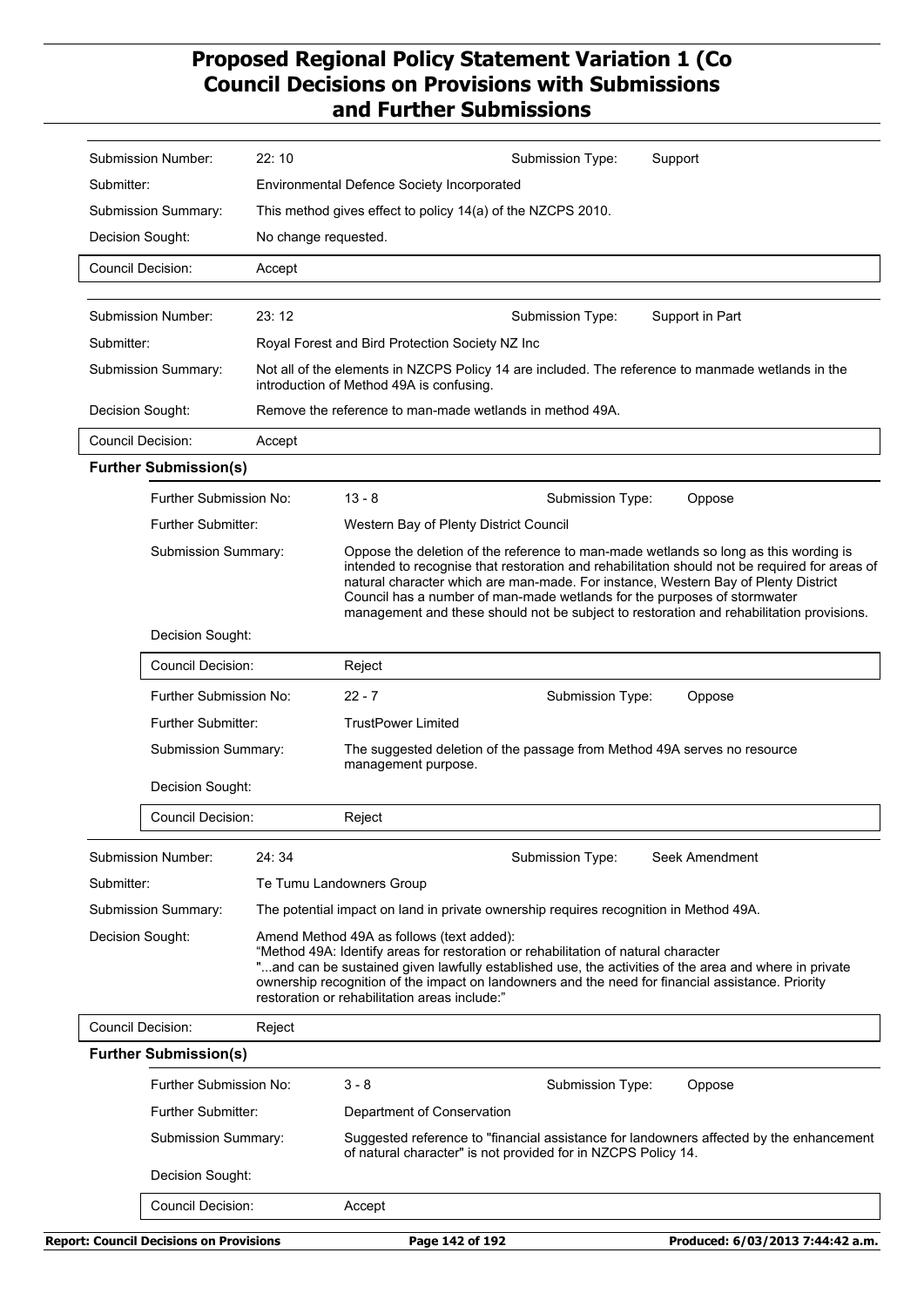| Further Submission No:     | $21 - 10$                                                                                                                                                                                                                                                                                                                                                                                      | Submission Type:<br>Support                                                                                                                                                                                                                                                                      |  |  |  |
|----------------------------|------------------------------------------------------------------------------------------------------------------------------------------------------------------------------------------------------------------------------------------------------------------------------------------------------------------------------------------------------------------------------------------------|--------------------------------------------------------------------------------------------------------------------------------------------------------------------------------------------------------------------------------------------------------------------------------------------------|--|--|--|
| <b>Further Submitter:</b>  | <b>Federated Farmers of New Zealand</b>                                                                                                                                                                                                                                                                                                                                                        |                                                                                                                                                                                                                                                                                                  |  |  |  |
| Submission Summary:        | For reasons stated by the submitter.                                                                                                                                                                                                                                                                                                                                                           |                                                                                                                                                                                                                                                                                                  |  |  |  |
| Decision Sought:           |                                                                                                                                                                                                                                                                                                                                                                                                |                                                                                                                                                                                                                                                                                                  |  |  |  |
| Council Decision:          | Reject                                                                                                                                                                                                                                                                                                                                                                                         |                                                                                                                                                                                                                                                                                                  |  |  |  |
| Submission Number:         | 25:34                                                                                                                                                                                                                                                                                                                                                                                          | Seek Amendment<br>Submission Type:                                                                                                                                                                                                                                                               |  |  |  |
| Submitter:                 | Te Tumu Kaituna 14 Trust                                                                                                                                                                                                                                                                                                                                                                       |                                                                                                                                                                                                                                                                                                  |  |  |  |
| Submission Summary:        |                                                                                                                                                                                                                                                                                                                                                                                                | The potential impact on land in private ownership requires recognition in Method 49A.                                                                                                                                                                                                            |  |  |  |
| Decision Sought:           |                                                                                                                                                                                                                                                                                                                                                                                                |                                                                                                                                                                                                                                                                                                  |  |  |  |
|                            | Amend Method 49A as follows (text added):<br>"Method 49A: Identify areas for restoration or rehabilitation of natural character<br>"and can be sustained given lawfully established use, the activities of the area and where in private<br>ownership recognition of the impact on landowners and the need for financial assistance. Priority<br>restoration or rehabilitation areas include:" |                                                                                                                                                                                                                                                                                                  |  |  |  |
| <b>Council Decision:</b>   | Reject                                                                                                                                                                                                                                                                                                                                                                                         |                                                                                                                                                                                                                                                                                                  |  |  |  |
| Submission Number:         | 26:34                                                                                                                                                                                                                                                                                                                                                                                          | Seek Amendment<br>Submission Type:                                                                                                                                                                                                                                                               |  |  |  |
| Submitter:                 | Te Tumu Kaituna 11B2 Trust                                                                                                                                                                                                                                                                                                                                                                     |                                                                                                                                                                                                                                                                                                  |  |  |  |
| Submission Summary:        | The potential impact on land in private ownership requires recognition in Method 49A.                                                                                                                                                                                                                                                                                                          |                                                                                                                                                                                                                                                                                                  |  |  |  |
| Decision Sought:           | Amend Method 49A as follows:<br>and can be sustained given lawfully established use, the activities of the area and where in private<br>ownership recognition of the impact on landowners and the need for financial assistance. Priority<br>restoration or rehabilitation areas include:"                                                                                                     |                                                                                                                                                                                                                                                                                                  |  |  |  |
| <b>Council Decision:</b>   | Reject                                                                                                                                                                                                                                                                                                                                                                                         |                                                                                                                                                                                                                                                                                                  |  |  |  |
| Submission Number:         | 27:34                                                                                                                                                                                                                                                                                                                                                                                          | Seek Amendment<br>Submission Type:                                                                                                                                                                                                                                                               |  |  |  |
| Submitter:                 | Ford Land Holdings Pty Ltd                                                                                                                                                                                                                                                                                                                                                                     |                                                                                                                                                                                                                                                                                                  |  |  |  |
| Submission Summary:        |                                                                                                                                                                                                                                                                                                                                                                                                | The potential impact on land in private ownership requires recognition in Method 49A.                                                                                                                                                                                                            |  |  |  |
| Decision Sought:           | Amend Method 49A as follows (text added):<br>restoration or rehabilitation areas include:"                                                                                                                                                                                                                                                                                                     | "Method 49A: Identify areas for restoration or rehabilitation of natural character<br>"and can be sustained given lawfully established use, the activities of the area and where in private<br>ownership recognition of the impact on landowners and the need for financial assistance. Priority |  |  |  |
| <b>Council Decision:</b>   | Reject                                                                                                                                                                                                                                                                                                                                                                                         |                                                                                                                                                                                                                                                                                                  |  |  |  |
| Submission Number:         | 31:6                                                                                                                                                                                                                                                                                                                                                                                           | Support<br>Submission Type:                                                                                                                                                                                                                                                                      |  |  |  |
| Submitter:                 | Z-Energy Ltd, BP Oil NZ Ltd, Mobil Oil NZ Ltd                                                                                                                                                                                                                                                                                                                                                  |                                                                                                                                                                                                                                                                                                  |  |  |  |
|                            |                                                                                                                                                                                                                                                                                                                                                                                                | This will provide certainty around the locations where there is an expectation for restoration or<br>rehabilitation and also recognises that restoration or rehabilitation will not always be practicable.                                                                                       |  |  |  |
| Submission Summary:        |                                                                                                                                                                                                                                                                                                                                                                                                |                                                                                                                                                                                                                                                                                                  |  |  |  |
| Decision Sought:           | Retain without modification                                                                                                                                                                                                                                                                                                                                                                    |                                                                                                                                                                                                                                                                                                  |  |  |  |
| <b>Council Decision:</b>   | Reject                                                                                                                                                                                                                                                                                                                                                                                         |                                                                                                                                                                                                                                                                                                  |  |  |  |
| Submission Number:         | 32: 5                                                                                                                                                                                                                                                                                                                                                                                          | Support<br>Submission Type:                                                                                                                                                                                                                                                                      |  |  |  |
| Submitter:                 | Powerco Limited                                                                                                                                                                                                                                                                                                                                                                                |                                                                                                                                                                                                                                                                                                  |  |  |  |
| <b>Submission Summary:</b> | Powerco supports Method 49A.                                                                                                                                                                                                                                                                                                                                                                   |                                                                                                                                                                                                                                                                                                  |  |  |  |
| Decision Sought:           | Retain Method 49A                                                                                                                                                                                                                                                                                                                                                                              |                                                                                                                                                                                                                                                                                                  |  |  |  |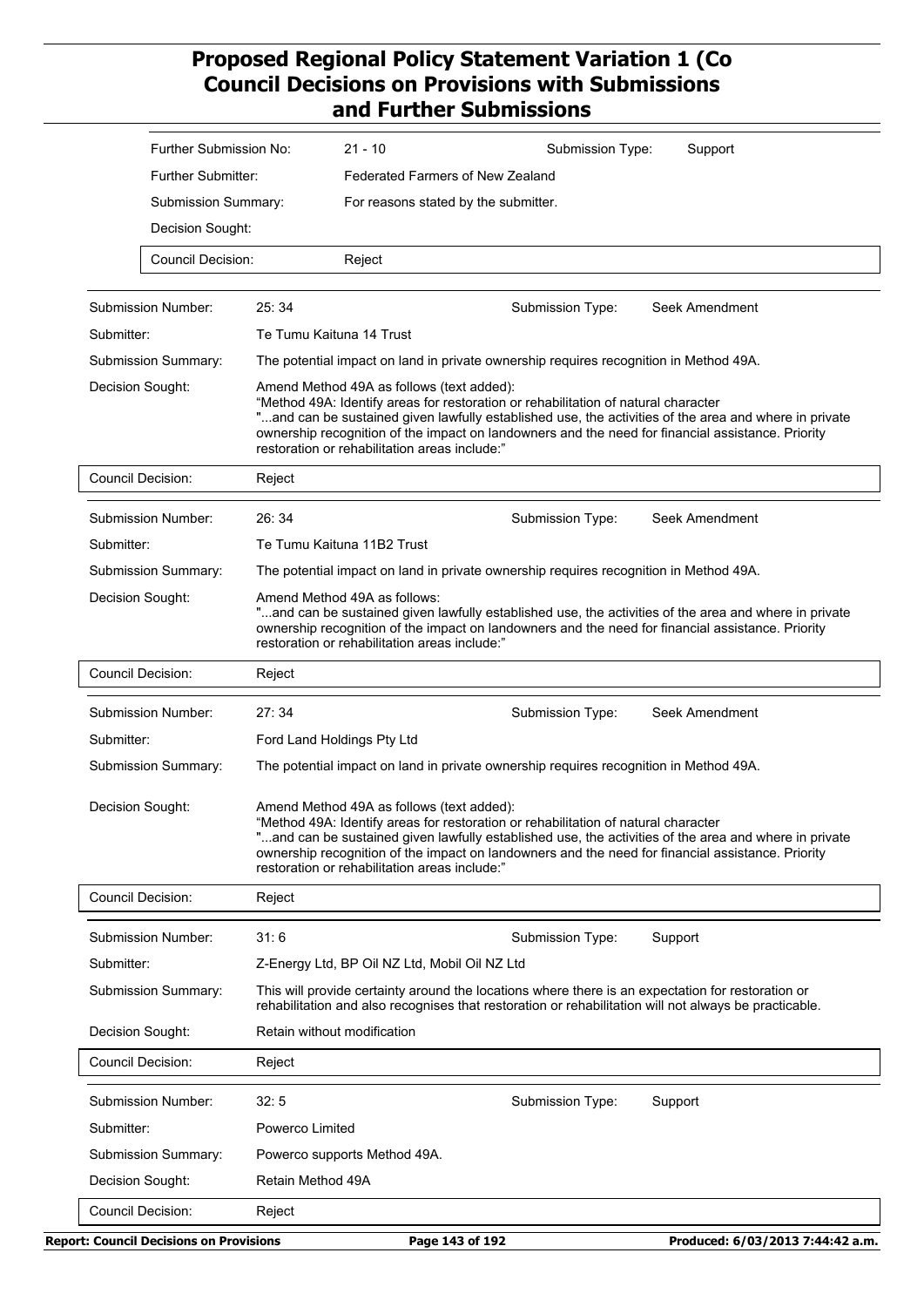|                          | Submission Number:           | 33:5                                                                                                                                                                                                                 |                                                                                      | Submission Type: | Support                                                                                                   |
|--------------------------|------------------------------|----------------------------------------------------------------------------------------------------------------------------------------------------------------------------------------------------------------------|--------------------------------------------------------------------------------------|------------------|-----------------------------------------------------------------------------------------------------------|
| Submitter:               |                              |                                                                                                                                                                                                                      | Transpower New Zealand Limited                                                       |                  |                                                                                                           |
|                          | Submission Summary:          |                                                                                                                                                                                                                      | Transpower supports Method 49A.                                                      |                  |                                                                                                           |
| Decision Sought:         |                              | Retain Method 49A                                                                                                                                                                                                    |                                                                                      |                  |                                                                                                           |
| Council Decision:        |                              | Reject                                                                                                                                                                                                               |                                                                                      |                  |                                                                                                           |
|                          |                              |                                                                                                                                                                                                                      |                                                                                      |                  |                                                                                                           |
|                          | Submission Number:           | 35:2                                                                                                                                                                                                                 |                                                                                      | Submission Type: | Oppose                                                                                                    |
| Submitter:               |                              |                                                                                                                                                                                                                      | Ngati Tuwharetoa (BOP) Settlement Trust - Anthony Olsen                              |                  |                                                                                                           |
|                          | Submission Summary:          | character.                                                                                                                                                                                                           |                                                                                      |                  | NTST does not support New Method XX: Identify areas for restoration or rehabilitation of natural          |
| Decision Sought:         |                              |                                                                                                                                                                                                                      | No specific remedy stated.                                                           |                  |                                                                                                           |
| Council Decision:        |                              | Reject                                                                                                                                                                                                               |                                                                                      |                  |                                                                                                           |
|                          | Submission Number:           | 36:11                                                                                                                                                                                                                |                                                                                      | Submission Type: | Support in Part                                                                                           |
| Submitter:               |                              |                                                                                                                                                                                                                      | Horticulture NZ and NZ Kiwifruit Growers Incorporated                                |                  |                                                                                                           |
|                          | <b>Submission Summary:</b>   | Method 49A should specifically relate to the coastal environment.                                                                                                                                                    |                                                                                      |                  |                                                                                                           |
| Decision Sought:         |                              |                                                                                                                                                                                                                      |                                                                                      |                  | Amend Method 49A to "Identify areas for restoration or rehabilitation of natural character in the coastal |
|                          |                              | environment.<br>Add an additional point to Method 49A: Areas identified for restoration that are on private land in the<br>coastal environment will only be identified in consultation with the affected landowners. |                                                                                      |                  |                                                                                                           |
| <b>Council Decision:</b> |                              | Accept in Part                                                                                                                                                                                                       |                                                                                      |                  |                                                                                                           |
|                          | <b>Submission Number:</b>    | 38:13                                                                                                                                                                                                                |                                                                                      | Submission Type: | Oppose in Part                                                                                            |
| Submitter:               |                              |                                                                                                                                                                                                                      | Federated Farmers of New Zealand                                                     |                  |                                                                                                           |
|                          | Submission Summary:          |                                                                                                                                                                                                                      |                                                                                      |                  | Federated Farmers has concerns with the ramifications of this method on private land owners.              |
| Decision Sought:         |                              |                                                                                                                                                                                                                      | Amend Method 49A to include the following:<br>land owners that are effected parties. |                  | (e) All Restoration and rehabilitation work is to be consulted on and developed in conjunction with the   |
| <b>Council Decision:</b> |                              | Accept                                                                                                                                                                                                               |                                                                                      |                  |                                                                                                           |
|                          | <b>Further Submission(s)</b> |                                                                                                                                                                                                                      |                                                                                      |                  |                                                                                                           |
| Further Submission No:   |                              | $14 - 28$                                                                                                                                                                                                            | Submission Type:                                                                     | Support          |                                                                                                           |
|                          | <b>Further Submitter:</b>    |                                                                                                                                                                                                                      | Te Tumu Landowners Group                                                             |                  |                                                                                                           |
| Submission Summary:      |                              |                                                                                                                                                                                                                      | conjunction with affected land owners.                                               |                  | Restoration and rehabilitation work needs to be consulted on and developed in                             |
|                          | Decision Sought:             |                                                                                                                                                                                                                      |                                                                                      |                  |                                                                                                           |
|                          | Council Decision:            |                                                                                                                                                                                                                      | Accept                                                                               |                  |                                                                                                           |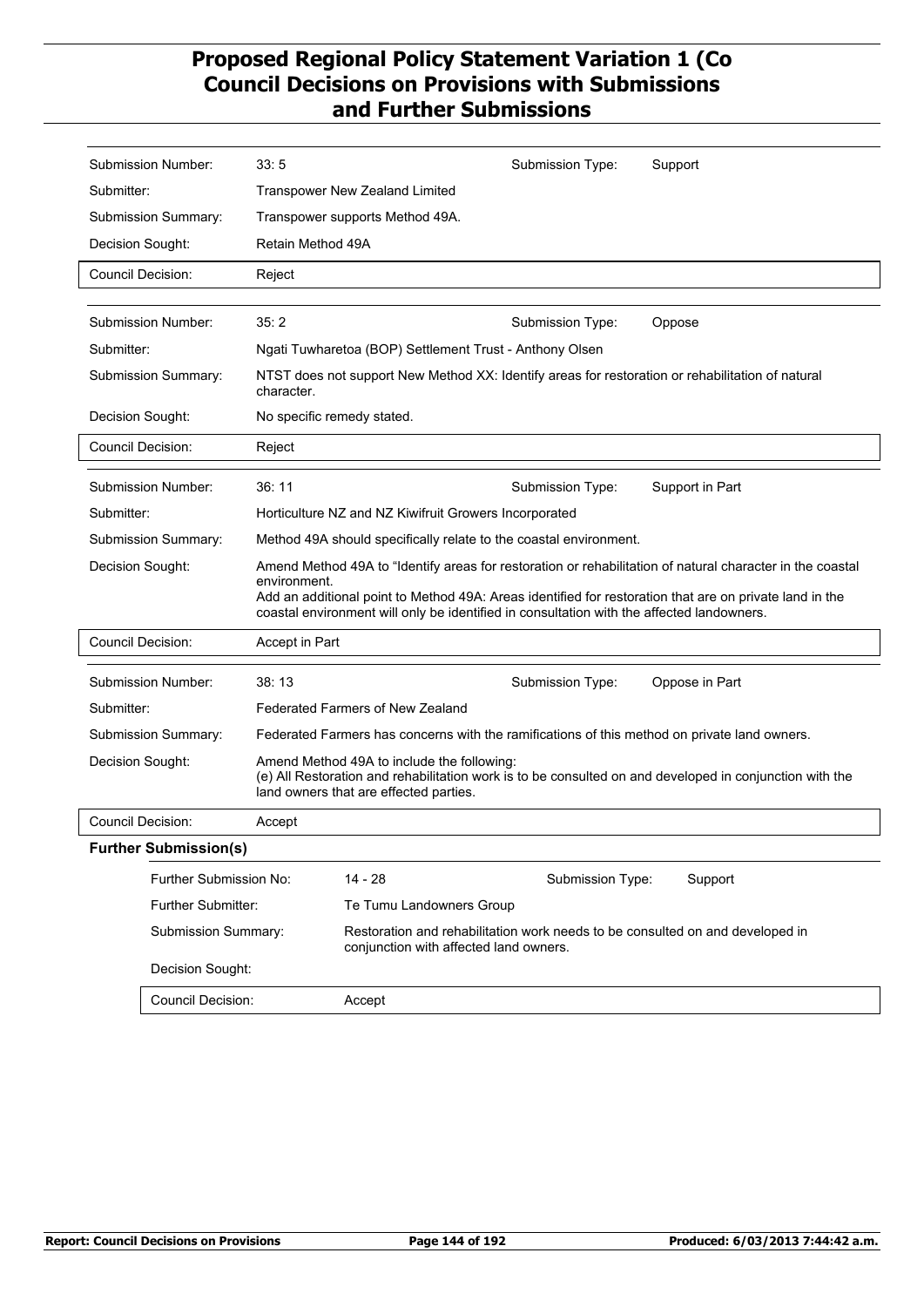|                                   | Further Submission No:                       |                     | $15 - 28$                                                                                                               | Submission Type:                                                                                                        | Support                                                                                                                                                                                                                                                                                                                                                                                                                                                                                                                                                                                                                                                                                                                                                                                                                                                                                            |  |  |
|-----------------------------------|----------------------------------------------|---------------------|-------------------------------------------------------------------------------------------------------------------------|-------------------------------------------------------------------------------------------------------------------------|----------------------------------------------------------------------------------------------------------------------------------------------------------------------------------------------------------------------------------------------------------------------------------------------------------------------------------------------------------------------------------------------------------------------------------------------------------------------------------------------------------------------------------------------------------------------------------------------------------------------------------------------------------------------------------------------------------------------------------------------------------------------------------------------------------------------------------------------------------------------------------------------------|--|--|
|                                   | <b>Further Submitter:</b>                    |                     | Te Tumu Kaituna 14 Trust                                                                                                |                                                                                                                         |                                                                                                                                                                                                                                                                                                                                                                                                                                                                                                                                                                                                                                                                                                                                                                                                                                                                                                    |  |  |
|                                   | Submission Summary:                          |                     | Restoration and rehabilitation work needs to be consulted on and developed in<br>conjunction with affected land owners. |                                                                                                                         |                                                                                                                                                                                                                                                                                                                                                                                                                                                                                                                                                                                                                                                                                                                                                                                                                                                                                                    |  |  |
|                                   | Decision Sought:<br><b>Council Decision:</b> |                     |                                                                                                                         |                                                                                                                         |                                                                                                                                                                                                                                                                                                                                                                                                                                                                                                                                                                                                                                                                                                                                                                                                                                                                                                    |  |  |
|                                   |                                              |                     | Accept                                                                                                                  |                                                                                                                         |                                                                                                                                                                                                                                                                                                                                                                                                                                                                                                                                                                                                                                                                                                                                                                                                                                                                                                    |  |  |
|                                   | Further Submission No:                       |                     | $16 - 28$                                                                                                               | Submission Type:                                                                                                        | Support                                                                                                                                                                                                                                                                                                                                                                                                                                                                                                                                                                                                                                                                                                                                                                                                                                                                                            |  |  |
|                                   | Further Submitter:                           |                     | Te Tumu Kaituna 11B2 Trust                                                                                              |                                                                                                                         |                                                                                                                                                                                                                                                                                                                                                                                                                                                                                                                                                                                                                                                                                                                                                                                                                                                                                                    |  |  |
|                                   | Submission Summary:                          |                     |                                                                                                                         | Restoration and rehabilitation work needs to be consulted on and developed in<br>conjunction with affected land owners. |                                                                                                                                                                                                                                                                                                                                                                                                                                                                                                                                                                                                                                                                                                                                                                                                                                                                                                    |  |  |
|                                   | Decision Sought:                             |                     |                                                                                                                         |                                                                                                                         |                                                                                                                                                                                                                                                                                                                                                                                                                                                                                                                                                                                                                                                                                                                                                                                                                                                                                                    |  |  |
|                                   | <b>Council Decision:</b>                     |                     | Accept                                                                                                                  |                                                                                                                         |                                                                                                                                                                                                                                                                                                                                                                                                                                                                                                                                                                                                                                                                                                                                                                                                                                                                                                    |  |  |
|                                   | Further Submission No:                       |                     | $17 - 28$                                                                                                               | Submission Type:                                                                                                        | Support                                                                                                                                                                                                                                                                                                                                                                                                                                                                                                                                                                                                                                                                                                                                                                                                                                                                                            |  |  |
|                                   | <b>Further Submitter:</b>                    |                     | Ford Land Holdings Pty Ltd                                                                                              |                                                                                                                         |                                                                                                                                                                                                                                                                                                                                                                                                                                                                                                                                                                                                                                                                                                                                                                                                                                                                                                    |  |  |
|                                   | Submission Summary:                          |                     | Restoration and rehabilitation work needs to be consulted on and developed in<br>conjunction with affected land owners. |                                                                                                                         |                                                                                                                                                                                                                                                                                                                                                                                                                                                                                                                                                                                                                                                                                                                                                                                                                                                                                                    |  |  |
|                                   | Decision Sought:                             |                     |                                                                                                                         |                                                                                                                         |                                                                                                                                                                                                                                                                                                                                                                                                                                                                                                                                                                                                                                                                                                                                                                                                                                                                                                    |  |  |
|                                   | <b>Council Decision:</b>                     |                     | Accept                                                                                                                  |                                                                                                                         |                                                                                                                                                                                                                                                                                                                                                                                                                                                                                                                                                                                                                                                                                                                                                                                                                                                                                                    |  |  |
|                                   | <b>Submission Number:</b>                    | 40:3                |                                                                                                                         | Submission Type:                                                                                                        | Oppose                                                                                                                                                                                                                                                                                                                                                                                                                                                                                                                                                                                                                                                                                                                                                                                                                                                                                             |  |  |
| Submitter:                        |                                              | Lowndes Associates  |                                                                                                                         |                                                                                                                         |                                                                                                                                                                                                                                                                                                                                                                                                                                                                                                                                                                                                                                                                                                                                                                                                                                                                                                    |  |  |
|                                   | <b>Submission Summary:</b>                   | future habitat.     |                                                                                                                         |                                                                                                                         | A pragmatic or practicable approach to restoration of the natural character of the coastal environment is<br>required taking into account considerations such as the state of technical knowledge, the likelihood<br>restoration or rehabilitation options can successfully and safely be applied, the financial implications of<br>restoration 01' rehabilitation, and provision for offset mitigation or compensation. There is a need to<br>recognise the effect on the environment of requiring restoration or rehabilitation. Identification of areas<br>for restoration or rehabilitation is required where identified by all of the community, not specific sections of<br>the community as proposed at method 49A sub paragraph (b); and recognise that the value of man-made<br>habitats may extend beyond the current contribution as a place of habitat, but also provide for potential |  |  |
| Decision Sought:                  |                                              | Delete method 49A   |                                                                                                                         |                                                                                                                         |                                                                                                                                                                                                                                                                                                                                                                                                                                                                                                                                                                                                                                                                                                                                                                                                                                                                                                    |  |  |
| Council Decision:<br>Reject       |                                              |                     |                                                                                                                         |                                                                                                                         |                                                                                                                                                                                                                                                                                                                                                                                                                                                                                                                                                                                                                                                                                                                                                                                                                                                                                                    |  |  |
|                                   | Submission Number:                           | 44:7                |                                                                                                                         | Submission Type:                                                                                                        | Support                                                                                                                                                                                                                                                                                                                                                                                                                                                                                                                                                                                                                                                                                                                                                                                                                                                                                            |  |  |
| Submitter:<br><b>Basil Graeme</b> |                                              |                     |                                                                                                                         |                                                                                                                         |                                                                                                                                                                                                                                                                                                                                                                                                                                                                                                                                                                                                                                                                                                                                                                                                                                                                                                    |  |  |
|                                   | Submission Summary:                          | Support method 49A  |                                                                                                                         |                                                                                                                         |                                                                                                                                                                                                                                                                                                                                                                                                                                                                                                                                                                                                                                                                                                                                                                                                                                                                                                    |  |  |
| Decision Sought:                  |                                              | No change requested |                                                                                                                         |                                                                                                                         |                                                                                                                                                                                                                                                                                                                                                                                                                                                                                                                                                                                                                                                                                                                                                                                                                                                                                                    |  |  |
| Council Decision:                 |                                              | Accept              |                                                                                                                         |                                                                                                                         |                                                                                                                                                                                                                                                                                                                                                                                                                                                                                                                                                                                                                                                                                                                                                                                                                                                                                                    |  |  |
|                                   |                                              |                     |                                                                                                                         |                                                                                                                         |                                                                                                                                                                                                                                                                                                                                                                                                                                                                                                                                                                                                                                                                                                                                                                                                                                                                                                    |  |  |

#### **Section: Method 53: Enhance the natural character of the coastal environment, where compromised**

#### **Council Decision**

Amend Method 53 to read

Method 53: Enhance the natural character of the coastal environment, where compromised

In consultation with affected landowners, consider opportunities (including conditions on resource consents or designations) to restore or enhance the natural character of the coastal environment where it has been compromised, and is practicable when taking into account the existing or proposed (consented, designated or zoned or included in an operative reserve management plan) lawful uses and activities occurring in the area or where it is identified for restoration through Method 49A, including:

(a) Removing derelict or unnecessary disused structures;

465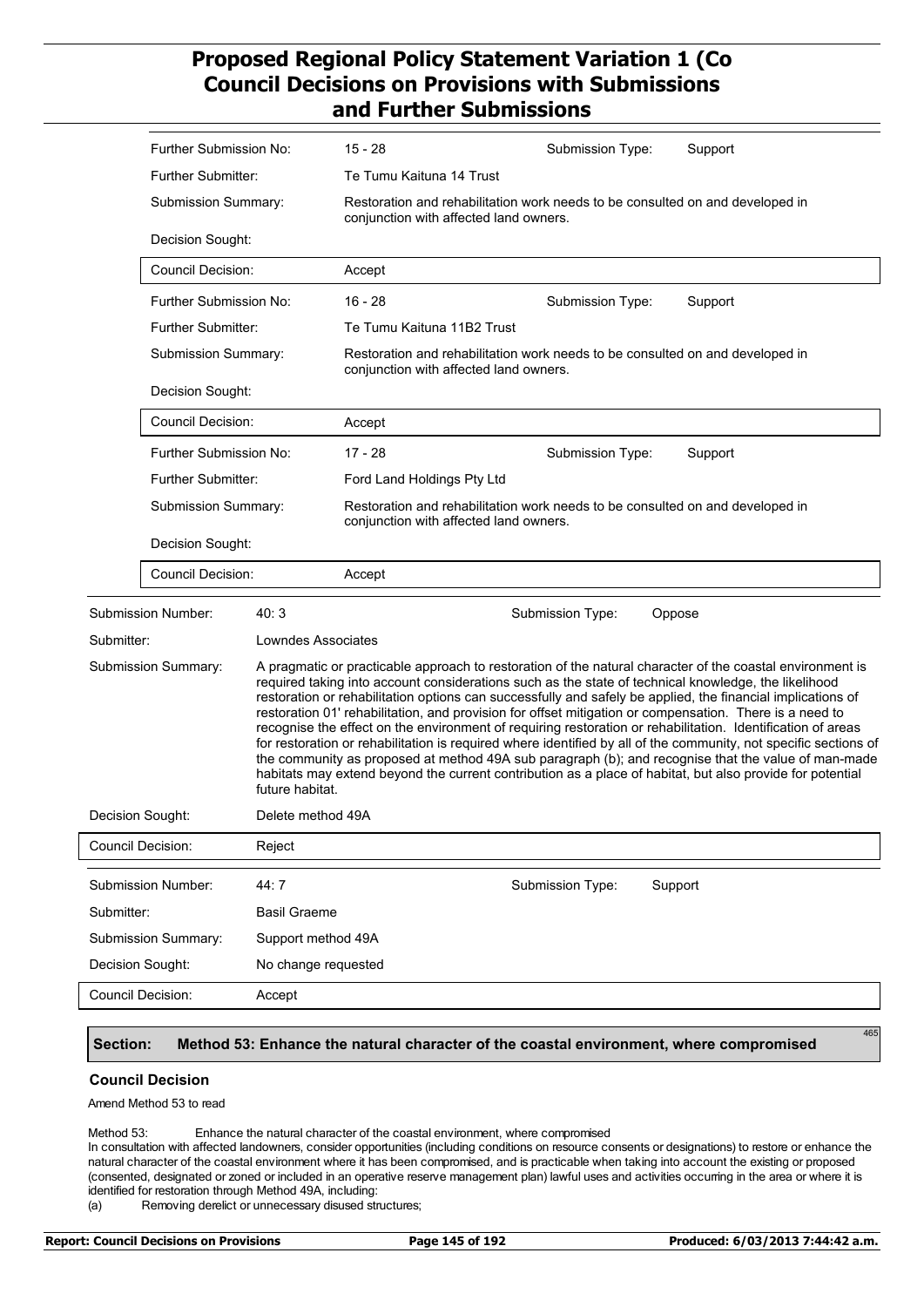(b) Restoring or enhancing natural elements including dunes, saline wetlands, intertidal saltmarsh, riparian margins and other natural coastal features or processes;

(c) Restoring indigenous habitats and ecosystems, using local genetic stock where practicable, including kaimoana areas identified in collaboration with tangata whenua;

- (d) Encouraging natural regeneration of indigenous species, recognising the need for effective weed and animal pest management; (e) Creating or enhancing habitat for indigenous species;
- (f) Enhancing water quality;
- (g) Remediation of contaminated sites;

(g) Retrofitting existing built development to be less intrusive and to minimise adverse effects on ecosystem processes;

(h) De-reclamation of redundant land where it is practicable and ill restore the natural character and resources of the coastal marine area and/ or provide more public open space or public access;

(i) Managing the effects of appropriate subdivision, use, development and reclamation by taking into account the potential benefits of on and offsite-mitigation proposed to avoid, remedy or mitigate adverse effects.

Implementation responsibility: Regional council and city and district councils.

### **Reasons for Council Decision**

Submissions 38-14, 2-2(f), 14-31(f), 15-31(f), 16-31(f), 17-31(f), 18-10(f), 24-35, 21-14(f), 25-35, 26-35, 27-35: It is appropriate to consult any potentially affected landowners in relation to opportunities to restore or enhance natural character on their land. Financial assistance is better addressed in plan provisions in relation to specific rules affecting existing land uses or outside the statutory plan process altogether.

Submissions 7-18, 5-5(f), 18-9(f): Future plans for an area have a significant bearing on whether restoration will be effective long-term.

Submissions 7-19, 5-6(f), 21-11(f), 7-20, 5-7(f), 21-12(f): The terms "unnecessary" and "redundant" are uncertain and are recommended to be replaced with clearer terminology.

Submissions 7-21, 3-9(f), 5-8(f): De-reclamation "offset" additions belong in policy rather than this method.

Submissions 8-13, 13-5(f), 25-13(f): The plan for Matakana Island is being considered in another process. It would be inappropriate to reference the outcomes of that process until that process is complete.

Submissions 23-13, 2-1(f), 21-13(f): The amendments suggested are consistent with Policy 14 of the NZCPS 2010.

Submissions 31-7, 32-6, 33-6, 36-12: Support is noted. Further amendments are recommended to align better with the intent of Method 53 and Policy 14 of the NZCPS 2010.

Submissions 40-4, 2-3(f), 24-13(f), 35-8: Method 53, as recommended to be amended, is considered a more efficient and effective means of promoting the achievement of Objective 2.

#### **Submissions**

| Submission Number:  | 7:18                                                                                                                                                                                                                                                                                                                                                                                                                                                                                                                                                             | Submission Type: | Support in Part |  |  |
|---------------------|------------------------------------------------------------------------------------------------------------------------------------------------------------------------------------------------------------------------------------------------------------------------------------------------------------------------------------------------------------------------------------------------------------------------------------------------------------------------------------------------------------------------------------------------------------------|------------------|-----------------|--|--|
| Submitter:          | Western Bay of Plenty District Council                                                                                                                                                                                                                                                                                                                                                                                                                                                                                                                           |                  |                 |  |  |
| Submission Summary: | Consistent with the approach taken in Policy CE 7B (d) which takes into account planned development.                                                                                                                                                                                                                                                                                                                                                                                                                                                             |                  |                 |  |  |
| Decision Sought:    | Reword as follows:<br>Consider opportunities to restore or enhance the natural character of the coastal environment where it<br>has been compromised, and is practicable when taking into account the existing lawful uses and activities<br>occurring in the area and planned uses and activities for the area (consented, zoned, designated, or<br>provided for in a reserve management plan or other local authority strategies such as the Tauranga<br>Harbour Recreation Strategy) or where it is identified for restoration through Method 49A, including: |                  |                 |  |  |

| Council Decision: | Accept in Part               |                                                                                                      |                  |         |
|-------------------|------------------------------|------------------------------------------------------------------------------------------------------|------------------|---------|
|                   | <b>Further Submission(s)</b> |                                                                                                      |                  |         |
|                   | Further Submission No:       | $5 - 5$                                                                                              | Submission Type: | Support |
|                   | Further Submitter:           | NZ Transport Agency                                                                                  |                  |         |
|                   | <b>Submission Summary:</b>   | Submission points seek to recognise and protect existing, consented or designated<br>infrastructure. |                  |         |
|                   | Decision Sought:             |                                                                                                      |                  |         |
|                   | <b>Council Decision:</b>     | Accept                                                                                               |                  |         |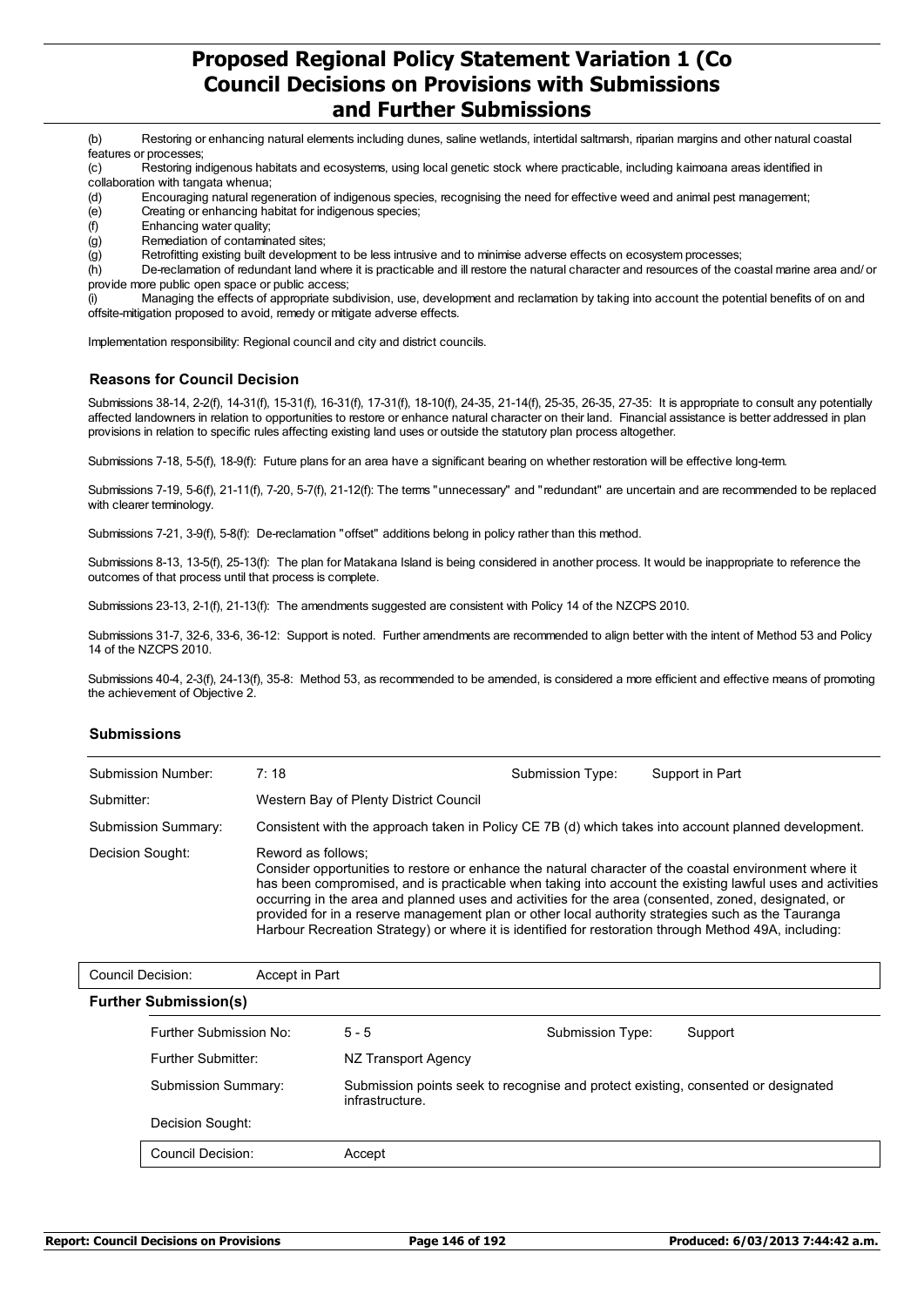| Further Submission No:       |                   | $18 - 9$<br>Support in Part<br>Submission Type:                                                                                                                                                                            |  |  |
|------------------------------|-------------------|----------------------------------------------------------------------------------------------------------------------------------------------------------------------------------------------------------------------------|--|--|
| <b>Further Submitter:</b>    |                   | Horticulture NZ and NZ Kiwifruit Growers Inc                                                                                                                                                                               |  |  |
| Submission Summary:          |                   | Existing uses must be taken into account.                                                                                                                                                                                  |  |  |
| Decision Sought:             |                   |                                                                                                                                                                                                                            |  |  |
| <b>Council Decision:</b>     |                   | Accept                                                                                                                                                                                                                     |  |  |
|                              |                   |                                                                                                                                                                                                                            |  |  |
| <b>Submission Number:</b>    | 7:19              | Submission Type:<br>Oppose                                                                                                                                                                                                 |  |  |
| Submitter:                   |                   | Western Bay of Plenty District Council                                                                                                                                                                                     |  |  |
| Submission Summary:          |                   | It is unclear what would be deemed 'unnecessary'. Likewise, it is not clear throughout the Variation what<br>is considered to be 'necessary'.<br>Existing structures are expensive to remove. There needs to be certainty. |  |  |
| Decision Sought:             |                   | Clarify or define what is considered to be an 'unnecessary' structure. Or define 'necessary'.                                                                                                                              |  |  |
|                              | having to remove. | In relation to derelict structures, consider including the ability to repair a derelict structure so as to avoid                                                                                                           |  |  |
| <b>Council Decision:</b>     | Accept in Part    |                                                                                                                                                                                                                            |  |  |
| <b>Further Submission(s)</b> |                   |                                                                                                                                                                                                                            |  |  |
| Further Submission No:       |                   | $5 - 6$<br>Submission Type:<br>Support                                                                                                                                                                                     |  |  |
| Further Submitter:           |                   | NZ Transport Agency                                                                                                                                                                                                        |  |  |
| Submission Summary:          |                   | Submission points seek to recognise and protect existing, consented or designated<br>infrastructure.                                                                                                                       |  |  |
| Decision Sought:             |                   |                                                                                                                                                                                                                            |  |  |
| <b>Council Decision:</b>     |                   | Accept in Part                                                                                                                                                                                                             |  |  |
| Further Submission No:       |                   | $21 - 11$<br>Submission Type:<br>Support                                                                                                                                                                                   |  |  |
| <b>Further Submitter:</b>    |                   | <b>Federated Farmers of New Zealand</b><br>For reasons stated by the submitter.                                                                                                                                            |  |  |
| Submission Summary:          |                   |                                                                                                                                                                                                                            |  |  |
| Decision Sought:             |                   |                                                                                                                                                                                                                            |  |  |
| Council Decision:            |                   | Accept in Part                                                                                                                                                                                                             |  |  |
| Submission Number:           | 7:20              | Submission Type:<br>Support in Part                                                                                                                                                                                        |  |  |
| Submitter:                   |                   | Western Bay of Plenty District Council                                                                                                                                                                                     |  |  |
| Submission Summary:          |                   | It is not clear what is meant by redundant land.                                                                                                                                                                           |  |  |
| Decision Sought:             |                   | Clarify or define what is meant by redundant land.                                                                                                                                                                         |  |  |
| Council Decision:            | Accept            |                                                                                                                                                                                                                            |  |  |
| <b>Further Submission(s)</b> |                   |                                                                                                                                                                                                                            |  |  |
| Further Submission No:       |                   | $5 - 7$<br>Submission Type:<br>Support                                                                                                                                                                                     |  |  |
| <b>Further Submitter:</b>    |                   | NZ Transport Agency                                                                                                                                                                                                        |  |  |
| Submission Summary:          |                   | Submission points seek to recognise and protect existing, consented or designated<br>infrastructure.                                                                                                                       |  |  |
| Decision Sought:             |                   |                                                                                                                                                                                                                            |  |  |
| <b>Council Decision:</b>     |                   | Accept                                                                                                                                                                                                                     |  |  |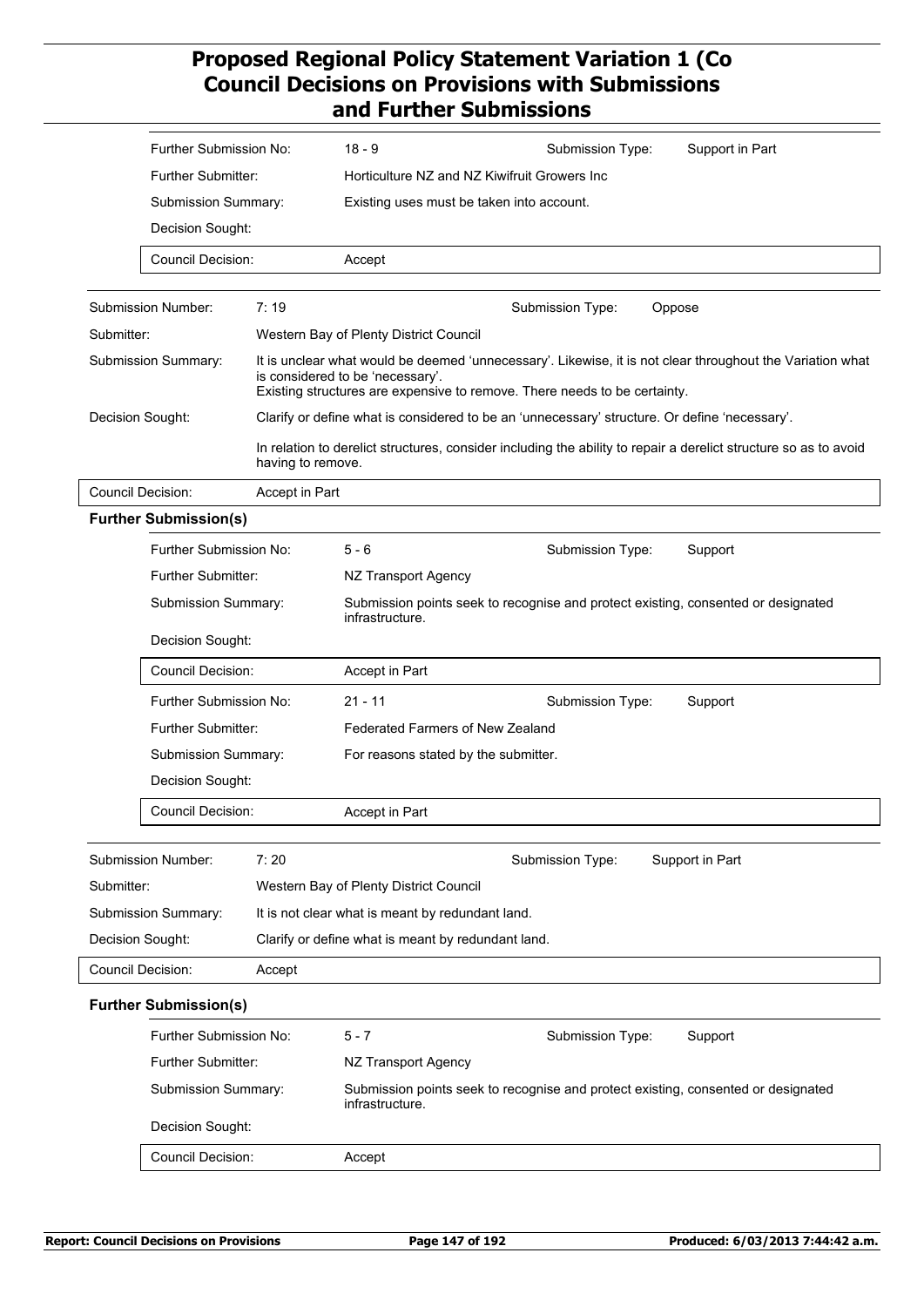|                                             | Further Submission No:       |                                                                                                                                                               | $21 - 12$                                                                                                                                                                                                                                                                                                                                                                                                                                                                                                                                                     | Support<br>Submission Type:                                                                                                                                                                                                                                                                                   |  |  |
|---------------------------------------------|------------------------------|---------------------------------------------------------------------------------------------------------------------------------------------------------------|---------------------------------------------------------------------------------------------------------------------------------------------------------------------------------------------------------------------------------------------------------------------------------------------------------------------------------------------------------------------------------------------------------------------------------------------------------------------------------------------------------------------------------------------------------------|---------------------------------------------------------------------------------------------------------------------------------------------------------------------------------------------------------------------------------------------------------------------------------------------------------------|--|--|
|                                             | <b>Further Submitter:</b>    |                                                                                                                                                               | Federated Farmers of New Zealand                                                                                                                                                                                                                                                                                                                                                                                                                                                                                                                              |                                                                                                                                                                                                                                                                                                               |  |  |
|                                             | Submission Summary:          |                                                                                                                                                               | For reasons stated by the submitter.                                                                                                                                                                                                                                                                                                                                                                                                                                                                                                                          |                                                                                                                                                                                                                                                                                                               |  |  |
|                                             | Decision Sought:             |                                                                                                                                                               |                                                                                                                                                                                                                                                                                                                                                                                                                                                                                                                                                               |                                                                                                                                                                                                                                                                                                               |  |  |
|                                             | <b>Council Decision:</b>     |                                                                                                                                                               | Accept                                                                                                                                                                                                                                                                                                                                                                                                                                                                                                                                                        |                                                                                                                                                                                                                                                                                                               |  |  |
|                                             | Submission Number:           | 7:21                                                                                                                                                          |                                                                                                                                                                                                                                                                                                                                                                                                                                                                                                                                                               | Submission Type:<br>Support in Part                                                                                                                                                                                                                                                                           |  |  |
| Submitter:                                  |                              |                                                                                                                                                               | Western Bay of Plenty District Council                                                                                                                                                                                                                                                                                                                                                                                                                                                                                                                        |                                                                                                                                                                                                                                                                                                               |  |  |
| Submission Summary:<br>coastal environment. |                              |                                                                                                                                                               | De-reclamation is recognised in the Variation as having the potential to restore natural character and the<br>resources of the coastal marine area. Therefore this should be encouraged and one way of doing this is<br>to allow the reclamation of land in other locations where this is needed to provide for the public use of the<br>Provisions for 'offsets' or 'environmental compensation' are included within the National Policy Statement<br>for Biodiversity and are recognised as a way of addressing adverse effects that have not been avoided, |                                                                                                                                                                                                                                                                                                               |  |  |
|                                             |                              |                                                                                                                                                               | remedied or mitigated in the usual way.                                                                                                                                                                                                                                                                                                                                                                                                                                                                                                                       |                                                                                                                                                                                                                                                                                                               |  |  |
| Decision Sought:                            |                              |                                                                                                                                                               | Add a new clause as follows;                                                                                                                                                                                                                                                                                                                                                                                                                                                                                                                                  | Encouraging the de-reclamation of land in a location where there is an opportunity to restore natural<br>character and/or resources of the coastal marine area, by allowing, as on offset, the reclamation of land<br>in another location to the same or similar size as the location that has been restored. |  |  |
|                                             | <b>Council Decision:</b>     | Reject                                                                                                                                                        |                                                                                                                                                                                                                                                                                                                                                                                                                                                                                                                                                               |                                                                                                                                                                                                                                                                                                               |  |  |
|                                             | <b>Further Submission(s)</b> |                                                                                                                                                               |                                                                                                                                                                                                                                                                                                                                                                                                                                                                                                                                                               |                                                                                                                                                                                                                                                                                                               |  |  |
|                                             | Further Submission No:       |                                                                                                                                                               | $3 - 9$                                                                                                                                                                                                                                                                                                                                                                                                                                                                                                                                                       | Submission Type:<br>Oppose                                                                                                                                                                                                                                                                                    |  |  |
|                                             | <b>Further Submitter:</b>    |                                                                                                                                                               | Department of Conservation                                                                                                                                                                                                                                                                                                                                                                                                                                                                                                                                    |                                                                                                                                                                                                                                                                                                               |  |  |
|                                             | Submission Summary:          |                                                                                                                                                               | NZCPS Policy 9 seeks to avoid reclamation of land in the coastal marine area, not<br>encourage it.                                                                                                                                                                                                                                                                                                                                                                                                                                                            |                                                                                                                                                                                                                                                                                                               |  |  |
|                                             | Decision Sought:             |                                                                                                                                                               |                                                                                                                                                                                                                                                                                                                                                                                                                                                                                                                                                               |                                                                                                                                                                                                                                                                                                               |  |  |
|                                             | <b>Council Decision:</b>     |                                                                                                                                                               | Accept                                                                                                                                                                                                                                                                                                                                                                                                                                                                                                                                                        |                                                                                                                                                                                                                                                                                                               |  |  |
|                                             | Further Submission No:       |                                                                                                                                                               | 5 - 8                                                                                                                                                                                                                                                                                                                                                                                                                                                                                                                                                         | Submission Type:<br>Support                                                                                                                                                                                                                                                                                   |  |  |
|                                             | Further Submitter:           |                                                                                                                                                               | NZ Transport Agency                                                                                                                                                                                                                                                                                                                                                                                                                                                                                                                                           |                                                                                                                                                                                                                                                                                                               |  |  |
|                                             | Submission Summary:          |                                                                                                                                                               | infrastructure.                                                                                                                                                                                                                                                                                                                                                                                                                                                                                                                                               | Submission points seek to recognise and protect existing, consented or designated                                                                                                                                                                                                                             |  |  |
|                                             | Decision Sought:             |                                                                                                                                                               |                                                                                                                                                                                                                                                                                                                                                                                                                                                                                                                                                               |                                                                                                                                                                                                                                                                                                               |  |  |
|                                             | <b>Council Decision:</b>     |                                                                                                                                                               | Reject                                                                                                                                                                                                                                                                                                                                                                                                                                                                                                                                                        |                                                                                                                                                                                                                                                                                                               |  |  |
|                                             | <b>Submission Number:</b>    | 8:13                                                                                                                                                          |                                                                                                                                                                                                                                                                                                                                                                                                                                                                                                                                                               | Seek Amendment<br>Submission Type:                                                                                                                                                                                                                                                                            |  |  |
| Submitter:                                  |                              |                                                                                                                                                               | Blakely Pacific Limited, Scorpians Limited & TKC Holdings Limited                                                                                                                                                                                                                                                                                                                                                                                                                                                                                             |                                                                                                                                                                                                                                                                                                               |  |  |
| <b>Submission Summary:</b>                  |                              | Adding reference to the Matakana Island plan to method 53.                                                                                                    |                                                                                                                                                                                                                                                                                                                                                                                                                                                                                                                                                               |                                                                                                                                                                                                                                                                                                               |  |  |
| Decision Sought:                            |                              | Amend method 53 to read:<br>identified for restoration through Method 49A including:<br>Plan for Matakana Island prepared in relation to directive method 3A. | Consider opportunities to restore or enhance the natural character of the coastal<br>environment where it has been compromised, and is practicable when taking into<br>account the existing lawful uses and activities occurring in the area or where it is<br>(i) through appropriate subdivision, use, and development considered in the                                                                                                                                                                                                                    |                                                                                                                                                                                                                                                                                                               |  |  |
|                                             | Council Decision:            | Reject                                                                                                                                                        |                                                                                                                                                                                                                                                                                                                                                                                                                                                                                                                                                               |                                                                                                                                                                                                                                                                                                               |  |  |
|                                             | <b>Further Submission(s)</b> |                                                                                                                                                               |                                                                                                                                                                                                                                                                                                                                                                                                                                                                                                                                                               |                                                                                                                                                                                                                                                                                                               |  |  |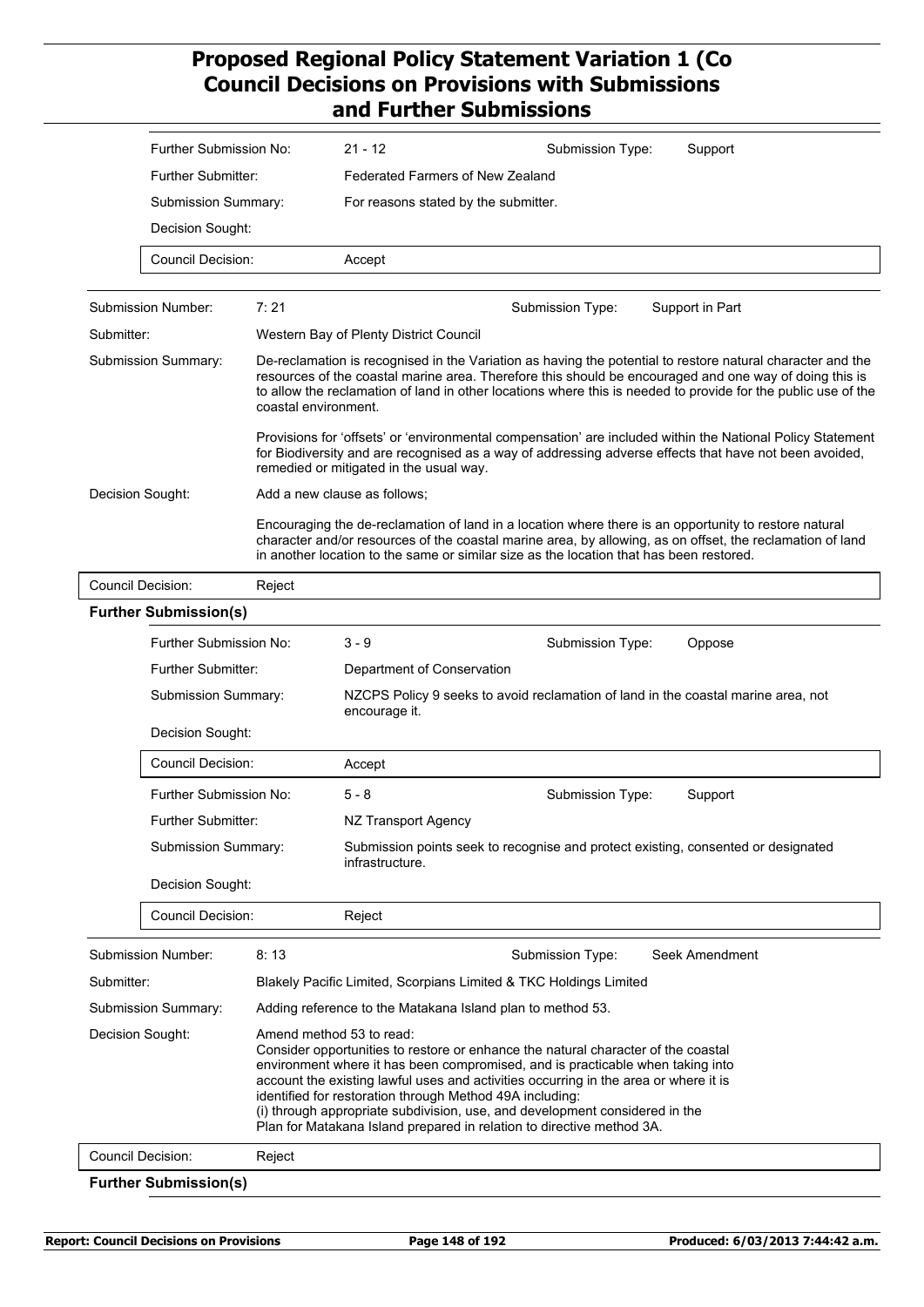|                          | Further Submission No:                                              |        | $13 - 5$                                                                                                                                                                                       | Submission Type:                                                              | Oppose                                                                                                                                                                                                         |  |  |
|--------------------------|---------------------------------------------------------------------|--------|------------------------------------------------------------------------------------------------------------------------------------------------------------------------------------------------|-------------------------------------------------------------------------------|----------------------------------------------------------------------------------------------------------------------------------------------------------------------------------------------------------------|--|--|
|                          | Further Submitter:                                                  |        | Western Bay of Plenty District Council                                                                                                                                                         |                                                                               |                                                                                                                                                                                                                |  |  |
|                          | Submission Summary:<br>Decision Sought:<br><b>Council Decision:</b> |        | Island Plan.                                                                                                                                                                                   |                                                                               | The suggested wording from the submitter is pre-empting the outcomes of the Whole of                                                                                                                           |  |  |
|                          |                                                                     |        |                                                                                                                                                                                                |                                                                               |                                                                                                                                                                                                                |  |  |
|                          |                                                                     |        | Accept                                                                                                                                                                                         |                                                                               |                                                                                                                                                                                                                |  |  |
|                          | Further Submission No:                                              |        | $25 - 13$                                                                                                                                                                                      | Submission Type:                                                              | Oppose                                                                                                                                                                                                         |  |  |
|                          | <b>Further Submitter:</b>                                           |        | Nessie Kuka                                                                                                                                                                                    |                                                                               |                                                                                                                                                                                                                |  |  |
|                          | Submission Summary:                                                 |        | Oppose this submission due to the aggressive developmental context that is being sought<br>by developers upon what's known as a nationally recognised coastal landscape of<br>Matakana Island. |                                                                               |                                                                                                                                                                                                                |  |  |
|                          | Decision Sought:                                                    |        |                                                                                                                                                                                                |                                                                               |                                                                                                                                                                                                                |  |  |
|                          | Council Decision:                                                   |        | Accept                                                                                                                                                                                         |                                                                               |                                                                                                                                                                                                                |  |  |
|                          | <b>Submission Number:</b>                                           | 23:13  |                                                                                                                                                                                                | Submission Type:                                                              | Support in Part                                                                                                                                                                                                |  |  |
| Submitter:               |                                                                     |        | Royal Forest and Bird Protection Society NZ Inc                                                                                                                                                |                                                                               |                                                                                                                                                                                                                |  |  |
|                          | Submission Summary:                                                 |        |                                                                                                                                                                                                |                                                                               | Method 53 (f) should specifically refer to contaminated sites e.g in Whakatane harbour contaminated<br>sites on the harbour edge are eroding and require remediation as envisaged by NZCPS Policy 14 (c) (ix). |  |  |
| Decision Sought:         |                                                                     |        | Add the words "including conditions on resource consents or designations" after the words "Consider<br>opportunities" in method 53.                                                            |                                                                               |                                                                                                                                                                                                                |  |  |
|                          |                                                                     |        | Add to method 53(b) "riparian margins"<br>Add to method 53 (f) "remediation of contaminated sites"                                                                                             | Amend Method 53 (g) "and to minimise adverse effects on ecosystem processes." |                                                                                                                                                                                                                |  |  |
| <b>Council Decision:</b> |                                                                     | Accept |                                                                                                                                                                                                |                                                                               |                                                                                                                                                                                                                |  |  |
|                          | <b>Further Submission(s)</b>                                        |        |                                                                                                                                                                                                |                                                                               |                                                                                                                                                                                                                |  |  |
|                          | Further Submission No:                                              |        | $2 - 1$                                                                                                                                                                                        | Submission Type:                                                              | Support                                                                                                                                                                                                        |  |  |
|                          | Further Submitter:                                                  |        | Environmental Defence Society Incorporated                                                                                                                                                     |                                                                               |                                                                                                                                                                                                                |  |  |
|                          | <b>Submission Summary:</b>                                          |        | Consistent with policy 14 of NZCPS.                                                                                                                                                            |                                                                               |                                                                                                                                                                                                                |  |  |
|                          | Decision Sought:<br><b>Council Decision:</b>                        |        |                                                                                                                                                                                                |                                                                               |                                                                                                                                                                                                                |  |  |
|                          |                                                                     |        | Accept                                                                                                                                                                                         |                                                                               |                                                                                                                                                                                                                |  |  |
|                          | Further Submission No:                                              |        | $21 - 13$                                                                                                                                                                                      | Submission Type:                                                              | Oppose                                                                                                                                                                                                         |  |  |
|                          | Further Submitter:                                                  |        | <b>Federated Farmers of New Zealand</b>                                                                                                                                                        |                                                                               |                                                                                                                                                                                                                |  |  |
|                          | Submission Summary:                                                 |        | and undermine existing lawful activities.                                                                                                                                                      |                                                                               | The relief has the potential to incur significant compliance cost on affected landowners                                                                                                                       |  |  |
|                          | Decision Sought:                                                    |        |                                                                                                                                                                                                |                                                                               |                                                                                                                                                                                                                |  |  |
|                          | Council Decision:                                                   |        | Reject                                                                                                                                                                                         |                                                                               |                                                                                                                                                                                                                |  |  |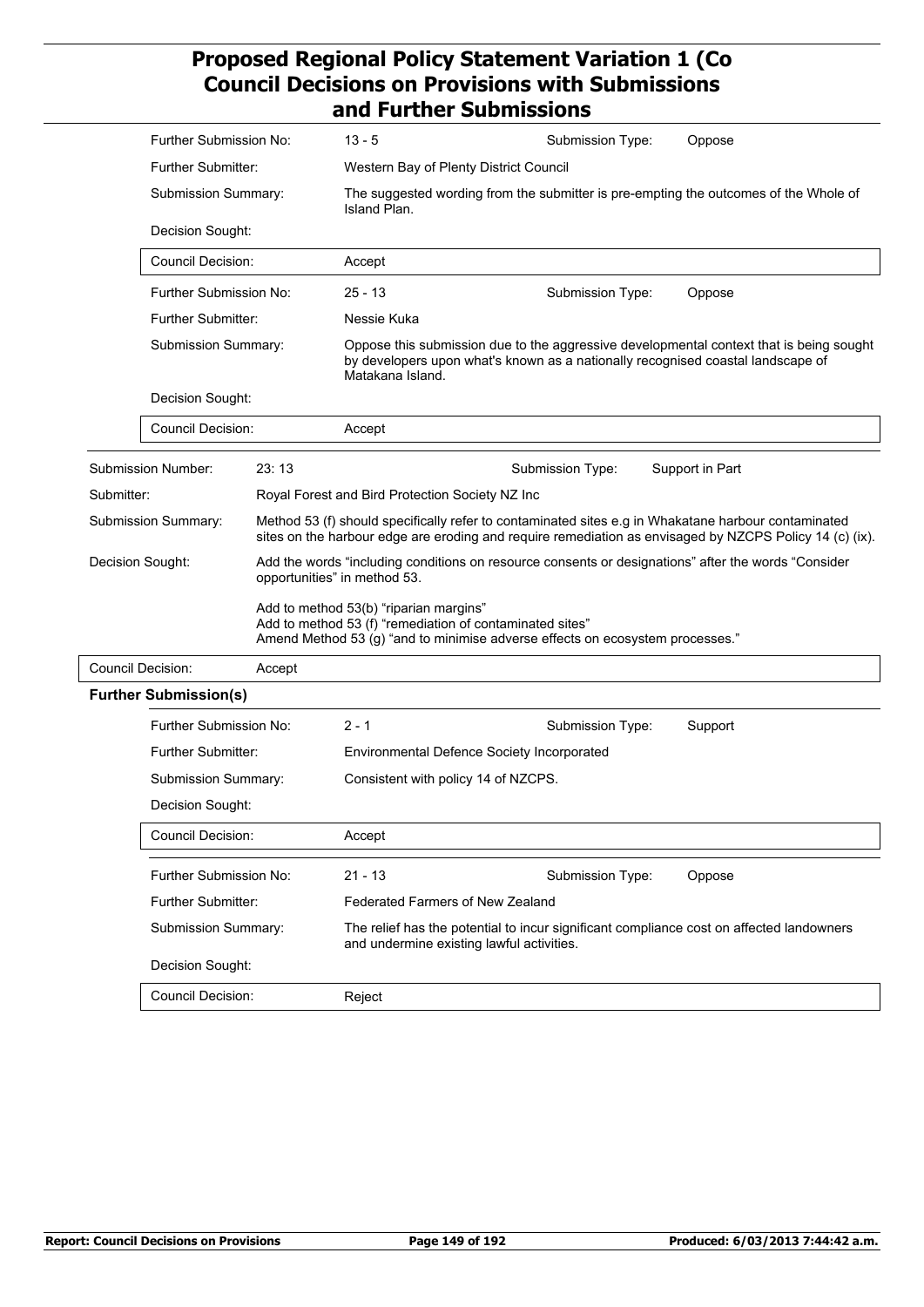| Submission Number:           | 24:35                                                                                                                                                                                                                                                                                                                                                                              |                                                                                      | Submission Type: | Seek Amendment |
|------------------------------|------------------------------------------------------------------------------------------------------------------------------------------------------------------------------------------------------------------------------------------------------------------------------------------------------------------------------------------------------------------------------------|--------------------------------------------------------------------------------------|------------------|----------------|
| Submitter:                   | Te Tumu Landowners Group                                                                                                                                                                                                                                                                                                                                                           |                                                                                      |                  |                |
| Submission Summary:          |                                                                                                                                                                                                                                                                                                                                                                                    | The potential impact on land in private ownership requires recognition in Method 53. |                  |                |
| Decision Sought:             | Amend Method 53 as follows:<br>"Method 53: Enhance the natural character of the coastal environment, where compromised<br>"existing lawful uses, the activities occurring in the area and where in private ownership recognition of<br>the impact on landowners and the need for financial assistance or where it is identified for restoration<br>through Method 49A, including:" |                                                                                      |                  |                |
| Council Decision:            | Accept in Part                                                                                                                                                                                                                                                                                                                                                                     |                                                                                      |                  |                |
| <b>Further Submission(s)</b> |                                                                                                                                                                                                                                                                                                                                                                                    |                                                                                      |                  |                |
| Further Submission No:       |                                                                                                                                                                                                                                                                                                                                                                                    | $21 - 14$                                                                            | Submission Type: | Support        |
| <b>Further Submitter:</b>    |                                                                                                                                                                                                                                                                                                                                                                                    | <b>Federated Farmers of New Zealand</b>                                              |                  |                |
| Submission Summary:          |                                                                                                                                                                                                                                                                                                                                                                                    | For reasons stated by the submitter.                                                 |                  |                |
| Decision Sought:             |                                                                                                                                                                                                                                                                                                                                                                                    |                                                                                      |                  |                |
| <b>Council Decision:</b>     |                                                                                                                                                                                                                                                                                                                                                                                    | Accept                                                                               |                  |                |
| Submission Number:           | 25:35                                                                                                                                                                                                                                                                                                                                                                              |                                                                                      | Submission Type: | Seek Amendment |
| Submitter:                   | Te Tumu Kaituna 14 Trust                                                                                                                                                                                                                                                                                                                                                           |                                                                                      |                  |                |
| Submission Summary:          |                                                                                                                                                                                                                                                                                                                                                                                    | The potential impact on land in private ownership requires recognition in Method 53. |                  |                |
| Decision Sought:             | Amend Method 53 as follows:<br>"Method 53: Enhance the natural character of the coastal environment, where compromised<br>"uses, the activities occurring in the area and where in private ownership recognition of the impact on<br>landowners and the need for financial assistance or where it is identified for restoration through Method<br>49A, including:"                 |                                                                                      |                  |                |
| <b>Council Decision:</b>     | Accept in Part                                                                                                                                                                                                                                                                                                                                                                     |                                                                                      |                  |                |
| Submission Number:           | 26:35                                                                                                                                                                                                                                                                                                                                                                              |                                                                                      | Submission Type: | Seek Amendment |
| Submitter:                   | Te Tumu Kaituna 11B2 Trust                                                                                                                                                                                                                                                                                                                                                         |                                                                                      |                  |                |
| <b>Submission Summary:</b>   |                                                                                                                                                                                                                                                                                                                                                                                    | The potential impact on land in private ownership requires recognition in Method 53. |                  |                |
| Decision Sought:             | Amend Method 53 as follows: (text added)<br>"Method 53: Enhance the natural character of the coastal environment, where compromised<br>"uses, the activities occurring in the area and where in private ownership recognition of the impact on<br>landowners and the need for financial assistance or where it is identified for restoration through Method<br>49A, including:"    |                                                                                      |                  |                |
| Council Decision:            | Accept in Part                                                                                                                                                                                                                                                                                                                                                                     |                                                                                      |                  |                |
| Submission Number:           | 27:35                                                                                                                                                                                                                                                                                                                                                                              |                                                                                      | Submission Type: | Seek Amendment |
| Submitter:                   | Ford Land Holdings Pty Ltd                                                                                                                                                                                                                                                                                                                                                         |                                                                                      |                  |                |
| Submission Summary:          |                                                                                                                                                                                                                                                                                                                                                                                    | The potential impact on land in private ownership requires recognition in Method 53. |                  |                |
| Decision Sought:             | Amend Method 53 as follows: (text added)<br>"Method 53: Enhance the natural character of the coastal environment, where compromised<br>uses, the activities occurring in the area and where in private ownership recognition of the impact on."<br>landowners and the need for financial assistance or where it is identified for restoration through Method<br>49A, including:"   |                                                                                      |                  |                |
| Council Decision:            | Accept in Part                                                                                                                                                                                                                                                                                                                                                                     |                                                                                      |                  |                |
| <b>Submission Number:</b>    | 31:7                                                                                                                                                                                                                                                                                                                                                                               |                                                                                      | Submission Type: | Support        |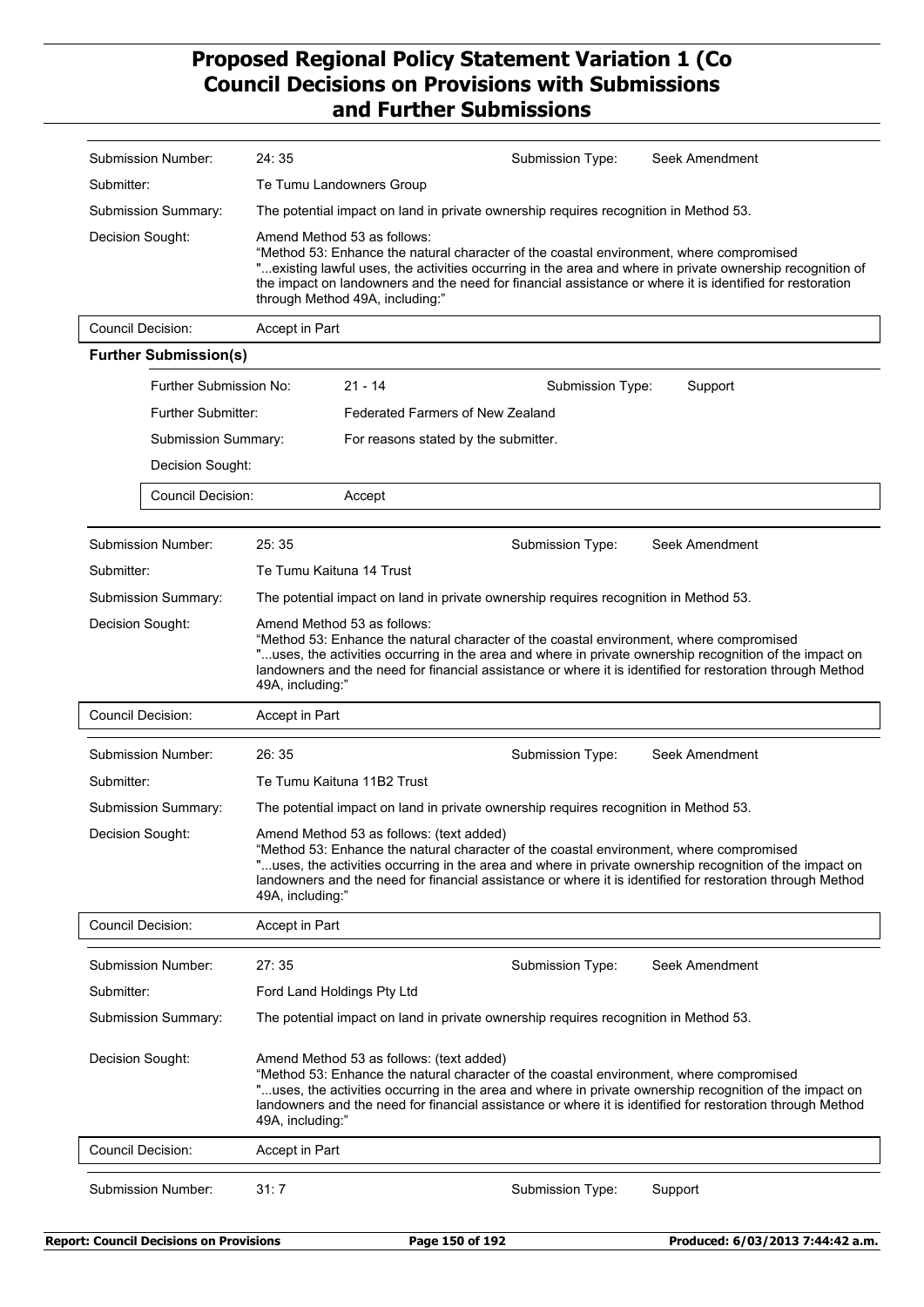| Submitter:                 | Z-Energy Ltd, BP Oil NZ Ltd, Mobil Oil NZ Ltd                                                                                                                                                                                                                                                                                                                                                                                                                                                                                                                            |                  |                |  |  |  |
|----------------------------|--------------------------------------------------------------------------------------------------------------------------------------------------------------------------------------------------------------------------------------------------------------------------------------------------------------------------------------------------------------------------------------------------------------------------------------------------------------------------------------------------------------------------------------------------------------------------|------------------|----------------|--|--|--|
| <b>Submission Summary:</b> | Support Method 53 particularly to the extent that it recognises the need to take existing lawfully<br>established activities into account when considering whether an environment has been 'compromised'.                                                                                                                                                                                                                                                                                                                                                                |                  |                |  |  |  |
| Decision Sought:           | Retain Method 53 without modification                                                                                                                                                                                                                                                                                                                                                                                                                                                                                                                                    |                  |                |  |  |  |
| Council Decision:          | Reject                                                                                                                                                                                                                                                                                                                                                                                                                                                                                                                                                                   |                  |                |  |  |  |
| Submission Number:         | 32:6                                                                                                                                                                                                                                                                                                                                                                                                                                                                                                                                                                     | Submission Type: | Support        |  |  |  |
| Submitter:                 | Powerco Limited                                                                                                                                                                                                                                                                                                                                                                                                                                                                                                                                                          |                  |                |  |  |  |
| <b>Submission Summary:</b> | Powerco supports Method 53.                                                                                                                                                                                                                                                                                                                                                                                                                                                                                                                                              |                  |                |  |  |  |
| Decision Sought:           | Retain Method 53                                                                                                                                                                                                                                                                                                                                                                                                                                                                                                                                                         |                  |                |  |  |  |
| <b>Council Decision:</b>   | Accept                                                                                                                                                                                                                                                                                                                                                                                                                                                                                                                                                                   |                  |                |  |  |  |
|                            |                                                                                                                                                                                                                                                                                                                                                                                                                                                                                                                                                                          |                  |                |  |  |  |
| Submission Number:         | 33:6                                                                                                                                                                                                                                                                                                                                                                                                                                                                                                                                                                     | Submission Type: | Support        |  |  |  |
| Submitter:                 | <b>Transpower New Zealand Limited</b>                                                                                                                                                                                                                                                                                                                                                                                                                                                                                                                                    |                  |                |  |  |  |
| Submission Summary:        | Transpower supports Method 53                                                                                                                                                                                                                                                                                                                                                                                                                                                                                                                                            |                  |                |  |  |  |
| Decision Sought:           | Retain Method 53                                                                                                                                                                                                                                                                                                                                                                                                                                                                                                                                                         |                  |                |  |  |  |
| Council Decision:          | Accept                                                                                                                                                                                                                                                                                                                                                                                                                                                                                                                                                                   |                  |                |  |  |  |
|                            |                                                                                                                                                                                                                                                                                                                                                                                                                                                                                                                                                                          |                  |                |  |  |  |
| Submission Number:         | 35:8                                                                                                                                                                                                                                                                                                                                                                                                                                                                                                                                                                     | Submission Type: | Oppose         |  |  |  |
| Submitter:                 | Ngati Tuwharetoa (BOP) Settlement Trust - Anthony Olsen                                                                                                                                                                                                                                                                                                                                                                                                                                                                                                                  |                  |                |  |  |  |
| Submission Summary:        | NTST does not support Amended Method 53 : Enhance the natural character of the coastal environment,<br>where compromised. NTST does however support Alternative 1 of the S32 report.                                                                                                                                                                                                                                                                                                                                                                                     |                  |                |  |  |  |
| Decision Sought:           | No specific remedy stated                                                                                                                                                                                                                                                                                                                                                                                                                                                                                                                                                |                  |                |  |  |  |
| <b>Council Decision:</b>   | Reject                                                                                                                                                                                                                                                                                                                                                                                                                                                                                                                                                                   |                  |                |  |  |  |
| Submission Number:         | 36:12                                                                                                                                                                                                                                                                                                                                                                                                                                                                                                                                                                    | Submission Type: | Support        |  |  |  |
| Submitter:                 | Horticulture NZ and NZ Kiwifruit Growers Incorporated                                                                                                                                                                                                                                                                                                                                                                                                                                                                                                                    |                  |                |  |  |  |
| Submission Summary:        | Method 53 takes into account existing lawful uses and activities occurring in the area.                                                                                                                                                                                                                                                                                                                                                                                                                                                                                  |                  |                |  |  |  |
| Decision Sought:           | Retain consideration of existing lawful uses and activities in Method 53.                                                                                                                                                                                                                                                                                                                                                                                                                                                                                                |                  |                |  |  |  |
| Council Decision:          | Accept                                                                                                                                                                                                                                                                                                                                                                                                                                                                                                                                                                   |                  |                |  |  |  |
|                            |                                                                                                                                                                                                                                                                                                                                                                                                                                                                                                                                                                          |                  |                |  |  |  |
| Submission Number:         | 38:14                                                                                                                                                                                                                                                                                                                                                                                                                                                                                                                                                                    | Submission Type: | Oppose in Part |  |  |  |
| Submitter:                 | Federated Farmers of New Zealand                                                                                                                                                                                                                                                                                                                                                                                                                                                                                                                                         |                  |                |  |  |  |
| Submission Summary:        | The amendments in this variation to method 53 with the inclusion of terms such as 'restore' raise the<br>question of restore to what? Council<br>should also give consideration to the past, present and future use of the land in question and the ability of<br>the landholder to meet their present and future needs. Some activities without careful design and/or siting<br>may cause adverse change to a landscape. Council should recognise that in some cases, a change of<br>this nature may be required to ensure the future viability of the land in question |                  |                |  |  |  |
| Decision Sought:           | a) Retain consideration of existing lawful uses and ensure this includes future uses and development<br>which are necessary for the future viability of farming businesses.<br>b) Add the following consideration:<br>(i) All Restoration and enhancement work is to be consulted on and developed in conjunction with the<br>land owners that are affected parties.                                                                                                                                                                                                     |                  |                |  |  |  |
| <b>Council Decision:</b>   | Accept in Part                                                                                                                                                                                                                                                                                                                                                                                                                                                                                                                                                           |                  |                |  |  |  |
|                            |                                                                                                                                                                                                                                                                                                                                                                                                                                                                                                                                                                          |                  |                |  |  |  |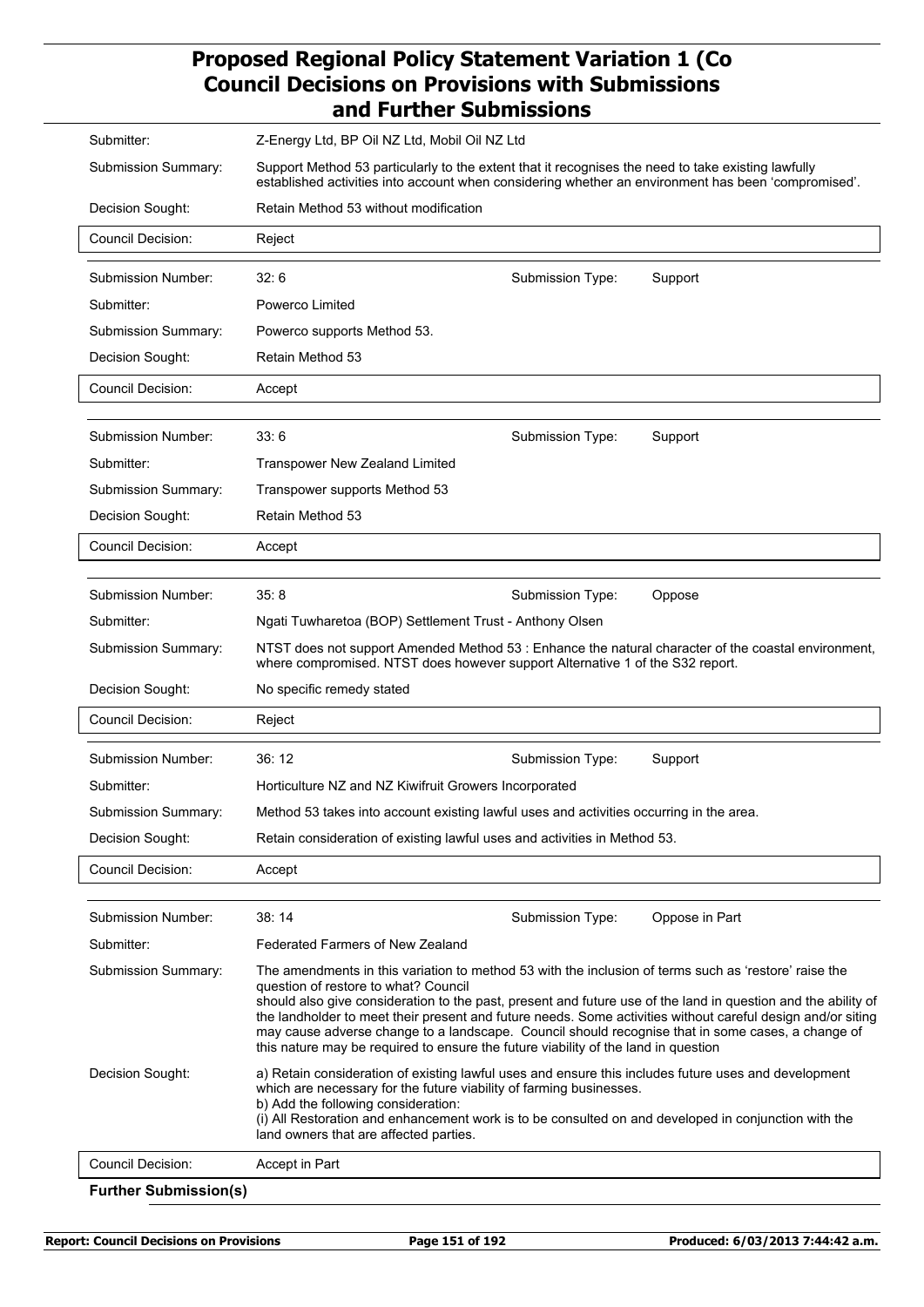| Further Submission No:    | $2 - 2$                                                                                                                                       | Submission Type:                                                                                                                                                                                                          | Oppose                                                                                 |  |  |  |
|---------------------------|-----------------------------------------------------------------------------------------------------------------------------------------------|---------------------------------------------------------------------------------------------------------------------------------------------------------------------------------------------------------------------------|----------------------------------------------------------------------------------------|--|--|--|
| Further Submitter:        | <b>Environmental Defence Society Incorporated</b>                                                                                             |                                                                                                                                                                                                                           |                                                                                        |  |  |  |
| Submission Summary:       |                                                                                                                                               | Existing uses should not include "future uses" as this will restrict consisderation of<br>opportunities to restore and enhance the natural character of the coastal environment as<br>required by policy 14 of the NZCPS. |                                                                                        |  |  |  |
| Decision Sought:          |                                                                                                                                               |                                                                                                                                                                                                                           |                                                                                        |  |  |  |
| <b>Council Decision:</b>  | Reject                                                                                                                                        |                                                                                                                                                                                                                           |                                                                                        |  |  |  |
| Further Submission No:    | 14 - 31                                                                                                                                       | Submission Type:                                                                                                                                                                                                          | Support                                                                                |  |  |  |
| Further Submitter:        | Te Tumu Landowners Group                                                                                                                      |                                                                                                                                                                                                                           |                                                                                        |  |  |  |
| Submission Summary:       | developed in conjunction with affected land owners.                                                                                           |                                                                                                                                                                                                                           | Support recognition that restoration and enhancement work needs to be consulted on and |  |  |  |
| Decision Sought:          |                                                                                                                                               |                                                                                                                                                                                                                           |                                                                                        |  |  |  |
| <b>Council Decision:</b>  | Accept                                                                                                                                        |                                                                                                                                                                                                                           |                                                                                        |  |  |  |
| Further Submission No:    | $15 - 31$                                                                                                                                     | Submission Type:                                                                                                                                                                                                          | Support                                                                                |  |  |  |
| <b>Further Submitter:</b> | Te Tumu Kaituna 14 Trust                                                                                                                      |                                                                                                                                                                                                                           |                                                                                        |  |  |  |
| Submission Summary:       | Support recognition that restoration and enhancement work needs to be consulted on and<br>developed in conjunction with affected land owners. |                                                                                                                                                                                                                           |                                                                                        |  |  |  |
| Decision Sought:          |                                                                                                                                               |                                                                                                                                                                                                                           |                                                                                        |  |  |  |
| <b>Council Decision:</b>  | Accept                                                                                                                                        |                                                                                                                                                                                                                           |                                                                                        |  |  |  |
| Further Submission No:    | $16 - 31$                                                                                                                                     | Submission Type:                                                                                                                                                                                                          | Support                                                                                |  |  |  |
| <b>Further Submitter:</b> | Te Tumu Kaituna 11B2 Trust                                                                                                                    |                                                                                                                                                                                                                           |                                                                                        |  |  |  |
| Submission Summary:       | developed in conjunction with affected land owners.                                                                                           |                                                                                                                                                                                                                           | Support recognition that restoration and enhancement work needs to be consulted on and |  |  |  |
| Decision Sought:          |                                                                                                                                               |                                                                                                                                                                                                                           |                                                                                        |  |  |  |
| <b>Council Decision:</b>  | Accept                                                                                                                                        |                                                                                                                                                                                                                           |                                                                                        |  |  |  |
| Further Submission No:    | $17 - 31$                                                                                                                                     | Submission Type:                                                                                                                                                                                                          | Support                                                                                |  |  |  |
| <b>Further Submitter:</b> | Ford Land Holdings Pty Ltd                                                                                                                    |                                                                                                                                                                                                                           |                                                                                        |  |  |  |
| Submission Summary:       | developed in conjunction with affected land owners.                                                                                           |                                                                                                                                                                                                                           | Support recognition that restoration and enhancement work needs to be consulted on and |  |  |  |
| Decision Sought:          |                                                                                                                                               |                                                                                                                                                                                                                           |                                                                                        |  |  |  |
| <b>Council Decision:</b>  | Accept                                                                                                                                        |                                                                                                                                                                                                                           |                                                                                        |  |  |  |
| Further Submission No:    | $18 - 10$                                                                                                                                     | Submission Type:                                                                                                                                                                                                          | Support in Part                                                                        |  |  |  |
| Further Submitter:        | Horticulture NZ and NZ Kiwifruit Growers Inc                                                                                                  |                                                                                                                                                                                                                           |                                                                                        |  |  |  |
| Submission Summary:       | Existing uses must be taken into account.                                                                                                     |                                                                                                                                                                                                                           |                                                                                        |  |  |  |
| Decision Sought:          |                                                                                                                                               |                                                                                                                                                                                                                           |                                                                                        |  |  |  |
| Council Decision:         | Accept                                                                                                                                        |                                                                                                                                                                                                                           |                                                                                        |  |  |  |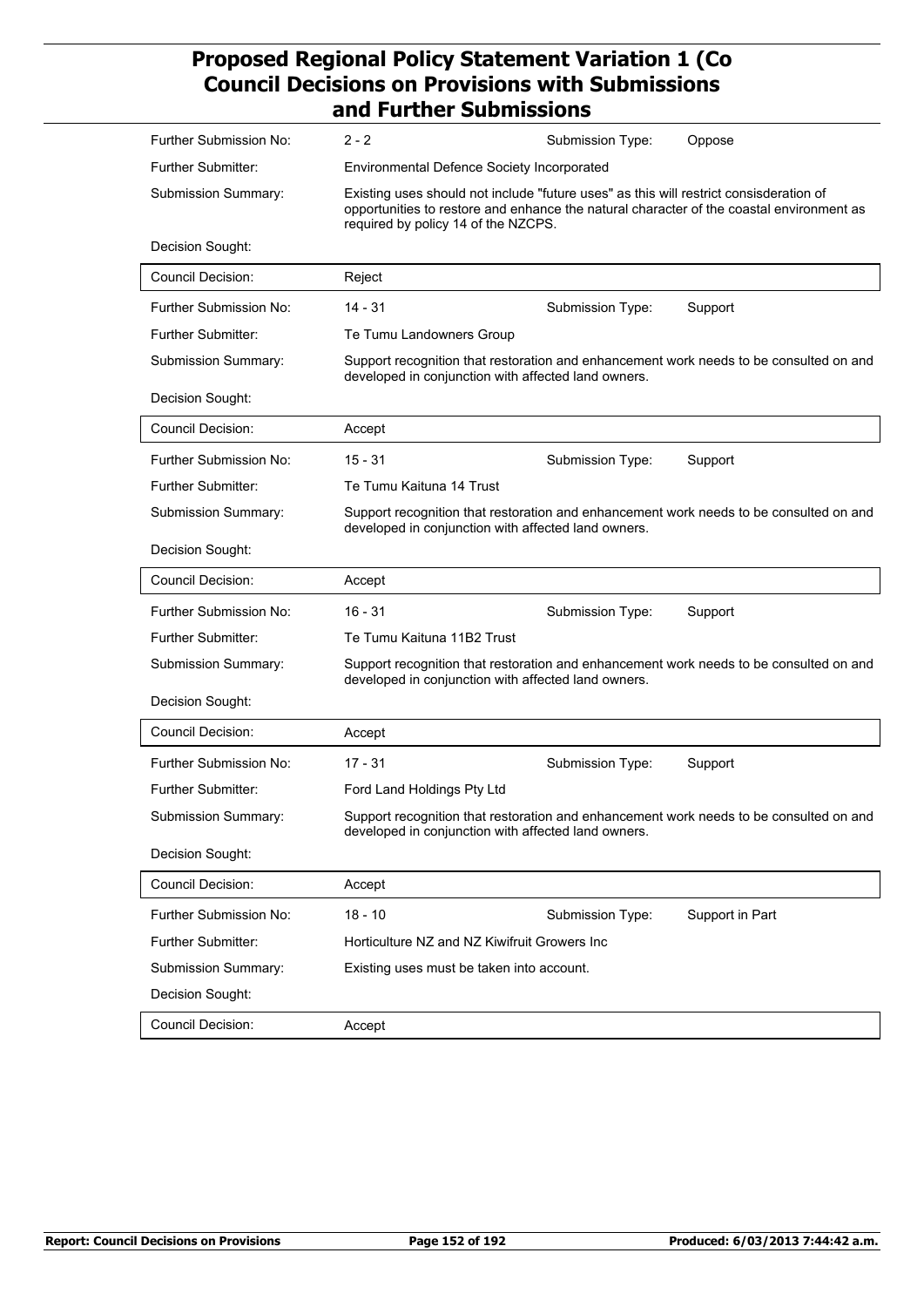| Submission Number:                                                                                                                                                                                                                                                                                       | 40:4               |                                                                                                                                                                                                                                                                                                                                                                                                                                                                                                                                                                                                                                                                                                                                                                                                                                                                                                                      | Submission Type: | Oppose |  |  |
|----------------------------------------------------------------------------------------------------------------------------------------------------------------------------------------------------------------------------------------------------------------------------------------------------------|--------------------|----------------------------------------------------------------------------------------------------------------------------------------------------------------------------------------------------------------------------------------------------------------------------------------------------------------------------------------------------------------------------------------------------------------------------------------------------------------------------------------------------------------------------------------------------------------------------------------------------------------------------------------------------------------------------------------------------------------------------------------------------------------------------------------------------------------------------------------------------------------------------------------------------------------------|------------------|--------|--|--|
| Submitter:                                                                                                                                                                                                                                                                                               | Lowndes Associates |                                                                                                                                                                                                                                                                                                                                                                                                                                                                                                                                                                                                                                                                                                                                                                                                                                                                                                                      |                  |        |  |  |
| Submission Summary:                                                                                                                                                                                                                                                                                      |                    | A pragmatic or practicable approach to restoration of the natural character of the coastal environment is<br>required taking into account considerations such as the state of technical knowledge, the likelihood<br>restoration or rehabilitation options can successfully and safely be applied, the financial implications of<br>restoration or rehabilitation, and provision for offset mitigation or compensation. There is a need to<br>recognise the effect on the environment of requiring restoration or rehabilitation. Identification of areas<br>for restoration or rehabilitation is required where identified by all of the<br>community, not specific sections of the community as proposed at method 49A sub paragraph (b); and<br>recognise that the value of man-made habitats may extend beyond the current contribution as a place of<br>habitat, but also provide for potential future habitat. |                  |        |  |  |
| Decision Sought:<br>Delete method 53.<br>Alternatively, amend method 49A (identify areas for restoration or rehabilitation of natural character), and<br>method 53 (enhance the natural charactel' of the coastal environment) where compromised) to reflect the<br>considerations in paragraph 7 above. |                    |                                                                                                                                                                                                                                                                                                                                                                                                                                                                                                                                                                                                                                                                                                                                                                                                                                                                                                                      |                  |        |  |  |
| Council Decision:                                                                                                                                                                                                                                                                                        | Reject             |                                                                                                                                                                                                                                                                                                                                                                                                                                                                                                                                                                                                                                                                                                                                                                                                                                                                                                                      |                  |        |  |  |
| <b>Further Submission(s)</b>                                                                                                                                                                                                                                                                             |                    |                                                                                                                                                                                                                                                                                                                                                                                                                                                                                                                                                                                                                                                                                                                                                                                                                                                                                                                      |                  |        |  |  |
| Further Submission No:                                                                                                                                                                                                                                                                                   |                    | $2 - 3$                                                                                                                                                                                                                                                                                                                                                                                                                                                                                                                                                                                                                                                                                                                                                                                                                                                                                                              | Submission Type: | Oppose |  |  |
| Further Submitter:                                                                                                                                                                                                                                                                                       |                    | Environmental Defence Society Incorporated                                                                                                                                                                                                                                                                                                                                                                                                                                                                                                                                                                                                                                                                                                                                                                                                                                                                           |                  |        |  |  |
| <b>Submission Summary:</b>                                                                                                                                                                                                                                                                               |                    | Method 53 is appropriate for giving effect to policy 14 of the NZCPS.                                                                                                                                                                                                                                                                                                                                                                                                                                                                                                                                                                                                                                                                                                                                                                                                                                                |                  |        |  |  |
| Decision Sought:                                                                                                                                                                                                                                                                                         |                    |                                                                                                                                                                                                                                                                                                                                                                                                                                                                                                                                                                                                                                                                                                                                                                                                                                                                                                                      |                  |        |  |  |
| Council Decision:                                                                                                                                                                                                                                                                                        |                    | Accept                                                                                                                                                                                                                                                                                                                                                                                                                                                                                                                                                                                                                                                                                                                                                                                                                                                                                                               |                  |        |  |  |

| Further Submission No:     | $24 - 13$                       | Submission Type: | Oppose                                                                                   |
|----------------------------|---------------------------------|------------------|------------------------------------------------------------------------------------------|
| Further Submitter:         | Motiti Rohe Moana Trust (MRMT)  |                  |                                                                                          |
| <b>Submission Summary:</b> | for protection and restoration. |                  | Natural character of coastal environment needs to be identified, assessed and classified |
| Decision Sought:           |                                 |                  |                                                                                          |
| Council Decision:          | Accept                          |                  |                                                                                          |
|                            |                                 |                  |                                                                                          |

#### **Section: Method 53A: Assess and classify areas of indigenousbiodiversity**

#### **Council Decision**

Amend Method 53A to provide for the involvement of affected landowners and other parties to read:

Method 53A: Assess and classify areas of indigenous biodiversity

Undertake an assessment of the indigenous biodiversity of the region and classify areas of the coastal environment into those that meet the criteria given in Policy 11(a) of the NZCPS 2010 and those that meet the criteria given in Policy 11(b) of the NZCPS 2010 and ensure subsequent consultation with affected parties.

Implementation responsibility: Regional council.

#### **Reasons for Council Decision**

The amendment to incorporate provision for the involvement of landowners and other affected parties is a consequential amendment arising from submission 38-5 (on Policy CE 6A). Policy CE 6A relates directly to Method 53A which should acknowledge the considerable private interest in coastal biodiversity. Unless landowners are engaged and understand the reasons for and outcomes of assessments and have an opportunity to present their values and interests on-going protection will not be easy.

Submissions 22-11, 21-15(f), 24-8(f), 35-3: Mapping significant features is being undertaken in parallel with this variation in the RCEP.

Submissions 38-15, 3-10(f), 7-9(f), 14-32(f), 15-32(f), 16-32(f), 17-32(f): The Proposed RPS does not need to restate a legal principle that existing uses have existing use rights. Furthermore, this is not appropriate for a method.

Submissions 44-8, 33-7, 32-7, 31-8, 27-36, 26-36, 25-36, 24-36, 23-14: Support is noted. Method 53A, as recommended to be amended, is considered a more efficient and effective means of promoting the achievement of Objective 2.

466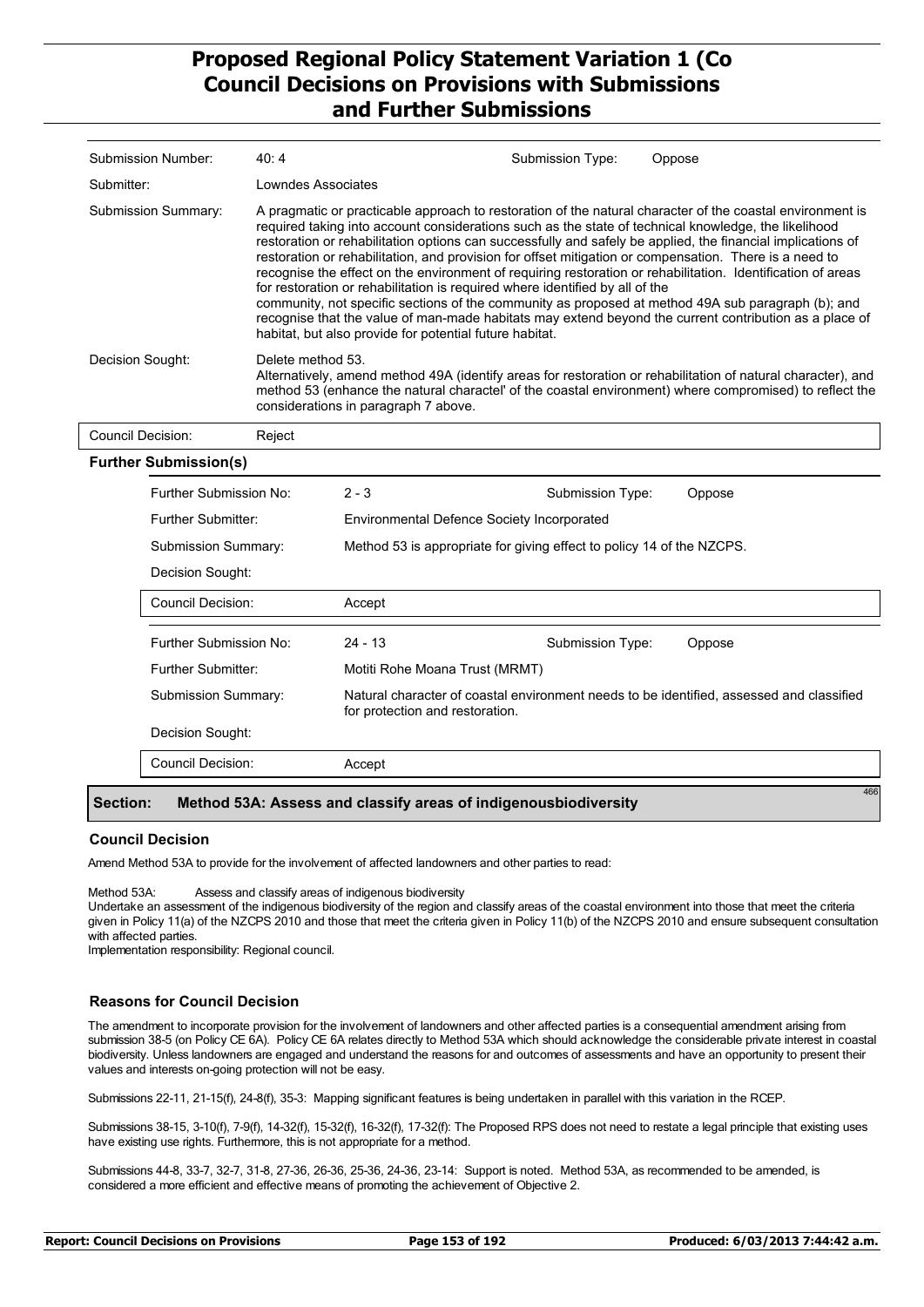### **Submissions**

|                                                   | Submission Number:           | 22:11         |                                                                                                                                                                                                                                              | Submission Type:                                                                    | Support in Part                                                                                   |  |  |
|---------------------------------------------------|------------------------------|---------------|----------------------------------------------------------------------------------------------------------------------------------------------------------------------------------------------------------------------------------------------|-------------------------------------------------------------------------------------|---------------------------------------------------------------------------------------------------|--|--|
| Submitter:                                        |                              |               | <b>Environmental Defence Society Incorporated</b>                                                                                                                                                                                            |                                                                                     |                                                                                                   |  |  |
| Submission Summary:                               |                              |               | We support the assessment and classification of areas of indigenous biodiversity. This is in line with<br>section 6(c) of the RMA and policy 11 of the NZCPS, however it would be preferable for these areas to<br>be identified in the RPS. |                                                                                     |                                                                                                   |  |  |
|                                                   | Decision Sought:             |               | Identify areas of indigenous biodiversity in the RPS.                                                                                                                                                                                        |                                                                                     |                                                                                                   |  |  |
|                                                   | <b>Council Decision:</b>     | Reject        |                                                                                                                                                                                                                                              |                                                                                     |                                                                                                   |  |  |
|                                                   | <b>Further Submission(s)</b> |               |                                                                                                                                                                                                                                              |                                                                                     |                                                                                                   |  |  |
|                                                   | Further Submission No:       |               | $21 - 15$                                                                                                                                                                                                                                    | Submission Type:                                                                    | Oppose                                                                                            |  |  |
|                                                   | Further Submitter:           |               | <b>Federated Farmers of New Zealand</b>                                                                                                                                                                                                      |                                                                                     |                                                                                                   |  |  |
|                                                   | <b>Submission Summary:</b>   |               |                                                                                                                                                                                                                                              | appropriate to include the actual maps.                                             | Whilst it may be appropriate to include the assessment criteria within the RPS it is not          |  |  |
|                                                   | Decision Sought:             |               |                                                                                                                                                                                                                                              |                                                                                     |                                                                                                   |  |  |
|                                                   | Council Decision:            |               | Accept                                                                                                                                                                                                                                       |                                                                                     |                                                                                                   |  |  |
|                                                   | Further Submission No:       |               | $24 - 8$                                                                                                                                                                                                                                     | Submission Type:                                                                    | Support                                                                                           |  |  |
|                                                   | Further Submitter:           |               | Motiti Rohe Moana Trust (MRMT)                                                                                                                                                                                                               |                                                                                     |                                                                                                   |  |  |
|                                                   | Submission Summary:          |               | rohemoana.                                                                                                                                                                                                                                   | Need to identify areas of biodiversity in RPS, including marine biodiversity in the |                                                                                                   |  |  |
|                                                   | Decision Sought:             |               |                                                                                                                                                                                                                                              |                                                                                     |                                                                                                   |  |  |
|                                                   | Council Decision:            |               | Reject                                                                                                                                                                                                                                       |                                                                                     |                                                                                                   |  |  |
|                                                   | Submission Number:           | 23:14         |                                                                                                                                                                                                                                              | Submission Type:                                                                    | Support                                                                                           |  |  |
| Submitter:                                        |                              |               | Royal Forest and Bird Protection Society NZ Inc                                                                                                                                                                                              |                                                                                     |                                                                                                   |  |  |
|                                                   | <b>Submission Summary:</b>   |               |                                                                                                                                                                                                                                              |                                                                                     | The method is supported to assist with a regionally consistent implementation of NZCPS Policy 11. |  |  |
|                                                   | Decision Sought:             | Retain method |                                                                                                                                                                                                                                              |                                                                                     |                                                                                                   |  |  |
|                                                   | <b>Council Decision:</b>     | Accept        |                                                                                                                                                                                                                                              |                                                                                     |                                                                                                   |  |  |
|                                                   |                              |               |                                                                                                                                                                                                                                              |                                                                                     |                                                                                                   |  |  |
|                                                   | Submission Number:           | 24:36         |                                                                                                                                                                                                                                              | Submission Type:                                                                    | Support                                                                                           |  |  |
| Submitter:                                        |                              |               | Te Tumu Landowners Group                                                                                                                                                                                                                     |                                                                                     |                                                                                                   |  |  |
|                                                   | Submission Summary:          |               |                                                                                                                                                                                                                                              | Method 53A adequately recognises the provisions of the NZCPS 2010.                  |                                                                                                   |  |  |
|                                                   | Decision Sought:             |               | Adopt Method 53A as notified.                                                                                                                                                                                                                |                                                                                     |                                                                                                   |  |  |
|                                                   | Council Decision:            | Reject        |                                                                                                                                                                                                                                              |                                                                                     |                                                                                                   |  |  |
|                                                   | Submission Number:           | 25:36         |                                                                                                                                                                                                                                              |                                                                                     |                                                                                                   |  |  |
| Submitter:                                        |                              |               | Te Tumu Kaituna 14 Trust                                                                                                                                                                                                                     | Submission Type:                                                                    | Support                                                                                           |  |  |
|                                                   | Submission Summary:          |               |                                                                                                                                                                                                                                              | Method 53A adequately recognises the provisions of the NZCPS 2010.                  |                                                                                                   |  |  |
| Decision Sought:<br>Adopt Method 53A as notified. |                              |               |                                                                                                                                                                                                                                              |                                                                                     |                                                                                                   |  |  |
|                                                   | <b>Council Decision:</b>     | Reject        |                                                                                                                                                                                                                                              |                                                                                     |                                                                                                   |  |  |
|                                                   |                              |               |                                                                                                                                                                                                                                              |                                                                                     |                                                                                                   |  |  |
|                                                   | Submission Number:           | 26:36         |                                                                                                                                                                                                                                              | Submission Type:                                                                    | Support                                                                                           |  |  |
| Submitter:                                        |                              |               | Te Tumu Kaituna 11B2 Trust                                                                                                                                                                                                                   |                                                                                     |                                                                                                   |  |  |
|                                                   |                              |               |                                                                                                                                                                                                                                              |                                                                                     |                                                                                                   |  |  |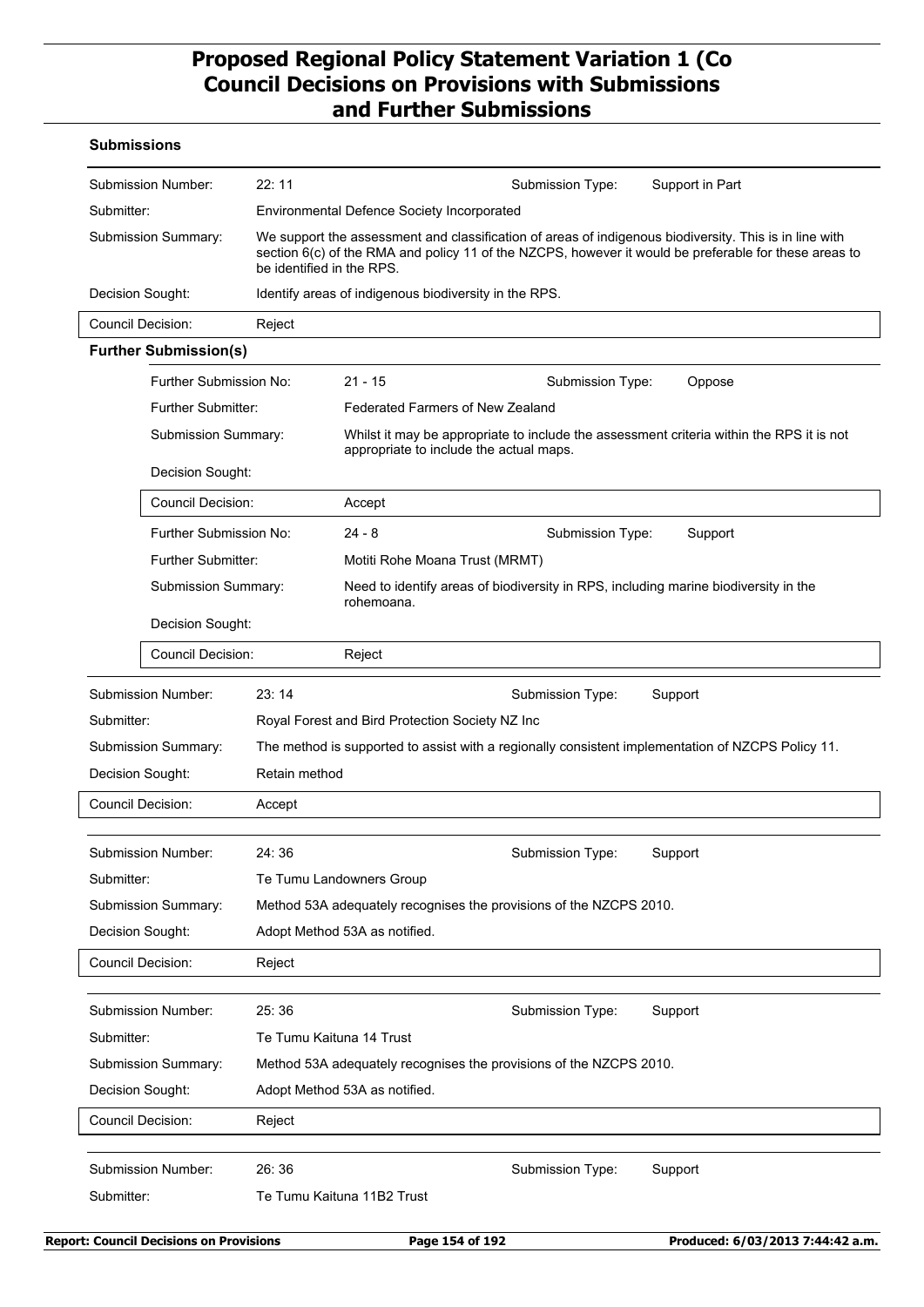| Submission Summary:      | Method 53A adequately recognises the provisions of the NZCPS 2010.                                                                                                                                                                                    |                  |                |
|--------------------------|-------------------------------------------------------------------------------------------------------------------------------------------------------------------------------------------------------------------------------------------------------|------------------|----------------|
| Decision Sought:         | Adopt Method 53A as notified.                                                                                                                                                                                                                         |                  |                |
| Council Decision:        | Reject                                                                                                                                                                                                                                                |                  |                |
|                          |                                                                                                                                                                                                                                                       |                  |                |
| Submission Number:       | 27:36                                                                                                                                                                                                                                                 | Submission Type: | Support        |
| Submitter:               | Ford Land Holdings Pty Ltd                                                                                                                                                                                                                            |                  |                |
| Submission Summary:      | Method 53A adequately recognises the provisions of the NZCPS 2010.                                                                                                                                                                                    |                  |                |
| Decision Sought:         | Adopt Method 53A as notified.                                                                                                                                                                                                                         |                  |                |
| Council Decision:        | Reject                                                                                                                                                                                                                                                |                  |                |
|                          |                                                                                                                                                                                                                                                       |                  |                |
| Submission Number:       | 31:8                                                                                                                                                                                                                                                  | Submission Type: | Support        |
| Submitter:               | Z-Energy Ltd, BP Oil NZ Ltd, Mobil Oil NZ Ltd                                                                                                                                                                                                         |                  |                |
| Submission Summary:      | The identification of such areas will provide certainty as to which areas meet the criteria set out in Policy<br>11 of the NZCPS and enable a consistent approach to be taken in considering plan changes.                                            |                  |                |
| Decision Sought:         | Retain Method 53A without modification.                                                                                                                                                                                                               |                  |                |
| <b>Council Decision:</b> | Reject                                                                                                                                                                                                                                                |                  |                |
| Submission Number:       | 32:7                                                                                                                                                                                                                                                  | Submission Type: | Support        |
| Submitter:               | Powerco Limited                                                                                                                                                                                                                                       |                  |                |
| Submission Summary:      | Powerco supports Method 53A.                                                                                                                                                                                                                          |                  |                |
| Decision Sought:         | Retain Method 53A                                                                                                                                                                                                                                     |                  |                |
| <b>Council Decision:</b> | Accept                                                                                                                                                                                                                                                |                  |                |
|                          |                                                                                                                                                                                                                                                       |                  |                |
| Submission Number:       | 33:7                                                                                                                                                                                                                                                  | Submission Type: | Support        |
| Submitter:               | <b>Transpower New Zealand Limited</b>                                                                                                                                                                                                                 |                  |                |
| Submission Summary:      | Transpower supports Method 53A                                                                                                                                                                                                                        |                  |                |
| Decision Sought:         | Retain Method 53A                                                                                                                                                                                                                                     |                  |                |
| Council Decision:        | Accept                                                                                                                                                                                                                                                |                  |                |
|                          |                                                                                                                                                                                                                                                       |                  |                |
| Submission Number:       | 35:3                                                                                                                                                                                                                                                  | Submission Type: | Oppose         |
| Submitter:               | Ngati Tuwharetoa (BOP) Settlement Trust - Anthony Olsen                                                                                                                                                                                               |                  |                |
| Submission Summary:      | NTST does not support New Method XXX: Protect Indigenous Biodiversity; as identified as being most<br>appropriate for achieving Objectives 2 & 4, and Policy 11 of the NZCPS 2010                                                                     |                  |                |
| Decision Sought:         | No specific remedy stated.                                                                                                                                                                                                                            |                  |                |
| <b>Council Decision:</b> | Reject                                                                                                                                                                                                                                                |                  |                |
| Submission Number:       | 38:15                                                                                                                                                                                                                                                 | Submission Type: | Oppose in Part |
| Submitter:               | <b>Federated Farmers of New Zealand</b>                                                                                                                                                                                                               |                  |                |
| Submission Summary:      | Federated Farmers has concerns at what will be done with this indigenous biodiversity information once<br>assessments have been done and the areas have been classified.                                                                              |                  |                |
| Decision Sought:         | Add as a second paragraph the following text to Method 53A as follows:<br>Where a lawfully established land use or activity is present then that current land use or activity takes<br>precedent over the new indigenous biodiversity classification. |                  |                |
| <b>Council Decision:</b> | Reject                                                                                                                                                                                                                                                |                  |                |
|                          |                                                                                                                                                                                                                                                       |                  |                |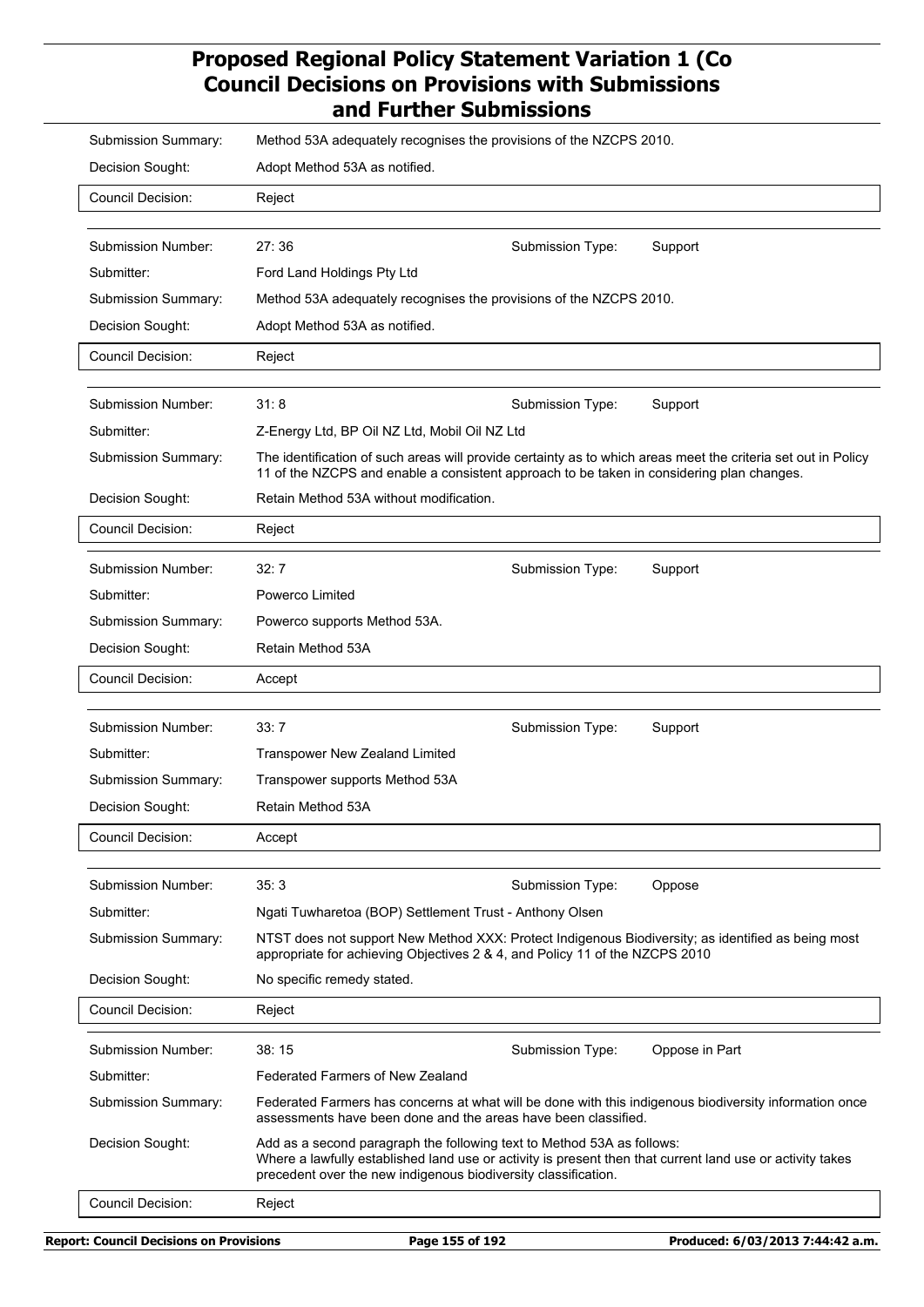| <b>Further Submission(s)</b> |                                                                                                                                                                                                                                                                           |                  |         |
|------------------------------|---------------------------------------------------------------------------------------------------------------------------------------------------------------------------------------------------------------------------------------------------------------------------|------------------|---------|
| Further Submission No:       | 3 - 10                                                                                                                                                                                                                                                                    | Submission Type: | Oppose  |
| Further Submitter:           | Department of Conservation                                                                                                                                                                                                                                                |                  |         |
| Submission Summary:          | The term could apply to areas both in pasture and in indigenous vegetation intended to be<br>developed. Developed pasture should generally not attract an indigenous biodiversity<br>rating, and only in unusual circumstances trigger NZCPS Policy 11(a) or (b) concens. |                  |         |
| Decision Sought:             |                                                                                                                                                                                                                                                                           |                  |         |
| <b>Council Decision:</b>     | Accept                                                                                                                                                                                                                                                                    |                  |         |
| Further Submission No:       | $7 - 9$                                                                                                                                                                                                                                                                   | Submission Type: | Support |
| <b>Further Submitter:</b>    | Fonterra Co-operative Group Ltd                                                                                                                                                                                                                                           |                  |         |
| Submission Summary:          | While other Methods refer to the need to take account of existing lawful activities this is<br>absent from Method 53A. In identifying and classifying areas it would be appropriate to<br>take account of existing land use activities.                                   |                  |         |
| Decision Sought:             |                                                                                                                                                                                                                                                                           |                  |         |
| <b>Council Decision:</b>     | Reject                                                                                                                                                                                                                                                                    |                  |         |
| Further Submission No:       | $14 - 32$                                                                                                                                                                                                                                                                 | Submission Type: | Support |
| <b>Further Submitter:</b>    | Te Tumu Landowners Group                                                                                                                                                                                                                                                  |                  |         |
| Submission Summary:          | Support that lawfully established landuse or activity takes precedence over the<br>classification of indigenous biodiversity.                                                                                                                                             |                  |         |
| Decision Sought:             |                                                                                                                                                                                                                                                                           |                  |         |
| <b>Council Decision:</b>     | Reject                                                                                                                                                                                                                                                                    |                  |         |
| Further Submission No:       | $15 - 32$                                                                                                                                                                                                                                                                 | Submission Type: | Support |
| <b>Further Submitter:</b>    | Te Tumu Kaituna 14 Trust                                                                                                                                                                                                                                                  |                  |         |
| Submission Summary:          | Support that lawfully established landuse or activity takes precedence over the<br>classification of indigenous biodiversity.                                                                                                                                             |                  |         |
| Decision Sought:             |                                                                                                                                                                                                                                                                           |                  |         |
| <b>Council Decision:</b>     | Reject                                                                                                                                                                                                                                                                    |                  |         |
| Further Submission No:       | $16 - 32$                                                                                                                                                                                                                                                                 | Submission Type: | Support |
| Further Submitter:           | Te Tumu Kaituna 11B2 Trust                                                                                                                                                                                                                                                |                  |         |
| Submission Summary:          | Support that lawfully established landuse or activity takes precedence over the<br>classification of indigenous biodiversity.                                                                                                                                             |                  |         |
| Decision Sought:             |                                                                                                                                                                                                                                                                           |                  |         |
| <b>Council Decision:</b>     | Reject                                                                                                                                                                                                                                                                    |                  |         |
| Further Submission No:       | $17 - 32$                                                                                                                                                                                                                                                                 | Submission Type: | Support |
| Further Submitter:           | Ford Land Holdings Pty Ltd                                                                                                                                                                                                                                                |                  |         |
| Submission Summary:          | Support that lawfully established landuse or activity takes precedence over the<br>classification of indigenous biodiversity.                                                                                                                                             |                  |         |
| Decision Sought:             |                                                                                                                                                                                                                                                                           |                  |         |
| <b>Council Decision:</b>     | Reject                                                                                                                                                                                                                                                                    |                  |         |
|                              |                                                                                                                                                                                                                                                                           |                  |         |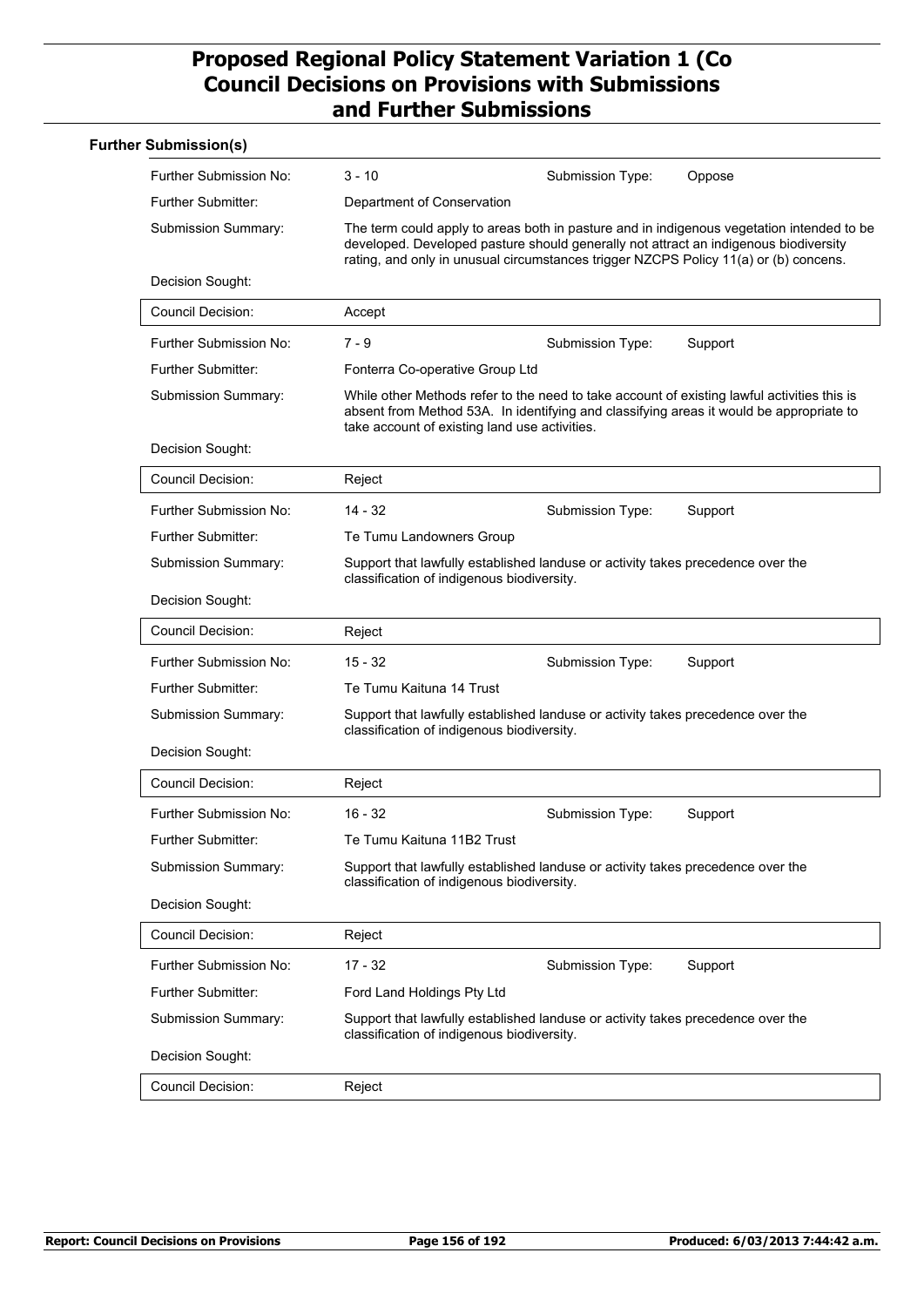| 44:8                | Submission Type: | Support |
|---------------------|------------------|---------|
| <b>Basil Graeme</b> |                  |         |
| Support method 53A  |                  |         |
| No change requested |                  |         |
| Accept              |                  |         |
|                     |                  |         |

### **Section: Method 53B: Identify coastal waters having an adverse effect**

#### **Council Decision**

Reword the method title to "Identify coastal waters having a significant adverse effect".

#### **Reasons for Council Decision**

Submissions 22-12, 23-15, 24-37, 25-37, 26-37, 27-37, 44-9, 35-5: Support is noted. The proposed title rewording is consistent with the RMA and NZCPS and better reflects the method content.

#### **Submissions**

| We support the identification of areas of coastal water that are having a significant adverse effect. |
|-------------------------------------------------------------------------------------------------------|
|                                                                                                       |
|                                                                                                       |
|                                                                                                       |
|                                                                                                       |
|                                                                                                       |
| The wording of this method should be amended for clarity and correctness to refer to water quality.   |
|                                                                                                       |
|                                                                                                       |
|                                                                                                       |
|                                                                                                       |
|                                                                                                       |
|                                                                                                       |
|                                                                                                       |
|                                                                                                       |
|                                                                                                       |
|                                                                                                       |
|                                                                                                       |
|                                                                                                       |
|                                                                                                       |
|                                                                                                       |
|                                                                                                       |
|                                                                                                       |
|                                                                                                       |
|                                                                                                       |

467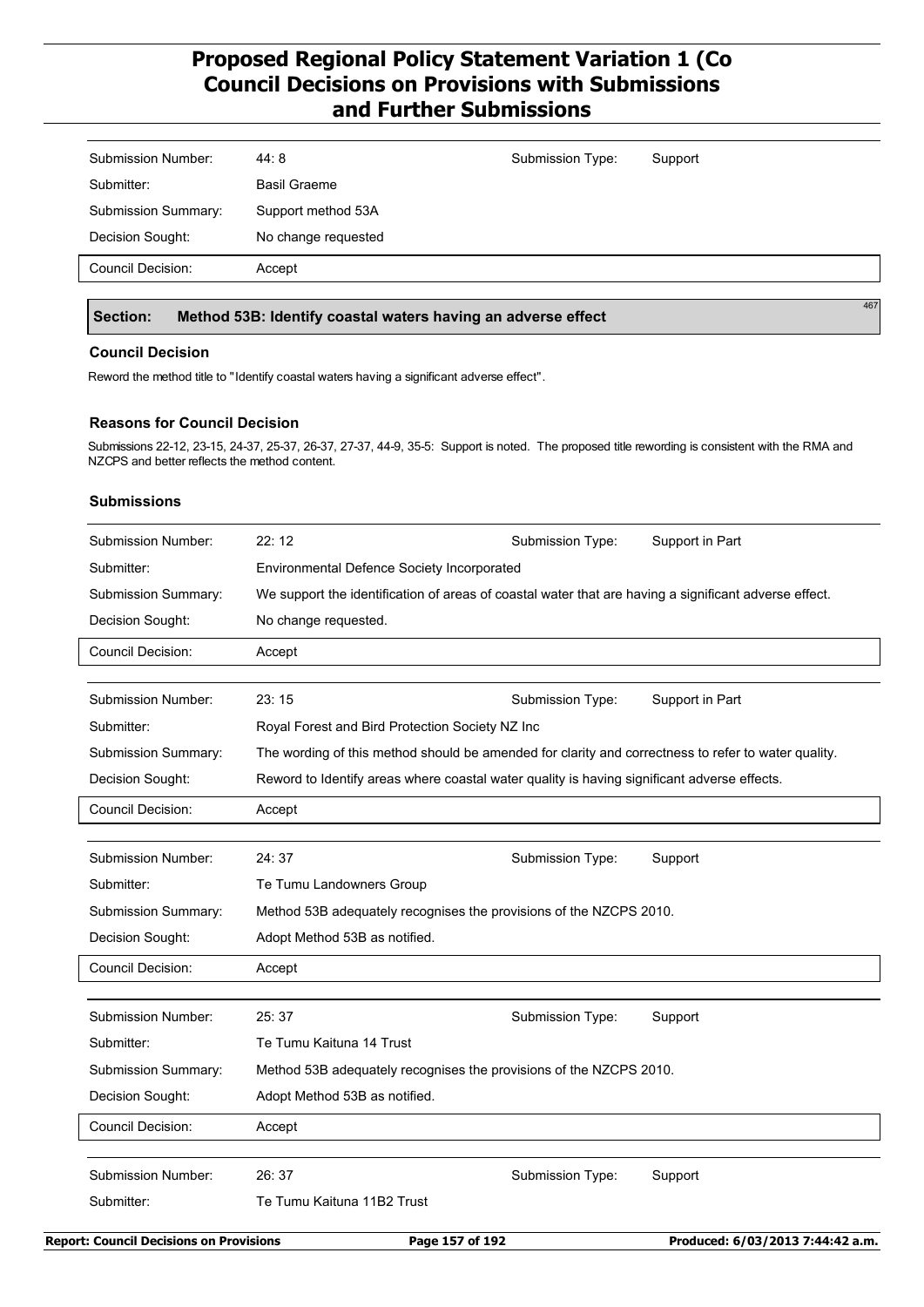| <b>Submission Summary:</b> | Method 53B adequately recognises the provisions of the NZCPS 2010.                                                                                                                           |                  |         |
|----------------------------|----------------------------------------------------------------------------------------------------------------------------------------------------------------------------------------------|------------------|---------|
| Decision Sought:           | Adopt Method 53B as notified.                                                                                                                                                                |                  |         |
| <b>Council Decision:</b>   | Accept                                                                                                                                                                                       |                  |         |
|                            |                                                                                                                                                                                              |                  |         |
| <b>Submission Number:</b>  | 27:37                                                                                                                                                                                        | Submission Type: | Support |
| Submitter:                 | Ford Land Holdings Pty Ltd                                                                                                                                                                   |                  |         |
| Submission Summary:        | Method 53B adequately recognises the provisions of the NZCPS 2010.                                                                                                                           |                  |         |
| Decision Sought:           | Adopt Method 53B as notified.                                                                                                                                                                |                  |         |
| <b>Council Decision:</b>   | Accept                                                                                                                                                                                       |                  |         |
| <b>Submission Number:</b>  | 35:5                                                                                                                                                                                         |                  |         |
|                            |                                                                                                                                                                                              | Submission Type: | Support |
| Submitter:                 | Ngati Tuwharetoa (BOP) Settlement Trust - Anthony Olsen                                                                                                                                      |                  |         |
| Submission Summary:        | NTST does support New Method XX: Identify coastal waters have an adverse effect; as identified as<br>being most appropriate for achieving Objectives 2 & 27, and Policy 21 of the NZCPS 2010 |                  |         |
| Decision Sought:           | No specific remedy stated                                                                                                                                                                    |                  |         |
| <b>Council Decision:</b>   | Accept                                                                                                                                                                                       |                  |         |
|                            |                                                                                                                                                                                              |                  |         |
| <b>Submission Number:</b>  | 44:9                                                                                                                                                                                         | Submission Type: | Support |
| Submitter:                 | <b>Basil Graeme</b>                                                                                                                                                                          |                  |         |
| <b>Submission Summary:</b> | Support method 53B                                                                                                                                                                           |                  |         |
| Decision Sought:           | No change requested                                                                                                                                                                          |                  |         |
| <b>Council Decision:</b>   | Accept                                                                                                                                                                                       |                  |         |
|                            |                                                                                                                                                                                              |                  |         |

#### **Section: Method 61: Identify vehicle access locations and situations**

#### **Council Decision**

Retain Method 61 with detail specifying requirements for collaboration to read as follows:

#### Method 61: Identify vehicle access locations and situations

Identify areas in collaboration with road controlling authorities where vehicle access is permitted consistent with NZCPS Policy 20 and where territorial authorities are to restrict access. Note: Managing access through bylaws, control of reserve access points or user-agreements shall be considered appropriate access control methods.

#### **Reasons for Council Decision**

Submissions 5-6, 13-2(f), 7-22, 12-7, 21-1, 22-13, 23-6, 23-16, 3-11(f), 14-33(f), 15-33(f), 16-33(f), 17-33(f), 24-38, 25-38, 26-38, 27-38, 35-4: The Proposed RPS is required to give effect to the New Zealand Coastal Policy statement (NZCPS) 2010. The NZCPS requires the control of vehicle access, identification of boat access locations and management of beach use. These are usually controlled by city and district councils through their management of esplanade reserves, setting bylaws and investment in infrastructure (which have limited RMA relevance). Although it would appear to make better sense for those with greater control of the problem to manage it the Proposed RPS could be seen to not be giving effect to the NZCPS if Method 61 were deleted entirely.

#### **Submissions**

| <b>Submission Number:</b> | 5:6                                                                                                                                                                                                                     | Submission Type: | Oppose |
|---------------------------|-------------------------------------------------------------------------------------------------------------------------------------------------------------------------------------------------------------------------|------------------|--------|
| Submitter:                | Opotiki District Council                                                                                                                                                                                                |                  |        |
| Submission Summary:       | The identification of locations and the maintenance of vehicle access onto beaches is an operational<br>matter which is addressed by individual councils in partnership with their communities and regional<br>council. |                  |        |
| Decision Sought:          | Delete Method 61: Identify vehicle access locations and situations                                                                                                                                                      |                  |        |

٦

468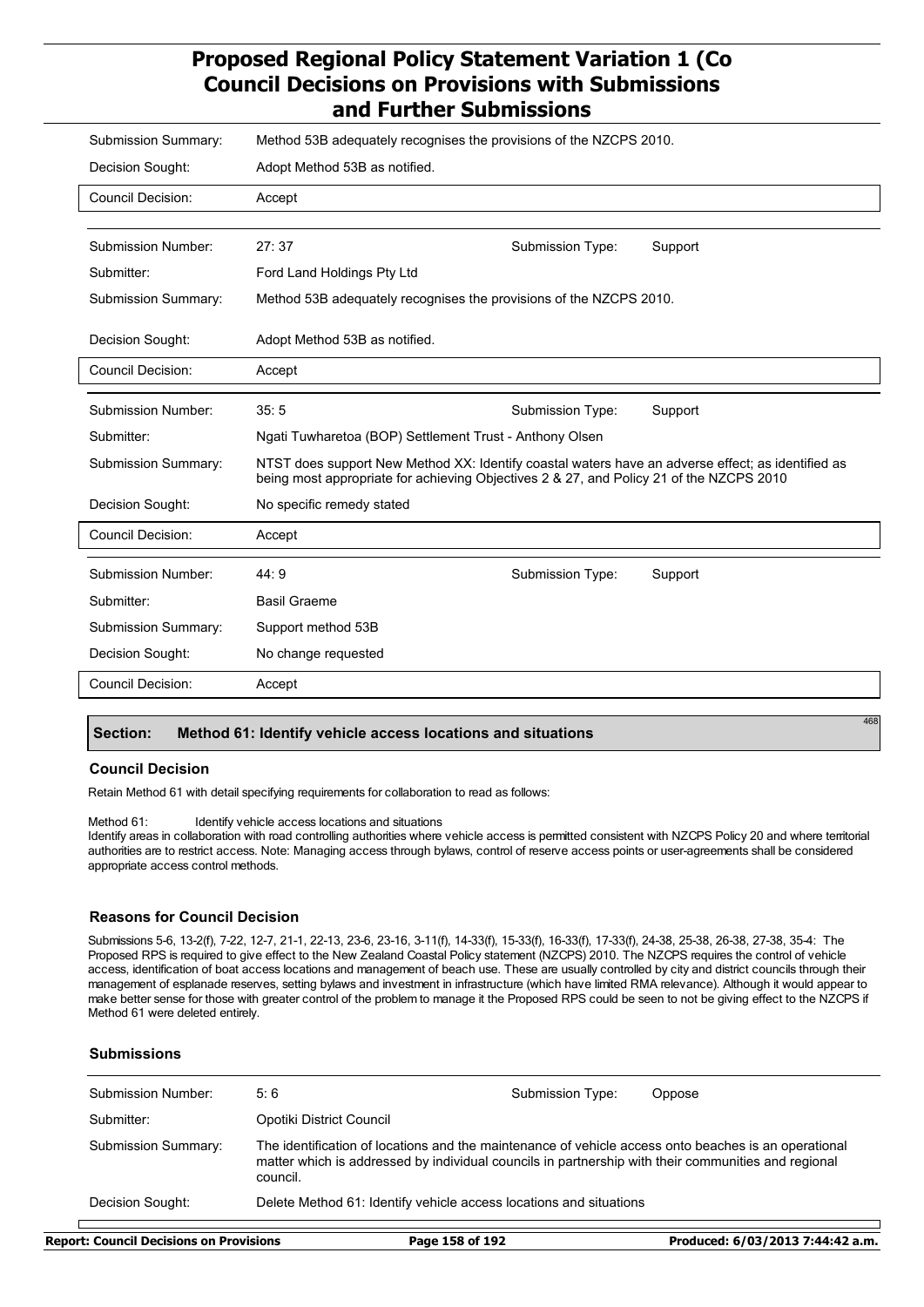| <b>Council Decision:</b> |                              | Reject               |                                                                                                                                                                                                                                           |                  |                                                                                                             |
|--------------------------|------------------------------|----------------------|-------------------------------------------------------------------------------------------------------------------------------------------------------------------------------------------------------------------------------------------|------------------|-------------------------------------------------------------------------------------------------------------|
|                          | <b>Further Submission(s)</b> |                      |                                                                                                                                                                                                                                           |                  |                                                                                                             |
|                          | Further Submission No:       |                      | $13 - 2$                                                                                                                                                                                                                                  | Submission Type: | Support                                                                                                     |
| Further Submitter:       |                              |                      | Western Bay of Plenty District Council                                                                                                                                                                                                    |                  |                                                                                                             |
|                          | <b>Submission Summary:</b>   |                      | Bylaws are sufficient for addressing vehicle access.                                                                                                                                                                                      |                  |                                                                                                             |
|                          | Decision Sought:             |                      |                                                                                                                                                                                                                                           |                  |                                                                                                             |
|                          | <b>Council Decision:</b>     |                      | Reject                                                                                                                                                                                                                                    |                  |                                                                                                             |
|                          |                              |                      |                                                                                                                                                                                                                                           |                  |                                                                                                             |
|                          | Submission Number:           | 7:22                 |                                                                                                                                                                                                                                           | Submission Type: | Support in Part                                                                                             |
| Submitter:               |                              |                      | Western Bay of Plenty District Council                                                                                                                                                                                                    |                  |                                                                                                             |
|                          | Submission Summary:          | Method is vague.     |                                                                                                                                                                                                                                           |                  |                                                                                                             |
| Decision Sought:         |                              |                      | vehicle access points are to be considered on both public and private land.                                                                                                                                                               |                  | Expand on this method to include mention of what areas are to be accessed e.g. beaches, and whether         |
| <b>Council Decision:</b> |                              | Reject               |                                                                                                                                                                                                                                           |                  |                                                                                                             |
|                          | Submission Number:           | 12:7                 |                                                                                                                                                                                                                                           | Submission Type: | Support                                                                                                     |
| Submitter:               |                              | NZ Transport Agency  |                                                                                                                                                                                                                                           |                  |                                                                                                             |
|                          | Submission Summary:          |                      | It is important that the road controlling authorities are consulted to ensure the ongoing operation and<br>maintenance of a safe and efficient transport network.                                                                         |                  |                                                                                                             |
| Decision Sought:         |                              |                      | Amend Method 61 as follows:                                                                                                                                                                                                               |                  |                                                                                                             |
|                          |                              |                      | road controlling authorities.                                                                                                                                                                                                             |                  | Identify appropriate vehicle access locations and situations in collaboration with the regional council and |
| <b>Council Decision:</b> |                              | Reject               |                                                                                                                                                                                                                                           |                  |                                                                                                             |
|                          | Submission Number:           | 21:1                 |                                                                                                                                                                                                                                           | Submission Type: | Support in Part                                                                                             |
| Submitter:               |                              |                      | L A Sisam Holdings Limited                                                                                                                                                                                                                |                  |                                                                                                             |
|                          | Submission Summary:          |                      | contravention of the Whakatane District Council's bylaws which are sign posted at the 62 West End<br>(Reserve) vehicle access point. Vehicles on such a beach area very significantly reduce the natural<br>character of the environment. |                  | Vehicles with and without boat trailers park on the north ie Whakatane end of West End Ohope Beach in       |
| Decision Sought:         |                              |                      | Provisions enabling the parties responsible for controlling vehicles to exercise those responsibilities.                                                                                                                                  |                  |                                                                                                             |
| <b>Council Decision:</b> |                              | Reject               |                                                                                                                                                                                                                                           |                  |                                                                                                             |
|                          | Submission Number:           | 22:13                |                                                                                                                                                                                                                                           | Submission Type: | Support                                                                                                     |
| Submitter:               |                              |                      | Environmental Defence Society Incorporated                                                                                                                                                                                                |                  |                                                                                                             |
|                          | Submission Summary:          |                      | We support the identification of areas of coastal water that are having a significant adverse effect.                                                                                                                                     |                  |                                                                                                             |
| Decision Sought:         |                              | No change requested. |                                                                                                                                                                                                                                           |                  |                                                                                                             |
| <b>Council Decision:</b> |                              | Accept               |                                                                                                                                                                                                                                           |                  |                                                                                                             |
|                          | Submission Number:           | 23:6                 |                                                                                                                                                                                                                                           | Submission Type: | Oppose in Part                                                                                              |
| Submitter:               |                              |                      | Royal Forest and Bird Protection Society NZ Inc                                                                                                                                                                                           |                  |                                                                                                             |
|                          | Submission Summary:          | NZCPS Policy 20.     | Method 61 could result in diverse approaches across the region.                                                                                                                                                                           |                  | Method 61 does not fit readily under Policy CE 3A and there is a policy gap for the implementation of       |
| Decision Sought:         |                              |                      | Review the approach taken for implementing NZCPS Policy 20                                                                                                                                                                                |                  |                                                                                                             |
|                          |                              |                      |                                                                                                                                                                                                                                           |                  |                                                                                                             |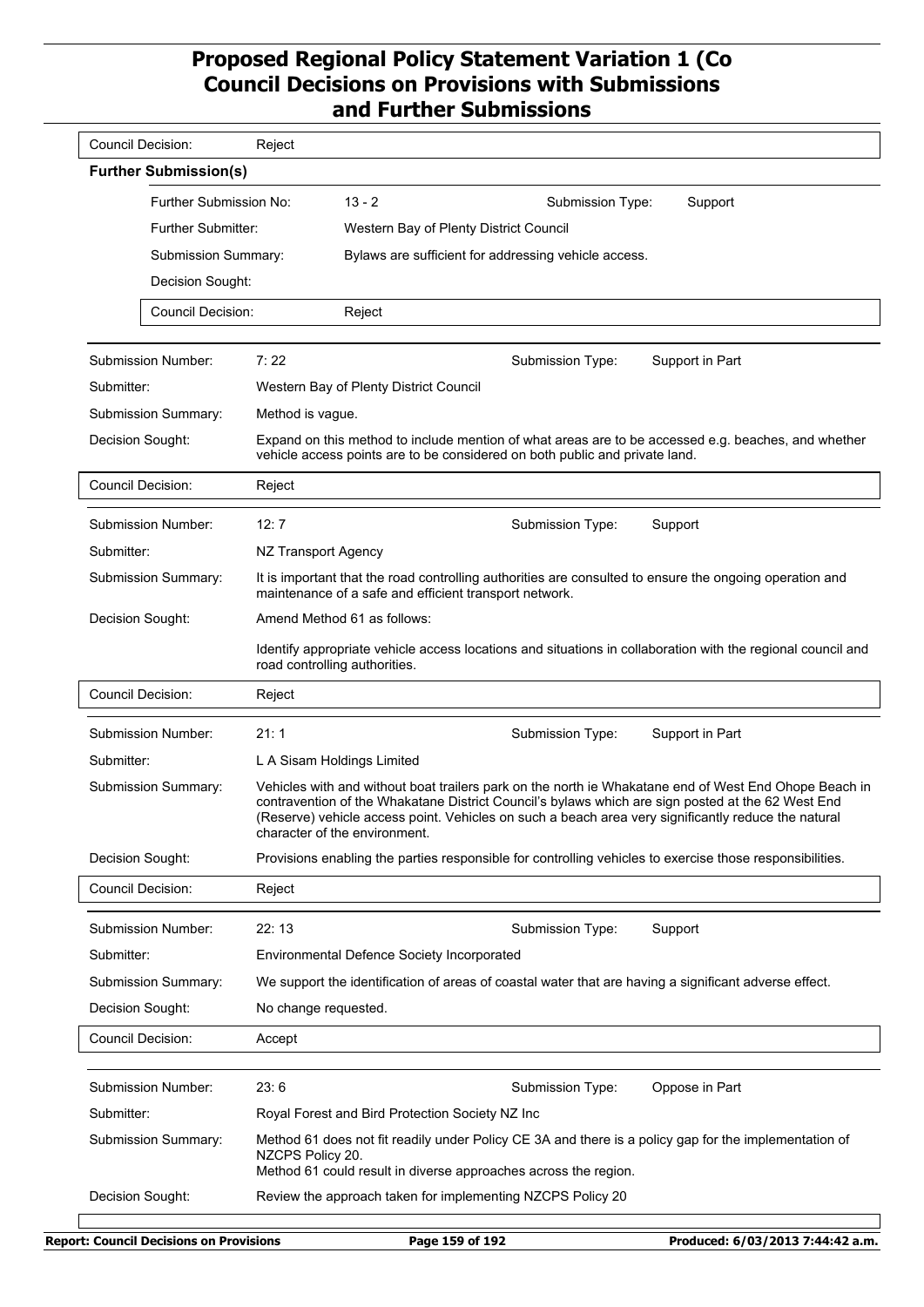| Council Decision:            | Accept in Part                                                                                                                                                                                                                   |                                                 |                                                                                 |                                                                                                                                                                                  |
|------------------------------|----------------------------------------------------------------------------------------------------------------------------------------------------------------------------------------------------------------------------------|-------------------------------------------------|---------------------------------------------------------------------------------|----------------------------------------------------------------------------------------------------------------------------------------------------------------------------------|
| Submission Number:           | 23:16                                                                                                                                                                                                                            |                                                 | Submission Type:                                                                | Oppose in Part                                                                                                                                                                   |
| Submitter:                   |                                                                                                                                                                                                                                  | Royal Forest and Bird Protection Society NZ Inc |                                                                                 |                                                                                                                                                                                  |
| <b>Submission Summary:</b>   | This method lacks a clear link to objectives and policies. Implementation methods to restrict vehicle<br>access must be enforced with regional consistency and should be enforceable under the RMA e.g.<br>infringement notices. |                                                 |                                                                                 |                                                                                                                                                                                  |
| Decision Sought:             |                                                                                                                                                                                                                                  |                                                 | authorities are to restrict access, and include in regional and district plans. | Identify areas where vehicle access is permitted consistent with NZCPS Policy 20 and where territorial                                                                           |
| Council Decision:            | Reject                                                                                                                                                                                                                           |                                                 |                                                                                 |                                                                                                                                                                                  |
| <b>Further Submission(s)</b> |                                                                                                                                                                                                                                  |                                                 |                                                                                 |                                                                                                                                                                                  |
| Further Submission No:       |                                                                                                                                                                                                                                  | $3 - 11$                                        | Submission Type:                                                                | Support                                                                                                                                                                          |
| <b>Further Submitter:</b>    |                                                                                                                                                                                                                                  | Department of Conservation                      |                                                                                 |                                                                                                                                                                                  |
| <b>Submission Summary:</b>   |                                                                                                                                                                                                                                  | 20.                                             |                                                                                 | Method involving identification of vehicle access locations may require better policy<br>support than Policy CE 3A and ma reflect a policy gap in the RPS regard to NZCPS Policy |
| Decision Sought:             |                                                                                                                                                                                                                                  |                                                 |                                                                                 |                                                                                                                                                                                  |
| Council Decision:            |                                                                                                                                                                                                                                  | Reject                                          |                                                                                 |                                                                                                                                                                                  |
| Further Submission No:       |                                                                                                                                                                                                                                  | $14 - 33$                                       | Submission Type:                                                                | Oppose                                                                                                                                                                           |

| Submission Summary:           | Method involving identification of vehicle access locations may require better policy<br>20. |                  | support than Policy CE 3A and ma reflect a policy gap in the RPS regard to NZCPS Policy     |
|-------------------------------|----------------------------------------------------------------------------------------------|------------------|---------------------------------------------------------------------------------------------|
| Decision Sought:              |                                                                                              |                  |                                                                                             |
| Council Decision:             | Reject                                                                                       |                  |                                                                                             |
| <b>Further Submission No:</b> | $14 - 33$                                                                                    | Submission Type: | Oppose                                                                                      |
| Further Submitter:            | Te Tumu Landowners Group                                                                     |                  |                                                                                             |
| Submission Summary:           | as for the notified Method.                                                                  |                  | Identification of vehicle access is more appropriately managed at a City and District level |
| Decision Sought:              |                                                                                              |                  |                                                                                             |
| Council Decision:             | Accept                                                                                       |                  |                                                                                             |
| Further Submission No:        | $15 - 33$                                                                                    | Submission Type: | Oppose                                                                                      |
| <b>Further Submitter:</b>     | Te Tumu Kaituna 14 Trust                                                                     |                  |                                                                                             |
| <b>Submission Summary:</b>    | as for the notified Method.                                                                  |                  | Identification of vehicle access is more appropriately managed at a City and District level |
| Decision Sought:              |                                                                                              |                  |                                                                                             |
| <b>Council Decision:</b>      | Accept                                                                                       |                  |                                                                                             |
| <b>Further Submission No:</b> | $16 - 33$                                                                                    | Submission Type: | Oppose                                                                                      |
| <b>Further Submitter:</b>     | Te Tumu Kaituna 11B2 Trust                                                                   |                  |                                                                                             |
| Submission Summary:           | as for the notified Method.                                                                  |                  | Identification of vehicle access is more appropriately managed at a City and District level |
| Decision Sought:              |                                                                                              |                  |                                                                                             |
| Council Decision:             | Accept                                                                                       |                  |                                                                                             |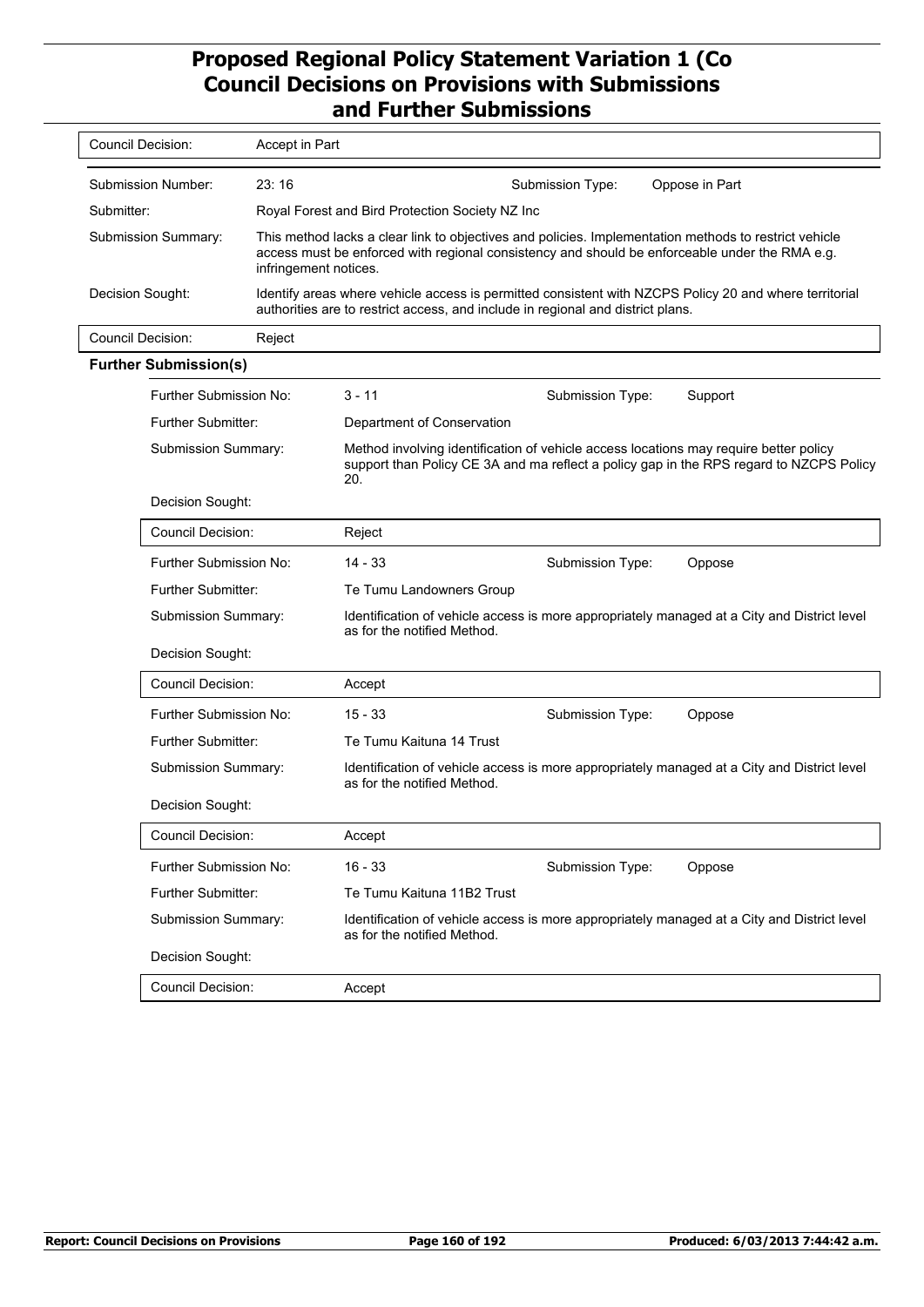|            | Further Submission No:    |        | $17 - 33$<br>Submission Type:<br>Oppose                                                                                                                                                             |
|------------|---------------------------|--------|-----------------------------------------------------------------------------------------------------------------------------------------------------------------------------------------------------|
|            | Further Submitter:        |        | Ford Land Holdings Pty Ltd                                                                                                                                                                          |
|            | Submission Summary:       |        | Identification of vehicle access is more appropriately managed at a City and District level<br>as for the notified Method.                                                                          |
|            | Decision Sought:          |        |                                                                                                                                                                                                     |
|            | Council Decision:         |        | Accept                                                                                                                                                                                              |
|            | Submission Number:        | 24:38  | Submission Type:<br>Support                                                                                                                                                                         |
| Submitter: |                           |        | Te Tumu Landowners Group                                                                                                                                                                            |
|            | Submission Summary:       |        | Method 61 adequately recognises the provisions of the NZCPS 2010.                                                                                                                                   |
|            | Decision Sought:          |        | Adopt Method 61 as notified.                                                                                                                                                                        |
|            | <b>Council Decision:</b>  | Accept |                                                                                                                                                                                                     |
|            | <b>Submission Number:</b> | 25:38  | Support<br>Submission Type:                                                                                                                                                                         |
| Submitter: |                           |        | Te Tumu Kaituna 14 Trust                                                                                                                                                                            |
|            | Submission Summary:       |        | Method 61 adequately recognises the provisions of the NZCPS 2010.                                                                                                                                   |
|            | Decision Sought:          |        | Adopt Method 61 as notified.                                                                                                                                                                        |
|            | Council Decision:         | Accept |                                                                                                                                                                                                     |
|            | Submission Number:        | 26:38  | Support<br>Submission Type:                                                                                                                                                                         |
| Submitter: |                           |        | Te Tumu Kaituna 11B2 Trust                                                                                                                                                                          |
|            | Submission Summary:       |        | Method 61 adequately recognises the provisions of the NZCPS 2010.                                                                                                                                   |
|            | Decision Sought:          |        | Adopt Method 61 as notified.                                                                                                                                                                        |
|            | Council Decision:         | Accept |                                                                                                                                                                                                     |
|            | Submission Number:        | 27:38  | Support<br>Submission Type:                                                                                                                                                                         |
| Submitter: |                           |        | Ford Land Holdings Pty Ltd                                                                                                                                                                          |
|            | Submission Summary:       |        | Method 61 adequately recognises the provisions of the NZCPS 2010.                                                                                                                                   |
|            | Decision Sought:          |        | Adopt Method 61 as notified.                                                                                                                                                                        |
|            | <b>Council Decision:</b>  | Accept |                                                                                                                                                                                                     |
|            | Submission Number:        | 35:4   | Support<br>Submission Type:                                                                                                                                                                         |
| Submitter: |                           |        | Ngati Tuwharetoa (BOP) Settlement Trust - Anthony Olsen                                                                                                                                             |
|            | Submission Summary:       |        | NTST fully supports New Method XX: Identify vehicle access locations and situations; as identified as<br>being most appropriate for achieving Objectives 2, 3 and 4 and Policy 20 of the NZCPS 2010 |
|            |                           |        |                                                                                                                                                                                                     |
|            | Decision Sought:          |        | No specific remedy stated.                                                                                                                                                                          |

### **Section: Appendix A – Definitions**

#### **Council Decision**

Amend the definition for 'Coastal Environment' to read: 'Includes all of the coastal marine area, land inland to the point defined in Maps 17-35 in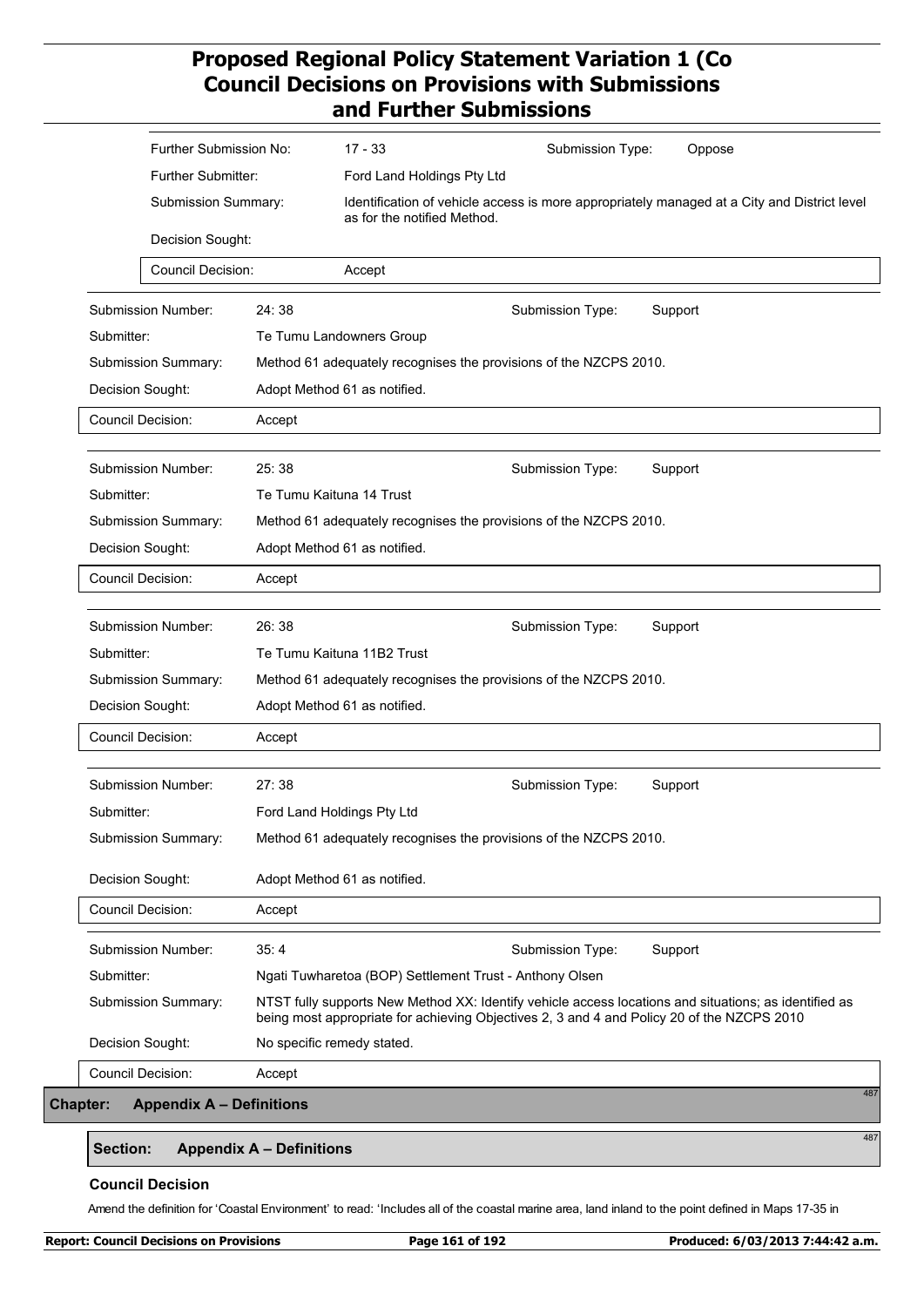Appendix I, the natural and physical resources within it, and the atmosphere above it.

Retain the definition for 'Mean High Water Springs' unchanged.

Amend the definition of 'Natural character' to refer to its "spectrum" of values to read as follows: 'The qualities of the environment that give New Zealand recognisable character. .... Natural character exists on a spectrum of values from low to outstanding with areas of high, very high and outstanding natural character being mapped and shown in Appendix I.'

#### **Reasons for Council Decision**

Submissions 7-24, 23-5(f), 22-15, 31-9, 32-8, 33-8, 51-1, 6-23(f), 8-23(f), 10-40(f), 12-28(f), 21-30(f): Although retained further amendments are recommended to the definition for Submissions 7-24, 23-5(f), 22-15, 31-9, 32-8, 33-8, 51-1, 6-23(f), 8-23(f), 10-40(f), 12-28(f), 21-30(f): Although retained further amendments are recommended to the definition for 'Coastal environment' to include linkages to Policy CE 1A to provide clarity around the process to define natural character. Natural character is a continuous quality that many people find difficult to understand. These amendments provide consistency with policy and are intended to help with understanding. There is no value added by listing the various elements listed in Policy 1 of the NZCPS 2010 as these were included in the evaluation and identification of the coastal environment in Maps 17-35 of Appendix I.

Submissions 8-14, 3-13(f), 25-14(f), 24-39, 25-39, 26-39, 27-39: The definition of Mean High Water Springs was not changed and is outside the scope of Variation 1.

#### **Submissions**

|                  | Submission Number:           | 7:24                 |                                                                   | Submission Type: | Support                                                                                                                                                                                                                                                                                                                    |
|------------------|------------------------------|----------------------|-------------------------------------------------------------------|------------------|----------------------------------------------------------------------------------------------------------------------------------------------------------------------------------------------------------------------------------------------------------------------------------------------------------------------------|
| Submitter:       |                              |                      | Western Bay of Plenty District Council                            |                  |                                                                                                                                                                                                                                                                                                                            |
|                  | Submission Summary:          | coastal environment. |                                                                   |                  | Support the inclusion of physical resources in this definition as this acknowledges that man-made<br>elements such as jetties, wharfs, car parks, public toilets, boat ramps and hard protection structures have<br>a functional need to be located in the coastal environment and also contribute to the character of the |
| Decision Sought: |                              |                      | Retain the definition as notified.                                |                  |                                                                                                                                                                                                                                                                                                                            |
|                  | <b>Council Decision:</b>     | Accept in Part       |                                                                   |                  |                                                                                                                                                                                                                                                                                                                            |
|                  | <b>Further Submission(s)</b> |                      |                                                                   |                  |                                                                                                                                                                                                                                                                                                                            |
|                  | Further Submission No:       |                      | $23 - 5$                                                          | Submission Type: | Support in Part                                                                                                                                                                                                                                                                                                            |
|                  | Further Submitter:           |                      | Andrew Buttle, Peter Buttle and James Buttle                      |                  |                                                                                                                                                                                                                                                                                                                            |
|                  | Submission Summary:          |                      | environment.                                                      |                  | The Coastal Environment definition is not supported by the maps as their scale is<br>inadequate. There is no clear indication of the extent of the coastal environment<br>particularly for Whakaari/White Island. There is no measure of the existing physical                                                             |
|                  | Decision Sought:             |                      |                                                                   |                  |                                                                                                                                                                                                                                                                                                                            |
|                  | <b>Council Decision:</b>     |                      | Reject                                                            |                  |                                                                                                                                                                                                                                                                                                                            |
|                  | <b>Submission Number:</b>    | 8:14                 |                                                                   | Submission Type: | Oppose in Part                                                                                                                                                                                                                                                                                                             |
| Submitter:       |                              |                      | Blakely Pacific Limited, Scorpians Limited & TKC Holdings Limited |                  |                                                                                                                                                                                                                                                                                                                            |
|                  | Submission Summary:          |                      | is not effective to have it within the RPS.                       |                  | Mean high water springs (MHWS) is a term best determined at the time of undertaking survey work and it                                                                                                                                                                                                                     |
| Decision Sought: |                              |                      | No specific decision requested.                                   |                  |                                                                                                                                                                                                                                                                                                                            |
|                  | <b>Council Decision:</b>     | Reject               |                                                                   |                  |                                                                                                                                                                                                                                                                                                                            |
|                  | <b>Further Submission(s)</b> |                      |                                                                   |                  |                                                                                                                                                                                                                                                                                                                            |
|                  | Further Submission No:       |                      | $3 - 13$                                                          | Submission Type: | Support                                                                                                                                                                                                                                                                                                                    |
|                  | <b>Further Submitter:</b>    |                      | Department of Conservation                                        |                  |                                                                                                                                                                                                                                                                                                                            |
|                  | Submission Summary:          |                      | profession best practice rather than by RPS definition.           |                  | Proposed definition of MHWS appears to be from the LINZ website but is out of context.<br>Definitionof mHWS is a task for experts who would probably be guided by current survey                                                                                                                                           |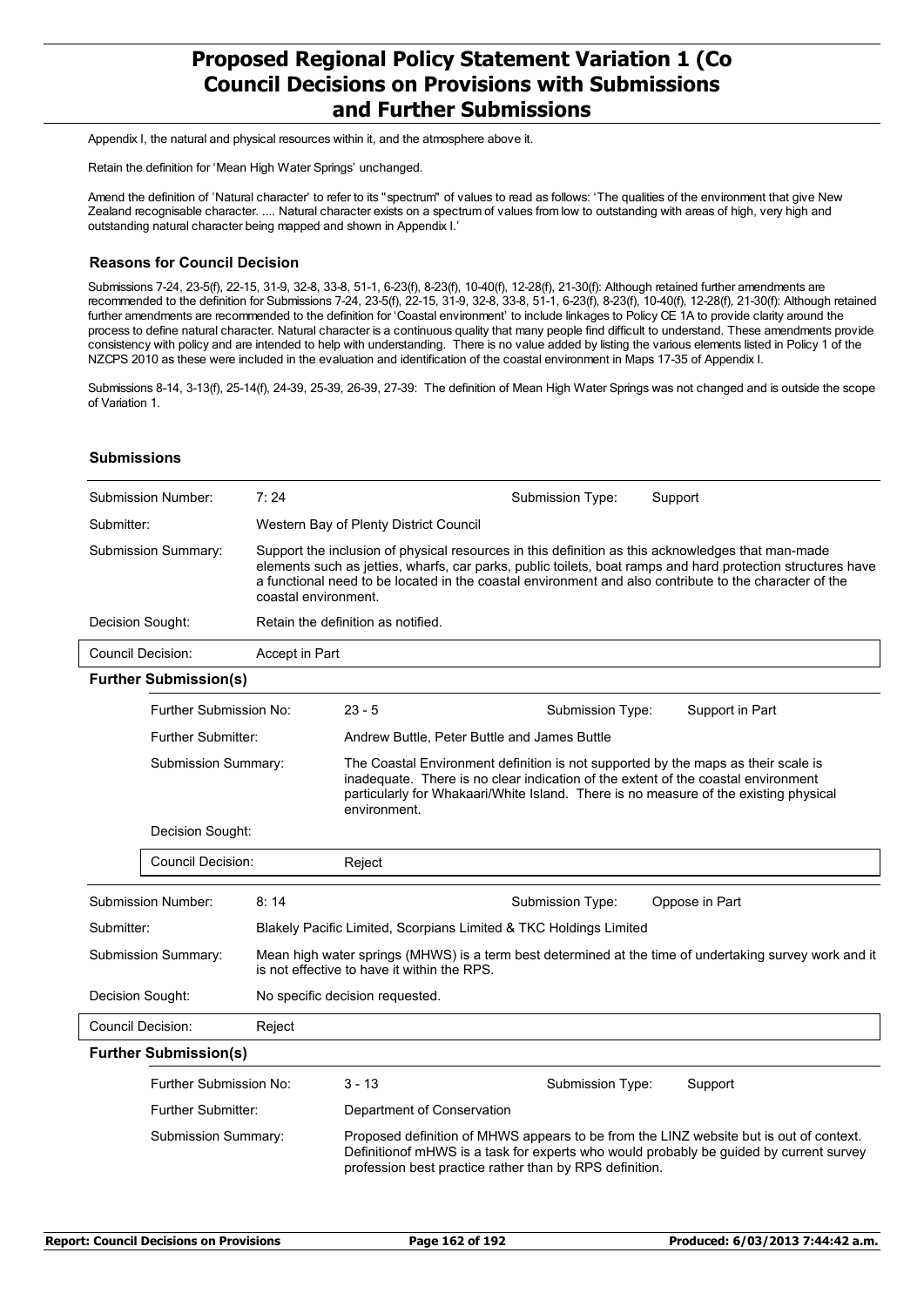| Decision Sought:         |                          |                                                   | The following lay person's definition is suggested:<br>each new and full moon when the tidal range is at its greatest."<br>This is more informative than the current RPS definition. | "Mean High Water Springs: the average line of spring high tides. These occur at or near                                                                                                                              |
|--------------------------|--------------------------|---------------------------------------------------|--------------------------------------------------------------------------------------------------------------------------------------------------------------------------------------|----------------------------------------------------------------------------------------------------------------------------------------------------------------------------------------------------------------------|
| <b>Council Decision:</b> |                          | Reject                                            |                                                                                                                                                                                      |                                                                                                                                                                                                                      |
| Further Submission No:   |                          | $25 - 14$                                         | Submission Type:                                                                                                                                                                     | Oppose                                                                                                                                                                                                               |
| Further Submitter:       |                          | Nessie Kuka                                       |                                                                                                                                                                                      |                                                                                                                                                                                                                      |
| Submission Summary:      |                          | Matakana Island.                                  |                                                                                                                                                                                      | Oppose this submission due to the aggressive developmental context that is being sought<br>by developers upon what's known as a nationally recognised coastal landscape of                                           |
| Decision Sought:         |                          |                                                   |                                                                                                                                                                                      |                                                                                                                                                                                                                      |
| <b>Council Decision:</b> |                          | Accept                                            |                                                                                                                                                                                      |                                                                                                                                                                                                                      |
| Submission Number:       | 22:15                    |                                                   | Submission Type:                                                                                                                                                                     | Support                                                                                                                                                                                                              |
| Submitter:               |                          | <b>Environmental Defence Society Incorporated</b> |                                                                                                                                                                                      |                                                                                                                                                                                                                      |
| Submission Summary:      | No change requested.     |                                                   |                                                                                                                                                                                      |                                                                                                                                                                                                                      |
| Decision Sought:         | environment.             |                                                   | Definition of Coastal Environment - We support the mapping of the area comprising the coastal                                                                                        |                                                                                                                                                                                                                      |
| <b>Council Decision:</b> | Accept                   |                                                   |                                                                                                                                                                                      |                                                                                                                                                                                                                      |
| Submission Number:       | 24:39                    |                                                   | Submission Type:                                                                                                                                                                     | Oppose                                                                                                                                                                                                               |
| Submitter:               |                          | Te Tumu Landowners Group                          |                                                                                                                                                                                      |                                                                                                                                                                                                                      |
| Submission Summary:      |                          | the operative RPS definition.                     |                                                                                                                                                                                      | In the absence of any explanation as to why this definition is being changed and the provision of any<br>understanding with regard to the practical impact of this definition change, we seek that it remains as for |
| Decision Sought:         |                          |                                                   | Retain the operative RPS definition for "Mean high water springs".                                                                                                                   |                                                                                                                                                                                                                      |
| Council Decision:        | Accept                   |                                                   |                                                                                                                                                                                      |                                                                                                                                                                                                                      |
| Submission Number:       | 25:39                    |                                                   | Submission Type:                                                                                                                                                                     | Oppose                                                                                                                                                                                                               |
| Submitter:               | Te Tumu Kaituna 14 Trust |                                                   |                                                                                                                                                                                      |                                                                                                                                                                                                                      |
| Submission Summary:      |                          | the operative RPS definition.                     |                                                                                                                                                                                      | In the absence of any explanation as to why this definition is being changed and the provision of any<br>understanding with regard to the practical impact of this definition change, we seek that it remains as for |
| Decision Sought:         |                          |                                                   | Retain the operative RPS definition for "Mean high water springs".                                                                                                                   |                                                                                                                                                                                                                      |
| Council Decision:        | Accept                   |                                                   |                                                                                                                                                                                      |                                                                                                                                                                                                                      |
| Submission Number:       | 26:39                    |                                                   | Submission Type:                                                                                                                                                                     | Oppose                                                                                                                                                                                                               |
| Submitter:               |                          | Te Tumu Kaituna 11B2 Trust                        |                                                                                                                                                                                      |                                                                                                                                                                                                                      |
| Submission Summary:      |                          | the operative RPS definition.                     |                                                                                                                                                                                      | In the absence of any explanation as to why this definition is being changed and the provision of any<br>understanding with regard to the practical impact of this definition change, we seek that it remains as for |
| Decision Sought:         |                          |                                                   | Retain the operative RPS definition for "Mean high water springs".                                                                                                                   |                                                                                                                                                                                                                      |
| <b>Council Decision:</b> | Accept                   |                                                   |                                                                                                                                                                                      |                                                                                                                                                                                                                      |
| Submission Number:       | 27:39                    |                                                   | Submission Type:                                                                                                                                                                     | Oppose                                                                                                                                                                                                               |
| Submitter:               |                          | Ford Land Holdings Pty Ltd                        |                                                                                                                                                                                      |                                                                                                                                                                                                                      |
| Submission Summary:      |                          | the operative RPS definition.                     |                                                                                                                                                                                      | In the absence of any explanation as to why this definition is being changed and the provision of any<br>understanding with regard to the practical impact of this definition change, we seek that it remains as for |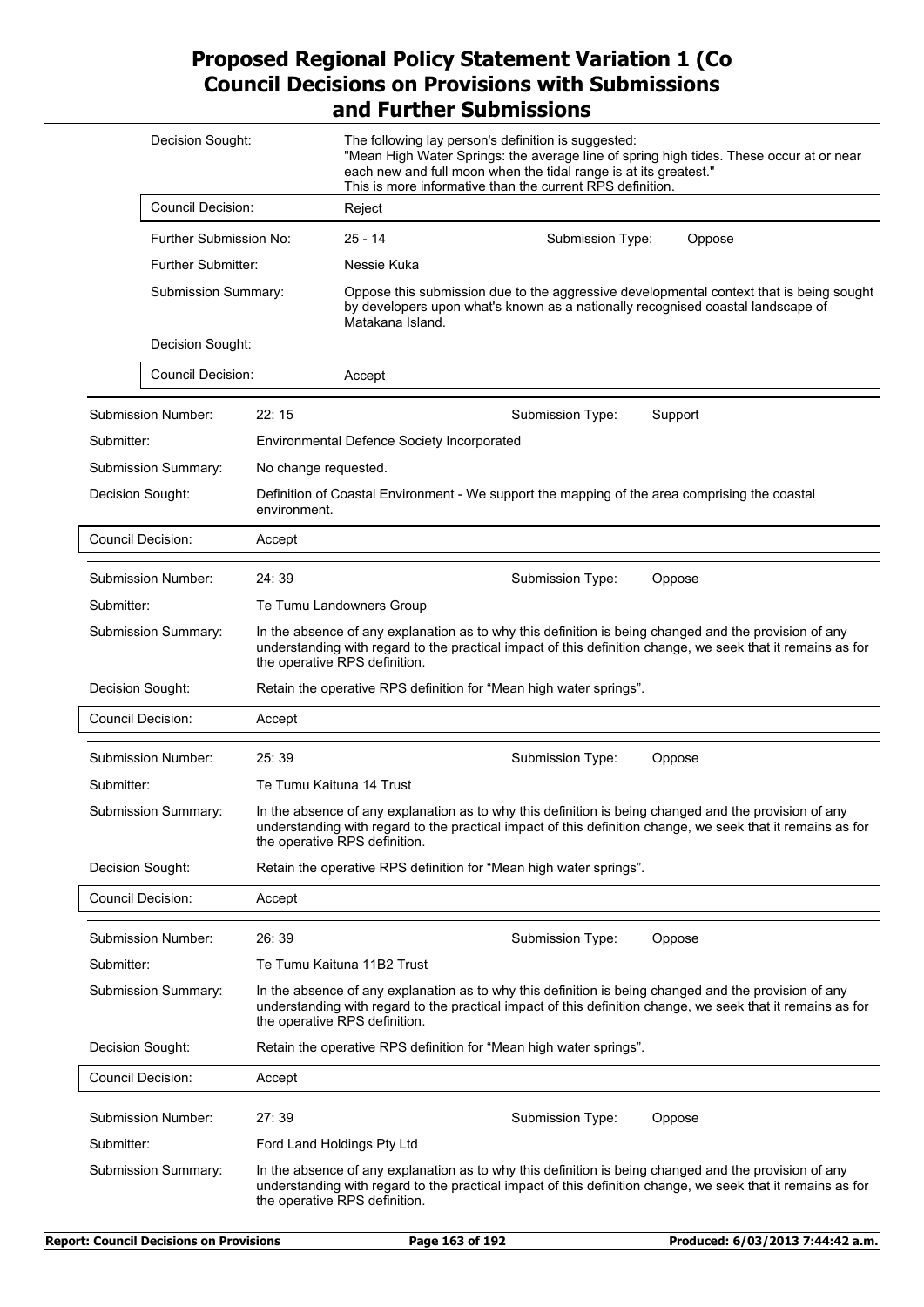| Decision Sought:                                                                   |                          | Retain the operative RPS definition for "Mean high water springs".                                                                                                                                                                                                              |
|------------------------------------------------------------------------------------|--------------------------|---------------------------------------------------------------------------------------------------------------------------------------------------------------------------------------------------------------------------------------------------------------------------------|
| <b>Council Decision:</b>                                                           | Accept                   |                                                                                                                                                                                                                                                                                 |
| Submission Number:<br>Submitter:<br><b>Submission Summary:</b><br>Decision Sought: | 31:9                     | Submission Type:<br>Support<br>Z-Energy Ltd, BP Oil NZ Ltd, Mobil Oil NZ Ltd<br>The Oil Companies support and seek the retention of the proposed definition of 'coastal environment'.<br>Retain the definition of 'coastal environment'.                                        |
| <b>Council Decision:</b>                                                           | Accept                   |                                                                                                                                                                                                                                                                                 |
|                                                                                    |                          |                                                                                                                                                                                                                                                                                 |
| Submission Number:                                                                 | 32:8                     | Submission Type:<br>Support                                                                                                                                                                                                                                                     |
| Submitter:                                                                         | Powerco Limited          |                                                                                                                                                                                                                                                                                 |
| Submission Summary:                                                                |                          | Powerco supports and seeks the retention of the proposed definition of 'coastal environment'.                                                                                                                                                                                   |
| Decision Sought:                                                                   |                          | Retain the definition of 'coastal environment'.                                                                                                                                                                                                                                 |
| <b>Council Decision:</b>                                                           | Accept                   |                                                                                                                                                                                                                                                                                 |
|                                                                                    |                          |                                                                                                                                                                                                                                                                                 |
| Submission Number:                                                                 | 33:8                     | Submission Type:<br>Support                                                                                                                                                                                                                                                     |
| Submitter:                                                                         |                          | <b>Transpower New Zealand Limited</b>                                                                                                                                                                                                                                           |
| Submission Summary:                                                                |                          | Transpower supports and seeks the retention of the proposed definition of 'coastal environment' as<br>illustrated on the maps in Appendix I.                                                                                                                                    |
| Decision Sought:                                                                   |                          | Retain the definition of 'coastal environment'.                                                                                                                                                                                                                                 |
| <b>Council Decision:</b>                                                           | Accept                   |                                                                                                                                                                                                                                                                                 |
| Submission Number:                                                                 | 51:1                     | Submission Type:<br>Oppose in Part                                                                                                                                                                                                                                              |
| Submitter:                                                                         | Waikato Regional Council |                                                                                                                                                                                                                                                                                 |
| Submission Summary:                                                                |                          | It is unclear what criteria or process has been used to determine the landward boundary of the coastal<br>environment in Variation One. It is important to ensure that the mapped extent of the coastal environment<br>is inclusive of all the elements identified in Policy 1. |
| Decision Sought:                                                                   | NZCPS.                   | Amend the definition of the coastal environment to specifically state the elements which make up the<br>coastal environment, as listed in Policy 1 of the NZCPS.<br>Ensure that the landward extent of the coastal environment includes all of the elements in Policy 1 of the  |
| Council Decision:                                                                  | Reject                   |                                                                                                                                                                                                                                                                                 |
| <b>Further Submission(s)</b>                                                       |                          |                                                                                                                                                                                                                                                                                 |
| Further Submission No:                                                             |                          | $6 - 23$<br>Submission Type:<br>Oppose                                                                                                                                                                                                                                          |
| Further Submitter:                                                                 |                          | <b>Transpower New Zealand Limited</b>                                                                                                                                                                                                                                           |
| Submission Summary:                                                                |                          | Any amendment of the definition of the coastal environment should continue to recognise<br>that, for the purposes of the RPS, the coastal environment is represented by the areas<br>defined in Maps 17-35 in Appendix I.                                                       |
| Decision Sought:                                                                   |                          |                                                                                                                                                                                                                                                                                 |
| Council Decision:                                                                  |                          | Accept                                                                                                                                                                                                                                                                          |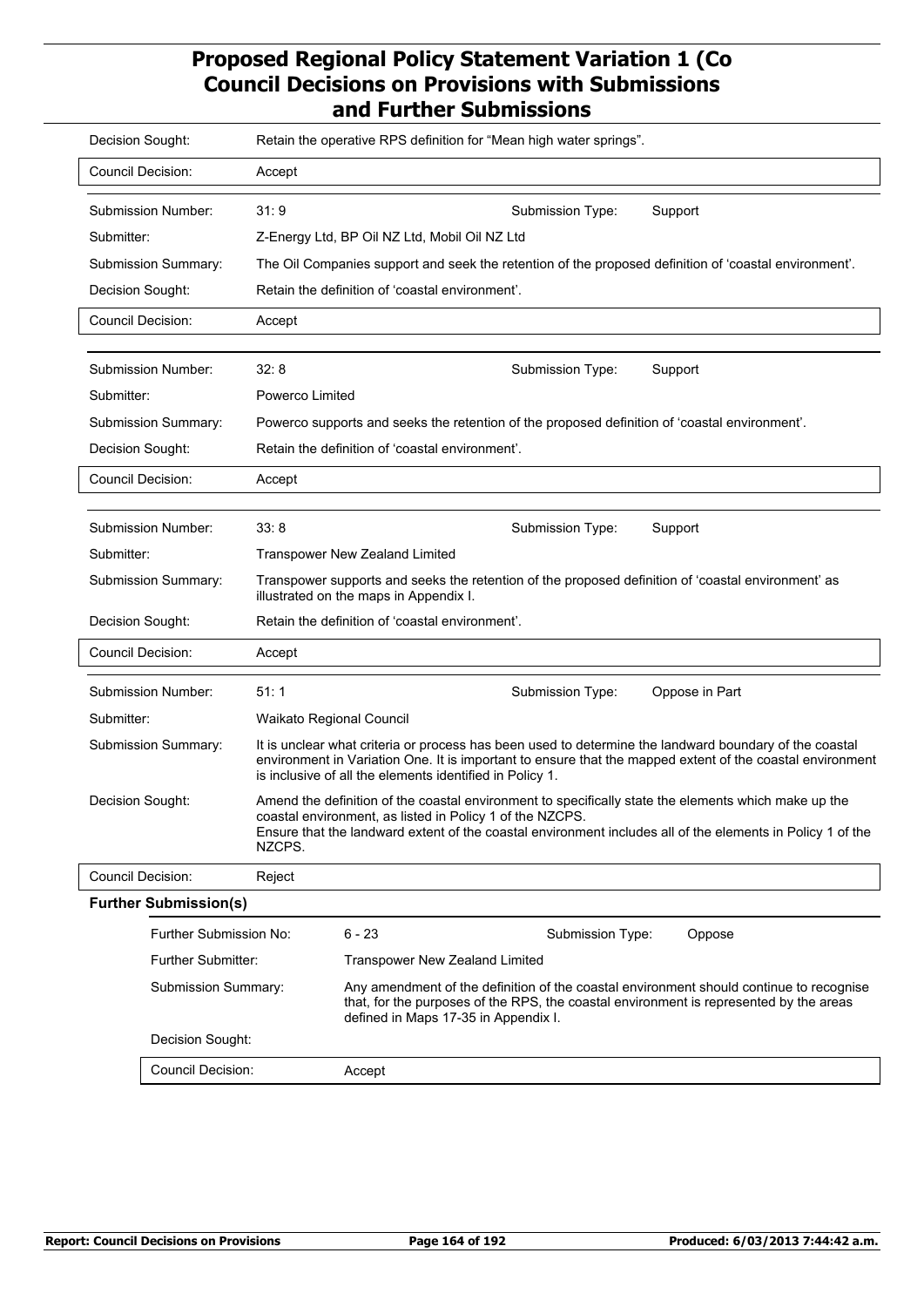| Further Submission No:                                      | $8 - 23$                                | Submission Type:                                                                                                                                                                                                                                 | Oppose                                                                                    |
|-------------------------------------------------------------|-----------------------------------------|--------------------------------------------------------------------------------------------------------------------------------------------------------------------------------------------------------------------------------------------------|-------------------------------------------------------------------------------------------|
| Further Submitter:                                          | Powerco Limited                         |                                                                                                                                                                                                                                                  |                                                                                           |
| Submission Summary:                                         | defined in Maps 17-35 in Appendix I.    | Any amendment of the definition of the coastal environment should continue to recognise<br>that for the purposes of the RPS the coastal environment is represented by the areas                                                                  |                                                                                           |
| Decision Sought:                                            |                                         |                                                                                                                                                                                                                                                  |                                                                                           |
| <b>Council Decision:</b>                                    | Accept                                  |                                                                                                                                                                                                                                                  |                                                                                           |
| Further Submission No:                                      | $10 - 40$                               | Submission Type:                                                                                                                                                                                                                                 | Oppose                                                                                    |
| Further Submitter:                                          |                                         | Royal Forest and Bird Protection Society NZ Inc                                                                                                                                                                                                  |                                                                                           |
| <b>Submission Summary:</b>                                  | defining source.                        | Will cause complexity and confusion in application of the RPS to have more than one                                                                                                                                                              |                                                                                           |
| Decision Sought:                                            |                                         |                                                                                                                                                                                                                                                  |                                                                                           |
| <b>Council Decision:</b>                                    | Accept                                  |                                                                                                                                                                                                                                                  |                                                                                           |
| Further Submission No:                                      | $12 - 28$                               | Submission Type:                                                                                                                                                                                                                                 | Oppose                                                                                    |
| <b>Further Submitter:</b>                                   |                                         | Z Energy Ltd, Mobil Oil NZ Ltd and BP NZ Ltd                                                                                                                                                                                                     |                                                                                           |
| Submission Summary:                                         |                                         | There is no need to list the matters in policy 1 of the NZCPS in RPS. Any amendment of<br>the definition of the coastal environment should recognise the coastal environment is<br>represented by the areas defined in Maps 17-35 in Appendix I. |                                                                                           |
| Decision Sought:                                            |                                         |                                                                                                                                                                                                                                                  |                                                                                           |
| <b>Council Decision:</b>                                    | Accept                                  |                                                                                                                                                                                                                                                  |                                                                                           |
| Further Submission No:                                      | $21 - 30$                               | Submission Type:                                                                                                                                                                                                                                 | Support in Part                                                                           |
| <b>Further Submitter:</b>                                   | <b>Federated Farmers of New Zealand</b> |                                                                                                                                                                                                                                                  |                                                                                           |
| Submission Summary:                                         | may not be present.                     |                                                                                                                                                                                                                                                  | All elements of Policy 1 of the NZCPS need not be included in the landward extent as they |
| Decision Sought:                                            |                                         |                                                                                                                                                                                                                                                  |                                                                                           |
| <b>Council Decision:</b>                                    | Accept                                  |                                                                                                                                                                                                                                                  |                                                                                           |
| Appendix I – Coastal Environment and Natural Character Maps |                                         |                                                                                                                                                                                                                                                  | 488                                                                                       |

### **Section: Appendix I – Coastal Environment and Natural Character Maps**

#### **Council Decision**

**Chapter:** 

Rewrite the attributes table to include more detail related to features mapped at a more local scale and to to correct omissions.

Make no changes to the natural character ranking of the Te Tumu ocean beach front. Retain "high" natural character along the Kaituna river edge. Align the inland Coastal Environment boundary at Te Tumu to cadastral boundaries.

Denote the natural character of astrolabe reef as "deferred" (and remove "outstanding" shading from maps).

Do not "rank" natural character of open water (instead rank it in policy).

Make no adjustment to "buffer" natural character seaward of "affected" properties.

52-2 Amend the landward extent of the Coastal Environment to remove the valley "dog-leg"

53-2 Amend planning maps so that high natural character only affects identified features.

54-1 Amend the natural character and coastal environment lines to follow feature edges where these are readily able to be discerned.

11-4 Remove Piripai from being an area of "high" natural character.

8-15, 8-18 Retain the delineation of Natural Character as notified.

34-1 retain the natural character line un-amended

#### **Reasons for Council Decision**

Submission 12-9: The attributes were mistakenly omitted from Appendix J and are needed for effective plan administration.

Submissions: 23-17, 20-25 The BOPRC has avoided categorising most of the CMA because of uncertainties as to how to do this and, practically, the

488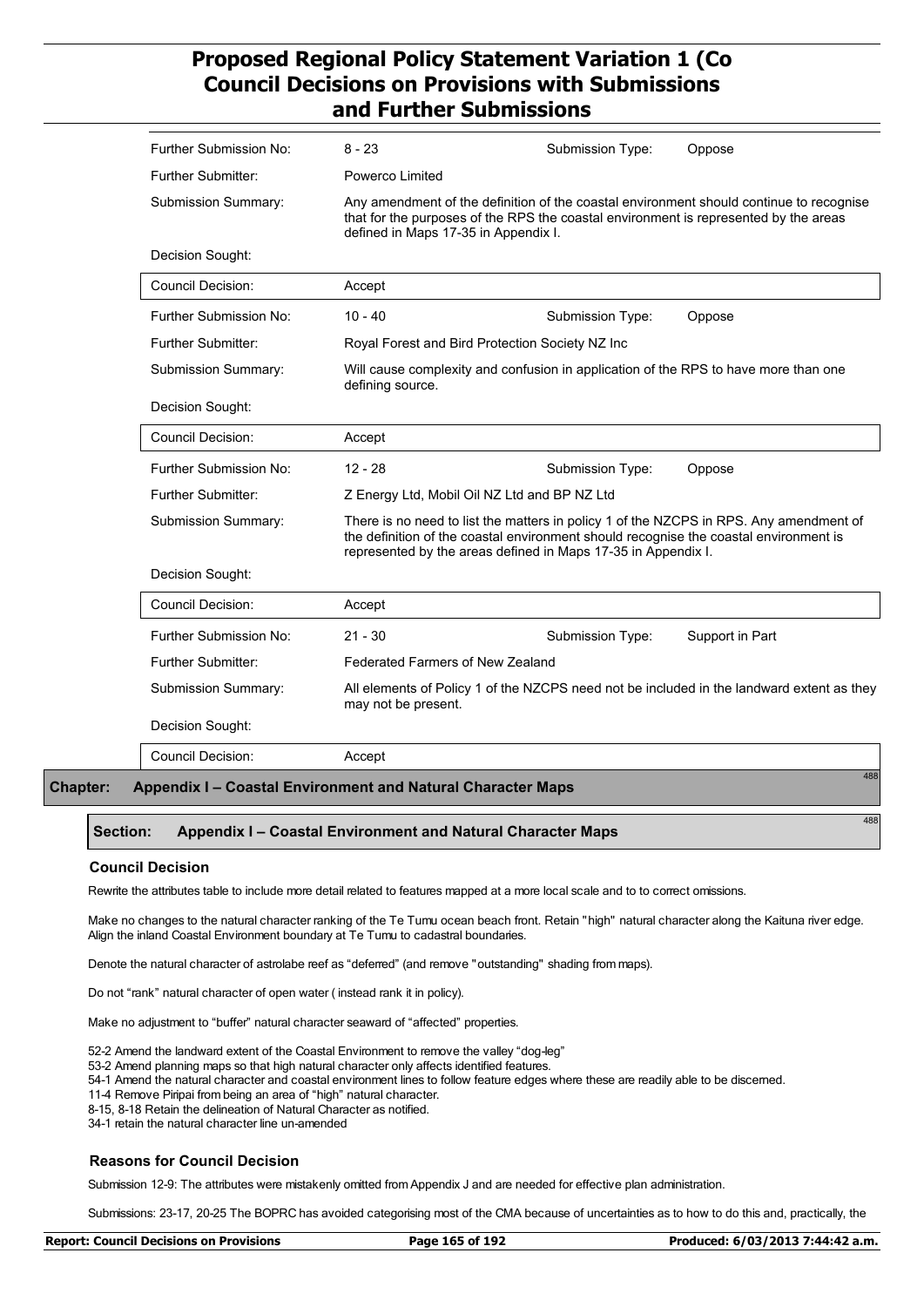questionable benefits of the exercise. A default "high" classification is given in policy recognising the need to avoid, remedy or mitigate significant adverse effects.

Submissions 23-18, F24-40, 44-11, F14-34, F15-34, F16-34, F17-34: While specific ecological features (such as roosting sites) may be present in an area, the overall setting and other considerations are relevant to the natural character "score".

Submissions 24-40, 25-40, 26-40, 27-40: The precise boundary of the coastal environment at Te Tumu has elements of arbitrariness due to the complex interrelationship of river (marine) and terrestrial environments. The adjustment provides logic as to the precise location of the boundary which is unlikely to impact upon future development in this area. The dynamic nature of the natural (river) processes were a key consideration for the Te Tumu High Natural Character Area ranking. Attributes in this area with "high" ratings included water, land cover and land use and terrestrial biotic systems, with the abiotic system and landform and perceptual attributes as being "moderate".

Submissions 20-1, 22-16, 23-1, 31-10, 32-9, 33-9, 48-2, 11-2: Support for mapping the coastal environment is noted. The purpose of natural character lines is not to prevent use or development or even "protect" land. The boundary denotes a set of attributes that the NZCPS and RMA consider important. The only impact is that features that were generally known are now specifically located. Farmed land can have high natural character and has not been excluded by virtue of this land use.

Natural character is assessed as it currently found. However, in the case of the Rena shipwreck, assessment has been deferred while the fate of the remaining ship structure is determined.

Motiti Island: The island natural character is below the "High" threshold used to map features. However, the cliffs, coastline and surrounding waters have high natural character. It is not possible to map to sufficient detail to exclude all coastal structures. Policy CE 7B (and the "high" ranking generally) ensures that authorised development such as a barge facility can continue to operate and are not inadvertently penalised.

Changes to Policy CE 7B seek to clarify that existing developed areas such as on White Island should be able to be further appropriately developed. Policy CE2B explains how " attributes" are to be used and, in respect of White Island, recognise development and the large number of visitors and scientific structures provided. Accordingly, the Island is considered to have considerable absorption capacity. In particular, the prominence of extreme geology dwarfs other natural character considerations to the point it is difficult to imagine sensible, tourist oriented structures, sensitively located being considered to have any adverse effects on natural character at large. Concerns of an inability to continue to operate the Island for tourism purposes and accommodate small structures are considered to be unfounded. Should the submitter require further evidence he should contact Council staff.

Submissions 41-2: The submitters' concerns are noted, however no specific relief has been identified. The Proposed RPS includes policy provisions to recognise and provide for the protection of historic heritage and outstanding natural features and landscapes from inappropriate subdivision, use and development.

Submission: 7-25, F5-4, F23-6, 40-6, 2-30, 21-31: The purpose of an RPS is to promote sustainable management and to promote/ achieve integration. The RCEP, Regional and District Plans must give effect to the RPS. It would be inappropriate for the RPS to include overly precise maps as these would lock TAs into detail they are better equipped to consider in light of their particular circumstances. As noted elsewhere in recommendations, there is a practical limit to the level details able to be included in an RPS.

Submissions 29-3, F10-4: A "reverse" buffer as suggested by the submitter would be contrary to the Act's purpose, requirements of the NZCPS and would not achieve objectives of the proposed RPS – all of which include the protection of natural character from inappropriate subdivision, use and development.

Submisison 50-1, F14-36, 15-36, 16-36, 17-36: The land in question is "compromised" by the presence of pinus and other exotic species and considered sufficiently modified to fall just outside the "high" ranking. This is not to say that this land does not have other (landscape/ amenity) qualities, just that it does not rank sufficiently when tested against the narrow "natural character" criteria.

Submission 38-16, F2-28, 38-17, F2-29, F10-7, 21-32: The drafting and development of Variation 1 included extensive mailouts and press releases, including to parties considered "affected". Parties within the "Coastal Environment" were not directly written to because they are currently affected and the line simply confines/ narrows consideration of this matter. A similar approach could have been taken with natural character. However, in this case because there is an element of "classification" it was thought appropriate to be more direct and write to parties considered "affected". As noted elsewhere in recommendations, "natural character" or "coastal environment" notations will have no impact on current rural activities and will provide greater certainty should owners wish to change land-use. As noted in submissions, mapping is considered an important precursor to giving effect to the NZCPS and in its own right is considered an efficient tool to guide decision-making.

Submission 42-3, F2-31, 24-4: The shoreline of Motiti has been ranked as having high natural character. Recommendations elsewhere seek to provide certainty that existing uses and consented activities are "appropriate". Existing uses are well protected by existing use rights.

Submissions 2-1, 2-2, 3-1, 6-1, 7-26, F1-17, F10-22, F23-7, 8-18, F25-18, 10-1,14-1. 12-8, 15-1, 16-1, 17-1, 18-1, 19-1, 28-5, 29-3, F10-4, 34-1, 37-1, 37-2, 45-1, F14-36, F15-36, F16-36, F17-36, 46-1, 48-2, F11-2, 52-2, 53-2, 54-1, 24-40, 25-40, 26-40 27-40, 45-1, F14-35, F15-35, F16-35, F17-35, 49- 1: A number of changes to maps have been made to better align the natural character and coastal environment lines to ground-based features. In particular, the maps have been amended to exclude urban properties where these are on the edge of "lines" and to down-rate residential zoned land consistent with its baseline of permitted uses.

#### **Submissions**

| Submission Number:  | 2:1                                                                                                                                                                                                                                   | Submission Type: | Oppose |
|---------------------|---------------------------------------------------------------------------------------------------------------------------------------------------------------------------------------------------------------------------------------|------------------|--------|
| Submitter:          | R & S Russell                                                                                                                                                                                                                         |                  |        |
| Submission Summary: | Opposed to inclusion of already developed farmland (Lot 9 DP 357453, Wainui Road) into natural<br>character area. Removal of additional areas will create economic difficulties. Support inclusion of already<br>fenced off wetlands. |                  |        |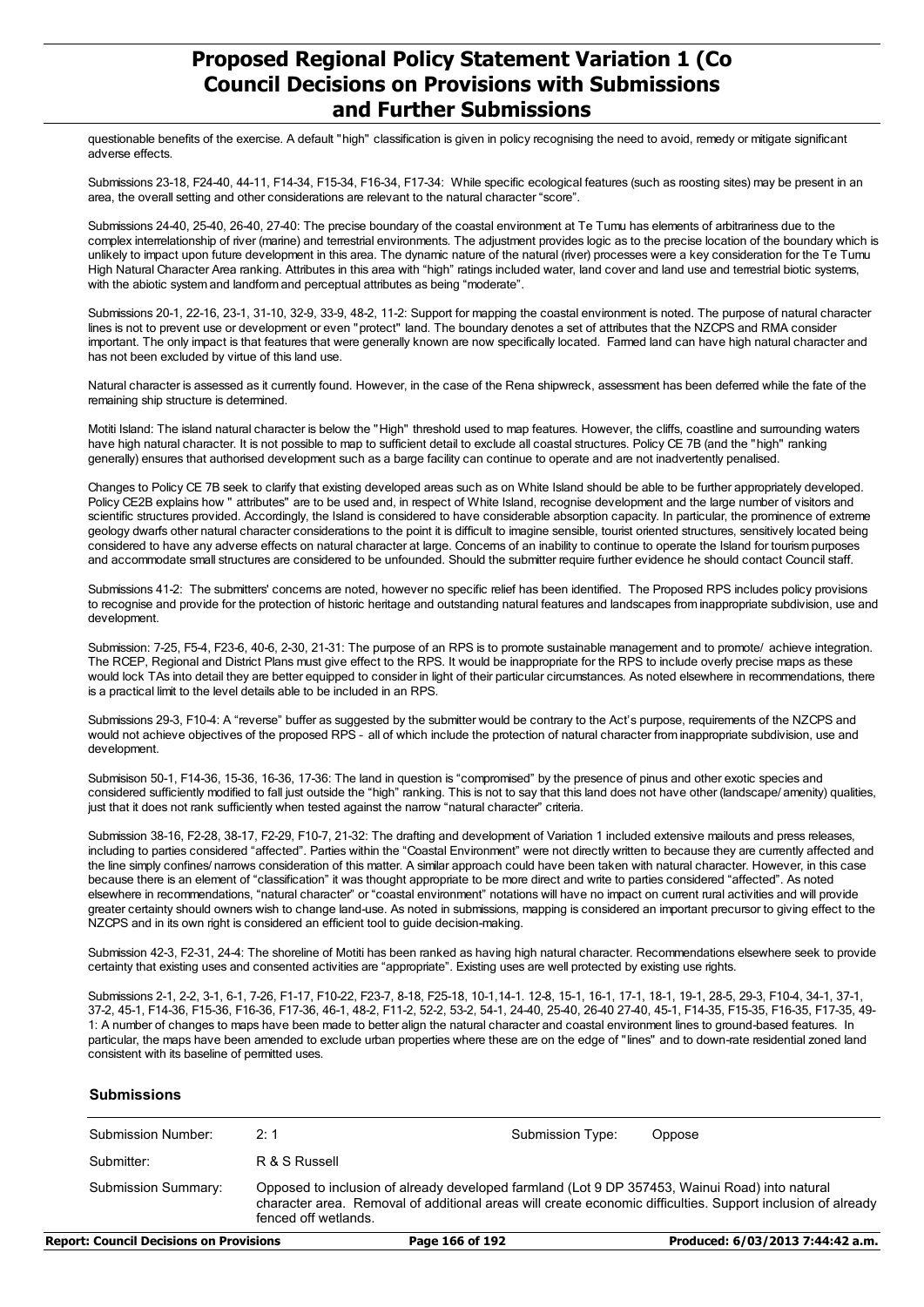| Decision Sought:         |                              |                            | No remedy specific to this property stated.                                                                                                                                   |
|--------------------------|------------------------------|----------------------------|-------------------------------------------------------------------------------------------------------------------------------------------------------------------------------|
| <b>Council Decision:</b> |                              | Accept in Part             |                                                                                                                                                                               |
| Submission Number:       |                              | 2:2                        | Submission Type:<br>Oppose                                                                                                                                                    |
| Submitter:               |                              | R & S Russell              |                                                                                                                                                                               |
| Submission Summary:      |                              | of slips/washout.          | The property (Lot 1 DP 27638, Lot 3 DP 27638, Lot 2 DP 27638) has no natural character left as a result                                                                       |
| Decision Sought:         |                              |                            | Remove property from any further blanket zoning or changes.                                                                                                                   |
| Council Decision:        |                              | Accept                     |                                                                                                                                                                               |
| Submission Number:       |                              | 3:1                        | Submission Type:<br>Oppose                                                                                                                                                    |
| Submitter:               |                              | <b>Ineke Marr</b>          |                                                                                                                                                                               |
| Submission Summary:      |                              | Matata Psh].               | Oppose any interference with submitter's property [Lots 1 and 2 being subdivision of part lot 63D7A                                                                           |
| Decision Sought:         |                              | No specific remedy stated. |                                                                                                                                                                               |
| Council Decision:        |                              | Reject                     |                                                                                                                                                                               |
| Submission Number:       |                              | 6:1                        | Submission Type:<br>Oppose                                                                                                                                                    |
| Submitter:               |                              | Gerrit Jan Eggink          |                                                                                                                                                                               |
| Submission Summary:      |                              |                            | Opposed to the identification of land (Property parcel ID 7118520) as having outstanding natural<br>character. It is just grazing land not adjacent to beach and dunes.       |
| Decision Sought:         |                              |                            | Remove from natural character area.                                                                                                                                           |
| Council Decision:        |                              | Accept in Part             |                                                                                                                                                                               |
| Submission Number:       |                              | 7:25                       | Submission Type:<br>Oppose                                                                                                                                                    |
| Submitter:               |                              |                            | Western Bay of Plenty District Council                                                                                                                                        |
| Submission Summary:      |                              |                            | The maps are at such a small scale that it is often difficult to determine the exact areas affected and<br>therefore whether certain maps are supported or opposed.           |
| Decision Sought:         |                              |                            | Re-produce the maps (provided within the notified Variation 1 document) at a larger scale so that is it<br>clear what areas have been identified as having natural character. |
| <b>Council Decision:</b> |                              | Reject                     |                                                                                                                                                                               |
|                          | <b>Further Submission(s)</b> |                            |                                                                                                                                                                               |
|                          | Further Submission No:       |                            | $5 - 4$<br>Submission Type:<br>Support                                                                                                                                        |
|                          | Further Submitter:           |                            | NZ Transport Agency                                                                                                                                                           |
|                          | Submission Summary:          |                            | The NZTA supports the request for larger scale maps.                                                                                                                          |
|                          | Decision Sought:             |                            |                                                                                                                                                                               |
|                          | <b>Council Decision:</b>     |                            | Reject                                                                                                                                                                        |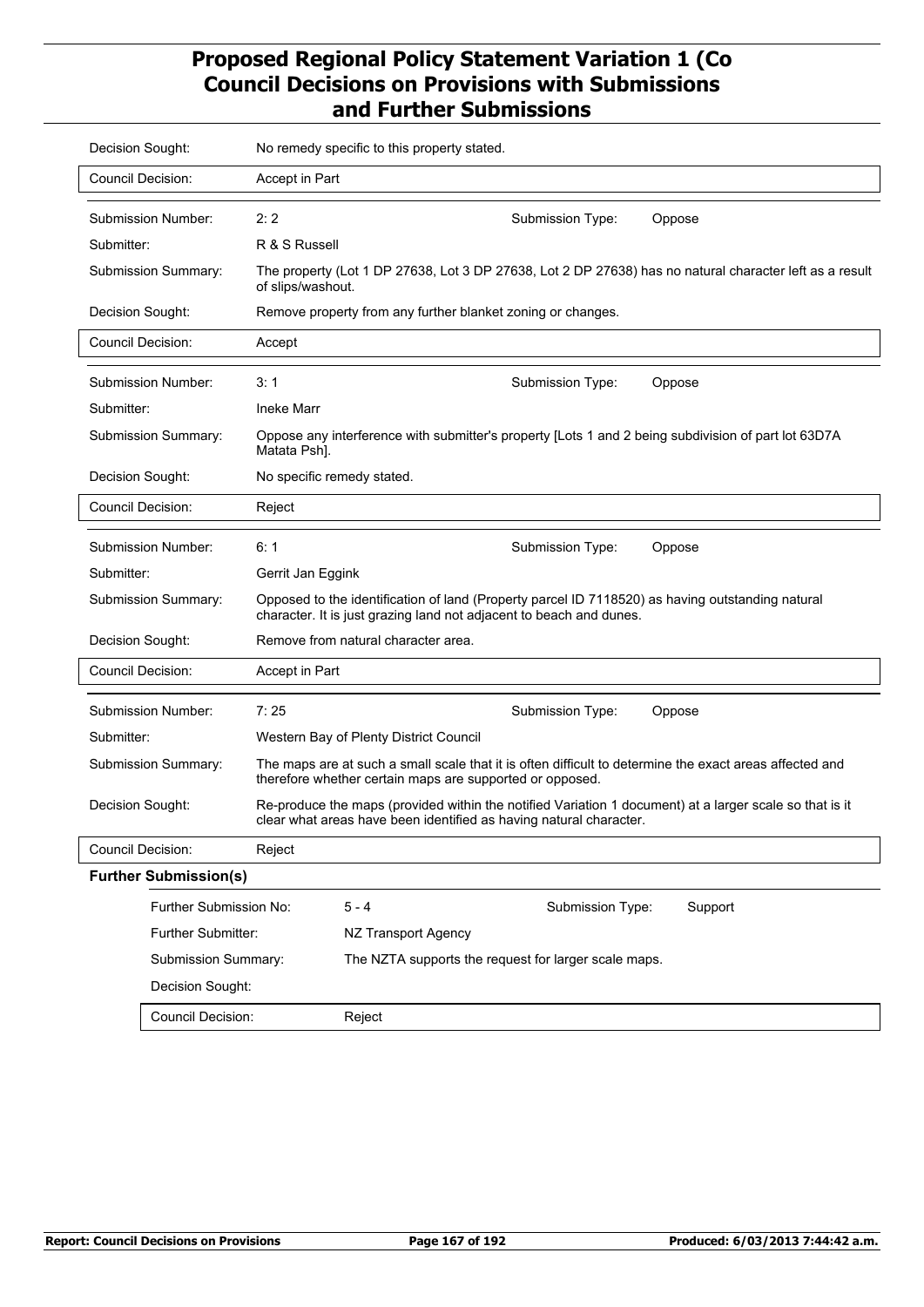|            | Further Submission No:       |                | $23 - 6$                                               | Submission Type:                                                                                                                                                                                                                                       | Support                                                                                                                                                                                                                                                                                                                                                                                                                                                                                                                                                                                                                                    |
|------------|------------------------------|----------------|--------------------------------------------------------|--------------------------------------------------------------------------------------------------------------------------------------------------------------------------------------------------------------------------------------------------------|--------------------------------------------------------------------------------------------------------------------------------------------------------------------------------------------------------------------------------------------------------------------------------------------------------------------------------------------------------------------------------------------------------------------------------------------------------------------------------------------------------------------------------------------------------------------------------------------------------------------------------------------|
|            | <b>Further Submitter:</b>    |                |                                                        | Andrew Buttle, Peter Buttle and James Buttle                                                                                                                                                                                                           |                                                                                                                                                                                                                                                                                                                                                                                                                                                                                                                                                                                                                                            |
|            | Submission Summary:          |                | island.                                                |                                                                                                                                                                                                                                                        | The submitters request that scale maps are produced in a larger scale and that there is<br>specific identification of areas in relation to their natural character at Whakaari/White                                                                                                                                                                                                                                                                                                                                                                                                                                                       |
|            |                              |                |                                                        | Island. With higher resolution it would be possible to see the modifications and thus                                                                                                                                                                  | Whilst reference is made to high resolution images this is not the case for Whakaari/White<br>determine areas for classification. The submitters are able to provide such an image.                                                                                                                                                                                                                                                                                                                                                                                                                                                        |
|            | Decision Sought:             |                |                                                        |                                                                                                                                                                                                                                                        |                                                                                                                                                                                                                                                                                                                                                                                                                                                                                                                                                                                                                                            |
|            | <b>Council Decision:</b>     |                | Reject                                                 |                                                                                                                                                                                                                                                        |                                                                                                                                                                                                                                                                                                                                                                                                                                                                                                                                                                                                                                            |
|            | Submission Number:           | 7:26           |                                                        | Submission Type:                                                                                                                                                                                                                                       | Oppose                                                                                                                                                                                                                                                                                                                                                                                                                                                                                                                                                                                                                                     |
| Submitter: |                              |                | Western Bay of Plenty District Council                 |                                                                                                                                                                                                                                                        |                                                                                                                                                                                                                                                                                                                                                                                                                                                                                                                                                                                                                                            |
|            | Submission Summary:          |                | saline influence on that side.                         |                                                                                                                                                                                                                                                        | The existing natural character is most often confined to the seaward face of the stop-banks due to the                                                                                                                                                                                                                                                                                                                                                                                                                                                                                                                                     |
|            |                              | areas.         |                                                        | The Port of Tauranga (map 20) has been excluded from the natural character areas due to the                                                                                                                                                            | modification. Many of the same man-made elements are found in other parts of the Tauranga Harbour<br>particularly adjoining urban settlements and therefore should also be excluded from the natural character                                                                                                                                                                                                                                                                                                                                                                                                                             |
|            |                              |                |                                                        | elements so it is questionable whether this area is still of "high" natural character.                                                                                                                                                                 | There are a number of reserves within the Western Bay of Plenty District identified as having "very high"<br>or "high" natural character but which have already been highly modified by man-made elements. For<br>instance some portions of Pohutakawa Park (north of Waihi Beach) are identified as having high natural<br>character however are developed with park furniture, long-standing baches, formed access-ways and<br>mown grass. The balance of the reserve which is of high or very high natural character is not opposed.<br>Likewise, Bowentown Reserve has been modified by large areas of mown grass and similar man-made |
|            | Decision Sought:             |                | as wharfs, jetties, boat ramps and boat mooring areas. | Remove the following areas from the identified 'high' and 'very high' natural character areas;<br>1. The landward face of the Uretara River stop-banks and other identified stop-banks.<br>such as toilets, mowed lawns, car parks and park furniture. | 2. The parts of the Tauranga Harbour adjoining Omokoroa, Tanners Point, Taupiro Point, Bowentown<br>and other similar areas, which have been highly modified by the presence of man-made elements such<br>3. Areas within reserves that have already been highly modified by the presence of man-made elements                                                                                                                                                                                                                                                                                                                             |
|            | <b>Council Decision:</b>     | Accept in Part |                                                        |                                                                                                                                                                                                                                                        |                                                                                                                                                                                                                                                                                                                                                                                                                                                                                                                                                                                                                                            |
|            | <b>Further Submission(s)</b> |                |                                                        |                                                                                                                                                                                                                                                        |                                                                                                                                                                                                                                                                                                                                                                                                                                                                                                                                                                                                                                            |
|            | Further Submission No:       |                | $1 - 17$                                               | Submission Type:                                                                                                                                                                                                                                       | Oppose                                                                                                                                                                                                                                                                                                                                                                                                                                                                                                                                                                                                                                     |
|            | <b>Further Submitter:</b>    |                | <b>Basil Graeme</b>                                    |                                                                                                                                                                                                                                                        |                                                                                                                                                                                                                                                                                                                                                                                                                                                                                                                                                                                                                                            |
|            | Submission Summary:          |                |                                                        | degree of character that is modified from nature.                                                                                                                                                                                                      | Inconsistent with 7.24 and case law recognised that high natural character can include a                                                                                                                                                                                                                                                                                                                                                                                                                                                                                                                                                   |
|            | Decision Sought:             |                |                                                        |                                                                                                                                                                                                                                                        |                                                                                                                                                                                                                                                                                                                                                                                                                                                                                                                                                                                                                                            |
|            | <b>Council Decision:</b>     |                | Accept                                                 |                                                                                                                                                                                                                                                        |                                                                                                                                                                                                                                                                                                                                                                                                                                                                                                                                                                                                                                            |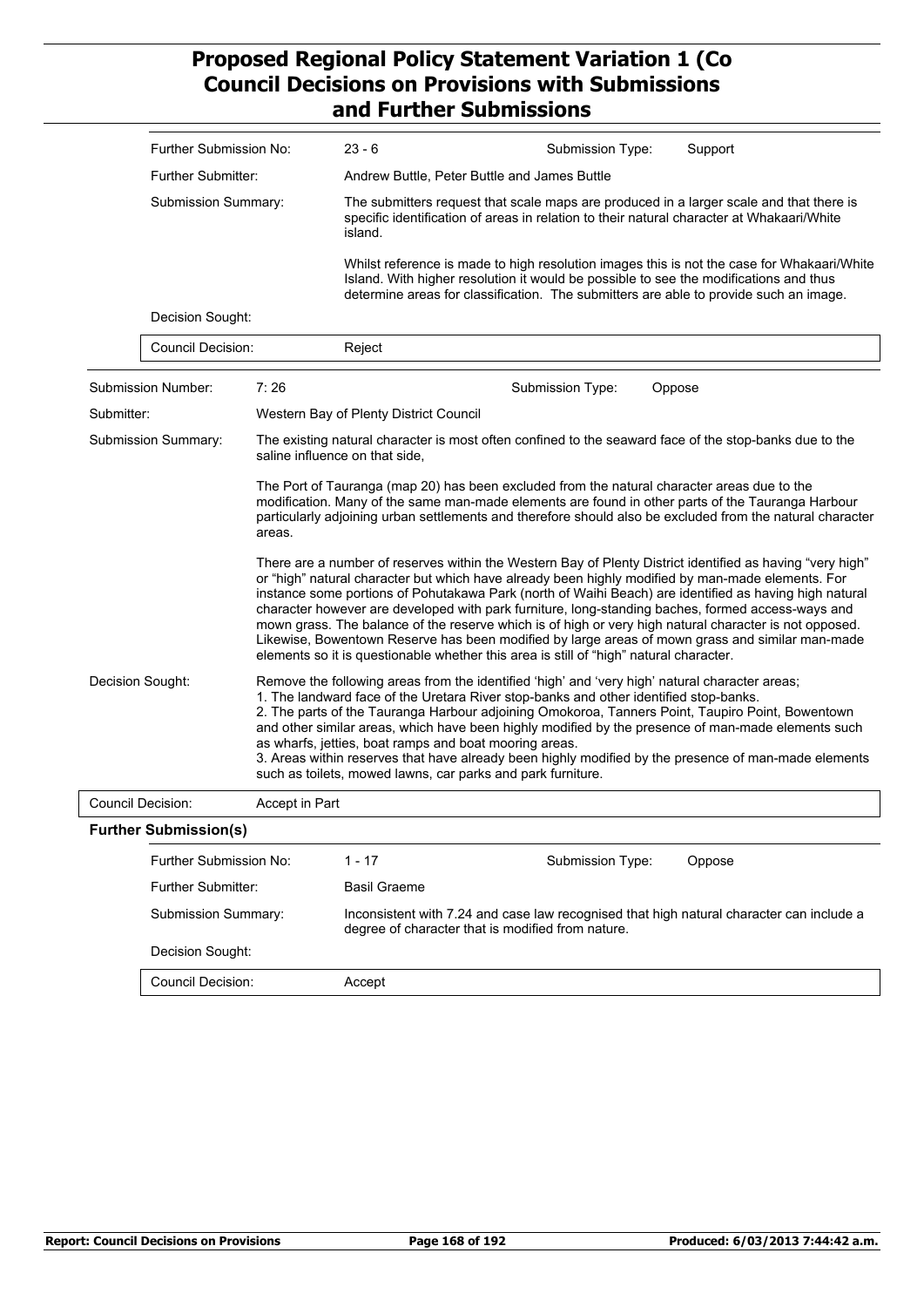|                          | Further Submission No:        |                        | $10 - 22$                                      | Submission Type:                                                                                                                                                                                                                                                                                                                                                                                                                                                                                    | Oppose  |
|--------------------------|-------------------------------|------------------------|------------------------------------------------|-----------------------------------------------------------------------------------------------------------------------------------------------------------------------------------------------------------------------------------------------------------------------------------------------------------------------------------------------------------------------------------------------------------------------------------------------------------------------------------------------------|---------|
|                          | Further Submitter:            |                        |                                                | Royal Forest and Bird Protection Society NZ Inc                                                                                                                                                                                                                                                                                                                                                                                                                                                     |         |
|                          | Submission Summary:           |                        |                                                | Natural character is a continuum and areas with man-made elements can still have overall<br>high natural character. It is important that the overall quality of the environment is<br>considered. Site characteristics can still be taken into account.                                                                                                                                                                                                                                             |         |
|                          | Decision Sought:              |                        |                                                |                                                                                                                                                                                                                                                                                                                                                                                                                                                                                                     |         |
|                          | Council Decision:             |                        | Accept                                         |                                                                                                                                                                                                                                                                                                                                                                                                                                                                                                     |         |
|                          | Further Submission No:        |                        | $23 - 7$                                       | Submission Type:                                                                                                                                                                                                                                                                                                                                                                                                                                                                                    | Support |
|                          | Further Submitter:            |                        |                                                | Andrew Buttle, Peter Buttle and James Buttle                                                                                                                                                                                                                                                                                                                                                                                                                                                        |         |
|                          | Submission Summary:           |                        |                                                | Areas within the reserve have been highly modified. A number of activities and man-made<br>structures that require development are on the island. Further appropriate development<br>such as research facilities or tourist shelters for safety purposes might be required.                                                                                                                                                                                                                         |         |
|                          |                               |                        | a)<br>White Island                             | Remove from "Outstanding", "High" or "Very High" classification the following:<br>Foreshore of crater and that area within crater walls of Reserve at Whakaari /                                                                                                                                                                                                                                                                                                                                    |         |
|                          |                               |                        | b)<br>C)                                       | Area known as "Bungalow Beach" on Whakaari / White Island.<br>Areas suitable for use in siting, monitoring and communications equipment.                                                                                                                                                                                                                                                                                                                                                            |         |
|                          | Decision Sought:              |                        |                                                |                                                                                                                                                                                                                                                                                                                                                                                                                                                                                                     |         |
|                          | <b>Council Decision:</b>      |                        | Reject                                         |                                                                                                                                                                                                                                                                                                                                                                                                                                                                                                     |         |
|                          | Submission Number:            | 8:18                   |                                                | Submission Type:                                                                                                                                                                                                                                                                                                                                                                                                                                                                                    | Oppose  |
| Submitter:               |                               |                        |                                                | Blakely Pacific Limited, Scorpians Limited & TKC Holdings Limited                                                                                                                                                                                                                                                                                                                                                                                                                                   |         |
|                          | Submission Summary:           |                        |                                                | The Submitters oppose the maps and listing of any part of Matakana Island because of the inconsistency<br>of the two appendices and because the notations appear to be inconsistent with reports already<br>completed as part of the Environment Court directed Whole of Island Plan.                                                                                                                                                                                                               |         |
| Decision Sought:         |                               |                        | that reference MAT is deleted from Appendix I. | The submitters request that the High and Very High Map notation are deleted from Matakana Island, and                                                                                                                                                                                                                                                                                                                                                                                               |         |
| <b>Council Decision:</b> |                               | Reject                 |                                                |                                                                                                                                                                                                                                                                                                                                                                                                                                                                                                     |         |
|                          | <b>Further Submission(s)</b>  |                        |                                                |                                                                                                                                                                                                                                                                                                                                                                                                                                                                                                     |         |
|                          | <b>Further Submission No:</b> |                        | $25 - 18$                                      | Submission Type:                                                                                                                                                                                                                                                                                                                                                                                                                                                                                    | Oppose  |
|                          | Further Submitter:            |                        | Nessie Kuka                                    |                                                                                                                                                                                                                                                                                                                                                                                                                                                                                                     |         |
|                          | Submission Summary:           |                        | Matakana Island.                               | Oppose this submission due to the aggressive developmental context that is being sought<br>by developers upon what's known as a nationally recognised coastal landscape of                                                                                                                                                                                                                                                                                                                          |         |
|                          | Decision Sought:              |                        |                                                |                                                                                                                                                                                                                                                                                                                                                                                                                                                                                                     |         |
|                          | <b>Council Decision:</b>      |                        | Accept                                         |                                                                                                                                                                                                                                                                                                                                                                                                                                                                                                     |         |
|                          | Submission Number:            | 10:1                   |                                                | Submission Type:                                                                                                                                                                                                                                                                                                                                                                                                                                                                                    | Oppose  |
| Submitter:               |                               | Alister Campbell Arcus |                                                |                                                                                                                                                                                                                                                                                                                                                                                                                                                                                                     |         |
|                          | Submission Summary:           |                        |                                                | The land in question (Waikawa Pahaoa No 1G No 2 SHWAY 35) has been cropped for many years and<br>is no different to many farmed blocks in the area. This will severely restrict the ability for whanau and<br>future generations to live and enjoy their cultural and historic whenua. Many land owners may not be able<br>to afford to build on their land an have to live in sub-standard housing such as caravans, buses, garages<br>or sheds. Why are some areas not included in this proposal. |         |
| Decision Sought:         |                               |                        |                                                | Move high natural character line shown affecting (Waikawa Pahaoa No 1G No 2 SHWAY 35) to within<br>5m of edge of bank or restrict zone to within the "Queens chain" area.                                                                                                                                                                                                                                                                                                                           |         |
|                          |                               |                        |                                                |                                                                                                                                                                                                                                                                                                                                                                                                                                                                                                     |         |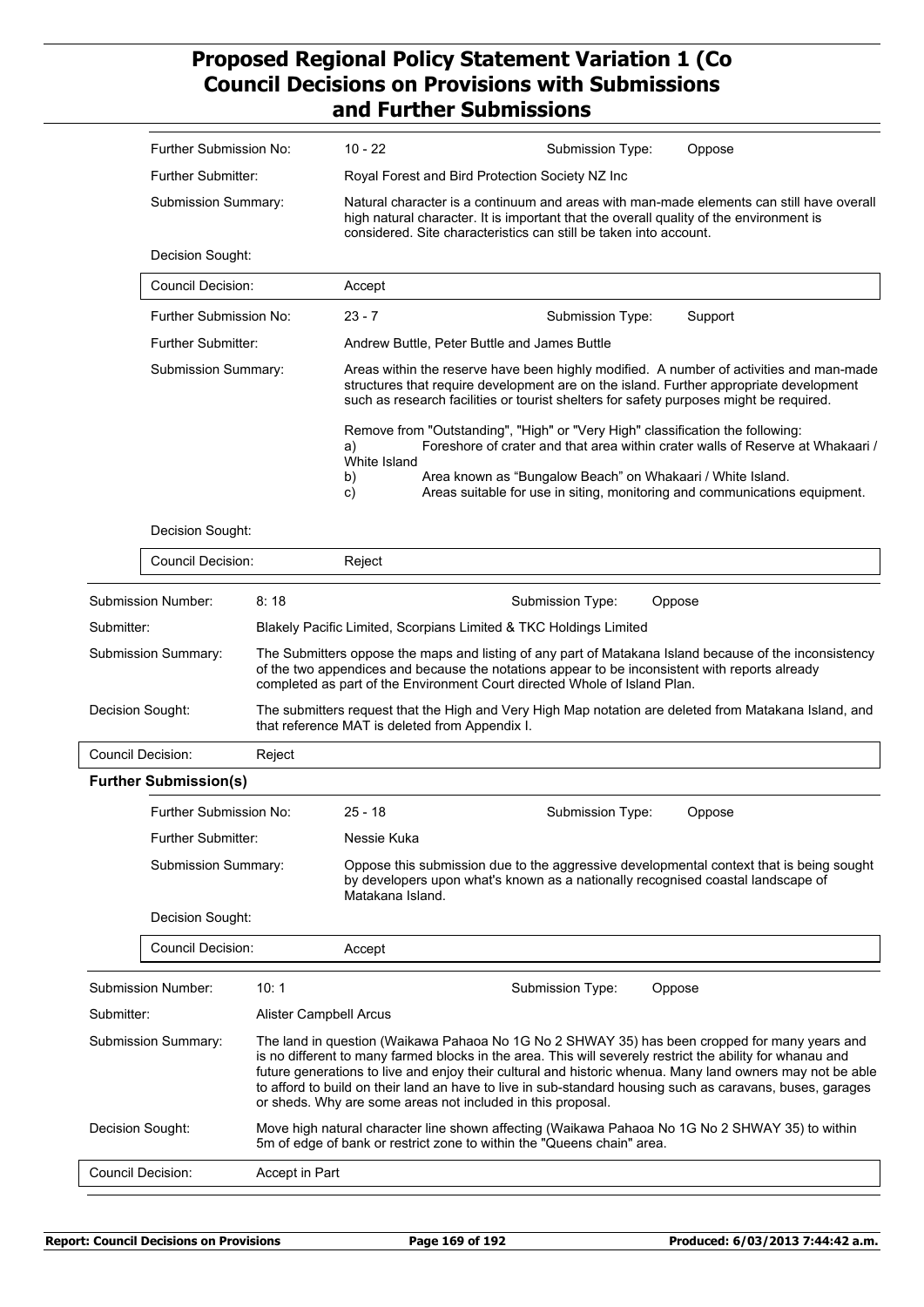| Submission Number:                      | 11:4                                                                                                                                                                                                                                                        | Submission Type:<br>Oppose                                                                                                                                                                                                                                                                                                                                                                                                   |
|-----------------------------------------|-------------------------------------------------------------------------------------------------------------------------------------------------------------------------------------------------------------------------------------------------------------|------------------------------------------------------------------------------------------------------------------------------------------------------------------------------------------------------------------------------------------------------------------------------------------------------------------------------------------------------------------------------------------------------------------------------|
| Submitter:                              | <b>Whakatane District Council</b>                                                                                                                                                                                                                           |                                                                                                                                                                                                                                                                                                                                                                                                                              |
| Submission Summary:                     | (2010).                                                                                                                                                                                                                                                     | Maps do not adequately reflect existing and anticipated development. Residentially zoned land at Piripai<br>has been identified as having high natural character although this area has been identified for future<br>urban growth for many years, and is referred to in the Whakatane Integrated Urban Growth Strategy                                                                                                      |
| Decision Sought:                        |                                                                                                                                                                                                                                                             | Modify the boundaries of the areas of High Natural Character to exclude the area outlined on the<br>Attachment 1 (Map of Council owned residentially zoned land at Piripai.                                                                                                                                                                                                                                                  |
| Council Decision:                       | Accept in Part                                                                                                                                                                                                                                              |                                                                                                                                                                                                                                                                                                                                                                                                                              |
| <b>Further Submission(s)</b>            |                                                                                                                                                                                                                                                             |                                                                                                                                                                                                                                                                                                                                                                                                                              |
| Further Submission No:                  |                                                                                                                                                                                                                                                             | $11 - 1$<br>Submission Type:<br>Oppose                                                                                                                                                                                                                                                                                                                                                                                       |
| <b>Further Submitter:</b>               |                                                                                                                                                                                                                                                             | Trustees of Ophi Whanaunga Kore Urupa                                                                                                                                                                                                                                                                                                                                                                                        |
| Submission Summary:<br>Decision Sought: |                                                                                                                                                                                                                                                             | Oppose request to modify boundaries to exclude Piripai. Spatially identifying the land as<br>an area of high natural character will better ensure its special values are preserved.                                                                                                                                                                                                                                          |
|                                         |                                                                                                                                                                                                                                                             |                                                                                                                                                                                                                                                                                                                                                                                                                              |
| <b>Council Decision:</b>                |                                                                                                                                                                                                                                                             | Accept                                                                                                                                                                                                                                                                                                                                                                                                                       |
| Submission Number:                      | 12:8                                                                                                                                                                                                                                                        | Seek Amendment<br>Submission Type:                                                                                                                                                                                                                                                                                                                                                                                           |
| Submitter:                              | NZ Transport Agency                                                                                                                                                                                                                                         |                                                                                                                                                                                                                                                                                                                                                                                                                              |
| Submission Summary:                     | · Map 25, NCA 'OP'<br>• Map 29, NCA 'OOP'<br>• Map 32, NCA 'Whan'                                                                                                                                                                                           | It is unlikely that formed state highway contributes to natural character. Situations where the NZTA sees<br>the relocation as appropriate include (but not limited to):                                                                                                                                                                                                                                                     |
| Decision Sought:                        |                                                                                                                                                                                                                                                             | Move the boundary of the Coastal Environment to the coastal side of the state highway where there is no<br>further extent of the Coastal Environment landward of the state highway.                                                                                                                                                                                                                                          |
| <b>Council Decision:</b>                | Accept in Part                                                                                                                                                                                                                                              |                                                                                                                                                                                                                                                                                                                                                                                                                              |
| Submission Number:                      | 12:9                                                                                                                                                                                                                                                        | Seek Amendment<br>Submission Type:                                                                                                                                                                                                                                                                                                                                                                                           |
| Submitter:                              | NZ Transport Agency                                                                                                                                                                                                                                         |                                                                                                                                                                                                                                                                                                                                                                                                                              |
| Submission Summary:                     | Appendix.<br>• 'WB', map 17<br>$\cdot$ 'BK', map18<br>• 'Pok', maps 31 & 32<br>• 'MO', maps 23-25<br>• 'OO', map 28<br>• 'OP' (very high), map 25<br>• 'MM', maps 20 & 22-4<br>• 'Ko', map 27 & 28<br>• 'TH' (high), maps 20 & 22<br>identified attributes. | Attributes tables for the following Natural Character Areas do not appear to be provided within the<br>Where state highway is present within a Natural Character Area this should be acknowledged in the                                                                                                                                                                                                                     |
| Decision Sought:                        |                                                                                                                                                                                                                                                             | Provide attributes tables for all the Natural Character Areas notated on the maps in Appendix I. Where<br>state highway is present in a Natural Character Area recognise this in the relevant fields of Appendix J,<br>such as Description, Land Cover and Land Use & Perception.                                                                                                                                            |
| <b>Council Decision:</b>                | Accept                                                                                                                                                                                                                                                      |                                                                                                                                                                                                                                                                                                                                                                                                                              |
| Submission Number:                      | 14:1                                                                                                                                                                                                                                                        | Submission Type:<br>Oppose                                                                                                                                                                                                                                                                                                                                                                                                   |
| Submitter:                              |                                                                                                                                                                                                                                                             | Zack William Hakarata Arcus                                                                                                                                                                                                                                                                                                                                                                                                  |
| Submission Summary:                     |                                                                                                                                                                                                                                                             | The land in question (Waikawa Pahaoa No 1G No 2 SHWAY 35) has been cropped for many years and<br>is no different to many farmed blocks in the area. This will severely restrict the ability for whanau and<br>future generations to live and enjoy their cultural and historic whenua. Many land owners may not be able<br>to afford to build on their land an have to live in sub-standard housing such as caravans, buses, |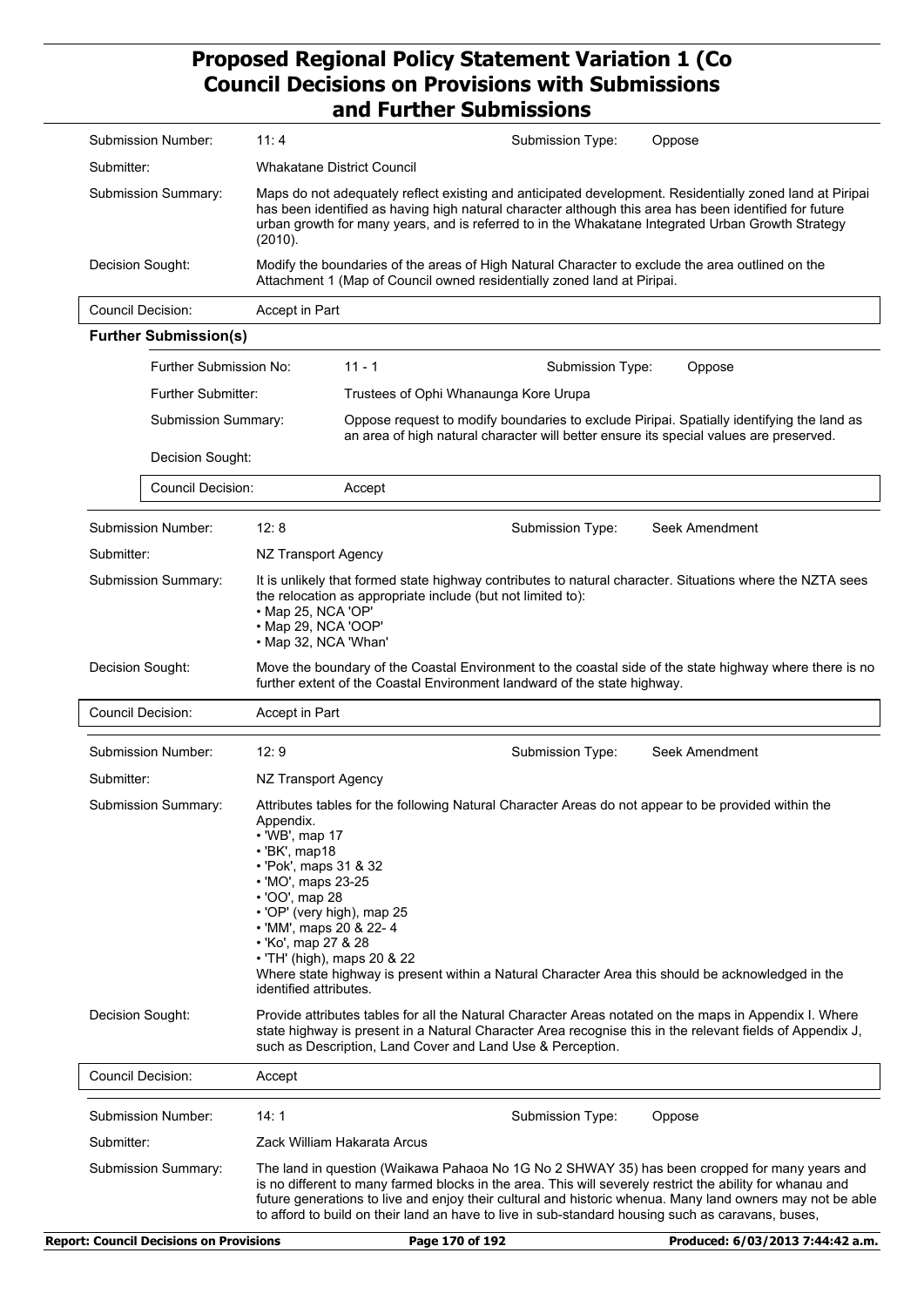|                          | garages or sheds. Why are some areas not included in this proposal.                                                                                                                                                                                                                                                                                                                                                                                                                                 |
|--------------------------|-----------------------------------------------------------------------------------------------------------------------------------------------------------------------------------------------------------------------------------------------------------------------------------------------------------------------------------------------------------------------------------------------------------------------------------------------------------------------------------------------------|
| Decision Sought:         | Move high natural character line shown affecting (Waikawa Pahaoa No 1G No 2 SHWAY 35) to within<br>5m of edge of bank or restrict zone to within the "Queens chain" area.                                                                                                                                                                                                                                                                                                                           |
| <b>Council Decision:</b> | Accept in Part                                                                                                                                                                                                                                                                                                                                                                                                                                                                                      |
| Submission Number:       | 15:1<br>Oppose<br>Submission Type:                                                                                                                                                                                                                                                                                                                                                                                                                                                                  |
| Submitter:               | John Muturangi Ruha                                                                                                                                                                                                                                                                                                                                                                                                                                                                                 |
| Submission Summary:      | The land in question (Waikawa Pahaoa No 1G No 2 SHWAY 35) has been cropped for many years and<br>is no different to many farmed blocks in the area. This will severely restrict the ability for whanau and<br>future generations to live and enjoy their cultural and historic whenua. Many land owners may not be able<br>to afford to build on their land an have to live in sub-standard housing such as caravans, buses, garages<br>or sheds. Why are some areas not included in this proposal. |
| Decision Sought:         | Move high natural character line shown affecting (Waikawa Pahaoa No 1G No 2 SHWAY 35) to within<br>5m of edge of bank or restrict zone to within the "Queens chain" area.                                                                                                                                                                                                                                                                                                                           |
| Council Decision:        | Accept in Part                                                                                                                                                                                                                                                                                                                                                                                                                                                                                      |
| Submission Number:       | 16:1<br>Submission Type:<br>Oppose                                                                                                                                                                                                                                                                                                                                                                                                                                                                  |
| Submitter:               | Megan Gallaghan                                                                                                                                                                                                                                                                                                                                                                                                                                                                                     |
| Submission Summary:      | The land in question (Waikawa Pahaoa No 1G No 2 SHWAY 35) has been cropped for many years and<br>is no different to many farmed blocks in the area. This will severely restrict the ability for whanau and<br>future generations to live and enjoy their cultural and historic whenua. Many land owners may not be able<br>to afford to build on their land an have to live in sub-standard housing such as caravans, buses, garages<br>or sheds. Why are some areas not included in this proposal. |
| Decision Sought:         | Move high natural character line shown affecting (Waikawa Pahaoa No 1G No 2 SHWAY 35) to within<br>5m of edge of bank or restrict zone to within the "Queens chain" area.                                                                                                                                                                                                                                                                                                                           |
| <b>Council Decision:</b> | Accept in Part                                                                                                                                                                                                                                                                                                                                                                                                                                                                                      |
| Submission Number:       | 17:1<br>Submission Type:<br>Oppose                                                                                                                                                                                                                                                                                                                                                                                                                                                                  |
| Submitter:               | Dulcie Te Marowaiorangi Arcus                                                                                                                                                                                                                                                                                                                                                                                                                                                                       |
| Submission Summary:      | The land in question (Waikawa Pahaoa No 1G No 2 SHWAY 35) has been cropped for many years and<br>is no different to many farmed blocks in the area. This will severely restrict the ability for whanau and<br>future generations to live and enjoy their cultural and historic whenua. Many land owners may not be able<br>to afford to build on their land an have to live in sub-standard housing such as caravans, buses, garages<br>or sheds. Why are some areas not included in this proposal. |
| Decision Sought:         | Move high natural character line shown affecting (Waikawa Pahaoa No 1G No 2 SHWAY 35) to within<br>5m of edge of bank or restrict zone to within the "Queens chain" area.                                                                                                                                                                                                                                                                                                                           |
| Council Decision:        | Accept in Part                                                                                                                                                                                                                                                                                                                                                                                                                                                                                      |
| Submission Number:       | 18:1<br>Submission Type:<br>Oppose                                                                                                                                                                                                                                                                                                                                                                                                                                                                  |
| Submitter:               | Kara Ngamoki                                                                                                                                                                                                                                                                                                                                                                                                                                                                                        |
| Submission Summary:      | The land in question (Waikawa Pahaoa No 1G No 2 SHWAY 35) has been cropped for many years and<br>is no different to many farmed blocks in the area. This will severely restrict the ability for whanau and<br>future generations to live and enjoy their cultural and historic whenua. Many land owners may not be able<br>to afford to build on their land an have to live in sub-standard housing such as caravans, buses, garages<br>or sheds. Why are some areas not included in this proposal. |
| Decision Sought:         | Move high natural character line shown affecting (Waikawa Pahaoa No 1G No 2 SHWAY 35) to within<br>5m of edge of bank or restrict zone to within the "Queens chain" area.                                                                                                                                                                                                                                                                                                                           |
| <b>Council Decision:</b> | Accept in Part                                                                                                                                                                                                                                                                                                                                                                                                                                                                                      |
| Submission Number:       | 19:1<br>Oppose<br>Submission Type:                                                                                                                                                                                                                                                                                                                                                                                                                                                                  |
| Submitter:               | David John Ruha Arcus                                                                                                                                                                                                                                                                                                                                                                                                                                                                               |
| Submission Summary:      | The land in question (Waikawa Pahaoa No 1G No 2 SHWAY 35) has been cropped for many years and                                                                                                                                                                                                                                                                                                                                                                                                       |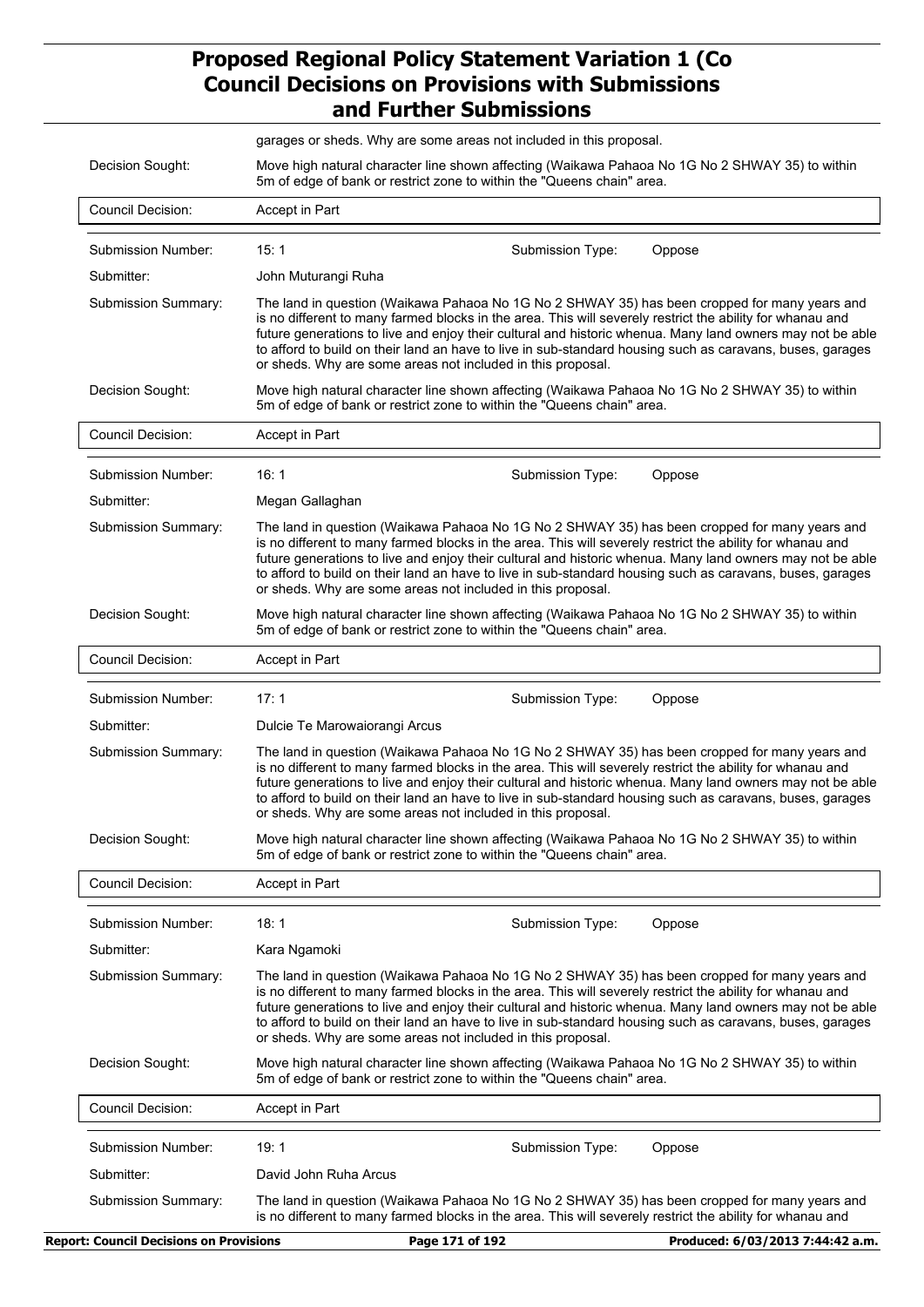future generations to live and enjoy their cultural and historic whenua. Many land owners may not be able to afford to build on their land an have to live in sub-standard housing such as caravans, buses, garages or sheds. Why are some areas not included in this proposal.

| Decision Sought:             |                      | 5m of edge of bank or restrict zone to within the "Queens chain" area.                                                                                                                 |                  | Move high natural character line shown affecting (Waikawa Pahaoa No 1G No 2 SHWAY 35) to within           |
|------------------------------|----------------------|----------------------------------------------------------------------------------------------------------------------------------------------------------------------------------------|------------------|-----------------------------------------------------------------------------------------------------------|
| <b>Council Decision:</b>     | Accept in Part       |                                                                                                                                                                                        |                  |                                                                                                           |
| Submission Number:           | 20:1                 |                                                                                                                                                                                        | Submission Type: | Support                                                                                                   |
| Submitter:                   | Maresca Family Trust |                                                                                                                                                                                        |                  |                                                                                                           |
| Submission Summary:          | policy statement.    |                                                                                                                                                                                        |                  | We support the council identifying and mapping the extent of the coastal environment in the regional      |
| Decision Sought:             | No relief sought.    |                                                                                                                                                                                        |                  |                                                                                                           |
| <b>Council Decision:</b>     | Accept               |                                                                                                                                                                                        |                  |                                                                                                           |
| Submission Number:           | 22:16                |                                                                                                                                                                                        | Submission Type: | Support                                                                                                   |
| Submitter:                   |                      | <b>Environmental Defence Society Incorporated</b>                                                                                                                                      |                  |                                                                                                           |
| Submission Summary:          | the required areas.  |                                                                                                                                                                                        |                  | We support the mapping of areas of high natural character to the extent that the maps accurately identify |
| Decision Sought:             | No change requested. |                                                                                                                                                                                        |                  |                                                                                                           |
| <b>Council Decision:</b>     | Accept               |                                                                                                                                                                                        |                  |                                                                                                           |
| Submission Number:           | 23:1                 |                                                                                                                                                                                        | Submission Type: | Support                                                                                                   |
| Submitter:                   |                      | Royal Forest and Bird Protection Society NZ Inc                                                                                                                                        |                  |                                                                                                           |
| Submission Summary:          |                      | The mapping of the coastal environment as depicted in Appendix I is supported.                                                                                                         |                  |                                                                                                           |
| Decision Sought:             |                      | Retain the identified coastal environment.                                                                                                                                             |                  |                                                                                                           |
| <b>Council Decision:</b>     | Accept               |                                                                                                                                                                                        |                  |                                                                                                           |
| Submission Number:           | 23:17                |                                                                                                                                                                                        | Submission Type: | Oppose in Part                                                                                            |
| Submitter:                   |                      | Royal Forest and Bird Protection Society NZ Inc                                                                                                                                        |                  |                                                                                                           |
| Submission Summary:          |                      | Open Coastal water is identified in the Boffa Miskell report p11 as High. This does not seem to be<br>indicated on the Maps or in the text of the variation.                           |                  |                                                                                                           |
| Decision Sought:             |                      | Clarify open coastal water is to be assessed as being of High natural character.                                                                                                       |                  |                                                                                                           |
| <b>Council Decision:</b>     | Reject               |                                                                                                                                                                                        |                  |                                                                                                           |
| <b>Further Submission(s)</b> |                      |                                                                                                                                                                                        |                  |                                                                                                           |
| Further Submission No:       |                      | $20 - 25$                                                                                                                                                                              | Submission Type: | Oppose                                                                                                    |
| Further Submitter:           |                      | Port of Tauranga Limited                                                                                                                                                               |                  |                                                                                                           |
| Submission Summary:          |                      | The identification of open coastal water as High Natural Character is conditionally<br>opposed as it is a matter that would require<br>specific investigation on a case by case basis. |                  |                                                                                                           |
| Decision Sought:             |                      |                                                                                                                                                                                        |                  |                                                                                                           |
| Council Decision:            |                      | Accept                                                                                                                                                                                 |                  |                                                                                                           |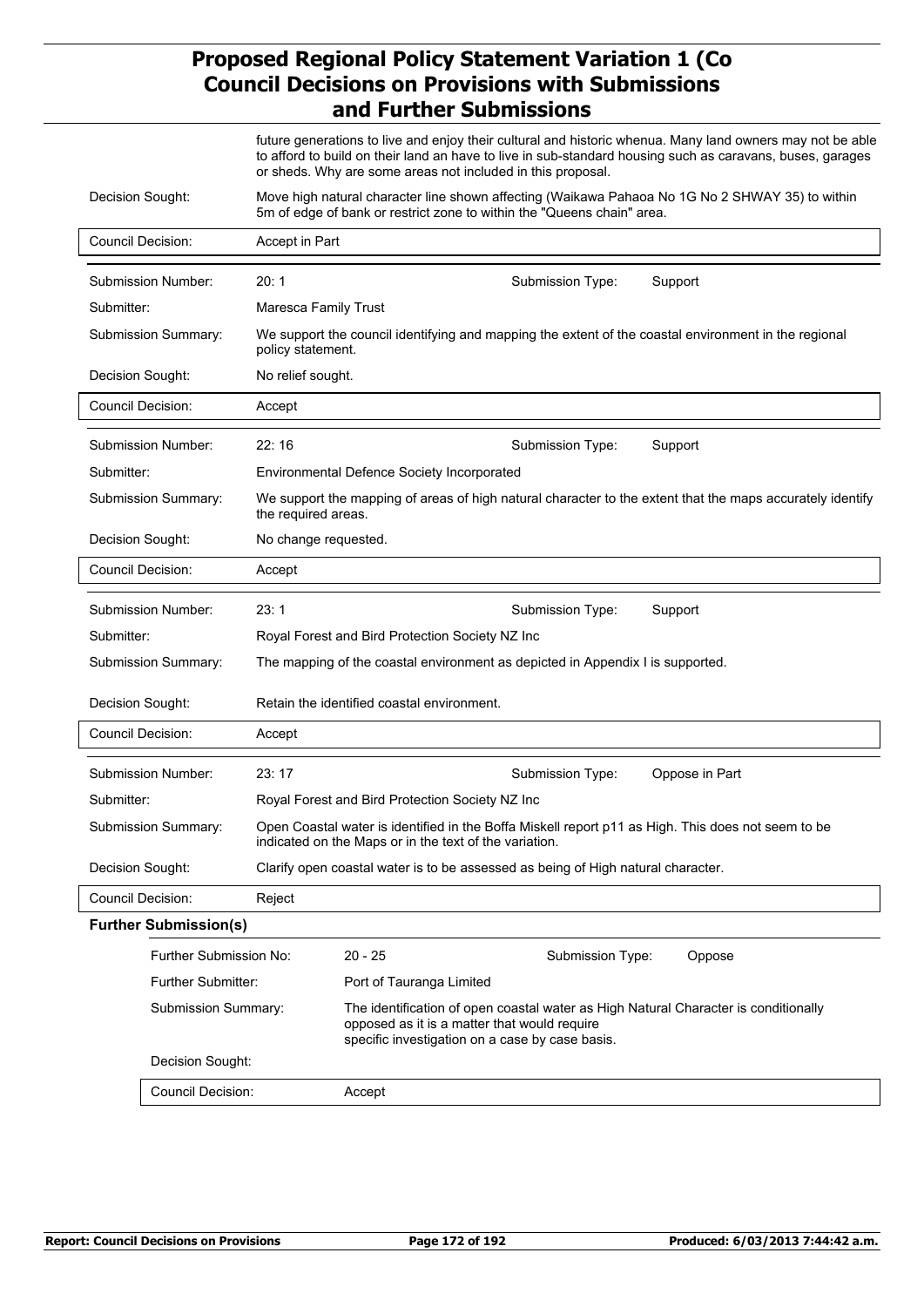| Royal Forest and Bird Protection Society NZ Inc<br>Map 25 Assessment in BM report sector 9 p31 does not denote shorebird nesting sites around stream<br>Submission Summary:<br>mouths or the significance of Herepuru Stream coastal wetland.<br>Map 26 Assessment of this sector does not mention Thornton Kanuka p31.<br>Review assessments on pp25 and 26 in light of the information in the submission.<br>Decision Sought:<br><b>Council Decision:</b><br>Reject<br>24:40<br>Seek Amendment<br>Submission Number:<br>Submission Type:<br>Submitter:<br>Te Tumu Landowners Group<br>Submission Summary:<br>Map 23 of 35<br>1. The inland extent of the Coastal Environment line for the 'Te Tumu' area appears arbitrary and doesn't<br>seem to correlate with the surrounding areas.<br>2. The inland extent of the High Natural Character area along the 'Te Tumu' coastline should be<br>consistent with the inland extent of the Outstanding Natural Features and Landscapes area as detailed in<br>the Tauranga City Plan.<br>3. The area of High Natural Character along the 'Te Tumu' (north) side of the Kaituna River is not<br>consistent with the other areas of High Natural Character in the surrounding area in that this area is<br>partially pasture and an SEA Category 2 Area (in the Tauranga City Plan) all of which have low to<br>moderate Natural Character values.<br>Decision Sought:<br>Map 23 of 35<br>1. The inland extent of the Coastal Environment line for the 'Te Tumu' area appears arbitrary and doesn't<br>seem to correlate with the surrounding areas.<br>2. The inland extent of the High Natural Character area along the 'Te Tumu' coastline should be<br>consistent with the inland extent of the Outstanding Natural Features and Landscapes area as detailed in<br>the Tauranga City Plan.<br>3. The area of High Natural Character along the 'Te Tumu' (north) side of the Kaituna River is not<br>consistent with the other areas of High Natural Character in the surrounding area in that this area is<br>partially pasture and an SEA Category 2 Area (in the Tauranga City Plan) all of which have low to<br>moderate Natural Character values.<br><b>Council Decision:</b><br>Accept in Part<br>25:40<br>Submission Number:<br>Submission Type:<br>Seek Amendment<br>Submitter:<br>Te Tumu Kaituna 14 Trust<br><b>Submission Summary:</b><br>"Map 23 of 35"<br>1. The inland extent of the Coastal Environment line for the 'Te Tumu' area appears arbitrary and doesn't<br>seem to correlate with the surrounding areas.<br>2. The inland extent of the High Natural Character area along the 'Te Tumu' coastline should be<br>consistent with the inland extent of the Outstanding Natural Features and Landscapes area as detailed in<br>the Tauranga City Plan.<br>3. The area of High Natural Character along the 'Te Tumu' (north) side of the Kaituna River is not<br>consistent with the other areas of High Natural Character in the surrounding area in that this area is<br>partially pasture and an SEA Category 2 Area (in the Tauranga City Plan) all of which have low to<br>moderate Natural Character values.<br>Decision Sought:<br>"Map 23 of 35"<br>1. The inland extent of the Coastal Environment line for the 'Te Tumu' area appears arbitrary and doesn't<br>seem to correlate with the surrounding areas.<br>2. The inland extent of the High Natural Character area along the 'Te Tumu' coastline should be<br>consistent with the inland extent of the Outstanding Natural Features and Landscapes area as detailed in<br>the Tauranga City Plan.<br>3. The area of High Natural Character along the 'Te Tumu' (north) side of the Kaituna River is not<br>consistent with the other areas of High Natural Character in the surrounding area in that this area is<br>partially pasture and an SEA Category 2 Area (in the Tauranga City Plan) all of which have low to<br>moderate Natural Character values.<br><b>Council Decision:</b><br>Accept in Part<br>Submission Number:<br>26:40<br>Submission Type:<br>Seek Amendment |
|-------------------------------------------------------------------------------------------------------------------------------------------------------------------------------------------------------------------------------------------------------------------------------------------------------------------------------------------------------------------------------------------------------------------------------------------------------------------------------------------------------------------------------------------------------------------------------------------------------------------------------------------------------------------------------------------------------------------------------------------------------------------------------------------------------------------------------------------------------------------------------------------------------------------------------------------------------------------------------------------------------------------------------------------------------------------------------------------------------------------------------------------------------------------------------------------------------------------------------------------------------------------------------------------------------------------------------------------------------------------------------------------------------------------------------------------------------------------------------------------------------------------------------------------------------------------------------------------------------------------------------------------------------------------------------------------------------------------------------------------------------------------------------------------------------------------------------------------------------------------------------------------------------------------------------------------------------------------------------------------------------------------------------------------------------------------------------------------------------------------------------------------------------------------------------------------------------------------------------------------------------------------------------------------------------------------------------------------------------------------------------------------------------------------------------------------------------------------------------------------------------------------------------------------------------------------------------------------------------------------------------------------------------------------------------------------------------------------------------------------------------------------------------------------------------------------------------------------------------------------------------------------------------------------------------------------------------------------------------------------------------------------------------------------------------------------------------------------------------------------------------------------------------------------------------------------------------------------------------------------------------------------------------------------------------------------------------------------------------------------------------------------------------------------------------------------------------------------------------------------------------------------------------------------------------------------------------------------------------------------------------------------------------------------------------------------------------------------------------------------------------------------------------------------------------------------------------------------------------------------------------------------------------------------------------------------------------------------------------------------------------------------------------------------------------------------------------------------------------------------|
|                                                                                                                                                                                                                                                                                                                                                                                                                                                                                                                                                                                                                                                                                                                                                                                                                                                                                                                                                                                                                                                                                                                                                                                                                                                                                                                                                                                                                                                                                                                                                                                                                                                                                                                                                                                                                                                                                                                                                                                                                                                                                                                                                                                                                                                                                                                                                                                                                                                                                                                                                                                                                                                                                                                                                                                                                                                                                                                                                                                                                                                                                                                                                                                                                                                                                                                                                                                                                                                                                                                                                                                                                                                                                                                                                                                                                                                                                                                                                                                                                                                                                                                   |
|                                                                                                                                                                                                                                                                                                                                                                                                                                                                                                                                                                                                                                                                                                                                                                                                                                                                                                                                                                                                                                                                                                                                                                                                                                                                                                                                                                                                                                                                                                                                                                                                                                                                                                                                                                                                                                                                                                                                                                                                                                                                                                                                                                                                                                                                                                                                                                                                                                                                                                                                                                                                                                                                                                                                                                                                                                                                                                                                                                                                                                                                                                                                                                                                                                                                                                                                                                                                                                                                                                                                                                                                                                                                                                                                                                                                                                                                                                                                                                                                                                                                                                                   |
|                                                                                                                                                                                                                                                                                                                                                                                                                                                                                                                                                                                                                                                                                                                                                                                                                                                                                                                                                                                                                                                                                                                                                                                                                                                                                                                                                                                                                                                                                                                                                                                                                                                                                                                                                                                                                                                                                                                                                                                                                                                                                                                                                                                                                                                                                                                                                                                                                                                                                                                                                                                                                                                                                                                                                                                                                                                                                                                                                                                                                                                                                                                                                                                                                                                                                                                                                                                                                                                                                                                                                                                                                                                                                                                                                                                                                                                                                                                                                                                                                                                                                                                   |
|                                                                                                                                                                                                                                                                                                                                                                                                                                                                                                                                                                                                                                                                                                                                                                                                                                                                                                                                                                                                                                                                                                                                                                                                                                                                                                                                                                                                                                                                                                                                                                                                                                                                                                                                                                                                                                                                                                                                                                                                                                                                                                                                                                                                                                                                                                                                                                                                                                                                                                                                                                                                                                                                                                                                                                                                                                                                                                                                                                                                                                                                                                                                                                                                                                                                                                                                                                                                                                                                                                                                                                                                                                                                                                                                                                                                                                                                                                                                                                                                                                                                                                                   |
|                                                                                                                                                                                                                                                                                                                                                                                                                                                                                                                                                                                                                                                                                                                                                                                                                                                                                                                                                                                                                                                                                                                                                                                                                                                                                                                                                                                                                                                                                                                                                                                                                                                                                                                                                                                                                                                                                                                                                                                                                                                                                                                                                                                                                                                                                                                                                                                                                                                                                                                                                                                                                                                                                                                                                                                                                                                                                                                                                                                                                                                                                                                                                                                                                                                                                                                                                                                                                                                                                                                                                                                                                                                                                                                                                                                                                                                                                                                                                                                                                                                                                                                   |
|                                                                                                                                                                                                                                                                                                                                                                                                                                                                                                                                                                                                                                                                                                                                                                                                                                                                                                                                                                                                                                                                                                                                                                                                                                                                                                                                                                                                                                                                                                                                                                                                                                                                                                                                                                                                                                                                                                                                                                                                                                                                                                                                                                                                                                                                                                                                                                                                                                                                                                                                                                                                                                                                                                                                                                                                                                                                                                                                                                                                                                                                                                                                                                                                                                                                                                                                                                                                                                                                                                                                                                                                                                                                                                                                                                                                                                                                                                                                                                                                                                                                                                                   |
|                                                                                                                                                                                                                                                                                                                                                                                                                                                                                                                                                                                                                                                                                                                                                                                                                                                                                                                                                                                                                                                                                                                                                                                                                                                                                                                                                                                                                                                                                                                                                                                                                                                                                                                                                                                                                                                                                                                                                                                                                                                                                                                                                                                                                                                                                                                                                                                                                                                                                                                                                                                                                                                                                                                                                                                                                                                                                                                                                                                                                                                                                                                                                                                                                                                                                                                                                                                                                                                                                                                                                                                                                                                                                                                                                                                                                                                                                                                                                                                                                                                                                                                   |
|                                                                                                                                                                                                                                                                                                                                                                                                                                                                                                                                                                                                                                                                                                                                                                                                                                                                                                                                                                                                                                                                                                                                                                                                                                                                                                                                                                                                                                                                                                                                                                                                                                                                                                                                                                                                                                                                                                                                                                                                                                                                                                                                                                                                                                                                                                                                                                                                                                                                                                                                                                                                                                                                                                                                                                                                                                                                                                                                                                                                                                                                                                                                                                                                                                                                                                                                                                                                                                                                                                                                                                                                                                                                                                                                                                                                                                                                                                                                                                                                                                                                                                                   |
|                                                                                                                                                                                                                                                                                                                                                                                                                                                                                                                                                                                                                                                                                                                                                                                                                                                                                                                                                                                                                                                                                                                                                                                                                                                                                                                                                                                                                                                                                                                                                                                                                                                                                                                                                                                                                                                                                                                                                                                                                                                                                                                                                                                                                                                                                                                                                                                                                                                                                                                                                                                                                                                                                                                                                                                                                                                                                                                                                                                                                                                                                                                                                                                                                                                                                                                                                                                                                                                                                                                                                                                                                                                                                                                                                                                                                                                                                                                                                                                                                                                                                                                   |
|                                                                                                                                                                                                                                                                                                                                                                                                                                                                                                                                                                                                                                                                                                                                                                                                                                                                                                                                                                                                                                                                                                                                                                                                                                                                                                                                                                                                                                                                                                                                                                                                                                                                                                                                                                                                                                                                                                                                                                                                                                                                                                                                                                                                                                                                                                                                                                                                                                                                                                                                                                                                                                                                                                                                                                                                                                                                                                                                                                                                                                                                                                                                                                                                                                                                                                                                                                                                                                                                                                                                                                                                                                                                                                                                                                                                                                                                                                                                                                                                                                                                                                                   |
|                                                                                                                                                                                                                                                                                                                                                                                                                                                                                                                                                                                                                                                                                                                                                                                                                                                                                                                                                                                                                                                                                                                                                                                                                                                                                                                                                                                                                                                                                                                                                                                                                                                                                                                                                                                                                                                                                                                                                                                                                                                                                                                                                                                                                                                                                                                                                                                                                                                                                                                                                                                                                                                                                                                                                                                                                                                                                                                                                                                                                                                                                                                                                                                                                                                                                                                                                                                                                                                                                                                                                                                                                                                                                                                                                                                                                                                                                                                                                                                                                                                                                                                   |
|                                                                                                                                                                                                                                                                                                                                                                                                                                                                                                                                                                                                                                                                                                                                                                                                                                                                                                                                                                                                                                                                                                                                                                                                                                                                                                                                                                                                                                                                                                                                                                                                                                                                                                                                                                                                                                                                                                                                                                                                                                                                                                                                                                                                                                                                                                                                                                                                                                                                                                                                                                                                                                                                                                                                                                                                                                                                                                                                                                                                                                                                                                                                                                                                                                                                                                                                                                                                                                                                                                                                                                                                                                                                                                                                                                                                                                                                                                                                                                                                                                                                                                                   |
|                                                                                                                                                                                                                                                                                                                                                                                                                                                                                                                                                                                                                                                                                                                                                                                                                                                                                                                                                                                                                                                                                                                                                                                                                                                                                                                                                                                                                                                                                                                                                                                                                                                                                                                                                                                                                                                                                                                                                                                                                                                                                                                                                                                                                                                                                                                                                                                                                                                                                                                                                                                                                                                                                                                                                                                                                                                                                                                                                                                                                                                                                                                                                                                                                                                                                                                                                                                                                                                                                                                                                                                                                                                                                                                                                                                                                                                                                                                                                                                                                                                                                                                   |
|                                                                                                                                                                                                                                                                                                                                                                                                                                                                                                                                                                                                                                                                                                                                                                                                                                                                                                                                                                                                                                                                                                                                                                                                                                                                                                                                                                                                                                                                                                                                                                                                                                                                                                                                                                                                                                                                                                                                                                                                                                                                                                                                                                                                                                                                                                                                                                                                                                                                                                                                                                                                                                                                                                                                                                                                                                                                                                                                                                                                                                                                                                                                                                                                                                                                                                                                                                                                                                                                                                                                                                                                                                                                                                                                                                                                                                                                                                                                                                                                                                                                                                                   |
|                                                                                                                                                                                                                                                                                                                                                                                                                                                                                                                                                                                                                                                                                                                                                                                                                                                                                                                                                                                                                                                                                                                                                                                                                                                                                                                                                                                                                                                                                                                                                                                                                                                                                                                                                                                                                                                                                                                                                                                                                                                                                                                                                                                                                                                                                                                                                                                                                                                                                                                                                                                                                                                                                                                                                                                                                                                                                                                                                                                                                                                                                                                                                                                                                                                                                                                                                                                                                                                                                                                                                                                                                                                                                                                                                                                                                                                                                                                                                                                                                                                                                                                   |
| Submitter:                                                                                                                                                                                                                                                                                                                                                                                                                                                                                                                                                                                                                                                                                                                                                                                                                                                                                                                                                                                                                                                                                                                                                                                                                                                                                                                                                                                                                                                                                                                                                                                                                                                                                                                                                                                                                                                                                                                                                                                                                                                                                                                                                                                                                                                                                                                                                                                                                                                                                                                                                                                                                                                                                                                                                                                                                                                                                                                                                                                                                                                                                                                                                                                                                                                                                                                                                                                                                                                                                                                                                                                                                                                                                                                                                                                                                                                                                                                                                                                                                                                                                                        |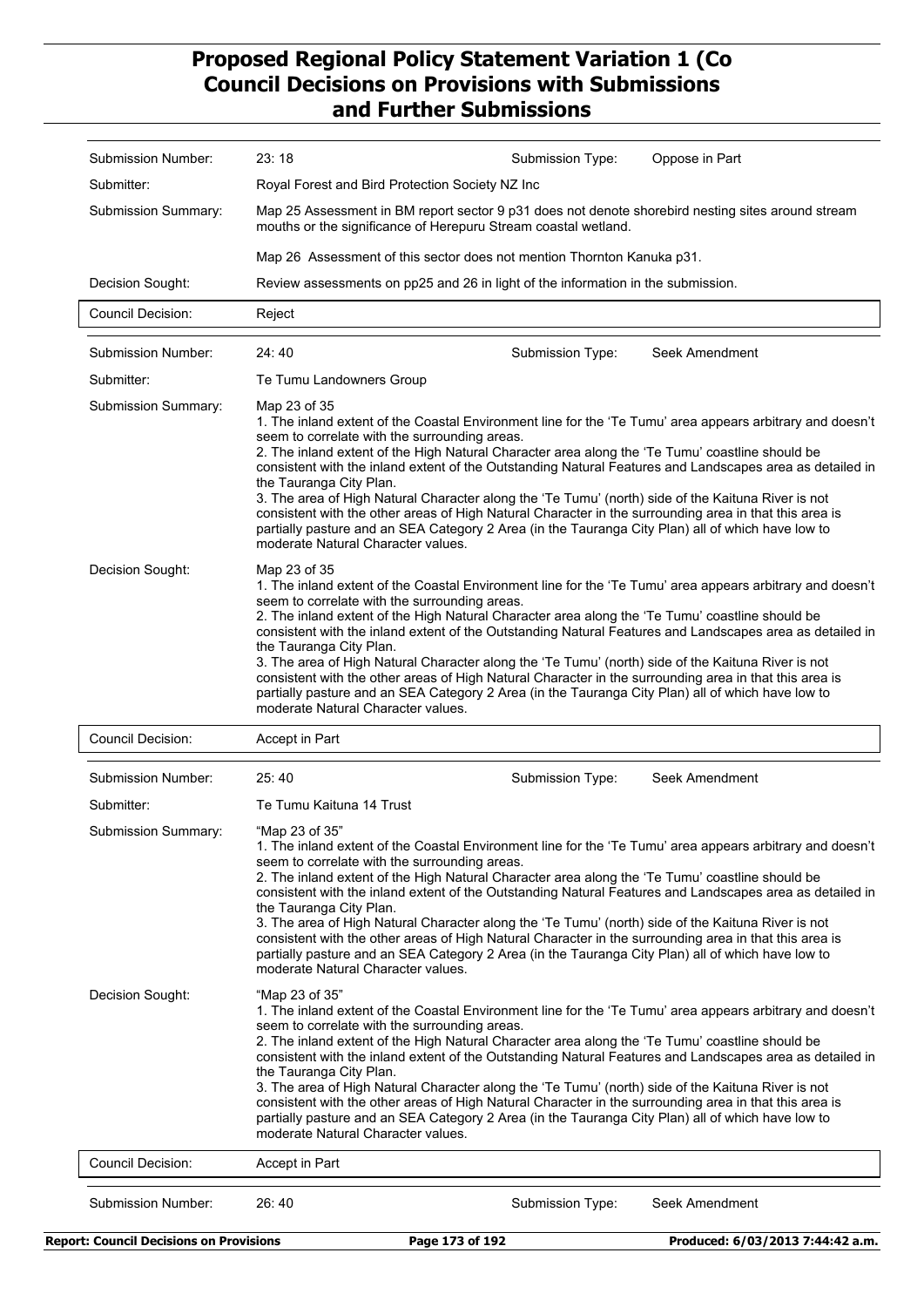| Submitter:          | Te Tumu Kaituna 11B2 Trust                                                                                                                                                                                                                                                                                                                                                                                                                                                                                                                                                                                                                                                                                                                                                      |
|---------------------|---------------------------------------------------------------------------------------------------------------------------------------------------------------------------------------------------------------------------------------------------------------------------------------------------------------------------------------------------------------------------------------------------------------------------------------------------------------------------------------------------------------------------------------------------------------------------------------------------------------------------------------------------------------------------------------------------------------------------------------------------------------------------------|
| Submission Summary: | Map 23 of 35<br>1. The inland extent of the Coastal Environment line for the 'Te Tumu' area appears arbitrary and doesn't<br>seem to correlate with the surrounding areas.<br>2. The inland extent of the High Natural Character area along the 'Te Tumu' coastline should be<br>consistent with the inland extent of the Outstanding Natural Features and Landscapes area as detailed in<br>the Tauranga City Plan.<br>3. The area of High Natural Character along the 'Te Tumu' (north) side of the Kaituna River is not<br>consistent with the other areas of High Natural Character in the surrounding area in that this area is<br>partially pasture and an SEA Category 2 Area (in the Tauranga City Plan) all of which have low to<br>moderate Natural Character values. |
| Decision Sought:    | Map 23 of 35<br>1. The inland extent of the Coastal Environment line for the 'Te Tumu' area appears arbitrary and doesn't<br>seem to correlate with the surrounding areas.<br>2. The inland extent of the High Natural Character area along the 'Te Tumu' coastline should be<br>consistent with the inland extent of the Outstanding Natural Features and Landscapes area as detailed in<br>the Tauranga City Plan.<br>3. The area of High Natural Character along the 'Te Tumu' (north) side of the Kaituna River is not<br>consistent with the other areas of High Natural Character in the surrounding area in that this area is<br>partially pasture and an SEA Category 2 Area (in the Tauranga City Plan) all of which have low to<br>moderate Natural Character values. |
| Council Docision:   | Accont in Dort                                                                                                                                                                                                                                                                                                                                                                                                                                                                                                                                                                                                                                                                                                                                                                  |

| Council Decision:                       | Accept in Part                                                                                                                                                                                                                                                                                                                                                                                                                                                                                                                                                                                                                                                                                                                                                                  |                  |                |  |  |  |
|-----------------------------------------|---------------------------------------------------------------------------------------------------------------------------------------------------------------------------------------------------------------------------------------------------------------------------------------------------------------------------------------------------------------------------------------------------------------------------------------------------------------------------------------------------------------------------------------------------------------------------------------------------------------------------------------------------------------------------------------------------------------------------------------------------------------------------------|------------------|----------------|--|--|--|
| Submission Number:                      | 27:40                                                                                                                                                                                                                                                                                                                                                                                                                                                                                                                                                                                                                                                                                                                                                                           | Submission Type: | Seek Amendment |  |  |  |
| Submitter:                              | Ford Land Holdings Pty Ltd                                                                                                                                                                                                                                                                                                                                                                                                                                                                                                                                                                                                                                                                                                                                                      |                  |                |  |  |  |
| <b>Submission Summary:</b>              | Map 23 of 35<br>1. The inland extent of the Coastal Environment line for the 'Te Tumu' area appears arbitrary and doesn't<br>seem to correlate with the surrounding areas.<br>2. The inland extent of the High Natural Character area along the 'Te Tumu' coastline should be<br>consistent with the inland extent of the Outstanding Natural Features and Landscapes area as detailed in<br>the Tauranga City Plan.<br>3. The area of High Natural Character along the 'Te Tumu' (north) side of the Kaituna River is not<br>consistent with the other areas of High Natural Character in the surrounding area in that this area is<br>partially pasture and an SEA Category 2 Area (in the Tauranga City Plan) all of which have low to<br>moderate Natural Character values. |                  |                |  |  |  |
| Decision Sought:                        | Map 23 of 35<br>1. The inland extent of the Coastal Environment line for the 'Te Tumu' area appears arbitrary and doesn't<br>seem to correlate with the surrounding areas.<br>2. The inland extent of the High Natural Character area along the 'Te Tumu' coastline should be<br>consistent with the inland extent of the Outstanding Natural Features and Landscapes area as detailed in<br>the Tauranga City Plan.<br>3. The area of High Natural Character along the 'Te Tumu' (north) side of the Kaituna River is not<br>consistent with the other areas of High Natural Character in the surrounding area in that this area is<br>partially pasture and an SEA Category 2 Area (in the Tauranga City Plan) all of which have low to<br>moderate Natural Character values. |                  |                |  |  |  |
| <b>Council Decision:</b>                | Accept in Part                                                                                                                                                                                                                                                                                                                                                                                                                                                                                                                                                                                                                                                                                                                                                                  |                  |                |  |  |  |
| <b>Submission Number:</b>               | 28:5                                                                                                                                                                                                                                                                                                                                                                                                                                                                                                                                                                                                                                                                                                                                                                            | Submission Type: | Oppose in Part |  |  |  |
| Submitter:                              | Port of Tauranga Limited                                                                                                                                                                                                                                                                                                                                                                                                                                                                                                                                                                                                                                                                                                                                                        |                  |                |  |  |  |
| Submission Summary:                     | Map 20 classifies the water around the southern Tauranga harbour entrance as high natural character,<br>despite the Boffa Miskell natural character assessment noting that water to be of moderate natural<br>character due to the modification that had occurred.                                                                                                                                                                                                                                                                                                                                                                                                                                                                                                              |                  |                |  |  |  |
| Decision Sought:                        | Amend map 20 to remove the high natural character classification in the water surrounding Mauao or,<br>alternatively, that provision is made elsewhere in the Proposed RPS to make clear that as a consented<br>and zoned activity, the natural character assessment will not be relevant to future dredging applications.                                                                                                                                                                                                                                                                                                                                                                                                                                                      |                  |                |  |  |  |
| Council Decision:                       | Accept in Part                                                                                                                                                                                                                                                                                                                                                                                                                                                                                                                                                                                                                                                                                                                                                                  |                  |                |  |  |  |
| <b>Submission Number:</b><br>Submitter: | 29:3<br>The Sterling Trust                                                                                                                                                                                                                                                                                                                                                                                                                                                                                                                                                                                                                                                                                                                                                      | Submission Type: | Oppose in Part |  |  |  |
|                                         |                                                                                                                                                                                                                                                                                                                                                                                                                                                                                                                                                                                                                                                                                                                                                                                 |                  |                |  |  |  |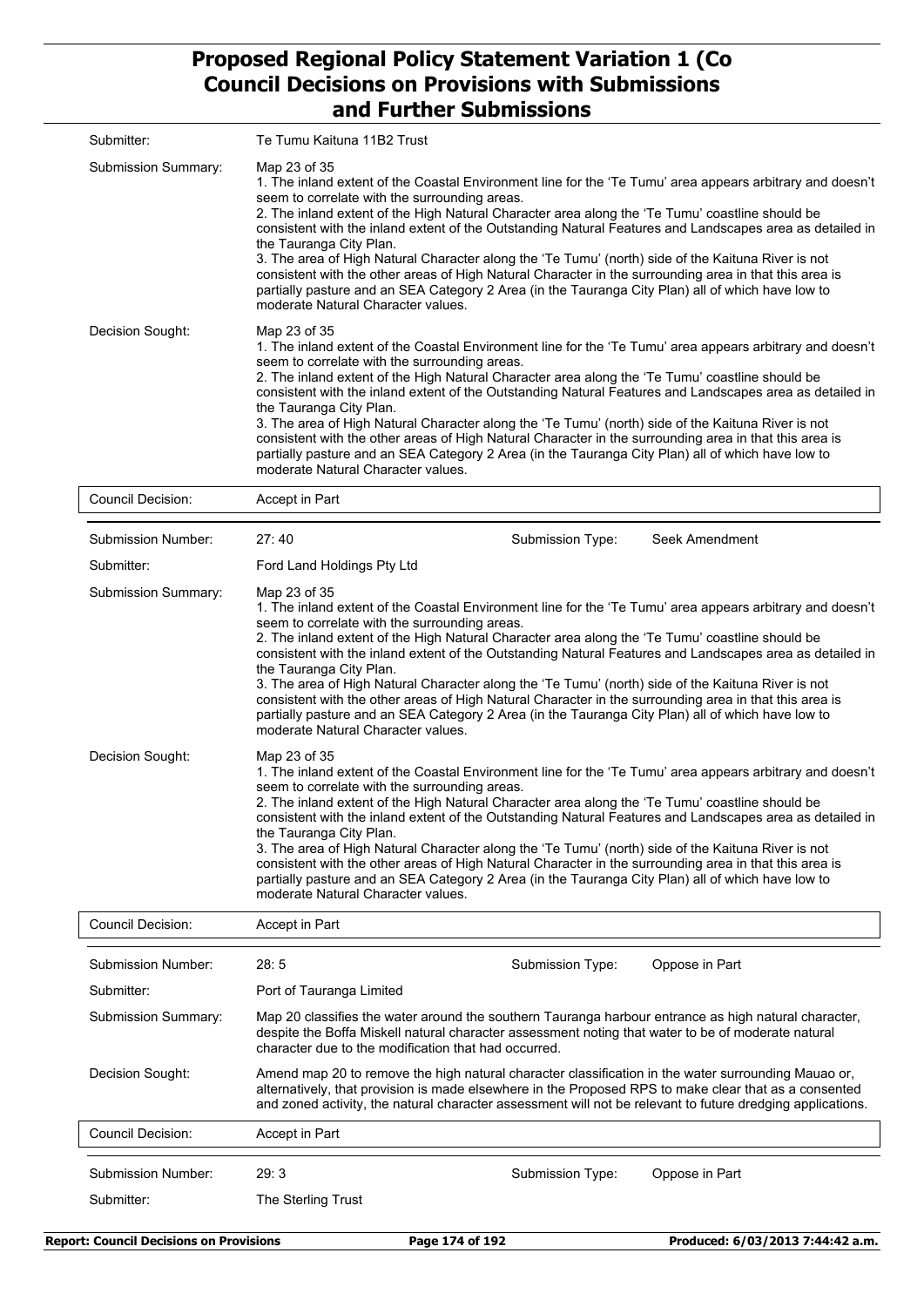| Submission Summary: |                          | Safeguard the capacity and efficiency of current and future business operations to ensure that there are<br>no adverse effects on the use of adjacent/adjoining land thereby decimating future sustainable growth for<br>the region.                                                                                                          |                                                                                                                  |                                               |  |                                                                               |                                                                                                                                                                                                                   |  |  |
|---------------------|--------------------------|-----------------------------------------------------------------------------------------------------------------------------------------------------------------------------------------------------------------------------------------------------------------------------------------------------------------------------------------------|------------------------------------------------------------------------------------------------------------------|-----------------------------------------------|--|-------------------------------------------------------------------------------|-------------------------------------------------------------------------------------------------------------------------------------------------------------------------------------------------------------------|--|--|
| Decision Sought:    |                          | Map 27 - Modify the boundaries of the proposed areas of High Natural Character to exclude the area<br>outlined in white on Attachment 1. Amend all maps to provide a buffer zone between the area of High<br>Natural Character and adjacent/adjoining land and locate the buffer zone within the proposed areas of<br>High Natural Character. |                                                                                                                  |                                               |  |                                                                               |                                                                                                                                                                                                                   |  |  |
|                     | <b>Council Decision:</b> |                                                                                                                                                                                                                                                                                                                                               | Reject                                                                                                           |                                               |  |                                                                               |                                                                                                                                                                                                                   |  |  |
|                     |                          | <b>Further Submission(s)</b>                                                                                                                                                                                                                                                                                                                  |                                                                                                                  |                                               |  |                                                                               |                                                                                                                                                                                                                   |  |  |
|                     |                          | Further Submission No:                                                                                                                                                                                                                                                                                                                        |                                                                                                                  | $10 - 4$                                      |  | Submission Type:                                                              | Oppose                                                                                                                                                                                                            |  |  |
|                     |                          | <b>Further Submitter:</b>                                                                                                                                                                                                                                                                                                                     |                                                                                                                  |                                               |  | Royal Forest and Bird Protection Society NZ Inc                               |                                                                                                                                                                                                                   |  |  |
|                     |                          | Submission Summary:                                                                                                                                                                                                                                                                                                                           |                                                                                                                  | area defeats the purpose of the provision.    |  |                                                                               | The concept of a buffer zone has merit but to include it within the high natural character                                                                                                                        |  |  |
|                     |                          | Decision Sought:                                                                                                                                                                                                                                                                                                                              |                                                                                                                  |                                               |  |                                                                               |                                                                                                                                                                                                                   |  |  |
|                     |                          | Council Decision:                                                                                                                                                                                                                                                                                                                             |                                                                                                                  | Accept                                        |  |                                                                               |                                                                                                                                                                                                                   |  |  |
|                     |                          | Submission Number:                                                                                                                                                                                                                                                                                                                            | 31:10                                                                                                            |                                               |  | Submission Type:                                                              | Support                                                                                                                                                                                                           |  |  |
|                     | Submitter:               |                                                                                                                                                                                                                                                                                                                                               |                                                                                                                  | Z-Energy Ltd, BP Oil NZ Ltd, Mobil Oil NZ Ltd |  |                                                                               |                                                                                                                                                                                                                   |  |  |
|                     |                          | Submission Summary:                                                                                                                                                                                                                                                                                                                           | Maps in Appendix I.                                                                                              |                                               |  |                                                                               | The Oil Companies support and seek the retention of the Coastal Environment and Natural Character                                                                                                                 |  |  |
|                     | Decision Sought:         |                                                                                                                                                                                                                                                                                                                                               |                                                                                                                  |                                               |  | Retain the Coastal Environment and Natural Character Maps                     |                                                                                                                                                                                                                   |  |  |
|                     | Council Decision:        |                                                                                                                                                                                                                                                                                                                                               | Accept                                                                                                           |                                               |  |                                                                               |                                                                                                                                                                                                                   |  |  |
|                     |                          | <b>Submission Number:</b>                                                                                                                                                                                                                                                                                                                     | 32:9                                                                                                             |                                               |  | Submission Type:                                                              | Support                                                                                                                                                                                                           |  |  |
|                     | Submitter:               |                                                                                                                                                                                                                                                                                                                                               | Powerco Limited                                                                                                  |                                               |  |                                                                               |                                                                                                                                                                                                                   |  |  |
|                     |                          | Submission Summary:                                                                                                                                                                                                                                                                                                                           | Powerco supports and seeks the retention of the Coastal Environment and Natural Character Maps in<br>Appendix I. |                                               |  |                                                                               |                                                                                                                                                                                                                   |  |  |
|                     | Decision Sought:         |                                                                                                                                                                                                                                                                                                                                               |                                                                                                                  |                                               |  | Retain the Coastal Environment and Natural Character Maps in Appendix I       |                                                                                                                                                                                                                   |  |  |
|                     | Council Decision:        |                                                                                                                                                                                                                                                                                                                                               | Accept                                                                                                           |                                               |  |                                                                               |                                                                                                                                                                                                                   |  |  |
|                     |                          | Submission Number:                                                                                                                                                                                                                                                                                                                            | 33:9                                                                                                             |                                               |  | Submission Type:                                                              | Support                                                                                                                                                                                                           |  |  |
|                     | Submitter:               |                                                                                                                                                                                                                                                                                                                                               | <b>Transpower New Zealand Limited</b>                                                                            |                                               |  |                                                                               |                                                                                                                                                                                                                   |  |  |
|                     |                          | Submission Summary:                                                                                                                                                                                                                                                                                                                           | Appendix I                                                                                                       |                                               |  |                                                                               | Transpower supports and seeks the retention of the Coastal Environment and Natural Character Maps in                                                                                                              |  |  |
|                     | Decision Sought:         |                                                                                                                                                                                                                                                                                                                                               |                                                                                                                  |                                               |  | Retain the Coastal Environment and Natural Character Maps in Appendix I.      |                                                                                                                                                                                                                   |  |  |
| Council Decision:   |                          |                                                                                                                                                                                                                                                                                                                                               | Accept                                                                                                           |                                               |  |                                                                               |                                                                                                                                                                                                                   |  |  |
|                     |                          | Submission Number:                                                                                                                                                                                                                                                                                                                            | 34:1                                                                                                             |                                               |  | Submission Type:                                                              | Oppose in Part                                                                                                                                                                                                    |  |  |
|                     | Submitter:               |                                                                                                                                                                                                                                                                                                                                               | <b>Stratum Enterprises</b>                                                                                       |                                               |  |                                                                               |                                                                                                                                                                                                                   |  |  |
|                     |                          | Submission Summary:                                                                                                                                                                                                                                                                                                                           |                                                                                                                  |                                               |  | may place in future unreasonable burdens on the landowners.                   | Map 27 RPS Coastal Environment & Natural Character - Council staff have advised that this property is<br>only clipped with the proposed natural character schedule. The placing of the Natural Character schedule |  |  |
| Decision Sought:    |                          |                                                                                                                                                                                                                                                                                                                                               |                                                                                                                  |                                               |  | proposed Natural Character on 27 Wairaka Road, Whakatane, a residential site. | Modify the boundaries of the proposed areas of High Natural Character to exclude the infringement of the                                                                                                          |  |  |
|                     | <b>Council Decision:</b> |                                                                                                                                                                                                                                                                                                                                               | Accept in Part                                                                                                   |                                               |  |                                                                               |                                                                                                                                                                                                                   |  |  |
| Submission Number:  |                          |                                                                                                                                                                                                                                                                                                                                               | 37:1                                                                                                             |                                               |  | Submission Type:                                                              | Oppose                                                                                                                                                                                                            |  |  |
| Submitter:          |                          |                                                                                                                                                                                                                                                                                                                                               | Sam Ruha                                                                                                         |                                               |  |                                                                               |                                                                                                                                                                                                                   |  |  |
|                     |                          |                                                                                                                                                                                                                                                                                                                                               |                                                                                                                  |                                               |  |                                                                               |                                                                                                                                                                                                                   |  |  |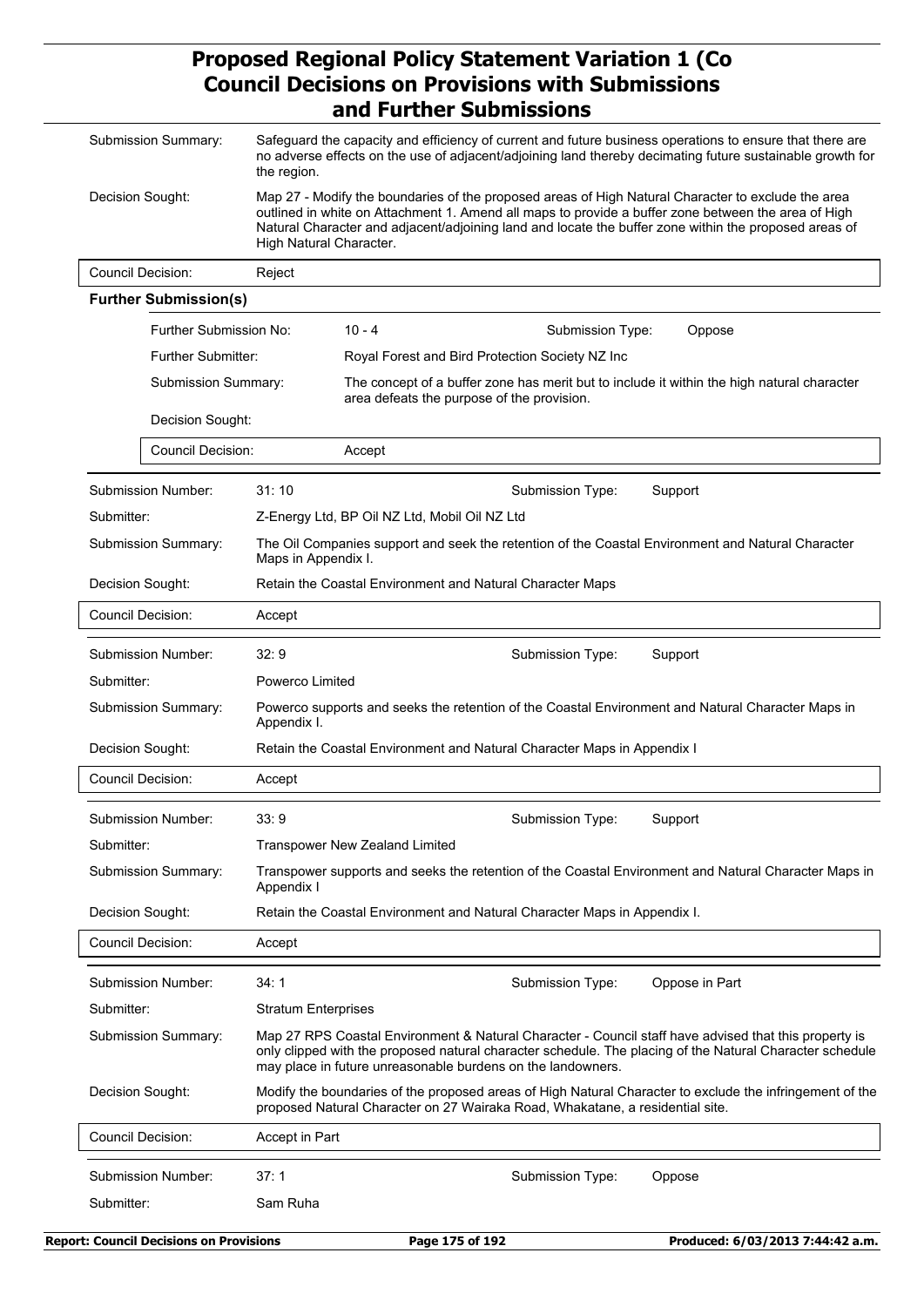|                          | Submission Summary:          | Our forefathers settled in this area hundreds of years ago. This land is close to our hearts. It concerns us<br>immensely to know that the Council is proposing to introduce rules and regulations that could prevent us,<br>or our descendents, from continuing to use our land for the benefit, welfare and economic security and<br>advancement, of present and future generations. We have been quite capable of looking after our land<br>for multiple generations already. |                                                                                                                                                                                                                                                                                                                                                                          |  |  |  |  |
|--------------------------|------------------------------|----------------------------------------------------------------------------------------------------------------------------------------------------------------------------------------------------------------------------------------------------------------------------------------------------------------------------------------------------------------------------------------------------------------------------------------------------------------------------------|--------------------------------------------------------------------------------------------------------------------------------------------------------------------------------------------------------------------------------------------------------------------------------------------------------------------------------------------------------------------------|--|--|--|--|
|                          |                              |                                                                                                                                                                                                                                                                                                                                                                                                                                                                                  | Many locals, who are mostly Maori, would feel that this is just another form of control exerted by a<br>bureaucratic power over a minority group. Why should we locals have to sacrifice 100% of our economic<br>well being, for a difficult to identify minority group that spends a minority amount of time in the area?<br>There is NO equity in this at all. Period. |  |  |  |  |
|                          |                              |                                                                                                                                                                                                                                                                                                                                                                                                                                                                                  | Our land, is situated relatively close to the main settlement of Te Kaha (less than 4 km to the shop It is<br>natural therefore that this land will eventually be developed into housing given its close proximity to the<br>primary settlement in the area                                                                                                              |  |  |  |  |
| Decision Sought:         |                              | descendents.                                                                                                                                                                                                                                                                                                                                                                                                                                                                     | The whole of the Pahaoa area should be excluded from the Natural Character definition because<br>ultimately it will logically be used by our growing family, and the families in the Pahaoa area, and our/their                                                                                                                                                          |  |  |  |  |
| Council Decision:        |                              | Accept in Part                                                                                                                                                                                                                                                                                                                                                                                                                                                                   |                                                                                                                                                                                                                                                                                                                                                                          |  |  |  |  |
|                          | Submission Number:           | 37:2                                                                                                                                                                                                                                                                                                                                                                                                                                                                             | Not Applicable<br>Submission Type:                                                                                                                                                                                                                                                                                                                                       |  |  |  |  |
| Submitter:               |                              | Sam Ruha                                                                                                                                                                                                                                                                                                                                                                                                                                                                         |                                                                                                                                                                                                                                                                                                                                                                          |  |  |  |  |
| Submission Summary:      |                              | There is a question regarding a block of land which appears to have been excluded from natural<br>character.                                                                                                                                                                                                                                                                                                                                                                     |                                                                                                                                                                                                                                                                                                                                                                          |  |  |  |  |
| Decision Sought:         |                              |                                                                                                                                                                                                                                                                                                                                                                                                                                                                                  | No specific remedy sought.                                                                                                                                                                                                                                                                                                                                               |  |  |  |  |
| <b>Council Decision:</b> |                              | Reject                                                                                                                                                                                                                                                                                                                                                                                                                                                                           |                                                                                                                                                                                                                                                                                                                                                                          |  |  |  |  |
|                          | Submission Number:           | 38:16                                                                                                                                                                                                                                                                                                                                                                                                                                                                            | Submission Type:<br>Oppose                                                                                                                                                                                                                                                                                                                                               |  |  |  |  |
| Submitter:               |                              |                                                                                                                                                                                                                                                                                                                                                                                                                                                                                  | <b>Federated Farmers of New Zealand</b>                                                                                                                                                                                                                                                                                                                                  |  |  |  |  |
|                          | Submission Summary:          |                                                                                                                                                                                                                                                                                                                                                                                                                                                                                  | Federated Farmers is disappointed with the lack of affected landowner involvement in the development of<br>Appendices I & J. Federated Farmers expects that when there are lines drawn on maps to protect<br>identified areas and values that those changes will mean to them prior to the notification of the variation.                                                |  |  |  |  |
| Decision Sought:         |                              | coastal areas is required.                                                                                                                                                                                                                                                                                                                                                                                                                                                       | a) Delete Appendix I and J<br>b) Federated Farmers submits that consultation with landowners to ensure the accuracy of the relevant                                                                                                                                                                                                                                      |  |  |  |  |
| Council Decision:        |                              | Reject                                                                                                                                                                                                                                                                                                                                                                                                                                                                           |                                                                                                                                                                                                                                                                                                                                                                          |  |  |  |  |
|                          | <b>Further Submission(s)</b> |                                                                                                                                                                                                                                                                                                                                                                                                                                                                                  |                                                                                                                                                                                                                                                                                                                                                                          |  |  |  |  |
|                          | Further Submission No:       |                                                                                                                                                                                                                                                                                                                                                                                                                                                                                  | $2 - 28$<br>Oppose<br>Submission Type:                                                                                                                                                                                                                                                                                                                                   |  |  |  |  |
| Further Submitter:       |                              |                                                                                                                                                                                                                                                                                                                                                                                                                                                                                  | Environmental Defence Society Incorporated                                                                                                                                                                                                                                                                                                                               |  |  |  |  |
| Submission Summary:      |                              |                                                                                                                                                                                                                                                                                                                                                                                                                                                                                  | Mapping of the coastal environment and natural character is an essential precursor to<br>deliver a RPS which meets the statutory requirements of the RMA and gives effect to the<br>NZCPS 2010. Mapping also provides certainty and ensures consistent management by<br>local authorities. We support the areas mapped.                                                  |  |  |  |  |
|                          | Decision Sought:             |                                                                                                                                                                                                                                                                                                                                                                                                                                                                                  |                                                                                                                                                                                                                                                                                                                                                                          |  |  |  |  |
|                          | Council Decision:            |                                                                                                                                                                                                                                                                                                                                                                                                                                                                                  | Accept                                                                                                                                                                                                                                                                                                                                                                   |  |  |  |  |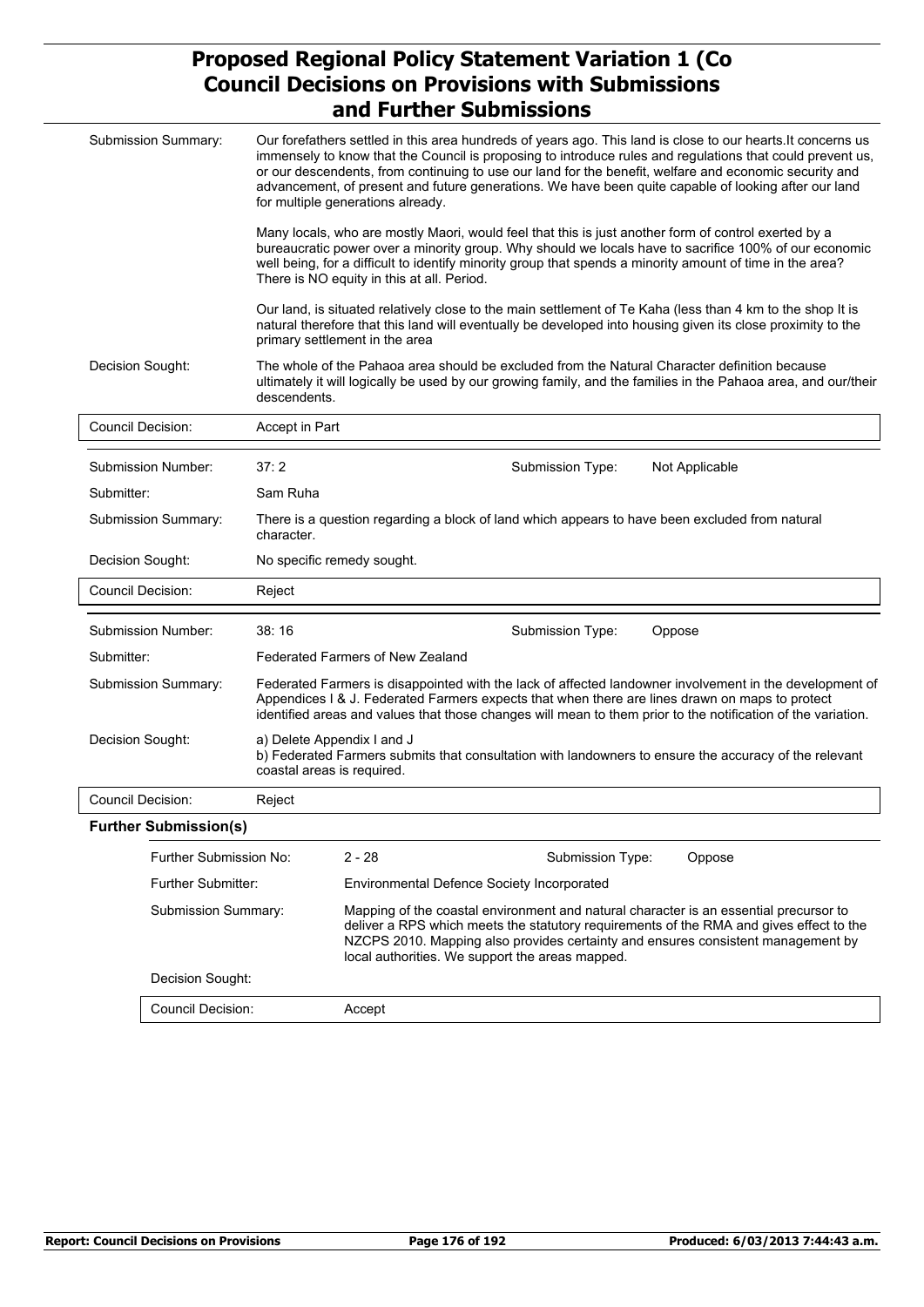| Submission Number:  | 38:17                                                                                                                                                                                                                                                                                                                                                                                                                                                                                              | Submission Type: | Support in Part |  |
|---------------------|----------------------------------------------------------------------------------------------------------------------------------------------------------------------------------------------------------------------------------------------------------------------------------------------------------------------------------------------------------------------------------------------------------------------------------------------------------------------------------------------------|------------------|-----------------|--|
| Submitter:          | Federated Farmers of New Zealand                                                                                                                                                                                                                                                                                                                                                                                                                                                                   |                  |                 |  |
| Submission Summary: | Federated Farmers is generally supportive of the rationale of this policy. However we have concerns over<br>some of the areas that have been identified as "very high natural character" and "high natural character"<br>in Appendix J as this does include land that is farmed. These are: Ohiwa Harbour (High), Opotiki to<br>Opape (High), Opape to Pokohinu Point Very High), Whanarua Bay to Waihau Bay (High), Waihau Bay<br>to Cape Runaway (High), Cape Runaway to Pokikirua Point (High). |                  |                 |  |
| Decision Sought:    | Remove and Delete the following land areas from the Natural Character Attribute table in Appendix J and<br>all associated maps in Appendix I: Ohiwa Harbour (OH), Opotiki to Opape (OOp), Opape to Pokohinu<br>Point (Opo), Whanarua Bay to Waihau Bay (Whan), Waihau Bay to Cape Runaway (WC), Cape<br>Runaway to Pokikirua Point (Run).                                                                                                                                                          |                  |                 |  |
| Council Decision:   | Reject                                                                                                                                                                                                                                                                                                                                                                                                                                                                                             |                  |                 |  |

|                                 | <b>Further Submission(s)</b>                            |                                                                                                                                                                                                                                                                                                                        |                                                                                                                                                                                                                                                                                                                         |                                                                                                        |        |  |  |
|---------------------------------|---------------------------------------------------------|------------------------------------------------------------------------------------------------------------------------------------------------------------------------------------------------------------------------------------------------------------------------------------------------------------------------|-------------------------------------------------------------------------------------------------------------------------------------------------------------------------------------------------------------------------------------------------------------------------------------------------------------------------|--------------------------------------------------------------------------------------------------------|--------|--|--|
|                                 | Further Submission No:                                  |                                                                                                                                                                                                                                                                                                                        | $2 - 29$                                                                                                                                                                                                                                                                                                                | Submission Type:                                                                                       | Oppose |  |  |
|                                 | <b>Further Submitter:</b><br><b>Submission Summary:</b> |                                                                                                                                                                                                                                                                                                                        | <b>Environmental Defence Society Incorporated</b>                                                                                                                                                                                                                                                                       |                                                                                                        |        |  |  |
|                                 |                                                         |                                                                                                                                                                                                                                                                                                                        | Mapping of the coastal environment and natural character is an essential precursor to<br>deliver a RPS which meets the statutory requirements of the RMA and gives effect to the<br>NZCPS 2010. Mapping also provides certainty and ensures consistent management by<br>local authorities. We support the areas mapped. |                                                                                                        |        |  |  |
|                                 | Decision Sought:                                        |                                                                                                                                                                                                                                                                                                                        |                                                                                                                                                                                                                                                                                                                         |                                                                                                        |        |  |  |
|                                 | Council Decision:                                       |                                                                                                                                                                                                                                                                                                                        | Accept                                                                                                                                                                                                                                                                                                                  |                                                                                                        |        |  |  |
|                                 | Further Submission No:                                  |                                                                                                                                                                                                                                                                                                                        | $10 - 7$                                                                                                                                                                                                                                                                                                                | Submission Type:                                                                                       | Oppose |  |  |
|                                 | <b>Further Submitter:</b>                               |                                                                                                                                                                                                                                                                                                                        | Royal Forest and Bird Protection Society NZ Inc                                                                                                                                                                                                                                                                         |                                                                                                        |        |  |  |
|                                 | <b>Submission Summary:</b>                              |                                                                                                                                                                                                                                                                                                                        | Land should not be excluded from natural character classification simply because it is farm<br>land. There is substantial case law reflecting that some farm land has high natural<br>character.                                                                                                                        |                                                                                                        |        |  |  |
|                                 | Decision Sought:                                        |                                                                                                                                                                                                                                                                                                                        |                                                                                                                                                                                                                                                                                                                         |                                                                                                        |        |  |  |
|                                 | Council Decision:                                       |                                                                                                                                                                                                                                                                                                                        | Reject                                                                                                                                                                                                                                                                                                                  |                                                                                                        |        |  |  |
|                                 | Submission Number:                                      | 40:6                                                                                                                                                                                                                                                                                                                   |                                                                                                                                                                                                                                                                                                                         | Submission Type:                                                                                       | Oppose |  |  |
| Submitter:                      |                                                         | Lowndes Associates                                                                                                                                                                                                                                                                                                     |                                                                                                                                                                                                                                                                                                                         |                                                                                                        |        |  |  |
| <b>Submission Summary:</b>      |                                                         |                                                                                                                                                                                                                                                                                                                        | reflect the scope and extent of the natural character elements as found.                                                                                                                                                                                                                                                | Amend the mapping throughout the region at Appendix I and Appendix J - natural character attributes to |        |  |  |
| Decision Sought:<br>Appendix I; |                                                         | Without limitation to para 10, amend, delete, limit or exclude:<br>(a) Motiti Island, and Astrolabe Reef from the outstanding natural character classification at Map 21 in<br>(b) The natural character attributes for Motiti Island, and Astrolabe Reef, and related narrative and<br>description at Appendix J; and |                                                                                                                                                                                                                                                                                                                         |                                                                                                        |        |  |  |
| Council Decision:<br>Reject     |                                                         |                                                                                                                                                                                                                                                                                                                        |                                                                                                                                                                                                                                                                                                                         |                                                                                                        |        |  |  |
| <b>Further Submission(s)</b>    |                                                         |                                                                                                                                                                                                                                                                                                                        |                                                                                                                                                                                                                                                                                                                         |                                                                                                        |        |  |  |
|                                 | Further Submission No:                                  |                                                                                                                                                                                                                                                                                                                        | $2 - 30$                                                                                                                                                                                                                                                                                                                | Submission Type:                                                                                       | Oppose |  |  |
|                                 | <b>Further Submitter:</b>                               |                                                                                                                                                                                                                                                                                                                        | Environmental Defence Society Incorporated                                                                                                                                                                                                                                                                              |                                                                                                        |        |  |  |
|                                 | <b>Submission Summary:</b>                              |                                                                                                                                                                                                                                                                                                                        | These are areas of outstanding natural character and should not be removed from<br>Appendix I and J.                                                                                                                                                                                                                    |                                                                                                        |        |  |  |
|                                 | Decision Sought:                                        |                                                                                                                                                                                                                                                                                                                        |                                                                                                                                                                                                                                                                                                                         |                                                                                                        |        |  |  |
|                                 | Council Decision:                                       |                                                                                                                                                                                                                                                                                                                        | Accept                                                                                                                                                                                                                                                                                                                  |                                                                                                        |        |  |  |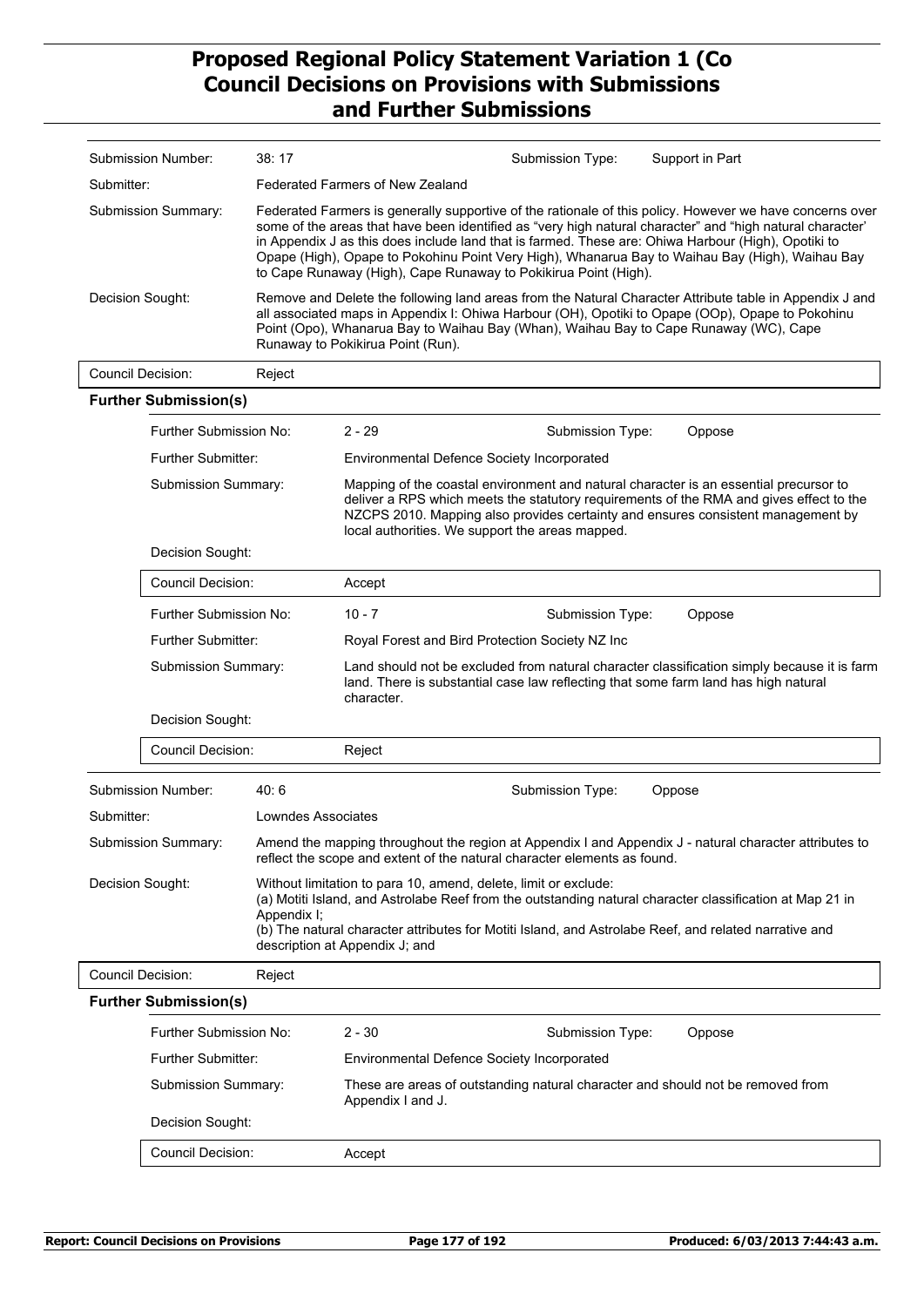|                  | Further Submission No:<br><b>Further Submitter:</b><br>Submission Summary: |                         | $21 - 31$                                                                                                                                          |                                                                                                                                                                                                                                                                                                                                                                                                                                                                                                                                   | Submission Type: |         | Support in Part                                                                                                                                                                                                                                                                                                                                                                                                                                                                                                                                                                                                                                     |  |
|------------------|----------------------------------------------------------------------------|-------------------------|----------------------------------------------------------------------------------------------------------------------------------------------------|-----------------------------------------------------------------------------------------------------------------------------------------------------------------------------------------------------------------------------------------------------------------------------------------------------------------------------------------------------------------------------------------------------------------------------------------------------------------------------------------------------------------------------------|------------------|---------|-----------------------------------------------------------------------------------------------------------------------------------------------------------------------------------------------------------------------------------------------------------------------------------------------------------------------------------------------------------------------------------------------------------------------------------------------------------------------------------------------------------------------------------------------------------------------------------------------------------------------------------------------------|--|
|                  |                                                                            |                         | Federated Farmers of New Zealand                                                                                                                   |                                                                                                                                                                                                                                                                                                                                                                                                                                                                                                                                   |                  |         |                                                                                                                                                                                                                                                                                                                                                                                                                                                                                                                                                                                                                                                     |  |
|                  |                                                                            |                         | Support the relief sought to ensure the natural character attributes also reflect the scope<br>and extent of the natural character elements found. |                                                                                                                                                                                                                                                                                                                                                                                                                                                                                                                                   |                  |         |                                                                                                                                                                                                                                                                                                                                                                                                                                                                                                                                                                                                                                                     |  |
|                  | Decision Sought:                                                           |                         |                                                                                                                                                    |                                                                                                                                                                                                                                                                                                                                                                                                                                                                                                                                   |                  |         |                                                                                                                                                                                                                                                                                                                                                                                                                                                                                                                                                                                                                                                     |  |
|                  | Council Decision:                                                          |                         | Accept                                                                                                                                             |                                                                                                                                                                                                                                                                                                                                                                                                                                                                                                                                   |                  |         |                                                                                                                                                                                                                                                                                                                                                                                                                                                                                                                                                                                                                                                     |  |
|                  | Submission Number:                                                         | 41:2                    |                                                                                                                                                    |                                                                                                                                                                                                                                                                                                                                                                                                                                                                                                                                   | Submission Type: | Support |                                                                                                                                                                                                                                                                                                                                                                                                                                                                                                                                                                                                                                                     |  |
| Submitter:       |                                                                            | Bayway Initiatives      |                                                                                                                                                    |                                                                                                                                                                                                                                                                                                                                                                                                                                                                                                                                   |                  |         |                                                                                                                                                                                                                                                                                                                                                                                                                                                                                                                                                                                                                                                     |  |
|                  | Submission Summary:                                                        |                         |                                                                                                                                                    | Much damage has been done to Pa sites and buildings of colonial times. Much desecration has<br>occurred. Many areas of outstanding scenic beauty and tourist potential have been spoilt through lack of<br>planning. The Regional Council is doing an excellent job in enforcing water pollution laws. They could<br>easily support coastal preservation and prevent unlawful deviation.                                                                                                                                          |                  |         |                                                                                                                                                                                                                                                                                                                                                                                                                                                                                                                                                                                                                                                     |  |
|                  | Decision Sought:                                                           |                         | No specific remedy sought.                                                                                                                         |                                                                                                                                                                                                                                                                                                                                                                                                                                                                                                                                   |                  |         |                                                                                                                                                                                                                                                                                                                                                                                                                                                                                                                                                                                                                                                     |  |
|                  | <b>Council Decision:</b>                                                   | Accept                  |                                                                                                                                                    |                                                                                                                                                                                                                                                                                                                                                                                                                                                                                                                                   |                  |         |                                                                                                                                                                                                                                                                                                                                                                                                                                                                                                                                                                                                                                                     |  |
|                  | Submission Number:                                                         | 42:3                    |                                                                                                                                                    |                                                                                                                                                                                                                                                                                                                                                                                                                                                                                                                                   | Submission Type: |         | Oppose in Part                                                                                                                                                                                                                                                                                                                                                                                                                                                                                                                                                                                                                                      |  |
| Submitter:       |                                                                            | Motiti Avocados Limited |                                                                                                                                                    |                                                                                                                                                                                                                                                                                                                                                                                                                                                                                                                                   |                  |         |                                                                                                                                                                                                                                                                                                                                                                                                                                                                                                                                                                                                                                                     |  |
|                  | Submission Summary:                                                        |                         |                                                                                                                                                    | Motiti Avocados Limited is concerned that the entire shoreline being ONC will potentially impact on<br>primary production on the Island. The Motiti Barge Landing in particular is shown as ONC despite the<br>clear modification of the natural environment this represents (although this is recognised in Appendix J to<br>a limited extent). The Barge Landing is vital to the operation of Motiti Avocados Limited's orchard. The<br>present classification could inappropriately prevent the use of this physical resource. |                  |         |                                                                                                                                                                                                                                                                                                                                                                                                                                                                                                                                                                                                                                                     |  |
| Decision Sought: |                                                                            |                         | remaining areas needs to be adopted.<br>clear what is being protected.                                                                             |                                                                                                                                                                                                                                                                                                                                                                                                                                                                                                                                   |                  |         | Amend Map 21 to remove the ONC classification for the Island's shoreline. Areas where significant<br>modification to the natural character of the coastline has occurred should have no natural character<br>classification. This should occur, at the least, for those indicative landing areas shown in the Motiti District<br>Plan Planning Map 1, and the Motiti Barge Landing in particular. A classification appropriate to the<br>If areas of the coastline are retained as ONC, Motiti Avocados Limited seek detailed locational<br>descriptions for these areas as well recognition in Appendix J of the areas which are modified so it is |  |
|                  | <b>Council Decision:</b>                                                   | Accept in Part          |                                                                                                                                                    |                                                                                                                                                                                                                                                                                                                                                                                                                                                                                                                                   |                  |         |                                                                                                                                                                                                                                                                                                                                                                                                                                                                                                                                                                                                                                                     |  |
|                  | <b>Further Submission(s)</b>                                               |                         |                                                                                                                                                    |                                                                                                                                                                                                                                                                                                                                                                                                                                                                                                                                   |                  |         |                                                                                                                                                                                                                                                                                                                                                                                                                                                                                                                                                                                                                                                     |  |
|                  | Further Submission No:                                                     |                         | $2 - 31$                                                                                                                                           |                                                                                                                                                                                                                                                                                                                                                                                                                                                                                                                                   | Submission Type: |         | Oppose                                                                                                                                                                                                                                                                                                                                                                                                                                                                                                                                                                                                                                              |  |
|                  | Further Submitter:<br><b>Submission Summary:</b>                           |                         |                                                                                                                                                    | Environmental Defence Society Incorporated                                                                                                                                                                                                                                                                                                                                                                                                                                                                                        |                  |         |                                                                                                                                                                                                                                                                                                                                                                                                                                                                                                                                                                                                                                                     |  |
|                  |                                                                            |                         | I and J.                                                                                                                                           |                                                                                                                                                                                                                                                                                                                                                                                                                                                                                                                                   |                  |         | This is an area of outstanding natural character and should not be removed from Appendix                                                                                                                                                                                                                                                                                                                                                                                                                                                                                                                                                            |  |
|                  | Decision Sought:                                                           |                         |                                                                                                                                                    |                                                                                                                                                                                                                                                                                                                                                                                                                                                                                                                                   |                  |         |                                                                                                                                                                                                                                                                                                                                                                                                                                                                                                                                                                                                                                                     |  |
|                  | Council Decision:                                                          |                         | Accept                                                                                                                                             |                                                                                                                                                                                                                                                                                                                                                                                                                                                                                                                                   |                  |         |                                                                                                                                                                                                                                                                                                                                                                                                                                                                                                                                                                                                                                                     |  |
|                  | Further Submission No:                                                     |                         | $24 - 4$                                                                                                                                           |                                                                                                                                                                                                                                                                                                                                                                                                                                                                                                                                   | Submission Type: |         | Oppose                                                                                                                                                                                                                                                                                                                                                                                                                                                                                                                                                                                                                                              |  |
|                  | Further Submitter:                                                         |                         |                                                                                                                                                    | Motiti Rohe Moana Trust (MRMT)                                                                                                                                                                                                                                                                                                                                                                                                                                                                                                    |                  |         |                                                                                                                                                                                                                                                                                                                                                                                                                                                                                                                                                                                                                                                     |  |
|                  | Submission Summary:                                                        |                         |                                                                                                                                                    |                                                                                                                                                                                                                                                                                                                                                                                                                                                                                                                                   |                  |         | Retain Motiti Rohemoana as outstanding natural character in RPS Coastal variation.                                                                                                                                                                                                                                                                                                                                                                                                                                                                                                                                                                  |  |
|                  | Decision Sought:                                                           |                         |                                                                                                                                                    |                                                                                                                                                                                                                                                                                                                                                                                                                                                                                                                                   |                  |         |                                                                                                                                                                                                                                                                                                                                                                                                                                                                                                                                                                                                                                                     |  |
|                  | Council Decision:                                                          |                         | Accept                                                                                                                                             |                                                                                                                                                                                                                                                                                                                                                                                                                                                                                                                                   |                  |         |                                                                                                                                                                                                                                                                                                                                                                                                                                                                                                                                                                                                                                                     |  |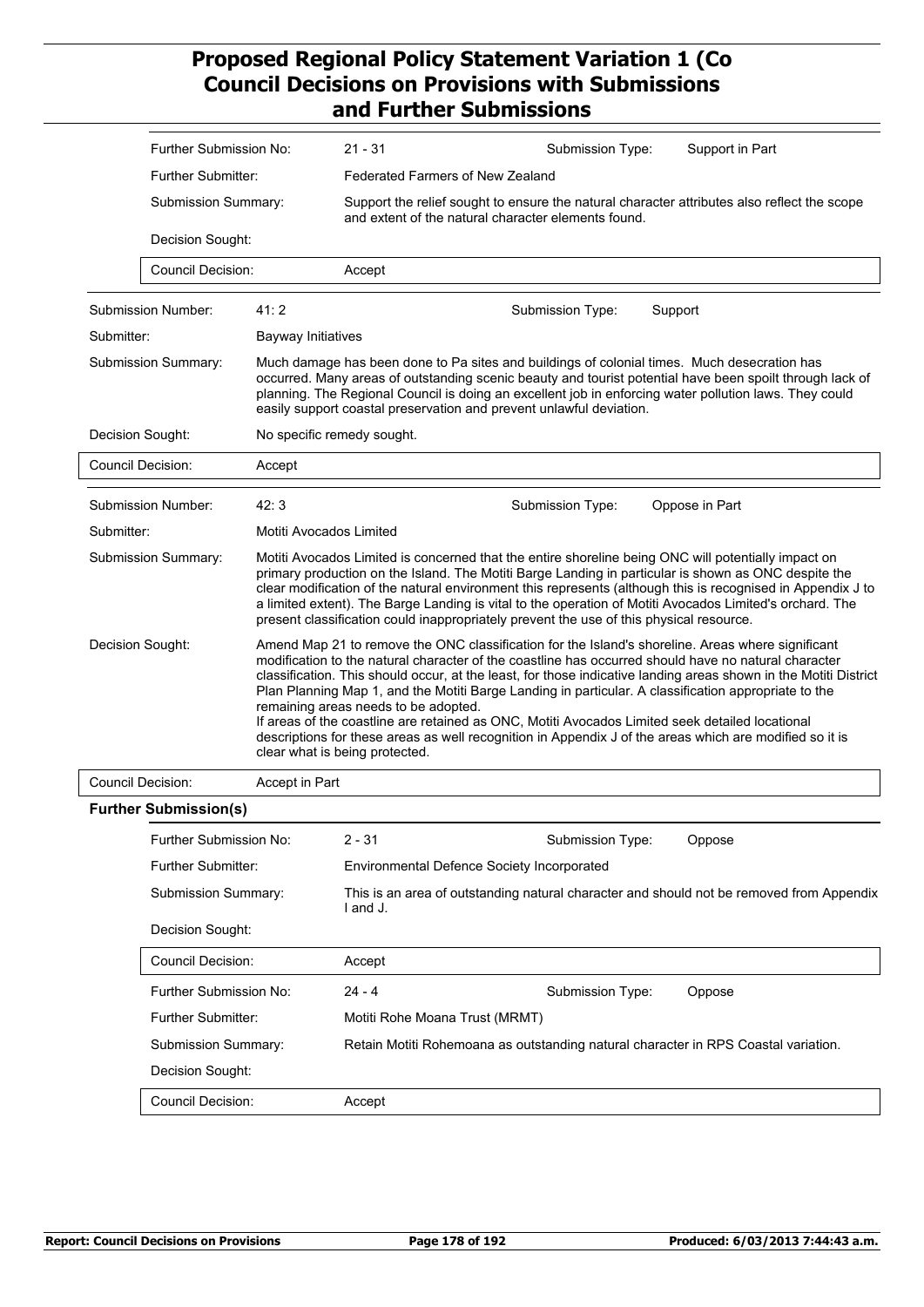| Submission Number:  |                              | 44:11               |                                                                                                                                                                                                                                                                                                                                                                                                  | Submission Type: | Support in Part                                                                          |  |  |
|---------------------|------------------------------|---------------------|--------------------------------------------------------------------------------------------------------------------------------------------------------------------------------------------------------------------------------------------------------------------------------------------------------------------------------------------------------------------------------------------------|------------------|------------------------------------------------------------------------------------------|--|--|
| Submitter:          |                              | <b>Basil Graeme</b> |                                                                                                                                                                                                                                                                                                                                                                                                  |                  |                                                                                          |  |  |
| Submission Summary: |                              |                     | Map 23 does not recognise the high natural character of the land west of the Kaituna cut. It is the only<br>remaining extensive remnant of flat, former swamp land with remnant dune lake, major river, adjacent<br>wildlife management reserve and vegetated dunes, all within the coastal environment. This<br>representative landscape is not found between Pukehina Beach Road and Athenree. |                  |                                                                                          |  |  |
|                     | Decision Sought:             |                     | Request this area is identified as having high natural character.                                                                                                                                                                                                                                                                                                                                |                  |                                                                                          |  |  |
|                     | <b>Council Decision:</b>     | Reject              |                                                                                                                                                                                                                                                                                                                                                                                                  |                  |                                                                                          |  |  |
|                     | <b>Further Submission(s)</b> |                     |                                                                                                                                                                                                                                                                                                                                                                                                  |                  |                                                                                          |  |  |
|                     | Further Submission No:       |                     | $14 - 34$                                                                                                                                                                                                                                                                                                                                                                                        | Submission Type: | Oppose                                                                                   |  |  |
|                     | <b>Further Submitter:</b>    |                     | Te Tumu Landowners Group                                                                                                                                                                                                                                                                                                                                                                         |                  |                                                                                          |  |  |
|                     | Submission Summary:          |                     | natural character mapping in Appendix I.                                                                                                                                                                                                                                                                                                                                                         |                  | The identification of additional areas of high natural character is not supported by the |  |  |
|                     | Decision Sought:             |                     |                                                                                                                                                                                                                                                                                                                                                                                                  |                  |                                                                                          |  |  |
|                     | <b>Council Decision:</b>     |                     | Accept                                                                                                                                                                                                                                                                                                                                                                                           |                  |                                                                                          |  |  |
|                     | Further Submission No:       |                     | $15 - 34$                                                                                                                                                                                                                                                                                                                                                                                        | Submission Type: | Oppose                                                                                   |  |  |
|                     | Further Submitter:           |                     | Te Tumu Kaituna 14 Trust                                                                                                                                                                                                                                                                                                                                                                         |                  |                                                                                          |  |  |
|                     | Submission Summary:          |                     | The identification of additional areas of high natural character is not supported by the<br>natural character mapping in Appendix I.                                                                                                                                                                                                                                                             |                  |                                                                                          |  |  |
|                     | Decision Sought:             |                     |                                                                                                                                                                                                                                                                                                                                                                                                  |                  |                                                                                          |  |  |
|                     | Council Decision:            |                     | Accept                                                                                                                                                                                                                                                                                                                                                                                           |                  |                                                                                          |  |  |
|                     | Further Submission No:       |                     | $16 - 34$                                                                                                                                                                                                                                                                                                                                                                                        | Submission Type: | Oppose                                                                                   |  |  |
|                     | Further Submitter:           |                     | Te Tumu Kaituna 11B2 Trust                                                                                                                                                                                                                                                                                                                                                                       |                  |                                                                                          |  |  |
|                     | Submission Summary:          |                     | The identification of additional areas of high natural character is not supported by the<br>natural character mapping in Appendix I.                                                                                                                                                                                                                                                             |                  |                                                                                          |  |  |
|                     | Decision Sought:             |                     |                                                                                                                                                                                                                                                                                                                                                                                                  |                  |                                                                                          |  |  |
|                     | <b>Council Decision:</b>     |                     | Accept                                                                                                                                                                                                                                                                                                                                                                                           |                  |                                                                                          |  |  |
|                     | Further Submission No:       |                     | $17 - 34$                                                                                                                                                                                                                                                                                                                                                                                        | Submission Type: | Oppose                                                                                   |  |  |
|                     | Further Submitter:           |                     | Ford Land Holdings Pty Ltd                                                                                                                                                                                                                                                                                                                                                                       |                  |                                                                                          |  |  |
|                     | Submission Summary:          |                     | natural character mapping in Appendix I.                                                                                                                                                                                                                                                                                                                                                         |                  | The identification of additional areas of high natural character is not supported by the |  |  |
|                     | Decision Sought:             |                     |                                                                                                                                                                                                                                                                                                                                                                                                  |                  |                                                                                          |  |  |
|                     | <b>Council Decision:</b>     |                     | Accept                                                                                                                                                                                                                                                                                                                                                                                           |                  |                                                                                          |  |  |
|                     | Further Submission No:       |                     | $21 - 32$                                                                                                                                                                                                                                                                                                                                                                                        | Submission Type: | Oppose                                                                                   |  |  |
|                     | Further Submitter:           |                     | Federated Farmers of New Zealand                                                                                                                                                                                                                                                                                                                                                                 |                  |                                                                                          |  |  |
|                     | Submission Summary:          |                     | support and landowner involvement and acceptance.                                                                                                                                                                                                                                                                                                                                                |                  | No areas should be marked on maps as having high natural character without evidence to   |  |  |
|                     | Decision Sought:             |                     |                                                                                                                                                                                                                                                                                                                                                                                                  |                  |                                                                                          |  |  |
|                     | <b>Council Decision:</b>     |                     | Reject                                                                                                                                                                                                                                                                                                                                                                                           |                  |                                                                                          |  |  |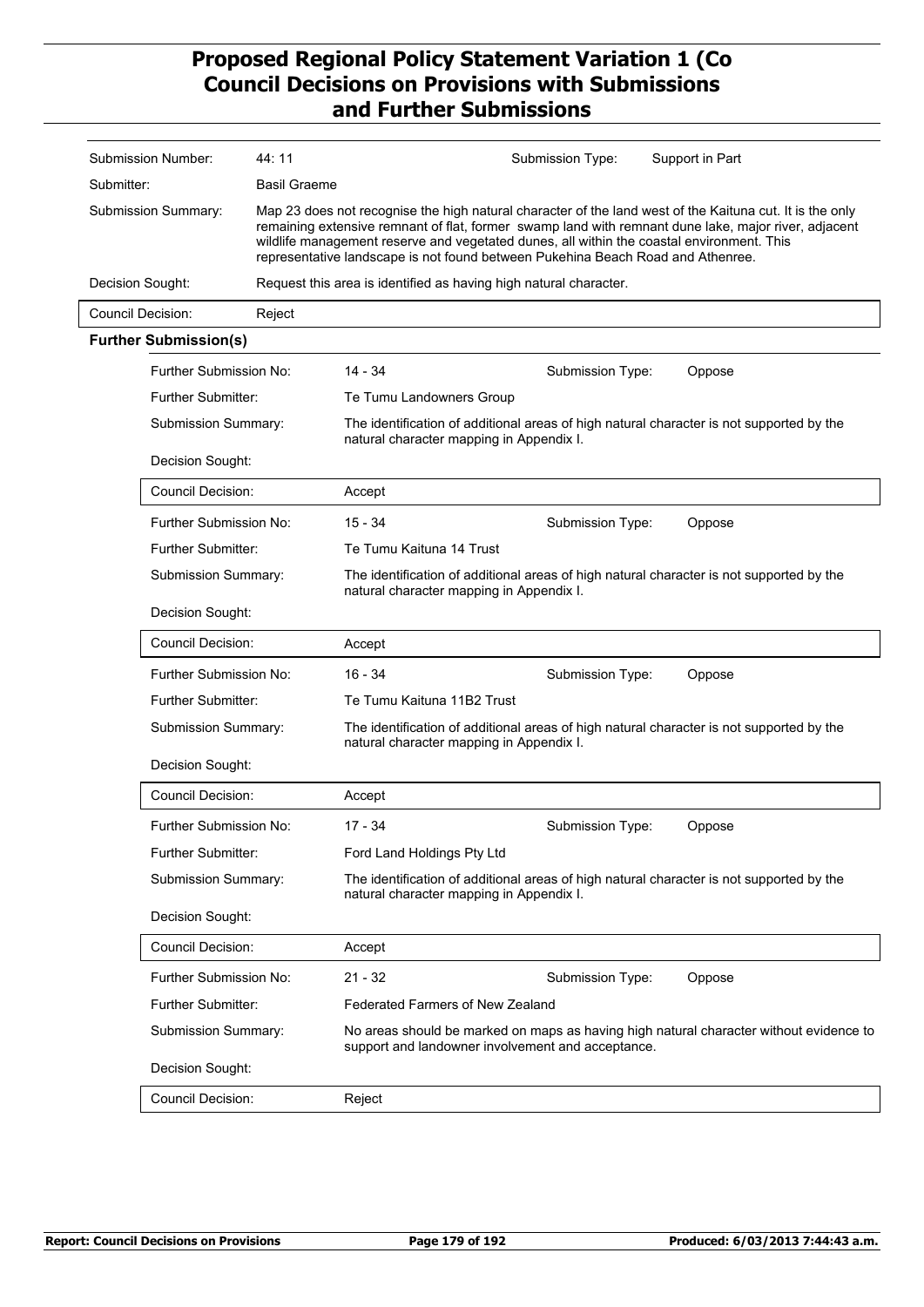| Submission Number:  | 45:1                                                                                                                                                                                                                                                                                                                                                                                                                                                                                                                                                                                                                                                                                                                                                          | Submission Type: | Oppose |  |
|---------------------|---------------------------------------------------------------------------------------------------------------------------------------------------------------------------------------------------------------------------------------------------------------------------------------------------------------------------------------------------------------------------------------------------------------------------------------------------------------------------------------------------------------------------------------------------------------------------------------------------------------------------------------------------------------------------------------------------------------------------------------------------------------|------------------|--------|--|
| Submitter:          | Bay of Plenty Regional Council                                                                                                                                                                                                                                                                                                                                                                                                                                                                                                                                                                                                                                                                                                                                |                  |        |  |
| Submission Summary: | Amendments to maps are needed to correct minor irregularities.<br>Minor amendments are likely required to Appendix I maps to regularise polygon boundaries Minor<br>amendments will promote administrative efficiency to ensure the natural character areas do not protrude<br>into adjacent (often urban) land areas.                                                                                                                                                                                                                                                                                                                                                                                                                                        |                  |        |  |
| Decision Sought:    | Amend map 17 by adjusting the "TH" "Very High" Natural Character area to exclude Lot 3 DPS 74534 Blk<br>II Katikati SO (65 Athenree Road, Katikati).<br>Amend map 29 by adjusting the "OOp" "High" Natural Character area to exclude 983 State Highway 35<br>(Allot 314 Waioeka Psh Blk 1V Op6tiki SO).<br>Amend definition of the Coastal Environment shown on map 28 to include the portion of the Otara River<br>(shown in Appendix 3) known to be important for whitebait spawning.<br>Make minor adjustments to Appendix I to correct mapping irregularities to ensure natural character and<br>the landward extent of the coastal environment line are consistent with property boundaries. Adjustments<br>should not exceed a lateral movement of 10m. |                  |        |  |
| Council Decision:   | Accept                                                                                                                                                                                                                                                                                                                                                                                                                                                                                                                                                                                                                                                                                                                                                        |                  |        |  |

| <b>Further Submission(s)</b>  |                                                                                                                               |                            |                                                                                     |  |  |
|-------------------------------|-------------------------------------------------------------------------------------------------------------------------------|----------------------------|-------------------------------------------------------------------------------------|--|--|
| Further Submission No:        | $14 - 35$                                                                                                                     | Submission Type:           | Oppose                                                                              |  |  |
| <b>Further Submitter:</b>     | Te Tumu Landowners Group                                                                                                      |                            |                                                                                     |  |  |
| Submission Summary:           | Oppose proposed minor adjustments to the Appendix I maps subject to the extent they<br>impact on the Te Tumu lands on Map 23. |                            |                                                                                     |  |  |
| Decision Sought:              |                                                                                                                               |                            |                                                                                     |  |  |
| <b>Council Decision:</b>      | Accept                                                                                                                        |                            |                                                                                     |  |  |
| Further Submission No:        | $15 - 35$                                                                                                                     | Submission Type:           | Oppose                                                                              |  |  |
| <b>Further Submitter:</b>     | Te Tumu Kaituna 14 Trust                                                                                                      |                            |                                                                                     |  |  |
| Submission Summary:           | Oppose proposed minor adjustments to the Appendix I maps subject to the extent they<br>impact on the Te Tumu lands on Map 23. |                            |                                                                                     |  |  |
| Decision Sought:              |                                                                                                                               |                            |                                                                                     |  |  |
| <b>Council Decision:</b>      | Accept                                                                                                                        |                            |                                                                                     |  |  |
| Further Submission No:        | $16 - 35$                                                                                                                     | Submission Type:           | Oppose                                                                              |  |  |
| Further Submitter:            |                                                                                                                               | Te Tumu Kaituna 11B2 Trust |                                                                                     |  |  |
| <b>Submission Summary:</b>    | impact on the Te Tumu lands on Map 23.                                                                                        |                            | Oppose proposed minor adjustments to the Appendix I maps subject to the extent they |  |  |
| Decision Sought:              |                                                                                                                               |                            |                                                                                     |  |  |
| Council Decision:             | Accept                                                                                                                        |                            |                                                                                     |  |  |
| <b>Further Submission No:</b> | $17 - 35$                                                                                                                     | Submission Type:           | Oppose                                                                              |  |  |
| <b>Further Submitter:</b>     | Ford Land Holdings Pty Ltd                                                                                                    |                            |                                                                                     |  |  |
| <b>Submission Summary:</b>    | Oppose proposed minor adjustments to the Appendix I maps subject to the extent they<br>impact on the Te Tumu lands on Map 23. |                            |                                                                                     |  |  |
| Decision Sought:              |                                                                                                                               |                            |                                                                                     |  |  |
| <b>Council Decision:</b>      | Accept                                                                                                                        |                            |                                                                                     |  |  |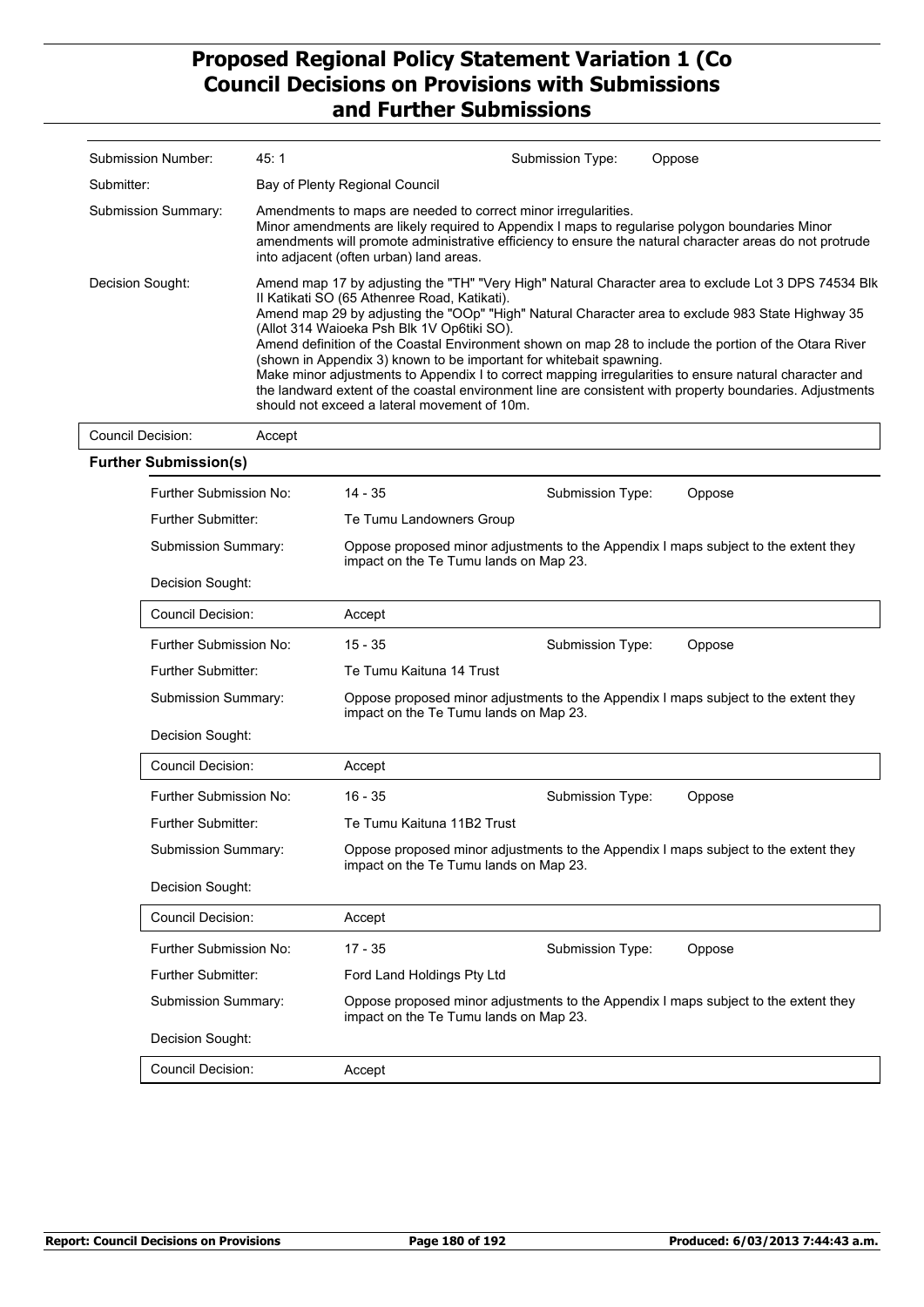| Submission Number:           | 46:1                                                                                                                                                                                                                                                                                                                                                                                                                                                                                                                                                                                                                                                                                                                                                                                                                                                                                                                                                                                                                                                                                                                                                                                                                                                                                                                                                                                                                                  | Submission Type:         | Oppose  |
|------------------------------|---------------------------------------------------------------------------------------------------------------------------------------------------------------------------------------------------------------------------------------------------------------------------------------------------------------------------------------------------------------------------------------------------------------------------------------------------------------------------------------------------------------------------------------------------------------------------------------------------------------------------------------------------------------------------------------------------------------------------------------------------------------------------------------------------------------------------------------------------------------------------------------------------------------------------------------------------------------------------------------------------------------------------------------------------------------------------------------------------------------------------------------------------------------------------------------------------------------------------------------------------------------------------------------------------------------------------------------------------------------------------------------------------------------------------------------|--------------------------|---------|
| Submitter:                   | Joy Turner and Geoffrey Turner                                                                                                                                                                                                                                                                                                                                                                                                                                                                                                                                                                                                                                                                                                                                                                                                                                                                                                                                                                                                                                                                                                                                                                                                                                                                                                                                                                                                        |                          |         |
| <b>Submission Summary:</b>   | The proposal removes our right to develop almost the entire property (PT Allot 207.50.488 BLK VI<br>Aongatete SD). We own the riparian land to the harbour's edge. This proposal will curtail any ability we<br>have to earn a living from our land. The effect of your proposal means our farm becomes impossible to<br>farm or develop in any way and therefore economically unviable.                                                                                                                                                                                                                                                                                                                                                                                                                                                                                                                                                                                                                                                                                                                                                                                                                                                                                                                                                                                                                                              |                          |         |
| Decision Sought:             | If the Council wishes to do this then it is clear that full and ongoing compensation must be provided to<br>compensate us for the property rights you intend to deprive us of.<br>As an alternative we suggest you seriously consider maintaining the current Judicial Coastal Environment<br>boundary i.e., esplanade strips or reserves.                                                                                                                                                                                                                                                                                                                                                                                                                                                                                                                                                                                                                                                                                                                                                                                                                                                                                                                                                                                                                                                                                            |                          |         |
| <b>Council Decision:</b>     | Reject                                                                                                                                                                                                                                                                                                                                                                                                                                                                                                                                                                                                                                                                                                                                                                                                                                                                                                                                                                                                                                                                                                                                                                                                                                                                                                                                                                                                                                |                          |         |
| Submission Number:           | 48: 2                                                                                                                                                                                                                                                                                                                                                                                                                                                                                                                                                                                                                                                                                                                                                                                                                                                                                                                                                                                                                                                                                                                                                                                                                                                                                                                                                                                                                                 | Submission Type:         | Support |
| Submitter:                   | Te Runanga O Ngati Awa                                                                                                                                                                                                                                                                                                                                                                                                                                                                                                                                                                                                                                                                                                                                                                                                                                                                                                                                                                                                                                                                                                                                                                                                                                                                                                                                                                                                                |                          |         |
| Submission Summary:          | Ngati Awa supports the proposed variation and all of the sites in the Whakatane district that have been<br>identified as outstanding, very high or high value. The following sites also have cultural values:<br>Koohi Point<br>• Lookout for fishing, and ocean going activities<br>• Lookout and Communications location - particularly in times of emergency<br>• A place of escape, congregation and observation of natural events<br>Piripai Spit, including Opihiwhanaungakore Urupa<br>• Place of interment<br>Motiti Island<br>• Multiply owned Maori Freehold land used for residences and farming activities<br>• Location of two Ngati Awa marae and associated events<br>Matata Straights<br>• Historic battleground and place of interment of those fallen<br>Rurima Islands<br>• Multiply owned Maori Freehold land<br>Rangitaiki River mouth - Eastern Bank Lagoon<br>• Fish breeding and spawning ground - particularly mullet and whitebait<br>Port Ohope<br>• Camping ground or Nohoanga<br>Ohiwa Harbour<br>· Fishing, shell-fishing, diving, waka ama, kaitiakitanga activities<br>The rocks at the Whakatane River Mouth form part of a cultural landscape of tremendous significance to<br>Ngati Awa and all other Mataatua iwi.<br>Ngati Awa owns title to these rocks and requests they be identified as being of a very high natural<br>character category to protect the rocks from inappropriate activity, |                          |         |
| Decision Sought:             | Retain the proposed instruments for each of the sites identified in maps relating to the Whakatane district.<br>Add the rocks in the river mouth to the very high natural character category,<br>Add all of the retired lands in riparian margins of the Ohiwa Harbour that have been covenanted for<br>protection or are subject to an Environmental programme.                                                                                                                                                                                                                                                                                                                                                                                                                                                                                                                                                                                                                                                                                                                                                                                                                                                                                                                                                                                                                                                                      |                          |         |
| <b>Council Decision:</b>     | Accept in Part                                                                                                                                                                                                                                                                                                                                                                                                                                                                                                                                                                                                                                                                                                                                                                                                                                                                                                                                                                                                                                                                                                                                                                                                                                                                                                                                                                                                                        |                          |         |
| <b>Further Submission(s)</b> |                                                                                                                                                                                                                                                                                                                                                                                                                                                                                                                                                                                                                                                                                                                                                                                                                                                                                                                                                                                                                                                                                                                                                                                                                                                                                                                                                                                                                                       |                          |         |
| Eurther Submission No:       | 11 <sub>2</sub>                                                                                                                                                                                                                                                                                                                                                                                                                                                                                                                                                                                                                                                                                                                                                                                                                                                                                                                                                                                                                                                                                                                                                                                                                                                                                                                                                                                                                       | Cubmiccion Type: Cupport |         |

| Further Submission No: | $11 - 2$                                                                                                                                                                                                                                                                                            | Submission Type:                      | Support |  |
|------------------------|-----------------------------------------------------------------------------------------------------------------------------------------------------------------------------------------------------------------------------------------------------------------------------------------------------|---------------------------------------|---------|--|
| Further Submitter:     |                                                                                                                                                                                                                                                                                                     | Trustees of Ophi Whanaunga Kore Urupa |         |  |
| Submission Summary:    | Support sumbission to retain the identification of Piripai Spit. This need is particularly<br>important given the cultural and historic heritage value of Opihi urupa and Piripai Spit for<br>local marae and Ngati Awa hapu and iwi. Traditional custom continues to be practiced on<br>the urupa. |                                       |         |  |
| Decision Sought:       |                                                                                                                                                                                                                                                                                                     |                                       |         |  |
| Council Decision:      | Accept                                                                                                                                                                                                                                                                                              |                                       |         |  |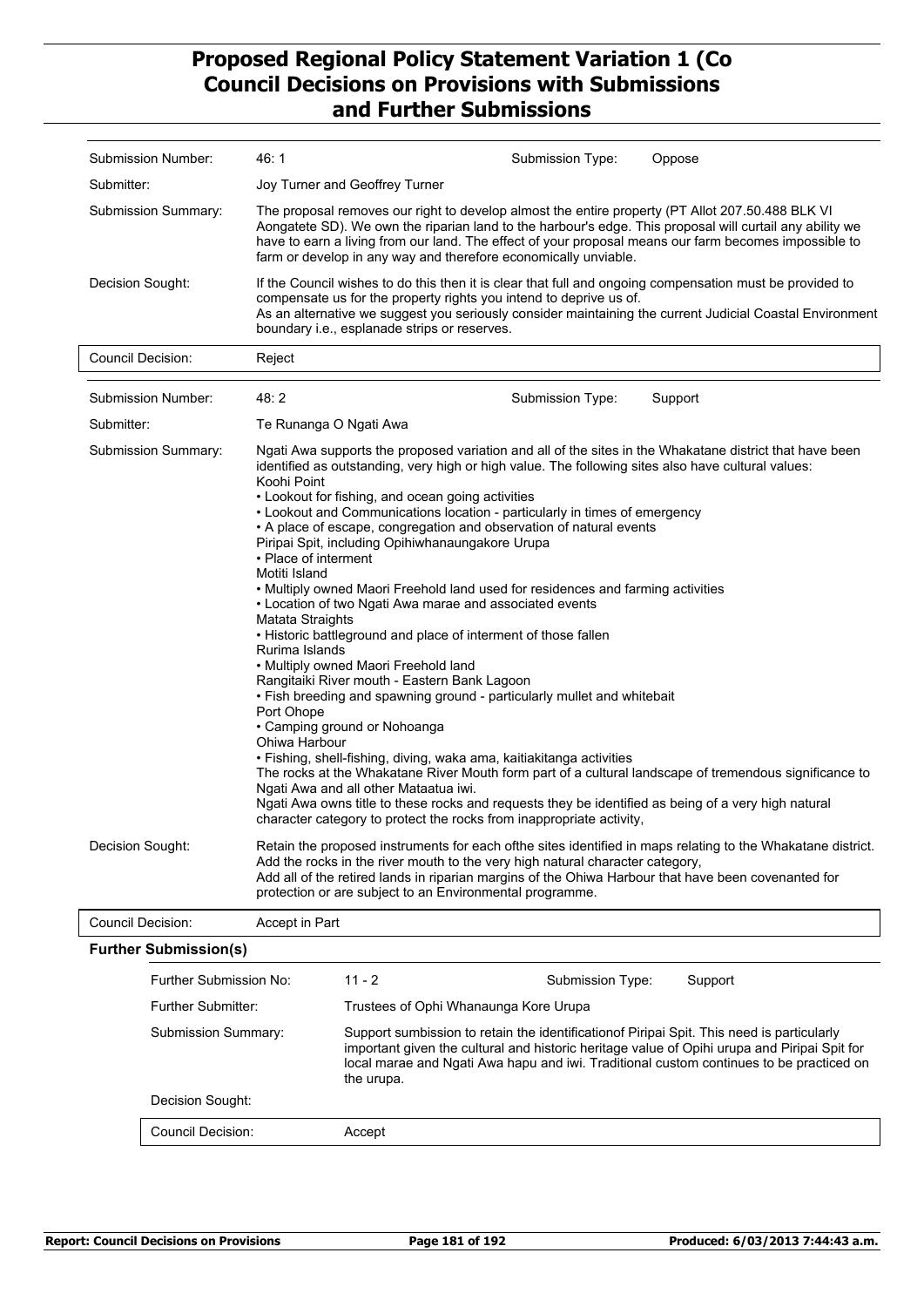|                          | Submission Number:           | 49:1                               | Submission Type:<br>Oppose                                                                                                                                                                                                                                                                                                                                                                  |  |  |  |  |
|--------------------------|------------------------------|------------------------------------|---------------------------------------------------------------------------------------------------------------------------------------------------------------------------------------------------------------------------------------------------------------------------------------------------------------------------------------------------------------------------------------------|--|--|--|--|
| Submitter:               |                              | R C Brosnahan                      |                                                                                                                                                                                                                                                                                                                                                                                             |  |  |  |  |
|                          | Submission Summary:          |                                    | Inappropriate due to farmland. Very intruding on our land. Unable to comment on rules as they are not<br>available at present. Would like to meet someone for discussion on this matter.                                                                                                                                                                                                    |  |  |  |  |
| Decision Sought:         |                              | Withdraw line on:                  | 1.93B Maraetotara Road Valuation Reference 0715 23900<br>2. 270 Pohutukawa Ave valuation reference 0715124200 A & B<br>3. Waimana 246B 2C 2B2 Trust Valuation reference 07151 24300A                                                                                                                                                                                                        |  |  |  |  |
| <b>Council Decision:</b> |                              | Reject                             |                                                                                                                                                                                                                                                                                                                                                                                             |  |  |  |  |
|                          | Submission Number:           | 50:1                               | Submission Type:<br>Oppose                                                                                                                                                                                                                                                                                                                                                                  |  |  |  |  |
| Submitter:               |                              | Ngati Makino Iwi Authority         |                                                                                                                                                                                                                                                                                                                                                                                             |  |  |  |  |
|                          | Submission Summary:          |                                    | Whilst not all the Te Tumu blacks might qualify as "High Natural Character" the ocean beach fronts would<br>and this should be indicated on the map. The Okurei point beach has never been modified, therefore we<br>cannot understand why this area is not designated as "High Natural Character". The Waitahanui river<br>mouth has not been classified as being "High Natural Character" |  |  |  |  |
| Decision Sought:         |                              | no designation.<br>and out to sea. | Parts of the Te Tumu blocks oceanbeach fronts, be designated "high natural character", rather than have<br>Designate as "High natural character" and seek from the café shop to Little Waihi around Okurei point<br>Designate an appropriate area around the Waitahanui river mouth as "high natural character".                                                                            |  |  |  |  |
| Council Decision:        |                              | Reject                             |                                                                                                                                                                                                                                                                                                                                                                                             |  |  |  |  |
|                          | <b>Further Submission(s)</b> |                                    |                                                                                                                                                                                                                                                                                                                                                                                             |  |  |  |  |
|                          | Further Submission No:       |                                    | $14 - 36$<br>Submission Type:<br>Oppose                                                                                                                                                                                                                                                                                                                                                     |  |  |  |  |
|                          | <b>Further Submitter:</b>    |                                    | Te Tumu Landowners Group                                                                                                                                                                                                                                                                                                                                                                    |  |  |  |  |
|                          | Submission Summary:          |                                    | Oppose the identification of additional areas of high natural character on Map 23 with on<br>the Te Tumu lands.                                                                                                                                                                                                                                                                             |  |  |  |  |
|                          | Decision Sought:             |                                    |                                                                                                                                                                                                                                                                                                                                                                                             |  |  |  |  |
|                          | <b>Council Decision:</b>     |                                    | Accept                                                                                                                                                                                                                                                                                                                                                                                      |  |  |  |  |
|                          | Further Submission No:       |                                    | $15 - 36$<br>Submission Type:<br>Oppose                                                                                                                                                                                                                                                                                                                                                     |  |  |  |  |
|                          | <b>Further Submitter:</b>    |                                    | Te Tumu Kaituna 14 Trust                                                                                                                                                                                                                                                                                                                                                                    |  |  |  |  |
|                          | Submission Summary:          |                                    | Oppose the identification of additional areas of high natural character on Map 23 with on<br>the Te Tumu lands.                                                                                                                                                                                                                                                                             |  |  |  |  |
|                          | Decision Sought:             |                                    |                                                                                                                                                                                                                                                                                                                                                                                             |  |  |  |  |
|                          | <b>Council Decision:</b>     |                                    | Accept                                                                                                                                                                                                                                                                                                                                                                                      |  |  |  |  |
|                          | Further Submission No:       |                                    | $16 - 36$<br>Submission Type:<br>Oppose                                                                                                                                                                                                                                                                                                                                                     |  |  |  |  |
|                          | <b>Further Submitter:</b>    |                                    | Te Tumu Kaituna 11B2 Trust                                                                                                                                                                                                                                                                                                                                                                  |  |  |  |  |
|                          | Submission Summary:          |                                    | Oppose the identification of additional areas of high natural character on Map 23 with on<br>the Te Tumu lands.                                                                                                                                                                                                                                                                             |  |  |  |  |
|                          | Decision Sought:             |                                    |                                                                                                                                                                                                                                                                                                                                                                                             |  |  |  |  |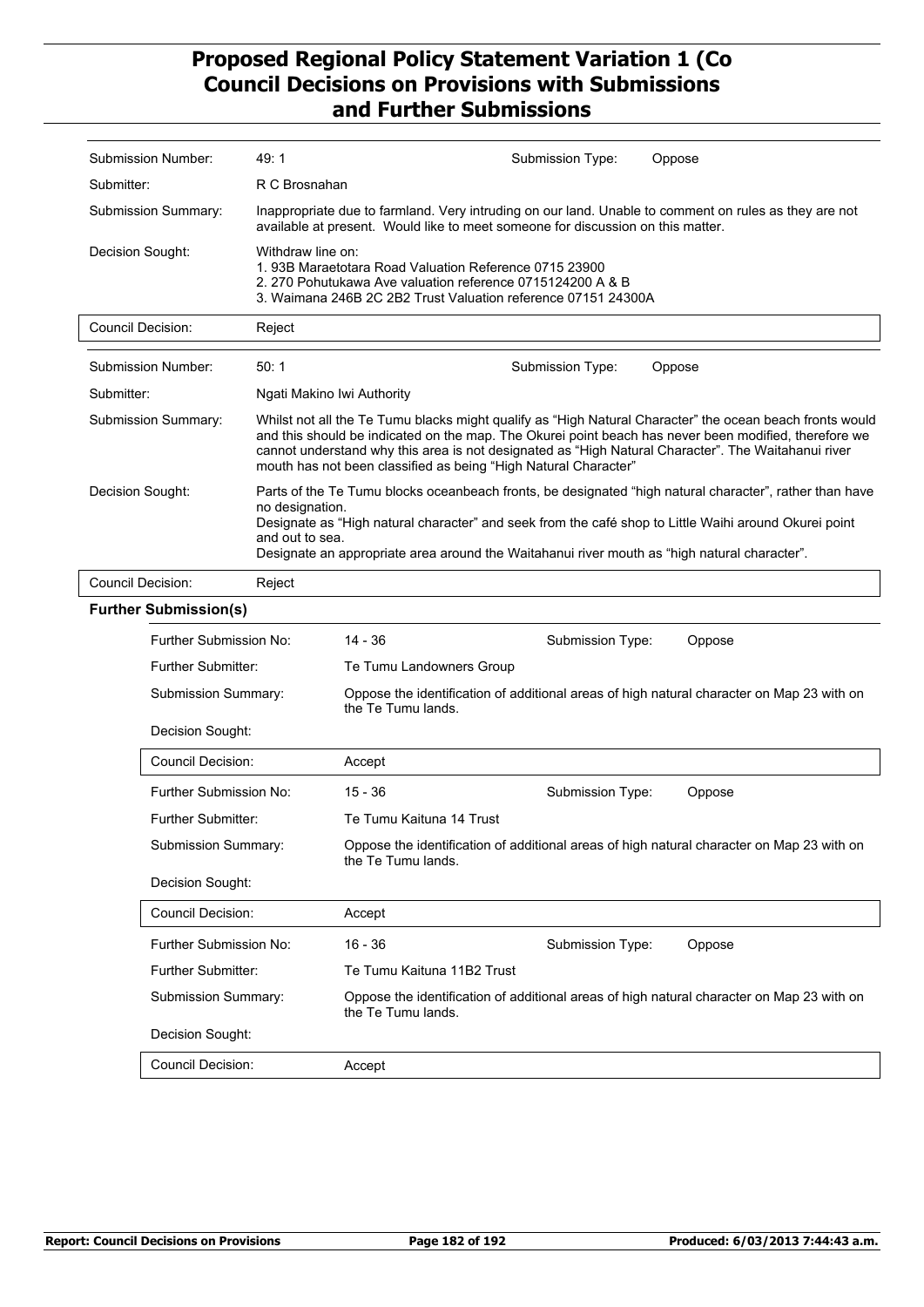|                     | Further Submission No:    |                                                                                                                                                                                                                                                                                                               | $17 - 36$                                                                                                                                                    |                  | Submission Type: | Oppose                                                                                                   |  |  |
|---------------------|---------------------------|---------------------------------------------------------------------------------------------------------------------------------------------------------------------------------------------------------------------------------------------------------------------------------------------------------------|--------------------------------------------------------------------------------------------------------------------------------------------------------------|------------------|------------------|----------------------------------------------------------------------------------------------------------|--|--|
|                     | <b>Further Submitter:</b> |                                                                                                                                                                                                                                                                                                               | Ford Land Holdings Pty Ltd                                                                                                                                   |                  |                  |                                                                                                          |  |  |
|                     | Submission Summary:       |                                                                                                                                                                                                                                                                                                               | the Te Tumu lands.                                                                                                                                           |                  |                  | Oppose the identification of additional areas of high natural character on Map 23 with on                |  |  |
|                     | Decision Sought:          |                                                                                                                                                                                                                                                                                                               |                                                                                                                                                              |                  |                  |                                                                                                          |  |  |
|                     | Council Decision:         |                                                                                                                                                                                                                                                                                                               | Accept                                                                                                                                                       |                  |                  |                                                                                                          |  |  |
|                     | Submission Number:        | 52:2                                                                                                                                                                                                                                                                                                          |                                                                                                                                                              | Submission Type: |                  | Oppose                                                                                                   |  |  |
| Submitter:          |                           | JB & HA Brosnahan                                                                                                                                                                                                                                                                                             |                                                                                                                                                              |                  |                  |                                                                                                          |  |  |
|                     | Submission Summary:       | We have inserted in an orange colour on the map attached the least-damaging positioning for those<br>lines. However, these lines are only advanced on the explicit understanding that the presence of such a<br>line will have no adverse effects on uses of our private land that adjoins them.              |                                                                                                                                                              |                  |                  |                                                                                                          |  |  |
|                     | Decision Sought:          |                                                                                                                                                                                                                                                                                                               | Remove line from property as shown on attached drawing/map.                                                                                                  |                  |                  |                                                                                                          |  |  |
|                     | Council Decision:         | Accept in Part                                                                                                                                                                                                                                                                                                |                                                                                                                                                              |                  |                  |                                                                                                          |  |  |
|                     | <b>Submission Number:</b> | 53:2                                                                                                                                                                                                                                                                                                          |                                                                                                                                                              | Submission Type: |                  | Oppose                                                                                                   |  |  |
| Submitter:          |                           | H Hei Junior Trust & Hamiora Hei (Estate)                                                                                                                                                                                                                                                                     |                                                                                                                                                              |                  |                  |                                                                                                          |  |  |
|                     | Submission Summary:       | Refute any government legislative (BOPRC) review and/or changes of authority over all Maraehako<br>lands, rivers and seas that lie within its traditional boundaries. The Resource Management Act<br>recognises and provides for the special relationship of Tangata Whenua (Pt2, Section 7) with their land. |                                                                                                                                                              |                  |                  |                                                                                                          |  |  |
|                     | Decision Sought:          | That BOPRC remove our Taonga (8563B SH35, RD 3, Opotiki) from the "High Natural Character" zoning<br>plan.                                                                                                                                                                                                    |                                                                                                                                                              |                  |                  |                                                                                                          |  |  |
|                     | Council Decision:         | Accept in Part                                                                                                                                                                                                                                                                                                |                                                                                                                                                              |                  |                  |                                                                                                          |  |  |
|                     | <b>Submission Number:</b> | 54:1                                                                                                                                                                                                                                                                                                          |                                                                                                                                                              | Submission Type: |                  | Oppose                                                                                                   |  |  |
| Submitter:          |                           | G Parry Trust                                                                                                                                                                                                                                                                                                 |                                                                                                                                                              |                  |                  |                                                                                                          |  |  |
| Submission Summary: |                           |                                                                                                                                                                                                                                                                                                               | We have a special bond as guardians and trustees of our land, and accordingly respect and conserve the<br>beach, foreshore and the land around our property. |                  |                  |                                                                                                          |  |  |
|                     | Decision Sought:<br>zone. |                                                                                                                                                                                                                                                                                                               |                                                                                                                                                              |                  |                  | We wish our title (G Parry Trust, RD 6, Te Puke) to be specifically excluded from your natural character |  |  |
|                     | Council Decision:         | Reject                                                                                                                                                                                                                                                                                                        |                                                                                                                                                              |                  |                  |                                                                                                          |  |  |
| Section:            | <b>Map 32</b>             |                                                                                                                                                                                                                                                                                                               |                                                                                                                                                              |                  |                  | 489                                                                                                      |  |  |

#### **Council Decision**

That natural character and the Coastal Environment lines be corrected seaward to match property boundaries where very minor amendments will achieve this.

#### **Reasons for Council Decision**

Submissions: 20-2, F23-9: Minor corrections will provide TAs and others using this data with greater certainty and will minimise the number of properties affected by either line. See also recommendations concerning map resolution.

#### **Submissions**

| Submission Number:  | 20:2                                                                                                                                                                                                                                                                                  | Submission Type: | Oppose |
|---------------------|---------------------------------------------------------------------------------------------------------------------------------------------------------------------------------------------------------------------------------------------------------------------------------------|------------------|--------|
| Submitter:          | Maresca Family Trust                                                                                                                                                                                                                                                                  |                  |        |
| Submission Summary: | Map 32 of 35 appears to be defined at a very broad scale and as a result seems arbitrary when relating it<br>to the land.                                                                                                                                                             |                  |        |
| Decision Sought:    | For council to accurately identify and map the coastal environment at a more detailed scale and for those<br>responsible for identifying the coastal environment to undertake a detailed site assessment of our land to<br>accurately identify the extent of the coastal environment. |                  |        |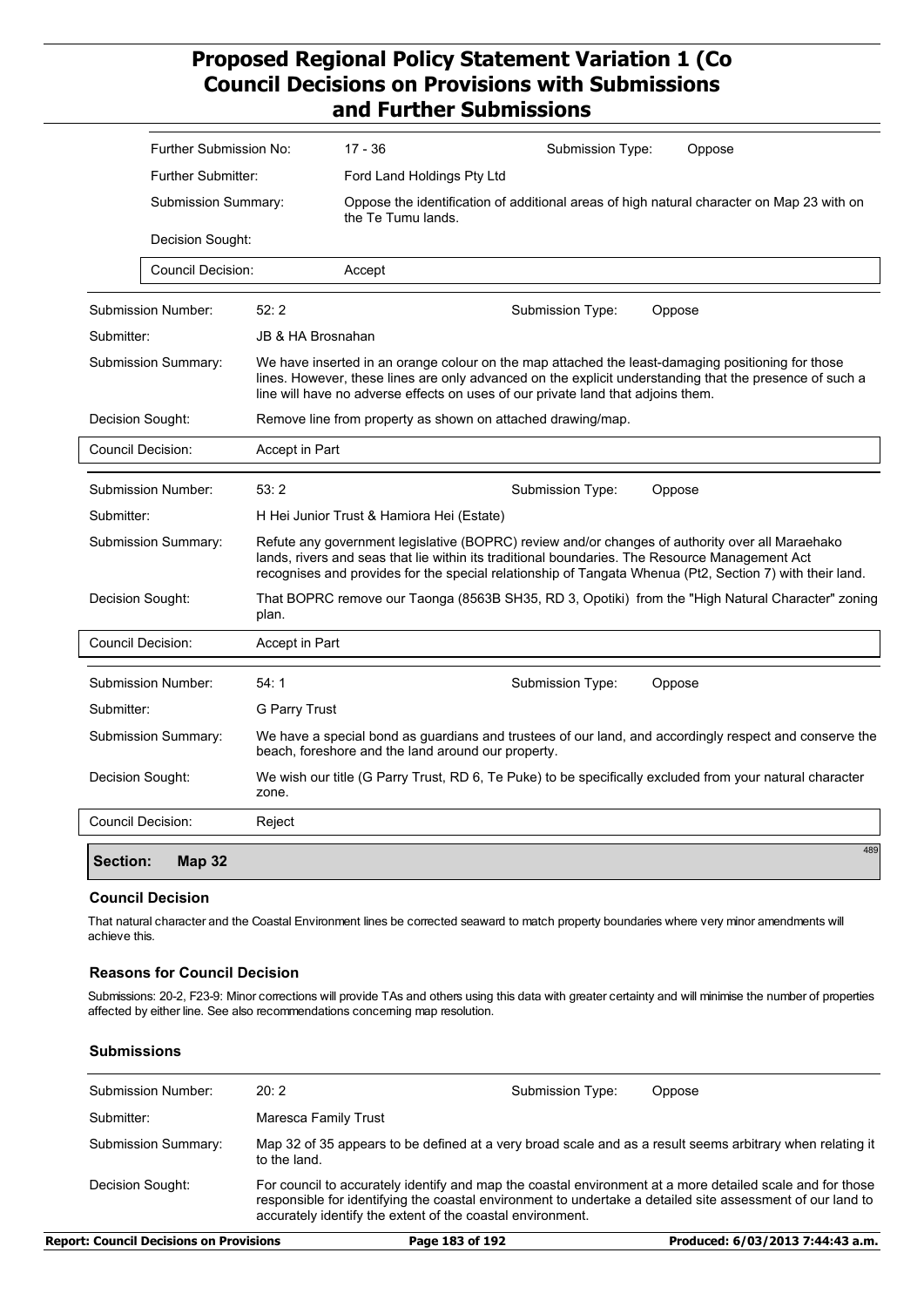| <b>Further Submission(s)</b> | Accept                                    |          |                                                                                                                                                                   |         |
|------------------------------|-------------------------------------------|----------|-------------------------------------------------------------------------------------------------------------------------------------------------------------------|---------|
|                              | Further Submission No:                    | $23 - 9$ | Submission Type:                                                                                                                                                  | Support |
|                              | Further Submitter:                        |          | Andrew Buttle, Peter Buttle and James Buttle                                                                                                                      |         |
|                              | Submission Summary:                       |          | As owners of Whakaari/White Island, the submitters have never been approached in<br>relation to a determination of what parts of the Island should be classified. |         |
|                              | Decision Sought:                          |          |                                                                                                                                                                   |         |
|                              | <b>Council Decision:</b>                  | Accept   |                                                                                                                                                                   |         |
| <b>Chapter:</b>              | Appendix J – Natural Character Attributes |          |                                                                                                                                                                   |         |

#### **Section: Appendix J – Natural Character Attributes**

#### **Council Decision**

Amend Appendix J by rewriting and including missing attributes and further detail.

Retain those parts of Matakana Island with High or Very High " designations".

Include better explanation of the attributes in Policy CE 2B as follows:

"For example, the attributes for Tauranga Harbour include channel markers (scattered throughout the harbour and visible during the night time) and commercial areas. These features are recognised and detract from Natural Character but comprise the harbour at the time it was ranked. Features comprising natural character include low modification below MHWS and extensive areas of seagrass, saltmarsh around the margins. Accordingly, commercial use and development (in the right location) and protection of the aquatic habitats are unlikely to compromise natural character.

Make no specific mention of National Power grids in attributes table.

Retain rural land natural character, subject to minor amendments as noted elsewhere. Do not delete Appendix I and J.

#### **Reasons for Council Decision**

Submissions 7-27, F20-26, 20-3, 22-17, 24-41, 25-41, 26-41, 27-41, 32-10, F20-28: The attributes tables have been significantly rewritten with many sub-sectors now standing alone (i.e. aggregate areas have been split into their component parts). This has enabled greater resolution with the delineation of features now more closely matching ground-based elements. As a result naming conventions have changed.

Submission 31-11: Support is noted.

Submission 8-15, F25-15: The rankings given to Matakana Island are considered appropriate having regard of all the information available at this time.

Submissions 23-5, F7-7, F10-41, F14-22, F15-22, F16-22, F17-22, F20-27, F21-33, 23-9, 18-16, 23-10, 38-18, F10-8: Support for the attributes table is acknowleged. The attributes table has been refined with extraneous text removed and positive attributes clearly defined. Further explanatory text "explains" the purpose. Most rural land noted as having natural character is likely to remain in rural use for some time. The "designation" does not hinder (in any way) rural activities and provides considerable certainty as to where natural values exist.

Submission 33-10: The presence of regionally significant infrastructure (or for that matter any other specific feature) is acknowleged but need not be specifically included in attributes. The attributes are intended to provide a "flavour" that will help gauge the appropriateness of activities. By specifying positive attributes, decision-makers are able to better discern the impact of activities on Naturtal Character, but this does not mean they should not consider other matters. Existing infrastructure and the general preference for utility development within its corridor are givens.

Submission 38-19: Consultation has been undertaken and there was considerable media exposure for this issue. Variation 1 defines, on a map, what is otherwise unclear for many people. The impact of variation 1 is primarily on administrative efficiency. Any "effects" on people arise because matters that were previously unclear are now more clear. However, in developing variation 1, every effort has been expended trying to minimise the amount of land impacted.

Submission 40-2, F19-7: Astrolabe reef was previously included in a large area (including Motiti) considered to have "outstanding" natural character. However, a number of considerations make this previous approach untenable. In particular, the dearth of information pertaining to the ocean-floor in general, "high" status of Motiti and acknowledgement that "outstanding" only relates to the other offshore islands means that so large and general a classification cannot be supported.

Submission 40-7, F19-8, 42-4, F24-5: Motiti Island itself is not ranked "Outstanding", its "edge" is classified "high".

Amendments to Policy CE 7B provide for existing consented uses. Therefore it is not necessary to remove the Motiti Coastline which has considerable natural character value. The "high" natural character ranking requires avoidance, remediation or mitigation of significant adverse effects - the default RMA decision-making requirement.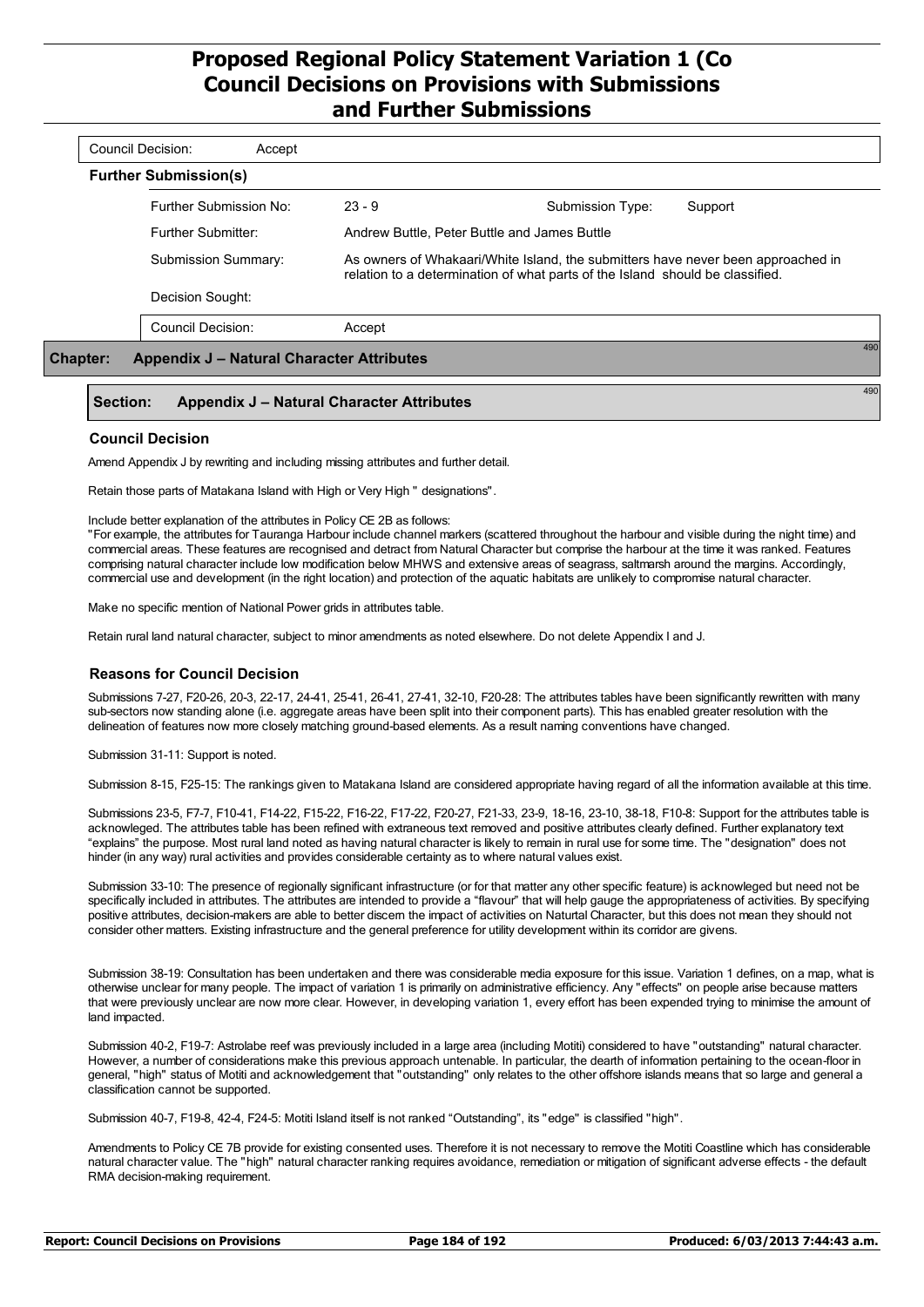#### **Submissions**

| Submission Number:  | 7:27                                                                    | Submission Type: | Support in Part |  |
|---------------------|-------------------------------------------------------------------------|------------------|-----------------|--|
| Submitter:          | Western Bay of Plenty District Council                                  |                  |                 |  |
| Submission Summary: | BK, MM and MO do not appear to be provided for in the attribute tables. |                  |                 |  |
| Decision Sought:    | Add BK, MM and MO to the attribute tables.                              |                  |                 |  |
| Council Decision:   | Accept                                                                  |                  |                 |  |

#### **Further Submission(s)**

|                     | Further Submission No:                                              |      | $20 - 26$                                                                                                                    | Submission Type:                                                          | Other                                                                                                                                                                                                    |  |
|---------------------|---------------------------------------------------------------------|------|------------------------------------------------------------------------------------------------------------------------------|---------------------------------------------------------------------------|----------------------------------------------------------------------------------------------------------------------------------------------------------------------------------------------------------|--|
|                     | Further Submitter:                                                  |      | Port of Tauranga Limited                                                                                                     |                                                                           |                                                                                                                                                                                                          |  |
|                     | <b>Submission Summary:</b><br>Decision Sought:<br>Council Decision: |      | The Port neither supports or opposes the relief. It is not clear why only certain areas have<br>been included in Appendix J. |                                                                           |                                                                                                                                                                                                          |  |
|                     |                                                                     |      |                                                                                                                              |                                                                           |                                                                                                                                                                                                          |  |
|                     |                                                                     |      | Accept in Part                                                                                                               |                                                                           |                                                                                                                                                                                                          |  |
|                     |                                                                     |      |                                                                                                                              |                                                                           |                                                                                                                                                                                                          |  |
|                     | Submission Number:                                                  | 8:15 |                                                                                                                              | Submission Type:                                                          | Oppose                                                                                                                                                                                                   |  |
| Submitter:          |                                                                     |      | Blakely Pacific Limited, Scorpians Limited & TKC Holdings Limited                                                            |                                                                           |                                                                                                                                                                                                          |  |
| Submission Summary: |                                                                     |      |                                                                                                                              | completed as part of the Environment Court directed Whole of Island Plan. | The Submitters oppose the maps and listing of any part of Matakana Island because of the inconsistency<br>of the two appendices and because the notations appear to be inconsistent with reports already |  |
| Decision Sought:    |                                                                     |      | that reference MAT is deleted from Appendix J.                                                                               |                                                                           | The submitters request that the High and Very High Map notation are deleted from Matakana Island, and                                                                                                    |  |
|                     | <b>Council Decision:</b><br>Reject                                  |      |                                                                                                                              |                                                                           |                                                                                                                                                                                                          |  |

|                            | <b>Further Submission(s)</b> |                                                                                                                                                                        |                                                                                                                                                                                                |                                                                                                                                                                                                                                                                                                              |  |  |  |
|----------------------------|------------------------------|------------------------------------------------------------------------------------------------------------------------------------------------------------------------|------------------------------------------------------------------------------------------------------------------------------------------------------------------------------------------------|--------------------------------------------------------------------------------------------------------------------------------------------------------------------------------------------------------------------------------------------------------------------------------------------------------------|--|--|--|
|                            | Further Submission No:       |                                                                                                                                                                        | $25 - 15$                                                                                                                                                                                      | Submission Type:<br>Oppose                                                                                                                                                                                                                                                                                   |  |  |  |
|                            | Further Submitter:           |                                                                                                                                                                        | Nessie Kuka                                                                                                                                                                                    |                                                                                                                                                                                                                                                                                                              |  |  |  |
|                            | <b>Submission Summary:</b>   |                                                                                                                                                                        | Oppose this submission due to the aggressive developmental context that is being sought<br>by developers upon what's known as a nationally recognised coastal landscape of<br>Matakana Island. |                                                                                                                                                                                                                                                                                                              |  |  |  |
|                            | Decision Sought:             |                                                                                                                                                                        |                                                                                                                                                                                                |                                                                                                                                                                                                                                                                                                              |  |  |  |
|                            | <b>Council Decision:</b>     |                                                                                                                                                                        | Accept                                                                                                                                                                                         |                                                                                                                                                                                                                                                                                                              |  |  |  |
|                            | Submission Number:           | 11:1                                                                                                                                                                   | Submission Type:<br>Support                                                                                                                                                                    |                                                                                                                                                                                                                                                                                                              |  |  |  |
| Submitter:                 |                              |                                                                                                                                                                        | <b>Whakatane District Council</b>                                                                                                                                                              |                                                                                                                                                                                                                                                                                                              |  |  |  |
| <b>Submission Summary:</b> |                              | supported.                                                                                                                                                             |                                                                                                                                                                                                | The implementation of this policy will rely on assessing the effects of activities on 'attributes' and<br>making a distinction between the effects of activities on 'very high' and 'high' natural character<br>values. As such the inclusion in the RPS of the attributes that make up natural character is |  |  |  |
| Decision Sought:           |                              |                                                                                                                                                                        | Retain Appendix J.                                                                                                                                                                             |                                                                                                                                                                                                                                                                                                              |  |  |  |
| Council Decision:          |                              | Accept                                                                                                                                                                 |                                                                                                                                                                                                |                                                                                                                                                                                                                                                                                                              |  |  |  |
|                            | 20:3<br>Submission Number:   |                                                                                                                                                                        |                                                                                                                                                                                                | Support in Part<br>Submission Type:                                                                                                                                                                                                                                                                          |  |  |  |
| Submitter:                 |                              |                                                                                                                                                                        | Maresca Family Trust                                                                                                                                                                           |                                                                                                                                                                                                                                                                                                              |  |  |  |
| <b>Submission Summary:</b> |                              | Map 32 of 35 lists the coastal environment area as "Pok", but we cannot find the corresponding<br>description of the natural character attributes listed in Appendix J |                                                                                                                                                                                                |                                                                                                                                                                                                                                                                                                              |  |  |  |
| Decision Sought:           |                              | Appendix J.                                                                                                                                                            |                                                                                                                                                                                                | Council to include the natural character attributes of coastal environment "Pok" in the proposed variation                                                                                                                                                                                                   |  |  |  |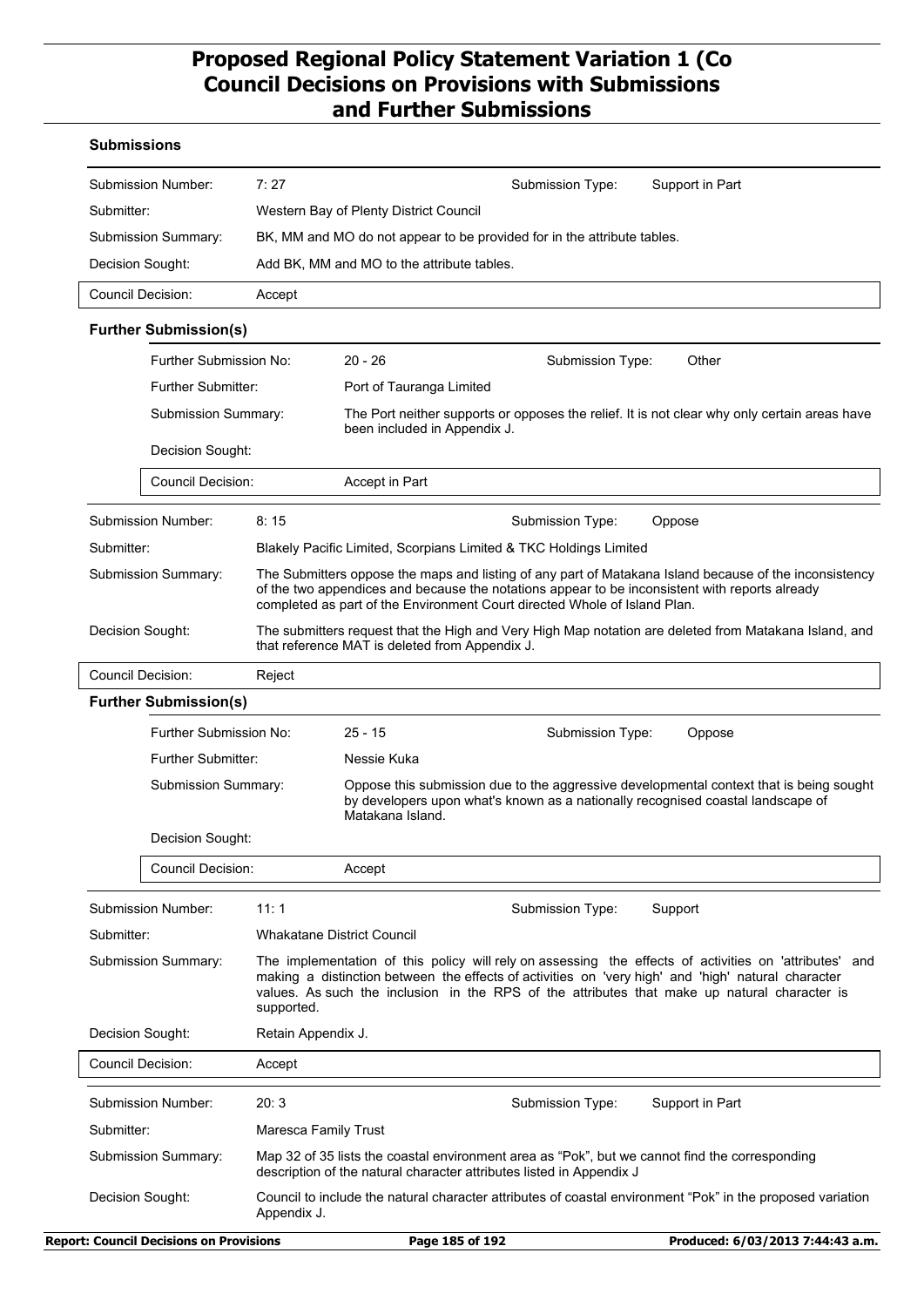| Council Decision:            | Accept               |                                                                                                                                                                                                                                                                                                                                                                                                  |  |  |
|------------------------------|----------------------|--------------------------------------------------------------------------------------------------------------------------------------------------------------------------------------------------------------------------------------------------------------------------------------------------------------------------------------------------------------------------------------------------|--|--|
| Submission Number:           | 22:17                | Support<br>Submission Type:                                                                                                                                                                                                                                                                                                                                                                      |  |  |
| Submitter:                   |                      | <b>Environmental Defence Society Incorporated</b>                                                                                                                                                                                                                                                                                                                                                |  |  |
| Submission Summary:          |                      | We support the identification of natural character attributes to the extent that the table accurately<br>identifies the natural character attributes.                                                                                                                                                                                                                                            |  |  |
| Decision Sought:             | No change requested. |                                                                                                                                                                                                                                                                                                                                                                                                  |  |  |
| Council Decision:            | Accept               |                                                                                                                                                                                                                                                                                                                                                                                                  |  |  |
| Submission Number:           | 23:5                 | Submission Type:<br>Oppose in Part                                                                                                                                                                                                                                                                                                                                                               |  |  |
| Submitter:                   |                      | Royal Forest and Bird Protection Society NZ Inc                                                                                                                                                                                                                                                                                                                                                  |  |  |
| Submission Summary:          |                      | The Society seeks clarification as to the focus on the 'attributes that comprise' natural character and how<br>the relationship between the policy and the Appendices is intended to operate.                                                                                                                                                                                                    |  |  |
|                              | areas                | NZCPS Policy 13 (d) has not been addressed. A policy is required in the RPS to clarify that activities<br>outside of the identified high natural character areas potentially have adverse effects on the identified                                                                                                                                                                              |  |  |
| Decision Sought:             |                      | Clarify the status of the "attributes" or remove from the policy.<br>Include a new policy to implement NZCPS Policy 13 (d) i.e., outside of Ohiwa Harbour.                                                                                                                                                                                                                                       |  |  |
| <b>Council Decision:</b>     | Accept in Part       |                                                                                                                                                                                                                                                                                                                                                                                                  |  |  |
| <b>Further Submission(s)</b> |                      |                                                                                                                                                                                                                                                                                                                                                                                                  |  |  |
| Further Submission No:       |                      | $7 - 7$<br>Submission Type:<br>Oppose                                                                                                                                                                                                                                                                                                                                                            |  |  |
| Further Submitter:           |                      | Fonterra Co-operative Group Ltd                                                                                                                                                                                                                                                                                                                                                                  |  |  |
| Submission Summary:          |                      | The suggested approach would apply to land that is not identified as having high natural<br>character values which includes farmland. While it is appropriate to consider whether the<br>use and management of such land would have effects on other sensitive areas, the<br>submitter has not proposed precise wording and therefore the intended provisions and<br>their effect are uncertain. |  |  |
| Decision Sought:             |                      |                                                                                                                                                                                                                                                                                                                                                                                                  |  |  |
| <b>Council Decision:</b>     |                      | Accept in Part                                                                                                                                                                                                                                                                                                                                                                                   |  |  |
| Further Submission No:       |                      | $10 - 41$<br>Submission Type:<br>Other                                                                                                                                                                                                                                                                                                                                                           |  |  |
| <b>Further Submitter:</b>    |                      | Royal Forest and Bird Protection Society NZ Inc                                                                                                                                                                                                                                                                                                                                                  |  |  |
| Submission Summary:          |                      | The summary of this submissiondoes not give a clear view of its content. Please refer to<br>the original submission.                                                                                                                                                                                                                                                                             |  |  |
| Decision Sought:             |                      |                                                                                                                                                                                                                                                                                                                                                                                                  |  |  |
| <b>Council Decision:</b>     |                      | Accept                                                                                                                                                                                                                                                                                                                                                                                           |  |  |
| Further Submission No:       |                      | $14 - 22$<br>Submission Type:<br>Oppose                                                                                                                                                                                                                                                                                                                                                          |  |  |
| Further Submitter:           |                      | Te Tumu Landowners Group                                                                                                                                                                                                                                                                                                                                                                         |  |  |
| Submission Summary:          |                      | The NZCPS has been given effect to (implemented) through the Natural Character<br>mapping in Appendix I.                                                                                                                                                                                                                                                                                         |  |  |
| Decision Sought:             |                      |                                                                                                                                                                                                                                                                                                                                                                                                  |  |  |
| Council Decision:            |                      | Accept                                                                                                                                                                                                                                                                                                                                                                                           |  |  |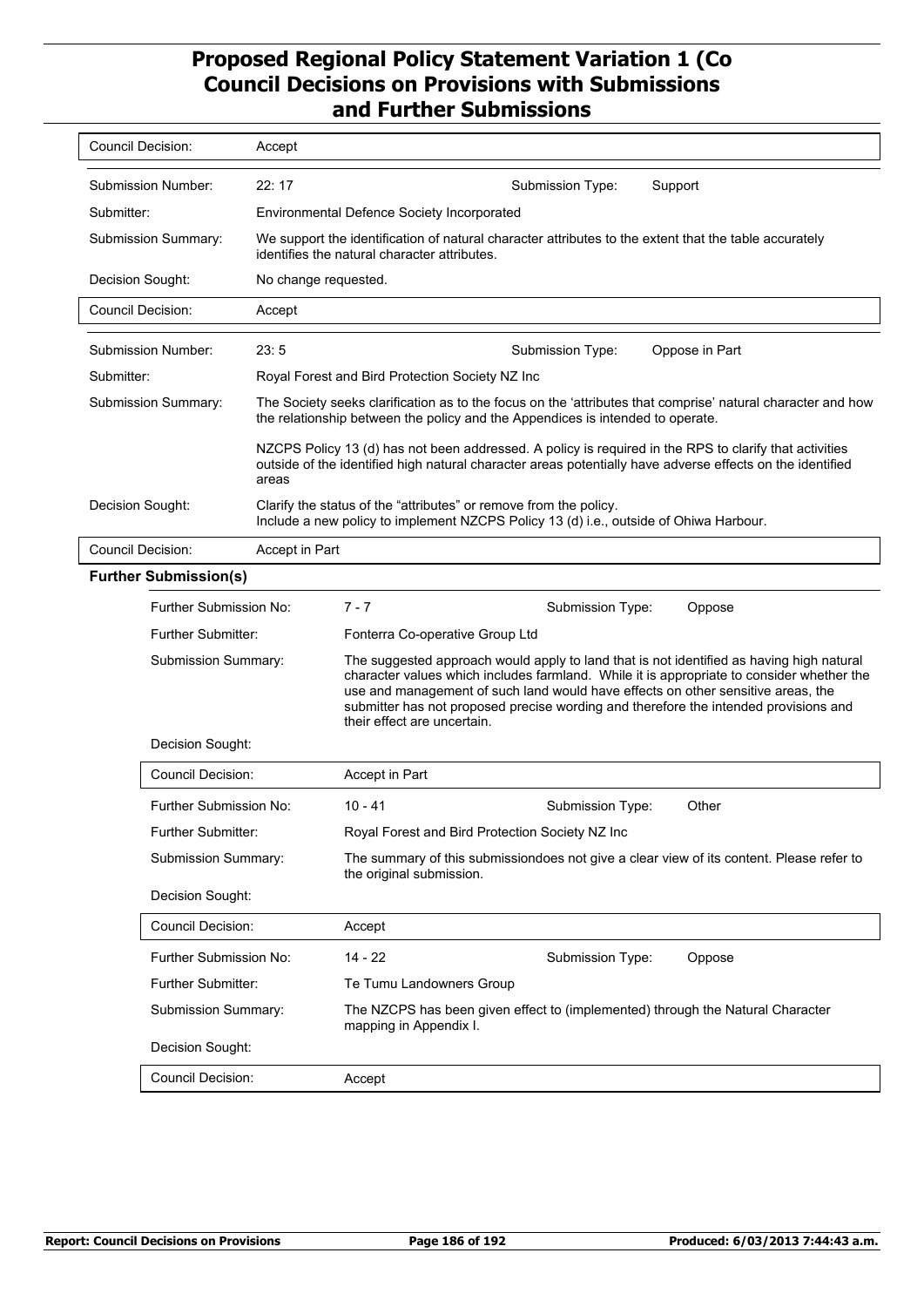|                                                | Further Submission No:    |       | $15 - 22$                                                        | Submission Type:                                                                                                                                                                                                                                      | Oppose                                                                                                                                                                                                             |
|------------------------------------------------|---------------------------|-------|------------------------------------------------------------------|-------------------------------------------------------------------------------------------------------------------------------------------------------------------------------------------------------------------------------------------------------|--------------------------------------------------------------------------------------------------------------------------------------------------------------------------------------------------------------------|
|                                                | Further Submitter:        |       | Te Tumu Kaituna 14 Trust                                         |                                                                                                                                                                                                                                                       |                                                                                                                                                                                                                    |
|                                                | Submission Summary:       |       | mapping in Appendix I.                                           | The NZCPS has been given effect to (implemented) through the Natural Character                                                                                                                                                                        |                                                                                                                                                                                                                    |
|                                                | Decision Sought:          |       |                                                                  |                                                                                                                                                                                                                                                       |                                                                                                                                                                                                                    |
| <b>Council Decision:</b>                       |                           |       | Accept                                                           |                                                                                                                                                                                                                                                       |                                                                                                                                                                                                                    |
|                                                | Further Submission No:    |       | $16 - 22$                                                        | Submission Type:                                                                                                                                                                                                                                      | Oppose                                                                                                                                                                                                             |
|                                                | <b>Further Submitter:</b> |       | Te Tumu Kaituna 11B2 Trust                                       |                                                                                                                                                                                                                                                       |                                                                                                                                                                                                                    |
|                                                | Submission Summary:       |       | mapping in Appendix I.                                           | The NZCPS has been given effect to (implemented) through the Natural Character                                                                                                                                                                        |                                                                                                                                                                                                                    |
|                                                | Decision Sought:          |       |                                                                  |                                                                                                                                                                                                                                                       |                                                                                                                                                                                                                    |
|                                                | Council Decision:         |       | Accept                                                           |                                                                                                                                                                                                                                                       |                                                                                                                                                                                                                    |
|                                                | Further Submission No:    |       | $17 - 22$                                                        | Submission Type:                                                                                                                                                                                                                                      | Oppose                                                                                                                                                                                                             |
|                                                | <b>Further Submitter:</b> |       | Ford Land Holdings Pty Ltd                                       |                                                                                                                                                                                                                                                       |                                                                                                                                                                                                                    |
| Submission Summary:                            |                           |       | mapping in Appendix I.                                           | The NZCPS has been given effect to (implemented) through the Natural Character                                                                                                                                                                        |                                                                                                                                                                                                                    |
|                                                | Decision Sought:          |       |                                                                  |                                                                                                                                                                                                                                                       |                                                                                                                                                                                                                    |
|                                                | <b>Council Decision:</b>  |       | Accept                                                           |                                                                                                                                                                                                                                                       |                                                                                                                                                                                                                    |
|                                                | Further Submission No:    |       | $20 - 27$                                                        | Submission Type:                                                                                                                                                                                                                                      | Oppose                                                                                                                                                                                                             |
|                                                | Further Submitter:        |       | Port of Tauranga Limited                                         |                                                                                                                                                                                                                                                       |                                                                                                                                                                                                                    |
|                                                | Submission Summary:       |       | Appendices.                                                      | application of Policy CE 2A and its interactions with the natural character maps and                                                                                                                                                                  | The Port conditionally opposes the relief to give effect to Policy 13 of the NZCPS 2010<br>and clarify the status of attributes as it is not clear how the relief will affect the overall                          |
|                                                | Decision Sought:          |       |                                                                  |                                                                                                                                                                                                                                                       |                                                                                                                                                                                                                    |
|                                                | <b>Council Decision:</b>  |       | Accept                                                           |                                                                                                                                                                                                                                                       |                                                                                                                                                                                                                    |
|                                                | Further Submission No:    |       | $21 - 33$                                                        | Submission Type:                                                                                                                                                                                                                                      | Support in Part                                                                                                                                                                                                    |
|                                                | <b>Further Submitter:</b> |       | <b>Federated Farmers of New Zealand</b>                          |                                                                                                                                                                                                                                                       |                                                                                                                                                                                                                    |
|                                                | Submission Summary:       |       | change/variation process would be required.                      | Federated Farmers supports the clarification of the status of the attributes that<br>compromise natural character but opposes the request to introduce a new policy to<br>implement NZCPS Policy 13(d). If this is deemed to be necessary a full plan |                                                                                                                                                                                                                    |
|                                                | Decision Sought:          |       |                                                                  |                                                                                                                                                                                                                                                       |                                                                                                                                                                                                                    |
|                                                | <b>Council Decision:</b>  |       | Accept                                                           |                                                                                                                                                                                                                                                       |                                                                                                                                                                                                                    |
| <b>Submission Number:</b>                      |                           | 23:19 |                                                                  | Submission Type:                                                                                                                                                                                                                                      | Oppose in Part                                                                                                                                                                                                     |
| Submitter:                                     |                           |       | Royal Forest and Bird Protection Society NZ Inc                  |                                                                                                                                                                                                                                                       |                                                                                                                                                                                                                    |
| Submission Summary:                            |                           |       |                                                                  |                                                                                                                                                                                                                                                       | The Society has reservations about the focus on attributes, particularly those that relate to perception.                                                                                                          |
|                                                |                           |       |                                                                  | that the assessment has not used the Land Typing approach as referenced in the NZCPS.                                                                                                                                                                 | Appendix J seems to over-summarize the underlying report by Boffa Miskell e.g. pp32-3. it also appears                                                                                                             |
|                                                |                           |       |                                                                  | There doesn't seem to be any clear justification for how Outstanding sites have been chosen.                                                                                                                                                          |                                                                                                                                                                                                                    |
|                                                |                           |       | Moutuhora, for example, has been completely cleared in the past? | Kohi Point which has been confirmed as an Outstanding Natural feature and Landscape by the                                                                                                                                                            | Environment Court in two hearings yet it is not even included in Appendix J. Orokawa Bay is another<br>questionable omission. Is it justified to say that only offshore islands will qualify as "outstanding" when |
|                                                |                           |       |                                                                  |                                                                                                                                                                                                                                                       | Ohiwa harbour is not disputed. However apart from a few discrete areas, none of the surrounding land                                                                                                               |
| <b>Report: Council Decisions on Provisions</b> |                           |       | Page 187 of 192                                                  |                                                                                                                                                                                                                                                       | Produced: 6/03/2013 7:44:43 a.m.                                                                                                                                                                                   |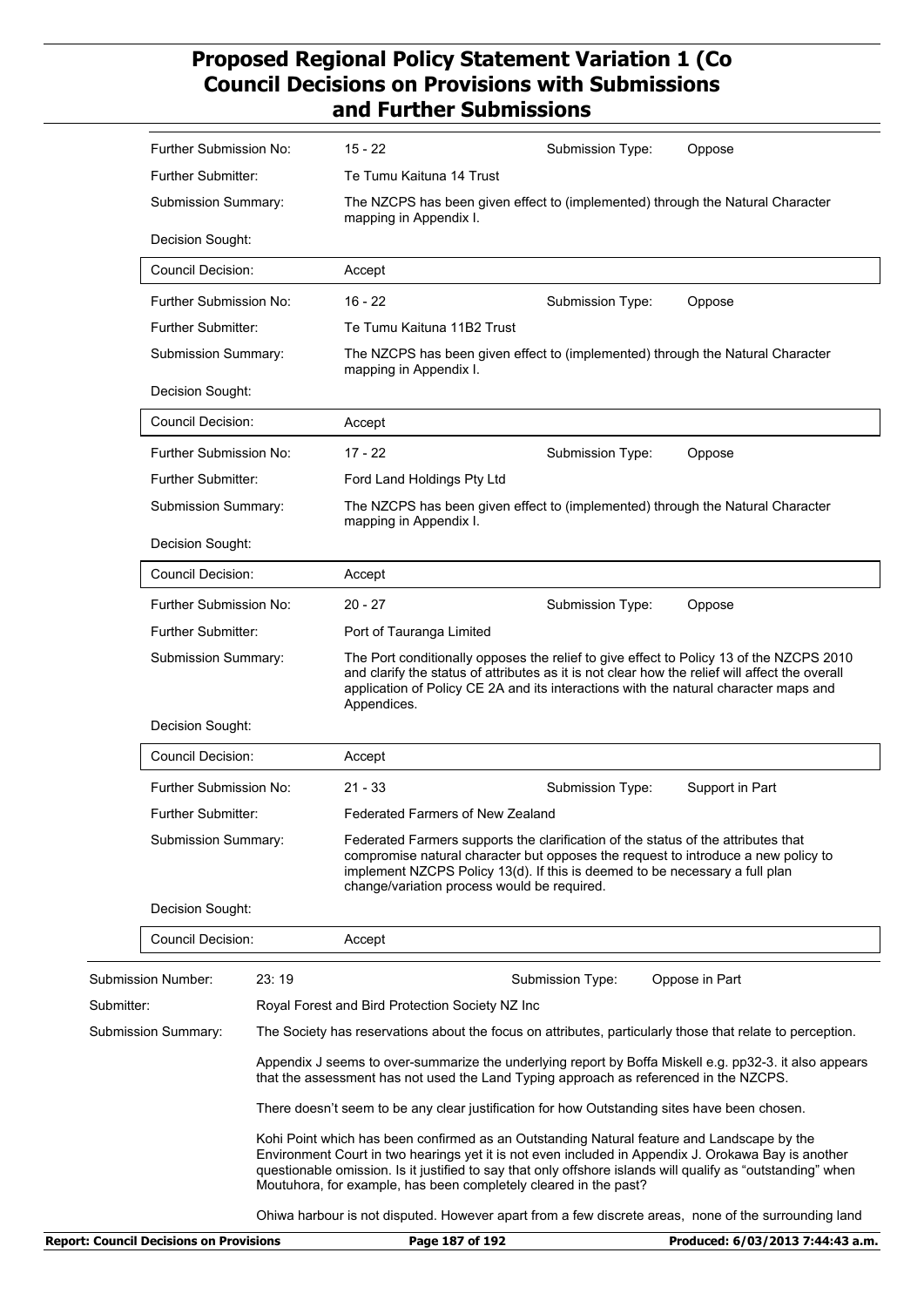area is denoted as having high natural character. There are areas of native bush e.g in Paparoa Rd and Cheddar Valley not mentioned in BM p35 that should at least be shown as having high natural character.

| Decision Sought:  | Review the assessments of "outstanding" natural character.          |  |  |
|-------------------|---------------------------------------------------------------------|--|--|
|                   | Include Kohi Point in Appendix J                                    |  |  |
|                   | Review the assessments of the coastal environment of Ohiwa harbour. |  |  |
| Council Decision: | Accept in Part                                                      |  |  |

#### **Further Submission(s)**

|                     | Further Submission No:    |                                                        | $18 - 16$                                                                                                                                                                                                                                                                                                           | Submission Type:                                                                                                                                                                                              | Oppose                                                                                                                                                                            |  |  |
|---------------------|---------------------------|--------------------------------------------------------|---------------------------------------------------------------------------------------------------------------------------------------------------------------------------------------------------------------------------------------------------------------------------------------------------------------------|---------------------------------------------------------------------------------------------------------------------------------------------------------------------------------------------------------------|-----------------------------------------------------------------------------------------------------------------------------------------------------------------------------------|--|--|
|                     | <b>Further Submitter:</b> |                                                        |                                                                                                                                                                                                                                                                                                                     | Horticulture NZ and NZ Kiwifruit Growers Inc                                                                                                                                                                  |                                                                                                                                                                                   |  |  |
|                     | Submission Summary:       |                                                        | Any reassessment of Ohiwa Harbour should be done via a Plan Change process to<br>enable public participation.                                                                                                                                                                                                       |                                                                                                                                                                                                               |                                                                                                                                                                                   |  |  |
|                     | Decision Sought:          |                                                        |                                                                                                                                                                                                                                                                                                                     |                                                                                                                                                                                                               |                                                                                                                                                                                   |  |  |
|                     | Council Decision:         |                                                        | Reject                                                                                                                                                                                                                                                                                                              |                                                                                                                                                                                                               |                                                                                                                                                                                   |  |  |
|                     | Further Submission No:    |                                                        | $23 - 10$                                                                                                                                                                                                                                                                                                           | Submission Type:                                                                                                                                                                                              | Support in Part                                                                                                                                                                   |  |  |
|                     | <b>Further Submitter:</b> |                                                        |                                                                                                                                                                                                                                                                                                                     | Andrew Buttle, Peter Buttle and James Buttle                                                                                                                                                                  |                                                                                                                                                                                   |  |  |
|                     | Submission Summary:       |                                                        | A number of the attributes applied to Whakaari/White Island are incorrect. The major one<br>being perception as it is very low in human and automotive activity. It may be remote from<br>the mainland but there are 15,000 visitors per year on average and associated boats and<br>helicopters to transport them. |                                                                                                                                                                                                               |                                                                                                                                                                                   |  |  |
|                     |                           |                                                        | Bungalow Beach.                                                                                                                                                                                                                                                                                                     |                                                                                                                                                                                                               | The Island has had significant and extensive mining operations and ruins or other such<br>commercial operations are still present in the crater area. There are also dwellings at |  |  |
|                     |                           |                                                        |                                                                                                                                                                                                                                                                                                                     | The Institute of Geological and Nuclear Science maintains the monitoring equipment.                                                                                                                           |                                                                                                                                                                                   |  |  |
|                     |                           |                                                        | The BOP Coastal Natural Character Study 2012 indicates that the island only achieves<br>"outstanding" in the area of terrestrial biotic systems.                                                                                                                                                                    |                                                                                                                                                                                                               |                                                                                                                                                                                   |  |  |
|                     |                           |                                                        | Landscape".                                                                                                                                                                                                                                                                                                         | Remove the blanket classification of Whakaari/White island as "Outstanding Natural                                                                                                                            |                                                                                                                                                                                   |  |  |
|                     | Decision Sought:          |                                                        |                                                                                                                                                                                                                                                                                                                     |                                                                                                                                                                                                               |                                                                                                                                                                                   |  |  |
|                     | Council Decision:         |                                                        | Reject                                                                                                                                                                                                                                                                                                              |                                                                                                                                                                                                               |                                                                                                                                                                                   |  |  |
|                     | Submission Number:        | 24:41                                                  |                                                                                                                                                                                                                                                                                                                     | Submission Type:                                                                                                                                                                                              | Seek Amendment                                                                                                                                                                    |  |  |
| Submitter:          |                           | Te Tumu Landowners Group                               |                                                                                                                                                                                                                                                                                                                     |                                                                                                                                                                                                               |                                                                                                                                                                                   |  |  |
| Submission Summary: |                           |                                                        |                                                                                                                                                                                                                                                                                                                     | Appendix J does not provide any Natural Character attributes for the "MM" area (Mount Maunganui?).                                                                                                            |                                                                                                                                                                                   |  |  |
| Decision Sought:    |                           | Landscapes area as detailed in the Tauranga City Plan. | Amend Appendix J to provide Natural Character attributes for the "MM" area including:<br>Tumu' coastline so it is consistent with the inland extent of the Outstanding Natural Features and                                                                                                                         | 1. The refinement and reduction of the inland extent of the High Natural Character area along the 'Te<br>2. The removal area of High Natural Character along the 'Te Tumu' (north) side of the Kaituna River. |                                                                                                                                                                                   |  |  |
| Council Decision:   |                           | Accept in Part                                         |                                                                                                                                                                                                                                                                                                                     |                                                                                                                                                                                                               |                                                                                                                                                                                   |  |  |
|                     | Submission Number:        | 25:41                                                  |                                                                                                                                                                                                                                                                                                                     | Submission Type:                                                                                                                                                                                              | Seek Amendment                                                                                                                                                                    |  |  |
| Submitter:          |                           | Te Tumu Kaituna 14 Trust                               |                                                                                                                                                                                                                                                                                                                     |                                                                                                                                                                                                               |                                                                                                                                                                                   |  |  |

Submission Summary: Appendix J does not provide any Natural Character attributes for the "MM" area (Mount Maunganui?).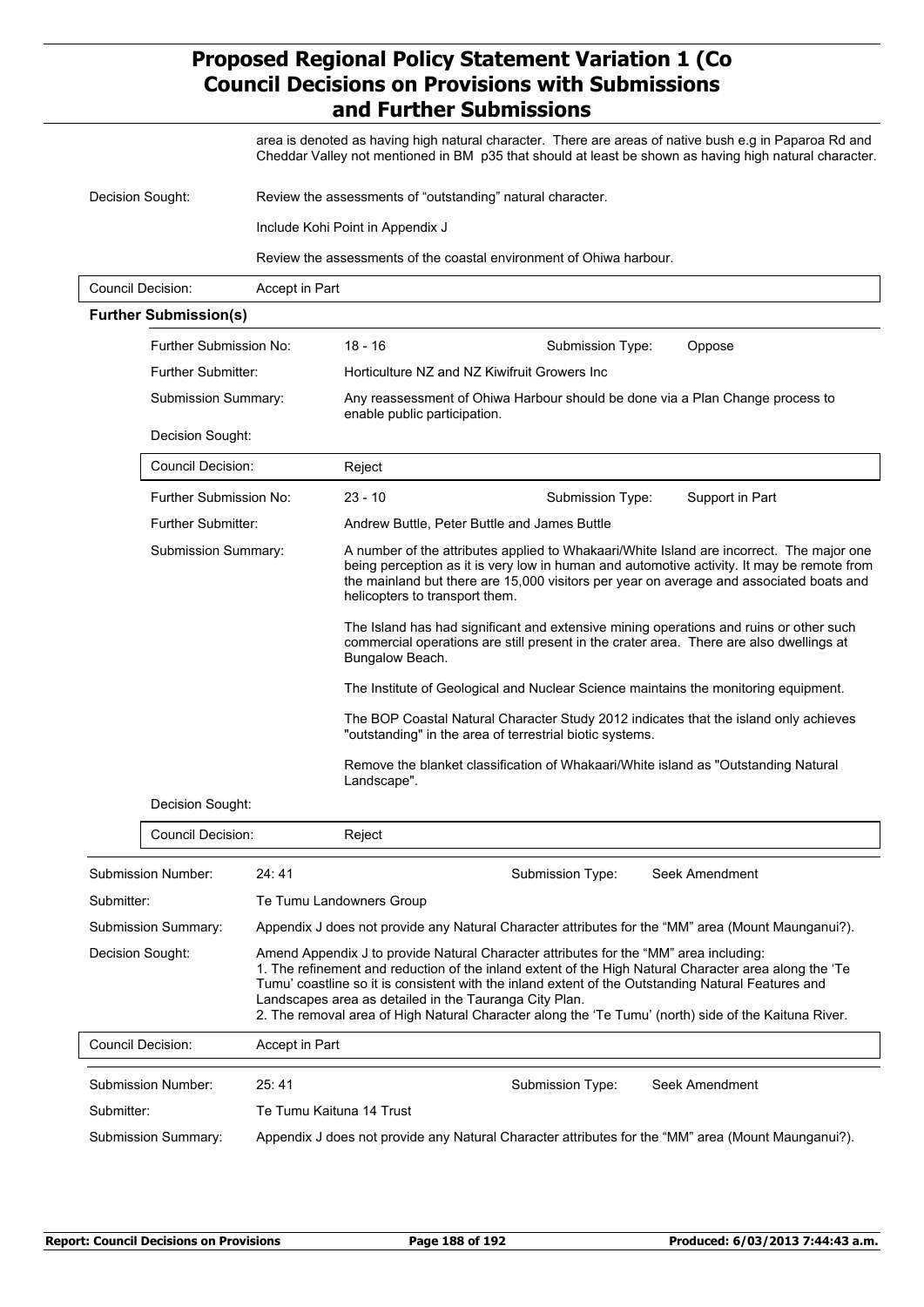| Decision Sought:             | Amend Appendix J to provide Natural Character attributes for the "MM" area including:<br>1. The refinement and reduction of the inland extent of the High Natural Character area along the 'Te<br>Tumu' coastline so it is consistent with the inland extent of the Outstanding Natural Features and<br>Landscapes area as detailed in the Tauranga City Plan.<br>2. The removal area of High Natural Character along the 'Te Tumu' (north) side of the Kaituna River.                   |  |  |
|------------------------------|------------------------------------------------------------------------------------------------------------------------------------------------------------------------------------------------------------------------------------------------------------------------------------------------------------------------------------------------------------------------------------------------------------------------------------------------------------------------------------------|--|--|
| Council Decision:            | Accept in Part                                                                                                                                                                                                                                                                                                                                                                                                                                                                           |  |  |
| Submission Number:           | 26:41<br>Submission Type:<br>Seek Amendment                                                                                                                                                                                                                                                                                                                                                                                                                                              |  |  |
| Submitter:                   | Te Tumu Kaituna 11B2 Trust                                                                                                                                                                                                                                                                                                                                                                                                                                                               |  |  |
| Submission Summary:          | Appendix J does not provide any Natural Character attributes for the "MM" area (Mount Maunganui?).                                                                                                                                                                                                                                                                                                                                                                                       |  |  |
| Decision Sought:             | Amend Appendix J to provide Natural Character attributes for the "MM" area including:<br>1. The refinement and reduction of the inland extent of the High Natural Character area along the 'Te<br>Tumu' coastline so it is consistent with the inland extent of the Outstanding Natural Features and<br>Landscapes area as detailed in the Tauranga City Plan.<br>2. The removal area of High Natural Character along the 'Te Tumu' (north) side of the Kaituna River.                   |  |  |
| <b>Council Decision:</b>     | Accept in Part                                                                                                                                                                                                                                                                                                                                                                                                                                                                           |  |  |
| Submission Number:           | 27:41<br>Submission Type:<br>Seek Amendment                                                                                                                                                                                                                                                                                                                                                                                                                                              |  |  |
| Submitter:                   | Ford Land Holdings Pty Ltd                                                                                                                                                                                                                                                                                                                                                                                                                                                               |  |  |
| Submission Summary:          | Appendix J does not provide any Natural Character attributes for the "MM" area (Mount Maunganui?).                                                                                                                                                                                                                                                                                                                                                                                       |  |  |
| Decision Sought:             | Amend Appendix J to provide Natural Character attributes for the "MM" area including:<br>1. The refinement and reduction of the inland extent of the High Natural Character area along the 'Te<br>Tumu' coastline so it is consistent with the inland extent of the Outstanding Natural Features and<br>Landscapes area as detailed in the Tauranga City Plan.<br>2. The removal area of High Natural Character along the 'Te Tumu' (north) side of the Kaituna River.                   |  |  |
| <b>Council Decision:</b>     | Accept in Part                                                                                                                                                                                                                                                                                                                                                                                                                                                                           |  |  |
| Submission Number:           | 31:11<br>Submission Type:<br>Support                                                                                                                                                                                                                                                                                                                                                                                                                                                     |  |  |
| Submitter:                   | Z-Energy Ltd, BP Oil NZ Ltd, Mobil Oil NZ Ltd                                                                                                                                                                                                                                                                                                                                                                                                                                            |  |  |
| Submission Summary:          | Support the recognition of situations where natural character has been modified by human activity<br>including settlements, farming activities, buildings, roads and boat ramps.                                                                                                                                                                                                                                                                                                         |  |  |
| Decision Sought:             | Retain the description of the natural character attributes of the Tauranga Harbour.                                                                                                                                                                                                                                                                                                                                                                                                      |  |  |
| <b>Council Decision:</b>     | Accept                                                                                                                                                                                                                                                                                                                                                                                                                                                                                   |  |  |
| Submission Number:           | 32:10<br>Support in Part<br>Submission Type:                                                                                                                                                                                                                                                                                                                                                                                                                                             |  |  |
| Submitter:                   | Powerco Limited                                                                                                                                                                                                                                                                                                                                                                                                                                                                          |  |  |
| Submission Summary:          | Only some of the areas identified on the maps as having high or very high natural character have<br>corresponding descriptions in the attributes table in Appendix J. The Powerco network traverses areas<br>identified on the maps as 'Ora, WB, TH, Mat, BK and MM'. However, there is no corresponding<br>description in Appendix J for areas WB, BK or MM. As such, Powerco requests clarification as to what<br>natural character attributes are considered to apply in these areas. |  |  |
| Decision Sought:             | Include a description of, or otherwise clarify, the natural character attributes of the areas identified as WB,<br>BK and MM on maps 17, 18, 19, 20, 22 and 23 in Appendix I. Ensure that any such description<br>acknowledges the presence of existing regionally significant infrastructure.                                                                                                                                                                                           |  |  |
| Council Decision:            | Accept in Part                                                                                                                                                                                                                                                                                                                                                                                                                                                                           |  |  |
| <b>Further Submission(s)</b> |                                                                                                                                                                                                                                                                                                                                                                                                                                                                                          |  |  |
| Further Submission No:       | $20 - 28$<br>Submission Type:<br>Support in Part                                                                                                                                                                                                                                                                                                                                                                                                                                         |  |  |
| Further Submitter:           | Port of Tauranga Limited                                                                                                                                                                                                                                                                                                                                                                                                                                                                 |  |  |
| Submission Summary:          | It is appropriate that regionally significant infrastructure is recognised.                                                                                                                                                                                                                                                                                                                                                                                                              |  |  |
| Decision Sought:             |                                                                                                                                                                                                                                                                                                                                                                                                                                                                                          |  |  |
|                              |                                                                                                                                                                                                                                                                                                                                                                                                                                                                                          |  |  |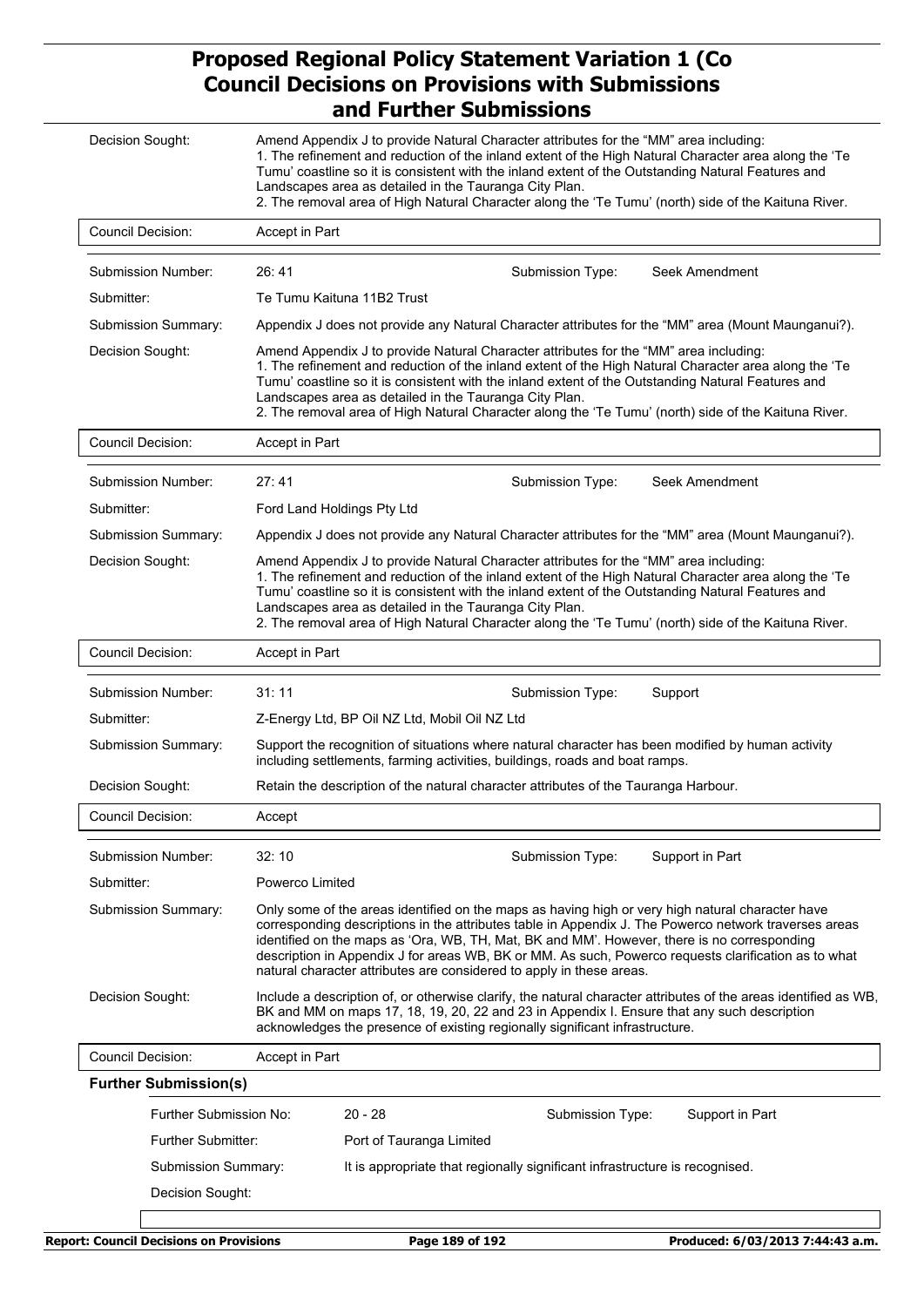| <b>Council Decision:</b>     | Accept in Part                                                                                                                                                                                                                                                                                                                                                                                                                                                                                                                                                       |  |  |  |
|------------------------------|----------------------------------------------------------------------------------------------------------------------------------------------------------------------------------------------------------------------------------------------------------------------------------------------------------------------------------------------------------------------------------------------------------------------------------------------------------------------------------------------------------------------------------------------------------------------|--|--|--|
| Submission Number:           | 33:10<br>Submission Type:<br>Support                                                                                                                                                                                                                                                                                                                                                                                                                                                                                                                                 |  |  |  |
| Submitter:                   | <b>Transpower New Zealand Limited</b>                                                                                                                                                                                                                                                                                                                                                                                                                                                                                                                                |  |  |  |
| Submission Summary:          | Maps 30 and 31 show that parts of the line extend into areas of high and very high natural character in<br>the Opape to Pokohinu area and in an area identified as 'Pok'. Appendix J contains a description of the<br>natural character of the Opape to Pokohinu area but there is no corresponding description for the area<br>identified on map 31 as 'Pok'.                                                                                                                                                                                                       |  |  |  |
|                              | Transpower requests that the description of the natural character attributes of the Opape to Pokohinu<br>Point area is expanded to acknowledge the presence of existing National Grid lines, or on a more general<br>basis, the presence of regionally significant infrastructure.                                                                                                                                                                                                                                                                                   |  |  |  |
| Decision Sought:             | Expand the description of the natural character attributes of the Opape to Pokohinu area definition of<br>'coastal environment' to acknowledge the presence of existing National Grid lines, or on a more general<br>basis, the presence of regionally significant infrastructure in this area.<br>2. Include a description of, or otherwise clarify, the natural character attributes of the area identified as<br>'Pok' on Map 31, in Appendix I. Ensure that any such description acknowledges the presence of existing<br>regionally significant infrastructure. |  |  |  |
| <b>Council Decision:</b>     | Accept in Part                                                                                                                                                                                                                                                                                                                                                                                                                                                                                                                                                       |  |  |  |
| Submission Number:           | 38:18<br>Submission Type:<br>Support in Part                                                                                                                                                                                                                                                                                                                                                                                                                                                                                                                         |  |  |  |
| Submitter:                   | Federated Farmers of New Zealand                                                                                                                                                                                                                                                                                                                                                                                                                                                                                                                                     |  |  |  |
| Submission Summary:          | Federated Farmers is generally supportive of the rationale of this policy. However we have concerns over<br>some of the areas that have been identified as "very high natural character" and "high natural character"<br>in Appendix J as this does include land that is farmed. These are: Ohiwa Harbour (High), Opotiki to<br>Opape (High), Opape to Pokohinu Point Very High), Whanarua Bay to Waihau Bay (High), Waihau Bay<br>to Cape Runaway (High), Cape Runaway to Pokikirua Point (High).                                                                   |  |  |  |
| Decision Sought:             | Remove and Delete the following land areas from the Natural Character Attribute table in Appendix J and<br>all associated maps in Appendix I: Ohiwa Harbour (OH), Opotiki to Opape (OOp), Opape to Pokohinu<br>Point (Opo), Whanarua Bay to Waihau Bay (Whan), Waihau Bay to Cape Runaway (WC), Cape<br>Runaway to Pokikirua Point (Run).                                                                                                                                                                                                                            |  |  |  |
| Council Decision:            | Reject                                                                                                                                                                                                                                                                                                                                                                                                                                                                                                                                                               |  |  |  |
| <b>Further Submission(s)</b> |                                                                                                                                                                                                                                                                                                                                                                                                                                                                                                                                                                      |  |  |  |
| Further Submission No:       | $10 - 8$<br>Submission Type:<br>Oppose                                                                                                                                                                                                                                                                                                                                                                                                                                                                                                                               |  |  |  |
| Further Submitter:           | Royal Forest and Bird Protection Society NZ Inc                                                                                                                                                                                                                                                                                                                                                                                                                                                                                                                      |  |  |  |
| Submission Summary:          | Land should not be excluded from natural character classification simply because it is farm<br>land. There is substantial case law reflecting that some farm land has high natural<br>character.                                                                                                                                                                                                                                                                                                                                                                     |  |  |  |
| Decision Sought:             |                                                                                                                                                                                                                                                                                                                                                                                                                                                                                                                                                                      |  |  |  |
| <b>Council Decision:</b>     | Accept                                                                                                                                                                                                                                                                                                                                                                                                                                                                                                                                                               |  |  |  |
| Submission Number:           | 38:19<br>Submission Type:<br>Oppose                                                                                                                                                                                                                                                                                                                                                                                                                                                                                                                                  |  |  |  |
| Submitter:                   | Federated Farmers of New Zealand                                                                                                                                                                                                                                                                                                                                                                                                                                                                                                                                     |  |  |  |
| Submission Summary:          | Federated Farmers is disappointed with the lack of affected landowner involvement in the development of<br>Appendices I & J. Federated Farmers expects that when there are lines drawn on maps to protect<br>identified areas and values that those changes will mean to them prior to the notification of the variation.                                                                                                                                                                                                                                            |  |  |  |
| Decision Sought:             | a) Delete Appendix I and J<br>b) Federated Farmers submits that consultation with landowners to ensure the accuracy of the relevant<br>coastal areas is required.                                                                                                                                                                                                                                                                                                                                                                                                    |  |  |  |
| Council Decision:            | Reject                                                                                                                                                                                                                                                                                                                                                                                                                                                                                                                                                               |  |  |  |
| <b>Submission Number:</b>    | 40:2<br>Submission Type:<br>Oppose                                                                                                                                                                                                                                                                                                                                                                                                                                                                                                                                   |  |  |  |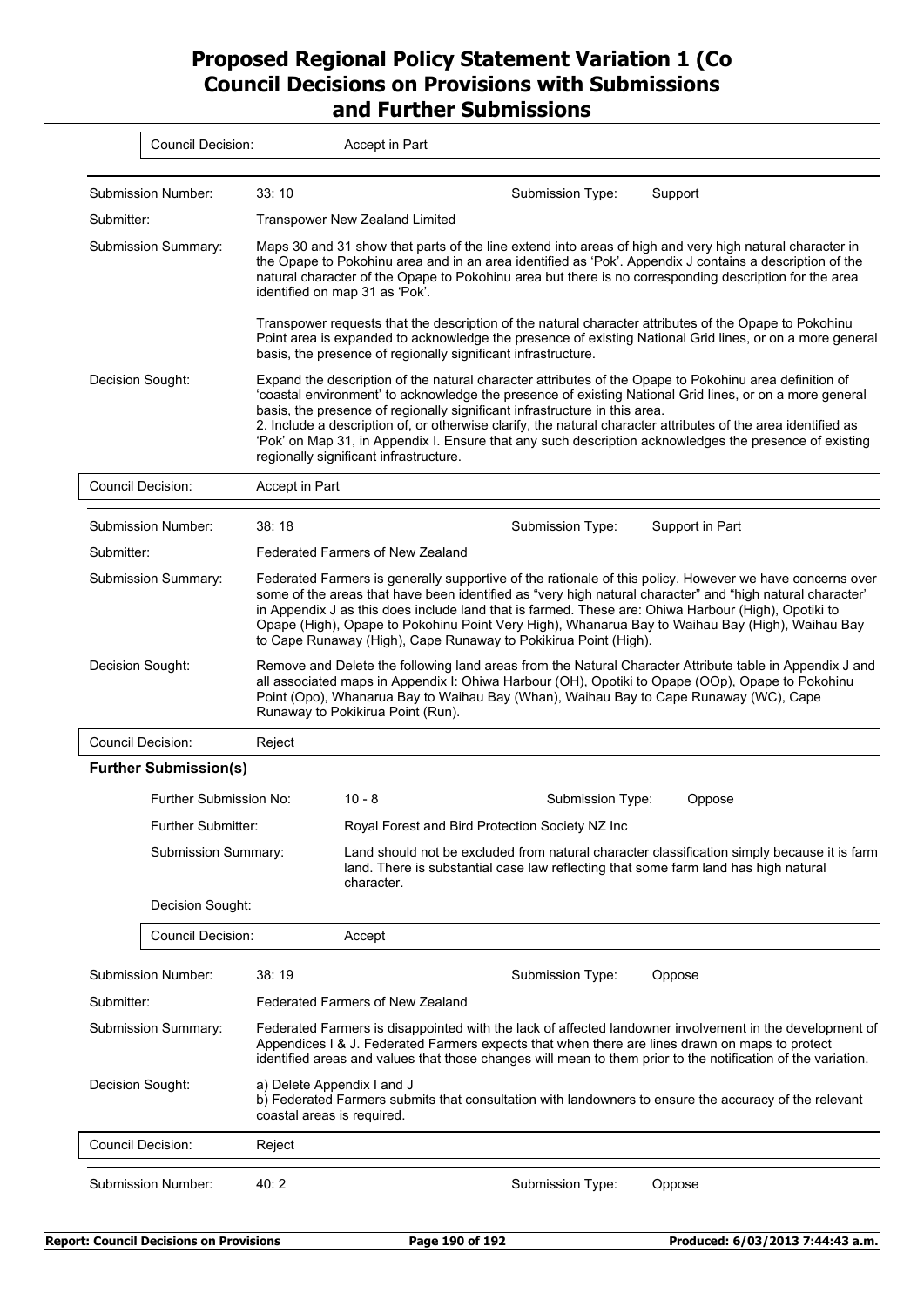| Submitter:          | Lowndes Associates                                                                                                                                                                                                                                                                                                                                                                                                                                                                                                                                                                                                                                                                                     |
|---------------------|--------------------------------------------------------------------------------------------------------------------------------------------------------------------------------------------------------------------------------------------------------------------------------------------------------------------------------------------------------------------------------------------------------------------------------------------------------------------------------------------------------------------------------------------------------------------------------------------------------------------------------------------------------------------------------------------------------|
| Submission Summary: | The appropriate practice is to consider a place as found, and not as it might have once been. "Motiti<br>Island, Motuhaku Island, and<br>Motunau Island and Astrolabe Reef" is classified "outstanding" (above high and very high) but the natural<br>character attributes as found are described as modified. There are general descriptions of attributes of an<br>area without any clear reference to where in the area they apply and whether they have contributed to<br>the described character. The natural character as mapped in the region, and the description of the natural<br>character attributes in Appendix I and Appendix J is not necessarily consistent with the character- rating |
| Decision Sought:    | Amend the attributes as shown for the Motiti, Motuhaku and Motunau Islands and Astrolabe Reef to be<br>more specific about what are considered to be the attributes that have contributed to the natural<br>character of these places (i.e. to what island/reef areas).                                                                                                                                                                                                                                                                                                                                                                                                                                |
| Council Decision:   | Accont in Dart                                                                                                                                                                                                                                                                                                                                                                                                                                                                                                                                                                                                                                                                                         |

|                                     | Council Decision:<br><b>Further Submission(s)</b>                          | Accept in Part                                         |                                                                                                                                                                                     |                                                                                                                                                                                                                                                                                                                                      |                                                                                                                                                                                                                   |  |
|-------------------------------------|----------------------------------------------------------------------------|--------------------------------------------------------|-------------------------------------------------------------------------------------------------------------------------------------------------------------------------------------|--------------------------------------------------------------------------------------------------------------------------------------------------------------------------------------------------------------------------------------------------------------------------------------------------------------------------------------|-------------------------------------------------------------------------------------------------------------------------------------------------------------------------------------------------------------------|--|
|                                     | Further Submission No:<br><b>Further Submitter:</b><br>Submission Summary: |                                                        | $19 - 7$                                                                                                                                                                            | Submission Type:                                                                                                                                                                                                                                                                                                                     | Other                                                                                                                                                                                                             |  |
|                                     |                                                                            |                                                        |                                                                                                                                                                                     | Motiti Avocados Limited                                                                                                                                                                                                                                                                                                              |                                                                                                                                                                                                                   |  |
|                                     |                                                                            |                                                        | Motiti Island.                                                                                                                                                                      | MAL neither supports or opposes the relief but wishes to understand what is proposed for                                                                                                                                                                                                                                             |                                                                                                                                                                                                                   |  |
|                                     | Decision Sought:                                                           |                                                        |                                                                                                                                                                                     |                                                                                                                                                                                                                                                                                                                                      |                                                                                                                                                                                                                   |  |
|                                     | <b>Council Decision:</b>                                                   |                                                        | Accept in Part                                                                                                                                                                      |                                                                                                                                                                                                                                                                                                                                      |                                                                                                                                                                                                                   |  |
|                                     | Submission Number:                                                         | 40:7                                                   |                                                                                                                                                                                     | Submission Type:                                                                                                                                                                                                                                                                                                                     | Oppose                                                                                                                                                                                                            |  |
| Submitter:                          |                                                                            | Lowndes Associates                                     |                                                                                                                                                                                     |                                                                                                                                                                                                                                                                                                                                      |                                                                                                                                                                                                                   |  |
|                                     | <b>Submission Summary:</b>                                                 |                                                        |                                                                                                                                                                                     | reflect the scope and extent of the natural character elements as found.                                                                                                                                                                                                                                                             | Amend the mapping throughout the region at Appendix I and Appendix J - natural character attributes to                                                                                                            |  |
| Decision Sought:                    |                                                                            | Appendix I;                                            | description at Appendix J; and                                                                                                                                                      | Without limitation to para 10, amend, delete, limit or exclude:                                                                                                                                                                                                                                                                      | (a) Motiti Island, and Astrolabe Reef from the outstanding natural character classification at Map 21 in<br>(b) The natural character attributes for Motiti Island, and Astrolabe Reef, and related narrative and |  |
| Council Decision:<br>Accept in Part |                                                                            |                                                        |                                                                                                                                                                                     |                                                                                                                                                                                                                                                                                                                                      |                                                                                                                                                                                                                   |  |
|                                     | <b>Further Submission(s)</b>                                               |                                                        |                                                                                                                                                                                     |                                                                                                                                                                                                                                                                                                                                      |                                                                                                                                                                                                                   |  |
|                                     | Further Submission No:                                                     |                                                        | $19 - 8$                                                                                                                                                                            | Submission Type:                                                                                                                                                                                                                                                                                                                     | Other                                                                                                                                                                                                             |  |
|                                     | Further Submitter:                                                         |                                                        | Motiti Avocados Limited                                                                                                                                                             |                                                                                                                                                                                                                                                                                                                                      |                                                                                                                                                                                                                   |  |
| <b>Submission Summary:</b>          |                                                                            |                                                        | Motiti Island.                                                                                                                                                                      |                                                                                                                                                                                                                                                                                                                                      | MAL neither supports or opposes the relief but wishes to understand what is proposed for                                                                                                                          |  |
|                                     | Decision Sought:                                                           |                                                        |                                                                                                                                                                                     |                                                                                                                                                                                                                                                                                                                                      |                                                                                                                                                                                                                   |  |
|                                     | <b>Council Decision:</b>                                                   |                                                        | Accept                                                                                                                                                                              |                                                                                                                                                                                                                                                                                                                                      |                                                                                                                                                                                                                   |  |
|                                     | <b>Submission Number:</b>                                                  | 42:4                                                   |                                                                                                                                                                                     | Submission Type:                                                                                                                                                                                                                                                                                                                     | Oppose in Part                                                                                                                                                                                                    |  |
| Submitter:                          |                                                                            |                                                        | Motiti Avocados Limited                                                                                                                                                             |                                                                                                                                                                                                                                                                                                                                      |                                                                                                                                                                                                                   |  |
| <b>Submission Summary:</b>          |                                                                            |                                                        | Motiti Avocados Limited seeks the removal of the Island's coastline as an area of ONC. The result of this<br>is that there would be no need to mention Motiti Island in Appendix J. |                                                                                                                                                                                                                                                                                                                                      |                                                                                                                                                                                                                   |  |
| Decision Sought:                    |                                                                            | subsequent rural land use and subdivision development. |                                                                                                                                                                                     | If Motiti Island is retained in Appendix J, seek that the Motiti columns in the Appendix are modified so that<br>the landward components, when discussed, are explained so it is clear that these aspects are included to<br>show these are not ONC. It is also appropriate to recognise localised landscape change through further, |                                                                                                                                                                                                                   |  |
|                                     | <b>Council Decision:</b>                                                   | Accept in Part                                         |                                                                                                                                                                                     |                                                                                                                                                                                                                                                                                                                                      |                                                                                                                                                                                                                   |  |
|                                     | <b>Further Submission(s)</b>                                               |                                                        |                                                                                                                                                                                     |                                                                                                                                                                                                                                                                                                                                      |                                                                                                                                                                                                                   |  |
|                                     | Further Submission No:                                                     |                                                        | $24 - 5$                                                                                                                                                                            | Submission Type:                                                                                                                                                                                                                                                                                                                     | Oppose                                                                                                                                                                                                            |  |
|                                     | <b>Report: Council Decisions on Provisions</b>                             |                                                        | Page 191 of 192                                                                                                                                                                     |                                                                                                                                                                                                                                                                                                                                      | Produced: 6/03/2013 7:44:43 a.m.                                                                                                                                                                                  |  |